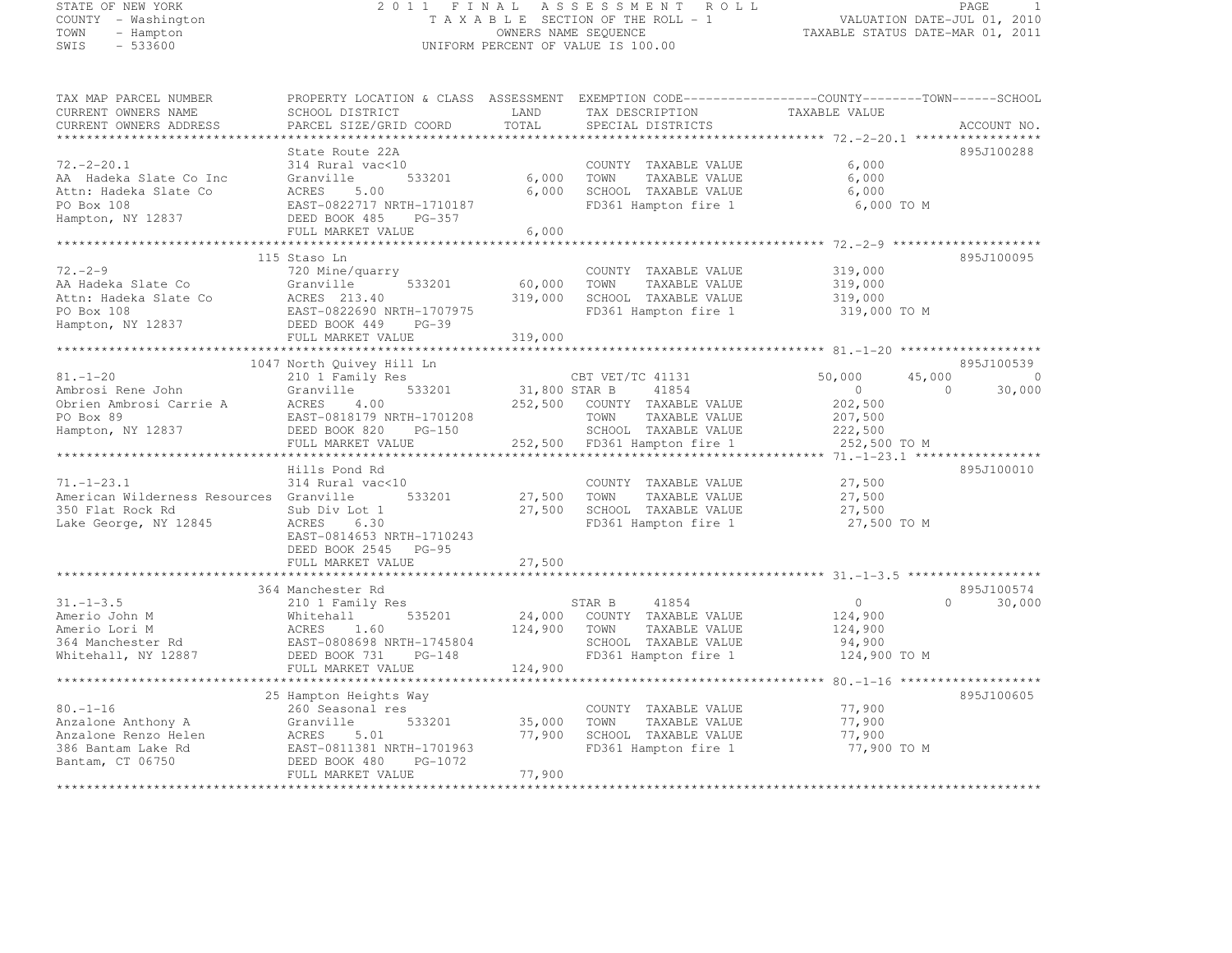## STATE OF NEW YORK 2 0 1 1 F I N A L A S S E S S M E N T R O L L PAGE <sup>2</sup> COUNTY - Washington T A X A B L E SECTION OF THE ROLL - 1 VALUATION DATE-JUL 01, 2010 TOWN - Hampton OWNERS NAME SEQUENCE TAXABLE STATUS DATE-MAR 01, 2011 SWIS - 533600 UNIFORM PERCENT OF VALUE IS 100.00

| TAX MAP PARCEL NUMBER               | PROPERTY LOCATION & CLASS ASSESSMENT EXEMPTION CODE----------------COUNTY-------TOWN------SCHOOL |                  |                                               |                       |                     |
|-------------------------------------|--------------------------------------------------------------------------------------------------|------------------|-----------------------------------------------|-----------------------|---------------------|
| CURRENT OWNERS NAME                 | SCHOOL DISTRICT                                                                                  | LAND             | TAX DESCRIPTION                               | TAXABLE VALUE         |                     |
| CURRENT OWNERS ADDRESS              | PARCEL SIZE/GRID COORD                                                                           | TOTAL            | SPECIAL DISTRICTS                             |                       | ACCOUNT NO.         |
| *************************           |                                                                                                  |                  |                                               |                       |                     |
|                                     | 50 Hampton Heights Way                                                                           |                  |                                               |                       | 895J100659          |
| $80. - 1 - 24$                      | 260 Seasonal res                                                                                 |                  | COUNTY TAXABLE VALUE                          | 70,300                |                     |
| Ariola Paul R                       | Granville<br>533201<br>ACRES<br>5.89                                                             | 36,000<br>70,300 | TAXABLE VALUE<br>TOWN                         | 70,300                |                     |
| Ariola Anne Marie<br>32 Twining Ave | EAST-0809969 NRTH-1701608                                                                        |                  | SCHOOL TAXABLE VALUE<br>FD361 Hampton fire 1  | 70,300<br>70,300 TO M |                     |
| Waterbury, CT 06705                 | DEED BOOK 605<br>PG-208                                                                          |                  |                                               |                       |                     |
|                                     | FULL MARKET VALUE                                                                                | 70,300           |                                               |                       |                     |
|                                     |                                                                                                  |                  |                                               |                       |                     |
|                                     | 14 Greenfield Ln                                                                                 |                  |                                               |                       | 895J100005          |
| $72.2 - 3 - 7$                      | 210 1 Family Res                                                                                 |                  | 41854<br>STAR B                               | $\Omega$              | $\bigcap$<br>30,000 |
| Arnhold Forrest J                   | 533201<br>Granville                                                                              | 12,300           | COUNTY TAXABLE VALUE                          | 74,100                |                     |
| Arnhold Stacie A                    | $72. - 3 - 7$                                                                                    | 74,100           | TOWN<br>TAXABLE VALUE                         | 74,100                |                     |
| PO Box 117                          | FRNT 50.00 DPTH 234.00                                                                           |                  | SCHOOL TAXABLE VALUE                          | 44,100                |                     |
| Hampton, NY 12837                   | EAST-0824092 NRTH-1712241                                                                        |                  | FD361 Hampton fire 1                          | 74,100 TO M           |                     |
|                                     | DEED BOOK 843<br>$PG-87$                                                                         |                  |                                               |                       |                     |
|                                     | FULL MARKET VALUE                                                                                | 74,100           |                                               |                       |                     |
|                                     | ************************                                                                         | ************     |                                               |                       |                     |
|                                     | 89 County Route 20                                                                               |                  |                                               |                       | 895J100126          |
| $72. - 2 - 13$                      | 210 1 Family Res                                                                                 |                  | STAR B<br>41854                               | $\circ$               | $\Omega$<br>30,000  |
| Arnold Donald P                     | Granville<br>533201                                                                              | 22,000           | COUNTY TAXABLE VALUE                          | 77,900                |                     |
| 89 County Route 20                  | ACRES<br>1.00                                                                                    | 77,900           | TAXABLE VALUE<br>TOWN                         | 77,900                |                     |
| Hampton, NY 12837                   | EAST-0824389 NRTH-1705687                                                                        |                  | SCHOOL TAXABLE VALUE                          | 47,900                |                     |
|                                     | DEED BOOK 929<br>$PG-52$<br>FULL MARKET VALUE                                                    | 77,900           | FD361 Hampton fire 1                          | 77,900 TO M           |                     |
|                                     |                                                                                                  |                  |                                               |                       |                     |
|                                     | County Route 18 OFF                                                                              |                  |                                               |                       | 895J100057          |
| $62 - 1 - 44$                       | 910 Priv forest                                                                                  |                  | COUNTY TAXABLE VALUE                          | 12,200                |                     |
| Atwood Michael L                    | 533201<br>Granville                                                                              | 12,200           | TAXABLE VALUE<br>TOWN                         | 12,200                |                     |
| Atwood Linda                        | ACRES 27.00                                                                                      | 12,200           | SCHOOL TAXABLE VALUE                          | 12,200                |                     |
| 1879 County Route 18                | EAST-0810349 NRTH-1716321                                                                        |                  | FD361 Hampton fire 1                          | 12,200 TO M           |                     |
| Whitehall, NY 12887                 | PG-589<br>DEED BOOK 467                                                                          |                  |                                               |                       |                     |
|                                     | FULL MARKET VALUE                                                                                | 12,200           |                                               |                       |                     |
| *********************               |                                                                                                  |                  |                                               |                       |                     |
|                                     | 1879 County Route 18                                                                             |                  |                                               |                       | 895J100009          |
| $62. - 1 - 45$                      | 240 Rural res                                                                                    |                  | 41854<br>STAR B                               | $\circ$               | $\Omega$<br>30,000  |
| Atwood Michael L                    | 535201<br>Whitehall                                                                              | 38,800           | COUNTY TAXABLE VALUE                          | 130,200               |                     |
| Atwood Linda                        | ACRES 25.50                                                                                      | 130,200          | TOWN<br>TAXABLE VALUE                         | 130,200               |                     |
| 1879 County Route 18                | EAST-0809495 NRTH-1716243                                                                        |                  | SCHOOL TAXABLE VALUE                          | 100,200               |                     |
| Whitehall, NY 12887                 | DEED BOOK 436<br>$PG-740$                                                                        |                  | FD361 Hampton fire 1                          | 130,200 TO M          |                     |
|                                     | FULL MARKET VALUE                                                                                | 130,200          |                                               |                       |                     |
|                                     |                                                                                                  |                  |                                               |                       |                     |
|                                     | County Route 18                                                                                  |                  |                                               |                       | 895J100138          |
| $62 - 1 - 46$                       | 314 Rural vac<10                                                                                 |                  | COUNTY TAXABLE VALUE                          | 500<br>500            |                     |
| Atwood Michael L<br>Atwood Linda    | 535201<br>Whitehall<br>2.20<br>ACRES                                                             | 500<br>500       | TOWN<br>TAXABLE VALUE<br>SCHOOL TAXABLE VALUE | 500                   |                     |
| 1879 County Route 18                | EAST-0809762 NRTH-1715315                                                                        |                  | FD361 Hampton fire 1                          | 500 TO M              |                     |
| Whitehall, NY 12887                 | DEED BOOK 510<br>$PG-82$                                                                         |                  |                                               |                       |                     |
|                                     | FULL MARKET VALUE                                                                                | 500              |                                               |                       |                     |
|                                     |                                                                                                  |                  |                                               |                       |                     |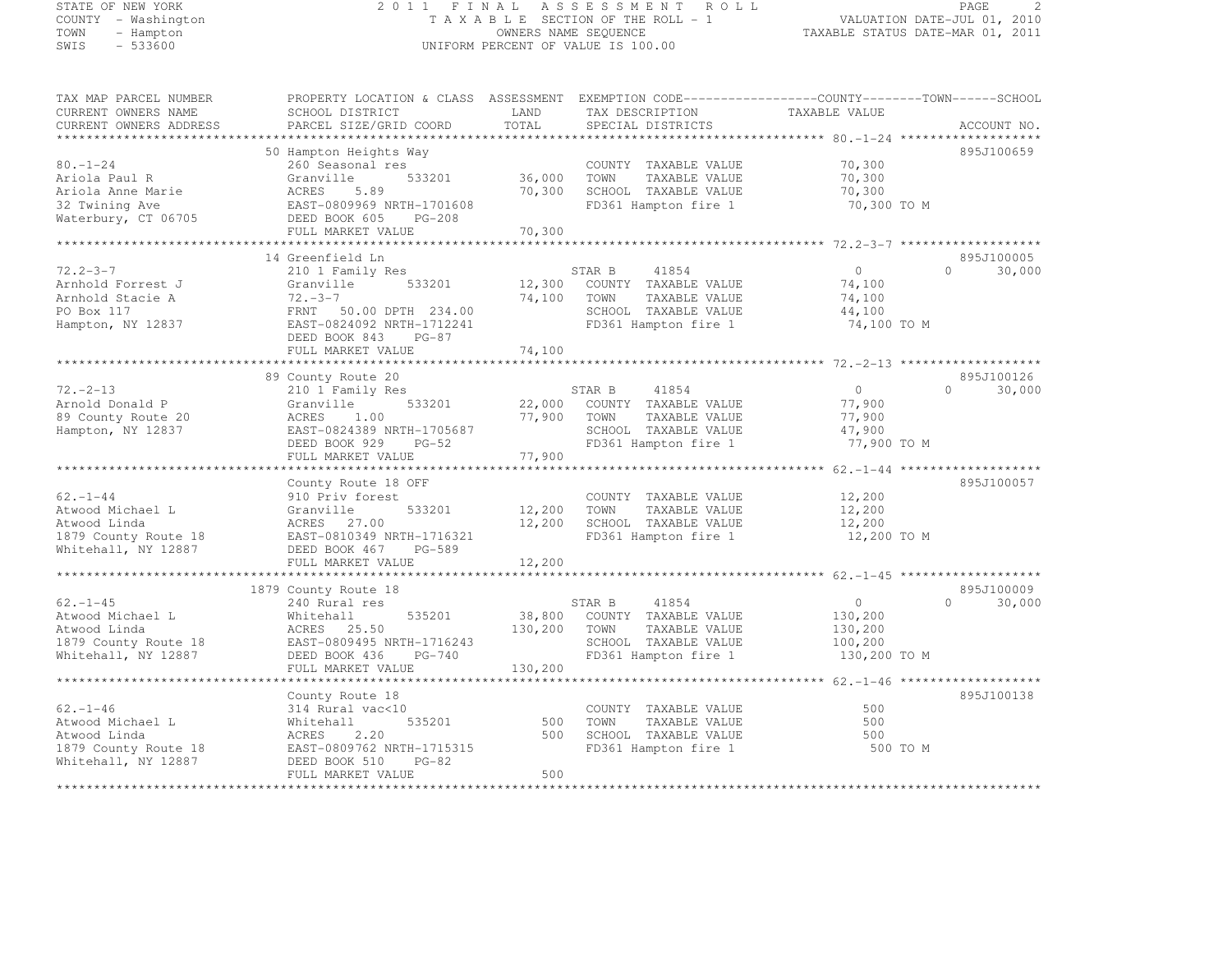#### STATE OF NEW YORK 2 0 1 1 F I N A L A S S E S S M E N T R O L L PAGE <sup>3</sup> COUNTY - Washington T A X A B L E SECTION OF THE ROLL - 1 VALUATION DATE-JUL 01, 2010 TOWN - Hampton OWNERS NAME SEQUENCE TAXABLE STATUS DATE-MAR 01, 2011 SWIS - 533600 UNIFORM PERCENT OF VALUE IS 100.00

TAX MAP PARCEL NUMBER PROPERTY LOCATION & CLASS ASSESSMENT EXEMPTION CODE------------------COUNTY--------TOWN------SCHOOL

| CURRENT OWNERS NAME<br>CURRENT OWNERS ADDRESS                                                      | SCHOOL DISTRICT<br>PARCEL SIZE/GRID COORD                                                                                           | LAND<br>TOTAL    | TAX DESCRIPTION<br>SPECIAL DISTRICTS                                                            | TAXABLE VALUE                                   | ACCOUNT NO.                      |
|----------------------------------------------------------------------------------------------------|-------------------------------------------------------------------------------------------------------------------------------------|------------------|-------------------------------------------------------------------------------------------------|-------------------------------------------------|----------------------------------|
| ********************                                                                               |                                                                                                                                     |                  |                                                                                                 |                                                 |                                  |
| $72. - 2 - 27.1$<br>Austin Dennis T<br>Austin Netta L<br>PO Box 106                                | 20 Perry Heights Way<br>210 1 Family Res<br>533201<br>Granville<br>ROW 565/260<br>1.10<br>ACRES                                     | 135,800          | 41854<br>STAR B<br>22,300 COUNTY TAXABLE VALUE<br>TOWN<br>TAXABLE VALUE<br>SCHOOL TAXABLE VALUE | $\overline{0}$<br>135,800<br>135,800<br>105,800 | 895J101748<br>$\Omega$<br>30,000 |
| Hampton, NY 12837                                                                                  | EAST-0822827 NRTH-1712119<br>DEED BOOK 565<br>PG-258<br>FULL MARKET VALUE                                                           | 135,800          | FD361 Hampton fire 1                                                                            | 135,800 TO M                                    |                                  |
|                                                                                                    |                                                                                                                                     |                  |                                                                                                 |                                                 |                                  |
| $72. - 2 - 7.2$<br>Austin George Charles<br>Austin Julia Ann<br>2 Grape St<br>Fair Haven, VT 05743 | State Route 22A<br>314 Rural vac<10<br>533201<br>Granville<br>ACRES<br>8.00<br>EAST-0822920 NRTH-1710677<br>DEED BOOK 953<br>PG-131 | 29,500<br>29,500 | COUNTY TAXABLE VALUE<br>TAXABLE VALUE<br>TOWN<br>SCHOOL TAXABLE VALUE<br>FD361 Hampton fire 1   | 29,500<br>29,500<br>29,500<br>29,500 TO M       | 895J100427                       |
|                                                                                                    |                                                                                                                                     |                  |                                                                                                 |                                                 |                                  |
|                                                                                                    |                                                                                                                                     |                  |                                                                                                 |                                                 |                                  |
|                                                                                                    | 1811 County Route 18                                                                                                                |                  | 38 PCT OF VALUE USED FOR EXEMPTION PURPOSES                                                     |                                                 | 895J100135                       |
| $62. - 1 - 51$                                                                                     | 240 Rural res                                                                                                                       |                  | WAR VET/TC 41121                                                                                | 17,003                                          | 17,003<br>$\circ$                |
| Babcock Grover R                                                                                   | Whitehall                                                                                                                           |                  | 535201 107,800 AGED-TOWN 41803                                                                  | $\bigcirc$                                      | 43,358<br>$\bigcirc$             |
| Lawrence Nancy J                                                                                   | Property has 2 STAR exemp                                                                                                           |                  | 298,300 AGE-CO/SCH 41805                                                                        | 48,176                                          | 56,677<br>$\overline{0}$         |
| 1811 County Route 18                                                                               | ACRES 135.50                                                                                                                        |                  | STAR EN<br>41834                                                                                | $\overline{0}$                                  | $\Omega$<br>60,100<br>$\Omega$   |
| PO Box 144<br>Hampton, NY 12837                                                                    | EAST-0808161 NRTH-1716441<br>DEED BOOK 842<br>$PG-80$                                                                               |                  | STAR B MH 41864<br>COUNTY TAXABLE VALUE                                                         | $\overline{0}$<br>233, 121                      | 30,000                           |
|                                                                                                    | FULL MARKET VALUE                                                                                                                   | 298,300 TOWN     | TAXABLE VALUE                                                                                   | 237,939                                         |                                  |
|                                                                                                    |                                                                                                                                     |                  | SCHOOL TAXABLE VALUE                                                                            | 151,523                                         |                                  |
|                                                                                                    |                                                                                                                                     |                  | FD361 Hampton fire 1                                                                            | 298,300 TO M                                    |                                  |
|                                                                                                    |                                                                                                                                     |                  |                                                                                                 |                                                 |                                  |
|                                                                                                    | 20 Hampton Heights Way                                                                                                              |                  |                                                                                                 |                                                 | 895J100589                       |
| $80. - 1 - 15$                                                                                     | 210 1 Family Res                                                                                                                    |                  | 41854<br>STAR B                                                                                 | $\circ$                                         | $\Omega$<br>30,000               |
| Baker Clarence                                                                                     | 533201<br>Granville                                                                                                                 |                  | 35,000 COUNTY TAXABLE VALUE                                                                     | 121,100                                         |                                  |
| 20 Hampton Heights Way                                                                             | 5.01<br>ACRES                                                                                                                       | 121,100          | TAXABLE VALUE<br>TOWN                                                                           | 121,100                                         |                                  |
| Whitehall, NY 12887                                                                                | EAST-0811564 NRTH-1702246                                                                                                           |                  | SCHOOL TAXABLE VALUE                                                                            | 91,100                                          |                                  |
|                                                                                                    | DEED BOOK 791<br>PG-89                                                                                                              |                  | FD361 Hampton fire 1                                                                            | 121,100 TO M                                    |                                  |
|                                                                                                    | FULL MARKET VALUE                                                                                                                   | 121,100          |                                                                                                 |                                                 |                                  |
|                                                                                                    |                                                                                                                                     |                  |                                                                                                 |                                                 |                                  |
|                                                                                                    | 135 Rainbow Way                                                                                                                     |                  |                                                                                                 |                                                 | 895J100594                       |
| $81. - 1 - 18$                                                                                     | 260 Seasonal res                                                                                                                    |                  | COUNTY TAXABLE VALUE                                                                            | 77,400                                          |                                  |
| Baker Eric J                                                                                       | 533201<br>Granville                                                                                                                 | 33,700<br>77,400 | TOWN<br>TAXABLE VALUE                                                                           | 77,400<br>77,400                                |                                  |
| 875 VT RT 133<br>Pawlet, VT 05761                                                                  | ACRES<br>4.60<br>EAST-0817127 NRTH-1700691                                                                                          |                  | SCHOOL TAXABLE VALUE<br>FD361 Hampton fire 1                                                    | 77,400 TO M                                     |                                  |
|                                                                                                    | DEED BOOK 704<br>$PG-213$                                                                                                           | 77,400           |                                                                                                 |                                                 |                                  |
|                                                                                                    | FULL MARKET VALUE                                                                                                                   |                  |                                                                                                 |                                                 |                                  |
|                                                                                                    |                                                                                                                                     |                  |                                                                                                 |                                                 |                                  |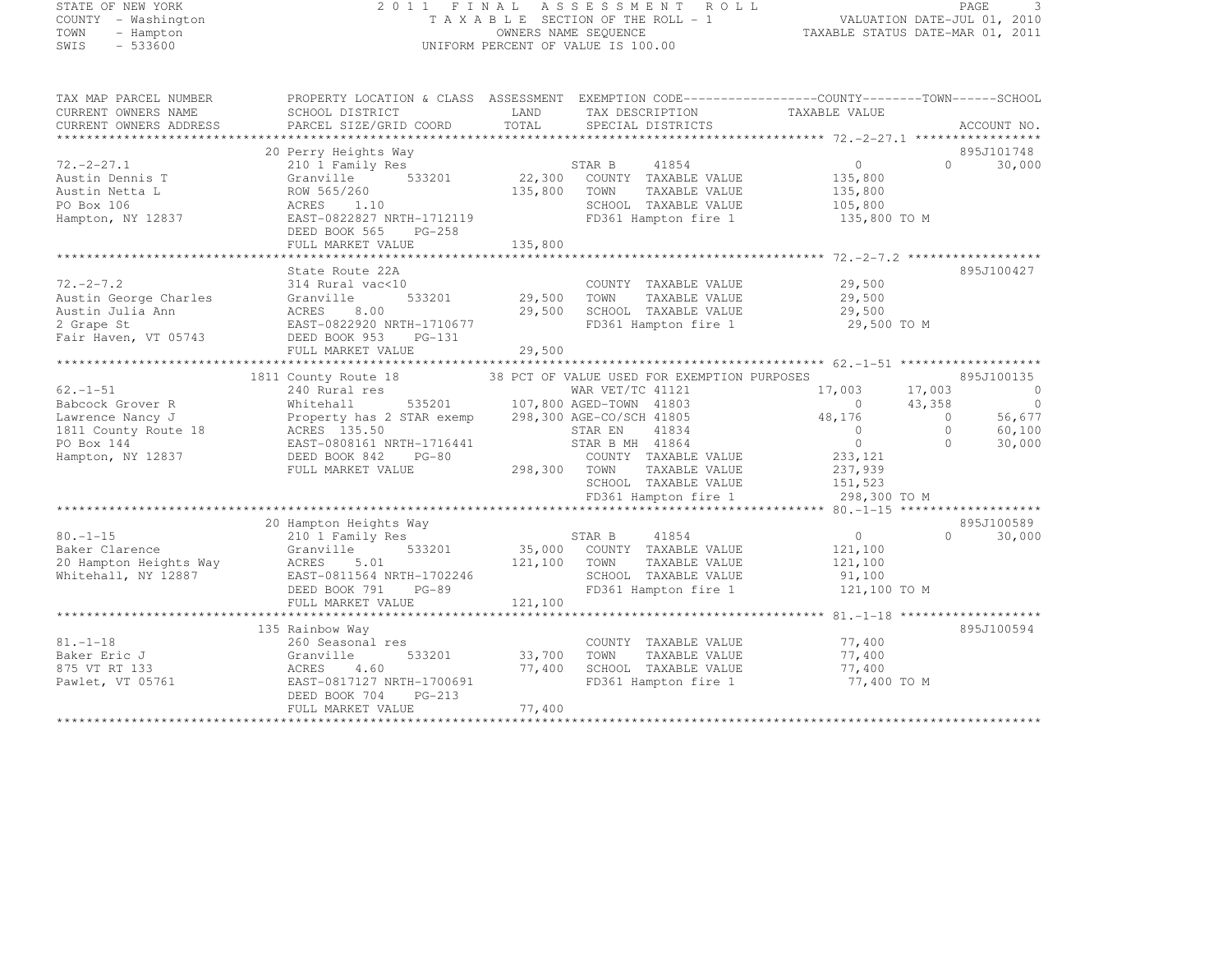# STATE OF NEW YORK 2 0 1 1 F I N A L A S S E S S M E N T R O L L PAGE <sup>4</sup> COUNTY - Washington T A X A B L E SECTION OF THE ROLL - 1 VALUATION DATE-JUL 01, 2010 TOWN - Hampton OWNERS NAME SEQUENCE TAXABLE STATUS DATE-MAR 01, 2011 SWIS - 533600 UNIFORM PERCENT OF VALUE IS 100.00

| TAX MAP PARCEL NUMBER<br>CURRENT OWNERS NAME<br>CURRENT OWNERS ADDRESS                                              | PROPERTY LOCATION & CLASS ASSESSMENT EXEMPTION CODE----------------COUNTY-------TOWN-----SCHOOL<br>SCHOOL DISTRICT<br>PARCEL SIZE/GRID COORD                 | LAND<br>TOTAL              | TAX DESCRIPTION TAXABLE VALUE SPECIAL DISTRICTS<br>SPECIAL DISTRICTS                                                                                          |                                                             | ACCOUNT NO.                                             |
|---------------------------------------------------------------------------------------------------------------------|--------------------------------------------------------------------------------------------------------------------------------------------------------------|----------------------------|---------------------------------------------------------------------------------------------------------------------------------------------------------------|-------------------------------------------------------------|---------------------------------------------------------|
|                                                                                                                     |                                                                                                                                                              |                            |                                                                                                                                                               |                                                             |                                                         |
| $81. - 1 - 40$<br>Baker Eric J<br>Baker Sondra K<br>875 Vt Hwy 133<br>Pawlet, VT 05761                              | Quivey Hill Rd<br>314 Rural vac<10<br>533201<br>Granville<br>ACRES<br>4.80<br>EAST-0816652 NRTH-1701196<br>DEED BOOK 781<br>$PG-60$                          | 14,500 TOWN                | COUNTY TAXABLE VALUE<br>TAXABLE VALUE<br>14,500 SCHOOL TAXABLE VALUE<br>FD361 Hampton fire 1                                                                  | 14,500<br>14,500<br>14,500<br>14,500 TO M                   | 895J100600                                              |
|                                                                                                                     | FULL MARKET VALUE                                                                                                                                            | 14,500                     |                                                                                                                                                               |                                                             |                                                         |
|                                                                                                                     |                                                                                                                                                              |                            |                                                                                                                                                               |                                                             |                                                         |
| $71. - 1 - 3$<br>Baker Francis M LE<br>Baker Carolyn LE<br>$2063$ County Route 18<br>Whitehall, NY 12887            | 2063 County Route 18<br>210 1 Family Res<br>533201<br>Granville<br>ACRES<br>4.50<br>EAST-0813210 NRTH-1713950<br>DEED BOOK 823 PG-183<br>FULL MARKET VALUE   | 97,400<br>97,400           | STAR EN<br>41834<br>33,400 COUNTY TAXABLE VALUE<br>TOWN<br>TAXABLE VALUE<br>SCHOOL TAXABLE VALUE<br>FD361 Hampton fire 1                                      | $\overline{0}$<br>97,400<br>97,400<br>37,300<br>97,400 TO M | 895J100413<br>$\Omega$<br>60,100                        |
|                                                                                                                     |                                                                                                                                                              |                            |                                                                                                                                                               |                                                             |                                                         |
| $62 - 1 - 29$<br>Ballard Calvin<br>Ballard Lona<br>115 Hickey Rd<br>Hampton, NY 12837<br>************************** | 115 Hickey Rd<br>270 Mfg housing<br>533201<br>Granville<br>ACRES<br>5.42<br>EAST-0813564 NRTH-1716900<br>DEED BOOK 851<br>$PG-246$<br>FULL MARKET VALUE      | 35,400 STAR B              | WAR VET/TC 41121<br>62,200 COUNTY TAXABLE VALUE<br>TOWN TAXABLE VALUE<br>SCHOOL TAXABLE VALUE $32,200$<br>FR261 Haupter fire 1<br>62,200 FD361 Hampton fire 1 | 9,330<br>$\overline{0}$<br>52,870<br>52,870<br>62,200 TO M  | 895J100580<br>9,330<br>$\bigcirc$<br>30,000<br>$\Omega$ |
|                                                                                                                     |                                                                                                                                                              |                            |                                                                                                                                                               |                                                             | *************** 71.-1-23.11 *****************           |
| $71. - 1 - 23.11$<br>Ballard Donald<br>2100 County Route 18<br>Whitehall, NY 12887                                  | Hills Pond Rd<br>311 Res vac land<br>533201<br>Granville<br>FRNT 147.00 DPTH 44.00<br>EAST-0814394 NRTH-1711575<br>DEED BOOK 2589 PG-70<br>FULL MARKET VALUE | 500<br>500<br>500          | COUNTY TAXABLE VALUE<br>TOWN TAXABLE VALUE<br>TOWN TAXABLE VALUE<br>SCHOOL TAXABLE VALUE<br>FD361 Hampton fire 1                                              | 500<br>500<br>500<br>500 TO M                               |                                                         |
|                                                                                                                     |                                                                                                                                                              |                            |                                                                                                                                                               |                                                             |                                                         |
| $71. - 1 - 4$<br>Ballard Donald Jr<br>Ballard Donna<br>2100 County Route 18<br>Whitehall, NY 12887                  | 2100 County Route 18<br>270 Mfg housing<br>533201<br>Granville<br>ACRES<br>1.70<br>EAST-0814185 NRTH-1713567<br>DEED BOOK 427<br>PG-667                      |                            | AGED-ALL 41800<br>24,300 STAR EN 41834<br>76,000 COUNTY TAXABLE VALUE<br>TAXABLE VALUE<br>TOWN<br>SCHOOL TAXABLE VALUE                                        | 38,000<br>$\overline{0}$<br>38,000<br>38,000<br>$\sim$ 0    | 895J100012<br>38,000<br>38,000<br>$\bigcirc$<br>38,000  |
|                                                                                                                     | FULL MARKET VALUE                                                                                                                                            |                            | 76,000 FD361 Hampton fire 1                                                                                                                                   | 76,000 TO M                                                 |                                                         |
|                                                                                                                     |                                                                                                                                                              |                            |                                                                                                                                                               |                                                             |                                                         |
| $71, -1 - 23.8$<br>Ballard Donald W<br>2100 County Route 18<br>Whitehall, NY 12887                                  | 435 Hills Pond Rd<br>270 Mfg housing<br>533201<br>Granville<br>ACRES<br>1.55<br>EAST-0814310 NRTH-1711745<br>DEED BOOK 692<br>$PG-175$<br>FULL MARKET VALUE  | 23,800<br>74,100<br>74,100 | COUNTY TAXABLE VALUE<br>TOWN<br>TAXABLE VALUE<br>SCHOOL TAXABLE VALUE<br>FD361 Hampton fire 1                                                                 | 74,100<br>74,100<br>74,100<br>74,100 TO M                   |                                                         |
|                                                                                                                     |                                                                                                                                                              |                            |                                                                                                                                                               |                                                             |                                                         |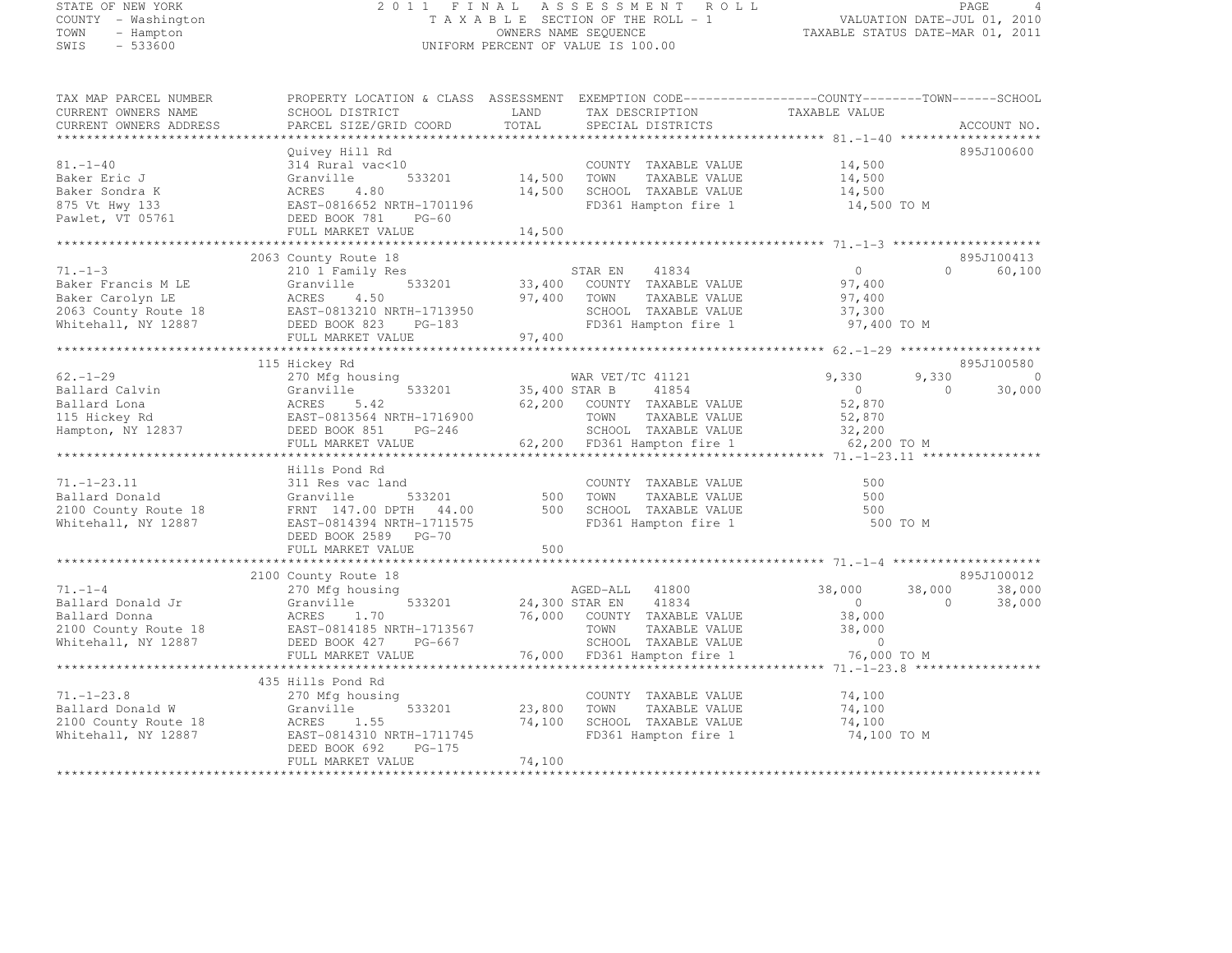# STATE OF NEW YORK 2 0 1 1 F I N A L A S S E S S M E N T R O L L PAGE <sup>5</sup> COUNTY - Washington T A X A B L E SECTION OF THE ROLL - 1 VALUATION DATE-JUL 01, 2010 TOWN - Hampton OWNERS NAME SEQUENCE TAXABLE STATUS DATE-MAR 01, 2011 SWIS - 533600 UNIFORM PERCENT OF VALUE IS 100.00

| TAX MAP PARCEL NUMBER  | PROPERTY LOCATION & CLASS ASSESSMENT EXEMPTION CODE----------------COUNTY-------TOWN-----SCHOOL |                                                            |                              |                                  |          |                    |
|------------------------|-------------------------------------------------------------------------------------------------|------------------------------------------------------------|------------------------------|----------------------------------|----------|--------------------|
| CURRENT OWNERS NAME    | SCHOOL DISTRICT                                                                                 | LAND                                                       | TAX DESCRIPTION              | TAXABLE VALUE                    |          |                    |
| CURRENT OWNERS ADDRESS | PARCEL SIZE/GRID COORD                                                                          | TOTAL                                                      | SPECIAL DISTRICTS            |                                  |          | ACCOUNT NO.        |
|                        |                                                                                                 |                                                            |                              |                                  |          |                    |
|                        | 45 Ballard Rd                                                                                   |                                                            |                              |                                  |          | 895J100011         |
| $72 - 2 - 22$          | 210 1 Family Res AGED-ALL 41800                                                                 |                                                            |                              | 41,100                           | 41,100   | 41,100             |
| Ballard Edith F        | Granville                                                                                       | 533201 27,200 STAR EN 41834                                |                              | $\overline{0}$                   | $\Omega$ | 41,100             |
| 45 Ballard Rd          | 2.60<br>ACRES                                                                                   | 82,200 COUNTY TAXABLE VALUE                                |                              | 41,100                           |          |                    |
| Hampton, NY 12837      | EAST-0822097 NRTH-1710754                                                                       | TOWN                                                       | TAXABLE VALUE                | 41,100                           |          |                    |
|                        | DEED BOOK 321<br>PG-448                                                                         |                                                            |                              |                                  |          |                    |
|                        | FULL MARKET VALUE                                                                               | SCHOOL TAXABLE VALUE<br>82,200 FD361 Hampton fire 1 82,200 |                              | 82,200 TO M                      |          |                    |
|                        |                                                                                                 |                                                            |                              |                                  |          | 895J100013         |
| $71. - 1 - 12$         | Hills Pond Rd<br>323 Vacant rural                                                               |                                                            | COUNTY TAXABLE VALUE         | 58,000                           |          |                    |
| Ballard Gary L         | 533201<br>Granville                                                                             | 58,000 TOWN                                                | TAXABLE VALUE                | 58,000                           |          |                    |
| 400 Hills Pond Rd      |                                                                                                 | 58,000                                                     | SCHOOL TAXABLE VALUE         | 58,000                           |          |                    |
| Whitehall, NY 12887    |                                                                                                 |                                                            | FD361 Hampton fire 1         | 58,000 TO M                      |          |                    |
|                        | ACRES 04.70<br>EAST-0815588 NRTH-1711159<br>ACC 077 PG-299<br>DEED BOOK 877<br>PG-299           |                                                            |                              |                                  |          |                    |
|                        | FULL MARKET VALUE                                                                               | 58,000                                                     |                              |                                  |          |                    |
|                        |                                                                                                 |                                                            |                              |                                  |          |                    |
|                        | 400 Hills Pond Rd                                                                               |                                                            |                              |                                  |          | 895J101820         |
| $71. - 1 - 12.1$       | 270 Mfg housing                                                                                 | STAR B 41854                                               |                              | $\overline{0}$                   |          | 30,000<br>$\Omega$ |
| Ballard Gary L         | Granville                                                                                       | 533201 29,400 COUNTY TAXABLE VALUE                         |                              | 86,900                           |          |                    |
| 400 Hills Pond Rd      |                                                                                                 | 86,900 TOWN                                                | TAXABLE VALUE                | 86,900                           |          |                    |
| Whitehall, NY 12887    | ACRES 5.20<br>EAST-0815093 NRTH-1710778                                                         |                                                            | SCHOOL TAXABLE VALUE         | 56,900                           |          |                    |
|                        | DEED BOOK 637 PG-17                                                                             |                                                            |                              | FD361 Hampton fire 1 86,900 TO M |          |                    |
|                        | FULL MARKET VALUE                                                                               | 86,900                                                     |                              |                                  |          |                    |
|                        |                                                                                                 |                                                            |                              |                                  |          |                    |
|                        | 391 Hills Pond Rd                                                                               |                                                            |                              |                                  |          | 895J100564         |
| $71. - 1 - 23.2$       | 270 Mfg housing                                                                                 |                                                            | STAR B 41854                 | $\overline{0}$                   | $\Omega$ | 30,000             |
| Ballard James E Sr     | Granville 533201 25,300 COUNTY TAXABLE VALUE                                                    |                                                            |                              | 69,400                           |          |                    |
| Ballard Marion         | 477/702                                                                                         | 69,400 TOWN                                                | TAXABLE VALUE                | 69,400                           |          |                    |
| PO Box 31              | ACRES 2.00                                                                                      |                                                            | SCHOOL TAXABLE VALUE         | 39,400                           |          |                    |
| Hampton, NY 12837      | EAST-0814728 NRTH-1710585                                                                       |                                                            | FD361 Hampton fire 1         | 69,400 TO M                      |          |                    |
|                        | DEED BOOK 464<br>PG-692                                                                         |                                                            |                              |                                  |          |                    |
|                        | FULL MARKET VALUE                                                                               | 69,400                                                     |                              |                                  |          |                    |
|                        |                                                                                                 |                                                            |                              |                                  |          |                    |
|                        | LOT Taylor Pat                                                                                  |                                                            |                              |                                  |          | 895J100115         |
| $53 - 1 - 2$           | 260 Seasonal res                                                                                |                                                            | COUNTY TAXABLE VALUE 148,200 |                                  |          |                    |
| Barber John M          | 535201<br>Whitehall                                                                             | 55,000<br>TOWN                                             | TAXABLE VALUE                | 148,200                          |          |                    |
| Nikas William L        | ROW 815/227<br>ACRES 278.00                                                                     | 148,200                                                    | SCHOOL TAXABLE VALUE         | 148,200                          |          |                    |
| 116 Oak St             |                                                                                                 |                                                            | FD362 Hampton fire 2         | 148,200 TO M                     |          |                    |
| PO Box 267             | EAST-0811770 NRTH-1725578                                                                       |                                                            |                              |                                  |          |                    |
| Hudson Falls, NY 12839 | DEED BOOK 504<br>PG-588<br>FULL MARKET VALUE                                                    | 148,200                                                    |                              |                                  |          |                    |
|                        |                                                                                                 |                                                            |                              |                                  |          |                    |
|                        |                                                                                                 |                                                            |                              |                                  |          |                    |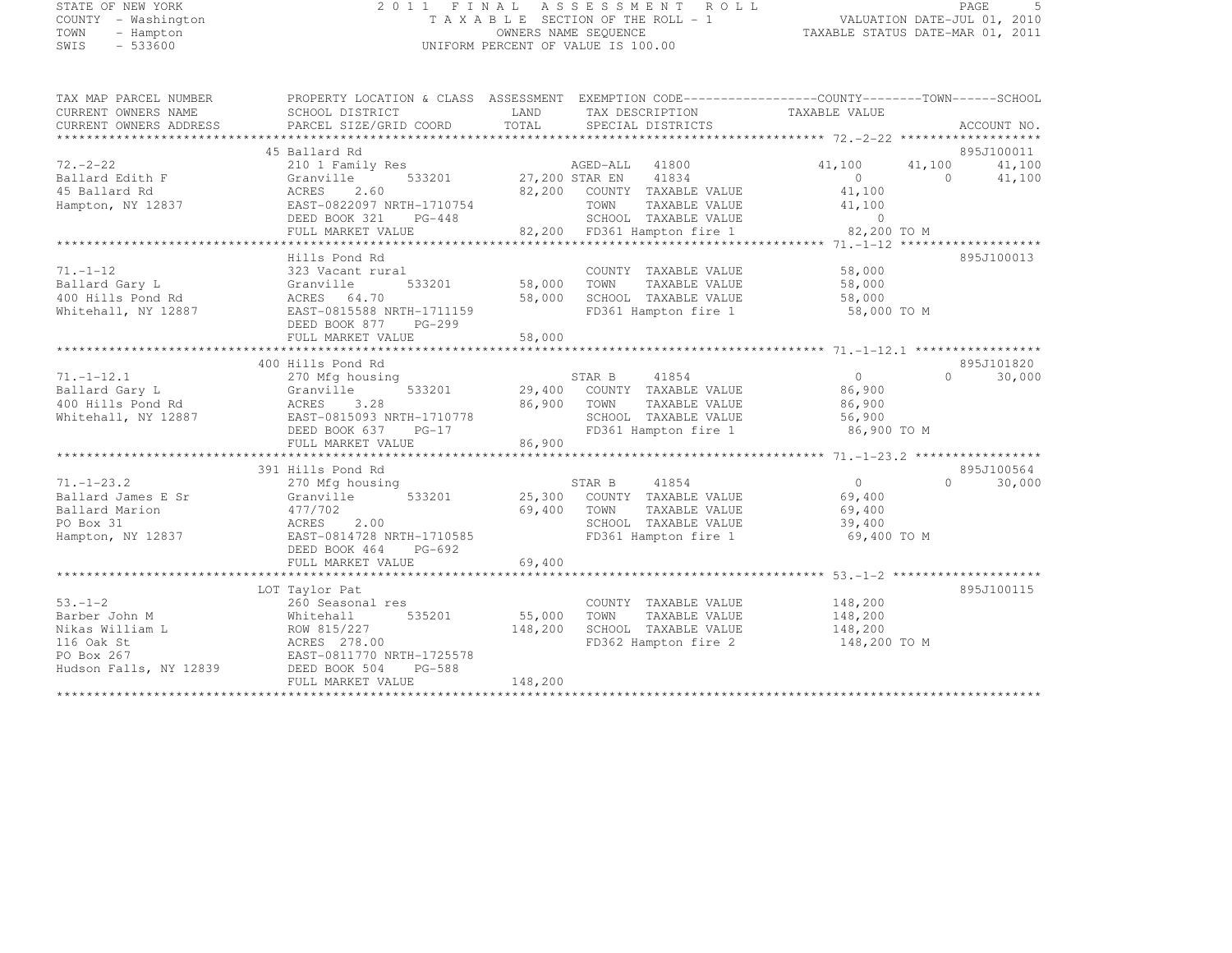# STATE OF NEW YORK 2 0 1 1 F I N A L A S S E S S M E N T R O L L PAGE <sup>6</sup> COUNTY - Washington T A X A B L E SECTION OF THE ROLL - 1 VALUATION DATE-JUL 01, 2010 TOWN - Hampton OWNERS NAME SEQUENCE TAXABLE STATUS DATE-MAR 01, 2011 SWIS - 533600 UNIFORM PERCENT OF VALUE IS 100.00

| TAX MAP PARCEL NUMBER<br>CURRENT OWNERS NAME<br>CURRENT OWNERS ADDRESS                                                                                | PROPERTY LOCATION & CLASS ASSESSMENT EXEMPTION CODE----------------COUNTY-------TOWN-----SCHOOL<br>SCHOOL DISTRICT<br>PARCEL SIZE/GRID COORD     | LAND<br>TOTAL              | TAX DESCRIPTION<br>SPECIAL DISTRICTS                                                                                    | TAXABLE VALUE                                           | ACCOUNT NO.        |
|-------------------------------------------------------------------------------------------------------------------------------------------------------|--------------------------------------------------------------------------------------------------------------------------------------------------|----------------------------|-------------------------------------------------------------------------------------------------------------------------|---------------------------------------------------------|--------------------|
| $53. - 1 - 8$<br>Barber John M<br>Attn: Hunt Lake Land Holding I 60 Ad<br>PO Box 193<br>Corinth, NY 12822                                             | Ecuyer Pat<br>910 Priv forest<br>Granville<br>533201<br>ACRES 50.90<br>EAST-0810711 NRTH-1722163<br>DEED BOOK 834<br>PG-283<br>FULL MARKET VALUE | 22,900<br>22,900<br>22,900 | COUNTY TAXABLE VALUE<br>TOWN<br>TAXABLE VALUE<br>SCHOOL TAXABLE VALUE<br>FD361 Hampton fire 1                           | 22,900<br>22,900<br>22,900<br>22,900 TO M               | 895J100277         |
|                                                                                                                                                       | 1496 County Route 11                                                                                                                             |                            |                                                                                                                         |                                                         | 895J100556         |
| $45. -1 - 1$<br>Barkley Nancy E<br>Attn: Nancy E Moore<br>1496 County Route 11<br>Whitehall, NY 12887                                                 | 210 1 Family Res<br>535201<br>Whitehall<br>2.10<br>ACRES<br>EAST-0804425 NRTH-1736903<br>DEED BOOK 728<br>$PG-274$<br>FULL MARKET VALUE          | 100,200<br>100,200         | STAR B<br>41854<br>25,600 COUNTY TAXABLE VALUE<br>TOWN<br>TAXABLE VALUE<br>SCHOOL TAXABLE VALUE<br>FD362 Hampton fire 2 | $\circ$<br>100,200<br>100,200<br>70,200<br>100,200 TO M | $\Omega$<br>30,000 |
|                                                                                                                                                       |                                                                                                                                                  |                            |                                                                                                                         |                                                         |                    |
| $81. - 1 - 22$<br>Barnes Richard ESTATE<br>ATT:Daniel W Dunleavy Executor ACRES<br>PO Box 104<br>Montgomeryville, PA 18936-0104 DEED BOOK 2040 PG-289 | 1093 North Quivey Hill Ln<br>210 1 Family Res<br>Granville<br>533201<br>4.00<br>EAST-0818662 NRTH-1701695                                        | 31,800<br>135,400          | COUNTY TAXABLE VALUE<br>TOWN<br>TAXABLE VALUE<br>SCHOOL TAXABLE VALUE<br>FD361 Hampton fire 1                           | 135,400<br>135,400<br>135,400<br>135,400 TO M           | 895J100429         |
|                                                                                                                                                       | FULL MARKET VALUE                                                                                                                                | 135,400                    |                                                                                                                         |                                                         |                    |
| $38. - 1 - 7$<br>Barsalow William E Jr<br>18 Manchester Rd<br>PO Box 99                                                                               | 18 Manchester Rd<br>240 Rural res<br>Whitehall<br>535201<br>$530 - 345$<br>ACRES 31.49                                                           | 61,500<br>206,600          | COUNTY TAXABLE VALUE<br>TOWN<br>TAXABLE VALUE<br>SCHOOL TAXABLE VALUE<br>FD362 Hampton fire 2                           | 206,600<br>206,600<br>206,600<br>206,600 TO M           | 895J100063         |
| Hampton, NY 12837                                                                                                                                     | EAST-0811522 NRTH-1738456<br>DEED BOOK 2897 PG-51<br>FULL MARKET VALUE                                                                           | 206,600                    |                                                                                                                         |                                                         |                    |
|                                                                                                                                                       |                                                                                                                                                  |                            |                                                                                                                         |                                                         |                    |
| $72. - 1 - 18$<br>Bassett Ernest R Jr<br>Bassett Suzanne M<br>19 Westview Dr<br>Granville, NY 12832                                                   | South Rd<br>323 Vacant rural<br>533201<br>Granville<br>ACRES 31.40<br>EAST-0818684 NRTH-1707973<br>$PG-52$<br>DEED BOOK 788<br>FULL MARKET VALUE | 42,500<br>42,500<br>42,500 | COUNTY TAXABLE VALUE<br>TAXABLE VALUE<br>TOWN<br>SCHOOL TAXABLE VALUE<br>FD361 Hampton fire 1                           | 42,500<br>42,500<br>42,500<br>42,500 TO M               | 895J100084         |
|                                                                                                                                                       |                                                                                                                                                  |                            |                                                                                                                         |                                                         |                    |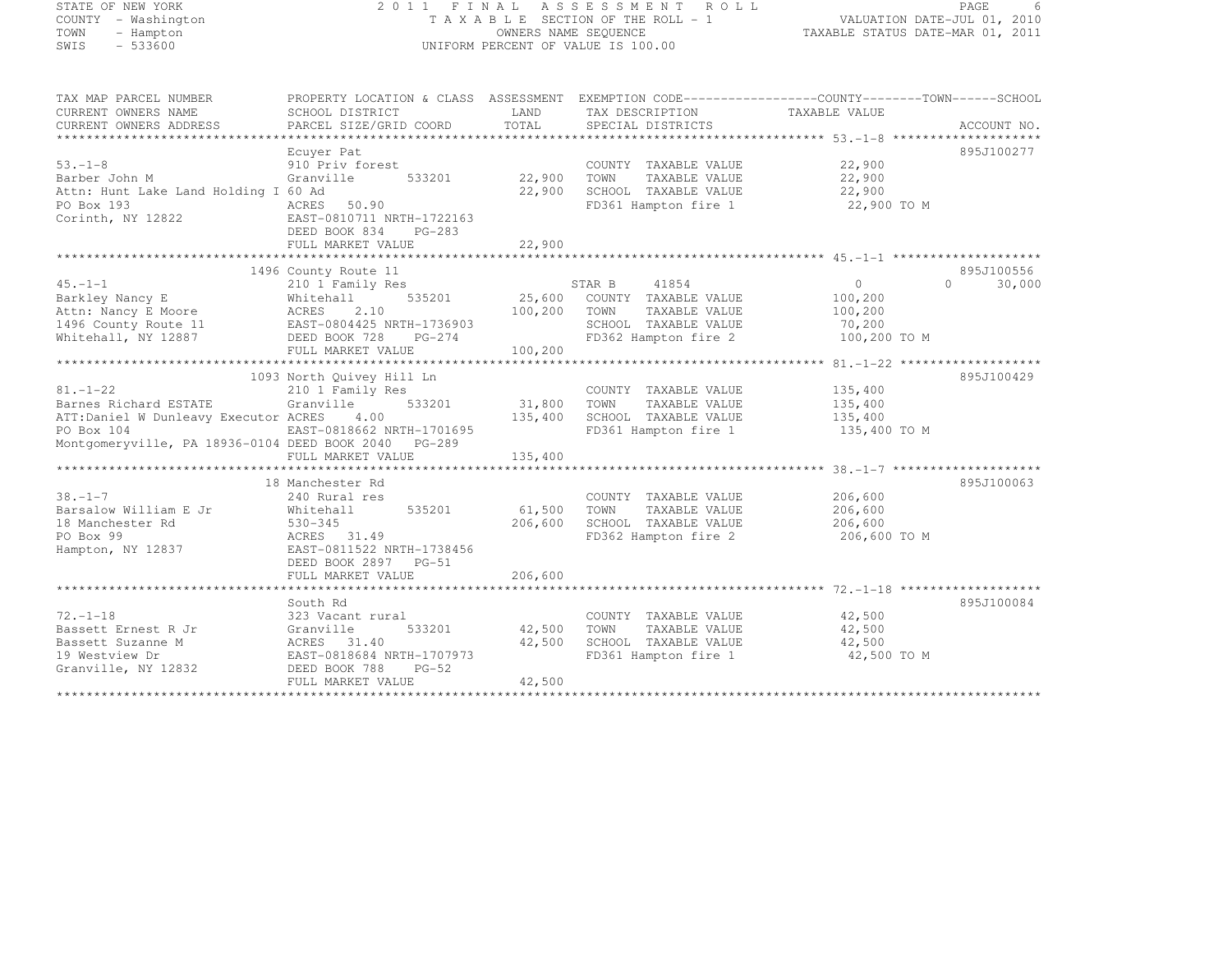## STATE OF NEW YORK 2 0 1 1 F I N A L A S S E S S M E N T R O L L PAGE <sup>7</sup> COUNTY - Washington T A X A B L E SECTION OF THE ROLL - 1 VALUATION DATE-JUL 01, 2010 TOWN - Hampton OWNERS NAME SEQUENCE TAXABLE STATUS DATE-MAR 01, 2011 SWIS - 533600 UNIFORM PERCENT OF VALUE IS 100.00

| TAX MAP PARCEL NUMBER<br>CURRENT OWNERS NAME                                                                | PROPERTY LOCATION & CLASS ASSESSMENT EXEMPTION CODE----------------COUNTY-------TOWN------SCHOOL<br>SCHOOL DISTRICT                                                    | LAND                       | TAX DESCRIPTION                                                                                                                                            | TAXABLE VALUE                                                             |                                                                  |
|-------------------------------------------------------------------------------------------------------------|------------------------------------------------------------------------------------------------------------------------------------------------------------------------|----------------------------|------------------------------------------------------------------------------------------------------------------------------------------------------------|---------------------------------------------------------------------------|------------------------------------------------------------------|
| CURRENT OWNERS ADDRESS                                                                                      | PARCEL SIZE/GRID COORD                                                                                                                                                 | TOTAL                      | SPECIAL DISTRICTS                                                                                                                                          |                                                                           | ACCOUNT NO.                                                      |
| **************************                                                                                  | 44 Greenfield Ln                                                                                                                                                       |                            |                                                                                                                                                            |                                                                           |                                                                  |
| $72.2 - 3 - 18$<br>Battles Richard E Sr<br>c/o DeBonis Wright Carris PC<br>PO Box 133<br>Poultney, VT 05764 | 230 3 Family Res<br>533201<br>Granville<br>$72 - 3 - 18$<br>FRNT 136.00 DPTH 184.00<br>EAST-0823388 NRTH-1711989<br>DEED BOOK 1858 PG-65<br>FULL MARKET VALUE          | 17,400<br>90,700<br>90,700 | COUNTY TAXABLE VALUE<br>TOWN<br>TAXABLE VALUE<br>SCHOOL TAXABLE VALUE<br>FD361 Hampton fire 1                                                              | 90,700<br>90,700<br>90,700<br>90,700 TO M                                 | 895J100550                                                       |
|                                                                                                             | 32 Vladyka Woods Rd                                                                                                                                                    |                            |                                                                                                                                                            |                                                                           |                                                                  |
| $38. - 1 - 12.4$<br>Beckwith Tiffany<br>32 Vladyka Woods Rd<br>Whitehall, NY 12887                          | 210 1 Family Res<br>535201<br>Whitehall<br>ACRES<br>1.00<br>EAST-0806198 NRTH-1737688<br>DEED BOOK 779 PG-275<br>FULL MARKET VALUE                                     | 171,000<br>171,000         | STAR B<br>41854<br>22,000 COUNTY TAXABLE VALUE<br>TOWN<br>TAXABLE VALUE<br>SCHOOL TAXABLE VALUE<br>FD362 Hampton fire 2                                    | $\circ$<br>171,000<br>171,000<br>141,000<br>171,000 TO M                  | 30,000<br>$\Omega$                                               |
|                                                                                                             | 1040 West Way                                                                                                                                                          |                            |                                                                                                                                                            |                                                                           | 895J100298                                                       |
| $71.4 - 2 - 11$<br>Belger Joseph T<br>214 Greenway Ter<br>River Edge, NJ 07661                              | 210 1 Family Res - WTRFNT<br>533201<br>Granville<br>LOT 7<br>504/49<br>$71. - 2 - 11$<br>FRNT 100.00 DPTH 216.00<br>EAST-0815625 NRTH-1707253<br>DEED BOOK 1973 PG-289 | 27,600<br>217,100          | COUNTY TAXABLE VALUE<br>TOWN<br>TAXABLE VALUE<br>SCHOOL TAXABLE VALUE<br>FD361 Hampton fire 1                                                              | 217,100<br>217,100<br>217,100<br>217,100 TO M                             |                                                                  |
|                                                                                                             | FULL MARKET VALUE                                                                                                                                                      | 217,100                    |                                                                                                                                                            |                                                                           |                                                                  |
|                                                                                                             | 1933 County Route 18                                                                                                                                                   |                            | 73 PCT OF VALUE USED FOR EXEMPTION PURPOSES                                                                                                                |                                                                           | 895J100163                                                       |
| $62. - 1 - 39$<br>Bernhardt C Frederick<br>Bernhardt Lynn M<br>1933 County Route 18<br>Whitehall, NY 12887  | 270 Mfg housing<br>535201<br>Whitehall<br>ACRES 19.20<br>EAST-0810854 NRTH-1715002<br>DEED BOOK 1843 PG-212<br>FULL MARKET VALUE                                       | 99,800 STAR B              | WAR VET/C 41122<br>49,200 WAR VET/T 41123<br>41854<br>COUNTY TAXABLE VALUE<br>TOWN<br>TAXABLE VALUE<br>99,800 SCHOOL TAXABLE VALUE<br>FD361 Hampton fire 1 | 10,928<br>$\circ$<br>$\circ$<br>88,872<br>88,872<br>69,800<br>99,800 TO M | $\Omega$<br>$\Omega$<br>10,928<br>$\Omega$<br>$\Omega$<br>30,000 |
|                                                                                                             |                                                                                                                                                                        |                            |                                                                                                                                                            |                                                                           |                                                                  |
| $72. - 2 - 16$<br>Bessette Raymond Sr<br>62 Middleton Rd<br>Granville, NY 12832                             | 84 Staso Ln<br>210 1 Family Res<br>533201<br>Granville<br>1.60<br>ACRES<br>EAST-0821897 NRTH-1708582<br>PG-106<br>DEED BOOK 715<br>FULL MARKET VALUE                   | 24,000<br>85,500<br>85,500 | COUNTY TAXABLE VALUE<br>TOWN<br>TAXABLE VALUE<br>SCHOOL TAXABLE VALUE<br>FD361 Hampton fire 1                                                              | 85,500<br>85,500<br>85,500<br>85,500 TO M                                 | 895J100191                                                       |
|                                                                                                             |                                                                                                                                                                        |                            |                                                                                                                                                            |                                                                           |                                                                  |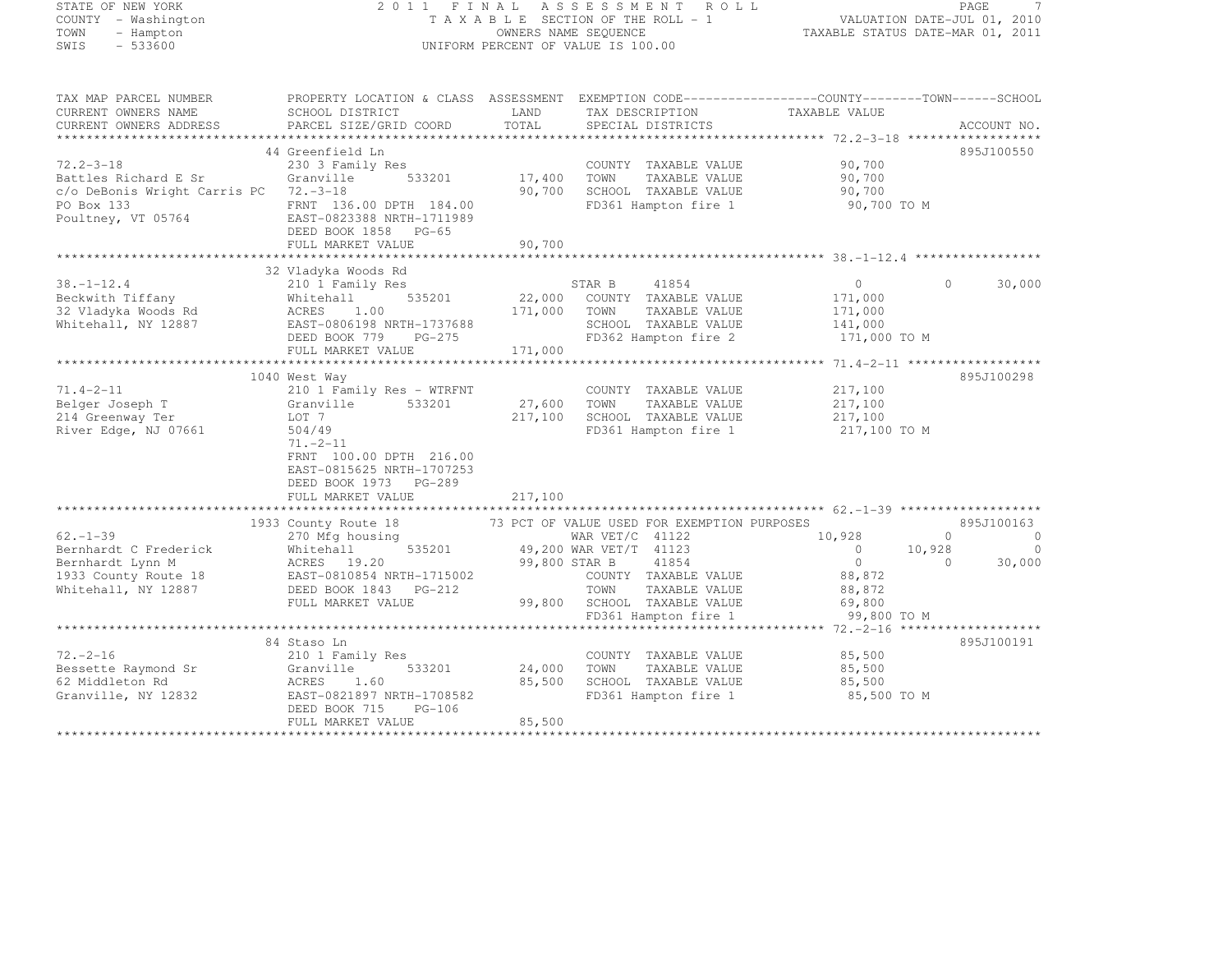| STATE OF NEW YORK                                                                                                                                                                                                                                  |                                          |                      | 2011 FINAL ASSESSMENT ROLL                                                                | PAGE 8<br>VALUATION DATE-JUL 01, 2010<br>TAXABLE STATUS DATE 11- |                             |
|----------------------------------------------------------------------------------------------------------------------------------------------------------------------------------------------------------------------------------------------------|------------------------------------------|----------------------|-------------------------------------------------------------------------------------------|------------------------------------------------------------------|-----------------------------|
| COUNTY - Washington                                                                                                                                                                                                                                |                                          |                      | TAXABLE SECTION OF THE ROLL - 1                                                           |                                                                  |                             |
| TOWN<br>- Hampton                                                                                                                                                                                                                                  |                                          | OWNERS NAME SEQUENCE |                                                                                           | TAXABLE STATUS DATE-MAR 01, 2011                                 |                             |
| $-533600$<br>SWIS                                                                                                                                                                                                                                  |                                          |                      | UNIFORM PERCENT OF VALUE IS 100.00                                                        |                                                                  |                             |
|                                                                                                                                                                                                                                                    |                                          |                      |                                                                                           |                                                                  |                             |
|                                                                                                                                                                                                                                                    |                                          |                      |                                                                                           |                                                                  |                             |
| TAX MAP PARCEL NUMBER THE PROPERTY LOCATION & CLASS ASSESSMENT EXEMPTION CODE----------------COUNTY-------TOWN-----SCHOOL                                                                                                                          |                                          |                      |                                                                                           |                                                                  |                             |
| CURRENT OWNERS NAME                                                                                                                                                                                                                                | SCHOOL DISTRICT                          |                      | LAND TAX DESCRIPTION TAXABLE VALUE COORD TOTAL SPECIAL DISTRICTS                          |                                                                  |                             |
| CURRENT OWNERS ADDRESS                                                                                                                                                                                                                             | PARCEL SIZE/GRID COORD                   |                      |                                                                                           |                                                                  | ACCOUNT NO.                 |
|                                                                                                                                                                                                                                                    |                                          |                      |                                                                                           |                                                                  |                             |
|                                                                                                                                                                                                                                                    | 2452 County Route 18                     |                      |                                                                                           |                                                                  |                             |
|                                                                                                                                                                                                                                                    |                                          | STAR B               |                                                                                           | $\overline{0}$                                                   | $\Omega$<br>30,000          |
|                                                                                                                                                                                                                                                    |                                          |                      |                                                                                           | 214,300<br>214,300                                               |                             |
|                                                                                                                                                                                                                                                    |                                          |                      |                                                                                           | 184,300                                                          |                             |
| $72.-2-18.1$<br>$72.-2-18.1$<br>$72.3700$ COUNTY TAXABLE VALUE<br>$72.452$ County Route 18<br>$72.452$ County Route 18<br>$72.452$ County Route 18<br>$72.452$ County Route 18<br>$72.452$ County Route 18<br>$72.452$ County Route 18<br>$72.452$ |                                          |                      | FD361 Hampton fire 1 214,300 TO M                                                         |                                                                  |                             |
|                                                                                                                                                                                                                                                    | EAST-0821333 NRTH-1710151                |                      |                                                                                           |                                                                  |                             |
|                                                                                                                                                                                                                                                    | DEED BOOK 2946    PG-291                 |                      |                                                                                           |                                                                  |                             |
|                                                                                                                                                                                                                                                    | FULL MARKET VALUE                        | 214,300              |                                                                                           |                                                                  |                             |
|                                                                                                                                                                                                                                                    |                                          |                      |                                                                                           |                                                                  |                             |
|                                                                                                                                                                                                                                                    | 23 Greenfield Ln                         |                      |                                                                                           |                                                                  | 895J101823                  |
| $72.2 - 3 - 12.1$                                                                                                                                                                                                                                  | 210 1 Family Res                         |                      |                                                                                           | $\overline{0}$                                                   | $0 \t 30,000$               |
|                                                                                                                                                                                                                                                    |                                          |                      |                                                                                           | 112,100                                                          |                             |
|                                                                                                                                                                                                                                                    |                                          |                      |                                                                                           | 112,100<br>82,100                                                |                             |
|                                                                                                                                                                                                                                                    |                                          |                      | y Res 533201 533201 533201 533201 533201 533201 533201 533201 13,400 COUNTY TAXABLE VALUE | 112,100 TO M                                                     |                             |
| Betit Frameris<br>Betit Jean (1994)<br>23 Greenfield Ln<br>Hampton, NY 12837 (PART 141.00 DPTH 111.00<br>Hampton, NY 12837 (PART PORT BOOK 850 PC-191                                                                                              | DEED BOOK 850 PG-191                     |                      |                                                                                           |                                                                  |                             |
|                                                                                                                                                                                                                                                    | FULL MARKET VALUE                        | 112,100              |                                                                                           |                                                                  |                             |
|                                                                                                                                                                                                                                                    |                                          |                      |                                                                                           |                                                                  |                             |
|                                                                                                                                                                                                                                                    | 135 Hills Pond Rd                        |                      |                                                                                           |                                                                  | 895J100271                  |
| $71. -1 - 17$                                                                                                                                                                                                                                      | 240 Rural res                            |                      | STAR B 41854                                                                              | $\begin{array}{c} 0 \\ 158,000 \end{array}$                      | $0 \qquad \qquad$<br>30,000 |
| Billow Matthew J                                                                                                                                                                                                                                   |                                          |                      | 67,300 COUNTY TAXABLE VALUE<br>158,000 TOWN TAXABLE VALUE                                 |                                                                  |                             |
| ------- matthew J<br>135 Hills Pond Rd<br>Whitehall, NY 12887                                                                                                                                                                                      | 2407/160<br>ACRES 34.40                  |                      |                                                                                           | 158,000<br>138,000                                               |                             |
|                                                                                                                                                                                                                                                    | EAST-0814662 NRTH-1705653                |                      | SCHOOL TAXABLE VALUE<br>FD361 Hampton fire 1 158,000 TO M                                 |                                                                  |                             |
|                                                                                                                                                                                                                                                    | DEED BOOK 852 PG-247                     |                      |                                                                                           |                                                                  |                             |
|                                                                                                                                                                                                                                                    | FULL MARKET VALUE                        | 158,000              |                                                                                           |                                                                  |                             |
|                                                                                                                                                                                                                                                    |                                          |                      |                                                                                           |                                                                  |                             |
|                                                                                                                                                                                                                                                    | 1128 East Way                            |                      |                                                                                           |                                                                  | 895J100083                  |
|                                                                                                                                                                                                                                                    |                                          |                      | COUNTY TAXABLE VALUE                                                                      | 130,200                                                          |                             |
|                                                                                                                                                                                                                                                    |                                          | 27,000 TOWN          | TAXABLE VALUE                                                                             | 130,200                                                          |                             |
|                                                                                                                                                                                                                                                    |                                          |                      | 130,200 SCHOOL TAXABLE VALUE                                                              | 130, 200                                                         |                             |
|                                                                                                                                                                                                                                                    |                                          |                      | FD361 Hampton fire 1                                                                      | 130,200 TO M                                                     |                             |
|                                                                                                                                                                                                                                                    |                                          |                      |                                                                                           |                                                                  |                             |
|                                                                                                                                                                                                                                                    | DEED BOOK 923 PG-50<br>FULL MARKET VALUE | 130,200              |                                                                                           |                                                                  |                             |
|                                                                                                                                                                                                                                                    |                                          |                      |                                                                                           |                                                                  |                             |
|                                                                                                                                                                                                                                                    | 110 Campbell Ln                          |                      |                                                                                           |                                                                  | 895J100220                  |
| $72 - 2 - 2$                                                                                                                                                                                                                                       | 425 Bar                                  |                      | COUNTY TAXABLE VALUE                                                                      | 110,300                                                          |                             |
|                                                                                                                                                                                                                                                    |                                          | 6,200                | TOWN<br>TAXABLE VALUE                                                                     | 110,300                                                          |                             |
|                                                                                                                                                                                                                                                    |                                          | 110,300              | SCHOOL TAXABLE VALUE                                                                      | 110,300                                                          |                             |
|                                                                                                                                                                                                                                                    |                                          |                      | FD361 Hampton fire 1                                                                      | 110,300 TO M                                                     |                             |

DEED BOOK 1666 PG-287<br>FULL MARKET VALUE FULL MARKET VALUE 110,300 \*\*\*\*\*\*\*\*\*\*\*\*\*\*\*\*\*\*\*\*\*\*\*\*\*\*\*\*\*\*\*\*\*\*\*\*\*\*\*\*\*\*\*\*\*\*\*\*\*\*\*\*\*\*\*\*\*\*\*\*\*\*\*\*\*\*\*\*\*\*\*\*\*\*\*\*\*\*\*\*\*\*\*\*\*\*\*\*\*\*\*\*\*\*\*\*\*\*\*\*\*\*\*\*\*\*\*\*\*\*\*\*\*\*\*\*\*\*\*\*\*\*\*\*\*\*\*\*\*\*\*\*

Fair Haven, VT 05743 EAST-0824607 NRTH-1712456 FD361 Hampton fire 1 110,300 TO M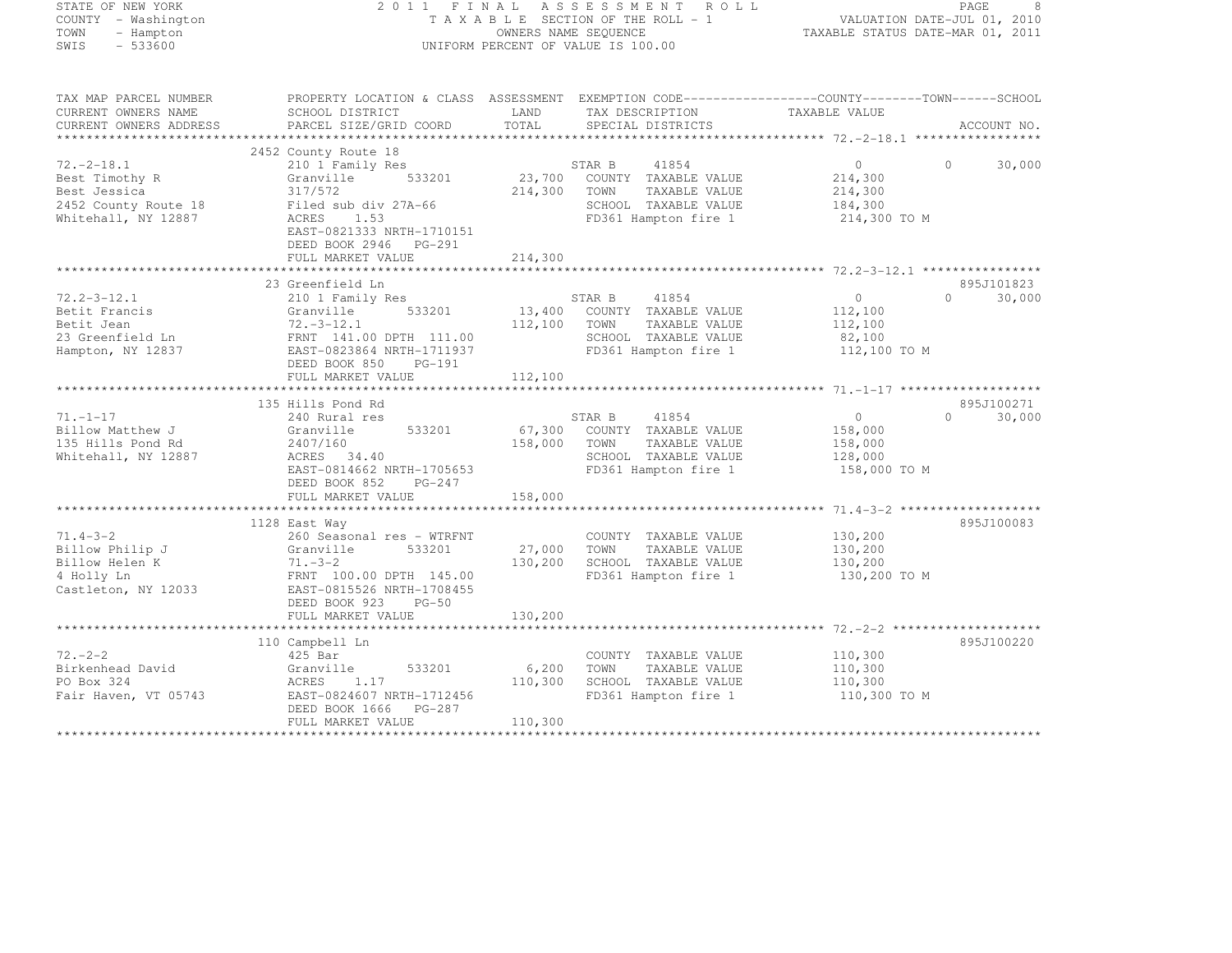# STATE OF NEW YORK 2 0 1 1 F I N A L A S S E S S M E N T R O L L PAGE <sup>9</sup> COUNTY - Washington T A X A B L E SECTION OF THE ROLL - 1 VALUATION DATE-JUL 01, 2010 TOWN - Hampton OWNERS NAME SEQUENCE TAXABLE STATUS DATE-MAR 01, 2011 SWIS - 533600 UNIFORM PERCENT OF VALUE IS 100.00

| TAX MAP PARCEL NUMBER<br>CURRENT OWNERS NAME            | PROPERTY LOCATION & CLASS ASSESSMENT EXEMPTION CODE-----------------COUNTY-------TOWN------SCHOOL<br>SCHOOL DISTRICT | LAND              | TAX DESCRIPTION                                                  | TAXABLE VALUE                 |                     |
|---------------------------------------------------------|----------------------------------------------------------------------------------------------------------------------|-------------------|------------------------------------------------------------------|-------------------------------|---------------------|
| CURRENT OWNERS ADDRESS<br>*************************     | PARCEL SIZE/GRID COORD                                                                                               | TOTAL             | SPECIAL DISTRICTS                                                |                               | ACCOUNT NO.         |
|                                                         | 116 Chapman Rd                                                                                                       |                   |                                                                  |                               | 895J100535          |
| $45. - 1 - 25.2$<br>Blackbird Thomas<br>Blackbird Linda | 210 1 Family Res<br>535201<br>Whitehall<br>ACRES<br>1.00                                                             | 22,000<br>107,800 | 41854<br>STAR B<br>COUNTY TAXABLE VALUE<br>TOWN<br>TAXABLE VALUE | $\circ$<br>107,800<br>107,800 | $\bigcap$<br>30,000 |
| 116 Chapman Rd<br>Whitehall, NY 12887                   | EAST-0807884 NRTH-1732702<br>DEED BOOK 454<br>PG-543                                                                 |                   | SCHOOL TAXABLE VALUE<br>FD362 Hampton fire 2                     | 77,800<br>107,800 TO M        |                     |
|                                                         | FULL MARKET VALUE                                                                                                    | 107,800           |                                                                  |                               |                     |
|                                                         |                                                                                                                      |                   |                                                                  |                               |                     |
|                                                         | 56 Wicked Hollow Way                                                                                                 |                   |                                                                  |                               | 895J100647          |
| $62. - 1 - 14$                                          | 270 Mfg housing                                                                                                      |                   | STAR B<br>41854                                                  | 0                             | $\Omega$<br>30,000  |
| Blankley Jeffrey S                                      | 533201<br>Granville                                                                                                  |                   | 35,100 COUNTY TAXABLE VALUE                                      | 78,400                        |                     |
| Blankley Edna                                           | ACRES 5.06                                                                                                           | 78,400            | TOWN<br>TAXABLE VALUE                                            | 78,400                        |                     |
| Box 37H                                                 | EAST-0813284 NRTH-1720041                                                                                            |                   | SCHOOL TAXABLE VALUE                                             | 48,400                        |                     |
| Hampton, NY 12837                                       | DEED BOOK 519 PG-251                                                                                                 |                   | FD361 Hampton fire 1                                             | 78,400 TO M                   |                     |
|                                                         | FULL MARKET VALUE                                                                                                    | 78,400            |                                                                  |                               |                     |
|                                                         |                                                                                                                      |                   |                                                                  |                               |                     |
|                                                         | 48 Wicked Hollow Way                                                                                                 |                   |                                                                  |                               | 895J100615          |
| $62. - 1 - 15$                                          | 312 Vac w/imprv                                                                                                      |                   | COUNTY TAXABLE VALUE                                             | 14,500                        |                     |
| Blankley Jeffrey S                                      | 533201<br>Granville                                                                                                  | 14,000            | TOWN<br>TAXABLE VALUE                                            | 14,500                        |                     |
| Wilbur Edna                                             | ACRES<br>6.20                                                                                                        | 14,500            | SCHOOL TAXABLE VALUE                                             | 14,500                        |                     |
| PO Box 61                                               | EAST-0813413 NRTH-1720601                                                                                            |                   | FD361 Hampton fire 1                                             | 14,500 TO M                   |                     |
| Hampton, NY 12837                                       | DEED BOOK 773 PG-139                                                                                                 |                   |                                                                  |                               |                     |
|                                                         | FULL MARKET VALUE                                                                                                    | 14,500            |                                                                  |                               |                     |
|                                                         |                                                                                                                      |                   |                                                                  |                               |                     |
|                                                         | 16 By The Way                                                                                                        |                   |                                                                  |                               | 895J100610          |
| $53. - 1 - 7.8$                                         | 260 Seasonal res                                                                                                     |                   | COUNTY TAXABLE VALUE                                             | 46,100                        |                     |
| Boden Stephen J                                         | Granville<br>533201                                                                                                  | 32,400            | TAXABLE VALUE<br>TOWN                                            | 46,100                        |                     |
| Attn: James Boden                                       | ACRES<br>6.35                                                                                                        | 46,100            | SCHOOL TAXABLE VALUE                                             | 46,100                        |                     |
| 331 Allen St Apt 4                                      | EAST-0814224 NRTH-1721316                                                                                            |                   | FD361 Hampton fire 1                                             | 46,100 TO M                   |                     |
| Hudson, NY 12534-2446                                   | DEED BOOK 592 PG-173                                                                                                 |                   |                                                                  |                               |                     |
|                                                         | FULL MARKET VALUE                                                                                                    | 46,100            |                                                                  |                               |                     |
|                                                         |                                                                                                                      |                   | ***********************************53.-1-7.9 ******************* |                               |                     |
|                                                         | By The Way                                                                                                           |                   |                                                                  |                               | 895J100626          |
| $53, -1 - 7.9$                                          | 314 Rural vac<10                                                                                                     |                   | COUNTY TAXABLE VALUE                                             | 14,500                        |                     |
| Boden Stephen J                                         | 533201<br>Granville                                                                                                  | 14,500            | TAXABLE VALUE<br>TOWN                                            | 14,500                        |                     |
| Attn: James Boden                                       | ACRES<br>4.66                                                                                                        | 14,500            | SCHOOL TAXABLE VALUE                                             | 14,500                        |                     |
| 331 Allen St Apt 4                                      | EAST-0814212 NRTH-1721596                                                                                            |                   | FD361 Hampton fire 1                                             | 14,500 TO M                   |                     |
| Hudson, NY 12534-2446                                   | $PG-173$<br>DEED BOOK 592                                                                                            |                   |                                                                  |                               |                     |
|                                                         | FULL MARKET VALUE                                                                                                    | 14,500            |                                                                  |                               |                     |
|                                                         |                                                                                                                      |                   |                                                                  |                               |                     |
|                                                         | Hickey Rd                                                                                                            |                   |                                                                  |                               | 895J100674          |
| $53. - 1 - 7.17$                                        | 314 Rural vac<10                                                                                                     |                   | COUNTY TAXABLE VALUE                                             | 14,500                        |                     |
| Boden Stephen J Etal                                    | Granville<br>533201                                                                                                  | 14,500            | TOWN<br>TAXABLE VALUE                                            | 14,500                        |                     |
| Grady Patricia Etal                                     | Common Area                                                                                                          | 14,500            | SCHOOL TAXABLE VALUE                                             | 14,500                        |                     |
| Attn: James Boden                                       | 503/532                                                                                                              |                   | FD361 Hampton fire 1                                             | 14,500 TO M                   |                     |
| 331 Allen St Apt 4                                      | ACRES<br>1.60                                                                                                        |                   |                                                                  |                               |                     |
| Hudson, NY 12534-2446                                   | EAST-0814739 NRTH-1721345                                                                                            |                   |                                                                  |                               |                     |
|                                                         | DEED BOOK 719<br>PG-294                                                                                              |                   |                                                                  |                               |                     |
|                                                         | FULL MARKET VALUE                                                                                                    | 14,500            |                                                                  |                               |                     |
| *********************                                   |                                                                                                                      |                   |                                                                  |                               |                     |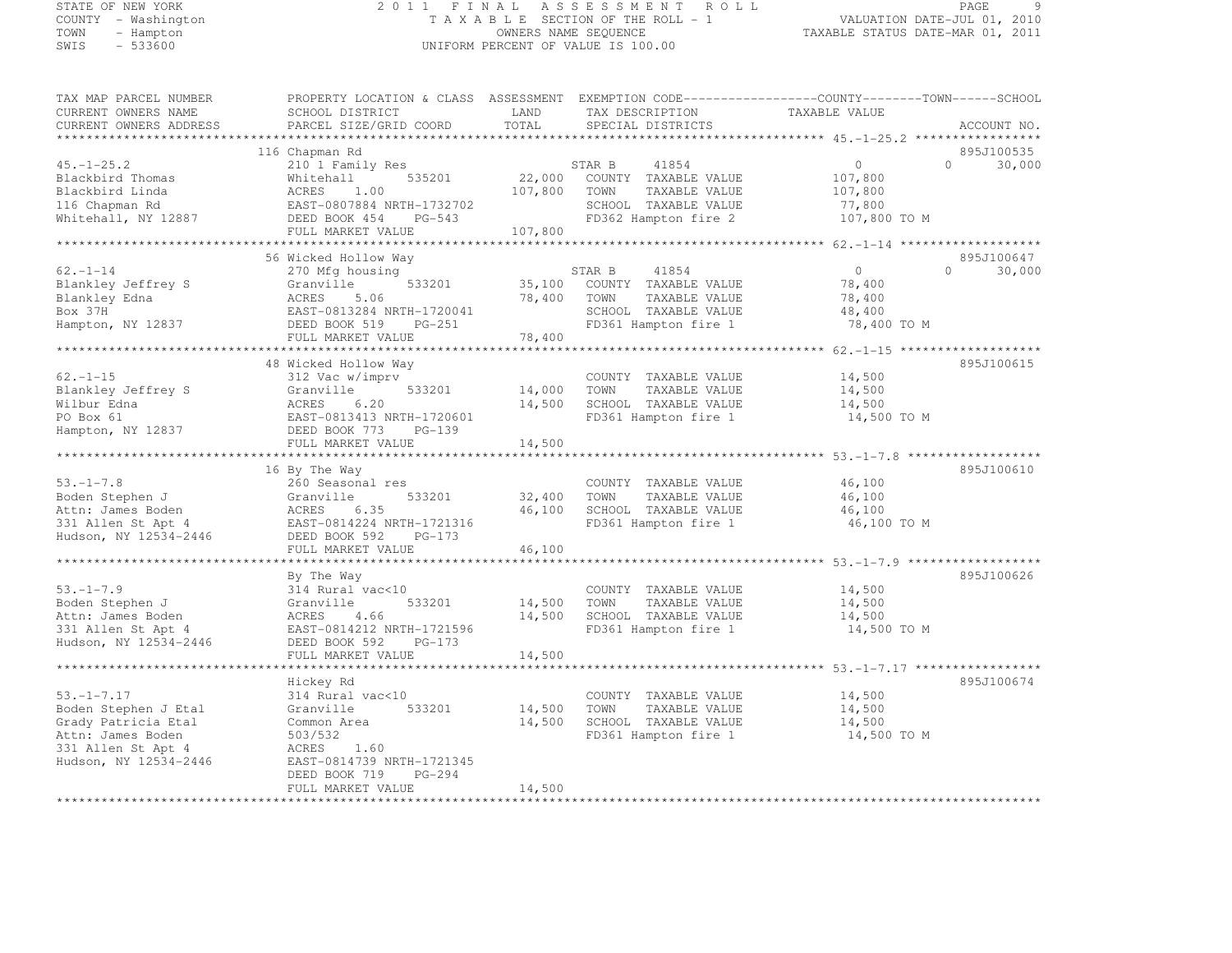#### STATE OF NEW YORK 2 0 1 1 F I N A L A S S E S S M E N T R O L L PAGE <sup>10</sup> COUNTY - Washington T A X A B L E SECTION OF THE ROLL - 1 VALUATION DATE-JUL 01, 2010 TOWN - Hampton OWNERS NAME SEQUENCE TAXABLE STATUS DATE-MAR 01, 2011 SWIS - 533600 UNIFORM PERCENT OF VALUE IS 100.00

| TAX MAP PARCEL NUMBER                            | PROPERTY LOCATION & CLASS ASSESSMENT EXEMPTION CODE-----------------COUNTY-------TOWN------SCHOOL |         |                                          |                                                 |          |             |
|--------------------------------------------------|---------------------------------------------------------------------------------------------------|---------|------------------------------------------|-------------------------------------------------|----------|-------------|
| CURRENT OWNERS NAME                              | SCHOOL DISTRICT                                                                                   | LAND    | TAX DESCRIPTION                          | TAXABLE VALUE                                   |          |             |
| CURRENT OWNERS ADDRESS<br>********************** | PARCEL SIZE/GRID COORD                                                                            | TOTAL   | SPECIAL DISTRICTS                        |                                                 |          | ACCOUNT NO. |
|                                                  |                                                                                                   |         |                                          |                                                 |          |             |
|                                                  | 132 Roberts Ln                                                                                    |         |                                          |                                                 |          | 895J100707  |
| $53 - 1 - 4$                                     | 210 1 Family Res<br>533201                                                                        | 28,700  | STAR EN<br>41834<br>COUNTY TAXABLE VALUE | $\circ$                                         | $\Omega$ | 60,100      |
| Boivin George<br>Tougas Pauline E                | Granville<br>ACRES<br>3.07                                                                        | 124,400 | TOWN                                     | 124,400                                         |          |             |
| 132 Roberts Ln                                   | EAST-0816986 NRTH-1724055                                                                         |         | TAXABLE VALUE<br>SCHOOL TAXABLE VALUE    | 124,400<br>64,300                               |          |             |
| Hampton, NY 12837                                | DEED BOOK 708<br>$PG-27$                                                                          |         | FD361 Hampton fire 1                     | 124,400 TO M                                    |          |             |
|                                                  | FULL MARKET VALUE                                                                                 | 124,400 |                                          |                                                 |          |             |
|                                                  |                                                                                                   |         |                                          |                                                 |          |             |
|                                                  | 60 Hampton Heights Way                                                                            |         |                                          |                                                 |          | 895J100677  |
| $80. - 1 - 22$                                   | 260 Seasonal res                                                                                  |         | COUNTY TAXABLE VALUE                     | 67,400                                          |          |             |
| Boles John T                                     | Granville<br>533201                                                                               | 35,000  | TAXABLE VALUE<br>TOWN                    | 67,400                                          |          |             |
| 183 S Beach Ave                                  | 5.02<br>ACRES                                                                                     | 67,400  | SCHOOL TAXABLE VALUE                     | 67,400                                          |          |             |
| Old Greenwich, CT 06870                          | EAST-0809995 NRTH-1701154                                                                         |         | FD361 Hampton fire 1                     | 67,400 TO M                                     |          |             |
|                                                  | DEED BOOK 2902 PG-330                                                                             |         |                                          |                                                 |          |             |
|                                                  | FULL MARKET VALUE                                                                                 | 67,400  |                                          |                                                 |          |             |
|                                                  |                                                                                                   |         |                                          |                                                 |          |             |
|                                                  | 1902 County Route 18                                                                              |         |                                          |                                                 |          | 895J100139  |
| $62. - 1 - 48$                                   | 314 Rural vac<10                                                                                  |         | COUNTY TAXABLE VALUE                     | 12,500                                          |          |             |
| Borichevsky Frances A                            | Whitehall<br>535201                                                                               | 12,500  | TOWN<br>TAXABLE VALUE                    | 12,500                                          |          |             |
| 3 Lantern Ln                                     | ACRES<br>1.00                                                                                     | 12,500  | SCHOOL TAXABLE VALUE                     | 12,500                                          |          |             |
| Nashua, NH 03062                                 | EAST-0809607 NRTH-1715050                                                                         |         | FD361 Hampton fire 1                     | 12,500 TO M                                     |          |             |
|                                                  | DEED BOOK 459<br>PG-486                                                                           |         |                                          |                                                 |          |             |
|                                                  | FULL MARKET VALUE                                                                                 | 12,500  |                                          |                                                 |          |             |
|                                                  |                                                                                                   |         |                                          |                                                 |          |             |
|                                                  | County Route 18                                                                                   |         |                                          |                                                 |          | 895J100019  |
| $62. - 1 - 47$                                   | 314 Rural vac<10                                                                                  |         | COUNTY TAXABLE VALUE                     | 17,500                                          |          |             |
| Borichevsky Natasha L                            | 535201<br>Whitehall                                                                               | 17,500  | TOWN<br>TAXABLE VALUE                    | 17,500                                          |          |             |
| Attn: Borichevsky-Bergeron                       | ACRES<br>2.40                                                                                     | 17,500  | SCHOOL TAXABLE VALUE                     | 17,500                                          |          |             |
| 140 Powder Mill Rd                               | EAST-0809783 NRTH-1714891                                                                         |         | FD361 Hampton fire 1                     | 17,500 TO M                                     |          |             |
| Exeter, NH 03833                                 | DEED BOOK 459<br>$PG-484$                                                                         |         |                                          |                                                 |          |             |
|                                                  | FULL MARKET VALUE                                                                                 | 17,500  |                                          |                                                 |          |             |
|                                                  |                                                                                                   |         |                                          |                                                 |          |             |
|                                                  | 98 Rainbow Way                                                                                    |         |                                          |                                                 |          | 895J100568  |
| $81. - 1 - 41$                                   | 314 Rural vac<10                                                                                  |         | COUNTY TAXABLE VALUE                     | 14,000                                          |          |             |
| Bouplon Carl A Jr                                | Granville<br>533201                                                                               | 14,000  | TOWN<br>TAXABLE VALUE                    | 14,000                                          |          |             |
| PO Box 14                                        | ACRES<br>4.10                                                                                     | 14,000  | SCHOOL TAXABLE VALUE                     | 14,000                                          |          |             |
| Sandisfield, MA 01255                            | EAST-0816612 NRTH-1701377                                                                         |         | FD361 Hampton fire 1                     | 14,000 TO M                                     |          |             |
|                                                  | DEED BOOK 895<br>$PG-93$                                                                          | 14,000  |                                          |                                                 |          |             |
|                                                  | FULL MARKET VALUE<br>************************                                                     |         |                                          | ********************** 81.-1-42 *************** |          |             |
|                                                  | 90 Rainbow Way                                                                                    |         |                                          |                                                 |          | 895J100607  |
| $81. - 1 - 42$                                   | 260 Seasonal res                                                                                  |         | COUNTY TAXABLE VALUE                     | 41,800                                          |          |             |
| Bouplon Carl R Jr                                | Granville<br>533201                                                                               | 35,000  | TOWN<br>TAXABLE VALUE                    | 41,800                                          |          |             |
| PO Box 14                                        | ACRES<br>5.00                                                                                     | 41,800  | SCHOOL TAXABLE VALUE                     | 41,800                                          |          |             |
| Sandisfield, MA 01255                            | EAST-0816580 NRTH-1701564                                                                         |         | FD361 Hampton fire 1                     | 41,800 TO M                                     |          |             |
|                                                  | DEED BOOK 878<br>PG-192                                                                           |         |                                          |                                                 |          |             |
|                                                  | FULL MARKET VALUE                                                                                 | 41,800  |                                          |                                                 |          |             |
|                                                  |                                                                                                   |         |                                          |                                                 |          |             |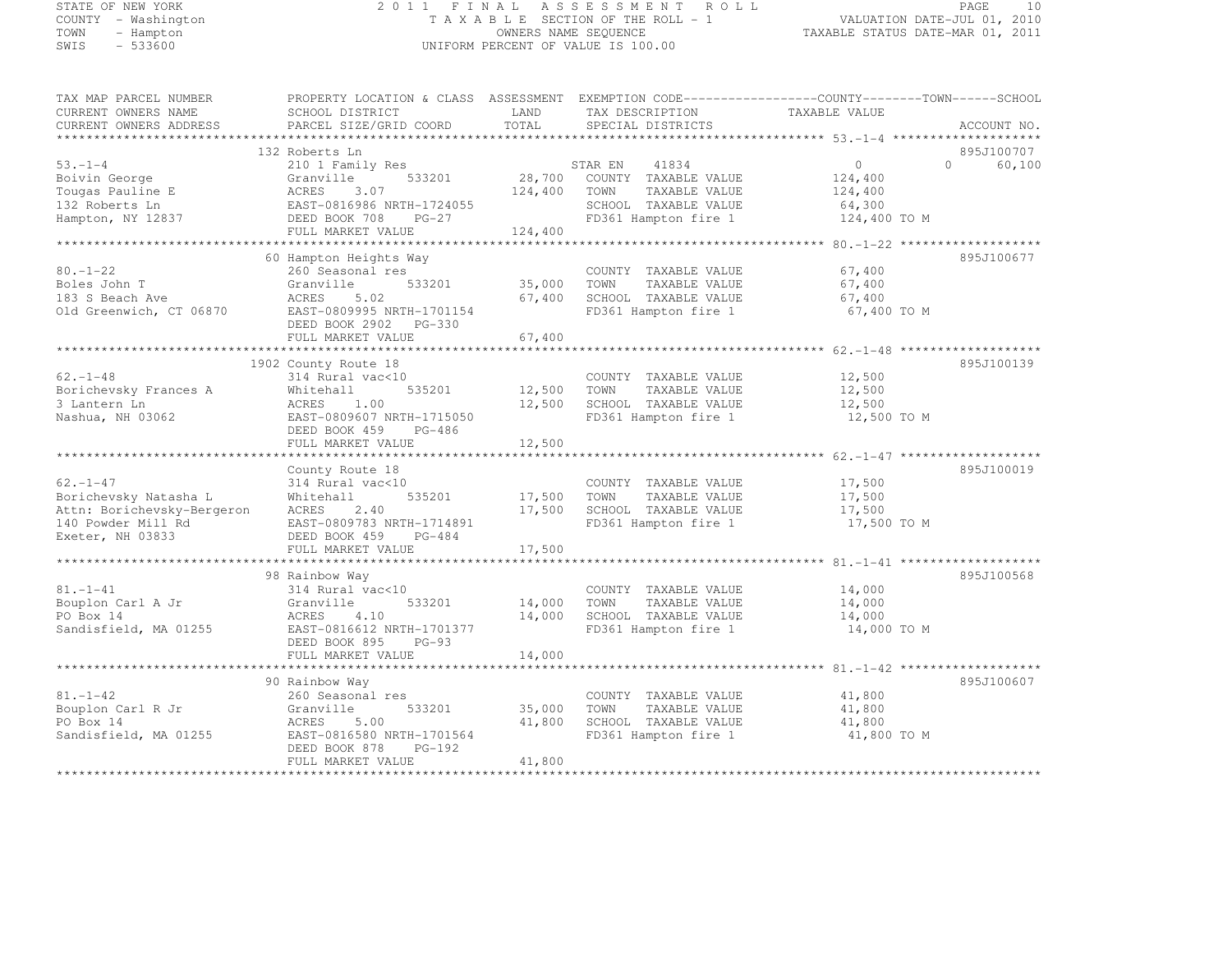# STATE OF NEW YORK 2 0 1 1 F I N A L A S S E S S M E N T R O L L PAGE <sup>11</sup> COUNTY - Washington T A X A B L E SECTION OF THE ROLL - 1 VALUATION DATE-JUL 01, 2010 TOWN - Hampton OWNERS NAME SEQUENCE TAXABLE STATUS DATE-MAR 01, 2011 SWIS - 533600 UNIFORM PERCENT OF VALUE IS 100.00

TAX MAP PARCEL NUMBER PROPERTY LOCATION & CLASS ASSESSMENT EXEMPTION CODE------------------COUNTY--------TOWN------SCHOOL

| CURRENT OWNERS NAME    | SCHOOL DISTRICT                     | LAND            | TAX DESCRIPTION         | TAXABLE VALUE     |                      |
|------------------------|-------------------------------------|-----------------|-------------------------|-------------------|----------------------|
| CURRENT OWNERS ADDRESS | PARCEL SIZE/GRID COORD              | TOTAL           | SPECIAL DISTRICTS       |                   | ACCOUNT NO.          |
|                        |                                     |                 |                         |                   |                      |
|                        | 2603 State Route 22A                |                 |                         |                   | 895J100283           |
| $72. - 2 - 28$         | 270 Mfg housing                     |                 | 41854<br>STAR B         | $\circ$           | $\Omega$<br>30,000   |
| Bourn James R          | Granville<br>533201                 | 14,500          | COUNTY TAXABLE VALUE    | 37,500            |                      |
| 2603 State Route 22A   | 86.00 DPTH 209.00<br>FRNT           | 37,500          | TOWN<br>TAXABLE VALUE   | 37,500            |                      |
| Hampton, NY 12837      | EAST-0823060 NRTH-1711837           |                 | SCHOOL TAXABLE VALUE    | 7,500             |                      |
|                        | DEED BOOK 2520 PG-173               |                 | FD361 Hampton fire 1    | 37,500 TO M       |                      |
|                        | FULL MARKET VALUE                   | 37,500          |                         |                   |                      |
|                        |                                     |                 |                         |                   |                      |
|                        | 3038 State Route 22A                |                 |                         |                   | 895J100178           |
| $63 - 1 - 3$           | 210 1 Family Res                    |                 | COUNTY TAXABLE VALUE    | 74,600            |                      |
| Bradley Michael P      | 533201<br>Granville                 | 11,700          | TOWN<br>TAXABLE VALUE   | 74,600            |                      |
| Bradley Virginia       | FRNT 147.50 DPTH 125.00             | 74,600          | SCHOOL TAXABLE VALUE    | 74,600            |                      |
| 1014 Clark Hollow Rd   | EAST-0821408 NRTH-1721889           |                 | FD361 Hampton fire 1    | 74,600 TO M       |                      |
| Poultney, VT 05764     | DEED BOOK 2206 PG-191               |                 |                         |                   |                      |
|                        | FULL MARKET VALUE                   | 74,600          |                         |                   |                      |
|                        |                                     |                 |                         |                   |                      |
|                        | 35 County Route 20                  |                 |                         |                   | 895J100128           |
| $81. -2 - 5$           | 210 1 Family Res                    |                 | STAR B<br>41854         | $\circ$           | $\Omega$<br>30,000   |
| Brayton Mark Jr        | Granville<br>533201                 | 22,300          | TAXABLE VALUE<br>COUNTY | 105,000           |                      |
| 35 County Route 20     | 1.10<br>ACRES                       | 105,000         | TOWN<br>TAXABLE VALUE   | 105,000           |                      |
| Hampton, NY 12837      | EAST-0823504 NRTH-1704361           |                 | SCHOOL TAXABLE VALUE    | 75,000            |                      |
|                        | DEED BOOK 953<br>$PG-10$            |                 | FD361 Hampton fire 1    | 105,000 TO M      |                      |
|                        | FULL MARKET VALUE                   | 105,000         |                         |                   |                      |
|                        |                                     |                 |                         |                   |                      |
|                        | 1064 West Way                       |                 |                         |                   | 895J100021           |
| $71.4 - 2 - 5$         | 210 1 Family Res - WTRFNT           |                 | 41854<br>STAR B         | $\bigcirc$        | $\Omega$<br>30,000   |
| Bridges Family Trust   | 533201<br>Granville                 | 27,100          | COUNTY TAXABLE VALUE    | 202,400           |                      |
| Bridges Nancy          | LOT 13                              | 202,400         | TOWN<br>TAXABLE VALUE   | 202,400           |                      |
| PO Box 62              | $71. - 2 - 5$                       |                 | SCHOOL TAXABLE VALUE    | 172,400           |                      |
| Hampton, NY 12837      | FRNT 100.00 DPTH 261.00             |                 | FD361 Hampton fire 1    | 202,400 TO M      |                      |
|                        | EAST-0815222 NRTH-1707704           |                 |                         |                   |                      |
|                        | DEED BOOK 738<br>PG-232             |                 |                         |                   |                      |
|                        |                                     | 202,400         |                         |                   |                      |
|                        | FULL MARKET VALUE                   |                 |                         |                   |                      |
|                        |                                     |                 |                         |                   |                      |
|                        | 486 Hickey Rd                       |                 |                         |                   | 895J100694           |
| $54. - 1 - 13.1$       | 210 1 Family Res                    |                 | AGED-CO<br>41802        | 47,025            | $\Omega$<br>$\Omega$ |
| Briere Bernard LE      | Granville<br>533201                 |                 | 30,100 AGE-TN/SCH 41806 | 26,125<br>$\circ$ | 26,125               |
| Briere Betty LE        | ACRES<br>3.50                       | 104,500 STAR EN | 41834                   | $\circ$           | 60,100<br>$\Omega$   |
| 486 Hickey Rd          | EAST-0819355 NRTH-1721325           |                 | COUNTY TAXABLE VALUE    | 57,475            |                      |
| Hampton, NY 12837      | DEED BOOK 720<br>$PG-237$           |                 | TOWN<br>TAXABLE VALUE   | 78,375            |                      |
|                        | FULL MARKET VALUE                   | 104,500         | SCHOOL TAXABLE VALUE    | 18,275            |                      |
|                        |                                     |                 | FD361 Hampton fire 1    | 104,500 TO M      |                      |
|                        | *********************************** |                 |                         |                   |                      |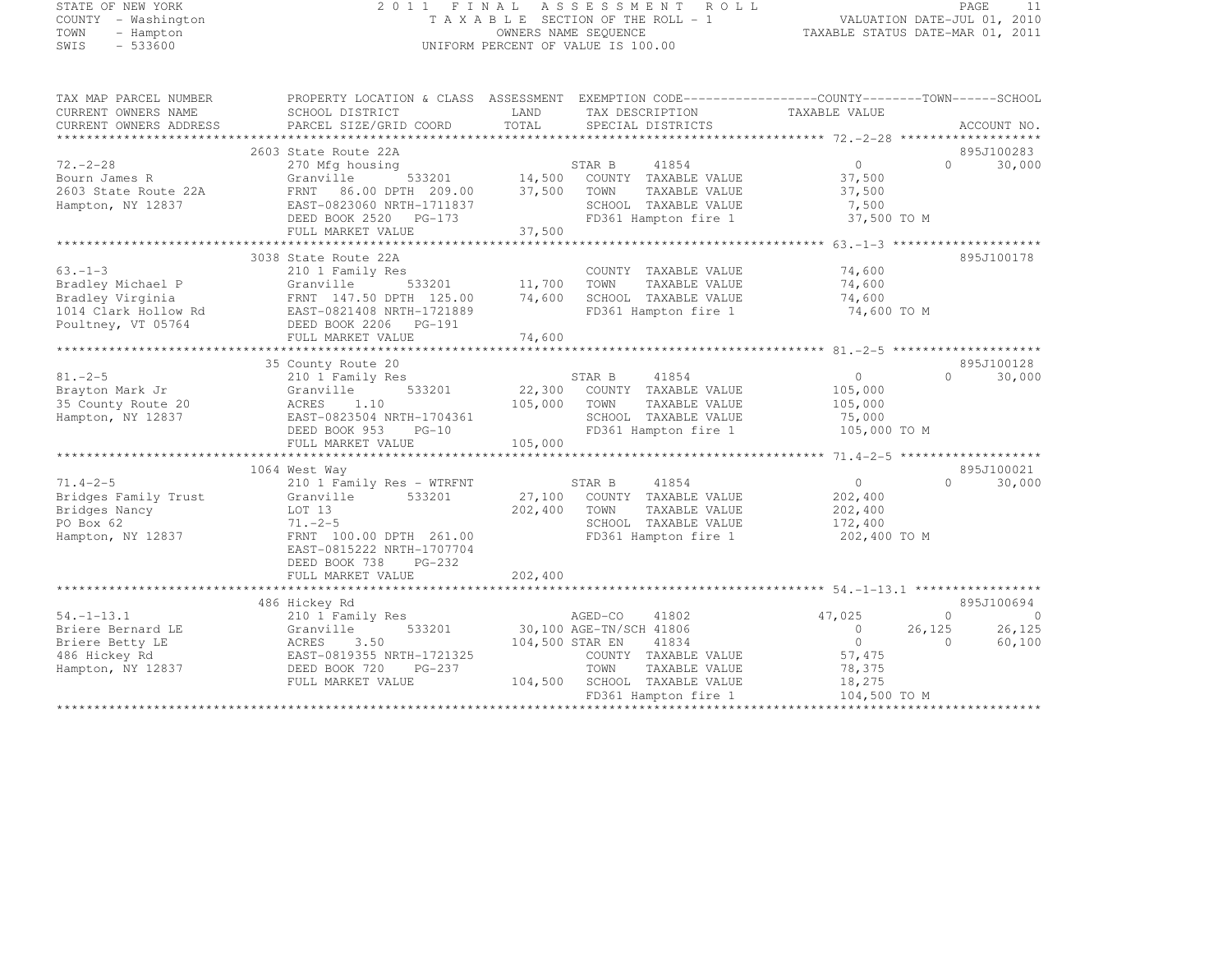#### STATE OF NEW YORK 2 0 1 1 F I N A L A S S E S S M E N T R O L L PAGE <sup>12</sup> COUNTY - Washington T A X A B L E SECTION OF THE ROLL - 1 VALUATION DATE-JUL 01, 2010 TOWN - Hampton OWNERS NAME SEQUENCE TAXABLE STATUS DATE-MAR 01, 2011 SWIS - 533600 UNIFORM PERCENT OF VALUE IS 100.00

| TAX MAP PARCEL NUMBER                                                                                                                                                                                                                                                                                                                                                                                      | PROPERTY LOCATION & CLASS ASSESSMENT EXEMPTION CODE-----------------COUNTY-------TOWN------SCHOOL                                                                            |         |                                                                                                                             |                                            |                    |
|------------------------------------------------------------------------------------------------------------------------------------------------------------------------------------------------------------------------------------------------------------------------------------------------------------------------------------------------------------------------------------------------------------|------------------------------------------------------------------------------------------------------------------------------------------------------------------------------|---------|-----------------------------------------------------------------------------------------------------------------------------|--------------------------------------------|--------------------|
| CURRENT OWNERS NAME                                                                                                                                                                                                                                                                                                                                                                                        | SCHOOL DISTRICT                                                                                                                                                              | LAND    | TAX DESCRIPTION TAXABLE VALUE SPECIAL DISTRICTS                                                                             |                                            |                    |
| CURRENT OWNERS ADDRESS                                                                                                                                                                                                                                                                                                                                                                                     | PARCEL SIZE/GRID COORD                                                                                                                                                       | TOTAL   |                                                                                                                             |                                            | ACCOUNT NO.        |
|                                                                                                                                                                                                                                                                                                                                                                                                            |                                                                                                                                                                              |         |                                                                                                                             |                                            |                    |
|                                                                                                                                                                                                                                                                                                                                                                                                            | 3094 State Route 22A                                                                                                                                                         |         |                                                                                                                             |                                            |                    |
|                                                                                                                                                                                                                                                                                                                                                                                                            |                                                                                                                                                                              |         |                                                                                                                             |                                            | $\Omega$<br>30,000 |
|                                                                                                                                                                                                                                                                                                                                                                                                            |                                                                                                                                                                              |         |                                                                                                                             |                                            |                    |
|                                                                                                                                                                                                                                                                                                                                                                                                            |                                                                                                                                                                              |         |                                                                                                                             |                                            |                    |
|                                                                                                                                                                                                                                                                                                                                                                                                            |                                                                                                                                                                              |         | SCHOOL TAXABLE VALUE 80,700<br>FD361 Hampton fire 1 110,700 TO M                                                            |                                            |                    |
|                                                                                                                                                                                                                                                                                                                                                                                                            |                                                                                                                                                                              |         |                                                                                                                             |                                            |                    |
| 3094 State Route 22A<br>Briere Jeffrey F<br>Brown Lorraine L<br>3096 State Route 22A<br>Brown Lorraine L<br>3096 State Route 22A<br>23,800 COUNTY TAXABLE VALUE<br>23,800 COUNTY TAXABLE VALUE<br>23,800 COUNTY TAXABLE VALUE<br>23,800 COUNTY T                                                                                                                                                           |                                                                                                                                                                              |         |                                                                                                                             |                                            |                    |
|                                                                                                                                                                                                                                                                                                                                                                                                            |                                                                                                                                                                              |         |                                                                                                                             |                                            |                    |
| 1938 County Route 18<br>62.-1-41 210 1 Family Res<br>Briggs Scott Granville 533201 28,800 COUNTY TAXABLE VALUE 108,300<br>1938 County Route 18 ACRES 3.09 BANK 40 108,300 TOWN TAXABLE VALUE 108,300<br>Whitehall, NY 12887 EAST-08103                                                                                                                                                                     |                                                                                                                                                                              |         |                                                                                                                             |                                            | 895J100534         |
|                                                                                                                                                                                                                                                                                                                                                                                                            |                                                                                                                                                                              |         |                                                                                                                             |                                            | $0 \t 30,000$      |
|                                                                                                                                                                                                                                                                                                                                                                                                            |                                                                                                                                                                              |         |                                                                                                                             |                                            |                    |
|                                                                                                                                                                                                                                                                                                                                                                                                            |                                                                                                                                                                              |         |                                                                                                                             |                                            |                    |
|                                                                                                                                                                                                                                                                                                                                                                                                            |                                                                                                                                                                              |         |                                                                                                                             |                                            |                    |
|                                                                                                                                                                                                                                                                                                                                                                                                            |                                                                                                                                                                              |         |                                                                                                                             |                                            |                    |
|                                                                                                                                                                                                                                                                                                                                                                                                            | FULL MARKET VALUE                                                                                                                                                            | 108,300 |                                                                                                                             |                                            |                    |
|                                                                                                                                                                                                                                                                                                                                                                                                            |                                                                                                                                                                              |         |                                                                                                                             |                                            |                    |
|                                                                                                                                                                                                                                                                                                                                                                                                            | 2723 State Route 22A                                                                                                                                                         |         |                                                                                                                             |                                            |                    |
|                                                                                                                                                                                                                                                                                                                                                                                                            |                                                                                                                                                                              |         |                                                                                                                             |                                            |                    |
|                                                                                                                                                                                                                                                                                                                                                                                                            |                                                                                                                                                                              |         |                                                                                                                             |                                            |                    |
|                                                                                                                                                                                                                                                                                                                                                                                                            |                                                                                                                                                                              |         |                                                                                                                             |                                            |                    |
|                                                                                                                                                                                                                                                                                                                                                                                                            |                                                                                                                                                                              |         |                                                                                                                             |                                            |                    |
|                                                                                                                                                                                                                                                                                                                                                                                                            |                                                                                                                                                                              |         |                                                                                                                             |                                            |                    |
|                                                                                                                                                                                                                                                                                                                                                                                                            |                                                                                                                                                                              |         |                                                                                                                             |                                            |                    |
| $\begin{array}{lllllllllllllll} \text{63.-1--7.1} & \text{27.23 State Route ZZA} & \text{5101 Family Res} & \text{STAR B} & 41854 & 0 & 30,000 \\ \text{Brown Brian} & \text{Granville} & 533201 & 19,300 & \text{COUNTY TAXABLE VALUE} & 145,400 \\ \text{2723 State Route 22A} & \text{FRNT} & 23.00 DPTH & 325.00 & 145,400 & \text{TOWN} & \text{TAXABLE VALUE} & 145,400 \\ \text{Hampton, NY 12837}$ |                                                                                                                                                                              |         |                                                                                                                             |                                            |                    |
|                                                                                                                                                                                                                                                                                                                                                                                                            | 1432 Carvers Falls Ln                                                                                                                                                        |         |                                                                                                                             |                                            | 895J100542         |
|                                                                                                                                                                                                                                                                                                                                                                                                            |                                                                                                                                                                              |         |                                                                                                                             | $\begin{array}{c} 0 \\ 84,100 \end{array}$ | $0 \t 30,000$      |
|                                                                                                                                                                                                                                                                                                                                                                                                            |                                                                                                                                                                              |         |                                                                                                                             |                                            |                    |
|                                                                                                                                                                                                                                                                                                                                                                                                            |                                                                                                                                                                              |         |                                                                                                                             |                                            |                    |
|                                                                                                                                                                                                                                                                                                                                                                                                            |                                                                                                                                                                              |         |                                                                                                                             |                                            |                    |
|                                                                                                                                                                                                                                                                                                                                                                                                            |                                                                                                                                                                              |         | TOWN TAXABLE VALUE<br>SCHOOL TAXABLE VALUE 54,100<br>SCHOOL TAXABLE VALUE 54,100<br>84,100 TO M                             |                                            |                    |
| 31.-1-3.2<br>Brown Elos and Ann and the Elisis Carvers Falls Ln ESST-0808711 NRTH-1747113<br>THE SUSAN AND ACRES 2.19<br>THE SUSAN AND ACRES 2.19<br>THE SUSAN BARKET VALUE<br>TO BOOK 2909 PG-232<br>TO BOOK 2909 PG-232<br>TO BOOK 2909 P                                                                                                                                                                |                                                                                                                                                                              |         |                                                                                                                             |                                            |                    |
|                                                                                                                                                                                                                                                                                                                                                                                                            |                                                                                                                                                                              |         |                                                                                                                             |                                            |                    |
|                                                                                                                                                                                                                                                                                                                                                                                                            |                                                                                                                                                                              |         |                                                                                                                             |                                            | 895J101713         |
|                                                                                                                                                                                                                                                                                                                                                                                                            |                                                                                                                                                                              |         |                                                                                                                             |                                            |                    |
|                                                                                                                                                                                                                                                                                                                                                                                                            |                                                                                                                                                                              |         |                                                                                                                             |                                            |                    |
|                                                                                                                                                                                                                                                                                                                                                                                                            |                                                                                                                                                                              |         |                                                                                                                             |                                            |                    |
|                                                                                                                                                                                                                                                                                                                                                                                                            | 210 1 Family Res<br>Whitehall 535201 40,000 TOWN TAXABLE VALUE 134,800<br>Lot 5 134,800 SCHOOL TAXABLE VALUE 134,800<br>ACRES 9.56 134,800 FD362 Hampton fire 2 134,800 TO M |         |                                                                                                                             |                                            |                    |
|                                                                                                                                                                                                                                                                                                                                                                                                            | EAST-0807790 NRTH-1747637                                                                                                                                                    |         |                                                                                                                             |                                            |                    |
|                                                                                                                                                                                                                                                                                                                                                                                                            | DEED BOOK 2483 PG-67                                                                                                                                                         |         |                                                                                                                             |                                            |                    |
|                                                                                                                                                                                                                                                                                                                                                                                                            | FULL MARKET VALUE                                                                                                                                                            | 134,800 |                                                                                                                             |                                            |                    |
|                                                                                                                                                                                                                                                                                                                                                                                                            |                                                                                                                                                                              |         |                                                                                                                             |                                            |                    |
|                                                                                                                                                                                                                                                                                                                                                                                                            | Manchester Rd                                                                                                                                                                |         |                                                                                                                             |                                            |                    |
|                                                                                                                                                                                                                                                                                                                                                                                                            |                                                                                                                                                                              |         |                                                                                                                             |                                            |                    |
|                                                                                                                                                                                                                                                                                                                                                                                                            | 535201 18,000                                                                                                                                                                |         |                                                                                                                             |                                            |                    |
| $\begin{tabular}{llllllll} 38. -1-7.3 & 314 Rural vac<10 \\ Brown Henry & Whitehall & 535201 \\ Brown Gail & Sub Div Lot 1-B \\ 99 Sanders St & ACRES & 2.53 \\ Whitehall, NY 12887 & EAST-0810990 NRTH-1738929 \\ \end{tabular}$                                                                                                                                                                          |                                                                                                                                                                              | 18,000  | COUNTY TAXABLE VALUE 18,000<br>TOWN TAXABLE VALUE 18,000<br>SCHOOL TAXABLE VALUE 18,000<br>FD362 Hampton fire 2 18,000 TO M |                                            |                    |
|                                                                                                                                                                                                                                                                                                                                                                                                            |                                                                                                                                                                              |         |                                                                                                                             |                                            |                    |
|                                                                                                                                                                                                                                                                                                                                                                                                            | EAST-0810990 NRTH-1738929                                                                                                                                                    |         |                                                                                                                             |                                            |                    |
|                                                                                                                                                                                                                                                                                                                                                                                                            | DEED BOOK 944<br>$PG-57$                                                                                                                                                     |         |                                                                                                                             |                                            |                    |
|                                                                                                                                                                                                                                                                                                                                                                                                            | FULL MARKET VALUE                                                                                                                                                            | 18,000  |                                                                                                                             |                                            |                    |
|                                                                                                                                                                                                                                                                                                                                                                                                            |                                                                                                                                                                              |         |                                                                                                                             |                                            |                    |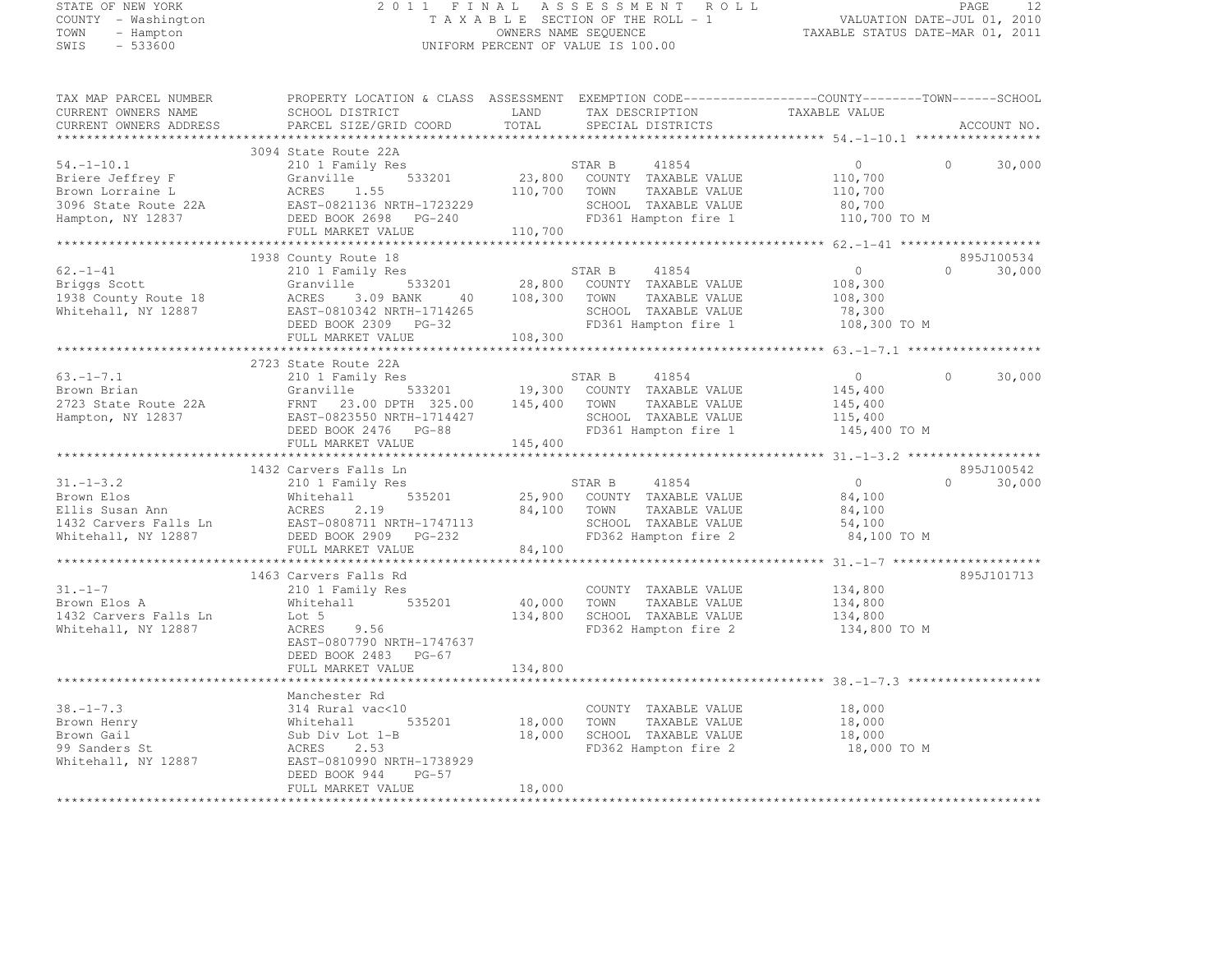STATE OF NEW YORK 2 0 1 1 F I N A L A S S E S S M E N T R O L L PAGE <sup>13</sup> COUNTY - Washington T A X A B L E SECTION OF THE ROLL - 1 VALUATION DATE-JUL 01, 2010 TOWN - Hampton OWNERS NAME SEQUENCE TAXABLE STATUS DATE-MAR 01, 2011  $\begin{array}{lllllll} \text{TOWN} & & - \text{ Hampton} & & & & \text{OWNERS NAME SEQUENCE} \\ \text{SWIS} & & - \text{ } 533600 & & & & \text{UNIFORM PERCENT OF VALUE IS 100.00} \end{array}$ TAX MAP PARCEL NUMBER PROPERTY LOCATION & CLASS ASSESSMENT EXEMPTION CODE------------------COUNTY--------TOWN------SCHOOL CURRENT OWNERS NAME SCHOOL DISTRICT LAND TAX DESCRIPTION TAXABLE VALUE<br>CURRENT OWNERS ADDRESS PARCEL SIZE/GRID COORD TOTAL SPECIAL DISTRICTS ACCOUNT NO. \*\*\*\*\*\*\*\*\*\*\*\*\*\*\*\*\*\*\*\*\*\*\*\*\*\*\*\*\*\*\*\*\*\*\*\*\*\*\*\*\*\*\*\*\*\*\*\*\*\*\*\*\*\*\*\*\*\*\*\*\*\*\*\*\*\*\*\*\*\*\*\*\*\*\*\*\*\*\*\*\*\*\*\*\*\*\*\*\*\*\*\*\*\*\*\*\*\*\*\*\*\*\* 54.-1-10 \*\*\*\*\*\*\*\*\*\*\*\*\*\*\*\*\*\*\*895J100150 3096 State Route 22A OFF 895J100150

54.-1-10 449 Other Storag COUNTY TAXABLE VALUE 98,700

| Granville<br>533201<br>no rd frontage ROW only<br>624/301<br>ACRES<br>1.29<br>EAST-0821367 NRTH-1723294<br>DEED BOOK 624<br>$PG-314$<br>FULL MARKET VALUE                         | 4,500<br>98,700<br>98,700                                                              | TOWN<br>TAXABLE VALUE<br>SCHOOL TAXABLE VALUE<br>FD361 Hampton fire 1                                                                                 | 98,700<br>98,700                                             |                                                                                      |
|-----------------------------------------------------------------------------------------------------------------------------------------------------------------------------------|----------------------------------------------------------------------------------------|-------------------------------------------------------------------------------------------------------------------------------------------------------|--------------------------------------------------------------|--------------------------------------------------------------------------------------|
| 210 1 Family Res<br>Granville<br>533201<br>713/146 Hwy Approp<br>ACRES 2.50<br>EAST-0823623 NRTH-1714243<br>DEED BOOK 250<br>PG-142<br>FULL MARKET VALUE                          | 26,900<br>123,000<br>123,000                                                           | COUNTY TAXABLE VALUE<br>TAXABLE VALUE<br>TOWN<br>SCHOOL TAXABLE VALUE<br>FD361 Hampton fire 1                                                         | 123,000<br>123,000<br>123,000                                | 895J100025                                                                           |
| 260 Seasonal res - WTRFNT<br>Granville<br>533201<br>Lot 14<br>$71. - 2 - 4$<br>FRNT 103.00 DPTH 277.00<br>EAST-0815159 NRTH-1707783<br>DEED BOOK 2181 PG-345<br>FULL MARKET VALUE | 177,600<br>177,600                                                                     | COUNTY TAXABLE VALUE<br>TOWN<br>TAXABLE VALUE<br>SCHOOL TAXABLE VALUE<br>FD361 Hampton fire 1                                                         | 177,600<br>177,600<br>177,600                                | 895J100040                                                                           |
| 210 1 Family Res<br>Granville<br>533201<br>FRNT 200.00 DPTH 100.00<br>EAST-0822814 NRTH-1716947<br>DEED BOOK 1667 PG-109<br>FULL MARKET VALUE                                     | 75,000<br>75,000                                                                       | 41854<br>COUNTY TAXABLE VALUE<br>TOWN<br>TAXABLE VALUE<br>SCHOOL TAXABLE VALUE<br>FD361 Hampton fire 1                                                | $\circ$<br>75,000<br>75,000<br>45,000                        | 895J101816<br>$\Omega$<br>30,000                                                     |
|                                                                                                                                                                                   |                                                                                        |                                                                                                                                                       |                                                              | 895J100027                                                                           |
| 112 Dairy farm<br>Whitehall<br>535201<br>ACRES 186.80<br>EAST-0806337 NRTH-1746265<br>DEED BOOK 497<br>PG-782<br>FULL MARKET VALUE                                                | 165,500<br>165,500                                                                     | 41720<br>41854<br>COUNTY TAXABLE VALUE<br>TOWN<br>TAXABLE VALUE<br>SCHOOL TAXABLE VALUE<br>CA001 Cons agri dst 1<br>69,269 EX<br>FD362 Hampton fire 2 | 69,269<br>$\circ$<br>96,231<br>96,231<br>66,231<br>96,231 TO | 69,269<br>30,000<br>$\Omega$                                                         |
|                                                                                                                                                                                   | 2721 State Route 22A<br>1070 West Way<br>2831 State Route 22A<br>1295 Carvers Falls Rd | 15,600                                                                                                                                                | 28,000<br>STAR B<br>AG DIST<br>138,000 STAR B                | 98,700 TO M<br>123,000 TO M<br>177,600 TO M<br>75,000 TO M<br>69,269<br>165,500 TO M |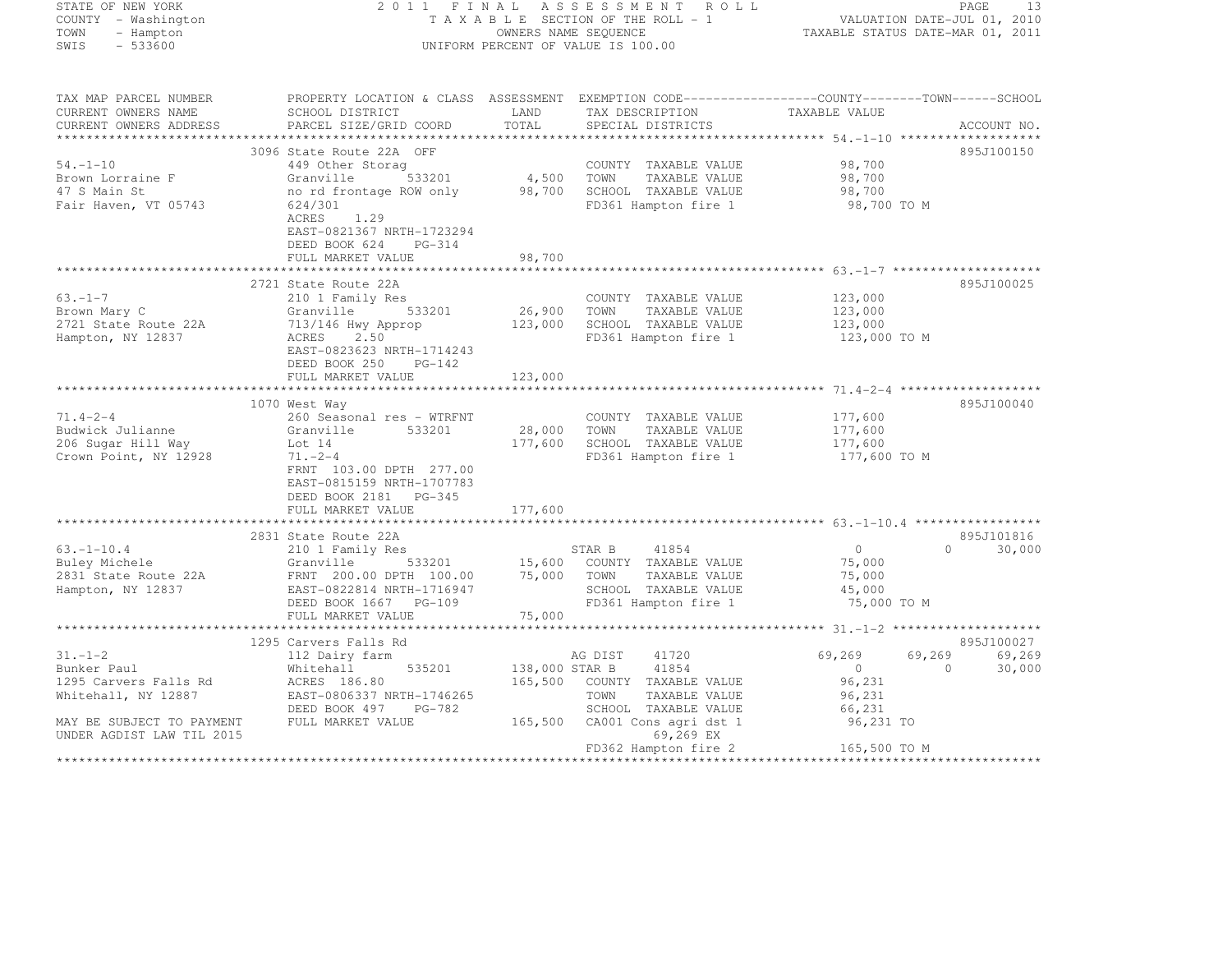|      | STATE OF NEW YORK   |
|------|---------------------|
|      | COUNTY - Washington |
| TOWN | - Hampton           |
| SMTS | $-533600$           |

#### STATE OF NEW YORK 2 0 1 1 F I N A L A S S E S S M E N T R O L L PAGE <sup>14</sup> COUNTY - Washington T A X A B L E SECTION OF THE ROLL - 1 VALUATION DATE-JUL 01, 2010 TOWN - Hampton OWNERS NAME SEQUENCE TAXABLE STATUS DATE-MAR 01, 2011 SWIS - 533600 UNIFORM PERCENT OF VALUE IS 100.00

| TAX MAP PARCEL NUMBER<br>CURRENT OWNERS NAME                                                                                                                                                           | SCHOOL DISTRICT<br>PARCEL SIZE/GRID COORD                                                                                                                                 | LAND<br>TAX DESCRIPTION<br>TOTAL                                                                                                                                                                    | PROPERTY LOCATION & CLASS ASSESSMENT EXEMPTION CODE-----------------COUNTY-------TOWN------SCHOOL<br>TAXABLE VALUE<br>ACCOUNT NO.                                                                |
|--------------------------------------------------------------------------------------------------------------------------------------------------------------------------------------------------------|---------------------------------------------------------------------------------------------------------------------------------------------------------------------------|-----------------------------------------------------------------------------------------------------------------------------------------------------------------------------------------------------|--------------------------------------------------------------------------------------------------------------------------------------------------------------------------------------------------|
| CURRENT OWNERS ADDRESS                                                                                                                                                                                 |                                                                                                                                                                           | SPECIAL DISTRICTS                                                                                                                                                                                   |                                                                                                                                                                                                  |
| $53. - 1 - 10$<br>Bunker Susan A<br>75 County Route 9A<br>Whitehall, NY 12887                                                                                                                          | Ecuver Pat<br>910 Priv forest<br>535201<br>Whitehall<br>ACRES 124.50<br>EAST-0807497 NRTH-1720759<br>DEED BOOK 2195 PG-196<br>FULL MARKET VALUE                           | COUNTY TAXABLE VALUE<br>36,400<br>TOWN<br>TAXABLE VALUE<br>36,400<br>SCHOOL TAXABLE VALUE<br>FD361 Hampton fire 1 36,400 TO M<br>36,400                                                             | 895J100144<br>36,400<br>36,400<br>36,400                                                                                                                                                         |
|                                                                                                                                                                                                        | 1446 Carvers Falls Ln                                                                                                                                                     |                                                                                                                                                                                                     | 895J101791                                                                                                                                                                                       |
| $31. - 1 - 3.8$<br>Burney Charlotte -LE-<br>Pettis William<br>1446 Carver Falls Ln<br>Whitehall, NY 12887                                                                                              | 270 Mfg housing<br>535201<br>Whitehall<br>ACRES<br>1.00<br>EAST-0808590 NRTH-1747403<br>FULL MARKET VALUE                                                                 | CBT VET/TC 41131<br>22,000 DIS VET/TC 41141<br>87,900 AGED-ALL<br>41800<br>41834<br>STAR EN<br>COUNTY TAXABLE VALUE<br>TAXABLE VALUE<br>87,900 TOWN<br>SCHOOL TAXABLE VALUE<br>FD362 Hampton fire 2 | 21,975<br>21,975<br>$\overline{0}$<br>$21,975$ $21,975$<br>$\overline{0}$<br>43,950<br>21,975<br>21,975<br>$\overline{0}$<br>$\bigcirc$<br>43,950<br>21,975<br>21,975<br>$\sim$ 0<br>87,900 TO M |
|                                                                                                                                                                                                        | 2583 State Route 22A                                                                                                                                                      |                                                                                                                                                                                                     | 895J100415                                                                                                                                                                                       |
| $72 - 2 - 23$<br>Burroughs Dwight<br>Burroughs Wanda<br>Burrougns wanda<br>2583 State Route 22A BAST-0822455 NRTH-1710869<br>PO Box 4 DEED BOOK 448 PG-876<br>Hampton, NY 12837-0004 FULL MARKET VALUE | 280 Res Multiple<br>533201<br>Granville<br>ACRES 4.40                                                                                                                     | STAR B<br>41854<br>33,100 COUNTY TAXABLE VALUE<br>103,100 TOWN<br>TAXABLE VALUE<br>SCHOOL TAXABLE VALUE<br>FD361 Hampton fire 1<br>103,100                                                          | $\overline{0}$<br>$\Omega$<br>30,000<br>103,100<br>103,100<br>73,100<br>103,100 TO M                                                                                                             |
|                                                                                                                                                                                                        |                                                                                                                                                                           |                                                                                                                                                                                                     |                                                                                                                                                                                                  |
| $62. - 1 - 35$<br>Bvak Corporation<br>PO Box 1572<br>Castleton, VT 05735                                                                                                                               | 21 Ouiet Way<br>260 Seasonal res<br>Granville<br>533201<br>543-78 784-169<br>ACRES 26.32<br>EAST-0811266 NRTH-1716266<br>$PG-75$<br>DEED BOOK 543                         | COUNTY TAXABLE VALUE<br>TAXABLE VALUE<br>29,200<br>TOWN<br>39,900<br>SCHOOL TAXABLE VALUE<br>FD361 Hampton fire 1                                                                                   | 895J100637<br>39,900<br>39,900<br>39,900<br>39,900 TO M                                                                                                                                          |
|                                                                                                                                                                                                        | FULL MARKET VALUE                                                                                                                                                         | 39,900                                                                                                                                                                                              |                                                                                                                                                                                                  |
| $71. - 1 - 29$<br>Cahill Earl R Sr<br>PO Box 123<br>Hampton, NY 12837<br>MAY BE SUBJECT TO PAYMENT<br>UNDER RPTL480A UNTIL 2020                                                                        | 15 Forest Hill Way<br>240 Rural res<br>Granville<br>533201<br>680/39 ROW Agmt<br>ACRES 99.37<br>EAST-0811010 NRTH-1707969<br>DEED BOOK 889<br>PG-137<br>FULL MARKET VALUE | 41834<br>STAR EN<br>62,000 FOR 480A 47460<br>177,600<br>COUNTY TAXABLE VALUE<br>TOWN<br>TAXABLE VALUE<br>SCHOOL TAXABLE VALUE<br>FD361 Hampton fire 1<br>177,600                                    | 895J100112<br>$\overline{0}$<br>60,100<br>$\circ$<br>30,900<br>30,900<br>30,900<br>146,700<br>146,700<br>86,600<br>177,600 TO M                                                                  |
| *************************                                                                                                                                                                              |                                                                                                                                                                           |                                                                                                                                                                                                     |                                                                                                                                                                                                  |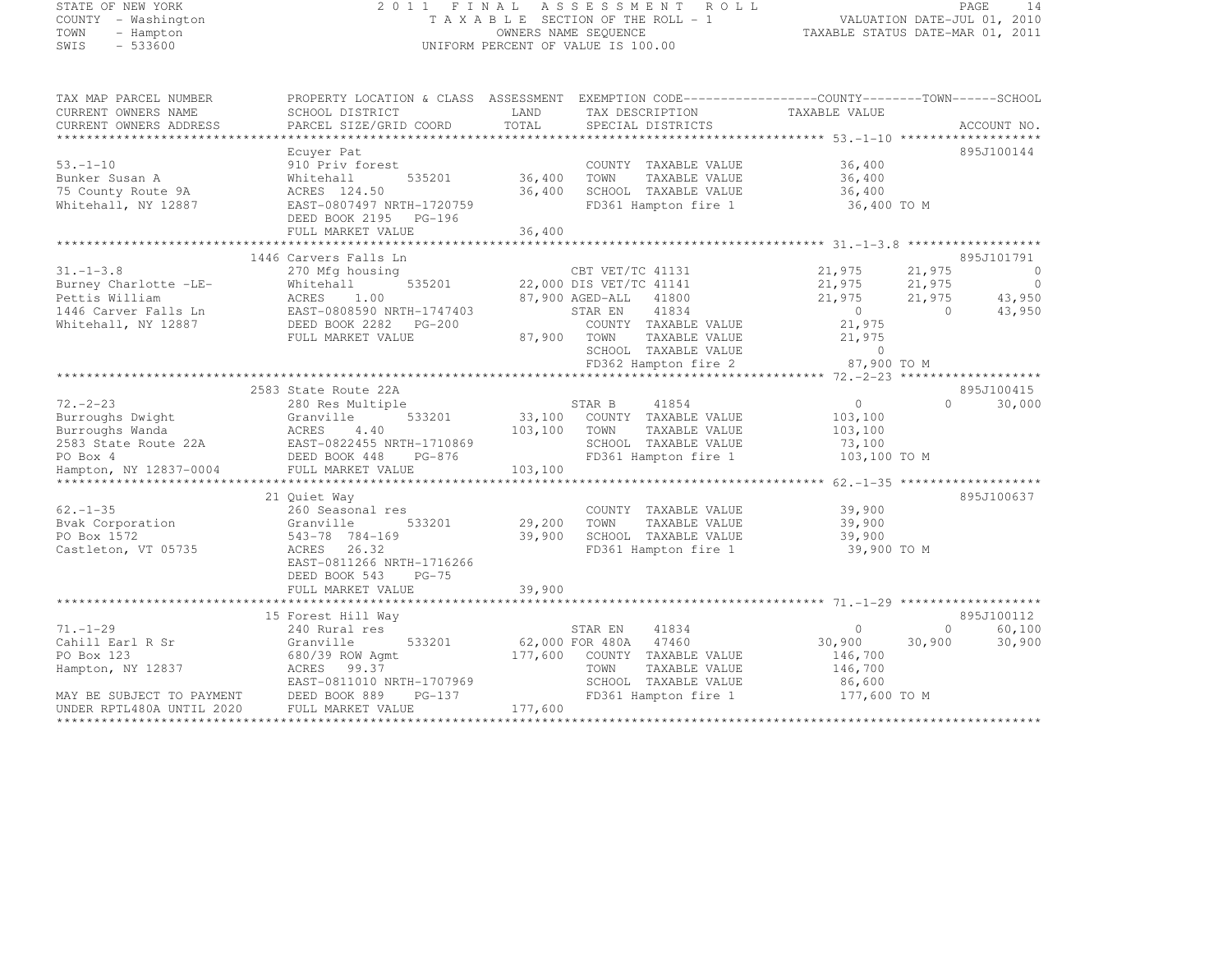#### STATE OF NEW YORK 2 0 1 1 F I N A L A S S E S S M E N T R O L L PAGE <sup>15</sup> COUNTY - Washington T A X A B L E SECTION OF THE ROLL - 1 VALUATION DATE-JUL 01, 2010 TOWN - Hampton OWNERS NAME SEQUENCE TAXABLE STATUS DATE-MAR 01, 2011 SWIS - 533600 UNIFORM PERCENT OF VALUE IS 100.00

| TAX MAP PARCEL NUMBER      | PROPERTY LOCATION & CLASS ASSESSMENT EXEMPTION CODE-----------------COUNTY-------TOWN------SCHOOL |                |                       |                            |             |
|----------------------------|---------------------------------------------------------------------------------------------------|----------------|-----------------------|----------------------------|-------------|
| CURRENT OWNERS NAME        | SCHOOL DISTRICT                                                                                   | LAND           | TAX DESCRIPTION       | TAXABLE VALUE              |             |
| CURRENT OWNERS ADDRESS     | PARCEL SIZE/GRID COORD                                                                            | TOTAL          | SPECIAL DISTRICTS     |                            | ACCOUNT NO. |
|                            |                                                                                                   |                |                       |                            |             |
|                            | 1439 County Route 21                                                                              |                |                       |                            | 895J100242  |
| $80. -1 - 7.1$             | 312 Vac w/imprv                                                                                   |                | COUNTY TAXABLE VALUE  | 173,800                    |             |
| Calder Gordon S Jr         | Granville                                                                                         | 533201 169,000 | TOWN<br>TAXABLE VALUE | 173,800                    |             |
| Dempsey Stephen C          | $951 - 65$                                                                                        | 173,800        | SCHOOL TAXABLE VALUE  | 173,800                    |             |
| 386 Riversville Rd         | ACRES 288.50                                                                                      |                | FD361 Hampton fire 1  | 173,800 TO M               |             |
| Greenwich, CT 06831        | EAST-0811781 NRTH-1699528                                                                         |                |                       |                            |             |
|                            | DEED BOOK 831<br>PG-181                                                                           |                |                       |                            |             |
|                            | FULL MARKET VALUE                                                                                 | 173,800        |                       |                            |             |
|                            |                                                                                                   |                |                       |                            |             |
|                            | 49 Hickey Rd                                                                                      |                |                       |                            | 895J101727  |
| $62. -1 - 38.1$            | 260 Seasonal res                                                                                  |                | COUNTY TAXABLE VALUE  | 59,800                     |             |
| Calkins James E            | 533201<br>Granville                                                                               | 55,000         | TOWN<br>TAXABLE VALUE | 59,800                     |             |
| Calkins Nancy J            | ACRES 25.00                                                                                       | 59,800         | SCHOOL TAXABLE VALUE  | 59,800                     |             |
| 9 Stockton Ln              | EAST-0813124 NRTH-1714762                                                                         |                | FD361 Hampton fire 1  | 59,800 TO M                |             |
| Stonybrook, NY 11790       | DEED BOOK 563<br>PG-334                                                                           |                |                       |                            |             |
|                            | FULL MARKET VALUE                                                                                 | 59,800         |                       |                            |             |
|                            |                                                                                                   |                |                       |                            |             |
|                            | 27 Manor Ln                                                                                       |                |                       |                            | 895J100710  |
| $54. - 1 - 5.1$            | 210 1 Family Res                                                                                  |                | STAR B<br>41854       | $\Omega$<br>$\overline{0}$ | 30,000      |
| Camara Daniel              | Granville<br>533201                                                                               | 24,300         | COUNTY TAXABLE VALUE  | 193,300                    |             |
| 27 Manor Ln                | -LE-to garage only                                                                                | 193,300        | TOWN<br>TAXABLE VALUE | 193,300                    |             |
| Hampton, NY 12837          | for David Camara Jr                                                                               |                | SCHOOL TAXABLE VALUE  | 163,300                    |             |
|                            | 1.70<br>ACRES                                                                                     |                | FD361 Hampton fire 1  | 193,300 TO M               |             |
| PRIOR OWNER ON 3/01/2011   | EAST-0820565 NRTH-1725648                                                                         |                |                       |                            |             |
| Camara Daniel              | DEED BOOK 2961 PG-5                                                                               |                |                       |                            |             |
|                            | FULL MARKET VALUE                                                                                 | 193,300        |                       |                            |             |
|                            |                                                                                                   |                |                       |                            |             |
|                            | 2732 State Route 22A                                                                              |                |                       |                            | 895J100032  |
| $63. - 1 - 5$              | 312 Vac w/imprv                                                                                   |                | COUNTY TAXABLE VALUE  | 36,000                     |             |
| Camara David C             | Granville<br>533201                                                                               | 24,000         | TAXABLE VALUE<br>TOWN | 36,000                     |             |
| PO Box 8                   | ACRES<br>1.60                                                                                     | 36,000         | SCHOOL TAXABLE VALUE  | 36,000                     |             |
| Fair Haven, VT 05743       | EAST-0823846 NRTH-1714835                                                                         |                | FD361 Hampton fire 1  | 36,000 TO M                |             |
|                            | DEED BOOK 486<br>PG-859                                                                           |                |                       |                            |             |
|                            | FULL MARKET VALUE                                                                                 | 36,000         |                       |                            |             |
|                            |                                                                                                   |                |                       |                            |             |
|                            | Hills Pond Rd                                                                                     |                |                       |                            | 895J101717  |
| $71. - 1 - 14.9$           | 314 Rural vac<10 - WTRFNT                                                                         |                | COUNTY TAXABLE VALUE  | 20,700                     |             |
| Campbell Michael           | 533201<br>Granville                                                                               | 20,700         | TOWN<br>TAXABLE VALUE | 20,700                     |             |
| Campbell Sandra            | LF 69'                                                                                            | 20,700         | SCHOOL TAXABLE VALUE  | 20,700                     |             |
| PO Box 137                 | FRNT 130.00 DPTH 342.00                                                                           |                | FD361 Hampton fire 1  | 20,700 TO M                |             |
| Middle Granville, NY 12849 | EAST-0816254 NRTH-1707937                                                                         |                |                       |                            |             |
|                            | DEED BOOK 1800 PG-204                                                                             |                |                       |                            |             |
|                            | FULL MARKET VALUE                                                                                 | 20,700         |                       |                            |             |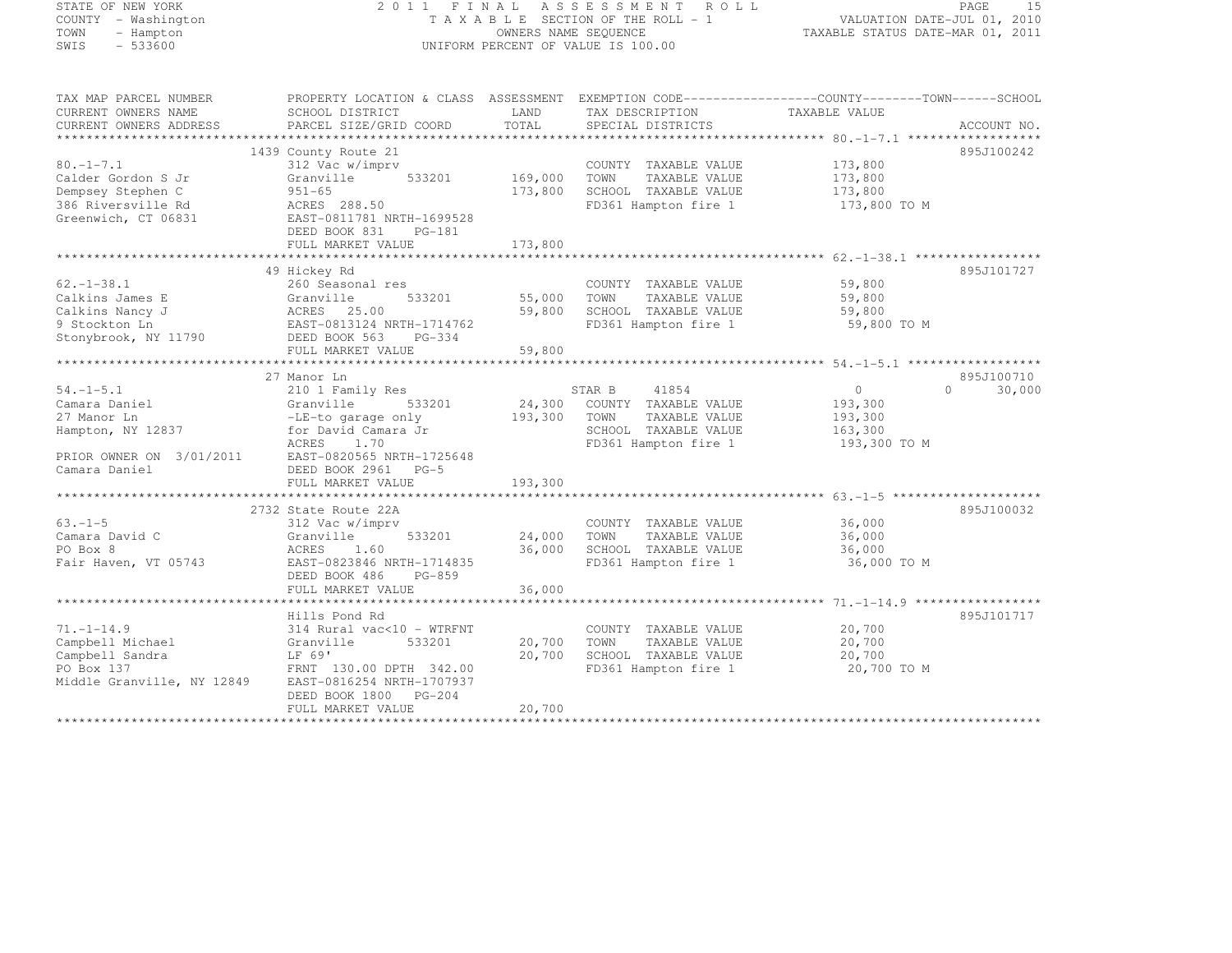## STATE OF NEW YORK 2 0 1 1 F I N A L A S S E S S M E N T R O L L PAGE <sup>16</sup> COUNTY - Washington T A X A B L E SECTION OF THE ROLL - 1 VALUATION DATE-JUL 01, 2010 TOWN - Hampton OWNERS NAME SEQUENCE TAXABLE STATUS DATE-MAR 01, 2011 SWIS - 533600 UNIFORM PERCENT OF VALUE IS 100.00

| TAX MAP PARCEL NUMBER                                           | PROPERTY LOCATION & CLASS ASSESSMENT EXEMPTION CODE-----------------COUNTY-------TOWN------SCHOOL |             |                             |                |                     |
|-----------------------------------------------------------------|---------------------------------------------------------------------------------------------------|-------------|-----------------------------|----------------|---------------------|
| CURRENT OWNERS NAME                                             | SCHOOL DISTRICT                                                                                   | LAND        | TAX DESCRIPTION             | TAXABLE VALUE  |                     |
| CURRENT OWNERS ADDRESS                                          | PARCEL SIZE/GRID COORD                                                                            | TOTAL       | SPECIAL DISTRICTS           |                | ACCOUNT NO.         |
|                                                                 |                                                                                                   |             |                             |                |                     |
|                                                                 | 521 South Rd                                                                                      |             |                             |                | 895J100033          |
| $72. - 1 - 11$                                                  | 240 Rural res                                                                                     |             | COUNTY TAXABLE VALUE        | 84,600         |                     |
| Canarick Group LLC                                              | 533201<br>Granville                                                                               | 62,700      | TAXABLE VALUE<br>TOWN       | 84,600         |                     |
| Jean Canarick, Manager                                          | ACRES 32.70                                                                                       | 84,600      | SCHOOL TAXABLE VALUE        | 84,600         |                     |
| 3 Cedar Ln                                                      | EAST-0820270 NRTH-1709551                                                                         |             | FD361 Hampton fire 1        | 84,600 TO M    |                     |
| Glen cove, NY 11542                                             | DEED BOOK 2729 PG-61                                                                              |             |                             |                |                     |
|                                                                 | FULL MARKET VALUE                                                                                 | 84,600      |                             |                |                     |
|                                                                 |                                                                                                   |             |                             |                |                     |
|                                                                 | Hills Pond Rd                                                                                     |             |                             |                | 895J101805          |
| $71. - 1 - 14.91$                                               | 314 Rural vac<10 - WTRFNT                                                                         |             | COUNTY TAXABLE VALUE        | 63,000         |                     |
| Caputi Thomas                                                   | Granville<br>533201                                                                               | 63,000 TOWN | TAXABLE VALUE               | 63,000         |                     |
| Israelson Joan                                                  | ACRES<br>2.05                                                                                     | 63,000      | SCHOOL TAXABLE VALUE        | 63,000         |                     |
| 74 E Granby Rd<br>74 E Granby Rd<br>Granby, CT 06035            | EAST-0816322 NRTH-1707800                                                                         |             | FD361 Hampton fire 1        | 63,000 TO M    |                     |
|                                                                 | DEED BOOK 1799 PG-123                                                                             |             |                             |                |                     |
|                                                                 | FULL MARKET VALUE                                                                                 | 63,000      |                             |                |                     |
|                                                                 |                                                                                                   |             |                             |                |                     |
|                                                                 | 1012 West Way                                                                                     |             |                             |                | 895J100070          |
| $71.4 - 2 - 19$                                                 | 210 1 Family Res - WTRFNT                                                                         |             | STAR B<br>41854             | $\overline{0}$ | 30,000<br>$\cap$    |
| Carruth Floyd E Jr                                              | Granville 533201                                                                                  |             | 32,000 COUNTY TAXABLE VALUE | 173,800        |                     |
| 1012 West Way                                                   | $71. - 2 - 19$                                                                                    | 173,800     | TOWN<br>TAXABLE VALUE       | 173,800        |                     |
| PO Box 173                                                      | ACRES 1.60                                                                                        |             | SCHOOL TAXABLE VALUE        | 143,800        |                     |
| Hampton, NY 12837                                               | EAST-0816240 NRTH-1706786                                                                         |             | FD361 Hampton fire 1        | 173,800 TO M   |                     |
|                                                                 | DEED BOOK 2120 PG-307                                                                             |             |                             |                |                     |
|                                                                 |                                                                                                   |             |                             |                |                     |
|                                                                 |                                                                                                   |             |                             |                |                     |
|                                                                 | 42 Perry Heights Way                                                                              |             |                             |                | 895J100639          |
| $72. - 2 - 40$                                                  | 210 1 Family Res                                                                                  |             | STAR B<br>41854             | $\overline{0}$ | 30,000<br>$\bigcap$ |
| Cartier William                                                 | 533201<br>Granville                                                                               |             | 22,000 COUNTY TAXABLE VALUE | 184,300        |                     |
|                                                                 | ACRES<br>1.00                                                                                     | 184,300     | TOWN<br>TAXABLE VALUE       | 184,300        |                     |
| Cartier Carol Lynn<br>42 Perry Heights Way<br>Hampton, NY 12837 | EAST-0822918 NRTH-1712600                                                                         |             | SCHOOL TAXABLE VALUE        | 154,300        |                     |
| Hampton, NY 12837                                               | DEED BOOK 2496 PG-76                                                                              |             | FD361 Hampton fire 1        | 184,300 TO M   |                     |
|                                                                 | FULL MARKET VALUE                                                                                 | 184,300     |                             |                |                     |
|                                                                 |                                                                                                   |             |                             |                |                     |
|                                                                 | 56 Golf Course Rd                                                                                 |             |                             |                | 895J100069          |
| $45. - 1 - 22$                                                  | 240 Rural res                                                                                     |             | STAR B<br>41854             | $\overline{0}$ | 30,000<br>$\Omega$  |
| Casey Michael P                                                 | Whitehall<br>535201                                                                               |             | 42,400 COUNTY TAXABLE VALUE | 160,000        |                     |
| 56 Golf Course Rd                                               | Res & CELL TOWER                                                                                  | 160,000     | TOWN<br>TAXABLE VALUE       | 160,000        |                     |
| Whitehall, NY 12887                                             | ACRES 12.40                                                                                       |             | SCHOOL TAXABLE VALUE        | 130,000        |                     |
|                                                                 | EAST-0810876 NRTH-1735320                                                                         |             | FD362 Hampton fire 2        | 160,000 TO M   |                     |
|                                                                 | DEED BOOK 721<br>PG-185                                                                           |             |                             |                |                     |
|                                                                 | FULL MARKET VALUE                                                                                 | 160,000     |                             |                |                     |
|                                                                 |                                                                                                   |             |                             |                |                     |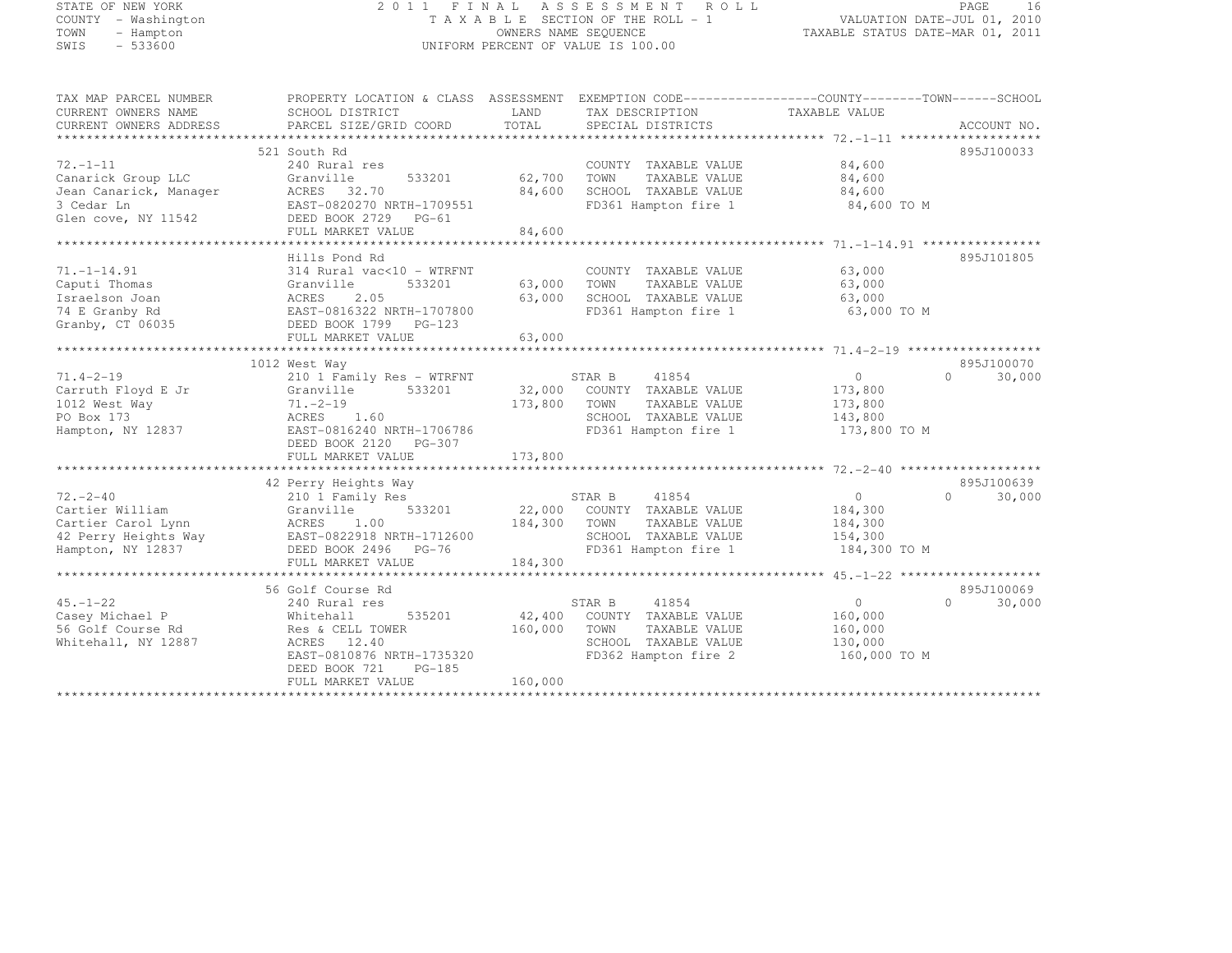| STATE OF NEW YORK |           |                     |  |
|-------------------|-----------|---------------------|--|
|                   |           | COUNTY - Washington |  |
| TOWN              |           | - Hampton           |  |
| <b>STMTS</b>      | $-533600$ |                     |  |

#### STATE OF NEW YORK 2 0 1 1 F I N A L A S S E S S M E N T R O L L PAGE <sup>17</sup> COUNTY - Washington T A X A B L E SECTION OF THE ROLL - 1 VALUATION DATE-JUL 01, 2010 TOWN - Hampton OWNERS NAME SEQUENCE TAXABLE STATUS DATE-MAR 01, 2011 SWIS - 533600 CONTROL CONTROL CONTROL UNIFORM PERCENT OF VALUE IS 100.00

| 2858 State Route 22A<br>895J100687<br>$533201 \qquad 23,100 \qquad \text{COUNTY} \qquad \text{EXAMPLE} \quad \text{VALUE}$<br>$\overline{0}$<br>30,000<br>280 Res Multiple<br>$\Omega$<br>Granville<br>103,600<br>ACRES 1.35 103,600 TOWN<br>EAST-0822810 NRTH-1717720 5CHOOL<br>DEED BOOK 2159 PG-160 FD361 Ha<br>FULL MARKET VALUE 103,600 FD361 Ha<br>TAXABLE VALUE<br>103,600<br>SCHOOL TAXABLE VALUE<br>73,600<br>2858 State Route 22A<br>FD361 Hampton fire 1 103,600 TO M<br>895J100237<br>1036 West Way<br>$71.4 - 2 - 12$<br>260 Seasonal res - WTRFNT<br>COUNTY TAXABLE VALUE<br>126,800<br>Chadwick Brendan A<br>27,100 TOWN<br>TAXABLE VALUE<br>126,800<br>Granville<br>533201<br>Granvi<br>LOT 6<br>126,800<br>126,800<br>SCHOOL TAXABLE VALUE<br>1043 Spencer St Apt 5<br>Honolulu, HI 96822<br>$71. -2 - 12$<br>FD361 Hampton fire 1 126,800 TO M<br>FRNT 100.00 DPTH 203.00<br>EAST-0815695 NRTH-1707181<br>DEED BOOK 459 PG-143<br>126,800<br>FULL MARKET VALUE<br>895J100228<br>Hills Pond Rd<br>$\frac{27,000}{27,000}$<br>$71.4 - 2 - 21$<br>311 Res vac land - WTRFNT<br>COUNTY TAXABLE VALUE<br>533201<br>27,000 TOWN<br>27,000<br>Chadwick Brian<br>Granville<br>TAXABLE VALUE<br>27,000 SCHOOL TAXABLE VALUE 27,000<br>701 James Rd<br>$71. - 2 - 21$<br>Rochester, NY 14612<br>FRNT 212.00 DPTH 226.00<br>FD361 Hampton fire 1<br>27,000 TO M<br>EAST-0816410 NRTH-1707115<br>DEED BOOK 2131 PG-40<br>27,000<br>FULL MARKET VALUE<br>235 Hills Pond Rd<br>895J100037<br>113,500<br>113,500<br>260 Seasonal res - WTRFNT<br>COUNTY TAXABLE VALUE<br>26,700 TOWN<br>Granville<br>533201<br>TAXABLE VALUE<br>113,500 SCHOOL TAXABLE VALUE 113,500<br>$71. - 2 - 22$<br>FRNT 85.00 DPTH 226.00<br>FD361 Hampton fire 1<br>113,500 TO M<br>EAST-0816422 NRTH-1707237<br>DEED BOOK 651 PG-5<br>113,500<br>FULL MARKET VALUE<br>895J101780<br>210 Carvers Falls Rd<br>$14,000$<br>$14,000$<br>314 Rural vac<10<br>COUNTY TAXABLE VALUE<br>14,000 TOWN<br>535201<br>TAXABLE VALUE<br>Whitehall<br>14,000 SCHOOL TAXABLE VALUE 14,000<br>169 Crystal Hts<br>ACRES<br>1.33<br>EAST-0804984 NRTH-1744604<br>FD362 Hampton fire 2<br>14,000 TO M<br>Bomoseen, VT 05732<br>DEED BOOK 2232 PG-140<br>FULL MARKET VALUE<br>14,000 | TAX MAP PARCEL NUMBER<br>CURRENT OWNERS NAME<br>CURRENT OWNERS ADDRESS | PROPERTY LOCATION & CLASS ASSESSMENT EXEMPTION CODE----------------COUNTY-------TOWN-----SCHOOL<br>SCHOOL DISTRICT<br>PARCEL SIZE/GRID COORD | LAND<br>TOTAL | TAX DESCRIPTION<br>SPECIAL DISTRICTS | TAXABLE VALUE | ACCOUNT NO. |
|---------------------------------------------------------------------------------------------------------------------------------------------------------------------------------------------------------------------------------------------------------------------------------------------------------------------------------------------------------------------------------------------------------------------------------------------------------------------------------------------------------------------------------------------------------------------------------------------------------------------------------------------------------------------------------------------------------------------------------------------------------------------------------------------------------------------------------------------------------------------------------------------------------------------------------------------------------------------------------------------------------------------------------------------------------------------------------------------------------------------------------------------------------------------------------------------------------------------------------------------------------------------------------------------------------------------------------------------------------------------------------------------------------------------------------------------------------------------------------------------------------------------------------------------------------------------------------------------------------------------------------------------------------------------------------------------------------------------------------------------------------------------------------------------------------------------------------------------------------------------------------------------------------------------------------------------------------------------------------------------------------------------------------------------------------------------------------------------------------------------------------------------------------------------------------------------------------------------------------------------|------------------------------------------------------------------------|----------------------------------------------------------------------------------------------------------------------------------------------|---------------|--------------------------------------|---------------|-------------|
|                                                                                                                                                                                                                                                                                                                                                                                                                                                                                                                                                                                                                                                                                                                                                                                                                                                                                                                                                                                                                                                                                                                                                                                                                                                                                                                                                                                                                                                                                                                                                                                                                                                                                                                                                                                                                                                                                                                                                                                                                                                                                                                                                                                                                                             |                                                                        |                                                                                                                                              |               |                                      |               |             |
|                                                                                                                                                                                                                                                                                                                                                                                                                                                                                                                                                                                                                                                                                                                                                                                                                                                                                                                                                                                                                                                                                                                                                                                                                                                                                                                                                                                                                                                                                                                                                                                                                                                                                                                                                                                                                                                                                                                                                                                                                                                                                                                                                                                                                                             |                                                                        |                                                                                                                                              |               |                                      |               |             |
|                                                                                                                                                                                                                                                                                                                                                                                                                                                                                                                                                                                                                                                                                                                                                                                                                                                                                                                                                                                                                                                                                                                                                                                                                                                                                                                                                                                                                                                                                                                                                                                                                                                                                                                                                                                                                                                                                                                                                                                                                                                                                                                                                                                                                                             | $63, -1 - 10, 3$                                                       |                                                                                                                                              |               |                                      |               |             |
|                                                                                                                                                                                                                                                                                                                                                                                                                                                                                                                                                                                                                                                                                                                                                                                                                                                                                                                                                                                                                                                                                                                                                                                                                                                                                                                                                                                                                                                                                                                                                                                                                                                                                                                                                                                                                                                                                                                                                                                                                                                                                                                                                                                                                                             | Casey Stanley                                                          |                                                                                                                                              |               |                                      |               |             |
|                                                                                                                                                                                                                                                                                                                                                                                                                                                                                                                                                                                                                                                                                                                                                                                                                                                                                                                                                                                                                                                                                                                                                                                                                                                                                                                                                                                                                                                                                                                                                                                                                                                                                                                                                                                                                                                                                                                                                                                                                                                                                                                                                                                                                                             | Casey Alexis                                                           |                                                                                                                                              |               |                                      |               |             |
|                                                                                                                                                                                                                                                                                                                                                                                                                                                                                                                                                                                                                                                                                                                                                                                                                                                                                                                                                                                                                                                                                                                                                                                                                                                                                                                                                                                                                                                                                                                                                                                                                                                                                                                                                                                                                                                                                                                                                                                                                                                                                                                                                                                                                                             |                                                                        |                                                                                                                                              |               |                                      |               |             |
|                                                                                                                                                                                                                                                                                                                                                                                                                                                                                                                                                                                                                                                                                                                                                                                                                                                                                                                                                                                                                                                                                                                                                                                                                                                                                                                                                                                                                                                                                                                                                                                                                                                                                                                                                                                                                                                                                                                                                                                                                                                                                                                                                                                                                                             | Hampton, NY 12837                                                      |                                                                                                                                              |               |                                      |               |             |
|                                                                                                                                                                                                                                                                                                                                                                                                                                                                                                                                                                                                                                                                                                                                                                                                                                                                                                                                                                                                                                                                                                                                                                                                                                                                                                                                                                                                                                                                                                                                                                                                                                                                                                                                                                                                                                                                                                                                                                                                                                                                                                                                                                                                                                             |                                                                        |                                                                                                                                              |               |                                      |               |             |
|                                                                                                                                                                                                                                                                                                                                                                                                                                                                                                                                                                                                                                                                                                                                                                                                                                                                                                                                                                                                                                                                                                                                                                                                                                                                                                                                                                                                                                                                                                                                                                                                                                                                                                                                                                                                                                                                                                                                                                                                                                                                                                                                                                                                                                             |                                                                        |                                                                                                                                              |               |                                      |               |             |
|                                                                                                                                                                                                                                                                                                                                                                                                                                                                                                                                                                                                                                                                                                                                                                                                                                                                                                                                                                                                                                                                                                                                                                                                                                                                                                                                                                                                                                                                                                                                                                                                                                                                                                                                                                                                                                                                                                                                                                                                                                                                                                                                                                                                                                             |                                                                        |                                                                                                                                              |               |                                      |               |             |
|                                                                                                                                                                                                                                                                                                                                                                                                                                                                                                                                                                                                                                                                                                                                                                                                                                                                                                                                                                                                                                                                                                                                                                                                                                                                                                                                                                                                                                                                                                                                                                                                                                                                                                                                                                                                                                                                                                                                                                                                                                                                                                                                                                                                                                             |                                                                        |                                                                                                                                              |               |                                      |               |             |
|                                                                                                                                                                                                                                                                                                                                                                                                                                                                                                                                                                                                                                                                                                                                                                                                                                                                                                                                                                                                                                                                                                                                                                                                                                                                                                                                                                                                                                                                                                                                                                                                                                                                                                                                                                                                                                                                                                                                                                                                                                                                                                                                                                                                                                             |                                                                        |                                                                                                                                              |               |                                      |               |             |
|                                                                                                                                                                                                                                                                                                                                                                                                                                                                                                                                                                                                                                                                                                                                                                                                                                                                                                                                                                                                                                                                                                                                                                                                                                                                                                                                                                                                                                                                                                                                                                                                                                                                                                                                                                                                                                                                                                                                                                                                                                                                                                                                                                                                                                             |                                                                        |                                                                                                                                              |               |                                      |               |             |
|                                                                                                                                                                                                                                                                                                                                                                                                                                                                                                                                                                                                                                                                                                                                                                                                                                                                                                                                                                                                                                                                                                                                                                                                                                                                                                                                                                                                                                                                                                                                                                                                                                                                                                                                                                                                                                                                                                                                                                                                                                                                                                                                                                                                                                             |                                                                        |                                                                                                                                              |               |                                      |               |             |
|                                                                                                                                                                                                                                                                                                                                                                                                                                                                                                                                                                                                                                                                                                                                                                                                                                                                                                                                                                                                                                                                                                                                                                                                                                                                                                                                                                                                                                                                                                                                                                                                                                                                                                                                                                                                                                                                                                                                                                                                                                                                                                                                                                                                                                             |                                                                        |                                                                                                                                              |               |                                      |               |             |
|                                                                                                                                                                                                                                                                                                                                                                                                                                                                                                                                                                                                                                                                                                                                                                                                                                                                                                                                                                                                                                                                                                                                                                                                                                                                                                                                                                                                                                                                                                                                                                                                                                                                                                                                                                                                                                                                                                                                                                                                                                                                                                                                                                                                                                             |                                                                        |                                                                                                                                              |               |                                      |               |             |
|                                                                                                                                                                                                                                                                                                                                                                                                                                                                                                                                                                                                                                                                                                                                                                                                                                                                                                                                                                                                                                                                                                                                                                                                                                                                                                                                                                                                                                                                                                                                                                                                                                                                                                                                                                                                                                                                                                                                                                                                                                                                                                                                                                                                                                             |                                                                        |                                                                                                                                              |               |                                      |               |             |
|                                                                                                                                                                                                                                                                                                                                                                                                                                                                                                                                                                                                                                                                                                                                                                                                                                                                                                                                                                                                                                                                                                                                                                                                                                                                                                                                                                                                                                                                                                                                                                                                                                                                                                                                                                                                                                                                                                                                                                                                                                                                                                                                                                                                                                             |                                                                        |                                                                                                                                              |               |                                      |               |             |
|                                                                                                                                                                                                                                                                                                                                                                                                                                                                                                                                                                                                                                                                                                                                                                                                                                                                                                                                                                                                                                                                                                                                                                                                                                                                                                                                                                                                                                                                                                                                                                                                                                                                                                                                                                                                                                                                                                                                                                                                                                                                                                                                                                                                                                             |                                                                        |                                                                                                                                              |               |                                      |               |             |
|                                                                                                                                                                                                                                                                                                                                                                                                                                                                                                                                                                                                                                                                                                                                                                                                                                                                                                                                                                                                                                                                                                                                                                                                                                                                                                                                                                                                                                                                                                                                                                                                                                                                                                                                                                                                                                                                                                                                                                                                                                                                                                                                                                                                                                             |                                                                        |                                                                                                                                              |               |                                      |               |             |
|                                                                                                                                                                                                                                                                                                                                                                                                                                                                                                                                                                                                                                                                                                                                                                                                                                                                                                                                                                                                                                                                                                                                                                                                                                                                                                                                                                                                                                                                                                                                                                                                                                                                                                                                                                                                                                                                                                                                                                                                                                                                                                                                                                                                                                             |                                                                        |                                                                                                                                              |               |                                      |               |             |
|                                                                                                                                                                                                                                                                                                                                                                                                                                                                                                                                                                                                                                                                                                                                                                                                                                                                                                                                                                                                                                                                                                                                                                                                                                                                                                                                                                                                                                                                                                                                                                                                                                                                                                                                                                                                                                                                                                                                                                                                                                                                                                                                                                                                                                             |                                                                        |                                                                                                                                              |               |                                      |               |             |
|                                                                                                                                                                                                                                                                                                                                                                                                                                                                                                                                                                                                                                                                                                                                                                                                                                                                                                                                                                                                                                                                                                                                                                                                                                                                                                                                                                                                                                                                                                                                                                                                                                                                                                                                                                                                                                                                                                                                                                                                                                                                                                                                                                                                                                             |                                                                        |                                                                                                                                              |               |                                      |               |             |
|                                                                                                                                                                                                                                                                                                                                                                                                                                                                                                                                                                                                                                                                                                                                                                                                                                                                                                                                                                                                                                                                                                                                                                                                                                                                                                                                                                                                                                                                                                                                                                                                                                                                                                                                                                                                                                                                                                                                                                                                                                                                                                                                                                                                                                             |                                                                        |                                                                                                                                              |               |                                      |               |             |
|                                                                                                                                                                                                                                                                                                                                                                                                                                                                                                                                                                                                                                                                                                                                                                                                                                                                                                                                                                                                                                                                                                                                                                                                                                                                                                                                                                                                                                                                                                                                                                                                                                                                                                                                                                                                                                                                                                                                                                                                                                                                                                                                                                                                                                             |                                                                        |                                                                                                                                              |               |                                      |               |             |
|                                                                                                                                                                                                                                                                                                                                                                                                                                                                                                                                                                                                                                                                                                                                                                                                                                                                                                                                                                                                                                                                                                                                                                                                                                                                                                                                                                                                                                                                                                                                                                                                                                                                                                                                                                                                                                                                                                                                                                                                                                                                                                                                                                                                                                             |                                                                        |                                                                                                                                              |               |                                      |               |             |
|                                                                                                                                                                                                                                                                                                                                                                                                                                                                                                                                                                                                                                                                                                                                                                                                                                                                                                                                                                                                                                                                                                                                                                                                                                                                                                                                                                                                                                                                                                                                                                                                                                                                                                                                                                                                                                                                                                                                                                                                                                                                                                                                                                                                                                             |                                                                        |                                                                                                                                              |               |                                      |               |             |
|                                                                                                                                                                                                                                                                                                                                                                                                                                                                                                                                                                                                                                                                                                                                                                                                                                                                                                                                                                                                                                                                                                                                                                                                                                                                                                                                                                                                                                                                                                                                                                                                                                                                                                                                                                                                                                                                                                                                                                                                                                                                                                                                                                                                                                             |                                                                        |                                                                                                                                              |               |                                      |               |             |
|                                                                                                                                                                                                                                                                                                                                                                                                                                                                                                                                                                                                                                                                                                                                                                                                                                                                                                                                                                                                                                                                                                                                                                                                                                                                                                                                                                                                                                                                                                                                                                                                                                                                                                                                                                                                                                                                                                                                                                                                                                                                                                                                                                                                                                             | $71.4 - 2 - 22$                                                        |                                                                                                                                              |               |                                      |               |             |
|                                                                                                                                                                                                                                                                                                                                                                                                                                                                                                                                                                                                                                                                                                                                                                                                                                                                                                                                                                                                                                                                                                                                                                                                                                                                                                                                                                                                                                                                                                                                                                                                                                                                                                                                                                                                                                                                                                                                                                                                                                                                                                                                                                                                                                             | Chadwick Elizabeth LE                                                  |                                                                                                                                              |               |                                      |               |             |
|                                                                                                                                                                                                                                                                                                                                                                                                                                                                                                                                                                                                                                                                                                                                                                                                                                                                                                                                                                                                                                                                                                                                                                                                                                                                                                                                                                                                                                                                                                                                                                                                                                                                                                                                                                                                                                                                                                                                                                                                                                                                                                                                                                                                                                             | Chadwick Vincent ETAL                                                  |                                                                                                                                              |               |                                      |               |             |
|                                                                                                                                                                                                                                                                                                                                                                                                                                                                                                                                                                                                                                                                                                                                                                                                                                                                                                                                                                                                                                                                                                                                                                                                                                                                                                                                                                                                                                                                                                                                                                                                                                                                                                                                                                                                                                                                                                                                                                                                                                                                                                                                                                                                                                             | 112 Quaker St                                                          |                                                                                                                                              |               |                                      |               |             |
|                                                                                                                                                                                                                                                                                                                                                                                                                                                                                                                                                                                                                                                                                                                                                                                                                                                                                                                                                                                                                                                                                                                                                                                                                                                                                                                                                                                                                                                                                                                                                                                                                                                                                                                                                                                                                                                                                                                                                                                                                                                                                                                                                                                                                                             | Granville, NY 12832                                                    |                                                                                                                                              |               |                                      |               |             |
|                                                                                                                                                                                                                                                                                                                                                                                                                                                                                                                                                                                                                                                                                                                                                                                                                                                                                                                                                                                                                                                                                                                                                                                                                                                                                                                                                                                                                                                                                                                                                                                                                                                                                                                                                                                                                                                                                                                                                                                                                                                                                                                                                                                                                                             |                                                                        |                                                                                                                                              |               |                                      |               |             |
|                                                                                                                                                                                                                                                                                                                                                                                                                                                                                                                                                                                                                                                                                                                                                                                                                                                                                                                                                                                                                                                                                                                                                                                                                                                                                                                                                                                                                                                                                                                                                                                                                                                                                                                                                                                                                                                                                                                                                                                                                                                                                                                                                                                                                                             |                                                                        |                                                                                                                                              |               |                                      |               |             |
|                                                                                                                                                                                                                                                                                                                                                                                                                                                                                                                                                                                                                                                                                                                                                                                                                                                                                                                                                                                                                                                                                                                                                                                                                                                                                                                                                                                                                                                                                                                                                                                                                                                                                                                                                                                                                                                                                                                                                                                                                                                                                                                                                                                                                                             |                                                                        |                                                                                                                                              |               |                                      |               |             |
|                                                                                                                                                                                                                                                                                                                                                                                                                                                                                                                                                                                                                                                                                                                                                                                                                                                                                                                                                                                                                                                                                                                                                                                                                                                                                                                                                                                                                                                                                                                                                                                                                                                                                                                                                                                                                                                                                                                                                                                                                                                                                                                                                                                                                                             |                                                                        |                                                                                                                                              |               |                                      |               |             |
|                                                                                                                                                                                                                                                                                                                                                                                                                                                                                                                                                                                                                                                                                                                                                                                                                                                                                                                                                                                                                                                                                                                                                                                                                                                                                                                                                                                                                                                                                                                                                                                                                                                                                                                                                                                                                                                                                                                                                                                                                                                                                                                                                                                                                                             | $38. - 1 - 2.4$                                                        |                                                                                                                                              |               |                                      |               |             |
|                                                                                                                                                                                                                                                                                                                                                                                                                                                                                                                                                                                                                                                                                                                                                                                                                                                                                                                                                                                                                                                                                                                                                                                                                                                                                                                                                                                                                                                                                                                                                                                                                                                                                                                                                                                                                                                                                                                                                                                                                                                                                                                                                                                                                                             | Chase Nancy                                                            |                                                                                                                                              |               |                                      |               |             |
|                                                                                                                                                                                                                                                                                                                                                                                                                                                                                                                                                                                                                                                                                                                                                                                                                                                                                                                                                                                                                                                                                                                                                                                                                                                                                                                                                                                                                                                                                                                                                                                                                                                                                                                                                                                                                                                                                                                                                                                                                                                                                                                                                                                                                                             |                                                                        |                                                                                                                                              |               |                                      |               |             |
|                                                                                                                                                                                                                                                                                                                                                                                                                                                                                                                                                                                                                                                                                                                                                                                                                                                                                                                                                                                                                                                                                                                                                                                                                                                                                                                                                                                                                                                                                                                                                                                                                                                                                                                                                                                                                                                                                                                                                                                                                                                                                                                                                                                                                                             |                                                                        |                                                                                                                                              |               |                                      |               |             |
|                                                                                                                                                                                                                                                                                                                                                                                                                                                                                                                                                                                                                                                                                                                                                                                                                                                                                                                                                                                                                                                                                                                                                                                                                                                                                                                                                                                                                                                                                                                                                                                                                                                                                                                                                                                                                                                                                                                                                                                                                                                                                                                                                                                                                                             |                                                                        |                                                                                                                                              |               |                                      |               |             |
|                                                                                                                                                                                                                                                                                                                                                                                                                                                                                                                                                                                                                                                                                                                                                                                                                                                                                                                                                                                                                                                                                                                                                                                                                                                                                                                                                                                                                                                                                                                                                                                                                                                                                                                                                                                                                                                                                                                                                                                                                                                                                                                                                                                                                                             |                                                                        |                                                                                                                                              |               |                                      |               |             |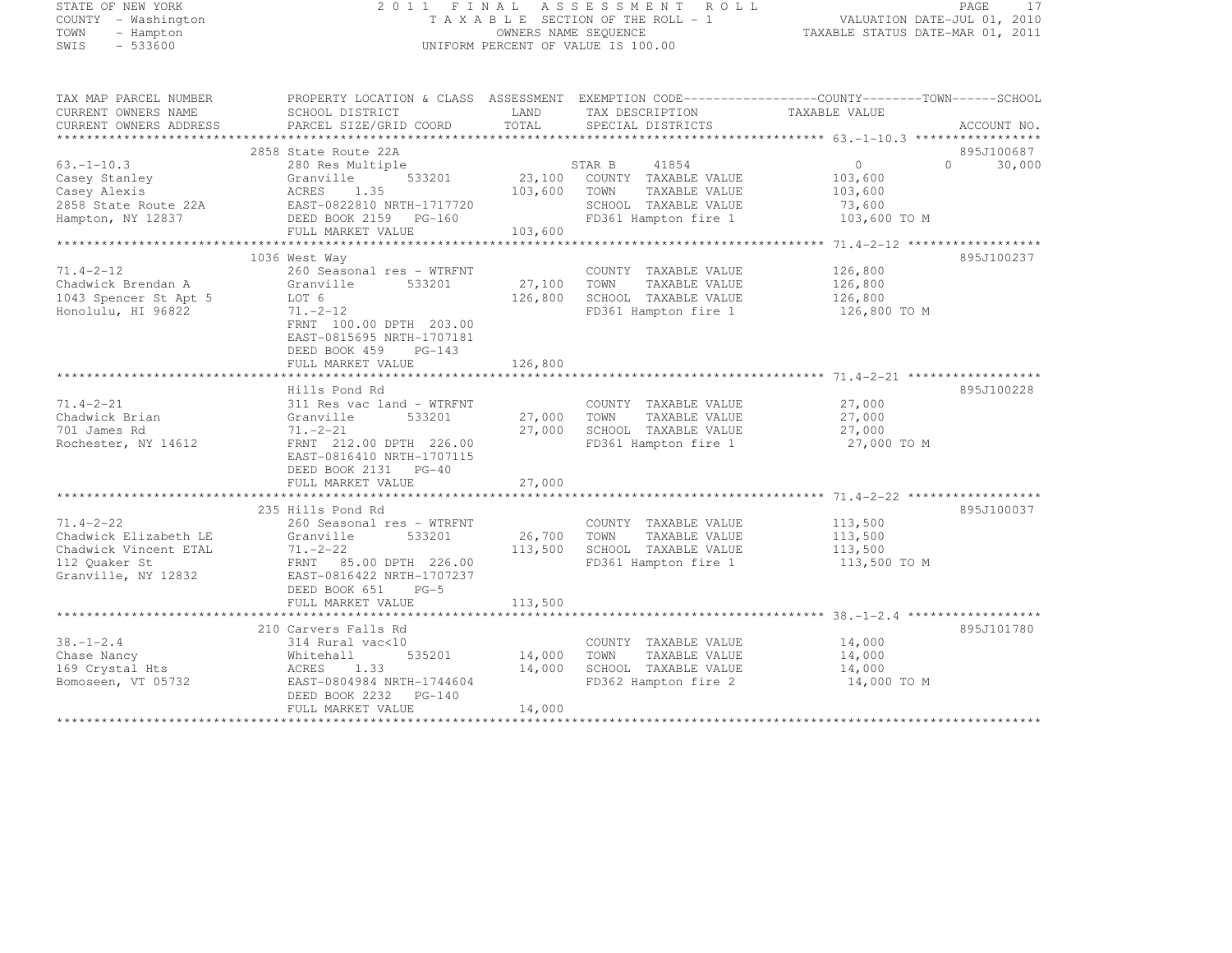# STATE OF NEW YORK 2 0 1 1 F I N A L A S S E S S M E N T R O L L PAGE <sup>18</sup> COUNTY - Washington T A X A B L E SECTION OF THE ROLL - 1 VALUATION DATE-JUL 01, 2010 TOWN - Hampton OWNERS NAME SEQUENCE TAXABLE STATUS DATE-MAR 01, 2011 SWIS - 533600 UNIFORM PERCENT OF VALUE IS 100.00

| TAX MAP PARCEL NUMBER           | PROPERTY LOCATION & CLASS ASSESSMENT EXEMPTION CODE-----------------COUNTY-------TOWN------SCHOOL |                |                                  |                |                     |
|---------------------------------|---------------------------------------------------------------------------------------------------|----------------|----------------------------------|----------------|---------------------|
| CURRENT OWNERS NAME             | SCHOOL DISTRICT                                                                                   | LAND           | TAX DESCRIPTION                  | TAXABLE VALUE  |                     |
| CURRENT OWNERS ADDRESS          | PARCEL SIZE/GRID COORD                                                                            | TOTAL          | SPECIAL DISTRICTS                |                | ACCOUNT NO.         |
|                                 |                                                                                                   |                |                                  |                |                     |
|                                 | 160 South Rd                                                                                      |                |                                  |                | 895J100606          |
| $81, -1 - 50, 1$                | 260 Seasonal res                                                                                  |                | 41854<br>STAR B                  | $\overline{0}$ | $\bigcap$<br>30,000 |
| Cibelli Jane                    | 533201<br>Granville                                                                               |                | 36,200 COUNTY TAXABLE VALUE      | 80,800         |                     |
| 160 South Rd                    |                                                                                                   | 80,800 TOWN    | TAXABLE VALUE                    | 80,800         |                     |
| PO Box 1                        |                                                                                                   |                | SCHOOL TAXABLE VALUE             | 50,800         |                     |
| Hampton, NY 12837 DEED BOOK 931 | $PG-143$                                                                                          |                | FD361 Hampton fire 1 80,800 TO M |                |                     |
|                                 | FULL MARKET VALUE                                                                                 | 80,800         |                                  |                |                     |
|                                 |                                                                                                   |                |                                  |                |                     |
|                                 | 3011 State Route 22A                                                                              |                |                                  |                |                     |
| $63. - 1 - 2.1$                 | 240 Rural res                                                                                     |                | AG DIST<br>41720                 | 60,396         | 60,396<br>60,396    |
| Clark Leon R                    | Granville                                                                                         | 533201 122,100 | COUNTY TAXABLE VALUE             | 174,204        |                     |
| Clark Alane C                   | 665/119                                                                                           | 234,600        | TOWN<br>TAXABLE VALUE            | 174,204        |                     |
| 7528 Vermont Route 30           | ACRES 138.10                                                                                      |                | SCHOOL TAXABLE VALUE             | 174,204        |                     |
| Pawlet, VT 05761                | EAST-0820342 NRTH-1719037                                                                         |                | CA001 Cons agri dst 1            | 174,204 TO     |                     |
|                                 | DEED BOOK 918 PG-278                                                                              |                | 60,396 EX                        |                |                     |
| MAY BE SUBJECT TO PAYMENT       | FULL MARKET VALUE                                                                                 |                | $234,600$ FD361 Hampton fire 1   | 234,600 TO M   |                     |
| UNDER AGDIST LAW TIL 2015       |                                                                                                   |                |                                  |                |                     |
|                                 |                                                                                                   |                |                                  |                |                     |
|                                 | 1111 North Quivey Hill Ln                                                                         |                |                                  |                | 895J100531          |
| $81. - 1 - 23$                  | 210 1 Family Res                                                                                  |                | COUNTY TAXABLE VALUE             | 135,800        |                     |
| Clark Virginia LE               | 533201<br>Granville                                                                               | 35,000         | TOWN<br>TAXABLE VALUE            | 135,800        |                     |
| Clark Diantha E                 | ACRES 5.00                                                                                        | 135,800        | SCHOOL TAXABLE VALUE             | 135,800        |                     |
|                                 |                                                                                                   |                | FD361 Hampton fire 1             | 135,800 TO M   |                     |
| South Plainfield, NJ 07080      | DEED BOOK 738<br>$PG-11$                                                                          |                |                                  |                |                     |
|                                 | FULL MARKET VALUE                                                                                 | 135,800        |                                  |                |                     |
|                                 |                                                                                                   |                |                                  |                |                     |
|                                 | Quivey Hill Rd                                                                                    |                |                                  |                | 895J100551          |
| $81. - 1 - 24$                  | 314 Rural vac<10                                                                                  |                | COUNTY TAXABLE VALUE             | 3,500          |                     |
| Clark Virginia LE               | 533201<br>Granville                                                                               | 3,500          | TOWN<br>TAXABLE VALUE            | 3,500          |                     |
| Clark Diantha E                 | ACRES 1.00                                                                                        | 3,500          | SCHOOL TAXABLE VALUE             | 3,500          |                     |
| 1152 Tompkins Ave               | EAST-0818546 NRTH-1702181                                                                         |                | FD361 Hampton fire 1             | 3,500 TO M     |                     |
| South Plainfield, NJ 07080      | $PG-11$                                                                                           |                |                                  |                |                     |
|                                 | DEED BOOK 738<br>FULL MARKET VALUE                                                                |                |                                  |                |                     |
|                                 |                                                                                                   | 3,500          |                                  |                |                     |
|                                 | Ridgecrest Way                                                                                    |                |                                  |                | 895J101750          |
| $80. - 1 - 30$                  | 311 Res vac land                                                                                  |                | COUNTY TAXABLE VALUE             | 9,000          |                     |
|                                 |                                                                                                   |                |                                  |                |                     |
| Clark William J                 | Whitehall<br>535201                                                                               | 9,000          | TAXABLE VALUE<br>TOWN            | 9,000          |                     |
| Clark Patricia G                | Lot 2 Sect 2                                                                                      | 9,000          | SCHOOL TAXABLE VALUE             | 9,000          |                     |
| 37 Burwood Ave                  | FRNT 154.00 DPTH 241.00                                                                           |                | FD361 Hampton fire 1             | 9,000 TO M     |                     |
| Stamford, CT 06902              | EAST-0810621 NRTH-1704517                                                                         |                |                                  |                |                     |
|                                 | DEED BOOK 1798 PG-334                                                                             |                |                                  |                |                     |
|                                 | FULL MARKET VALUE                                                                                 | 9,000          |                                  |                |                     |
|                                 |                                                                                                   |                |                                  |                |                     |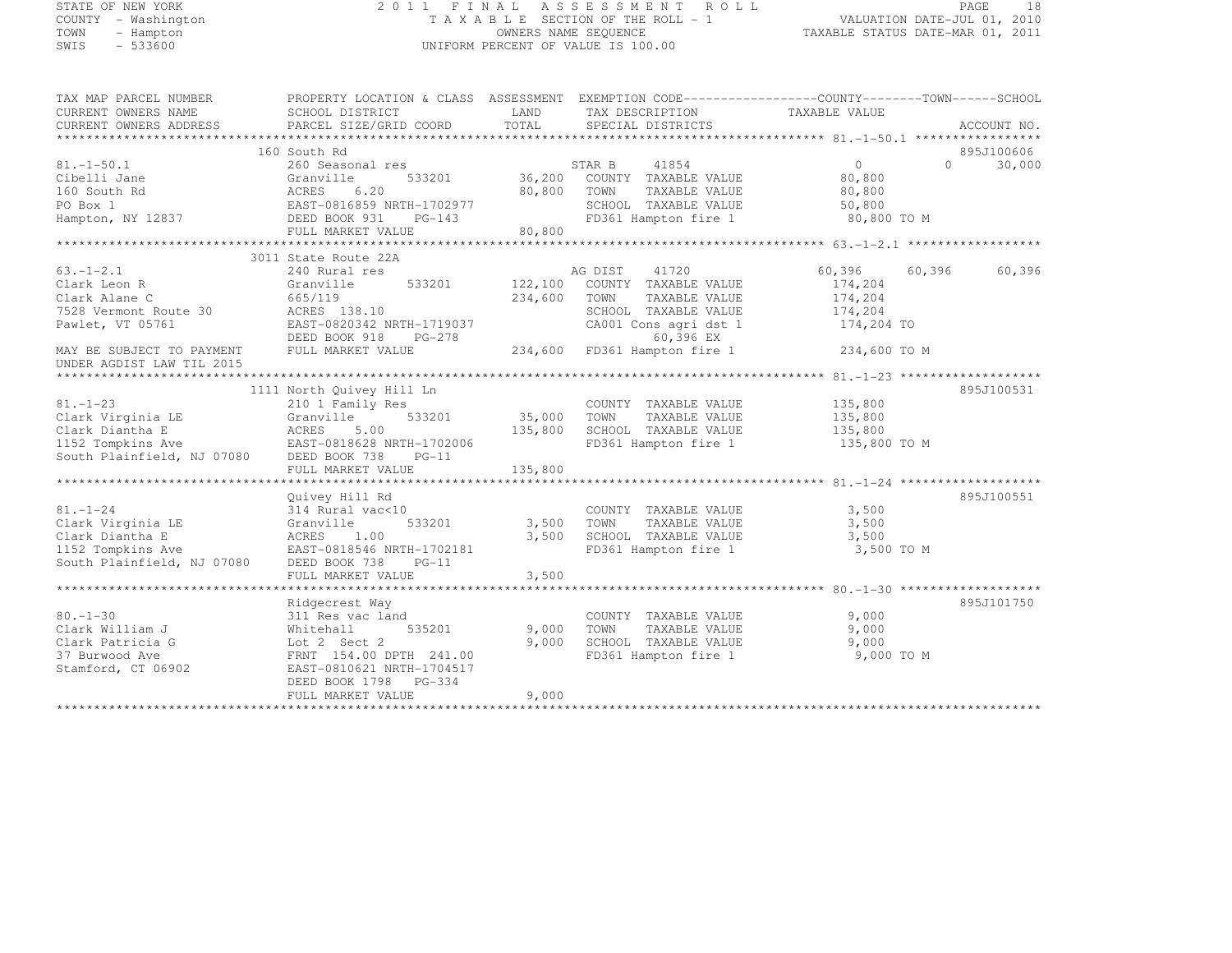|      | STATE OF NEW YORK   |
|------|---------------------|
|      | COUNTY - Washington |
| TOWN | - Hampton           |
| SWIS | $-533600$           |

## STATE OF NEW YORK 2 0 1 1 F I N A L A S S E S S M E N T R O L L PAGE <sup>19</sup> COUNTY - Washington T A X A B L E SECTION OF THE ROLL - 1 VALUATION DATE-JUL 01, 2010 TOWN - Hampton OWNERS NAME SEQUENCE TAXABLE STATUS DATE-MAR 01, 2011 SWIS - 533600 UNIFORM PERCENT OF VALUE IS 100.00

TAX MAP PARCEL NUMBER PROPERTY LOCATION & CLASS ASSESSMENT EXEMPTION CODE--------------------------------TOWN-------SCHOOL

| CURRENT OWNERS NAME<br>CURRENT OWNERS ADDRESS                                                                         | SCHOOL DISTRICT<br>PARCEL SIZE/GRID COORD                                                                                         | LAND<br>TOTAL     | TAX DESCRIPTION<br>SPECIAL DISTRICTS                                                                             | TAXABLE VALUE                                            | ACCOUNT NO.        |
|-----------------------------------------------------------------------------------------------------------------------|-----------------------------------------------------------------------------------------------------------------------------------|-------------------|------------------------------------------------------------------------------------------------------------------|----------------------------------------------------------|--------------------|
| *************************                                                                                             |                                                                                                                                   |                   |                                                                                                                  |                                                          |                    |
|                                                                                                                       | 11 Ridgecrest Way                                                                                                                 |                   |                                                                                                                  |                                                          | 895J101751         |
| $80. - 1 - 31$<br>Clark William J<br>Clark Patricia G                                                                 | 210 1 Family Res<br>Whitehall<br>535201<br>LOT 3                                                                                  | 20,000<br>178,600 | COUNTY TAXABLE VALUE<br>TOWN<br>TAXABLE VALUE<br>SCHOOL TAXABLE VALUE                                            | 178,600<br>178,600<br>178,600                            |                    |
| 37 Burwood Ave<br>Stamford, CT 06902                                                                                  | FRNT 124.00 DPTH 270.00<br>EAST-0810434 NRTH-1704466<br>DEED BOOK 827<br>$PG-54$<br>FULL MARKET VALUE                             | 178,600           | FD361 Hampton fire 1                                                                                             | 178,600 TO M                                             |                    |
|                                                                                                                       |                                                                                                                                   |                   |                                                                                                                  |                                                          |                    |
|                                                                                                                       | 26 Sugar Hill Way                                                                                                                 |                   |                                                                                                                  |                                                          | 895J101812         |
| $38. - 1 - 7.2$<br>Clifford Chad H<br>Clifford Jessica L<br>26 Sugar Hill Way<br>Whitehall, NY 12887                  | 210 1 Family Res<br>535201<br>Whitehall<br>Lot 8B<br>1.86<br>ACRES<br>EAST-0811543 NRTH-1738540<br>DEED BOOK 2392 PG-101          | 24,800<br>144,400 | COUNTY TAXABLE VALUE<br>TOWN<br>TAXABLE VALUE<br>SCHOOL TAXABLE VALUE<br>FD362 Hampton fire 2                    | 144,400<br>144,400<br>144,400<br>144,400 TO M            |                    |
|                                                                                                                       | FULL MARKET VALUE                                                                                                                 | 144,400           |                                                                                                                  |                                                          |                    |
|                                                                                                                       |                                                                                                                                   |                   |                                                                                                                  |                                                          |                    |
|                                                                                                                       | 2180 State Route 22A                                                                                                              |                   |                                                                                                                  |                                                          | 895J100048         |
| $81. - 2 - 19$<br>Cobart Shawn<br>Cobart Jennifer<br>2180 State Route 22A<br>Hampton, NY 12837                        | 210 1 Family Res<br>533201<br>Granville<br>2 Ad<br>ACRES<br>1.60<br>EAST-0823139 NRTH-1702058<br>DEED BOOK 2802 PG-106            | 24,000<br>71,200  | COUNTY TAXABLE VALUE<br>TOWN<br>TAXABLE VALUE<br>SCHOOL TAXABLE VALUE<br>FD361 Hampton fire 1                    | 71,200<br>71,200<br>71,200<br>71,200 TO M                |                    |
|                                                                                                                       | FULL MARKET VALUE                                                                                                                 | 71,200            |                                                                                                                  |                                                          |                    |
|                                                                                                                       | Quivey Hill Rd                                                                                                                    |                   |                                                                                                                  |                                                          | 895J100546         |
| $81. - 1 - 25$<br>Cohen Anne Louise<br>Attn: Cohen Dodd Anne Louise<br>1151 N Quivey Hill Ln<br>Whitehall, NY 12887   | 314 Rural vac<10<br>Granville<br>533201<br>669/34<br><b>ACRES</b><br>4.00<br>EAST-0818557 NRTH-1702330<br>DEED BOOK 601<br>$PG-6$ | 23,000<br>23,000  | COUNTY TAXABLE VALUE<br>TOWN<br>TAXABLE VALUE<br>SCHOOL TAXABLE VALUE<br>FD361 Hampton fire 1                    | 23,000<br>23,000<br>23,000<br>23,000 TO M                |                    |
|                                                                                                                       | FULL MARKET VALUE                                                                                                                 | 23,000            |                                                                                                                  |                                                          |                    |
|                                                                                                                       |                                                                                                                                   |                   |                                                                                                                  |                                                          |                    |
|                                                                                                                       | 1143+1151 North Quivey Hill Ln                                                                                                    |                   |                                                                                                                  |                                                          | 895J100416         |
| $81. - 1 - 26.1$<br>Cohen Anne Louise<br>Attn: Cohen-Dodd Anne Louise<br>1151 N Quivey Hill Rd<br>Whitehall, NY 12887 | 280 Res Multiple<br>Granville<br>533201<br>669/34<br>ACRES<br>14.00<br>EAST-0818471 NRTH-1702946<br>$PG-206$<br>DEED BOOK 447     | 44,000<br>296,900 | 41854<br>STAR B<br>COUNTY TAXABLE VALUE<br>TOWN<br>TAXABLE VALUE<br>SCHOOL TAXABLE VALUE<br>FD361 Hampton fire 1 | $\circ$<br>296,900<br>296,900<br>266,900<br>296,900 TO M | $\Omega$<br>30,000 |
|                                                                                                                       | FULL MARKET VALUE                                                                                                                 | 296,900           |                                                                                                                  |                                                          |                    |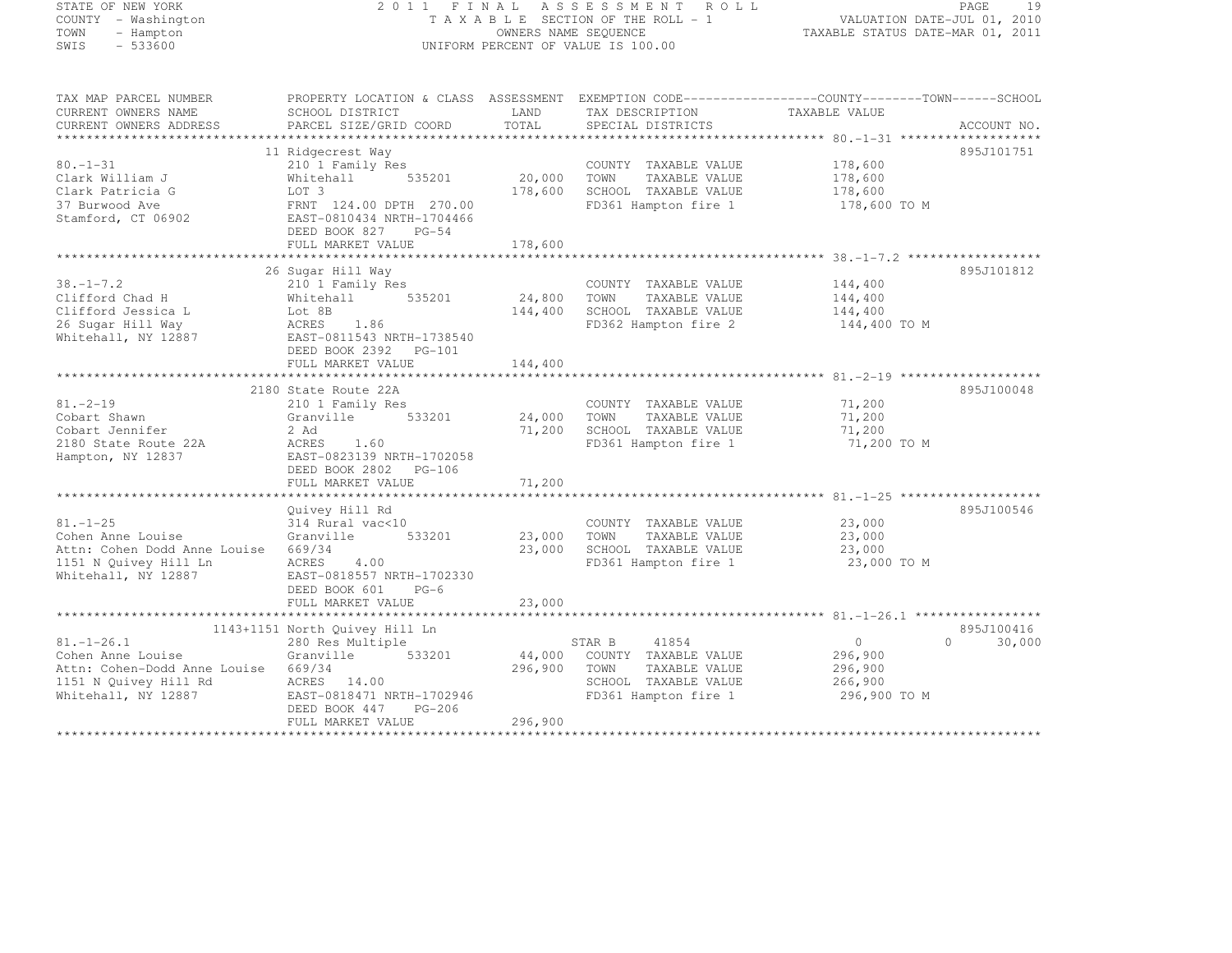# STATE OF NEW YORK 2 0 1 1 F I N A L A S S E S S M E N T R O L L PAGE <sup>20</sup> COUNTY - Washington T A X A B L E SECTION OF THE ROLL - 1 VALUATION DATE-JUL 01, 2010 TOWN - Hampton OWNERS NAME SEQUENCE TAXABLE STATUS DATE-MAR 01, 2011 SWIS - 533600 UNIFORM PERCENT OF VALUE IS 100.00

TAX MAP PARCEL NUMBER PROPERTY LOCATION & CLASS ASSESSMENT EXEMPTION CODE------------------COUNTY--------TOWN------SCHOOL

CURRENT OWNERS NAME SCHOOL DISTRICT LAND TAX DESCRIPTION TAXABLE VALUE<br>CURRENT OWNERS ADDRESS PARCEL SIZE/GRID COORD TOTAL SPECIAL DISTRICTS ACCOUNT NO. \*\*\*\*\*\*\*\*\*\*\*\*\*\*\*\*\*\*\*\*\*\*\*\*\*\*\*\*\*\*\*\*\*\*\*\*\*\*\*\*\*\*\*\*\*\*\*\*\*\*\*\*\*\*\*\*\*\*\*\*\*\*\*\*\*\*\*\*\*\*\*\*\*\*\*\*\*\*\*\*\*\*\*\*\*\*\*\*\*\*\*\*\*\*\*\*\*\*\*\*\*\*\* 81.-1-1.1 \*\*\*\*\*\*\*\*\*\*\*\*\*\*\*\*\*\* 197 South Rd 895J100679 81.-1-1.1 240 Rural res COUNTY TAXABLE VALUE 274,600 Cole Stephen Granville 533201 48,200 TOWN TAXABLE VALUE 274,600 161 Quaker Path ACRES 18.24 274,600 SCHOOL TAXABLE VALUE 274,600 Setauket, NY 11733 EAST-0816939 NRTH-1704457 FD361 Hampton fire 1 274,600 TO M DEED BOOK 1733 PG-155 FULL MARKET VALUE 274,600 \*\*\*\*\*\*\*\*\*\*\*\*\*\*\*\*\*\*\*\*\*\*\*\*\*\*\*\*\*\*\*\*\*\*\*\*\*\*\*\*\*\*\*\*\*\*\*\*\*\*\*\*\*\*\*\*\*\*\*\*\*\*\*\*\*\*\*\*\*\*\*\*\*\*\*\*\*\*\*\*\*\*\*\*\*\*\*\*\*\*\*\*\*\*\*\*\*\*\*\*\*\*\* 81.-2-20.4 \*\*\*\*\*\*\*\*\*\*\*\*\*\*\*\*\* 2240 State Route 22A 81.-2-20.4 240 Rural res AG DIST <sup>41720</sup> 35,933 35,933 35,933 Colombo Joseph Granville 533201 82,700 COUNTY TAXABLE VALUE 125,067 416 Chestnut Ave ACRES 58.18 161,000 TOWN TAXABLE VALUE 125,067 Mamaroneck, NY 10543 EAST-0823854 NRTH-1702951 SCHOOL TAXABLE VALUE 125,067 DEED BOOK 1915 PG-223 CA001 Cons agri dst 1 125,067 TO MAY BE SUBJECT TO PAYMENT FULL MARKET VALUE 161,000 35,933 EX UNDER AGDIST LAW TIL 2015 FD361 Hampton fire 1 161,000 TO M \*\*\*\*\*\*\*\*\*\*\*\*\*\*\*\*\*\*\*\*\*\*\*\*\*\*\*\*\*\*\*\*\*\*\*\*\*\*\*\*\*\*\*\*\*\*\*\*\*\*\*\*\*\*\*\*\*\*\*\*\*\*\*\*\*\*\*\*\*\*\*\*\*\*\*\*\*\*\*\*\*\*\*\*\*\*\*\*\*\*\*\*\*\*\*\*\*\*\*\*\*\*\* 72.-2-17 \*\*\*\*\*\*\*\*\*\*\*\*\*\*\*\*\*\*\* 2461 State Route 22A 895J100015 72.-2-17 210 1 Family Res COUNTY TAXABLE VALUE 77,000 Combs Heather Granville 533201 18,300 TOWN TAXABLE VALUE 77,000 2461 State Route 22A FRNT 170.00 DPTH 165.00 77,000 SCHOOL TAXABLE VALUE 77,000<br>... Hampton, NY 12837 EAST-0821627 NRTH-1708555 FD361 Hampton fire 1 77,000 TO M DEED BOOK 2776 PG-159 FULL MARKET VALUE 77,000 \*\*\*\*\*\*\*\*\*\*\*\*\*\*\*\*\*\*\*\*\*\*\*\*\*\*\*\*\*\*\*\*\*\*\*\*\*\*\*\*\*\*\*\*\*\*\*\*\*\*\*\*\*\*\*\*\*\*\*\*\*\*\*\*\*\*\*\*\*\*\*\*\*\*\*\*\*\*\*\*\*\*\*\*\*\*\*\*\*\*\*\*\*\*\*\*\*\*\*\*\*\*\* 71.-1-14.7 \*\*\*\*\*\*\*\*\*\*\*\*\*\*\*\*\* Hills Pond Rd 895J100684 71.-1-14.7 314 Rural vac<10 COUNTY TAXABLE VALUE 13,000 Connolly Edward Granville 533201 13,000 TOWN TAXABLE VALUE 13,000 Connolly Marilyn ACRES 1.09 13,000 SCHOOL TAXABLE VALUE 13,000 9 Bactusrol Dr EAST-0815702 NRTH-1709078 FD361 Hampton fire 1 13,000 TO M<br>2 Bactusrol Dr 19965 FD361 Hampton fire 1 Clifton Park, NY 12065 DEED BOOK 1940 PG-119 FULL MARKET VALUE 13,000 \*\*\*\*\*\*\*\*\*\*\*\*\*\*\*\*\*\*\*\*\*\*\*\*\*\*\*\*\*\*\*\*\*\*\*\*\*\*\*\*\*\*\*\*\*\*\*\*\*\*\*\*\*\*\*\*\*\*\*\*\*\*\*\*\*\*\*\*\*\*\*\*\*\*\*\*\*\*\*\*\*\*\*\*\*\*\*\*\*\*\*\*\*\*\*\*\*\*\*\*\*\*\* 71.-1-14.71 \*\*\*\*\*\*\*\*\*\*\*\*\*\*\*\* Hills Pond Rd 895J101802 71.-1-14.71 314 Rural vac<10 COUNTY TAXABLE VALUE 14,000 Connolly Edward Granville 533201 14,000 TOWN TAXABLE VALUE 14,000 Connolly Marilyn ACRES 1.35 14,000 SCHOOL TAXABLE VALUE 14,000 9 Bactusrol Dr. ... 2006 EAST-0815583 NRTH-1709219 FD361 Hampton fire 1 14,000 TO M<br>2 Bactusrol Dr. ... 19965 Clifton Park, NY 12065 DEED BOOK 1940 PG-110 FULL MARKET VALUE 14,000 \*\*\*\*\*\*\*\*\*\*\*\*\*\*\*\*\*\*\*\*\*\*\*\*\*\*\*\*\*\*\*\*\*\*\*\*\*\*\*\*\*\*\*\*\*\*\*\*\*\*\*\*\*\*\*\*\*\*\*\*\*\*\*\*\*\*\*\*\*\*\*\*\*\*\*\*\*\*\*\*\*\*\*\*\*\*\*\*\*\*\*\*\*\*\*\*\*\*\*\*\*\*\* 71.-1-14.72 \*\*\*\*\*\*\*\*\*\*\*\*\*\*\*\* Hills Pond Rd OFF 895J101803 71.-1-14.72 314 Rural vac<10 COUNTY TAXABLE VALUE 12,500 Connolly Edward Granville 533201 12,500 TOWN TAXABLE VALUE 12,500 Connolly Marilyn ACRES 1.03 12,500 SCHOOL TAXABLE VALUE 12,500 9 Bactursol Dr EAST-0815536 NRTH-1708961 FD361 Hampton fire 1 12,500 TO M<br>2015 - The East of Castro Control of Castro Control of Castro Control of Castro Control of Castro Control of C Clifton Park, NY 12065 DEED BOOK 1940 PG-114 FULL MARKET VALUE 12,500 \*\*\*\*\*\*\*\*\*\*\*\*\*\*\*\*\*\*\*\*\*\*\*\*\*\*\*\*\*\*\*\*\*\*\*\*\*\*\*\*\*\*\*\*\*\*\*\*\*\*\*\*\*\*\*\*\*\*\*\*\*\*\*\*\*\*\*\*\*\*\*\*\*\*\*\*\*\*\*\*\*\*\*\*\*\*\*\*\*\*\*\*\*\*\*\*\*\*\*\*\*\*\*\*\*\*\*\*\*\*\*\*\*\*\*\*\*\*\*\*\*\*\*\*\*\*\*\*\*\*\*\*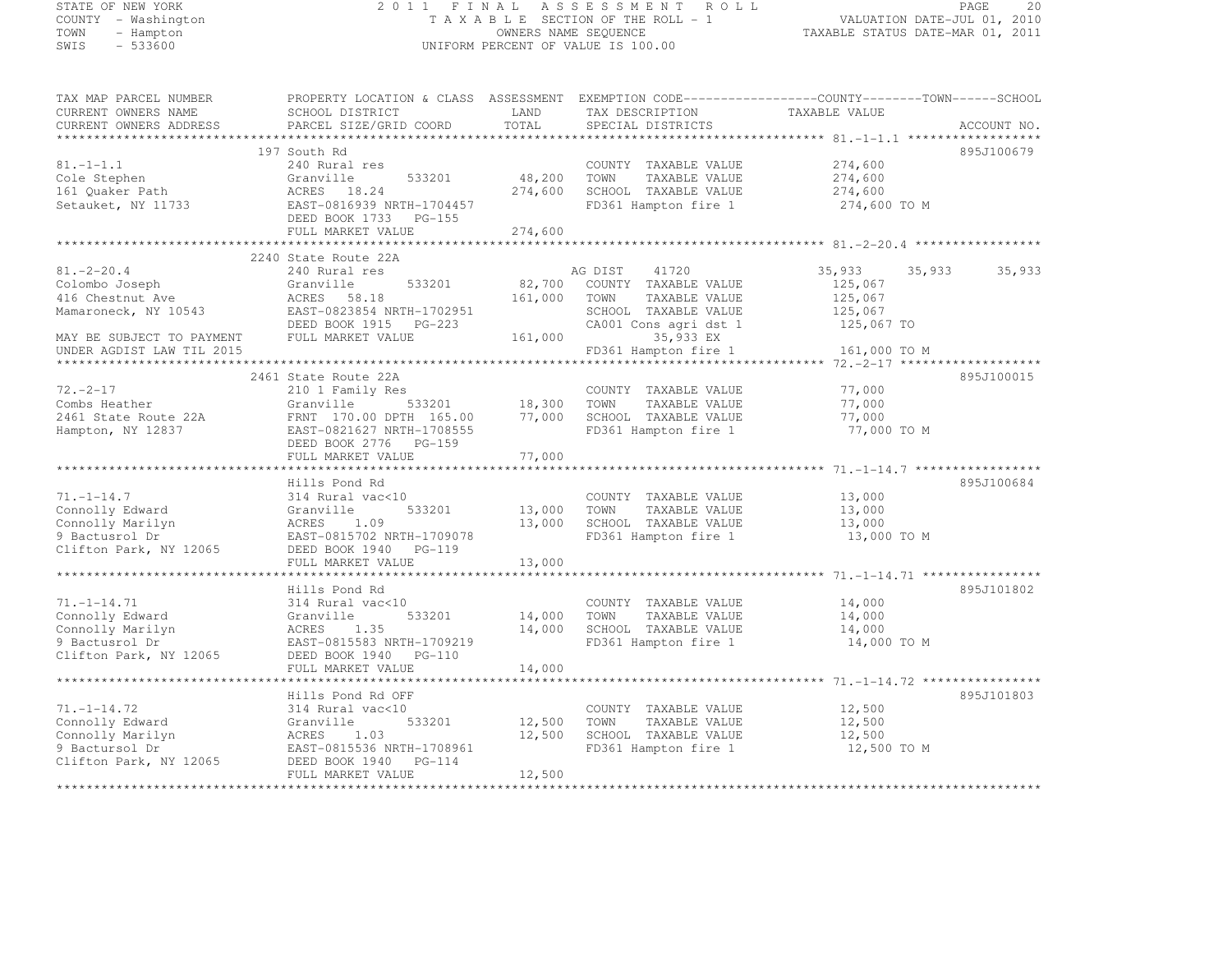# STATE OF NEW YORK 2 0 1 1 F I N A L A S S E S S M E N T R O L L PAGE <sup>21</sup> COUNTY - Washington T A X A B L E SECTION OF THE ROLL - 1 VALUATION DATE-JUL 01, 2010 TOWN - Hampton OWNERS NAME SEQUENCE TAXABLE STATUS DATE-MAR 01, 2011 SWIS - 533600 UNIFORM PERCENT OF VALUE IS 100.00

| 895J101804<br>1122 East Way<br>$71. - 1 - 14.73$<br>260 Seasonal res - WTRFNT<br>COUNTY TAXABLE VALUE<br>180,500<br>Connolly Edward<br>28,000<br>180,500<br>Granville<br>533201<br>TOWN<br>TAXABLE VALUE<br>Connolly Marilyn<br>180,500<br>ACRES<br>1.14<br>SCHOOL TAXABLE VALUE<br>180,500<br>9 Bactusrol Dr<br>EAST-0815453 NRTH-1708674<br>FD361 Hampton fire 1<br>180,500 TO M<br>Clifton Park, NY 12065<br>DEED BOOK 1940 PG-104<br>FULL MARKET VALUE<br>180,500<br>1037 North Quivey Hill Ln<br>895J100041<br>$81. - 1 - 14$<br>46,000<br>322 Rural vac>10<br>COUNTY TAXABLE VALUE<br>Continental Stone Co<br>533201<br>46,000<br>46,000<br>Granville<br>TOWN<br>TAXABLE VALUE<br>Box 100<br>ACRES 23.00<br>46,000<br>SCHOOL TAXABLE VALUE<br>46,000<br>Saylorsburg, PA 18353<br>EAST-0817316 NRTH-1700110<br>FD361 Hampton fire 1<br>46,000 TO M<br>DEED BOOK 402<br>PG-762<br>46,000<br>FULL MARKET VALUE<br>875J101745<br>200 Hickey Rd<br>30,000<br>$62. - 1 - 22.1$<br>270 Mfg housing<br>STAR B<br>41854<br>$\Omega$<br>$\Omega$<br>Coombs Charles E<br>533201<br>22,300<br>54,600<br>Granville<br>COUNTY TAXABLE VALUE<br>FRNT 358.00 DPTH 133.00<br>54,600<br>54,600<br>Coombs Penny Bailey<br>TOWN<br>TAXABLE VALUE<br>SCHOOL TAXABLE VALUE<br>200 Hickey Rd<br>EAST-0814149 NRTH-1718365<br>24,600<br>FD361 Hampton fire 1<br>54,600 TO M<br>Hampton, NY 12837<br>DEED BOOK 904<br>$PG-200$<br>54,600<br>FULL MARKET VALUE<br>State Route 22A W/off<br>$81. -2 - 23.2$<br>COUNTY TAXABLE VALUE<br>1,000<br>323 Vacant rural<br>Coppins Richard<br>1,000<br>Granville<br>533201<br>1,000<br>TOWN<br>TAXABLE VALUE<br>1059 State Route 22A<br>1,000<br>SCHOOL TAXABLE VALUE<br>1,000<br>May be subject to ag pena<br>Hampton, NY 12837<br>until 2015<br>FD361 Hampton fire 1<br>1,000 TO M<br>FRNT<br>31.00 DPTH 35.00<br>EAST-0822298 NRTH-1699317<br>DEED BOOK 2859 PG-316<br>1,000<br>FULL MARKET VALUE<br>1045 North Quivey Hill Ln<br>895J100431<br>60,100<br>$81. - 1 - 19$<br>240 Rural res<br>STAR EN<br>41834<br>$\overline{0}$<br>$\Omega$<br>Corvington Jean Max Rev Tru<br>533201<br>46,000<br>COUNTY TAXABLE VALUE<br>Granville<br>208,500<br>1045 North Quivey Hill Ln<br>ACRES 16.00<br>208,500<br>TOWN<br>TAXABLE VALUE<br>208,500<br>EAST-0817910 NRTH-1700934<br>SCHOOL TAXABLE VALUE<br>PO Box 56<br>148,400<br>Hampton, NY 12837<br>DEED BOOK 2021    PG-272<br>FD361 Hampton fire 1<br>208,500 TO M<br>FULL MARKET VALUE<br>208,500 | TAX MAP PARCEL NUMBER<br>CURRENT OWNERS NAME<br>CURRENT OWNERS ADDRESS | PROPERTY LOCATION & CLASS ASSESSMENT EXEMPTION CODE----------------COUNTY-------TOWN-----SCHOOL<br>SCHOOL DISTRICT<br>PARCEL SIZE/GRID COORD | LAND<br>TOTAL | TAX DESCRIPTION<br>SPECIAL DISTRICTS | TAXABLE VALUE | ACCOUNT NO. |
|------------------------------------------------------------------------------------------------------------------------------------------------------------------------------------------------------------------------------------------------------------------------------------------------------------------------------------------------------------------------------------------------------------------------------------------------------------------------------------------------------------------------------------------------------------------------------------------------------------------------------------------------------------------------------------------------------------------------------------------------------------------------------------------------------------------------------------------------------------------------------------------------------------------------------------------------------------------------------------------------------------------------------------------------------------------------------------------------------------------------------------------------------------------------------------------------------------------------------------------------------------------------------------------------------------------------------------------------------------------------------------------------------------------------------------------------------------------------------------------------------------------------------------------------------------------------------------------------------------------------------------------------------------------------------------------------------------------------------------------------------------------------------------------------------------------------------------------------------------------------------------------------------------------------------------------------------------------------------------------------------------------------------------------------------------------------------------------------------------------------------------------------------------------------------------------------------------------------------------------------------------------------------------------------------------------------------------------------------------------------------------------------------------------------------------------------------------------------|------------------------------------------------------------------------|----------------------------------------------------------------------------------------------------------------------------------------------|---------------|--------------------------------------|---------------|-------------|
|                                                                                                                                                                                                                                                                                                                                                                                                                                                                                                                                                                                                                                                                                                                                                                                                                                                                                                                                                                                                                                                                                                                                                                                                                                                                                                                                                                                                                                                                                                                                                                                                                                                                                                                                                                                                                                                                                                                                                                                                                                                                                                                                                                                                                                                                                                                                                                                                                                                                        |                                                                        |                                                                                                                                              |               |                                      |               |             |
|                                                                                                                                                                                                                                                                                                                                                                                                                                                                                                                                                                                                                                                                                                                                                                                                                                                                                                                                                                                                                                                                                                                                                                                                                                                                                                                                                                                                                                                                                                                                                                                                                                                                                                                                                                                                                                                                                                                                                                                                                                                                                                                                                                                                                                                                                                                                                                                                                                                                        |                                                                        |                                                                                                                                              |               |                                      |               |             |
|                                                                                                                                                                                                                                                                                                                                                                                                                                                                                                                                                                                                                                                                                                                                                                                                                                                                                                                                                                                                                                                                                                                                                                                                                                                                                                                                                                                                                                                                                                                                                                                                                                                                                                                                                                                                                                                                                                                                                                                                                                                                                                                                                                                                                                                                                                                                                                                                                                                                        |                                                                        |                                                                                                                                              |               |                                      |               |             |
|                                                                                                                                                                                                                                                                                                                                                                                                                                                                                                                                                                                                                                                                                                                                                                                                                                                                                                                                                                                                                                                                                                                                                                                                                                                                                                                                                                                                                                                                                                                                                                                                                                                                                                                                                                                                                                                                                                                                                                                                                                                                                                                                                                                                                                                                                                                                                                                                                                                                        |                                                                        |                                                                                                                                              |               |                                      |               |             |
|                                                                                                                                                                                                                                                                                                                                                                                                                                                                                                                                                                                                                                                                                                                                                                                                                                                                                                                                                                                                                                                                                                                                                                                                                                                                                                                                                                                                                                                                                                                                                                                                                                                                                                                                                                                                                                                                                                                                                                                                                                                                                                                                                                                                                                                                                                                                                                                                                                                                        |                                                                        |                                                                                                                                              |               |                                      |               |             |
|                                                                                                                                                                                                                                                                                                                                                                                                                                                                                                                                                                                                                                                                                                                                                                                                                                                                                                                                                                                                                                                                                                                                                                                                                                                                                                                                                                                                                                                                                                                                                                                                                                                                                                                                                                                                                                                                                                                                                                                                                                                                                                                                                                                                                                                                                                                                                                                                                                                                        |                                                                        |                                                                                                                                              |               |                                      |               |             |
|                                                                                                                                                                                                                                                                                                                                                                                                                                                                                                                                                                                                                                                                                                                                                                                                                                                                                                                                                                                                                                                                                                                                                                                                                                                                                                                                                                                                                                                                                                                                                                                                                                                                                                                                                                                                                                                                                                                                                                                                                                                                                                                                                                                                                                                                                                                                                                                                                                                                        |                                                                        |                                                                                                                                              |               |                                      |               |             |
|                                                                                                                                                                                                                                                                                                                                                                                                                                                                                                                                                                                                                                                                                                                                                                                                                                                                                                                                                                                                                                                                                                                                                                                                                                                                                                                                                                                                                                                                                                                                                                                                                                                                                                                                                                                                                                                                                                                                                                                                                                                                                                                                                                                                                                                                                                                                                                                                                                                                        |                                                                        |                                                                                                                                              |               |                                      |               |             |
|                                                                                                                                                                                                                                                                                                                                                                                                                                                                                                                                                                                                                                                                                                                                                                                                                                                                                                                                                                                                                                                                                                                                                                                                                                                                                                                                                                                                                                                                                                                                                                                                                                                                                                                                                                                                                                                                                                                                                                                                                                                                                                                                                                                                                                                                                                                                                                                                                                                                        |                                                                        |                                                                                                                                              |               |                                      |               |             |
|                                                                                                                                                                                                                                                                                                                                                                                                                                                                                                                                                                                                                                                                                                                                                                                                                                                                                                                                                                                                                                                                                                                                                                                                                                                                                                                                                                                                                                                                                                                                                                                                                                                                                                                                                                                                                                                                                                                                                                                                                                                                                                                                                                                                                                                                                                                                                                                                                                                                        |                                                                        |                                                                                                                                              |               |                                      |               |             |
|                                                                                                                                                                                                                                                                                                                                                                                                                                                                                                                                                                                                                                                                                                                                                                                                                                                                                                                                                                                                                                                                                                                                                                                                                                                                                                                                                                                                                                                                                                                                                                                                                                                                                                                                                                                                                                                                                                                                                                                                                                                                                                                                                                                                                                                                                                                                                                                                                                                                        |                                                                        |                                                                                                                                              |               |                                      |               |             |
|                                                                                                                                                                                                                                                                                                                                                                                                                                                                                                                                                                                                                                                                                                                                                                                                                                                                                                                                                                                                                                                                                                                                                                                                                                                                                                                                                                                                                                                                                                                                                                                                                                                                                                                                                                                                                                                                                                                                                                                                                                                                                                                                                                                                                                                                                                                                                                                                                                                                        |                                                                        |                                                                                                                                              |               |                                      |               |             |
|                                                                                                                                                                                                                                                                                                                                                                                                                                                                                                                                                                                                                                                                                                                                                                                                                                                                                                                                                                                                                                                                                                                                                                                                                                                                                                                                                                                                                                                                                                                                                                                                                                                                                                                                                                                                                                                                                                                                                                                                                                                                                                                                                                                                                                                                                                                                                                                                                                                                        |                                                                        |                                                                                                                                              |               |                                      |               |             |
|                                                                                                                                                                                                                                                                                                                                                                                                                                                                                                                                                                                                                                                                                                                                                                                                                                                                                                                                                                                                                                                                                                                                                                                                                                                                                                                                                                                                                                                                                                                                                                                                                                                                                                                                                                                                                                                                                                                                                                                                                                                                                                                                                                                                                                                                                                                                                                                                                                                                        |                                                                        |                                                                                                                                              |               |                                      |               |             |
|                                                                                                                                                                                                                                                                                                                                                                                                                                                                                                                                                                                                                                                                                                                                                                                                                                                                                                                                                                                                                                                                                                                                                                                                                                                                                                                                                                                                                                                                                                                                                                                                                                                                                                                                                                                                                                                                                                                                                                                                                                                                                                                                                                                                                                                                                                                                                                                                                                                                        |                                                                        |                                                                                                                                              |               |                                      |               |             |
|                                                                                                                                                                                                                                                                                                                                                                                                                                                                                                                                                                                                                                                                                                                                                                                                                                                                                                                                                                                                                                                                                                                                                                                                                                                                                                                                                                                                                                                                                                                                                                                                                                                                                                                                                                                                                                                                                                                                                                                                                                                                                                                                                                                                                                                                                                                                                                                                                                                                        |                                                                        |                                                                                                                                              |               |                                      |               |             |
|                                                                                                                                                                                                                                                                                                                                                                                                                                                                                                                                                                                                                                                                                                                                                                                                                                                                                                                                                                                                                                                                                                                                                                                                                                                                                                                                                                                                                                                                                                                                                                                                                                                                                                                                                                                                                                                                                                                                                                                                                                                                                                                                                                                                                                                                                                                                                                                                                                                                        |                                                                        |                                                                                                                                              |               |                                      |               |             |
|                                                                                                                                                                                                                                                                                                                                                                                                                                                                                                                                                                                                                                                                                                                                                                                                                                                                                                                                                                                                                                                                                                                                                                                                                                                                                                                                                                                                                                                                                                                                                                                                                                                                                                                                                                                                                                                                                                                                                                                                                                                                                                                                                                                                                                                                                                                                                                                                                                                                        |                                                                        |                                                                                                                                              |               |                                      |               |             |
|                                                                                                                                                                                                                                                                                                                                                                                                                                                                                                                                                                                                                                                                                                                                                                                                                                                                                                                                                                                                                                                                                                                                                                                                                                                                                                                                                                                                                                                                                                                                                                                                                                                                                                                                                                                                                                                                                                                                                                                                                                                                                                                                                                                                                                                                                                                                                                                                                                                                        |                                                                        |                                                                                                                                              |               |                                      |               |             |
|                                                                                                                                                                                                                                                                                                                                                                                                                                                                                                                                                                                                                                                                                                                                                                                                                                                                                                                                                                                                                                                                                                                                                                                                                                                                                                                                                                                                                                                                                                                                                                                                                                                                                                                                                                                                                                                                                                                                                                                                                                                                                                                                                                                                                                                                                                                                                                                                                                                                        |                                                                        |                                                                                                                                              |               |                                      |               |             |
|                                                                                                                                                                                                                                                                                                                                                                                                                                                                                                                                                                                                                                                                                                                                                                                                                                                                                                                                                                                                                                                                                                                                                                                                                                                                                                                                                                                                                                                                                                                                                                                                                                                                                                                                                                                                                                                                                                                                                                                                                                                                                                                                                                                                                                                                                                                                                                                                                                                                        |                                                                        |                                                                                                                                              |               |                                      |               |             |
|                                                                                                                                                                                                                                                                                                                                                                                                                                                                                                                                                                                                                                                                                                                                                                                                                                                                                                                                                                                                                                                                                                                                                                                                                                                                                                                                                                                                                                                                                                                                                                                                                                                                                                                                                                                                                                                                                                                                                                                                                                                                                                                                                                                                                                                                                                                                                                                                                                                                        |                                                                        |                                                                                                                                              |               |                                      |               |             |
|                                                                                                                                                                                                                                                                                                                                                                                                                                                                                                                                                                                                                                                                                                                                                                                                                                                                                                                                                                                                                                                                                                                                                                                                                                                                                                                                                                                                                                                                                                                                                                                                                                                                                                                                                                                                                                                                                                                                                                                                                                                                                                                                                                                                                                                                                                                                                                                                                                                                        |                                                                        |                                                                                                                                              |               |                                      |               |             |
|                                                                                                                                                                                                                                                                                                                                                                                                                                                                                                                                                                                                                                                                                                                                                                                                                                                                                                                                                                                                                                                                                                                                                                                                                                                                                                                                                                                                                                                                                                                                                                                                                                                                                                                                                                                                                                                                                                                                                                                                                                                                                                                                                                                                                                                                                                                                                                                                                                                                        |                                                                        |                                                                                                                                              |               |                                      |               |             |
|                                                                                                                                                                                                                                                                                                                                                                                                                                                                                                                                                                                                                                                                                                                                                                                                                                                                                                                                                                                                                                                                                                                                                                                                                                                                                                                                                                                                                                                                                                                                                                                                                                                                                                                                                                                                                                                                                                                                                                                                                                                                                                                                                                                                                                                                                                                                                                                                                                                                        |                                                                        |                                                                                                                                              |               |                                      |               |             |
|                                                                                                                                                                                                                                                                                                                                                                                                                                                                                                                                                                                                                                                                                                                                                                                                                                                                                                                                                                                                                                                                                                                                                                                                                                                                                                                                                                                                                                                                                                                                                                                                                                                                                                                                                                                                                                                                                                                                                                                                                                                                                                                                                                                                                                                                                                                                                                                                                                                                        |                                                                        |                                                                                                                                              |               |                                      |               |             |
|                                                                                                                                                                                                                                                                                                                                                                                                                                                                                                                                                                                                                                                                                                                                                                                                                                                                                                                                                                                                                                                                                                                                                                                                                                                                                                                                                                                                                                                                                                                                                                                                                                                                                                                                                                                                                                                                                                                                                                                                                                                                                                                                                                                                                                                                                                                                                                                                                                                                        |                                                                        |                                                                                                                                              |               |                                      |               |             |
|                                                                                                                                                                                                                                                                                                                                                                                                                                                                                                                                                                                                                                                                                                                                                                                                                                                                                                                                                                                                                                                                                                                                                                                                                                                                                                                                                                                                                                                                                                                                                                                                                                                                                                                                                                                                                                                                                                                                                                                                                                                                                                                                                                                                                                                                                                                                                                                                                                                                        |                                                                        |                                                                                                                                              |               |                                      |               |             |
|                                                                                                                                                                                                                                                                                                                                                                                                                                                                                                                                                                                                                                                                                                                                                                                                                                                                                                                                                                                                                                                                                                                                                                                                                                                                                                                                                                                                                                                                                                                                                                                                                                                                                                                                                                                                                                                                                                                                                                                                                                                                                                                                                                                                                                                                                                                                                                                                                                                                        |                                                                        |                                                                                                                                              |               |                                      |               |             |
|                                                                                                                                                                                                                                                                                                                                                                                                                                                                                                                                                                                                                                                                                                                                                                                                                                                                                                                                                                                                                                                                                                                                                                                                                                                                                                                                                                                                                                                                                                                                                                                                                                                                                                                                                                                                                                                                                                                                                                                                                                                                                                                                                                                                                                                                                                                                                                                                                                                                        |                                                                        |                                                                                                                                              |               |                                      |               |             |
|                                                                                                                                                                                                                                                                                                                                                                                                                                                                                                                                                                                                                                                                                                                                                                                                                                                                                                                                                                                                                                                                                                                                                                                                                                                                                                                                                                                                                                                                                                                                                                                                                                                                                                                                                                                                                                                                                                                                                                                                                                                                                                                                                                                                                                                                                                                                                                                                                                                                        |                                                                        |                                                                                                                                              |               |                                      |               |             |
|                                                                                                                                                                                                                                                                                                                                                                                                                                                                                                                                                                                                                                                                                                                                                                                                                                                                                                                                                                                                                                                                                                                                                                                                                                                                                                                                                                                                                                                                                                                                                                                                                                                                                                                                                                                                                                                                                                                                                                                                                                                                                                                                                                                                                                                                                                                                                                                                                                                                        |                                                                        |                                                                                                                                              |               |                                      |               |             |
|                                                                                                                                                                                                                                                                                                                                                                                                                                                                                                                                                                                                                                                                                                                                                                                                                                                                                                                                                                                                                                                                                                                                                                                                                                                                                                                                                                                                                                                                                                                                                                                                                                                                                                                                                                                                                                                                                                                                                                                                                                                                                                                                                                                                                                                                                                                                                                                                                                                                        |                                                                        |                                                                                                                                              |               |                                      |               |             |
|                                                                                                                                                                                                                                                                                                                                                                                                                                                                                                                                                                                                                                                                                                                                                                                                                                                                                                                                                                                                                                                                                                                                                                                                                                                                                                                                                                                                                                                                                                                                                                                                                                                                                                                                                                                                                                                                                                                                                                                                                                                                                                                                                                                                                                                                                                                                                                                                                                                                        |                                                                        |                                                                                                                                              |               |                                      |               |             |
|                                                                                                                                                                                                                                                                                                                                                                                                                                                                                                                                                                                                                                                                                                                                                                                                                                                                                                                                                                                                                                                                                                                                                                                                                                                                                                                                                                                                                                                                                                                                                                                                                                                                                                                                                                                                                                                                                                                                                                                                                                                                                                                                                                                                                                                                                                                                                                                                                                                                        |                                                                        |                                                                                                                                              |               |                                      |               |             |
|                                                                                                                                                                                                                                                                                                                                                                                                                                                                                                                                                                                                                                                                                                                                                                                                                                                                                                                                                                                                                                                                                                                                                                                                                                                                                                                                                                                                                                                                                                                                                                                                                                                                                                                                                                                                                                                                                                                                                                                                                                                                                                                                                                                                                                                                                                                                                                                                                                                                        |                                                                        |                                                                                                                                              |               |                                      |               |             |
|                                                                                                                                                                                                                                                                                                                                                                                                                                                                                                                                                                                                                                                                                                                                                                                                                                                                                                                                                                                                                                                                                                                                                                                                                                                                                                                                                                                                                                                                                                                                                                                                                                                                                                                                                                                                                                                                                                                                                                                                                                                                                                                                                                                                                                                                                                                                                                                                                                                                        |                                                                        |                                                                                                                                              |               |                                      |               |             |
|                                                                                                                                                                                                                                                                                                                                                                                                                                                                                                                                                                                                                                                                                                                                                                                                                                                                                                                                                                                                                                                                                                                                                                                                                                                                                                                                                                                                                                                                                                                                                                                                                                                                                                                                                                                                                                                                                                                                                                                                                                                                                                                                                                                                                                                                                                                                                                                                                                                                        |                                                                        |                                                                                                                                              |               |                                      |               |             |
|                                                                                                                                                                                                                                                                                                                                                                                                                                                                                                                                                                                                                                                                                                                                                                                                                                                                                                                                                                                                                                                                                                                                                                                                                                                                                                                                                                                                                                                                                                                                                                                                                                                                                                                                                                                                                                                                                                                                                                                                                                                                                                                                                                                                                                                                                                                                                                                                                                                                        |                                                                        |                                                                                                                                              |               |                                      |               |             |
|                                                                                                                                                                                                                                                                                                                                                                                                                                                                                                                                                                                                                                                                                                                                                                                                                                                                                                                                                                                                                                                                                                                                                                                                                                                                                                                                                                                                                                                                                                                                                                                                                                                                                                                                                                                                                                                                                                                                                                                                                                                                                                                                                                                                                                                                                                                                                                                                                                                                        |                                                                        |                                                                                                                                              |               |                                      |               |             |
|                                                                                                                                                                                                                                                                                                                                                                                                                                                                                                                                                                                                                                                                                                                                                                                                                                                                                                                                                                                                                                                                                                                                                                                                                                                                                                                                                                                                                                                                                                                                                                                                                                                                                                                                                                                                                                                                                                                                                                                                                                                                                                                                                                                                                                                                                                                                                                                                                                                                        |                                                                        |                                                                                                                                              |               |                                      |               |             |
|                                                                                                                                                                                                                                                                                                                                                                                                                                                                                                                                                                                                                                                                                                                                                                                                                                                                                                                                                                                                                                                                                                                                                                                                                                                                                                                                                                                                                                                                                                                                                                                                                                                                                                                                                                                                                                                                                                                                                                                                                                                                                                                                                                                                                                                                                                                                                                                                                                                                        |                                                                        |                                                                                                                                              |               |                                      |               |             |
|                                                                                                                                                                                                                                                                                                                                                                                                                                                                                                                                                                                                                                                                                                                                                                                                                                                                                                                                                                                                                                                                                                                                                                                                                                                                                                                                                                                                                                                                                                                                                                                                                                                                                                                                                                                                                                                                                                                                                                                                                                                                                                                                                                                                                                                                                                                                                                                                                                                                        |                                                                        |                                                                                                                                              |               |                                      |               |             |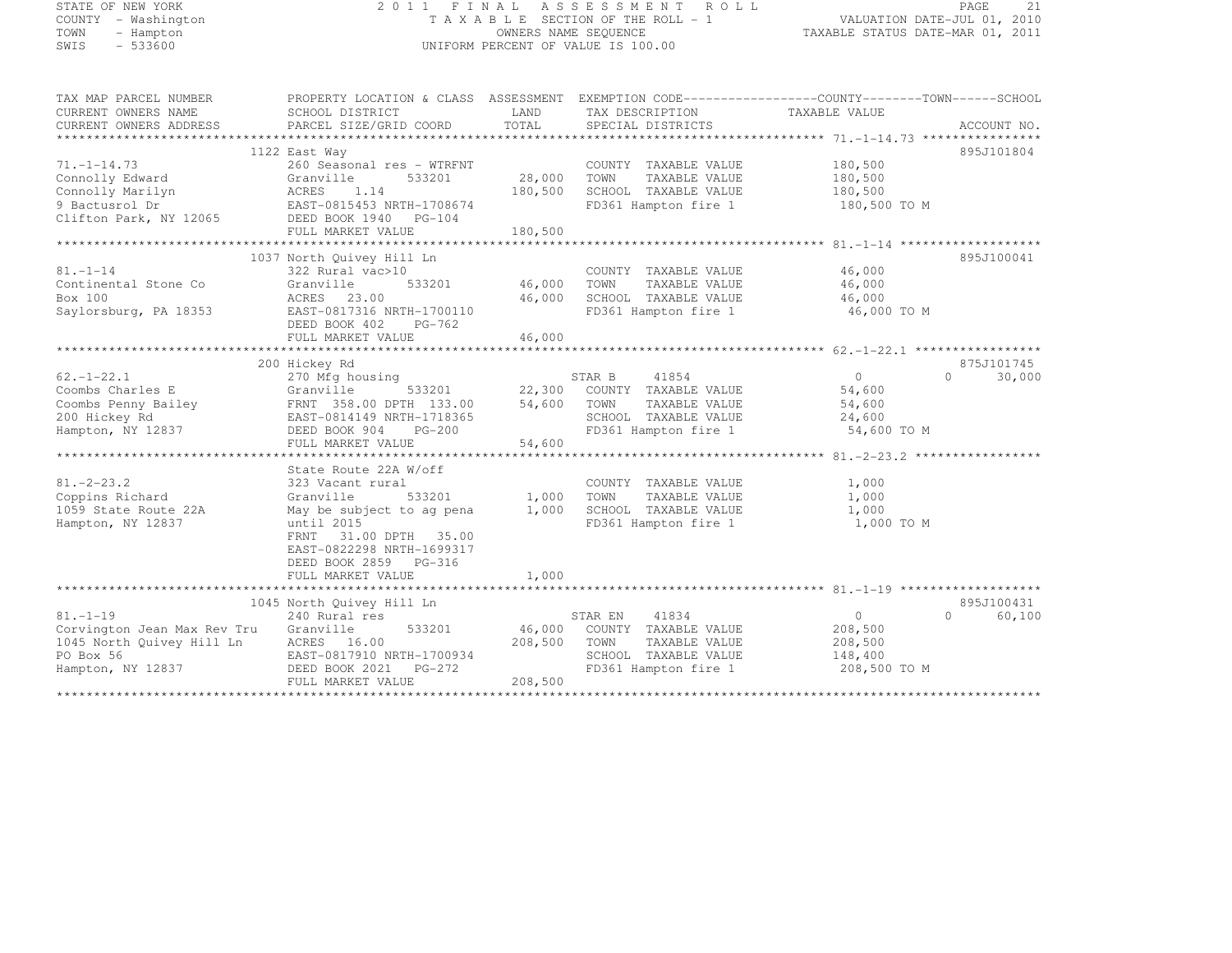# STATE OF NEW YORK 2 0 1 1 F I N A L A S S E S S M E N T R O L L PAGE <sup>22</sup> COUNTY - Washington T A X A B L E SECTION OF THE ROLL - 1 VALUATION DATE-JUL 01, 2010 TOWN - Hampton OWNERS NAME SEQUENCE TAXABLE STATUS DATE-MAR 01, 2011 SWIS - 533600 UNIFORM PERCENT OF VALUE IS 100.00

| TAX MAP PARCEL NUMBER     |                           |                | PROPERTY LOCATION & CLASS ASSESSMENT EXEMPTION CODE---------------COUNTY-------TOWN-----SCHOOL |                   |          |             |
|---------------------------|---------------------------|----------------|------------------------------------------------------------------------------------------------|-------------------|----------|-------------|
| CURRENT OWNERS NAME       | SCHOOL DISTRICT           | LAND           | TAX DESCRIPTION                                                                                | TAXABLE VALUE     |          |             |
| CURRENT OWNERS ADDRESS    | PARCEL SIZE/GRID COORD    | TOTAL          | SPECIAL DISTRICTS                                                                              |                   |          | ACCOUNT NO. |
|                           |                           |                |                                                                                                |                   |          |             |
|                           | 1719 County Route 21      |                |                                                                                                |                   |          | 895J101757  |
| $80. - 1 - 39$            | 210 1 Family Res          |                | 41854<br>STAR B                                                                                | $\circ$           | $\Omega$ | 30,000      |
| Cosh Larry                | 535201<br>Whitehall       | 22,100         | COUNTY TAXABLE VALUE                                                                           | 181,900           |          |             |
| Cosh Gwynne               | LOT 11                    | 181,900        | TOWN<br>TAXABLE VALUE                                                                          | 181,900           |          |             |
| 1719 County Route 21      | ACRES<br>1.04 BANK<br>185 |                | SCHOOL TAXABLE VALUE                                                                           | 151,900           |          |             |
| Whitehall, NY 12887       | EAST-0810451 NRTH-1704879 |                | FD361 Hampton fire 1                                                                           | 181,900 TO M      |          |             |
|                           | DEED BOOK 2013 PG-98      |                |                                                                                                |                   |          |             |
|                           |                           |                |                                                                                                |                   |          |             |
|                           | FULL MARKET VALUE         | 181,900        |                                                                                                |                   |          |             |
|                           |                           |                |                                                                                                |                   |          |             |
|                           | 2271 County Route 18      |                |                                                                                                |                   |          | 895J100180  |
| $63. - 1 - 12$            | 240 Rural res             |                | AG DIST<br>41720                                                                               | 21,918            | 21,918   | 21,918      |
| Coulter Martha            | 533201<br>Granville       | 149,200 STAR B | 41854                                                                                          | $\overline{0}$    | $\circ$  | 30,000      |
| 2271 County Route 18      | ACRES 262.84              |                | 352,000 FOR 480A 47460                                                                         | 81,225            | 81,225   | 81,225      |
| PO Box 74                 | EAST-0817384 NRTH-1715923 |                | COUNTY TAXABLE VALUE                                                                           | 248,857           |          |             |
| Hampton, NY 12837         | DEED BOOK 827<br>PG-250   |                | TOWN<br>TAXABLE VALUE                                                                          | 248,857           |          |             |
|                           | FULL MARKET VALUE         | 352,000        | SCHOOL TAXABLE VALUE                                                                           | 218,857           |          |             |
| MAY BE SUBJECT TO PAYMENT |                           |                | CA001 Cons agri dst 1                                                                          | 330,082 TO        |          |             |
| UNDER RPTL480A UNTIL 2020 |                           |                | 21,918 EX                                                                                      |                   |          |             |
|                           |                           |                | FD361 Hampton fire 1                                                                           | 352,000 TO M      |          |             |
|                           |                           |                |                                                                                                |                   |          |             |
|                           | 166 Hickey Rd             |                |                                                                                                |                   |          | 895J100570  |
| $62. - 1 - 25$            | 210 1 Family Res          |                | STAR B<br>41854                                                                                | $\overline{0}$    | $\Omega$ | 30,000      |
| Cram Carl L               | Granville<br>533201       |                | 23,000 COUNTY TAXABLE VALUE                                                                    | 87,400            |          |             |
| Taylor Wendy L            | ACRES<br>1.30             | 87,400         | TAXABLE VALUE<br>TOWN                                                                          | 87,400            |          |             |
| 166 Hickey Rd             | EAST-0814112 NRTH-1717944 |                | SCHOOL TAXABLE VALUE                                                                           | 57,400            |          |             |
| Hampton, NY 12837         | DEED BOOK 692<br>$PG-142$ |                | FD361 Hampton fire 1                                                                           | 87,400 TO M       |          |             |
|                           | FULL MARKET VALUE         | 87,400         |                                                                                                |                   |          |             |
|                           |                           |                |                                                                                                |                   |          |             |
|                           | County Route 21           |                |                                                                                                |                   |          | 895J101731  |
| $80. - 1 - 2.3$           |                           |                |                                                                                                | 2,000             |          |             |
|                           | 311 Res vac land          |                | COUNTY TAXABLE VALUE                                                                           |                   |          |             |
| Cummings Charlene M       | 535201<br>Whitehall       | 2,000          | TOWN<br>TAXABLE VALUE                                                                          | 2,000             |          |             |
| 1730 County Route 21      | Lot 5A Sec2               | 2,000          | SCHOOL TAXABLE VALUE                                                                           | 2,000             |          |             |
| Whitehall, NY 12887       | FRNT 240.00 DPTH 269.00   |                | FD361 Hampton fire 1                                                                           | 2,000 TO M        |          |             |
|                           | EAST-0810398 NRTH-1705387 |                |                                                                                                |                   |          |             |
|                           | DEED BOOK 832<br>$PG-249$ |                |                                                                                                |                   |          |             |
|                           | FULL MARKET VALUE         | 2,000          |                                                                                                |                   |          |             |
|                           |                           |                |                                                                                                |                   |          |             |
|                           | 1730 County Route 21      |                |                                                                                                |                   |          | 895J101759  |
| $80. - 1 - 42$            | 210 1 Family Res          |                | STAR EN<br>41834                                                                               | $0 \qquad \qquad$ | $\cap$   | 60,100      |
| Cummings Charlene M       | 535201<br>Whitehall       |                | 22,300 COUNTY TAXABLE VALUE                                                                    | 212,300           |          |             |
| 1730 County Route 21      | LOT 14                    | 212,300        | TOWN<br>TAXABLE VALUE                                                                          | 212,300           |          |             |
| Whitehall, NY 12887       | ACRES<br>1.08             |                | SCHOOL TAXABLE VALUE                                                                           | 152,200           |          |             |
|                           | EAST-0810555 NRTH-1705277 |                | FD361 Hampton fire 1                                                                           | 212,300 TO M      |          |             |
|                           | DEED BOOK 832<br>$PG-249$ |                |                                                                                                |                   |          |             |
|                           | FULL MARKET VALUE         | 212,300        |                                                                                                |                   |          |             |
|                           |                           |                |                                                                                                |                   |          |             |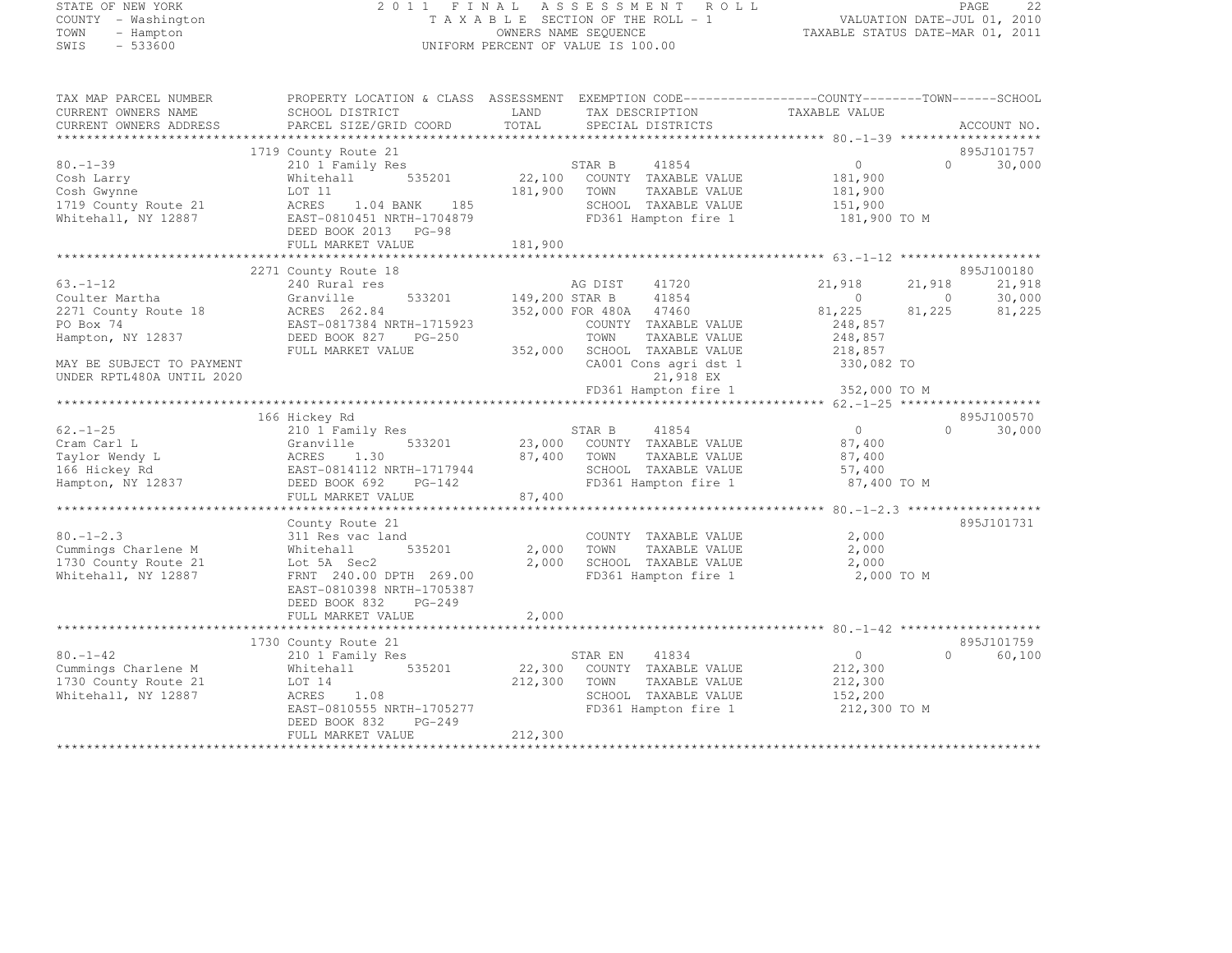## STATE OF NEW YORK 2 0 1 1 F I N A L A S S E S S M E N T R O L L PAGE <sup>23</sup> COUNTY - Washington T A X A B L E SECTION OF THE ROLL - 1 VALUATION DATE-JUL 01, 2010 TOWN - Hampton OWNERS NAME SEQUENCE TAXABLE STATUS DATE-MAR 01, 2011 SWIS - 533600 UNIFORM PERCENT OF VALUE IS 100.00

TAX MAP PARCEL NUMBER PROPERTY LOCATION & CLASS ASSESSMENT EXEMPTION CODE------------------COUNTY--------TOWN------SCHOOL

| CURRENT OWNERS NAME      | SCHOOL DISTRICT                                 | LAND         | TAX DESCRIPTION                                                                                                                                                                                                                                                                                                                      | TAXABLE VALUE  |                             |
|--------------------------|-------------------------------------------------|--------------|--------------------------------------------------------------------------------------------------------------------------------------------------------------------------------------------------------------------------------------------------------------------------------------------------------------------------------------|----------------|-----------------------------|
| CURRENT OWNERS ADDRESS   | PARCEL SIZE/GRID COORD                          | TOTAL        | SPECIAL DISTRICTS                                                                                                                                                                                                                                                                                                                    |                | ACCOUNT NO.                 |
|                          |                                                 |              |                                                                                                                                                                                                                                                                                                                                      |                |                             |
|                          | 200 South Rd                                    |              |                                                                                                                                                                                                                                                                                                                                      |                | 895J100439                  |
| $81. - 1 - 51$           | 210 1 Family Res                                |              | STAR B<br>41854                                                                                                                                                                                                                                                                                                                      | $\overline{0}$ | $\Omega$<br>30,000          |
| Curtis Glenn             | 533201<br>Granville                             |              | 31,800 COUNTY TAXABLE VALUE                                                                                                                                                                                                                                                                                                          | 155,800        |                             |
| Curtis Elizabeth         | 4.00<br>ACRES                                   | 155,800      | TOWN<br>TAXABLE VALUE                                                                                                                                                                                                                                                                                                                | 155,800        |                             |
| 200 South Rd             | EAST-0817421 NRTH-1703227                       |              | SCHOOL TAXABLE VALUE                                                                                                                                                                                                                                                                                                                 | 125,800        |                             |
| Hampton, NY 12837        | EASI-001.<br>DEED BOOK 936<br>AMPERT V<br>PG-79 |              | FD361 Hampton fire 1                                                                                                                                                                                                                                                                                                                 | 155,800 TO M   |                             |
|                          | FULL MARKET VALUE                               | 155,800      |                                                                                                                                                                                                                                                                                                                                      |                |                             |
|                          |                                                 |              |                                                                                                                                                                                                                                                                                                                                      |                |                             |
|                          | 1585 Carlton Rd                                 |              |                                                                                                                                                                                                                                                                                                                                      |                | 895J100028                  |
| $45. -1 - 3$             | 240 Rural res                                   |              | 41854<br>STAR B                                                                                                                                                                                                                                                                                                                      | $\overline{0}$ | $\Omega$<br>30,000          |
| Cyr Rick H               | 535201<br>Whitehall                             |              | 86,500 COUNTY TAXABLE VALUE                                                                                                                                                                                                                                                                                                          | 219,900        |                             |
| Mason Tiffany K          | ACRES 70.00                                     | 219,900 TOWN | TAXABLE VALUE                                                                                                                                                                                                                                                                                                                        | 219,900        |                             |
| 1585 Carlton Rd          | EAST-0805631 NRTH-1735797                       |              | SCHOOL TAXABLE VALUE                                                                                                                                                                                                                                                                                                                 | 189,900        |                             |
| Whitehall, NY 12887      | DEED BOOK 893 PG-12                             |              | CA001 Cons agri dst 1                                                                                                                                                                                                                                                                                                                | 219,900 TO     |                             |
|                          | FULL MARKET VALUE                               |              | 219,900 FD362 Hampton fire 2                                                                                                                                                                                                                                                                                                         | 219,900 TO M   |                             |
|                          |                                                 |              |                                                                                                                                                                                                                                                                                                                                      |                |                             |
|                          | 450 Hills Pond Rd                               |              |                                                                                                                                                                                                                                                                                                                                      |                | 895J100403                  |
| $71. - 1 - 10$           | 210 1 Family Res                                |              | DISAB-CO 41932                                                                                                                                                                                                                                                                                                                       | 33,250         | $\circ$<br>$\overline{0}$   |
| Dalaba Carl E            | 533201<br>Granville                             |              | 30,800 DISAB-TOWN 41933                                                                                                                                                                                                                                                                                                              | $\sim$ 0       | 23, 275<br>$\circ$          |
| Dalaba Donna M           | ACRES<br>3.70                                   |              | 66,500 STAR B<br>41854                                                                                                                                                                                                                                                                                                               | $\overline{0}$ | 30,000<br>$\Omega$          |
|                          | EAST-0814854 NRTH-1712055                       |              | COUNTY TAXABLE VALUE                                                                                                                                                                                                                                                                                                                 | 33,250         |                             |
| 450 Hills Pond Rd        |                                                 |              |                                                                                                                                                                                                                                                                                                                                      | 43,225         |                             |
| Whitehall, NY 12887      | DEED BOOK 2650 PG-1                             |              | TOWN<br>TAXABLE VALUE                                                                                                                                                                                                                                                                                                                |                |                             |
|                          | FULL MARKET VALUE                               |              | 66,500 SCHOOL TAXABLE VALUE                                                                                                                                                                                                                                                                                                          | 36,500         |                             |
|                          |                                                 |              | $ \ldots$ $\ldots$ $\ldots$ $\ldots$ $\ldots$ $\ldots$ $\ldots$ $\ldots$ $\ldots$ $\ldots$ $\ldots$ $\ldots$ $\ldots$ $\ldots$ $\ldots$ $\ldots$ $\ldots$ $\ldots$ $\ldots$ $\ldots$ $\ldots$ $\ldots$ $\ldots$ $\ldots$ $\ldots$ $\ldots$ $\ldots$ $\ldots$ $\ldots$ $\ldots$ $\ldots$ $\ldots$ $\ldots$ $\ldots$ $\ldots$ $\ldots$ | 66,500 TO M    |                             |
|                          |                                                 |              |                                                                                                                                                                                                                                                                                                                                      |                |                             |
|                          | 323 Hickey Rd                                   |              |                                                                                                                                                                                                                                                                                                                                      |                | 895J100575                  |
| $53. - 1 - 7.3$          | 210 1 Family Res                                |              | STAR B<br>41854                                                                                                                                                                                                                                                                                                                      | $\overline{0}$ | $0 \qquad \qquad$<br>30,000 |
| Daley James              | 533201<br>Granville                             |              | 35,000 COUNTY TAXABLE VALUE                                                                                                                                                                                                                                                                                                          | 121,600        |                             |
| Daley Stephanie          | 5.00<br>ACRES                                   | 121,600      | TOWN<br>TAXABLE VALUE                                                                                                                                                                                                                                                                                                                | 121,600        |                             |
| 323 Hickey Rd            | EAST-0815206 NRTH-1721585                       |              | SCHOOL TAXABLE VALUE                                                                                                                                                                                                                                                                                                                 | 91,600         |                             |
| Hampton, NY 12837        | DEED BOOK 940<br>PG-241                         |              | FD361 Hampton fire 1                                                                                                                                                                                                                                                                                                                 | 121,600 TO M   |                             |
|                          | FULL MARKET VALUE                               | 121,600      |                                                                                                                                                                                                                                                                                                                                      |                |                             |
|                          |                                                 |              |                                                                                                                                                                                                                                                                                                                                      |                |                             |
|                          | Vladyka Woods Rd OFF                            |              |                                                                                                                                                                                                                                                                                                                                      |                | 895J100046                  |
| $38. - 1 - 22$           | 910 Priv forest                                 |              | COUNTY TAXABLE VALUE                                                                                                                                                                                                                                                                                                                 | 42,900         |                             |
| Dannehy W Michael ETAL   | Whitehall<br>535201                             | 42,900       | TOWN<br>TAXABLE VALUE                                                                                                                                                                                                                                                                                                                | 42,900         |                             |
| Dannehy Michael K ETAL   | ROW 942/144                                     | 42,900       | SCHOOL TAXABLE VALUE                                                                                                                                                                                                                                                                                                                 | 42,900         |                             |
| c/o Edward Douglas       | $400/496 - 400/494$ 102 AD                      |              | FD362 Hampton fire 2                                                                                                                                                                                                                                                                                                                 | 42,900 TO M    |                             |
| PO Box 261               | Contract 2957/133                               |              |                                                                                                                                                                                                                                                                                                                                      |                |                             |
| Cambridge, VT 05444      | ACRES 146.80                                    |              |                                                                                                                                                                                                                                                                                                                                      |                |                             |
|                          | EAST-0805965 NRTH-1742546                       |              |                                                                                                                                                                                                                                                                                                                                      |                |                             |
| PRIOR OWNER ON 3/01/2011 | DEED BOOK 2415 PG-180                           |              |                                                                                                                                                                                                                                                                                                                                      |                |                             |
| Dannehy W Michael ETAL   | FULL MARKET VALUE                               | 42,900       |                                                                                                                                                                                                                                                                                                                                      |                |                             |
|                          |                                                 |              |                                                                                                                                                                                                                                                                                                                                      |                |                             |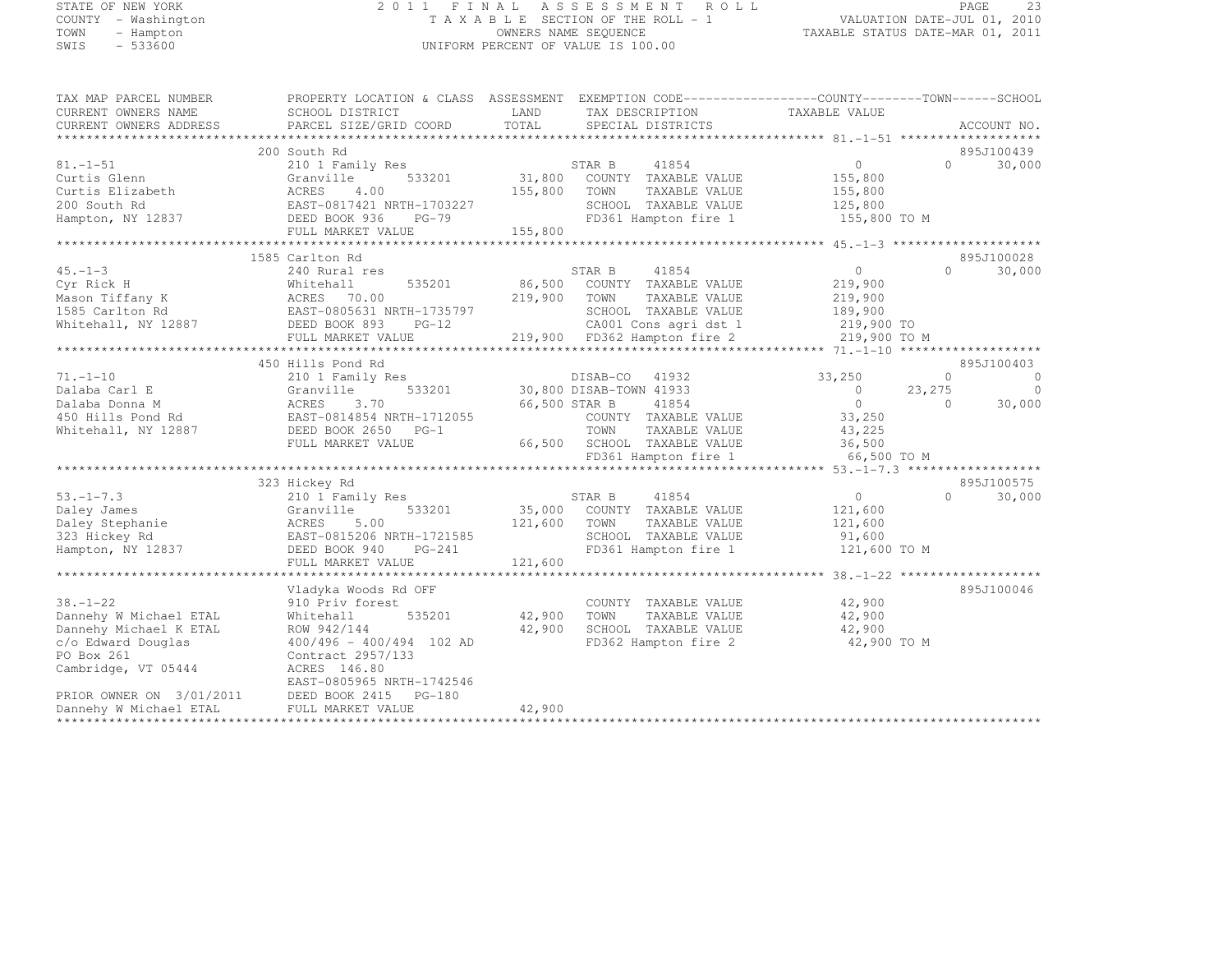#### STATE OF NEW YORK 2 0 1 1 F I N A L A S S E S S M E N T R O L L PAGE <sup>24</sup> COUNTY - Washington T A X A B L E SECTION OF THE ROLL - 1 VALUATION DATE-JUL 01, 2010 TOWN - Hampton OWNERS NAME SEQUENCE TAXABLE STATUS DATE-MAR 01, 2011 SUNTY - Washington<br>
SWIS - 533600 UNIFORM PERCENT OF VALUE IS 100.00<br>
UNIFORM PERCENT OF VALUE IS 100.00

TAX MAP PARCEL NUMBER PROPERTY LOCATION & CLASS ASSESSMENT EXEMPTION CODE------------------COUNTY--------TOWN------SCHOOL

| UAIIUN DAIL-JUL VI, 20I |  |
|-------------------------|--|
| STATHS DATE-MAR 01 2011 |  |

| CURRENT OWNERS NAME       | SCHOOL DISTRICT            | LAND    | TAX DESCRIPTION       | TAXABLE VALUE  |                     |
|---------------------------|----------------------------|---------|-----------------------|----------------|---------------------|
| CURRENT OWNERS ADDRESS    | PARCEL SIZE/GRID COORD     | TOTAL   | SPECIAL DISTRICTS     |                | ACCOUNT NO.         |
|                           |                            |         |                       |                |                     |
|                           | 1381+1389 Carvers Falls Ln |         |                       |                | 895J100405          |
| $31. - 1 - 5$             | 210 1 Family Res           |         | STAR B<br>41854       | $\circ$        | 30,000<br>$\bigcap$ |
| Davis Kellie              | 535201<br>Whitehall        | 35,300  | COUNTY TAXABLE VALUE  | 119,700        |                     |
| 1381 Carvers Falls Ln     | ACRES<br>5.30              | 119,700 | TOWN<br>TAXABLE VALUE | 119,700        |                     |
| Whitehall, NY 12887       | EAST-0807950 NRTH-1746003  |         | SCHOOL TAXABLE VALUE  | 89,700         |                     |
|                           | DEED BOOK 911<br>$PG-64$   |         | FD362 Hampton fire 2  | 119,700 TO M   |                     |
|                           | FULL MARKET VALUE          | 119,700 |                       |                |                     |
|                           |                            |         |                       |                |                     |
|                           | Carvers Falls Rd           |         |                       |                | 895J100104          |
| $38. - 1 - 1$             | 323 Vacant rural           |         | COUNTY TAXABLE VALUE  | 46,000         |                     |
| Davis Robert W            | 535201<br>Whitehall        | 46,000  | TOWN<br>TAXABLE VALUE | 46,000         |                     |
| Davis Tammy L             | ACRES 97.77                | 46,000  | SCHOOL TAXABLE VALUE  | 46,000         |                     |
| 200 Carvers Falls Rd      | EAST-0804116 NRTH-1742559  |         | CA001 Cons agri dst 1 | 46,000 TO      |                     |
| Whitehall, NY 12887       | DEED BOOK 865<br>$PG-164$  |         | FD362 Hampton fire 2  | 46,000 TO M    |                     |
|                           | FULL MARKET VALUE          | 46,000  |                       |                |                     |
|                           |                            |         |                       |                |                     |
|                           | 200 Carvers Falls Rd       |         |                       |                | 895J101793          |
| $38. - 1 - 2.5$           | 210 1 Family Res           |         | STAR B<br>41854       | $\overline{0}$ | 30,000<br>$\cap$    |
| Davis Robert W            | 535201<br>Whitehall        | 35,100  | COUNTY TAXABLE VALUE  | 118,300        |                     |
| Davis Tammy               | ACRES<br>5.10              | 118,300 | TOWN<br>TAXABLE VALUE | 118,300        |                     |
| 200 Carver Falls Rd       | EAST-0804958 NRTH-1744350  |         | SCHOOL TAXABLE VALUE  | 88,300         |                     |
| Whitehall, NY 12887       | DEED BOOK 738<br>PG-167    |         | FD362 Hampton fire 2  | 118,300 TO M   |                     |
|                           | FULL MARKET VALUE          | 118,300 |                       |                |                     |
|                           |                            |         |                       |                |                     |
|                           | 1165 North Quivey Hill Ln  |         |                       |                | 895J100436          |
| $81. - 1 - 27$            | 210 1 Family Res           |         | STAR B<br>41854       | $\circ$        | $\bigcap$<br>30,000 |
| Dekalb Samuel             | Granville<br>533201        | 25,300  | COUNTY TAXABLE VALUE  | 75,500         |                     |
| 1165 North Quivey Hill Ln | ACRES<br>2.00              | 75,500  | TOWN<br>TAXABLE VALUE | 75,500         |                     |
| Whitehall, NY 12887       | EAST-0818791 NRTH-1703426  |         | SCHOOL TAXABLE VALUE  | 45,500         |                     |
|                           | PG-316<br>DEED BOOK 934    |         | FD361 Hampton fire 1  | 75,500 TO M    |                     |
|                           | FULL MARKET VALUE          | 75,500  |                       |                |                     |
|                           |                            |         |                       |                |                     |
|                           | 223 Hills Pond Rd          |         |                       |                | 895J100227          |
| $71.4 - 2 - 20$           | 210 1 Family Res - WTRFNT  |         | COUNTY TAXABLE VALUE  | 271,700        |                     |
| Dempsey Craig F           | 533201<br>Granville        | 27,800  | TOWN<br>TAXABLE VALUE | 271,700        |                     |
| Dempsey Maria G           | $71, -2 - 20$              | 271,700 | SCHOOL TAXABLE VALUE  | 271,700        |                     |
| 56 Sonat Rd               | FRNT 212.00 DPTH 220.00    |         | FD361 Hampton fire 1  | 271,700 TO M   |                     |
| Clifton Park, NY 12065    | EAST-0816363 NRTH-1706940  |         |                       |                |                     |
|                           | DEED BOOK 2478<br>PG-290   |         |                       |                |                     |
|                           | FULL MARKET VALUE          | 271,700 |                       |                |                     |
|                           |                            |         |                       |                |                     |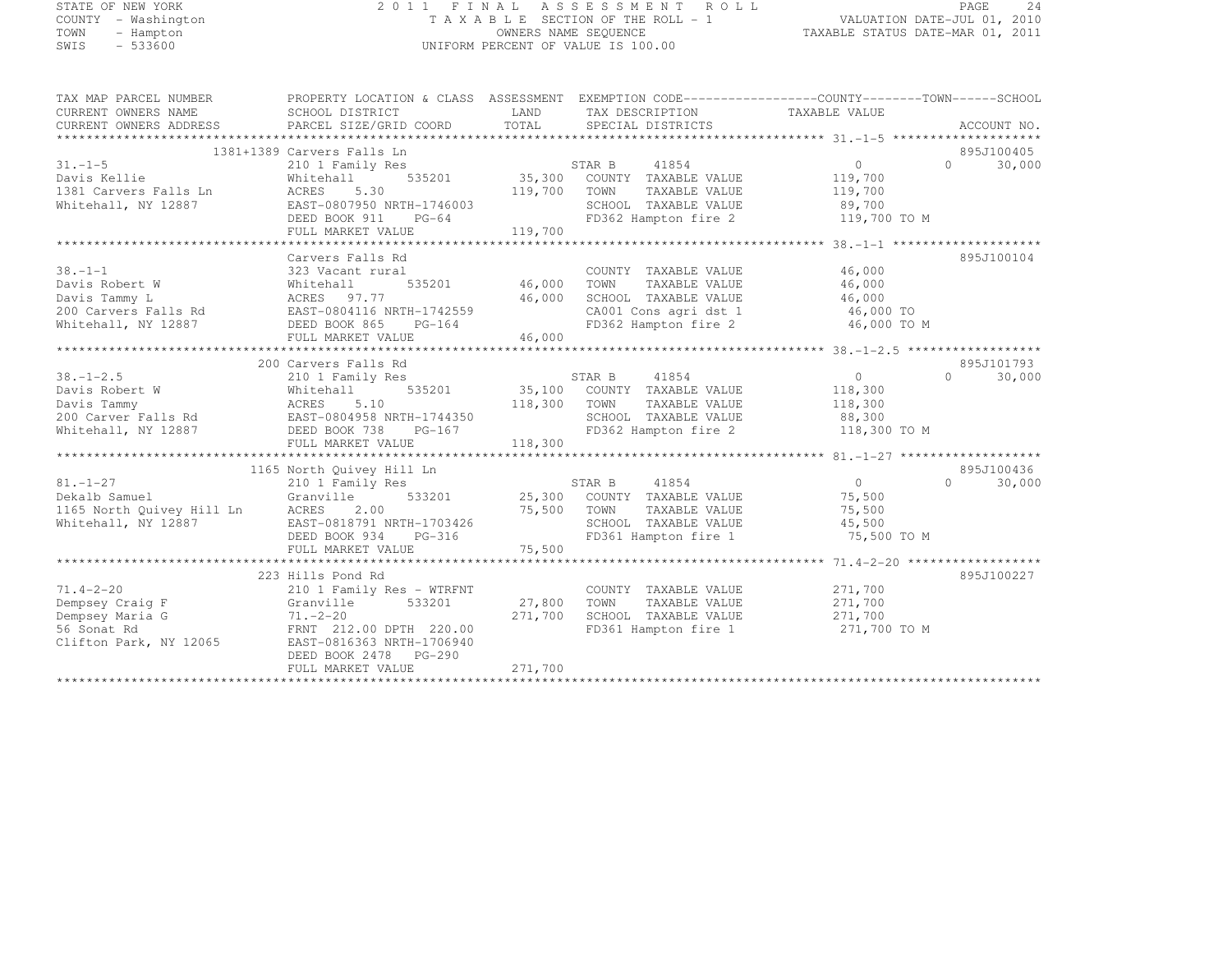| STATE OF NEW YORK |  |                     |  |
|-------------------|--|---------------------|--|
|                   |  | COUNTY - Washington |  |
| TOWN              |  | - Hampton           |  |
| <b>STMTS</b>      |  | $-533600$           |  |

## STATE OF NEW YORK 2 0 1 1 F I N A L A S S E S S M E N T R O L L PAGE <sup>25</sup> COUNTY - Washington T A X A B L E SECTION OF THE ROLL - 1 VALUATION DATE-JUL 01, 2010 TOWN - Hampton OWNERS NAME SEQUENCE TAXABLE STATUS DATE-MAR 01, 2011 SWIS - 533600 UNIFORM PERCENT OF VALUE IS 100.00

| TAX MAP PARCEL NUMBER  |                                                                 | PROPERTY LOCATION & CLASS ASSESSMENT EXEMPTION CODE----------------COUNTY-------TOWN-----SCHOOL |                              |             |
|------------------------|-----------------------------------------------------------------|-------------------------------------------------------------------------------------------------|------------------------------|-------------|
| CURRENT OWNERS NAME    | SCHOOL DISTRICT                                                 | LAND<br>TAX DESCRIPTION                                                                         | TAXABLE VALUE                |             |
| CURRENT OWNERS ADDRESS | PARCEL SIZE/GRID COORD                                          | TOTAL<br>SPECIAL DISTRICTS                                                                      |                              | ACCOUNT NO. |
|                        |                                                                 |                                                                                                 |                              |             |
|                        | 259 South Rd                                                    |                                                                                                 |                              |             |
| $81. - 1 - 1.4$        | 210 1 Family Res                                                | CBT VET/TC 41131<br>22,700 DIS VET/TC 41141                                                     | 44,175<br>44,175             | C           |
| Dennison Edwin J       | 533201<br>Granville                                             |                                                                                                 | 8,835<br>8,835               | $\circ$     |
| Dennison Erla          |                                                                 | 176,700 AGED-ALL<br>41800                                                                       | 61,845<br>61,845             | 88,350      |
| 259 South Rd           | ACRES 1.03<br>EAST-0818591 NRTH-1703806<br>DEED BOOK 873 PG-128 | 41834<br>STAR EN                                                                                | $\overline{0}$<br>$\bigcirc$ | 60,100      |
| PO Box 57              |                                                                 | COUNTY TAXABLE VALUE                                                                            | 61,845                       |             |
| Hampton, NY 12837      | FULL MARKET VALUE                                               | 176,700 TOWN<br>TAXABLE VALUE                                                                   | 61,845                       |             |
|                        |                                                                 | SCHOOL TAXABLE VALUE                                                                            | 28,250                       |             |
|                        |                                                                 | FD361 Hampton fire 1                                                                            | 176,700 TO M                 |             |
|                        |                                                                 |                                                                                                 |                              |             |
|                        | 247 South Rd                                                    |                                                                                                 |                              | 895J100239  |
| $81. - 1 - 1$          | 240 Rural res                                                   | STAR B<br>41854                                                                                 | $\Omega$<br>$\circ$          | 30,000      |
| Dennison Edwin M       | 533201<br>Granville                                             | 81,500<br>COUNTY TAXABLE VALUE                                                                  | 293,600                      |             |
| Dennison Gail A        |                                                                 | 293,600<br>TOWN<br>TAXABLE VALUE                                                                | 293,600                      |             |
| 247 South Rd           |                                                                 | SCHOOL TAXABLE VALUE                                                                            | 263,600                      |             |
| PO Box 43              |                                                                 | FD361 Hampton fire 1                                                                            | 293,600 TO M                 |             |
| Hampton, NY 12837      | FULL MARKET VALUE                                               | 293,600                                                                                         |                              |             |
|                        |                                                                 |                                                                                                 |                              |             |
|                        | Hills Pond Rd                                                   |                                                                                                 |                              | 895J101807  |
| $71.4 - 2 - 19.1$      | 314 Rural vac<10 - WTRFNT                                       | COUNTY TAXABLE VALUE                                                                            | 9,500                        |             |
| Dennison Edwin Mark    | 533201<br>Granville                                             | 9,500<br>TOWN<br>TAXABLE VALUE                                                                  | 9,500                        |             |
| Dennison Gail          | $71, -2 - 19, 1$                                                | 9,500<br>SCHOOL TAXABLE VALUE                                                                   | 9,500                        |             |
| 247 South Rd           | ACRES<br>2.77                                                   | FD361 Hampton fire 1                                                                            | 9,500 TO M                   |             |
| PO Box 43              | EAST-0816067 NRTH-1706604                                       |                                                                                                 |                              |             |
| Hampton, NY 12837      | DEED BOOK 605<br>$PG-124$                                       |                                                                                                 |                              |             |
|                        | FULL MARKET VALUE                                               | 9,500                                                                                           |                              |             |
|                        |                                                                 |                                                                                                 |                              |             |
|                        | LOT 8 Faesh Pat                                                 |                                                                                                 |                              | 895J100188  |
| $71. - 1 - 25$         | 314 Rural vac<10                                                | COUNTY TAXABLE VALUE                                                                            | 2,500                        |             |
| Derderian Paul         | 533201<br>Granville                                             | 2,500<br>TOWN<br>TAXABLE VALUE                                                                  | 2,500                        |             |
| Obrien James           | ACRES<br>5.50                                                   | 2,500<br>SCHOOL TAXABLE VALUE                                                                   | 2,500                        |             |
| 701 E Calle Decibola   | EAST-0813317 NRTH-1709174                                       | FD361 Hampton fire 1                                                                            | 2,500 TO M                   |             |
| Tucson, AZ 85718       | DEED BOOK 450<br>PG-221                                         |                                                                                                 |                              |             |
|                        | FULL MARKET VALUE                                               | 2,500                                                                                           |                              |             |
|                        | ***************************                                     |                                                                                                 |                              |             |
|                        | LOT 8 Faesh Pat                                                 |                                                                                                 |                              | 895J100186  |
| $71. - 1 - 27$         | 910 Priv forest                                                 | COUNTY TAXABLE VALUE                                                                            | 11,300                       |             |
| Derderian Paul         | Granville<br>533201                                             | 11,300<br>TOWN<br>TAXABLE VALUE                                                                 | 11,300                       |             |
| Obrien James           | 25.13 Ad                                                        | 11,300<br>SCHOOL TAXABLE VALUE                                                                  | 11,300                       |             |
|                        |                                                                 |                                                                                                 |                              |             |
| 701 E Calle Decibola   | ACRES 25.13                                                     | FD361 Hampton fire 1                                                                            | 11,300 TO M                  |             |
| Tucson, AZ 85718       | EAST-0812270 NRTH-1708912                                       |                                                                                                 |                              |             |
|                        | DEED BOOK 450<br>$PG-221$                                       |                                                                                                 |                              |             |
|                        | FULL MARKET VALUE                                               | 11,300                                                                                          |                              |             |
|                        |                                                                 |                                                                                                 |                              |             |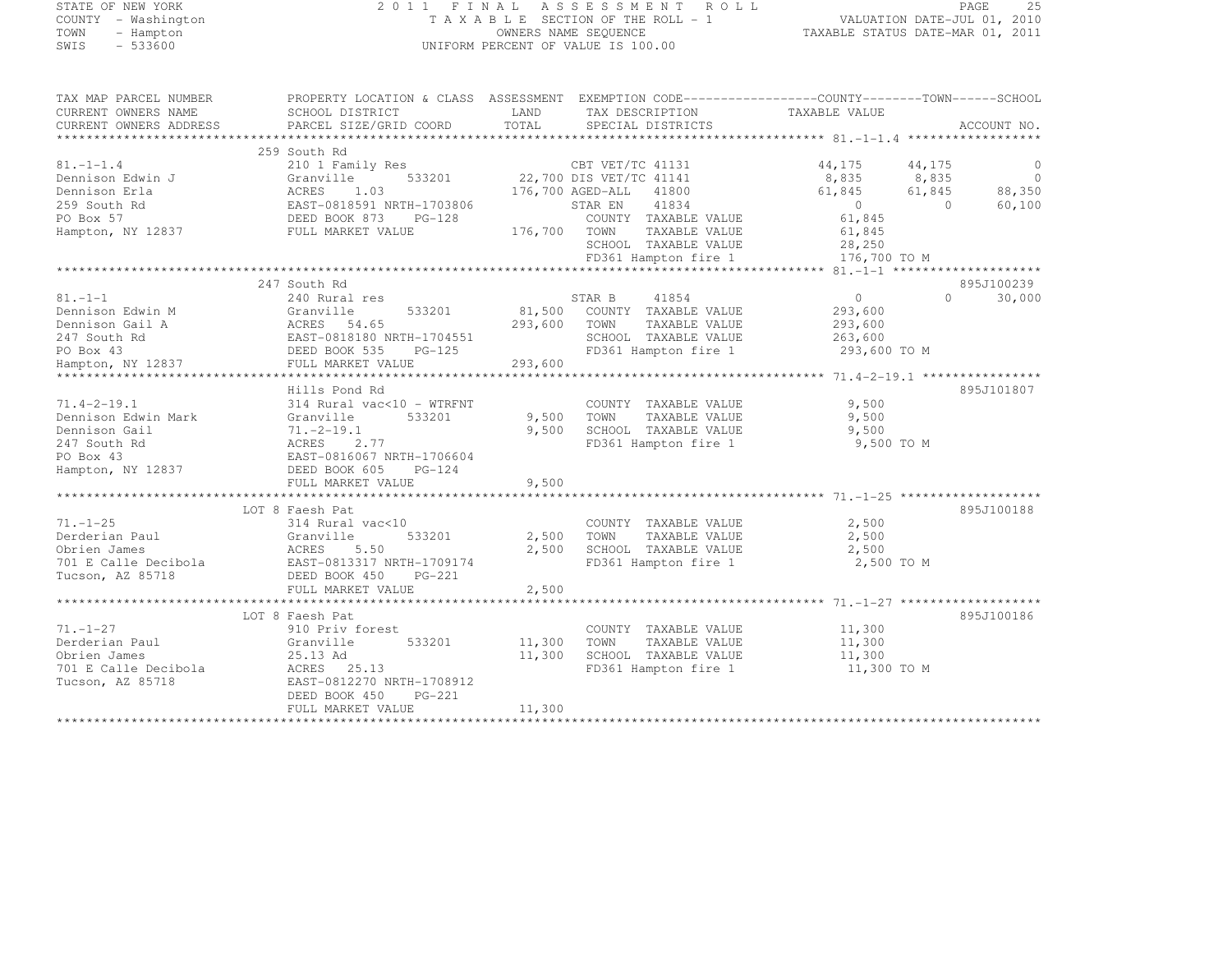| STATE OF NEW YORK |  |                     |  |
|-------------------|--|---------------------|--|
|                   |  | COUNTY - Washington |  |
| TOWN              |  | - Hampton           |  |
| SWIS              |  | $-533600$           |  |

# STATE OF NEW YORK 2 0 1 1 F I N A L A S S E S S M E N T R O L L PAGE <sup>26</sup> COUNTY - Washington T A X A B L E SECTION OF THE ROLL - 1 VALUATION DATE-JUL 01, 2010 TOWN - Hampton OWNERS NAME SEQUENCE TAXABLE STATUS DATE-MAR 01, 2011 SWIS - 533600 UNIFORM PERCENT OF VALUE IS 100.00

TAX MAP PARCEL NUMBER PROPERTY LOCATION & CLASS ASSESSMENT EXEMPTION CODE--------------------------------TOWN-------SCHOOL

| CURRENT OWNERS NAME                         | SCHOOL DISTRICT           | LAND            | TAX DESCRIPTION                             | TAXABLE VALUE              |                    |
|---------------------------------------------|---------------------------|-----------------|---------------------------------------------|----------------------------|--------------------|
| CURRENT OWNERS ADDRESS                      | PARCEL SIZE/GRID COORD    | TOTAL           | SPECIAL DISTRICTS                           |                            | ACCOUNT NO.        |
|                                             |                           |                 |                                             |                            |                    |
|                                             | Greenfield Ln             |                 |                                             |                            | 895J100161         |
| $72.2 - 3 - 2$                              | 311 Res vac land          |                 | COUNTY TAXABLE VALUE                        | 200                        |                    |
| Despres Robert W                            | Granville<br>533201       | 200             | TOWN<br>TAXABLE VALUE                       | 200                        |                    |
| Despres Robert                              | 706/118 Hwy Approp        | 200             | SCHOOL TAXABLE VALUE                        | 200                        |                    |
| Box 134 Bell Hall                           | $72 - 3 - 2$              |                 | FD361 Hampton fire 1                        | 200 TO M                   |                    |
| Fair Haven, VT 05743                        | FRNT 38.00 DPTH 100.00    |                 |                                             |                            |                    |
|                                             | EAST-0824337 NRTH-1712245 |                 |                                             |                            |                    |
|                                             | DEED BOOK 670 PG-326      |                 |                                             |                            |                    |
|                                             | FULL MARKET VALUE         | 200             |                                             |                            |                    |
|                                             |                           |                 |                                             |                            |                    |
|                                             | 22 Manor Ln               |                 |                                             |                            | 895J101821         |
| $54. - 1 - 6.1$                             | 210 1 Family Res          |                 | STAR EN 41834                               | 0                          | $\Omega$<br>60,100 |
| Destiso William S                           | 533201<br>Granville       |                 | 18,600 COUNTY TAXABLE VALUE                 | 67,000                     |                    |
| 22 Manor Ln                                 | ACRES 1.40                | 67,000          | TOWN<br>TAXABLE VALUE                       | 67,000                     |                    |
| Hampton, NY 12837 EAST-0820897 NRTH-1725603 |                           |                 | SCHOOL TAXABLE VALUE                        | 6,900                      |                    |
|                                             | DEED BOOK 785<br>PG-178   |                 | FD361 Hampton fire 1                        | 67,000 TO M                |                    |
|                                             | FULL MARKET VALUE         | 67,000          |                                             |                            |                    |
|                                             |                           |                 |                                             |                            |                    |
|                                             | 11973 State Route 4       |                 |                                             |                            |                    |
| $45. - 1 - 26.1$                            | 210 1 Family Res          |                 | CBT VET/C 41132                             | 13,775<br>$\Omega$         | $\circ$            |
| Dewey Leo A Jr                              | Whitehall                 |                 | 535201 14,800 CBT VET/T 41133               | $\overline{0}$<br>13,775   | $\overline{0}$     |
| 11973 State Route 4                         | Ease 907/141              |                 | 55,100 DIS VET/C 41142                      | 11,020<br>$\circ$          | $\bigcirc$         |
| Whitehall, NY 12887                         | ACRES 1.85                |                 | DIS VET/T 41143                             | $\overline{0}$<br>11,020   | $\overline{0}$     |
|                                             | EAST-0807535 NRTH-1731115 |                 | STAR B<br>41854                             | $\overline{0}$<br>$\Omega$ | 30,000             |
|                                             | DEED BOOK 907<br>$PG-139$ |                 | COUNTY TAXABLE VALUE                        | 30,305                     |                    |
|                                             | FULL MARKET VALUE         |                 | 55,100 TOWN<br>TAXABLE VALUE                | 30,305                     |                    |
|                                             |                           |                 | SCHOOL TAXABLE VALUE                        | 25,100                     |                    |
|                                             |                           |                 | FD362 Hampton fire 2                        | 55,100 TO M                |                    |
|                                             |                           |                 |                                             |                            |                    |
|                                             | State Route 22A           |                 |                                             |                            | 895J100051         |
| $72. - 2 - 18$                              | 323 Vacant rural          |                 | COUNTY TAXABLE VALUE                        | 66,500                     |                    |
| Diekel Mary                                 | 533201<br>Granville       | 66,500          | TOWN<br>TAXABLE VALUE                       | 66,500                     |                    |
| 2281 State Route 22A                        | 382/64                    | 66,500          | SCHOOL TAXABLE VALUE                        | 66,500                     |                    |
| Hampton, NY 12837                           | ACRES 42.70               |                 | CA001 Cons agri dst 1                       | 66,500 TO                  |                    |
|                                             | EAST-0821355 NRTH-1708948 |                 | FD361 Hampton fire 1                        | 66,500 TO M                |                    |
|                                             | DEED BOOK 317<br>PG-572   |                 |                                             |                            |                    |
|                                             | FULL MARKET VALUE         | 66,500          |                                             |                            |                    |
|                                             |                           |                 |                                             |                            |                    |
|                                             | 2281 State Route 22A      |                 | 58 PCT OF VALUE USED FOR EXEMPTION PURPOSES |                            | 895J100052         |
| $81 - 2 - 1$                                | 240 Rural res             |                 | WAR VET/TC 41121                            | 17,400<br>17,400           | $\circ$            |
| Diekel Mary                                 | Granville<br>533201       | 105,900 STAR EN | 41834                                       | $\overline{0}$<br>$\Omega$ | 60,100             |
| 2281 State Route 22A                        | ACRES 129.70              |                 | 200,000 COUNTY TAXABLE VALUE                | 182,600                    |                    |
| Hampton, NY 12837                           | EAST-0822024 NRTH-1704901 |                 | TAXABLE VALUE<br>TOWN                       | 182,600                    |                    |
|                                             | DEED BOOK 317<br>PG-572   |                 | SCHOOL TAXABLE VALUE                        | 139,900                    |                    |
|                                             | FULL MARKET VALUE         |                 | 200,000 CA001 Cons agri dst 1               | 200,000 TO                 |                    |
|                                             |                           |                 | FD361 Hampton fire 1                        | 200,000 TO M               |                    |
|                                             |                           |                 |                                             |                            |                    |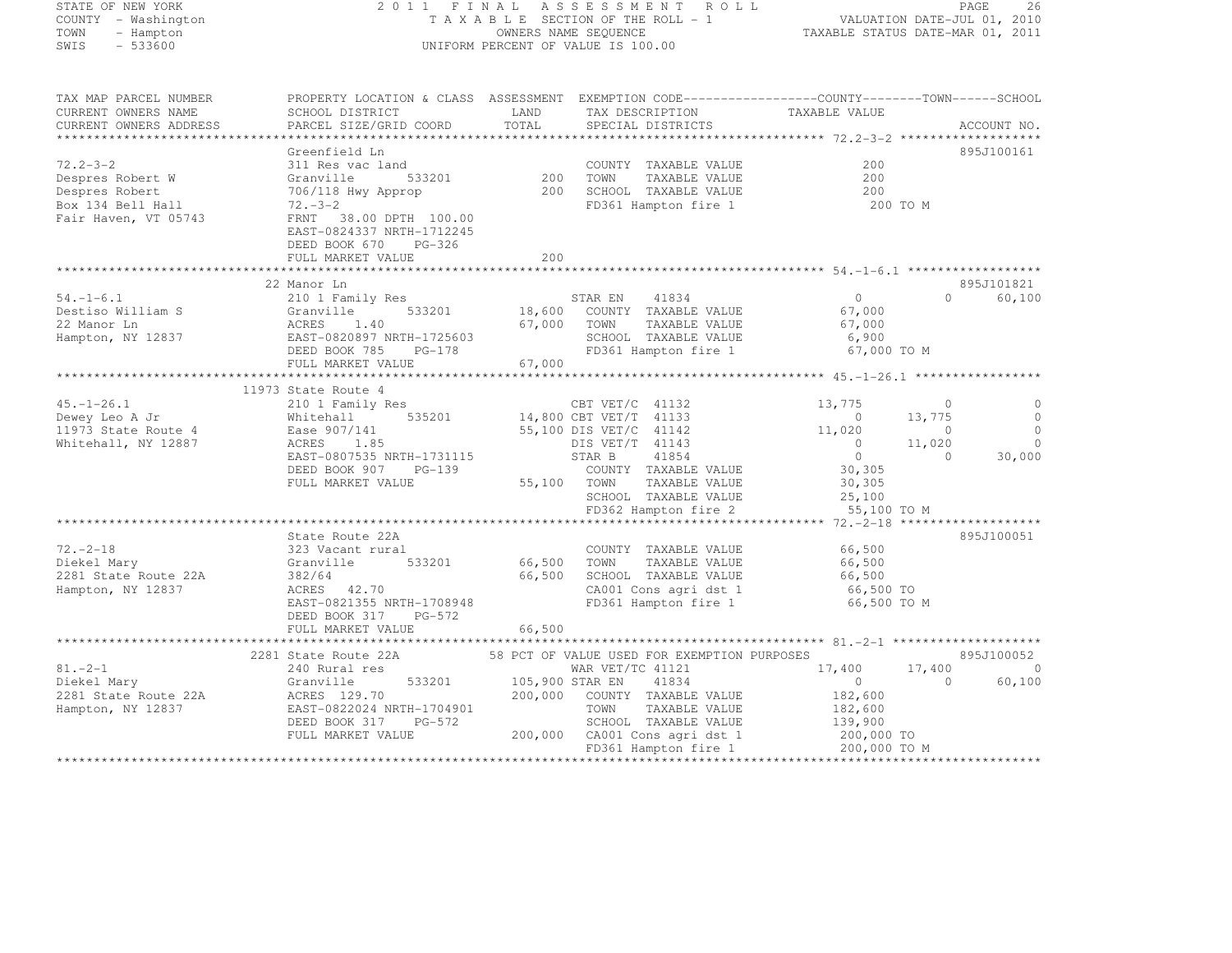## STATE OF NEW YORK 2 0 1 1 F I N A L A S S E S S M E N T R O L L PAGE <sup>27</sup> COUNTY - Washington T A X A B L E SECTION OF THE ROLL - 1 VALUATION DATE-JUL 01, 2010 TOWN - Hampton OWNERS NAME SEQUENCE TAXABLE STATUS DATE-MAR 01, 2011 SWIS - 533600 UNIFORM PERCENT OF VALUE IS 100.00

| TAX MAP PARCEL NUMBER<br>CURRENT OWNERS NAME | PROPERTY LOCATION & CLASS ASSESSMENT EXEMPTION CODE----------------COUNTY-------TOWN-----SCHOOL<br>SCHOOL DISTRICT | LAND    | TAX DESCRIPTION            | TAXABLE VALUE  |                    |
|----------------------------------------------|--------------------------------------------------------------------------------------------------------------------|---------|----------------------------|----------------|--------------------|
| CURRENT OWNERS ADDRESS                       | PARCEL SIZE/GRID COORD                                                                                             | TOTAL   | SPECIAL DISTRICTS          |                | ACCOUNT NO.        |
|                                              | 1722 County Route 21                                                                                               |         |                            |                | 895J101737         |
| $80. - 1 - 41$                               | 210 1 Family Res                                                                                                   |         | COUNTY TAXABLE VALUE       | 141,100        |                    |
| Diele Claire R                               | 535201<br>Whitehall                                                                                                | 20,600  | TOWN<br>TAXABLE VALUE      | 141,100        |                    |
| Diele Kathryn                                | LOT 13                                                                                                             | 141,100 | SCHOOL TAXABLE VALUE       | 141,100        |                    |
| 62 Vanderburgh Rd                            | FRNT 125.00 DPTH 291.00                                                                                            |         | FD361 Hampton fire 1       | 141,100 TO M   |                    |
| Poughquag, NY 12570                          | EAST-0810638 NRTH-1705158                                                                                          |         |                            |                |                    |
|                                              | DEED BOOK 563<br>PG-310                                                                                            |         |                            |                |                    |
|                                              | FULL MARKET VALUE                                                                                                  | 141,100 |                            |                |                    |
|                                              |                                                                                                                    |         |                            |                |                    |
|                                              | Hickey Rd OFF                                                                                                      |         |                            |                | 895J100661         |
| $53. - 1 - 7.10$                             | 322 Rural vac>10                                                                                                   |         | COUNTY TAXABLE VALUE       | 16,500         |                    |
| Dimuzio Henry R Jr                           | 533201<br>Granville                                                                                                | 16,500  | TOWN<br>TAXABLE VALUE      | 16,500         |                    |
| Edwards Rhonda J                             | ACRES 22.76                                                                                                        | 16,500  | SCHOOL TAXABLE VALUE       | 16,500         |                    |
| 1288 Munger St                               | EAST-0813612 NRTH-1721623                                                                                          |         | FD361 Hampton fire 1       | 16,500 TO M    |                    |
| Middlebury, VT 05753                         | DEED BOOK 2648 PG-115                                                                                              |         |                            |                |                    |
|                                              | FULL MARKET VALUE                                                                                                  | 16,500  |                            |                |                    |
|                                              |                                                                                                                    |         |                            |                |                    |
|                                              | 1130 North Quivey Hill Ln                                                                                          |         |                            |                | 895J100441         |
| $81. - 1 - 8$                                | 210 1 Family Res                                                                                                   |         | STAR B<br>41854            | $\circ$        | 30,000<br>$\Omega$ |
| Dirga Michael                                | 533201<br>Granville                                                                                                | 31,800  | COUNTY TAXABLE VALUE       | 86,400         |                    |
| 1130 Quivey Hill Rd                          | ACRES<br>4.00                                                                                                      | 86,400  | TOWN<br>TAXABLE VALUE      | 86,400         |                    |
| PO Box 19                                    | EAST-0819241 NRTH-1702471                                                                                          |         | SCHOOL TAXABLE VALUE       | 56,400         |                    |
| Hampton, NY 12837                            | DEED BOOK 700 PG-24                                                                                                |         | FD361 Hampton fire 1       | 86,400 TO M    |                    |
|                                              | FULL MARKET VALUE                                                                                                  | 86,400  |                            |                |                    |
|                                              |                                                                                                                    |         |                            |                |                    |
|                                              | 3078 State Route 22A                                                                                               |         |                            |                | 895J100221         |
| $54. - 1 - 12$                               | 210 1 Family Res                                                                                                   |         | 41854<br>STAR B            | $\overline{0}$ | $\Omega$<br>30,000 |
| Disorda Maurice O                            | 533201<br>Granville                                                                                                |         | 8,800 COUNTY TAXABLE VALUE | 99,800         |                    |
| Disorda Joyce                                | FRNT 99.00 DPTH 90.00                                                                                              | 99,800  | TOWN<br>TAXABLE VALUE      | 99,800         |                    |
| 3078 State Route 22A                         | EAST-0821147 NRTH-1722826                                                                                          |         | SCHOOL TAXABLE VALUE       | 69,800         |                    |
| Hampton, NY 12837                            | DEED BOOK 439<br>$PG-37$                                                                                           |         | FD361 Hampton fire 1       | 99,800 TO M    |                    |
|                                              | FULL MARKET VALUE                                                                                                  | 99,800  |                            |                |                    |
|                                              | 32 Forest Hill Way                                                                                                 |         |                            |                |                    |
| $71.3 - 3 - 10$                              | 210 1 Family Res - WTRFNT                                                                                          |         | COUNTY TAXABLE VALUE       | 198,100        |                    |
| Dobush Daniel                                | 535201<br>Whitehall                                                                                                | 20,000  | TOWN<br>TAXABLE VALUE      | 198,100        |                    |
| Dobush Roseanna                              | Subdiv Lot 7B Section 3                                                                                            | 198,100 | SCHOOL TAXABLE VALUE       | 198,100        |                    |
| 332 Fire Island Ave                          | 899-296                                                                                                            |         | FD361 Hampton fire 1       | 198,100 TO M   |                    |
| Babylon, NY 11702                            | $80. -3 - 10$                                                                                                      |         |                            |                |                    |
|                                              | FRNT 105.00 DPTH 278.00                                                                                            |         |                            |                |                    |
|                                              | EAST-0810594 NRTH-1706062                                                                                          |         |                            |                |                    |
|                                              | DEED BOOK 943<br>$PG-7$                                                                                            |         |                            |                |                    |
|                                              | FULL MARKET VALUE                                                                                                  | 198,100 |                            |                |                    |
|                                              |                                                                                                                    |         |                            |                |                    |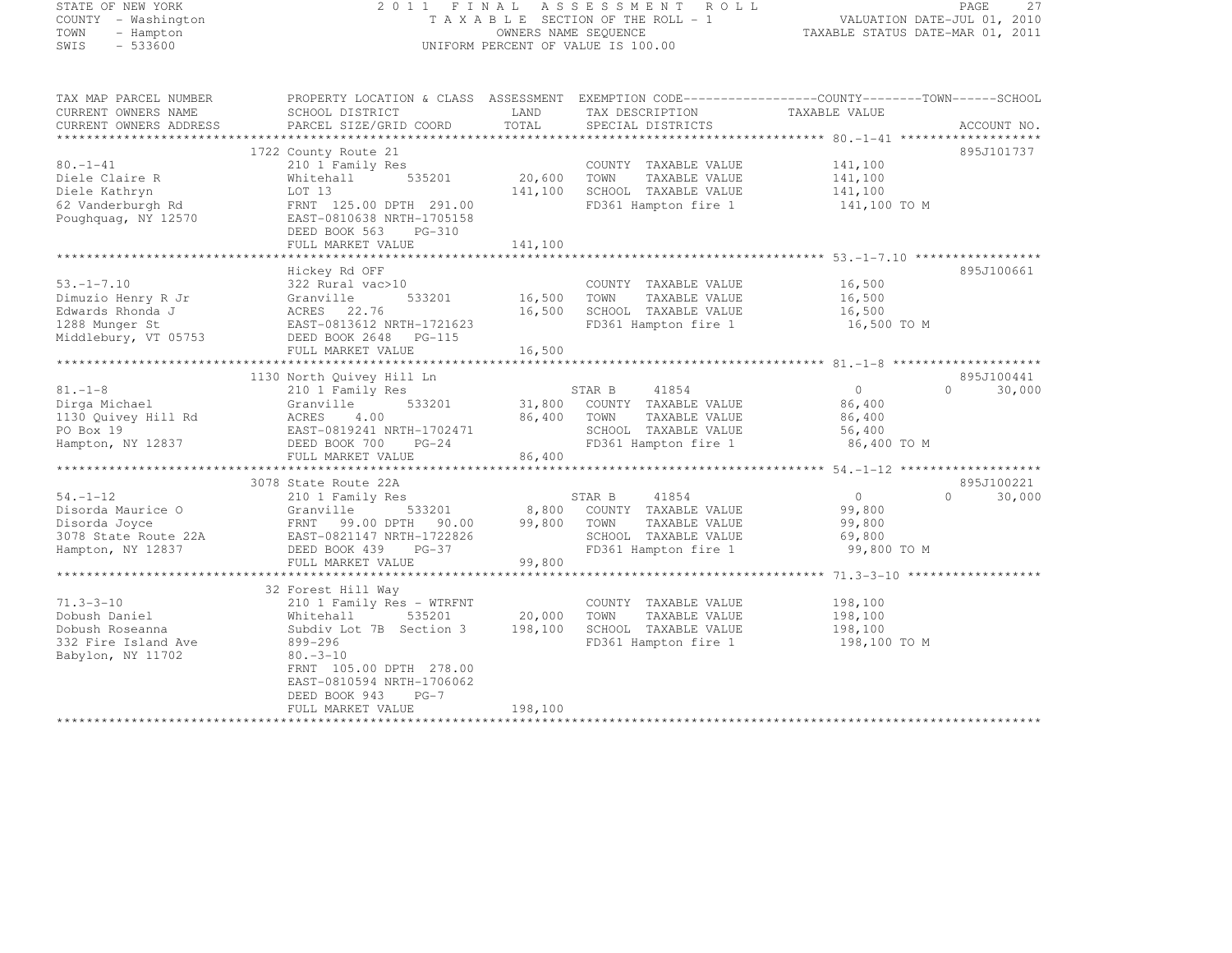## STATE OF NEW YORK 2 0 1 1 F I N A L A S S E S S M E N T R O L L PAGE <sup>28</sup> COUNTY - Washington T A X A B L E SECTION OF THE ROLL - 1 VALUATION DATE-JUL 01, 2010 TOWN - Hampton OWNERS NAME SEQUENCE TAXABLE STATUS DATE-MAR 01, 2011 SWIS - 533600 UNIFORM PERCENT OF VALUE IS 100.00

TAX MAP PARCEL NUMBER PROPERTY LOCATION & CLASS ASSESSMENT EXEMPTION CODE------------------COUNTY--------TOWN------SCHOOL

| CURRENT OWNERS NAME    | SCHOOL DISTRICT            | LAND           | TAX DESCRIPTION            | TAXABLE VALUE |                      |
|------------------------|----------------------------|----------------|----------------------------|---------------|----------------------|
| CURRENT OWNERS ADDRESS | PARCEL SIZE/GRID COORD     | TOTAL          | SPECIAL DISTRICTS          |               | ACCOUNT NO.          |
|                        |                            |                |                            |               |                      |
|                        | County Route 21 OFF        |                |                            |               |                      |
| $80. - 1 - 66$         | 311 Res vac land           |                | COUNTY TAXABLE VALUE       | 9,500         |                      |
| Dobush Daniel J        | 535201<br>Whitehall        | 9,500          | TOWN<br>TAXABLE VALUE      | 9,500         |                      |
| Dobush Roseanna        | Sect 6 Lot 4               | 9,500          | SCHOOL TAXABLE VALUE       | 9,500         |                      |
| 332 Fire Island Ave    | ACRES 10.00                |                | FD361 Hampton fire 1       | 9,500 TO M    |                      |
| Babylon, NY 11702      | EAST-0811620 NRTH-1706184  |                |                            |               |                      |
|                        | DEED BOOK 2115 PG-142      |                |                            |               |                      |
|                        | FULL MARKET VALUE          | 9,500          |                            |               |                      |
|                        |                            |                |                            |               |                      |
|                        | 34 Rainbow Way             |                |                            |               | 895J100438           |
| $81. - 1 - 49$         | 210 1 Family Res           |                | STAR EN<br>41834           | $\circ$       | $\Omega$<br>60,100   |
| Dodds Richard C Jr     | 533201<br>Granville        | 31,800         | COUNTY TAXABLE VALUE       | 123,500       |                      |
| Box 26                 | ACRES<br>4.00              | 123,500        | TOWN<br>TAXABLE VALUE      | 123,500       |                      |
| Hampton, NY 12837      | EAST-0817320 NRTH-1702599  |                | SCHOOL TAXABLE VALUE       | 63,400        |                      |
|                        | DEED BOOK 586<br>PG-322    |                | FD361 Hampton fire 1       | 123,500 TO M  |                      |
|                        | FULL MARKET VALUE          | 123,500        |                            |               |                      |
|                        |                            |                |                            |               |                      |
|                        | 2162 County Route 18       |                |                            |               | 895J100181           |
| $71. - 1 - 8$          | 210 1 Family Res           |                | CBT VET/C 41132            | 35,400        | $\Omega$<br>$\Omega$ |
| Dodge William S        | 533201<br>Granville        |                | 24,000 CBT VET/T 41133     | $\circ$       | $\Omega$<br>35,400   |
| Dodge Carol A          | 1.60<br>ACRES              | 141,600 STAR B | 41854                      | $\circ$       | 30,000<br>$\Omega$   |
| PO Box 157             | EAST-0815393 NRTH-1713332  |                | COUNTY TAXABLE VALUE       | 106,200       |                      |
| Hampton, NY 12837      | DEED BOOK 609<br>$PG-159$  |                | TOWN<br>TAXABLE VALUE      | 106,200       |                      |
|                        | FULL MARKET VALUE          | 141,600        | SCHOOL TAXABLE VALUE       | 111,600       |                      |
|                        |                            |                | FD361 Hampton fire 1       | 141,600 TO M  |                      |
|                        |                            |                |                            |               |                      |
|                        | 2044 County Route 18       |                |                            |               | 895J100426           |
| $71. - 1 - 1.2$        | 314 Rural vac<10           |                | COUNTY TAXABLE VALUE       | 20,500        |                      |
| Dooley George E        | 533201<br>Granville        | 20,500         | TAXABLE VALUE<br>TOWN      | 20,500        |                      |
| Dooley Eileen          | 3.30<br>ACRES              | 20,500         | SCHOOL TAXABLE VALUE       | 20,500        |                      |
| Attn: Butler           | EAST-0812541 NRTH-1713725  |                | FD361 Hampton fire 1       | 20,500 TO M   |                      |
| 9 Collier Dr W         | DEED BOOK 450<br>$PG-22$   |                |                            |               |                      |
| Carmel, NY 10512       | FULL MARKET VALUE          | 20,500         |                            |               |                      |
|                        |                            |                |                            |               |                      |
|                        | 99 Hickey Rd               |                |                            |               | 895J100254           |
| $62. - 1 - 37$         | 240 Rural res              |                | STAR B<br>41854            | $\circ$       | $\Omega$<br>30,000   |
| Doty Kim E             | Granville<br>533201        | 40,500         | COUNTY TAXABLE VALUE       | 187,200       |                      |
| 99 Hickey Rd           | Trans Exempt Repay 2011    | 187,200        | TOWN<br>TAXABLE VALUE      | 187,200       |                      |
| Hampton, NY 12837      | ACRES 10.00                |                | SCHOOL TAXABLE VALUE       | 157,200       |                      |
|                        | EAST-0813250 NRTH-1715787  |                | FD361 Hampton fire 1       | 187,200 TO M  |                      |
|                        | DEED BOOK 2856<br>$PG-264$ |                | TE533 Trans exmt repay-flg | $.00$ MT      |                      |
|                        | FULL MARKET VALUE          | 187,200        |                            |               |                      |
|                        |                            |                |                            |               |                      |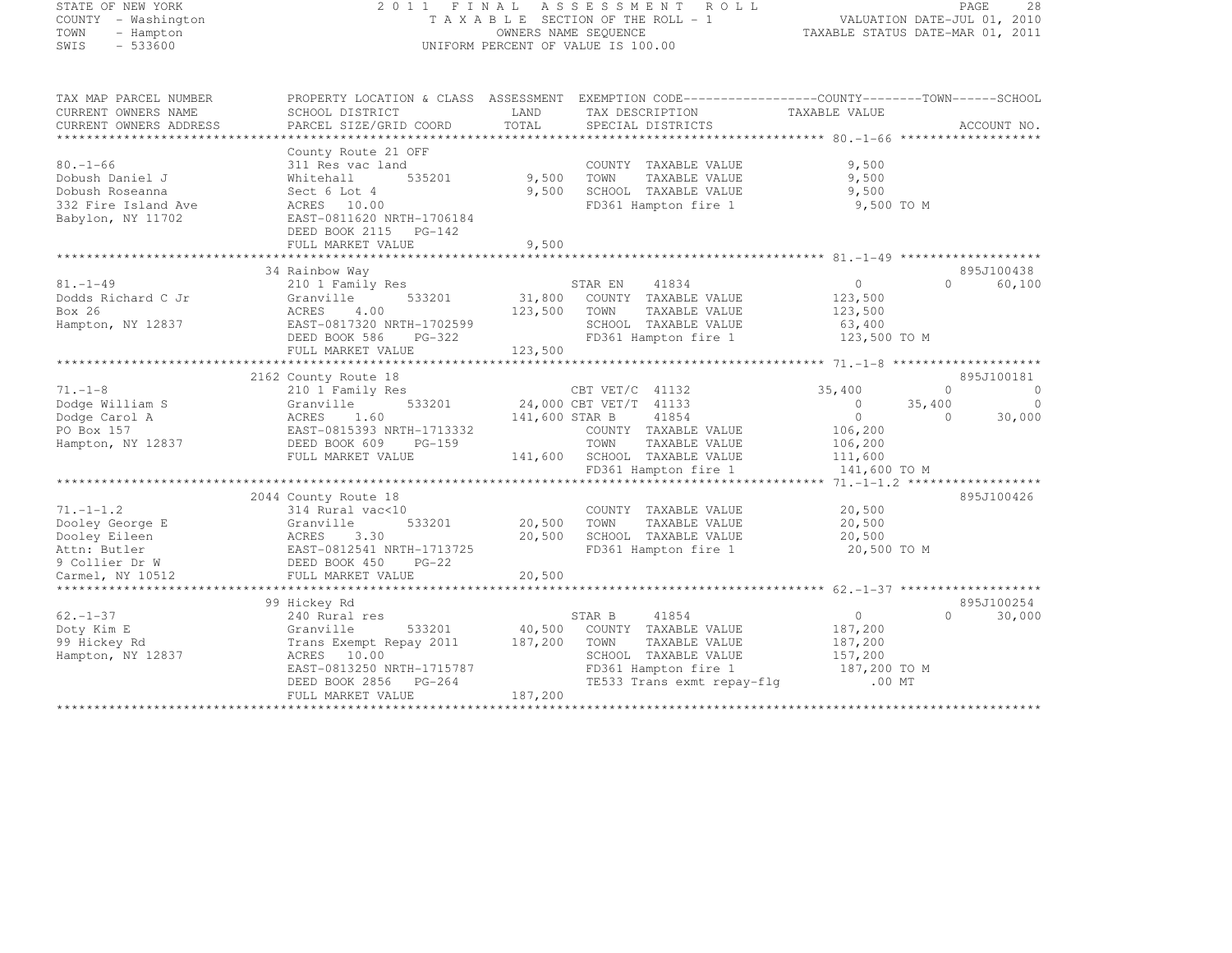#### STATE OF NEW YORK 2 0 1 1 F I N A L A S S E S S M E N T R O L L PAGE <sup>29</sup> COUNTY - Washington T A X A B L E SECTION OF THE ROLL - 1 VALUATION DATE-JUL 01, 2010 COUNTY - Washington TAXABLE SECTION OF THE ROLL - 1<br>
TAXABLE SECTION OF THE ROLL - 1<br>
OWNERS NAME SEQUENCE TAXABLE STATUS DATE-MAR 01, 2011<br>
SWIS - 533600 STATUS DATE SECTION PERCENT OF VALUE IS 100.00 UNIFORM PERCENT OF VALUE IS 100.00

| TAX MAP PARCEL NUMBER                  | PROPERTY LOCATION & CLASS ASSESSMENT EXEMPTION CODE----------------COUNTY-------TOWN-----SCHOOL |                |                                                                    |                     |                  |
|----------------------------------------|-------------------------------------------------------------------------------------------------|----------------|--------------------------------------------------------------------|---------------------|------------------|
| CURRENT OWNERS NAME                    | SCHOOL DISTRICT                                                                                 | LAND<br>TOTAL  | TAX DESCRIPTION                                                    | TAXABLE VALUE       | ACCOUNT NO.      |
| CURRENT OWNERS ADDRESS                 | PARCEL SIZE/GRID COORD                                                                          |                | SPECIAL DISTRICTS                                                  |                     |                  |
|                                        | 165 Chapman Rd                                                                                  |                |                                                                    |                     | 895J100162       |
| $45. - 1 - 16$                         | 240 Rural res                                                                                   |                |                                                                    | 30,154              | 30,154<br>30,154 |
| Douglas William                        | Whitehall<br>535201                                                                             |                | AG DIST 41720<br>64,800 COUNTY TAXABLE VALUE                       | 141,846             |                  |
| Douglas Sally                          | 819-79                                                                                          | 172,000 TOWN   | TAXABLE VALUE                                                      | 141,846             |                  |
| 6 Douglas Way                          | ACRES 34.80                                                                                     |                | SCHOOL TAXABLE VALUE                                               | 141,846             |                  |
| Whitehall, NY 12887                    | EAST-0808535 NRTH-1733956                                                                       |                | CA001 Cons agri dst 1                                              | 141,846 TO          |                  |
|                                        | DEED BOOK 816 PG-1                                                                              |                | 30,154 EX                                                          |                     |                  |
| MAY BE SUBJECT TO PAYMENT              | FULL MARKET VALUE                                                                               |                | 172,000 FD362 Hampton fire 2 172,000 TO M                          |                     |                  |
| UNDER AGDIST LAW TIL 2015              |                                                                                                 |                |                                                                    |                     |                  |
|                                        | Chapman Rd OFF                                                                                  |                |                                                                    |                     | 895J100557       |
| $45. - 1 - 14$                         | 322 Rural vac>10                                                                                |                | COUNTY TAXABLE VALUE                                               | 9,500               |                  |
| Douglas William H                      | 535201<br>Whitehall                                                                             | 9,500 TOWN     | TAXABLE VALUE                                                      | 9,500               |                  |
| Douglas Sally A                        |                                                                                                 |                | 9,500 SCHOOL TAXABLE VALUE                                         | 9,500               |                  |
| 6 Douglas Way                          | ACRES 20.00<br>EAST-0807337 NRTH-1734136                                                        |                | FD362 Hampton fire 2                                               | 9,500 TO M          |                  |
| Whitehall, NY 12887                    | DEED BOOK 2784 PG-150                                                                           |                |                                                                    |                     |                  |
|                                        | FULL MARKET VALUE                                                                               | 9,500          |                                                                    |                     |                  |
|                                        |                                                                                                 |                |                                                                    |                     |                  |
|                                        | Chapman Rd                                                                                      |                |                                                                    |                     | 895J100565       |
| $45. - 1 - 25.3$                       | 322 Rural vac>10                                                                                |                | COUNTY TAXABLE VALUE                                               | 35,000              |                  |
| Douglas William H                      | Whitehall                                                                                       | 535201 35,000  | TOWN<br>TAXABLE VALUE                                              | 35,000              |                  |
| Douglas Sally<br>6 Douglas Way         | 819-79                                                                                          | 35,000         | SCHOOL TAXABLE VALUE                                               | 35,000<br>35,000 TO |                  |
| Whitehall, NY 12887                    | ACRES 13.50<br>EAST-0807741 NRTH-1733369                                                        |                | CA001 Cons agri dst 1<br>FD361 Hampton fire 1                      | 35,000 TO M         |                  |
|                                        | DEED BOOK 816<br>$PG-1$                                                                         |                |                                                                    |                     |                  |
|                                        | FULL MARKET VALUE                                                                               | 35,000         |                                                                    |                     |                  |
|                                        | *********************************                                                               | ************** | ************************************ 45.-1-28.1 ****************** |                     |                  |
|                                        | 11846 State Route 4                                                                             |                |                                                                    |                     | 895J100055       |
| $45. - 1 - 28.1$                       | 112 Dairy farm                                                                                  |                | AG DIST 41720<br>91,800 COUNTY TAXABLE VALUE                       | 45,585<br>45,585    | 45,585           |
| Douglas William H                      |                                                                                                 |                |                                                                    | 107,215             |                  |
|                                        |                                                                                                 | 152,800 TOWN   | TAXABLE VALUE                                                      | 107,215             |                  |
| Angles Sally<br>6 Douglas Way<br>White |                                                                                                 |                | SCHOOL TAXABLE VALUE                                               | 107,215             |                  |
| Whitehall, NY 12887                    | Whitehall<br>ACRES 78.00<br>EAST-0806514 NRTH-1729187<br>TREN BOOK 699 PG-48                    |                | CA001 Cons agri dst 1                                              | 107,215 TO          |                  |
| MAY BE SUBJECT TO PAYMENT              |                                                                                                 | 152,800        | 45,585 EX<br>FD362 Hampton fire 2                                  | 152,800 TO M        |                  |
| UNDER AGDIST LAW TIL 2015              |                                                                                                 |                |                                                                    |                     |                  |
|                                        |                                                                                                 |                |                                                                    |                     |                  |
|                                        | 11850 State Route 4                                                                             |                |                                                                    |                     | 895J100054       |
| $45. - 1 - 28.2$                       | 422 Diner/lunch                                                                                 |                | COUNTY TAXABLE VALUE                                               | 99,700              |                  |
| Douglas William H                      | 535201<br>Whitehall                                                                             | 9,500 TOWN     | TAXABLE VALUE                                                      | 99,700              |                  |
| Douglas Sally                          | Big Apple Diner                                                                                 |                | 99,700 SCHOOL TAXABLE VALUE<br>FD362 Hampton fire 2                | 99,700              |                  |
| 6 Douglas Way                          | Lot 1                                                                                           |                |                                                                    | 99,700 TO M         |                  |
| Whitehall, NY 12887                    | FRNT 470.00 DPTH 109.00                                                                         |                |                                                                    |                     |                  |
|                                        | EAST-0806272 NRTH-1728423                                                                       |                |                                                                    |                     |                  |
|                                        | DEED BOOK 703<br>$PG-91$                                                                        |                |                                                                    |                     |                  |
|                                        | FULL MARKET VALUE                                                                               | 99,700         |                                                                    |                     |                  |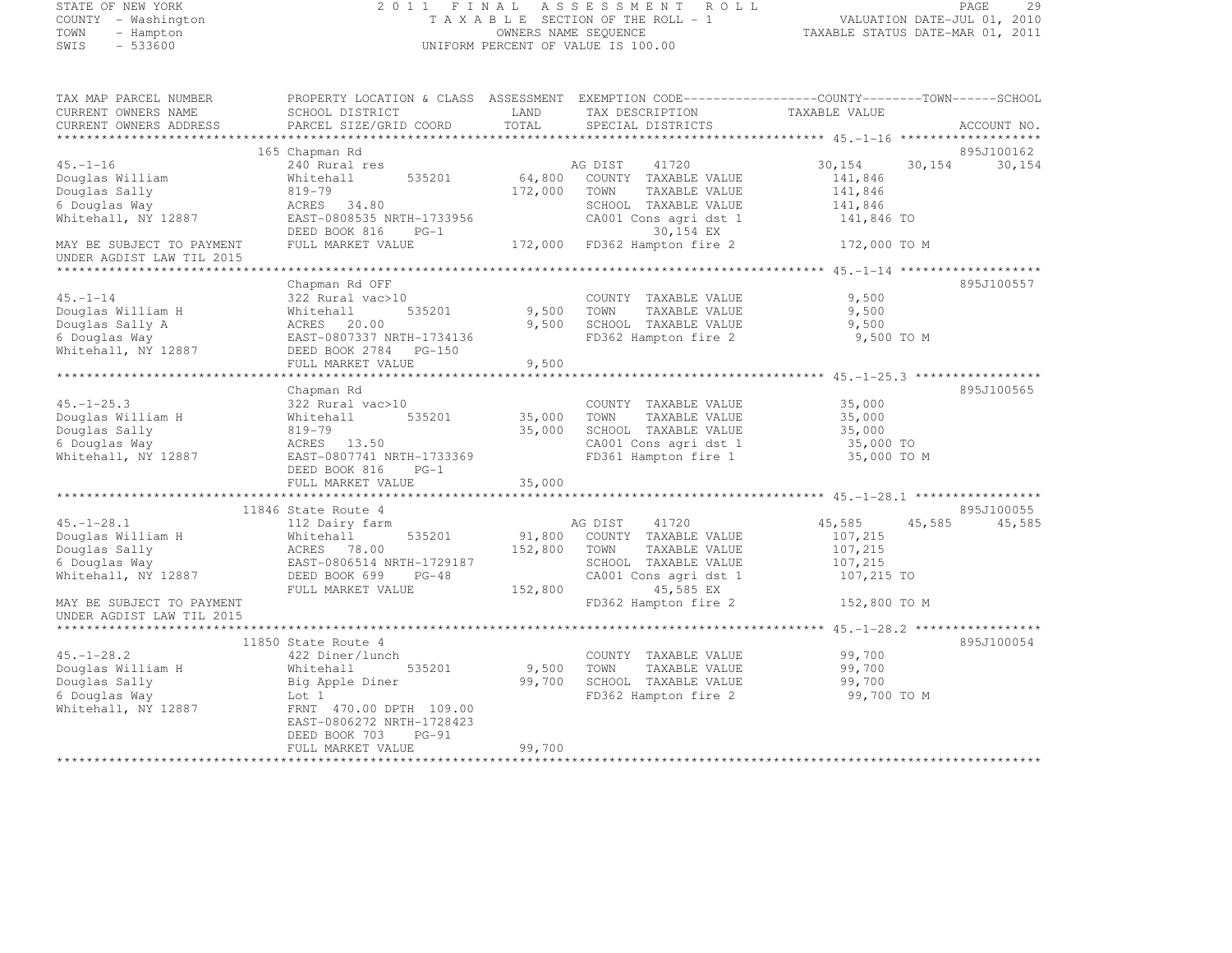# STATE OF NEW YORK 2 0 1 1 F I N A L A S S E S S M E N T R O L L PAGE <sup>30</sup> COUNTY - Washington T A X A B L E SECTION OF THE ROLL - 1 VALUATION DATE-JUL 01, 2010 TOWN - Hampton OWNERS NAME SEQUENCE TAXABLE STATUS DATE-MAR 01, 2011 SWIS - 533600 UNIFORM PERCENT OF VALUE IS 100.00

| TAX MAP PARCEL NUMBER                                                                                                                                                                                                                              |                                                                                                                          |                    |                                                                                                                           | PROPERTY LOCATION & CLASS ASSESSMENT EXEMPTION CODE----------------COUNTY-------TOWN------SCHOOL |               |
|----------------------------------------------------------------------------------------------------------------------------------------------------------------------------------------------------------------------------------------------------|--------------------------------------------------------------------------------------------------------------------------|--------------------|---------------------------------------------------------------------------------------------------------------------------|--------------------------------------------------------------------------------------------------|---------------|
| CURRENT OWNERS NAME                                                                                                                                                                                                                                | SCHOOL DISTRICT                                                                                                          | LAND               | TAX DESCRIPTION<br>SPECIAL DISTRICTS                                                                                      |                                                                                                  |               |
| CURRENT OWNERS ADDRESS                                                                                                                                                                                                                             | PARCEL SIZE/GRID COORD                                                                                                   | TOTAL              | SPECIAL DISTRICTS                                                                                                         |                                                                                                  | ACCOUNT NO.   |
|                                                                                                                                                                                                                                                    |                                                                                                                          |                    |                                                                                                                           |                                                                                                  |               |
|                                                                                                                                                                                                                                                    | 6 Douglas Way                                                                                                            |                    |                                                                                                                           |                                                                                                  |               |
| $45. - 1 - 28.3$                                                                                                                                                                                                                                   | 220 2 Family Res<br>Whitehall 535201<br>Lot 2<br>ACRES 1.04<br>EAST-0806514 NRTH-1728581                                 |                    | STAR B 41854<br>22,100 COUNTY TAXABLE VALUE                                                                               | $\Omega$<br>$\overline{0}$                                                                       | 30,000        |
| Douglas William H                                                                                                                                                                                                                                  |                                                                                                                          |                    |                                                                                                                           | 113,500                                                                                          |               |
| Douglas Sally                                                                                                                                                                                                                                      |                                                                                                                          |                    | 113,500 TOWN TAXABLE VALUE                                                                                                | 113,500                                                                                          |               |
| 6 Douglas Way                                                                                                                                                                                                                                      |                                                                                                                          |                    | SCHOOL TAXABLE VALUE 83,500<br>FD362 Hampton fire 2 113,500 TO M                                                          |                                                                                                  |               |
| Whitehall, NY 12887                                                                                                                                                                                                                                |                                                                                                                          |                    |                                                                                                                           |                                                                                                  |               |
|                                                                                                                                                                                                                                                    | DEED BOOK 698 PG-30                                                                                                      |                    |                                                                                                                           |                                                                                                  |               |
|                                                                                                                                                                                                                                                    | FULL MARKET VALUE                                                                                                        | 113,500            |                                                                                                                           |                                                                                                  |               |
|                                                                                                                                                                                                                                                    |                                                                                                                          |                    |                                                                                                                           |                                                                                                  |               |
|                                                                                                                                                                                                                                                    | LOT 6&7 Taylor Pat                                                                                                       |                    |                                                                                                                           |                                                                                                  | 895J100053    |
|                                                                                                                                                                                                                                                    |                                                                                                                          |                    | COUNTY TAXABLE VALUE 38,500                                                                                               |                                                                                                  |               |
|                                                                                                                                                                                                                                                    |                                                                                                                          |                    |                                                                                                                           | 38,500                                                                                           |               |
|                                                                                                                                                                                                                                                    |                                                                                                                          |                    |                                                                                                                           |                                                                                                  |               |
|                                                                                                                                                                                                                                                    |                                                                                                                          |                    |                                                                                                                           | 38,500<br>38,500 TO M                                                                            |               |
|                                                                                                                                                                                                                                                    |                                                                                                                          |                    |                                                                                                                           |                                                                                                  |               |
| 53.-1-14<br>Douglas William H = 10 Priv forest<br>Douglas Sally = 2<br>Douglas Sally = 2<br>Whitehall NY 12887<br>Whitehall, NY 12887<br>ERST-0808515 NRTH-1723886<br>FD362 Hampton fire 2<br>Whitehall, NY 12887<br>EED BOOK 699 PG-48<br>FD362 H | FULL MARKET VALUE                                                                                                        | 38,500             |                                                                                                                           |                                                                                                  |               |
|                                                                                                                                                                                                                                                    |                                                                                                                          |                    |                                                                                                                           |                                                                                                  |               |
|                                                                                                                                                                                                                                                    | 1689 County Route 11                                                                                                     |                    |                                                                                                                           |                                                                                                  |               |
|                                                                                                                                                                                                                                                    |                                                                                                                          |                    |                                                                                                                           |                                                                                                  |               |
|                                                                                                                                                                                                                                                    |                                                                                                                          |                    |                                                                                                                           |                                                                                                  |               |
|                                                                                                                                                                                                                                                    |                                                                                                                          |                    | COUNTY TAXABLE VALUE<br>TOWN TAXABLE VALUE 214,200<br>SCHOOL TAXABLE VALUE 214,200<br>535201 $102,600$ TOWN TAXABLE VALUE |                                                                                                  |               |
|                                                                                                                                                                                                                                                    |                                                                                                                          |                    | 214,200 SCHOOL TAXABLE VALUE                                                                                              |                                                                                                  |               |
|                                                                                                                                                                                                                                                    |                                                                                                                          |                    |                                                                                                                           |                                                                                                  |               |
| 18.1 10.1<br>Doyle James G Mhitehall 535201 102,000<br>175 Church St ACRES 119.48 214,200<br>Saratoga Springs, NY 12866 EAST-0809608 NRTH-1738777<br>DEED BOOK 2889 PG-330<br>THE MADKET VALUE 214,200                                             |                                                                                                                          |                    | CA001 Cons agri dst 1 214,200 TO<br>FD362 Hampton fire 2 214,200 TO M                                                     |                                                                                                  |               |
|                                                                                                                                                                                                                                                    |                                                                                                                          | 214,200            |                                                                                                                           |                                                                                                  |               |
|                                                                                                                                                                                                                                                    |                                                                                                                          |                    |                                                                                                                           |                                                                                                  |               |
|                                                                                                                                                                                                                                                    |                                                                                                                          |                    |                                                                                                                           |                                                                                                  |               |
|                                                                                                                                                                                                                                                    | 81 Hampton Heights Way                                                                                                   |                    |                                                                                                                           |                                                                                                  | 895J100678    |
| $80. - 1 - 28$                                                                                                                                                                                                                                     | 260 Seasonal res                                                                                                         |                    | COUNTY TAXABLE VALUE                                                                                                      | 67,400                                                                                           |               |
| Drain Thomas                                                                                                                                                                                                                                       |                                                                                                                          | 533201 27,500 TOWN | TAXABLE VALUE                                                                                                             |                                                                                                  |               |
| 42 Birch Ln                                                                                                                                                                                                                                        |                                                                                                                          |                    | 67,400 SCHOOL TAXABLE VALUE                                                                                               | 67,400<br>67,400                                                                                 |               |
| Kensington, CT 06037                                                                                                                                                                                                                               |                                                                                                                          |                    | FD361 Hampton fire 1 67,400 TO M                                                                                          |                                                                                                  |               |
|                                                                                                                                                                                                                                                    | 200 Seasonal res<br>Granville 533201<br>ACRES 5.02<br>EAST-0809832 NRTH-1702189<br>DEED DOCK 710<br>DEED BOOK 710 PG-107 |                    |                                                                                                                           |                                                                                                  |               |
|                                                                                                                                                                                                                                                    | FULL MARKET VALUE                                                                                                        | 67,400             |                                                                                                                           |                                                                                                  |               |
|                                                                                                                                                                                                                                                    |                                                                                                                          |                    |                                                                                                                           |                                                                                                  |               |
|                                                                                                                                                                                                                                                    | 1137 North Quivey Hill Ln                                                                                                |                    |                                                                                                                           |                                                                                                  | 895J100545    |
|                                                                                                                                                                                                                                                    |                                                                                                                          |                    | STAR B 41854                                                                                                              | $\overline{0}$                                                                                   | $0 \t 30,000$ |
|                                                                                                                                                                                                                                                    |                                                                                                                          |                    |                                                                                                                           | 61,800                                                                                           |               |
|                                                                                                                                                                                                                                                    |                                                                                                                          |                    |                                                                                                                           |                                                                                                  |               |
|                                                                                                                                                                                                                                                    |                                                                                                                          |                    |                                                                                                                           | 61,800<br>31,800                                                                                 |               |
|                                                                                                                                                                                                                                                    |                                                                                                                          |                    |                                                                                                                           | 61,800 TO M                                                                                      |               |
|                                                                                                                                                                                                                                                    | FULL MARKET VALUE                                                                                                        | 61,800             | FD361 Hampton fire 1                                                                                                      |                                                                                                  |               |
|                                                                                                                                                                                                                                                    |                                                                                                                          |                    |                                                                                                                           |                                                                                                  |               |
|                                                                                                                                                                                                                                                    | County Route 21 OFF                                                                                                      |                    |                                                                                                                           |                                                                                                  |               |
| $71.3 - 3 - 11$                                                                                                                                                                                                                                    | 311 Res vac land - WTRFNT                                                                                                |                    | COUNTY TAXABLE VALUE 26,000                                                                                               |                                                                                                  |               |
| Dunn Baker Inc                                                                                                                                                                                                                                     | Whitehall                                                                                                                |                    | 26,000 TOWN TAXABLE VALUE                                                                                                 | 26,000                                                                                           |               |
| ATT:Bruce Baker                                                                                                                                                                                                                                    | 535201<br>Subdiv Lot 6B                                                                                                  |                    |                                                                                                                           |                                                                                                  |               |
| 551 Munger St                                                                                                                                                                                                                                      | Sect 3                                                                                                                   |                    |                                                                                                                           |                                                                                                  |               |
| Middlebury, VT 05753                                                                                                                                                                                                                               | $80.-3–11$                                                                                                               |                    | 26,000 SCHOOL TAXABLE VALUE<br>FD361 Hampton fire 1                                                                       | 26,000<br>26,000 TO M                                                                            |               |
|                                                                                                                                                                                                                                                    | FRNT 70.00 DPTH 403.00                                                                                                   |                    |                                                                                                                           |                                                                                                  |               |
|                                                                                                                                                                                                                                                    | EAST-0810785 NRTH-1706035                                                                                                |                    |                                                                                                                           |                                                                                                  |               |
|                                                                                                                                                                                                                                                    |                                                                                                                          |                    |                                                                                                                           |                                                                                                  |               |
|                                                                                                                                                                                                                                                    | DEED BOOK 2491 PG-269<br>FULL MARKET VALUE                                                                               | 26,000             |                                                                                                                           |                                                                                                  |               |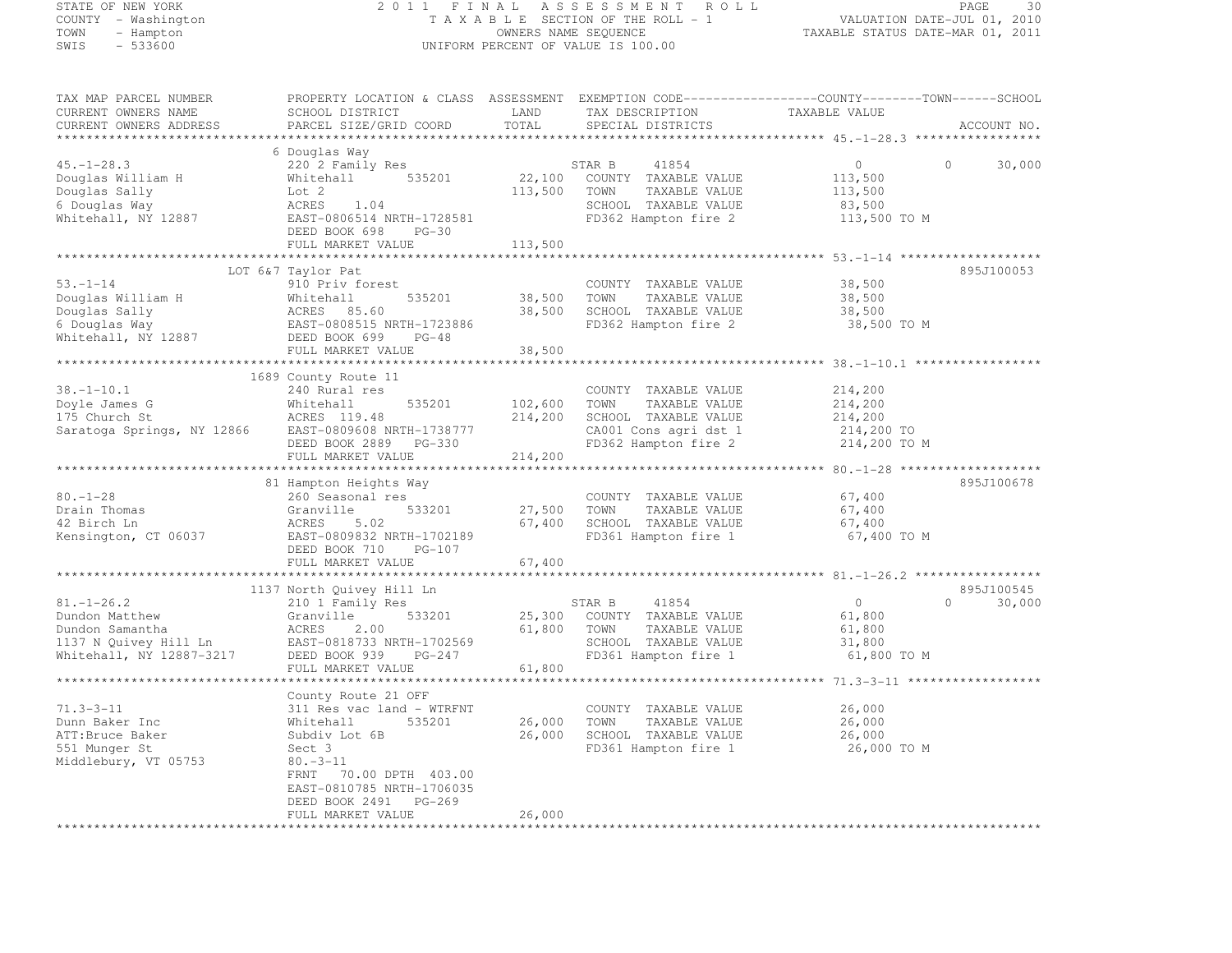STATE OF NEW YORK 2 0 1 1 F I N A L A S S E S S M E N T R O L L PAGE <sup>31</sup> COUNTY - Washington T A X A B L E SECTION OF THE ROLL - 1 VALUATION DATE-JUL 01, 2010 TOWN - Hampton OWNERS NAME SEQUENCE TAXABLE STATUS DATE-MAR 01, 2011 SWIS - 533600 UNIFORM PERCENT OF VALUE IS 100.00

| TAX MAP PARCEL NUMBER    | PROPERTY LOCATION & CLASS ASSESSMENT EXEMPTION CODE----------------COUNTY-------TOWN-----SCHOOL |                            |                                                                                                                                                               |                                                                 |                      |
|--------------------------|-------------------------------------------------------------------------------------------------|----------------------------|---------------------------------------------------------------------------------------------------------------------------------------------------------------|-----------------------------------------------------------------|----------------------|
| CURRENT OWNERS NAME      | SCHOOL DISTRICT                                                                                 | LAND TAX DESCRIPTION       |                                                                                                                                                               | TAXABLE VALUE                                                   |                      |
| CURRENT OWNERS ADDRESS   | PARCEL SIZE/GRID COORD TOTAL                                                                    |                            | SPECIAL DISTRICTS                                                                                                                                             |                                                                 | ACCOUNT NO.          |
|                          |                                                                                                 |                            |                                                                                                                                                               |                                                                 |                      |
|                          | 177 Hills Pond Rd                                                                               |                            |                                                                                                                                                               |                                                                 |                      |
| $71. - 1 - 16.2$         | 270 Mfg housing                                                                                 |                            | $533201 \qquad 22,200 \qquad \text{COMNY} \qquad \text{TAXABLE VALUE}$ $\text{TH} \qquad 230.00 \qquad 30,900 \qquad \text{TOWN} \qquad \text{TAXABLE VALUE}$ | $\bigcirc$                                                      | $\bigcap$<br>30,000  |
| Dunn Russell S Jr        | Granville                                                                                       |                            |                                                                                                                                                               | 30,900                                                          |                      |
| Dunn Tami J              | FRNT 200.00 DPTH 230.00                                                                         |                            |                                                                                                                                                               | 30,900                                                          |                      |
| 177 Hills Pond Rd        | EAST-0815852 NRTH-1706170                                                                       |                            | SCHOOL TAXABLE VALUE                                                                                                                                          | 900                                                             |                      |
| Whitehall, NY 12887      | DEED BOOK 2710 PG-255                                                                           | 30,900                     | FD361 Hampton fire 1                                                                                                                                          | 30,900 TO M                                                     |                      |
|                          | FULL MARKET VALUE                                                                               |                            |                                                                                                                                                               |                                                                 |                      |
|                          |                                                                                                 |                            |                                                                                                                                                               |                                                                 |                      |
|                          | 196 Hills Pond Rd                                                                               |                            |                                                                                                                                                               |                                                                 |                      |
| $71. - 1 - 15.8$         | 210 1 Family Res                                                                                |                            | 41854<br>STAR B                                                                                                                                               | $\overline{0}$                                                  | $\Omega$<br>30,000   |
| Dunn Russell S Sr        | Granville                                                                                       |                            | 533201 23,900 COUNTY TAXABLE VALUE                                                                                                                            | 93,100                                                          |                      |
| Dunn Joan E              | ACRES 1.58                                                                                      |                            | 93,100 TOWN TAXABLE VALUE 29,100<br>1-1706318 SCHOOL TAXABLE VALUE 23,100                                                                                     |                                                                 |                      |
| 196 Hills Pond Rd        |                                                                                                 |                            |                                                                                                                                                               |                                                                 |                      |
| PO Box 175               | ACRES 1.58 93,100<br>EAST-0816399 NRTH-1706318<br>DEED BOOK 2837 PG-274                         |                            |                                                                                                                                                               | SCHOOL TAXABLE VALUE 63,100<br>FD361 Hampton fire 1 93,100 TO M |                      |
| Hampton, NY 12837        | FULL MARKET VALUE 93,100                                                                        |                            |                                                                                                                                                               |                                                                 |                      |
|                          |                                                                                                 |                            |                                                                                                                                                               |                                                                 |                      |
|                          | State Route 22A OFF                                                                             |                            |                                                                                                                                                               |                                                                 | 895J100029           |
| $72 - 2 - 8$             | 314 Rural vac<10                                                                                |                            | COUNTY TAXABLE VALUE                                                                                                                                          | 14,500                                                          |                      |
| Durant Herve S           | 533201<br>Granville                                                                             | 14,500 TOWN                | TAXABLE VALUE                                                                                                                                                 | 14,500                                                          |                      |
| 103-20 217 Ln            | ACRES<br>6.50                                                                                   |                            | 14,500 SCHOOL TAXABLE VALUE                                                                                                                                   | 14,500                                                          |                      |
| Queens Village, NY 11429 | EAST-0824186 NRTH-1710701                                                                       |                            |                                                                                                                                                               | FD361 Hampton fire 1 14,500 TO M                                |                      |
|                          | DEED BOOK 2589 PG-262                                                                           |                            |                                                                                                                                                               |                                                                 |                      |
|                          |                                                                                                 |                            |                                                                                                                                                               |                                                                 |                      |
|                          |                                                                                                 |                            |                                                                                                                                                               |                                                                 |                      |
|                          | 183 Wicked Hollow Way                                                                           |                            |                                                                                                                                                               |                                                                 | 895J100630           |
| $62 - 1 - 3$             | 240 Rural res                                                                                   | STAR B                     | 41854                                                                                                                                                         | $\sim$ 0                                                        | $\Omega$<br>30,000   |
| Durfee Seth              | Granville                                                                                       |                            | 533201 39,600 COUNTY TAXABLE VALUE 146,300                                                                                                                    |                                                                 |                      |
| 183 Wicked Hollow Way    | ACRES 27.27                                                                                     | 146,300 TOWN               | TAXABLE VALUE                                                                                                                                                 | 146,300                                                         |                      |
| Hampton, NY 12837        | EAST-0810834 NRTH-1719735                                                                       |                            | SCHOOL TAXABLE VALUE                                                                                                                                          | $\frac{136}{116}$ , 300                                         |                      |
|                          |                                                                                                 |                            |                                                                                                                                                               |                                                                 |                      |
|                          | DEED BOOK 876<br>$PG-247$                                                                       |                            |                                                                                                                                                               | FD361 Hampton fire 1 146,300 TO M                               |                      |
|                          | FULL MARKET VALUE                                                                               | 146,300                    |                                                                                                                                                               |                                                                 |                      |
|                          |                                                                                                 |                            |                                                                                                                                                               |                                                                 |                      |
|                          | 3135 State Route 22A                                                                            | s<br>533201 23,800 STAR EN |                                                                                                                                                               |                                                                 | 895J100056           |
| $54. -1 - 7$             | 210 1 Family Res                                                                                |                            | CBT VET/TC 41131                                                                                                                                              | 31,100                                                          | 31,100<br>$\bigcirc$ |
| Durham Esther J          | Granville                                                                                       |                            | 41834                                                                                                                                                         | $\overline{0}$                                                  | 60,100<br>$\Omega$   |
| 3135 State Route 22A     | 456-32, ex&res 867-65 124,400 COUNTY TAXABLE VALUE 93,300                                       |                            |                                                                                                                                                               |                                                                 |                      |
| Hampton, NY 12837        | ACRES 2.44                                                                                      |                            | TOWN<br>TAXABLE VALUE                                                                                                                                         | 93,300                                                          |                      |
|                          | EAST-0820498 NRTH-1724067                                                                       |                            | SCHOOL TAXABLE VALUE                                                                                                                                          | 64,300                                                          |                      |
|                          | $PG-32$<br>DEED BOOK 419                                                                        |                            | FD361 Hampton fire 1                                                                                                                                          | 124,400 TO M                                                    |                      |
|                          | FULL MARKET VALUE                                                                               | 124,400                    |                                                                                                                                                               |                                                                 |                      |
|                          |                                                                                                 |                            |                                                                                                                                                               |                                                                 |                      |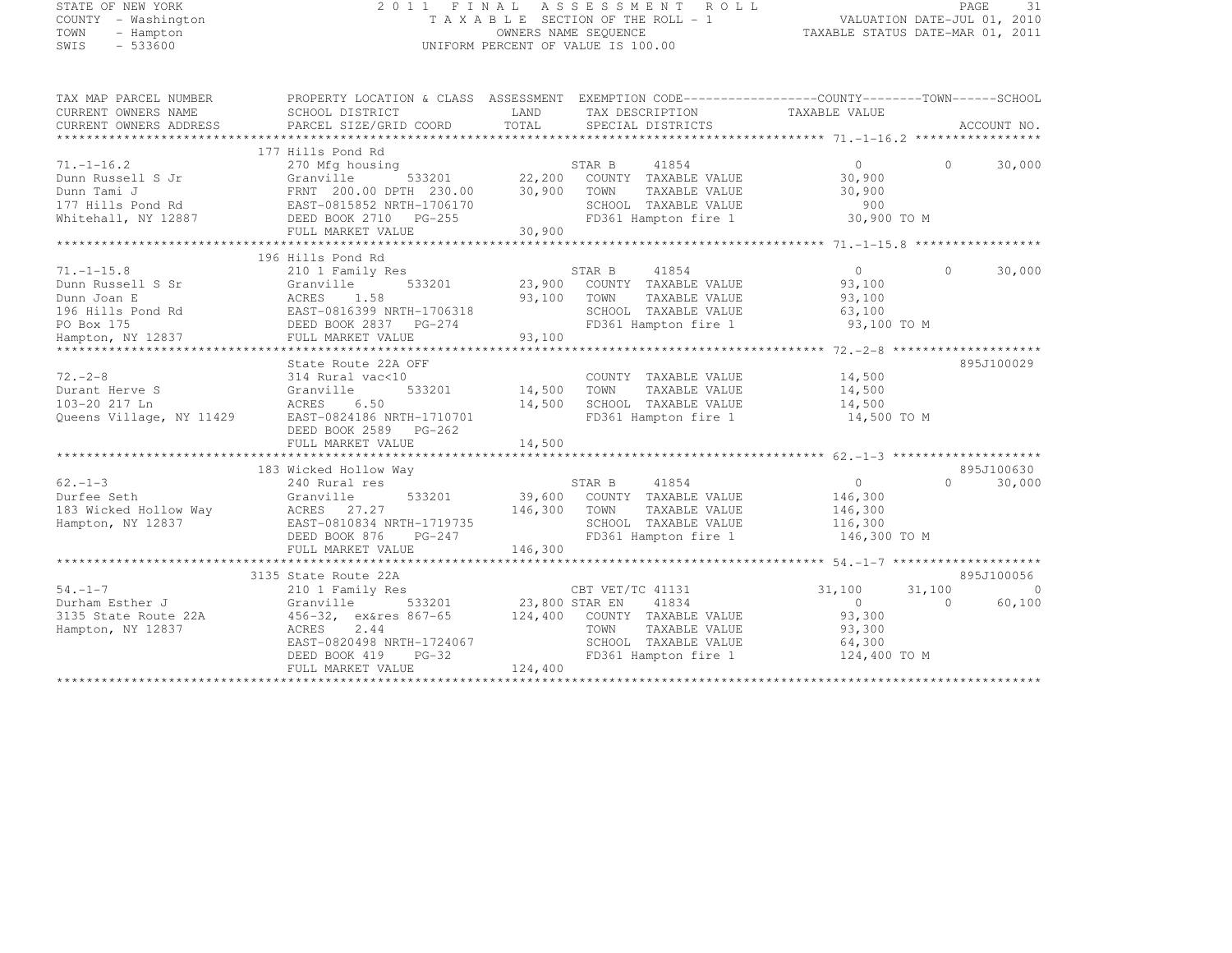# STATE OF NEW YORK 2 0 1 1 F I N A L A S S E S S M E N T R O L L PAGE <sup>32</sup> COUNTY - Washington T A X A B L E SECTION OF THE ROLL - 1 VALUATION DATE-JUL 01, 2010 TOWN - Hampton OWNERS NAME SEQUENCE TAXABLE STATUS DATE-MAR 01, 2011 SWIS - 533600 UNIFORM PERCENT OF VALUE IS 100.00

| TAX MAP PARCEL NUMBER              | PROPERTY LOCATION & CLASS ASSESSMENT EXEMPTION CODE----------------COUNTY-------TOWN------SCHOOL |                      |                                                                                                                           |                |           |             |
|------------------------------------|--------------------------------------------------------------------------------------------------|----------------------|---------------------------------------------------------------------------------------------------------------------------|----------------|-----------|-------------|
| CURRENT OWNERS NAME                | SCHOOL DISTRICT                                                                                  | LAND                 | TAX DESCRIPTION                                                                                                           | TAXABLE VALUE  |           |             |
| CURRENT OWNERS ADDRESS             | PARCEL SIZE/GRID COORD                                                                           | <b>LAND</b><br>TOTAL | SPECIAL DISTRICTS                                                                                                         |                |           | ACCOUNT NO. |
|                                    |                                                                                                  |                      |                                                                                                                           |                |           |             |
|                                    | 3187 State Route 22A                                                                             |                      |                                                                                                                           |                |           |             |
| $54. -1 - 14.4$                    | 210 1 Family Res                                                                                 |                      | $\begin{array}{ccccccccc}\n & & & & & \text{STAR B} & & & 41854 & & & & & 0 \\  & & & & & & & & & & & & & 0\n\end{array}$ |                | $\Omega$  | 30,000      |
| Durham Joseph                      | Granville                                                                                        |                      |                                                                                                                           |                |           |             |
| Durham Joanne                      | ACRES<br>1.40                                                                                    | 122,600 TOWN         | TAXABLE VALUE                                                                                                             | 122,600        |           |             |
| 3187 State Route 22A               | EAST-0819569 NRTH-1724600                                                                        |                      | SCHOOL TAXABLE VALUE 92,600<br>FD361 Hampton fire 1 122,600 TO M                                                          |                |           |             |
| Hampton, NY 12837                  | EASI-0019309 NKTH-1724600<br>DEED BOOK 711 PG-230                                                |                      |                                                                                                                           |                |           |             |
|                                    | FULL MARKET VALUE                                                                                | 122,600              |                                                                                                                           |                |           |             |
|                                    |                                                                                                  |                      |                                                                                                                           |                |           |             |
|                                    | State Route 22A                                                                                  |                      |                                                                                                                           |                |           | 895J100141  |
| $54. - 1 - 14.1$                   | 323 Vacant rural                                                                                 |                      | AG DIST<br>41720                                                                                                          | 43, 141        | 43,141    | 43,141      |
| Durham Joseph A                    | Granville                                                                                        |                      | 533201 78,300 COUNTY TAXABLE VALUE                                                                                        | 35,159         |           |             |
| 1 Krall Rd                         | sub div lot 2                                                                                    | 78,300 TOWN          | TAXABLE VALUE                                                                                                             | 35,159         |           |             |
| Hampton, NY 12837                  | ACRES 165.50                                                                                     |                      | SCHOOL TAXABLE VALUE                                                                                                      | 35,159         |           |             |
|                                    | EAST-0818236 NRTH-1725621<br>EAST-0818236 NRTH-1725621                                           |                      | CA001 Cons agri dst 1 35,159 TO                                                                                           |                |           |             |
| MAY BE SUBJECT TO PAYMENT          | DEED BOOK 867 PG-65                                                                              |                      | 43,141 EX                                                                                                                 |                |           |             |
| UNDER AGDIST LAW TIL 2015          |                                                                                                  |                      |                                                                                                                           |                |           |             |
|                                    |                                                                                                  |                      |                                                                                                                           |                |           |             |
|                                    | 64 Lemayville Way                                                                                |                      |                                                                                                                           |                |           | 895J101794  |
| $38. - 1 - 2.6$                    | 210 1 Family Res                                                                                 |                      | COUNTY TAXABLE VALUE                                                                                                      | 165,800        |           |             |
| Echevarris Dulcidio Jr             | Whitehall                                                                                        | 535201 36,400        | TOWN<br>TAXABLE VALUE                                                                                                     | 165,800        |           |             |
| Echevarris Barbara                 |                                                                                                  | 165,800              | SCHOOL TAXABLE VALUE                                                                                                      | 165,800        |           |             |
| 56 Park Rd                         | ACRES 6.42<br>EAST-0805328 NRTH-1743386                                                          |                      | SCHOOL TAXABLE VALUE<br>FD362 Hampton fire 2                                                                              | 165,800 TO M   |           |             |
| Oxford, CT 06483                   | DEED BOOK 603<br>PG-340                                                                          |                      |                                                                                                                           |                |           |             |
|                                    | FULL MARKET VALUE                                                                                | 165,800              |                                                                                                                           |                |           |             |
|                                    |                                                                                                  |                      |                                                                                                                           |                |           |             |
|                                    | 73 Wicked Hollow Way                                                                             |                      |                                                                                                                           |                |           | 895J101716  |
| $62 - 1 - 13$                      | 210 1 Family Res                                                                                 |                      |                                                                                                                           | $\overline{0}$ | $\bigcap$ | 30,000      |
| Edwards Edward                     | Granville                                                                                        |                      |                                                                                                                           | 96,900         |           |             |
| 73 Wicked Hollow Way 60 ACRES      | 5.05                                                                                             | 96,900 TOWN          | TAXABLE VALUE                                                                                                             | 96,900         |           |             |
| Hampton, NY 12837                  | EAST-0812982 NRTH-1719833                                                                        |                      | SCHOOL TAXABLE VALUE                                                                                                      | 66,900         |           |             |
|                                    | DEED BOOK 918<br>$PG-167$                                                                        |                      | FD361 Hampton fire 1                                                                                                      | 96,900 TO M    |           |             |
|                                    | FULL MARKET VALUE                                                                                | 96,900               |                                                                                                                           |                |           |             |
|                                    |                                                                                                  |                      |                                                                                                                           |                |           |             |
|                                    | 28 Ouiet Way                                                                                     |                      |                                                                                                                           |                |           | 895J100641  |
| $62 - 1 - 34$                      | 322 Rural vac>10                                                                                 |                      | COUNTY TAXABLE VALUE                                                                                                      | 5,500          |           |             |
| Edwards Edward                     | 533201<br>Granville                                                                              | 5,500                | TOWN<br>TAXABLE VALUE                                                                                                     | 5,500          |           |             |
| 73 Wicked Hollow Way $ACRES$ 11.23 |                                                                                                  | 5,500                | SCHOOL TAXABLE VALUE                                                                                                      | 5,500          |           |             |
| Hampton, NY 12837                  | EAST-0811419 NRTH-1717353                                                                        |                      | FD361 Hampton fire 1                                                                                                      | 5,500 TO M     |           |             |
|                                    | DEED BOOK 918<br>$PG-163$                                                                        |                      |                                                                                                                           |                |           |             |
|                                    | FULL MARKET VALUE                                                                                | 5,500                |                                                                                                                           |                |           |             |
|                                    |                                                                                                  |                      |                                                                                                                           |                |           |             |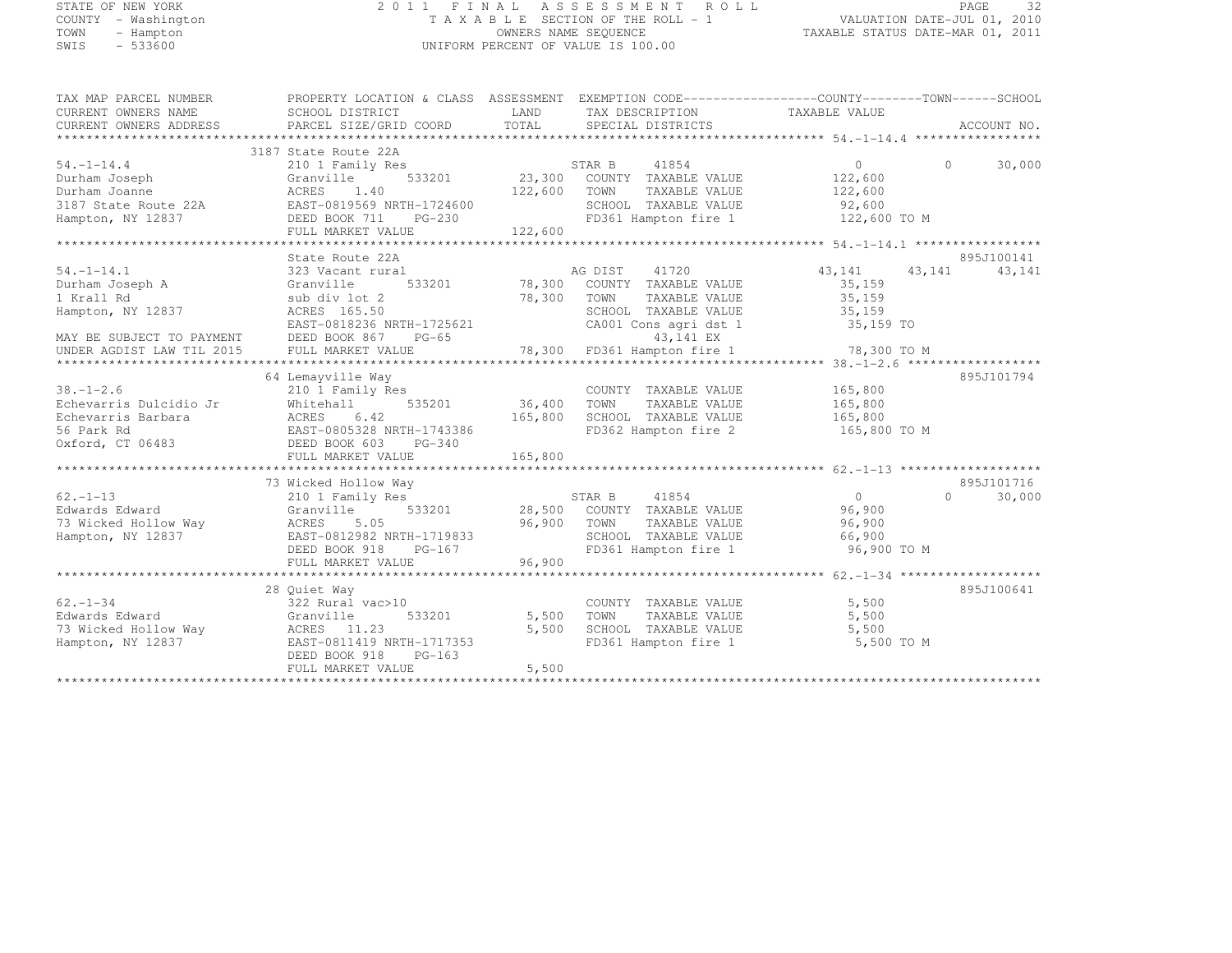| TATE OF NEW YORK |  |                    |  |  |
|------------------|--|--------------------|--|--|
|                  |  | OUNTY - Washington |  |  |
| OWN              |  | - Hampton          |  |  |
| WIS              |  | - 533600           |  |  |

# STATE OF NEW YORK 2 0 1 1 F I N A L A S S E S S M E N T R O L L PAGE <sup>33</sup> COUNTY - Washington T A X A B L E SECTION OF THE ROLL - 1 VALUATION DATE-JUL 01, 2010 TOWN - Hampton OWNERS NAME SEQUENCE TAXABLE STATUS DATE-MAR 01, 2011 SWIS - 533600 UNIFORM PERCENT OF VALUE IS 100.00

| TAX MAP PARCEL NUMBER                    |                                                  |         | PROPERTY LOCATION & CLASS ASSESSMENT EXEMPTION CODE-----------------COUNTY-------TOWN------SCHOOL |               |                         |
|------------------------------------------|--------------------------------------------------|---------|---------------------------------------------------------------------------------------------------|---------------|-------------------------|
| CURRENT OWNERS NAME                      | SCHOOL DISTRICT                                  | LAND    | TAX DESCRIPTION                                                                                   | TAXABLE VALUE |                         |
| CURRENT OWNERS ADDRESS                   | PARCEL SIZE/GRID COORD                           | TOTAL   | SPECIAL DISTRICTS                                                                                 |               | ACCOUNT NO.             |
|                                          |                                                  |         |                                                                                                   |               |                         |
|                                          | 1018 West Way                                    |         | 41854                                                                                             | 0             | 895J100278<br>$\bigcap$ |
| $71.4 - 2 - 18$<br>Edwards Thomas M ETAL | 210 1 Family Res - WTRFNT<br>533201<br>Granville |         | STAR B<br>13,500 COUNTY TAXABLE VALUE                                                             | 126,400       | 30,000                  |
| ATT Gail Dennison                        | LOT 1B                                           | 126,400 | TOWN<br>TAXABLE VALUE                                                                             | 126,400       |                         |
| 247 South Rd                             | 688/193                                          |         | SCHOOL TAXABLE VALUE                                                                              | 96,400        |                         |
| PO Box 43                                | $71. - 2 - 18$                                   |         | FD361 Hampton fire 1                                                                              | 126,400 TO M  |                         |
| Hampton, NY 12837                        | FRNT 100.00 DPTH 187.00                          |         |                                                                                                   |               |                         |
|                                          | EAST-0816085 NRTH-1706890                        |         |                                                                                                   |               |                         |
|                                          | DEED BOOK 918<br>$PG-170$                        |         |                                                                                                   |               |                         |
|                                          | FULL MARKET VALUE                                | 126,400 |                                                                                                   |               |                         |
|                                          |                                                  |         |                                                                                                   |               |                         |
|                                          | South Rd                                         |         |                                                                                                   |               | 895J100067              |
| $72. - 1 - 15$                           | 720 Mine/quarry                                  |         | COUNTY TAXABLE VALUE                                                                              | 6,800         |                         |
| Evergreen Quarries LLC                   | 533201<br>Granville                              | 6,800   | TAXABLE VALUE<br>TOWN                                                                             | 6,800         |                         |
| 68 E Potter St                           | ACRES<br>7.81                                    | 6,800   | SCHOOL TAXABLE VALUE                                                                              | 6,800         |                         |
| Granville, NY 12832                      | EAST-0820565 NRTH-1707639                        |         | FD361 Hampton fire 1                                                                              | 6,800 TO M    |                         |
|                                          | DEED BOOK 2337 PG-16                             |         |                                                                                                   |               |                         |
|                                          | FULL MARKET VALUE                                | 6,800   |                                                                                                   |               |                         |
|                                          |                                                  |         |                                                                                                   |               |                         |
|                                          | State Route 22A OFF                              |         |                                                                                                   |               | 895J100230              |
| $72. - 2 - 15$                           | 720 Mine/quarry                                  |         | COUNTY TAXABLE VALUE                                                                              | 6,000         |                         |
| Evergreen Quarries LLC                   | 533201<br>Granville                              | 6,000   | TAXABLE VALUE<br>TOWN                                                                             | 6,000         |                         |
| 68 E Potter Ave                          | ACRES<br>5.96                                    | 6,000   | SCHOOL TAXABLE VALUE                                                                              | 6,000         |                         |
| Granville, NY 12832                      | EAST-0820812 NRTH-1707252                        |         | FD361 Hampton fire 1                                                                              | 6,000 TO M    |                         |
|                                          | DEED BOOK 2337 PG-16                             |         |                                                                                                   |               |                         |
|                                          | FULL MARKET VALUE                                | 6,000   |                                                                                                   |               |                         |
|                                          |                                                  |         |                                                                                                   |               |                         |
|                                          | Hills Pond Rd                                    |         |                                                                                                   |               | 895J101801              |
| $71. -1 - 14.61$                         | 314 Rural vac<10 - WTRFNT                        |         | COUNTY TAXABLE VALUE                                                                              | 38,000        |                         |
| Fallon Kathleen A                        | Granville<br>533201                              |         | 38,000 TOWN<br>TAXABLE VALUE                                                                      | 38,000        |                         |
| PO Box 305                               | ACRES<br>7.81                                    |         | 38,000 SCHOOL TAXABLE VALUE                                                                       | 38,000        |                         |
| S Lyme, CT 06376-0305                    | EAST-0815295 NRTH-1709234                        |         | FD361 Hampton fire 1                                                                              | 38,000 TO M   |                         |
|                                          | DEED BOOK 832<br>$PG-291$                        |         |                                                                                                   |               |                         |
|                                          | FULL MARKET VALUE                                | 38,000  |                                                                                                   |               |                         |
|                                          | 44 Hickey Rd                                     |         |                                                                                                   |               | 895J100007              |
| $62. - 1 - 27$                           | 240 Rural res                                    |         | COUNTY TAXABLE VALUE                                                                              | 267,400       |                         |
| Farris Nolan                             | 533201<br>Granville                              | 80,400  | TOWN<br>TAXABLE VALUE                                                                             | 267,400       |                         |
| 635 Garden St 4                          | ACRES 50.10                                      | 267,400 | SCHOOL TAXABLE VALUE                                                                              | 267,400       |                         |
| Hoboken, NJ 07030                        | EAST-0814246 NRTH-1714668                        |         | CA001 Cons agri dst 1                                                                             | 267,400 TO    |                         |
|                                          | DEED BOOK 2463 PG-148                            |         | FD361 Hampton fire 1                                                                              | 267,400 TO M  |                         |
|                                          | FULL MARKET VALUE                                | 267,400 |                                                                                                   |               |                         |
|                                          |                                                  |         |                                                                                                   |               |                         |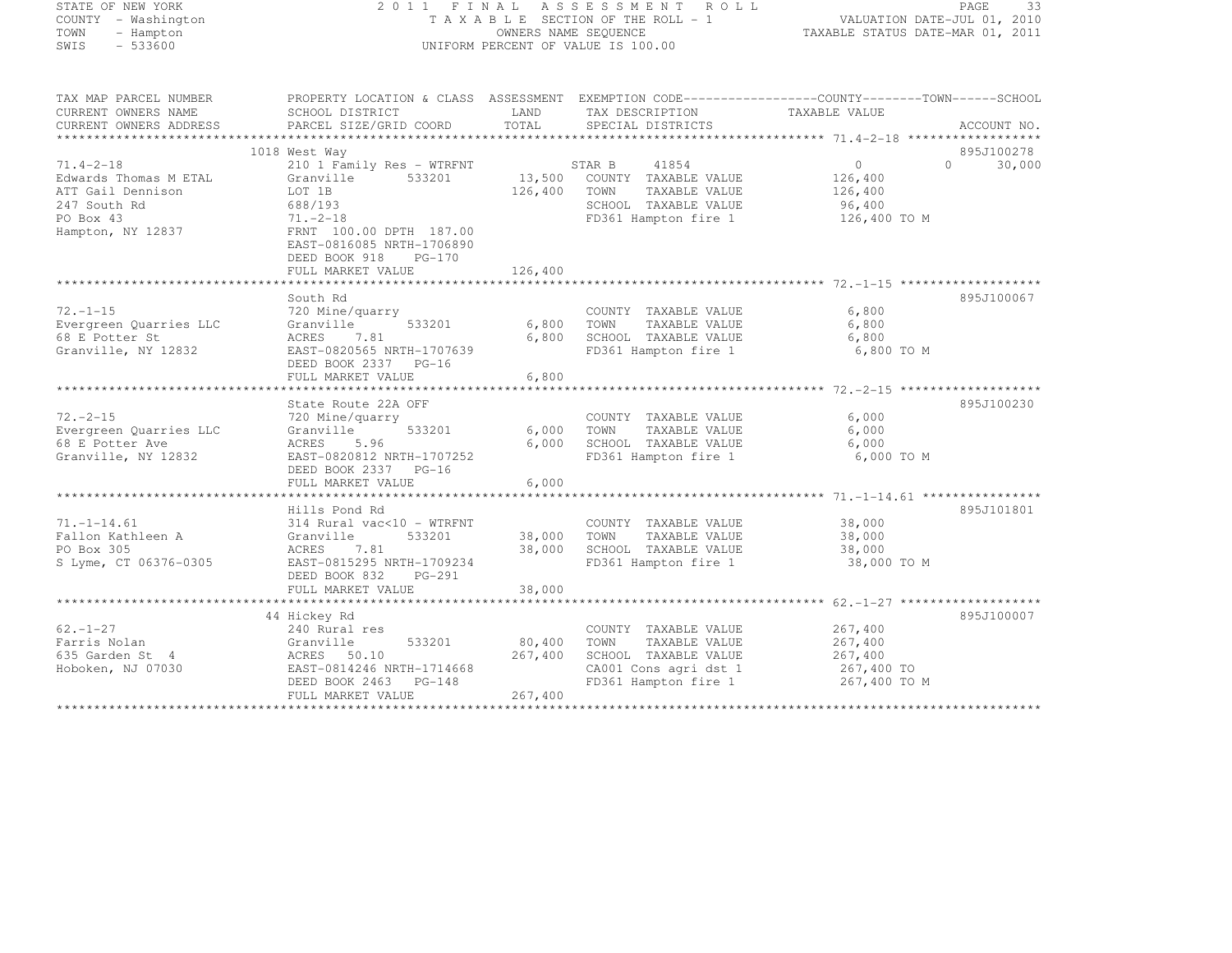## STATE OF NEW YORK 2 0 1 1 F I N A L A S S E S S M E N T R O L L PAGE <sup>34</sup> COUNTY - Washington T A X A B L E SECTION OF THE ROLL - 1 VALUATION DATE-JUL 01, 2010 TOWN - Hampton OWNERS NAME SEQUENCE TAXABLE STATUS DATE-MAR 01, 2011 SWIS - 533600 UNIFORM PERCENT OF VALUE IS 100.00

| TAX MAP PARCEL NUMBER  |                                                                                |              | PROPERTY LOCATION & CLASS ASSESSMENT EXEMPTION CODE-----------------COUNTY-------TOWN------SCHOOL |                    |                    |
|------------------------|--------------------------------------------------------------------------------|--------------|---------------------------------------------------------------------------------------------------|--------------------|--------------------|
| CURRENT OWNERS NAME    | SCHOOL DISTRICT                                                                | LAND         | TAX DESCRIPTION                                                                                   | TAXABLE VALUE      |                    |
| CURRENT OWNERS ADDRESS | PARCEL SIZE/GRID COORD                                                         | TOTAL        | SPECIAL DISTRICTS                                                                                 |                    | ACCOUNT NO.        |
|                        |                                                                                |              |                                                                                                   |                    |                    |
|                        | Vladyka Woods Rd                                                               |              |                                                                                                   |                    | 895J100624         |
| $38. - 1 - 12.2$       | 322 Rural vac>10                                                               |              | COUNTY TAXABLE VALUE                                                                              | $30,000$<br>30.000 |                    |
| Fenton Donald J        | Whitehall                                                                      |              | TOWN<br>TAXABLE VALUE                                                                             | 30,000             |                    |
| Fenton Tiffany L       | ACRES 18.27                                                                    | 30,000       | SCHOOL TAXABLE VALUE                                                                              | 30,000             |                    |
| 32 Vladyka Woods Rd    | EAST-0806713 NRTH-1738931                                                      |              | FD362 Hampton fire 2                                                                              | 30,000 TO M        |                    |
| Whitehall, NY 12887    | DEED BOOK 916<br>$PG-113$                                                      |              |                                                                                                   |                    |                    |
|                        | FULL MARKET VALUE                                                              | 30,000       |                                                                                                   |                    |                    |
|                        |                                                                                |              |                                                                                                   |                    |                    |
|                        | 271 Hickey Rd                                                                  |              |                                                                                                   |                    | 895J100662         |
| $53. -1 - 7.13$        | 210 1 Family Res                                                               |              | STAR B 41854<br>35,400 COUNTY TAXABLE VALUE                                                       | 0                  | $\Omega$<br>30,000 |
| Ferquson Dauna         | Granville<br>533201                                                            |              |                                                                                                   | 161,500            |                    |
| 271 Hickey Rd          | ACRES<br>5.44                                                                  | 161,500 TOWN | TAXABLE VALUE                                                                                     | 161,500            |                    |
| Hampton, NY 12837      | EAST-0814243 NRTH-1720113<br>EAST-0814243 NRTH-1720113<br>DEED BOOK 955 PG-284 |              | SCHOOL TAXABLE VALUE                                                                              | 131,500            |                    |
|                        |                                                                                |              | FD361 Hampton fire 1                                                                              | 161,500 TO M       |                    |
|                        | FULL MARKET VALUE                                                              | 161,500      |                                                                                                   |                    |                    |
|                        |                                                                                |              |                                                                                                   |                    |                    |
|                        | 2177 State Route 22A                                                           |              |                                                                                                   |                    | 895J100068         |
| $81. - 2 - 17$         | 210 1 Family Res                                                               |              | COUNTY TAXABLE VALUE                                                                              | 49,900             |                    |
| Ferquson Edward LE     | 533201 16,800 TOWN<br>Granville                                                |              | TAXABLE VALUE                                                                                     | 49,900             |                    |
| Ferquson Frank D       | FRNT 190.00 DPTH 120.00                                                        | 49,900       | SCHOOL TAXABLE VALUE                                                                              | 49,900             |                    |
| 2193 State Route 22A   | EAST-0822890 NRTH-1702281                                                      |              | FD361 Hampton fire 1 49,900 TO M                                                                  |                    |                    |
| Hampton, NY 12837      | DEED BOOK 760 PG-335                                                           |              |                                                                                                   |                    |                    |
|                        | FULL MARKET VALUE                                                              | 49,900       |                                                                                                   |                    |                    |
|                        |                                                                                |              |                                                                                                   |                    |                    |
|                        | State Route 22A                                                                |              |                                                                                                   |                    | 895J100065         |
| $81. - 2 - 15$         | 311 Res vac land                                                               |              | COUNTY TAXABLE VALUE                                                                              | 2,500              |                    |
| Ferquson Franklin D    | 533201<br>Granville                                                            | 2,500        | TAXABLE VALUE<br>TOWN<br>TOWN      TAXABLE VALUE<br>SCHOOL   TAXABLE VALUE                        | 2,500              |                    |
| Ferquson Harriet       | 564/350                                                                        | 2,500        |                                                                                                   | 2,500              |                    |
| 2193 State Route 22A   | FRNT 54.00 DPTH 126.00                                                         |              | FD361 Hampton fire 1                                                                              | 2,500 TO M         |                    |
| Hampton, NY 12837      | EAST-0822927 NRTH-1702465                                                      |              |                                                                                                   |                    |                    |
|                        | DEED BOOK 477 PG-768                                                           |              |                                                                                                   |                    |                    |
|                        | FULL MARKET VALUE                                                              | 2,500        |                                                                                                   |                    |                    |
|                        |                                                                                |              |                                                                                                   |                    |                    |
|                        | 2193 State Route 22A                                                           |              |                                                                                                   |                    | 895J100409         |
| $81, -2 - 16$          | 210 1 Family Res                                                               |              | STAR B 41854                                                                                      | $\overline{0}$     | 30,000<br>$\Omega$ |
| Ferquson Jeffrey       | 533201<br>Granville                                                            |              | 8,400 COUNTY TAXABLE VALUE                                                                        | 83,600             |                    |
| 2193 State Route 22A   | Trans Exempt Repay 2011 83,600 TOWN                                            |              | TAXABLE VALUE                                                                                     | 83,600             |                    |
| Hampton, NY 12837      | FRNT 67.00 DPTH 126.00                                                         |              | SCHOOL TAXABLE VALUE                                                                              | 53,600             |                    |
|                        | EAST-0822915 NRTH-1702409                                                      |              |                                                                                                   |                    |                    |
|                        | DEED BOOK 2869 PG-300                                                          |              |                                                                                                   |                    |                    |
|                        | FULL MARKET VALUE                                                              | 83,600       |                                                                                                   |                    |                    |
|                        |                                                                                |              |                                                                                                   |                    |                    |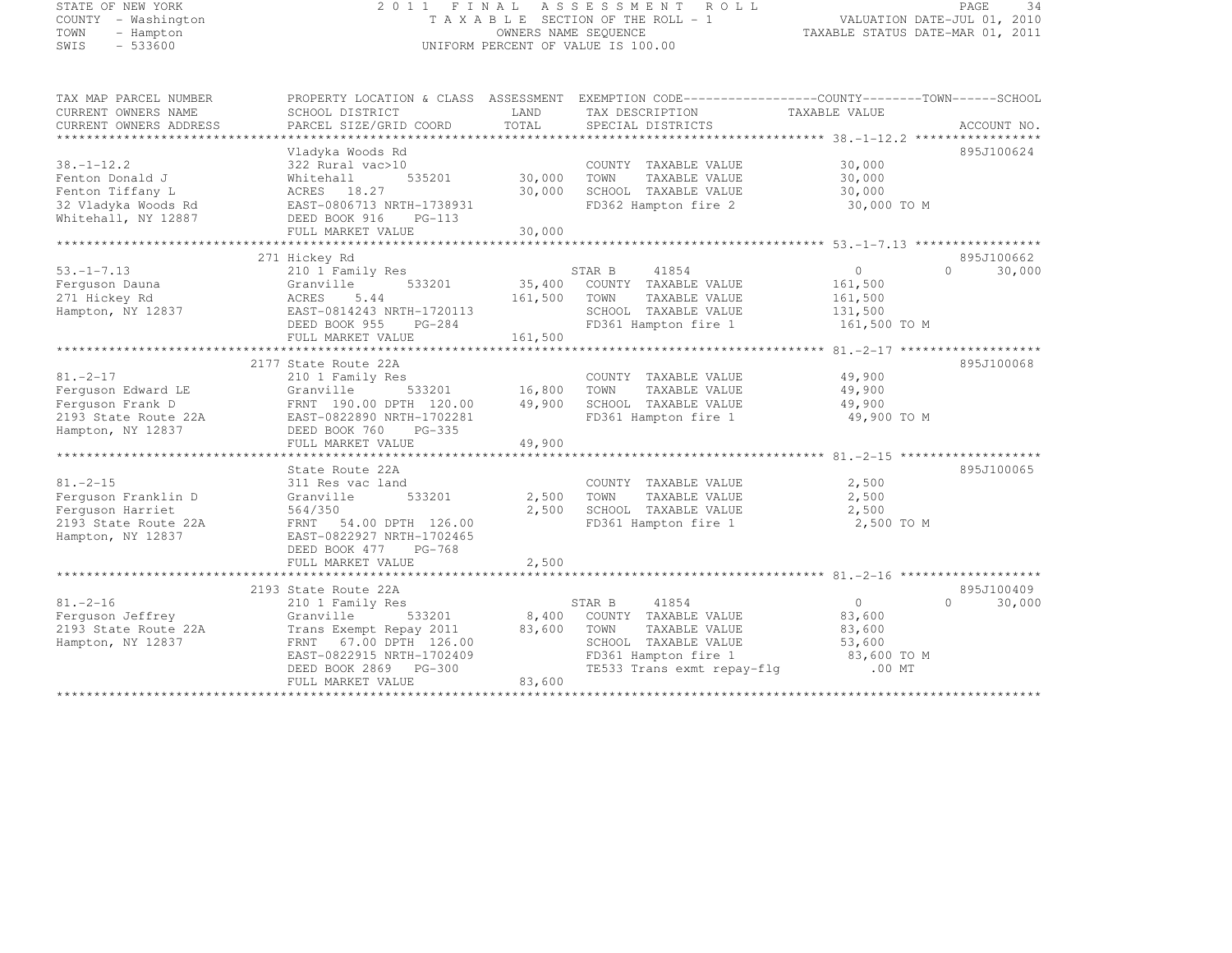#### STATE OF NEW YORK 2 0 1 1 F I N A L A S S E S S M E N T R O L L PAGE <sup>35</sup> COUNTY - Washington T A X A B L E SECTION OF THE ROLL - 1 VALUATION DATE-JUL 01, 2010 TOWN - Hampton OWNERS NAME SEQUENCE TAXABLE STATUS DATE-MAR 01, 2011 SUNTY - Washington<br>
SWIS - 533600 UNIFORM PERCENT OF VALUE IS 100.00

TAX MAP PARCEL NUMBER PROPERTY LOCATION & CLASS ASSESSMENT EXEMPTION CODE------------------COUNTY--------TOWN------SCHOOL

| CURRENT OWNERS NAME    | SCHOOL DISTRICT                                 | LAND                 | TAX DESCRIPTION       | TAXABLE VALUE                                                   |                        |
|------------------------|-------------------------------------------------|----------------------|-----------------------|-----------------------------------------------------------------|------------------------|
| CURRENT OWNERS ADDRESS | PARCEL SIZE/GRID COORD                          | TOTAL                | SPECIAL DISTRICTS     |                                                                 | ACCOUNT NO.            |
| ********************** |                                                 |                      |                       |                                                                 |                        |
|                        | 2167 State Route 22A                            |                      |                       |                                                                 | 895J101740             |
| $81, -2 - 17, 1$       | 270 Mfg housing                                 |                      | COUNTY TAXABLE VALUE  | 20,000                                                          |                        |
| Ferquson Jeffrey       | 533201<br>Granville                             | 15,400               | TOWN<br>TAXABLE VALUE | 20,000                                                          |                        |
| 2193 State Route 22A   | FRNT 179.00 DPTH 110.00                         | 20,000               | SCHOOL TAXABLE VALUE  | 20,000                                                          |                        |
| Hampton, NY 12837      | EAST-0822850 NRTH-1702082                       |                      | FD361 Hampton fire 1  | 20,000 TO M                                                     |                        |
|                        | DEED BOOK 2869 PG-297                           |                      |                       |                                                                 |                        |
|                        | FULL MARKET VALUE<br>************************** | 20,000<br>********** |                       |                                                                 |                        |
|                        |                                                 |                      |                       | ******************************** 81. -2-15. 1 ***************** |                        |
|                        | 2195 State Route 22A                            |                      |                       |                                                                 |                        |
| $81, -2 - 15, 1$       | 210 1 Family Res                                |                      | STAR B<br>41854       | $\circ$                                                         | 30,000<br>$\mathbf{0}$ |
| Ferguson Wayne         | Granville<br>533201                             | 7,000                | COUNTY TAXABLE VALUE  | 60,800                                                          |                        |
| 2193 State Route 22A   | FRNT<br>60.00 DPTH 116.00                       | 60,800               | TOWN<br>TAXABLE VALUE | 60,800                                                          |                        |
| Hampton, NY 12837      | EAST-0822937 NRTH-1702517                       |                      | SCHOOL TAXABLE VALUE  | 30,800                                                          |                        |
|                        | DEED BOOK 957<br>PG-218                         |                      | FD361 Hampton fire 1  | 60,800 TO M                                                     |                        |
|                        | FULL MARKET VALUE<br>**********************     | 60,800<br>********** |                       |                                                                 |                        |
|                        |                                                 |                      |                       | ************** 31. -1-4.1 *******************                   | 895J101810             |
|                        | 1393 Carvers Falls Ln                           |                      |                       |                                                                 |                        |
| $31. - 1 - 4.1$        | 270 Mfg housing                                 |                      | STAR B<br>41854       | $\circ$                                                         | 30,000<br>$\Omega$     |
| Fiorino Frank J        | Whitehall<br>535201                             | 22,300               | COUNTY TAXABLE VALUE  | 59,800                                                          |                        |
| Fiorino Gina M         | ACRES<br>1.10                                   | 59,800               | TOWN<br>TAXABLE VALUE | 59,800                                                          |                        |
| 1393 Carvers Falls Ln  | EAST-0808164 NRTH-1746193                       |                      | SCHOOL TAXABLE VALUE  | 29,800                                                          |                        |
| Whitehall, NY 12887    | DEED BOOK 623<br>PG-307                         |                      | FD362 Hampton fire 2  | 59,800 TO M                                                     |                        |
|                        | FULL MARKET VALUE                               | 59,800               |                       |                                                                 |                        |
|                        | Vladyka Woods Rd OFF                            |                      |                       |                                                                 | 895J100062             |
|                        |                                                 |                      |                       |                                                                 |                        |
| $38. - 1 - 19$         | 322 Rural vac>10                                |                      | COUNTY TAXABLE VALUE  | 6,500                                                           |                        |
| Fish Scott             | 535201<br>Whitehall                             | 6,500                | TOWN<br>TAXABLE VALUE | 6,500                                                           |                        |
| 69 Vladyka Woods Rd    | ACRES 13.50                                     | 6,500                | SCHOOL TAXABLE VALUE  | 6,500                                                           |                        |
| Whitehall, NY 12887    | EAST-0804771 NRTH-1738355                       |                      | FD362 Hampton fire 2  | 6,500 TO M                                                      |                        |
|                        | DEED BOOK 1867<br>PG-176                        |                      |                       |                                                                 |                        |
|                        | FULL MARKET VALUE<br>*************************  | 6,500                |                       |                                                                 |                        |
|                        |                                                 |                      |                       |                                                                 | 895J100164             |
| $38. - 1 - 12.1$       | 69 Vladyka Woods Rd                             |                      | STAR B                | $\circ$                                                         | 30,000<br>$\Omega$     |
|                        | 240 Rural res                                   |                      | 41854                 |                                                                 |                        |
| Fish Scott D           | Whitehall<br>535201                             | 64,700               | COUNTY TAXABLE VALUE  | 215,800                                                         |                        |
| Fish Sheri M           | ACRES 34.70                                     | 215,800              | TOWN<br>TAXABLE VALUE | 215,800                                                         |                        |
| 69 Vladyka Woods Rd    | EAST-0805343 NRTH-1738727                       |                      | SCHOOL TAXABLE VALUE  | 185,800                                                         |                        |
| Whitehall, NY 12887    | DEED BOOK 844<br>$PG-32$                        |                      | FD362 Hampton fire 2  | 215,800 TO M                                                    |                        |
|                        | FULL MARKET VALUE                               | 215,800              |                       |                                                                 |                        |
|                        |                                                 |                      |                       |                                                                 |                        |
|                        | 38 Hampton Heights Way                          |                      |                       |                                                                 | 895J100634             |
| $80. - 1 - 27$         | 260 Seasonal res                                |                      | COUNTY TAXABLE VALUE  | 84,600                                                          |                        |
| Fletcher William Jr    | Granville<br>533201                             | 35,000               | TOWN<br>TAXABLE VALUE | 84,600                                                          |                        |
| 16 Valley View Ter     | ACRES<br>5.04                                   | 84,600               | SCHOOL TAXABLE VALUE  | 84,600                                                          |                        |
| Mount Kisco, NY 10549  | EAST-0810761 NRTH-1702315                       |                      | FD361 Hampton fire 1  | 84,600 TO M                                                     |                        |
|                        | DEED BOOK 506<br>PG-968                         |                      |                       |                                                                 |                        |
| *******************    | FULL MARKET VALUE                               | 84,600               |                       |                                                                 |                        |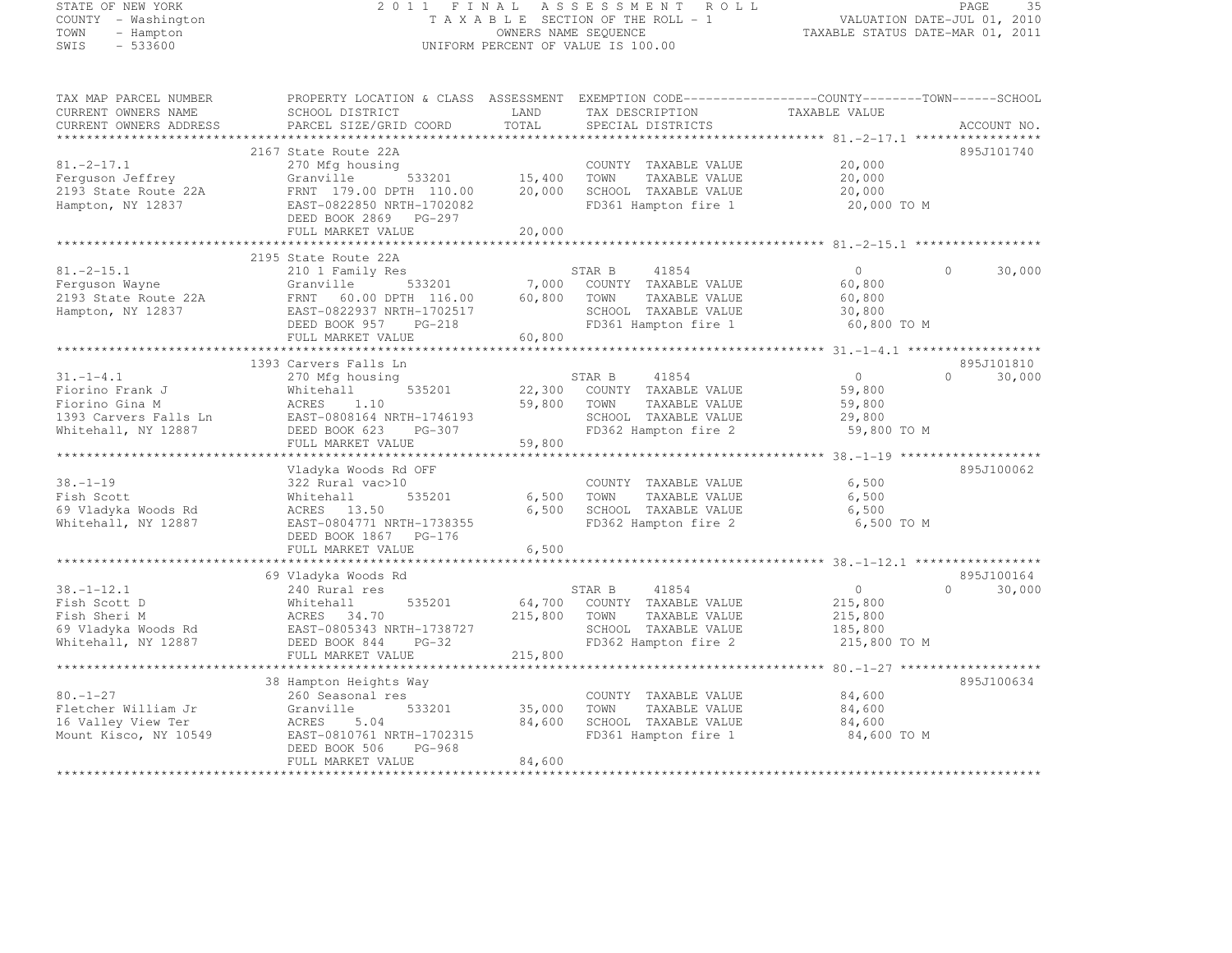STATE OF NEW YORK 2 0 1 1 F I N A L A S S E S S M E N T R O L L PAGE <sup>36</sup> COUNTY - Washington T A X A B L E SECTION OF THE ROLL - 1 VALUATION DATE-JUL 01, 2010 TOWN - Hampton OWNERS NAME SEQUENCE TAXABLE STATUS DATE-MAR 01, 2011 SWIS - 533600 UNIFORM PERCENT OF VALUE IS 100.00

| TAX MAP PARCEL NUMBER<br>CURRENT OWNERS NAME                                                                                                                                                                                                     | SCHOOL DISTRICT                                                     | <b>EXAMPLE SERVICE SERVICE SERVICE SERVICE SERVICE SERVICE SERVICE SERVICE SERVICE SERVICE SERVICE SERVICE SERVICE</b> | TAX DESCRIPTION TAXABLE VALUE<br>SPECIAL DISTRICTS                           | PROPERTY LOCATION & CLASS ASSESSMENT EXEMPTION CODE----------------COUNTY-------TOWN------SCHOOL |             |
|--------------------------------------------------------------------------------------------------------------------------------------------------------------------------------------------------------------------------------------------------|---------------------------------------------------------------------|------------------------------------------------------------------------------------------------------------------------|------------------------------------------------------------------------------|--------------------------------------------------------------------------------------------------|-------------|
| CURRENT OWNERS ADDRESS                                                                                                                                                                                                                           | PARCEL SIZE/GRID COORD                                              | TOTAL                                                                                                                  | SPECIAL DISTRICTS                                                            |                                                                                                  | ACCOUNT NO. |
|                                                                                                                                                                                                                                                  | Carlton Rd                                                          |                                                                                                                        |                                                                              |                                                                                                  | 895J101809  |
| $45. -1 - 5.2$<br>Flood Diane G<br>1562 Carlton Rd                                                                                                                                                                                               | 314 Rural vac<10<br>535201<br>Whitehall<br>Lot 1 Carlton Woods Sub  | 22,500<br>22,500                                                                                                       | COUNTY TAXABLE VALUE 22,500<br>TAXABLE VALUE<br>TOWN<br>SCHOOL TAXABLE VALUE | 22,500<br>22,500                                                                                 |             |
| Whitehall, NY 12887                                                                                                                                                                                                                              | ACRES 3.85<br>EAST-0805414 NRTH-1735122<br>DEED BOOK 896<br>$PG-45$ |                                                                                                                        | FD362 Hampton fire 2                                                         | 22,500 TO M                                                                                      |             |
|                                                                                                                                                                                                                                                  |                                                                     |                                                                                                                        |                                                                              |                                                                                                  |             |
|                                                                                                                                                                                                                                                  | 1562 Carlton Rd                                                     |                                                                                                                        |                                                                              |                                                                                                  |             |
| $45. -1 - 5.4$                                                                                                                                                                                                                                   | 210 1 Family Res                                                    |                                                                                                                        | 41854<br>STAR B                                                              | $\overline{0}$<br>$\Omega$                                                                       | 30,000      |
| Flood Diane G                                                                                                                                                                                                                                    | $W_{11}$ = $L$<br>Lot 2<br>Whitehall                                |                                                                                                                        | 535201 38,400 COUNTY TAXABLE VALUE                                           | 124,900                                                                                          |             |
| 1562 Carlton Rd                                                                                                                                                                                                                                  |                                                                     | 124,900                                                                                                                | TOWN<br>TAXABLE VALUE                                                        | 124,900                                                                                          |             |
| Whitehall, NY 12887                                                                                                                                                                                                                              | ACRES<br>8.43                                                       |                                                                                                                        | SCHOOL TAXABLE VALUE                                                         | 94,900                                                                                           |             |
|                                                                                                                                                                                                                                                  |                                                                     |                                                                                                                        |                                                                              | 124,900 TO                                                                                       |             |
|                                                                                                                                                                                                                                                  | EAST-0805661 NRTH-1734842<br>DEED BOOK 717 PG-236                   |                                                                                                                        | CA001 Cons agri dst 1<br>FD362 Hampton fire 2                                | $124,900$ TO M                                                                                   |             |
|                                                                                                                                                                                                                                                  |                                                                     |                                                                                                                        |                                                                              |                                                                                                  |             |
|                                                                                                                                                                                                                                                  |                                                                     |                                                                                                                        |                                                                              |                                                                                                  |             |
|                                                                                                                                                                                                                                                  | County Route 21                                                     |                                                                                                                        |                                                                              |                                                                                                  |             |
| $80. - 1 - 2.8$                                                                                                                                                                                                                                  | 323 Vacant rural                                                    |                                                                                                                        |                                                                              | 38,500                                                                                           |             |
|                                                                                                                                                                                                                                                  |                                                                     |                                                                                                                        | COUNTY TAXABLE VALUE<br>TAXABLE VALUE                                        | 38,500                                                                                           |             |
| Flynn Peter                                                                                                                                                                                                                                      | Granville                                                           |                                                                                                                        | TOWN IAAADDE<br>SCHOOL TAXABLE VALUE 38,500 TO M                             |                                                                                                  |             |
| Lot 1<br>ACRES<br>Flynn Roxann                                                                                                                                                                                                                   |                                                                     | 38,500                                                                                                                 |                                                                              |                                                                                                  |             |
| PO Box 104<br>Hampton, NY 12837 EAST-0812501 NRTH-1703510                                                                                                                                                                                        | ACRES 56.17                                                         |                                                                                                                        |                                                                              |                                                                                                  |             |
|                                                                                                                                                                                                                                                  |                                                                     |                                                                                                                        |                                                                              |                                                                                                  |             |
|                                                                                                                                                                                                                                                  | DEED BOOK 924 PG-127                                                |                                                                                                                        |                                                                              |                                                                                                  |             |
|                                                                                                                                                                                                                                                  | FULL MARKET VALUE                                                   | 38,500                                                                                                                 |                                                                              |                                                                                                  |             |
|                                                                                                                                                                                                                                                  | 1615 County Route 21                                                |                                                                                                                        |                                                                              |                                                                                                  | 895J100587  |
| $80. - 1 - 13$                                                                                                                                                                                                                                   | 210 1 Family Res                                                    |                                                                                                                        | COUNTY TAXABLE VALUE 84,100                                                  |                                                                                                  |             |
| Flynn Peter                                                                                                                                                                                                                                      | 533201                                                              | 28,600 TOWN                                                                                                            | TAXABLE VALUE                                                                | 84,100                                                                                           |             |
| Flynn Roxann                                                                                                                                                                                                                                     |                                                                     | 84,100                                                                                                                 | SCHOOL TAXABLE VALUE                                                         | 84,100                                                                                           |             |
|                                                                                                                                                                                                                                                  | $Granv111c$<br>$ACRES$ 3.03                                         |                                                                                                                        | FD361 Hampton fire 1                                                         | 84,100 TO M                                                                                      |             |
| 1615 County Route 21 EAST-0811914 NRTH-1702777<br>PO Box 104                                                                                                                                                                                     | DEED BOOK 937 PG-240                                                |                                                                                                                        |                                                                              |                                                                                                  |             |
| Hampton, NY 12837                                                                                                                                                                                                                                | FULL MARKET VALUE                                                   | 84,100                                                                                                                 |                                                                              |                                                                                                  |             |
|                                                                                                                                                                                                                                                  |                                                                     |                                                                                                                        |                                                                              |                                                                                                  |             |
|                                                                                                                                                                                                                                                  | 2227 State Route 22A                                                |                                                                                                                        |                                                                              |                                                                                                  | 895J100197  |
| $81. - 2 - 13$                                                                                                                                                                                                                                   | 415 Motel                                                           |                                                                                                                        | COUNTY TAXABLE VALUE                                                         | 265,500                                                                                          |             |
|                                                                                                                                                                                                                                                  |                                                                     | 9,400                                                                                                                  | TAXABLE VALUE<br>TOWN                                                        | 265,500                                                                                          |             |
| Flynn Peter (1997)<br>Flynn Roxanne (1997)<br>2227 State Route 22A (1997)<br>2227 State Route 22A (1997)<br>2227 State Route 22A (1998)<br>2227 State Route 22A (1998)<br>222890 NRTH-1703112<br>222890 NRTH-1703112<br>222890 NRTH-1703112<br>2 |                                                                     | 265,500                                                                                                                | SCHOOL TAXABLE VALUE 265,500                                                 |                                                                                                  |             |
|                                                                                                                                                                                                                                                  |                                                                     |                                                                                                                        | FD361 Hampton fire 1 265,500 TO M                                            |                                                                                                  |             |
|                                                                                                                                                                                                                                                  |                                                                     |                                                                                                                        |                                                                              |                                                                                                  |             |
| Hampton, NY 12837                                                                                                                                                                                                                                | FULL MARKET VALUE                                                   | 265,500                                                                                                                |                                                                              |                                                                                                  |             |
|                                                                                                                                                                                                                                                  |                                                                     |                                                                                                                        |                                                                              |                                                                                                  |             |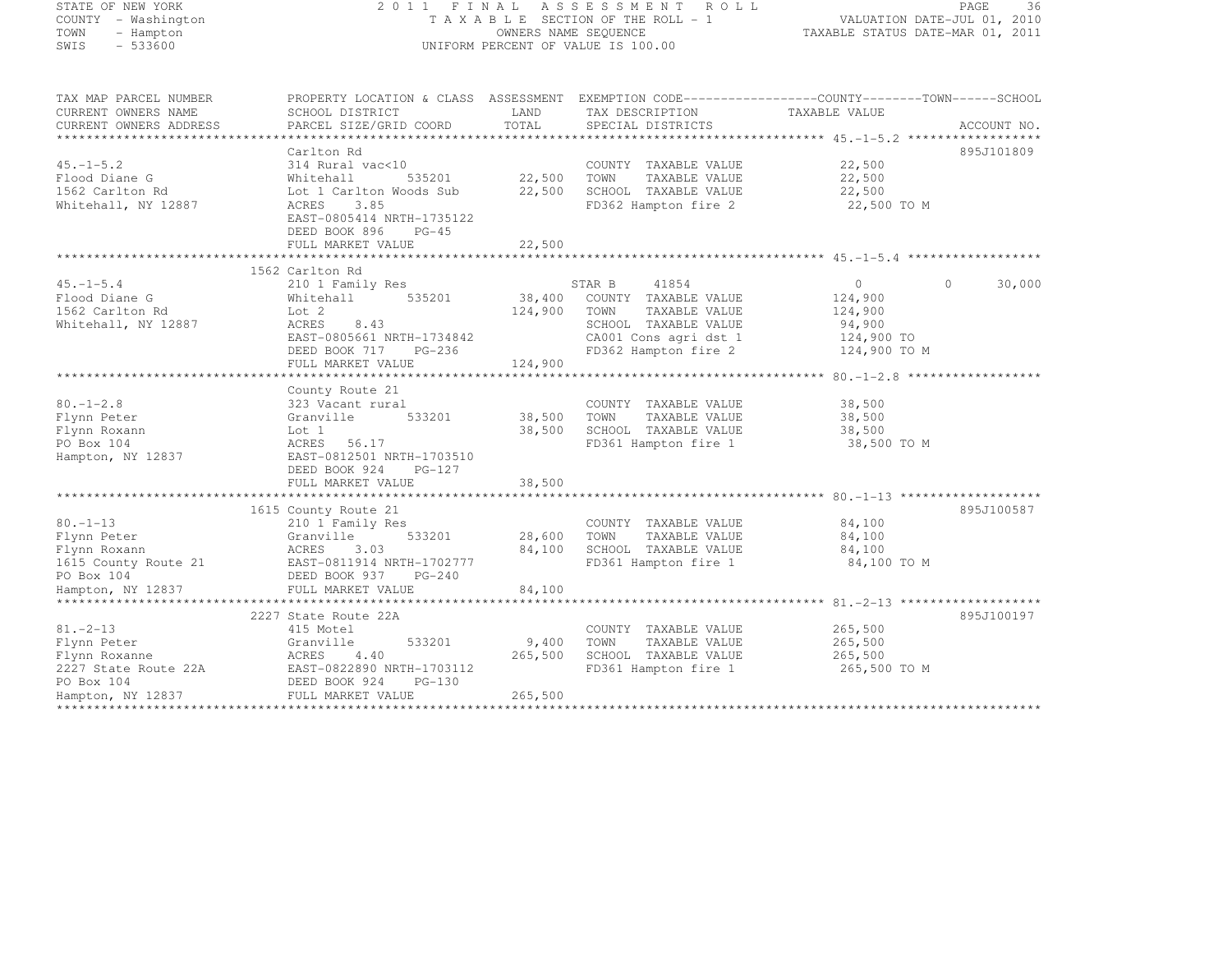# STATE OF NEW YORK 2 0 1 1 F I N A L A S S E S S M E N T R O L L PAGE <sup>37</sup> COUNTY - Washington T A X A B L E SECTION OF THE ROLL - 1 VALUATION DATE-JUL 01, 2010 TOWN - Hampton OWNERS NAME SEQUENCE TAXABLE STATUS DATE-MAR 01, 2011 SWIS - 533600 UNIFORM PERCENT OF VALUE IS 100.00

| TAX MAP PARCEL NUMBER<br>CURRENT OWNERS NAME<br>CURRENT OWNERS ADDRESS                                                                                                                                                  | PROPERTY LOCATION & CLASS ASSESSMENT<br>SCHOOL DISTRICT<br>PARCEL SIZE/GRID COORD                                                                                                                                                                                                                                                           | LAND<br>TOTAL                       | EXEMPTION CODE-----------------COUNTY-------TOWN------SCHOOL<br>TAX DESCRIPTION<br>SPECIAL DISTRICTS                                                                                                                                                         | TAXABLE VALUE                                                                                                                      | ACCOUNT NO.                                                                                  |
|-------------------------------------------------------------------------------------------------------------------------------------------------------------------------------------------------------------------------|---------------------------------------------------------------------------------------------------------------------------------------------------------------------------------------------------------------------------------------------------------------------------------------------------------------------------------------------|-------------------------------------|--------------------------------------------------------------------------------------------------------------------------------------------------------------------------------------------------------------------------------------------------------------|------------------------------------------------------------------------------------------------------------------------------------|----------------------------------------------------------------------------------------------|
| $81 - 2 - 14$<br>Flynn Peter J<br>Flynn Roxanne<br>2227 State Route 22A<br>Hampton, NY 12837                                                                                                                            | 2203 State Route 22A<br>210 1 Family Res<br>533201<br>Granville<br>3.24<br>ACRES<br>EAST-0822821 NRTH-1702719<br>DEED BOOK 1706 PG-261<br>FULL MARKET VALUE                                                                                                                                                                                 | 29,300<br>50,800<br>50,800          | COUNTY TAXABLE VALUE<br>TOWN<br>TAXABLE VALUE<br>SCHOOL TAXABLE VALUE<br>FD361 Hampton fire 1                                                                                                                                                                | 50,800<br>50,800<br>50,800<br>50,800 TO M                                                                                          | 895J100130                                                                                   |
|                                                                                                                                                                                                                         | 2163 County Route 18                                                                                                                                                                                                                                                                                                                        |                                     |                                                                                                                                                                                                                                                              |                                                                                                                                    | 895J100670                                                                                   |
| $62. - 1 - 26.2$<br>Foryan Thomas M<br>Foryan Dorothy M<br>2163 County Route 18<br>Whitehall, NY 12887                                                                                                                  | 210 1 Family Res<br>533201<br>Granville<br>ACRES<br>5.90<br>EAST-0815572 NRTH-1713989<br>DEED BOOK 2624 PG-101<br>FULL MARKET VALUE                                                                                                                                                                                                         | 35,900<br>156,300<br>156,300        | STAR B<br>41854<br>COUNTY TAXABLE VALUE<br>TOWN<br>TAXABLE VALUE<br>SCHOOL TAXABLE VALUE<br>FD361 Hampton fire 1                                                                                                                                             | $\circ$<br>156,300<br>156,300<br>126,300<br>156,300 TO M                                                                           | 30,000<br>$\Omega$                                                                           |
|                                                                                                                                                                                                                         |                                                                                                                                                                                                                                                                                                                                             |                                     |                                                                                                                                                                                                                                                              |                                                                                                                                    |                                                                                              |
| $72. - 2 - 4$<br>Fox Richard E<br>Fox Carol Ann<br>31 Greenfield Ln<br>PO Box 141<br>Hampton, NY 12837<br>$71.4 - 2 - 13$<br>Francesconi John S<br>Francesconi Eileen<br>59 Glenridge Ave<br>Stony Brook, NY 11790-2401 | 31 Greenfield Ln<br>210 1 Family Res<br>Granville<br>533201<br>1.50<br>ACRES<br>EAST-0823790 NRTH-1711724<br>DEED BOOK 1746 PG-82<br>FULL MARKET VALUE<br>1032 West Way<br>260 Seasonal res - WTRFNT<br>Granville<br>533201<br>LOT 5<br>$71. - 2 - 13$<br>FRNT 100.00 DPTH 212.00<br>EAST-0815754 NRTH-1707099<br>DEED BOOK 429<br>$PG-829$ | 103,100 STAR B<br>27,000<br>126,800 | WAR VET/C 41122<br>23,600 WAR VET/T 41123<br>41854<br>COUNTY TAXABLE VALUE<br>TOWN<br>TAXABLE VALUE<br>103,100 SCHOOL TAXABLE VALUE<br>FD361 Hampton fire 1<br>COUNTY TAXABLE VALUE<br>TOWN<br>TAXABLE VALUE<br>SCHOOL TAXABLE VALUE<br>FD361 Hampton fire 1 | 15,465<br>$\overline{0}$<br>$\circ$<br>87,635<br>87,635<br>73,100<br>103,100 TO M<br>126,800<br>126,800<br>126,800<br>126,800 TO M | 895J100100<br>$\Omega$<br>$\Omega$<br>$\Omega$<br>15,465<br>30,000<br>$\Omega$<br>895J100075 |
|                                                                                                                                                                                                                         | FULL MARKET VALUE                                                                                                                                                                                                                                                                                                                           | 126,800                             |                                                                                                                                                                                                                                                              |                                                                                                                                    |                                                                                              |
| $72.2 - 3 - 3$                                                                                                                                                                                                          | 8 Greenfield Ln<br>311 Res vac land                                                                                                                                                                                                                                                                                                         |                                     | COUNTY TAXABLE VALUE                                                                                                                                                                                                                                         | 500                                                                                                                                | 895J100285                                                                                   |
| Gage William<br>Gage Sharon<br>PO Box 73<br>Hampton, NY 12837                                                                                                                                                           | 533201<br>Granville<br>713/144 Hwy Approp<br>$72 - -3 - 3$<br>FRNT 60.00 DPTH 100.00                                                                                                                                                                                                                                                        | 500<br>500                          | TOWN<br>TAXABLE VALUE<br>SCHOOL TAXABLE VALUE<br>FD361 Hampton fire 1                                                                                                                                                                                        | 500<br>500<br>500 TO M                                                                                                             |                                                                                              |
|                                                                                                                                                                                                                         | EAST-0824289 NRTH-1712249<br>DEED BOOK 909<br>$PG-223$<br>FULL MARKET VALUE                                                                                                                                                                                                                                                                 | 500                                 |                                                                                                                                                                                                                                                              |                                                                                                                                    |                                                                                              |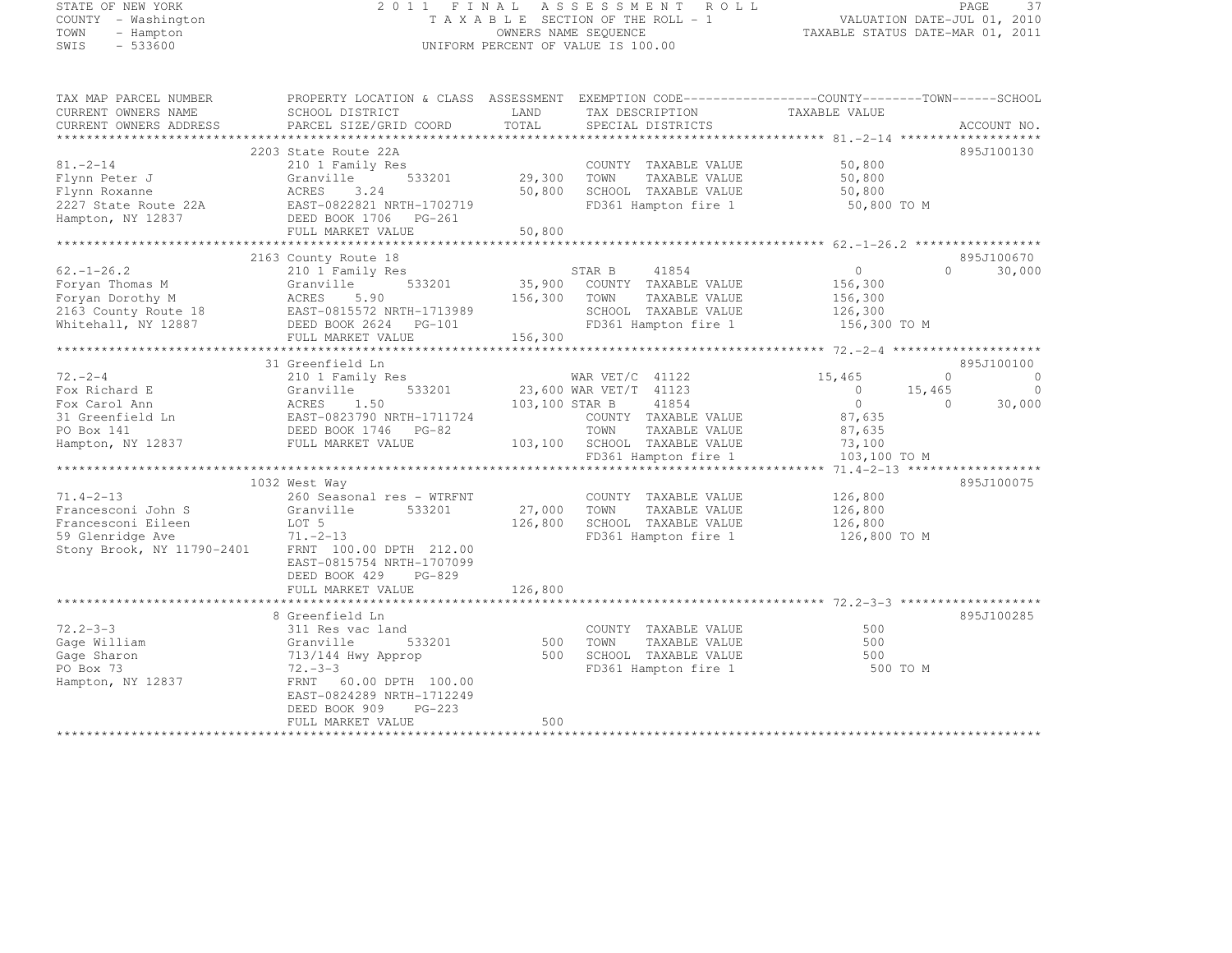|      | ATE OF NEW YORK:  |
|------|-------------------|
|      | UNTY - Washington |
| DМN  | - Hampton         |
| II S | - 533600          |

### STATE OF NEW YORK 2 0 1 1 F I N A L A S S E S S M E N T R O L L PAGE <sup>38</sup> COUNTY - Washington T A X A B L E SECTION OF THE ROLL - 1 VALUATION DATE-JUL 01, 2010 TOWN - Hampton OWNERS NAME SEQUENCE TAXABLE STATUS DATE-MAR 01, 2011 SWIS - 533600 UNIFORM PERCENT OF VALUE IS 100.00

| TAX MAP PARCEL NUMBER           | PROPERTY LOCATION & CLASS ASSESSMENT    |         | EXEMPTION CODE-----------------COUNTY--------TOWN------SCHOOL |                                 |                    |
|---------------------------------|-----------------------------------------|---------|---------------------------------------------------------------|---------------------------------|--------------------|
| CURRENT OWNERS NAME             | SCHOOL DISTRICT                         | LAND    | TAX DESCRIPTION                                               | TAXABLE VALUE                   |                    |
| CURRENT OWNERS ADDRESS          | PARCEL SIZE/GRID COORD                  | TOTAL   | SPECIAL DISTRICTS                                             |                                 | ACCOUNT NO.        |
| ***************************     |                                         |         |                                                               |                                 |                    |
|                                 | 5 Greenfield Ln                         |         |                                                               |                                 | 895J100279         |
| $72.2 - 3 - 4$                  | 449 Other Storag                        |         | COUNTY TAXABLE VALUE                                          | 9,000                           |                    |
| Gage William A                  | Granville<br>533201                     | 6,000   | TOWN<br>TAXABLE VALUE                                         | 9,000                           |                    |
| Gage Sharon K                   | $72. - 3 - 4$                           | 9,000   | SCHOOL TAXABLE VALUE                                          | 9,000                           |                    |
| PO Box 73                       | FRNT 123.00 DPTH 125.00                 |         | FD361 Hampton fire 1                                          | 9,000 TO M                      |                    |
| Hampton, NY 12837               | EAST-0824287 NRTH-1712087               |         |                                                               |                                 |                    |
|                                 | FULL MARKET VALUE                       | 9,000   |                                                               |                                 |                    |
|                                 |                                         |         |                                                               |                                 |                    |
|                                 | Greenfield Ln                           |         |                                                               |                                 | 895J100210         |
| $72.2 - 3 - 4.1$                | 330 Vacant comm                         |         | COUNTY TAXABLE VALUE                                          | 500                             |                    |
| Gage William A                  | Granville<br>533201                     | 500     | TOWN<br>TAXABLE VALUE                                         | 500                             |                    |
| Gage Sharon K                   | Water Rts & Dam                         | 500     | SCHOOL TAXABLE VALUE                                          | 500                             |                    |
| PO Box 73                       | 911/28                                  |         | FD361 Hampton fire 1                                          | 500 TO M                        |                    |
| Hampton, NY 12837               | $72. - 3 - 4.1$                         |         |                                                               |                                 |                    |
|                                 | FRNT 160.00 DPTH 105.00                 |         |                                                               |                                 |                    |
|                                 | EAST-0824489 NRTH-1712235               |         |                                                               |                                 |                    |
|                                 | PG-296<br>DEED BOOK 902                 |         |                                                               |                                 |                    |
|                                 | FULL MARKET VALUE                       | 500     |                                                               |                                 |                    |
|                                 |                                         |         |                                                               |                                 |                    |
|                                 | 9 Greenfield Ln                         |         |                                                               |                                 | 895J100282         |
| $72.2 - 3 - 5$                  | 311 Res vac land                        |         | COUNTY TAXABLE VALUE                                          | 2,000                           |                    |
| Gage William A                  | 533201<br>Granville                     | 2,000   | TOWN<br>TAXABLE VALUE                                         | 2,000                           |                    |
| Gage Sharon K                   | $72. - 3 - 5$                           | 2,000   | SCHOOL TAXABLE VALUE                                          | 2,000                           |                    |
| PO Box 73                       | FRNT<br>80.00 DPTH 125.00               |         | FD361 Hampton fire 1                                          | 2,000 TO M                      |                    |
| Hampton, NY 12837               | EAST-0824197 NRTH-1712050               |         |                                                               |                                 |                    |
|                                 | DEED BOOK 906<br>$PG-274$               |         |                                                               |                                 |                    |
|                                 | FULL MARKET VALUE                       | 2,000   |                                                               |                                 |                    |
|                                 | 10 Greenfield Ln                        |         |                                                               |                                 | 895J100280         |
| $72.2 - 3 - 6$                  |                                         |         |                                                               | $\circ$                         | $\Omega$           |
|                                 | 210 1 Family Res<br>Granville<br>533201 | 3,500   | 41834<br>STAR EN                                              | 20,900                          | 20,900             |
| Gage William A<br>Gage Sharon K | $72. - 3 - 6$                           | 20,900  | COUNTY TAXABLE VALUE<br>TOWN<br>TAXABLE VALUE                 | 20,900                          |                    |
| PO Box 73                       | FRNT<br>20.00                           |         | SCHOOL TAXABLE VALUE                                          | $\circ$                         |                    |
| Hampton, NY 12837               | 69.00 DPTH<br>EAST-0824234 NRTH-1712180 |         | FD361 Hampton fire 1                                          | 20,900 TO M                     |                    |
|                                 | DEED BOOK 906<br>PG-306                 |         |                                                               |                                 |                    |
|                                 | FULL MARKET VALUE                       | 20,900  |                                                               |                                 |                    |
|                                 |                                         |         |                                                               |                                 |                    |
|                                 | 100 Wicked Hollow Way                   |         |                                                               |                                 | 895J100563         |
| $62. - 1 - 11$                  | 271 Mfg housings                        |         | STAR B<br>41854                                               | $\circ$                         | $\Omega$<br>30,000 |
| Gardner Jerry P                 | 533201<br>Granville                     | 31,000  | COUNTY TAXABLE VALUE                                          | 111,200                         |                    |
| Gardner Janice                  | ACRES 10.01                             | 111,200 | TOWN<br>TAXABLE VALUE                                         | 111,200                         |                    |
| PO Box 32                       | EAST-0812301 NRTH-1719682               |         | SCHOOL TAXABLE VALUE                                          | 81,200                          |                    |
| Hampton, NY 12837               | DEED BOOK 585<br>PG-313                 |         | FD361 Hampton fire 1                                          | 111,200 TO M                    |                    |
|                                 | FULL MARKET VALUE                       | 111,200 |                                                               |                                 |                    |
|                                 |                                         |         |                                                               | ******************************* |                    |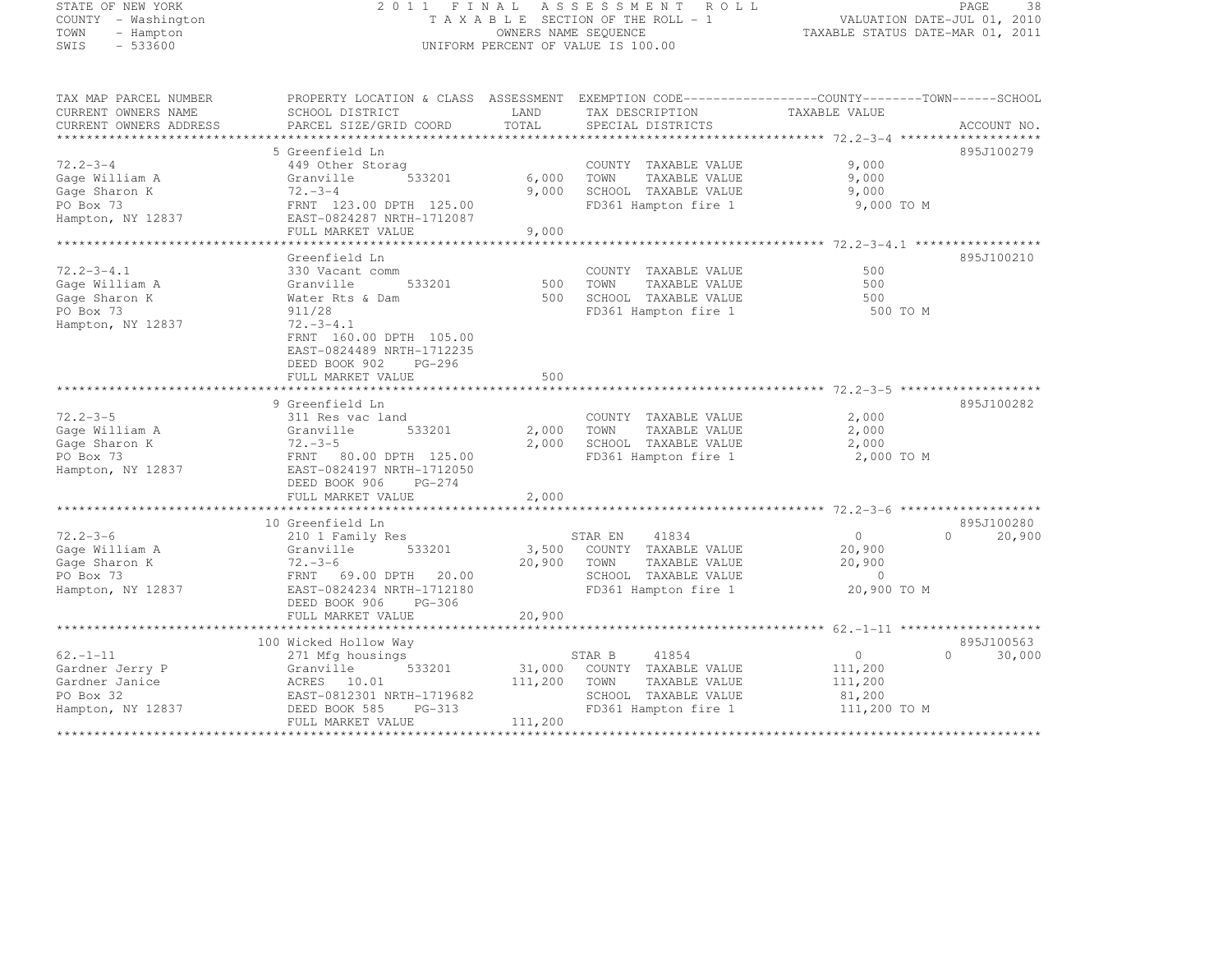# STATE OF NEW YORK 2 0 1 1 F I N A L A S S E S S M E N T R O L L PAGE <sup>39</sup> COUNTY - Washington T A X A B L E SECTION OF THE ROLL - 1 VALUATION DATE-JUL 01, 2010 TOWN - Hampton OWNERS NAME SEQUENCE TAXABLE STATUS DATE-MAR 01, 2011 SWIS - 533600 UNIFORM PERCENT OF VALUE IS 100.00

TAX MAP PARCEL NUMBER PROPERTY LOCATION & CLASS ASSESSMENT EXEMPTION CODE------------------COUNTY--------TOWN------SCHOOL

| CURRENT OWNERS NAME        | SCHOOL DISTRICT           | LAND          | TAX DESCRIPTION       | TAXABLE VALUE |                    |
|----------------------------|---------------------------|---------------|-----------------------|---------------|--------------------|
| CURRENT OWNERS ADDRESS     | PARCEL SIZE/GRID COORD    | TOTAL         | SPECIAL DISTRICTS     |               | ACCOUNT NO.        |
|                            |                           |               |                       |               |                    |
|                            | Hickey Rd OFF             |               |                       |               | 895J100645         |
| $62. - 1 - 12$             | 322 Rural vac>10          |               | COUNTY TAXABLE VALUE  | 17,000        |                    |
| Gardner Jerry P            | Granville<br>533201       | 17,000        | TOWN<br>TAXABLE VALUE | 17,000        |                    |
| Gardner Janice             | ACRES 11.56               | 17,000        | SCHOOL TAXABLE VALUE  | 17,000        |                    |
| Hickey Rd                  | EAST-0813070 NRTH-1719267 |               | FD361 Hampton fire 1  | 17,000 TO M   |                    |
| PO Box 32                  | DEED BOOK 738<br>$PG-30$  |               |                       |               |                    |
| Hampton, NY 12837          | FULL MARKET VALUE         | 17,000        |                       |               |                    |
|                            |                           |               |                       |               |                    |
|                            | 16 Perry Heights Way      |               |                       |               | 895J101822         |
| $72. - 2 - 27.2$           | 210 1 Family Res          |               | COUNTY TAXABLE VALUE  | 154,800       |                    |
| Garrick Timothy            | 533201<br>Granville       | 22,000        | TOWN<br>TAXABLE VALUE | 154,800       |                    |
| Garrick Doreen             | ACRES<br>1.00             | 154,800       | SCHOOL TAXABLE VALUE  | 154,800       |                    |
| 16 Perry Heights Way       | EAST-0822905 NRTH-1711914 |               | FD361 Hampton fire 1  | 154,800 TO M  |                    |
| Hampton, NY 12837          | DEED BOOK 834<br>$PG-163$ |               |                       |               |                    |
|                            | FULL MARKET VALUE         | 154,800       |                       |               |                    |
|                            |                           |               |                       |               |                    |
|                            | Hills Pond Rd             |               |                       |               | 895J100653         |
| $71. - 1 - 14.3$           | 322 Rural vac>10          |               | COUNTY TAXABLE VALUE  | 20,500        |                    |
| Gebig Elaine Living Trust  | Granville<br>533201       | 20,500        | TOWN<br>TAXABLE VALUE | 20,500        |                    |
| Gebig Elaine Trustee       | ACRES 17.39               | 20,500        | SCHOOL TAXABLE VALUE  | 20,500        |                    |
| PO Box 69                  | EAST-0816792 NRTH-1708783 |               | FD361 Hampton fire 1  | 20,500 TO M   |                    |
| Hampton, NY 12837          | DEED BOOK 2681<br>$PG-96$ |               |                       |               |                    |
|                            | FULL MARKET VALUE         | 20,500        |                       |               |                    |
|                            |                           |               |                       |               |                    |
|                            | 285 Hills Pond Rd         |               |                       |               | 895J101728         |
| $71. - 1 - 14.31$          | 210 1 Family Res - WTRFNT |               | COUNTY TAXABLE VALUE  | 181,400       |                    |
| Gebig Richard Living Trust | Granville<br>533201       | 14,800        | TOWN<br>TAXABLE VALUE | 181,400       |                    |
| Gebig Richard E            | ACRES<br>1.48             | 181,400       | SCHOOL TAXABLE VALUE  | 181,400       |                    |
| 285 Hills Pond Rd          | EAST-0815967 NRTH-1708359 |               | FD361 Hampton fire 1  | 181,400 TO M  |                    |
| PO Box 69                  | DEED BOOK 2677<br>$PG-49$ |               |                       |               |                    |
| Hampton, NY 12837          | FULL MARKET VALUE         | 181,400       |                       |               |                    |
|                            |                           |               |                       |               |                    |
|                            | 2269 County Route 18      |               |                       |               |                    |
| $63, -1 - 12, 1$           | 240 Rural res             |               | 41720<br>AG DIST      | 7,485         | 7,485<br>7,485     |
| Geear Jonathan B           | Granville<br>533201       | 46,000 STAR B | 41854                 | $\circ$       | $\Omega$<br>30,000 |
| Mayer Maria B              | 16.00<br>ACRES            | 223,200       | COUNTY TAXABLE VALUE  | 215,715       |                    |
| PO Box 135                 | EAST-0817630 NRTH-1713460 |               | TOWN<br>TAXABLE VALUE | 215,715       |                    |
| Hampton, NY 12837          | DEED BOOK 898<br>$PG-106$ |               | SCHOOL TAXABLE VALUE  | 185,715       |                    |
|                            | FULL MARKET VALUE         | 223,200       | CA001 Cons agri dst 1 | 215,715 TO    |                    |
| MAY BE SUBJECT TO PAYMENT  |                           |               | 7,485 EX              |               |                    |
| UNDER AGDIST LAW TIL 2015  |                           |               | FD361 Hampton fire 1  | 223,200 TO M  |                    |
| **********************     |                           |               |                       |               |                    |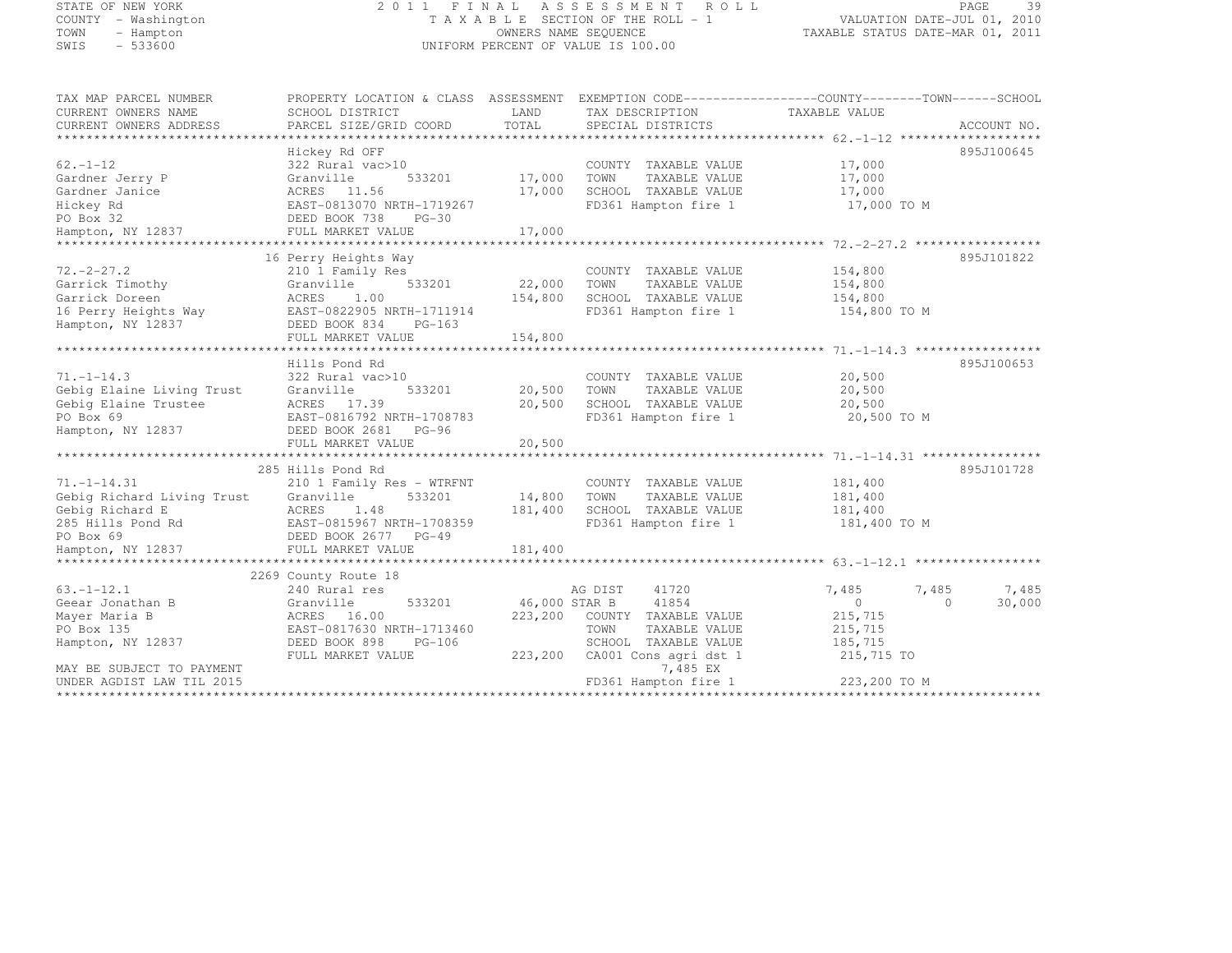# STATE OF NEW YORK 2 0 1 1 F I N A L A S S E S S M E N T R O L L PAGE <sup>40</sup> COUNTY - Washington T A X A B L E SECTION OF THE ROLL - 1 VALUATION DATE-JUL 01, 2010 TOWN - Hampton OWNERS NAME SEQUENCE TAXABLE STATUS DATE-MAR 01, 2011 SWIS - 533600 UNIFORM PERCENT OF VALUE IS 100.00

| TAX MAP PARCEL NUMBER     | PROPERTY LOCATION & CLASS ASSESSMENT EXEMPTION CODE----------------COUNTY-------TOWN-----SCHOOL |                       |                                                                    |                                                   |                          |
|---------------------------|-------------------------------------------------------------------------------------------------|-----------------------|--------------------------------------------------------------------|---------------------------------------------------|--------------------------|
| CURRENT OWNERS NAME       | SCHOOL DISTRICT                                                                                 | LAND                  | TAX DESCRIPTION                                                    | TAXABLE VALUE                                     |                          |
| CURRENT OWNERS ADDRESS    | PARCEL SIZE/GRID COORD                                                                          | TOTAL                 | SPECIAL DISTRICTS                                                  |                                                   | ACCOUNT NO.              |
|                           |                                                                                                 |                       |                                                                    |                                                   |                          |
|                           | 2246 County Route 18                                                                            |                       |                                                                    |                                                   |                          |
| $63. -1 - 12.2$           | 240 Rural res                                                                                   |                       |                                                                    | 11,671 11,671                                     | 11,671                   |
| Geear Jonathan B          | Granville                                                                                       |                       | AG DIST 41720<br>533201 110,300 FOR 480A 47460                     | 45,724 45,724                                     | 45,724                   |
| Mayer Maria B             | ACRES 101.42                                                                                    |                       | 236,100 COUNTY TAXABLE VALUE                                       | 178,705                                           |                          |
| PO Box 135                | EAST-0817487 NRTH-1711641                                                                       |                       | TOWN<br>TAXABLE VALUE                                              | 178,705                                           |                          |
| Hampton, NY 12837         | DEED BOOK 2337 PG-58                                                                            |                       | SCHOOL TAXABLE VALUE                                               | 178,705                                           |                          |
|                           | FULL MARKET VALUE                                                                               |                       | 236,100 CA001 Cons agri dst 1                                      | 224,429 TO                                        |                          |
| MAY BE SUBJECT TO PAYMENT |                                                                                                 |                       | 11,671 EX                                                          |                                                   |                          |
| UNDER RPTL480A UNTIL 2020 |                                                                                                 |                       | FD361 Hampton fire 1 236,100 TO M                                  |                                                   |                          |
|                           |                                                                                                 |                       |                                                                    |                                                   |                          |
|                           | 160 Perry Rd                                                                                    |                       |                                                                    |                                                   | 895J100081               |
| $45. - 1 - 23$            | 115 Bee products                                                                                |                       | AG BUILD 41700                                                     | 10,000<br>10,000                                  | 10,000                   |
| Genier Peter L            | Granville                                                                                       |                       | 41854                                                              | $\overline{0}$                                    | $\overline{0}$<br>30,000 |
| Sautter Mary L            | 872/85, 872/87, 872, 88 409, 300 COUNTY TAXABLE VALUE                                           |                       |                                                                    | 399,300                                           |                          |
| PO Box 275                | ACRES 257.50                                                                                    |                       | TOWN<br>TAXABLE VALUE                                              | 399,300                                           |                          |
| Fair Haven, VT 05743      | EAST-0814716 NRTH-1729192                                                                       |                       | SCHOOL TAXABLE VALUE                                               | 369,300                                           |                          |
|                           |                                                                                                 |                       |                                                                    | 409,300 TO                                        |                          |
| MAY BE SUBJECT TO PAYMENT | DEED BOOK 872 PG-88 CA001 Cons agri dst 1<br>FULL MARKET VALUE 409,300 FD361 Hampton fire 1     |                       |                                                                    | 409,300 TO M                                      |                          |
| UNDER RPTL483 UNTIL 2019  |                                                                                                 |                       |                                                                    |                                                   |                          |
|                           |                                                                                                 |                       |                                                                    |                                                   |                          |
|                           | State Route 22A OFF                                                                             |                       |                                                                    |                                                   |                          |
| $54. - 1 - 3.3$           |                                                                                                 |                       |                                                                    |                                                   |                          |
|                           | 314 Rural vac<10                                                                                | COUNI<br>16,500 TOWN  | COUNTY TAXABLE VALUE                                               | 16,500                                            |                          |
| Genier Peter L            | 533201<br>Granville                                                                             |                       | TAXABLE VALUE                                                      | 16,500                                            |                          |
| Sautter Mary L            | ACRES<br>7.67                                                                                   | 16,500                | SCHOOL TAXABLE VALUE<br>FD361 Hampton fire 1                       | 16,500                                            |                          |
| PO Box 275                | EAST-0819209 NRTH-1727461                                                                       |                       |                                                                    | 16,500 TO M                                       |                          |
| Fair Haven, VT 05743      | DEED BOOK 2651 PG-85                                                                            |                       |                                                                    |                                                   |                          |
|                           | FULL MARKET VALUE                                                                               | 16,500<br>*********** |                                                                    | ******************************** 54.-1-14.6 ***** |                          |
|                           |                                                                                                 |                       |                                                                    |                                                   |                          |
|                           | State Route 22A OFF                                                                             |                       |                                                                    |                                                   |                          |
| $54. - 1 - 14.6$          | 323 Vacant rural                                                                                |                       | COUNTY TAXABLE VALUE 21,000                                        |                                                   |                          |
| Genier Peter L            | 533201<br>Granville                                                                             | 21,000 TOWN           | TAXABLE VALUE<br>TOWN      TAXABLE VALUE<br>SCHOOL   TAXABLE VALUE | 21,000                                            |                          |
| Genier Mary L             | ACRES 43.95                                                                                     | 21,000                |                                                                    | 21,000                                            |                          |
| PO Box 275                | EAST-0817113 NRTH-1727492                                                                       |                       | FD361 Hampton fire 1                                               | 21,000 TO M                                       |                          |
| Fair Haven, VT 05743      | DEED BOOK 2661 PG-88                                                                            |                       |                                                                    |                                                   |                          |
|                           | FULL MARKET VALUE                                                                               | 21,000                |                                                                    |                                                   |                          |
|                           |                                                                                                 |                       |                                                                    |                                                   |                          |
|                           | Hills Pond Rd                                                                                   |                       |                                                                    |                                                   | 895J100656               |
| $71. - 1 - 23.3$          | 322 Rural vac>10                                                                                |                       | COUNTY TAXABLE VALUE                                               | 6,500                                             |                          |
| Glickstein Jerome M       | 533201<br>Granville                                                                             | 6,500                 | TAXABLE VALUE<br>TOWN                                              | 6,500                                             |                          |
| 711 Old Bethlehem Rd      | ACRES<br>2.00                                                                                   | 6,500                 | SCHOOL TAXABLE VALUE                                               | 6,500                                             |                          |
| Quakertown, PA 18951      | EAST-0813708 NRTH-1711175                                                                       |                       | FD361 Hampton fire 1                                               | 6,500 TO M                                        |                          |
|                           | DEED BOOK 2910 PG-109                                                                           |                       |                                                                    |                                                   |                          |
|                           | FULL MARKET VALUE                                                                               | 6,500                 |                                                                    |                                                   |                          |
|                           |                                                                                                 |                       |                                                                    |                                                   |                          |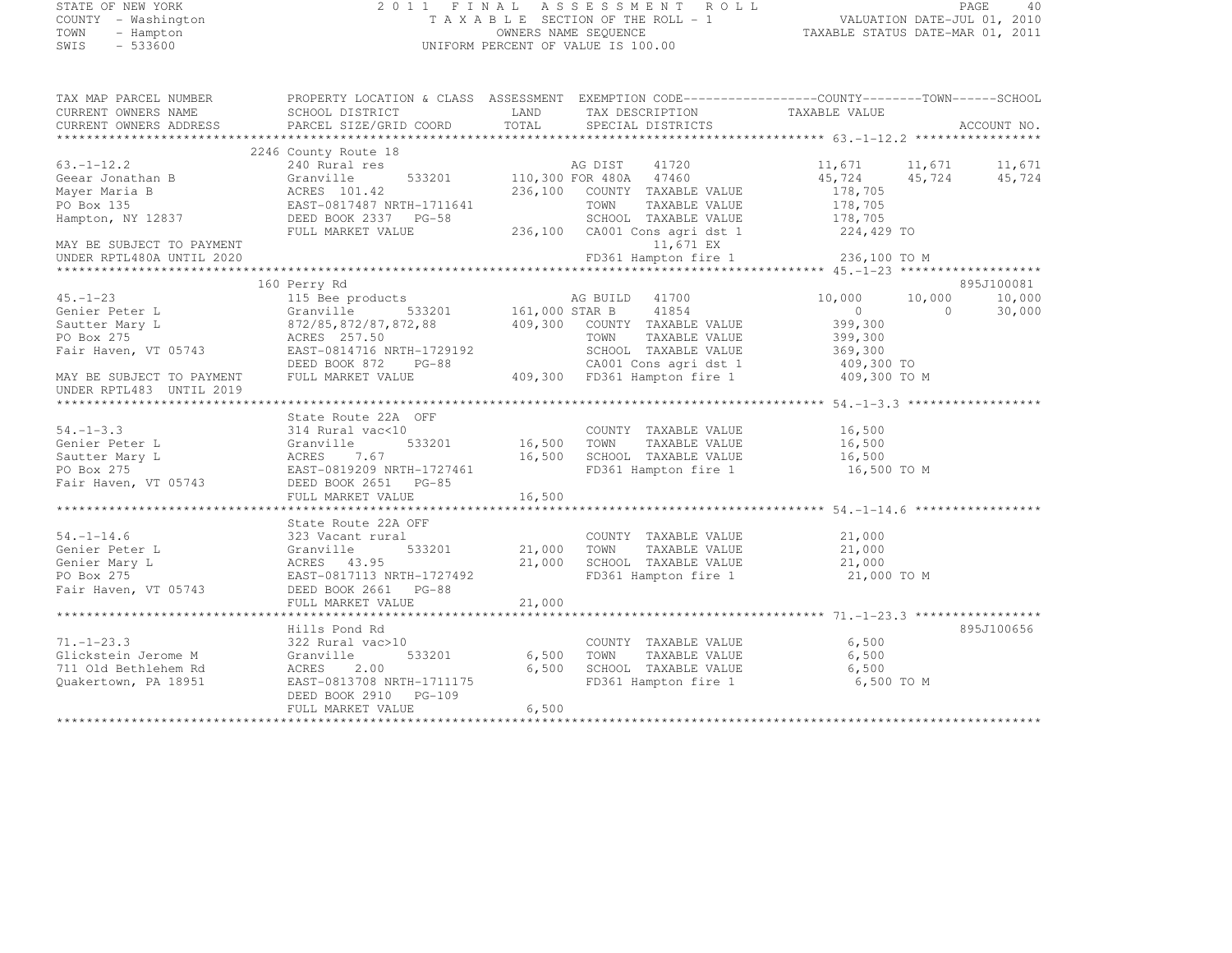| STATE OF NEW YORK<br>COUNTY - Washington<br>TOWN<br>- Hampton<br>SWIS<br>$-533600$ | 2011 FINAL                                            |               | ASSESSMENT ROLL<br>T A X A B L E SECTION OF THE ROLL - 1<br>OWNERS NAME SEQUENCE<br>UNIFORM PERCENT OF VALUE IS 100.00 | PAGE 41<br>VALUATION DATE-JUL 01, 2010<br>TAXABLE STATUS DATE 112 01 |                    |
|------------------------------------------------------------------------------------|-------------------------------------------------------|---------------|------------------------------------------------------------------------------------------------------------------------|----------------------------------------------------------------------|--------------------|
| TAX MAP PARCEL NUMBER                                                              |                                                       |               | PROPERTY LOCATION & CLASS ASSESSMENT EXEMPTION CODE-----------------COUNTY-------TOWN------SCHOOL                      |                                                                      |                    |
| CURRENT OWNERS NAME<br>CURRENT OWNERS ADDRESS                                      | SCHOOL DISTRICT<br>PARCEL SIZE/GRID COORD             | LAND<br>TOTAL | TAX DESCRIPTION<br>SPECIAL DISTRICTS                                                                                   | TAXABLE VALUE                                                        | ACCOUNT NO.        |
|                                                                                    |                                                       |               |                                                                                                                        |                                                                      |                    |
|                                                                                    | 395 Hills Pond Rd                                     |               |                                                                                                                        |                                                                      |                    |
| $71. - 1 - 23.9$                                                                   | 240 Rural res                                         |               | COUNTY TAXABLE VALUE                                                                                                   | 283,000                                                              |                    |
| Glickstein Jerome M                                                                | Granville<br>533201                                   | 84,100        | TOWN<br>TAXABLE VALUE                                                                                                  | 283,000                                                              |                    |
| 711 Old Bethlehem Rd                                                               | Sub Div Lot 2                                         | 283,000       | SCHOOL TAXABLE VALUE                                                                                                   | 283,000                                                              |                    |
| Ouakertown, PA 18951                                                               | ACRES 53.32                                           |               | FD361 Hampton fire 1                                                                                                   | 283,000 TO M                                                         |                    |
|                                                                                    | EAST-0813678 NRTH-1710097                             |               |                                                                                                                        |                                                                      |                    |
|                                                                                    | DEED BOOK 2910 PG-109                                 |               |                                                                                                                        |                                                                      |                    |
|                                                                                    | FULL MARKET VALUE                                     | 283,000       |                                                                                                                        |                                                                      |                    |
|                                                                                    | 399 Hills Pond Rd                                     |               |                                                                                                                        |                                                                      |                    |
| $71. - 1 - 23.10$                                                                  | 240 Rural res                                         |               | COUNTY TAXABLE VALUE                                                                                                   | 225,500                                                              |                    |
| Glickstein Jerome M                                                                | Granville<br>533201                                   | 104,000       | TOWN<br>TAXABLE VALUE                                                                                                  | 225,500                                                              |                    |
| 711 Old Bethlehem Rd                                                               | Sub Div Lot 3                                         | 225,500       | SCHOOL TAXABLE VALUE                                                                                                   | 225,500                                                              |                    |
| Quakertown, PA 18951                                                               | ACRES 98.56                                           |               | FD361 Hampton fire 1                                                                                                   | 225,500 TO M                                                         |                    |
|                                                                                    | EAST-0812719 NRTH-1710806                             |               |                                                                                                                        |                                                                      |                    |
|                                                                                    | DEED BOOK 2910 PG-109                                 |               |                                                                                                                        |                                                                      |                    |
|                                                                                    | FULL MARKET VALUE                                     | 225,500       |                                                                                                                        |                                                                      |                    |
|                                                                                    |                                                       |               |                                                                                                                        |                                                                      |                    |
|                                                                                    | LOT 8 Faesh Pat                                       |               |                                                                                                                        |                                                                      | 895J100295         |
| $71. - 1 - 26$                                                                     | 910 Priv forest                                       |               | COUNTY TAXABLE VALUE                                                                                                   | 13,600                                                               |                    |
| Glickstein Jerome M                                                                | Granville<br>533201                                   | 13,600        | TOWN<br>TAXABLE VALUE                                                                                                  | 13,600                                                               |                    |
| 711 Old Bethlehem Rd                                                               | ACRES 30.33                                           | 13,600        | SCHOOL TAXABLE VALUE                                                                                                   | 13,600                                                               |                    |
| Quakertown, PA 18951                                                               | EAST-0813327 NRTH-1708207<br>DEED BOOK 2910 PG-109    |               | FD361 Hampton fire 1                                                                                                   | 13,600 TO M                                                          |                    |
|                                                                                    | FULL MARKET VALUE                                     | 13,600        |                                                                                                                        |                                                                      |                    |
|                                                                                    |                                                       |               |                                                                                                                        |                                                                      |                    |
|                                                                                    | Roberts Ln OFF                                        |               |                                                                                                                        |                                                                      | 895J100233         |
| $53. - 1 - 4.1$                                                                    | 910 Priv forest                                       |               | COUNTY TAXABLE VALUE                                                                                                   | 76,800                                                               |                    |
| Goodrich Mark D                                                                    | 533201<br>Granville                                   | 76,800        | TOWN<br>TAXABLE VALUE                                                                                                  | 76,800                                                               |                    |
| Goodrich Patricia A                                                                | ACRES 262.70                                          | 76,800        | SCHOOL TAXABLE VALUE                                                                                                   | 76,800                                                               |                    |
| 149 Roberts Ln                                                                     | EAST-0814758 NRTH-1725240                             |               | CA001 Cons agri dst 1                                                                                                  | 76,800 TO                                                            |                    |
| Hampton, NY 12837                                                                  | DEED BOOK 569<br>$PG-244$                             |               | FD361 Hampton fire 1                                                                                                   | 76,800 TO M                                                          |                    |
|                                                                                    | FULL MARKET VALUE                                     | 76,800        |                                                                                                                        |                                                                      |                    |
|                                                                                    |                                                       |               |                                                                                                                        |                                                                      |                    |
|                                                                                    | 149 Roberts Ln                                        |               |                                                                                                                        |                                                                      | 895J100406         |
| $53. -1 - 4.4$                                                                     | 210 1 Family Res                                      |               | 41854<br>STAR B                                                                                                        | $\circ$                                                              | 30,000<br>$\Omega$ |
| Goodrich Mark D                                                                    | Granville<br>533201                                   | 37,700        | COUNTY TAXABLE VALUE                                                                                                   | 204,700                                                              |                    |
| Goodrich Patricia A                                                                | ACRES<br>7.70                                         | 204,700       | TOWN<br>TAXABLE VALUE                                                                                                  | 204,700                                                              |                    |
| 149 Roberts Ln<br>Hampton, NY 12837                                                | EAST-0816256 NRTH-1723939<br>DEED BOOK 480<br>PG-1060 |               | SCHOOL TAXABLE VALUE<br>FD361 Hampton fire 1                                                                           | 174,700<br>204,700 TO M                                              |                    |
|                                                                                    | FULL MARKET VALUE                                     | 204,700       |                                                                                                                        |                                                                      |                    |
|                                                                                    |                                                       |               |                                                                                                                        |                                                                      |                    |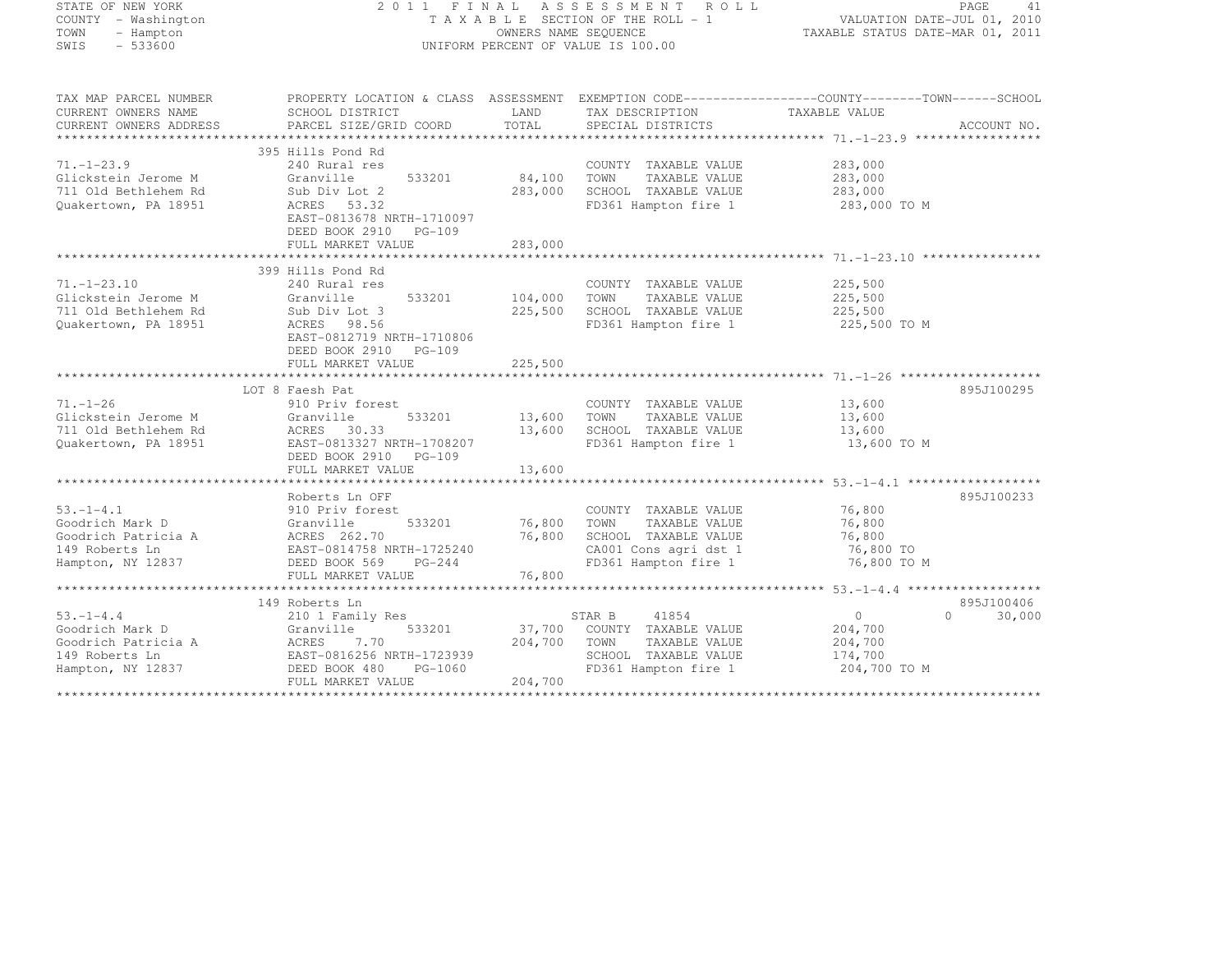#### STATE OF NEW YORK 2 0 1 1 F I N A L A S S E S S M E N T R O L L PAGE <sup>42</sup> COUNTY - Washington T A X A B L E SECTION OF THE ROLL - 1 VALUATION DATE-JUL 01, 2010 TOWN - Hampton OWNERS NAME SEQUENCE TAXABLE STATUS DATE-MAR 01, 2011 SWIS - 533600 UNIFORM PERCENT OF VALUE IS 100.00

| TAX MAP PARCEL NUMBER  |                           | PROPERTY LOCATION & CLASS ASSESSMENT EXEMPTION CODE---------------COUNTY-------TOWN-----SCHOOL |                          |                         |
|------------------------|---------------------------|------------------------------------------------------------------------------------------------|--------------------------|-------------------------|
| CURRENT OWNERS NAME    | SCHOOL DISTRICT           | LAND<br>TAX DESCRIPTION                                                                        | TAXABLE VALUE            |                         |
| CURRENT OWNERS ADDRESS | PARCEL SIZE/GRID COORD    | TOTAL<br>SPECIAL DISTRICTS                                                                     |                          | ACCOUNT NO.             |
|                        |                           |                                                                                                |                          |                         |
|                        | Roberts Ln                |                                                                                                |                          | 895J100709              |
| $53. - 1 - 4.6$        | 314 Rural vac<10          | COUNTY TAXABLE VALUE                                                                           | 16,500                   |                         |
| Goodrich Mark D        | 533201<br>Granville       | 16,500<br>TOWN<br>TAXABLE VALUE                                                                | 16,500                   |                         |
| Goodrich Patricia A    | 5.80<br>ACRES             | 16,500<br>SCHOOL TAXABLE VALUE                                                                 | 16,500                   |                         |
| 149 Roberts Ln         | EAST-0816567 NRTH-1724287 | FD361 Hampton fire 1                                                                           | 16,500 TO M              |                         |
| Hampton, NY 12837      | DEED BOOK 517 PG-40       |                                                                                                |                          |                         |
|                        | FULL MARKET VALUE         | 16,500                                                                                         |                          |                         |
|                        |                           |                                                                                                |                          |                         |
|                        | 1569 County Route 11      |                                                                                                |                          | 895J100089              |
| $38. - 1 - 16$         | 210 1 Family Res          | DISAB-CO<br>41932                                                                              | 23,490                   | $\Omega$<br>$\mathbf 0$ |
| Gosselin Brian         | Whitehall<br>535201       | 19,500 DISAB-TOWN 41933                                                                        | 13,050<br>$\overline{0}$ | $\mathbf 0$             |
| 1569 County Route 11   | FRNT 100.00 DPTH 208.00   | 52,200 STAR B<br>41854                                                                         | $\bigcirc$<br>$\bigcap$  | 30,000                  |
| Whitehall, NY 12887    | EAST-0806133 NRTH-1737200 | COUNTY TAXABLE VALUE                                                                           | 28,710                   |                         |
|                        | DEED BOOK 903<br>$PG-259$ | TOWN<br>TAXABLE VALUE                                                                          | 39,150                   |                         |
|                        | FULL MARKET VALUE         | 52,200 SCHOOL TAXABLE VALUE                                                                    | 22,200                   |                         |
|                        |                           | FD362 Hampton fire 2                                                                           | 52,200 TO M              |                         |
|                        |                           |                                                                                                |                          |                         |
|                        | 1575 County Route 11      |                                                                                                |                          | 895J101813              |
| $38. - 1 - 15.2$       | 270 Mfg housing           | CW_10_VET/ 41151                                                                               | 6,740<br>6,740           | $\Omega$                |
| Gosselin David A       | Whitehall<br>535201       | 27,900 STAR EN<br>41834                                                                        | $\Omega$                 | 60,100<br>$\cap$        |
| Gosselin Eileen        | $888 - 1$                 | 67,400<br>COUNTY TAXABLE VALUE                                                                 | 60,660                   |                         |
| 1575 County Route 11   | ACRES<br>2.80             | TOWN<br>TAXABLE VALUE                                                                          | 60,660                   |                         |
| Whitehall, NY 12887    | EAST-0806376 NRTH-1737337 | SCHOOL TAXABLE VALUE                                                                           | 7,300                    |                         |
|                        | $PG-51$<br>DEED BOOK 630  | FD362 Hampton fire 2                                                                           | 67,400 TO M              |                         |
|                        | FULL MARKET VALUE         | 67,400                                                                                         |                          |                         |
|                        |                           |                                                                                                |                          |                         |
|                        | Vladyka Woods Rd          |                                                                                                |                          | 895J101795              |
| $38. - 1 - 15.1$       | 311 Res vac land          | COUNTY TAXABLE VALUE                                                                           | 9,500                    |                         |
| Gosselin Russell J     | 535201<br>Whitehall       | 9,500<br>TOWN<br>TAXABLE VALUE                                                                 | 9,500                    |                         |
| Gosselin Linda L       | FRNT 251.00 DPTH 147.00   | 9,500<br>SCHOOL TAXABLE VALUE                                                                  | 9,500                    |                         |
| 224 Bullfrog Hollow Rd | EAST-0806014 NRTH-1737180 | FD362 Hampton fire 2                                                                           | 9,500 TO M               |                         |
| Wells, VT 05774        | DEED BOOK 595<br>$PG-39$  |                                                                                                |                          |                         |
|                        | FULL MARKET VALUE         | 9,500                                                                                          |                          |                         |
|                        |                           |                                                                                                |                          |                         |
|                        | 155 Hickey Rd             |                                                                                                |                          | 895J100703              |
| $62, -1 - 32, 1$       | 270 Mfg housing           | 41854<br>STAR B                                                                                | $\circ$                  | 30,000<br>$\cap$        |
| Goyette Lloyd F        | Granville<br>533201       | 35,000<br>COUNTY TAXABLE VALUE                                                                 | 71,200                   |                         |
| Goyette Cindy L        | ACRES<br>5.00             | 71,200<br>TOWN<br>TAXABLE VALUE                                                                | 71,200                   |                         |
| 155 Hickey Rd          | EAST-0813694 NRTH-1717589 | SCHOOL TAXABLE VALUE                                                                           | 41,200                   |                         |
| Hampton, NY 12837      | DEED BOOK 505<br>PG-1059  | FD361 Hampton fire 1                                                                           | 71,200 TO M              |                         |
|                        | FULL MARKET VALUE         | 71,200                                                                                         |                          |                         |
|                        |                           |                                                                                                |                          |                         |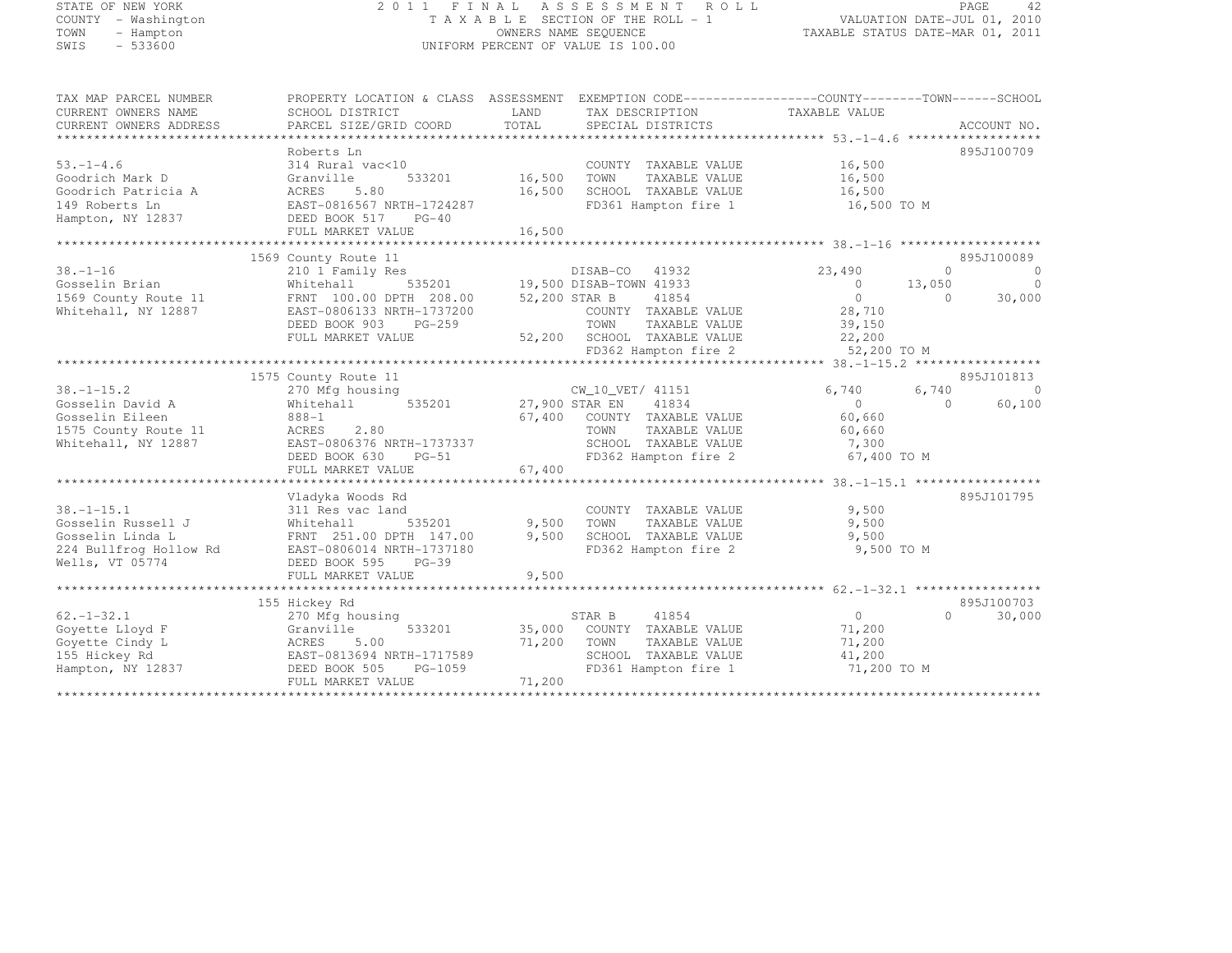| STATE OF NEW YORK |  |                     |  |
|-------------------|--|---------------------|--|
|                   |  | COUNTY - Washington |  |
| TOWN              |  | - Hampton           |  |
| <b>CMTC</b>       |  | $-533600$           |  |

#### STATE OF NEW YORK 2 0 1 1 F I N A L A S S E S S M E N T R O L L PAGE <sup>43</sup> COUNTY - Washington T A X A B L E SECTION OF THE ROLL - 1 VALUATION DATE-JUL 01, 2010 TOWN - Hampton OWNERS NAME SEQUENCE TAXABLE STATUS DATE-MAR 01, 2011 UNIFORM PERCENT OF VALUE IS 100.00

| TAX MAP PARCEL NUMBER<br>CURRENT OWNERS NAME<br>CURRENT OWNERS ADDRESS | PROPERTY LOCATION & CLASS ASSESSMENT EXEMPTION CODE----------------COUNTY-------TOWN-----SCHOOL<br>SCHOOL DISTRICT<br>PARCEL SIZE/GRID COORD | LAND<br>TOTAL        | TAX DESCRIPTION<br>SPECIAL DISTRICTS                   | TAXABLE VALUE    |                  | ACCOUNT NO.               |
|------------------------------------------------------------------------|----------------------------------------------------------------------------------------------------------------------------------------------|----------------------|--------------------------------------------------------|------------------|------------------|---------------------------|
|                                                                        | 273 Hickey Rd                                                                                                                                |                      |                                                        |                  |                  | 895J100640                |
| $53. - 1 - 7.12$                                                       |                                                                                                                                              |                      |                                                        |                  |                  |                           |
| Grady Patricia                                                         | 210 1 Family Res<br>Granville                                                                                                                |                      | Res WAR VET/TC 41121<br>533201 36,500 DIS VET/TC 41141 | 26,430<br>88,100 | 26,430<br>88,100 | $\overline{0}$<br>$\circ$ |
| 273 Hickey Rd                                                          | ACRES<br>6.52                                                                                                                                |                      | 176,200 AGED-SCH 41804                                 | $\overline{0}$   | $\overline{0}$   | 44,050                    |
| Hampton, NY 12837                                                      | EAST-0814340 NRTH-1720453                                                                                                                    |                      | DISAB-CO<br>41932                                      | 27,752           | $\bigcirc$       | $\circ$                   |
|                                                                        | DEED BOOK 503<br>PG-532                                                                                                                      |                      | DISAB-TOWN 41933                                       | $\overline{0}$   | 15,418           | $\circ$                   |
|                                                                        | FULL MARKET VALUE                                                                                                                            | 176,200 STAR B       | 41854                                                  | $\overline{0}$   | $\Omega$         | 30,000                    |
|                                                                        |                                                                                                                                              |                      | COUNTY TAXABLE VALUE                                   | 33,918           |                  |                           |
|                                                                        |                                                                                                                                              |                      | TAXABLE VALUE<br>TOWN                                  | 46,252           |                  |                           |
|                                                                        |                                                                                                                                              |                      | SCHOOL TAXABLE VALUE                                   | 102,150          |                  |                           |
|                                                                        |                                                                                                                                              |                      | FD361 Hampton fire 1                                   | 176,200 TO M     |                  |                           |
|                                                                        |                                                                                                                                              |                      |                                                        |                  |                  |                           |
|                                                                        | 78 Rainbow Way                                                                                                                               |                      |                                                        |                  |                  | 895J100601                |
| $81. - 1 - 43$                                                         | 210 1 Family Res                                                                                                                             |                      | COUNTY TAXABLE VALUE                                   | 106,400          |                  |                           |
| Graft Allison                                                          | Granville<br>533201                                                                                                                          | 31,800               | TOWN<br>TAXABLE VALUE                                  | 106,400          |                  |                           |
| 11625 Community Center Dr Apt ACRES                                    | 4.00                                                                                                                                         | 106,400              | SCHOOL TAXABLE VALUE                                   | 106,400          |                  |                           |
| Northflenn, CO 80233                                                   | EAST-0816907 NRTH-1701952                                                                                                                    |                      | FD361 Hampton fire 1                                   | 106,400 TO M     |                  |                           |
|                                                                        | DEED BOOK 2508 PG-159                                                                                                                        |                      |                                                        |                  |                  |                           |
|                                                                        | FULL MARKET VALUE                                                                                                                            | 106,400              |                                                        |                  |                  |                           |
|                                                                        |                                                                                                                                              |                      |                                                        |                  |                  |                           |
|                                                                        | 62 Rainbow Way                                                                                                                               |                      |                                                        |                  |                  | 895J100597                |
| $81. - 1 - 36$                                                         | 260 Seasonal res                                                                                                                             |                      | COUNTY TAXABLE VALUE                                   | 49,400           |                  |                           |
| Graham Keith                                                           | 533201<br>Granville                                                                                                                          | COUNT<br>32,100 TOWN | TAXABLE VALUE                                          | 49,400           |                  |                           |
| 166 Route 106                                                          | ACRES<br>4.10                                                                                                                                | 49,400               | SCHOOL TAXABLE VALUE                                   | 49,400           |                  |                           |
| Perkinsville, VT 05151                                                 | EAST-0817397 NRTH-1702002                                                                                                                    |                      | FD361 Hampton fire 1                                   | 49,400 TO M      |                  |                           |
|                                                                        | DEED BOOK 2488 PG-177                                                                                                                        |                      |                                                        |                  |                  |                           |
|                                                                        | FULL MARKET VALUE                                                                                                                            | 49,400               |                                                        |                  |                  |                           |
|                                                                        |                                                                                                                                              |                      |                                                        |                  |                  |                           |
|                                                                        | State Route 22A OFF                                                                                                                          |                      |                                                        |                  |                  | 895J100092                |
| $72. - 2 - 10$                                                         | 314 Rural vac<10                                                                                                                             |                      | COUNTY TAXABLE VALUE                                   | 12,500           |                  |                           |
| Green Mountain College                                                 | Granville<br>533201                                                                                                                          | 12,500 TOWN          | TAXABLE VALUE                                          | 12,500           |                  |                           |
| Poultney, VT 05764                                                     | ACRES<br>3.70                                                                                                                                | 12,500               | SCHOOL TAXABLE VALUE                                   | 12,500           |                  |                           |
|                                                                        | EAST-0824341 NRTH-1709168                                                                                                                    |                      | FD361 Hampton fire 1                                   | 12,500 TO M      |                  |                           |
|                                                                        | FULL MARKET VALUE                                                                                                                            | 12,500               |                                                        |                  |                  |                           |
|                                                                        |                                                                                                                                              |                      |                                                        |                  |                  |                           |
|                                                                        | Staso Ln                                                                                                                                     |                      |                                                        |                  |                  | 895J100530                |
| $72. - 2 - 11$                                                         | 314 Rural vac<10                                                                                                                             |                      | COUNTY TAXABLE VALUE                                   | 6,500            |                  |                           |
| Green Mountain College                                                 | Granville<br>533201                                                                                                                          | 6,500                | TOWN<br>TAXABLE VALUE                                  | 6,500            |                  |                           |
| Poultney, VT 05764                                                     | ACRES 1.90                                                                                                                                   | 6,500                | SCHOOL TAXABLE VALUE<br>FD361 Hampton fire 1           | 6,500            |                  |                           |
|                                                                        | EAST-0824234 NRTH-1708156                                                                                                                    |                      |                                                        | 6,500 TO M       |                  |                           |
|                                                                        | FULL MARKET VALUE                                                                                                                            | 6,500                |                                                        |                  |                  |                           |
|                                                                        |                                                                                                                                              |                      |                                                        |                  |                  |                           |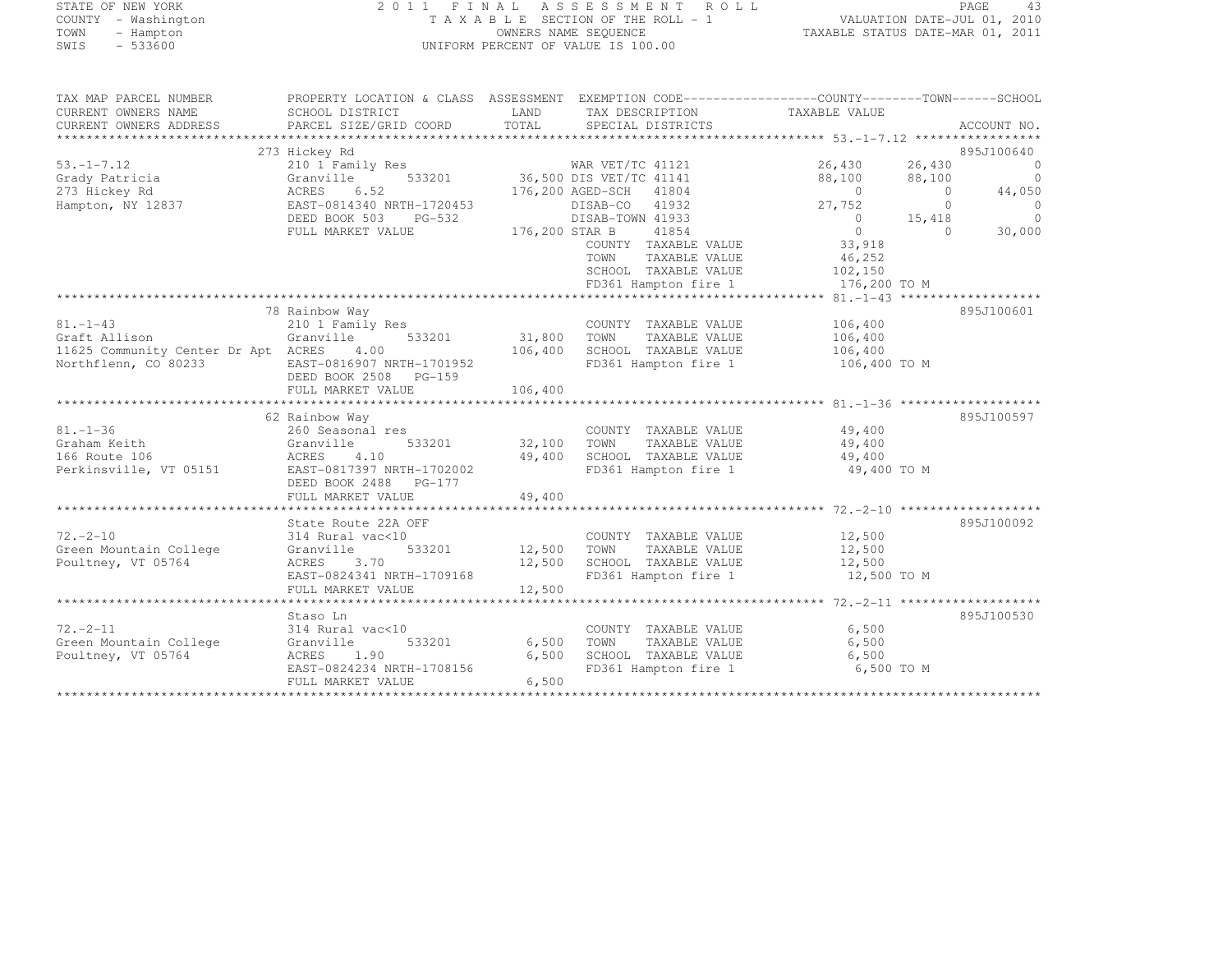| STATE OF NEW YORK<br>COUNTY - Washington<br>TOWN<br>- Hampton<br>$-533600$<br>SWIS | 2011 FINAL                                      |         | A S S E S S M E N T<br>ROLL<br>TAXABLE SECTION OF THE ROLL - 1<br>OWNERS NAME SEQUENCE<br>UNIFORM PERCENT OF VALUE IS 100.00 | TAXABLE STATUS DATE-MAR 01, 2011 | VALUATION DATE-JUL 01, 2010 | PAGE<br>44  |
|------------------------------------------------------------------------------------|-------------------------------------------------|---------|------------------------------------------------------------------------------------------------------------------------------|----------------------------------|-----------------------------|-------------|
| TAX MAP PARCEL NUMBER<br>CURRENT OWNERS NAME                                       | SCHOOL DISTRICT                                 | LAND    | PROPERTY LOCATION & CLASS ASSESSMENT EXEMPTION CODE-----------------COUNTY-------TOWN-----SCHOOL<br>TAX DESCRIPTION          | TAXABLE VALUE                    |                             |             |
| CURRENT OWNERS ADDRESS                                                             | PARCEL SIZE/GRID COORD                          | TOTAL   | SPECIAL DISTRICTS                                                                                                            |                                  |                             | ACCOUNT NO. |
| ***********************                                                            |                                                 |         |                                                                                                                              |                                  |                             |             |
|                                                                                    | County Route 20                                 |         |                                                                                                                              |                                  |                             | 895J101817  |
| $72. -2 - 12.1$                                                                    | 322 Rural vac>10                                |         | COUNTY TAXABLE VALUE                                                                                                         | 5,500                            |                             |             |
| Greene James C                                                                     | 533201<br>Granville                             | 5,500   | TOWN<br>TAXABLE VALUE                                                                                                        | 5,500                            |                             |             |
| Attn: Bernard Greene                                                               | 17 Ad                                           | 5,500   | SCHOOL TAXABLE VALUE                                                                                                         | 5,500                            |                             |             |
| PO Box 145<br>Hampton, NY 12837                                                    | ACRES 11.90<br>EAST-0824017 NRTH-1706190        |         | FD361 Hampton fire 1                                                                                                         | 5,500 TO M                       |                             |             |
|                                                                                    | DEED BOOK 863<br>PG-284                         |         |                                                                                                                              |                                  |                             |             |
|                                                                                    | FULL MARKET VALUE                               | 5,500   |                                                                                                                              |                                  |                             |             |
|                                                                                    |                                                 |         |                                                                                                                              |                                  |                             |             |
|                                                                                    | 1518 Carlton Rd                                 |         |                                                                                                                              |                                  |                             |             |
| $45. -1 - 5.5$                                                                     | 270 Mfg housing                                 |         | CBT VET/C 41132                                                                                                              | 37,525                           | $\overline{0}$              | $\circ$     |
| Gregorio Francisco A                                                               | 535201<br>Whitehall                             |         | 35,000 CBT VET/T 41133                                                                                                       | $\overline{0}$                   | 37,525                      | $\Omega$    |
| Gregorio Susan G                                                                   | Lot 5                                           |         | 150,100 DIS VET/C 41142                                                                                                      | 45,030                           | $\bigcirc$                  | $\Omega$    |
| 1518 Carlton Rd                                                                    | ACRES<br>5.01 BANK<br>26                        |         | DIS VET/T 41143                                                                                                              | $\bigcirc$                       | 45,030                      | $\Omega$    |
| Whitehall, NY 12887                                                                | EAST-0804885 NRTH-1733917                       |         | STAR EN<br>41834                                                                                                             | $\circ$                          | $\Omega$                    | 60,100      |
|                                                                                    | DEED BOOK 2684<br>PG-300<br>FULL MARKET VALUE   | 150,100 | COUNTY TAXABLE VALUE<br>TAXABLE VALUE<br>TOWN                                                                                | 67,545<br>67,545                 |                             |             |
|                                                                                    |                                                 |         | SCHOOL TAXABLE VALUE                                                                                                         | 90,000                           |                             |             |
|                                                                                    |                                                 |         | FD361 Hampton fire 1                                                                                                         | 150,100 TO M                     |                             |             |
|                                                                                    |                                                 |         |                                                                                                                              |                                  |                             |             |
|                                                                                    | 228 Carvers Falls Rd                            |         |                                                                                                                              |                                  |                             | 895J101763  |
| $38. - 1 - 2.2$                                                                    | 210 1 Family Res                                |         | 41854<br>STAR B                                                                                                              | $\circ$                          | $\Omega$                    | 30,000      |
| Grenier Jeffery S                                                                  | 535201<br>Whitehall                             | 29,000  | COUNTY TAXABLE VALUE                                                                                                         | 142,000                          |                             |             |
| 228 Carvers Falls Rd                                                               | ACRES<br>3.15                                   | 142,000 | TOWN<br>TAXABLE VALUE                                                                                                        | 142,000                          |                             |             |
| Whitehall, NY 12887                                                                | EAST-0805425 NRTH-1744728                       |         | SCHOOL TAXABLE VALUE                                                                                                         | 112,000                          |                             |             |
|                                                                                    | DEED BOOK 2799<br>PG-113                        |         | FD362 Hampton fire 2                                                                                                         | 142,000 TO M                     |                             |             |
|                                                                                    | FULL MARKET VALUE                               | 142,000 |                                                                                                                              |                                  |                             |             |
|                                                                                    | 30 Mirror Lake Way                              |         |                                                                                                                              |                                  |                             | 895J101760  |
| $80. - 1 - 44$                                                                     | 210 1 Family Res - WTRFNT                       |         | STAR EN<br>41834                                                                                                             | $\overline{0}$                   | $\Omega$                    | 60,100      |
| Gysel Catherine                                                                    | 535201<br>Whitehall                             | 25,000  | COUNTY TAXABLE VALUE                                                                                                         | 200,400                          |                             |             |
| PO Box 136                                                                         | LOT 16                                          | 200,400 | TOWN<br>TAXABLE VALUE                                                                                                        | 200,400                          |                             |             |
| Hampton, NY 12837                                                                  | FRNT 154.00 DPTH 201.00                         |         | SCHOOL TAXABLE VALUE                                                                                                         | 140,300                          |                             |             |
|                                                                                    | EAST-0810844 NRTH-1705230                       |         | FD361 Hampton fire 1                                                                                                         | 200,400 TO M                     |                             |             |
|                                                                                    | DEED BOOK 855<br>PG-171                         |         |                                                                                                                              |                                  |                             |             |
|                                                                                    | FULL MARKET VALUE                               | 200,400 |                                                                                                                              |                                  |                             |             |
|                                                                                    | *********************                           |         |                                                                                                                              |                                  |                             |             |
|                                                                                    | County Route 18 OFF                             |         |                                                                                                                              |                                  |                             | 895J100097  |
| $63. - 1 - 11$                                                                     | 720 Mine/quarry<br>533201<br>Granville          | 97,000  | COUNTY TAXABLE VALUE<br>TOWN<br>TAXABLE VALUE                                                                                | 97,000<br>97,000                 |                             |             |
| Hadeka Gary J<br>773 Briar Hill                                                    | ACRES 109.40                                    | 97,000  | SCHOOL TAXABLE VALUE                                                                                                         | 97,000                           |                             |             |
| West Pawlet, VT 05775                                                              | EAST-0819580 NRTH-1715268                       |         | FD361 Hampton fire 1                                                                                                         | 97,000 TO M                      |                             |             |
|                                                                                    | DEED BOOK 1695<br>$PG-225$<br>FULL MARKET VALUE | 97,000  |                                                                                                                              |                                  |                             |             |
|                                                                                    | ********************                            | ******  |                                                                                                                              |                                  |                             |             |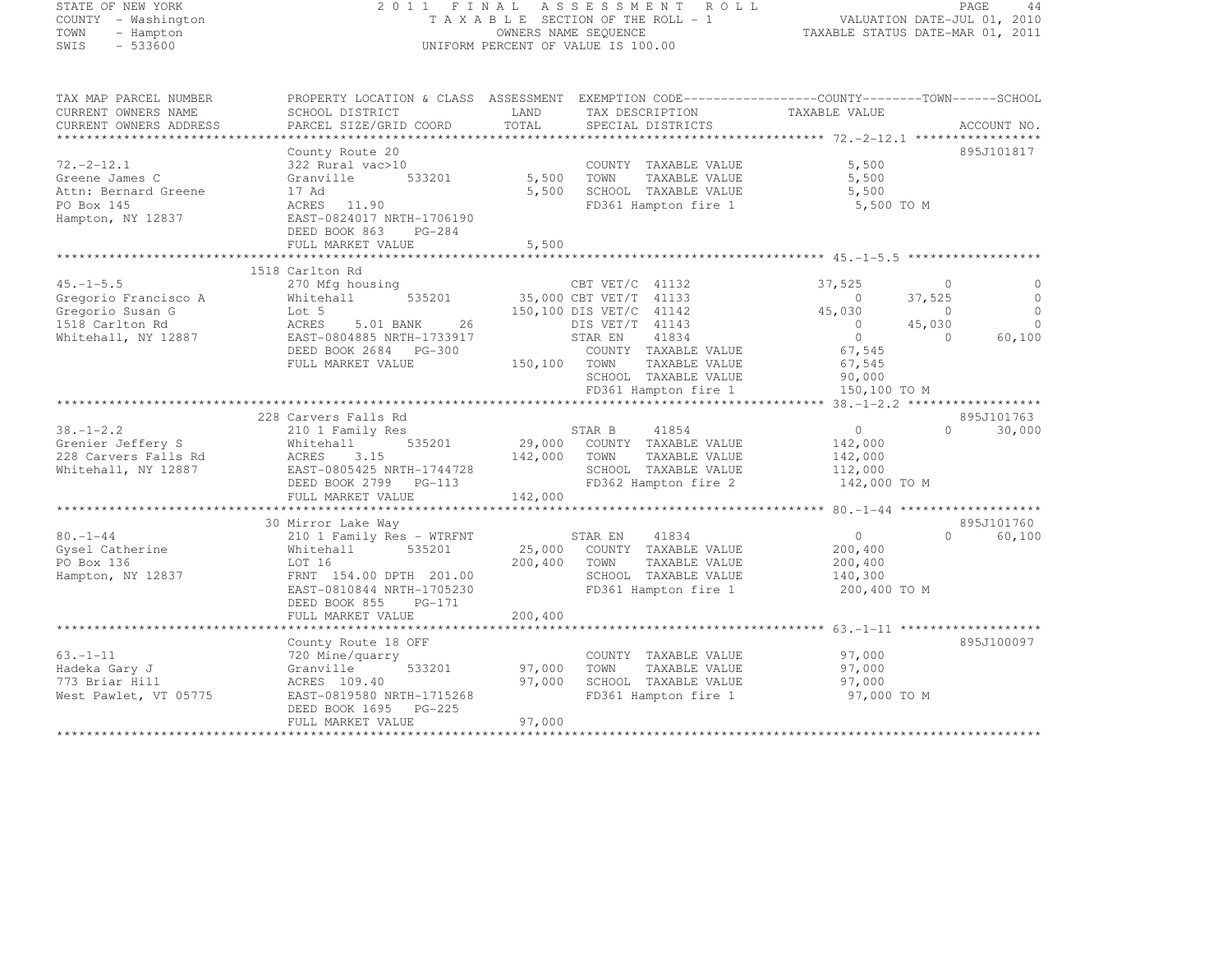# STATE OF NEW YORK 2 0 1 1 F I N A L A S S E S S M E N T R O L L PAGE <sup>45</sup> COUNTY - Washington T A X A B L E SECTION OF THE ROLL - 1 VALUATION DATE-JUL 01, 2010 TOWN - Hampton OWNERS NAME SEQUENCE TAXABLE STATUS DATE-MAR 01, 2011 SWIS - 533600 UNIFORM PERCENT OF VALUE IS 100.00

| TAX MAP PARCEL NUMBER             | PROPERTY LOCATION & CLASS ASSESSMENT EXEMPTION CODE---------------COUNTY-------TOWN-----SCHOOL                                                                                                                                           |        |                                                                                                                              |                      |            |
|-----------------------------------|------------------------------------------------------------------------------------------------------------------------------------------------------------------------------------------------------------------------------------------|--------|------------------------------------------------------------------------------------------------------------------------------|----------------------|------------|
|                                   |                                                                                                                                                                                                                                          |        |                                                                                                                              |                      |            |
|                                   |                                                                                                                                                                                                                                          |        |                                                                                                                              |                      |            |
|                                   |                                                                                                                                                                                                                                          |        |                                                                                                                              |                      |            |
|                                   | 2453 County Route 18                                                                                                                                                                                                                     |        |                                                                                                                              |                      | 895J100185 |
| $72. - 1 - 10$                    |                                                                                                                                                                                                                                          |        | COUNTY TAXABLE VALUE 117,800                                                                                                 |                      |            |
| Hadley William B                  |                                                                                                                                                                                                                                          |        | TAXABLE VALUE 117,800                                                                                                        |                      |            |
|                                   |                                                                                                                                                                                                                                          |        |                                                                                                                              |                      |            |
| 4265 Lake St                      | FRNT 140.00 DPTH 124.00 117,800 SCHOOL TAXABLE VALUE 117,800 117,800<br>EAST-0821364 NRTH-1710464 FD361 Hampton fire 1 117.800                                                                                                           |        |                                                                                                                              |                      |            |
| Bridport, VT 05734                | EAST-0821364 NRTH-1710464                                                                                                                                                                                                                |        | FD361 Hampton fire 1                                                                                                         | 117,800 TO M         |            |
|                                   | DEED BOOK 905 PG-129                                                                                                                                                                                                                     |        |                                                                                                                              |                      |            |
|                                   |                                                                                                                                                                                                                                          |        |                                                                                                                              |                      |            |
|                                   |                                                                                                                                                                                                                                          |        |                                                                                                                              |                      |            |
|                                   | 2528 County Route 18                                                                                                                                                                                                                     |        |                                                                                                                              |                      | 895J100294 |
|                                   |                                                                                                                                                                                                                                          |        |                                                                                                                              |                      | 0          |
|                                   |                                                                                                                                                                                                                                          |        |                                                                                                                              |                      | 60,100     |
|                                   |                                                                                                                                                                                                                                          |        |                                                                                                                              |                      |            |
|                                   | 72.-2-25<br>Haight Robert 210 1 Family Res<br>Edgeworth Laura 713/156 Hwy Approp 155,800 COUNTY TAXABLE VALUE<br>2528 County Route 18 202.000 STAR EN 41834<br>2528 County Route 18 22.000 STAR EN 41834<br>2528 County Route 18 202.000 |        |                                                                                                                              |                      |            |
|                                   |                                                                                                                                                                                                                                          |        |                                                                                                                              |                      |            |
|                                   |                                                                                                                                                                                                                                          |        |                                                                                                                              |                      |            |
|                                   |                                                                                                                                                                                                                                          |        |                                                                                                                              |                      |            |
|                                   |                                                                                                                                                                                                                                          |        |                                                                                                                              |                      |            |
|                                   | Rainbow Way                                                                                                                                                                                                                              |        |                                                                                                                              |                      | 895J100593 |
| $81. - 1 - 16$                    | 314 Rural vac<10                                                                                                                                                                                                                         |        | COUNTY TAXABLE VALUE 15,000                                                                                                  |                      |            |
|                                   | 533201 15,000 TOWN                                                                                                                                                                                                                       |        |                                                                                                                              | TAXABLE VALUE 15,000 |            |
|                                   |                                                                                                                                                                                                                                          |        |                                                                                                                              |                      |            |
|                                   |                                                                                                                                                                                                                                          |        | 15,000 SCHOOL TAXABLE VALUE 15,000<br>FD361 Hampton fire 1 15,000 TO M                                                       |                      |            |
| 65 Mordella Rd CONDEED BOOK 490   | PG-280                                                                                                                                                                                                                                   |        |                                                                                                                              |                      |            |
| Albany, NY 12205                  | FULL MARKET VALUE                                                                                                                                                                                                                        | 15,000 |                                                                                                                              |                      |            |
|                                   |                                                                                                                                                                                                                                          |        |                                                                                                                              |                      |            |
|                                   | 2097 County Route 18                                                                                                                                                                                                                     |        |                                                                                                                              |                      |            |
|                                   |                                                                                                                                                                                                                                          |        | COUNTY TAXABLE VALUE                                                                                                         |                      |            |
|                                   |                                                                                                                                                                                                                                          |        |                                                                                                                              | 80,800<br>80,800     |            |
|                                   |                                                                                                                                                                                                                                          |        |                                                                                                                              |                      |            |
|                                   |                                                                                                                                                                                                                                          |        |                                                                                                                              |                      |            |
|                                   | DEED BOOK 1819 PG-89                                                                                                                                                                                                                     |        | FD361 Hampton fire 1 80,800 TO M                                                                                             |                      |            |
|                                   |                                                                                                                                                                                                                                          |        |                                                                                                                              |                      |            |
|                                   | FULL MARKET VALUE                                                                                                                                                                                                                        | 80,800 |                                                                                                                              |                      |            |
|                                   |                                                                                                                                                                                                                                          |        |                                                                                                                              |                      |            |
|                                   | Hills Pond Rd                                                                                                                                                                                                                            |        |                                                                                                                              |                      | 895J100654 |
| $71. - 1 - 14.4$                  | 322 Rural vac>10                                                                                                                                                                                                                         |        | COUNTY TAXABLE VALUE 21,500                                                                                                  |                      |            |
|                                   |                                                                                                                                                                                                                                          |        | 533201 21,500 TOWN TAXABLE VALUE 21,500<br>21,500 SCHOOL TAXABLE VALUE 21,500<br>TH-1708288 FD361 Hampton fire 1 21,500 TO M |                      |            |
|                                   | ACRES 19.39                                                                                                                                                                                                                              |        |                                                                                                                              |                      |            |
|                                   |                                                                                                                                                                                                                                          |        |                                                                                                                              |                      |            |
| Granville, NY 12832 DEED BOOK 740 | PG-112                                                                                                                                                                                                                                   |        |                                                                                                                              |                      |            |
|                                   | FULL MARKET VALUE                                                                                                                                                                                                                        | 21,500 |                                                                                                                              |                      |            |
|                                   |                                                                                                                                                                                                                                          |        |                                                                                                                              |                      |            |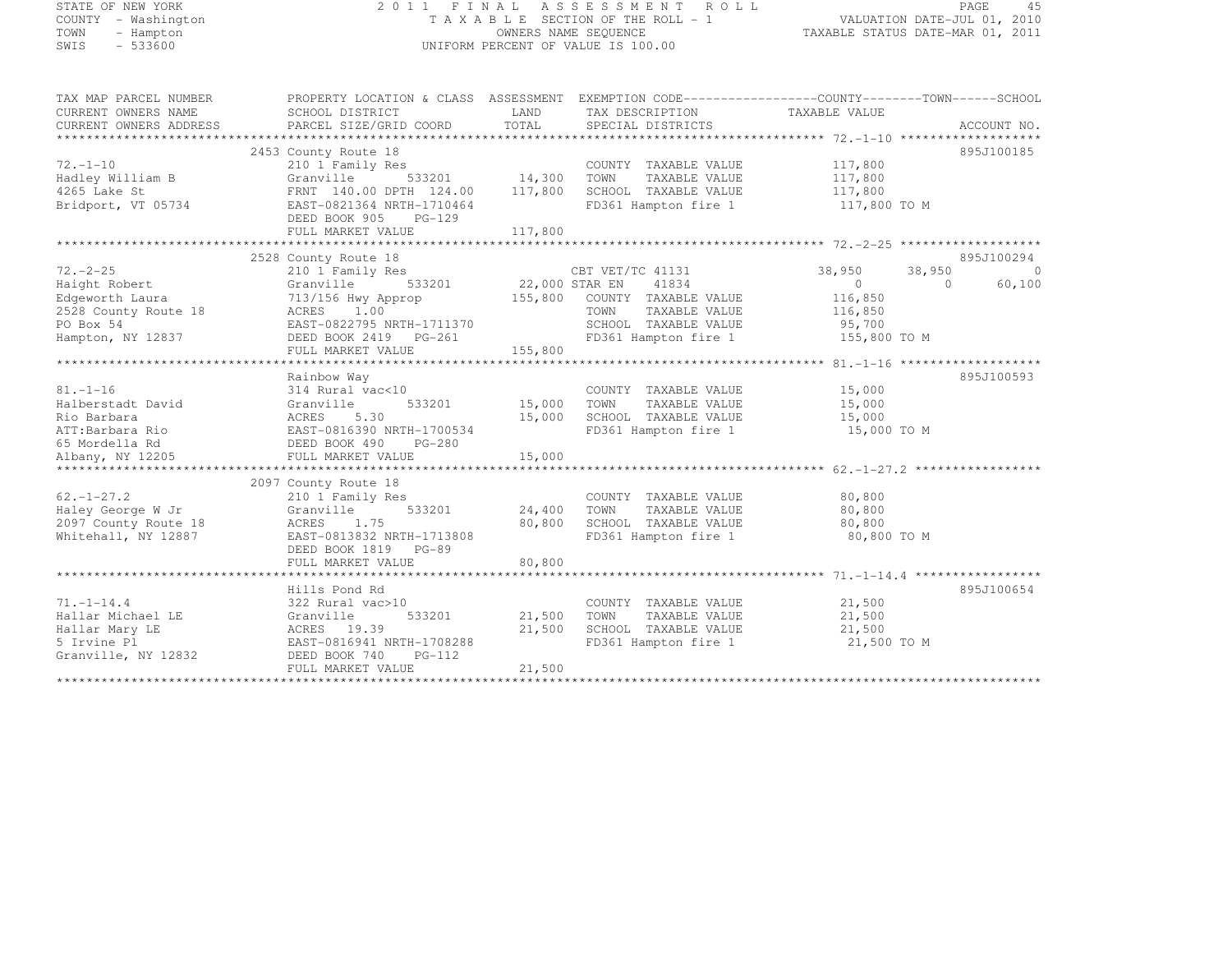# STATE OF NEW YORK 2 0 1 1 F I N A L A S S E S S M E N T R O L L PAGE <sup>46</sup> COUNTY - Washington T A X A B L E SECTION OF THE ROLL - 1 VALUATION DATE-JUL 01, 2010 TOWN - Hampton OWNERS NAME SEQUENCE TAXABLE STATUS DATE-MAR 01, 2011 SWIS - 533600 UNIFORM PERCENT OF VALUE IS 100.00

| TAX MAP PARCEL NUMBER<br>CURRENT OWNERS NAME<br>CURRENT OWNERS ADDRESS                                                                                                                                               | PROPERTY LOCATION & CLASS ASSESSMENT EXEMPTION CODE----------------COUNTY-------TOWN-----SCHOOL<br>SCHOOL DISTRICT<br>PARCEL SIZE/GRID COORD TOTAL SPECIAL DISTRICTS | <b>EXAMPLE SERVICE SERVICE SERVICE SERVICE SERVICE SERVICE SERVICE SERVICE SERVICE SERVICE SERVICE SERVICE SERVICE</b> | TAX DESCRIPTION TAXABLE VALUE<br>SPECIAL DISTRICTS                 |                                                           | ACCOUNT NO.                       |
|----------------------------------------------------------------------------------------------------------------------------------------------------------------------------------------------------------------------|----------------------------------------------------------------------------------------------------------------------------------------------------------------------|------------------------------------------------------------------------------------------------------------------------|--------------------------------------------------------------------|-----------------------------------------------------------|-----------------------------------|
|                                                                                                                                                                                                                      |                                                                                                                                                                      |                                                                                                                        |                                                                    |                                                           |                                   |
|                                                                                                                                                                                                                      | 1977 County Route 18                                                                                                                                                 |                                                                                                                        |                                                                    |                                                           | 895J100699                        |
| $62. - 1 - 39.1$<br>Hamel Hilda                                                                                                                                                                                      |                                                                                                                                                                      |                                                                                                                        |                                                                    | 59,850<br>$\begin{array}{ccc} & & 0 & \hline \end{array}$ | $59,850$<br>0<br>59,850<br>59,850 |
| 1977 County Route 18<br>Whitehall, NY 12887                                                                                                                                                                          | ACRES<br>4.40                                                                                                                                                        |                                                                                                                        | 119,700 COUNTY TAXABLE VALUE                                       | 59,850                                                    |                                   |
| Whitehall, NY 12887<br>MEED BOOK 778 PG-158 TOWN TAXABLE VALUE 59,850<br>FULL MARKET VALUE 119,700 FD361 Hampton fire 1 119,700 TO M FALLE 2119,700 TO M FULL MARKET VALUE 119,700 FD361 Hampton fire 1 119,700 TO M |                                                                                                                                                                      |                                                                                                                        |                                                                    |                                                           |                                   |
|                                                                                                                                                                                                                      |                                                                                                                                                                      |                                                                                                                        |                                                                    |                                                           |                                   |
|                                                                                                                                                                                                                      | 131 Golf Course Rd                                                                                                                                                   |                                                                                                                        |                                                                    |                                                           |                                   |
| $38. - 1 - 10.2$                                                                                                                                                                                                     | 330 Vacant comm                                                                                                                                                      | 535201 268,500                                                                                                         | COUNTY TAXABLE VALUE                                               | 268,500                                                   |                                   |
| Hampton BioFuels Mhitehall                                                                                                                                                                                           |                                                                                                                                                                      |                                                                                                                        | TOWN TAXABLE VALUE                                                 | 268,500                                                   |                                   |
| ATT: Private Capital Group Sub Div Lot A and P/O of 268,500<br>140 E 45th St 15C ACRES 97.01                                                                                                                         |                                                                                                                                                                      |                                                                                                                        | SCHOOL TAXABLE VALUE                                               | 268,500                                                   |                                   |
|                                                                                                                                                                                                                      |                                                                                                                                                                      |                                                                                                                        | CA001 Cons agri dst 1 268,500 TO<br>EZ005 Empire Zone 5 268,500 TO |                                                           |                                   |
| New York, NY 10017 EAST-0809546 NRTH-1735824                                                                                                                                                                         |                                                                                                                                                                      |                                                                                                                        |                                                                    |                                                           |                                   |
|                                                                                                                                                                                                                      |                                                                                                                                                                      |                                                                                                                        | FD362 Hampton fire 2 268,500 TO M                                  |                                                           |                                   |
|                                                                                                                                                                                                                      | FULL MARKET VALUE                                                                                                                                                    | 268,500                                                                                                                |                                                                    |                                                           |                                   |
|                                                                                                                                                                                                                      |                                                                                                                                                                      |                                                                                                                        |                                                                    |                                                           |                                   |
|                                                                                                                                                                                                                      | County Route 18                                                                                                                                                      |                                                                                                                        |                                                                    |                                                           | 895J100675                        |
| $72, -2 - 24, -8801$                                                                                                                                                                                                 | 652 Govt bldgs                                                                                                                                                       |                                                                                                                        | COUNTY TAXABLE VALUE 8,700                                         |                                                           |                                   |
| Hampton Vol Fire Dept Inc                                                                                                                                                                                            | Granville 533201                                                                                                                                                     | 8,700 TOWN                                                                                                             | TOWN TAXABLE VALUE<br>SCHOOL TAXABLE VALUE                         | 8,700                                                     |                                   |
| 2520 County Route 18                                                                                                                                                                                                 | Post Office                                                                                                                                                          | 8,700                                                                                                                  |                                                                    | 8,700                                                     |                                   |
| Hampton, NY 12837                                                                                                                                                                                                    | Assmt Split<br>EAST-0786250 NRTH-1285730<br>DEED BOOK 490<br>PG-966                                                                                                  |                                                                                                                        | FD361 Hampton fire 1 8,700 TO M                                    |                                                           |                                   |
|                                                                                                                                                                                                                      | FULL MARKET VALUE                                                                                                                                                    | 8,700                                                                                                                  |                                                                    |                                                           |                                   |
|                                                                                                                                                                                                                      |                                                                                                                                                                      |                                                                                                                        |                                                                    |                                                           |                                   |
|                                                                                                                                                                                                                      | 1547 Carlton Rd                                                                                                                                                      |                                                                                                                        |                                                                    |                                                           | 895J100189                        |
| $45. -1 - 5$                                                                                                                                                                                                         |                                                                                                                                                                      |                                                                                                                        |                                                                    | $\overline{0}$                                            | $\Omega$<br>30,000                |
| Hanafin Rhonda                                                                                                                                                                                                       | Whitehall                                                                                                                                                            |                                                                                                                        | 535201 35,000 COUNTY TAXABLE VALUE 111,600                         |                                                           |                                   |
|                                                                                                                                                                                                                      | Lot 7                                                                                                                                                                | 111,600 TOWN                                                                                                           |                                                                    |                                                           |                                   |
| ATT: Rhonda Hutchins<br>1547 Carlton Rd<br>1547 Carlton Rd                                                                                                                                                           | ACRES<br>5.01                                                                                                                                                        |                                                                                                                        |                                                                    |                                                           |                                   |
| Whitehall, NY 12887                                                                                                                                                                                                  | EAST-0804799 NRTH-1735128                                                                                                                                            |                                                                                                                        | FD362 Hampton fire 2 111,600 TO M                                  |                                                           |                                   |
|                                                                                                                                                                                                                      | DEED BOOK 895 PG-246                                                                                                                                                 |                                                                                                                        |                                                                    |                                                           |                                   |
|                                                                                                                                                                                                                      |                                                                                                                                                                      |                                                                                                                        |                                                                    |                                                           |                                   |
|                                                                                                                                                                                                                      | FULL MARKET VALUE                                                                                                                                                    | 111,600                                                                                                                |                                                                    |                                                           |                                   |
|                                                                                                                                                                                                                      |                                                                                                                                                                      |                                                                                                                        |                                                                    |                                                           | 895J100146                        |
|                                                                                                                                                                                                                      | Vladyka Woods Rd OFF                                                                                                                                                 |                                                                                                                        |                                                                    | 8,500                                                     |                                   |
| $38. - 1 - 21$                                                                                                                                                                                                       | 322 Rural vac>10                                                                                                                                                     |                                                                                                                        | COUNTY TAXABLE VALUE                                               |                                                           |                                   |
|                                                                                                                                                                                                                      |                                                                                                                                                                      | 535201 8,500 TOWN                                                                                                      | TAXABLE VALUE<br>SCHOOL TAXABLE VALUE                              | 8,500                                                     |                                   |
|                                                                                                                                                                                                                      |                                                                                                                                                                      | 8,500                                                                                                                  |                                                                    | 8,500                                                     |                                   |
|                                                                                                                                                                                                                      |                                                                                                                                                                      |                                                                                                                        | FD362 Hampton fire 2                                               | 8,500 TO M                                                |                                   |
|                                                                                                                                                                                                                      |                                                                                                                                                                      |                                                                                                                        |                                                                    |                                                           |                                   |
| Gloverville, NY 12078                                                                                                                                                                                                | FULL MARKET VALUE                                                                                                                                                    | 8,500                                                                                                                  |                                                                    |                                                           |                                   |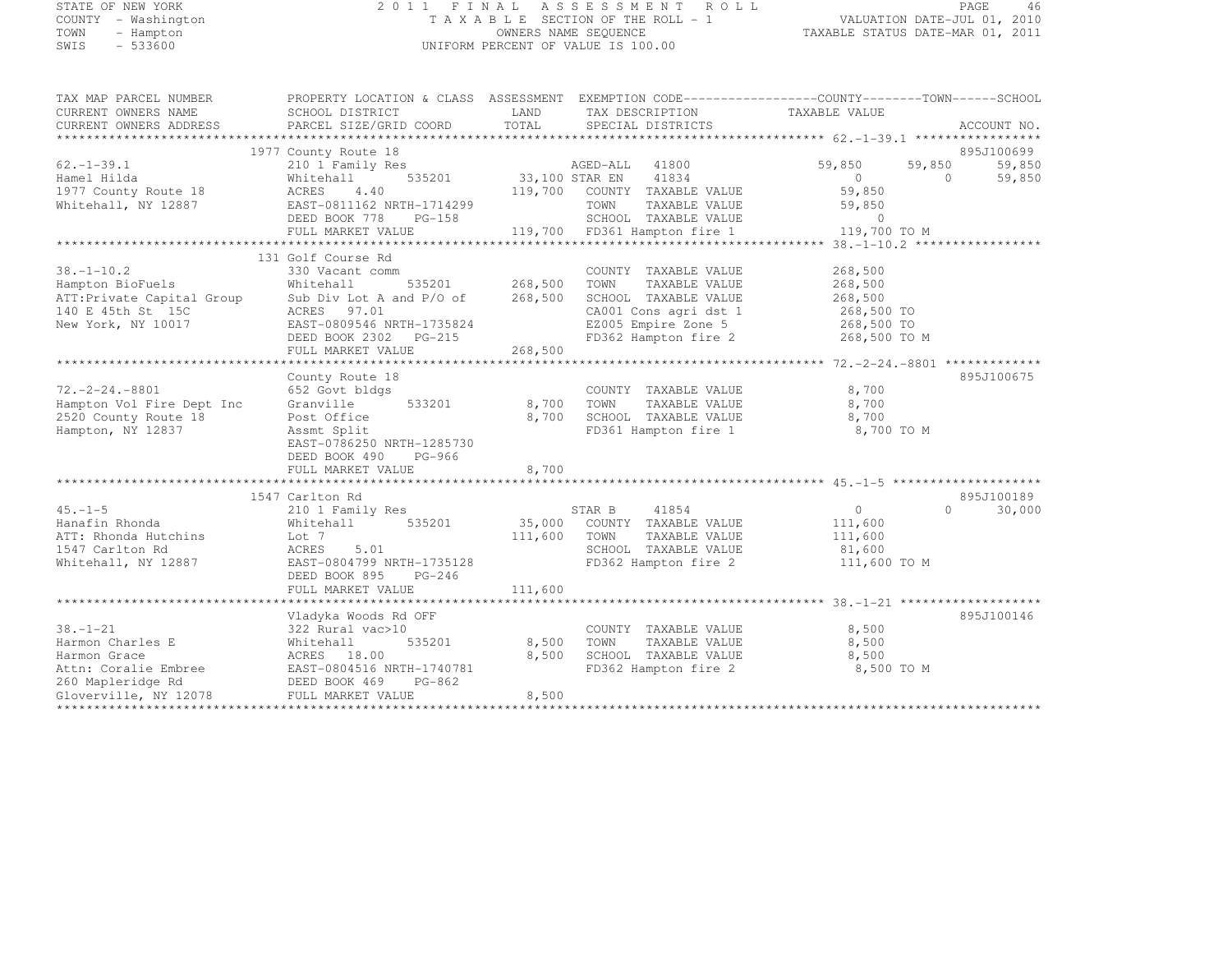# STATE OF NEW YORK 2 0 1 1 F I N A L A S S E S S M E N T R O L L PAGE <sup>47</sup> COUNTY - Washington T A X A B L E SECTION OF THE ROLL - 1 VALUATION DATE-JUL 01, 2010 TOWN - Hampton OWNERS NAME SEQUENCE TAXABLE STATUS DATE-MAR 01, 2011 SWIS - 533600 UNIFORM PERCENT OF VALUE IS 100.00

| TAX MAP PARCEL NUMBER<br>CURRENT OWNERS NAME<br>CURRENT OWNERS ADDRESS | PROPERTY LOCATION & CLASS ASSESSMENT EXEMPTION CODE-----------------COUNTY-------TOWN-----SCHOOL<br>SCHOOL DISTRICT<br>PARCEL SIZE/GRID COORD | LAND<br>TOTAL | TAX DESCRIPTION<br>SPECIAL DISTRICTS | TAXABLE VALUE | ACCOUNT NO.        |
|------------------------------------------------------------------------|-----------------------------------------------------------------------------------------------------------------------------------------------|---------------|--------------------------------------|---------------|--------------------|
|                                                                        |                                                                                                                                               |               |                                      |               |                    |
|                                                                        | 136 South Rd                                                                                                                                  |               |                                      |               | 895J100602         |
| $81. - 1 - 45$                                                         | 210 1 Family Res                                                                                                                              |               | COUNTY TAXABLE VALUE                 | 105,000       |                    |
| Hawkins Wallie                                                         | Granville<br>533201                                                                                                                           | 38,400        | TOWN<br>TAXABLE VALUE                | 105,000       |                    |
| Hawkins Marla                                                          | ACRES<br>8.37                                                                                                                                 | 105,000       | SCHOOL TAXABLE VALUE                 | 105,000       |                    |
| 17 Charles St                                                          | EAST-0816507 NRTH-1702143                                                                                                                     |               | FD361 Hampton fire 1                 | 105,000 TO M  |                    |
| Marlborough, MA 01752                                                  | DEED BOOK 914<br>$PG-85$                                                                                                                      |               |                                      |               |                    |
|                                                                        | FULL MARKET VALUE                                                                                                                             | 105,000       |                                      |               |                    |
|                                                                        |                                                                                                                                               |               |                                      |               |                    |
|                                                                        | 1651 County Route 11                                                                                                                          |               |                                      |               | $\Omega$           |
| $38. - 1 - 11.1$                                                       | 240 Rural res                                                                                                                                 |               | STAR EN<br>41834                     | $\circ$       | 60,100             |
| Hawley Bonnie L                                                        | 535201<br>Whitehall                                                                                                                           | 84,800        | COUNTY TAXABLE VALUE                 | 217,600       |                    |
| 1651 County Route 11                                                   | ACRES 64.80                                                                                                                                   | 217,600       | TAXABLE VALUE<br>TOWN                | 217,600       |                    |
| Whitehall, NY 12887                                                    | EAST-0807877 NRTH-1738657                                                                                                                     |               | SCHOOL TAXABLE VALUE                 | 157,500       |                    |
|                                                                        | DEED BOOK 864<br>PG-179                                                                                                                       |               | CA001 Cons agri dst 1                | 217,600 TO    |                    |
|                                                                        | FULL MARKET VALUE                                                                                                                             |               | 217,600 FD362 Hampton fire 2         | 217,600 TO M  |                    |
|                                                                        | 75 Hampton Heights Way                                                                                                                        |               |                                      |               | 895J100688         |
| $80. - 1 - 25$                                                         | 210 1 Family Res                                                                                                                              |               | STAR B<br>41854                      | $\circ$       | 30,000<br>$\Omega$ |
| Heibler Douglas W                                                      | 533201<br>Granville                                                                                                                           | 15,000        | COUNTY TAXABLE VALUE                 | 58,400        |                    |
| Heibler Elizabeth J                                                    | LOT 19                                                                                                                                        | 58,400        | TOWN<br>TAXABLE VALUE                | 58,400        |                    |
| 75 Hampton Heights Way                                                 | ACRES<br>5.96                                                                                                                                 |               | SCHOOL TAXABLE VALUE                 | 28,400        |                    |
| Whitehall, NY 12887                                                    | EAST-0809882 NRTH-1701852                                                                                                                     |               | FD361 Hampton fire 1                 | 58,400 TO M   |                    |
|                                                                        | DEED BOOK 742<br>$PG-115$                                                                                                                     |               |                                      |               |                    |
|                                                                        | FULL MARKET VALUE                                                                                                                             | 58,400        |                                      |               |                    |
|                                                                        |                                                                                                                                               |               |                                      |               |                    |
|                                                                        | 44 Hampton Heights Way                                                                                                                        |               |                                      |               | 895J100667         |
| $80. - 1 - 26$                                                         | 210 1 Family Res                                                                                                                              |               | COUNTY TAXABLE VALUE                 | 86,900        |                    |
| Heibler Richard                                                        | 533201<br>Granville                                                                                                                           | 35,000        | TOWN<br>TAXABLE VALUE                | 86,900        |                    |
| 44 Hampton Heights Way                                                 | ACRES<br>5.02                                                                                                                                 | 86,900        | SCHOOL TAXABLE VALUE                 | 86,900        |                    |
| Whitehall, NY 12887                                                    | EAST-0810386 NRTH-1702013                                                                                                                     |               | FD361 Hampton fire 1                 | 86,900 TO M   |                    |
|                                                                        | DEED BOOK 2842<br>PG-209                                                                                                                      |               |                                      |               |                    |
|                                                                        | FULL MARKET VALUE                                                                                                                             | 86,900        |                                      |               |                    |
|                                                                        |                                                                                                                                               |               |                                      |               |                    |
|                                                                        | 41 Rainbow Way                                                                                                                                |               |                                      |               | 895J101739         |
| $81. - 1 - 32$                                                         | 210 1 Family Res                                                                                                                              |               | WAR VET/TC 41121                     | 27,210        | 27,000<br>$\Omega$ |
| Heimerle Gary                                                          | 533201<br>Granville                                                                                                                           | 35,000 STAR B | 41854                                | $\circ$       | 30,000<br>$\Omega$ |
| Backer Teresa                                                          | 5.00<br>ACRES                                                                                                                                 | 181,400       | COUNTY TAXABLE VALUE                 | 154,190       |                    |
| PO Box 41                                                              | EAST-0818048 NRTH-1702503                                                                                                                     |               | TOWN<br>TAXABLE VALUE                | 154,400       |                    |
| Hampton, NY 12837-0041                                                 | DEED BOOK 1722<br>$PG-26$                                                                                                                     |               | SCHOOL TAXABLE VALUE                 | 151,400       |                    |
|                                                                        | FULL MARKET VALUE                                                                                                                             | 181,400       | FD361 Hampton fire 1                 | 181,400 TO M  |                    |
|                                                                        | **********************                                                                                                                        |               |                                      |               |                    |
|                                                                        | Rainbow Way                                                                                                                                   |               |                                      |               | 895J100541         |
| $81. - 1 - 35$                                                         | 314 Rural vac<10                                                                                                                              |               | COUNTY TAXABLE VALUE                 | 27,500        |                    |
| Heimerle Gary                                                          | Granville<br>533201                                                                                                                           | 27,500        | TOWN<br>TAXABLE VALUE                | 27,500        |                    |
| Backer Teresa                                                          | ACRES<br>6.00                                                                                                                                 | 27,500        | SCHOOL TAXABLE VALUE                 | 27,500        |                    |
| PO Box 41                                                              | EAST-0817743 NRTH-1701956                                                                                                                     |               | FD361 Hampton fire 1                 | 27,500 TO M   |                    |
| Hampton, NY 12837                                                      | DEED BOOK 1722<br>$PG-26$                                                                                                                     |               |                                      |               |                    |
|                                                                        | FULL MARKET VALUE                                                                                                                             | 27,500        |                                      |               |                    |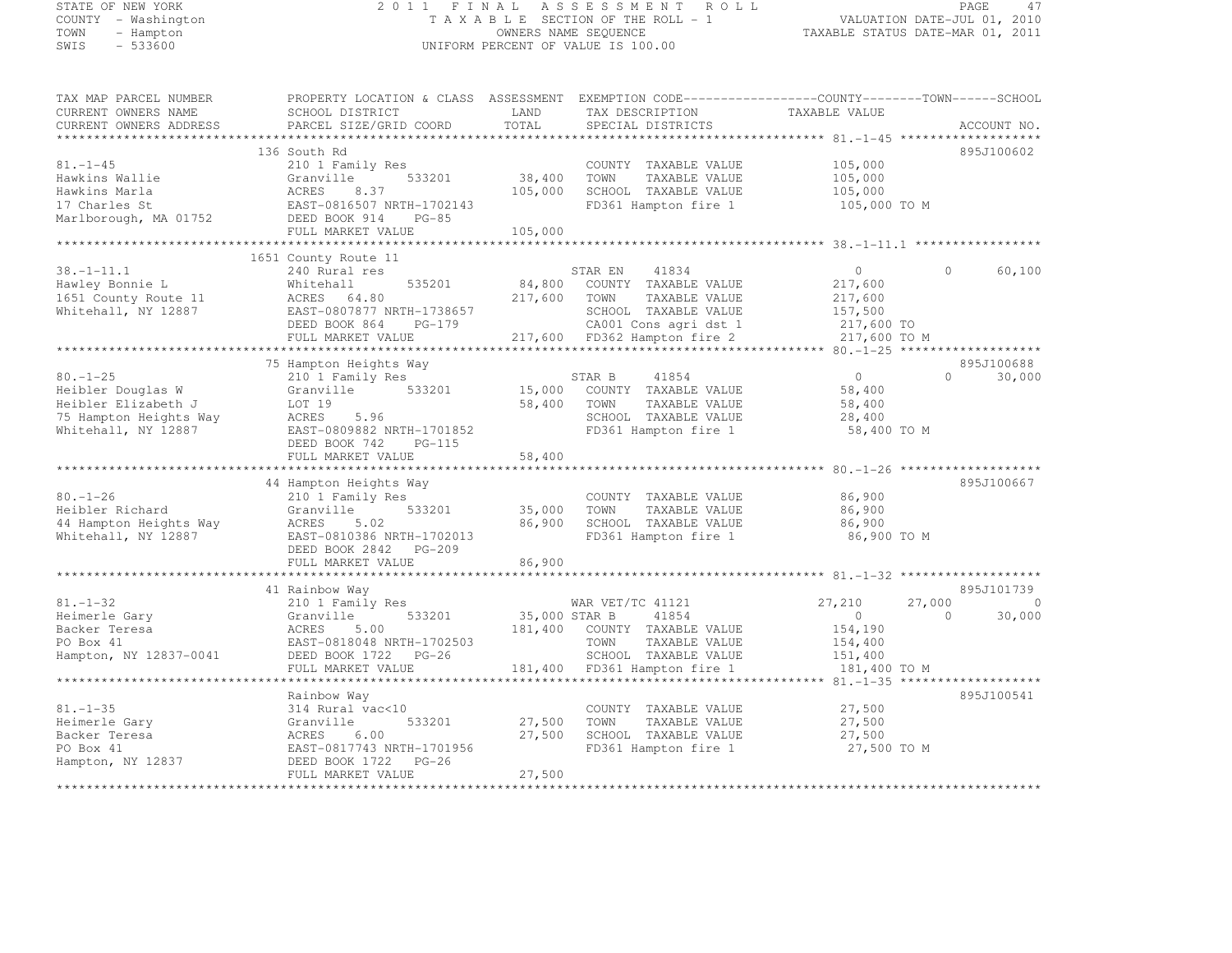#### STATE OF NEW YORK PAGE 48<br>COUNTY – Washington COUNTY – Washington 2010 COUNTY – Washington 2010<br>2011 – TAXABLE SECTION OF THE ROLL - 1 COUNTY - Washington T A X A B L E SECTION OF THE ROLL - 1 VALUATION DATE-JUL 01, 2010 TOWN - Hampton OWNERS NAME SEQUENCE TAXABLE STATUS DATE-MAR 01, 2011 SWIS - 533600 UNIFORM PERCENT OF VALUE IS 100.00

| TAX MAP PARCEL NUMBER<br>PROPERTY LOCATION & CLASS ASSESSMENT EXEMPTION CODE----------------COUNTY-------TOWN------SCHOOL |               |                         |                                          |          |             |
|---------------------------------------------------------------------------------------------------------------------------|---------------|-------------------------|------------------------------------------|----------|-------------|
| CURRENT OWNERS NAME<br>SCHOOL DISTRICT                                                                                    | LAND<br>TOTAL | TAX DESCRIPTION         | TAXABLE VALUE                            |          |             |
| CURRENT OWNERS ADDRESS<br>PARCEL SIZE/GRID COORD                                                                          | **********    | SPECIAL DISTRICTS       |                                          |          | ACCOUNT NO. |
|                                                                                                                           |               |                         |                                          |          |             |
| Hickey Rd OFF                                                                                                             |               |                         |                                          |          | 895J100632  |
| 62.-1-8<br>322 Rural vac>10                                                                                               |               | COUNTY TAXABLE VALUE    | 6,500                                    |          |             |
| 533201<br>Hilder Paul<br>Granville                                                                                        | 6,500         | TOWN<br>TAXABLE VALUE   | 6,500                                    |          |             |
| Hilder Sara<br>ACRES 13.62                                                                                                | 6,500         | SCHOOL TAXABLE VALUE    | 6,500                                    |          |             |
| EAST-0811221 NRTH-1718396<br>330 County Route 21                                                                          |               | FD361 Hampton fire 1    | 6,500 TO M                               |          |             |
| Granville, NY 12832<br>DEED BOOK 1844<br>PG-344                                                                           |               |                         |                                          |          |             |
| FULL MARKET VALUE                                                                                                         | 6,500         |                         |                                          |          |             |
|                                                                                                                           |               |                         |                                          |          |             |
| 313 Hickey Rd                                                                                                             |               |                         |                                          |          | 895J100609  |
| $53. - 1 - 7.7$<br>210 1 Family Res                                                                                       |               | 41854<br>STAR B         | $\circ$                                  | $\Omega$ | 30,000      |
| Hilder Peter L<br>Granville<br>533201                                                                                     | 36,400        | COUNTY TAXABLE VALUE    | 157,000                                  |          |             |
| Raymond Amy L<br>ACRES<br>6.41                                                                                            | 157,000       | TAXABLE VALUE<br>TOWN   | 157,000                                  |          |             |
| 313 Hickey Rd<br>EAST-0814887 NRTH-1721689                                                                                |               | SCHOOL TAXABLE VALUE    | 127,000                                  |          |             |
| PO Box 147<br>DEED BOOK 918<br>PG-274                                                                                     |               | FD361 Hampton fire 1    | 157,000 TO M                             |          |             |
| FULL MARKET VALUE<br>Hampton, NY 12837                                                                                    | 157,000       |                         |                                          |          |             |
| ****************                                                                                                          |               |                         |                                          |          |             |
| 42 Greenfield Ln                                                                                                          |               |                         |                                          |          | 895J100106  |
| 72.2-3-17<br>210 1 Family Res                                                                                             |               | CBT VET/TC 41131        | 18,650                                   | 18,650   | $\circ$     |
| Hilder Robert G<br>Granville<br>533201                                                                                    |               | 23,300 DIS VET/TC 41141 | 33,570                                   | 33,570   | $\bigcirc$  |
| Hilder Catherine A<br>713/150 Hwy Approp                                                                                  |               | 74,600 STAR EN<br>41834 | $\bigcirc$                               | $\Omega$ | 60,100      |
| 42 Greenfield Ln<br>$72. -3 - 17$                                                                                         |               | COUNTY TAXABLE VALUE    | 22,380                                   |          |             |
| PO Box 13<br>ACRES 1.40                                                                                                   |               | TOWN<br>TAXABLE VALUE   | 22,380                                   |          |             |
| EAST-0823591 NRTH-1712239<br>Hampton, NY 12837                                                                            |               | SCHOOL TAXABLE VALUE    | 14,500                                   |          |             |
| DEED BOOK 425<br>PG-1016                                                                                                  |               | FD361 Hampton fire 1    | 74,600 TO M                              |          |             |
| FULL MARKET VALUE                                                                                                         | 74,600        |                         |                                          |          |             |
| *************************                                                                                                 |               | ********************    | ********** 72.2-3-16 ******************* |          |             |
| 38 Greenfield Ln                                                                                                          |               |                         |                                          |          | 895J100243  |
| $72.2 - 3 - 16$<br>210 1 Family Res                                                                                       |               | STAR B<br>41854         | $\circ$                                  | $\Omega$ | 30,000      |
| Hilder Robert G Jr<br>533201<br>Granville                                                                                 | 16,300        | COUNTY TAXABLE VALUE    | 63,200                                   |          |             |
| $72. - 3 - 16$<br>Hilder Maryann                                                                                          | 63,200        | TOWN<br>TAXABLE VALUE   | 63,200                                   |          |             |
| 38 Greenfield Ln<br>FRNT<br>80.00 DPTH 276.00                                                                             |               | SCHOOL TAXABLE VALUE    | 33,200                                   |          |             |
| Hampton, NY 12837<br>EAST-0823535 NRTH-1712074                                                                            |               | FD361 Hampton fire 1    | 63,200 TO M                              |          |             |
| DEED BOOK 1987 PG-100                                                                                                     |               |                         |                                          |          |             |
| FULL MARKET VALUE                                                                                                         | 63,200        |                         |                                          |          |             |
| ********************                                                                                                      |               |                         | ******* 72.2-3-15 *****                  |          |             |
| 34 Greenfield Ln                                                                                                          |               |                         |                                          |          | 895J100087  |
| $72.2 - 3 - 15$<br>210 1 Family Res                                                                                       |               | 41854<br>STAR B         | $\circ$                                  | $\Omega$ | 30,000      |
| Hill George D<br>533201<br>Granville                                                                                      | 13,400        | COUNTY TAXABLE VALUE    | 42,300                                   |          |             |
| Hill Jennifer L<br>$72 - 3 - 15$                                                                                          | 42,300        | TAXABLE VALUE<br>TOWN   | 42,300                                   |          |             |
| 34 Greenfield Ln<br>FRNT 132.00 DPTH 128.00                                                                               |               | SCHOOL TAXABLE VALUE    | 12,300                                   |          |             |
| EAST-0823649 NRTH-1712034<br>Hampton, NY 12837                                                                            |               | FD361 Hampton fire 1    | 42,300 TO M                              |          |             |

FULL MARKET VALUE 42,300 \*\*\*\*\*\*\*\*\*\*\*\*\*\*\*\*\*\*\*\*\*\*\*\*\*\*\*\*\*\*\*\*\*\*\*\*\*\*\*\*\*\*\*\*\*\*\*\*\*\*\*\*\*\*\*\*\*\*\*\*\*\*\*\*\*\*\*\*\*\*\*\*\*\*\*\*\*\*\*\*\*\*\*\*\*\*\*\*\*\*\*\*\*\*\*\*\*\*\*\*\*\*\*\*\*\*\*\*\*\*\*\*\*\*\*\*\*\*\*\*\*\*\*\*\*\*\*\*\*\*\*\*

DEED BOOK 2464 PG-60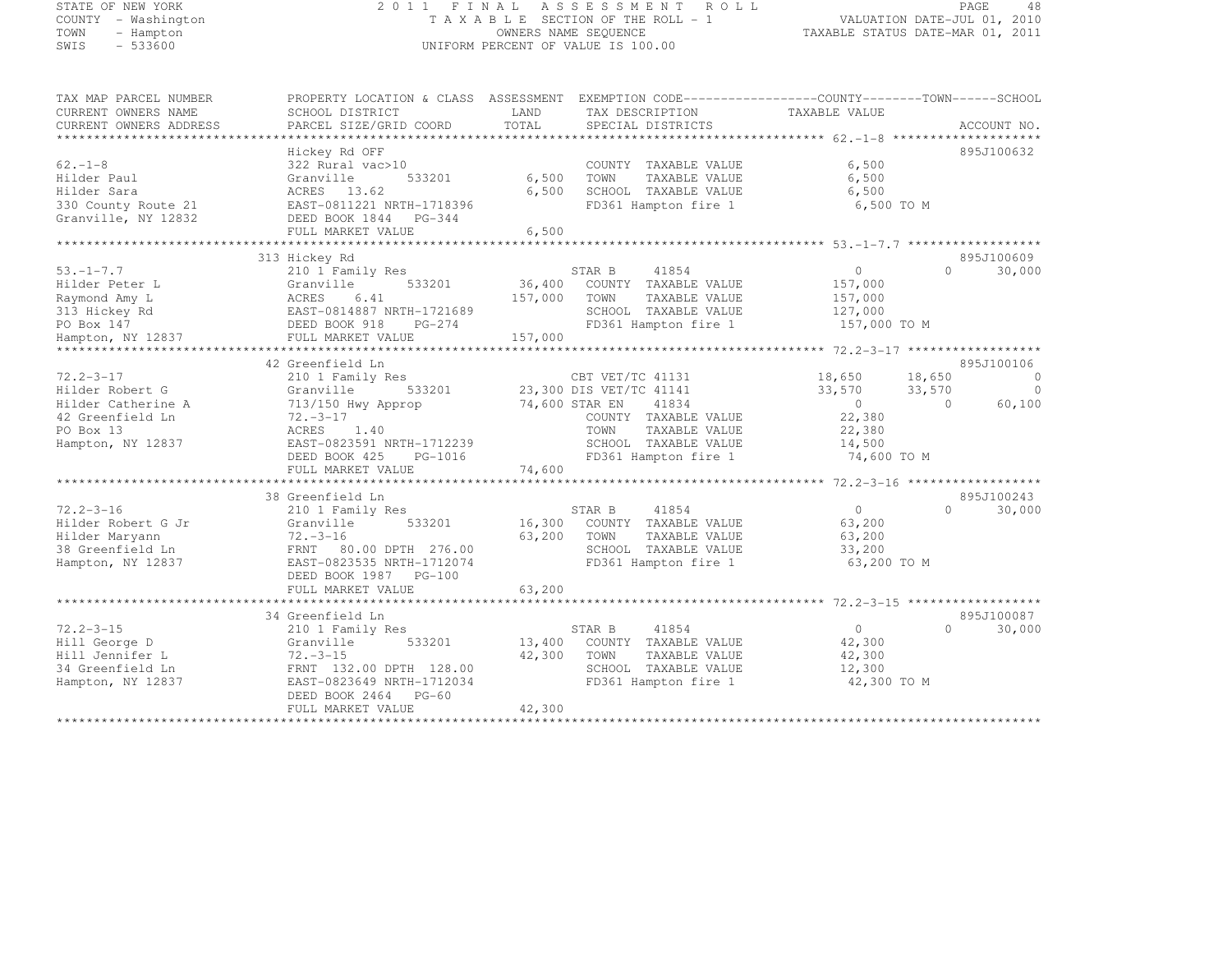|     | ATE OF NEW YORK   |  |
|-----|-------------------|--|
|     | UNTY - Washington |  |
| WN  | - Hampton         |  |
| T S | - 533600          |  |

#### STATE OF NEW YORK 2 0 1 1 F I N A L A S S E S S M E N T R O L L PAGE <sup>49</sup> COUNTY - Washington T A X A B L E SECTION OF THE ROLL - 1 VALUATION DATE-JUL 01, 2010 TOWN - Hampton OWNERS NAME SEQUENCE TAXABLE STATUS DATE-MAR 01, 2011 UNIFORM PERCENT OF VALUE IS 100.00

| TAX MAP PARCEL NUMBER<br>CURRENT OWNERS NAME<br>CURRENT OWNERS ADDRESS                                                                                                                                                         | PROPERTY LOCATION & CLASS ASSESSMENT EXEMPTION CODE----------------COUNTY-------TOWN-----SCHOOL<br>SCHOOL DISTRICT<br>PARCEL SIZE/GRID COORD | LAND<br>TOTAL     | TAX DESCRIPTION TAXABLE VALUE<br>SPECIAL DISTRICTS                                            |                                               | ACCOUNT NO.        |
|--------------------------------------------------------------------------------------------------------------------------------------------------------------------------------------------------------------------------------|----------------------------------------------------------------------------------------------------------------------------------------------|-------------------|-----------------------------------------------------------------------------------------------|-----------------------------------------------|--------------------|
|                                                                                                                                                                                                                                | 1141 East Way                                                                                                                                |                   |                                                                                               |                                               | 895J100266         |
| $71.4 - 3 - 6$<br>Hoff Margaret Granville 53<br>928 Lafayette Ave 426/1066, W2831/46<br>Niagara Falls, NY 14305-1111 71.-3-6                                                                                                   | 260 Seasonal res - WTRFNT<br>533201                                                                                                          | 20,300<br>133,000 | COUNTY TAXABLE VALUE<br>TOWN<br>TAXABLE VALUE<br>SCHOOL TAXABLE VALUE<br>FD361 Hampton fire 1 | 133,000<br>133,000<br>133,000<br>133,000 TO M |                    |
|                                                                                                                                                                                                                                | FRNT 75.00 DPTH 140.00<br>EAST-0815707 NRTH-1708266<br>DEED BOOK 426<br>PG-1066<br>FULL MARKET VALUE                                         | 133,000           |                                                                                               |                                               |                    |
|                                                                                                                                                                                                                                |                                                                                                                                              |                   |                                                                                               |                                               |                    |
|                                                                                                                                                                                                                                | 2138 State Route 22A                                                                                                                         |                   |                                                                                               |                                               |                    |
| $81. - 2 - 20.5$                                                                                                                                                                                                               | 323 Vacant rural                                                                                                                             |                   | COUNTY TAXABLE VALUE                                                                          | 22,000                                        |                    |
| Hogan Richard                                                                                                                                                                                                                  | Granville                                                                                                                                    |                   |                                                                                               | TAXABLE VALUE<br>TAXABLE VALUE 22,000         |                    |
| Hogan Richard<br>353 Central Park W                                                                                                                                                                                            | barns and silo removed 20                                                                                                                    |                   | SCHOOL TAXABLE VALUE 22,000<br>CA001 Cons agri dst 1 22,000 TO                                |                                               |                    |
| New York, NY 10025                                                                                                                                                                                                             | ACRES 71.70                                                                                                                                  |                   |                                                                                               |                                               |                    |
|                                                                                                                                                                                                                                | EAST-0823594 NRTH-1701059<br>DEED BOOK 928<br>PG-251                                                                                         |                   | FD361 Hampton fire 1 22,000 TO M                                                              |                                               |                    |
|                                                                                                                                                                                                                                |                                                                                                                                              |                   |                                                                                               |                                               |                    |
|                                                                                                                                                                                                                                |                                                                                                                                              |                   |                                                                                               |                                               |                    |
|                                                                                                                                                                                                                                | 2075 State Route 22A                                                                                                                         |                   |                                                                                               |                                               | 895J101742         |
| $81. - 2 - 24$<br>Hogan Richard                                                                                                                                                                                                | 280 Res Multiple<br>533201<br>Granville                                                                                                      | 91,400            | COUNTY TAXABLE VALUE 842,200<br>TAXABLE VALUE<br>TOWN                                         |                                               |                    |
| 353 Central Park W                                                                                                                                                                                                             | Con Eas 2067/306                                                                                                                             | 842,200           | SCHOOL TAXABLE VALUE                                                                          | 842,200                                       |                    |
| New York, NY 10025                                                                                                                                                                                                             | Con Eas 794/191 1706-                                                                                                                        |                   | SCHOOL TAXABLE VALUE<br>CA001 Cons agri dst 1                                                 | 842,200<br>842,200 TO                         |                    |
|                                                                                                                                                                                                                                | ACRES 199.50                                                                                                                                 |                   | FD361 Hampton fire 1                                                                          | 842,200 TO M                                  |                    |
|                                                                                                                                                                                                                                | EAST-0821251 NRTH-1701954                                                                                                                    |                   |                                                                                               |                                               |                    |
|                                                                                                                                                                                                                                | DEED BOOK 1701 PG-43                                                                                                                         |                   |                                                                                               |                                               |                    |
|                                                                                                                                                                                                                                | FULL MARKET VALUE                                                                                                                            | 842,200           |                                                                                               |                                               |                    |
|                                                                                                                                                                                                                                |                                                                                                                                              |                   |                                                                                               |                                               |                    |
|                                                                                                                                                                                                                                | 2606 State Route 22A                                                                                                                         |                   |                                                                                               |                                               |                    |
| $72, -2 - 7.3$                                                                                                                                                                                                                 | 210 1 Family Res                                                                                                                             |                   | 41854<br>STAR B                                                                               | 0                                             | 30,000<br>$\Omega$ |
|                                                                                                                                                                                                                                |                                                                                                                                              |                   | 533201 22,000 COUNTY TAXABLE VALUE                                                            | 142,000                                       |                    |
| Arranged Mary A (Channel Mary A (Channel Mary A (Channel Mary Appropred Mary Acts) and Mary Acts and Mary Acts and Acts and Acts and Acts and Acts and Acts and Acts and Acts and Acts and Acts and Acts and Acts and Acts and |                                                                                                                                              | 142,000 TOWN      | TOWN TAXABLE VALUE 142,000<br>SCHOOL TAXABLE VALUE 112,000                                    |                                               |                    |
|                                                                                                                                                                                                                                |                                                                                                                                              |                   |                                                                                               |                                               |                    |
| PO Box 52                                                                                                                                                                                                                      | EAST-0823277 NRTH-1711592                                                                                                                    |                   | FD361 Hampton fire 1 142,000 TO M                                                             |                                               |                    |
| Hampton, NY 12837                                                                                                                                                                                                              | DEED BOOK 712<br>$PG-23$                                                                                                                     |                   |                                                                                               |                                               |                    |
|                                                                                                                                                                                                                                | FULL MARKET VALUE                                                                                                                            | 142,000           |                                                                                               |                                               |                    |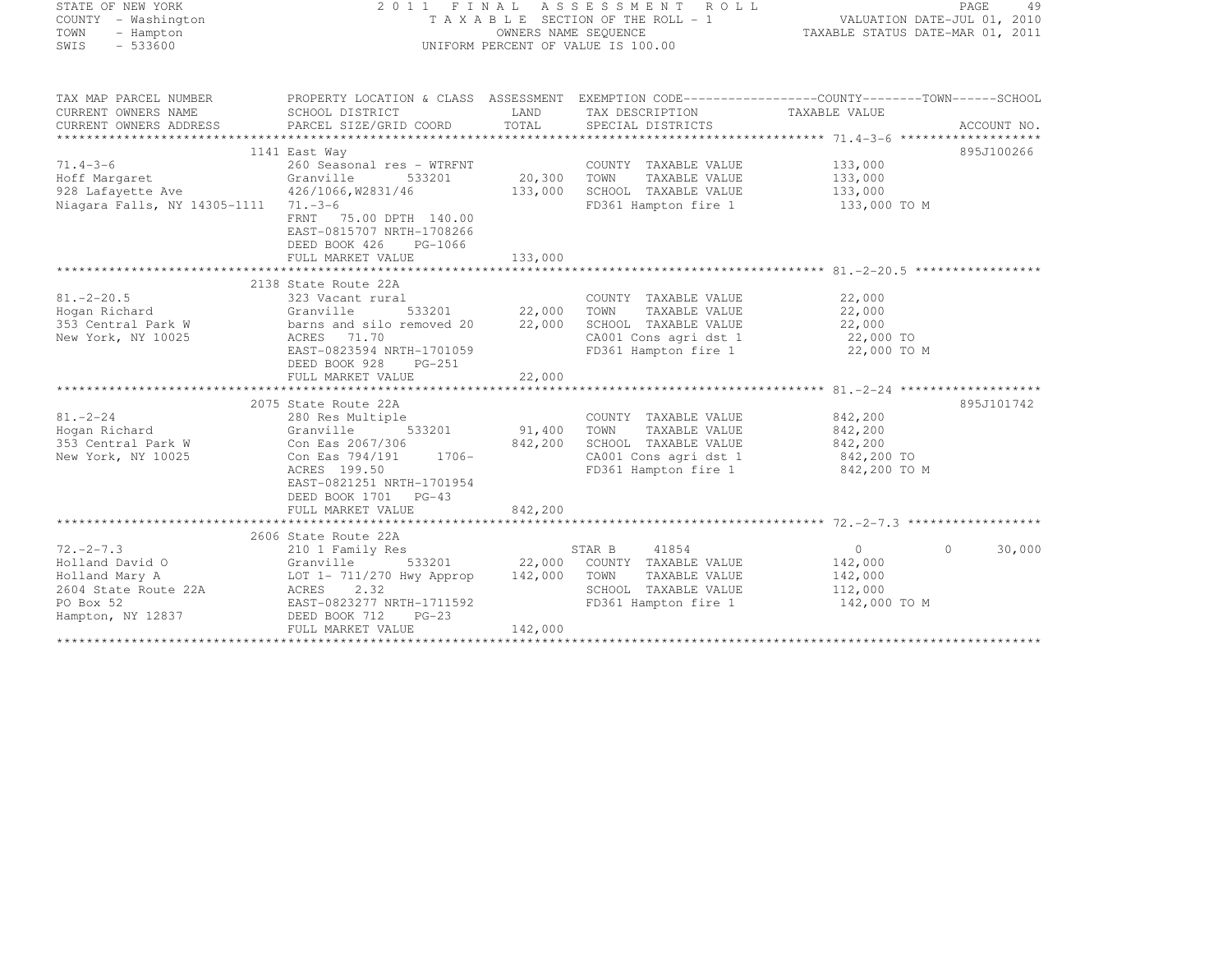#### STATE OF NEW YORK 2 0 1 1 F I N A L A S S E S S M E N T R O L L PAGE <sup>50</sup> COUNTY - Washington T A X A B L E SECTION OF THE ROLL - 1 VALUATION DATE-JUL 01, 2010 TOWN - Hampton OWNERS NAME SEQUENCE TAXABLE STATUS DATE-MAR 01, 2011 SWIS - 533600 UNIFORM PERCENT OF VALUE IS 100.00

| TAX MAP PARCEL NUMBER     |                           | PROPERTY LOCATION & CLASS ASSESSMENT EXEMPTION CODE-----------------COUNTY-------TOWN------SCHOOL |                                      |
|---------------------------|---------------------------|---------------------------------------------------------------------------------------------------|--------------------------------------|
| CURRENT OWNERS NAME       | SCHOOL DISTRICT           | LAND<br>TAX DESCRIPTION                                                                           | TAXABLE VALUE                        |
| CURRENT OWNERS ADDRESS    | PARCEL SIZE/GRID COORD    | TOTAL<br>SPECIAL DISTRICTS                                                                        | ACCOUNT NO.                          |
|                           |                           |                                                                                                   |                                      |
|                           | 79 Chapman Rd             |                                                                                                   | 895J100038                           |
| $45. - 1 - 8$             | 240 Rural res             | AG DIST<br>41720                                                                                  | 37,450<br>37,450<br>37,450           |
| Hollister Charlotte M     | Whitehall                 | 535201 92,100 STAR EN<br>41834                                                                    | $\circ$<br>$\Omega$<br>60,100        |
| 79 Chapman Rd             | ACRES 87.10               | 247,000 COUNTY TAXABLE VALUE                                                                      | 209,550                              |
| Whitehall, NY 12887       | EAST-0806590 NRTH-1732972 | TOWN<br>TAXABLE VALUE                                                                             | 209,550                              |
|                           | DEED BOOK 2062 PG-116     | SCHOOL TAXABLE VALUE                                                                              | 149,450                              |
| MAY BE SUBJECT TO PAYMENT | FULL MARKET VALUE         | 247,000 CA001 Cons agri dst 1                                                                     | 209,550 TO                           |
| UNDER AGDIST LAW TIL 2015 |                           | 37,450 EX                                                                                         |                                      |
|                           |                           | FD362 Hampton fire 2                                                                              | 247,000 TO M                         |
|                           |                           |                                                                                                   |                                      |
|                           | 64 Chapman Rd             |                                                                                                   |                                      |
| $45. - 1 - 8.1$           | 210 1 Family Res          | 41854<br>STAR B                                                                                   | $\Omega$<br>30,000<br>$\overline{0}$ |
| Hollister Cynthia A       | 535201<br>Whitehall       | 22,000 COUNTY TAXABLE VALUE                                                                       | 207,100                              |
| 64 Chapman Rd             | ACRES<br>1.01             | 207,100 TOWN<br>TAXABLE VALUE                                                                     | 207,100                              |
|                           |                           |                                                                                                   |                                      |
| Whitehall, NY 12887       | EAST-0806585 NRTH-1732493 | SCHOOL TAXABLE VALUE<br>KTH-1732493<br>PG-124                                                     | 177,100                              |
|                           | DEED BOOK 716             | FD362 Hampton fire 2                                                                              | 207,100 TO M                         |
|                           | FULL MARKET VALUE         | 207,100                                                                                           |                                      |
|                           |                           |                                                                                                   |                                      |
|                           | County Route 11           |                                                                                                   | 895J100108                           |
| $38. - 1 - 8.1$           | 105 Vac farmland          | AG DIST<br>41720                                                                                  | 63,923<br>63,923<br>63,923           |
| Hollister John H ETAL     | 535201<br>Whitehall       | 86,300<br>COUNTY TAXABLE VALUE                                                                    | 22,377                               |
| Hollister Brian D         | 637/204                   | 86,300<br>TOWN<br>TAXABLE VALUE                                                                   | 22,377                               |
| 83 Hollister Rd           | ACRES 62.40               | SCHOOL TAXABLE VALUE                                                                              | 22,377                               |
| Whitehall, NY 12887       | EAST-0811012 NRTH-1736877 | CA001 Cons agri dst 1                                                                             | 22,377 TO                            |
|                           | DEED BOOK 728 PG-254      | 63,923 EX                                                                                         |                                      |
| MAY BE SUBJECT TO PAYMENT | FULL MARKET VALUE         | 86,300 FD362 Hampton fire 2                                                                       | 86,300 TO M                          |
| UNDER AGDIST LAW TIL 2015 |                           |                                                                                                   |                                      |
|                           |                           |                                                                                                   |                                      |
|                           | Carlton Rd                |                                                                                                   | 895J100262                           |
| $45. - 1 - 2$             | 105 Vac farmland          | AG DIST 41720                                                                                     | 32,247<br>32,247<br>32,247           |
| Hollister John H ETAL     | 535201<br>Whitehall       | 36,700 COUNTY TAXABLE VALUE                                                                       | 4,453                                |
| Hollister David R         | ACRES 16.70               | 36,700 TOWN<br>TAXABLE VALUE                                                                      | 4,453                                |
| 83 Hollister Rd           | EAST-0805192 NRTH-1736535 | SCHOOL TAXABLE VALUE                                                                              | 4,453                                |
| Whitehall, NY 12887       | DEED BOOK 728<br>$PG-250$ | CA001 Cons agri dst 1                                                                             | 4,453 TO                             |
|                           | FULL MARKET VALUE         | 36,700<br>32,247 EX                                                                               |                                      |
| MAY BE SUBJECT TO PAYMENT |                           | FD362 Hampton fire 2                                                                              | 36,700 TO M                          |
| UNDER AGDIST LAW TIL 2015 |                           |                                                                                                   |                                      |
|                           |                           |                                                                                                   |                                      |
|                           | Chapman Rd                |                                                                                                   | 895J100107                           |
| $45. -1 - 7$              | 105 Vac farmland          | AG DIST<br>41720                                                                                  | 64,642<br>64,642<br>64,642           |
| Hollister John H ETAL     | Whitehall<br>535201       | 91,100 COUNTY TAXABLE VALUE                                                                       | 26,458                               |
| Hollister Brian D         | ACRES 86.20               | 91,100<br>TOWN<br>TAXABLE VALUE                                                                   | 26,458                               |
| 83 Hollister Rd           | EAST-0805619 NRTH-1731921 | SCHOOL TAXABLE VALUE                                                                              | 26,458                               |
| Whitehall, NY 12887       | DEED BOOK 728<br>$PG-254$ | CA001 Cons agri dst 1                                                                             | 26,458 TO                            |
|                           | FULL MARKET VALUE         | 91,100<br>64,642 EX                                                                               |                                      |
| MAY BE SUBJECT TO PAYMENT |                           | FD362 Hampton fire 2                                                                              | 91,100 TO M                          |
| UNDER AGDIST LAW TIL 2015 |                           |                                                                                                   |                                      |
|                           |                           |                                                                                                   |                                      |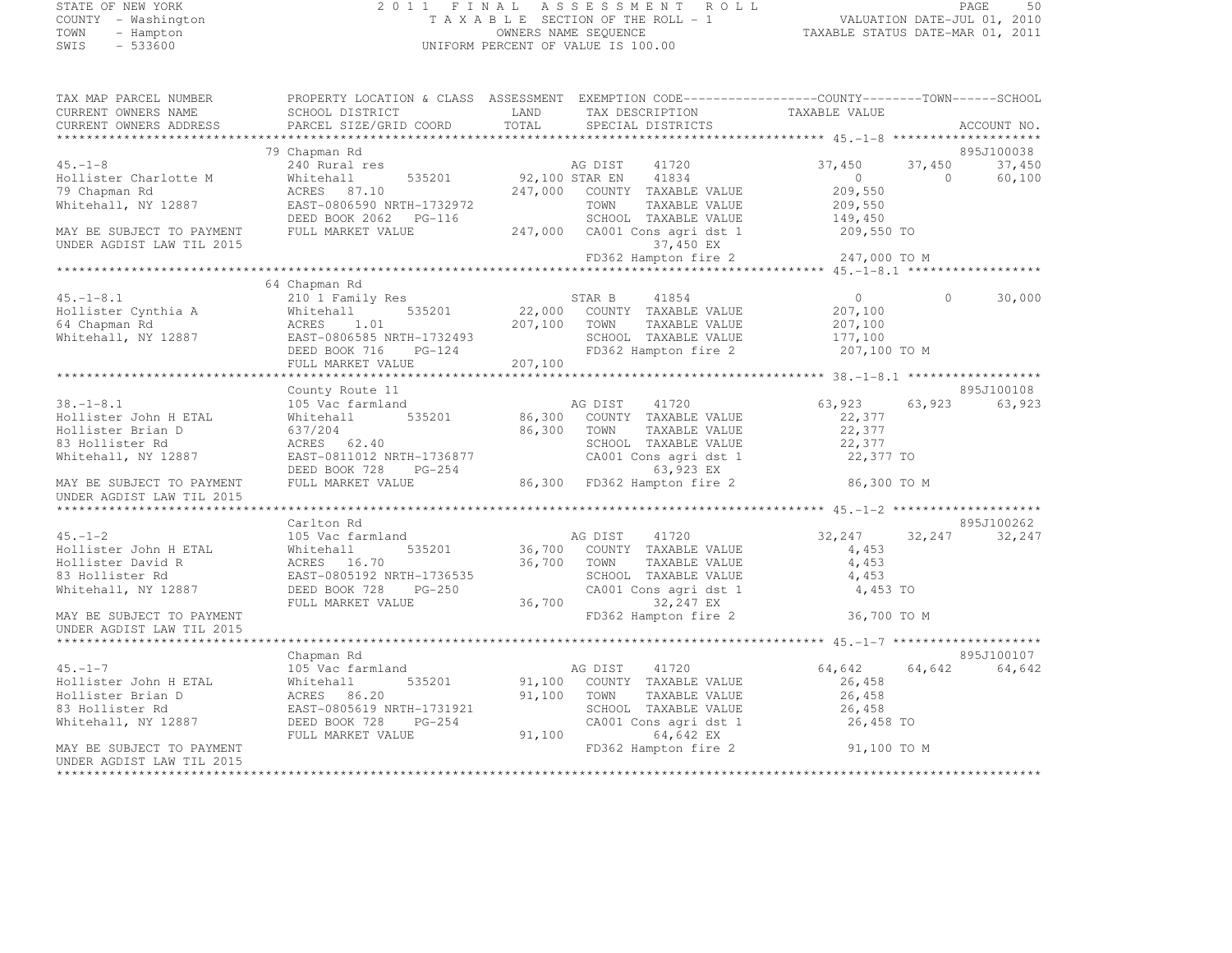# STATE OF NEW YORK 2 0 1 1 F I N A L A S S E S S M E N T R O L L PAGE <sup>51</sup> COUNTY - Washington T A X A B L E SECTION OF THE ROLL - 1 VALUATION DATE-JUL 01, 2010 TOWN - Hampton OWNERS NAME SEQUENCE TAXABLE STATUS DATE-MAR 01, 2011 SWIS - 533600 UNIFORM PERCENT OF VALUE IS 100.00

| TAX MAP PARCEL NUMBER<br>CURRENT OWNERS NAME<br>CURRENT OWNERS ADDRESS | PROPERTY LOCATION & CLASS ASSESSMENT EXEMPTION CODE----------------COUNTY-------TOWN-----SCHOOL<br>SCHOOL DISTRICT<br>PARCEL SIZE/GRID COORD | LAND<br>TOTAL | TAX DESCRIPTION<br>SPECIAL DISTRICTS | TAXABLE VALUE  | ACCOUNT NO.         |
|------------------------------------------------------------------------|----------------------------------------------------------------------------------------------------------------------------------------------|---------------|--------------------------------------|----------------|---------------------|
|                                                                        |                                                                                                                                              |               |                                      |                |                     |
| $71. - 1 - 19$                                                         | Hills Pond Rd OFF<br>314 Rural vac<10                                                                                                        |               | COUNTY TAXABLE VALUE                 | 1,500          | 895J100113          |
| Hooper/Shaw/Ritchie                                                    | 533201<br>Granville                                                                                                                          | 1,500         | TAXABLE VALUE<br>TOWN                | 1,500          |                     |
| Attn: Colleen Hooper                                                   | ACRES<br>3.00                                                                                                                                | 1,500         | SCHOOL TAXABLE VALUE                 | 1,500          |                     |
| 55 Aiken Rd                                                            | EAST-0814353 NRTH-1707183                                                                                                                    |               | FD361 Hampton fire 1                 | 1,500 TO M     |                     |
| Middle Granville, NY 12849 DEED BOOK 739 PG-188                        |                                                                                                                                              |               |                                      |                |                     |
|                                                                        | FULL MARKET VALUE                                                                                                                            | 1,500         |                                      |                |                     |
|                                                                        |                                                                                                                                              |               |                                      |                |                     |
|                                                                        | 32 Golf Course Rd                                                                                                                            |               |                                      |                | 895J101797          |
| $45. - 1 - 24.2$                                                       | 270 Mfg housing                                                                                                                              |               | STAR B<br>41854                      | $\Omega$       | 30,000<br>$\bigcap$ |
| Horvath Patti Ann                                                      | Whitehall<br>535201                                                                                                                          |               | 22,000 COUNTY TAXABLE VALUE          | 86,000         |                     |
| Station A                                                              | ACRES 1.00<br>EAST-0810517 NRTH-1734543                                                                                                      | 86,000        | TOWN<br>TAXABLE VALUE                | 86,000         |                     |
| PO Box 1630                                                            |                                                                                                                                              |               | SCHOOL TAXABLE VALUE                 | 56,000         |                     |
| Rutland, VT 05701                                                      | DEED BOOK 599<br>PG-72                                                                                                                       |               | FD362 Hampton fire 2                 | 86,000 TO M    |                     |
|                                                                        | FULL MARKET VALUE                                                                                                                            | 86,000        |                                      |                |                     |
|                                                                        |                                                                                                                                              |               |                                      |                |                     |
|                                                                        | 79 Rough Way                                                                                                                                 |               |                                      |                | 895J101724          |
| $62. - 1 - 32.5$                                                       | 314 Rural vac<10                                                                                                                             |               | COUNTY TAXABLE VALUE                 | 14,500         |                     |
| Hubbard Ted Sr                                                         | Granville<br>533201                                                                                                                          | 14,500        | TOWN<br>TAXABLE VALUE                | 14,500         |                     |
| Hubbard Susan<br>1712 Cold River Rd<br>EAST-0813241 NRTH-1718593       |                                                                                                                                              | 14,500        | SCHOOL TAXABLE VALUE                 | 14,500         |                     |
|                                                                        |                                                                                                                                              |               | FD361 Hampton fire 1                 | 14,500 TO M    |                     |
| North Claredon, VT 05759 DEED BOOK 2540 PG-248                         |                                                                                                                                              |               |                                      |                |                     |
|                                                                        |                                                                                                                                              |               |                                      |                |                     |
|                                                                        |                                                                                                                                              |               |                                      |                |                     |
|                                                                        | 11962 State Route 4                                                                                                                          |               |                                      |                | 895J100147          |
| $45. - 1 - 26$                                                         | 151 Fruit crop                                                                                                                               |               | AG DIST<br>41720                     | 44,971         | 44,971<br>44,971    |
| Hubbard Timothy R Sr                                                   | 535201<br>Whitehall<br>ACRES 46.33                                                                                                           | 75,700        | COUNTY TAXABLE VALUE                 | 392,329        |                     |
| Hubbard Bonnie L                                                       |                                                                                                                                              | 437,300       | TOWN<br>TAXABLE VALUE                | 392,329        |                     |
| 268 Hubard Lane Pl EAST-0808070 NRTH-1730154                           |                                                                                                                                              |               | SCHOOL TAXABLE VALUE                 | 392,329        |                     |
| North Clarendon, VT 05759 DEED BOOK 1843 PG-178                        | FULL MARKET VALUE                                                                                                                            | 437,300       | CA001 Cons agri dst 1<br>44,971 EX   | 392,329 TO     |                     |
| MAY BE SUBJECT TO PAYMENT                                              |                                                                                                                                              |               | FD362 Hampton fire 2                 | 437,300 TO M   |                     |
| UNDER AGDIST LAW TIL 2015                                              |                                                                                                                                              |               |                                      |                |                     |
|                                                                        |                                                                                                                                              |               |                                      |                |                     |
|                                                                        | 2038 County Route 18                                                                                                                         |               |                                      |                | 895J100651          |
| $71. -1 -1.4$                                                          | 210 1 Family Res                                                                                                                             |               | 41854<br>STAR B                      | $\overline{0}$ | 30,000<br>$\Omega$  |
| Hughes Christopher                                                     | 533201<br>Granville                                                                                                                          |               | 31,300 COUNTY TAXABLE VALUE          | 162,000        |                     |
| 2038 County Route 18                                                   | 2487/304,2851/144                                                                                                                            | 162,000       | TAXABLE VALUE<br>TOWN                | 162,000        |                     |
| Whitehall, NY 12887                                                    | ACRES 3.86                                                                                                                                   |               | SCHOOL TAXABLE VALUE                 | 132,000        |                     |
|                                                                        | EAST-0812255 NRTH-1713787                                                                                                                    |               | FD361 Hampton fire 1                 | 162,000 TO M   |                     |
|                                                                        | DEED BOOK 2851 PG-144                                                                                                                        |               |                                      |                |                     |
|                                                                        | FULL MARKET VALUE                                                                                                                            | 162,000       |                                      |                |                     |
|                                                                        |                                                                                                                                              |               |                                      |                |                     |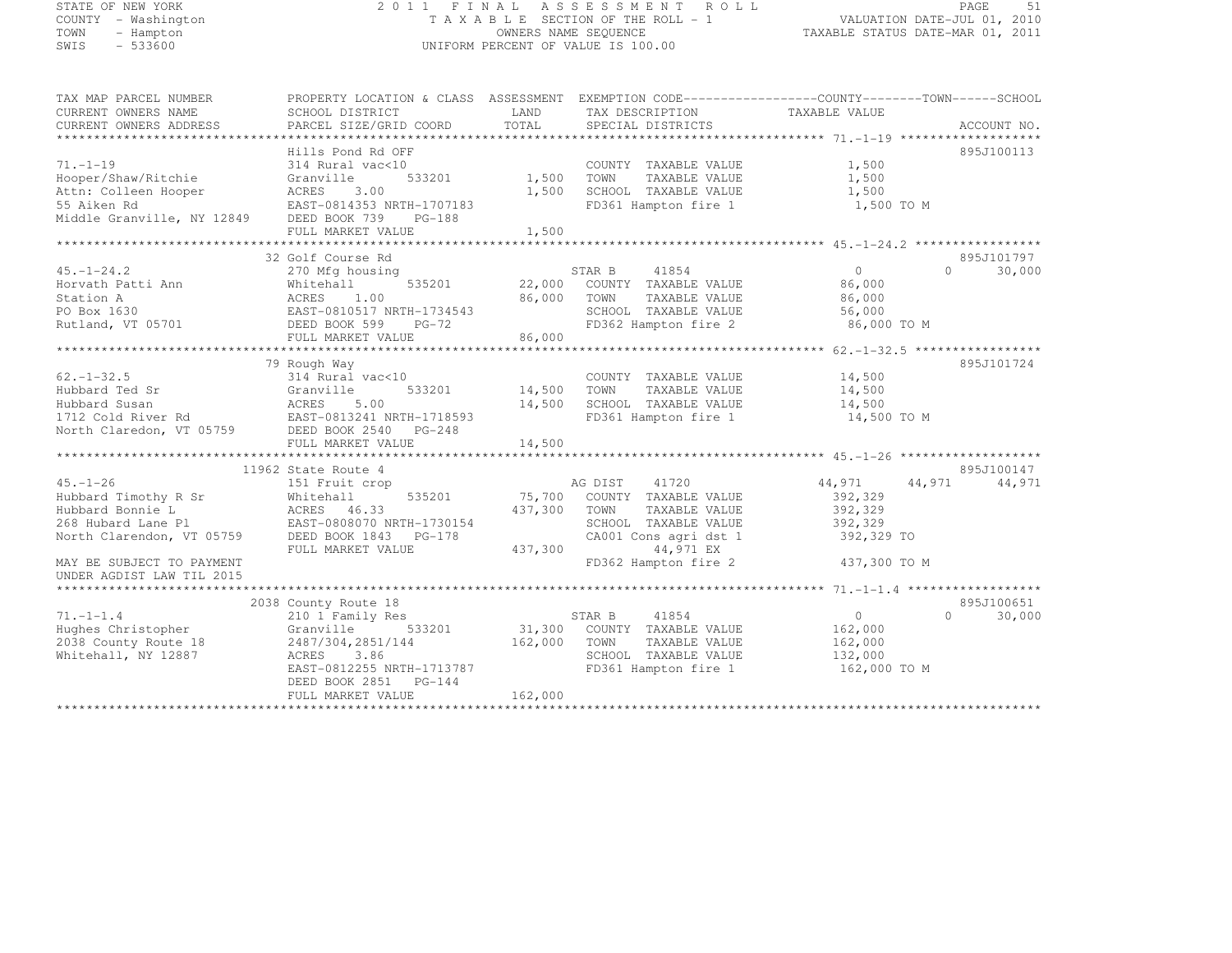# STATE OF NEW YORK 2 0 1 1 F I N A L A S S E S S M E N T R O L L PAGE <sup>52</sup> COUNTY - Washington T A X A B L E SECTION OF THE ROLL - 1 VALUATION DATE-JUL 01, 2010 TOWN - Hampton OWNERS NAME SEQUENCE TAXABLE STATUS DATE-MAR 01, 2011 SWIS - 533600 UNIFORM PERCENT OF VALUE IS 100.00

TAX MAP PARCEL NUMBER PROPERTY LOCATION & CLASS ASSESSMENT EXEMPTION CODE------------------COUNTY--------TOWN------SCHOOL CURRENT OWNERS NAME SCHOOL DISTRICT LAND TAX DESCRIPTION TAXABLE VALUE<br>CURRENT OWNERS ADDRESS PARCEL SIZE/GRID COORD TOTAL SPECIAL DISTRICTS ACCOUNT NO. \*\*\*\*\*\*\*\*\*\*\*\*\*\*\*\*\*\*\*\*\*\*\*\*\*\*\*\*\*\*\*\*\*\*\*\*\*\*\*\*\*\*\*\*\*\*\*\*\*\*\*\*\*\*\*\*\*\*\*\*\*\*\*\*\*\*\*\*\*\*\*\*\*\*\*\*\*\*\*\*\*\*\*\*\*\*\*\*\*\*\*\*\*\*\*\*\*\*\*\*\*\*\* 53.-1-11 \*\*\*\*\*\*\*\*\*\*\*\*\*\*\*\*\*\*\* LOT 6 Taylor Pat 895J100245 53.-1-11 910 Priv forest COUNTY TAXABLE VALUE 27,100 Hunt Lake Land Holding Co Whitehall 535201 27,100 TOWN TAXABLE VALUE 27,100 PO Box 193 ACRES 60.20 27,100 SCHOOL TAXABLE VALUE 27,100 Corinth, NY 12822 EAST-0806873 NRTH-1723411 FD362 Hampton fire 2 27,100 TO M DEED BOOK 918 PG-233 FULL MARKET VALUE 27,100 \*\*\*\*\*\*\*\*\*\*\*\*\*\*\*\*\*\*\*\*\*\*\*\*\*\*\*\*\*\*\*\*\*\*\*\*\*\*\*\*\*\*\*\*\*\*\*\*\*\*\*\*\*\*\*\*\*\*\*\*\*\*\*\*\*\*\*\*\*\*\*\*\*\*\*\*\*\*\*\*\*\*\*\*\*\*\*\*\*\*\*\*\*\*\*\*\*\*\*\*\*\*\* 53.-1-12 \*\*\*\*\*\*\*\*\*\*\*\*\*\*\*\*\*\*\* LOT 6&7 Taylor Pat 895J100246 53.-1-12 322 Rural vac>10 COUNTY TAXABLE VALUE 9,000 Hunt Lake Land Holding Co Whitehall 535201 9,000 TOWN TAXABLE VALUE 9,000 PO Box 193 ACRES 12.50 9,000 SCHOOL TAXABLE VALUE 9,000 Corinth, NY 12822 EAST-0808254 NRTH-1722739 FD362 Hampton fire 2 9,000 TO M DEED BOOK 1979 PG-222 FULL MARKET VALUE 9,000 \*\*\*\*\*\*\*\*\*\*\*\*\*\*\*\*\*\*\*\*\*\*\*\*\*\*\*\*\*\*\*\*\*\*\*\*\*\*\*\*\*\*\*\*\*\*\*\*\*\*\*\*\*\*\*\*\*\*\*\*\*\*\*\*\*\*\*\*\*\*\*\*\*\*\*\*\*\*\*\*\*\*\*\*\*\*\*\*\*\*\*\*\*\*\*\*\*\*\*\*\*\*\* 53.-1-9 \*\*\*\*\*\*\*\*\*\*\*\*\*\*\*\*\*\*\*\*895.T100109 Ecuyer Pat 895J10010953.-1-9 910 Priv forest COUNTY TAXABLE VALUE 18,900 910 Priv forest County COUNTY TAXABLE VALUE Hunt Lake Land Holding Co Inc Whitehall 535201 18,900 TOWN TAXABLE VALUE 18,900 PO Box 193 ACRES 42.00 18,900 SCHOOL TAXABLE VALUE 18,900 Corinth, NY 12822 EAST-0808997 NRTH-1722146 FD362 Hampton fire 2 18,900 TO M DEED BOOK 2369 PG-48 FULL MARKET VALUE 18,900 \*\*\*\*\*\*\*\*\*\*\*\*\*\*\*\*\*\*\*\*\*\*\*\*\*\*\*\*\*\*\*\*\*\*\*\*\*\*\*\*\*\*\*\*\*\*\*\*\*\*\*\*\*\*\*\*\*\*\*\*\*\*\*\*\*\*\*\*\*\*\*\*\*\*\*\*\*\*\*\*\*\*\*\*\*\*\*\*\*\*\*\*\*\*\*\*\*\*\*\*\*\*\* 62.-1-2 \*\*\*\*\*\*\*\*\*\*\*\*\*\*\*\*\*\*\*\* Hickey Rd OFF 895J100629 62.-1-2 910 Priv forest COUNTY TAXABLE VALUE 12,000 Hunt Lake Land Holding Co Inc Granville 533201 12,000 TOWN TAXABLE VALUE 12,000 PO Box 193 ACRES 26.76 12,000 SCHOOL TAXABLE VALUE 12,000 Corinth, NY 12822 EAST-0809900 NRTH-1719665 FD361 Hampton fire 1 12,000 TO M DEED BOOK 1920 PG-113 FULL MARKET VALUE 12,000 \*\*\*\*\*\*\*\*\*\*\*\*\*\*\*\*\*\*\*\*\*\*\*\*\*\*\*\*\*\*\*\*\*\*\*\*\*\*\*\*\*\*\*\*\*\*\*\*\*\*\*\*\*\*\*\*\*\*\*\*\*\*\*\*\*\*\*\*\*\*\*\*\*\*\*\*\*\*\*\*\*\*\*\*\*\*\*\*\*\*\*\*\*\*\*\*\*\*\*\*\*\*\* 31.-1-3.7 \*\*\*\*\*\*\*\*\*\*\*\*\*\*\*\*\*\* Carvers Falls Ln OFF 895J101790 31.-1-3.7 311 Res vac land COUNTY TAXABLE VALUE 1,500 Hurlbut Martha Whitehall 535201 1,500 TOWN TAXABLE VALUE 1,500 Sargent Charles Harold FRNT 311.00 DPTH 236.00 1,500 SCHOOL TAXABLE VALUE 1,500 1440 Carvers Falls Ln EAST-0808873 NRTH-1747406 FD362 Hampton fire 2 1,500 TO M Whitehall, NY 12887 DEED BOOK 835 PG-275 FULL MARKET VALUE 1,500 \*\*\*\*\*\*\*\*\*\*\*\*\*\*\*\*\*\*\*\*\*\*\*\*\*\*\*\*\*\*\*\*\*\*\*\*\*\*\*\*\*\*\*\*\*\*\*\*\*\*\*\*\*\*\*\*\*\*\*\*\*\*\*\*\*\*\*\*\*\*\*\*\*\*\*\*\*\*\*\*\*\*\*\*\*\*\*\*\*\*\*\*\*\*\*\*\*\*\*\*\*\*\* 31.-1-3.9 \*\*\*\*\*\*\*\*\*\*\*\*\*\*\*\*\*\* 1440 Carvers Falls Ln 895J101792 31.-1-3.9 270 Mfg housing STAR B <sup>41854</sup> 0 0 30,000 Hurlbut Martha Whitehall 535201 12,000 COUNTY TAXABLE VALUE 73,200 Sargent Charles Harold ACRES 1.00 73,200 TOWN TAXABLE VALUE 73,200 1440 Carvers Falls Ln EAST-0808659 NRTH-1747299 SCHOOL TAXABLE VALUE 43,200 Whitehall, NY 12887 DEED BOOK 835 PG-275 FD362 Hampton fire 2 73,200 TO M FULL MARKET VALUE 73,200 \*\*\*\*\*\*\*\*\*\*\*\*\*\*\*\*\*\*\*\*\*\*\*\*\*\*\*\*\*\*\*\*\*\*\*\*\*\*\*\*\*\*\*\*\*\*\*\*\*\*\*\*\*\*\*\*\*\*\*\*\*\*\*\*\*\*\*\*\*\*\*\*\*\*\*\*\*\*\*\*\*\*\*\*\*\*\*\*\*\*\*\*\*\*\*\*\*\*\*\*\*\*\*\*\*\*\*\*\*\*\*\*\*\*\*\*\*\*\*\*\*\*\*\*\*\*\*\*\*\*\*\*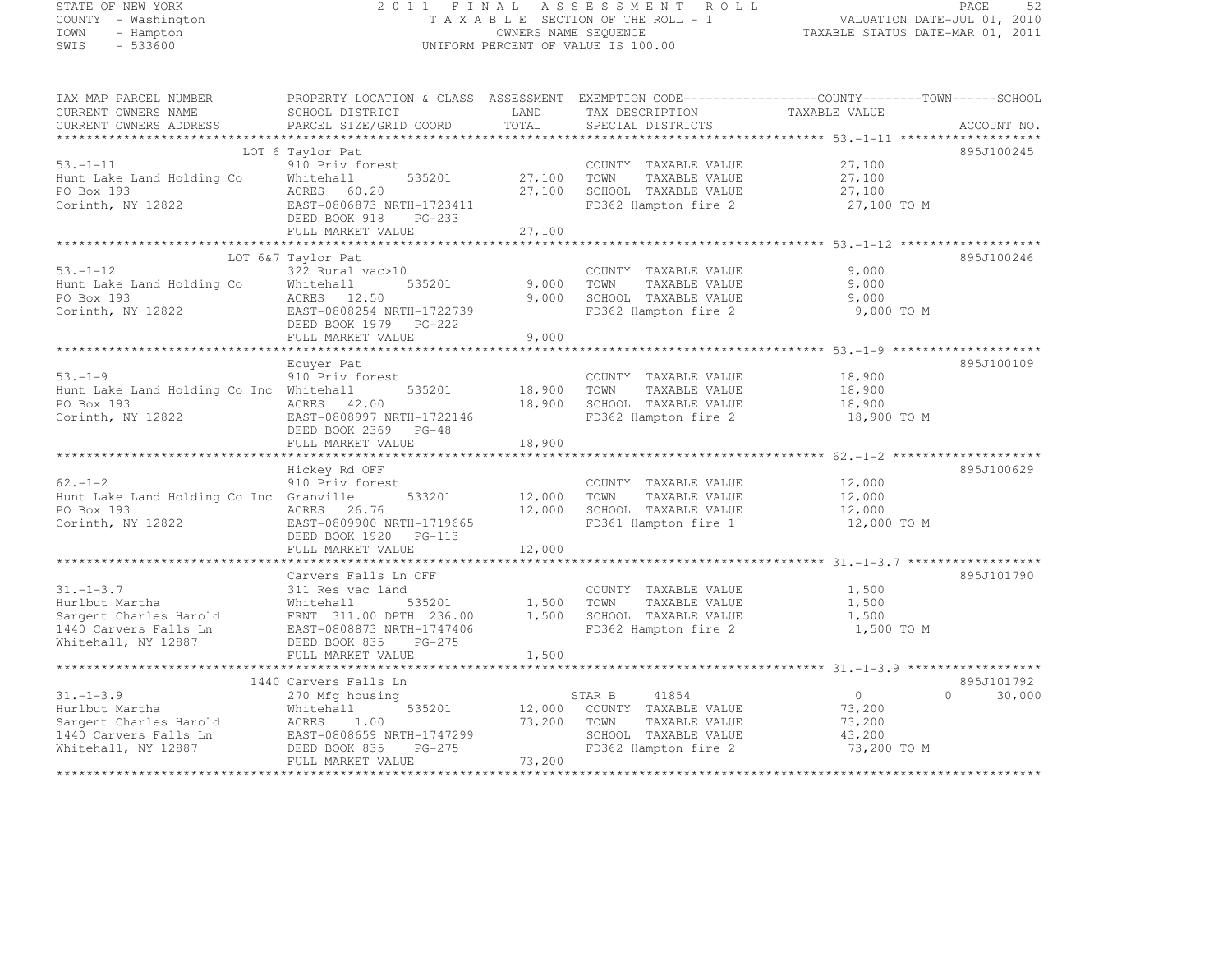#### STATE OF NEW YORK 2 0 1 1 F I N A L A S S E S S M E N T R O L L PAGE <sup>53</sup> COUNTY - Washington T A X A B L E SECTION OF THE ROLL - 1 VALUATION DATE-JUL 01, 2010 TOWN - Hampton OWNERS NAME SEQUENCE TAXABLE STATUS DATE-MAR 01, 2011 SWIS - 533600 UNIFORM PERCENT OF VALUE IS 100.00

| TAX MAP PARCEL NUMBER   | PROPERTY LOCATION & CLASS ASSESSMENT EXEMPTION CODE-----------------COUNTY-------TOWN------SCHOOL                                                                                                                              |               |                                                      |                       |                             |
|-------------------------|--------------------------------------------------------------------------------------------------------------------------------------------------------------------------------------------------------------------------------|---------------|------------------------------------------------------|-----------------------|-----------------------------|
| CURRENT OWNERS NAME     | SCHOOL DISTRICT                                                                                                                                                                                                                | LAND          | TAX DESCRIPTION                                      | TAXABLE VALUE         |                             |
| CURRENT OWNERS ADDRESS  | PARCEL SIZE/GRID COORD                                                                                                                                                                                                         | TOTAL         | SPECIAL DISTRICTS                                    |                       | ACCOUNT NO.                 |
|                         |                                                                                                                                                                                                                                |               |                                                      |                       |                             |
|                         | 1058 West Way                                                                                                                                                                                                                  |               |                                                      |                       | 895J100216                  |
| $71.4 - 2 - 7$          | 260 Seasonal res - WTRFNT                                                                                                                                                                                                      |               | COUNTY TAXABLE VALUE                                 | 143,000<br>143,000    |                             |
| Ihrig Richard           | 533201<br>Granville                                                                                                                                                                                                            | 27,200 TOWN   | TAXABLE VALUE                                        |                       |                             |
| 276 Temple Hill Rd      | $71. -2 - 7$                                                                                                                                                                                                                   | 143,000       | SCHOOL TAXABLE VALUE 143,000                         |                       |                             |
| New Windsor, NY 12553   | FRNT 100.00 DPTH 273.00                                                                                                                                                                                                        |               | FD361 Hampton fire 1 143,000 TO M                    |                       |                             |
|                         | EAST-0815352 NRTH-1707548                                                                                                                                                                                                      |               |                                                      |                       |                             |
|                         | DEED BOOK 2868 PG-139                                                                                                                                                                                                          |               |                                                      |                       |                             |
|                         |                                                                                                                                                                                                                                |               |                                                      |                       |                             |
|                         |                                                                                                                                                                                                                                |               |                                                      |                       |                             |
|                         | Hickey Rd OFF                                                                                                                                                                                                                  |               |                                                      |                       | 895J100616                  |
| $62. - 1 - 9$           | 322 Rural vac>10                                                                                                                                                                                                               |               | COUNTY TAXABLE VALUE                                 | 7,000                 |                             |
| Illsley Alice E         | Granville                                                                                                                                                                                                                      | 533201 7,000  | TAXABLE VALUE<br>TOWN                                | 7,000                 |                             |
| 201 White Rd            |                                                                                                                                                                                                                                | 7,000         |                                                      | 7,000                 |                             |
|                         | ACRES 15.30                                                                                                                                                                                                                    |               | SCHOOL TAXABLE VALUE                                 |                       |                             |
| Poultney, VT 05764      | EAST-0811786 NRTH-1718269                                                                                                                                                                                                      |               | FD361 Hampton fire 1                                 | 7,000 TO M            |                             |
|                         | DEED BOOK 678<br>$PG-53$                                                                                                                                                                                                       |               |                                                      |                       |                             |
|                         | FULL MARKET VALUE                                                                                                                                                                                                              | 7,000         |                                                      |                       |                             |
|                         |                                                                                                                                                                                                                                |               |                                                      |                       |                             |
|                         | 32 Manor Ln                                                                                                                                                                                                                    |               |                                                      |                       | 895J100082                  |
| $54. -1 - 5$            | 270 Mfg housing                                                                                                                                                                                                                |               | STAR EN 41834                                        | $0 \qquad \qquad$     | $0 \qquad \qquad$<br>60,100 |
| Illsley Richard Trustee | 533201<br>Granville                                                                                                                                                                                                            |               | 36,300 COUNTY TAXABLE VALUE                          | 104,500               |                             |
|                         |                                                                                                                                                                                                                                | 104,500 TOWN  |                                                      | TAXABLE VALUE 104,500 |                             |
|                         |                                                                                                                                                                                                                                |               | SCHOOL TAXABLE VALUE<br>FD361 Hampton fire 1         | 44,400                |                             |
|                         | This is a measure of the contract of the contract of the contract of the contract of the contract of the contract of the contract of the contract of the contract of the contract of the contract of the contract of the contr |               |                                                      | 104,500 TO M          |                             |
|                         | FULL MARKET VALUE                                                                                                                                                                                                              | 104,500       |                                                      |                       |                             |
|                         |                                                                                                                                                                                                                                |               |                                                      |                       |                             |
|                         | 1536 Carlton Rd                                                                                                                                                                                                                |               |                                                      |                       |                             |
| $45. -1 - 5.3$          | 240 Rural res                                                                                                                                                                                                                  |               | 41854<br>STAR B 41854<br>40,200 COUNTY TAXABLE VALUE | $\overline{0}$        | 30,000<br>$\Omega$          |
| Irizarry Jose G         | Whitehall 535201                                                                                                                                                                                                               |               |                                                      | 219,900               |                             |
| Irizarry Nancy          | Lots 3 & 4                                                                                                                                                                                                                     | 219,900 TOWN  | TAXABLE VALUE                                        | 219,900               |                             |
| 1536 Carlton Rd         | ACRES 10.18 BANK<br>26                                                                                                                                                                                                         |               | SCHOOL TAXABLE VALUE                                 | 189,900<br>219,900 TO |                             |
| Whitehall, NY 12887     | EAST-0805141 NRTH-1734477                                                                                                                                                                                                      |               | CA001 Cons agri dst 1                                |                       |                             |
|                         | DEED BOOK 647 PG-94                                                                                                                                                                                                            |               | FD362 Hampton fire 2 219,900 TO M                    |                       |                             |
|                         | FULL MARKET VALUE                                                                                                                                                                                                              | 219,900       |                                                      |                       |                             |
|                         |                                                                                                                                                                                                                                |               |                                                      |                       |                             |
|                         | 128 Rainbow Way                                                                                                                                                                                                                |               |                                                      |                       | 895J100599                  |
| $81. - 1 - 39$          | 260 Seasonal res                                                                                                                                                                                                               |               | COUNTY TAXABLE VALUE                                 | 38,000                |                             |
| Irwin Deborah           | Granville                                                                                                                                                                                                                      | 533201 35,300 | TOWN<br>TAXABLE VALUE                                | 38,000                |                             |
| 121 Hogtown Rd          | ACRES<br>5.30                                                                                                                                                                                                                  | 38,000        | SCHOOL TAXABLE VALUE                                 | 38,000                |                             |
| Fort Ann, NY 12827      | EAST-0816687 NRTH-1700996                                                                                                                                                                                                      |               | FD361 Hampton fire 1                                 | 38,000 TO M           |                             |
|                         | DEED BOOK 826<br>$PG-18$                                                                                                                                                                                                       |               |                                                      |                       |                             |
|                         | FULL MARKET VALUE                                                                                                                                                                                                              | 38,000        |                                                      |                       |                             |
|                         |                                                                                                                                                                                                                                |               |                                                      |                       |                             |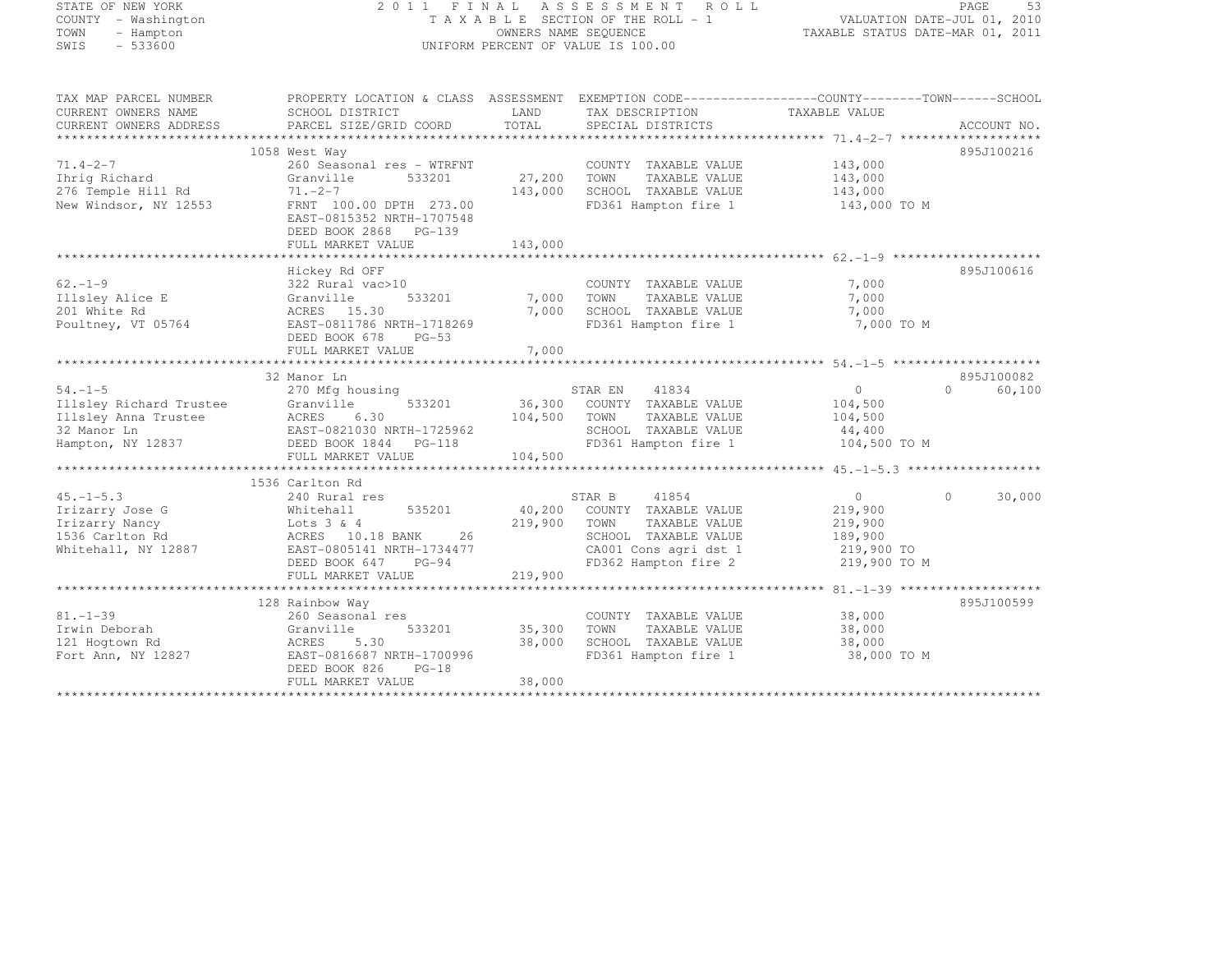# STATE OF NEW YORK 2 0 1 1 F I N A L A S S E S S M E N T R O L L PAGE <sup>54</sup> COUNTY - Washington T A X A B L E SECTION OF THE ROLL - 1 VALUATION DATE-JUL 01, 2010 TOWN - Hampton OWNERS NAME SEQUENCE TAXABLE STATUS DATE-MAR 01, 2011 SWIS - 533600 UNIFORM PERCENT OF VALUE IS 100.00

| TAX MAP PARCEL NUMBER                         |                                                                                                                                                                                                                                                        |        |                                                 | PROPERTY LOCATION & CLASS ASSESSMENT EXEMPTION CODE----------------COUNTY-------TOWN------SCHOOL |  |
|-----------------------------------------------|--------------------------------------------------------------------------------------------------------------------------------------------------------------------------------------------------------------------------------------------------------|--------|-------------------------------------------------|--------------------------------------------------------------------------------------------------|--|
| CURRENT OWNERS NAME                           |                                                                                                                                                                                                                                                        |        |                                                 |                                                                                                  |  |
| CURRENT OWNERS NAME<br>CURRENT OWNERS ADDRESS |                                                                                                                                                                                                                                                        |        | TAX DESCRIPTION TAXABLE VALUE SPECIAL DISTRICTS | ACCOUNT NO.                                                                                      |  |
|                                               |                                                                                                                                                                                                                                                        |        |                                                 |                                                                                                  |  |
|                                               | County Route 21                                                                                                                                                                                                                                        |        |                                                 |                                                                                                  |  |
|                                               |                                                                                                                                                                                                                                                        |        |                                                 |                                                                                                  |  |
|                                               |                                                                                                                                                                                                                                                        |        |                                                 |                                                                                                  |  |
|                                               |                                                                                                                                                                                                                                                        |        |                                                 |                                                                                                  |  |
|                                               |                                                                                                                                                                                                                                                        |        |                                                 |                                                                                                  |  |
|                                               | 30.-1-5.1<br>314 Rural vac<10<br>Jaros Tomasz Granville 533201<br>314 Rural vac<10<br>533201 28,000 TOWN TAXABLE VALUE 28,000<br>316 Banville 533201 28,000 TOWN TAXABLE VALUE 28,000<br>328,000 SCHOOL TAXABLE VALUE 28,000<br>52-6 Meeting           |        |                                                 |                                                                                                  |  |
|                                               |                                                                                                                                                                                                                                                        |        |                                                 |                                                                                                  |  |
|                                               |                                                                                                                                                                                                                                                        |        |                                                 |                                                                                                  |  |
|                                               | FULL MARKET VALUE                                                                                                                                                                                                                                      | 28,000 |                                                 |                                                                                                  |  |
|                                               |                                                                                                                                                                                                                                                        |        |                                                 |                                                                                                  |  |
|                                               | County Route 21                                                                                                                                                                                                                                        |        |                                                 |                                                                                                  |  |
|                                               |                                                                                                                                                                                                                                                        |        |                                                 |                                                                                                  |  |
|                                               |                                                                                                                                                                                                                                                        |        |                                                 |                                                                                                  |  |
|                                               |                                                                                                                                                                                                                                                        |        |                                                 |                                                                                                  |  |
|                                               | 314 Rural vac<10<br>Jaros Tomasz Granville 533201<br>Jaros Dawn Sub Div Lot 2<br>52-6 Meetinghouse Village ACRES 3.92<br>Meriden, CT 06450<br>DEED BOOK 2387 PG-196<br>DEED BOOK 2387 PG-196                                                           |        |                                                 |                                                                                                  |  |
|                                               |                                                                                                                                                                                                                                                        |        |                                                 |                                                                                                  |  |
|                                               |                                                                                                                                                                                                                                                        |        |                                                 |                                                                                                  |  |
|                                               |                                                                                                                                                                                                                                                        |        |                                                 |                                                                                                  |  |
|                                               | FULL MARKET VALUE                                                                                                                                                                                                                                      | 22,500 |                                                 |                                                                                                  |  |
|                                               |                                                                                                                                                                                                                                                        |        |                                                 |                                                                                                  |  |
|                                               | County Route 21                                                                                                                                                                                                                                        |        |                                                 |                                                                                                  |  |
|                                               |                                                                                                                                                                                                                                                        |        |                                                 |                                                                                                  |  |
|                                               | 30.-1-5.3<br>Jaros Tomasz 314 Rural vac<10<br>Jaros Dawn 531201<br>533201<br>533201<br>52-6 Meetinhouse Village ACRES 355<br>Meriden, CT 06450<br>Meriden, CT 06450<br>EAST-077380 NRTH-1275560<br>DERED BOOK 2387 PG-196<br>REED BOOK 2387 PG-196     |        |                                                 |                                                                                                  |  |
|                                               |                                                                                                                                                                                                                                                        |        |                                                 |                                                                                                  |  |
|                                               |                                                                                                                                                                                                                                                        |        |                                                 |                                                                                                  |  |
|                                               |                                                                                                                                                                                                                                                        |        |                                                 |                                                                                                  |  |
|                                               | DEED BOOK 2387 PG-196                                                                                                                                                                                                                                  |        |                                                 |                                                                                                  |  |
|                                               |                                                                                                                                                                                                                                                        |        |                                                 |                                                                                                  |  |
|                                               |                                                                                                                                                                                                                                                        |        |                                                 |                                                                                                  |  |
|                                               | South Rd                                                                                                                                                                                                                                               |        |                                                 |                                                                                                  |  |
|                                               |                                                                                                                                                                                                                                                        |        |                                                 |                                                                                                  |  |
|                                               |                                                                                                                                                                                                                                                        |        |                                                 |                                                                                                  |  |
|                                               |                                                                                                                                                                                                                                                        |        |                                                 |                                                                                                  |  |
|                                               |                                                                                                                                                                                                                                                        |        |                                                 |                                                                                                  |  |
|                                               | 30.-1-5.4<br>314 Rural vac<10<br>314 Rural vac<10<br>314 Rural vac<10<br>533201<br>533201<br>533201<br>20,500 TOWN TAXABLE VALUE<br>700WINT TAXABLE VALUE<br>700WINT TAXABLE VALUE<br>700WINT TAXABLE VALUE<br>700WINT TAXABLE VALUE<br>700WINT TAXABL |        |                                                 |                                                                                                  |  |
|                                               |                                                                                                                                                                                                                                                        |        |                                                 |                                                                                                  |  |
|                                               | DEED BOOK 2387 PG-196                                                                                                                                                                                                                                  |        |                                                 |                                                                                                  |  |
|                                               |                                                                                                                                                                                                                                                        |        |                                                 |                                                                                                  |  |
|                                               |                                                                                                                                                                                                                                                        |        |                                                 |                                                                                                  |  |
|                                               |                                                                                                                                                                                                                                                        |        |                                                 |                                                                                                  |  |
|                                               |                                                                                                                                                                                                                                                        |        |                                                 |                                                                                                  |  |
|                                               |                                                                                                                                                                                                                                                        |        |                                                 |                                                                                                  |  |
|                                               |                                                                                                                                                                                                                                                        |        |                                                 |                                                                                                  |  |
|                                               |                                                                                                                                                                                                                                                        |        |                                                 |                                                                                                  |  |
|                                               |                                                                                                                                                                                                                                                        |        |                                                 |                                                                                                  |  |
|                                               |                                                                                                                                                                                                                                                        |        |                                                 |                                                                                                  |  |
|                                               |                                                                                                                                                                                                                                                        |        |                                                 |                                                                                                  |  |
|                                               | FULL MARKET VALUE                                                                                                                                                                                                                                      | 16,500 |                                                 |                                                                                                  |  |
|                                               |                                                                                                                                                                                                                                                        |        |                                                 |                                                                                                  |  |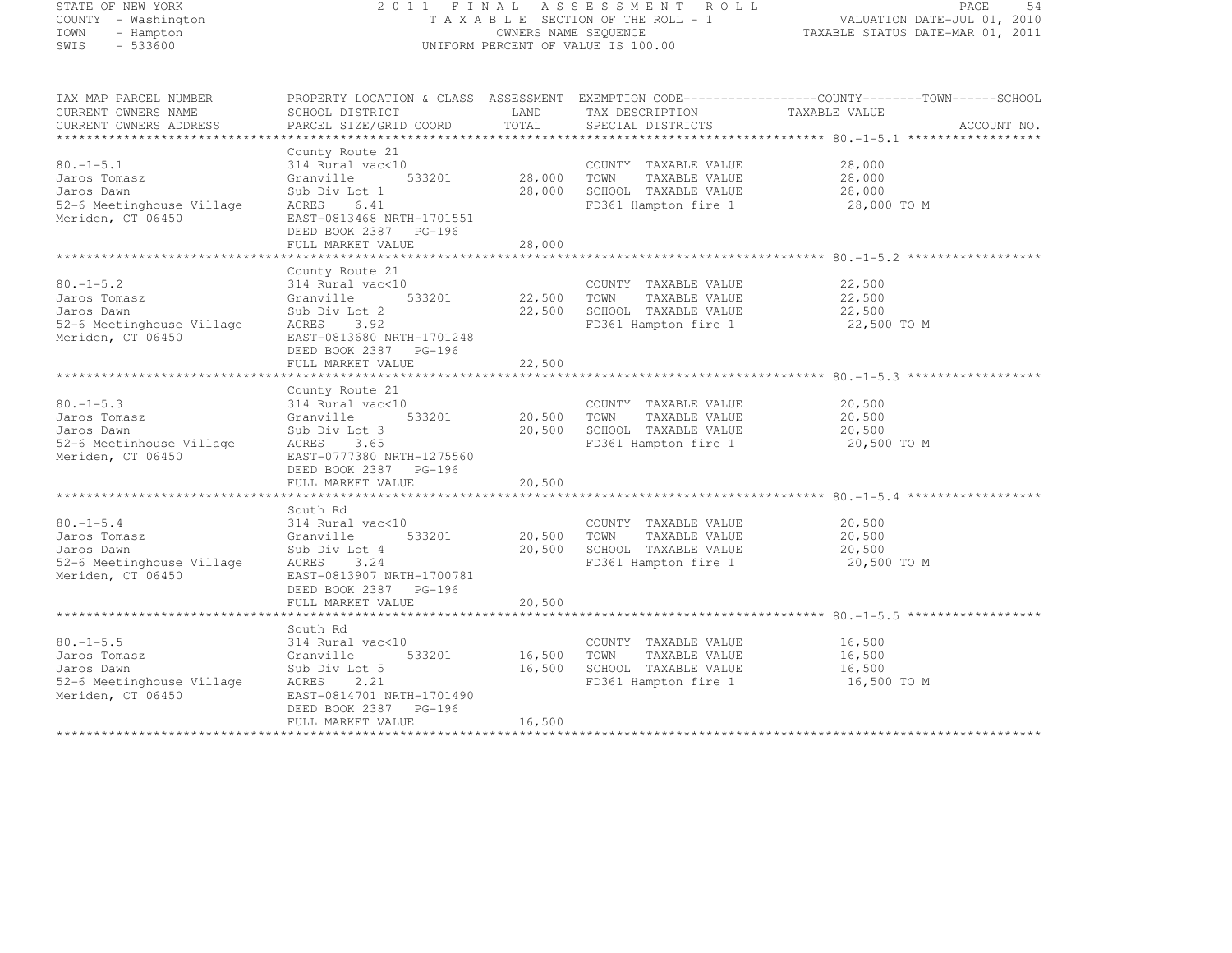# STATE OF NEW YORK 2 0 1 1 F I N A L A S S E S S M E N T R O L L PAGE <sup>55</sup> COUNTY - Washington T A X A B L E SECTION OF THE ROLL - 1 VALUATION DATE-JUL 01, 2010 TOWN - Hampton OWNERS NAME SEQUENCE TAXABLE STATUS DATE-MAR 01, 2011 SWIS - 533600 UNIFORM PERCENT OF VALUE IS 100.00

| TAX MAP PARCEL NUMBER     | PROPERTY LOCATION & CLASS ASSESSMENT |         | EXEMPTION CODE-----------------COUNTY-------TOWN------SCHOOL |                |                     |
|---------------------------|--------------------------------------|---------|--------------------------------------------------------------|----------------|---------------------|
| CURRENT OWNERS NAME       | SCHOOL DISTRICT                      | LAND    | TAX DESCRIPTION                                              | TAXABLE VALUE  |                     |
| CURRENT OWNERS ADDRESS    | PARCEL SIZE/GRID COORD               | TOTAL   | SPECIAL DISTRICTS                                            |                | ACCOUNT NO.         |
|                           |                                      |         |                                                              |                |                     |
|                           | South Rd                             |         |                                                              |                | 895J100211          |
| $80. -1 - 5$              | 314 Rural vac<10                     |         | COUNTY TAXABLE VALUE                                         | 28,500         |                     |
| Jaros Tomasz S            | 533201<br>Granville                  | 28,500  | TOWN<br>TAXABLE VALUE                                        | 28,500         |                     |
| Jaros Dawn M              | Sub Div Lot 6                        | 28,500  | SCHOOL TAXABLE VALUE                                         | 28,500         |                     |
| 52-6 Meetinghouse Village | ACRES<br>7.02                        |         | FD361 Hampton fire 1                                         | 28,500 TO M    |                     |
| Meriden, CT 06450         | EAST-0814210 NRTH-1701426            |         |                                                              |                |                     |
|                           | DEED BOOK 2387 PG-196                |         |                                                              |                |                     |
|                           | FULL MARKET VALUE                    | 28,500  |                                                              |                |                     |
|                           |                                      |         |                                                              |                |                     |
|                           | 9 Smith Way                          |         |                                                              |                | 895J100588          |
| $80. -1 - 9$              | 210 1 Family Res                     |         | STAR B<br>41854                                              | $\overline{0}$ | $\cap$<br>30,000    |
| Jensen David P            | 533201<br>Granville                  | 28,500  | COUNTY TAXABLE VALUE                                         | 128,700        |                     |
| Jensen Sarah M            | ACRES<br>3.01                        | 128,700 | TOWN<br>TAXABLE VALUE                                        | 128,700        |                     |
| 9 Smith Way               | EAST-0812659 NRTH-1701700            |         | SCHOOL TAXABLE VALUE                                         | 98,700         |                     |
| Whitehall, NY 12887       | DEED BOOK 2386 PG-163                |         | FD361 Hampton fire 1                                         | 128,700 TO M   |                     |
|                           | FULL MARKET VALUE                    | 128,700 |                                                              |                |                     |
|                           |                                      |         |                                                              |                |                     |
|                           | 155 Golf Course Rd                   |         |                                                              |                | 895J100002          |
| $38. - 1 - 10$            | 210 1 Family Res                     |         | 41854<br>STAR B                                              | $\overline{0}$ | $\bigcap$<br>30,000 |
| Joaquim Domingos          | 535201<br>Whitehall                  | 26,300  | COUNTY TAXABLE VALUE                                         | 96,000         |                     |
| Joaquim Deborahann        | barn is 1716 CR 11                   | 96,000  | TOWN<br>TAXABLE VALUE                                        | 96,000         |                     |
| 155 Golf Course Rd        | ACRES 2.32                           |         | SCHOOL TAXABLE VALUE                                         | 66,000         |                     |
| Whitehall, NY 12887       | EAST-0809957 NRTH-1737419            |         | CA001 Cons agri dst 1                                        | 96,000 TO      |                     |
|                           | DEED BOOK 2369 PG-198                |         | EZ015 Empire Zone-Site 15 96,000 TO                          |                |                     |
|                           | FULL MARKET VALUE                    |         | 96,000 FD362 Hampton fire 2                                  | 96,000 TO M    |                     |
|                           |                                      |         |                                                              |                |                     |
|                           | County Route 21 OFF                  |         |                                                              |                | 895J101784          |
| $80. - 1 - 49$            | 311 Res vac land - WTRFNT            |         | COUNTY TAXABLE VALUE                                         | 26,000         |                     |
| Johnson Robert            | 535201<br>Whitehall                  | 26,000  | TOWN<br>TAXABLE VALUE                                        | 26,000         |                     |
| Johnson Elaine I          | Sect 2 Lot 11A                       | 26,000  | SCHOOL TAXABLE VALUE                                         | 26,000         |                     |
| 134 Hobson Av             | FRNT 171.00 DPTH 340.00              |         | FD361 Hampton fire 1                                         | 26,000 TO M    |                     |
| St James, NY 11780        | EAST-0811093 NRTH-1704733            |         |                                                              |                |                     |
|                           | PG-188<br>DEED BOOK 786              |         |                                                              |                |                     |
|                           | FULL MARKET VALUE                    | 26,000  |                                                              |                |                     |
|                           |                                      |         |                                                              |                |                     |
|                           | 10 Lakeview Way                      |         |                                                              |                | 895J101781          |
| $80. - 1 - 46$            | 210 1 Family Res - WTRFNT            |         | COUNTY TAXABLE VALUE                                         | 190,000        |                     |
| Johnson Robert A          | 535201<br>Whitehall                  | 25,000  | TOWN<br>TAXABLE VALUE                                        | 190,000        |                     |
| Johnson Elaine            | LOT 8A                               | 190,000 | SCHOOL TAXABLE VALUE                                         | 190,000        |                     |
| 134 Hobson Ave            | 1.01<br>ACRES                        |         | FD361 Hampton fire 1                                         | 190,000 TO M   |                     |
| St James Li, NY 11780     | EAST-0810849 NRTH-1704963            |         |                                                              |                |                     |
|                           | DEED BOOK 633<br>$PG-305$            |         |                                                              |                |                     |
|                           | FULL MARKET VALUE                    | 190,000 |                                                              |                |                     |
|                           |                                      |         |                                                              |                |                     |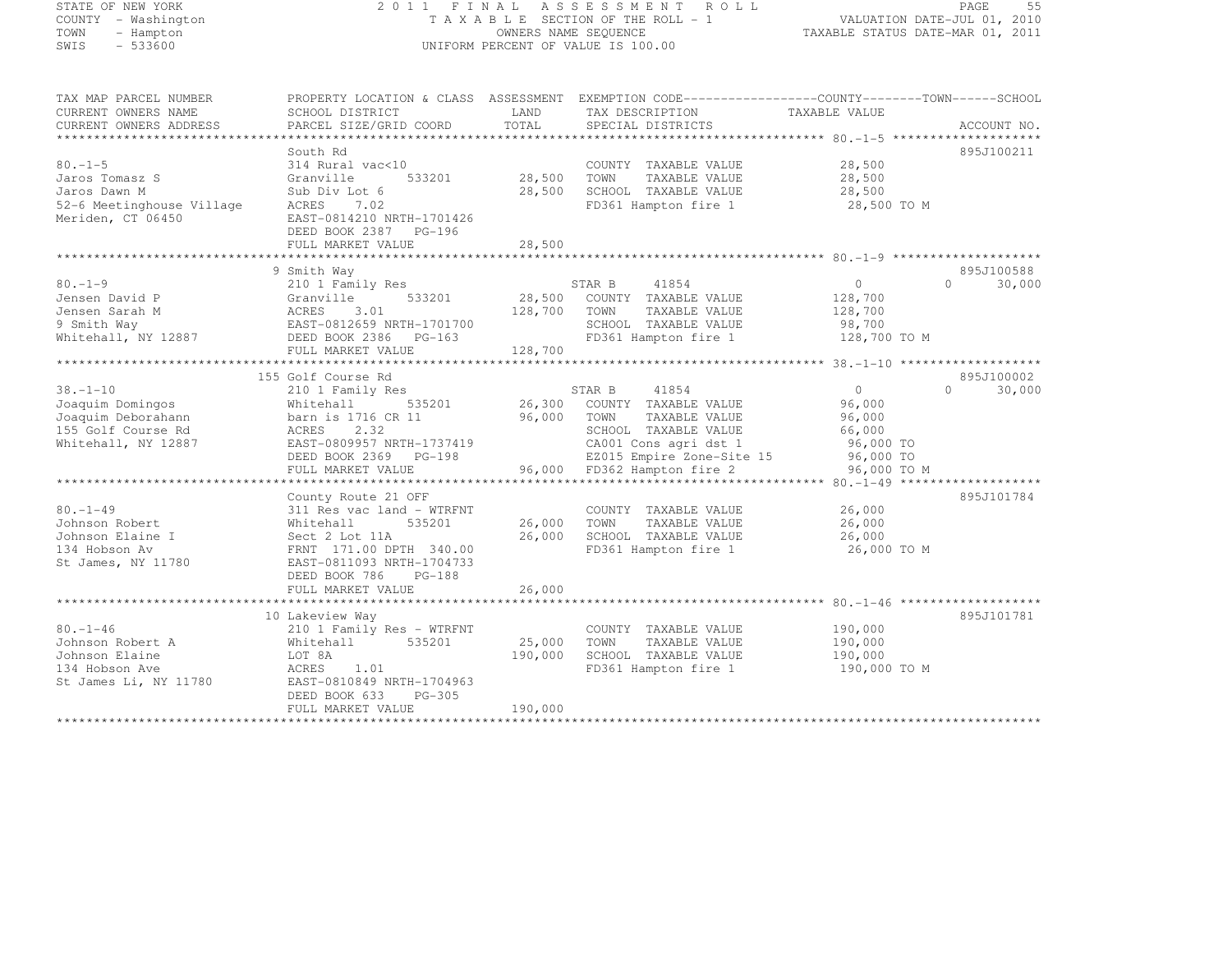# STATE OF NEW YORK 2 0 1 1 F I N A L A S S E S S M E N T R O L L PAGE <sup>56</sup> COUNTY - Washington T A X A B L E SECTION OF THE ROLL - 1 VALUATION DATE-JUL 01, 2010 TOWN - Hampton OWNERS NAME SEQUENCE TAXABLE STATUS DATE-MAR 01, 2011 SWIS - 533600 UNIFORM PERCENT OF VALUE IS 100.00

| TAX MAP PARCEL NUMBER<br>CURRENT OWNERS NAME<br>CURRENT OWNERS ADDRESS | PROPERTY LOCATION & CLASS ASSESSMENT EXEMPTION CODE----------------COUNTY-------TOWN------SCHOOL<br>SCHOOL DISTRICT<br>PARCEL SIZE/GRID COORD | LAND<br>TOTAL | TAX DESCRIPTION<br>SPECIAL DISTRICTS | TAXABLE VALUE            | ACCOUNT NO.        |
|------------------------------------------------------------------------|-----------------------------------------------------------------------------------------------------------------------------------------------|---------------|--------------------------------------|--------------------------|--------------------|
| **************************                                             |                                                                                                                                               |               |                                      |                          | $* * * * * *$      |
|                                                                        | 41 Greenfield Ln                                                                                                                              |               |                                      |                          | 895L100030         |
| $72. - 2 - 6$                                                          | 210 1 Family Res                                                                                                                              |               | STAR B<br>41854                      | $\circ$                  | $\Omega$<br>30,000 |
| Johnson Timothy E                                                      | 533201<br>Granville                                                                                                                           |               | 22,600 COUNTY TAXABLE VALUE          | 68,200                   |                    |
| Larkin Ruth M                                                          | ACRES<br>1.18                                                                                                                                 | 68,200        | TOWN<br>TAXABLE VALUE                | 68,200                   |                    |
| 41 Greenfield Ln                                                       | EAST-0823580 NRTH-1711574                                                                                                                     |               | SCHOOL TAXABLE VALUE                 | 38,200                   |                    |
| Hampton, NY 12837                                                      | DEED BOOK 2823 PG-47                                                                                                                          |               | FD361 Hampton fire 1                 | 68,200 TO M              |                    |
|                                                                        | FULL MARKET VALUE                                                                                                                             | 68,200        |                                      |                          |                    |
|                                                                        |                                                                                                                                               |               |                                      |                          |                    |
|                                                                        | 11879 State Route 4                                                                                                                           |               |                                      |                          | 895J100049         |
| $45. - 1 - 29$                                                         | 210 1 Family Res                                                                                                                              |               | STAR B<br>41854                      | $\circ$                  | 30,000<br>$\cap$   |
| Johnson Wayne R                                                        | 535201<br>Whitehall                                                                                                                           | 22,000        | COUNTY TAXABLE VALUE                 | 77,400                   |                    |
| Johnson Tina M                                                         | ACRES<br>1.00                                                                                                                                 | 77,400        | TOWN<br>TAXABLE VALUE                | 77,400                   |                    |
| 11879 State Route 4                                                    | EAST-0806559 NRTH-1729099                                                                                                                     |               | SCHOOL TAXABLE VALUE                 | 47,400                   |                    |
| Whitehall, NY 12887                                                    | DEED BOOK 2777 PG-222                                                                                                                         |               | FD362 Hampton fire 2                 | 77,400 TO M              |                    |
|                                                                        | FULL MARKET VALUE                                                                                                                             | 77,400        |                                      |                          |                    |
|                                                                        |                                                                                                                                               |               |                                      |                          |                    |
|                                                                        | 2314 County Route 18                                                                                                                          |               |                                      |                          |                    |
| $72. - 1 - 1.1$                                                        | 270 Mfg housing                                                                                                                               |               | STAR B<br>41854                      | $\circ$                  | $\Omega$<br>30,000 |
| Jones Benjamian G Jr                                                   | Granville<br>533201                                                                                                                           | 23,700        | COUNTY TAXABLE VALUE                 | 66,000                   |                    |
|                                                                        | FRNT 220.00 DPTH 300.00                                                                                                                       | 66,000        | TOWN<br>TAXABLE VALUE                | 66,000                   |                    |
|                                                                        | EAST-0818902 NRTH-1712608                                                                                                                     |               | SCHOOL TAXABLE VALUE                 | 36,000                   |                    |
| Jones Kathleen A<br>2314 County Route 18<br>Whitehall, NY 12887        | DEED BOOK 892<br>PG-238                                                                                                                       |               | FD361 Hampton fire 1                 | 66,000 TO M              |                    |
|                                                                        | FULL MARKET VALUE                                                                                                                             | 66,000        |                                      |                          |                    |
|                                                                        |                                                                                                                                               |               |                                      |                          |                    |
|                                                                        | Hills Pond Rd OFF                                                                                                                             |               |                                      |                          | 895J100119         |
| $71. - 1 - 11.1$                                                       | 314 Rural vac<10                                                                                                                              |               | COUNTY TAXABLE VALUE                 | 8,500                    |                    |
| Jones Bruce E                                                          | 533201<br>Granville                                                                                                                           | 8,500         | TOWN<br>TAXABLE VALUE                | 8,500                    |                    |
| 2338 County Route 18                                                   | ACRES<br>7.00                                                                                                                                 | 8,500         | SCHOOL TAXABLE VALUE                 | 8,500                    |                    |
| Whitehall, NY 12887                                                    | EAST-0816360 NRTH-1711265                                                                                                                     |               | FD361 Hampton fire 1                 | 8,500 TO M               |                    |
|                                                                        | DEED BOOK 1858 PG-149                                                                                                                         |               |                                      |                          |                    |
|                                                                        | FULL MARKET VALUE                                                                                                                             | 8,500         |                                      |                          |                    |
|                                                                        |                                                                                                                                               |               |                                      |                          |                    |
|                                                                        | 2338 County Route 18                                                                                                                          |               |                                      |                          | 895J100118         |
| $72. - 1 - 1$                                                          | 283 Res w/Comuse                                                                                                                              |               | 41854<br>STAR B                      | $\overline{0}$           | $\Omega$<br>30,000 |
| Jones Bruce E                                                          | 533201<br>Granville                                                                                                                           |               | 102,300 COUNTY TAXABLE VALUE         | 319,200                  |                    |
| 2338 County Route 18                                                   | ACRES 118.50                                                                                                                                  | 319,200 TOWN  | TAXABLE VALUE                        | 319,200                  |                    |
| Whitehall, NY 12887                                                    | EAST-0818999 NRTH-1712202                                                                                                                     |               | SCHOOL TAXABLE VALUE                 | 289,200                  |                    |
|                                                                        | DEED BOOK 1858 PG-149                                                                                                                         |               | CA001 Cons agri dst 1                | 319,200 TO               |                    |
|                                                                        | FULL MARKET VALUE                                                                                                                             |               | 319,200 FD361 Hampton fire 1         | 319,200 TO M             |                    |
|                                                                        | *********************                                                                                                                         |               |                                      | ******** 72.-1-22 ****** |                    |
|                                                                        | 2373 County Route 18                                                                                                                          |               |                                      |                          | 895J100207         |
| $72. - 1 - 22$                                                         | 322 Rural vac>10                                                                                                                              |               | COUNTY TAXABLE VALUE                 | 33,500                   |                    |
| Jones Bruce E                                                          | 533201<br>Granville                                                                                                                           | 33,500        | TOWN<br>TAXABLE VALUE                | 33,500                   |                    |
| 2338 County Route 18                                                   | ACRES 11.70                                                                                                                                   | 33,500        | SCHOOL TAXABLE VALUE                 | 33,500                   |                    |
| Whitehall, NY 12887                                                    | EAST-0819586 NRTH-1711354                                                                                                                     |               | CA001 Cons agri dst 1                | 33,500 TO                |                    |
|                                                                        | DEED BOOK 1706 PG-126                                                                                                                         |               | FD361 Hampton fire 1                 | 33,500 TO M              |                    |
|                                                                        | FULL MARKET VALUE                                                                                                                             | 33,500        |                                      |                          |                    |
|                                                                        |                                                                                                                                               |               |                                      |                          |                    |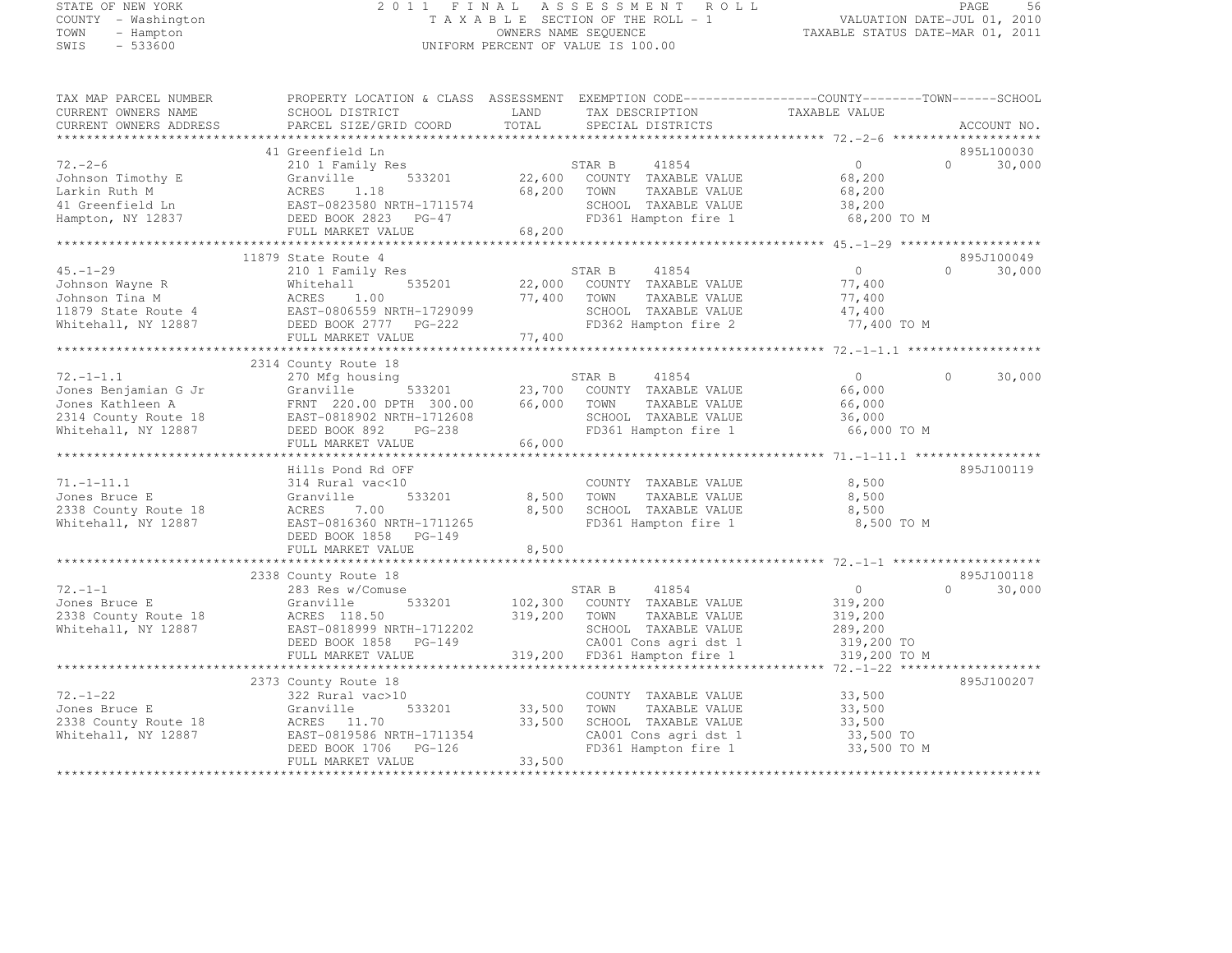| STATE OF NEW YORK<br>COUNTY - Washington<br>TOWN<br>- Hampton                                                     |                                                                                                                                                                 |                          | 2011 FINAL ASSESSMENT ROLL<br>T A X A B L E SECTION OF THE ROLL - 1<br>OWNERS NAME SEQUENCE                                        | VALUATION DATE-JUL 01, 2010<br>TAXABLE STATUS DATE-MAR 01, 2011            | PAGE<br>57                       |
|-------------------------------------------------------------------------------------------------------------------|-----------------------------------------------------------------------------------------------------------------------------------------------------------------|--------------------------|------------------------------------------------------------------------------------------------------------------------------------|----------------------------------------------------------------------------|----------------------------------|
| SWIS<br>$-533600$                                                                                                 |                                                                                                                                                                 |                          | UNIFORM PERCENT OF VALUE IS 100.00                                                                                                 |                                                                            |                                  |
| TAX MAP PARCEL NUMBER<br>CURRENT OWNERS NAME                                                                      | PROPERTY LOCATION & CLASS ASSESSMENT EXEMPTION CODE----------------COUNTY-------TOWN------SCHOOL<br>SCHOOL DISTRICT                                             | LAND                     | TAX DESCRIPTION                                                                                                                    | TAXABLE VALUE                                                              |                                  |
| CURRENT OWNERS ADDRESS                                                                                            | PARCEL SIZE/GRID COORD                                                                                                                                          | TOTAL                    | SPECIAL DISTRICTS                                                                                                                  |                                                                            | ACCOUNT NO.                      |
|                                                                                                                   | Hills Pond Rd                                                                                                                                                   |                          |                                                                                                                                    |                                                                            |                                  |
| $71.4 - 2 - 1.1$<br>Jones Daniel<br>Jones Laura<br>c/o Gerald Jones<br>5871 County Route 30<br>Hartford, NY 12838 | 314 Rural vac<10 - WTRFNT<br>533201<br>Granville<br>$71 - 2 - 1.1$<br>1.05<br>ACRES<br>EAST-0814913 NRTH-1708111<br>DEED BOOK 691<br>$PG-265$                   | 31,500<br>31,500         | COUNTY TAXABLE VALUE<br>TOWN<br>TAXABLE VALUE<br>SCHOOL TAXABLE VALUE<br>FD361 Hampton fire 1                                      | 31,500<br>31,500<br>31,500<br>31,500 TO M                                  |                                  |
|                                                                                                                   | FULL MARKET VALUE                                                                                                                                               | 31,500                   |                                                                                                                                    |                                                                            |                                  |
|                                                                                                                   | ***********************                                                                                                                                         | * * * * * * * * * *      |                                                                                                                                    |                                                                            |                                  |
| $72. - 1 - 3.1$<br>Jones David<br>Jones Rebecca<br>PO Box 119<br>Hampton, NY 12837                                | 2419 County Route 18<br>210 1 Family Res<br>533201<br>Granville<br>ACRES<br>1.00<br>EAST-0820669 NRTH-1710896<br>DEED BOOK 760<br>$PG-220$<br>FULL MARKET VALUE | 22,000 STAR B<br>147,200 | CW 10 VET/ 41151<br>41854<br>COUNTY TAXABLE VALUE<br>TOWN<br>TAXABLE VALUE<br>SCHOOL TAXABLE VALUE<br>147,200 FD361 Hampton fire 1 | 8,000<br>8,000<br>$\circ$<br>139,200<br>139,200<br>117,200<br>147,200 TO M | $\circ$<br>30,000<br>$\Omega$    |
|                                                                                                                   |                                                                                                                                                                 |                          |                                                                                                                                    |                                                                            |                                  |
| $72.2 - 3 - 13$<br>Jones David<br>Jones Mary<br>Box 52 Main St<br>Hampton, NY 12837                               | Greenfield Ln<br>312 Vac w/imprv<br>Granville<br>533201<br>72.-3-13<br>FRNT 56.00 DPTH 190.00<br>EAST-0823774 NRTH-1712231<br>DEED BOOK 709<br>PG-110           | 5,000<br>6,100           | COUNTY TAXABLE VALUE<br>TOWN<br>TAXABLE VALUE<br>SCHOOL TAXABLE VALUE<br>FD361 Hampton fire 1                                      | 6,100<br>6,100<br>6,100<br>6,100 TO M                                      | 895J100275                       |
|                                                                                                                   | FULL MARKET VALUE                                                                                                                                               | 6,100                    |                                                                                                                                    |                                                                            |                                  |
| $72.2 - 3 - 10$<br>Jones David A<br>Jones Mary F<br>20 Greenfield Ln                                              | 20 Greenfield Ln<br>210 1 Family Res<br>533201<br>Granville<br>$72 - 3 - 10$<br>FRNT 50.00 DPTH 190.00                                                          | 9,200<br>65,100          | STAR B<br>41854<br>COUNTY TAXABLE VALUE<br>TOWN<br>TAXABLE VALUE<br>SCHOOL TAXABLE VALUE                                           | 0<br>65,100<br>65,100<br>35,100                                            | 895J100276<br>$\Omega$<br>30,000 |
| Hampton, NY 12837                                                                                                 | EAST-0823945 NRTH-1712170<br>DEED BOOK 709<br>$PG-108$<br>FULL MARKET VALUE                                                                                     | 65,100                   | FD361 Hampton fire 1                                                                                                               | 65,100 TO M                                                                |                                  |
|                                                                                                                   | 38 Rainbow Way                                                                                                                                                  |                          |                                                                                                                                    |                                                                            | 895J100596                       |
| 81.-1-31<br>Jones Douglas R                                                                                       | 312 Vac w/imprv<br>Granville<br>533201                                                                                                                          | 21,000                   | COUNTY TAXABLE VALUE<br>TOWN<br>TAXABLE VALUE                                                                                      | 31,700<br>31,700                                                           |                                  |

\*\*\*\*\*\*\*\*\*\*\*\*\*\*\*\*\*\*\*\*\*\*\*\*\*\*\*\*\*\*\*\*\*\*\*\*\*\*\*\*\*\*\*\*\*\*\*\*\*\*\*\*\*\*\*\*\*\*\*\*\*\*\*\*\*\*\*\*\*\*\*\*\*\*\*\*\*\*\*\*\*\*\*\*\*\*\*\*\*\*\*\*\*\*\*\*\*\*\*\*\*\*\*\*\*\*\*\*\*\*\*\*\*\*\*\*\*\*\*\*\*\*\*\*\*\*\*\*\*\*\*\*

Molly Jo ACRES 5.00 31,700 SCHOOL TAXABLE VALUE 31,700 224 College St North EAST-0817655 NRTH-1702466 FD361 Hampton fire 1 31,700 TO M

FULL MARKET VALUE 31,700

Poultney, VT 05764 DEED BOOK 819 PG-295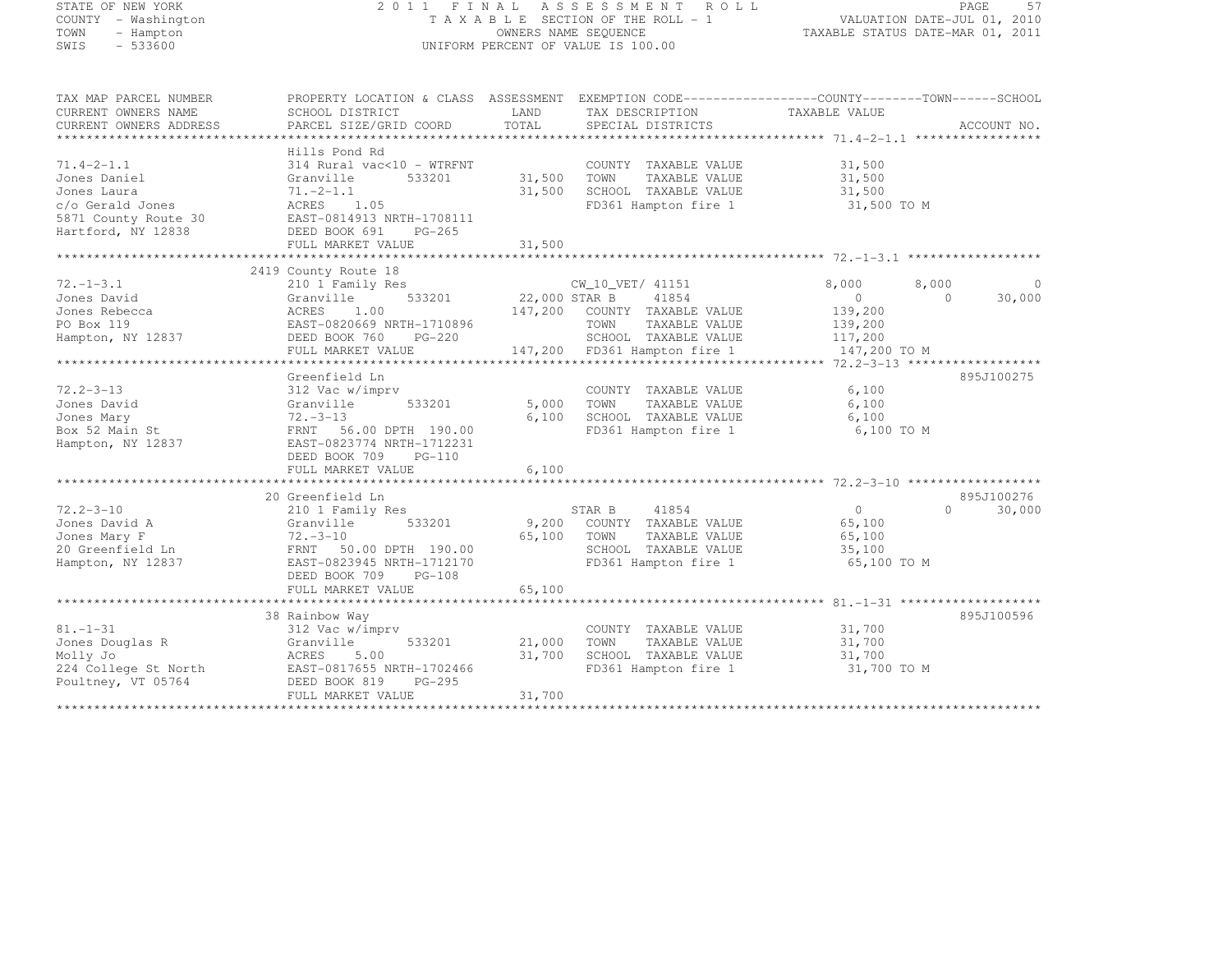| STATE OF NEW YORK                                                  |                                                                                                 |             | 2011 FINAL ASSESSMENT ROLL                                 |                         | PAGE<br>58                                                      |
|--------------------------------------------------------------------|-------------------------------------------------------------------------------------------------|-------------|------------------------------------------------------------|-------------------------|-----------------------------------------------------------------|
| COUNTY - Washington<br>TOWN                                        |                                                                                                 |             | TAXABLE SECTION OF THE ROLL - 1                            |                         | VALUATION DATE-JUL 01, 2010<br>TAXABLE STATUS DATE-MAR 01, 2011 |
| - Hampton<br>SWIS<br>$-533600$                                     |                                                                                                 |             | OWNERS NAME SEQUENCE<br>UNIFORM PERCENT OF VALUE IS 100.00 |                         |                                                                 |
|                                                                    |                                                                                                 |             |                                                            |                         |                                                                 |
| TAX MAP PARCEL NUMBER                                              | PROPERTY LOCATION & CLASS ASSESSMENT EXEMPTION CODE----------------COUNTY-------TOWN-----SCHOOL |             |                                                            |                         |                                                                 |
| CURRENT OWNERS NAME                                                | SCHOOL DISTRICT                                                                                 | LAND        | TAX DESCRIPTION                                            | TAXABLE VALUE           |                                                                 |
| CURRENT OWNERS ADDRESS                                             | PARCEL SIZE/GRID COORD                                                                          | TOTAL       | SPECIAL DISTRICTS                                          |                         | ACCOUNT NO.                                                     |
|                                                                    |                                                                                                 |             |                                                            |                         |                                                                 |
|                                                                    | 1094 West Way                                                                                   |             |                                                            |                         | 895J100120                                                      |
| $71.4 - 2 - 1$                                                     | 260 Seasonal res - WTRFNT                                                                       |             | COUNTY TAXABLE VALUE                                       | 159,600                 |                                                                 |
| Jones Grace W Estate                                               | Granville<br>533201                                                                             | 43,800 TOWN | TAXABLE VALUE                                              | 159,600                 |                                                                 |
| Attn: Gerald Jones Executor 591/73 596/197<br>5841 County Route 30 | $71 - 2 - 1$                                                                                    | 159,600     | SCHOOL TAXABLE VALUE<br>FD361 Hampton fire 1               | 159,600<br>159,600 TO M |                                                                 |
| Hartford, NY 12838                                                 | ACRES<br>2.63                                                                                   |             |                                                            |                         |                                                                 |
|                                                                    | EAST-0814848 NRTH-1708349                                                                       |             |                                                            |                         |                                                                 |
|                                                                    | DEED BOOK W 684 PG-101                                                                          |             |                                                            |                         |                                                                 |
|                                                                    | FULL MARKET VALUE                                                                               | 159,600     |                                                            |                         |                                                                 |
|                                                                    |                                                                                                 |             |                                                            |                         |                                                                 |
|                                                                    | County Route 21 OFF                                                                             |             |                                                            |                         |                                                                 |
| $80. - 1 - 58$                                                     | 311 Res vac land                                                                                |             | COUNTY TAXABLE VALUE                                       | 3,000                   |                                                                 |
| Joseph Robert                                                      | 535201                                                                                          | 3,000       | TOWN<br>TAXABLE VALUE                                      | 3,000                   |                                                                 |
| Joseph Grace                                                       | Whitehall<br>Sect 5 Lot 3<br>ACRES 5.05                                                         | 3,000       | SCHOOL TAXABLE VALUE                                       | 3,000                   |                                                                 |
| 20 Georgian Ln                                                     |                                                                                                 |             | FD361 Hampton fire 1                                       | 3,000 TO M              |                                                                 |
| Darien, CT 06820                                                   | EAST-0809467 NRTH-1704807                                                                       |             |                                                            |                         |                                                                 |
|                                                                    | DEED BOOK 787<br>PG-312                                                                         |             |                                                            |                         |                                                                 |
|                                                                    | FULL MARKET VALUE                                                                               | 3,000       |                                                            |                         |                                                                 |
|                                                                    | County Route 21 OFF                                                                             |             |                                                            |                         |                                                                 |
| $80. - 1 - 59$                                                     | 311 Res vac land                                                                                |             | COUNTY TAXABLE VALUE                                       | 3,000                   |                                                                 |
| Joseph Robert                                                      | 535201                                                                                          | 3,000       | TAXABLE VALUE<br>TOWN                                      | 3,000                   |                                                                 |
| Joseph Grace                                                       | Whitehall<br>Sect 5 Lot 4<br>ACRES 5.09                                                         | 3,000       | SCHOOL TAXABLE VALUE                                       | 3,000                   |                                                                 |
| 20 Georgian Ln                                                     |                                                                                                 |             | FD361 Hampton fire 1                                       | 3,000 TO M              |                                                                 |
| Darien, CT 06820                                                   | EAST-0809376 NRTH-1705045                                                                       |             |                                                            |                         |                                                                 |
|                                                                    | DEED BOOK 787<br>PG-310                                                                         |             |                                                            |                         |                                                                 |
|                                                                    | FULL MARKET VALUE                                                                               | 3,000       |                                                            |                         |                                                                 |
|                                                                    |                                                                                                 |             |                                                            |                         |                                                                 |
|                                                                    | 35 Ridgecrest Way                                                                               |             |                                                            |                         | 895J101753                                                      |
| $80. - 1 - 34$                                                     | 210 1 Family Res                                                                                |             | COUNTY TAXABLE VALUE                                       | 195,700                 |                                                                 |
| Joseph Robert W                                                    | Whitehall<br>535201                                                                             | 22,300      | TOWN<br>TAXABLE VALUE                                      | 195,700                 |                                                                 |
| Joseph Grace L                                                     | Lot 6 & P/O 7                                                                                   | 195,700     | SCHOOL TAXABLE VALUE                                       | 195,700                 |                                                                 |
| 20 Georgian Ln                                                     | ACRES 1.10                                                                                      |             | FD361 Hampton fire 1                                       | 195,700 TO M            |                                                                 |
| Darien, CT 06820                                                   | EAST-0810050 NRTH-1704867                                                                       |             |                                                            |                         |                                                                 |
|                                                                    | DEED BOOK 585<br>PG-305<br>FULL MARKET VALUE                                                    | 195,700     |                                                            |                         |                                                                 |
|                                                                    |                                                                                                 |             |                                                            |                         |                                                                 |
|                                                                    | 1435&1437 Carvers Falls Ln                                                                      |             |                                                            |                         | 895J101719                                                      |
| $31. - 1 - 8$                                                      | 220 2 Family Res                                                                                |             | COUNTY TAXABLE VALUE                                       | 135,400                 |                                                                 |
| Jurnak Ronald T Sr                                                 | Whitehall<br>535201                                                                             | 36,400      | TOWN<br>TAXABLE VALUE                                      | 135,400                 |                                                                 |
| PO Box 577                                                         | Lot 4                                                                                           | 135,400     | SCHOOL TAXABLE VALUE                                       | 135,400                 |                                                                 |
| Poultney, VT 05764                                                 | ACRES<br>6.40                                                                                   |             | FD362 Hampton fire 2                                       | 135,400 TO M            |                                                                 |
|                                                                    | EAST-0807991 NRTH-1747241                                                                       |             |                                                            |                         |                                                                 |
|                                                                    | DEED BOOK 879<br>$PG-163$                                                                       |             |                                                            |                         |                                                                 |
|                                                                    |                                                                                                 |             |                                                            |                         |                                                                 |

\*\*\*\*\*\*\*\*\*\*\*\*\*\*\*\*\*\*\*\*\*\*\*\*\*\*\*\*\*\*\*\*\*\*\*\*\*\*\*\*\*\*\*\*\*\*\*\*\*\*\*\*\*\*\*\*\*\*\*\*\*\*\*\*\*\*\*\*\*\*\*\*\*\*\*\*\*\*\*\*\*\*\*\*\*\*\*\*\*\*\*\*\*\*\*\*\*\*\*\*\*\*\*\*\*\*\*\*\*\*\*\*\*\*\*\*\*\*\*\*\*\*\*\*\*\*\*\*\*\*\*\*

FULL MARKET VALUE 135,400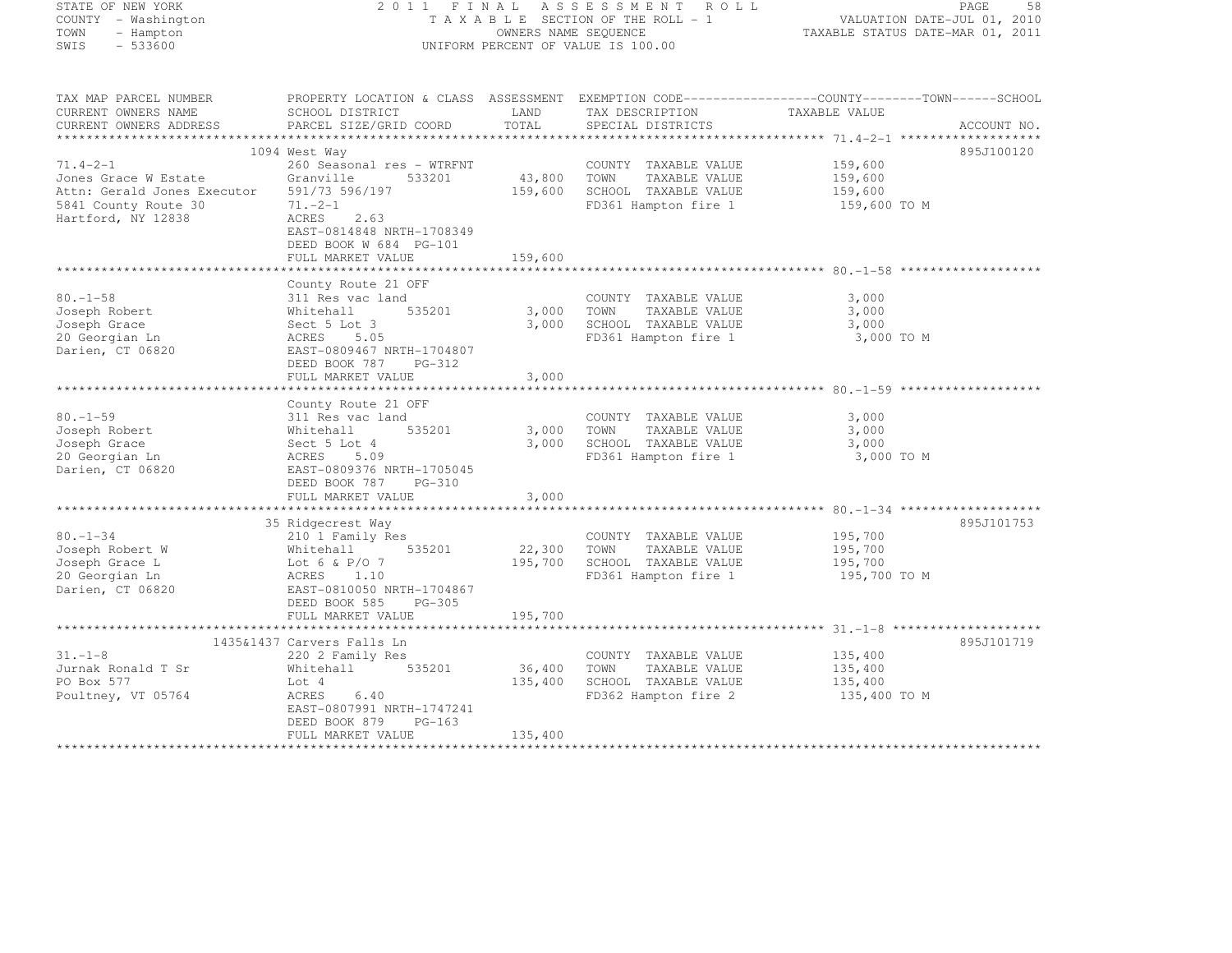| STATE OF NEW YORK<br>COUNTY - Washington<br>TOWN<br>- Hampton<br>$-533600$<br>SWIS                       |                                                                                                                                                                                |                              | 2011 FINAL ASSESSMENT ROLL<br>T A X A B L E SECTION OF THE ROLL - 1<br>OWNERS NAME SEQUENCE<br>UNIFORM PERCENT OF VALUE IS 100.00 | VALUATION DATE-JUL 01, 2010<br>TAXABLE STATUS DATE-MAR 01, 2011 | 59<br>PAGE  |
|----------------------------------------------------------------------------------------------------------|--------------------------------------------------------------------------------------------------------------------------------------------------------------------------------|------------------------------|-----------------------------------------------------------------------------------------------------------------------------------|-----------------------------------------------------------------|-------------|
| TAX MAP PARCEL NUMBER<br>CURRENT OWNERS NAME<br>CURRENT OWNERS ADDRESS                                   | PROPERTY LOCATION & CLASS ASSESSMENT EXEMPTION CODE-----------------COUNTY-------TOWN------SCHOOL<br>SCHOOL DISTRICT<br>PARCEL SIZE/GRID COORD                                 | LAND<br>TOTAL                | TAX DESCRIPTION<br>SPECIAL DISTRICTS                                                                                              | TAXABLE VALUE                                                   | ACCOUNT NO. |
| $71. - 1 - 14.5$<br>Kafka James E<br>Weiss Deborah R<br>64 Pond View Ln<br>Chappaqua, NY 10514           | 247 Hills Pond Rd<br>210 1 Family Res - WTRFNT<br>Granville<br>533201<br>ACRES 1.17<br>EAST-0816391 NRTH-1707604<br>DEED BOOK 1851 PG-99<br>FULL MARKET VALUE                  | 36,900<br>345,800<br>345,800 | COUNTY TAXABLE VALUE<br>TOWN<br>TAXABLE VALUE<br>SCHOOL TAXABLE VALUE<br>FD361 Hampton fire 1                                     | 345,800<br>345,800<br>345,800<br>345,800 TO M                   | 895J100655  |
| $80. - 1 - 64$<br>Kavanagh Michael ETAL<br>Bauch Jeffery ETAL<br>31 Glenrich Rd<br>Saint James, NY 11780 | 38 Forest Hill Way<br>210 1 Family Res - WTRFNT<br>535201<br>Whitehall<br>Sect 6 Lot 2<br>ACRES 5.00<br>EAST-0811039 NRTH-1706125<br>DEED BOOK 2160 PG-72<br>FULL MARKET VALUE | 20,000<br>250,800<br>250,800 | COUNTY TAXABLE VALUE<br>TAXABLE VALUE<br>TOWN<br>SCHOOL TAXABLE VALUE<br>FD361 Hampton fire 1                                     | 250,800<br>250,800<br>250,800<br>250,800 TO M                   |             |
| $80. - 1 - 65$<br>Kavanagh Michael ETAL<br>Bauch Jeffery ETAL<br>31 Glenrich Rd<br>Saint James, NY 11780 | County Route 21 OFF<br>323 Vacant rural<br>Whitehall<br>535201<br>Sect 6 Lot 3<br>ACRES 27.90<br>EAST-0811761 NRTH-1705229<br>DEED BOOK 2160 PG-72<br>FULL MARKET VALUE        | 19,000<br>19,000<br>19,000   | COUNTY TAXABLE VALUE<br>TOWN<br>TAXABLE VALUE<br>SCHOOL TAXABLE VALUE<br>FD361 Hampton fire 1                                     | 19,000<br>19,000<br>19,000<br>19,000 TO M                       |             |
| $72, -2 - 12, 2$<br>Kearney Edward<br>503 Seabreeze Dr<br>22.00000                                       | 79 County Route 20<br>314 Rural vac<10<br>533201<br>Granville<br>ACRES<br>5.90<br>FROE 8884838 HEEH 1785438                                                                    | 22,500<br>22,500             | COUNTY TAXABLE VALUE<br>TOWN<br>TAXABLE VALUE<br>SCHOOL TAXABLE VALUE<br>$\blacksquare$                                           | 22,500<br>22,500<br>22,500<br>$\sim$ $\sim$ $\sim$ $\sim$       | 895J101818  |

Garden City, SC 29576 EAST-0824039 NRTH-1705439 FD361 Hampton fire 1 22,500 TO M

Keefe Bruce S Granville 533201 35,500 COUNTY TAXABLE VALUE 136,800 Keefe Kathy A ACRES 5.50 136,800 TOWN TAXABLE VALUE 136,800 322 Hickey Rd EAST-0815230 NRTH-1720691 SCHOOL TAXABLE VALUE 106,800 Hampton, NY 12837 DEED BOOK 555 PG-148 FD361 Hampton fire 1 136,800 TO M

FULL MARKET VALUE 22,500 \*\*\*\*\*\*\*\*\*\*\*\*\*\*\*\*\*\*\*\*\*\*\*\*\*\*\*\*\*\*\*\*\*\*\*\*\*\*\*\*\*\*\*\*\*\*\*\*\*\*\*\*\*\*\*\*\*\*\*\*\*\*\*\*\*\*\*\*\*\*\*\*\*\*\*\*\*\*\*\*\*\*\*\*\*\*\*\*\*\*\*\*\*\*\*\*\*\*\*\*\*\*\* 53.-1-7.5 \*\*\*\*\*\*\*\*\*\*\*\*\*\*\*\*\*\*

322 Hickey Rd 895J100577 53.-1-7.5 210 1 Family Res STAR B <sup>41854</sup> <sup>0</sup> 0 30,000

\*\*\*\*\*\*\*\*\*\*\*\*\*\*\*\*\*\*\*\*\*\*\*\*\*\*\*\*\*\*\*\*\*\*\*\*\*\*\*\*\*\*\*\*\*\*\*\*\*\*\*\*\*\*\*\*\*\*\*\*\*\*\*\*\*\*\*\*\*\*\*\*\*\*\*\*\*\*\*\*\*\*\*\*\*\*\*\*\*\*\*\*\*\*\*\*\*\*\*\*\*\*\*\*\*\*\*\*\*\*\*\*\*\*\*\*\*\*\*\*\*\*\*\*\*\*\*\*\*\*\*\*

895J100577

DEED BOOK 787 PG-45

FULL MARKET VALUE 136,800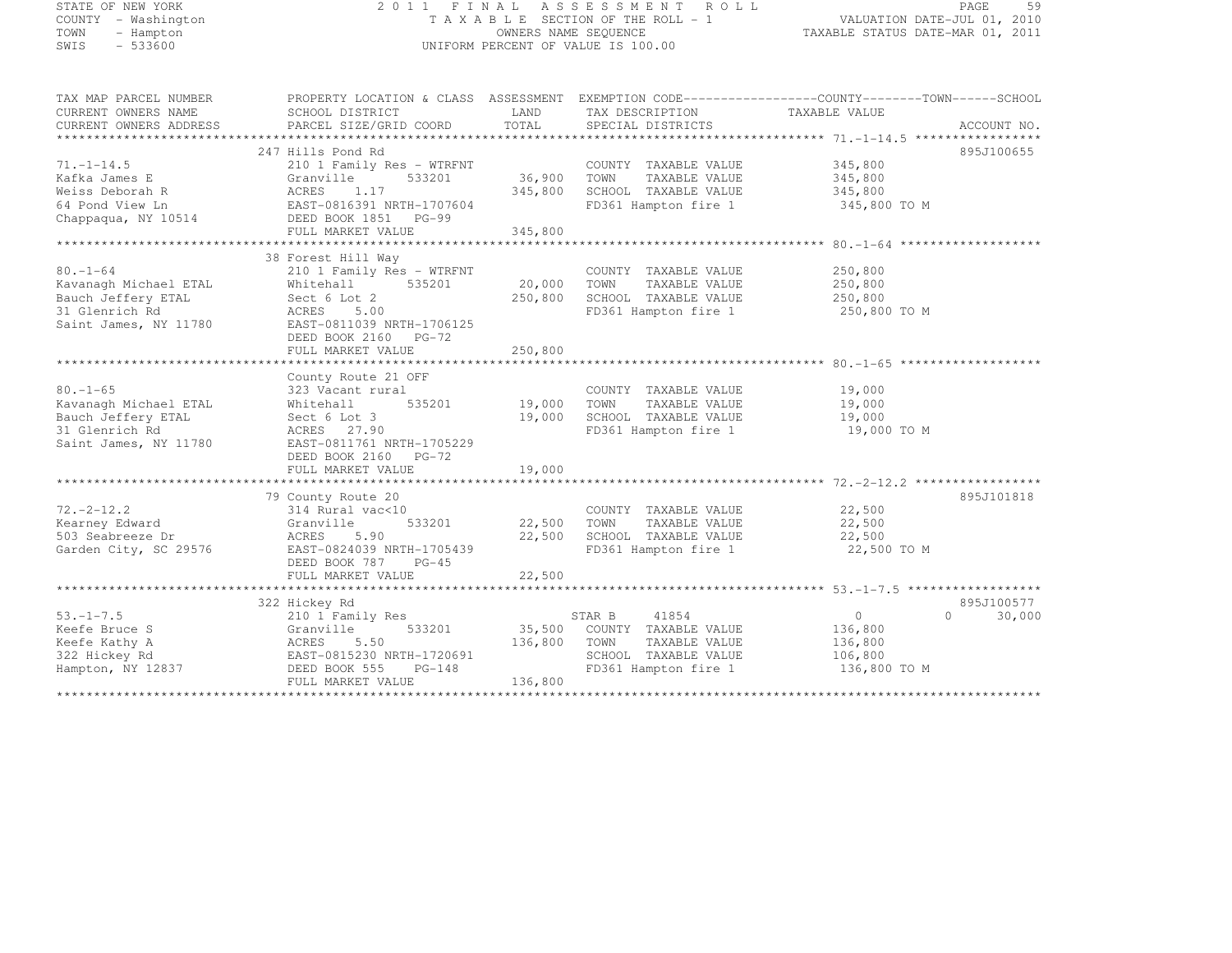| STATE OF NEW YORK<br>COUNTY - Washington<br>TOWN<br>- Hampton<br>$-533600$<br>SWIS | 2011                                                                                                                                                                                                                                               |                     | FINAL ASSESSMENT ROLL<br>T A X A B L E SECTION OF THE ROLL - 1<br>OWNERS NAME SEQUENCE<br>UNIFORM PERCENT OF VALUE IS 100.00 | VALUATION DATE-JUL 01, 2010<br>TAXABLE STATUS DATE-MAR 01, 2011 | PAGE<br>60                  |
|------------------------------------------------------------------------------------|----------------------------------------------------------------------------------------------------------------------------------------------------------------------------------------------------------------------------------------------------|---------------------|------------------------------------------------------------------------------------------------------------------------------|-----------------------------------------------------------------|-----------------------------|
| TAX MAP PARCEL NUMBER                                                              | PROPERTY LOCATION & CLASS ASSESSMENT EXEMPTION CODE----------------COUNTY-------TOWN-----SCHOOL                                                                                                                                                    |                     |                                                                                                                              |                                                                 |                             |
| CURRENT OWNERS NAME<br>CURRENT OWNERS ADDRESS                                      | SCHOOL DISTRICT<br>PARCEL SIZE/GRID COORD                                                                                                                                                                                                          | LAND<br>TOTAL       | TAX DESCRIPTION TAXABLE VALUE<br>SPECIAL DISTRICTS                                                                           |                                                                 | ACCOUNT NO.                 |
|                                                                                    |                                                                                                                                                                                                                                                    |                     |                                                                                                                              |                                                                 |                             |
|                                                                                    | County Route 21                                                                                                                                                                                                                                    |                     |                                                                                                                              |                                                                 | 895J100131                  |
| $80. - 1 - 1$                                                                      | 312 Vac w/imprv                                                                                                                                                                                                                                    |                     | COUNTY TAXABLE VALUE                                                                                                         | 113,200                                                         |                             |
| Keefe-Mart Maria                                                                   | Granville                                                                                                                                                                                                                                          | 533201 112,000 TOWN | TAXABLE VALUE                                                                                                                | 113,200                                                         |                             |
| 5045 San Vincente Dr                                                               | 743/21                                                                                                                                                                                                                                             | 113,200             | SCHOOL TAXABLE VALUE                                                                                                         | 113,200                                                         |                             |
| Santa Barbara, CA 93111                                                            | ACRES 120.40<br>EAST-0810550 NRTH-1703460<br>DEED BOOK 758 PG-210                                                                                                                                                                                  |                     | FD361 Hampton fire 1                                                                                                         | 113,200 TO M                                                    |                             |
|                                                                                    | FULL MARKET VALUE                                                                                                                                                                                                                                  | 113,200             |                                                                                                                              |                                                                 |                             |
|                                                                                    |                                                                                                                                                                                                                                                    |                     |                                                                                                                              |                                                                 | 895J100418                  |
| $72. - 1 - 4$                                                                      | 2521 County Route 18<br>210 1 Family Res                                                                                                                                                                                                           |                     | COUNTY TAXABLE VALUE                                                                                                         | 133,000                                                         |                             |
| /2.-⊥- <del>u</del><br>Kelley James L                                              | Granville 533201                                                                                                                                                                                                                                   | 24,200              | TOWN<br>TAXABLE VALUE                                                                                                        | 133,000                                                         |                             |
|                                                                                    |                                                                                                                                                                                                                                                    | 133,000             | SCHOOL TAXABLE VALUE                                                                                                         |                                                                 |                             |
|                                                                                    |                                                                                                                                                                                                                                                    |                     | FD361 Hampton fire 1                                                                                                         | 133,000<br>133,000 TO M                                         |                             |
|                                                                                    | Nelley James L<br>2521 County Route 18<br>PO Box 23<br>Hampton, NY 12837<br>Hampton, NY 12837<br>CHERED BOOK 485 PG-285<br>CHERED BOOK 485 PG-285                                                                                                  |                     |                                                                                                                              |                                                                 |                             |
|                                                                                    | FULL MARKET VALUE                                                                                                                                                                                                                                  | 133,000             |                                                                                                                              |                                                                 |                             |
|                                                                                    |                                                                                                                                                                                                                                                    |                     |                                                                                                                              |                                                                 |                             |
|                                                                                    | 2523 County Route 18 69 PCT OF VALUE USED FOR EXEMPTION PURPOSES                                                                                                                                                                                   |                     |                                                                                                                              |                                                                 |                             |
| $72. - 1 - 4.1$                                                                    | 240 Rural res                                                                                                                                                                                                                                      |                     | CBT VET/TC 41131                                                                                                             | 50,000                                                          | 45,000<br>$\overline{0}$    |
| Kelley James L                                                                     | Granville 533201 45,400<br>LOT 2 246,000<br>ACRES 15.40<br>EAST-0822124 NRTH-1711923<br>DEED BOOK 805 PG-333                                                                                                                                       | 45,400 STAR B       | 41854                                                                                                                        | $\overline{0}$                                                  | $\overline{0}$<br>30,000    |
| Noble Emily A<br>2521 County Route 18                                              |                                                                                                                                                                                                                                                    |                     | 246,000 COUNTY TAXABLE VALUE                                                                                                 | 196,000                                                         |                             |
|                                                                                    |                                                                                                                                                                                                                                                    |                     | TOWN<br>TAXABLE VALUE<br>SCHOOL TAXABLE VALUE                                                                                | 201,000<br>216,000                                              |                             |
| PO Box 23<br>Hampton, NY 12837                                                     |                                                                                                                                                                                                                                                    |                     | FD361 Hampton fire 1                                                                                                         | 246,000 TO M                                                    |                             |
|                                                                                    | FULL MARKET VALUE                                                                                                                                                                                                                                  | 246,000             |                                                                                                                              |                                                                 |                             |
|                                                                                    |                                                                                                                                                                                                                                                    |                     |                                                                                                                              |                                                                 |                             |
|                                                                                    | 36 Perry Heights Way                                                                                                                                                                                                                               |                     |                                                                                                                              |                                                                 | 895J101676                  |
|                                                                                    |                                                                                                                                                                                                                                                    |                     | STAR B 41854                                                                                                                 | $\overline{0}$                                                  | $\Omega$<br>30,000          |
|                                                                                    |                                                                                                                                                                                                                                                    |                     | 22,000 COUNTY TAXABLE VALUE                                                                                                  | 128,700                                                         |                             |
|                                                                                    |                                                                                                                                                                                                                                                    |                     | TOWN<br>TAXABLE VALUE                                                                                                        | 128,700                                                         |                             |
|                                                                                    |                                                                                                                                                                                                                                                    |                     | SCHOOL TAXABLE VALUE                                                                                                         | 98,700                                                          |                             |
|                                                                                    |                                                                                                                                                                                                                                                    |                     | SCHOOL TAXABLE VALUE<br>FD361 Hampton fire 1                                                                                 | 128,700 TO M                                                    |                             |
|                                                                                    | 12.-2-41<br>Kelly Mark 210 1 Family Res S<br>Kelly Paula Trans Exempt Repay 2011 22,000<br>36 Perry Heights Way ACRES 1.00<br>PO Box 149 EAST-0822866 NRTH-1712401<br>Hampton, NY 12837 EULL MARKET VALUE RESONALLY                                |                     | TE533 Trans exmt repay-flg                                                                                                   | $.00$ MT                                                        |                             |
|                                                                                    |                                                                                                                                                                                                                                                    |                     |                                                                                                                              |                                                                 |                             |
|                                                                                    | 82 Golf Course Rd                                                                                                                                                                                                                                  |                     |                                                                                                                              |                                                                 | 895J100133                  |
|                                                                                    | Weinder Marry (1997)<br>Marry Mittehall S35201<br>Eenny Angela (1998)<br>S2 Golf Course Rd (1997–1980)<br>Mittehall, NY 12887<br>(1997–1998)<br>Mittehall, NY 12887<br>(1997–1998)<br>Mittehall, NY 12887<br>(1997–1998)<br>EED BOOK 888<br>FG-267 |                     | STAR B<br>41854                                                                                                              | $\overline{0}$                                                  | $0 \qquad \qquad$<br>30,000 |
|                                                                                    |                                                                                                                                                                                                                                                    |                     | 39,400 COUNTY TAXABLE VALUE                                                                                                  | 60,800                                                          |                             |
|                                                                                    |                                                                                                                                                                                                                                                    | 60,800              | TOWN<br>TAXABLE VALUE                                                                                                        | 60,800                                                          |                             |
|                                                                                    |                                                                                                                                                                                                                                                    |                     | SCHOOL TAXABLE VALUE                                                                                                         | 30,800                                                          |                             |
|                                                                                    |                                                                                                                                                                                                                                                    |                     | CA001 Cons agri dst 1 60,800 TO<br>CA001 Cons agri dst 1 60,800 TO<br>60,800 TO M                                            |                                                                 |                             |
|                                                                                    |                                                                                                                                                                                                                                                    |                     |                                                                                                                              |                                                                 |                             |
|                                                                                    |                                                                                                                                                                                                                                                    |                     |                                                                                                                              |                                                                 |                             |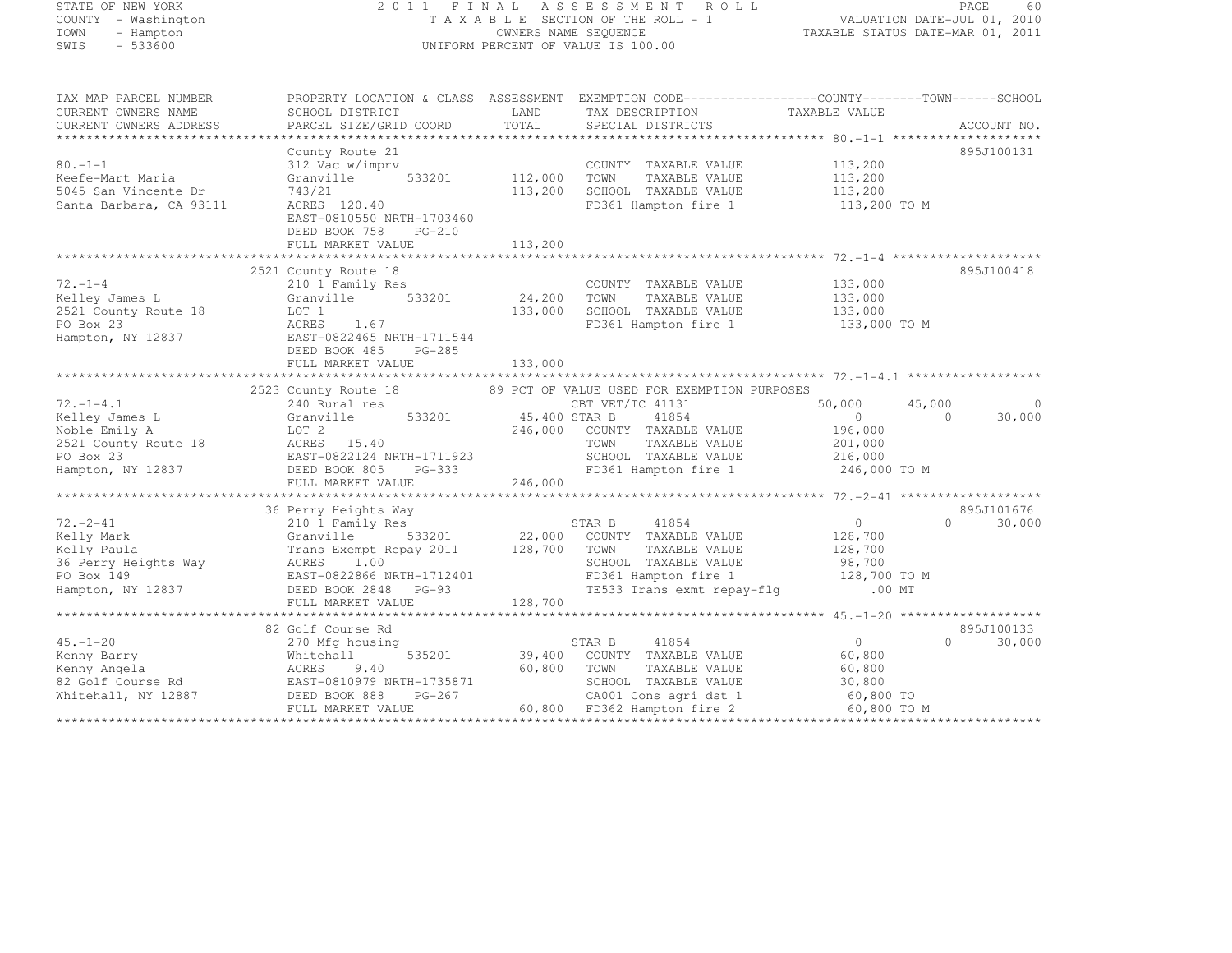#### STATE OF NEW YORK 2 0 1 1 F I N A L A S S E S S M E N T R O L L PAGE <sup>61</sup> COUNTY - Washington T A X A B L E SECTION OF THE ROLL - 1 VALUATION DATE-JUL 01, 2010 TOWN - Hampton OWNERS NAME SEQUENCE TAXABLE STATUS DATE-MAR 01, 2011 SWIS - 533600 UNIFORM PERCENT OF VALUE IS 100.00

| TAX MAP PARCEL NUMBER  | PROPERTY LOCATION & CLASS ASSESSMENT EXEMPTION CODE----------------COUNTY-------TOWN-----SCHOOL |                         |                                                                                           |                               |                |             |
|------------------------|-------------------------------------------------------------------------------------------------|-------------------------|-------------------------------------------------------------------------------------------|-------------------------------|----------------|-------------|
| CURRENT OWNERS NAME    | SCHOOL DISTRICT                                                                                 | LAND                    | TAX DESCRIPTION                                                                           | TAXABLE VALUE                 |                |             |
| CURRENT OWNERS ADDRESS | PARCEL SIZE/GRID COORD                                                                          | TOTAL                   | SPECIAL DISTRICTS                                                                         |                               |                | ACCOUNT NO. |
|                        |                                                                                                 |                         |                                                                                           |                               |                |             |
| $80. - 1 - 14$         | 12 Hampton Heights Way                                                                          |                         |                                                                                           | $\overline{0}$                | $\cap$         | 895J100590  |
| Keyes Susan A          | 210 1 Family Res<br>533201<br>Granville                                                         |                         | STAR B 41854<br>28,600 COUNTY TAXABLE VALUE                                               | 105,400                       |                | 30,000      |
| 12 Hampton Heights Way | ACRES<br>3.02                                                                                   | 105,400                 | TOWN<br>TAXABLE VALUE                                                                     | 105,400                       |                |             |
| Whitehall, NY 12887    | EAST-0811888 NRTH-1702424                                                                       |                         | SCHOOL TAXABLE VALUE                                                                      | 75,400                        |                |             |
|                        | DEED BOOK 938<br>PG-192                                                                         |                         | FD361 Hampton fire 1                                                                      | 105,400 TO M                  |                |             |
|                        | FULL MARKET VALUE                                                                               | 105,400                 |                                                                                           |                               |                |             |
|                        |                                                                                                 |                         |                                                                                           |                               |                |             |
|                        | 2609 State Route 22A                                                                            |                         |                                                                                           |                               |                | 895J100137  |
| $72 - 2 - 29$          | 210 1 Family Res                                                                                |                         | CBT VET/TC 41131 17,450 17,450                                                            |                               |                | $\sim$ 0    |
| Kinney Osmyn           | 533201<br>Granville                                                                             |                         | 23,300 AGED-ALL 41800                                                                     | $26, 175$ $26, 175$ $34, 900$ |                |             |
| Kinney Norma           | ACRES 1.40                                                                                      |                         | 69,800 STAR EN 41834                                                                      | $\sim$ 0                      | $\overline{0}$ | 34,900      |
| 2609 State Route 22A   | EAST-0823080 NRTH-1712020                                                                       |                         | COUNTY TAXABLE VALUE                                                                      | 26,175                        |                |             |
| Hampton, NY 12837      | DEED BOOK 338<br>PG-315                                                                         |                         | TOWN<br>TAXABLE VALUE                                                                     |                               |                |             |
|                        | FULL MARKET VALUE                                                                               |                         | 69,800 SCHOOL TAXABLE VALUE<br>SCHOOL TAXABLE VALUE 0<br>FD361 Hampton fire 1 69,800 TO M | 26, 175                       |                |             |
|                        |                                                                                                 |                         |                                                                                           |                               |                |             |
|                        |                                                                                                 |                         |                                                                                           |                               |                |             |
| $81. - 1 - 9$          | North Quivey Hill Ln                                                                            |                         |                                                                                           |                               |                | 895J100592  |
| Kinsey Kenneth W Jr    | 314 Rural vac<10<br>Granville                                                                   |                         | COUNTY TAXABLE VALUE<br>TOWN<br>TAXABLE VALUE                                             | 15,000<br>15,000              |                |             |
| Kinsey Virginia H      | ACRES 1.71                                                                                      | 533201 15,000<br>15,000 | SCHOOL TAXABLE VALUE                                                                      | 15,000                        |                |             |
| 21 Rogers St           | EAST-0819242 NRTH-1702212                                                                       |                         | FD361 Hampton fire 1                                                                      | 15,000 TO M                   |                |             |
| Carver, MA 02330       | DEED BOOK 1806 PG-41                                                                            |                         |                                                                                           |                               |                |             |
|                        | FULL MARKET VALUE                                                                               | 15,000                  |                                                                                           |                               |                |             |
|                        |                                                                                                 |                         |                                                                                           |                               |                |             |
|                        | North Quivey Hill Ln                                                                            |                         |                                                                                           |                               |                | 895J100437  |
| $81. - 1 - 10$         | 314 Rural vac<10                                                                                |                         | COUNTY TAXABLE VALUE                                                                      | 23,000                        |                |             |
| Kinsey Kenneth W Jr    | 533201<br>Granville                                                                             | 23,000                  | TOWN<br>TAXABLE VALUE                                                                     | 23,000                        |                |             |
| Kinsey Virginia H      | 4.00<br>ACRES                                                                                   | 23,000                  | SCHOOL TAXABLE VALUE                                                                      | 23,000                        |                |             |
| 21 Rogers St           | EAST-0819238 NRTH-1701960                                                                       |                         | FD361 Hampton fire 1                                                                      | 23,000 TO M                   |                |             |
| Carver, MA 02330       | DEED BOOK 1806 PG-41                                                                            |                         |                                                                                           |                               |                |             |
|                        | FULL MARKET VALUE                                                                               | 23,000                  |                                                                                           |                               |                |             |
|                        |                                                                                                 |                         |                                                                                           |                               |                |             |
| $81. - 1 - 11$         | 1092 North Quivey Hill Ln                                                                       |                         |                                                                                           | 150,100                       |                | 895J100433  |
| Kinsey Kenneth W Jr    | 260 Seasonal res<br>533201<br>Granville                                                         | 31,800                  | COUNTY TAXABLE VALUE<br>TOWN<br>TAXABLE VALUE                                             | 150,100                       |                |             |
| Kinsey Virginia H      | ACRES<br>4.00                                                                                   | 150,100                 | SCHOOL TAXABLE VALUE                                                                      | 150,100                       |                |             |
| 21 Rogers St           | EAST-0819240 NRTH-1701616                                                                       |                         | FD361 Hampton fire 1                                                                      | 150,100 TO M                  |                |             |
| Carver, MA 02330       | DEED BOOK 1806 PG-41                                                                            |                         |                                                                                           |                               |                |             |
|                        | FULL MARKET VALUE                                                                               | 150,100                 |                                                                                           |                               |                |             |
|                        |                                                                                                 |                         |                                                                                           |                               |                |             |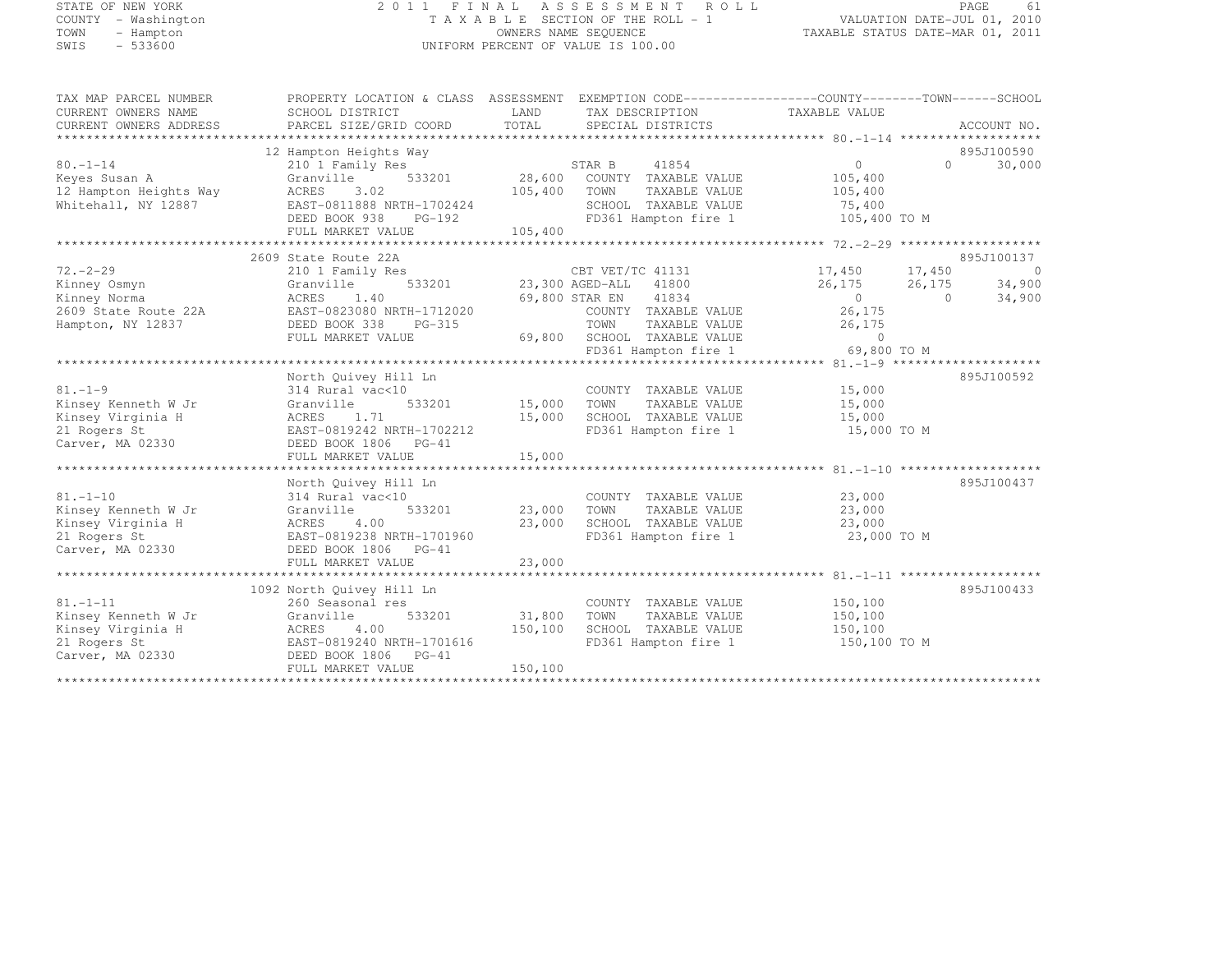# STATE OF NEW YORK 2 0 1 1 F I N A L A S S E S S M E N T R O L L PAGE <sup>62</sup> COUNTY - Washington T A X A B L E SECTION OF THE ROLL - 1 VALUATION DATE-JUL 01, 2010 TOWN - Hampton OWNERS NAME SEQUENCE TAXABLE STATUS DATE-MAR 01, 2011 SWIS - 533600 UNIFORM PERCENT OF VALUE IS 100.00

| TAX MAP PARCEL NUMBER<br>CURRENT OWNERS NAME<br>CURRENT OWNERS ADDRESS                                                                                     | SCHOOL DISTRICT<br>PARCEL SIZE/GRID COORD                                                                                       | LAND<br>TOTAL         | TAX DESCRIPTION TAXABLE VALUE<br>SERCIAL DISTRICTS<br>SPECIAL DISTRICTS                                     | PROPERTY LOCATION & CLASS ASSESSMENT EXEMPTION CODE----------------COUNTY-------TOWN-----SCHOOL<br>ACCOUNT NO. |
|------------------------------------------------------------------------------------------------------------------------------------------------------------|---------------------------------------------------------------------------------------------------------------------------------|-----------------------|-------------------------------------------------------------------------------------------------------------|----------------------------------------------------------------------------------------------------------------|
|                                                                                                                                                            | 2655 State Route 22A                                                                                                            |                       |                                                                                                             | 895J100293                                                                                                     |
| $72. - 2 - 37$<br>Kirby Donald R Jr<br>PO Box 47                                                                                                           | 210 1 Family Res<br>Granville<br>713/148 Hwy Approp                                                                             | 151,500 TOWN          | 37,100 COUNTY TAXABLE VALUE<br>97,100 COUNTY TAXABLE VALUE<br>TAXABLE VALUE                                 | $\overline{0}$<br>$\Omega$<br>30,000<br>151,500<br>151,500                                                     |
| Hampton, NY 12837                                                                                                                                          | 7.09<br>ACRES<br>EAST-0823376 NRTH-1712846<br>DEED BOOK 716<br>PG-245<br>FULL MARKET VALUE                                      | 151,500               | SCHOOL TAXABLE VALUE<br>FD361 Hampton fire 1                                                                | 121,500<br>151,500 TO M                                                                                        |
|                                                                                                                                                            |                                                                                                                                 |                       |                                                                                                             |                                                                                                                |
|                                                                                                                                                            | Hills Pond Rd                                                                                                                   |                       |                                                                                                             |                                                                                                                |
| $71. - 1 - 14.10$<br>Kneer Bradley<br>Kneer Christopher                                                                                                    | 314 Rural vac<10 - WTRFNT<br>533201<br>Granville<br>Lot 1                                                                       |                       | COUNTY TAXABLE VALUE<br>32,600 TOWN<br>TAXABLE VALUE<br>32,600 SCHOOL TAXABLE VALUE                         | 32,600<br>32,600<br>32,600                                                                                     |
| 133 Williams Rd<br>North Massapequa, NY 11758                                                                                                              | FRNT 113.00 DPTH 237.00<br>EAST-0816435 NRTH-1707458<br>DEED BOOK 2618 PG-47                                                    |                       | FD361 Hampton fire 1                                                                                        | 32,600 TO M                                                                                                    |
|                                                                                                                                                            | FULL MARKET VALUE                                                                                                               | 32,600                |                                                                                                             |                                                                                                                |
|                                                                                                                                                            |                                                                                                                                 |                       |                                                                                                             |                                                                                                                |
| $71. - 1 - 14.12$<br>Kneer Bradley<br>Kneer Christopher<br>133 Williams Rd FRNT 113.00 DPTH 213.00<br>North Massapequa, NY 11758 EAST-0816438 NRTH-1707337 | Hills Pond Rd<br>314 Rural vac<10 - WTRFNT<br>Granville<br>533201<br>Lot 2                                                      |                       | COUNTY TAXABLE VALUE<br>32,600 TOWN TAXABLE VALUE<br>32,600 SCHOOL TAXABLE VALUE<br>FD361 Hampton fire 1    | 32,600<br>32,600<br>32,600<br>32,600 TO M                                                                      |
|                                                                                                                                                            | DEED BOOK 2618 PG-47<br>FULL MARKET VALUE                                                                                       | 32,600                |                                                                                                             |                                                                                                                |
|                                                                                                                                                            |                                                                                                                                 |                       |                                                                                                             |                                                                                                                |
|                                                                                                                                                            | County Route 18                                                                                                                 |                       |                                                                                                             |                                                                                                                |
| $62. - 1 - 49.3$<br>Kneer Bradley C ETAL<br>Kneer Diane P ETAL<br>39 Veronese Ct<br>St Augustine, FL 32086                                                 | 322 Rural vac>10<br>535201<br>Whitehall<br>Sub Div Lot 3<br>ACRES 18.50<br>EAST-0809279 NRTH-1713942                            |                       | COUNTY TAXABLE VALUE<br>29,500 TOWN<br>TAXABLE VALUE<br>29,500 SCHOOL TAXABLE VALUE<br>FD361 Hampton fire 1 | 29,500<br>29,500<br>29,500<br>29,500 TO M                                                                      |
|                                                                                                                                                            | DEED BOOK 2248 PG-324<br>FULL MARKET VALUE                                                                                      | 29,500                |                                                                                                             |                                                                                                                |
|                                                                                                                                                            |                                                                                                                                 |                       |                                                                                                             |                                                                                                                |
|                                                                                                                                                            | County Route 18                                                                                                                 |                       |                                                                                                             |                                                                                                                |
| $62. - 1 - 49.1$<br>Kneer Conlon Judith<br>37-49 Hilaire Way<br>Seaford, NY 11783                                                                          | 322 Rural vac>10<br>535201<br>Whitehall<br>Sub Div Lot 1<br>ACRES 18.50<br>EAST-0808764 NRTH-1714280<br>DEED BOOK 735<br>PG-216 | 29,500 TOWN<br>29,500 | COUNTY TAXABLE VALUE<br>TAXABLE VALUE<br>SCHOOL TAXABLE VALUE<br>FD361 Hampton fire 1                       | 29,500<br>29,500<br>29,500<br>29,500 TO M                                                                      |
|                                                                                                                                                            | FULL MARKET VALUE                                                                                                               | 29,500                |                                                                                                             |                                                                                                                |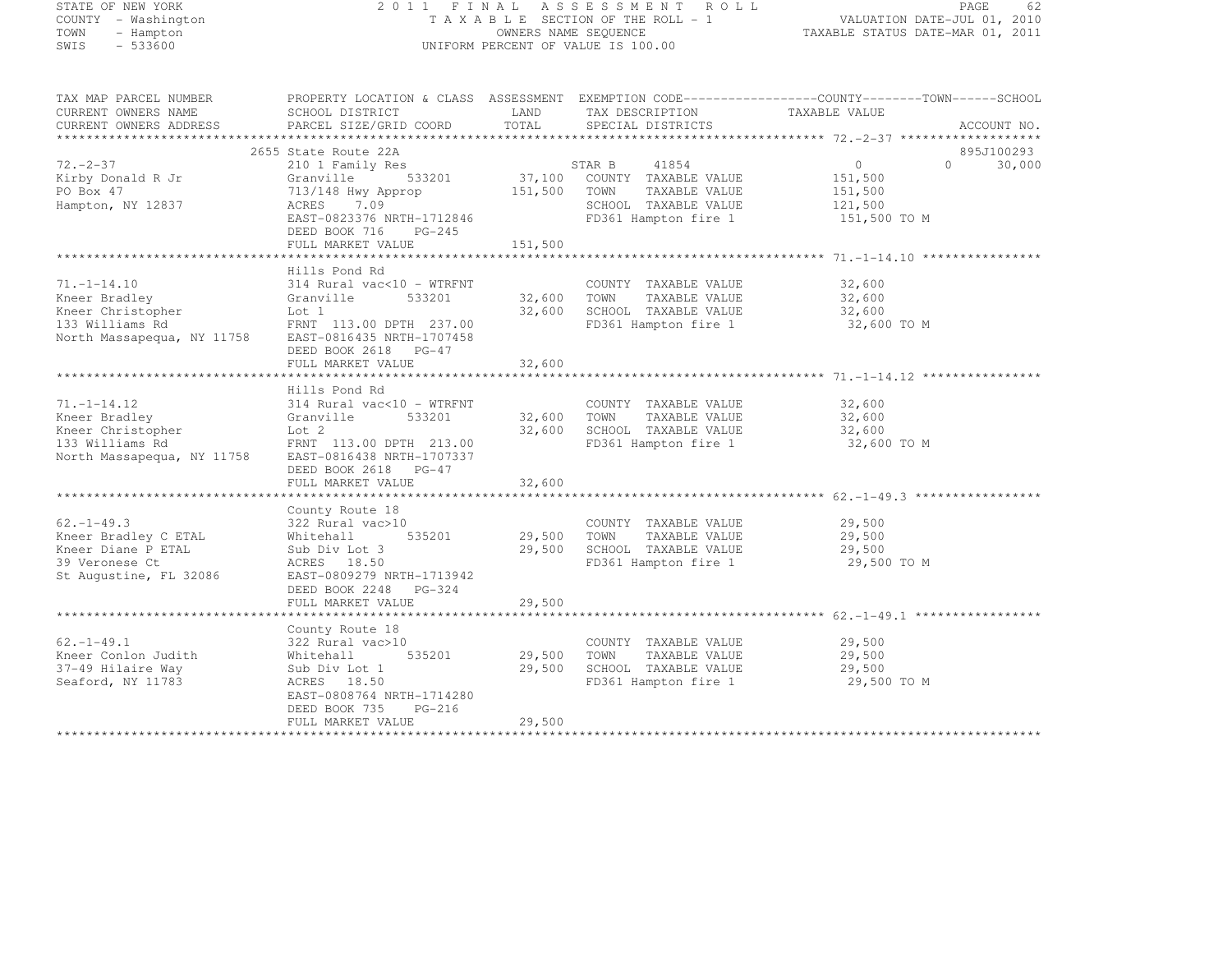# STATE OF NEW YORK 2 0 1 1 F I N A L A S S E S S M E N T R O L L PAGE <sup>63</sup> COUNTY - Washington T A X A B L E SECTION OF THE ROLL - 1 VALUATION DATE-JUL 01, 2010 TOWN - Hampton OWNERS NAME SEQUENCE TAXABLE STATUS DATE-MAR 01, 2011 SWIS - 533600 UNIFORM PERCENT OF VALUE IS 100.00

| TAX MAP PARCEL NUMBER                                                                                                                                                                                                                            | PROPERTY LOCATION & CLASS ASSESSMENT EXEMPTION CODE----------------COUNTY-------TOWN------SCHOOL                                                                                                                         |        |                                                                   |                  |            |
|--------------------------------------------------------------------------------------------------------------------------------------------------------------------------------------------------------------------------------------------------|--------------------------------------------------------------------------------------------------------------------------------------------------------------------------------------------------------------------------|--------|-------------------------------------------------------------------|------------------|------------|
| CURRENT OWNERS NAME                                                                                                                                                                                                                              | SCHOOL DISTRICT                                                                                                                                                                                                          | LAND   | TAX DESCRIPTION TAXABLE VALUE                                     |                  |            |
| CURRENT OWNERS ADDRESS                                                                                                                                                                                                                           |                                                                                                                                                                                                                          |        |                                                                   |                  |            |
|                                                                                                                                                                                                                                                  |                                                                                                                                                                                                                          |        |                                                                   |                  |            |
|                                                                                                                                                                                                                                                  | 1125 East Way                                                                                                                                                                                                            |        |                                                                   |                  | 895J100148 |
| $71.4 - 3 - 1$                                                                                                                                                                                                                                   | 260 Seasonal res – WTRFNT COUNTY TAXABLE VALUE 192,400<br>Granville 533201 24,300 TOWN TAXABLE VALUE 192,400<br>71.-3-1 192,400 SCHOOL TAXABLE VALUE 192,400<br>FRNT 90.00 DPTH 178.00 FD361 Hampton fire 1 192,400 TO M |        |                                                                   |                  |            |
| Kneer Conlon Judith E                                                                                                                                                                                                                            |                                                                                                                                                                                                                          |        |                                                                   |                  |            |
|                                                                                                                                                                                                                                                  |                                                                                                                                                                                                                          |        |                                                                   |                  |            |
| 3749 Hilari Way<br>Seaford, NY 11783                                                                                                                                                                                                             |                                                                                                                                                                                                                          |        |                                                                   |                  |            |
|                                                                                                                                                                                                                                                  | EAST-0815465 NRTH-1708532                                                                                                                                                                                                |        |                                                                   |                  |            |
|                                                                                                                                                                                                                                                  | DEED BOOK 821 PG-284                                                                                                                                                                                                     |        |                                                                   |                  |            |
|                                                                                                                                                                                                                                                  |                                                                                                                                                                                                                          |        |                                                                   |                  |            |
|                                                                                                                                                                                                                                                  |                                                                                                                                                                                                                          |        |                                                                   |                  |            |
|                                                                                                                                                                                                                                                  |                                                                                                                                                                                                                          |        |                                                                   |                  |            |
|                                                                                                                                                                                                                                                  | 1928 County Route 18                                                                                                                                                                                                     |        |                                                                   |                  | 895J100417 |
|                                                                                                                                                                                                                                                  |                                                                                                                                                                                                                          |        |                                                                   |                  |            |
|                                                                                                                                                                                                                                                  |                                                                                                                                                                                                                          |        |                                                                   |                  |            |
|                                                                                                                                                                                                                                                  |                                                                                                                                                                                                                          |        |                                                                   |                  |            |
|                                                                                                                                                                                                                                                  |                                                                                                                                                                                                                          |        | FD361 Hampton fire 1 115,000 TO M                                 |                  |            |
|                                                                                                                                                                                                                                                  |                                                                                                                                                                                                                          |        |                                                                   |                  |            |
|                                                                                                                                                                                                                                                  |                                                                                                                                                                                                                          |        |                                                                   |                  |            |
|                                                                                                                                                                                                                                                  |                                                                                                                                                                                                                          |        |                                                                   |                  |            |
|                                                                                                                                                                                                                                                  | County Route 18                                                                                                                                                                                                          |        |                                                                   |                  |            |
|                                                                                                                                                                                                                                                  |                                                                                                                                                                                                                          |        | COUNTY TAXABLE VALUE                                              |                  |            |
|                                                                                                                                                                                                                                                  |                                                                                                                                                                                                                          |        |                                                                   | 30,500<br>30,500 |            |
| 62.-1-49.4<br>E VALUE<br>Sale and variable value<br>Sale and variable value<br>Sale and variable value<br>Sale and the state of the S35201<br>Sub Div Lot 4<br>30,500 SCHOOL TAXABLE VALUE<br>Sale and S35201<br>Sale 30,500 SCHOOL TAXABLE VALU |                                                                                                                                                                                                                          |        |                                                                   |                  |            |
|                                                                                                                                                                                                                                                  |                                                                                                                                                                                                                          |        | 30,500 SCHOOL TAXABLE VALUE 30,500<br>FD361 Hampton fire 1 30,500 | 30,500 TO M      |            |
| 133 William Rd<br>N Massapequa, NY 11758 EAST-0809572 NRTH-1713741                                                                                                                                                                               |                                                                                                                                                                                                                          |        |                                                                   |                  |            |
|                                                                                                                                                                                                                                                  | DEED BOOK 821<br>PG-293                                                                                                                                                                                                  |        |                                                                   |                  |            |
|                                                                                                                                                                                                                                                  |                                                                                                                                                                                                                          | 30,500 |                                                                   |                  |            |
|                                                                                                                                                                                                                                                  | FULL MARKET VALUE                                                                                                                                                                                                        |        |                                                                   |                  |            |
|                                                                                                                                                                                                                                                  |                                                                                                                                                                                                                          |        |                                                                   |                  |            |
|                                                                                                                                                                                                                                                  | 1970 County Route 18                                                                                                                                                                                                     |        |                                                                   |                  | 895J100584 |
| $71. - 1 - 1.5$                                                                                                                                                                                                                                  | 260 Seasonal res                                                                                                                                                                                                         |        | COUNTY TAXABLE VALUE 92,200                                       |                  |            |
| Kneer Robert                                                                                                                                                                                                                                     |                                                                                                                                                                                                                          |        | 533201 29,800 TOWN TAXABLE VALUE 92,200                           |                  |            |
| Kneer Jill                                                                                                                                                                                                                                       | Granville 533201<br>ACRES 4.20<br>LAST-0810882 NRTH-1713815                                                                                                                                                              |        | 92,200 SCHOOL TAXABLE VALUE<br>FD361 Hampton fire 1               | 92,200           |            |
| 133 William Rd                                                                                                                                                                                                                                   |                                                                                                                                                                                                                          |        |                                                                   | 92,200 TO M      |            |
| N Massapequa, NY 11758 DEED BOOK 466 PG-571                                                                                                                                                                                                      |                                                                                                                                                                                                                          |        |                                                                   |                  |            |
|                                                                                                                                                                                                                                                  |                                                                                                                                                                                                                          |        |                                                                   |                  |            |
|                                                                                                                                                                                                                                                  |                                                                                                                                                                                                                          |        |                                                                   |                  |            |
|                                                                                                                                                                                                                                                  | County Route 18                                                                                                                                                                                                          |        |                                                                   |                  |            |
| $62. - 1 - 49.2$                                                                                                                                                                                                                                 | 322 Rural vac>10                                                                                                                                                                                                         |        | COUNTY TAXABLE VALUE 29,500                                       |                  |            |
| Kneer Scott                                                                                                                                                                                                                                      | 535201 29,500<br>Whitehall                                                                                                                                                                                               |        | TAXABLE VALUE<br>TOWN                                             | 29,500           |            |
| Kneer Melinda                                                                                                                                                                                                                                    | Sub Div Lot 2                                                                                                                                                                                                            | 29,500 | SCHOOL TAXABLE VALUE                                              | 29,500           |            |
| 7602 Arthurs Rd                                                                                                                                                                                                                                  | ACRES 18.50                                                                                                                                                                                                              |        | FD361 Hampton fire 1 29,500 TO M                                  |                  |            |
| Fort Pierce, FL 34951                                                                                                                                                                                                                            | EAST-0809021 NRTH-1714089                                                                                                                                                                                                |        |                                                                   |                  |            |
|                                                                                                                                                                                                                                                  | DEED BOOK 821 PG-291                                                                                                                                                                                                     |        |                                                                   |                  |            |
|                                                                                                                                                                                                                                                  | FULL MARKET VALUE                                                                                                                                                                                                        | 29,500 |                                                                   |                  |            |
|                                                                                                                                                                                                                                                  |                                                                                                                                                                                                                          |        |                                                                   |                  |            |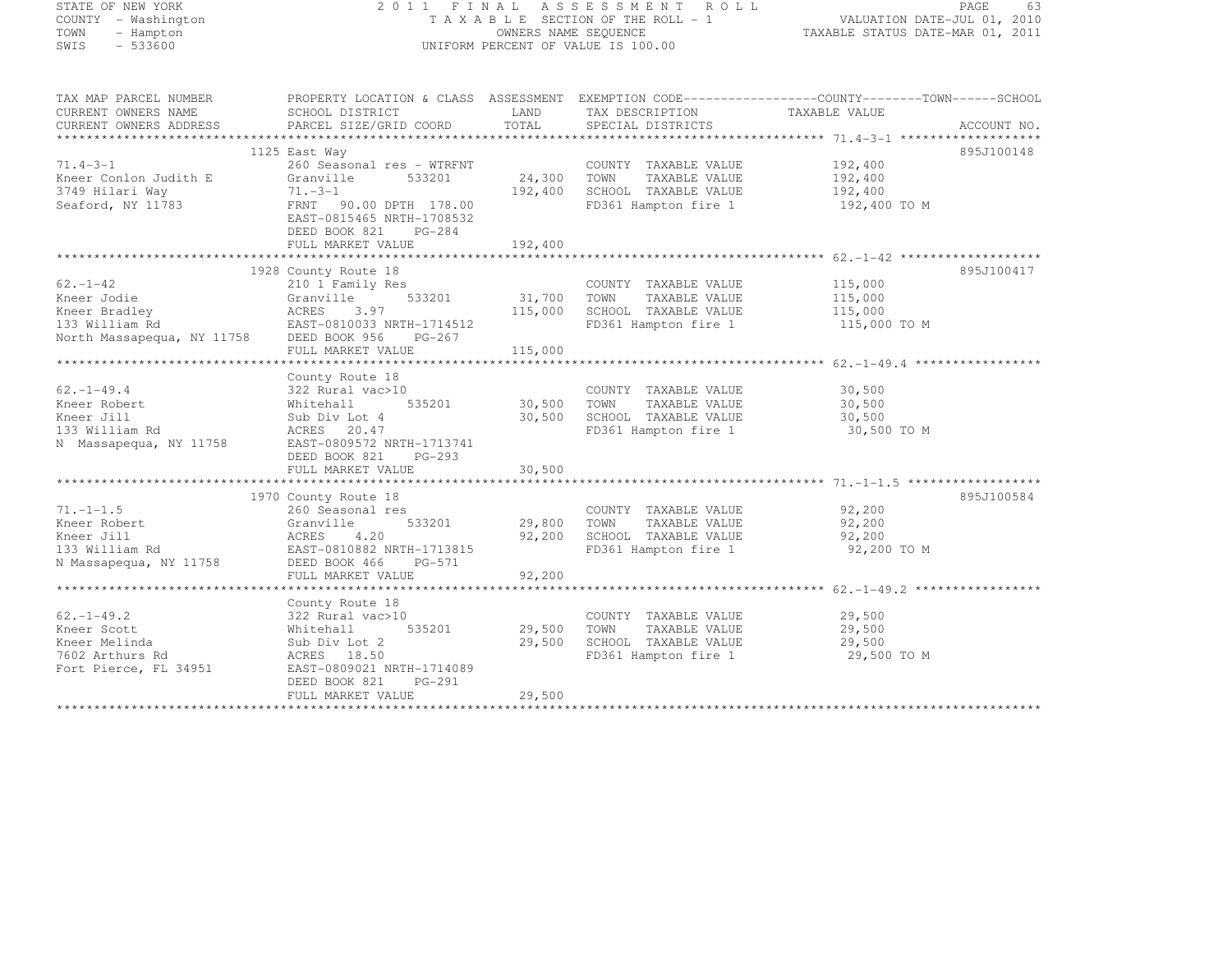# STATE OF NEW YORK 2 0 1 1 F I N A L A S S E S S M E N T R O L L PAGE <sup>64</sup> COUNTY - Washington T A X A B L E SECTION OF THE ROLL - 1 VALUATION DATE-JUL 01, 2010 TOWN - Hampton OWNERS NAME SEQUENCE TAXABLE STATUS DATE-MAR 01, 2011 SWIS - 533600 UNIFORM PERCENT OF VALUE IS 100.00

| TAX MAP PARCEL NUMBER<br>CURRENT OWNERS NAME<br>CURRENT OWNERS ADDRESS                       | PROPERTY LOCATION & CLASS ASSESSMENT EXEMPTION CODE----------------COUNTY-------TOWN-----SCHOOL<br>SCHOOL DISTRICT<br>PARCEL SIZE/GRID COORD                                               | LAND<br>TOTAL                | TAX DESCRIPTION<br>SPECIAL DISTRICTS                                                          | TAXABLE VALUE                                 | ACCOUNT NO. |
|----------------------------------------------------------------------------------------------|--------------------------------------------------------------------------------------------------------------------------------------------------------------------------------------------|------------------------------|-----------------------------------------------------------------------------------------------|-----------------------------------------------|-------------|
| $62 - 1 - 33$<br>Koehler Henry P ETAL<br>135 Edgewood Ave<br>Ronkonkoma, NY 11779            | 18 Quiet Way<br>260 Seasonal res<br>Granville<br>533201<br>ACRES 30.13<br>EAST-0812140 NRTH-1716892<br>DEED BOOK 562<br>PG-328                                                             | 31,100<br>55,600             | COUNTY TAXABLE VALUE<br>TOWN<br>TAXABLE VALUE<br>SCHOOL TAXABLE VALUE<br>FD361 Hampton fire 1 | 55,600<br>55,600<br>55,600<br>55,600 TO M     | 895J100636  |
|                                                                                              | FULL MARKET VALUE                                                                                                                                                                          | 55,600                       |                                                                                               |                                               |             |
| $80. -1 - 43$<br>Kovacs Karen F<br>Kovacs Susan L<br>10 Stone Dam Rd<br>Bethel, CT 06801     | 21 Mirror Lake Way<br>210 1 Family Res - WTRFNT<br>535201<br>Whitehall<br>LOT 15<br>FRNT 195.00 DPTH 150.00<br>EAST-0810795 NRTH-1705364<br>DEED BOOK 560<br>$PG-107$<br>FULL MARKET VALUE | 25,000<br>227,000<br>227,000 | COUNTY TAXABLE VALUE<br>TOWN<br>TAXABLE VALUE<br>SCHOOL TAXABLE VALUE<br>FD361 Hampton fire 1 | 227,000<br>227,000<br>227,000<br>227,000 TO M | 895J101738  |
| $80. - 1 - 47$<br>Krieger Kevin M<br>16 Glenwood Dr<br>Ellington, CT 06029                   | 2 Lakeview Way<br>210 1 Family Res - WTRFNT<br>535201<br>Whitehall<br>LOT 9A<br>FRNT 120.00 DPTH 279.00<br>EAST-0810930 NRTH-1704892<br>DEED BOOK 1718 PG-11<br>FULL MARKET VALUE          | 25,000<br>193,300<br>193,300 | COUNTY TAXABLE VALUE<br>TAXABLE VALUE<br>TOWN<br>SCHOOL TAXABLE VALUE<br>FD361 Hampton fire 1 | 193,300<br>193,300<br>193,300<br>193,300 TO M | 895J101782  |
|                                                                                              |                                                                                                                                                                                            |                              |                                                                                               |                                               |             |
| $81. - 1 - 12$<br>Kroeber Karl<br>Kroeber Jean T<br>226 St Johns Pl<br>Brooklyn, NY 11217    | 1046 North Ouivey Hill Ln<br>260 Seasonal res<br>533201<br>Granville<br>ACRES 12.00<br>EAST-0819089 NRTH-1700992<br>DEED BOOK 450<br>$PG-236$<br>FULL MARKET VALUE                         | 42,000<br>151,500<br>151,500 | COUNTY TAXABLE VALUE<br>TOWN<br>TAXABLE VALUE<br>SCHOOL TAXABLE VALUE<br>FD361 Hampton fire 1 | 151,500<br>151,500<br>151,500<br>151,500 TO M | 895J100432  |
|                                                                                              | ******************************                                                                                                                                                             |                              |                                                                                               |                                               |             |
| $81. - 2 - 25$<br>Kroeber Karl<br>Kroeber Jean T<br>226 Saint Johns Pl<br>Brooklyn, NY 11217 | Quivey Hill Rd OFF<br>314 Rural vac<10<br>533201<br>Granville<br>ACRES<br>9.18<br>EAST-0819583 NRTH-1700800<br>DEED BOOK 559<br>$PG-277$<br>FULL MARKET VALUE                              | 9,500<br>9,500<br>9,500      | COUNTY TAXABLE VALUE<br>TAXABLE VALUE<br>TOWN<br>SCHOOL TAXABLE VALUE<br>FD361 Hampton fire 1 | 9,500<br>9,500<br>9,500<br>9,500 TO M         | 895J101743  |
| *********************                                                                        |                                                                                                                                                                                            |                              |                                                                                               |                                               |             |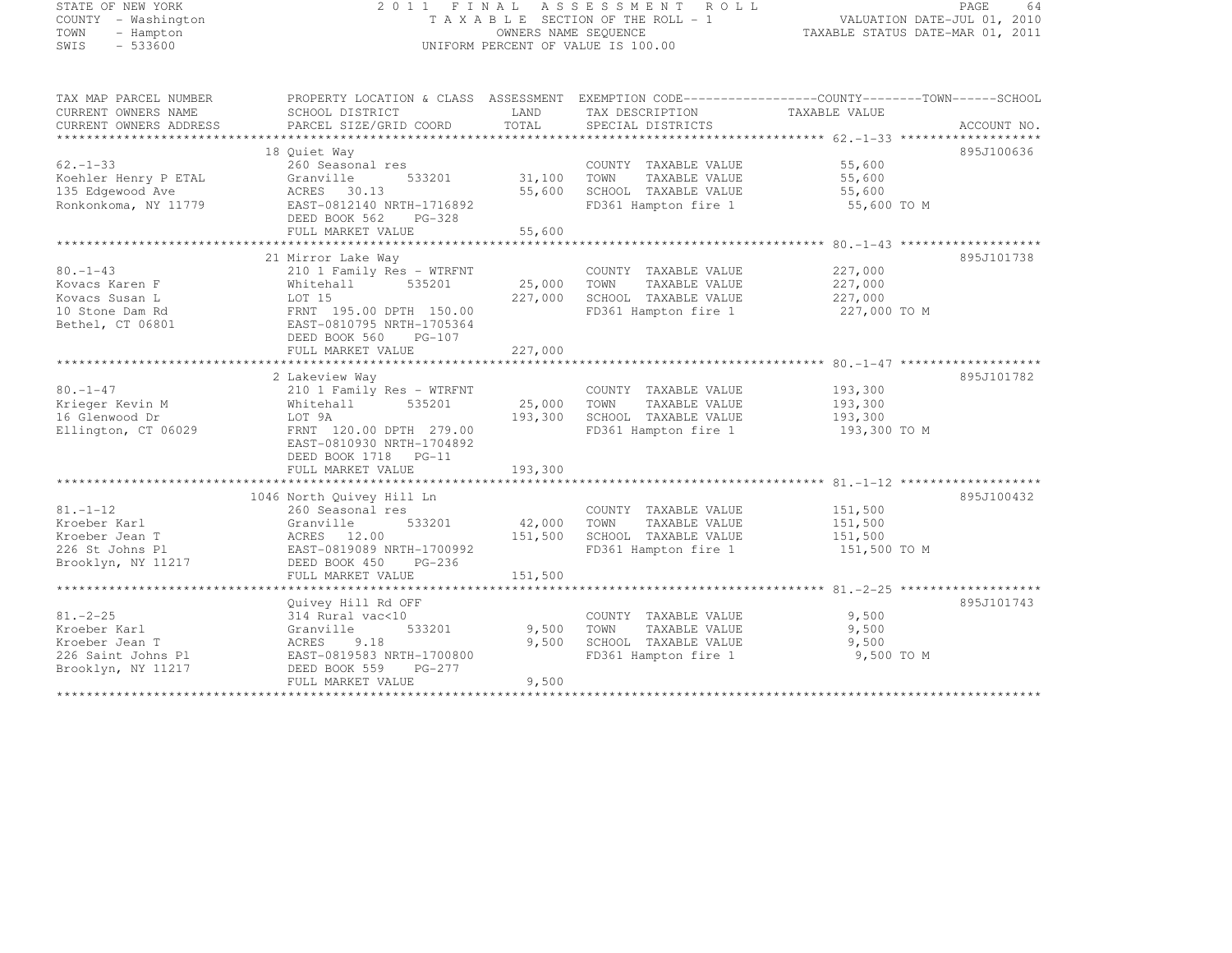# STATE OF NEW YORK 2 0 1 1 F I N A L A S S E S S M E N T R O L L PAGE <sup>65</sup> COUNTY - Washington T A X A B L E SECTION OF THE ROLL - 1 VALUATION DATE-JUL 01, 2010 TOWN - Hampton OWNERS NAME SEQUENCE TAXABLE STATUS DATE-MAR 01, 2011 SWIS - 533600 UNIFORM PERCENT OF VALUE IS 100.00

| TAX MAP PARCEL NUMBER<br>CURRENT OWNERS NAME<br>CURRENT OWNERS ADDRESS                  | PROPERTY LOCATION & CLASS ASSESSMENT EXEMPTION CODE-----------------COUNTY-------TOWN-----SCHOOL<br>SCHOOL DISTRICT<br>PARCEL SIZE/GRID COORD | LAND<br>TOTAL | TAX DESCRIPTION TAXABLE VALUE<br>SPECIAL DISTRICTS |                | ACCOUNT NO.        |
|-----------------------------------------------------------------------------------------|-----------------------------------------------------------------------------------------------------------------------------------------------|---------------|----------------------------------------------------|----------------|--------------------|
|                                                                                         |                                                                                                                                               |               |                                                    |                |                    |
|                                                                                         | State Route 22A OFF                                                                                                                           |               |                                                    |                | 895J100143         |
| $54. - 1 - 2$                                                                           | 322 Rural vac>10                                                                                                                              |               | COUNTY TAXABLE VALUE                               | 10,500         |                    |
| Kruml Gary Wm                                                                           | 533201 10,500<br>Granville                                                                                                                    |               | TOWN<br>TAXABLE VALUE                              | 10,500         |                    |
| 181 Peterson Ter                                                                        | ACRES 22.00                                                                                                                                   | 10,500        | SCHOOL TAXABLE VALUE                               | 10,500         |                    |
| Middlebury, VT 05753                                                                    | EAST-0818330 NRTH-1728008                                                                                                                     |               | CA001 Cons agri dst 1                              | 10,500 TO      |                    |
|                                                                                         | DEED BOOK 2268 PG-238                                                                                                                         |               | FD361 Hampton fire 1 10,500 TO M                   |                |                    |
|                                                                                         | FULL MARKET VALUE                                                                                                                             | 10,500        |                                                    |                |                    |
|                                                                                         |                                                                                                                                               |               |                                                    |                |                    |
|                                                                                         | 12 Ouiet Way                                                                                                                                  |               |                                                    |                | 895J100614         |
| $62 - 1 - 30$                                                                           | 322 Rural vac>10                                                                                                                              |               | COUNTY TAXABLE VALUE                               | 17,000         |                    |
| Kucharski Robert K                                                                      | 533201<br>Granville                                                                                                                           | 17,000        | TOWN<br>TAXABLE VALUE                              | 17,000         |                    |
|                                                                                         |                                                                                                                                               | 17,000        | SCHOOL TAXABLE VALUE                               | 17,000         |                    |
| Xucharski Diane M<br>25 Hickory St<br>Terryville, CT 06786-6010<br>DEED BOOK 763 PG-245 |                                                                                                                                               |               | FD361 Hampton fire 1                               | 17,000 TO M    |                    |
|                                                                                         |                                                                                                                                               |               |                                                    |                |                    |
|                                                                                         |                                                                                                                                               |               |                                                    |                |                    |
|                                                                                         |                                                                                                                                               |               |                                                    |                |                    |
|                                                                                         | 12 Sugar Hill Way                                                                                                                             |               |                                                    |                |                    |
| $38. - 1 - 7.4$                                                                         | 210 1 Family Res                                                                                                                              |               | STAR EN<br>41834                                   | $\overline{0}$ | $\Omega$<br>60,100 |
| Kugler Gary                                                                             | Whitehall 535201                                                                                                                              |               | 26,900 COUNTY TAXABLE VALUE                        | 167,700        |                    |
| Kuqler Sylvia                                                                           | Sub Lot 3A                                                                                                                                    | 167,700       | TOWN<br>TAXABLE VALUE                              | 167,700        |                    |
| 12 Sugar Hill Way                                                                       | 2.50<br>ACRES                                                                                                                                 |               | SCHOOL TAXABLE VALUE 107,600                       |                |                    |
| Whitehall, NY 12887                                                                     | EAST-0811293 NRTH-1738039                                                                                                                     |               | FD362 Hampton fire 2                               | 167,700 TO M   |                    |
|                                                                                         | DEED BOOK 1817    PG-278                                                                                                                      |               |                                                    |                |                    |
|                                                                                         |                                                                                                                                               |               |                                                    |                |                    |
|                                                                                         |                                                                                                                                               |               |                                                    |                |                    |
|                                                                                         | 120 South Rd                                                                                                                                  |               |                                                    |                | 895J100603         |
| $81. - 1 - 46$                                                                          | 210 1 Family Res                                                                                                                              |               | STAR B<br>41854                                    | $\overline{0}$ | $\Omega$<br>30,000 |
| Kyles William                                                                           | Granville                                                                                                                                     |               | 533201 35,200 COUNTY TAXABLE VALUE                 | 119,700        |                    |
| Kyles Gladys S                                                                          | ACRES<br>5.20                                                                                                                                 | 119,700       | TAXABLE VALUE<br>TOWN                              | 119,700        |                    |
| PO Box 22                                                                               | EAST-0816186 NRTH-1701931                                                                                                                     |               | SCHOOL TAXABLE VALUE 89,700                        |                |                    |
| Hampton, NY 12837                                                                       | DEED BOOK 466<br>$PG-230$                                                                                                                     |               | FD361 Hampton fire 1                               | 119,700 TO M   |                    |
|                                                                                         | FULL MARKET VALUE                                                                                                                             | 119,700       |                                                    |                |                    |
|                                                                                         |                                                                                                                                               |               |                                                    |                |                    |
| $38. - 1 - 18$                                                                          | Vladyka Woods Rd OFF<br>314 Rural vac<10                                                                                                      |               | COUNTY TAXABLE VALUE                               | 19,000         | 895J100235         |
| Labate John M                                                                           |                                                                                                                                               | 535201 19,000 | TOWN<br>TAXABLE VALUE                              | 19,000         |                    |
| 54 Washington St                                                                        | Whitehall<br>ACRES 9.20                                                                                                                       | 19,000        | SCHOOL TAXABLE VALUE                               | 19,000         |                    |
| Fair Haven, VT 05743                                                                    | EAST-0804807 NRTH-1738018                                                                                                                     |               | FD362 Hampton fire 2                               | 19,000 TO M    |                    |
|                                                                                         | DEED BOOK 473<br>PG-670                                                                                                                       |               |                                                    |                |                    |
|                                                                                         | FULL MARKET VALUE                                                                                                                             | 19,000        |                                                    |                |                    |
|                                                                                         |                                                                                                                                               |               |                                                    |                |                    |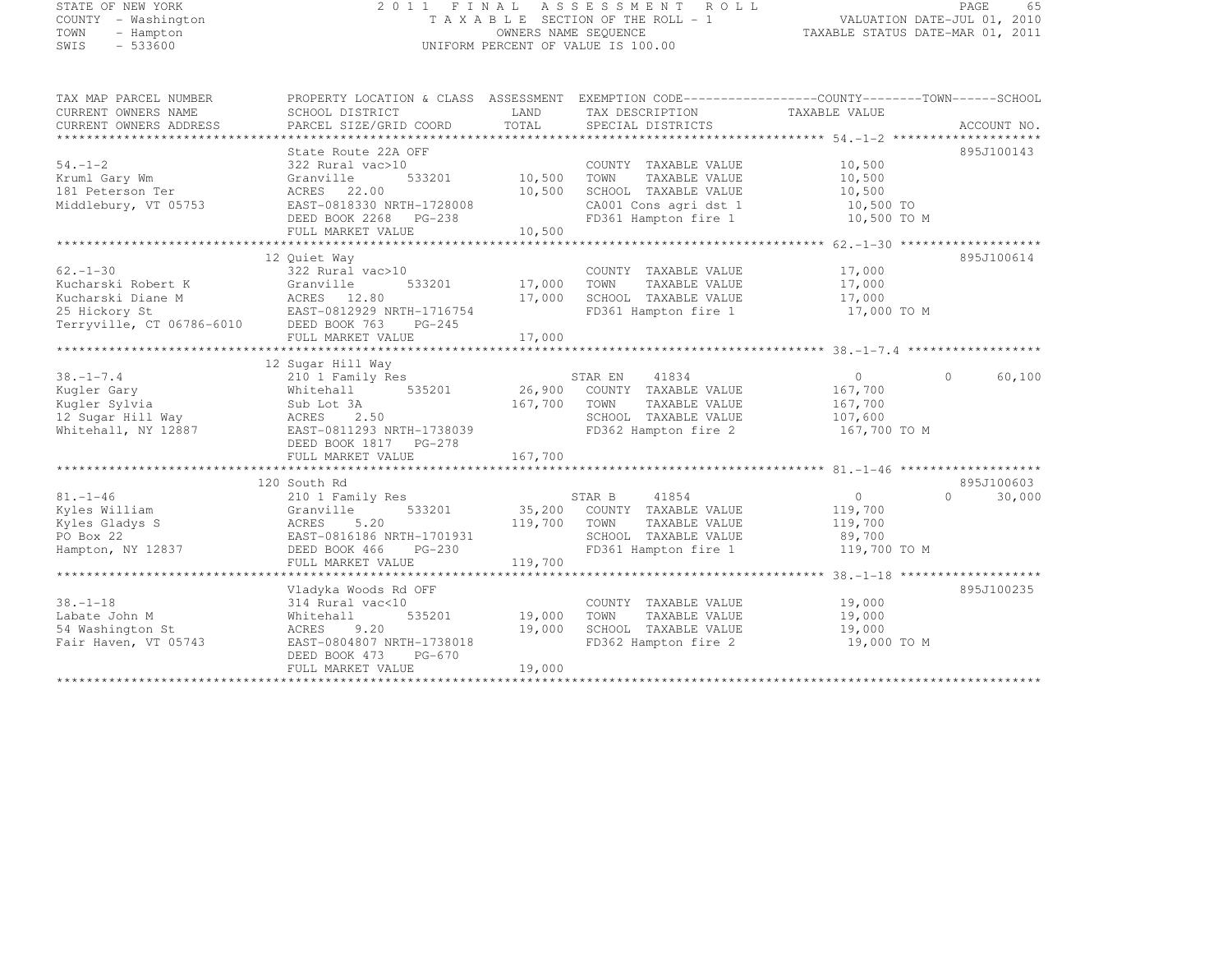# STATE OF NEW YORK 2 0 1 1 F I N A L A S S E S S M E N T R O L L PAGE <sup>66</sup> COUNTY - Washington T A X A B L E SECTION OF THE ROLL - 1 VALUATION DATE-JUL 01, 2010 TOWN - Hampton OWNERS NAME SEQUENCE TAXABLE STATUS DATE-MAR 01, 2011 SWIS - 533600 UNIFORM PERCENT OF VALUE IS 100.00

| TAX MAP PARCEL NUMBER          |                                |                | PROPERTY LOCATION & CLASS ASSESSMENT EXEMPTION CODE----------------COUNTY-------TOWN------SCHOOL |               |                                     |
|--------------------------------|--------------------------------|----------------|--------------------------------------------------------------------------------------------------|---------------|-------------------------------------|
| CURRENT OWNERS NAME            | SCHOOL DISTRICT                | LAND           | TAX DESCRIPTION                                                                                  | TAXABLE VALUE |                                     |
| CURRENT OWNERS ADDRESS         | PARCEL SIZE/GRID COORD         | TOTAL          | SPECIAL DISTRICTS                                                                                |               | ACCOUNT NO.                         |
|                                |                                |                |                                                                                                  |               |                                     |
|                                | 361 Hickey Rd                  |                |                                                                                                  |               | 895J100064                          |
| $53. - 1 - 6$                  | 240 Rural res                  |                | COUNTY TAXABLE VALUE                                                                             | 275,500       |                                     |
| Lafemina Salvatore             | Granville<br>533201            | 138,600        | TOWN<br>TAXABLE VALUE                                                                            | 275,500       |                                     |
| Lafemina Katherine             | ACRES 230.28                   | 275,500        | SCHOOL TAXABLE VALUE                                                                             | 275,500       |                                     |
| 81 Atlantic Ave                | EAST-0816261 NRTH-1721281      |                | CA001 Cons agri dst 1                                                                            | 275,500 TO    |                                     |
| Blue Point, NY 11715           | DEED BOOK 950<br>$PG-293$      |                | FD361 Hampton fire 1                                                                             | 275,500 TO M  |                                     |
|                                | FULL MARKET VALUE              | 275,500        |                                                                                                  |               |                                     |
| ****************************** | *********************          | *********      | ************************************53.-1-7.11 *******************                               |               |                                     |
|                                | Hickey Rd OFF                  |                |                                                                                                  |               | 895J100669                          |
| $53. - 1 - 7.11$               | 314 Rural vac<10               |                | COUNTY TAXABLE VALUE                                                                             | 7,000         |                                     |
| Lafemina Salvatore             | Granville<br>533201            |                | 7,000 TOWN<br>TAXABLE VALUE                                                                      | 7,000         |                                     |
| Lafemina Katherine             | ACRES<br>4.60                  | 7,000          | SCHOOL TAXABLE VALUE                                                                             | 7,000         |                                     |
| 81 Atlantic Ave                | EAST-0815174 NRTH-1722164      |                | FD361 Hampton fire 1                                                                             | 7,000 TO M    |                                     |
|                                |                                |                |                                                                                                  |               |                                     |
| Blue Point, NY 11715           | DEED BOOK 950<br>$PG-293$      |                |                                                                                                  |               |                                     |
|                                | FULL MARKET VALUE              | 7,000          |                                                                                                  |               |                                     |
|                                |                                |                |                                                                                                  |               |                                     |
|                                | County Route 18 OFF            |                |                                                                                                  |               | 895J100145                          |
| $62. - 1 - 52$                 | 910 Priv forest                |                | COUNTY TAXABLE VALUE                                                                             | 17,400        |                                     |
| Lamoureaux Raymond J           | 535201<br>Whitehall            | 17,400         | TOWN<br>TAXABLE VALUE                                                                            | 17,400        |                                     |
| 12130 State Route 22           | ACRES<br>38.60                 | 17,400         | SCHOOL TAXABLE VALUE                                                                             | 17,400        |                                     |
| Whitehall, NY 12887            | EAST-0807450 NRTH-1718136      |                | FD361 Hampton fire 1                                                                             | 17,400 TO M   |                                     |
|                                | DEED BOOK 462<br>PG-908        |                |                                                                                                  |               |                                     |
|                                | FULL MARKET VALUE              | 17,400         |                                                                                                  |               |                                     |
|                                | ****************************** |                |                                                                                                  |               |                                     |
|                                | 12144 State Route 4            |                |                                                                                                  |               | 895J100024                          |
| $45. - 1 - 24$                 | 112 Dairy farm                 |                | 41720<br>AG DIST                                                                                 | 50,837        | 50,837<br>50,837                    |
| Larose Ann                     | 535201<br>Whitehall            | 238,100 STAR B | 41854                                                                                            | $\Omega$      | 30,000<br>$\Omega$                  |
| Smith Sherry                   | ACRES 494.80                   |                | 311,000 SILO EXMP 42100                                                                          | 15,000        | 15,000<br>15,000                    |
| 12144 State Route 4            | EAST-0810664 NRTH-1730035      |                | COUNTY TAXABLE VALUE                                                                             | 245,163       |                                     |
| Whitehall, NY 12887            | DEED BOOK 1978<br>$PG-180$     |                | TOWN<br>TAXABLE VALUE                                                                            | 245,163       |                                     |
|                                | FULL MARKET VALUE              | 311,000        | SCHOOL TAXABLE VALUE                                                                             | 215,163       |                                     |
| MAY BE SUBJECT TO PAYMENT      |                                |                | CA001 Cons agri dst 1                                                                            | 245,163 TO    |                                     |
| UNDER AGDIST LAW TIL 2015      |                                |                | 65,837 EX                                                                                        |               |                                     |
|                                |                                |                | FD362 Hampton fire 2                                                                             | 296,000 TO M  |                                     |
|                                |                                |                | 15,000 EX                                                                                        |               |                                     |
|                                |                                |                |                                                                                                  |               | $45 - 1 - 6$ ********************** |
|                                | 1558 Carlton OFF Rd            |                |                                                                                                  |               | 895J100554                          |
| $45. - 1 - 6$                  | 312 Vac w/imprv                |                | COUNTY TAXABLE VALUE                                                                             | 12,000        |                                     |
| Lavin Zachary R                | Whitehall<br>535201            | 11,900         | TOWN<br>TAXABLE VALUE                                                                            | 12,000        |                                     |
| Lavin Jennifer A               | ROW 2532/249                   | 12,000         | SCHOOL TAXABLE VALUE                                                                             | 12,000        |                                     |
| 1558 Carlton Rd                | ACRES<br>5.47                  |                | FD362 Hampton fire 2                                                                             | 12,000 TO M   |                                     |
| Hampton, NY 12837              | EAST-0805957 NRTH-1734398      |                |                                                                                                  |               |                                     |
|                                | DEED BOOK 2962 PG-223          |                |                                                                                                  |               |                                     |
| PRIOR OWNER ON 3/01/2011       | FULL MARKET VALUE              | 12,000         |                                                                                                  |               |                                     |
| Lavin Jennifer                 |                                |                |                                                                                                  |               |                                     |
| ***************                |                                |                |                                                                                                  |               |                                     |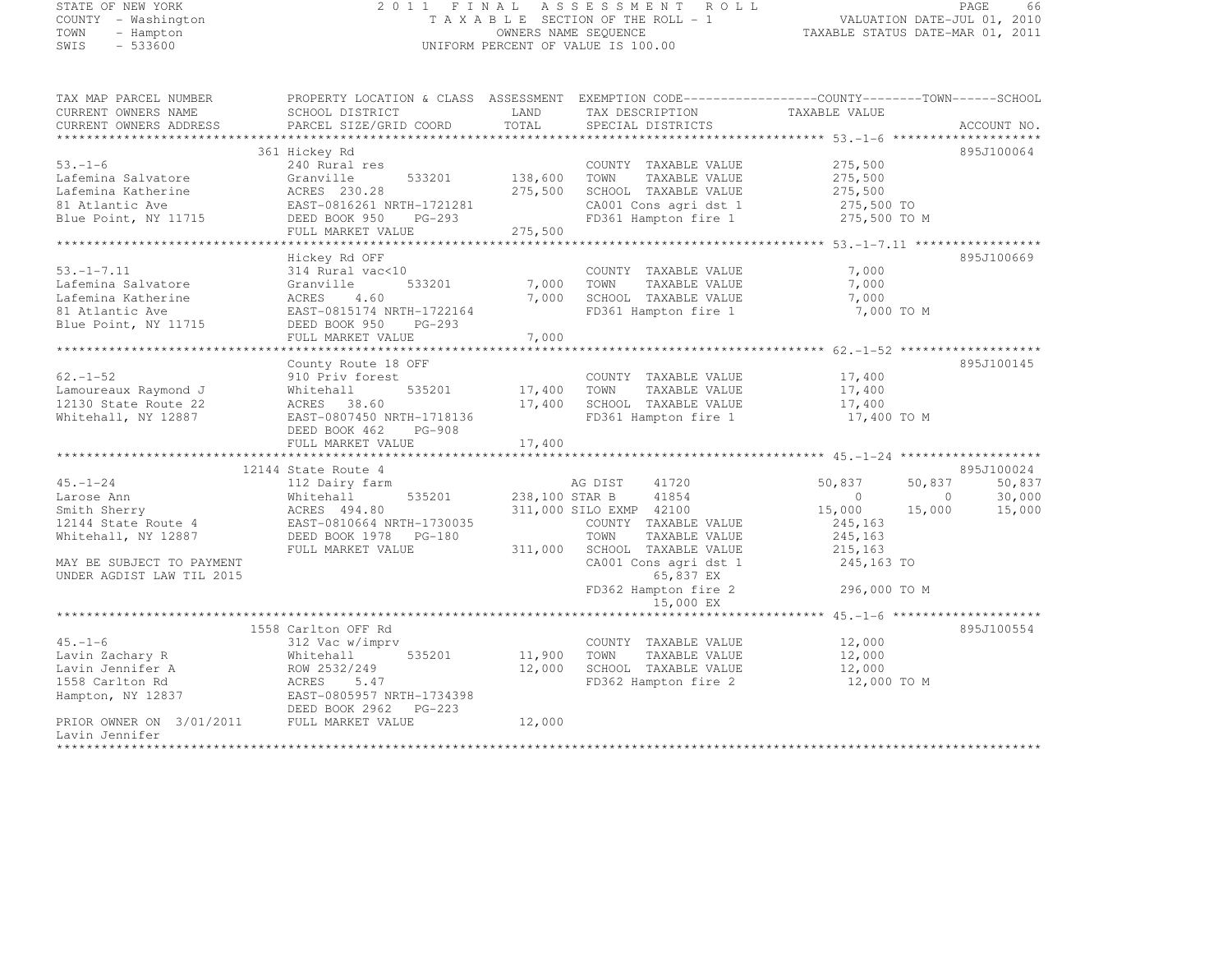# STATE OF NEW YORK 2 0 1 1 F I N A L A S S E S S M E N T R O L L PAGE <sup>67</sup> COUNTY - Washington T A X A B L E SECTION OF THE ROLL - 1 VALUATION DATE-JUL 01, 2010 TOWN - Hampton OWNERS NAME SEQUENCE TAXABLE STATUS DATE-MAR 01, 2011 SWIS - 533600 UNIFORM PERCENT OF VALUE IS 100.00

| TAX MAP PARCEL NUMBER                                                                                                          | PROPERTY LOCATION & CLASS ASSESSMENT |               | EXEMPTION CODE-----------------COUNTY-------TOWN------SCHOOL |                   |                    |
|--------------------------------------------------------------------------------------------------------------------------------|--------------------------------------|---------------|--------------------------------------------------------------|-------------------|--------------------|
| CURRENT OWNERS NAME                                                                                                            | SCHOOL DISTRICT                      | LAND          | TAX DESCRIPTION                                              | TAXABLE VALUE     |                    |
| CURRENT OWNERS ADDRESS                                                                                                         | PARCEL SIZE/GRID COORD               | TOTAL         | SPECIAL DISTRICTS                                            |                   | ACCOUNT NO.        |
|                                                                                                                                | 11899 State Route 4                  |               |                                                              |                   | 895J100249         |
| $45. - 1 - 30$                                                                                                                 | 415 Motel                            |               | COUNTY TAXABLE VALUE                                         | 185,000           |                    |
| Lawrence William T                                                                                                             | 535201<br>Whitehall                  | 42,000        | TOWN<br>TAXABLE VALUE                                        | 185,000           |                    |
| 15 Douglas Way                                                                                                                 | ACRES<br>5.24                        | 185,000       | SCHOOL TAXABLE VALUE                                         | 185,000           |                    |
| Whitehall, NY 12887                                                                                                            | EAST-0806767 NRTH-1729689            |               | FD362 Hampton fire 2                                         | 185,000 TO M      |                    |
|                                                                                                                                | DEED BOOK 2649 PG-244                |               |                                                              |                   |                    |
|                                                                                                                                | FULL MARKET VALUE                    | 185,000       |                                                              |                   |                    |
|                                                                                                                                |                                      |               |                                                              |                   |                    |
|                                                                                                                                | 3132 State Route 22A                 |               |                                                              |                   | 895J100290         |
| $54. -1 - 8$                                                                                                                   | 240 Rural res                        |               | COUNTY TAXABLE VALUE                                         | 143,000           |                    |
| Laxton Michael                                                                                                                 | 533201<br>Granville                  | 51,800        | TAXABLE VALUE<br>TOWN                                        | 143,000           |                    |
| Laxton Lilyan K                                                                                                                | ACRES 21.80                          | 143,000       | SCHOOL TAXABLE VALUE                                         | 143,000           |                    |
| Laxton Lilyan K (ACKES 21.80)<br>237 Cochran Pl (BAST-0821381 NRTH-1724005)<br>Valley Stream, NY 11581 (DEED BOOK 796 (PG-188) |                                      |               | CA001 Cons agri dst 1                                        | 143,000 TO        |                    |
|                                                                                                                                |                                      |               | FD361 Hampton fire 1                                         | 143,000 TO M      |                    |
|                                                                                                                                | FULL MARKET VALUE                    | 143,000       |                                                              |                   |                    |
|                                                                                                                                | 6 Oueens Way                         |               |                                                              |                   |                    |
| $71. - 1 - 2.2$                                                                                                                | 270 Mfg housing                      |               | STAR B MH 41864                                              | $\overline{0}$    | $\Omega$<br>18,400 |
| Leddick Carl                                                                                                                   | 533201<br>Granville                  |               | 23,800 COUNTY TAXABLE VALUE                                  | 39,900            |                    |
| Leddick Elaine                                                                                                                 | Sub Div Lot 3                        | 39,900        | TOWN<br>TAXABLE VALUE                                        | 39,900            |                    |
| 6 Queens Way                                                                                                                   | ACRES 1.54                           |               | SCHOOL TAXABLE VALUE                                         | 21,500            |                    |
| PO Box 67                                                                                                                      | EAST-0813372 NRTH-1713203            |               | FD361 Hampton fire 1                                         | 39,900 TO M       |                    |
| Hampton, NY 12837                                                                                                              | DEED BOOK 951<br>$PG-144$            |               |                                                              |                   |                    |
|                                                                                                                                | FULL MARKET VALUE                    | 39,900        |                                                              |                   |                    |
|                                                                                                                                |                                      |               |                                                              |                   |                    |
|                                                                                                                                | 5 Dewey Rd                           |               |                                                              |                   | 895J100036         |
| $45. - 1 - 11.1$                                                                                                               | 210 1 Family Res                     |               | STAR B<br>41854                                              | $0 \qquad \qquad$ | $\cap$<br>30,000   |
| Leipfert Joyce                                                                                                                 | 535201<br>Whitehall                  |               | 24,000 COUNTY TAXABLE VALUE                                  | 110,200           |                    |
| 5 Dewey Rd                                                                                                                     | ACRES<br>1.60                        | 110,200       | TOWN<br>TAXABLE VALUE                                        | 110,200           |                    |
| Whitehall, NY 12887                                                                                                            | EAST-0807909 NRTH-1731843            |               | SCHOOL TAXABLE VALUE                                         | 80,200            |                    |
|                                                                                                                                | DEED BOOK 2506<br>PG-153             |               | FD362 Hampton fire 2                                         | 110,200 TO M      |                    |
|                                                                                                                                | FULL MARKET VALUE                    | 110,200       |                                                              |                   |                    |
|                                                                                                                                |                                      |               |                                                              |                   |                    |
|                                                                                                                                | 27 Lemayville Way                    |               |                                                              |                   | 895J100407         |
| $38. - 1 - 2$                                                                                                                  | 210 1 Family Res                     |               | COUNTY TAXABLE VALUE                                         | 268,400           |                    |
| Lemay Allan W                                                                                                                  | Whitehall                            | 535201 34,000 | TOWN<br>TAXABLE VALUE                                        | 268,400           |                    |
| PO Box 785                                                                                                                     | 2009-2 HOUSES-4MOBILHOMES            | 268,400       | SCHOOL TAXABLE VALUE                                         | 268,400           |                    |
| Wells, VT 05774                                                                                                                | 2010- 1 House                        |               | FD362 Hampton fire 2                                         | 268,400 TO M      |                    |
|                                                                                                                                | Lot 1                                |               |                                                              |                   |                    |
|                                                                                                                                | ACRES<br>5.10                        |               |                                                              |                   |                    |
|                                                                                                                                | EAST-0805401 NRTH-1744144            |               |                                                              |                   |                    |
|                                                                                                                                | $PG-188$<br>DEED BOOK 550            |               |                                                              |                   |                    |
|                                                                                                                                | FULL MARKET VALUE                    | 268,400       |                                                              |                   |                    |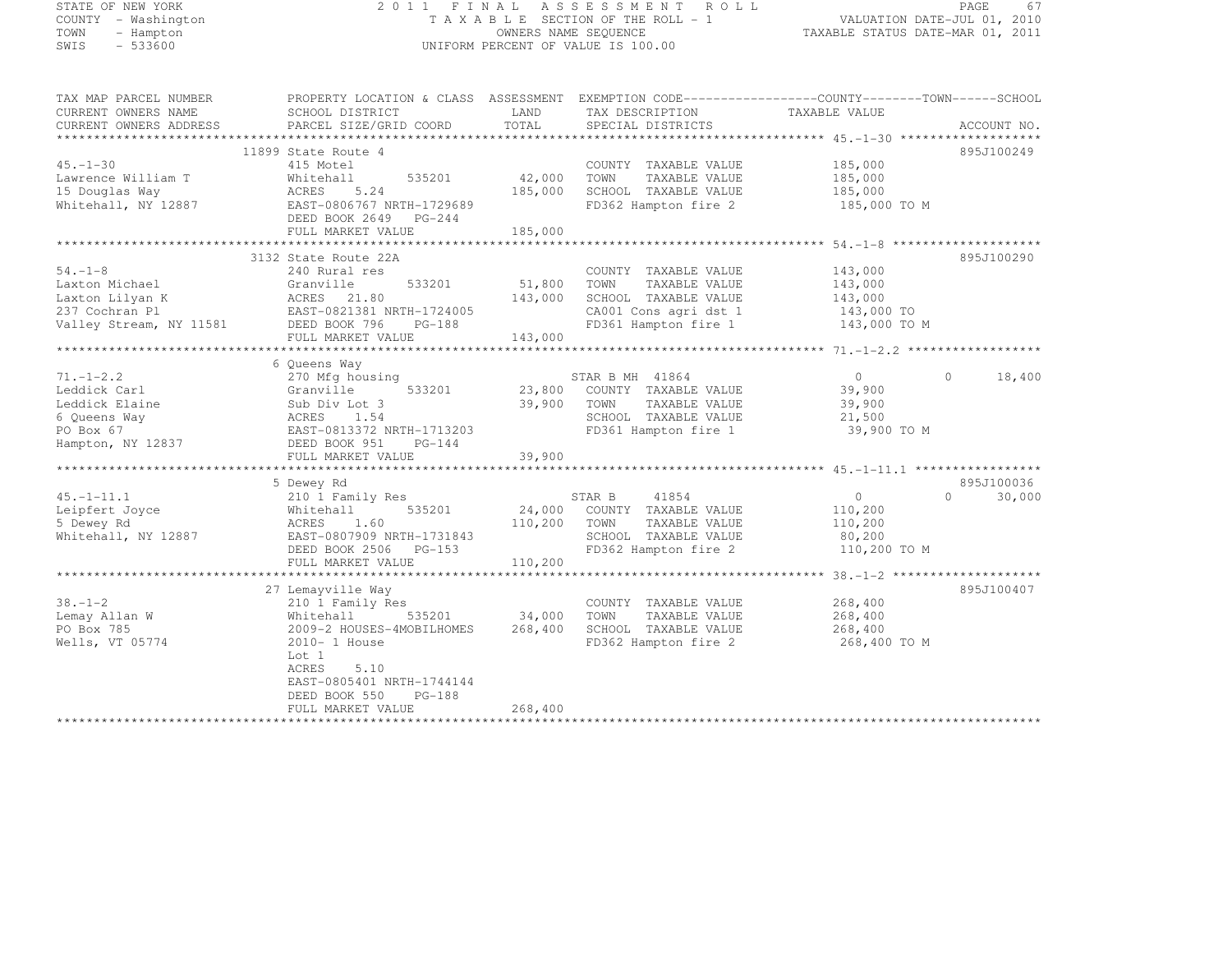| STATE OF NEW YORK<br>COUNTY - Washington<br>TOWN<br>- Hampton          |                                                        |                  | 2011 FINAL ASSESSMENT ROLL<br>T A X A B L E SECTION OF THE ROLL - 1<br>OWNERS NAME SEQUENCE | PAGE<br>68<br>VALUATION DATE-JUL 01, 2010<br>TAXABLE STATUS DATE-MAR 01, 2011                                                    |
|------------------------------------------------------------------------|--------------------------------------------------------|------------------|---------------------------------------------------------------------------------------------|----------------------------------------------------------------------------------------------------------------------------------|
| SWIS<br>$-533600$                                                      |                                                        |                  | UNIFORM PERCENT OF VALUE IS 100.00                                                          |                                                                                                                                  |
| TAX MAP PARCEL NUMBER<br>CURRENT OWNERS NAME<br>CURRENT OWNERS ADDRESS | SCHOOL DISTRICT<br>PARCEL SIZE/GRID COORD              | LAND<br>TOTAL    | TAX DESCRIPTION<br>SPECIAL DISTRICTS                                                        | PROPERTY LOCATION & CLASS ASSESSMENT EXEMPTION CODE----------------COUNTY-------TOWN------SCHOOL<br>TAXABLE VALUE<br>ACCOUNT NO. |
|                                                                        |                                                        |                  |                                                                                             |                                                                                                                                  |
|                                                                        | 19 Lemayville Way                                      |                  |                                                                                             | 895J101764                                                                                                                       |
| $38. - 1 - 2.3$                                                        | 210 1 Family Res                                       |                  | COUNTY TAXABLE VALUE                                                                        | 80,800                                                                                                                           |
| Lemay Allan W<br>PO Box 785                                            | 535201<br>Whitehall<br>3.11<br>ACRES                   | 28,900<br>80,800 | TOWN<br>TAXABLE VALUE<br>SCHOOL TAXABLE VALUE                                               | 80,800<br>80,800                                                                                                                 |
| Wells, VT 05774                                                        | EAST-0805351 NRTH-1744598                              |                  | FD362 Hampton fire 2                                                                        | 80,800 TO M                                                                                                                      |
|                                                                        | DEED BOOK 2599 PG-103                                  |                  |                                                                                             |                                                                                                                                  |
|                                                                        | FULL MARKET VALUE                                      | 80,800           |                                                                                             |                                                                                                                                  |
|                                                                        |                                                        |                  |                                                                                             |                                                                                                                                  |
|                                                                        | 63 Lemayville Way                                      |                  |                                                                                             |                                                                                                                                  |
| $38. - 1 - 2.7$                                                        | 270 Mfg housing<br>535201                              |                  | COUNTY TAXABLE VALUE                                                                        | 46,900                                                                                                                           |
| Lemay Allan W<br>PO Box 785                                            | Whitehall<br>Lot 2                                     | 28,500<br>46,900 | TOWN<br>TAXABLE VALUE<br>SCHOOL TAXABLE VALUE                                               | 46,900<br>46,900                                                                                                                 |
| Wells, VT 05774                                                        | 3.00<br>ACRES                                          |                  | FD362 Hampton fire 2                                                                        | 46,900 TO M                                                                                                                      |
|                                                                        | EAST-0805471 NRTH-1743796<br>DEED BOOK 550<br>$PG-188$ |                  |                                                                                             |                                                                                                                                  |
|                                                                        | FULL MARKET VALUE                                      | 46,900           |                                                                                             |                                                                                                                                  |
|                                                                        |                                                        |                  |                                                                                             |                                                                                                                                  |
| $38. - 1 - 2.8$                                                        | 140 Lemayville Way                                     |                  |                                                                                             |                                                                                                                                  |
| Lemay Allan W                                                          | 270 Mfg housing<br>535201<br>Whitehall                 | 23,700           | COUNTY TAXABLE VALUE<br>TOWN<br>TAXABLE VALUE                                               | 40,800<br>40,800                                                                                                                 |
| PO Box 785                                                             | Lot 3                                                  | 40,800           | SCHOOL TAXABLE VALUE                                                                        | 40,800                                                                                                                           |
| Wells, VT 05774                                                        | ACRES<br>1.51                                          |                  | FD362 Hampton fire 2                                                                        | 40,800 TO M                                                                                                                      |
|                                                                        | EAST-0805636 NRTH-1743655                              |                  |                                                                                             |                                                                                                                                  |
|                                                                        | DEED BOOK 550<br>$PG-188$                              |                  |                                                                                             |                                                                                                                                  |
|                                                                        | FULL MARKET VALUE                                      | 40,800           |                                                                                             |                                                                                                                                  |
|                                                                        | 121 & 129 Lemayville Way                               |                  |                                                                                             |                                                                                                                                  |
| $38. - 1 - 2.9$                                                        | 210 1 Family Res                                       |                  | COUNTY TAXABLE VALUE                                                                        | 105,600                                                                                                                          |
| Lemay Allan W                                                          | Whitehall<br>535201                                    | 24,100           | TOWN<br>TAXABLE VALUE                                                                       | 105,600                                                                                                                          |
| PO Box 785                                                             | Lot 4                                                  | 105,600          | SCHOOL TAXABLE VALUE                                                                        | 105,600                                                                                                                          |
| Wells, VT 05774                                                        | ACRES<br>1.64                                          |                  | FD362 Hampton fire 2                                                                        | 105,600 TO M                                                                                                                     |
|                                                                        | EAST-0805844 NRTH-1743972                              |                  |                                                                                             |                                                                                                                                  |
|                                                                        | DEED BOOK 550<br>PG-188                                |                  |                                                                                             |                                                                                                                                  |
|                                                                        | FULL MARKET VALUE                                      | 105,600          |                                                                                             |                                                                                                                                  |
|                                                                        | 116 Lemayville Way                                     |                  |                                                                                             |                                                                                                                                  |
| $38. - 1 - 2.10$                                                       | 270 Mfg housing                                        |                  | COUNTY TAXABLE VALUE                                                                        | 45,100                                                                                                                           |
| Lemay Allan W                                                          | Whitehall<br>535201                                    | 23,200           | TOWN<br>TAXABLE VALUE                                                                       | 45,100                                                                                                                           |
| PO Box 785                                                             | Lot 5                                                  | 45,100           | SCHOOL TAXABLE VALUE                                                                        | 45,100                                                                                                                           |

PO Box 785 Lot 5 45,100 SCHOOL TAXABLE VALUE 45,100

 EAST-0805643 NRTH-1743999DEED BOOK 550 PG-188

FULL MARKET VALUE 45,100

FD362 Hampton fire 2

\*\*\*\*\*\*\*\*\*\*\*\*\*\*\*\*\*\*\*\*\*\*\*\*\*\*\*\*\*\*\*\*\*\*\*\*\*\*\*\*\*\*\*\*\*\*\*\*\*\*\*\*\*\*\*\*\*\*\*\*\*\*\*\*\*\*\*\*\*\*\*\*\*\*\*\*\*\*\*\*\*\*\*\*\*\*\*\*\*\*\*\*\*\*\*\*\*\*\*\*\*\*\*\*\*\*\*\*\*\*\*\*\*\*\*\*\*\*\*\*\*\*\*\*\*\*\*\*\*\*\*\*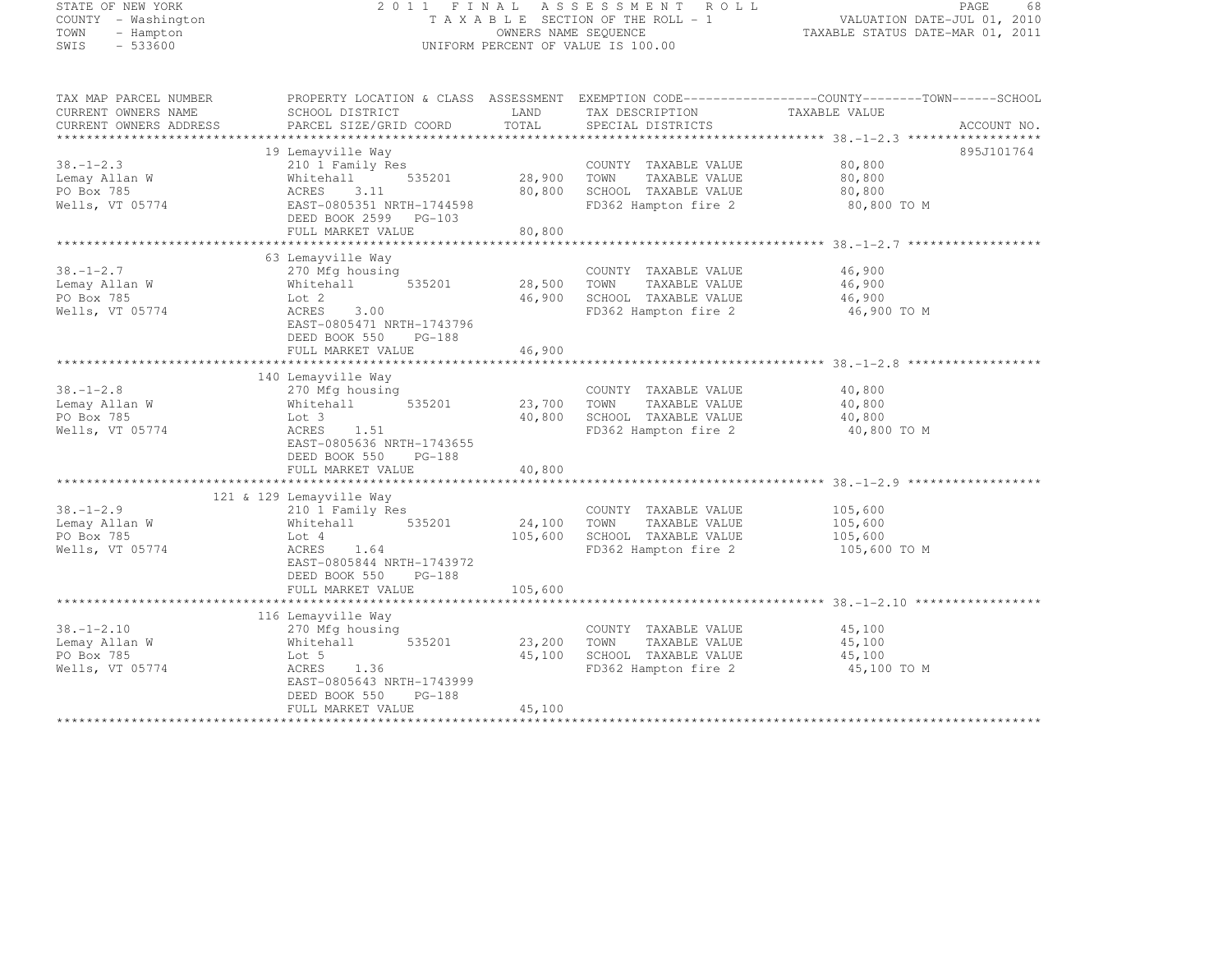| STATE OF NEW YORK<br>COUNTY - Washington<br>TOWN<br>- Hampton<br>SWIS<br>$-533600$                   | 2011 FINAL                                                                                                                                                                       |                              | A S S E S S M E N T<br>ROLL<br>TAXABLE SECTION OF THE ROLL - 1<br>OWNERS NAME SEQUENCE<br>UNIFORM PERCENT OF VALUE IS 100.00                        | FAGE 69<br>VALUATION DATE-JUL 01, 2010<br>TAXABLE STATUS DATE WELL 1                                 | TAXABLE STATUS DATE-MAR 01, 2011                                                         |
|------------------------------------------------------------------------------------------------------|----------------------------------------------------------------------------------------------------------------------------------------------------------------------------------|------------------------------|-----------------------------------------------------------------------------------------------------------------------------------------------------|------------------------------------------------------------------------------------------------------|------------------------------------------------------------------------------------------|
| TAX MAP PARCEL NUMBER<br>CURRENT OWNERS NAME<br>CURRENT OWNERS ADDRESS                               | PROPERTY LOCATION & CLASS ASSESSMENT EXEMPTION CODE----------------COUNTY-------TOWN-----SCHOOL<br>SCHOOL DISTRICT<br>PARCEL SIZE/GRID COORD                                     | LAND<br>TOTAL                | TAX DESCRIPTION<br>SPECIAL DISTRICTS                                                                                                                | TAXABLE VALUE                                                                                        | ACCOUNT NO.                                                                              |
| $80, -1 - 2, 10$<br>Lemire Robert J Jr<br>Lemire Maryann<br>23 Pequot Rd<br>Southampton, MA 01073    | County Route 21<br>322 Rural vac>10<br>Granville<br>533201<br>LOT 3<br>ACRES 19.09<br>EAST-0813566 NRTH-1702187<br>DEED BOOK 769<br>$PG-89$<br>FULL MARKET VALUE                 | 47,000<br>47,000<br>47,000   | COUNTY TAXABLE VALUE<br>TOWN<br>TAXABLE VALUE<br>SCHOOL TAXABLE VALUE<br>FD361 Hampton fire 1                                                       | 47,000<br>47,000<br>47,000<br>47,000 TO M                                                            |                                                                                          |
|                                                                                                      | ***********************                                                                                                                                                          |                              |                                                                                                                                                     |                                                                                                      |                                                                                          |
| $72, -1 - 16, 1$<br>Lenfesty James<br>413 South Rd<br>Whitehall, NY 12887                            | 413 South Rd<br>$215$ 1 Fam Res w/<br>533201<br>Granville<br>ACRES<br>9.73<br>EAST-0819313 NRTH-1706977<br>DEED BOOK 2101 PG-64<br>FULL MARKET VALUE                             | 39,700<br>153,900<br>153,900 | 41854<br>STAR B<br>COUNTY TAXABLE VALUE<br>TOWN<br>TAXABLE VALUE<br>SCHOOL TAXABLE VALUE<br>FD361 Hampton fire 1                                    | $\circ$<br>153,900<br>153,900<br>123,900<br>153,900 TO M                                             | $\cap$<br>30,000                                                                         |
| $63. - 1 - 13$<br>Lenihan Scott W<br>Lenihan Jean A<br>2213 County Route 18<br>Whitehall, NY 12887   | County Route 18<br>322 Rural vac>10<br>533201<br>Granville<br>448/1001-457/793<br>ACRES 15.80<br>EAST-0816625 NRTH-1712735<br>DEED BOOK 440<br>PG-641<br>FULL MARKET VALUE       | 38,700<br>38,700<br>38,700   | COUNTY TAXABLE VALUE<br>TAXABLE VALUE<br>TOWN<br>SCHOOL TAXABLE VALUE<br>CA001 Cons agri dst 1<br>FD361 Hampton fire 1                              | 38,700<br>38,700<br>38,700<br>38,700 TO<br>38,700 TO M                                               | 895J100400                                                                               |
|                                                                                                      |                                                                                                                                                                                  | **********                   |                                                                                                                                                     | ****************** 63.-1-13.2 ******************                                                     |                                                                                          |
| $63. - 1 - 13.2$<br>Lenihan Scott W<br>Lenihan Jean A<br>2213 County Route 18<br>Whitehall, NY 12887 | 2211 County Route 18<br>240 Rural res<br>Granville<br>533201<br>440/641-448/1001-457/793<br>Sub Div Lot 2<br>ACRES 11.21<br>EAST-0816595 NRTH-1713729<br>DEED BOOK 440<br>PG-641 | 41,800<br>161,700            | COUNTY TAXABLE VALUE<br>TOWN<br>TAXABLE VALUE<br>SCHOOL TAXABLE VALUE<br>CA001 Cons agri dst 1<br>FD361 Hampton fire 1                              | 161,700<br>161,700<br>161,700<br>161,700 TO<br>161,700 TO M                                          | 895J100400                                                                               |
|                                                                                                      | FULL MARKET VALUE                                                                                                                                                                | 161,700                      |                                                                                                                                                     |                                                                                                      |                                                                                          |
| $45. - 1 - 27$<br>Leonard Thomas C<br>11952 State Route 4<br>Whitehall, NY 12887                     | 11952 State Route 4<br>210 1 Family Res<br>535201<br>Whitehall<br>1.50<br>ACRES<br>EAST-0807466 NRTH-1730359<br>DEED BOOK 567<br>$PG-262$<br>FULL MARKET VALUE                   | 131,600 STAR EN<br>131,600   | CBT VET/C 41132<br>23,600 CBT VET/T 41133<br>41834<br>COUNTY TAXABLE VALUE<br>TOWN<br>TAXABLE VALUE<br>SCHOOL TAXABLE VALUE<br>FD362 Hampton fire 2 | 32,900<br>$\circ$<br>$\circ$<br>98,700<br>98,700<br>71,500<br>131,600 TO M<br>++++++++++++++++++++++ | 895J100217<br>$\Omega$<br>$\overline{0}$<br>32,900<br>$\circ$<br>$\Omega$<br>60,100<br>. |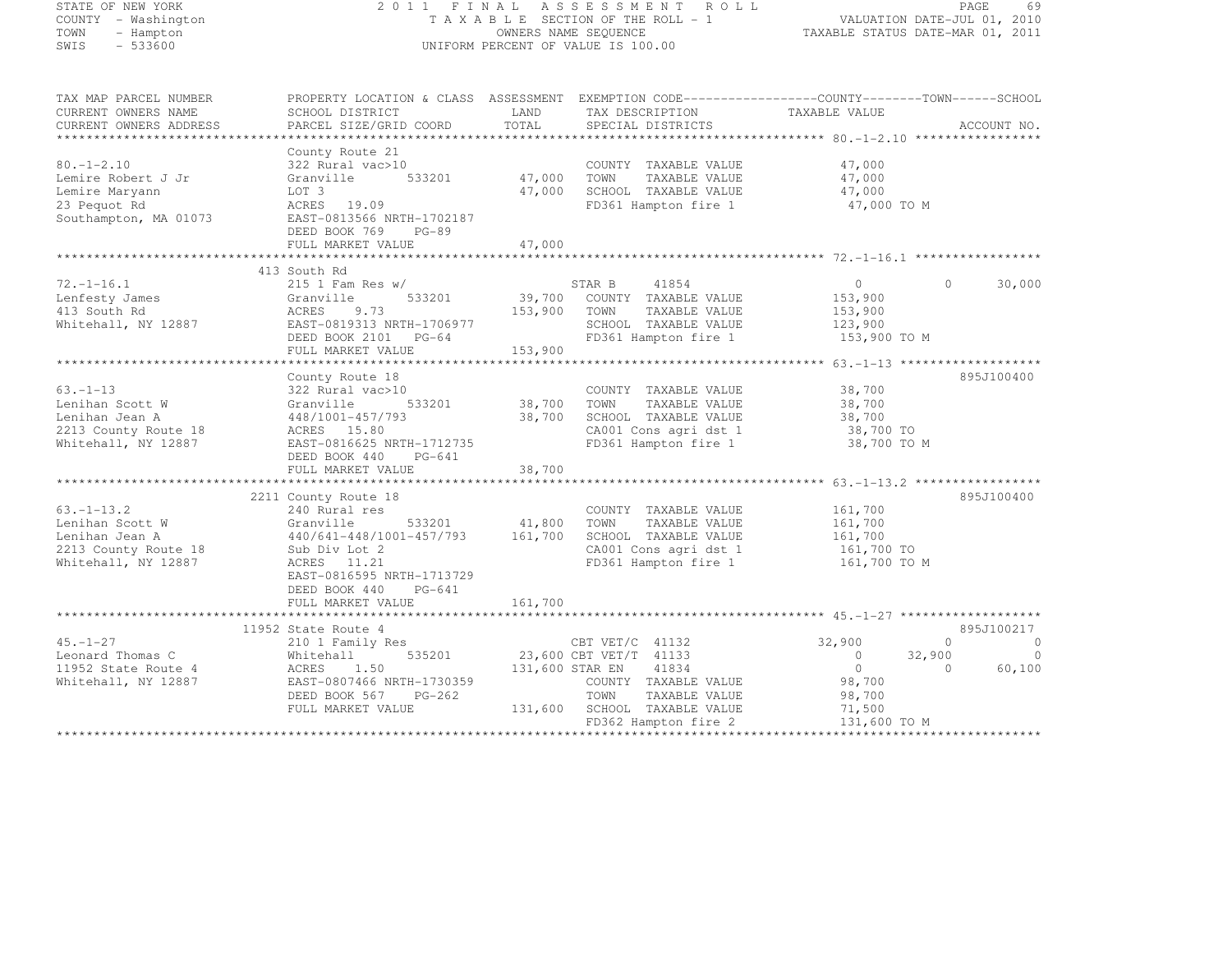# STATE OF NEW YORK 2 0 1 1 F I N A L A S S E S S M E N T R O L L PAGE <sup>70</sup> COUNTY - Washington T A X A B L E SECTION OF THE ROLL - 1 VALUATION DATE-JUL 01, 2010 TOWN - Hampton OWNERS NAME SEQUENCE TAXABLE STATUS DATE-MAR 01, 2011 SWIS - 533600 UNIFORM PERCENT OF VALUE IS 100.00

| TAX MAP PARCEL NUMBER<br>CURRENT OWNERS NAME<br>CURRENT OWNERS ADDRESS                           | PROPERTY LOCATION & CLASS ASSESSMENT EXEMPTION CODE-----------------COUNTY-------TOWN------SCHOOL<br>SCHOOL DISTRICT<br>PARCEL SIZE/GRID COORD                                               | LAND<br>TOTAL                | TAX DESCRIPTION<br>SPECIAL DISTRICTS                                                                             | TAXABLE VALUE                                             | ACCOUNT NO.                      |
|--------------------------------------------------------------------------------------------------|----------------------------------------------------------------------------------------------------------------------------------------------------------------------------------------------|------------------------------|------------------------------------------------------------------------------------------------------------------|-----------------------------------------------------------|----------------------------------|
| $80. - 1 - 33$<br>Lichtenberger Linda<br>PO Box 83<br>Granville, NY 12832                        | 19 Ridgecrest Way<br>210 1 Family Res<br>535201<br>Whitehall<br>LOT 5<br>Driveway Agmt 603/322<br>ACRES<br>1.21<br>EAST-0810148 NRTH-1704708<br>DEED BOOK 566<br>$PG-5$<br>FULL MARKET VALUE | 22,700<br>196,200<br>196,200 | STAR B<br>41854<br>COUNTY TAXABLE VALUE<br>TOWN<br>TAXABLE VALUE<br>SCHOOL TAXABLE VALUE<br>FD361 Hampton fire 1 | $\Omega$<br>196,200<br>196,200<br>166,200<br>196,200 TO M | 895J101752<br>30,000<br>$\Omega$ |
| $80. - 1 - 57$<br>Lichtenberger Linda<br>PO Box 83<br>Granville, NY 12832                        | County Route 21 OFF<br>311 Res vac land<br>Whitehall<br>535201<br>Sect 5 Lot 2<br>ACRES<br>5.06<br>EAST-0809519 NRTH-1704584<br>DEED BOOK 787<br>PG-318<br>FULL MARKET VALUE                 | 3,000<br>3,000<br>3,000      | COUNTY TAXABLE VALUE<br>TOWN<br>TAXABLE VALUE<br>SCHOOL TAXABLE VALUE<br>FD361 Hampton fire 1                    | 3,000<br>3,000<br>3,000<br>3,000 TO M                     |                                  |
| $81 - 2 - 18$<br>Lindsay Michael<br>Lindsay Marquerite<br>15 Jones Ave<br>Hudson Falls, NY 12839 | 2184 State Route 22A<br>312 Vac w/imprv<br>533201<br>Granville<br>ACRES<br>1.90<br>EAST-0823184 NRTH-1702298<br>DEED BOOK 2657 PG-235<br>FULL MARKET VALUE                                   | 11,000<br>11,400<br>11,400   | COUNTY TAXABLE VALUE<br>TOWN<br>TAXABLE VALUE<br>SCHOOL TAXABLE VALUE<br>FD361 Hampton fire 1                    | 11,400<br>11,400<br>11,400<br>11,400 TO M                 | 895J100129                       |
| $62. - 1 - 28.1$<br>Little Rory J<br>Derouchie Katherine G<br>104 Hickey Rd<br>Hampton, NY 12837 | 104 Hickey Rd<br>210 1 Family Res<br>Granville<br>533201<br>ACRES<br>1.00<br>EAST-0813867 NRTH-1716141<br>DEED BOOK 2122 PG-35<br>FULL MARKET VALUE                                          | 22,000<br>57,000<br>57,000   | COUNTY TAXABLE VALUE<br>TAXABLE VALUE<br>TOWN<br>SCHOOL TAXABLE VALUE<br>FD361 Hampton fire 1                    | 57,000<br>57,000<br>57,000<br>57,000 TO M                 |                                  |
| $80. - 1 - 63$<br>Lopez Paul<br>1720 County Route 21<br>Whitehall, NY 12887                      | County Route 21 OFF<br>322 Rural vac>10<br>535201<br>Whitehall<br>Sect 6 Lot 1<br>ACRES 11.17<br>EAST-0811174 NRTH-1706606<br>DEED BOOK 786<br>$PG-200$<br>FULL MARKET VALUE                 | 20,500<br>20,500<br>20,500   | COUNTY TAXABLE VALUE<br>TOWN<br>TAXABLE VALUE<br>SCHOOL TAXABLE VALUE<br>FD361 Hampton fire 1                    | 20,500<br>20,500<br>20,500<br>20,500 TO M                 |                                  |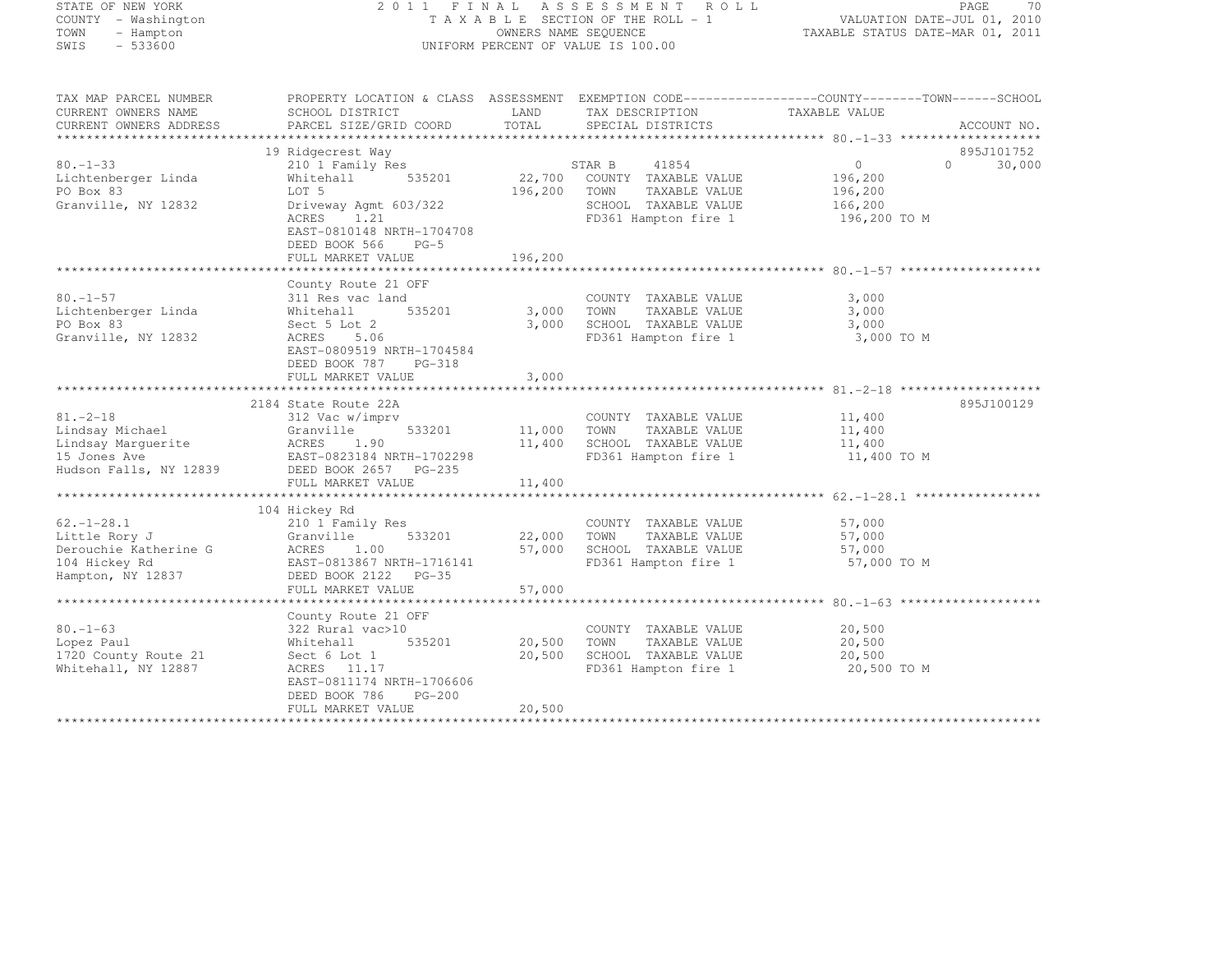# STATE OF NEW YORK 2 0 1 1 F I N A L A S S E S S M E N T R O L L PAGE <sup>71</sup> COUNTY - Washington T A X A B L E SECTION OF THE ROLL - 1 VALUATION DATE-JUL 01, 2010 TOWN - Hampton OWNERS NAME SEQUENCE TAXABLE STATUS DATE-MAR 01, 2011 SWIS - 533600 UNIFORM PERCENT OF VALUE IS 100.00

| TAX MAP PARCEL NUMBER<br>CURRENT OWNERS NAME                                                                          | SCHOOL DISTRICT                                                                                                                                                                                                                             | PROPERTY LOCATION & CLASS ASSESSMENT EXEMPTION CODE----------------COUNTY-------TOWN------SCHOOL<br>LAND<br>TAX DESCRIPTION                                                                                 | TAXABLE VALUE                                                                                                                        |                                                                        |
|-----------------------------------------------------------------------------------------------------------------------|---------------------------------------------------------------------------------------------------------------------------------------------------------------------------------------------------------------------------------------------|-------------------------------------------------------------------------------------------------------------------------------------------------------------------------------------------------------------|--------------------------------------------------------------------------------------------------------------------------------------|------------------------------------------------------------------------|
| CURRENT OWNERS ADDRESS                                                                                                | PARCEL SIZE/GRID COORD                                                                                                                                                                                                                      | TOTAL<br>SPECIAL DISTRICTS                                                                                                                                                                                  |                                                                                                                                      | ACCOUNT NO.                                                            |
|                                                                                                                       |                                                                                                                                                                                                                                             |                                                                                                                                                                                                             |                                                                                                                                      |                                                                        |
| $80. - 1 - 2.1$<br>Lopez Paul R<br>1720 County Route 21 Ex & Res 473/566<br>Whitehall, NY 12887                       | 1720 County Route 21<br>210 1 Family Res<br>Whitehall<br>FRNT 244.00 DPTH 141.00<br>EAST-0810677 NRTH-1705009<br>DEED BOOK 430<br>$PG-625$<br>FULL MARKET VALUE                                                                             | 48,400 COUNTY TAXABLE VALUE<br>TOWN TAXABLE VALUE<br>SCHOOL TAXABLE VALUE<br>TAXABLE VALUE<br>TOWN      TAXABLE VALUE<br>SCHOOL   TAXABLE VALUE<br>48,400<br>FD361 Hampton fire 1 48,400 TO M               | 24,200<br>24,200<br>$\overline{0}$<br>$\overline{0}$<br>24,200<br>24, 200                                                            | 895J100151<br>24,200<br>24,200                                         |
|                                                                                                                       |                                                                                                                                                                                                                                             |                                                                                                                                                                                                             |                                                                                                                                      |                                                                        |
| $80. - 1 - 2.5$<br>Lopez Paul R                       Granville<br>1720 County Route 21                 ACRES   78.00 | LOT 4 Faesh Pat<br>910 Priv forest<br>533201<br>Whitehall, NY 12887 EAST-0812525 NRTH-1706412<br>DEED BOOK 430<br>PG-625<br>FULL MARKET VALUE                                                                                               | COUNTY TAXABLE VALUE 35,100<br>35,100 TOWN<br>35,100 TOWN TAXABLE VALUE<br>35,100 SCHOOL TAXABLE VALUE<br>FD361 Hampton fire 1 35,100 TO M<br>35,100                                                        | 35,100<br>35,100                                                                                                                     | 895J100619                                                             |
|                                                                                                                       |                                                                                                                                                                                                                                             |                                                                                                                                                                                                             |                                                                                                                                      |                                                                        |
|                                                                                                                       | 45.-1-24.1<br>Lussier Phillip Mitchall 535201<br>Lussier Barbara (ACRES 9.00 AGED-10MN 11005<br>46 Golf Course Rd EAST-0810683 NRTH-1734426<br>Whitehall, NY 12887<br>EED BOOK 599 PG-70<br>FULL MARKET VALUE 68,500 TOWN TAXABLE<br>SCHOOL | 46 Golf Course Rd 74 PCT OF VALUE USED FOR EXEMPTION PURPOSES<br>WAR VET/TC 41121<br>535201 39,000 AGED-TOWN 41803<br>COUNTY TAXABLE VALUE<br>TAXABLE VALUE<br>SCHOOL TAXABLE VALUE<br>FD362 Hampton fire 2 | $7,604$ $7,604$<br>0 $17,234$<br>$21,543$ 0<br>$\overline{0}$<br>$\overline{0}$<br>39,353<br>43,662<br>$\overline{0}$<br>68,500 TO M | 895J101766<br>$\sim$ 0<br>$\overline{\phantom{0}}$<br>25,345<br>43,155 |
|                                                                                                                       | 2535 State Route 22A                                                                                                                                                                                                                        |                                                                                                                                                                                                             |                                                                                                                                      | 895J100657                                                             |
| $72. - 2 - 20.2$<br>Lyman Brenda M<br>2535 State Route 22A<br>Hampton, NY 12837                                       | 210 1 Family Res<br>Granville 533201 27,200 STAR B<br>3.25 Ad<br>2.60<br>ACRES<br>EAST-0822228 NRTH-1710279<br>PERD BOOK 694 PG-125<br>DEED BOOK 694 PG-125<br>FULL MARKET VALUE                                                            | DISAB-C/T 41931<br>41854<br>48,000 COUNTY TAXABLE VALUE<br>TOWN<br>TAXABLE VALUE<br>SCHOOL TAXABLE VALUE 18,000<br>FD361 Hampton fire 1 1 48,000 TO M<br>FD361 Hampton fire 1<br>48,000                     | 24,000<br>24,000<br>$\overline{0}$<br>$\bigcap$<br>24,000<br>24,000                                                                  | $\overline{0}$<br>30,000                                               |
|                                                                                                                       |                                                                                                                                                                                                                                             |                                                                                                                                                                                                             |                                                                                                                                      |                                                                        |
| $63. -1 - 8$<br>Lyman Walter Daniel<br>Lyman Susan M<br>107 Church St<br>Poultney, VT 05764                           | State Route 22A<br>314 Rural vac<10<br>Granville<br>ACRES 1.34<br>EAST-0823495 NRTH-1714664<br>DEED BOOK 586<br>PG-335<br>FULL MARKET VALUE                                                                                                 | COUNTY TAXABLE VALUE<br>533201 14,000 TOWN<br>TAXABLE VALUE<br>14,000<br>SCHOOL TAXABLE VALUE<br>FD361 Hampton fire 1<br>14,000                                                                             | 14,000<br>14,000<br>14,000<br>14,000 TO M                                                                                            | 895J100170                                                             |
|                                                                                                                       |                                                                                                                                                                                                                                             |                                                                                                                                                                                                             |                                                                                                                                      |                                                                        |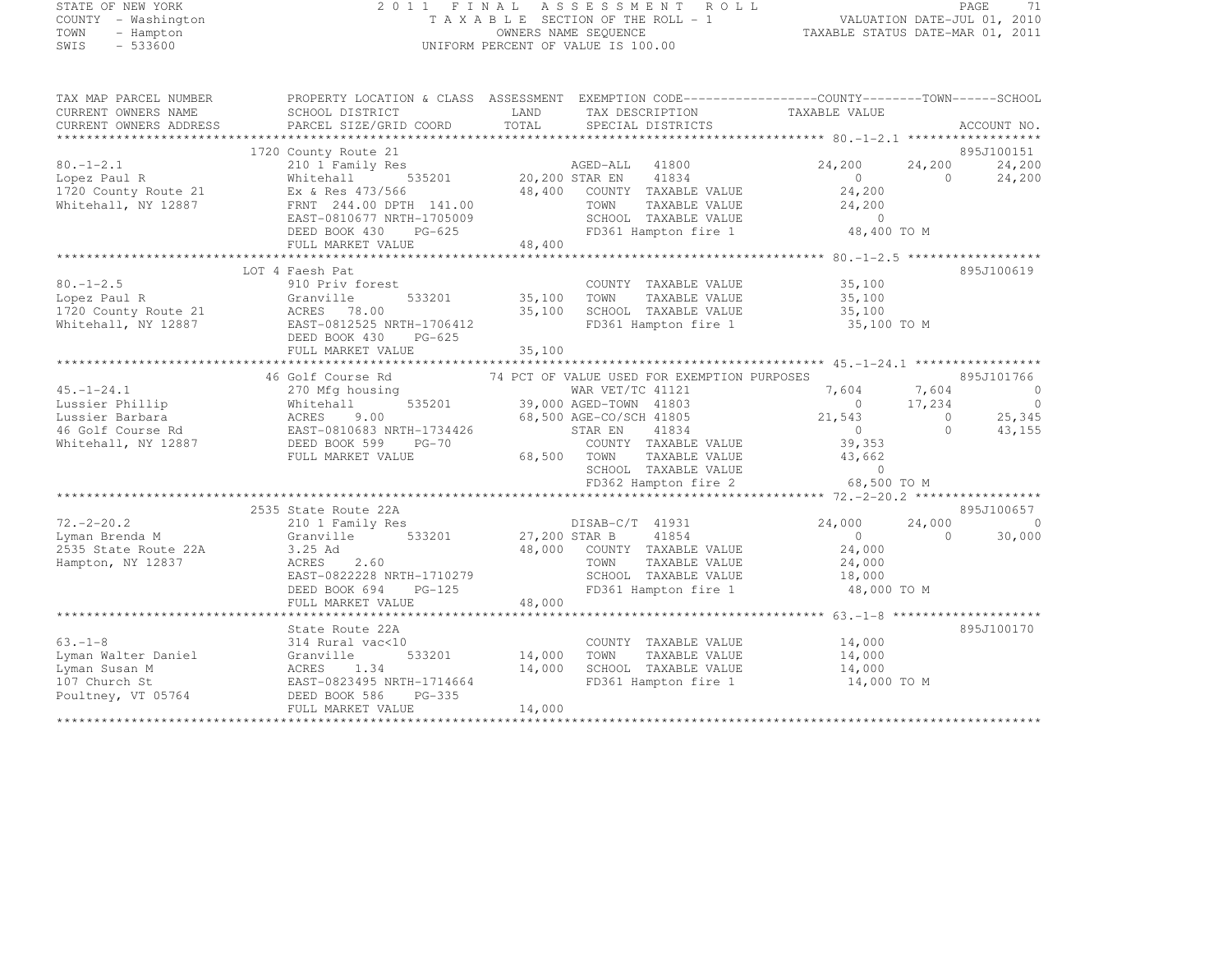#### STATE OF NEW YORK 2 0 1 1 F I N A L A S S E S S M E N T R O L L PAGE <sup>72</sup> COUNTY - Washington T A X A B L E SECTION OF THE ROLL - 1 VALUATION DATE-JUL 01, 2010 TOWN - Hampton OWNERS NAME SEQUENCE TAXABLE STATUS DATE-MAR 01, 2011 SWIS - 533600 UNIFORM PERCENT OF VALUE IS 100.00

| TAX MAP PARCEL NUMBER                                                                                                                                                                                                                                                      | PROPERTY LOCATION & CLASS ASSESSMENT EXEMPTION CODE----------------COUNTY-------TOWN------SCHOOL                                          |                                                                                             |                                                                                                               |                      |             |
|----------------------------------------------------------------------------------------------------------------------------------------------------------------------------------------------------------------------------------------------------------------------------|-------------------------------------------------------------------------------------------------------------------------------------------|---------------------------------------------------------------------------------------------|---------------------------------------------------------------------------------------------------------------|----------------------|-------------|
| CURRENT OWNERS NAME                                                                                                                                                                                                                                                        | <b>EXAMPLE SERVICE SERVICE SERVICE SERVICE SERVICE SERVICE SERVICE SERVICE SERVICE SERVICE SERVICE SERVICE SERVICE</b><br>SCHOOL DISTRICT |                                                                                             | TAX DESCRIPTION TAXABLE VALUE                                                                                 |                      |             |
|                                                                                                                                                                                                                                                                            |                                                                                                                                           |                                                                                             | SPECIAL DISTRICTS                                                                                             |                      | ACCOUNT NO. |
|                                                                                                                                                                                                                                                                            |                                                                                                                                           |                                                                                             |                                                                                                               |                      |             |
|                                                                                                                                                                                                                                                                            | 2753 State Route 22A                                                                                                                      |                                                                                             |                                                                                                               |                      | 895J100160  |
| $63. - 1 - 9$                                                                                                                                                                                                                                                              | 210 1 Family Res                                                                                                                          |                                                                                             | COUNTY TAXABLE VALUE                                                                                          | 128,200              |             |
|                                                                                                                                                                                                                                                                            |                                                                                                                                           |                                                                                             | TAXABLE VALUE                                                                                                 | 128,200<br>128,200   |             |
|                                                                                                                                                                                                                                                                            |                                                                                                                                           |                                                                                             | SCHOOL TAXABLE VALUE                                                                                          |                      |             |
|                                                                                                                                                                                                                                                                            |                                                                                                                                           |                                                                                             | FD361 Hampton fire 1 128,200 TO M                                                                             |                      |             |
| 63.-1-9 210 1 Family Res COUNT<br>Lyman Water Daniel Granville 533201 23,300 TOWN<br>128,200 SCHOO! ACRES 1.40 128,200 SCHOO!<br>127 128,200 SCHOO! EAST-0823229 NRTH-1715132 FD361<br>Poultney, VT 05764 FULL MARKET VALUE 128,200                                        |                                                                                                                                           |                                                                                             |                                                                                                               |                      |             |
|                                                                                                                                                                                                                                                                            |                                                                                                                                           |                                                                                             |                                                                                                               |                      |             |
|                                                                                                                                                                                                                                                                            |                                                                                                                                           |                                                                                             |                                                                                                               |                      |             |
|                                                                                                                                                                                                                                                                            | Carvers Falls Rd                                                                                                                          |                                                                                             |                                                                                                               |                      | 895J101720  |
| $31. - 1 - 9$                                                                                                                                                                                                                                                              |                                                                                                                                           |                                                                                             | COUNTY TAXABLE VALUE                                                                                          | 26,500<br>26,500     |             |
|                                                                                                                                                                                                                                                                            |                                                                                                                                           | 535201 26,500 TOWN                                                                          | TAXABLE VALUE                                                                                                 |                      |             |
|                                                                                                                                                                                                                                                                            |                                                                                                                                           |                                                                                             | 26,500 SCHOOL TAXABLE VALUE 26,500 26,500 FD362 Hampton fire 2 26,500 TO M                                    |                      |             |
| 31.-1-9<br>Lyon Matthew J<br>Molean Robert J<br>Molean Robert J<br>535201<br>Molean Robert J<br>51 Whitehall<br>535201<br>535201<br>535201<br>535201<br>535201<br>535201<br>535201<br>535201<br>535201<br>535201<br>535201<br>535201<br>535201<br>535201<br>535201<br>5352 |                                                                                                                                           |                                                                                             |                                                                                                               |                      |             |
|                                                                                                                                                                                                                                                                            |                                                                                                                                           |                                                                                             |                                                                                                               |                      |             |
|                                                                                                                                                                                                                                                                            | DEED BOOK 540 PG-223                                                                                                                      |                                                                                             |                                                                                                               |                      |             |
|                                                                                                                                                                                                                                                                            | FULL MARKET VALUE                                                                                                                         | 26,500                                                                                      |                                                                                                               |                      |             |
|                                                                                                                                                                                                                                                                            |                                                                                                                                           |                                                                                             |                                                                                                               |                      |             |
|                                                                                                                                                                                                                                                                            | 1925 County Route 18 63 PCT OF VALUE USED FOR EXEMPTION PURPOSES                                                                          |                                                                                             |                                                                                                               |                      | 895J100008  |
|                                                                                                                                                                                                                                                                            |                                                                                                                                           |                                                                                             |                                                                                                               |                      |             |
|                                                                                                                                                                                                                                                                            |                                                                                                                                           |                                                                                             |                                                                                                               |                      |             |
|                                                                                                                                                                                                                                                                            |                                                                                                                                           |                                                                                             |                                                                                                               |                      |             |
|                                                                                                                                                                                                                                                                            |                                                                                                                                           |                                                                                             |                                                                                                               |                      |             |
|                                                                                                                                                                                                                                                                            |                                                                                                                                           |                                                                                             |                                                                                                               |                      |             |
|                                                                                                                                                                                                                                                                            |                                                                                                                                           |                                                                                             |                                                                                                               |                      |             |
|                                                                                                                                                                                                                                                                            |                                                                                                                                           |                                                                                             |                                                                                                               |                      |             |
|                                                                                                                                                                                                                                                                            | 3 Hampton Heights Way                                                                                                                     |                                                                                             |                                                                                                               |                      | 895J100697  |
|                                                                                                                                                                                                                                                                            |                                                                                                                                           |                                                                                             |                                                                                                               |                      |             |
|                                                                                                                                                                                                                                                                            |                                                                                                                                           |                                                                                             |                                                                                                               |                      |             |
|                                                                                                                                                                                                                                                                            |                                                                                                                                           |                                                                                             |                                                                                                               |                      |             |
| 80.-1-12.1<br>Macneil Robbin R (2000 2 Family Res 533201 18,300 TOWN TAXABLE VALUE 118,300<br>53 Amherst Ave (ACRES 5.01 118,300 SCHOOL TAXABLE VALUE 118,300 17<br>Ticonderoga, NY 12883 EAST-0812286 NRTH-1702228 FD361 Hampton fi                                       |                                                                                                                                           |                                                                                             |                                                                                                               |                      |             |
|                                                                                                                                                                                                                                                                            | DEED BOOK 1698 PG-188                                                                                                                     |                                                                                             |                                                                                                               |                      |             |
|                                                                                                                                                                                                                                                                            | FULL MARKET VALUE                                                                                                                         | 118,300                                                                                     |                                                                                                               |                      |             |
|                                                                                                                                                                                                                                                                            |                                                                                                                                           |                                                                                             |                                                                                                               |                      |             |
|                                                                                                                                                                                                                                                                            | 2395 County Route 18                                                                                                                      |                                                                                             |                                                                                                               |                      | 895J100101  |
| $72. - 1 - 2$                                                                                                                                                                                                                                                              | 240 Rural res                                                                                                                             |                                                                                             | COUNTY TAXABLE VALUE 92,200                                                                                   |                      |             |
|                                                                                                                                                                                                                                                                            |                                                                                                                                           |                                                                                             |                                                                                                               |                      |             |
|                                                                                                                                                                                                                                                                            |                                                                                                                                           | $\begin{array}{cc}\n 533201 & 42,500 & \text{TOWN} \\  92.200 & \text{SVD} \\  \end{array}$ |                                                                                                               |                      |             |
|                                                                                                                                                                                                                                                                            |                                                                                                                                           |                                                                                             | 42,500 TOWN TAXABLE VALUE<br>92,200 SCHOOL TAXABLE VALUE 92,200 TO<br>22,200 CARLO CODE arri dst. 1 92,200 TO |                      |             |
|                                                                                                                                                                                                                                                                            |                                                                                                                                           |                                                                                             | CA001 Cons agri dst 1 92,200 TO<br>FD361 Hampton fire 1 92,200 TO M                                           |                      |             |
| 72.-1-2<br>Mahar James E LE Granville 533201 42,500<br>Mahar Rosemarie LE ACRES 12.50 92,200<br>87 Fred Ave EAST-0820101 NRTH-1711978<br>Dunedin, FL 34698 DEED BOOK 510 PG-215<br>FULL MARKET VALUE 92,200                                                                |                                                                                                                                           |                                                                                             |                                                                                                               |                      |             |
|                                                                                                                                                                                                                                                                            |                                                                                                                                           |                                                                                             |                                                                                                               |                      |             |
|                                                                                                                                                                                                                                                                            | 280 South Rd                                                                                                                              |                                                                                             |                                                                                                               |                      | 895J100442  |
| $81. - 1 - 3$                                                                                                                                                                                                                                                              |                                                                                                                                           |                                                                                             | COUNTY TAXABLE VALUE 95,500                                                                                   |                      |             |
|                                                                                                                                                                                                                                                                            |                                                                                                                                           |                                                                                             | TOWN                                                                                                          | TAXABLE VALUE 95,500 |             |
|                                                                                                                                                                                                                                                                            |                                                                                                                                           |                                                                                             |                                                                                                               |                      |             |
|                                                                                                                                                                                                                                                                            |                                                                                                                                           |                                                                                             | SCHOOL TAXABLE VALUE 95,500<br>FD361 Hampton fire 1 95,500 TO M                                               |                      |             |
| 81.-1-3<br>Mahoney Edward D Jr Granville 533201 40,000<br>Mahoney Christine M ACRES 10.00<br>20 Mekeel St EAST-0819530 NRTH-1703876<br>Katonah, NY 10536 DEED BOOK 735 PG-291<br>FUIL MABYT VALUE PS PG-291                                                                |                                                                                                                                           |                                                                                             |                                                                                                               |                      |             |
|                                                                                                                                                                                                                                                                            | FULL MARKET VALUE                                                                                                                         | 95,500                                                                                      |                                                                                                               |                      |             |
|                                                                                                                                                                                                                                                                            |                                                                                                                                           |                                                                                             |                                                                                                               |                      |             |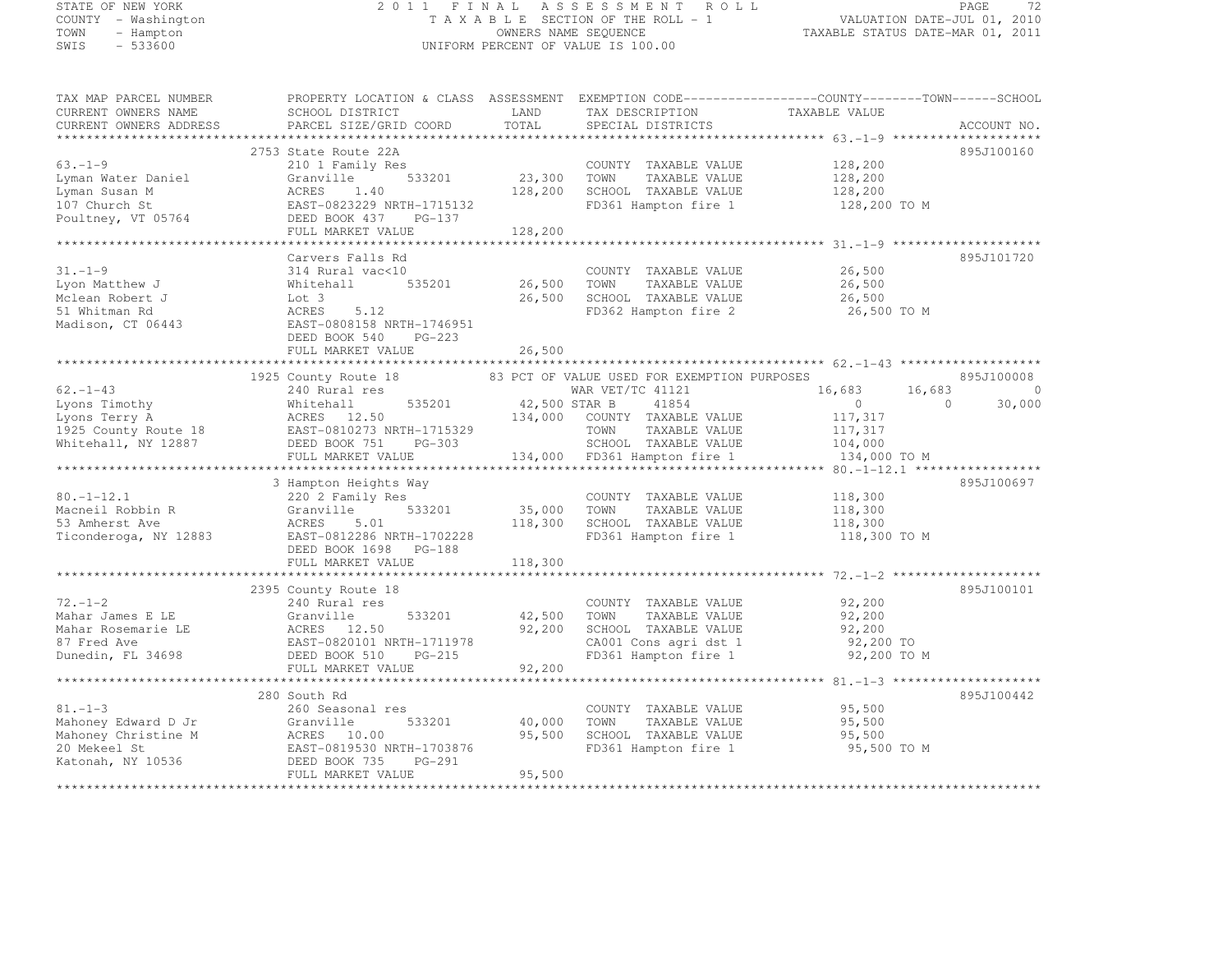| STATE OF NEW YORK<br>COUNTY - Washington<br>TOWN<br>- Hampton<br>$-533600$<br>SWIS | 2011 FINAL ASSESSMENT ROLL<br>T A X A B L E SECTION OF THE ROLL - 1<br>OWNERS NAME SEQUENCE<br>UNIFORM PERCENT OF VALUE IS 100.00 |        |                       | PAGE<br>73<br>VALUATION DATE-JUL 01, 2010<br>TAXABLE STATUS DATE-MAR 01, 2011                                      |  |
|------------------------------------------------------------------------------------|-----------------------------------------------------------------------------------------------------------------------------------|--------|-----------------------|--------------------------------------------------------------------------------------------------------------------|--|
| TAX MAP PARCEL NUMBER<br>CURRENT OWNERS NAME                                       | SCHOOL DISTRICT                                                                                                                   | LAND   | TAX DESCRIPTION       | PROPERTY LOCATION & CLASS ASSESSMENT EXEMPTION CODE-----------------COUNTY-------TOWN------SCHOOL<br>TAXABLE VALUE |  |
| CURRENT OWNERS ADDRESS                                                             | PARCEL SIZE/GRID COORD                                                                                                            | TOTAL  | SPECIAL DISTRICTS     | ACCOUNT NO.                                                                                                        |  |
|                                                                                    |                                                                                                                                   |        |                       |                                                                                                                    |  |
| $71.3 - 2 - 1$                                                                     | County Route 21<br>311 Res vac land - WTRFNT                                                                                      |        | COUNTY TAXABLE VALUE  | 26,000                                                                                                             |  |
| Main Street Express LLC                                                            | 535201<br>Whitehall                                                                                                               | 26,000 | TOWN<br>TAXABLE VALUE | 26,000                                                                                                             |  |
| 770 Bedford Ridge Rd                                                               | Subdiv Lot 21B                                                                                                                    | 26,000 | SCHOOL TAXABLE VALUE  | 26,000                                                                                                             |  |
| Mount Kisco, NY 10549                                                              | Sect 3                                                                                                                            |        | FD361 Hampton fire 1  | 26,000 TO M                                                                                                        |  |
|                                                                                    | $80 - 2 - 1$<br>FRNT 319.00 DPTH 178.00<br>EAST-0809667 NRTH-1706334<br>DEED BOOK 2824 PG-281<br>FULL MARKET VALUE                | 26,000 |                       |                                                                                                                    |  |
|                                                                                    | County Route 21                                                                                                                   |        |                       |                                                                                                                    |  |
| $71.3 - 2 - 2$                                                                     | 311 Res vac land - WTRFNT                                                                                                         |        | COUNTY TAXABLE VALUE  | 26,000                                                                                                             |  |
| Main Street Express LLC                                                            | Whitehall<br>535201                                                                                                               | 26,000 | TOWN<br>TAXABLE VALUE | 26,000                                                                                                             |  |
| 770 Bedford idge Rd                                                                | Subdiv Lot 19B                                                                                                                    | 26,000 | SCHOOL TAXABLE VALUE  | 26,000                                                                                                             |  |
| Mount Kisco, NY 10549                                                              | Sect 3<br>$80. - 2 - 2$<br>FRNT 291.00 DPTH 289.00<br>EAST-0809585 NRTH-1706546<br>DEED BOOK 2824 PG-281<br>FULL MARKET VALUE     | 26,000 | FD361 Hampton fire 1  | 26,000 TO M                                                                                                        |  |
|                                                                                    | County Route 21 OFF                                                                                                               |        |                       |                                                                                                                    |  |
| $71.3 - 2 - 3$                                                                     | 314 Rural vac<10 - WTRFNT                                                                                                         |        | COUNTY TAXABLE VALUE  | 26,000                                                                                                             |  |
| Main Street Express LLC                                                            | 535201<br>Whitehall                                                                                                               | 26,000 | TOWN<br>TAXABLE VALUE | 26,000                                                                                                             |  |
| 770 Bedford Ridge Rd                                                               | Subdiv 18B                                                                                                                        | 26,000 | SCHOOL TAXABLE VALUE  | 26,000                                                                                                             |  |
| Mount Kisco, NY 10549                                                              | $80 - 2 - 3$<br>ACRES<br>1.11<br>EAST-0809537 NRTH-1706726<br>DEED BOOK 2824 PG-281<br>FULL MARKET VALUE                          | 26,000 | FD361 Hampton fire 1  | 26,000 TO M                                                                                                        |  |
|                                                                                    |                                                                                                                                   |        |                       |                                                                                                                    |  |
| $71.3 - 2 - 4$                                                                     | County Route 21<br>314 Rural vac<10 - WTRFNT                                                                                      |        | COUNTY TAXABLE VALUE  | 26,000                                                                                                             |  |
| Main Street Express LLC                                                            | Whitehall<br>535201                                                                                                               | 26,000 | TOWN<br>TAXABLE VALUE | 26,000                                                                                                             |  |
| 770 Bedford Ridge Rd                                                               | Subdiv Lot 17B                                                                                                                    | 26,000 | SCHOOL TAXABLE VALUE  | 26,000                                                                                                             |  |
| Mount Kisco, NY 10549                                                              | $80 - 2 - 4$<br>1.53<br>ACRES<br>EAST-0809488 NRTH-1706892<br>DEED BOOK 2824 PG-281<br>FULL MARKET VALUE                          | 26,000 | FD361 Hampton fire 1  | 26,000 TO M                                                                                                        |  |
|                                                                                    |                                                                                                                                   |        |                       |                                                                                                                    |  |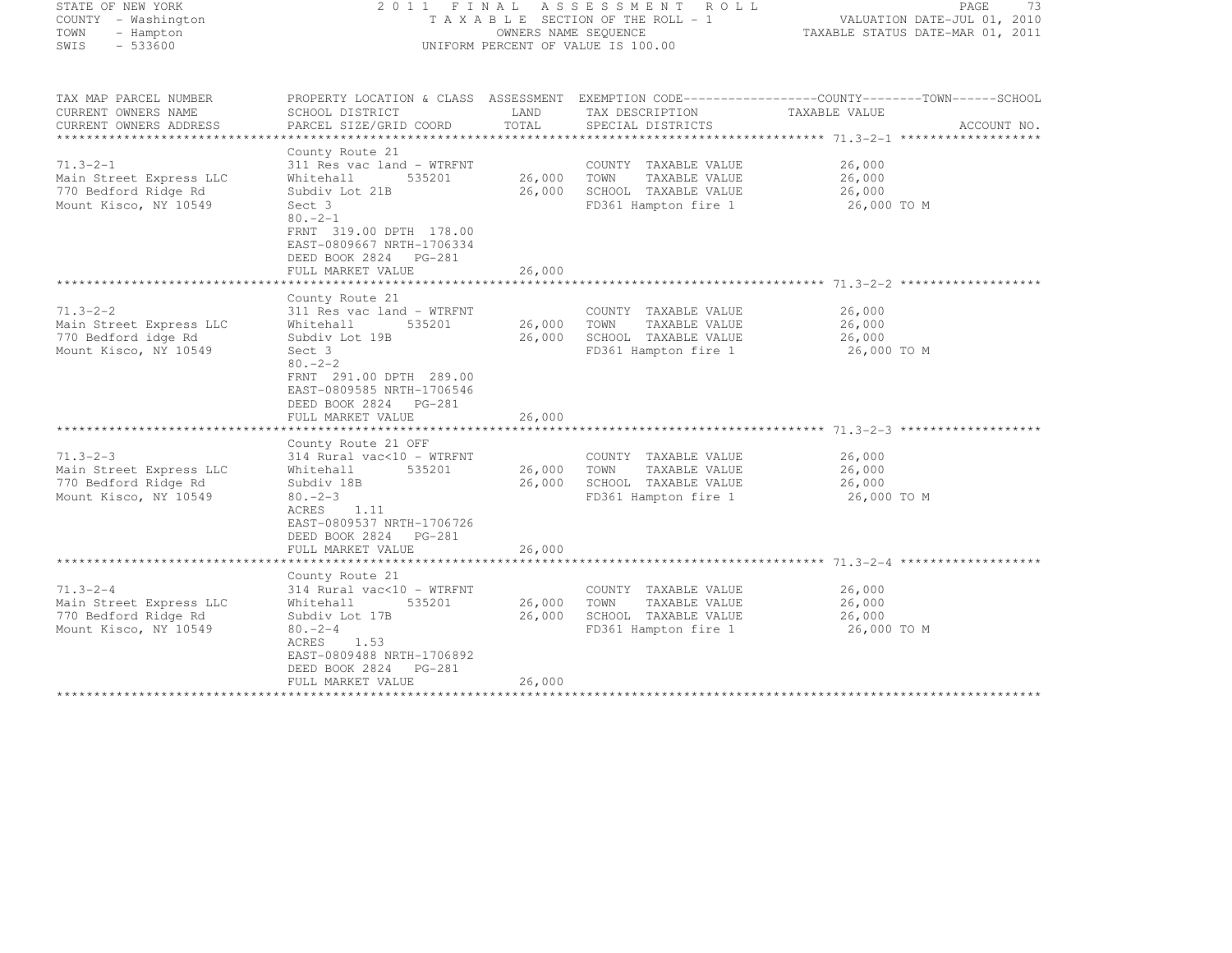| STATE OF NEW YORK<br>COUNTY - Washington<br>TOWN<br>- Hampton<br>$-533600$<br>SWIS               | 2011 FINAL ASSESSMENT ROLL<br>TAXABLE SECTION OF THE ROLL - 1<br>OWNERS NAME SEQUENCE<br>UNIFORM PERCENT OF VALUE IS 100.00                                                                                                                   |                                                   |                                                                                                      | 74<br>PAGE<br>VALUATION DATE-JUL 01, 2010<br>TAXABLE STATUS DATE-MAR 01, 2011                                                   |  |
|--------------------------------------------------------------------------------------------------|-----------------------------------------------------------------------------------------------------------------------------------------------------------------------------------------------------------------------------------------------|---------------------------------------------------|------------------------------------------------------------------------------------------------------|---------------------------------------------------------------------------------------------------------------------------------|--|
| TAX MAP PARCEL NUMBER<br>CURRENT OWNERS NAME<br>CURRENT OWNERS ADDRESS                           | SCHOOL DISTRICT<br>PARCEL SIZE/GRID COORD                                                                                                                                                                                                     | LAND<br>TOTAL                                     | TAX DESCRIPTION<br>SPECIAL DISTRICTS                                                                 | PROPERTY LOCATION & CLASS ASSESSMENT EXEMPTION CODE----------------COUNTY-------TOWN-----SCHOOL<br>TAXABLE VALUE<br>ACCOUNT NO. |  |
| $71.3 - 2 - 5$<br>Main Street Express LLC<br>770 Bedford Ridge Rd<br>Mount Kisco, NY 10549       | County Route 21 OFF<br>314 Rural vac<10 - WTRFNT<br>Whitehall<br>535201<br>Subdiv 16B<br>$80 - 2 - 5$<br>ACRES<br>1.31<br>EAST-0809685 NRTH-1706900<br>DEED BOOK 2824 PG-281                                                                  | 26,000                                            | COUNTY TAXABLE VALUE<br>TOWN<br>TAXABLE VALUE<br>26,000 SCHOOL TAXABLE VALUE<br>FD361 Hampton fire 1 | 26,000<br>26,000<br>26,000<br>26,000 TO M                                                                                       |  |
|                                                                                                  | FULL MARKET VALUE                                                                                                                                                                                                                             | 26,000                                            |                                                                                                      |                                                                                                                                 |  |
| $71.3 - 3 - 1$<br>Main Street Express LLC<br>770 Bedford Ridge Rd<br>Mount Kisco, NY 10549       | 10 Forest Hill Way<br>210 1 Family Res - WTRFNT<br>535201<br>Whitehall<br>Subdiv Lot 14B<br>$80 - 3 - 1$<br>ACRES<br>1.04<br>EAST-0810077 NRTH-1706871<br>DEED BOOK 2824 PG-281                                                               | 25,000<br>202,800                                 | COUNTY TAXABLE VALUE<br>TOWN<br>TAXABLE VALUE<br>SCHOOL TAXABLE VALUE<br>FD361 Hampton fire 1        | 202,800<br>202,800<br>202,800<br>202,800 TO M                                                                                   |  |
|                                                                                                  | FULL MARKET VALUE                                                                                                                                                                                                                             | 202,800                                           |                                                                                                      |                                                                                                                                 |  |
| $71.3 - 3 - 2$<br>Main Street Express LLC<br>770 Bedford Ridge Rd<br>Mount Kisco, NY 10549       | ********************<br>Forest Hill Way<br>311 Res vac land – WTRFNT<br>535201<br>Whitehall<br>Subdiv Lot 13B<br>Sect 3<br>$80 - 3 - 2$<br>FRNT 221.00 DPTH 240.00<br>EAST-0810146 NRTH-1706601<br>DEED BOOK 2824 PG-281<br>FULL MARKET VALUE | *******************<br>26,000<br>26,000<br>26,000 | COUNTY TAXABLE VALUE<br>TOWN<br>TAXABLE VALUE<br>SCHOOL TAXABLE VALUE<br>FD361 Hampton fire 1        | 26,000<br>26,000<br>26,000<br>26,000 TO M                                                                                       |  |
|                                                                                                  |                                                                                                                                                                                                                                               |                                                   |                                                                                                      |                                                                                                                                 |  |
| $71, -1 - 29, 1$<br>Main Street Express LLC The<br>770 Bedford Ridge Rd<br>Mount Kisco, NY 10549 | Forest Hill Way<br>311 Res vac land<br>Granville<br>533201<br>FRNT 350.00 DPTH 328.00<br>EAST-0810196 NRTH-1706828<br>DEED BOOK 2824 PG-281<br>FULL MARKET VALUE                                                                              | 5,000<br>5,000<br>5,000                           | COUNTY TAXABLE VALUE<br>TOWN<br>TAXABLE VALUE<br>SCHOOL TAXABLE VALUE<br>FD361 Hampton fire 1        | 5,000<br>5,000<br>5,000<br>5,000 TO M                                                                                           |  |
|                                                                                                  |                                                                                                                                                                                                                                               |                                                   |                                                                                                      | ****************** 71.-1-30.1 **************                                                                                    |  |
| $71. - 1 - 30.1$<br>Main Street Express LLC The<br>770 Bedford Ridge Rd<br>Mount Kisco, NY 10549 | County Route 21<br>311 Res vac land<br>535201<br>Whitehall<br>Sect 4 Lot 1<br>680/39 Row Agmt<br>4.20<br>ACRES<br>EAST-0809503 NRTH-1707237<br>DEED BOOK 2824 PG-281                                                                          | 19,000<br>19,000                                  | COUNTY TAXABLE VALUE<br>TOWN<br>TAXABLE VALUE<br>SCHOOL TAXABLE VALUE<br>FD361 Hampton fire 1        | 895J100014<br>19,000<br>19,000<br>19,000<br>19,000 TO M                                                                         |  |
|                                                                                                  | FULL MARKET VALUE                                                                                                                                                                                                                             | 19,000<br>****************                        |                                                                                                      |                                                                                                                                 |  |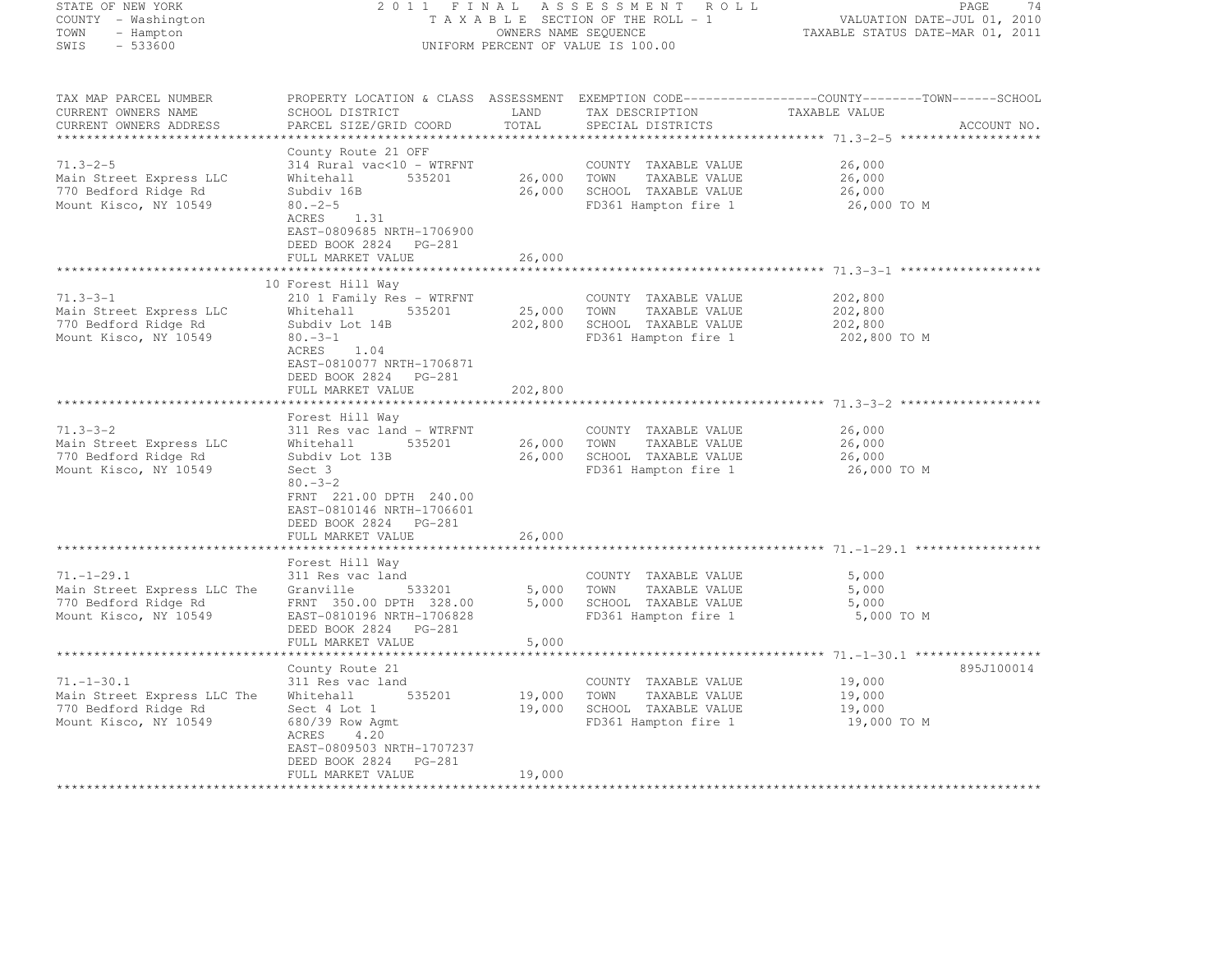STATE OF NEW YORK 2 0 1 1 F I N A L A S S E S S M E N T R O L L PAGE <sup>75</sup> COUNTY - Washington T A X A B L E SECTION OF THE ROLL - 1 VALUATION DATE-JUL 01, 2010 TOWN - Hampton OWNERS NAME SEQUENCE TAXABLE STATUS DATE-MAR 01, 2011 SWIS - 533600 UNIFORM PERCENT OF VALUE IS 100.00 TAX MAP PARCEL NUMBER PROPERTY LOCATION & CLASS ASSESSMENT EXEMPTION CODE------------------COUNTY--------TOWN------SCHOOL CURRENT OWNERS NAME SCHOOL DISTRICT LAND TAX DESCRIPTION TAXABLE VALUE<br>
CURRENT OWNERS ADDRESS PARCEL SIZE/GRID COORD TOTAL SPECIAL DISTRICTS ACCOUNT NO. \*\*\*\*\*\*\*\*\*\*\*\*\*\*\*\*\*\*\*\*\*\*\*\*\*\*\*\*\*\*\*\*\*\*\*\*\*\*\*\*\*\*\*\*\*\*\*\*\*\*\*\*\*\*\*\*\*\*\*\*\*\*\*\*\*\*\*\*\*\*\*\*\*\*\*\*\*\*\*\*\*\*\*\*\*\*\*\*\*\*\*\*\*\*\*\*\*\*\*\*\*\*\* 71.-1-30.3 \*\*\*\*\*\*\*\*\*\*\*\*\*\*\*\*\* County Route 21 OFF 71.-1-30.3 311 Res vac land COUNTY TAXABLE VALUE 18,500 Main Street Express LLC The Whitehall 535201 18,500 TOWN TAXABLE VALUE 18,500<br>The Street Express LLC The Whitehall 535201 18,500 TOWN TAXABLE VALUE 18,500 770 Bedford Ridge Rd Sect 4 Lot 2 18,500 SCHOOL TAXABLE VALUE 18,500 Mount Kisco, NY 10549 ACRES 3.98 FD361 Hampton fire 1 18,500 TO M EAST-0809851 NRTH-1707322 DEED BOOK 2824 PG-281 FULL MARKET VALUE 18,500 \*\*\*\*\*\*\*\*\*\*\*\*\*\*\*\*\*\*\*\*\*\*\*\*\*\*\*\*\*\*\*\*\*\*\*\*\*\*\*\*\*\*\*\*\*\*\*\*\*\*\*\*\*\*\*\*\*\*\*\*\*\*\*\*\*\*\*\*\*\*\*\*\*\*\*\*\*\*\*\*\*\*\*\*\*\*\*\*\*\*\*\*\*\*\*\*\*\*\*\*\*\*\* 71.-1-30.4 \*\*\*\*\*\*\*\*\*\*\*\*\*\*\*\*\*County Route 21 OFF<br>
323 Vacant rural COUNTY TAXABLE VALUE 25,000<br>
25,000 2011 22,000 25,000 25,000 25,000 25,000 25,000 25,000 25,000 25,000 25,000 25,000 25,000 25,000 25,000 Main Street Express LLC The Whitehall 535201 25,000 TOWN TAXABLE VALUE 25,000 770 Bedford Ridge Rd Sect 4 Lot 3 25,000 SCHOOL TAXABLE VALUE 25,000 Mount Kisco, NY 10549 ACRES 38.69 FD361 Hampton fire 1 25,000 TO M EAST-0809447 NRTH-1708296 DEED BOOK 2824 PG-281 FULL MARKET VALUE 25,000 \*\*\*\*\*\*\*\*\*\*\*\*\*\*\*\*\*\*\*\*\*\*\*\*\*\*\*\*\*\*\*\*\*\*\*\*\*\*\*\*\*\*\*\*\*\*\*\*\*\*\*\*\*\*\*\*\*\*\*\*\*\*\*\*\*\*\*\*\*\*\*\*\*\*\*\*\*\*\*\*\*\*\*\*\*\*\*\*\*\*\*\*\*\*\*\*\*\*\*\*\*\*\* 71.-1-30.5 \*\*\*\*\*\*\*\*\*\*\*\*\*\*\*\*\*County Route 21<br>71.-1-30.5 311 Res vac land COUNTY TAXABLE VALUE 21,000<br>72.000 21.000 21.000 21.000 21.000 22.000 22.000 22.000 22.000 Main Street Express LLC The Whitehall 535201 21,000 TOWN TAXABLE VALUE 21,000<br>Taxo and the Main Street Control of the Street Control of the 21,000 TOWN TAXABLE VALUE 770 Bedford Ridge Rd Sect 4 Lot 4 21,000 SCHOOL TAXABLE VALUE 21,000 Mount Kisco, NY 10549 ACRES 5.10 FD361 Hampton fire 1 21,000 TO M EAST-0809225 NRTH-1707584 DEED BOOK 2824 PG-281 FULL MARKET VALUE 21,000 \*\*\*\*\*\*\*\*\*\*\*\*\*\*\*\*\*\*\*\*\*\*\*\*\*\*\*\*\*\*\*\*\*\*\*\*\*\*\*\*\*\*\*\*\*\*\*\*\*\*\*\*\*\*\*\*\*\*\*\*\*\*\*\*\*\*\*\*\*\*\*\*\*\*\*\*\*\*\*\*\*\*\*\*\*\*\*\*\*\*\*\*\*\*\*\*\*\*\*\*\*\*\* 71.-1-30.6 \*\*\*\*\*\*\*\*\*\*\*\*\*\*\*\*\* County Route 21 71.-1-30.6 311 Res vac land COUNTY TAXABLE VALUE 29,000 Main Street Express LLC The Whitehall 535201 29,000 TOWN TAXABLE VALUE 29,000 770 Bedford Ridge Rd Sect 4 Lot 5 29,000 SCHOOL TAXABLE VALUE 29,000<br>2000 SCHOOL TAXABLE VALUE 29,000 SCHOOL TAXABLE VALUE Mount Kisco, NY 10549 ACRES 10.09 FD361 Hampton fire 1 29,000 TO M EAST-0808713 NRTH-1707962 PEED BOOK 2024 PG-201<br>FULL MARKET VALUE 29,000 FULL MARKET VALUE 29,000 \*\*\*\*\*\*\*\*\*\*\*\*\*\*\*\*\*\*\*\*\*\*\*\*\*\*\*\*\*\*\*\*\*\*\*\*\*\*\*\*\*\*\*\*\*\*\*\*\*\*\*\*\*\*\*\*\*\*\*\*\*\*\*\*\*\*\*\*\*\*\*\*\*\*\*\*\*\*\*\*\*\*\*\*\*\*\*\*\*\*\*\*\*\*\*\*\*\*\*\*\*\*\* 71.-1-30.7 \*\*\*\*\*\*\*\*\*\*\*\*\*\*\*\*\*County Route 21<br>71.-1-30.7 311 Res vac land COUNTY TAXABLE VALUE 25,500<br>72.7 311 Res vac land COUNTY TAXABLE VALUE 25,500 Main Street Express LLC The Whitehall 535201 25,500 TOWN TAXABLE VALUE 25,500<br>The Street Express LLC The Whitehall 535201 25,500 TOWN TAXABLE VALUE 25,500 770 Bedford Ridge Rd Sect 4 Lot 6 25,500 SCHOOL TAXABLE VALUE 25,500 Mt Kisco, NY 10549 ACRES 7.70 FD361 Hampton fire 1 25,500 TO M EAST-0808951 NRTH-1706867 DEED BOOK 2792 PG-253 FULL MARKET VALUE 25,500 \*\*\*\*\*\*\*\*\*\*\*\*\*\*\*\*\*\*\*\*\*\*\*\*\*\*\*\*\*\*\*\*\*\*\*\*\*\*\*\*\*\*\*\*\*\*\*\*\*\*\*\*\*\*\*\*\*\*\*\*\*\*\*\*\*\*\*\*\*\*\*\*\*\*\*\*\*\*\*\*\*\*\*\*\*\*\*\*\*\*\*\*\*\*\*\*\*\*\*\*\*\*\*\*\*\*\*\*\*\*\*\*\*\*\*\*\*\*\*\*\*\*\*\*\*\*\*\*\*\*\*\*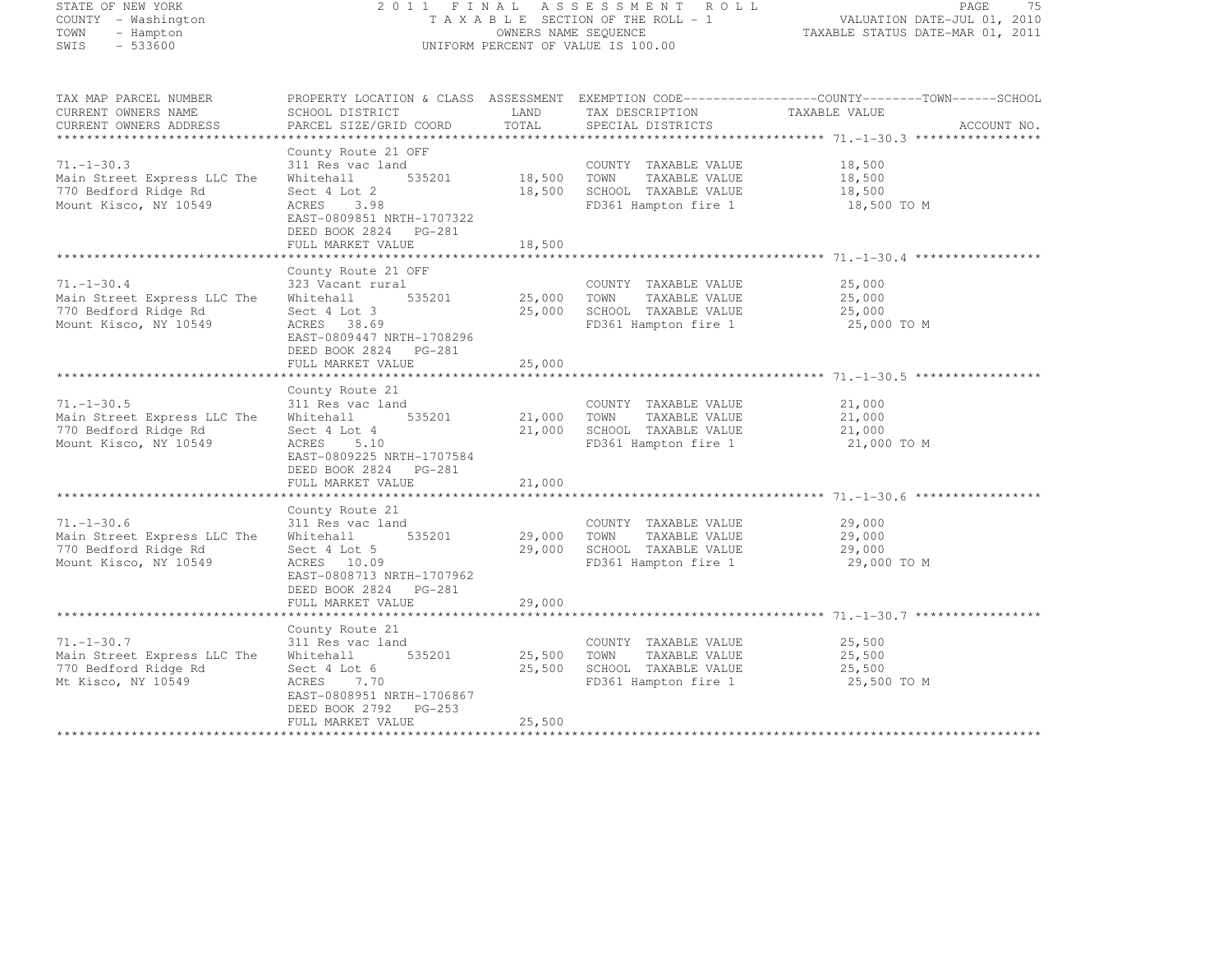| STATE OF NEW YORK<br>COUNTY - Washington<br>- Hampton<br>TOWN<br>$-533600$<br>SWIS | 2011 FINAL<br>TAXABLE SECTION OF THE ROLL - 1<br>UNIFORM PERCENT OF VALUE IS 100.00                                 | 76<br>PAGE<br>VALUATION DATE-JUL 01, 2010<br>TAXABLE STATUS DATE-MAR 01, 2011 |                                              |                       |             |
|------------------------------------------------------------------------------------|---------------------------------------------------------------------------------------------------------------------|-------------------------------------------------------------------------------|----------------------------------------------|-----------------------|-------------|
| TAX MAP PARCEL NUMBER<br>CURRENT OWNERS NAME                                       | PROPERTY LOCATION & CLASS ASSESSMENT EXEMPTION CODE----------------COUNTY-------TOWN------SCHOOL<br>SCHOOL DISTRICT | LAND                                                                          | TAX DESCRIPTION                              | TAXABLE VALUE         |             |
| CURRENT OWNERS ADDRESS<br>***************                                          | PARCEL SIZE/GRID COORD<br>***********************************                                                       | TOTAL                                                                         | SPECIAL DISTRICTS                            |                       | ACCOUNT NO. |
|                                                                                    | County Route 21 OFF                                                                                                 |                                                                               |                                              |                       |             |
| $71.3 - 3 - 3$                                                                     | 311 Res vac land - WTRFNT                                                                                           |                                                                               | COUNTY TAXABLE VALUE                         | 26,000                |             |
| Main Street Express LLC The                                                        | 535201<br>Whitehall                                                                                                 | 26,000                                                                        | TOWN<br>TAXABLE VALUE                        | 26,000                |             |
| 770 Bedford Ridge Rd                                                               | Subdiv Lot 20B                                                                                                      | 26,000                                                                        | SCHOOL TAXABLE VALUE                         | 26,000                |             |
| Mt Kisco, NY 10549                                                                 | Sect 3<br>$80. -3 -3$<br>FRNT 169.00 DPTH 324.00<br>EAST-0810279 NRTH-1706570<br>DEED BOOK 2792 PG-265              |                                                                               | FD361 Hampton fire 1                         | 26,000 TO M           |             |
|                                                                                    | FULL MARKET VALUE                                                                                                   | 26,000                                                                        |                                              |                       |             |
|                                                                                    | County Route 21 OFF                                                                                                 |                                                                               |                                              |                       |             |
| $71.3 - 3 - 4$                                                                     | 311 Res vac land - WTRFNT                                                                                           |                                                                               | COUNTY TAXABLE VALUE                         | 26,000                |             |
| Main Street Express LLC The                                                        | 535201<br>Whitehall                                                                                                 | 26,000                                                                        | TOWN<br>TAXABLE VALUE                        | 26,000                |             |
| 770 Bedford Ridge Rd<br>Mt Kisco, NY 10549                                         | Subdiv Lot 5B<br>Sect 3                                                                                             | 26,000                                                                        | SCHOOL TAXABLE VALUE<br>FD361 Hampton fire 1 | 26,000<br>26,000 TO M |             |
|                                                                                    | $80 - 3 - 4$<br>FRNT 191.00 DPTH 324.00<br>EAST-0810347 NRTH-1706468<br>DEED BOOK 2792 PG-269<br>FULL MARKET VALUE  | 26,000                                                                        |                                              |                       |             |
|                                                                                    | County Route 21 OFF                                                                                                 |                                                                               |                                              |                       |             |
| $71.3 - 3 - 5$                                                                     | 311 Res vac land - WTRFNT                                                                                           |                                                                               | COUNTY TAXABLE VALUE                         | 26,000                |             |
| Main Street Express LLC The                                                        | 535201<br>Whitehall                                                                                                 | 26,000                                                                        | TOWN<br>TAXABLE VALUE                        | 26,000                |             |
| 770 Bedford Ridge Rd                                                               | Subdiv Lot 12B                                                                                                      | 26,000                                                                        | SCHOOL TAXABLE VALUE                         | 26,000                |             |
| Mt Kisco, NY 10549                                                                 | Sect 3<br>$80 - 3 - 5$<br>FRNT 142.00 DPTH 457.00<br>EAST-0810272 NRTH-1706363<br>DEED BOOK 2792 PG-273             |                                                                               | FD361 Hampton fire 1                         | 26,000 TO M           |             |
|                                                                                    | FULL MARKET VALUE                                                                                                   | 26,000                                                                        |                                              |                       |             |
|                                                                                    | County Route 21 OFF                                                                                                 |                                                                               |                                              |                       |             |
| $71.3 - 3 - 6$                                                                     | 311 Res vac land - WTRFNT                                                                                           |                                                                               | COUNTY TAXABLE VALUE                         | 26,000                |             |
| Main Street Express LLC The                                                        | 535201<br>Whitehall                                                                                                 | 26,000                                                                        | TOWN<br>TAXABLE VALUE                        | 26,000                |             |
| 770 Bedford Ridge Rd                                                               | Subdiv Lot 11B                                                                                                      | 26,000                                                                        | SCHOOL TAXABLE VALUE                         | 26,000                |             |
| Mt Kisco, NY 10549                                                                 | Sect 3<br>$80 - 3 - 6$<br>FRNT 200.00 DPTH 457.00<br>EAST-0810245 NRTH-1706245                                      |                                                                               | FD361 Hampton fire 1                         | 26,000 TO M           |             |
|                                                                                    | DEED BOOK 2792 PG-277<br>FULL MARKET VALUE                                                                          | 26,000                                                                        |                                              |                       |             |
| ********************                                                               | ************************                                                                                            | ***************                                                               |                                              |                       |             |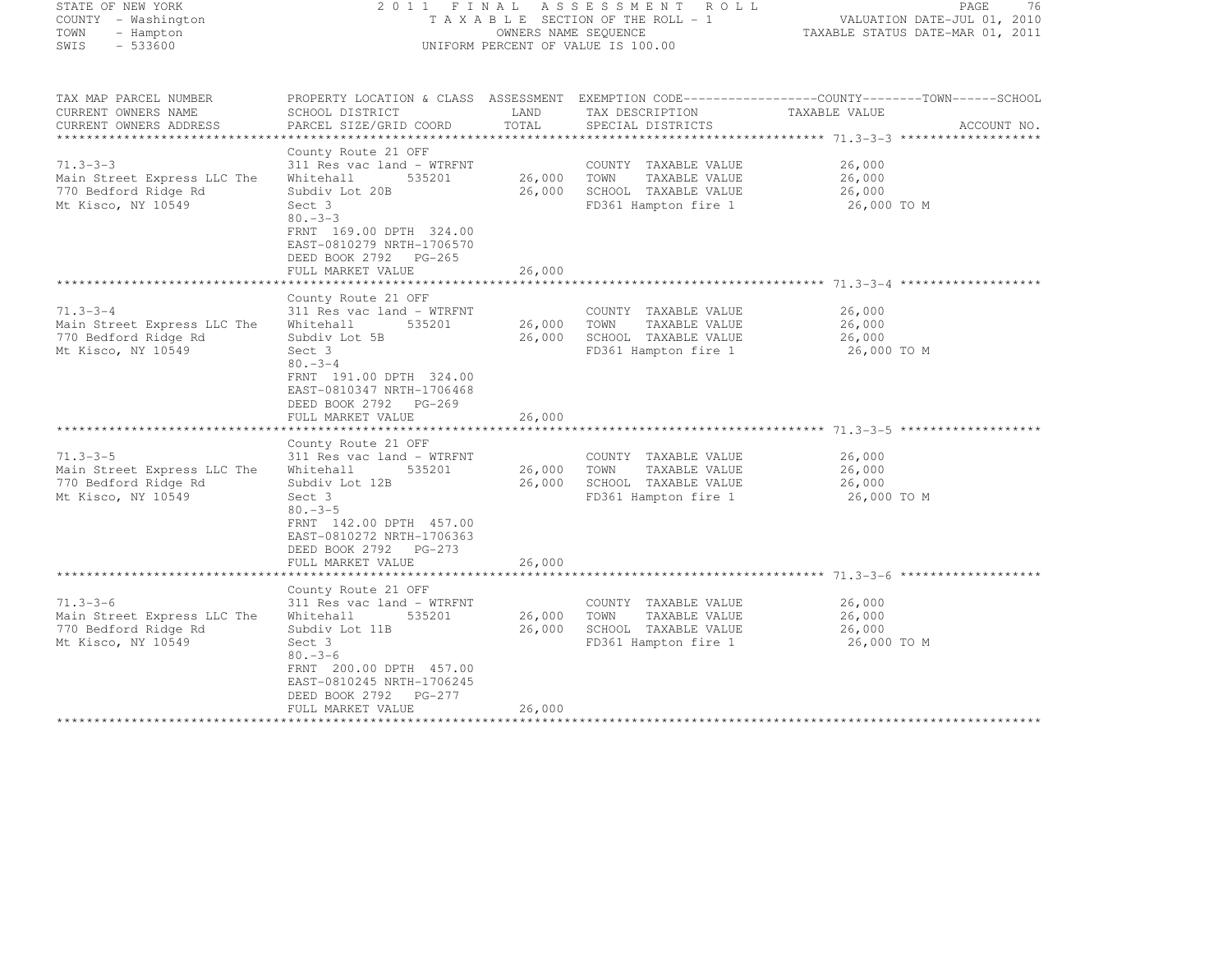| STATE OF NEW YORK<br>COUNTY - Washington<br>TOWN<br>- Hampton<br>$-533600$<br>SWIS              |                                                                                                                                                                                                                                                      | OWNERS NAME SEQUENCE       | 2011 FINAL ASSESSMENT ROLL<br>TAXABLE SECTION OF THE ROLL - 1<br>UNIFORM PERCENT OF VALUE IS 100.00 | PAGE<br>77<br>VALUATION DATE-JUL 01, 2010<br>TAXABLE STATUS DATE-MAR 01, 2011                                                     |
|-------------------------------------------------------------------------------------------------|------------------------------------------------------------------------------------------------------------------------------------------------------------------------------------------------------------------------------------------------------|----------------------------|-----------------------------------------------------------------------------------------------------|-----------------------------------------------------------------------------------------------------------------------------------|
| TAX MAP PARCEL NUMBER<br>CURRENT OWNERS NAME<br>CURRENT OWNERS ADDRESS                          | SCHOOL DISTRICT<br>PARCEL SIZE/GRID COORD                                                                                                                                                                                                            | LAND<br>TOTAL              | TAX DESCRIPTION<br>SPECIAL DISTRICTS                                                                | PROPERTY LOCATION & CLASS ASSESSMENT EXEMPTION CODE-----------------COUNTY-------TOWN------SCHOOL<br>TAXABLE VALUE<br>ACCOUNT NO. |
| $71.3 - 3 - 7$<br>Main Street Express LLC The<br>770 Bedford Ridge<br>Mt Kisco, NY 10549        | County Route 21 OFF<br>311 Res vac land - WTRFNT<br>535201<br>Whitehall<br>Subdiv Lot 10B<br>Sect 3<br>$80 - 3 - 7$<br>FRNT 201.00 DPTH 273.00<br>EAST-0810314 NRTH-1706181<br>DEED BOOK 2792 PG-281<br>FULL MARKET VALUE<br>*********************** | 26,000<br>26,000<br>26,000 | COUNTY TAXABLE VALUE<br>TOWN<br>TAXABLE VALUE<br>SCHOOL TAXABLE VALUE<br>FD361 Hampton fire 1       | 26,000<br>26,000<br>26,000<br>26,000 TO M                                                                                         |
|                                                                                                 | County Route 21                                                                                                                                                                                                                                      |                            |                                                                                                     | ************************************* 71.3-3-15 *******************                                                               |
| $71.3 - 3 - 15$<br>Main Street Express LLC The<br>770 Bedford Ridge Rd<br>Mount Kisco, NY 10549 | 311 Res vac land - WTRFNT<br>Whitehall<br>535201<br>Subdiv Lot 1B<br>Sect 3<br>$80. -3 - 15$<br>FRNT 230.00 DPTH 121.00<br>EAST-0810076 NRTH-1705791<br>DEED BOOK 2824 PG-281                                                                        | 26,000<br>26,000           | COUNTY TAXABLE VALUE<br>TOWN<br>TAXABLE VALUE<br>SCHOOL TAXABLE VALUE<br>FD361 Hampton fire 1       | 26,000<br>26,000<br>26,000<br>26,000 TO M                                                                                         |
|                                                                                                 | FULL MARKET VALUE                                                                                                                                                                                                                                    | 26,000                     |                                                                                                     |                                                                                                                                   |
| $80. - 1 - 36$<br>Main Street Express LLC The<br>770 Bedford Ridge Rd<br>Mt Kisco, NY 10549     | Ridgecrest Way<br>311 Res vac land<br>Whitehall<br>535201<br>LOT 8<br>FRNT 323.00 DPTH 160.00<br>EAST-0810137 NRTH-1705095<br>DEED BOOK 2792 PG-261<br>FULL MARKET VALUE                                                                             | 1,500<br>1,500<br>1,500    | COUNTY TAXABLE VALUE<br>TOWN<br>TAXABLE VALUE<br>SCHOOL TAXABLE VALUE<br>FD361 Hampton fire 1       | 895J101755<br>1,500<br>1,500<br>1,500<br>1,500 TO M                                                                               |
|                                                                                                 |                                                                                                                                                                                                                                                      |                            |                                                                                                     |                                                                                                                                   |
| $80. - 1 - 62$<br>Main Street Express LLC The<br>770 Bedford Ridge Rd<br>Mt Kisco, NY 10549     | County Route 21<br>311 Res vac land<br>535201<br>Whitehall<br>Sect 5 Lot 7<br>ACRES<br>5.20<br>EAST-0809318 NRTH-1705862<br>DEED BOOK 2792<br>PG-257                                                                                                 | 12,000<br>12,000           | COUNTY TAXABLE VALUE<br>TOWN<br>TAXABLE VALUE<br>SCHOOL TAXABLE VALUE<br>FD361 Hampton fire 1       | 12,000<br>12,000<br>12,000<br>12,000 TO M                                                                                         |
|                                                                                                 | FULL MARKET VALUE                                                                                                                                                                                                                                    | 12,000                     |                                                                                                     |                                                                                                                                   |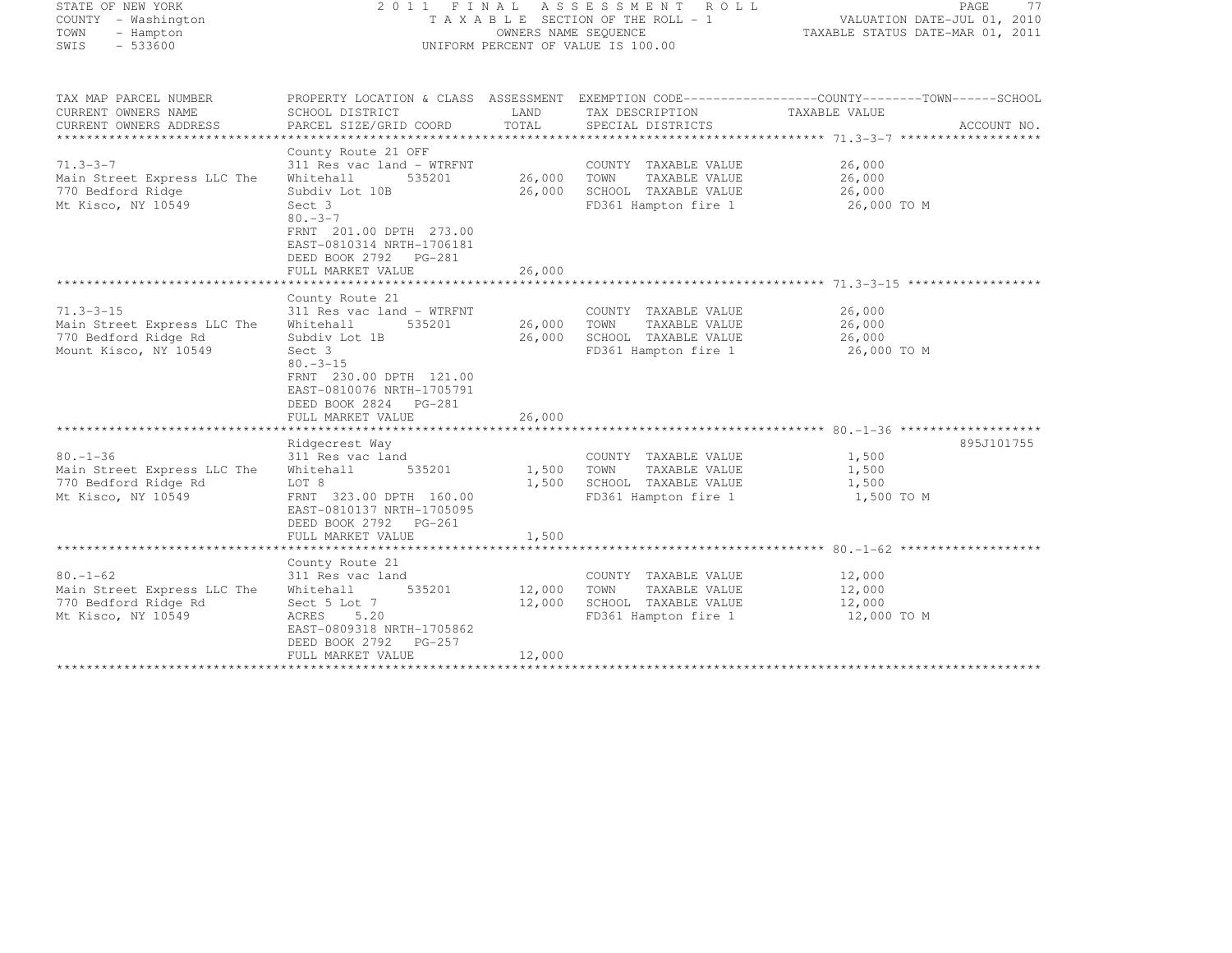# STATE OF NEW YORK 2 0 1 1 F I N A L A S S E S S M E N T R O L L PAGE <sup>78</sup> COUNTY - Washington T A X A B L E SECTION OF THE ROLL - 1 VALUATION DATE-JUL 01, 2010 TOWN - Hampton OWNERS NAME SEQUENCE TAXABLE STATUS DATE-MAR 01, 2011 SWIS - 533600 UNIFORM PERCENT OF VALUE IS 100.00

| TAX MAP PARCEL NUMBER    | PROPERTY LOCATION & CLASS ASSESSMENT EXEMPTION CODE----------------COUNTY-------TOWN-----SCHOOL |             |                             |                |          |                     |
|--------------------------|-------------------------------------------------------------------------------------------------|-------------|-----------------------------|----------------|----------|---------------------|
| CURRENT OWNERS NAME      | SCHOOL DISTRICT                                                                                 | LAND        | TAX DESCRIPTION             | TAXABLE VALUE  |          |                     |
| CURRENT OWNERS ADDRESS   | PARCEL SIZE/GRID COORD                                                                          | TOTAL       | SPECIAL DISTRICTS           |                |          | ACCOUNT NO.         |
|                          |                                                                                                 |             |                             |                |          |                     |
|                          | 1399 Carvers Falls Ln                                                                           |             |                             |                |          | 895J100215          |
| $31 - 1 - 4$             | 210 1 Family Res                                                                                |             | CBT VET/C 41132             | 24,100         | $\Omega$ | $\circ$             |
| Manell Robert            | Whitehall<br>535201                                                                             |             | 31,400 CBT VET/T 41133      | $\overline{0}$ | 24,100   | $\circ$             |
| Manell Robin             | ACRES<br>3.90                                                                                   |             | 96,400 DIS VET/C 41142      | 24,100         | $\sim$ 0 | $\circ$             |
| 1399 Carvers Falls Ln    | EAST-0807952 NRTH-1746334                                                                       |             | DIS VET/T 41143             | $\overline{0}$ | 24,100   | $\circ$             |
| Whitehall, NY 12887      | DEED BOOK 2950 PG-67                                                                            |             | STAR B<br>41854             | $\circ$        | $\Omega$ | 30,000              |
|                          | FULL MARKET VALUE                                                                               |             | 96,400 COUNTY TAXABLE VALUE | 48,200         |          |                     |
| PRIOR OWNER ON 3/01/2011 |                                                                                                 |             | TOWN<br>TAXABLE VALUE       | 48,200         |          |                     |
| Manell Robert            |                                                                                                 |             | SCHOOL TAXABLE VALUE        | 66,400         |          |                     |
|                          |                                                                                                 |             | FD362 Hampton fire 2        | 96,400 TO M    |          |                     |
|                          |                                                                                                 |             |                             |                |          | ******************* |
|                          | 28 Forest Hill Way                                                                              |             |                             |                |          |                     |
| $71.3 - 3 - 8$           | 260 Seasonal res - WTRFNT                                                                       |             | COUNTY TAXABLE VALUE        |                |          |                     |
| Maniaci Robert           | Whitehall<br>535201                                                                             |             |                             | 81,700         |          |                     |
|                          |                                                                                                 | 20,000 TOWN | TAXABLE VALUE               | 81,700         |          |                     |
| Maniaci Elaine           | Sub Div Lot 9B                                                                                  | 81,700      | SCHOOL TAXABLE VALUE        | 81,700         |          |                     |
| 132 Galleon Rd           | Sect 3                                                                                          |             | FD361 Hampton fire 1        | 81,700 TO M    |          |                     |
| Manahawkin, NJ 08050     | $80 - 3 - 8$                                                                                    |             |                             |                |          |                     |
|                          | 66.00 DPTH 243.00<br>FRNT                                                                       |             |                             |                |          |                     |
|                          | EAST-0810430 NRTH-1706168                                                                       |             |                             |                |          |                     |
|                          | DEED BOOK 893<br>$PG-240$                                                                       |             |                             |                |          |                     |
|                          | FULL MARKET VALUE                                                                               | 81,700      |                             |                |          |                     |
|                          |                                                                                                 |             |                             |                |          |                     |
|                          | 1048 West Way                                                                                   |             |                             |                |          | 895J100061          |
| $71.4 - 2 - 9$           | 260 Seasonal res - WTRFNT                                                                       |             | COUNTY TAXABLE VALUE        | 150,600        |          |                     |
| Manzer Jane A            | 533201<br>Granville                                                                             | 27,100      | TOWN<br>TAXABLE VALUE       | 150,600        |          |                     |
| Cook Timothy             | LOT 9                                                                                           | 150,600     | SCHOOL TAXABLE VALUE        | 150,600        |          |                     |
| Attn: Jane Manzer        | 471/745 501/1049                                                                                |             | FD361 Hampton fire 1        | 150,600 TO M   |          |                     |
| 279 Church St            | $71. - 2 - 9$                                                                                   |             |                             |                |          |                     |
| Buchanan, NY 10511       | FRNT 103.00 DPTH 259.00                                                                         |             |                             |                |          |                     |
|                          | EAST-0815483 NRTH-1707397                                                                       |             |                             |                |          |                     |
|                          | DEED BOOK 447<br>PG-732                                                                         |             |                             |                |          |                     |
|                          | FULL MARKET VALUE                                                                               | 150,600     |                             |                |          |                     |
|                          |                                                                                                 |             |                             |                |          |                     |
|                          | County Route 18                                                                                 |             |                             |                |          | 895J100292          |
| $62. - 1 - 40$           | 322 Rural vac>10                                                                                |             | COUNTY TAXABLE VALUE        | 29,000         |          |                     |
| Mapes Harold C           | 533201<br>Granville                                                                             | 29,000      | TOWN<br>TAXABLE VALUE       | 29,000         |          |                     |
| 16 Sweetbriar Ln         | ACRES 13.00                                                                                     | 29,000      | SCHOOL TAXABLE VALUE        | 29,000         |          |                     |
| Queensbury, NY 12804     | EAST-0810353 NRTH-1713951                                                                       |             | FD361 Hampton fire 1        | 29,000 TO M    |          |                     |
|                          | DEED BOOK 2277 PG-327                                                                           |             |                             |                |          |                     |
|                          | FULL MARKET VALUE                                                                               | 29,000      |                             |                |          |                     |
|                          |                                                                                                 |             |                             |                |          |                     |
|                          | County Route 18 OFF                                                                             |             |                             |                |          | 895J100412          |
| $71. - 1 - 1.3$          | 323 Vacant rural                                                                                |             | COUNTY TAXABLE VALUE        | 23,500         |          |                     |
| Mapes Harold C           | 533201<br>Granville                                                                             | 23,500      | TOWN<br>TAXABLE VALUE       | 23,500         |          |                     |
| 16 Sweetbriar Ln         | ACRES 56.91                                                                                     | 23,500      | SCHOOL TAXABLE VALUE        | 23,500         |          |                     |
| Queensbury, NY 12804     | EAST-0810883 NRTH-1712549                                                                       |             | FD361 Hampton fire 1        | 23,500 TO M    |          |                     |
|                          | DEED BOOK 2277 PG-327                                                                           |             |                             |                |          |                     |
|                          | FULL MARKET VALUE                                                                               | 23,500      |                             |                |          |                     |
|                          |                                                                                                 |             |                             |                |          |                     |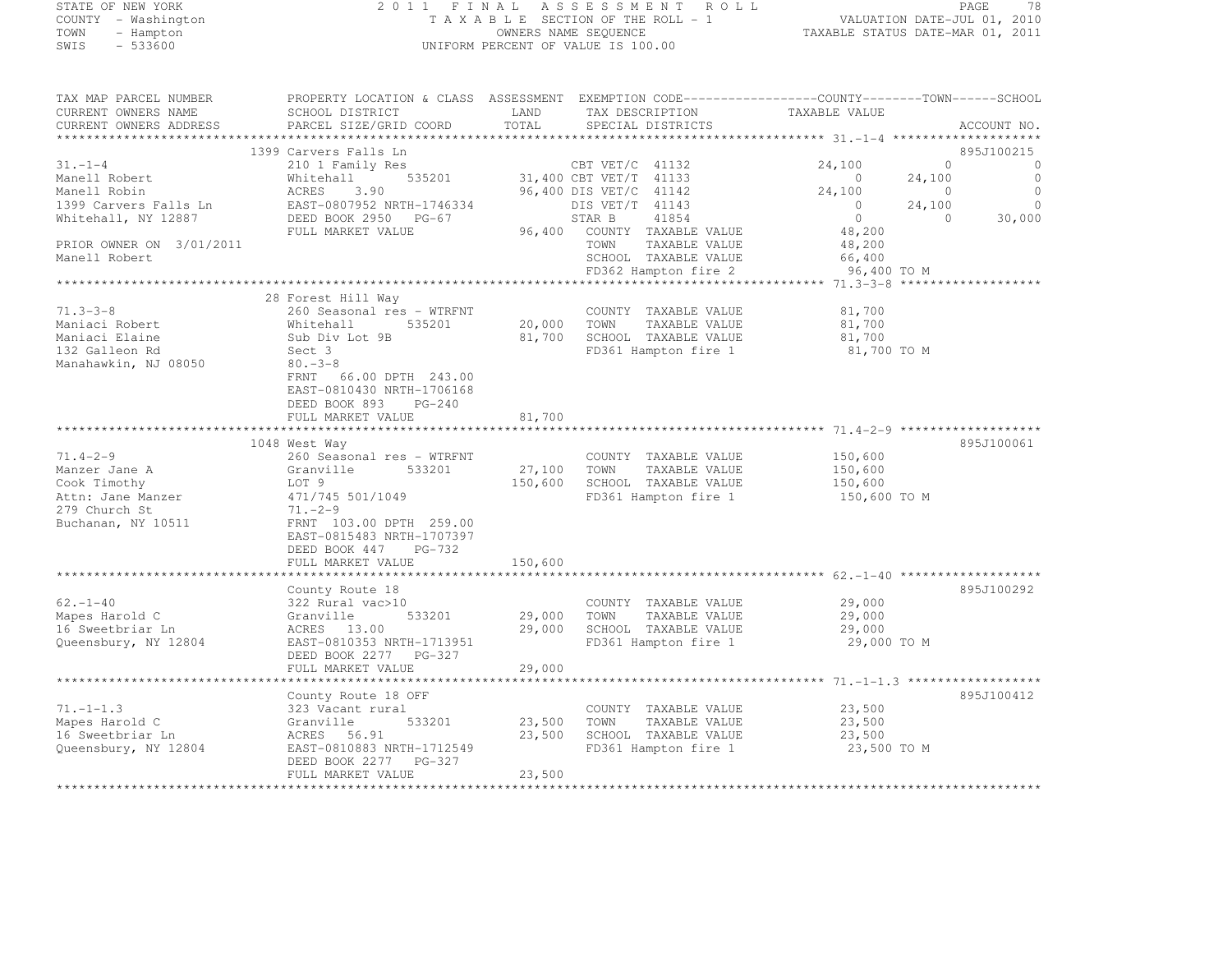# STATE OF NEW YORK 2 0 1 1 F I N A L A S S E S S M E N T R O L L PAGE <sup>79</sup> COUNTY - Washington T A X A B L E SECTION OF THE ROLL - 1 VALUATION DATE-JUL 01, 2010 TOWN - Hampton OWNERS NAME SEQUENCE TAXABLE STATUS DATE-MAR 01, 2011 SWIS - 533600 UNIFORM PERCENT OF VALUE IS 100.00

TAX MAP PARCEL NUMBER PROPERTY LOCATION & CLASS ASSESSMENT EXEMPTION CODE------------------COUNTY--------TOWN------SCHOOL CURRENT OWNERS NAME SCHOOL DISTRICT LAND TAX DESCRIPTION TAXABLE VALUE<br>CURRENT OWNERS ADDRESS PARCEL SIZE/GRID COORD TOTAL SPECIAL DISTRICTS ACCOUNT NO. \*\*\*\*\*\*\*\*\*\*\*\*\*\*\*\*\*\*\*\*\*\*\*\*\*\*\*\*\*\*\*\*\*\*\*\*\*\*\*\*\*\*\*\*\*\*\*\*\*\*\*\*\*\*\*\*\*\*\*\*\*\*\*\*\*\*\*\*\*\*\*\*\*\*\*\*\*\*\*\*\*\*\*\*\*\*\*\*\*\*\*\*\*\*\*\*\*\*\*\*\*\*\* 72.-2-35 \*\*\*\*\*\*\*\*\*\*\*\*\*\*\*\*\*\*\*895J100404 123 Campbell Ln 895J100404 $0$  30,000<br>0 30,000 72.-2-35 210 1 Family Res 14854 0 30,000 Marin Lucie G Granville 533201 36,600 COUNTY TAXABLE VALUE 144,600 Attn: Bailey Lucie 496/825,596/34,2653/6 144,600 TOWN TAXABLE VALUE 144,600 144,600 PO Box 113 715/177-178 Hwy 742/185 SCHOOL TAXABLE VALUE 114,600 Hampton, NY 12837 ACRES 6.10 FD361 Hampton fire 1 144,600 TO M EAST-0824120 NRTH-1712946DEED BOOK 496 PG-825 DEED BOOK 496 PG-825 FULL MARKET VALUE 144,600 \*\*\*\*\*\*\*\*\*\*\*\*\*\*\*\*\*\*\*\*\*\*\*\*\*\*\*\*\*\*\*\*\*\*\*\*\*\*\*\*\*\*\*\*\*\*\*\*\*\*\*\*\*\*\*\*\*\*\*\*\*\*\*\*\*\*\*\*\*\*\*\*\*\*\*\*\*\*\*\*\*\*\*\*\*\*\*\*\*\*\*\*\*\*\*\*\*\*\*\*\*\*\* 45.-1-22.1 \*\*\*\*\*\*\*\*\*\*\*\*\*\*\*\*\*895J100693 74 Golf Course Rd 895J10069345.-1-22.1 270 Mfg housing COUNTY TAXABLE VALUE 25,000 Markie Ronald Whitehall 535201 13,000 TOWN TAXABLE VALUE 25,000 Box 2193 FRNT 100.00 DPTH 150.00 25,000 SCHOOL TAXABLE VALUE 25,000 Whitehall, NY 12887 EAST-0810398 NRTH-1735541 FD362 Hampton fire 2 25,000 TO M DEED BOOK 502 PG-1025 FULL MARKET VALUE 25,000 \*\*\*\*\*\*\*\*\*\*\*\*\*\*\*\*\*\*\*\*\*\*\*\*\*\*\*\*\*\*\*\*\*\*\*\*\*\*\*\*\*\*\*\*\*\*\*\*\*\*\*\*\*\*\*\*\*\*\*\*\*\*\*\*\*\*\*\*\*\*\*\*\*\*\*\*\*\*\*\*\*\*\*\*\*\*\*\*\*\*\*\*\*\*\*\*\*\*\*\*\*\*\* 71.3-3-14 \*\*\*\*\*\*\*\*\*\*\*\*\*\*\*\*\*\*1754 County Route 21<br>210 1 Family Res - WTRFNT COUNTY TAXABLE VALUE 161,000<br>200 161,000 161,000 161,000 161,000 161,000 161,000 161,000 161,000 161,000 161,000 161,000 161,000 161,000 16 Martel Philip Whitehall 535201 25,000 TOWN TAXABLE VALUE 161,000 Martel Ermelinda Subdiv Lot 2B 161,000 SCHOOL TAXABLE VALUE 161,000 30 Lakeview Rd Sect 3 FD361 Hampton fire 1 161,000 TO M Terryville, CT 06786 80.-3-14 FRNT 128.00 DPTH 234.00 EAST-0810221 NRTH-1705746 DEED BOOK 927 PG-96 FULL MARKET VALUE 161,000 \*\*\*\*\*\*\*\*\*\*\*\*\*\*\*\*\*\*\*\*\*\*\*\*\*\*\*\*\*\*\*\*\*\*\*\*\*\*\*\*\*\*\*\*\*\*\*\*\*\*\*\*\*\*\*\*\*\*\*\*\*\*\*\*\*\*\*\*\*\*\*\*\*\*\*\*\*\*\*\*\*\*\*\*\*\*\*\*\*\*\*\*\*\*\*\*\*\*\*\*\*\*\* 71.3-3-13 \*\*\*\*\*\*\*\*\*\*\*\*\*\*\*\*\*\* 3 Mirror Lake Way71.3–3–13 311 Res vac land – WTRFNT COUNTY TAXABLE VALUE 26,000<br>26,000 - William County Taxable Value 26,000 Martel Philip E Whitehall 535201 26,000 TOWN TAXABLE VALUE 26,000 Martel Ermelinda Subdiv 3B 26,000 SCHOOL TAXABLE VALUE 26,000 30 Lakeview Rd Sect 3 FD361 Hampton fire 1 26,000 TO M Terryville, CT 06786 80.-3-13 FRNT 128.00 DPTH 271.00 EAST-0810339 NRTH-1705635DEED BOOK 927 PG-96 DEED BOOK 927 PG-96 FULL MARKET VALUE 26,000 \*\*\*\*\*\*\*\*\*\*\*\*\*\*\*\*\*\*\*\*\*\*\*\*\*\*\*\*\*\*\*\*\*\*\*\*\*\*\*\*\*\*\*\*\*\*\*\*\*\*\*\*\*\*\*\*\*\*\*\*\*\*\*\*\*\*\*\*\*\*\*\*\*\*\*\*\*\*\*\*\*\*\*\*\*\*\*\*\*\*\*\*\*\*\*\*\*\*\*\*\*\*\* 38.-1-15.3 \*\*\*\*\*\*\*\*\*\*\*\*\*\*\*\*\* 12 Vladyka Woods Rd 38.-1-15.3 210 1 Family Res STAR B <sup>41854</sup> <sup>0</sup> 0 30,000 Martelle Arthur B Mhitehall 535201 24,600 COUNTY TAXABLE VALUE 110,200 Martelle Melissa A ACRES 1.80 110,200 TOWN TAXABLE VALUE 110,200 12 Vladka Rd EAST-0806170 NRTH-1737442 SCHOOL TAXABLE VALUE 80,200 Whitehall, NY 12887 DEED BOOK 872 PG-232 FD362 Hampton fire 2 110,200 TO M FULL MARKET VALUE 110,200 \*\*\*\*\*\*\*\*\*\*\*\*\*\*\*\*\*\*\*\*\*\*\*\*\*\*\*\*\*\*\*\*\*\*\*\*\*\*\*\*\*\*\*\*\*\*\*\*\*\*\*\*\*\*\*\*\*\*\*\*\*\*\*\*\*\*\*\*\*\*\*\*\*\*\*\*\*\*\*\*\*\*\*\*\*\*\*\*\*\*\*\*\*\*\*\*\*\*\*\*\*\*\*\*\*\*\*\*\*\*\*\*\*\*\*\*\*\*\*\*\*\*\*\*\*\*\*\*\*\*\*\*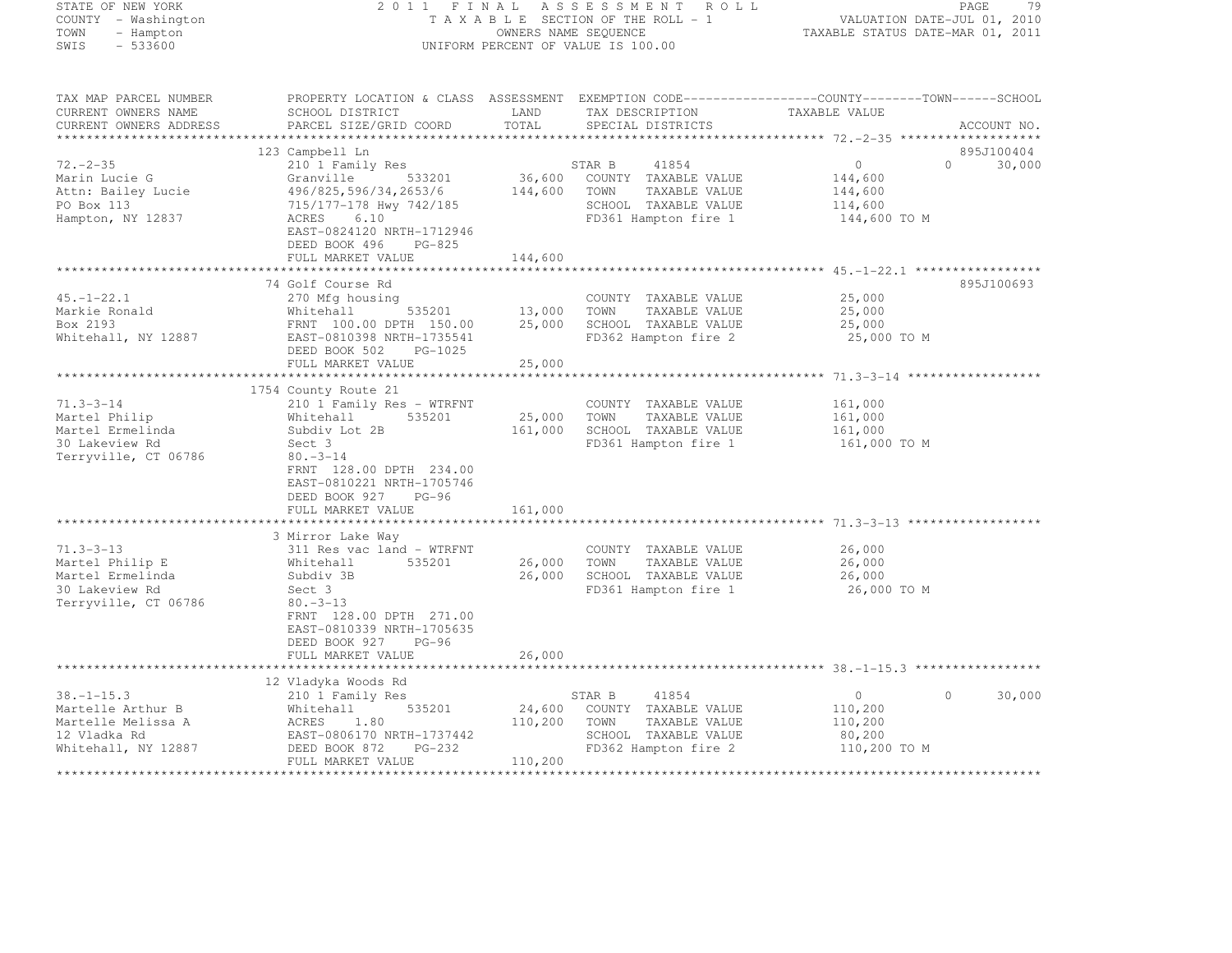#### STATE OF NEW YORK 2 0 1 1 F I N A L A S S E S S M E N T R O L L PAGE <sup>80</sup> COUNTY - Washington T A X A B L E SECTION OF THE ROLL - 1 VALUATION DATE-JUL 01, 2010 TOWN - Hampton OWNERS NAME SEQUENCE TAXABLE STATUS DATE-MAR 01, 2011 SWIS - 533600 UNIFORM PERCENT OF VALUE IS 100.00

| TAX MAP PARCEL NUMBER                                                                               | PROPERTY LOCATION & CLASS ASSESSMENT EXEMPTION CODE-----------------COUNTY-------TOWN------SCHOOL |                   |                                                                                                                                                       |                      |                             |
|-----------------------------------------------------------------------------------------------------|---------------------------------------------------------------------------------------------------|-------------------|-------------------------------------------------------------------------------------------------------------------------------------------------------|----------------------|-----------------------------|
| CURRENT OWNERS NAME                                                                                 | SCHOOL DISTRICT                                                                                   |                   | LAND TAX DESCRIPTION TAXABLE VALUE                                                                                                                    |                      |                             |
| CURRENT OWNERS ADDRESS                                                                              |                                                                                                   |                   |                                                                                                                                                       |                      |                             |
|                                                                                                     |                                                                                                   |                   |                                                                                                                                                       |                      |                             |
|                                                                                                     | 15 Greenfield Ln                                                                                  |                   |                                                                                                                                                       |                      | 895J100281                  |
| $72 - 2 - 3$                                                                                        | 240 Rural res                                                                                     |                   | COUNTY TAXABLE VALUE 79,700                                                                                                                           |                      |                             |
| Martin Daniel J<br>2 Chambers Ln                                                                    | $533201$ $42,200$<br>Granville                                                                    |                   | TOWN                                                                                                                                                  | TAXABLE VALUE 79,700 |                             |
| $\mu$ Channers In $\mu$ ACRES 11.50 (9,700 Mhite River Junction, VT 05001 EAST-0824081 NRTH-1711576 | ACRES 11.50                                                                                       | 79,700            | SCHOOL TAXABLE VALUE 79,700<br>FD361 Hampton fire 1 79,700 TO M                                                                                       |                      |                             |
|                                                                                                     |                                                                                                   |                   |                                                                                                                                                       |                      |                             |
|                                                                                                     | DEED BOOK 2480 PG-119                                                                             |                   |                                                                                                                                                       |                      |                             |
|                                                                                                     |                                                                                                   |                   |                                                                                                                                                       |                      |                             |
|                                                                                                     |                                                                                                   |                   |                                                                                                                                                       |                      | 895J101718                  |
| $81 - 2 - 3.1$                                                                                      | 2300 State Route 22A                                                                              |                   |                                                                                                                                                       |                      | $0 \qquad \qquad$<br>30,000 |
|                                                                                                     | 210 1 Family Res                                                                                  |                   | $\begin{tabular}{ccccc} y Res & & & STR & B & & 41854 & & & 0 \\ & & 533201 & & 13,600 & COUNT & TAXABLE \textit{ VALUE} & & 46,100 \\ \end{tabular}$ |                      |                             |
|                                                                                                     |                                                                                                   |                   |                                                                                                                                                       | 46,100               |                             |
|                                                                                                     |                                                                                                   |                   | TOWN      TAXABLE VALUE<br>SCHOOL   TAXABLE VALUE                                                                                                     | 16,100               |                             |
|                                                                                                     |                                                                                                   |                   | FD361 Hampton fire 1 46,100 TO M                                                                                                                      |                      |                             |
|                                                                                                     |                                                                                                   |                   |                                                                                                                                                       |                      |                             |
|                                                                                                     |                                                                                                   |                   |                                                                                                                                                       |                      |                             |
|                                                                                                     | State Route 22A                                                                                   |                   |                                                                                                                                                       |                      | 895J100613                  |
| $54. - 1 - 14.2$                                                                                    | 105 Vac farmland                                                                                  |                   | AG DIST 41720 11, 215 11, 215                                                                                                                         |                      | 11,215                      |
| Mashak Family Trust Granville                                                                       |                                                                                                   |                   | 533201 28,600 COUNTY TAXABLE VALUE                                                                                                                    | 17,385               |                             |
| Attn: John A Mashak Trustee ACRES 35.27                                                             |                                                                                                   |                   | 28,600 TOWN<br>TAXABLE VALUE                                                                                                                          | 17,385               |                             |
| 584 Hickey Rd                                                                                       | EAST-0821639 NRTH-1724556                                                                         |                   | SCHOOL TAXABLE VALUE 17,385                                                                                                                           |                      |                             |
| Hampton, NY 12837                                                                                   | DEED BOOK 689 PG-306                                                                              |                   | CA001 Cons agri dst 1 17,385 TO                                                                                                                       |                      |                             |
|                                                                                                     | FULL MARKET VALUE                                                                                 |                   | 28,600<br>11,215 EX                                                                                                                                   |                      |                             |
| MAY BE SUBJECT TO PAYMENT                                                                           |                                                                                                   |                   | FD361 Hampton fire 1 28,600 TO M                                                                                                                      |                      |                             |
| UNDER AGDIST LAW TIL 2015                                                                           |                                                                                                   |                   |                                                                                                                                                       |                      |                             |
|                                                                                                     |                                                                                                   |                   |                                                                                                                                                       |                      |                             |
|                                                                                                     | Hickey Rd OFF                                                                                     |                   |                                                                                                                                                       |                      | 895J100165                  |
| $62 - 1 - 23$                                                                                       | 322 Rural vac>10                                                                                  |                   | COUNTY TAXABLE VALUE                                                                                                                                  | 8,000                |                             |
| Mashak Family Trust                                                                                 | Granville                                                                                         | 533201 8,000 TOWN | TAXABLE VALUE                                                                                                                                         | 8,000                |                             |
| Attn: John A Mashak Trustee ACRES 17.00                                                             |                                                                                                   | 8,000             |                                                                                                                                                       |                      |                             |
| 584 Hickey Rd                                                                                       |                                                                                                   |                   | SCHOOL TAXABLE VALUE 8,000<br>CA001 Cons agri dst 1 8,000 TO                                                                                          |                      |                             |
| Hampton, NY 12837 DEED BOOK 689 PG-308                                                              | shak Trustee ACRES 17.00 8,000<br>EAST-0815653 NRTH-1718567 8,000<br>37 DEED BOOK 689 PG-308      |                   | FD361 Hampton fire 1 8,000 TO M                                                                                                                       |                      |                             |
|                                                                                                     | FULL MARKET VALUE                                                                                 | 8,000             |                                                                                                                                                       |                      |                             |
|                                                                                                     |                                                                                                   |                   |                                                                                                                                                       |                      |                             |
|                                                                                                     | State Route 22A                                                                                   |                   |                                                                                                                                                       |                      | 895J100401                  |
| $54. - 1 - 3.2$                                                                                     | 105 Vac farmland                                                                                  |                   | AG DIST<br>41720                                                                                                                                      | 1,856                | 1,856<br>1,856              |
| Mashak John                                                                                         | Granville                                                                                         |                   | 533201 7,300 COUNTY TAXABLE VALUE                                                                                                                     | 5,444                |                             |
| 584 Hickey Rd                                                                                       | 10.62 Ad                                                                                          | 7,300             | TOWN<br>TAXABLE VALUE                                                                                                                                 | 5,444                |                             |
| Hampton, NY 12837                                                                                   | ACRES 13.80                                                                                       |                   | SCHOOL TAXABLE VALUE 5,444                                                                                                                            |                      |                             |
|                                                                                                     | EAST-0820512 NRTH-1726326                                                                         |                   | CA001 Cons agri dst 1                                                                                                                                 | 5,444 TO             |                             |
| MAY BE SUBJECT TO PAYMENT DEED BOOK 819 PG-339                                                      |                                                                                                   |                   | 1,856 EX                                                                                                                                              |                      |                             |
| UNDER AGDIST LAW TIL 2015                                                                           | FULL MARKET VALUE                                                                                 |                   | 7,300 FD361 Hampton fire 1 7,300 TO M                                                                                                                 |                      |                             |
|                                                                                                     |                                                                                                   |                   |                                                                                                                                                       |                      |                             |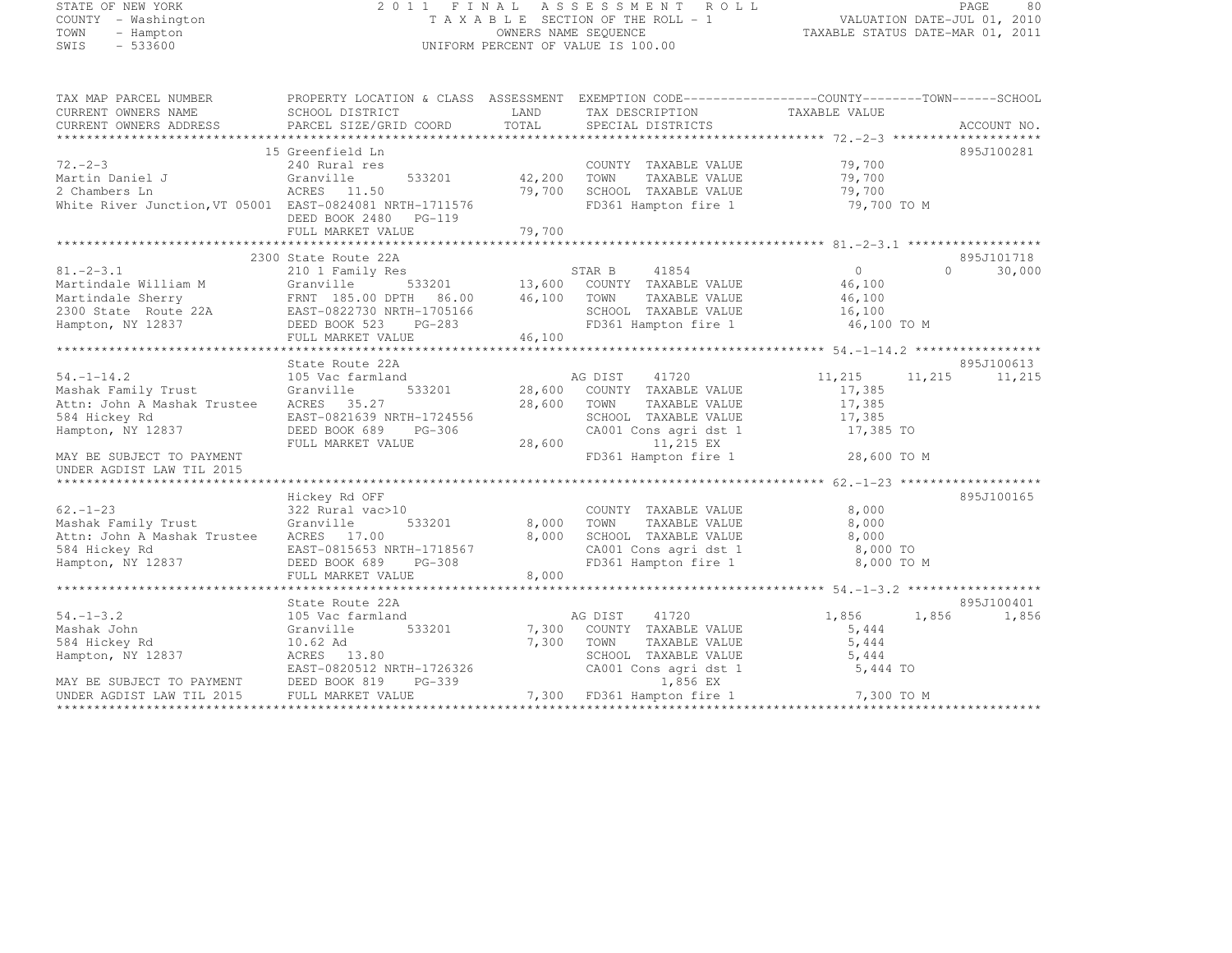## STATE OF NEW YORK 2 0 1 1 F I N A L A S S E S S M E N T R O L L PAGE <sup>81</sup> COUNTY - Washington T A X A B L E SECTION OF THE ROLL - 1 VALUATION DATE-JUL 01, 2010 TOWN - Hampton OWNERS NAME SEQUENCE TAXABLE STATUS DATE-MAR 01, 2011 SWIS - 533600 UNIFORM PERCENT OF VALUE IS 100.00

| TAX MAP PARCEL NUMBER       |                           | PROPERTY LOCATION & CLASS ASSESSMENT EXEMPTION CODE-----------------COUNTY-------TOWN------SCHOOL |                                  |        |
|-----------------------------|---------------------------|---------------------------------------------------------------------------------------------------|----------------------------------|--------|
| CURRENT OWNERS NAME         | SCHOOL DISTRICT           | LAND<br>TAX DESCRIPTION                                                                           | TAXABLE VALUE                    |        |
| CURRENT OWNERS ADDRESS      | PARCEL SIZE/GRID COORD    | TOTAL<br>SPECIAL DISTRICTS                                                                        | ACCOUNT NO.                      |        |
|                             |                           |                                                                                                   |                                  |        |
|                             | Hickey Rd OFF             |                                                                                                   | 895J100171                       |        |
| $62 - 1 - 24$               | 322 Rural vac>10          | COUNTY TAXABLE VALUE                                                                              | 6,500                            |        |
| Mashak John                 | 533201<br>Granville       | 6,500<br>TOWN<br>TAXABLE VALUE                                                                    | 6,500                            |        |
| 584 Hickey Rd               | 10 Ad                     | 6,500<br>SCHOOL TAXABLE VALUE                                                                     | 6,500                            |        |
| Hampton, NY 12837           | ACRES<br>13.70            | CA001 Cons agri dst 1                                                                             | 6,500 TO                         |        |
|                             | EAST-0816107 NRTH-1718147 | FD361 Hampton fire 1                                                                              | 6,500 TO M                       |        |
|                             | DEED BOOK 819<br>PG-344   |                                                                                                   |                                  |        |
|                             | FULL MARKET VALUE         | 6,500                                                                                             |                                  |        |
|                             |                           |                                                                                                   |                                  |        |
|                             | State Route 22A           |                                                                                                   | 895J100286                       |        |
| $54. - 1 - 3.1$             | 105 Vac farmland          | AG DIST<br>41720                                                                                  | 9,915<br>9,915                   | 9,915  |
| Mashak John A               | 533201<br>Granville       | 32,500 COUNTY TAXABLE VALUE                                                                       | 22,585                           |        |
| 584 Hickey Rd               | ACRES 54.20               | 32,500<br>TOWN<br>TAXABLE VALUE                                                                   | 22,585                           |        |
| Hampton, NY 12837           | EAST-0819256 NRTH-1726427 | SCHOOL TAXABLE VALUE                                                                              | 22,585                           |        |
|                             | DEED BOOK 470<br>PG-835   | CA001 Cons agri dst 1                                                                             | 22,585 TO                        |        |
| MAY BE SUBJECT TO PAYMENT   | FULL MARKET VALUE         | 9,915 EX<br>32,500                                                                                |                                  |        |
| UNDER AGDIST LAW TIL 2015   |                           | FD361 Hampton fire 1                                                                              | 32,500 TO M                      |        |
|                             |                           |                                                                                                   |                                  |        |
|                             | 12 Roberts Ln             |                                                                                                   | 895J100166                       |        |
| $54. -1 - 13$               | 112 Dairy farm            | 41720<br>AG DIST                                                                                  | 53,975<br>53,975                 | 53,975 |
| Mashak Mildred -LE-         | Granville<br>533201       | 165,900 STAR EN<br>41834                                                                          | $\overline{0}$<br>$\overline{0}$ | 60,100 |
| Mashak Family Trust         | 695/142                   | 501,700 SILO EXMP 42100                                                                           | 70,500<br>70,500                 | 70,500 |
| Attn: Mashak John A Trustee | ACRES 267.50              |                                                                                                   |                                  |        |
|                             |                           | COUNTY TAXABLE VALUE                                                                              | 377,225                          |        |
| 584 Hickey Rd               | EAST-0819980 NRTH-1722190 | TAXABLE VALUE<br>TOWN                                                                             | 377,225                          |        |
| Hampton, NY 12837           | DEED BOOK 689<br>PG-308   | SCHOOL TAXABLE VALUE                                                                              | 317, 125                         |        |
|                             | FULL MARKET VALUE         | 501,700<br>CA001 Cons agri dst 1                                                                  | 377,225 TO                       |        |
| MAY BE SUBJECT TO PAYMENT   |                           | 124,475 EX                                                                                        |                                  |        |
| UNDER AGDIST LAW TIL 2015   |                           | FD361 Hampton fire 1                                                                              | 431,200 TO M                     |        |
|                             |                           | 70,500 EX                                                                                         |                                  |        |
|                             |                           |                                                                                                   |                                  |        |
|                             | 70 Hampton Heights Way    |                                                                                                   | 895J100672                       |        |
| $80. - 1 - 20$              | 260 Seasonal res          | COUNTY TAXABLE VALUE                                                                              | 64,600                           |        |
| Maslak Shirley A            | 533201<br>Granville       | 35,000<br>TOWN<br>TAXABLE VALUE                                                                   | 64,600                           |        |
| Colligan Michael G          | 724/255                   | 64,600<br>SCHOOL TAXABLE VALUE                                                                    | 64,600                           |        |
| PO Box 8                    | 5.02<br>ACRES             | FD361 Hampton fire 1                                                                              | 64,600 TO M                      |        |
| Plymouth, CT 06782          | EAST-0810837 NRTH-1701266 |                                                                                                   |                                  |        |
|                             | DEED BOOK 2779 PG-242     |                                                                                                   |                                  |        |
|                             | FULL MARKET VALUE         | 64,600                                                                                            |                                  |        |
|                             |                           |                                                                                                   |                                  |        |
|                             | 1660 County Route 11      |                                                                                                   |                                  |        |
| $38. - 1 - 10.3$            | 210 1 Family Res          | COUNTY TAXABLE VALUE                                                                              | 162,700                          |        |
| Matta James                 | 535201<br>Whitehall       | 14,400<br>TOWN<br>TAXABLE VALUE                                                                   | 162,700                          |        |
| Matta Joseph Richard        | ACRES<br>2.05             | 162,700<br>SCHOOL TAXABLE VALUE                                                                   | 162,700                          |        |
| PO Box 114                  | EAST-0808691 NRTH-1737213 | CA001 Cons agri dst 1                                                                             | 162,700 TO                       |        |
| Fair Haven, VT 05743        | DEED BOOK 2966 PG-145     | FD362 Hampton fire 2                                                                              | 162,700 TO M                     |        |
|                             | FULL MARKET VALUE         | 162,700                                                                                           |                                  |        |
| PRIOR OWNER ON 3/01/2011    |                           |                                                                                                   |                                  |        |
| Howard Joseph               |                           |                                                                                                   |                                  |        |
| ****************            |                           |                                                                                                   |                                  |        |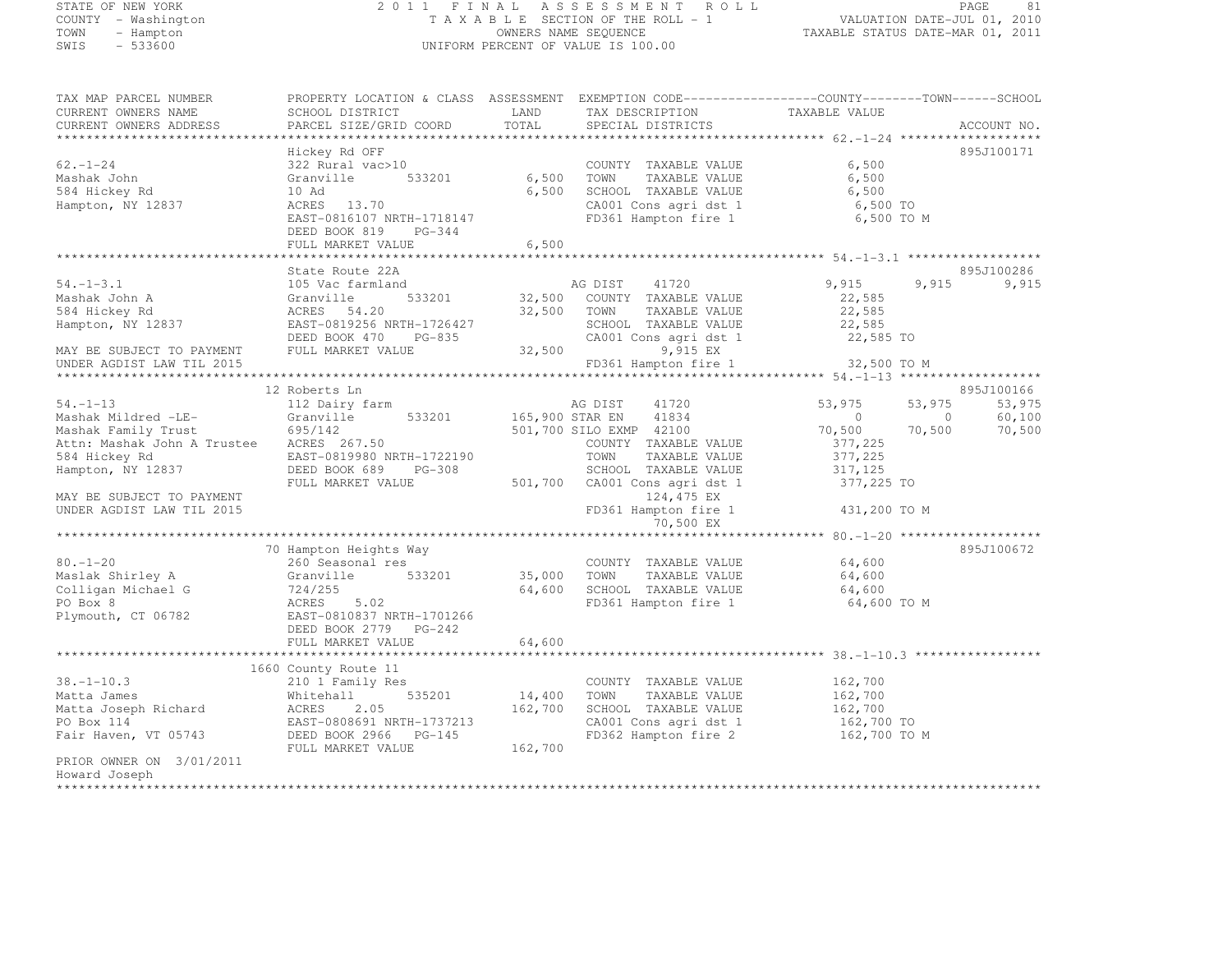#### STATE OF NEW YORK 2 0 1 1 F I N A L A S S E S S M E N T R O L L PAGE <sup>82</sup> COUNTY - Washington T A X A B L E SECTION OF THE ROLL - 1 VALUATION DATE-JUL 01, 2010 TOWN - Hampton OWNERS NAME SEQUENCE TAXABLE STATUS DATE-MAR 01, 2011 SWIS - 533600 UNIFORM PERCENT OF VALUE IS 100.00

| TAX MAP PARCEL NUMBER                       | PROPERTY LOCATION & CLASS ASSESSMENT EXEMPTION CODE----------------COUNTY-------TOWN------SCHOOL |              |                                       |                |                    |
|---------------------------------------------|--------------------------------------------------------------------------------------------------|--------------|---------------------------------------|----------------|--------------------|
| CURRENT OWNERS NAME                         | SCHOOL DISTRICT                                                                                  | LAND         | TAX DESCRIPTION                       | TAXABLE VALUE  |                    |
| CURRENT OWNERS ADDRESS                      | PARCEL SIZE/GRID COORD                                                                           | TOTAL        | SPECIAL DISTRICTS                     |                | ACCOUNT NO.        |
|                                             |                                                                                                  |              |                                       |                |                    |
|                                             | Hills Pond Rd OFF                                                                                |              |                                       |                | 895J100408         |
| $71. - 1 - 11.2$                            | 314 Rural vac<10                                                                                 |              | COUNTY TAXABLE VALUE                  | 8,500          |                    |
| Mayer Maria B                               | 533201<br>Granville                                                                              | 8,500 TOWN   | TAXABLE VALUE                         | 8,500          |                    |
| Geear Jonathan B                            | ACRES<br>7.00                                                                                    | 8,500        | SCHOOL TAXABLE VALUE                  | 8,500          |                    |
|                                             | EAST-0816557 NRTH-1710692                                                                        |              | FD361 Hampton fire 1                  | 8,500 TO M     |                    |
| 2269 County Route 18<br>Hampton, NY 12837   | DEED BOOK 2337 PG-58                                                                             |              |                                       |                |                    |
|                                             | FULL MARKET VALUE                                                                                | 8,500        |                                       |                |                    |
|                                             |                                                                                                  |              |                                       |                |                    |
|                                             | 17 Ridgecrest Way                                                                                |              |                                       |                | 895J101735         |
| $80. - 1 - 32$                              | 210 1 Family Res                                                                                 |              | COUNTY TAXABLE VALUE                  | 188,600        |                    |
| Mcclintock Douglas J                        | 535201<br>Whitehall                                                                              | 24,600       | TOWN<br>TAXABLE VALUE                 | 188,600        |                    |
| Mcclintock Deanne                           | LOT 4                                                                                            | 188,600      | SCHOOL TAXABLE VALUE                  | 188,600        |                    |
| 5 Hamilton Rd                               | Driveway Agmt 603/322                                                                            |              | FD361 Hampton fire 1                  | 188,600 TO M   |                    |
| Scarsdale, NY 10583                         | ACRES<br>1.80                                                                                    |              |                                       |                |                    |
|                                             | EAST-0810204 NRTH-1704506                                                                        |              |                                       |                |                    |
|                                             | PG-339<br>DEED BOOK 599                                                                          |              |                                       |                |                    |
|                                             | FULL MARKET VALUE                                                                                | 188,600      |                                       |                |                    |
|                                             |                                                                                                  |              |                                       |                |                    |
|                                             | County Route 21 OFF                                                                              |              |                                       |                |                    |
| $80. -1 - 56$                               | 314 Rural vac<10                                                                                 | 3,000        | COUNTY TAXABLE VALUE<br>TAXABLE VALUE | 3,000          |                    |
| Mcclintock Douglas J<br>Mcclintock Deanne H | 535201<br>Whitehall                                                                              | 3,000        | TOWN                                  | 3,000          |                    |
|                                             | Sect 5 Lot 1                                                                                     |              | SCHOOL TAXABLE VALUE                  | 3,000          |                    |
| 5 Hamilton Rd                               | ACRES<br>5.10                                                                                    |              | FD361 Hampton fire 1                  | 3,000 TO M     |                    |
| Scarsdale, NY 10583                         | EAST-0809573 NRTH-1704369                                                                        |              |                                       |                |                    |
|                                             | DEED BOOK 787<br>PG-316                                                                          | 3,000        |                                       |                |                    |
|                                             | FULL MARKET VALUE                                                                                |              |                                       |                |                    |
|                                             | 224 Hills Pond Rd                                                                                |              |                                       |                | 895J101772         |
| $71. - 1 - 15.1$                            | 210 1 Family Res                                                                                 |              | STAR B<br>41854                       | 0              | $\Omega$<br>30,000 |
| McClure Cecil                               | 533201<br>Granville                                                                              |              | 38,500 COUNTY TAXABLE VALUE           | 160,600        |                    |
| McClure Kathryn                             | ACRES<br>8.53                                                                                    | 160,600 TOWN | TAXABLE VALUE                         | 160,600        |                    |
| 224 Hills Pond Rd                           | EAST-0816930 NRTH-1707044                                                                        |              | SCHOOL TAXABLE VALUE                  | 130,600        |                    |
| Hampton, NY 12837                           | DEED BOOK 1951 PG-264                                                                            |              | FD361 Hampton fire 1                  | 160,600 TO M   |                    |
|                                             | FULL MARKET VALUE                                                                                | 160,600      |                                       |                |                    |
|                                             |                                                                                                  |              |                                       |                |                    |
|                                             | 34 Hampton Heights Way                                                                           |              |                                       |                | 895J100622         |
| $80. -1 - 18$                               | 210 1 Family Res                                                                                 |              | STAR B<br>41854                       | $\overline{0}$ | $\Omega$<br>30,000 |
| Mcclure Gary                                | Granville<br>533201                                                                              |              | 35,100 COUNTY TAXABLE VALUE           | 83,100         |                    |
| 34 Hampton Heights Way                      | ACRES<br>5.06                                                                                    | 83,100       | TOWN<br>TAXABLE VALUE                 | 83,100         |                    |
| Whitehall, NY 12887                         | EAST-0811165 NRTH-1701635                                                                        |              | SCHOOL TAXABLE VALUE                  | 53,100         |                    |
|                                             | DEED BOOK 2574 PG-165                                                                            |              | FD361 Hampton fire 1                  | 83,100 TO M    |                    |
|                                             | FULL MARKET VALUE                                                                                | 83,100       |                                       |                |                    |
|                                             |                                                                                                  |              |                                       |                |                    |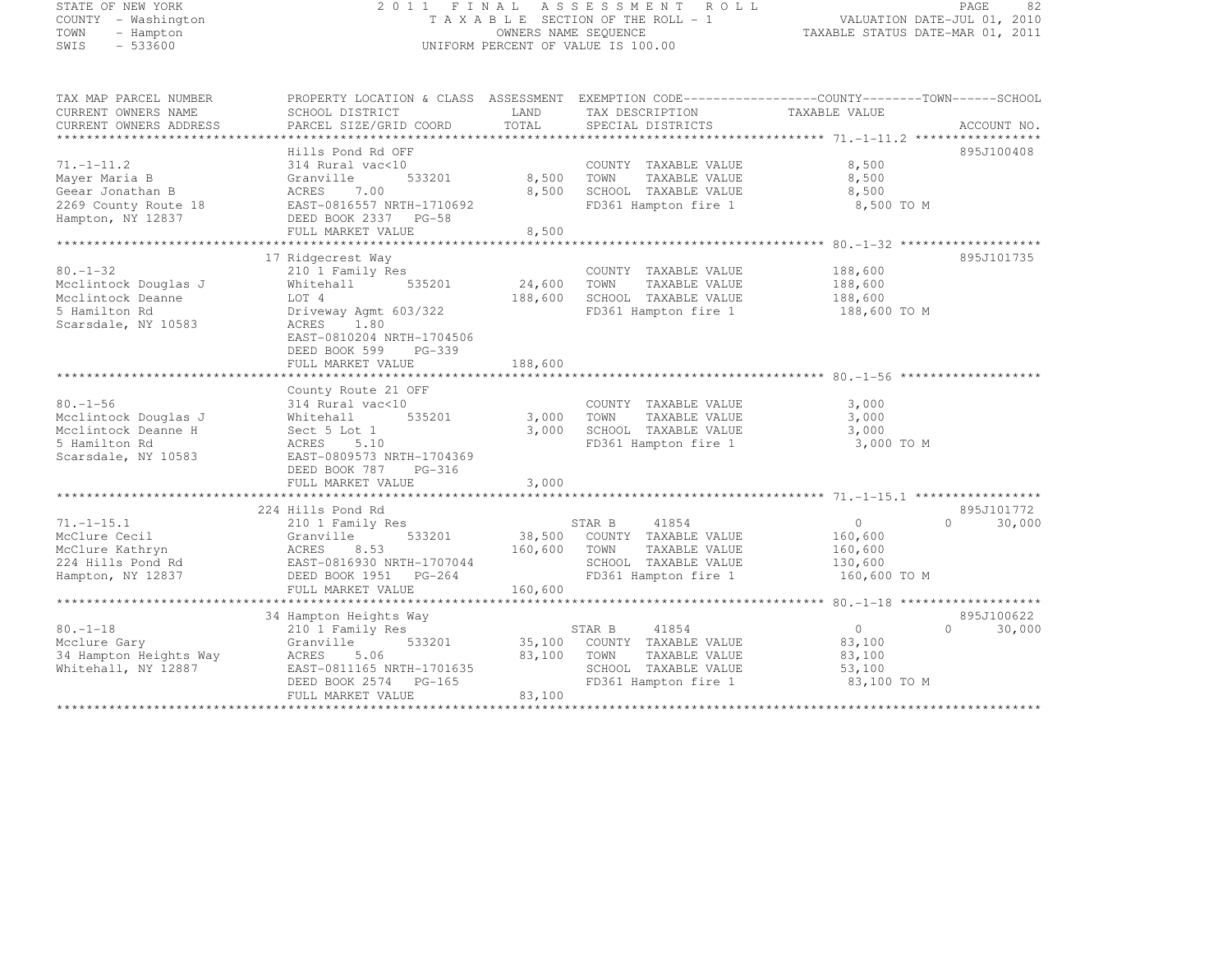#### STATE OF NEW YORK 2 0 1 1 F I N A L A S S E S S M E N T R O L L PAGE <sup>83</sup> COUNTY - Washington T A X A B L E SECTION OF THE ROLL - 1 VALUATION DATE-JUL 01, 2010 TOWN - Hampton OWNERS NAME SEQUENCE TAXABLE STATUS DATE-MAR 01, 2011 SWIS - 533600 UNIFORM PERCENT OF VALUE IS 100.00

| TAX MAP PARCEL NUMBER  | PROPERTY LOCATION & CLASS ASSESSMENT EXEMPTION CODE-----------------COUNTY-------TOWN------SCHOOL |                                   |                                             |                |           |             |
|------------------------|---------------------------------------------------------------------------------------------------|-----------------------------------|---------------------------------------------|----------------|-----------|-------------|
| CURRENT OWNERS NAME    | SCHOOL DISTRICT                                                                                   | LAND                              | TAX DESCRIPTION                             | TAXABLE VALUE  |           |             |
| CURRENT OWNERS ADDRESS | PARCEL SIZE/GRID COORD                                                                            | TOTAL                             | SPECIAL DISTRICTS                           |                |           | ACCOUNT NO. |
|                        |                                                                                                   |                                   |                                             |                |           |             |
|                        | 2126 County Route 18                                                                              |                                   |                                             |                |           | 895J100252  |
| $71. - 1 - 7$          | 270 Mfg housing                                                                                   |                                   | CBT VET/TC 41131                            | 12,000         | 12,000    | $\Omega$    |
| Mccullen Larry M       | Granville                                                                                         | CBT VET/<br>533201 28,500 STAR EN | 41834                                       | $\sim$ 0       | $\bigcap$ | 48,000      |
| PO Box 195             | ACRES<br>3.00                                                                                     | 48,000                            | COUNTY TAXABLE VALUE                        | 36,000         |           |             |
| Granville, NY 12832    | EAST-0814897 NRTH-1713613                                                                         |                                   | TOWN<br>TAXABLE VALUE                       | 36,000         |           |             |
|                        | DEED BOOK 576 PG-286                                                                              |                                   | SCHOOL TAXABLE VALUE                        | $\Omega$       |           |             |
|                        | FULL MARKET VALUE                                                                                 |                                   | 48,000 FD361 Hampton fire 1                 | 48,000 TO M    |           |             |
|                        |                                                                                                   |                                   |                                             |                |           |             |
|                        | By The Way                                                                                        |                                   |                                             |                |           | 895J100578  |
| $53. - 1 - 7.6$        | 314 Rural vac<10                                                                                  |                                   | COUNTY TAXABLE VALUE                        | 15,000         |           |             |
| Mcdermott James E      | Granville<br>533201                                                                               | 15,000                            | TOWN<br>TAXABLE VALUE                       | 15,000         |           |             |
| Mcdermott G Sue        | 5.09<br>ACRES                                                                                     | 15,000                            | SCHOOL TAXABLE VALUE                        | 15,000         |           |             |
| 126 Ramunno Cir        | EAST-0814441 NRTH-1721956                                                                         |                                   | FD361 Hampton fire 1                        | 15,000 TO M    |           |             |
|                        |                                                                                                   |                                   |                                             |                |           |             |
|                        | FULL MARKET VALUE                                                                                 | 15,000                            |                                             |                |           |             |
|                        |                                                                                                   |                                   |                                             |                |           |             |
|                        | 2143 State Route 22A                                                                              |                                   |                                             |                |           | 895J100428  |
| $81, -2 - 20.2$        | 210 1 Family Res                                                                                  |                                   | STAR B 41854<br>10,100 COUNTY TAXABLE VALUE | $\overline{0}$ | $\Omega$  | 30,000      |
| McGann Aline C         | 533201<br>Granville                                                                               |                                   |                                             | 105,000        |           |             |
| Shutts Roberta         | FRNT 112.00 DPTH 90.00 105,000<br>EAST-0822532 NRTH-1701652                                       |                                   | TOWN<br>TAXABLE VALUE                       | 105,000        |           |             |
| 2143 State Route 22A   |                                                                                                   |                                   | SCHOOL TAXABLE VALUE                        | 75,000         |           |             |
| Hampton, NY 12837      | DEED BOOK 2147    PG-178                                                                          |                                   | FD361 Hampton fire 1                        | 105,000 TO M   |           |             |
|                        | FULL MARKET VALUE                                                                                 | 105,000                           |                                             |                |           |             |
|                        |                                                                                                   |                                   |                                             |                |           |             |
|                        | State Route 22A                                                                                   |                                   |                                             |                |           | 895J101741  |
| $81, -2 - 20.3$        | 314 Rural vac<10                                                                                  |                                   | COUNTY TAXABLE VALUE                        | 18,500         |           |             |
| McGann Aline C         | 533201<br>Granville                                                                               | 18,500                            | TOWN<br>TAXABLE VALUE                       | 18,500         |           |             |
| Shutts Roberta M       | ACRES<br>2.70                                                                                     | 18,500                            | SCHOOL TAXABLE VALUE                        | 18,500         |           |             |
| 2143 State Route 22A   | EAST-0822685 NRTH-1701791                                                                         |                                   | FD361 Hampton fire 1                        | 18,500 TO M    |           |             |
| Hampton, NY 12837      | DEED BOOK 2147 PG-182                                                                             |                                   |                                             |                |           |             |
|                        | FULL MARKET VALUE                                                                                 | 18,500                            |                                             |                |           |             |
|                        |                                                                                                   |                                   |                                             |                |           |             |
|                        | 2264 State Route 22A                                                                              |                                   |                                             |                |           | 895J100402  |
| $81. - 2 - 4$          | 270 Mfg housing                                                                                   |                                   | COUNTY TAXABLE VALUE                        | 13,300         |           |             |
| Mcgann Gary            | 533201<br>Granville                                                                               | 10,000                            | TOWN<br>TAXABLE VALUE                       | 13,300         |           |             |
| Mcgann Lynn            | FRNT 130.00 DPTH 350.00                                                                           | 13,300                            | SCHOOL TAXABLE VALUE                        | 13,300         |           |             |
| 2137 State Route 22A   | EAST-0823230 NRTH-1704391                                                                         |                                   | FD361 Hampton fire 1                        | 13,300 TO M    |           |             |
| Hampton, NY 12837      | DEED BOOK 439<br>PG-483                                                                           |                                   |                                             |                |           |             |
|                        | FULL MARKET VALUE                                                                                 | 13,300                            |                                             |                |           |             |
|                        |                                                                                                   | *************                     |                                             |                |           |             |
|                        | South Rd OFF                                                                                      |                                   |                                             |                |           | 895J101744  |
| $81. - 2 - 26$         | 314 Rural vac<10                                                                                  |                                   | COUNTY TAXABLE VALUE                        | 4,000          |           |             |
| Mcgann Gary            | 533201<br>Granville                                                                               | 4,000                             | TOWN<br>TAXABLE VALUE                       | 4,000          |           |             |
| Mcgann Lynn            | ACRES<br>7.90                                                                                     | 4,000                             | SCHOOL TAXABLE VALUE                        | 4,000          |           |             |
| 2137 State Route 22A   | EAST-0820164 NRTH-1703671                                                                         |                                   | FD361 Hampton fire 1                        | 4,000 TO M     |           |             |
| Hampton, NY 12837      | DEED BOOK 561<br>$PG-1$                                                                           |                                   |                                             |                |           |             |
|                        | FULL MARKET VALUE                                                                                 | 4,000                             |                                             |                |           |             |
|                        |                                                                                                   |                                   |                                             |                |           |             |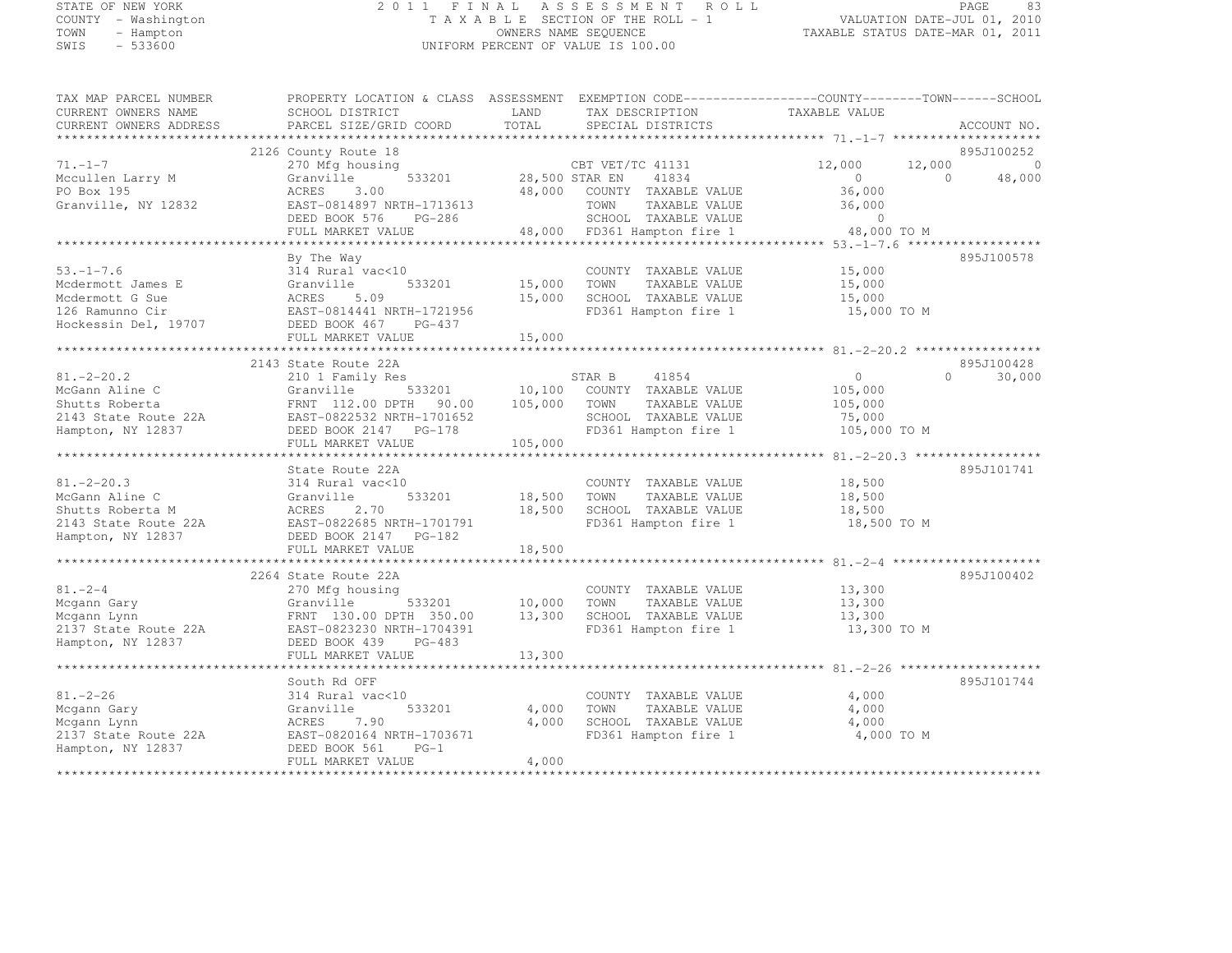#### STATE OF NEW YORK 2 0 1 1 F I N A L A S S E S S M E N T R O L L PAGE <sup>84</sup> COUNTY - Washington T A X A B L E SECTION OF THE ROLL - 1 VALUATION DATE-JUL 01, 2010 TOWN - Hampton OWNERS NAME SEQUENCE TAXABLE STATUS DATE-MAR 01, 2011 SWIS - 533600 UNIFORM PERCENT OF VALUE IS 100.00

| TAX MAP PARCEL NUMBER                                                                                                                                                                                                                | PROPERTY LOCATION & CLASS ASSESSMENT EXEMPTION CODE-----------------COUNTY-------TOWN------SCHOOL |        |                                                                   |                                                   |                          |
|--------------------------------------------------------------------------------------------------------------------------------------------------------------------------------------------------------------------------------------|---------------------------------------------------------------------------------------------------|--------|-------------------------------------------------------------------|---------------------------------------------------|--------------------------|
| CURRENT OWNERS NAME                                                                                                                                                                                                                  | SCHOOL DISTRICT                                                                                   |        | LAND TAX DESCRIPTION                                              | TAXABLE VALUE                                     |                          |
| CURRENT OWNERS ADDRESS                                                                                                                                                                                                               | PARCEL SIZE/GRID COORD                                                                            | TOTAL  | SPECIAL DISTRICTS                                                 |                                                   | ACCOUNT NO.              |
|                                                                                                                                                                                                                                      |                                                                                                   |        |                                                                   |                                                   |                          |
|                                                                                                                                                                                                                                      | 2137 State Route 22A                                                                              |        |                                                                   |                                                   | 895J100172               |
| $81, -2 - 20, 1$                                                                                                                                                                                                                     |                                                                                                   |        |                                                                   |                                                   | 0 60,100                 |
|                                                                                                                                                                                                                                      |                                                                                                   |        |                                                                   |                                                   |                          |
|                                                                                                                                                                                                                                      |                                                                                                   |        |                                                                   |                                                   |                          |
|                                                                                                                                                                                                                                      |                                                                                                   |        |                                                                   |                                                   |                          |
|                                                                                                                                                                                                                                      |                                                                                                   |        |                                                                   |                                                   |                          |
|                                                                                                                                                                                                                                      |                                                                                                   |        |                                                                   |                                                   |                          |
| 81.-2-20.1<br>Mcgann Gary D Granville 533201 37,100 COUNTY TAXABLE VALUE<br>Mcgann Lynn D ACRES 7.10 121,600 TOWN TAXABLE VALUE 121,600<br>2137 State Route 22A EAST-0822441 NRTH-1701484 SCHOOL TAXABLE VALUE 61,500<br>Hampton, NY | 109 Roberts Ln                                                                                    |        |                                                                   |                                                   | 895J100533               |
| 910 Rural res and the STAR B 11854<br>Mokee Steven R Granville 533201 54,600 COUNTY TAXABLE VALUE<br>Mokee Marie C ACRES 24.60 109 Roberts Ln EAST-0817312 NRTH-1723225<br>Hampton, NY 12837 DEED BOOK 926 PG-294 FD361 Hampton fire |                                                                                                   |        |                                                                   |                                                   | $\overline{0}$<br>30,000 |
|                                                                                                                                                                                                                                      |                                                                                                   |        |                                                                   | $\begin{smallmatrix}&&0\186,700\end{smallmatrix}$ |                          |
|                                                                                                                                                                                                                                      |                                                                                                   |        |                                                                   | TAXABLE VALUE 186,700                             |                          |
|                                                                                                                                                                                                                                      |                                                                                                   |        |                                                                   |                                                   |                          |
|                                                                                                                                                                                                                                      |                                                                                                   |        | SCHOOL TAXABLE VALUE 156,700<br>FD361 Hampton fire 1 186,700 TO M |                                                   |                          |
|                                                                                                                                                                                                                                      |                                                                                                   |        |                                                                   |                                                   |                          |
|                                                                                                                                                                                                                                      |                                                                                                   |        |                                                                   |                                                   |                          |
|                                                                                                                                                                                                                                      | 377 South Rd                                                                                      |        |                                                                   |                                                   | 895J100183               |
| $72. - 1 - 17$                                                                                                                                                                                                                       | 240 Rural res                                                                                     |        | COUNTY TAXABLE VALUE                                              | 90,200                                            |                          |
|                                                                                                                                                                                                                                      |                                                                                                   |        | TAXABLE VALUE 90,200                                              |                                                   |                          |
|                                                                                                                                                                                                                                      |                                                                                                   | 90,200 |                                                                   |                                                   |                          |
| Mortal Contract Contract Contract Contract Contract Contract Contract Contract Contract Contract Contract Contract Contract Contract Contract Contract Contract Contract Contract Contract Contract Contract Contract Contract       |                                                                                                   |        | SCHOOL TAXABLE VALUE 90,200<br>FD361 Hampton fire 1 90,200 TO M   |                                                   |                          |
|                                                                                                                                                                                                                                      | DEED BOOK 898<br>PG-61                                                                            |        |                                                                   |                                                   |                          |
|                                                                                                                                                                                                                                      | FULL MARKET VALUE                                                                                 | 90,200 |                                                                   |                                                   |                          |
|                                                                                                                                                                                                                                      |                                                                                                   |        |                                                                   |                                                   |                          |
|                                                                                                                                                                                                                                      | North Quivey Hill Ln                                                                              |        |                                                                   |                                                   |                          |
| 81.-1-13.4 (Estate) Anna J (202 Rural vac>10<br>Mead (Estate) Anna J (322 Rural vac>10 (33201 19,000 TOWN TAXABLE VALUE<br>Att:Lawrence Jones/I Campney 899-95 1880/158 to 188 19,000 SCHOOL TAXABLE VALUE                           |                                                                                                   |        | COUNTY TAXABLE VALUE 19,000                                       |                                                   |                          |
|                                                                                                                                                                                                                                      |                                                                                                   |        |                                                                   | 19,000                                            |                          |
|                                                                                                                                                                                                                                      |                                                                                                   |        |                                                                   | $\frac{13}{19}$ , 000                             |                          |
| 166 N William St                                                                                                                                                                                                                     | Sub Div Lot 5                                                                                     |        | FD361 Hampton fire 1 19,000 TO M                                  |                                                   |                          |
| Whitehall, NY 12887                                                                                                                                                                                                                  | ACRES 18.65                                                                                       |        |                                                                   |                                                   |                          |
|                                                                                                                                                                                                                                      | EAST-0818953 NRTH-1700203                                                                         |        |                                                                   |                                                   |                          |
|                                                                                                                                                                                                                                      | DEED BOOK J 122 PG-72                                                                             |        |                                                                   |                                                   |                          |
|                                                                                                                                                                                                                                      | FULL MARKET VALUE                                                                                 | 19,000 |                                                                   |                                                   |                          |
|                                                                                                                                                                                                                                      |                                                                                                   |        |                                                                   |                                                   |                          |
|                                                                                                                                                                                                                                      | North Quivey Hill Ln                                                                              |        |                                                                   |                                                   |                          |
| $81. - 1 - 13.1$                                                                                                                                                                                                                     | 322 Rural vac>10                                                                                  |        | COUNTY TAXABLE VALUE 19,000                                       |                                                   |                          |
| Mead (Estate) Martin C                                                                                                                                                                                                               | Granville 533201                                                                                  |        | COUNTY TAXABLE VALUE<br>19,000 TOWN TAXABLE VALUE                 | 19,000                                            |                          |
| Attn: Martin R & Jane Mead 1880/158 to188                                                                                                                                                                                            |                                                                                                   |        | 19,000 SCHOOL TAXABLE VALUE 19,000                                |                                                   |                          |
| 171 Jones Rd                                                                                                                                                                                                                         | Sub Div Lot 2                                                                                     |        | FD361 Hampton fire 1                                              | 19,000 TO M                                       |                          |
| Poultney, VT 05764                                                                                                                                                                                                                   | ACRES 18.65                                                                                       |        |                                                                   |                                                   |                          |
|                                                                                                                                                                                                                                      | EAST-0816939 NRTH-1699100                                                                         |        |                                                                   |                                                   |                          |
|                                                                                                                                                                                                                                      | DEED BOOK J 122 PG-72                                                                             |        |                                                                   |                                                   |                          |
|                                                                                                                                                                                                                                      | FULL MARKET VALUE                                                                                 | 19,000 |                                                                   |                                                   |                          |
|                                                                                                                                                                                                                                      |                                                                                                   |        |                                                                   |                                                   |                          |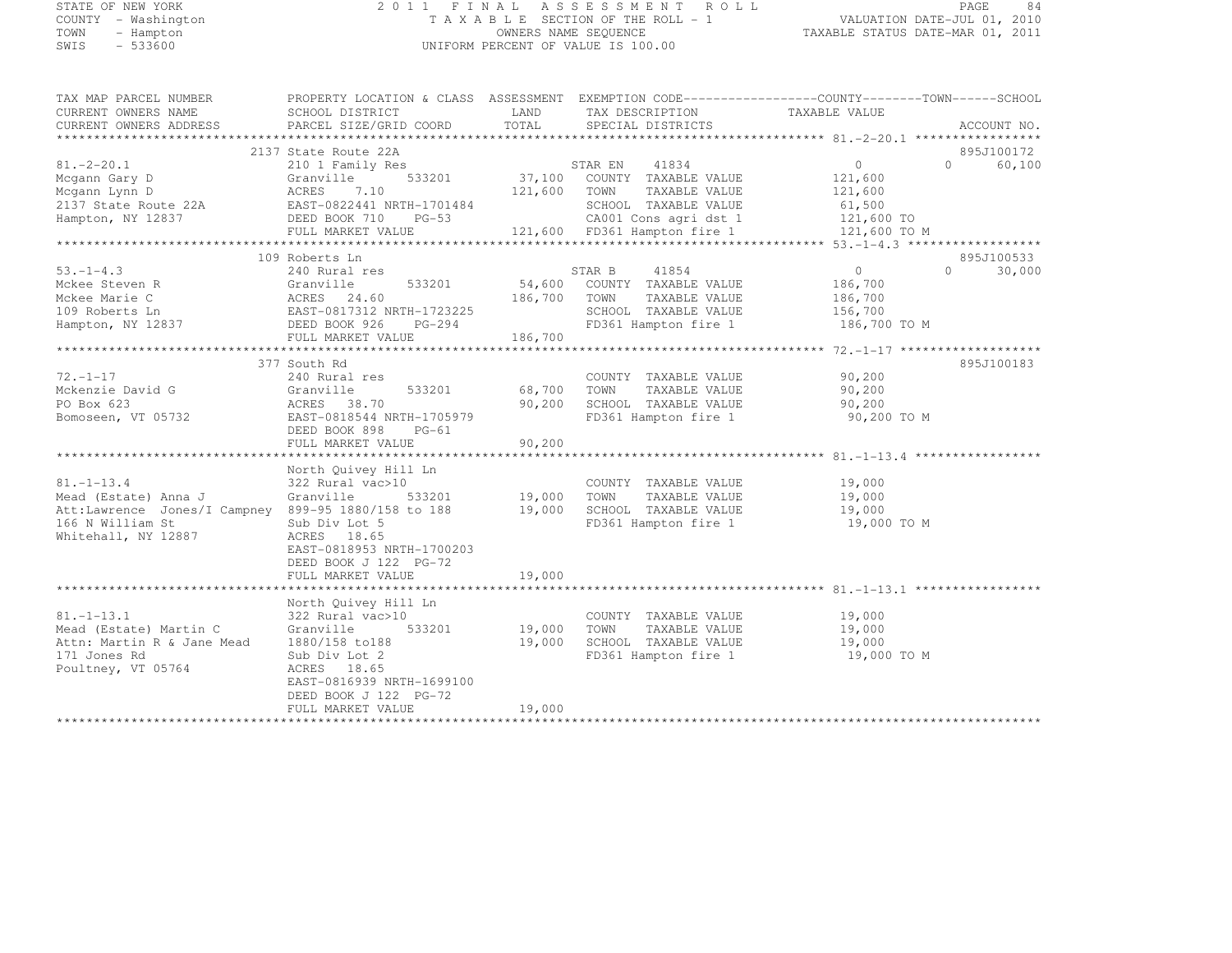| STATE OF NEW YORK<br>COUNTY - Washington<br>- Hampton<br>TOWN<br>SWIS<br>$-533600$                         | 2011 FINAL<br>ASSESSMENT ROLL<br>TAXABLE SECTION OF THE ROLL - 1<br>OWNERS NAME SEQUENCE<br>UNIFORM PERCENT OF VALUE IS 100.00                                                     |                              |                |                                                                                                | PAGE<br>85<br>VALUATION DATE-JUL 01, 2010<br>TAXABLE STATUS DATE-MAR 01, 2011 |                             |  |
|------------------------------------------------------------------------------------------------------------|------------------------------------------------------------------------------------------------------------------------------------------------------------------------------------|------------------------------|----------------|------------------------------------------------------------------------------------------------|-------------------------------------------------------------------------------|-----------------------------|--|
| TAX MAP PARCEL NUMBER<br>CURRENT OWNERS NAME<br>CURRENT OWNERS ADDRESS                                     | PROPERTY LOCATION & CLASS ASSESSMENT EXEMPTION CODE----------------COUNTY-------TOWN------SCHOOL<br>SCHOOL DISTRICT<br>PARCEL SIZE/GRID COORD                                      | LAND<br>TOTAL                |                | TAX DESCRIPTION<br>SPECIAL DISTRICTS                                                           | TAXABLE VALUE                                                                 | ACCOUNT NO.                 |  |
| $81. - 1 - 13.3$<br>Mead (Estate) William Sr<br>Attn: Donald Mead<br>95 Beckwith Rd<br>Whitehall, NY 12887 | North Quivey Hill Ln<br>322 Rural vac>10<br>Granville<br>533201<br>1880/158 to 188<br>Sub Div Lot 4 Judg 122/7<br>ACRES 18.65<br>EAST-0817507 NRTH-1699581<br>DEED BOOK 2163 PG-53 | 19,000 TOWN<br>19,000        |                | COUNTY TAXABLE VALUE<br>TAXABLE VALUE<br>SCHOOL TAXABLE VALUE<br>FD361 Hampton fire 1          | 19,000<br>19,000<br>19,000<br>19,000 TO M                                     |                             |  |
|                                                                                                            | FULL MARKET VALUE                                                                                                                                                                  | 19,000                       |                |                                                                                                |                                                                               |                             |  |
| $81, -1 - 13, 2$<br>Mead Donald<br>95 Beckwith Rd<br>Whitehall, NY 12887                                   | 1002 North Quivey Hill Ln<br>322 Rural vac>10<br>533201<br>Granville<br>1880/158 to 188<br>Sub Div Lot 3<br>ACRES 18.65<br>EAST-0818951 NRTH-1699527<br>DEED BOOK 934<br>PG-301    | 19,000<br>19,000             | TOWN           | COUNTY TAXABLE VALUE<br>TAXABLE VALUE<br>SCHOOL TAXABLE VALUE<br>FD361 Hampton fire 1          | 19,000<br>19,000<br>19,000<br>19,000 TO M                                     |                             |  |
|                                                                                                            | FULL MARKET VALUE                                                                                                                                                                  | 19,000                       |                |                                                                                                |                                                                               |                             |  |
| $81. - 1 - 13$<br>Mead Donald E<br>95 Beckwith Rd<br>Whitehall, NY 12887                                   | North Quivey Hill Ln<br>322 Rural vac>10<br>Granville<br>533201<br>Sub Div Lot 1<br>2168/185, 2222/264<br>ACRES 18.65<br>EAST-0818373 NRTH-1698966<br>DEED BOOK 2222 PG-264        | 19,000<br>19,000             | TOWN           | COUNTY TAXABLE VALUE<br>TAXABLE VALUE<br>SCHOOL TAXABLE VALUE<br>FD361 Hampton fire 1          | 19,000<br>19,000<br>19,000<br>19,000 TO M                                     | 895J100176                  |  |
|                                                                                                            | FULL MARKET VALUE                                                                                                                                                                  | 19,000                       |                |                                                                                                |                                                                               |                             |  |
|                                                                                                            | 2888 State Route 22A                                                                                                                                                               |                              |                |                                                                                                |                                                                               |                             |  |
| $63, -1 - 10, 5$<br>Mead Eric<br>2888 State Route 22A<br>Hampton, NY 12837                                 | 210 1 Family Res<br>533201<br>Granville<br>FRNT 296.00 DPTH 183.00<br>EAST-0822459 NRTH-1718284<br>DEED BOOK 1872    PG-101<br>FULL MARKET VALUE                                   | 21,500<br>134,000<br>134,000 | STAR B<br>TOWN | 41854<br>COUNTY TAXABLE VALUE<br>TAXABLE VALUE<br>SCHOOL TAXABLE VALUE<br>FD361 Hampton fire 1 | $\overline{0}$<br>134,000<br>134,000<br>104,000<br>134,000 TO M               | $\Omega$<br>30,000          |  |
|                                                                                                            | **********************                                                                                                                                                             |                              |                |                                                                                                | ***************** 72.-2-26.2 ******************                               | 895J101722                  |  |
| $72. -2 - 26.2$<br>Mead Gary L<br>Mead Brenda<br>17 Perry Heights Way<br>Hampton, NY 12837                 | 17 Perry Heights Way<br>270 Mfg housing<br>533201<br>Granville<br>ACRES<br>1.05<br>EAST-0822656 N<br>DEED BOOK 544<br>EAST-0822656 NRTH-1711900<br>$PG-40$                         | 22,200<br>48,400             | STAR B<br>TOWN | 41854<br>COUNTY TAXABLE VALUE<br>TAXABLE VALUE<br>SCHOOL TAXABLE VALUE<br>FD361 Hampton fire 1 | $\overline{0}$<br>48,400<br>48,400<br>18,400<br>48,400 TO M                   | $0 \qquad \qquad$<br>30,000 |  |
|                                                                                                            | FULL MARKET VALUE                                                                                                                                                                  | 48,400                       |                |                                                                                                |                                                                               |                             |  |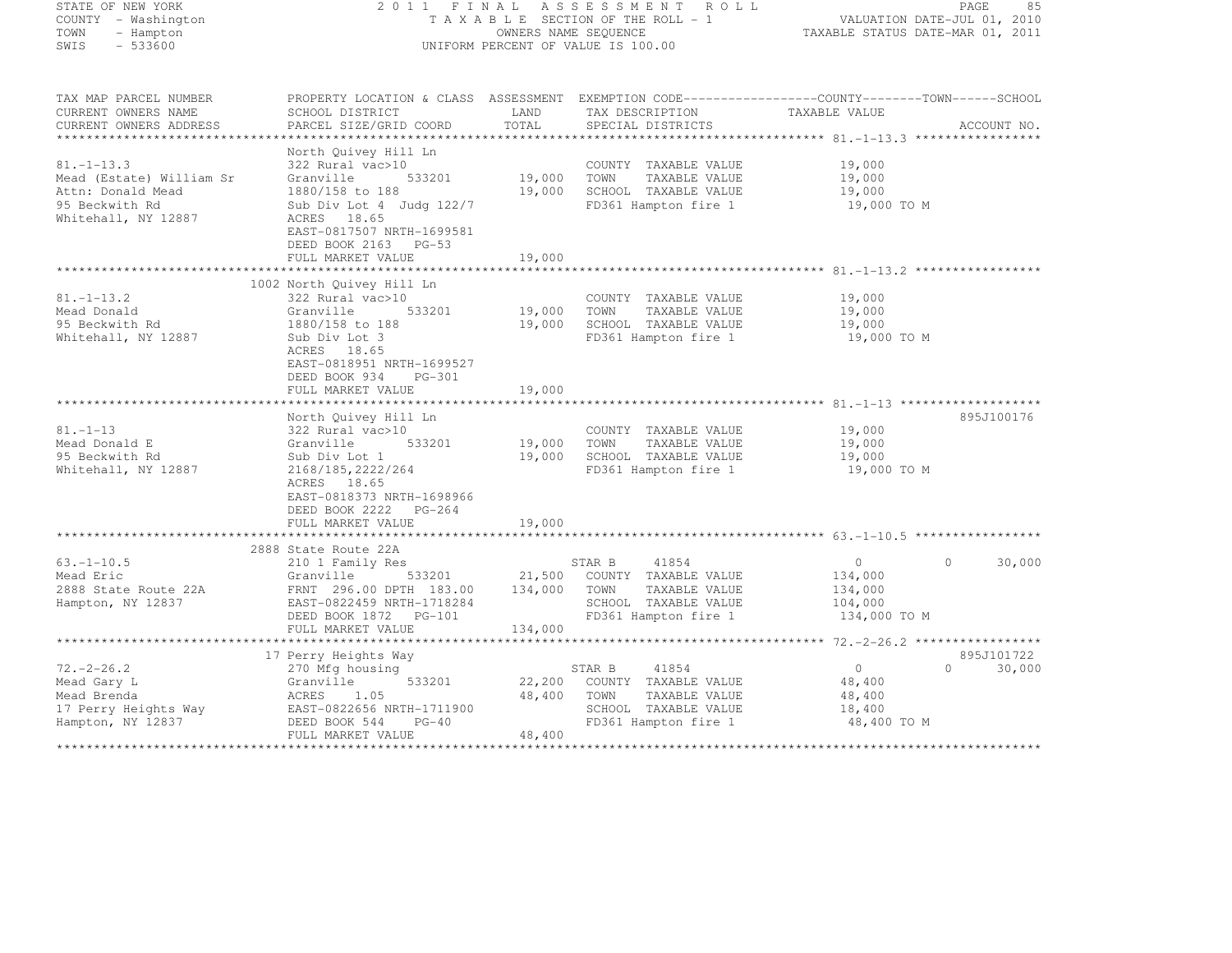#### STATE OF NEW YORK 2 0 1 1 F I N A L A S S E S S M E N T R O L L PAGE <sup>86</sup> COUNTY - Washington T A X A B L E SECTION OF THE ROLL - 1 VALUATION DATE-JUL 01, 2010 TOWN - Hampton OWNERS NAME SEQUENCE TAXABLE STATUS DATE-MAR 01, 2011 UNIFORM PERCENT OF VALUE IS 100.00

| TAX MAP PARCEL NUMBER<br>CURRENT OWNERS NAME<br>CURRENT OWNERS ADDRESS | SCHOOL DISTRICT<br>PARCEL SIZE/GRID COORD   | PROPERTY LOCATION & CLASS ASSESSMENT EXEMPTION CODE----------------COUNTY-------TOWN-----SCHOOL<br>LAND<br>TAX DESCRIPTION<br>TOTAL<br>SPECIAL DISTRICTS | TAXABLE VALUE<br>ACCOUNT NO.             |
|------------------------------------------------------------------------|---------------------------------------------|----------------------------------------------------------------------------------------------------------------------------------------------------------|------------------------------------------|
|                                                                        |                                             |                                                                                                                                                          |                                          |
|                                                                        | 2527 County Route 18                        |                                                                                                                                                          | 895J100177                               |
| $72. - 2 - 26$                                                         | 210 1 Family Res                            | 41834<br>STAR EN                                                                                                                                         | $0 \qquad \qquad$<br>$\bigcap$<br>60,100 |
| Mead James W                                                           | 533201<br>Granville                         | 22,700 COUNTY TAXABLE VALUE                                                                                                                              | 88,400                                   |
| Mead Linda C                                                           | ACRES<br>1,20                               | 88,400<br>TOWN<br>TAXABLE VALUE                                                                                                                          | 88,400                                   |
| 2527 County Route 18                                                   | EAST-0822711 NRTH-1711652                   | SCHOOL TAXABLE VALUE                                                                                                                                     | 28,300                                   |
| Hampton, NY 12837                                                      | DEED BOOK 403<br>PG-631                     | FD361 Hampton fire 1 88,400 TO M                                                                                                                         |                                          |
|                                                                        | FULL MARKET VALUE                           | $rac{1}{2}$ $rac{1}{2}$ $rac{400}{2}$<br>88,400                                                                                                          |                                          |
|                                                                        |                                             |                                                                                                                                                          |                                          |
|                                                                        | 21 Perry Heights Way                        |                                                                                                                                                          | 895J101721                               |
| $72. -2 - 26.1$                                                        | 270 Mfg housing                             | STAR B<br>41854                                                                                                                                          | 0<br>30,000<br>$\cap$                    |
| Mead James W Jr                                                        | 533201<br>Granville                         | 20,100<br>COUNTY TAXABLE VALUE                                                                                                                           | 48,900                                   |
| 21 Perry Heights Way                                                   | ROW 691/98                                  | 48,900<br>TOWN<br>TAXABLE VALUE                                                                                                                          | 48,900                                   |
| Hampton, NY 12837                                                      | FRNT 260.00 DPTH 139.00                     | SCHOOL TAXABLE VALUE                                                                                                                                     | 18,900                                   |
|                                                                        | EAST-0822585 NRTH-1712146                   | FD361 Hampton fire 1                                                                                                                                     | 48,900 TO M                              |
|                                                                        | DEED BOOK 2674 PG-306                       |                                                                                                                                                          |                                          |
|                                                                        | FULL MARKET VALUE                           | 48,900                                                                                                                                                   |                                          |
|                                                                        |                                             |                                                                                                                                                          |                                          |
|                                                                        | 80 Golf Course Rd                           |                                                                                                                                                          | 895J100179                               |
| $45 - 1 - 21$                                                          | 210 1 Family Res                            | 41834<br>STAR EN                                                                                                                                         | $\Omega$<br>56,500<br>$\Omega$           |
| Mercier Arnold                                                         | Whitehall                                   | 535201 22,000 COUNTY TAXABLE VALUE                                                                                                                       | 56,500                                   |
| Mercier Shirley                                                        | ACRES<br>1.00                               | 56,500<br>TOWN<br>TAXABLE VALUE                                                                                                                          | 56,500                                   |
|                                                                        | 80 Golf Course Rd EAST-0810459 NRTH-1735667 | SCHOOL TAXABLE VALUE                                                                                                                                     | $\overline{0}$                           |
| Whitehall, NY 12887                                                    | DEED BOOK 370 PG-401                        | FD362 Hampton fire 2                                                                                                                                     | 56,500 TO M                              |
|                                                                        | FULL MARKET VALUE                           | 56,500                                                                                                                                                   |                                          |
|                                                                        |                                             |                                                                                                                                                          |                                          |
|                                                                        | 1030 West Way                               |                                                                                                                                                          | 895J100142                               |
| $71.4 - 2 - 14$                                                        | 210 1 Family Res - WTRFNT                   |                                                                                                                                                          | $0 \qquad \qquad$<br>$\bigcap$<br>60,100 |
| Merritt Alfred T                                                       | Granville 533201                            | STAR EN 41834<br>27,100 COUNTY TAXABLE VALUE                                                                                                             | 209,500                                  |
| Merritt Bonnie                                                         | LOT 4                                       | 209,500<br>TOWN<br>TAXABLE VALUE                                                                                                                         | 209,500                                  |
| PO Box 154                                                             | $71. - 2 - 14$                              | SCHOOL TAXABLE VALUE                                                                                                                                     | 149,400                                  |
| Hampton, NY 12837                                                      | FRNT 100.00 DPTH 212.00                     | FD361 Hampton fire 1                                                                                                                                     | 209,500 TO M                             |
|                                                                        | EAST-0815817 NRTH-1707022                   |                                                                                                                                                          |                                          |
|                                                                        | DEED BOOK 531<br>PG-293                     |                                                                                                                                                          |                                          |
|                                                                        | FULL MARKET VALUE                           | 209,500                                                                                                                                                  |                                          |
|                                                                        |                                             |                                                                                                                                                          |                                          |
|                                                                        | 292 Hickey Rd                               |                                                                                                                                                          | 895J100663                               |
| $53. -1 - 7.14$                                                        | 270 Mfg housing                             | COUNTY TAXABLE VALUE                                                                                                                                     | 87,400                                   |
| Mestyan Hazel                                                          | 533201<br>Granville                         | 26,900<br>TOWN<br>TAXABLE VALUE                                                                                                                          | 87,400                                   |
| 44 Prospect St                                                         | 579/337                                     | SCHOOL TAXABLE VALUE<br>87,400                                                                                                                           | 87,400                                   |
| Fair Haven, VT 05743                                                   | ACRES<br>2.50                               | FD361 Hampton fire 1                                                                                                                                     | 87,400 TO M                              |
|                                                                        | EAST-0814920 NRTH-1720642                   |                                                                                                                                                          |                                          |
|                                                                        | DEED BOOK 553<br>PG-314                     |                                                                                                                                                          |                                          |
|                                                                        | FULL MARKET VALUE                           | 87,400                                                                                                                                                   |                                          |
|                                                                        |                                             |                                                                                                                                                          |                                          |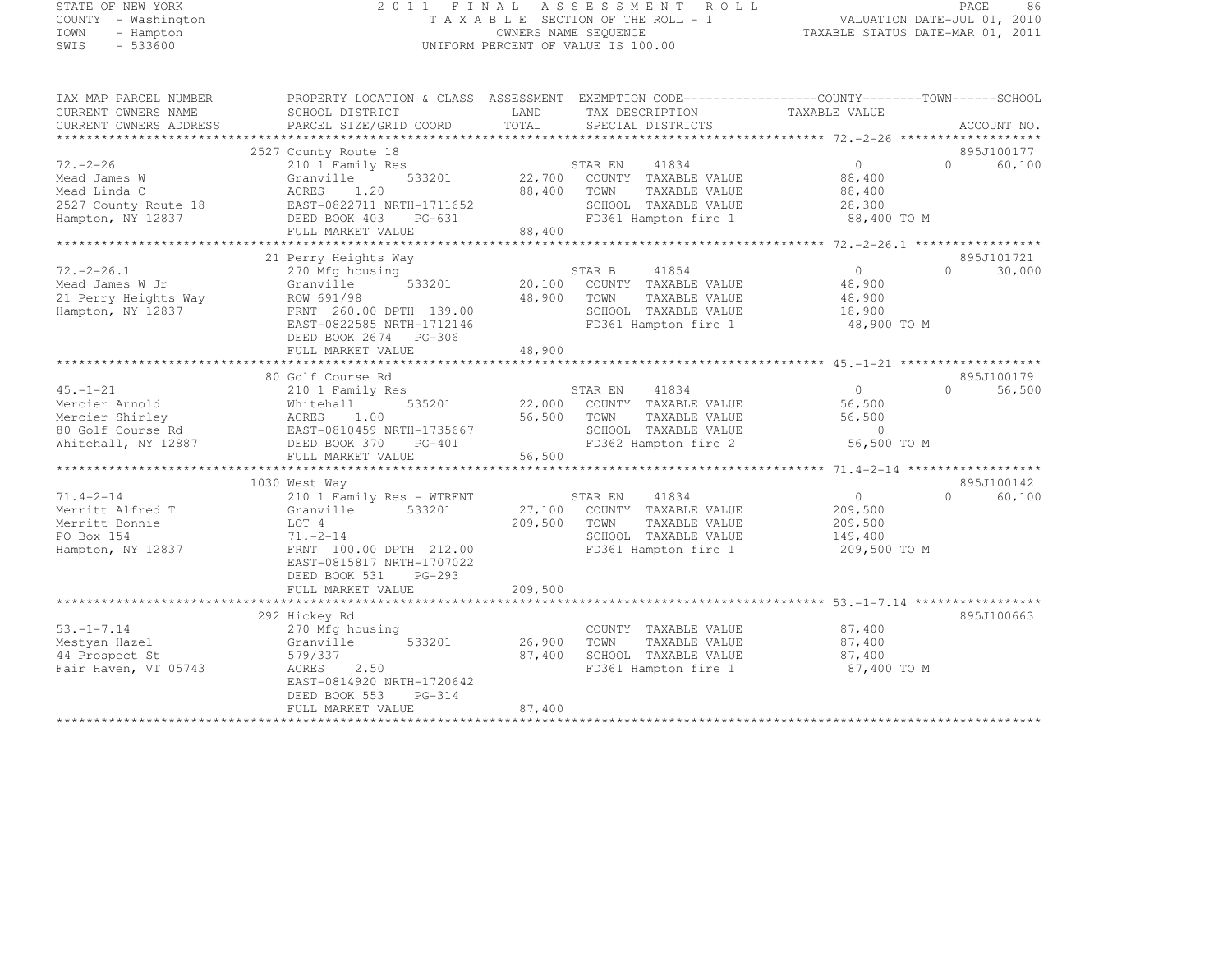## STATE OF NEW YORK 2 0 1 1 F I N A L A S S E S S M E N T R O L L PAGE <sup>87</sup> COUNTY - Washington T A X A B L E SECTION OF THE ROLL - 1 VALUATION DATE-JUL 01, 2010 TOWN - Hampton OWNERS NAME SEQUENCE TAXABLE STATUS DATE-MAR 01, 2011 SWIS - 533600 UNIFORM PERCENT OF VALUE IS 100.00

| TAX MAP PARCEL NUMBER<br>CURRENT OWNERS NAME<br>CURRENT OWNERS ADDRESS | PROPERTY LOCATION & CLASS ASSESSMENT<br>SCHOOL DISTRICT<br>PARCEL SIZE/GRID COORD | LAND<br>TOTAL | TAX DESCRIPTION<br>SPECIAL DISTRICTS | EXEMPTION CODE-----------------COUNTY-------TOWN------SCHOOL<br>TAXABLE VALUE | ACCOUNT NO. |
|------------------------------------------------------------------------|-----------------------------------------------------------------------------------|---------------|--------------------------------------|-------------------------------------------------------------------------------|-------------|
|                                                                        |                                                                                   |               |                                      |                                                                               |             |
|                                                                        | 314 Hickey Rd                                                                     |               |                                      |                                                                               | 895J101767  |
| $53. - 1 - 7.18$                                                       | 210 1 Family Res                                                                  |               | COUNTY TAXABLE VALUE                 | 69,800                                                                        |             |
| Mestyan Hazel                                                          | 533201<br>Granville                                                               | 27,200        | TAXABLE VALUE<br>TOWN                | 69,800                                                                        |             |
| 44 Prospect St                                                         | 2.60<br>ACRES                                                                     | 69,800        | SCHOOL TAXABLE VALUE                 | 69,800                                                                        |             |
| Fair Haven, VT 05743                                                   | EAST-0815047 NRTH-1720787                                                         |               | FD361 Hampton fire 1                 | 69,800 TO M                                                                   |             |
|                                                                        | DEED BOOK 2500 PG-309                                                             |               |                                      |                                                                               |             |
|                                                                        | FULL MARKET VALUE                                                                 | 69,800        |                                      |                                                                               |             |
|                                                                        |                                                                                   |               |                                      |                                                                               |             |
|                                                                        | 36 Wicked Hollow Way                                                              |               |                                      |                                                                               | 895J101770  |
| $62. -1 - 15.2$                                                        | 210 1 Family Res                                                                  |               | COUNTY TAXABLE VALUE                 | 82,200                                                                        |             |
| Mestyan Hazel                                                          | 533201<br>Granville                                                               | 30,500        | TOWN<br>TAXABLE VALUE                | 82,200                                                                        |             |
| 44 Prospect St                                                         | ACRES<br>3.61                                                                     | 82,200        | SCHOOL TAXABLE VALUE                 | 82,200                                                                        |             |
| Fair Haven, VT 05743                                                   | EAST-0813824 NRTH-1720190                                                         |               | FD361 Hampton fire 1                 | 82,200 TO M                                                                   |             |
|                                                                        | DEED BOOK 585<br>$PG-132$                                                         |               |                                      |                                                                               |             |
|                                                                        | FULL MARKET VALUE                                                                 | 82,200        |                                      |                                                                               |             |
|                                                                        |                                                                                   |               |                                      |                                                                               |             |
|                                                                        | 2608 State Route 22A                                                              |               |                                      |                                                                               | 895J100044  |
| $72.2 - 3 - 19$                                                        |                                                                                   |               |                                      |                                                                               |             |
|                                                                        | 210 1 Family Res                                                                  |               | COUNTY TAXABLE VALUE                 | 49,900                                                                        |             |
| Mestyan Hazel G                                                        | 533201<br>Granville                                                               | 6,000         | TOWN<br>TAXABLE VALUE                | 49,900                                                                        |             |
| 44 Prospect St                                                         | $72. - 3 - 19$                                                                    | 49,900        | SCHOOL TAXABLE VALUE                 | 49,900                                                                        |             |
| Fair Haven, VT 05743                                                   | FRNT 84.00 DPTH 150.00                                                            |               | FD361 Hampton fire 1                 | 49,900 TO M                                                                   |             |
|                                                                        | EAST-0823301 NRTH-1711914                                                         |               |                                      |                                                                               |             |
|                                                                        | DEED BOOK 781<br>$PG-133$                                                         |               |                                      |                                                                               |             |
|                                                                        | FULL MARKET VALUE                                                                 | 49,900        |                                      |                                                                               |             |
|                                                                        |                                                                                   |               |                                      |                                                                               |             |
|                                                                        | 52 Vladyka Woods Rd                                                               |               |                                      |                                                                               | 895J100625  |
| $38. - 1 - 12.3$                                                       | 240 Rural res                                                                     |               | COUNTY TAXABLE VALUE                 | 115,900                                                                       |             |
| Milardo Debra M                                                        | 535201<br>Whitehall                                                               | 47,000        | TOWN<br>TAXABLE VALUE                | 115,900                                                                       |             |
| ATT:Debra Sbardella                                                    | ACRES 17.00                                                                       | 115,900       | SCHOOL TAXABLE VALUE                 | 115,900                                                                       |             |
| 13 Washington St                                                       | EAST-0806657 NRTH-1738033                                                         |               | FD362 Hampton fire 2                 | 115,900 TO M                                                                  |             |
| Fair Haven, VT 05743                                                   | DEED BOOK 490<br>PG-845                                                           |               |                                      |                                                                               |             |
|                                                                        | FULL MARKET VALUE                                                                 | 115,900       |                                      |                                                                               |             |
|                                                                        |                                                                                   |               |                                      |                                                                               |             |
|                                                                        | 64 Hampton Heights Way                                                            |               |                                      |                                                                               | 895J100572  |
| $80. - 1 - 21$                                                         | 260 Seasonal res                                                                  |               | COUNTY TAXABLE VALUE                 | 58,000                                                                        |             |
| Miller James C                                                         | Granville<br>533201                                                               | 35,000        | TOWN<br>TAXABLE VALUE                | 58,000                                                                        |             |
| 5500 Oceanside Blvd Unit 77                                            | Par 21 Lot 15                                                                     | 58,000        | SCHOOL TAXABLE VALUE                 | 58,000                                                                        |             |
| Ormond Beach, FL 32176                                                 | 591/84                                                                            |               | FD361 Hampton fire 1                 | 58,000 TO M                                                                   |             |
|                                                                        | ACRES<br>5.02                                                                     |               |                                      |                                                                               |             |
|                                                                        | EAST-0810277 NRTH-1701034                                                         |               |                                      |                                                                               |             |
|                                                                        | $PG-331$<br>DEED BOOK 780                                                         |               |                                      |                                                                               |             |
|                                                                        | FULL MARKET VALUE                                                                 | 58,000        |                                      |                                                                               |             |
|                                                                        | ********************                                                              |               |                                      |                                                                               |             |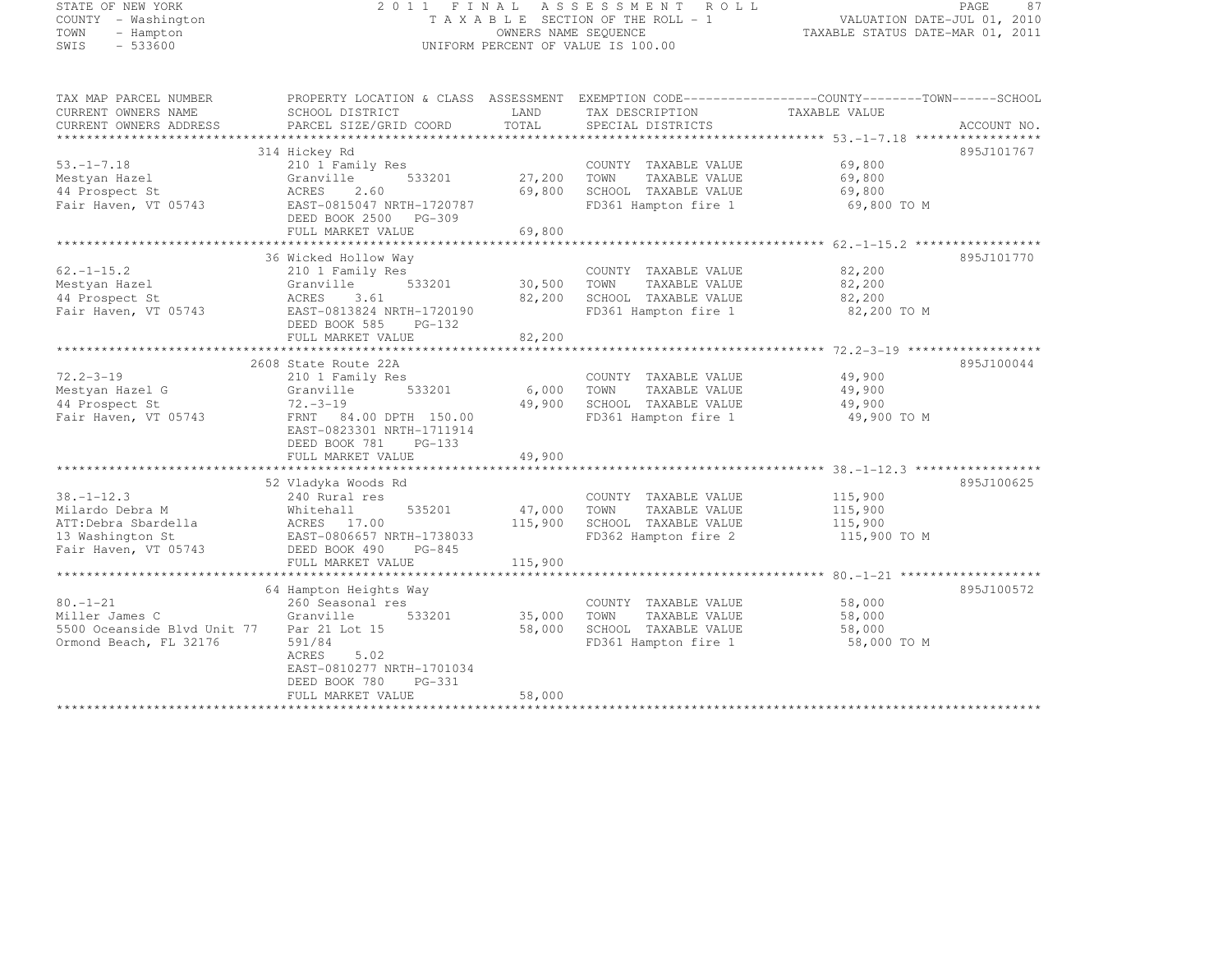#### STATE OF NEW YORK 2 0 1 1 F I N A L A S S E S S M E N T R O L L PAGE <sup>88</sup> COUNTY - Washington T A X A B L E SECTION OF THE ROLL - 1 VALUATION DATE-JUL 01, 2010 TOWN - Hampton OWNERS NAME SEQUENCE TAXABLE STATUS DATE-MAR 01, 2011 SWIS - 533600 UNIFORM PERCENT OF VALUE IS 100.00

| TAX MAP PARCEL NUMBER      | PROPERTY LOCATION & CLASS ASSESSMENT EXEMPTION CODE-----------------COUNTY-------TOWN------SCHOOL |             |                                           |                   |                    |
|----------------------------|---------------------------------------------------------------------------------------------------|-------------|-------------------------------------------|-------------------|--------------------|
| CURRENT OWNERS NAME        | SCHOOL DISTRICT                                                                                   | <b>LAND</b> | TAX DESCRIPTION                           | TAXABLE VALUE     |                    |
| CURRENT OWNERS ADDRESS     | PARCEL SIZE/GRID COORD TOTAL                                                                      |             | SPECIAL DISTRICTS                         |                   | ACCOUNT NO.        |
|                            |                                                                                                   |             |                                           |                   |                    |
|                            | 2595 State Route 22A                                                                              |             |                                           |                   | 895J100039         |
| $72. -2 - 27$              | 210 1 Family Res<br>Granville 533201 18,900                                                       |             | COUNTY TAXABLE VALUE                      | 95,000<br>95,000  |                    |
| Miller Nora J              |                                                                                                   |             | TOWN<br>TAXABLE VALUE                     |                   |                    |
| 2595 State Route 22A       | FRNT 190.00 DPTH 155.00 95,000                                                                    |             | SCHOOL TAXABLE VALUE 95,000               |                   |                    |
| Hampton, NY 12837          | EAST-0822947 NRTH-1711746                                                                         |             | FD361 Hampton fire 1                      | 95,000 TO M       |                    |
|                            | DEED BOOK 866 PG-215                                                                              |             |                                           |                   |                    |
|                            | FULL MARKET VALUE                                                                                 | 95,000      |                                           |                   |                    |
|                            |                                                                                                   |             |                                           |                   |                    |
|                            | County Route 21                                                                                   |             |                                           |                   | 895J100155         |
| $80. - 1 - 2.4$            | 692 Road/str/hwy                                                                                  |             | COUNTY TAXABLE VALUE                      | 12,000            |                    |
| Mirror Lake Homeowners     | r/hwy<br>535201 12,000 TOWN<br>Whitehall                                                          |             | TAXABLE VALUE                             | 12,000            |                    |
| Route 4                    | Roads, Dam, Lake                                                                                  |             | 12,000 SCHOOL TAXABLE VALUE 12,000        |                   |                    |
|                            |                                                                                                   |             |                                           |                   |                    |
| Killington, VT 05751       | ACRES 27.10                                                                                       |             | FD361 Hampton fire 1 12,000 TO M          |                   |                    |
|                            | EAST-0810574 NRTH-1705757                                                                         |             |                                           |                   |                    |
|                            | DEED BOOK 781<br>PG-239                                                                           |             |                                           |                   |                    |
|                            | FULL MARKET VALUE                                                                                 | 12,000      |                                           |                   |                    |
|                            |                                                                                                   |             |                                           |                   |                    |
|                            | 1158 North Quivey Hill Ln                                                                         |             |                                           |                   | 895J100540         |
| $81. - 1 - 5.1$            | 240 Rural res                                                                                     |             | STAR B 41854                              | $0 \qquad \qquad$ | 30,000<br>$\Omega$ |
| Mladek Milena E ETAL       | Granville                                                                                         |             | 533201 66,000 COUNTY TAXABLE VALUE        | 201,900           |                    |
| Mladek Jan C Etal          | 464-1117 463-1120 &1123 201,900 TOWN                                                              |             | TAXABLE VALUE                             | 201,900           |                    |
| PO Box 25                  | ACRES 36.03<br>EAST-0819809 NRTH-1702786                                                          |             | SCHOOL TAXABLE VALUE                      | 171,900           |                    |
| Hampton, NY 12837          |                                                                                                   |             | FD361 Hampton fire 1                      | 201,900 TO M      |                    |
|                            | DEED BOOK 864<br>$PG-116$                                                                         |             |                                           |                   |                    |
|                            | FULL MARKET VALUE                                                                                 | 201,900     |                                           |                   |                    |
|                            |                                                                                                   |             |                                           |                   |                    |
|                            | 152 South Rd                                                                                      |             |                                           |                   | 895J100440         |
| $81. - 1 - 48$             | 260 Seasonal res                                                                                  |             | STAR EN 41834                             | $\overline{0}$    | $\Omega$<br>60,100 |
| Montgomery Ernest          | Granville                                                                                         |             | 533201 31,800 COUNTY TAXABLE VALUE 74,100 |                   |                    |
| 152 South Rd               | ACRES<br>4.00                                                                                     | 74,100 TOWN | TAXABLE VALUE                             | 74,100            |                    |
| Hampton, NY 12837          | EAST-0816690 NRTH-1702747                                                                         |             | SCHOOL TAXABLE VALUE                      | 14,000            |                    |
|                            | DEED BOOK 505<br>PG-459                                                                           |             | FD361 Hampton fire 1 74,100 TO M          |                   |                    |
|                            | FULL MARKET VALUE                                                                                 | 74,100      |                                           |                   |                    |
|                            |                                                                                                   |             |                                           |                   |                    |
|                            | County Route 11                                                                                   |             |                                           |                   | 895J100157         |
| $38. - 1 - 13$             | 910 Priv forest                                                                                   |             | COUNTY TAXABLE VALUE                      | 55,200            |                    |
| Montgomery Stephen Logging | Whitehall<br>535201 55,200                                                                        |             | TOWN<br>TAXABLE VALUE                     | 55,200            |                    |
| 126 North Rd               | ACRES 122.70                                                                                      | 55,200      | SCHOOL TAXABLE VALUE                      | 55,200            |                    |
| Bethel, VT 05032           | EAST-0807759 NRTH-1735802                                                                         |             | FD362 Hampton fire 2                      | 55,200 TO M       |                    |
|                            | DEED BOOK 2862 PG-342                                                                             |             |                                           |                   |                    |
|                            | FULL MARKET VALUE                                                                                 | 55,200      |                                           |                   |                    |
|                            |                                                                                                   |             |                                           |                   |                    |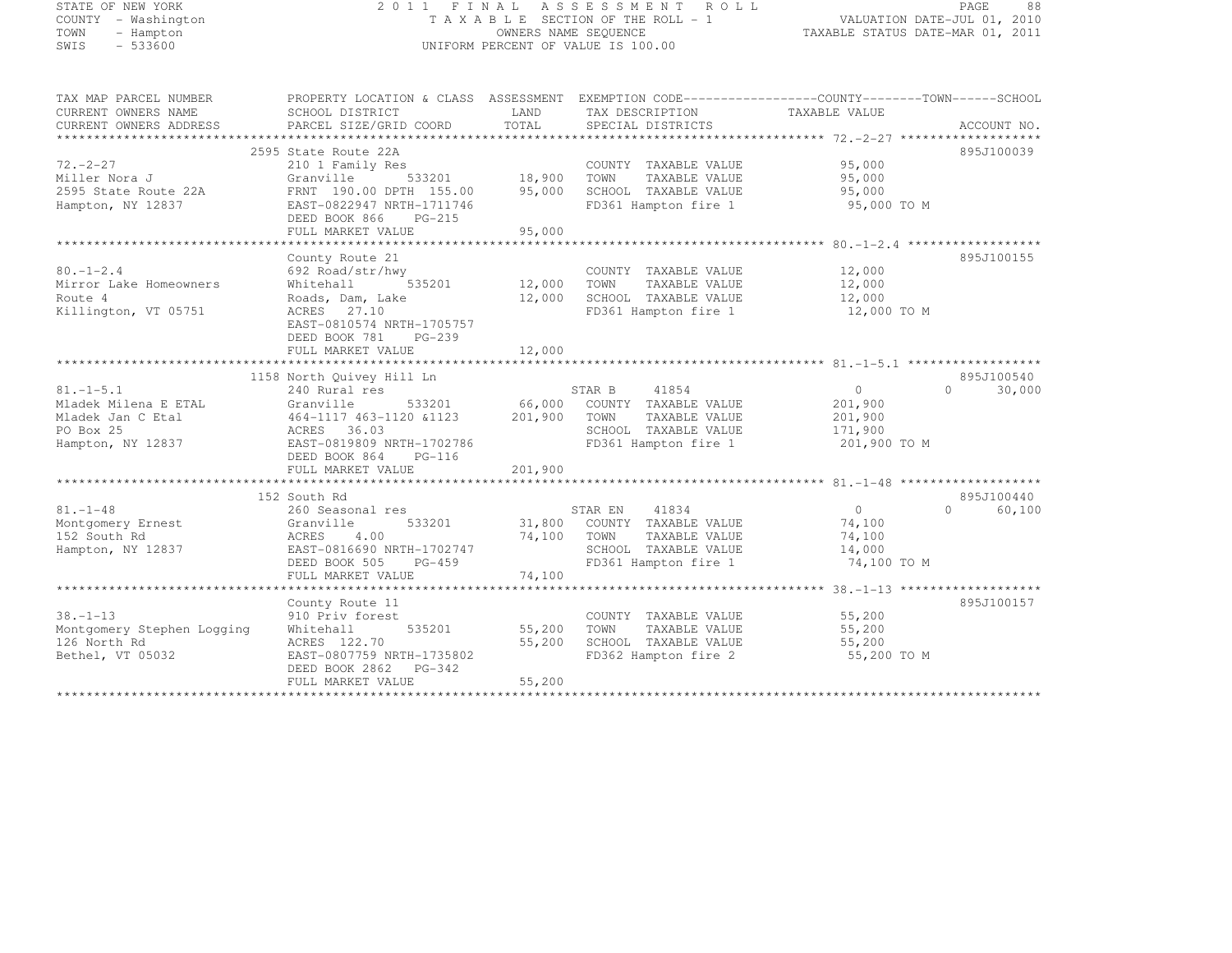| STATE OF NEW YORK |           |                     |  |
|-------------------|-----------|---------------------|--|
|                   |           | COUNTY - Washington |  |
| TOWN              |           | - Hampton           |  |
| SWIS              | $-533600$ |                     |  |

#### STATE OF NEW YORK 2 0 1 1 F I N A L A S S E S S M E N T R O L L PAGE <sup>89</sup> COUNTY - Washington T A X A B L E SECTION OF THE ROLL - 1 VALUATION DATE-JUL 01, 2010 TOWN - Hampton OWNERS NAME SEQUENCE TAXABLE STATUS DATE-MAR 01, 2011 SWIS - 533600 UNIFORM PERCENT OF VALUE IS 100.00

| TAX MAP PARCEL NUMBER<br>CURRENT OWNERS NAME<br>CURRENT OWNERS ADDRESS | PROPERTY LOCATION & CLASS ASSESSMENT EXEMPTION CODE----------------COUNTY-------TOWN-----SCHOOL<br>SCHOOL DISTRICT<br>PARCEL SIZE/GRID COORD | LAND<br>TOTAL      | TAX DESCRIPTION TAXABLE VALUE<br>SPECIAL DISTRICTS |                                   | ACCOUNT NO.        |
|------------------------------------------------------------------------|----------------------------------------------------------------------------------------------------------------------------------------------|--------------------|----------------------------------------------------|-----------------------------------|--------------------|
|                                                                        |                                                                                                                                              |                    |                                                    |                                   |                    |
| $71. - 1 - 14.6$<br>Mooney Paula                                       | 333 Hills Pond Rd<br>260 Seasonal res - WTRFNT<br>Granville<br>533201                                                                        | 34,700             | COUNTY TAXABLE VALUE<br>TOWN<br>TAXABLE VALUE      | 250,800<br>250,800<br>250,800     | 895J100671         |
| 219 N Ouaker Ln<br>West Hartford Conn, 06119                           | 608/223<br>7.82<br>ACRES<br>EAST-0815057 NRTH-1709386<br>DEED BOOK 800<br>PG-165<br>FULL MARKET VALUE                                        | 250,800<br>250,800 | SCHOOL TAXABLE VALUE                               | FD361 Hampton fire 1 250,800 TO M |                    |
|                                                                        |                                                                                                                                              |                    |                                                    |                                   |                    |
|                                                                        | Hills Pond Rd OFF                                                                                                                            |                    |                                                    |                                   | 895J100241         |
| $71. - 1 - 22$<br>Mooney Paula                                         | 910 Priv forest<br>533201<br>Granville                                                                                                       | 20,200             | COUNTY TAXABLE VALUE<br>TOWN<br>TAXABLE VALUE      | 20, 200<br>20,200                 |                    |
| 219 N Ouaker Ln                                                        | 50 Ad                                                                                                                                        | 20,200             | SCHOOL TAXABLE VALUE                               | 20,200                            |                    |
| West Hartford, CT 06119                                                | ACRES 44.90<br>EAST-0814345 NRTH-1708870<br>DEED BOOK 868<br>$PG-83$                                                                         |                    | FD361 Hampton fire 1                               | 20,200 TO M                       |                    |
|                                                                        | FULL MARKET VALUE                                                                                                                            | 20,200             |                                                    |                                   |                    |
|                                                                        |                                                                                                                                              |                    |                                                    |                                   |                    |
|                                                                        | Hills Pond Rd OFF                                                                                                                            |                    |                                                    |                                   | 895J100685         |
| $71. - 1 - 14.8$                                                       | 314 Rural vac<10 - WTRFNT                                                                                                                    |                    | COUNTY TAXABLE VALUE                               | 28,400                            |                    |
| Mooney Thomas C                                                        | 533201<br>Granville                                                                                                                          | 28,400             | TOWN<br>TAXABLE VALUE                              | 28,400                            |                    |
| Mooney Paula A                                                         | ACRES 1.01                                                                                                                                   | 28,400             | SCHOOL TAXABLE VALUE                               | 28,400                            |                    |
| 219 N Ouaker Ln<br>West Hartford, CT 06119 DEED BOOK 2714 PG-248       | EAST-0815354 NRTH-1708780                                                                                                                    |                    | FD361 Hampton fire 1                               | 28,400 TO M                       |                    |
|                                                                        | FULL MARKET VALUE                                                                                                                            | 28,400             |                                                    |                                   |                    |
|                                                                        |                                                                                                                                              |                    |                                                    |                                   |                    |
|                                                                        | 283 Hills Pond Rd                                                                                                                            |                    |                                                    |                                   | 895J101771         |
| $71. - 1 - 14.33$<br>Granville                                         | 210 1 Family Res - WTRFNT                                                                                                                    | 533201 27,100      | COUNTY TAXABLE VALUE                               | 327,800                           |                    |
| Moran Michael P                                                        |                                                                                                                                              |                    | TOWN<br>TAXABLE VALUE                              | 327,800                           |                    |
| ACRES<br>EAST-0<br>Moran Leslie S                                      | 1.44                                                                                                                                         | 327,800            | SCHOOL TAXABLE VALUE                               | 327,800                           |                    |
| 210 Jay St<br>Albany, NY 12210                                         | EAST-0816083 NRTH-1708195                                                                                                                    |                    | FD361 Hampton fire 1                               | 327,800 TO M                      |                    |
|                                                                        | DEED BOOK 1803 PG-270                                                                                                                        |                    |                                                    |                                   |                    |
|                                                                        |                                                                                                                                              |                    |                                                    |                                   |                    |
|                                                                        | 437 South Rd                                                                                                                                 |                    |                                                    |                                   | 895J101776         |
| $72. - 1 - 18.1$                                                       |                                                                                                                                              |                    | STAR B<br>41854                                    | 0                                 | $\Omega$<br>30,000 |
| Morehouse Debra J                                                      | 210 1 Family Res<br>533201                                                                                                                   |                    |                                                    |                                   |                    |
|                                                                        | Granville                                                                                                                                    |                    | 30,200 COUNTY TAXABLE VALUE                        | 108,300                           |                    |
| 437 South Rd                                                           | ACRES<br>3.52<br>EAST-0819574 NRTH-1707743                                                                                                   | 108,300            | TOWN<br>TAXABLE VALUE<br>SCHOOL TAXABLE VALUE      | 108,300                           |                    |
| Whitehall, NY 12887                                                    |                                                                                                                                              |                    |                                                    | 78,300                            |                    |
|                                                                        | DEED BOOK 824<br>$PG-51$                                                                                                                     |                    | FD361 Hampton fire 1                               | 108,300 TO M                      |                    |
|                                                                        | FULL MARKET VALUE                                                                                                                            | 108,300            |                                                    |                                   |                    |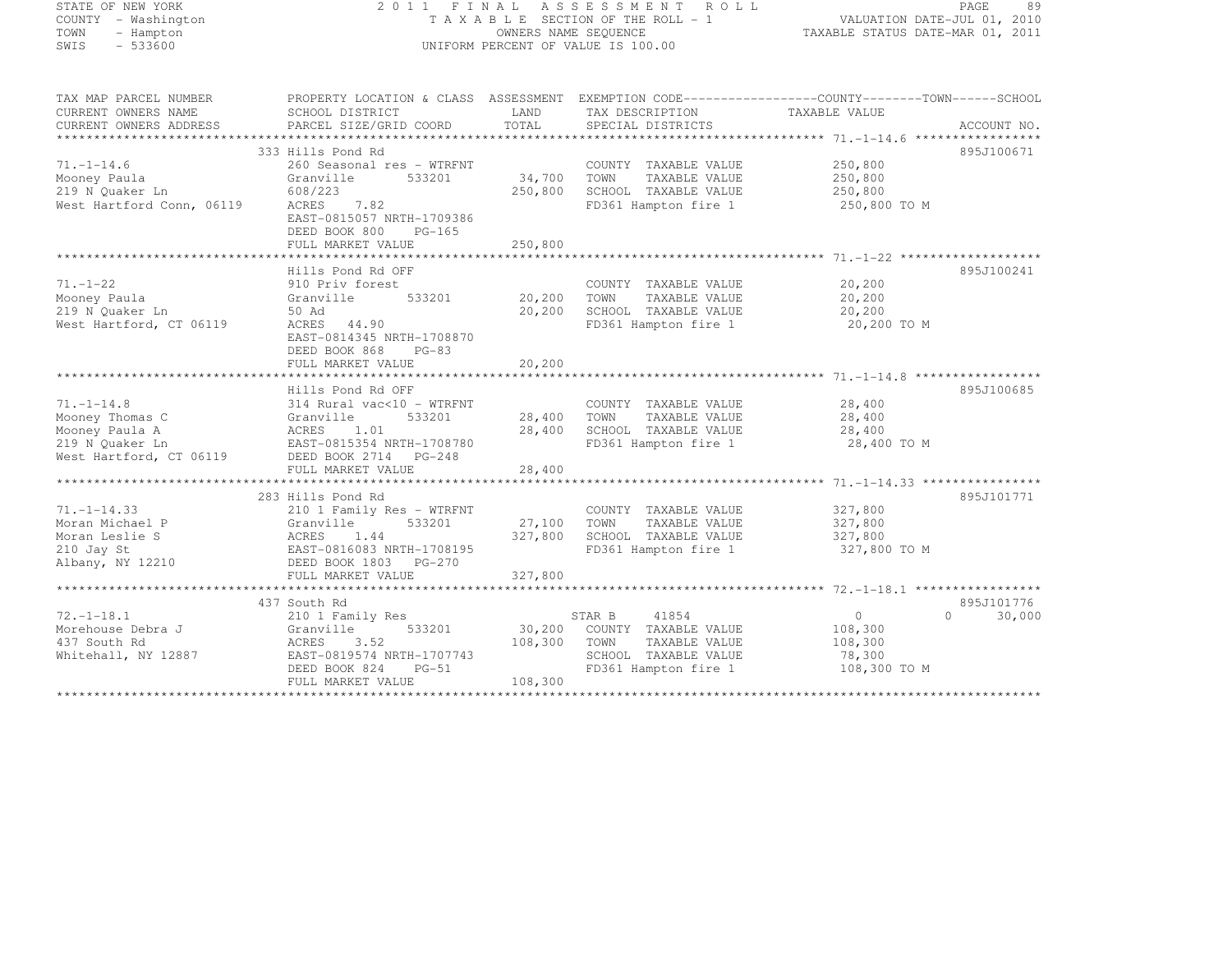| STATE OF NEW YORK                                             |                                                                                                 |               | 2011 FINAL ASSESSMENT ROLL                                                                    |                                              |          | PAGE<br>90                  |
|---------------------------------------------------------------|-------------------------------------------------------------------------------------------------|---------------|-----------------------------------------------------------------------------------------------|----------------------------------------------|----------|-----------------------------|
| COUNTY - Washington<br>TOWN<br>- Hampton<br>SWIS<br>$-533600$ |                                                                                                 |               | TAXABLE SECTION OF THE ROLL - 1<br>OWNERS NAME SEQUENCE<br>UNIFORM PERCENT OF VALUE IS 100.00 | TAXABLE STATUS DATE-MAR 01, 2011             |          | VALUATION DATE-JUL 01, 2010 |
|                                                               |                                                                                                 |               |                                                                                               |                                              |          |                             |
| TAX MAP PARCEL NUMBER                                         | PROPERTY LOCATION & CLASS ASSESSMENT EXEMPTION CODE----------------COUNTY-------TOWN-----SCHOOL |               |                                                                                               |                                              |          |                             |
| CURRENT OWNERS NAME                                           | SCHOOL DISTRICT                                                                                 | LAND          | TAX DESCRIPTION                                                                               | TAXABLE VALUE                                |          |                             |
| CURRENT OWNERS ADDRESS                                        | PARCEL SIZE/GRID COORD                                                                          | TOTAL         | SPECIAL DISTRICTS                                                                             |                                              |          | ACCOUNT NO.                 |
|                                                               | Carlton Rd                                                                                      |               |                                                                                               |                                              |          |                             |
| $45. - 1 - 5.6$                                               | 314 Rural vac<10                                                                                |               | COUNTY TAXABLE VALUE                                                                          | 6,500                                        |          |                             |
| Morrison Michael F                                            | 535201<br>Whitehall                                                                             | 6,500         | TOWN<br>TAXABLE VALUE                                                                         | 6,500                                        |          |                             |
| Morrison Sharon R                                             | ACRES<br>1.04                                                                                   | 6,500         | SCHOOL TAXABLE VALUE                                                                          | 6,500                                        |          |                             |
| 2017 Carlton Woods Way                                        | EAST-0804669 NRTH-1734419                                                                       |               | FD362 Hampton fire 2                                                                          | 6,500 TO M                                   |          |                             |
| Whitehall, NY 12887                                           | DEED BOOK 2748 PG-159                                                                           |               |                                                                                               |                                              |          |                             |
|                                                               | FULL MARKET VALUE                                                                               | 6,500         |                                                                                               |                                              |          |                             |
|                                                               |                                                                                                 |               |                                                                                               |                                              |          |                             |
|                                                               | 171 Hickey Rd                                                                                   |               |                                                                                               |                                              |          | 895J100711                  |
| $62 - 1 - 32.2$                                               | 280 Res Multiple                                                                                |               | STAR B<br>41854                                                                               | $\circ$                                      | $\circ$  | 30,000                      |
| Morse Steven J                                                | Granville<br>533201                                                                             | 35,000        | COUNTY TAXABLE VALUE                                                                          | 167,700                                      |          |                             |
| Morse Norma H                                                 | ACRES<br>5.04                                                                                   | 167,700       | TOWN<br>TAXABLE VALUE                                                                         | 167,700                                      |          |                             |
| 171 Hickey Rd<br>Hampton, NY 12837                            | EAST-0813633 NRTH-1717993<br>DEED BOOK 576<br>PG-88                                             |               | SCHOOL TAXABLE VALUE<br>FD361 Hampton fire 1                                                  | 137,700<br>167,700 TO M                      |          |                             |
|                                                               | FULL MARKET VALUE                                                                               | 167,700       |                                                                                               |                                              |          |                             |
|                                                               | *****************************                                                                   |               | **********************                                                                        | ************** 71.4-3-7 ******************** |          |                             |
|                                                               | 1145 East Way                                                                                   |               |                                                                                               |                                              |          | 895J100244                  |
| $71.4 - 3 - 7$                                                | 260 Seasonal res - WTRFNT                                                                       |               | COUNTY TAXABLE VALUE                                                                          | 130,200                                      |          |                             |
| Mulholland Daniel                                             | Granville<br>533201                                                                             | 27,000        | TOWN<br>TAXABLE VALUE                                                                         | 130,200                                      |          |                             |
| Mulholland Susan                                              | $71. - 3 - 7$                                                                                   | 130,200       | SCHOOL TAXABLE VALUE                                                                          | 130,200                                      |          |                             |
| 10 Davis St                                                   | FRNT 100.00 DPTH 100.00                                                                         |               | FD361 Hampton fire 1                                                                          | 130,200 TO M                                 |          |                             |
| Whitehall, NY 12887                                           | EAST-0815750 NRTH-1708193                                                                       |               |                                                                                               |                                              |          |                             |
|                                                               | DEED BOOK 838<br>PG-262                                                                         |               |                                                                                               |                                              |          |                             |
|                                                               | FULL MARKET VALUE                                                                               | 130,200       |                                                                                               |                                              |          |                             |
|                                                               |                                                                                                 |               |                                                                                               |                                              |          |                             |
|                                                               | 2164 County Route 18                                                                            |               |                                                                                               |                                              |          | 895J100134                  |
| $62, -1 - 26, 1$                                              | 270 Mfg housing                                                                                 |               | COUNTY TAXABLE VALUE                                                                          | 87,400                                       |          |                             |
| Murello George M                                              | 533201<br>Granville                                                                             | 34,100        | TOWN<br>TAXABLE VALUE                                                                         | 87,400                                       |          |                             |
| Murello Ann Marie                                             | ACRES 27.90                                                                                     | 87,400        | SCHOOL TAXABLE VALUE                                                                          | 87,400                                       |          |                             |
| 2210 Brynsack Rd                                              | EAST-0815787 NRTH-1712738                                                                       |               | FD361 Hampton fire 1                                                                          | 87,400 TO M                                  |          |                             |
| Wallkill, NY 12589                                            | DEED BOOK 2858 PG-235                                                                           |               |                                                                                               |                                              |          |                             |
|                                                               | FULL MARKET VALUE                                                                               | 87,400        |                                                                                               |                                              |          |                             |
|                                                               |                                                                                                 |               |                                                                                               |                                              |          | 895J100184                  |
| $72. - 1 - 14$                                                | 448 South Rd                                                                                    |               | WAR VET/TC 41121                                                                              | 9,120                                        | 9,120    | $\circ$                     |
| Murray Richard                                                | 210 1 Family Res<br>533201<br>Granville                                                         |               | 25,300 DISAB-C/T 41931                                                                        | 25,840                                       | 25,840   | $\overline{0}$              |
| 448 South Rd                                                  | ACRES<br>2.00                                                                                   | 60,800 STAR B | 41854                                                                                         | $\overline{0}$                               | $\Omega$ | 30,000                      |
| Whitehall, NY 12887                                           | EAST-0820198 NRTH-1707873                                                                       |               | COUNTY TAXABLE VALUE                                                                          | 25,840                                       |          |                             |
|                                                               | DEED BOOK 455<br>PG-994                                                                         |               | TOWN<br>TAXABLE VALUE                                                                         | 25,840                                       |          |                             |
|                                                               | FULL MARKET VALUE                                                                               | 60,800        | SCHOOL TAXABLE VALUE                                                                          | 30,800                                       |          |                             |
|                                                               |                                                                                                 |               |                                                                                               |                                              |          |                             |

FD361 Hampton fire 1 60,800 TO M \*\*\*\*\*\*\*\*\*\*\*\*\*\*\*\*\*\*\*\*\*\*\*\*\*\*\*\*\*\*\*\*\*\*\*\*\*\*\*\*\*\*\*\*\*\*\*\*\*\*\*\*\*\*\*\*\*\*\*\*\*\*\*\*\*\*\*\*\*\*\*\*\*\*\*\*\*\*\*\*\*\*\*\*\*\*\*\*\*\*\*\*\*\*\*\*\*\*\*\*\*\*\*\*\*\*\*\*\*\*\*\*\*\*\*\*\*\*\*\*\*\*\*\*\*\*\*\*\*\*\*\*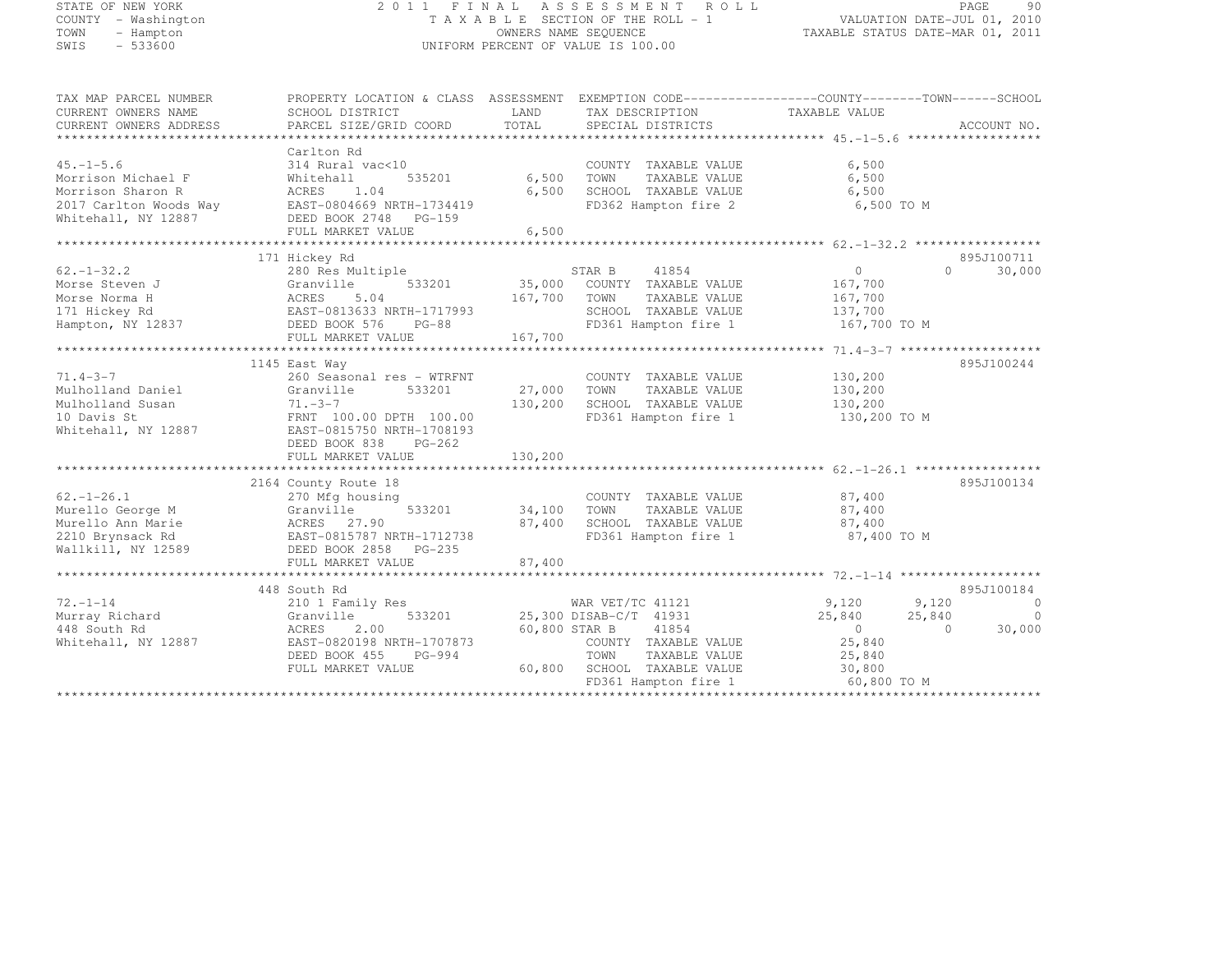# STATE OF NEW YORK 2 0 1 1 F I N A L A S S E S S M E N T R O L L PAGE <sup>91</sup> COUNTY - Washington T A X A B L E SECTION OF THE ROLL - 1 VALUATION DATE-JUL 01, 2010 TOWN - Hampton OWNERS NAME SEQUENCE TAXABLE STATUS DATE-MAR 01, 2011 SWIS - 533600 UNIFORM PERCENT OF VALUE IS 100.00

| TAX MAP PARCEL NUMBER<br>CURRENT OWNERS NAME<br>CURRENT OWNERS ADDRESS                                                                             | PROPERTY LOCATION & CLASS ASSESSMENT<br>SCHOOL DISTRICT<br>PARCEL SIZE/GRID COORD                                                                                                                                     | LAND<br>TOTAL                | TAX DESCRIPTION<br>SPECIAL DISTRICTS                                                                                    | TAXABLE VALUE                                             | ACCOUNT NO.                      |
|----------------------------------------------------------------------------------------------------------------------------------------------------|-----------------------------------------------------------------------------------------------------------------------------------------------------------------------------------------------------------------------|------------------------------|-------------------------------------------------------------------------------------------------------------------------|-----------------------------------------------------------|----------------------------------|
| $72.2 - 3 - 1$<br>Myers John<br>Myers Justina<br>12 Greenfield Ln<br>Hampton, NY 12837                                                             | 12 Greenfield Ln<br>210 1 Family Res<br>533201<br>Granville<br>738/160 Hwy Approp<br>720/22-23 Hwy Approp<br>$72 - 3 - 1$<br>ACRES<br>3.07<br>EAST-0823989 NRTH-1712407<br>DEED BOOK 1849 PG-235<br>FULL MARKET VALUE | 107,800<br>107,800           | STAR B<br>41854<br>28,700 COUNTY TAXABLE VALUE<br>TOWN<br>TAXABLE VALUE<br>SCHOOL TAXABLE VALUE<br>FD361 Hampton fire 1 | $\circ$<br>107,800<br>107,800<br>77,800<br>107,800 TO M   | 895J100169<br>$\Omega$<br>30,000 |
| $38. - 1 - 20.1$<br>Needham Johanna<br>Lawrence Peter<br>ATT: Johanna Genier<br>147 Vladyka Woods Rd<br>Whitehall, NY 12887<br>******************* | 147 Vladyka Woods Rd<br>210 1 Family Res<br>535201<br>Whitehall<br>1.00<br>ACRES<br>EAST-0806678 NRTH-1740513<br>DEED BOOK 732<br>PG-331<br>FULL MARKET VALUE                                                         | 22,000<br>156,300<br>156,300 | 41854<br>STAR B<br>COUNTY TAXABLE VALUE<br>TOWN<br>TAXABLE VALUE<br>SCHOOL TAXABLE VALUE<br>FD362 Hampton fire 2        | $\Omega$<br>156,300<br>156,300<br>126,300<br>156,300 TO M | 895J101765<br>30,000<br>$\Omega$ |
| $53. -1 - 15$<br>Nikas William L<br>Barber John M<br>PO Box 267<br>Hudson Falls, NY 12839                                                          | 100 Camp Way<br>260 Seasonal res<br>Whitehall<br>535201<br>ACRES 47.60<br>EAST-0809912 NRTH-1723705<br>DEED BOOK 771<br>$PG-152$<br>FULL MARKET VALUE                                                                 | 21,600<br>34,700<br>34,700   | COUNTY TAXABLE VALUE<br>TOWN<br>TAXABLE VALUE<br>SCHOOL TAXABLE VALUE<br>FD362 Hampton fire 2                           | 34,700<br>34,700<br>34,700<br>34,700 TO M                 | 895J100085                       |
| $53. - 1 - 16$<br>Nikas William L<br>Barber John M<br>116 Oak St<br>PO Box 267<br>Hudson Falls, NY 12839                                           | LOT 9 Taylor Pat<br>910 Priv forest<br>Granville<br>533201<br>50 Ad<br>ACRES 42.50<br>EAST-0812903 NRTH-1724375<br>DEED BOOK 557<br>$PG-212$<br>FULL MARKET VALUE                                                     | 19,100<br>19,100<br>19,100   | COUNTY TAXABLE VALUE<br>TOWN<br>TAXABLE VALUE<br>SCHOOL TAXABLE VALUE<br>FD361 Hampton fire 1                           | 19,100<br>19,100<br>19,100<br>19,100 TO M                 | 895J100050                       |
| $72. - 1 - 16$<br>Noble Gerald<br>Noble Norma<br>867 Granville St<br>Poultney, VT 05764                                                            | South Rd<br>323 Vacant rural<br>Granville<br>533201<br>ACRES 50.00<br>EAST-0818367 NRTH-1707034<br>PG-223<br>DEED BOOK 716<br>FULL MARKET VALUE                                                                       | 72,000<br>72,000<br>72,000   | COUNTY TAXABLE VALUE<br>TOWN<br>TAXABLE VALUE<br>SCHOOL TAXABLE VALUE<br>FD361 Hampton fire 1                           | 72,000<br>72,000<br>72,000<br>72,000 TO M                 | 895J100265                       |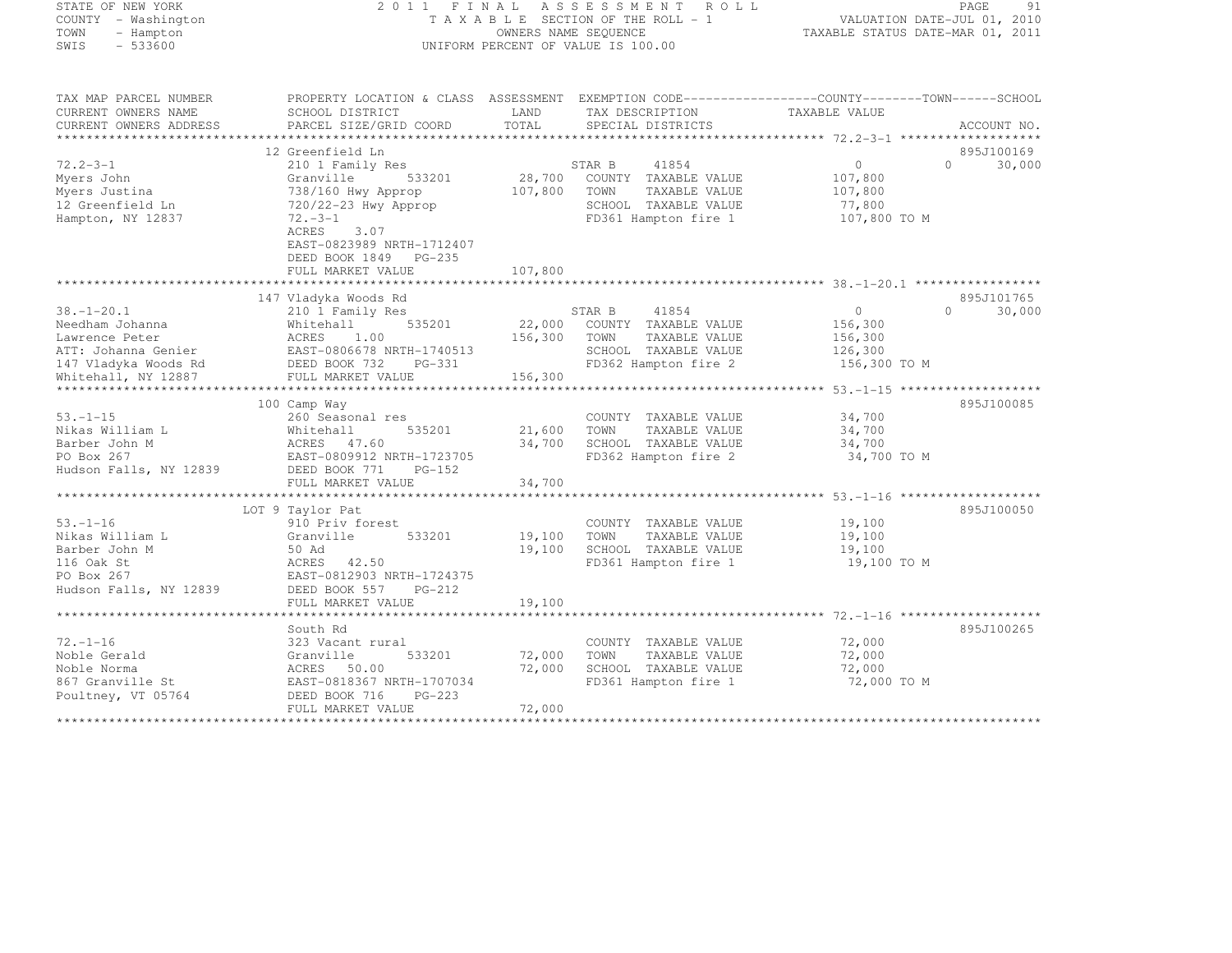STATE OF NEW YORK 2 0 1 1 F I N A L A S S E S S M E N T R O L L PAGE <sup>92</sup> COUNTY - Washington T A X A B L E SECTION OF THE ROLL - 1 VALUATION DATE-JUL 01, 2010 TOWN - Hampton OWNERS NAME SEQUENCE TAXABLE STATUS DATE-MAR 01, 2011 SWIS - 533600 UNIFORM PERCENT OF VALUE IS 100.00 TAX MAP PARCEL NUMBER PROPERTY LOCATION & CLASS ASSESSMENT EXEMPTION CODE------------------COUNTY--------TOWN------SCHOOL CURRENT OWNERS NAME SCHOOL DISTRICT LAND TAX DESCRIPTION TAXABLE VALUE CURRENT OWNERS ADDRESS PARCEL SIZE/GRID COORD TOTAL SPECIAL DISTRICTS ACCOUNT NO. \*\*\*\*\*\*\*\*\*\*\*\*\*\*\*\*\*\*\*\*\*\*\*\*\*\*\*\*\*\*\*\*\*\*\*\*\*\*\*\*\*\*\*\*\*\*\*\*\*\*\*\*\*\*\*\*\*\*\*\*\*\*\*\*\*\*\*\*\*\*\*\*\*\*\*\*\*\*\*\*\*\*\*\*\*\*\*\*\*\*\*\*\*\*\*\*\*\*\*\*\*\*\* 72.-1-16.4 \*\*\*\*\*\*\*\*\*\*\*\*\*\*\*\*\* South Rd 72.-1-16.4 323 Vacant rural COUNTY TAXABLE VALUE 61,000 Noble Gerald Granville 533201 61,000 TOWN TAXABLE VALUE 61,000<br>http://www.faxable.com/www.faxable.com/www.faxable.com/www.faxable.com/www.faxable.com/www.faxable.com/www.fax Noble Norma ACRES 38.22 61,000 SCHOOL TAXABLE VALUE 61,000 837 Granville St EAST-0820224 NRTH-1706357 FD361 Hampton fire 1 61,000 TO M Poultney, VT 05764 DEED BOOK 716 PG-223 FULL MARKET VALUE 61,000 \*\*\*\*\*\*\*\*\*\*\*\*\*\*\*\*\*\*\*\*\*\*\*\*\*\*\*\*\*\*\*\*\*\*\*\*\*\*\*\*\*\*\*\*\*\*\*\*\*\*\*\*\*\*\*\*\*\*\*\*\*\*\*\*\*\*\*\*\*\*\*\*\*\*\*\*\*\*\*\*\*\*\*\*\*\*\*\*\*\*\*\*\*\*\*\*\*\*\*\*\*\*\* 72.-2-31 \*\*\*\*\*\*\*\*\*\*\*\*\*\*\*\*\*\*\* 2621 State Route 22A 895J100273 72.-2-31 210 1 Family Res STAR B <sup>41854</sup> <sup>0</sup> 0 30,000 Noble John A Granville 533201 22,900 COUNTY TAXABLE VALUE 82,200 Noble Karen S FRNT 260.00 DPTH 215.00 82,200 TOWN TAXABLE VALUE 82,200 2621 State Route 22A EAST-0823275 NRTH-1712275 SCHOOL TAXABLE VALUE 52,200 Hampton, NY 12837 DEED BOOK 871 PG-276 FD361 Hampton fire 1 82,200 TO M FULL MARKET VALUE 82,200 \*\*\*\*\*\*\*\*\*\*\*\*\*\*\*\*\*\*\*\*\*\*\*\*\*\*\*\*\*\*\*\*\*\*\*\*\*\*\*\*\*\*\*\*\*\*\*\*\*\*\*\*\*\*\*\*\*\*\*\*\*\*\*\*\*\*\*\*\*\*\*\*\*\*\*\*\*\*\*\*\*\*\*\*\*\*\*\*\*\*\*\*\*\*\*\*\*\*\*\*\*\*\* 72.-2-12 \*\*\*\*\*\*\*\*\*\*\*\*\*\*\*\*\*\*\* County Route 20 OFF 895J100058 72.-2-12 322 Rural vac>10 COUNTY TAXABLE VALUE 8,500 Noble Thomas G Granville 533201 8,500 TOWN TAXABLE VALUE 8,500 Rose Nancy C 2675/53 2675/53 8,500 SCHOOL TAXABLE VALUE 8,500 8,500 970 Granville St Acres 18.50 FD361 Hampton fire 1 8,500 TO M<br>PD361 Hampton fire 1 8,500 TO M Poultney, VT 05764 EAST-0824209 NRTH-1707030 DEED BOOK 2812 PG-12 FULL MARKET VALUE 8,500 \*\*\*\*\*\*\*\*\*\*\*\*\*\*\*\*\*\*\*\*\*\*\*\*\*\*\*\*\*\*\*\*\*\*\*\*\*\*\*\*\*\*\*\*\*\*\*\*\*\*\*\*\*\*\*\*\*\*\*\*\*\*\*\*\*\*\*\*\*\*\*\*\*\*\*\*\*\*\*\*\*\*\*\*\*\*\*\*\*\*\*\*\*\*\*\*\*\*\*\*\*\*\* 72.-1-5 \*\*\*\*\*\*\*\*\*\*\*\*\*\*\*\*\*\*\*\* 33 Dailey Way 895J100422 72.-1-5 210 1 Family Res WAR VET/TC 41121 22,950 22,950 <sup>0</sup> OBrien David K Granville 533201 34,800 STAR B 41854 0 0 30,000<br>Derien David K (1990) OBrien Barbara S ACRES 4.94 153,000 COUNTY TAXABLE VALUE 130,050 33 Dailey Way EAST-0822029 NRTH-1711367 TOWN TAXABLE VALUE 130,050 Hampton, NY 12837 DEED BOOK 2282 PG-329 SCHOOL TAXABLE VALUE 123,000 FULL MARKET VALUE 153,000 FD361 Hampton fire 1 153,000 TO M \*\*\*\*\*\*\*\*\*\*\*\*\*\*\*\*\*\*\*\*\*\*\*\*\*\*\*\*\*\*\*\*\*\*\*\*\*\*\*\*\*\*\*\*\*\*\*\*\*\*\*\*\*\*\*\*\*\*\*\*\*\*\*\*\*\*\*\*\*\*\*\*\*\*\*\*\*\*\*\*\*\*\*\*\*\*\*\*\*\*\*\*\*\*\*\*\*\*\*\*\*\*\* 72.-2-42 \*\*\*\*\*\*\*\*\*\*\*\*\*\*\*\*\*\*\* 23 Perry Heights Way 895J101779 72.-2-42 240 Rural res STAR B <sup>41854</sup> <sup>0</sup> 0 30,000 Obrien Thomas W Granville 533201 70,300 COUNTY TAXABLE VALUE 331,600 Obrien Michelle L ACRES 37.07 331,600 TOWN TAXABLE VALUE 331,600 PO Box 174 FORD 301,600 EAST-0821898 NRTH-1712919 SCHOOL TAXABLE VALUE 301,600 Hampton, NY 12837 DEED BOOK 2069 PG-150 CA001 Cons agri dst 1 331,600 TO FULL MARKET VALUE 331,600 FD361 Hampton fire 1 331,600 TO M \*\*\*\*\*\*\*\*\*\*\*\*\*\*\*\*\*\*\*\*\*\*\*\*\*\*\*\*\*\*\*\*\*\*\*\*\*\*\*\*\*\*\*\*\*\*\*\*\*\*\*\*\*\*\*\*\*\*\*\*\*\*\*\*\*\*\*\*\*\*\*\*\*\*\*\*\*\*\*\*\*\*\*\*\*\*\*\*\*\*\*\*\*\*\*\*\*\*\*\*\*\*\* 80.-1-2.6 \*\*\*\*\*\*\*\*\*\*\*\*\*\*\*\*\*\* County Route 21 895J10173280.-1-2.6 314 Rural vac<10 COUNTY TAXABLE VALUE 26,500

Ororke Sheila Whitehall 535201 26,500 TOWN TAXABLE VALUE 26,500 2 Treetop Rd ACRES 5.10 26,500 SCHOOL TAXABLE VALUE 26,500 Middlesex, NJ 08845 EAST-0809087 NRTH-1706407 FD361 Hampton fire 1 26,500 TO M

FULL MARKET VALUE 26,500 \*\*\*\*\*\*\*\*\*\*\*\*\*\*\*\*\*\*\*\*\*\*\*\*\*\*\*\*\*\*\*\*\*\*\*\*\*\*\*\*\*\*\*\*\*\*\*\*\*\*\*\*\*\*\*\*\*\*\*\*\*\*\*\*\*\*\*\*\*\*\*\*\*\*\*\*\*\*\*\*\*\*\*\*\*\*\*\*\*\*\*\*\*\*\*\*\*\*\*\*\*\*\*\*\*\*\*\*\*\*\*\*\*\*\*\*\*\*\*\*\*\*\*\*\*\*\*\*\*\*\*\*

DEED BOOK 929 PG-224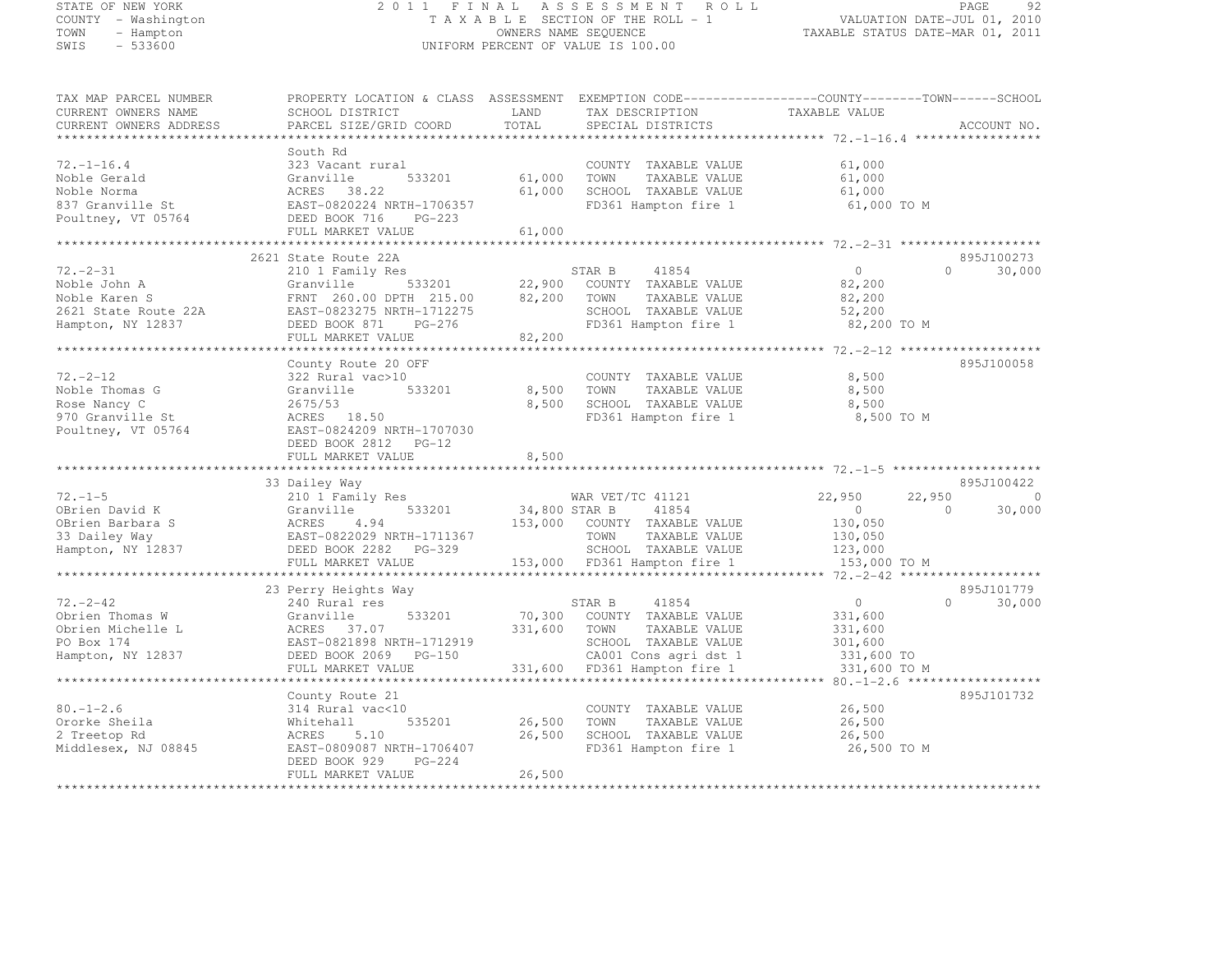# STATE OF NEW YORK 2 0 1 1 F I N A L A S S E S S M E N T R O L L PAGE <sup>93</sup> COUNTY - Washington T A X A B L E SECTION OF THE ROLL - 1 VALUATION DATE-JUL 01, 2010 TOWN - Hampton OWNERS NAME SEQUENCE TAXABLE STATUS DATE-MAR 01, 2011 SWIS - 533600 UNIFORM PERCENT OF VALUE IS 100.00

| TAX MAP PARCEL NUMBER<br>CURRENT OWNERS NAME<br>CURRENT OWNERS ADDRESS | PROPERTY LOCATION & CLASS ASSESSMENT<br>SCHOOL DISTRICT<br>PARCEL SIZE/GRID COORD                                 | LAND<br>TOTAL | EXEMPTION CODE-----------------COUNTY-------TOWN------SCHOOL<br>TAX DESCRIPTION TAXABLE VALUE<br>SPECIAL DISTRICTS |                      | ACCOUNT NO.         |
|------------------------------------------------------------------------|-------------------------------------------------------------------------------------------------------------------|---------------|--------------------------------------------------------------------------------------------------------------------|----------------------|---------------------|
|                                                                        |                                                                                                                   |               |                                                                                                                    |                      |                     |
|                                                                        | 1783 County Route 21                                                                                              |               |                                                                                                                    |                      | 895J101733          |
| $80. - 1 - 2.7$                                                        | 210 1 Family Res                                                                                                  |               | COUNTY TAXABLE VALUE                                                                                               | 102,600              |                     |
| Ororke Sheila                                                          | 535201<br>Whitehall                                                                                               | 35,100        | TOWN<br>TAXABLE VALUE                                                                                              | 102,600              |                     |
| 2 Treetop Rd                                                           | ACRES<br>5.10                                                                                                     | 102,600       | SCHOOL TAXABLE VALUE                                                                                               | 102,600              |                     |
| Middlesex, NJ 08845                                                    | EAST-0809186 NRTH-1706109                                                                                         |               | FD361 Hampton fire 1                                                                                               | 102,600 TO M         |                     |
|                                                                        | DEED BOOK 929<br>$PG-224$                                                                                         |               |                                                                                                                    |                      |                     |
|                                                                        | FULL MARKET VALUE                                                                                                 | 102,600       |                                                                                                                    |                      |                     |
|                                                                        |                                                                                                                   |               |                                                                                                                    |                      |                     |
|                                                                        |                                                                                                                   |               |                                                                                                                    |                      |                     |
|                                                                        | 56 Staso Ln                                                                                                       |               |                                                                                                                    |                      | 895J100296          |
| $72. - 2 - 19$                                                         | 210 1 Family Res                                                                                                  |               | CBT VET/TC 41131                                                                                                   | 28,375<br>28,375     | $\bigcirc$          |
| Orourke Rita                                                           | 533201 23,300 STAR EN<br>Granville                                                                                |               | 41834                                                                                                              | $\Omega$<br>$\Omega$ | 60,100              |
| 56 Staso Rd                                                            | ACRES<br>1.40                                                                                                     |               | 113,500 COUNTY TAXABLE VALUE                                                                                       | 85,125               |                     |
| PO Box 101                                                             | EAST-0821712 NRTH-1709187<br>$\begin{array}{cc}\n\text{EAST}-\text{U821712} \\ \text{DEED BOK } 528\n\end{array}$ |               | TOWN<br>TAXABLE VALUE                                                                                              | 85,125               |                     |
| Hampton, NY 12837                                                      | PG-170                                                                                                            |               | SCHOOL TAXABLE VALUE                                                                                               | 53,400               |                     |
|                                                                        | FULL MARKET VALUE                                                                                                 |               | 113,500 FD361 Hampton fire 1                                                                                       | 113,500 TO M         |                     |
|                                                                        |                                                                                                                   |               |                                                                                                                    |                      |                     |
|                                                                        | 41 Hampton Heights Way                                                                                            |               |                                                                                                                    |                      | 895J100666          |
|                                                                        |                                                                                                                   |               |                                                                                                                    |                      |                     |
| $80. - 1 - 19$                                                         | 260 Seasonal res                                                                                                  |               | COUNTY TAXABLE VALUE                                                                                               | 115,000              |                     |
| Osterhoudt Ralph Jr                                                    | Granville<br>533201                                                                                               | 35,800        | TAXABLE VALUE<br>TOWN                                                                                              | 115,000              |                     |
| Osterhoudt Susan R                                                     | LOT 13                                                                                                            | 115,000       | SCHOOL TAXABLE VALUE                                                                                               | 115,000              |                     |
| 47 North Cross Rd                                                      | 5.78<br>ACRES                                                                                                     |               | FD361 Hampton fire 1                                                                                               | 115,000 TO M         |                     |
| Staatsburg, NY 12580                                                   | EAST-0810888 NRTH-1701612                                                                                         |               |                                                                                                                    |                      |                     |
|                                                                        | DEED BOOK 797<br>$PG-91$                                                                                          |               |                                                                                                                    |                      |                     |
|                                                                        | FULL MARKET VALUE                                                                                                 | 115,000       |                                                                                                                    |                      |                     |
|                                                                        |                                                                                                                   |               |                                                                                                                    |                      |                     |
|                                                                        | 2887 State Route 22A                                                                                              |               |                                                                                                                    |                      | 895J100192          |
| $63 - 1 - 4$                                                           | 210 1 Family Res                                                                                                  |               | STAR B<br>41854                                                                                                    | $\circ$              | $\bigcap$<br>30,000 |
| Panoushek James M                                                      | 533201<br>Granville                                                                                               | 34,400        | COUNTY TAXABLE VALUE                                                                                               | 210,900              |                     |
| Panoushek Stacey M                                                     | ACRES<br>4.80                                                                                                     | 210,900       | TAXABLE VALUE<br>TOWN                                                                                              | 210,900              |                     |
|                                                                        | EAST-0821902 NRTH-1718648                                                                                         |               |                                                                                                                    |                      |                     |
| 2887 State Route 22A                                                   |                                                                                                                   |               | SCHOOL TAXABLE VALUE                                                                                               | 180,900              |                     |
| Hampton, NY 12837                                                      | DEED BOOK 837<br>PG-164                                                                                           |               | FD361 Hampton fire 1                                                                                               | 210,900 TO M         |                     |
|                                                                        | FULL MARKET VALUE                                                                                                 | 210,900       |                                                                                                                    |                      |                     |
|                                                                        |                                                                                                                   |               |                                                                                                                    |                      |                     |
|                                                                        | 2883 State Route 22A                                                                                              |               |                                                                                                                    |                      | 895J101747          |
| $63. -1 - 4.1$                                                         | 270 Mfg housing                                                                                                   |               | COUNTY TAXABLE VALUE                                                                                               | 46,100               |                     |
| Panoushek Jamie                                                        | 533201<br>Granville                                                                                               | 34,300        | TOWN<br>TAXABLE VALUE                                                                                              | 46,100               |                     |
| Panoushek Stacey                                                       | ACRES<br>4.79                                                                                                     | 46,100        | SCHOOL TAXABLE VALUE                                                                                               | 46,100               |                     |
| 2887 State Route 22A                                                   | EAST-0822023 NRTH-1718259                                                                                         |               | FD361 Hampton fire 1                                                                                               | 46,100 TO M          |                     |
| Hampton, NY 12837                                                      | DEED BOOK 564<br>PG-317                                                                                           |               |                                                                                                                    |                      |                     |
|                                                                        |                                                                                                                   | 46,100        |                                                                                                                    |                      |                     |
|                                                                        | FULL MARKET VALUE                                                                                                 |               |                                                                                                                    |                      |                     |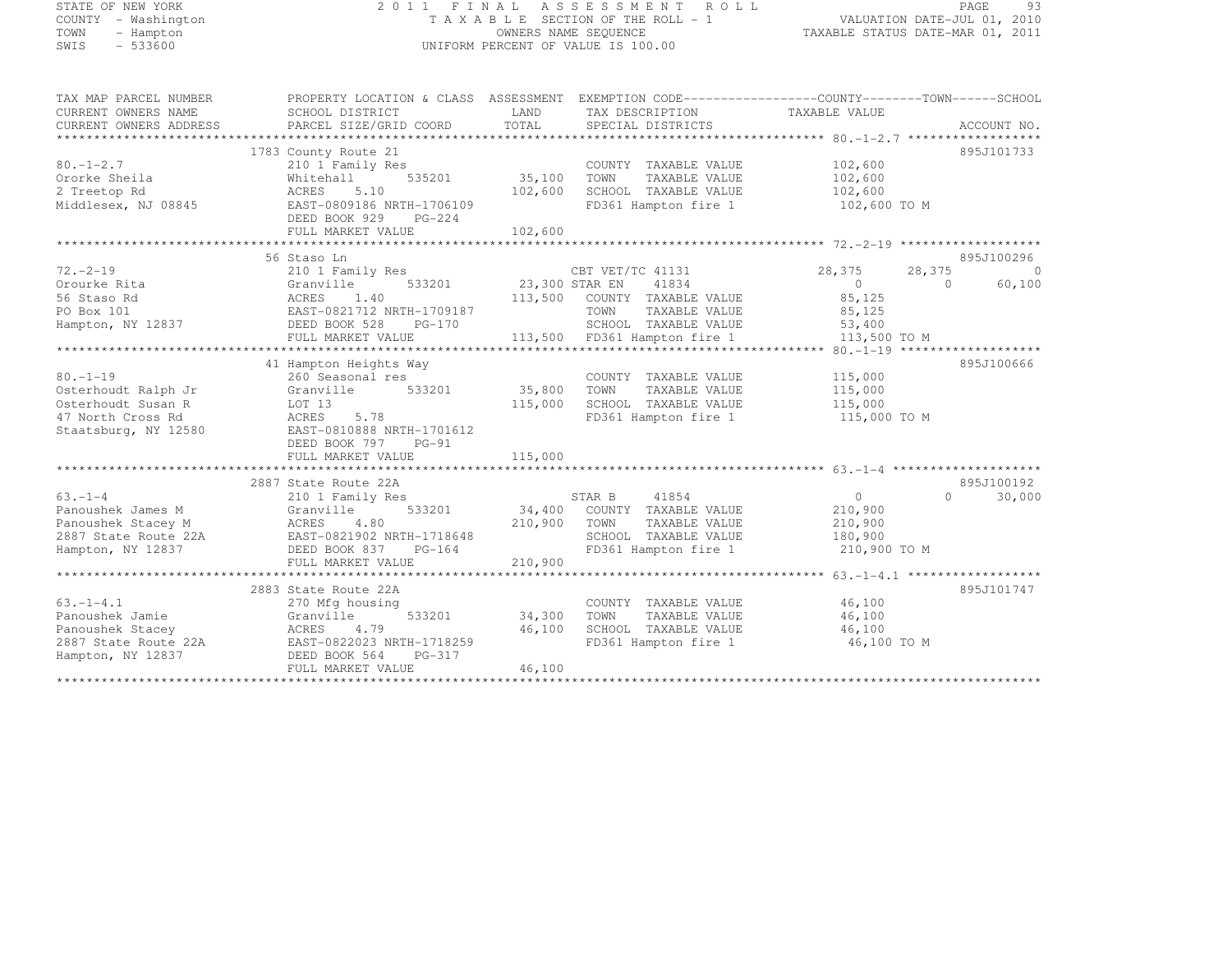## STATE OF NEW YORK 2 0 1 1 F I N A L A S S E S S M E N T R O L L PAGE <sup>94</sup> COUNTY - Washington T A X A B L E SECTION OF THE ROLL - 1 VALUATION DATE-JUL 01, 2010 TOWN - Hampton OWNERS NAME SEQUENCE TAXABLE STATUS DATE-MAR 01, 2011 SWIS - 533600 UNIFORM PERCENT OF VALUE IS 100.00

| TAX MAP PARCEL NUMBER<br>CURRENT OWNERS NAME<br>CURRENT OWNERS ADDRESS                               | PROPERTY LOCATION & CLASS ASSESSMENT EXEMPTION CODE----------------COUNTY-------TOWN-----SCHOOL<br>SCHOOL DISTRICT<br>PARCEL SIZE/GRID COORD | LAND<br>TOTAL | TAX DESCRIPTION TAXABLE VALUE<br>SPECIAL DISTRICTS                                                                                                                                    |                                                          |                   | ACCOUNT NO.          |
|------------------------------------------------------------------------------------------------------|----------------------------------------------------------------------------------------------------------------------------------------------|---------------|---------------------------------------------------------------------------------------------------------------------------------------------------------------------------------------|----------------------------------------------------------|-------------------|----------------------|
| $81. - 2 - 9$<br>Panoushek Joseph P<br>Panoushek Patricia<br>66 County Route 20<br>Hampton, NY 12837 | 58 County Route 20<br>240 Rural res<br>Granville<br>406/648, 2675/53<br>ACRES 10.50<br>EAST-0824158 NRTH-1704551<br>DEED BOOK 358 PG-590     |               | STAR EN 41834<br>533201 41,100 COUNTY TAXABLE VALUE<br>53 142,000 TOWN TAXABLE VALUE<br>SCHOOL TAXABLE VALUE<br>CA001 Cons agri dst 1 142,000 TO<br>FD361 Hampton fire 1 142,000 TO M | $\bigcirc$<br>142,000<br>142,000<br>81,900<br>142,000 TO | $0 \qquad \qquad$ | 895J100195<br>60,100 |
|                                                                                                      | 60 South Rd                                                                                                                                  |               | 17 PCT OF VALUE USED FOR EXEMPTION PURPOSES                                                                                                                                           |                                                          |                   | 895J100076           |
| $80. - 1 - 6$                                                                                        | 270 Mfg housing                                                                                                                              |               | 41802                                                                                                                                                                                 | 10,758                                                   | $\Omega$          | $\overline{0}$       |
| Panoushek Russell -LE-                                                                               |                                                                                                                                              |               |                                                                                                                                                                                       | $\overline{0}$                                           | 4,034             | 4,034                |
| Panoushek Russell Jr                                                                                 | 442/150                                                                                                                                      |               | 41834                                                                                                                                                                                 | $\overline{0}$                                           | $\bigcap$         | 60,100               |
| 60 South Rd                                                                                          | 442/150 158,200 STAR EN<br>ACRES 163.20 158,200 STAR EN<br>EAST-0815164 NRTH-1699921 TOWN                                                    |               | COUNTY TAXABLE VALUE                                                                                                                                                                  |                                                          |                   |                      |
| PO Box 12                                                                                            |                                                                                                                                              |               | TAXABLE VALUE                                                                                                                                                                         | 147,442<br>154,166                                       |                   |                      |
| Hampton, NY 12837 DEED BOOK 2628 PG-1                                                                |                                                                                                                                              |               | SCHOOL TAXABLE VALUE 94,066                                                                                                                                                           |                                                          |                   |                      |
|                                                                                                      |                                                                                                                                              |               |                                                                                                                                                                                       |                                                          |                   |                      |
|                                                                                                      |                                                                                                                                              |               |                                                                                                                                                                                       |                                                          |                   |                      |
|                                                                                                      | 86 South Rd                                                                                                                                  |               |                                                                                                                                                                                       |                                                          |                   |                      |
| $80. - 1 - 6.1$                                                                                      | 270 Mfg housing                                                                                                                              |               | STAR B 41854                                                                                                                                                                          | $\bigcirc$                                               | $\Omega$          | 30,000               |
| Panoushek Russell P Jr                                                                               | Granville                                                                                                                                    |               | 533201 22,500 COUNTY TAXABLE VALUE                                                                                                                                                    | 63,600                                                   |                   |                      |
| 86 South Rd                                                                                          |                                                                                                                                              |               | TAXABLE VALUE                                                                                                                                                                         | $63,600$<br>$33,600$                                     |                   |                      |
| PO Box 12                                                                                            | ACRES 1.14 63,600 TOWN<br>EAST-0815336 NRTH-1701527 63,600 SCHOOL<br>737 DEED BOOK 950 PG-172 FD361 Hz                                       |               | SCHOOL TAXABLE VALUE                                                                                                                                                                  |                                                          |                   |                      |
| Hampton, NY 12737 DEED BOOK 950                                                                      |                                                                                                                                              |               | FD361 Hampton fire 1 63,600 TO M                                                                                                                                                      |                                                          |                   |                      |
|                                                                                                      | FULL MARKET VALUE                                                                                                                            | 63,600        |                                                                                                                                                                                       |                                                          |                   |                      |
|                                                                                                      |                                                                                                                                              |               |                                                                                                                                                                                       |                                                          |                   |                      |
|                                                                                                      | 2941 State Route 22A                                                                                                                         |               |                                                                                                                                                                                       |                                                          |                   |                      |
| $63. -1 - 4.3$<br>Panoushek Thomas P Granville                                                       | 270 Mfg housing                                                                                                                              |               | $\begin{array}{ccccccccc} & & & & & \text{STAR B} & & & 41854 & & & & 0 \\ & & & & & & 34,000 & & \text{COUNTY} & & \text{TAXABLE VALUE} & & & & 86,400 \end{array}$                  | $\overline{0}$                                           | $\Omega$          | 30,000               |
|                                                                                                      |                                                                                                                                              |               |                                                                                                                                                                                       |                                                          |                   |                      |
|                                                                                                      |                                                                                                                                              | 86,400 TOWN   | SCHOOL TAXABLE VALUE                                                                                                                                                                  | TAXABLE VALUE 86,400<br>56,400                           |                   |                      |
| Hampton, NY 12837                                                                                    | DEED BOOK 776<br>$PG-26$                                                                                                                     |               | FD361 Hampton fire 1 86,400 TO M                                                                                                                                                      |                                                          |                   |                      |
|                                                                                                      | FULL MARKET VALUE                                                                                                                            | 86,400        |                                                                                                                                                                                       |                                                          |                   |                      |
|                                                                                                      |                                                                                                                                              |               |                                                                                                                                                                                       |                                                          |                   |                      |
|                                                                                                      | 30 Camp Way                                                                                                                                  |               |                                                                                                                                                                                       |                                                          |                   | 895J100631           |
| $62. -1 - 5$                                                                                         | 260 Seasonal res                                                                                                                             |               | COUNTY TAXABLE VALUE                                                                                                                                                                  | 64,600                                                   |                   |                      |
| Paolino John Jr                                                                                      | 533201<br>Granville                                                                                                                          | 33,300        | TOWN<br>TAXABLE VALUE                                                                                                                                                                 | 64,600                                                   |                   |                      |
| PO Box 363                                                                                           | ACRES 36.68                                                                                                                                  | 64,600        | SCHOOL TAXABLE VALUE 64,600                                                                                                                                                           |                                                          |                   |                      |
| Marron, CT 06444                                                                                     | EAST-0812523 NRTH-1720713                                                                                                                    |               | FD361 Hampton fire 1                                                                                                                                                                  | 64,600 TO M                                              |                   |                      |
|                                                                                                      | DEED BOOK 959<br>PG-336                                                                                                                      |               |                                                                                                                                                                                       |                                                          |                   |                      |
|                                                                                                      | FULL MARKET VALUE                                                                                                                            | 64,600        |                                                                                                                                                                                       |                                                          |                   |                      |
|                                                                                                      |                                                                                                                                              |               |                                                                                                                                                                                       |                                                          |                   |                      |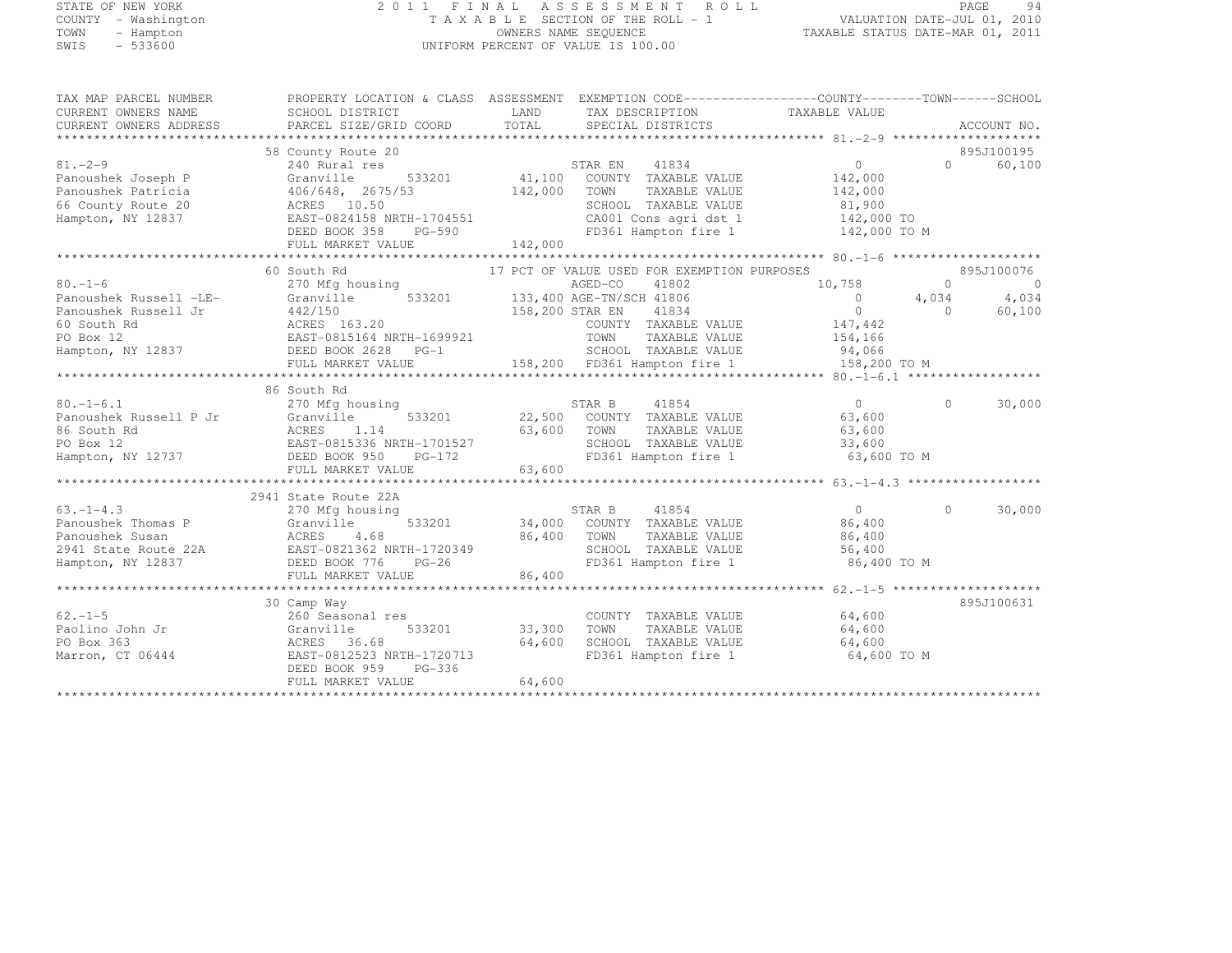| STATE OF NEW YORK |           |                     |  |
|-------------------|-----------|---------------------|--|
|                   |           | COUNTY - Washington |  |
| TOWN              |           | - Hampton           |  |
| SMTS              | $-533600$ |                     |  |

#### STATE OF NEW YORK 2 0 1 1 F I N A L A S S E S S M E N T R O L L PAGE <sup>95</sup> COUNTY - Washington T A X A B L E SECTION OF THE ROLL - 1 VALUATION DATE-JUL 01, 2010 TOWN - Hampton OWNERS NAME SEQUENCE TAXABLE STATUS DATE-MAR 01, 2011 SWIS - 533600 UNIFORM PERCENT OF VALUE IS 100.00

| TAX MAP PARCEL NUMBER                                                                      | PROPERTY LOCATION & CLASS ASSESSMENT EXEMPTION CODE----------------COUNTY-------TOWN-----SCHOOL |              |                                              |                    |                      |
|--------------------------------------------------------------------------------------------|-------------------------------------------------------------------------------------------------|--------------|----------------------------------------------|--------------------|----------------------|
| CURRENT OWNERS NAME                                                                        | SCHOOL DISTRICT                                                                                 |              | LAND TAX DESCRIPTION                         | TAXABLE VALUE      |                      |
| CURRENT OWNERS ADDRESS                                                                     | PARCEL SIZE/GRID COORD                                                                          | TOTAL        | SPECIAL DISTRICTS                            |                    | ACCOUNT NO.          |
|                                                                                            |                                                                                                 |              |                                              |                    |                      |
|                                                                                            | 59 County Route 20                                                                              |              |                                              |                    | 895J100174           |
| $81. -2 - 7$                                                                               | 210 1 Family Res                                                                                |              | COUNTY TAXABLE VALUE                         | 140,600            |                      |
| Parker Ronald C                                                                            | 533201<br>Granville                                                                             | 23,000       | TAXABLE VALUE<br>TOWN                        | 140,600<br>140,600 |                      |
| 11 LeeBrook Ln                                                                             | ACRES 1.37                                                                                      | 140,600      | SCHOOL TAXABLE VALUE                         |                    |                      |
| Salem, NY 12865                                                                            | EAST-0823874 NRTH-1704965                                                                       |              | FD361 Hampton fire 1 140,600 TO M            |                    |                      |
|                                                                                            | DEED BOOK 2017    PG-118                                                                        |              |                                              |                    |                      |
|                                                                                            | FULL MARKET VALUE                                                                               | 140,600      |                                              |                    |                      |
|                                                                                            |                                                                                                 |              |                                              |                    |                      |
|                                                                                            | 1403 Carvers Falls Ln                                                                           |              |                                              |                    | 895J100226           |
| $31. - 1 - 3.1$                                                                            | 270 Mfg housing                                                                                 | STAR B       | 41854                                        | $\overline{0}$     | $\bigcirc$<br>30,000 |
| Parkman Robert M II                                                                        | Whitehall                                                                                       |              | 535201 31,800 COUNTY TAXABLE VALUE 82,600    |                    |                      |
| Parkman Elizabeth A                                                                        | Lot 1                                                                                           |              | 82,600 TOWN<br>TAXABLE VALUE                 | 82,600             |                      |
|                                                                                            | 4.00<br>ACRES                                                                                   |              | SCHOOL TAXABLE VALUE                         | 52,600             |                      |
|                                                                                            | EAST-0808083 NRTH-1746532                                                                       |              | FD362 Hampton fire 2                         | 82,600 TO M        |                      |
|                                                                                            | DEED BOOK 2191    PG-112                                                                        |              |                                              |                    |                      |
|                                                                                            |                                                                                                 |              |                                              |                    |                      |
|                                                                                            |                                                                                                 |              |                                              |                    |                      |
|                                                                                            | 1625 County Route 11                                                                            |              |                                              |                    | 895J100236           |
| $38. - 1 - 11$                                                                             | 240 Rural res                                                                                   |              | STAR EN 41834                                | $\overline{0}$     | $\Omega$<br>60,100   |
| Parrott Irving                                                                             | Whitehall                                                                                       |              | 535201 40,200 COUNTY TAXABLE VALUE           | 137,300            |                      |
| Parrott Constance I                                                                        | ACRES 10.20                                                                                     | 137,300      | TOWN<br>TAXABLE VALUE                        | 137,300            |                      |
|                                                                                            |                                                                                                 |              |                                              | 77,200             |                      |
| 1625 County Route 11 EAST-0807495 NRTH-1737750<br>Whitehall, NY 12887 DEED BOOK 1837 PG-78 |                                                                                                 | 750          | SCHOOL TAXABLE VALUE<br>FD362 Hampton fire 2 | 137,300 TO M       |                      |
|                                                                                            | FULL MARKET VALUE                                                                               | 137,300      |                                              |                    |                      |
|                                                                                            |                                                                                                 |              |                                              |                    |                      |
|                                                                                            | Hills Pond Rd OFF                                                                               |              |                                              |                    | 895J100026           |
| $71. - 1 - 20$                                                                             | 314 Rural vac<10                                                                                |              | COUNTY TAXABLE VALUE                         | 1,500              |                      |
| Parsons David                                                                              | 533201<br>Granville                                                                             | 1,500        | TOWN<br>TAXABLE VALUE                        | 1,500              |                      |
| PO Box 294                                                                                 | ACRES<br>3.00                                                                                   | 1,500        | SCHOOL TAXABLE VALUE                         | 1,500              |                      |
| Granville, NY 12832                                                                        | EAST-0814265 NRTH-1707730                                                                       |              | FD361 Hampton fire 1                         | 1,500 TO M         |                      |
|                                                                                            | DEED BOOK 2586 PG-272                                                                           |              |                                              |                    |                      |
|                                                                                            | FULL MARKET VALUE                                                                               | 1,500        |                                              |                    |                      |
|                                                                                            |                                                                                                 |              |                                              |                    |                      |
|                                                                                            | Hills Pond Rd OFF                                                                               |              |                                              |                    |                      |
| $71. - 1 - 21.1$                                                                           | 314 Rural vac<10                                                                                |              | COUNTY TAXABLE VALUE                         | 1,500              |                      |
| Parsons David                                                                              | Granville                                                                                       | 533201 1,500 | TOWN<br>TAXABLE VALUE                        | 1,500              |                      |
| PO Box 294                                                                                 | ACRES 3.00                                                                                      | 1,500        | SCHOOL TAXABLE VALUE                         | 1,500              |                      |
| Granville, NY 12832                                                                        | EAST-0814304 NRTH-1707599                                                                       |              | FD361 Hampton fire 1                         | 1,500 TO M         |                      |
|                                                                                            | DEED BOOK 2586 PG-272                                                                           |              |                                              |                    |                      |
|                                                                                            | FULL MARKET VALUE                                                                               | 1,500        |                                              |                    |                      |
|                                                                                            |                                                                                                 |              |                                              |                    |                      |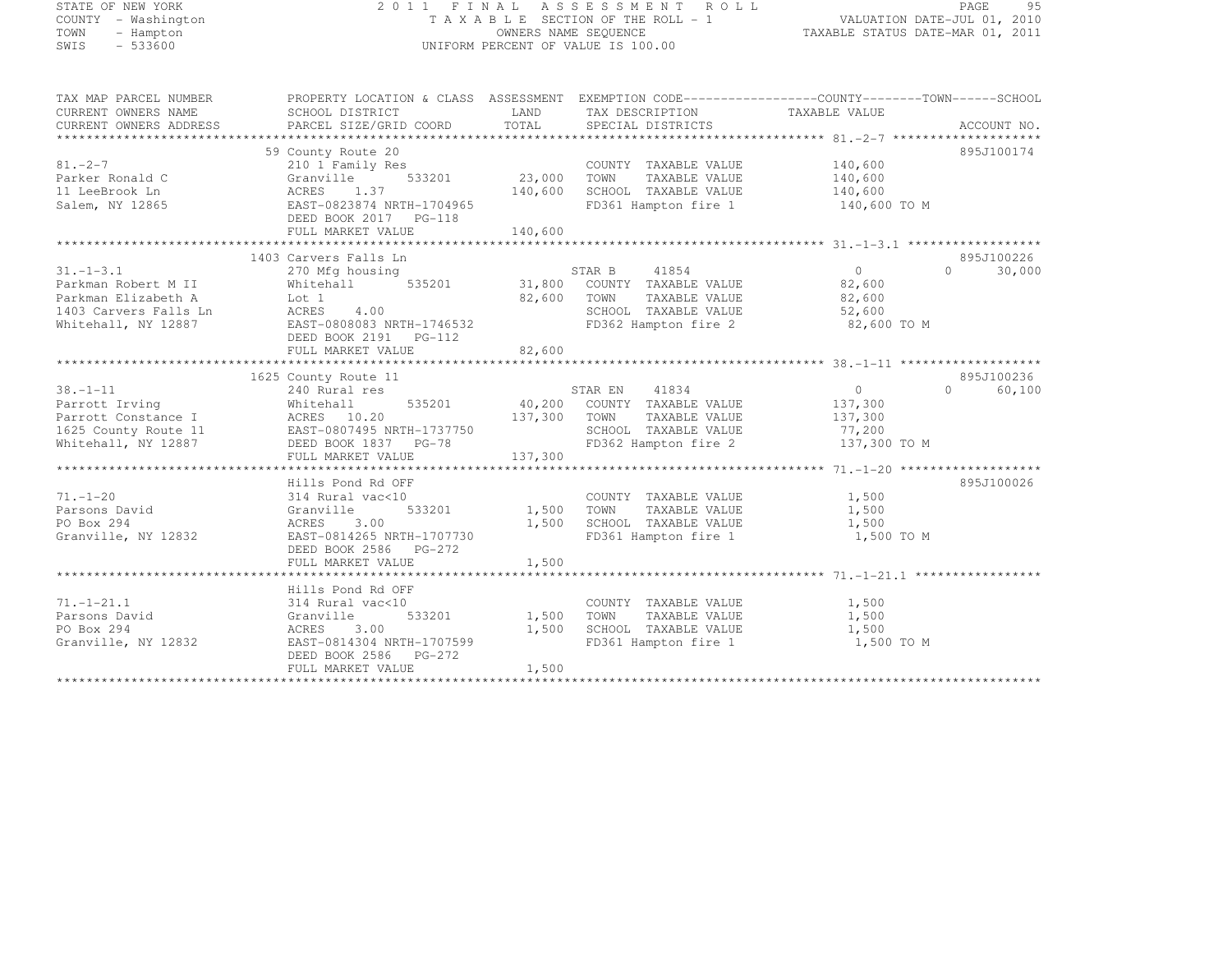## STATE OF NEW YORK 2 0 1 1 F I N A L A S S E S S M E N T R O L L PAGE <sup>96</sup> COUNTY - Washington T A X A B L E SECTION OF THE ROLL - 1 VALUATION DATE-JUL 01, 2010 TOWN - Hampton OWNERS NAME SEQUENCE TAXABLE STATUS DATE-MAR 01, 2011 SWIS - 533600 UNIFORM PERCENT OF VALUE IS 100.00

| TAX MAP PARCEL NUMBER<br>CURRENT OWNERS NAME<br>CURRENT OWNERS ADDRESS | PROPERTY LOCATION & CLASS ASSESSMENT EXEMPTION CODE----------------COUNTY-------TOWN------SCHOOL<br>SCHOOL DISTRICT<br>PARCEL SIZE/GRID COORD | TOTAL         | LAND TAX DESCRIPTION<br>SPECIAL DISTRICTS         | TAXABLE VALUE  | ACCOUNT NO.      |
|------------------------------------------------------------------------|-----------------------------------------------------------------------------------------------------------------------------------------------|---------------|---------------------------------------------------|----------------|------------------|
|                                                                        |                                                                                                                                               |               |                                                   |                |                  |
|                                                                        | 118 Roberts Ln                                                                                                                                |               |                                                   |                | 895J100425       |
| $53. - 1 - 4.2$                                                        | 210 1 Family Res                                                                                                                              |               | STAR B 41854<br>201 38,800 COUNTY TAXABLE VALUE   | $\overline{0}$ | 30,000<br>$\cap$ |
| Partch Gregory A                                                       | 533201<br>Granville                                                                                                                           |               |                                                   | 192,400        |                  |
| 118 Roberts Ln                                                         | ACRES<br>8.80                                                                                                                                 | 192,400 TOWN  | TAXABLE VALUE                                     | 192,400        |                  |
| Hampton, NY 12837                                                      | EAST-0817143 NRTH-1724552                                                                                                                     |               | SCHOOL TAXABLE VALUE                              | 162,400        |                  |
|                                                                        | DEED BOOK 2891 PG-213                                                                                                                         |               | CA001 Cons agri dst 1                             | 192,400 TO     |                  |
|                                                                        | FULL MARKET VALUE                                                                                                                             |               | 192,400 FD361 Hampton fire 1                      | 192,400 TO M   |                  |
|                                                                        |                                                                                                                                               |               |                                                   |                | 895J101798       |
| $53. - 1 - 4.7$                                                        | Roberts Ln<br>314 Rural vac<10                                                                                                                |               | COUNTY TAXABLE VALUE                              | 19,000         |                  |
| Partch Gregory A                                                       | 533201<br>Granville                                                                                                                           | 19,000        | TOWN<br>TAXABLE VALUE                             | 19,000         |                  |
| 118 Roberts Ln                                                         | ACRES<br>2.90                                                                                                                                 | 19,000        | SCHOOL TAXABLE VALUE                              | 19,000         |                  |
| Hampton, NY 12837                                                      | EAST-0817300 NRTH-1723932                                                                                                                     |               | FD361 Hampton fire 1                              | 19,000 TO M    |                  |
|                                                                        | DEED BOOK 2891 PG-213                                                                                                                         |               |                                                   |                |                  |
|                                                                        | FULL MARKET VALUE                                                                                                                             | 19,000        |                                                   |                |                  |
|                                                                        |                                                                                                                                               |               |                                                   |                |                  |
|                                                                        | Roberts Ln OFF                                                                                                                                |               |                                                   |                | 895J101768       |
| $54. - 1 - 14.3$                                                       | 910 Priv forest                                                                                                                               |               | COUNTY TAXABLE VALUE                              | 15,500         |                  |
| Partch Gregory A                                                       | Granville                                                                                                                                     | 533201 15,500 | TOWN<br>TAXABLE VALUE                             | 15,500         |                  |
| 118 Roberts Ln                                                         | ACRES 34.50                                                                                                                                   | 15,500        | SCHOOL TAXABLE VALUE                              | 15,500         |                  |
| Hampton, NY 12837                                                      | EAST-0817187 NRTH-1725081                                                                                                                     |               | FD361 Hampton fire 1                              | 15,500 TO M    |                  |
|                                                                        | DEED BOOK 2891 PG-213                                                                                                                         |               |                                                   |                |                  |
|                                                                        |                                                                                                                                               |               |                                                   |                |                  |
|                                                                        |                                                                                                                                               |               |                                                   |                |                  |
|                                                                        | 56 Hampton Heights Way                                                                                                                        |               |                                                   |                | 895J100673       |
| $80. - 1 - 23$                                                         | 210 1 Family Res                                                                                                                              |               | COUNTY TAXABLE VALUE                              | 61,800         |                  |
| Payne Kathleen P                                                       | 533201<br>Granville                                                                                                                           | 35,000        | TOWN<br>TAXABLE VALUE                             | 61,800         |                  |
| 341 Oakwood Ave                                                        | ACRES<br>5.03                                                                                                                                 | 61,800        | SCHOOL TAXABLE VALUE                              | 61,800         |                  |
| West Hartford, CT 06110                                                | EAST-0810024 NRTH-1701392<br>DEED BOOK 2313 PG-342                                                                                            |               | FD361 Hampton fire 1                              | 61,800 TO M    |                  |
|                                                                        | FULL MARKET VALUE                                                                                                                             | 61,800        |                                                   |                |                  |
|                                                                        |                                                                                                                                               |               |                                                   |                |                  |
|                                                                        | County Route 21 OFF                                                                                                                           |               |                                                   |                |                  |
| $71.3 - 3 - 12$                                                        | 314 Rural vac<10 - WTRFNT                                                                                                                     |               | COUNTY TAXABLE VALUE                              | 26,000         |                  |
| Pedlick John                                                           | 535201<br>Whitehall                                                                                                                           |               | 26,000 TOWN<br>TAXABLE VALUE                      | 26,000         |                  |
| Pedlick Susan                                                          | Subdiv Lot 4B                                                                                                                                 | 26,000        | TOWN      TAXABLE VALUE<br>SCHOOL   TAXABLE VALUE | 26,000         |                  |
| 68 Outlook St                                                          | Sect 3                                                                                                                                        |               | FD361 Hampton fire 1                              | 26,000 TO M    |                  |
| Butler, NJ 07405                                                       | $80 - 3 - 12$                                                                                                                                 |               |                                                   |                |                  |
|                                                                        | 2.34<br>ACRES                                                                                                                                 |               |                                                   |                |                  |
|                                                                        | EAST-0810580 NRTH-1705712                                                                                                                     |               |                                                   |                |                  |
|                                                                        | DEED BOOK 786<br>$PG-209$                                                                                                                     |               |                                                   |                |                  |
|                                                                        | FULL MARKET VALUE                                                                                                                             | 26,000        |                                                   |                |                  |
|                                                                        |                                                                                                                                               |               |                                                   |                |                  |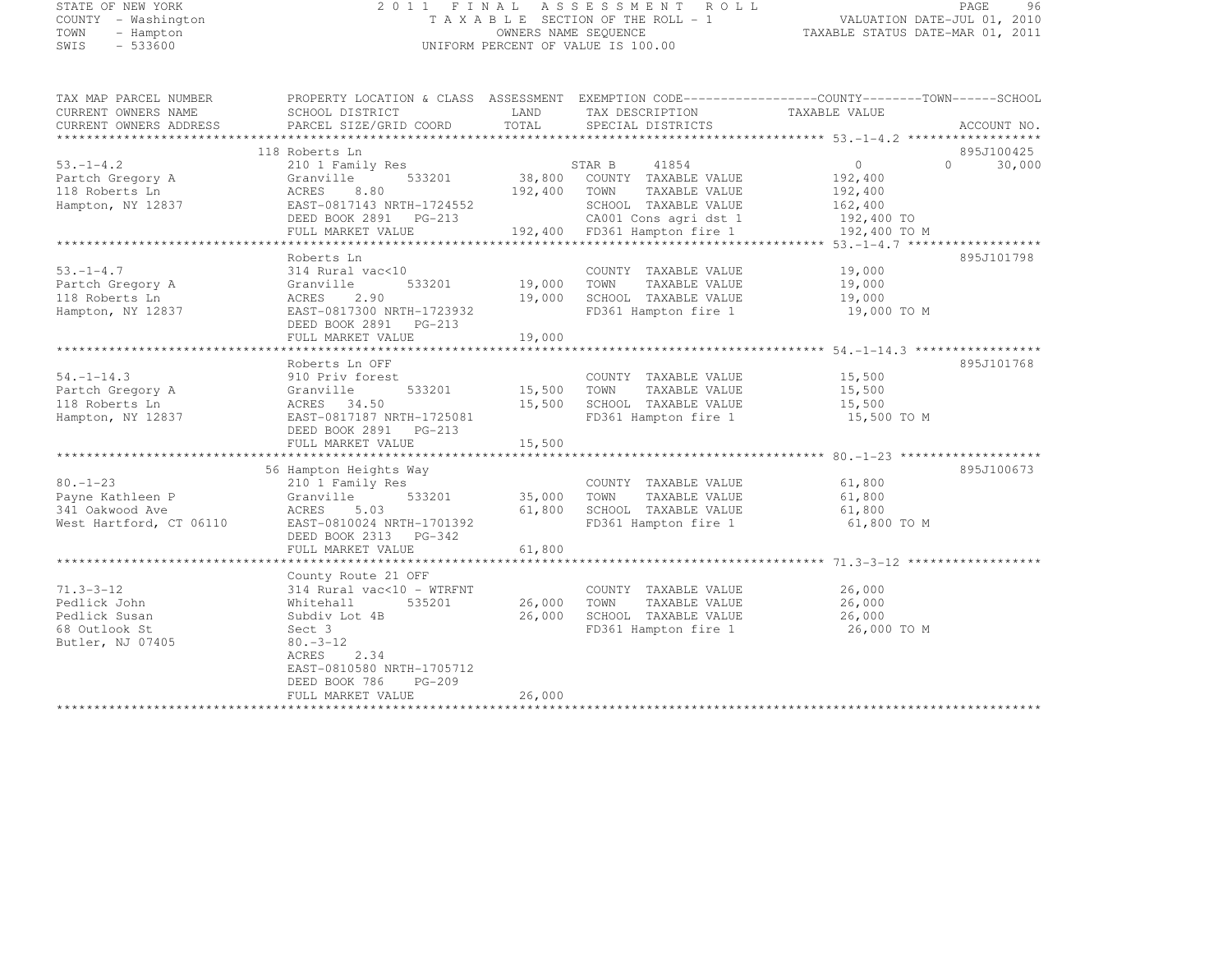## STATE OF NEW YORK 2 0 1 1 F I N A L A S S E S S M E N T R O L L PAGE <sup>97</sup> COUNTY - Washington T A X A B L E SECTION OF THE ROLL - 1 VALUATION DATE-JUL 01, 2010 TOWN - Hampton OWNERS NAME SEQUENCE TAXABLE STATUS DATE-MAR 01, 2011 SWIS - 533600 UNIFORM PERCENT OF VALUE IS 100.00

| TAX MAP PARCEL NUMBER    | PROPERTY LOCATION & CLASS ASSESSMENT |             |                             |                   |                    |
|--------------------------|--------------------------------------|-------------|-----------------------------|-------------------|--------------------|
| CURRENT OWNERS NAME      | SCHOOL DISTRICT                      | LAND        | TAX DESCRIPTION             | TAXABLE VALUE     |                    |
| CURRENT OWNERS ADDRESS   | PARCEL SIZE/GRID COORD               | TOTAL       | SPECIAL DISTRICTS           |                   | ACCOUNT NO.        |
|                          |                                      |             |                             |                   |                    |
|                          | 17 Mirror Lake Way                   |             |                             |                   | 895J101789         |
| $80. - 1 - 54$           | 210 1 Family Res - WTRFNT            |             | COUNTY TAXABLE VALUE        | 238,000           |                    |
| Pedlick John S           | Whitehall<br>535201                  | 25,000      | TOWN<br>TAXABLE VALUE       | 238,000           |                    |
| Pedlick Susan            | Lot 7A & P/O 6A                      | 238,000     | SCHOOL TAXABLE VALUE        | 238,000           |                    |
| 68 Outlook St            | FRNT 101.00 DPTH 316.00              |             | FD361 Hampton fire 1        | 238,000 TO M      |                    |
| Butler, NJ 07405         | EAST-0810776 NRTH-1705585            |             |                             |                   |                    |
|                          | DEED BOOK 613 PG-202                 |             |                             |                   |                    |
|                          | FULL MARKET VALUE                    | 238,000     |                             |                   |                    |
|                          |                                      |             |                             |                   |                    |
|                          | 10 Ridgecrest Way                    |             |                             |                   | 895J101758         |
| $80. - 1 - 40$           | 210 1 Family Res                     |             | STAR B 41854                | $\overline{0}$    | $\Omega$<br>30,000 |
| Peffer George            | 535201<br>Whitehall                  |             | 22,400 COUNTY TAXABLE VALUE | 191,400           |                    |
| Peffer Myra R            | LOT 12                               | 191,400     | TOWN<br>TAXABLE VALUE       | 191,400           |                    |
| 10 Ridgecrest Way        | ACRES 1.11                           |             | SCHOOL TAXABLE VALUE        | 161,400           |                    |
| Whitehall, NY 12887-3457 | EAST-0810543 NRTH-1704746            |             | FD361 Hampton fire 1        | 191,400 TO M      |                    |
|                          | DEED BOOK 2549 PG-26                 |             |                             |                   |                    |
|                          |                                      |             |                             |                   |                    |
|                          |                                      |             |                             |                   |                    |
|                          | 1623 County Route 21                 |             |                             |                   | 895J101734         |
| $80 - 1 - 29$            |                                      |             |                             |                   |                    |
|                          | 210 1 Family Res<br>535201           |             | COUNTY TAXABLE VALUE        | 169,100           |                    |
| Pell-Dechme Francis      | Whitehall                            | 22,400      | TOWN<br>TAXABLE VALUE       | 169,100           |                    |
| Cty Rte 12               | LOT 1                                | 169,100     | SCHOOL TAXABLE VALUE        | 169,100           |                    |
| PO Box 57                | ACRES<br>1.12                        |             | FD361 Hampton fire 1        | 169,100 TO M      |                    |
| Hampton, NY 12837        | EAST-0810784 NRTH-1704560            |             |                             |                   |                    |
|                          | DEED BOOK 698 PG-308                 |             |                             |                   |                    |
|                          | FULL MARKET VALUE                    | 169,100     |                             |                   |                    |
|                          |                                      |             |                             |                   |                    |
|                          | 20 Smith Way                         |             |                             |                   | 895J100620         |
| $80. - 1 - 11$           | 260 Seasonal res                     |             | STAR B<br>41854             | $\overline{0}$    | $\Omega$<br>30,000 |
| Perrine Patricia         | Granville<br>533201                  |             | 35,600 COUNTY TAXABLE VALUE | 76,000            |                    |
| 20 Smith Way             | ACRES<br>5.56                        | 76,000 TOWN | TAXABLE VALUE               | 76,000            |                    |
| Whitehall, NY 12887      | EAST-0812324 NRTH-1701826            |             | SCHOOL TAXABLE VALUE        | 46,000            |                    |
|                          | DEED BOOK 937 PG-172                 |             | FD361 Hampton fire 1        | 76,000 TO M       |                    |
|                          | FULL MARKET VALUE                    | 76,000      |                             |                   |                    |
|                          |                                      |             |                             |                   |                    |
|                          | 72 Perry Heights Way                 |             |                             |                   | 895J100633         |
| $72. - 2 - 38$           | 210 1 Family Res                     |             | STAR B<br>41854             | $0 \qquad \qquad$ | 30,000<br>$\Omega$ |
| Perry Jeffrey L          | 533201<br>Granville                  |             | 22,700 COUNTY TAXABLE VALUE | 126,400           |                    |
| Perry Lisa J             | ACRES<br>1.20                        | 126,400     | TOWN<br>TAXABLE VALUE       | 126,400           |                    |
| 72 Perry Heights Way     | EAST-0823093 NRTH-1713195            |             | SCHOOL TAXABLE VALUE        | 96,400            |                    |
| Hampton, NY 12837        | DEED BOOK 479<br>PG-180              |             | FD361 Hampton fire 1        | 126,400 TO M      |                    |
|                          | FULL MARKET VALUE                    | 126,400     |                             |                   |                    |
|                          |                                      |             |                             |                   |                    |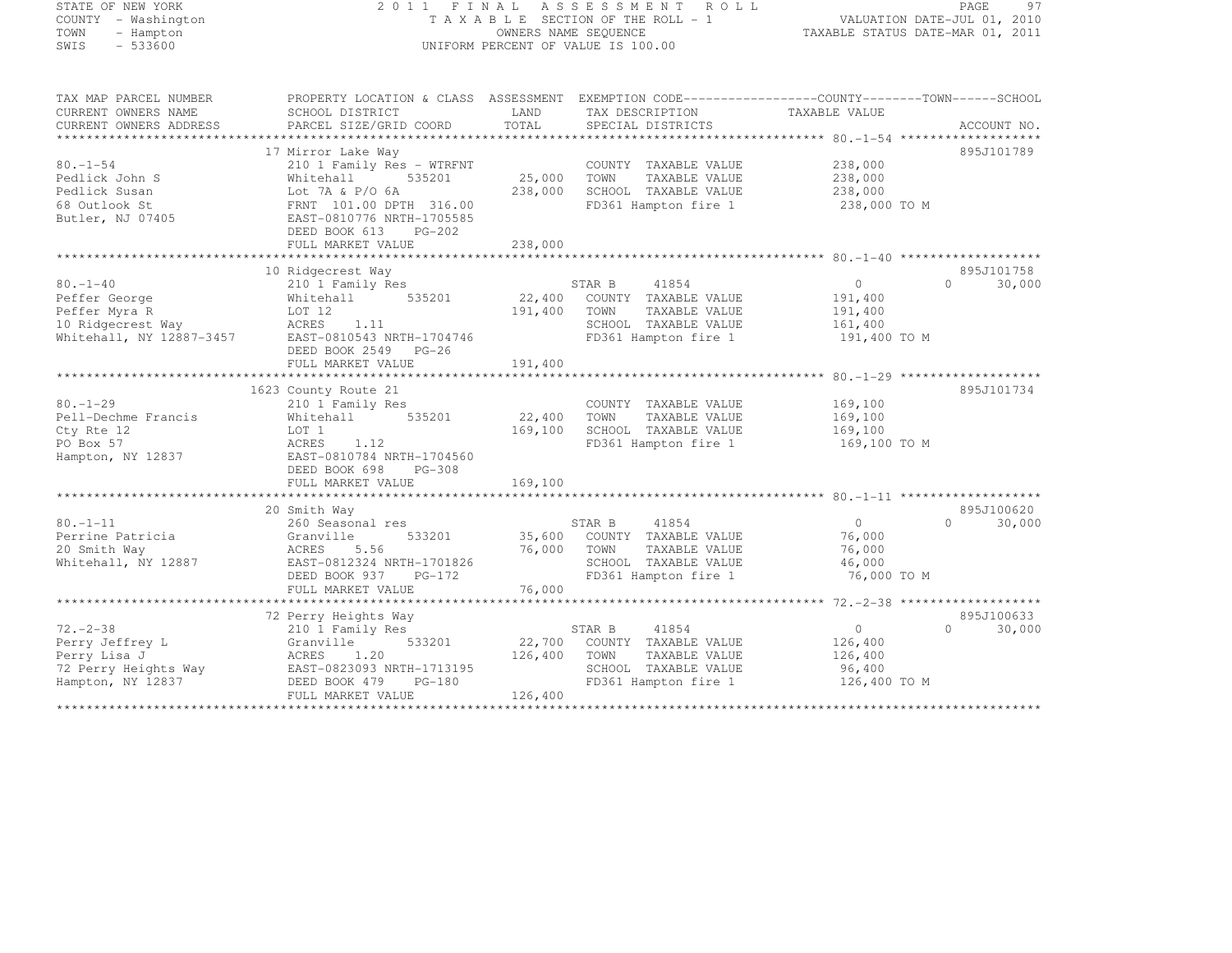# STATE OF NEW YORK 2 0 1 1 F I N A L A S S E S S M E N T R O L L PAGE <sup>98</sup> COUNTY - Washington T A X A B L E SECTION OF THE ROLL - 1 VALUATION DATE-JUL 01, 2010 TOWN - Hampton OWNERS NAME SEQUENCE TAXABLE STATUS DATE-MAR 01, 2011 SWIS - 533600 UNIFORM PERCENT OF VALUE IS 100.00

| TAX MAP PARCEL NUMBER  | PROPERTY LOCATION & CLASS ASSESSMENT EXEMPTION CODE----------------COUNTY-------TOWN-----SCHOOL |                       |                                    |                |                    |
|------------------------|-------------------------------------------------------------------------------------------------|-----------------------|------------------------------------|----------------|--------------------|
| CURRENT OWNERS NAME    | SCHOOL DISTRICT                                                                                 |                       | LAND TAX DESCRIPTION               | TAXABLE VALUE  |                    |
| CURRENT OWNERS ADDRESS | PARCEL SIZE/GRID COORD                                                                          |                       | TOTAL SPECIAL DISTRICTS            |                | ACCOUNT NO.        |
|                        |                                                                                                 |                       |                                    |                |                    |
|                        | 106 Roberts Ln                                                                                  |                       |                                    |                |                    |
| $54. - 1 - 13.2$       | 210 1 Family Res                                                                                |                       | STAR B<br>41854                    | $\overline{0}$ | $\Omega$<br>30,000 |
| Perry Susan M          | 533201<br>Granville                                                                             |                       | 35,000 COUNTY TAXABLE VALUE        | 147,200        |                    |
| 106 Roberts Ln         | ACRES<br>5.00                                                                                   | 147,200               | TOWN<br>TAXABLE VALUE              | 147,200        |                    |
| Hampton, NY 12837      | EAST-0817697 NRTH-1723729                                                                       |                       | SCHOOL TAXABLE VALUE               | 117,200        |                    |
|                        | DEED BOOK 689<br>PG-311                                                                         |                       | FD361 Hampton fire 1               | 147,200 TO M   |                    |
|                        | FULL MARKET VALUE                                                                               | 147,200               |                                    |                |                    |
|                        |                                                                                                 |                       |                                    |                |                    |
|                        | 1988 County Route 18                                                                            |                       |                                    |                | 895J100585         |
| $71. - 1 - 1.6$        | 260 Seasonal res                                                                                |                       | COUNTY TAXABLE VALUE               | 71,200         |                    |
| Petersen Kenneth W     | Granville                                                                                       | 533201 28,800 TOWN    | TAXABLE VALUE                      | 71,200         |                    |
| 10 Burns Ave           | ACRES<br>4.30                                                                                   | 71,200                | SCHOOL TAXABLE VALUE               | 71,200         |                    |
| Hicksville, NY 11801   | EAST-0811157 NRTH-1713777                                                                       |                       | FD361 Hampton fire 1               | 71,200 TO M    |                    |
|                        | DEED BOOK 475 PG-344                                                                            |                       |                                    |                |                    |
|                        |                                                                                                 |                       |                                    |                |                    |
|                        |                                                                                                 |                       |                                    |                |                    |
|                        | 2312 State Route 22A                                                                            |                       |                                    |                | 895J100203         |
| $81 - 2 - 3$           | 210 1 Family Res                                                                                | COUNTY<br>22,300 TOWN | COUNTY TAXABLE VALUE               | 39,900         |                    |
| Petty Ernest G         | 533201<br>Granville                                                                             |                       | TAXABLE VALUE                      | 39,900         |                    |
| 2312 State Route 22A   | ACRES<br>1.10                                                                                   | 39,900                | SCHOOL TAXABLE VALUE               | 39,900         |                    |
| Hampton, NY 12837      | EAST-0822658 NRTH-1705225                                                                       |                       | FD361 Hampton fire 1               | 39,900 TO M    |                    |
|                        | DEED BOOK 787 PG-326                                                                            |                       |                                    |                |                    |
|                        |                                                                                                 |                       |                                    |                |                    |
|                        |                                                                                                 |                       |                                    |                |                    |
|                        | 512 Hills Pond Rd                                                                               |                       |                                    |                | 895J100202         |
| $71. - 1 - 9$          | 271 Mfg housings                                                                                |                       | 41854<br>STAR B                    | $\overline{0}$ | 30,000<br>$\Omega$ |
| Petty Gordon J Jr      | Granville                                                                                       |                       | 533201 70,800 COUNTY TAXABLE VALUE | 142,800        |                    |
| Petty Ralph H          | 477/879                                                                                         | 142,800               | TOWN<br>TAXABLE VALUE              | 142,800        |                    |
| 512 Hills Pond Rd      | ACRES 40.80                                                                                     |                       | SCHOOL TAXABLE VALUE               | 112,800        |                    |
| Whitehall, NY 12887    | EAST-0814561 NRTH-1712832                                                                       |                       | FD361 Hampton fire 1 142,800 TO M  |                |                    |
|                        | DEED BOOK 836<br>PG-299                                                                         |                       |                                    |                |                    |
|                        | FULL MARKET VALUE                                                                               | 142,800               |                                    |                |                    |
|                        |                                                                                                 |                       |                                    |                |                    |
|                        | 24 By The Way                                                                                   |                       |                                    |                |                    |
| $53, -1 - 7, 20$       | 270 Mfg housing                                                                                 |                       | COUNTY TAXABLE VALUE               | 58,000         |                    |
| Phillips William F     | Granville                                                                                       | 533201 21,900         | TOWN<br>TAXABLE VALUE              | 58,000         |                    |
|                        | Phillips Jacqueline L FRNT 205.00 DPTH 210.00                                                   | 58,000                | SCHOOL TAXABLE VALUE               | 58,000         |                    |
| 24 By The Way          | EAST-0814261 NRTH-1721060                                                                       |                       | FD361 Hampton fire 1               | 58,000 TO M    |                    |
| Hampton, NY 12837      | DEED BOOK 721<br>$PG-32$                                                                        |                       |                                    |                |                    |
|                        | FULL MARKET VALUE                                                                               | 58,000                |                                    |                |                    |
|                        |                                                                                                 |                       |                                    |                |                    |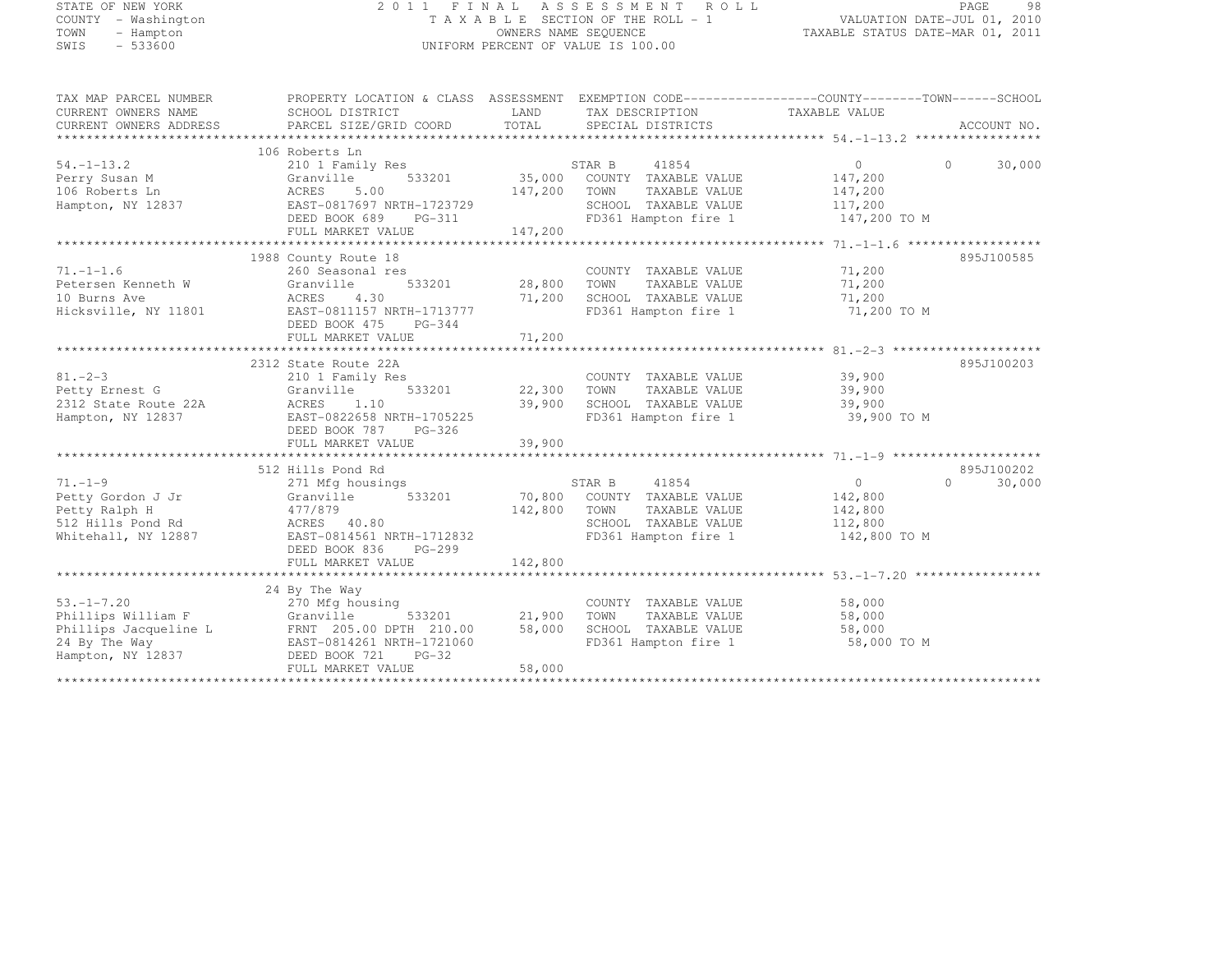# STATE OF NEW YORK 2 0 1 1 F I N A L A S S E S S M E N T R O L L PAGE <sup>99</sup> COUNTY - Washington T A X A B L E SECTION OF THE ROLL - 1 VALUATION DATE-JUL 01, 2010 TOWN - Hampton OWNERS NAME SEQUENCE TAXABLE STATUS DATE-MAR 01, 2011 SWIS - 533600 UNIFORM PERCENT OF VALUE IS 100.00

| TAX MAP PARCEL NUMBER  | PROPERTY LOCATION & CLASS ASSESSMENT EXEMPTION CODE----------------COUNTY-------TOWN-----SCHOOL |               |                                  |                |           |             |
|------------------------|-------------------------------------------------------------------------------------------------|---------------|----------------------------------|----------------|-----------|-------------|
| CURRENT OWNERS NAME    | SCHOOL DISTRICT                                                                                 | LAND          | TAX DESCRIPTION                  | TAXABLE VALUE  |           |             |
| CURRENT OWNERS ADDRESS | PARCEL SIZE/GRID COORD                                                                          | TOTAL         | SPECIAL DISTRICTS                |                |           | ACCOUNT NO. |
|                        |                                                                                                 |               |                                  |                |           |             |
|                        | 342&344 South Rd                                                                                |               |                                  |                |           |             |
| $81. - 1 - 2.1$        | 240 Rural res                                                                                   |               | STAR EN MH 41844                 | $\Omega$       | $\Omega$  | 20,000      |
| Pietryka Michael E     | 533201<br>Granville                                                                             | 80,400 STAR B | 41854                            | $\Omega$       | $\Omega$  | 30,000      |
| Pietryka Bridget L     | 2 STAR EXP                                                                                      | 293,100       | COUNTY TAXABLE VALUE             | 293,100        |           |             |
| 344 South Rd           | ACRES 51.30                                                                                     |               | TOWN<br>TAXABLE VALUE            | 293,100        |           |             |
| Whitehall, NY 12887    | EAST-0819955 NRTH-1704957                                                                       |               | SCHOOL TAXABLE VALUE             | 243,100        |           |             |
|                        | DEED BOOK 946<br>$PG-112$                                                                       |               | FD361 Hampton fire 1             | 293,100 TO M   |           |             |
|                        | FULL MARKET VALUE                                                                               | 293,100       |                                  |                |           |             |
|                        |                                                                                                 |               |                                  |                |           |             |
|                        | 103 Hickey Rd                                                                                   |               |                                  |                |           |             |
| $62. - 1 - 30.1$       | 210 1 Family Res                                                                                |               | STAR B<br>41854                  | $\overline{0}$ | $\Omega$  | 30,000      |
| Ploof David M          | 533201<br>Granville                                                                             |               | 40,000 COUNTY TAXABLE VALUE      | 88,400         |           |             |
| Ploof Rebecca R        | ACRES<br>9.95                                                                                   | 88,400        | TAXABLE VALUE<br>TOWN            | 88,400         |           |             |
| 103 Hickey Rd          | EAST-0813308 NRTH-1716323                                                                       |               | SCHOOL TAXABLE VALUE             | 58,400         |           |             |
| Hampton, NY 12837      | DEED BOOK 827<br>$PG-214$                                                                       |               | FD361 Hampton fire 1 88,400 TO M |                |           |             |
|                        | FULL MARKET VALUE                                                                               | 88,400        |                                  |                |           |             |
|                        |                                                                                                 |               |                                  |                |           |             |
|                        | 15 Quiet Way                                                                                    |               |                                  |                |           | 895J100650  |
| $62 - 1 - 36$          | 322 Rural vac>10                                                                                |               | COUNTY TAXABLE VALUE             | 13,500         |           |             |
| Ploof David M          | 533201<br>Granville                                                                             | 13,500        | TOWN<br>TAXABLE VALUE            | 13,500         |           |             |
| 103 Hickey Rd          | ACRES 16.65                                                                                     | 13,500        | SCHOOL TAXABLE VALUE             | 13,500         |           |             |
| Hampton, NY 12837      | EAST-0812303 NRTH-1715837                                                                       |               | FD361 Hampton fire 1             | 13,500 TO M    |           |             |
|                        | DEED BOOK 916<br>$PG-201$                                                                       |               |                                  |                |           |             |
|                        | FULL MARKET VALUE                                                                               | 13,500        |                                  |                |           |             |
|                        |                                                                                                 |               |                                  |                |           |             |
|                        | 103 Vladyka Woods Rd                                                                            |               |                                  |                |           | 895J100206  |
| $38. - 1 - 20$         | 240 Rural res                                                                                   |               | STAR EN<br>41834                 | $\overline{0}$ | $\bigcap$ | 60,100      |
| Poalino Concetto F     | 535201<br>Whitehall                                                                             | 100,800       | COUNTY TAXABLE VALUE             | 165,800        |           |             |
| Poalino Shirley        | ACRES 114.00                                                                                    | 165,800       | TOWN<br>TAXABLE VALUE            | 165,800        |           |             |
| 6 Cemetery St          | EAST-0805960 NRTH-1739933                                                                       |               | SCHOOL TAXABLE VALUE             | 105,700        |           |             |
| Fair Haven, VT 05743   | DEED BOOK 392<br>PG-487                                                                         |               | CA001 Cons agri dst 1            | 165,800 TO     |           |             |
|                        | FULL MARKET VALUE                                                                               |               | 165,800 FD362 Hampton fire 2     | 165,800 TO M   |           |             |
|                        |                                                                                                 |               |                                  |                |           |             |
|                        | Hickey Rd OFF                                                                                   |               |                                  |                |           | 895J100627  |
| $62 - 1 - 7$           | 322 Rural vac>10                                                                                |               | COUNTY TAXABLE VALUE             | 4,500          |           |             |
| Powers Gary R Sr       | 533201<br>Granville                                                                             | 4,500         | TOWN<br>TAXABLE VALUE            | 4,500          |           |             |
| 973 Burts Pit Rd       | ACRES 10.10                                                                                     | 4,500         | SCHOOL TAXABLE VALUE             | 4,500          |           |             |
| PO Box 60114           | EAST-0811430 NRTH-1719186                                                                       |               | FD361 Hampton fire 1             | 4,500 TO M     |           |             |
| Florence, MA 01062     | DEED BOOK 474<br>PG-953                                                                         |               |                                  |                |           |             |
|                        | FULL MARKET VALUE                                                                               | 4,500         |                                  |                |           |             |
|                        |                                                                                                 |               |                                  |                |           |             |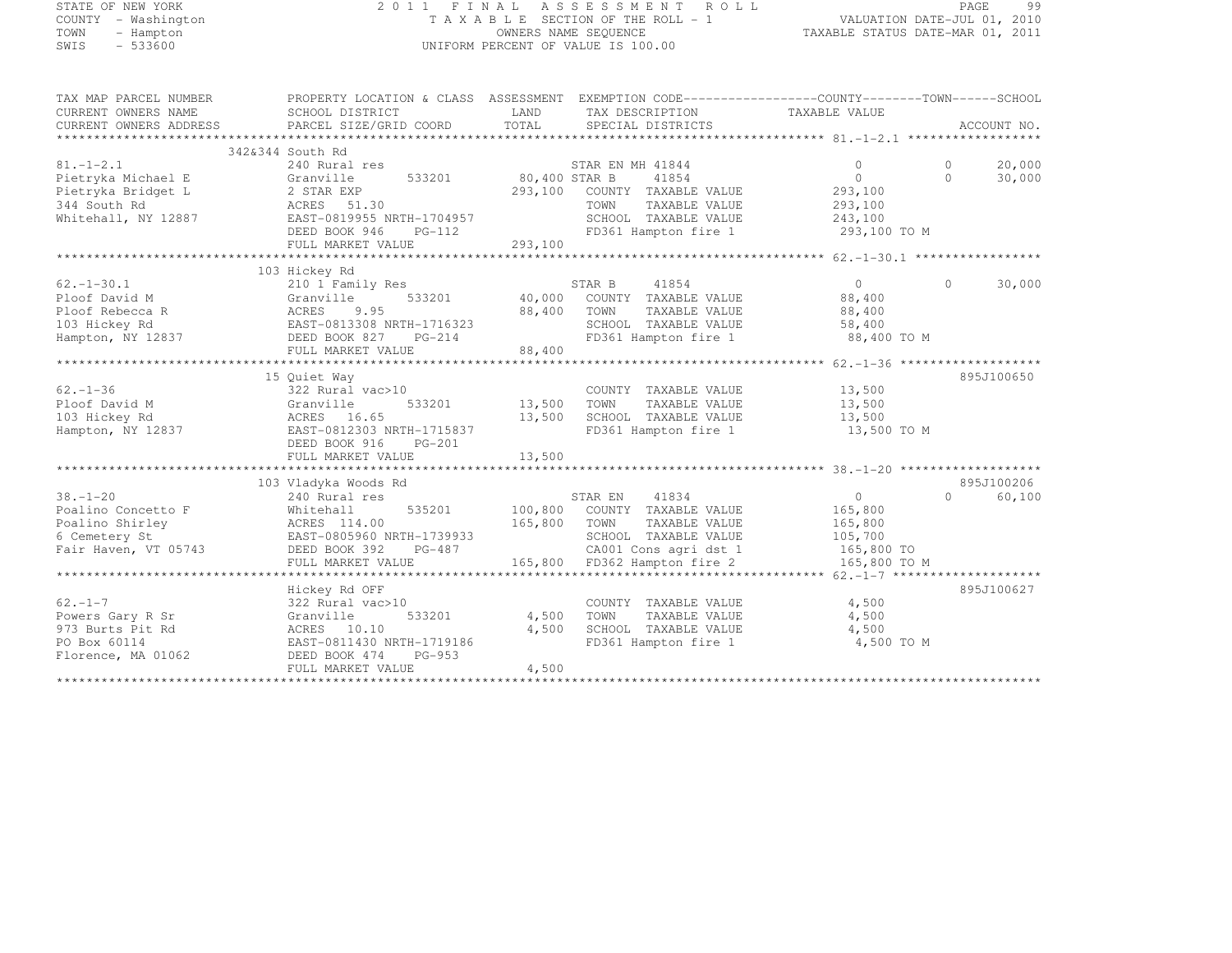# STATE OF NEW YORK 2 0 1 1 F I N A L A S S E S S M E N T R O L L PAGE <sup>100</sup> COUNTY - Washington T A X A B L E SECTION OF THE ROLL - 1 VALUATION DATE-JUL 01, 2010 TOWN - Hampton OWNERS NAME SEQUENCE TAXABLE STATUS DATE-MAR 01, 2011 SWIS - 533600 UNIFORM PERCENT OF VALUE IS 100.00

| TAX MAP PARCEL NUMBER<br>CURRENT OWNERS NAME<br>CURRENT OWNERS ADDRESS | PROPERTY LOCATION & CLASS ASSESSMENT<br>SCHOOL DISTRICT<br>PARCEL SIZE/GRID COORD | LAND<br>TOTAL | EXEMPTION CODE-----------------COUNTY-------TOWN------SCHOOL<br>TAX DESCRIPTION<br>SPECIAL DISTRICTS | TAXABLE VALUE     | ACCOUNT NO.                    |
|------------------------------------------------------------------------|-----------------------------------------------------------------------------------|---------------|------------------------------------------------------------------------------------------------------|-------------------|--------------------------------|
|                                                                        |                                                                                   |               |                                                                                                      |                   |                                |
| $72. - 1 - 3$                                                          | 29 Pratt Rd<br>240 Rural res                                                      |               | AG DIST 41720                                                                                        | 57,407            | 895J100212<br>57,407<br>57,407 |
| Pratt Arthur G III                                                     | 533201<br>Granville                                                               | 116,700       | COUNTY TAXABLE VALUE                                                                                 | 128,293           |                                |
| Jones Rebecca S                                                        | ACRES 126.00                                                                      | 185,700       | TOWN<br>TAXABLE VALUE                                                                                | 128,293           |                                |
| PO Box 119                                                             | EAST-0820570 NRTH-1711489                                                         |               | SCHOOL TAXABLE VALUE                                                                                 | 128,293           |                                |
| Hampton, NY 12837                                                      | DEED BOOK 2338 PG-83                                                              |               | CA001 Cons agri dst 1                                                                                | 128,293 TO        |                                |
|                                                                        | FULL MARKET VALUE                                                                 | 185,700       | 57,407 EX                                                                                            |                   |                                |
| MAY BE SUBJECT TO PAYMENT<br>UNDER AGDIST LAW TIL 2015                 |                                                                                   |               | FD361 Hampton fire 1                                                                                 | 185,700 TO M      |                                |
|                                                                        |                                                                                   |               |                                                                                                      |                   |                                |
|                                                                        | 2398 County Route 18                                                              |               |                                                                                                      |                   | 895J100102                     |
| $72. - 1 - 21$                                                         | 210 1 Family Res                                                                  |               | STAR B<br>41854                                                                                      | $0 \qquad \qquad$ | $\Omega$<br>30,000             |
| Pratt Arthur G III                                                     | Granville<br>533201                                                               |               | 22,700 COUNTY TAXABLE VALUE                                                                          | 88,800            |                                |
| Pratt Jody                                                             | 763/20                                                                            | 88,800        | TOWN<br>TAXABLE VALUE                                                                                | 88,800            |                                |
| 2398 County Route 18                                                   | ACRES 1.20                                                                        |               | SCHOOL TAXABLE VALUE                                                                                 | 58,800            |                                |
| Hampton, NY 12837                                                      | EAST-0820031 NRTH-1711021                                                         |               | FD361 Hampton fire 1                                                                                 | 88,800 TO M       |                                |
|                                                                        | DEED BOOK 760<br>PG-222                                                           |               |                                                                                                      |                   |                                |
|                                                                        | FULL MARKET VALUE                                                                 | 88,800        |                                                                                                      |                   |                                |
|                                                                        |                                                                                   |               |                                                                                                      |                   |                                |
|                                                                        | 161 Hills Pond Rd                                                                 |               |                                                                                                      |                   |                                |
| $71. - 1 - 15.4$                                                       | 240 Rural res                                                                     |               | STAR B<br>41854                                                                                      | $\overline{0}$    | $\Omega$<br>30,000             |
| Pratt Doran                                                            | Granville<br>533201                                                               | 64,100        | COUNTY TAXABLE VALUE                                                                                 | 240,400           |                                |
| Pratt Yvonne                                                           | ACRES 54.10<br>EAST-0815336 NRTH-1706609                                          | 240,400       | TAXABLE VALUE<br>TOWN                                                                                | 240,400           |                                |
| PO Box 125                                                             |                                                                                   |               | SCHOOL TAXABLE VALUE                                                                                 | 210,400           |                                |
| Middle Granville, NY 12849 DEED BOOK 674                               | $PG-104$                                                                          |               | FD361 Hampton fire 1                                                                                 | 240,400 TO M      |                                |
|                                                                        | FULL MARKET VALUE                                                                 | 240,400       |                                                                                                      |                   |                                |
|                                                                        |                                                                                   |               |                                                                                                      |                   |                                |
| $71. - 1 - 18$                                                         | Hills Pond Rd OFF                                                                 |               |                                                                                                      |                   | 895J100132                     |
| Pratt Doran                                                            | 322 Rural vac>10<br>Granville<br>533201                                           | 7,000 TOWN    | COUNTY TAXABLE VALUE<br>TAXABLE VALUE                                                                | 7,000<br>7,000    |                                |
| Pratt Yvonne                                                           | ACRES 14.79                                                                       | 7,000         | SCHOOL TAXABLE VALUE                                                                                 | 7,000             |                                |
| PO Box 125                                                             | EAST-0814410 NRTH-1706768                                                         |               | FD361 Hampton fire 1                                                                                 | 7,000 TO M        |                                |
| Middle Granville, NY 12849 DEED BOOK 674                               | $PG-104$                                                                          |               |                                                                                                      |                   |                                |
|                                                                        | FULL MARKET VALUE                                                                 | 7,000         |                                                                                                      |                   |                                |
|                                                                        |                                                                                   |               |                                                                                                      |                   |                                |
|                                                                        | 160 Hills Pond Rd                                                                 |               |                                                                                                      |                   |                                |
| $71. - 1 - 15.10$                                                      | 210 1 Family Res                                                                  |               | STAR B<br>41854                                                                                      | $\overline{0}$    | 30,000<br>$\Omega$             |
| Pratt Doran J Jr                                                       | 533201<br>Granville                                                               |               | 34,000 COUNTY TAXABLE VALUE                                                                          | 334,100           |                                |
| 160 Hills Pond Rd                                                      | Sub Div Lot 1                                                                     | 334,100       | TOWN<br>TAXABLE VALUE                                                                                | 334,100           |                                |
| PO Box 152                                                             | 770/59                                                                            |               | SCHOOL TAXABLE VALUE                                                                                 | 304,100           |                                |
| Hampton, NY 12837                                                      | 8.27<br>ACRES                                                                     |               | FD361 Hampton fire 1                                                                                 | 334,100 TO M      |                                |
|                                                                        | EAST-0816256 NRTH-1705561                                                         |               |                                                                                                      |                   |                                |
|                                                                        | DEED BOOK 577 PG-252                                                              |               |                                                                                                      |                   |                                |
|                                                                        | FULL MARKET VALUE                                                                 | 334,100       |                                                                                                      |                   |                                |
|                                                                        |                                                                                   |               |                                                                                                      |                   |                                |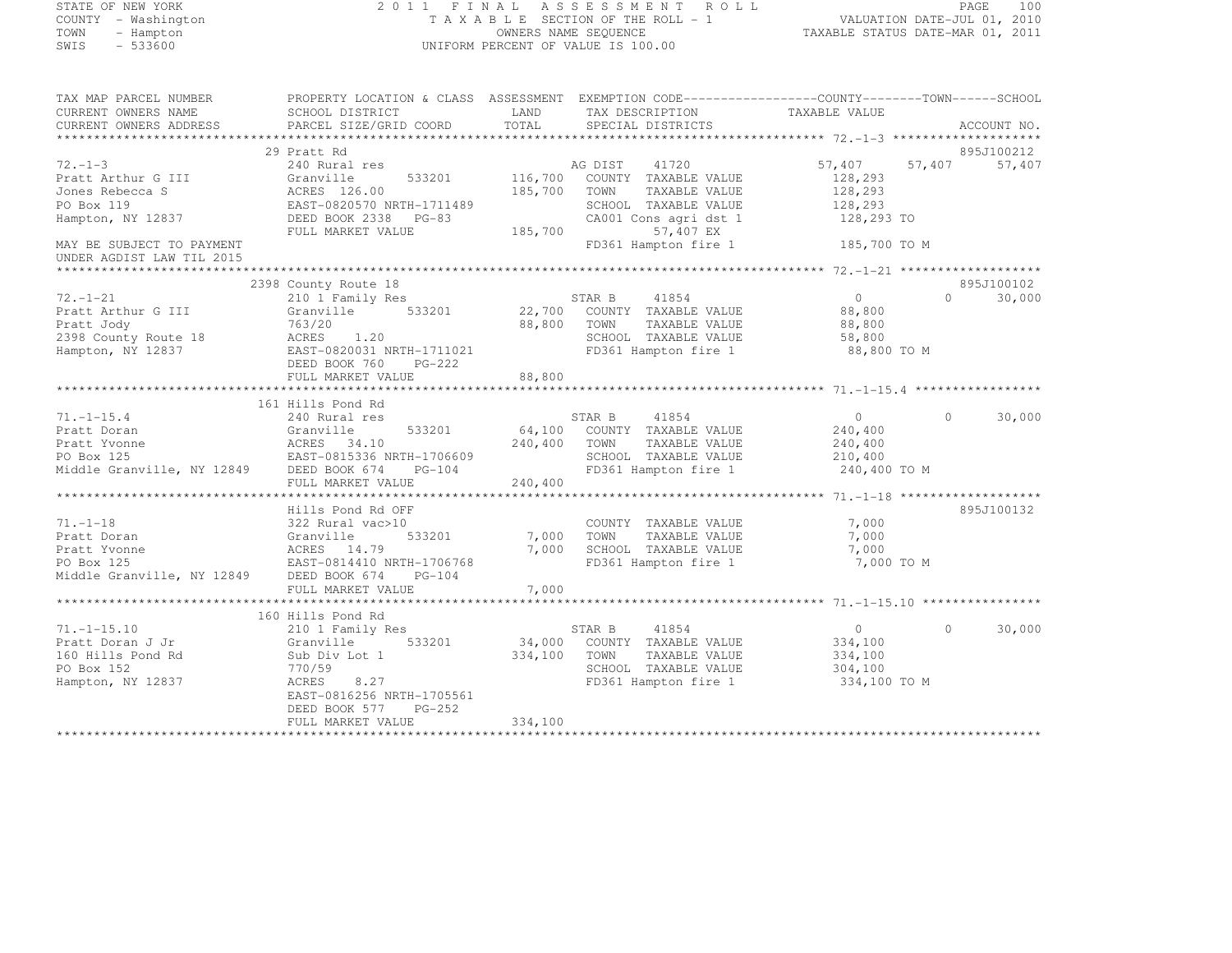| STATE OF NEW YORK                                        |                                                                                                                                                                                                                                    |               | 2011 FINAL ASSESSMENT ROLL                                                                                                                    |                          | PAGE<br>101                                        |
|----------------------------------------------------------|------------------------------------------------------------------------------------------------------------------------------------------------------------------------------------------------------------------------------------|---------------|-----------------------------------------------------------------------------------------------------------------------------------------------|--------------------------|----------------------------------------------------|
| COUNTY - Washington                                      |                                                                                                                                                                                                                                    |               | TAXABLE SESSMENI KOLL<br>TAXABLE SECTION OF THE ROLL - 1 VALUATION DATE-JUL 01, 2010<br>OWNERS NAME SEQUENCE TAXABLE STATUS DATE-MAR 01, 2011 |                          |                                                    |
| TOWN<br>- Hampton<br>SWIS<br>$-533600$                   |                                                                                                                                                                                                                                    |               | UNIFORM PERCENT OF VALUE IS 100.00                                                                                                            |                          |                                                    |
|                                                          |                                                                                                                                                                                                                                    |               |                                                                                                                                               |                          |                                                    |
| TAX MAP PARCEL NUMBER                                    | PROPERTY LOCATION & CLASS ASSESSMENT EXEMPTION CODE-----------------COUNTY-------TOWN------SCHOOL                                                                                                                                  |               |                                                                                                                                               |                          |                                                    |
| CURRENT OWNERS NAME<br>CURRENT OWNERS ADDRESS            | SCHOOL DISTRICT<br>PARCEL SIZE/GRID COORD                                                                                                                                                                                          | LAND<br>TOTAL | TAX DESCRIPTION<br>SPECIAL DISTRICTS                                                                                                          | TAXABLE VALUE            | ACCOUNT NO.                                        |
|                                                          |                                                                                                                                                                                                                                    |               |                                                                                                                                               |                          |                                                    |
|                                                          | 158 Hills Pond Rd                                                                                                                                                                                                                  |               |                                                                                                                                               |                          | 895J101773                                         |
| $71. - 1 - 15.2$                                         | 270 Mfg housing                                                                                                                                                                                                                    |               | COUNTY TAXABLE VALUE                                                                                                                          | 52,700                   |                                                    |
| Pratt Doran John Jr                                      | Granville<br>533201                                                                                                                                                                                                                | 27,800 TOWN   | TAXABLE VALUE                                                                                                                                 | 52,700                   |                                                    |
| PO Box 152                                               | Sub Div Lot 2                                                                                                                                                                                                                      | 52,700        | SCHOOL TAXABLE VALUE                                                                                                                          | 52,700                   |                                                    |
| Hampton, NY 12837                                        | $770 - 59$<br>2.77<br>ACRES                                                                                                                                                                                                        |               | FD361 Hampton fire 1                                                                                                                          | 52,700 TO M              |                                                    |
|                                                          | EAST-0815927 NRTH-1705314                                                                                                                                                                                                          |               |                                                                                                                                               |                          |                                                    |
|                                                          | DEED BOOK 577<br>PG-252                                                                                                                                                                                                            |               |                                                                                                                                               |                          |                                                    |
|                                                          | FULL MARKET VALUE                                                                                                                                                                                                                  | 52,700        |                                                                                                                                               |                          |                                                    |
|                                                          |                                                                                                                                                                                                                                    |               |                                                                                                                                               |                          |                                                    |
|                                                          | 138 Golf Course Rd                                                                                                                                                                                                                 |               |                                                                                                                                               |                          | 895J100558<br>$\circ$                              |
|                                                          |                                                                                                                                                                                                                                    |               | STAR EN MH 41844<br>535201 15,000 COUNTY TAXABLE VALUE                                                                                        | $\overline{0}$<br>20,400 | 20,400                                             |
|                                                          |                                                                                                                                                                                                                                    |               | TOWN<br>TAXABLE VALUE                                                                                                                         | 20,400                   |                                                    |
|                                                          |                                                                                                                                                                                                                                    |               | SCHOOL TAXABLE VALUE                                                                                                                          | $\overline{0}$           |                                                    |
|                                                          | 19.1-8.2<br>Pratt Malcom<br>138 Golf Course Rd 138 Golf Course Rd 138 Golf Course Rd 138 Golf Course Rd 138 Golf Course Rd 138 Golf Course Rd 138 Golf Course Rd 138 Golf Course Rd 138 Golf Course Rd 138 Golf Course Rd 138 Golf |               | FD362 Hampton fire 2                                                                                                                          | 20,400 TO M              |                                                    |
|                                                          | FULL MARKET VALUE                                                                                                                                                                                                                  | 20,400        |                                                                                                                                               |                          |                                                    |
|                                                          | County Route 18                                                                                                                                                                                                                    |               |                                                                                                                                               |                          | 895J100020                                         |
| $62 - 1 - 49$                                            | 322 Rural vac>10                                                                                                                                                                                                                   |               | COUNTY TAXABLE VALUE                                                                                                                          | 17,500                   |                                                    |
|                                                          |                                                                                                                                                                                                                                    | 17,500        | TAXABLE VALUE<br>TOWN                                                                                                                         | 17,500                   |                                                    |
|                                                          |                                                                                                                                                                                                                                    | 17,500        | SCHOOL TAXABLE VALUE                                                                                                                          | 17,500                   |                                                    |
|                                                          |                                                                                                                                                                                                                                    |               | FD361 Hampton fire 1                                                                                                                          | 17,500 TO M              |                                                    |
|                                                          |                                                                                                                                                                                                                                    |               |                                                                                                                                               |                          |                                                    |
|                                                          | DEED BOOK 821<br>PG-286<br>FULL MARKET VALUE                                                                                                                                                                                       | 17,500        |                                                                                                                                               |                          |                                                    |
|                                                          |                                                                                                                                                                                                                                    |               |                                                                                                                                               |                          |                                                    |
|                                                          | 3102 State Route 22A                                                                                                                                                                                                               |               |                                                                                                                                               |                          | 895J100022                                         |
| $54. -1 - 9$                                             | 210 1 Family Res                                                                                                                                                                                                                   |               | WAR VET/C 41122                                                                                                                               | 19,455                   | $\sim$ 0<br>$\circ$                                |
| Pritchard Kay K<br>rritcnard Kay K<br>Pritchard George W |                                                                                                                                                                                                                                    |               | 24,500 WAR VET/T 41123                                                                                                                        | $\overline{0}$<br>19,455 | $\overline{0}$                                     |
| 3102 State Route 22A                                     | Granville 533201<br>ACRES 1.76<br>EAST-0821149 NRTH-1723462<br>DEED BOOK 2941 PG-282                                                                                                                                               |               | 129,700 AGED-CO<br>41802<br>41834<br>STAR EN                                                                                                  | 22,049                   | $\overline{0}$<br>$\bigcirc$<br>$\Omega$<br>60,100 |
| Hampton, NY 12837                                        |                                                                                                                                                                                                                                    |               | COUNTY TAXABLE VALUE                                                                                                                          | $0$<br>88,196            |                                                    |
|                                                          | FULL MARKET VALUE                                                                                                                                                                                                                  |               | 129,700 TOWN<br>TAXABLE VALUE                                                                                                                 | 110,245                  |                                                    |
|                                                          |                                                                                                                                                                                                                                    |               | SCHOOL TAXABLE VALUE                                                                                                                          | 69,600                   |                                                    |
|                                                          |                                                                                                                                                                                                                                    |               | FD361 Hampton fire 1                                                                                                                          | 129,700 TO M             |                                                    |
|                                                          |                                                                                                                                                                                                                                    |               |                                                                                                                                               |                          |                                                    |
| $71.4 - 2 - 16$                                          | 1022 West Way<br>260 Seasonal res - WTRFNT                                                                                                                                                                                         |               | COUNTY TAXABLE VALUE                                                                                                                          | 122,100                  | 895J100103                                         |
| Provencher Living Trust Rober Granville                  | 533201                                                                                                                                                                                                                             | 20,300        | TOWN<br>TAXABLE VALUE                                                                                                                         | 122,100                  |                                                    |
| Provencher Robert TRSTEE 1/2 LOT 3                       |                                                                                                                                                                                                                                    | 122,100       | SCHOOL TAXABLE VALUE                                                                                                                          | 122,100                  |                                                    |
| 102 Brunswick Ave                                        | $71. -2 - 16$                                                                                                                                                                                                                      |               | FD361 Hampton fire 1                                                                                                                          | 122,100 TO M             |                                                    |
| West Hartford, CT 06107                                  | FRNT 75.00 DPTH 410.00                                                                                                                                                                                                             |               |                                                                                                                                               |                          |                                                    |
|                                                          | EAST-0815925 NRTH-1706901                                                                                                                                                                                                          |               |                                                                                                                                               |                          |                                                    |
|                                                          | DEED BOOK 903<br>$PG-31$<br>DIII MADIADO IZAILU                                                                                                                                                                                    | 100.100       |                                                                                                                                               |                          |                                                    |

FULL MARKET VALUE 122,100 \*\*\*\*\*\*\*\*\*\*\*\*\*\*\*\*\*\*\*\*\*\*\*\*\*\*\*\*\*\*\*\*\*\*\*\*\*\*\*\*\*\*\*\*\*\*\*\*\*\*\*\*\*\*\*\*\*\*\*\*\*\*\*\*\*\*\*\*\*\*\*\*\*\*\*\*\*\*\*\*\*\*\*\*\*\*\*\*\*\*\*\*\*\*\*\*\*\*\*\*\*\*\*\*\*\*\*\*\*\*\*\*\*\*\*\*\*\*\*\*\*\*\*\*\*\*\*\*\*\*\*\*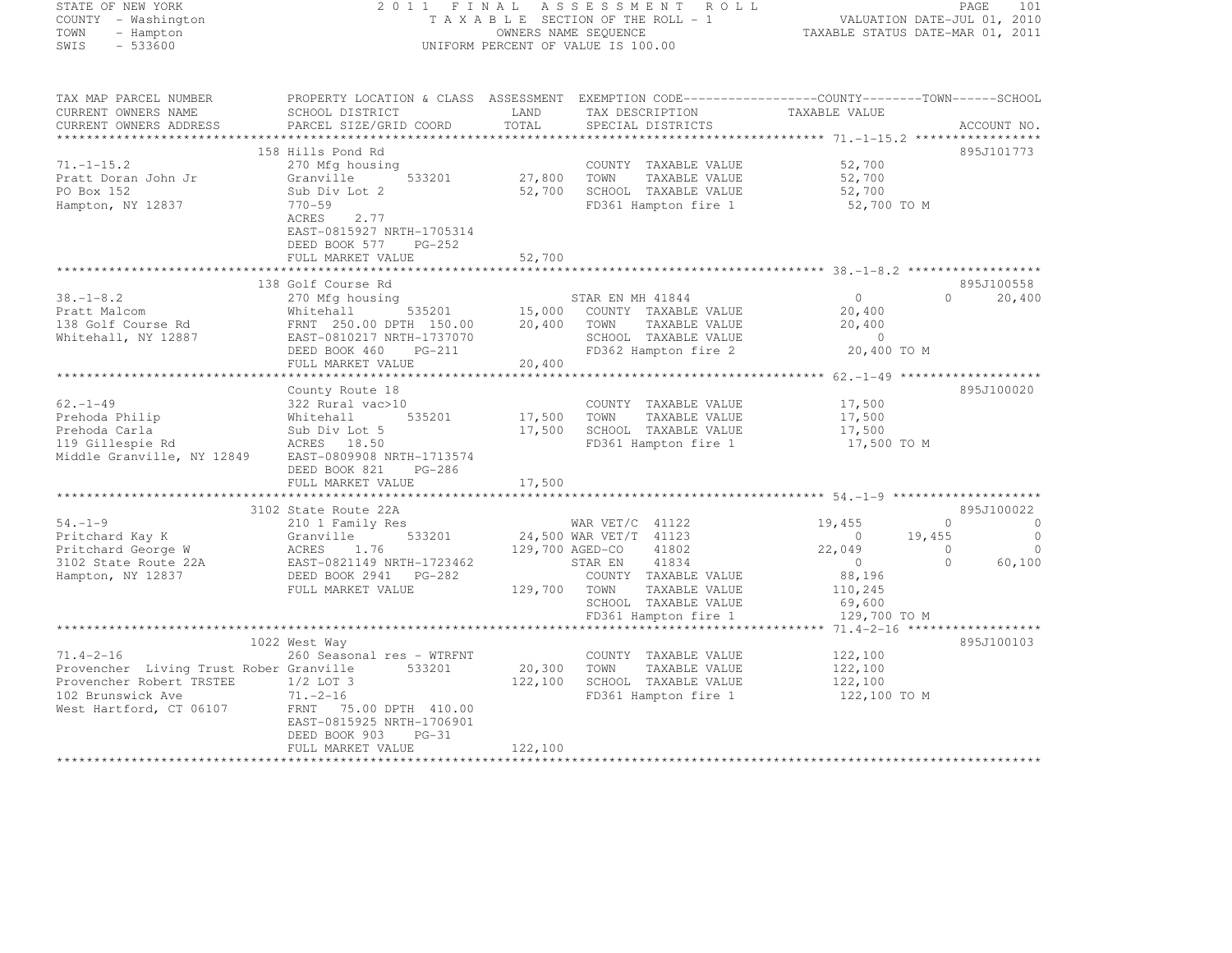# STATE OF NEW YORK 2 0 1 1 F I N A L A S S E S S M E N T R O L L PAGE <sup>102</sup> COUNTY - Washington T A X A B L E SECTION OF THE ROLL - 1 VALUATION DATE-JUL 01, 2010 TOWN - Hampton OWNERS NAME SEQUENCE TAXABLE STATUS DATE-MAR 01, 2011 SWIS - 533600 UNIFORM PERCENT OF VALUE IS 100.00

| TAX MAP PARCEL NUMBER  | PROPERTY LOCATION & CLASS ASSESSMENT EXEMPTION CODE-----------------COUNTY-------TOWN------SCHOOL |         |                                    |                |                     |
|------------------------|---------------------------------------------------------------------------------------------------|---------|------------------------------------|----------------|---------------------|
| CURRENT OWNERS NAME    | SCHOOL DISTRICT                                                                                   | LAND    | TAX DESCRIPTION                    | TAXABLE VALUE  |                     |
| CURRENT OWNERS ADDRESS | PARCEL SIZE/GRID COORD                                                                            | TOTAL   | SPECIAL DISTRICTS                  |                | ACCOUNT NO.         |
|                        |                                                                                                   |         |                                    |                |                     |
|                        | 68 Rainbow Way                                                                                    |         |                                    |                | 895J100598          |
| $81. - 1 - 37$         | 260 Seasonal res                                                                                  |         | STAR B<br>41854                    | $\Omega$       | 30,000<br>$\Omega$  |
| Provost Charles        | 533201<br>Granville                                                                               |         | 31,800 COUNTY TAXABLE VALUE        | 65,600         |                     |
| Provost Noa            | ACRES<br>4.00                                                                                     | 65,600  | TOWN<br>TAXABLE VALUE              | 65,600         |                     |
| 68 Rainbow Way         | EAST-0817188 NRTH-1701965                                                                         |         | SCHOOL TAXABLE VALUE               | 35,600         |                     |
| PO Box 86              | DEED BOOK 2597 PG-63                                                                              |         | FD361 Hampton fire 1               | 65,600 TO M    |                     |
| Hampton, NY 12837      | FULL MARKET VALUE                                                                                 | 65,600  |                                    |                |                     |
| **************         |                                                                                                   |         |                                    |                |                     |
|                        | 1060 West Way                                                                                     |         |                                    |                | 895J100111          |
| $71.4 - 2 - 6$         | 260 Seasonal res - WTRFNT                                                                         |         | COUNTY TAXABLE VALUE               | 243,700        |                     |
| Putz David G           | Granville<br>533201                                                                               | 27,100  | TOWN<br>TAXABLE VALUE              | 243,700        |                     |
| Putz Kathleen M        | LOT 12                                                                                            | 243,700 | SCHOOL TAXABLE VALUE               | 243,700        |                     |
| 386 Vly Rd             | $71. -2 - 6$                                                                                      |         | FD361 Hampton fire 1               | 243,700 TO M   |                     |
| Schenectady, NY 12309  | FRNT 101.00 DPTH 271.00                                                                           |         |                                    |                |                     |
|                        | EAST-0815290 NRTH-1707629                                                                         |         |                                    |                |                     |
|                        | DEED BOOK 571<br>$PG-34$                                                                          |         |                                    |                |                     |
|                        | FULL MARKET VALUE                                                                                 | 243,700 |                                    |                |                     |
|                        |                                                                                                   |         |                                    |                |                     |
|                        | 23 Dailey Way                                                                                     |         |                                    |                | 895J100420          |
| $72. - 1 - 6$          | 210 1 Family Res                                                                                  |         | COUNTY TAXABLE VALUE               | 177,600        |                     |
| Pycz Joseph Z          | 533201<br>Granville                                                                               | 30,100  | TOWN<br>TAXABLE VALUE              | 177,600        |                     |
| 22 Dailey Way          | ACRES 3.50                                                                                        | 177,600 | SCHOOL TAXABLE VALUE               | 177,600        |                     |
| Hampton, NY 12837      | EAST-0821892 NRTH-1711124                                                                         |         | FD361 Hampton fire 1               | 177,600 TO M   |                     |
|                        | DEED BOOK 1741 PG-29                                                                              |         |                                    |                |                     |
|                        | FULL MARKET VALUE                                                                                 | 177,600 |                                    |                |                     |
|                        |                                                                                                   |         |                                    |                |                     |
|                        |                                                                                                   |         |                                    |                | 895J101778          |
| $72, -2 - 16, 1$       | 83 Staso Ln<br>210 1 Family Res                                                                   |         | 41854<br>STAR B                    | $\overline{0}$ | $\bigcap$<br>30,000 |
| Pyenta Christopher J   |                                                                                                   |         | 533201 21,600 COUNTY TAXABLE VALUE |                |                     |
|                        | Granville                                                                                         |         |                                    | 102,100        |                     |
| PO Box 68              | FRNT 200.00 DPTH 208.00                                                                           | 102,100 | TOWN<br>TAXABLE VALUE              | 102,100        |                     |
| Hampton, NY 12837      | EAST-0822156 NRTH-1708571                                                                         |         | SCHOOL TAXABLE VALUE               | 72,100         |                     |
|                        | DEED BOOK 833<br>PG-312                                                                           |         | FD361 Hampton fire 1               | 102,100 TO M   |                     |
|                        | FULL MARKET VALUE                                                                                 | 102,100 |                                    |                |                     |
|                        |                                                                                                   |         |                                    |                |                     |
|                        | 199 South Rd                                                                                      |         |                                    |                | 895J100681          |
| $81. - 1 - 1.3$        | 210 1 Family Res                                                                                  |         | 41854<br>STAR B                    | 0              | $\cap$<br>30,000    |
| Ramey Eric             | Granville<br>533201                                                                               | 37,000  | COUNTY TAXABLE VALUE               | 155,300        |                     |
| Prenevost Kristen      | ACRES<br>7.00                                                                                     | 155,300 | TOWN<br>TAXABLE VALUE              | 155,300        |                     |
| PO Box 124             | EAST-0817239 NRTH-1704483                                                                         |         | SCHOOL TAXABLE VALUE               | 125,300        |                     |
| Hampton, NY 12837      | DEED BOOK 864<br>PG-288                                                                           |         | FD361 Hampton fire 1               | 155,300 TO M   |                     |
|                        | FULL MARKET VALUE                                                                                 | 155,300 |                                    |                |                     |
|                        |                                                                                                   |         |                                    |                |                     |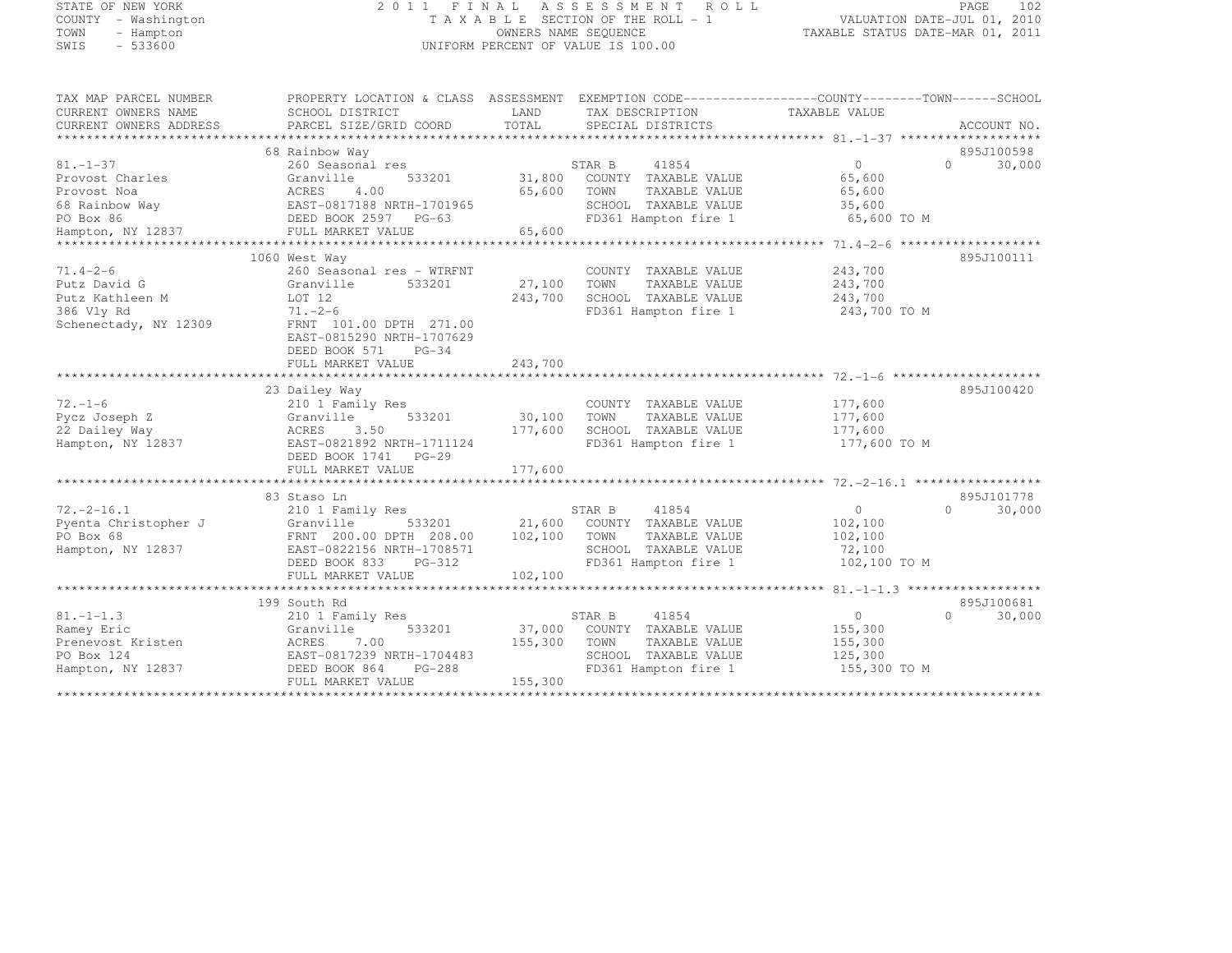# STATE OF NEW YORK 2 0 1 1 F I N A L A S S E S S M E N T R O L L PAGE <sup>103</sup> COUNTY - Washington T A X A B L E SECTION OF THE ROLL - 1 VALUATION DATE-JUL 01, 2010 TOWN - Hampton OWNERS NAME SEQUENCE TAXABLE STATUS DATE-MAR 01, 2011 SWIS - 533600 UNIFORM PERCENT OF VALUE IS 100.00

| TAX MAP PARCEL NUMBER                                                  | PROPERTY LOCATION & CLASS ASSESSMENT EXEMPTION CODE----------------COUNTY-------TOWN-----SCHOOL                                                                                                                                                   |         |                                                                                                                                                             |                                 |                                   |
|------------------------------------------------------------------------|---------------------------------------------------------------------------------------------------------------------------------------------------------------------------------------------------------------------------------------------------|---------|-------------------------------------------------------------------------------------------------------------------------------------------------------------|---------------------------------|-----------------------------------|
| CURRENT OWNERS NAME                                                    | SCHOOL DISTRICT                                                                                                                                                                                                                                   |         | LAND TAX DESCRIPTION TAXABLE VALUE                                                                                                                          |                                 |                                   |
| CURRENT OWNERS ADDRESS                                                 | PARCEL SIZE/GRID COORD TOTAL                                                                                                                                                                                                                      |         | SPECIAL DISTRICTS                                                                                                                                           |                                 | ACCOUNT NO.                       |
|                                                                        |                                                                                                                                                                                                                                                   |         |                                                                                                                                                             |                                 |                                   |
|                                                                        | 11933 State Route 4 33 PCT OF VALUE USED FOR EXEMPTION PURPOSES<br>240 Rural res 6 MAR VET/TC 41121<br>Whitehall 535201 70,000 STAR B 41854                                                                                                       |         |                                                                                                                                                             |                                 | 895J100218                        |
| $45. -1 - 32$                                                          |                                                                                                                                                                                                                                                   |         |                                                                                                                                                             |                                 | $14,058$ $14,058$ 0<br>0 0 30,000 |
|                                                                        |                                                                                                                                                                                                                                                   |         |                                                                                                                                                             | $\begin{matrix}0&0\end{matrix}$ | 30,000                            |
|                                                                        |                                                                                                                                                                                                                                                   |         |                                                                                                                                                             |                                 |                                   |
|                                                                        |                                                                                                                                                                                                                                                   |         |                                                                                                                                                             |                                 |                                   |
|                                                                        | 45.-1-32<br>Ramey Gary Richard LE MAR WAR WAR WAR WEI/IC 41121<br>Ramey Gary Richard LE MCRES 40.00<br>Ramey Patricia N LE ACRES 40.00<br>269,942<br>Ramey Patricia N LE ACRES 40.00<br>269,942<br>EAST-0806566 NRTH-1730642<br>DEED BOOK 859     |         |                                                                                                                                                             |                                 |                                   |
|                                                                        | 1935 State Route 4<br>TOWN TAXABLE VALUE 269,942<br>Whitehall, NY 12887 DEED BOOK 859 PG-140 284,000 FD362 Hampton fire 2 284,000 TO M<br>FULL MARKET VALUE 284,000 FD362 Hampton fire 2 284,000 TO M<br>*****************************            |         |                                                                                                                                                             |                                 |                                   |
|                                                                        |                                                                                                                                                                                                                                                   |         |                                                                                                                                                             |                                 |                                   |
|                                                                        | LOT 8 Faesh Pat                                                                                                                                                                                                                                   |         |                                                                                                                                                             |                                 | 895J100701                        |
| $71. - 1 - 28$                                                         | 314 Rural vac<10                                                                                                                                                                                                                                  |         | 0 COUNTY TAXABLE VALUE<br>533201 3,000 TOWN TAXABLE VALUE                                                                                                   | 3,000                           |                                   |
|                                                                        |                                                                                                                                                                                                                                                   |         |                                                                                                                                                             | 3,000                           |                                   |
|                                                                        | 6.00                                                                                                                                                                                                                                              |         | 3,000 SCHOOL TAXABLE VALUE 3,000                                                                                                                            |                                 |                                   |
|                                                                        | Brooklyn, NY 11212 EAST-0812291 NRTH-1708206                                                                                                                                                                                                      |         | FD361 Hampton fire 1 3,000 TO M                                                                                                                             |                                 |                                   |
|                                                                        | DEED BOOK 2643 PG-294                                                                                                                                                                                                                             |         |                                                                                                                                                             |                                 |                                   |
|                                                                        | FULL MARKET VALUE                                                                                                                                                                                                                                 | 3,000   |                                                                                                                                                             |                                 |                                   |
|                                                                        |                                                                                                                                                                                                                                                   |         |                                                                                                                                                             |                                 |                                   |
|                                                                        | 2620 State Route 22A<br>2620 State Route 22A<br>2620 State Route 22A<br>2620 State Route 22A<br>2620 State Route 22A<br>2620 State Route 22A<br>2620 State Route 22A<br>2620 State Route 22A<br>26.500 TOWN TAXABLE VALUE<br>26,500<br>2620 State |         |                                                                                                                                                             |                                 | 895L100168                        |
|                                                                        |                                                                                                                                                                                                                                                   |         |                                                                                                                                                             |                                 | $\Omega$<br>30,000                |
|                                                                        |                                                                                                                                                                                                                                                   |         |                                                                                                                                                             |                                 |                                   |
|                                                                        |                                                                                                                                                                                                                                                   |         |                                                                                                                                                             |                                 |                                   |
|                                                                        |                                                                                                                                                                                                                                                   |         |                                                                                                                                                             |                                 |                                   |
|                                                                        |                                                                                                                                                                                                                                                   |         |                                                                                                                                                             | 76,500 TO M                     |                                   |
|                                                                        | DEED BOOK 2778 PG-311                                                                                                                                                                                                                             |         |                                                                                                                                                             |                                 |                                   |
|                                                                        |                                                                                                                                                                                                                                                   |         |                                                                                                                                                             |                                 |                                   |
|                                                                        |                                                                                                                                                                                                                                                   |         |                                                                                                                                                             |                                 |                                   |
|                                                                        | 11909 State Route 4                                                                                                                                                                                                                               |         |                                                                                                                                                             |                                 | 895J100261                        |
|                                                                        |                                                                                                                                                                                                                                                   |         | $\begin{array}{cccccc} \text{COUNTY} & \text{TAXABLE VALUE} & \text{272,000} \\ 535201 & 20,100 & \text{TOWN} & \text{TAXABLE VALUE} & 272,000 \end{array}$ |                                 |                                   |
|                                                                        |                                                                                                                                                                                                                                                   |         |                                                                                                                                                             |                                 |                                   |
|                                                                        |                                                                                                                                                                                                                                                   |         |                                                                                                                                                             |                                 |                                   |
|                                                                        | 45.-1-31<br>Realty Expansion Inc 424 Night club<br>RR2 Box 2433<br>Whitehall, NY 12887<br>REAST-0807023 NRTH-1729955<br>REAST-0807023 NRTH-1729955                                                                                                |         | 272,000 SCHOOL TAXABLE VALUE 272,000<br>729955 FD362 Hampton fire 2 272,000<br>FD362 Hampton fire 2 272,000 TO M                                            |                                 |                                   |
|                                                                        |                                                                                                                                                                                                                                                   |         |                                                                                                                                                             |                                 |                                   |
|                                                                        | FULL MARKET VALUE                                                                                                                                                                                                                                 | 272,000 |                                                                                                                                                             |                                 |                                   |
|                                                                        |                                                                                                                                                                                                                                                   |         |                                                                                                                                                             |                                 |                                   |
|                                                                        | te 18<br>using 533201 22,000 TOWN<br>2056 County Route 18                                                                                                                                                                                         |         |                                                                                                                                                             |                                 |                                   |
| $71. - 1 - 2.3$<br>$r_1 - r_2 \ldots$<br>Reed George<br>54 York St Ext | 270 Mfg housing                                                                                                                                                                                                                                   |         | COUNTY TAXABLE VALUE 34,700<br>TOWN TAXABLE VALUE 34,700                                                                                                    |                                 |                                   |
|                                                                        | Granville                                                                                                                                                                                                                                         |         |                                                                                                                                                             |                                 |                                   |
|                                                                        | Sub Div Lot 1                                                                                                                                                                                                                                     |         | 34,700 SCHOOL TAXABLE VALUE 34,700                                                                                                                          |                                 |                                   |
| Poultney, VT 05764                                                     | ACRES 1.00                                                                                                                                                                                                                                        |         | FD361 Hampton fire 1 34,700 TO M                                                                                                                            |                                 |                                   |
|                                                                        | EAST-0812851 NRTH-1713794<br>DEED BOOK 2017 PG-79                                                                                                                                                                                                 |         |                                                                                                                                                             |                                 |                                   |
|                                                                        | FULL MARKET VALUE                                                                                                                                                                                                                                 | 34,700  |                                                                                                                                                             |                                 |                                   |
|                                                                        |                                                                                                                                                                                                                                                   |         |                                                                                                                                                             |                                 |                                   |
|                                                                        |                                                                                                                                                                                                                                                   |         |                                                                                                                                                             |                                 |                                   |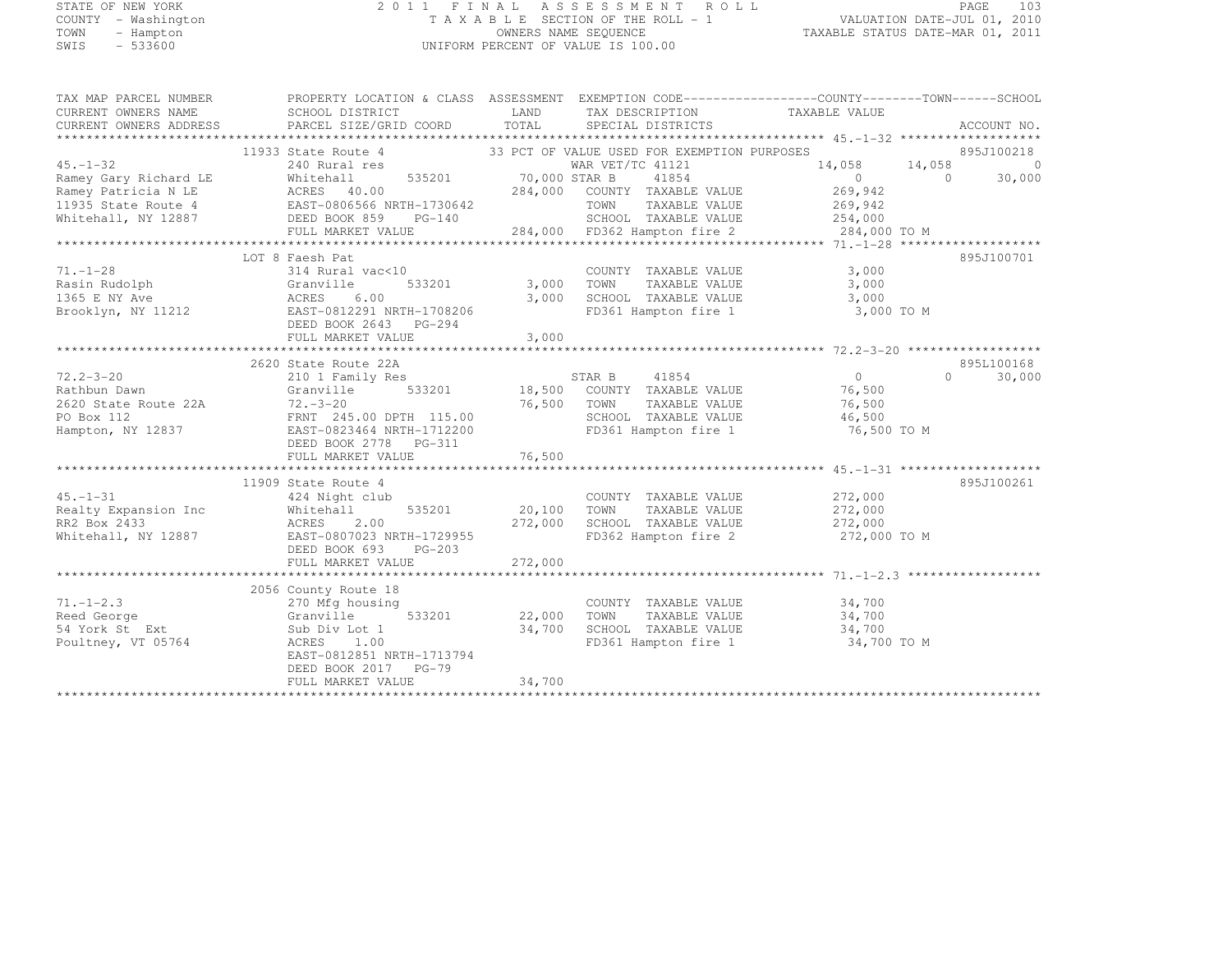# STATE OF NEW YORK 2 0 1 1 F I N A L A S S E S S M E N T R O L L PAGE <sup>104</sup> COUNTY - Washington T A X A B L E SECTION OF THE ROLL - 1 VALUATION DATE-JUL 01, 2010 TOWN - Hampton OWNERS NAME SEQUENCE TAXABLE STATUS DATE-MAR 01, 2011 SWIS - 533600 UNIFORM PERCENT OF VALUE IS 100.00

| TAX MAP PARCEL NUMBER                       | PROPERTY LOCATION & CLASS ASSESSMENT EXEMPTION CODE----------------COUNTY-------TOWN------SCHOOL |                       |                                                     |                   |            |                |
|---------------------------------------------|--------------------------------------------------------------------------------------------------|-----------------------|-----------------------------------------------------|-------------------|------------|----------------|
| CURRENT OWNERS NAME                         | SCHOOL DISTRICT                                                                                  | LAND                  | TAX DESCRIPTION                                     | TAXABLE VALUE     |            |                |
|                                             |                                                                                                  |                       |                                                     |                   |            | ACCOUNT NO.    |
|                                             |                                                                                                  |                       |                                                     |                   |            |                |
|                                             | 35 Queens Way                                                                                    |                       |                                                     |                   |            | 895J100219     |
| $71. - 1 - 2$                               | es<br>533201 533201 96,000 STAR EN<br>240 Rural res                                              |                       | AGRI-D IND 41730                                    | 35,117            | 35, 117    | 35,117         |
| Reed Leonard                                | Granville                                                                                        |                       | 41834                                               | $\overline{0}$    | $\Omega$   | 60,100         |
| 35 Queens Way                               | ACRES 99.30                                                                                      |                       | 228,500 COUNTY TAXABLE VALUE                        | 193,383           |            |                |
| Whitehall, NY 12887                         | EAST-0812650 NRTH-1712582                                                                        |                       | TOWN<br>TAXABLE VALUE                               | 193,383           |            |                |
|                                             | DEED BOOK 951                                                                                    | $n-1/12582$<br>PG-144 | SCHOOL TAXABLE VALUE                                | 133,283           |            |                |
| MAY BE SUBJECT TO PAYMENT FULL MARKET VALUE |                                                                                                  |                       | 228,500 FD361 Hampton fire 1                        | 228,500 TO M      |            |                |
| UNDER AGDIST LAW TIL 2018                   |                                                                                                  |                       |                                                     |                   |            |                |
|                                             |                                                                                                  |                       |                                                     |                   |            |                |
|                                             | 2078 County Route 18                                                                             |                       |                                                     |                   |            |                |
| $71. - 1 - 2.4$                             | 314 Rural vac<10                                                                                 |                       | COUNTY TAXABLE VALUE 14,000                         |                   |            |                |
| Reed Leonard                                | Granville                                                                                        |                       | TAXABLE VALUE                                       | 14,000            |            |                |
| 35 Queens Way                               | Sub Div Lot 2                                                                                    |                       |                                                     | 14,000            |            |                |
| Whitehall, NY 12887                         | ACRES 1.34                                                                                       |                       | 14,000 SCHOOL TAXABLE VALUE<br>FD361 Hampton fire 1 | 14,000 TO M       |            |                |
|                                             | EAST-0813504 NRTH-1713567                                                                        |                       |                                                     |                   |            |                |
|                                             | DEED BOOK 512<br>$PG-204$                                                                        |                       |                                                     |                   |            |                |
|                                             | FULL MARKET VALUE                                                                                | 14,000                |                                                     |                   |            |                |
|                                             |                                                                                                  |                       |                                                     |                   |            |                |
|                                             |                                                                                                  |                       |                                                     |                   |            |                |
|                                             | 412 South Rd                                                                                     |                       |                                                     |                   |            |                |
| $72. - 1 - 16.3$                            | 270 Mfg housing                                                                                  |                       | STAR B 41854<br>24,900 COUNTY TAXABLE VALUE         | $\overline{0}$    | $\Omega$   | 30,000         |
| Reed Linda                                  | 533201<br>Granville                                                                              |                       |                                                     | 102,100           |            |                |
| PO Box 168                                  | ACRES 1.89<br>EAST-0819877 NRTH-1706906                                                          | 102,100 TOWN          | TAXABLE VALUE                                       | 102,100           |            |                |
| Hampton, NY 12837                           |                                                                                                  | H-1706906<br>PG-109   | SCHOOL TAXABLE VALUE                                | 72,100            |            |                |
|                                             | DEED BOOK 896                                                                                    |                       | FD361 Hampton fire 1                                | 102,100 TO M      |            |                |
|                                             | FULL MARKET VALUE                                                                                | 102,100               |                                                     |                   |            |                |
|                                             |                                                                                                  |                       |                                                     |                   |            |                |
|                                             | 449 Hills Pond Rd                                                                                |                       |                                                     |                   |            |                |
| $71. - 1 - 2.1$                             | 270 Mfg housing                                                                                  |                       | STAR B 41854                                        | $\overline{0}$    | $\Omega$   | 30,000         |
|                                             |                                                                                                  |                       | 26,600 COUNTY TAXABLE VALUE                         | 87,400<br>87.400  |            |                |
|                                             |                                                                                                  |                       | 87,400 TOWN<br>TAXABLE VALUE                        | 87,400            |            |                |
|                                             |                                                                                                  |                       | SCHOOL TAXABLE VALUE                                | 57,400            |            |                |
|                                             |                                                                                                  |                       | FD361 Hampton fire 1                                | 87,400 TO M       |            |                |
|                                             | FULL MARKET VALUE                                                                                | 87,400                |                                                     |                   |            |                |
|                                             |                                                                                                  |                       |                                                     |                   |            |                |
|                                             | 2154 County Route 18                                                                             |                       | CBT VET/C 41132                                     |                   |            | 895J101800     |
| $71. - 1 - 8.1$                             | 270 Mfg housing                                                                                  |                       |                                                     | 16,500            | $\Omega$   | $\overline{0}$ |
| Reed Thomas                                 | Granville                                                                                        |                       | 533201 22,200 CBT VET/T 41133                       | $\sim$ 0          | 16,500     | $\overline{0}$ |
| PO Box 1322                                 | ROW 604/216                                                                                      |                       | 66,000 DIS VET/C 41142                              | 26,400            | $\sim$ 0   | $\Omega$       |
| Rutland, VT 05701                           | ROW removed 2402/233                                                                             |                       | DIS VET/T 41143                                     | $\overline{0}$    | 26,400     | $\bigcirc$     |
|                                             | ACRES<br>1.06                                                                                    |                       | STAR EN<br>41834                                    | $\bigcirc$        | $\bigcirc$ | 60,100         |
|                                             | EAST-0815242 NRTH-1713418                                                                        |                       | COUNTY TAXABLE VALUE                                | 23,100            |            |                |
|                                             | DEED BOOK 2847 PG-151                                                                            |                       |                                                     |                   |            |                |
|                                             | FULL MARKET VALUE                                                                                |                       | TOWN TAXABLE VALUE<br>66,000 SCHOOL TAXABLE VALUE   | $23,100$<br>5,900 |            |                |
|                                             |                                                                                                  |                       | FD361 Hampton fire 1 66,000 TO M                    |                   |            |                |
|                                             |                                                                                                  |                       |                                                     |                   |            |                |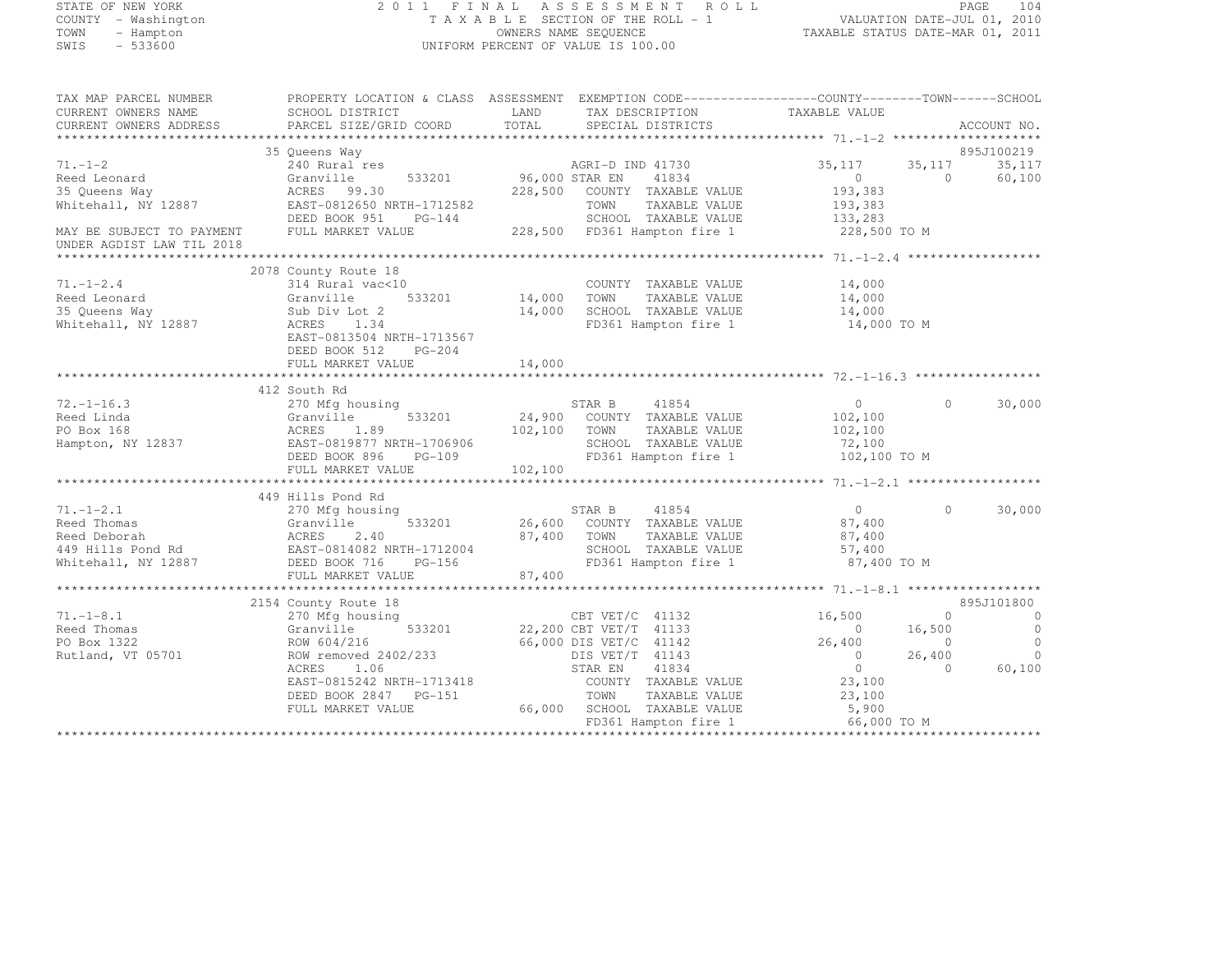STATE OF NEW YORK 2 0 1 1 F I N A L A S S E S S M E N T R O L L PAGE <sup>105</sup> COUNTY - Washington T A X A B L E SECTION OF THE ROLL - 1 VALUATION DATE-JUL 01, 2010 TOWN - Hampton OWNERS NAME SEQUENCE TAXABLE STATUS DATE-MAR 01, 2011 SWIS - 533600 UNIFORM PERCENT OF VALUE IS 100.00 TAX MAP PARCEL NUMBER PROPERTY LOCATION & CLASS ASSESSMENT EXEMPTION CODE------------------COUNTY--------TOWN------SCHOOL CURRENT OWNERS NAME SCHOOL DISTRICT LAND TAX DESCRIPTION TAXABLE VALUE<br>CURRENT OWNERS ADDRESS PARCEL SIZE/GRID COORD TOTAL SPECIAL DISTRICTS ACCOUNT NO. \*\*\*\*\*\*\*\*\*\*\*\*\*\*\*\*\*\*\*\*\*\*\*\*\*\*\*\*\*\*\*\*\*\*\*\*\*\*\*\*\*\*\*\*\*\*\*\*\*\*\*\*\*\*\*\*\*\*\*\*\*\*\*\*\*\*\*\*\*\*\*\*\*\*\*\*\*\*\*\*\*\*\*\*\*\*\*\*\*\*\*\*\*\*\*\*\*\*\*\*\*\*\* 72.-1-16.2 \*\*\*\*\*\*\*\*\*\*\*\*\*\*\*\*\*426 South Rd<br>
312 Vac w/imprv COUNTY TAXABLE VALUE 40,500<br>
25.188 TOUR COUNTY TAXABLE VALUE Reed Timothy Granville 533201 25,100 TOWN TAXABLE VALUE 40,500 PO Box 175 ACRES 5.06 40,500 SCHOOL TAXABLE VALUE 40,500 40,500 Poultney, VT 05764 EAST-0820083 NRTH-1707221 FD361 Hampton fire 1 40,500 TO M DEED BOOK 897 PG-135 FULL MARKET VALUE 40,500 \*\*\*\*\*\*\*\*\*\*\*\*\*\*\*\*\*\*\*\*\*\*\*\*\*\*\*\*\*\*\*\*\*\*\*\*\*\*\*\*\*\*\*\*\*\*\*\*\*\*\*\*\*\*\*\*\*\*\*\*\*\*\*\*\*\*\*\*\*\*\*\*\*\*\*\*\*\*\*\*\*\*\*\*\*\*\*\*\*\*\*\*\*\*\*\*\*\*\*\*\*\*\* 62.-1-26.3 \*\*\*\*\*\*\*\*\*\*\*\*\*\*\*\*\*2155 County Route 18<br>
223 Vacant rural COUNTY TAXABLE VALUE 124,000<br>
22.1-26.3 323 Vacant rural COUNTY TAXABLE VALUE 124,000 Reichle Maureen A Granville 533201 124,000 TOWN TAXABLE VALUE 124,000 30 Old Orchard Rd ACRES 157.30 124,000 SCHOOL TAXABLE VALUE 124,000 Wading River, NY 11792 EAST-0815081 NRTH-1716193 FD361 Hampton fire 1 124,000 TO M DEED BOOK 885 PG-123 FULL MARKET VALUE 124,000 \*\*\*\*\*\*\*\*\*\*\*\*\*\*\*\*\*\*\*\*\*\*\*\*\*\*\*\*\*\*\*\*\*\*\*\*\*\*\*\*\*\*\*\*\*\*\*\*\*\*\*\*\*\*\*\*\*\*\*\*\*\*\*\*\*\*\*\*\*\*\*\*\*\*\*\*\*\*\*\*\*\*\*\*\*\*\*\*\*\*\*\*\*\*\*\*\*\*\*\*\*\*\* 62.-1-17.1 \*\*\*\*\*\*\*\*\*\*\*\*\*\*\*\*\*229 Hickey Rd<br>
270 Mfg housing STAR B 41854 0 0 30,000<br>
270 Mfg housing States of California STAR B 41854 0 30,000 Reutling Fredric Granville 533201 24,600 COUNTY TAXABLE VALUE 73,200 Reutling Jacqueline ACRES 1.80 73,200 TOWN TAXABLE VALUE 73,200 229 Hickey Rd EAST-0814154 NRTH-1719296 SCHOOL TAXABLE VALUE 43,200 Hampton, NY 12837 DEED BOOK 668 PG-151 FD361 Hampton fire 1 73,200 TO M FULL MARKET VALUE 73,200 \*\*\*\*\*\*\*\*\*\*\*\*\*\*\*\*\*\*\*\*\*\*\*\*\*\*\*\*\*\*\*\*\*\*\*\*\*\*\*\*\*\*\*\*\*\*\*\*\*\*\*\*\*\*\*\*\*\*\*\*\*\*\*\*\*\*\*\*\*\*\*\*\*\*\*\*\*\*\*\*\*\*\*\*\*\*\*\*\*\*\*\*\*\*\*\*\*\*\*\*\*\*\* 62.-1-17 \*\*\*\*\*\*\*\*\*\*\*\*\*\*\*\*\*\*\*15 Wicked Hollow Way 895J100579<br>270 Mfg housing County COUNTY TAXABLE VALUE 41,800 41,800<br>200 Mig 10000 41,800 41,800 41,800 41,800 41,800 41,800 41,800 41,800 41,800 41,800 41,800 41,800 41,800 41,8 Reutling Jacqueline Granville 533201 33,700 TOWN TAXABLE VALUE 41,800 229 Hickey Rd ACRES 4.60 41,800 SCHOOL TAXABLE VALUE 41,800 Hampton, NY 12837 EAST-0813871 NRTH-1719453 FD361 Hampton fire 1 41,800 TO M DEED BOOK 2729 PG-115 FULL MARKET VALUE 41,800 \*\*\*\*\*\*\*\*\*\*\*\*\*\*\*\*\*\*\*\*\*\*\*\*\*\*\*\*\*\*\*\*\*\*\*\*\*\*\*\*\*\*\*\*\*\*\*\*\*\*\*\*\*\*\*\*\*\*\*\*\*\*\*\*\*\*\*\*\*\*\*\*\*\*\*\*\*\*\*\*\*\*\*\*\*\*\*\*\*\*\*\*\*\*\*\*\*\*\*\*\*\*\* 81.-2-2 \*\*\*\*\*\*\*\*\*\*\*\*\*\*\*\*\*\*\*\*2360 State Route 22A 895J100023<br>210 1 Family Res 30,000 STAR B 41854 0 30,000 30,000<br>21 -2-2 210 1 Family Res STAR B 41854 0 30,000 30,000 Rice Danny Granville 533201 13,600 COUNTY TAXABLE VALUE 58,000 2360 State Route 22A FRNT 94.00 DPTH 170.00 58,000 TOWN TAXABLE VALUE 58,000 Hampton, NY 12837 EAST-0822568 NRTH-1705397 SCHOOL TAXABLE VALUE 28,000 DEED BOOK 2260 PG-282 FD361 Hampton fire 1 58,000 TO M FULL MARKET VALUE 58,000 \*\*\*\*\*\*\*\*\*\*\*\*\*\*\*\*\*\*\*\*\*\*\*\*\*\*\*\*\*\*\*\*\*\*\*\*\*\*\*\*\*\*\*\*\*\*\*\*\*\*\*\*\*\*\*\*\*\*\*\*\*\*\*\*\*\*\*\*\*\*\*\*\*\*\*\*\*\*\*\*\*\*\*\*\*\*\*\*\*\*\*\*\*\*\*\*\*\*\*\*\*\*\* 80.-1-45 \*\*\*\*\*\*\*\*\*\*\*\*\*\*\*\*\*\*\*895J101761 12 Lakeview Way 895J10176180.-1-45 210 1 Family Res - WTRFNT COUNTY TAXABLE VALUE 228,500

Rich Bradford W Whitehall 535201 25,000 TOWN TAXABLE VALUE 228,500 Rich Linda L LOT 17 228,500 SCHOOL TAXABLE VALUE 228,500 2102 E Sentry Ridge Ct Row 578/329 FOR ROW FD361 Hampton fire 1 228,500 TO M Tucson, AZ 85718 FRNT 100.00 DPTH 289.00<br>EAST-0810862 NRTH-1705102<br>DEED BOOK 578 PG-326

 FULL MARKET VALUE 228,500 \*\*\*\*\*\*\*\*\*\*\*\*\*\*\*\*\*\*\*\*\*\*\*\*\*\*\*\*\*\*\*\*\*\*\*\*\*\*\*\*\*\*\*\*\*\*\*\*\*\*\*\*\*\*\*\*\*\*\*\*\*\*\*\*\*\*\*\*\*\*\*\*\*\*\*\*\*\*\*\*\*\*\*\*\*\*\*\*\*\*\*\*\*\*\*\*\*\*\*\*\*\*\*\*\*\*\*\*\*\*\*\*\*\*\*\*\*\*\*\*\*\*\*\*\*\*\*\*\*\*\*\*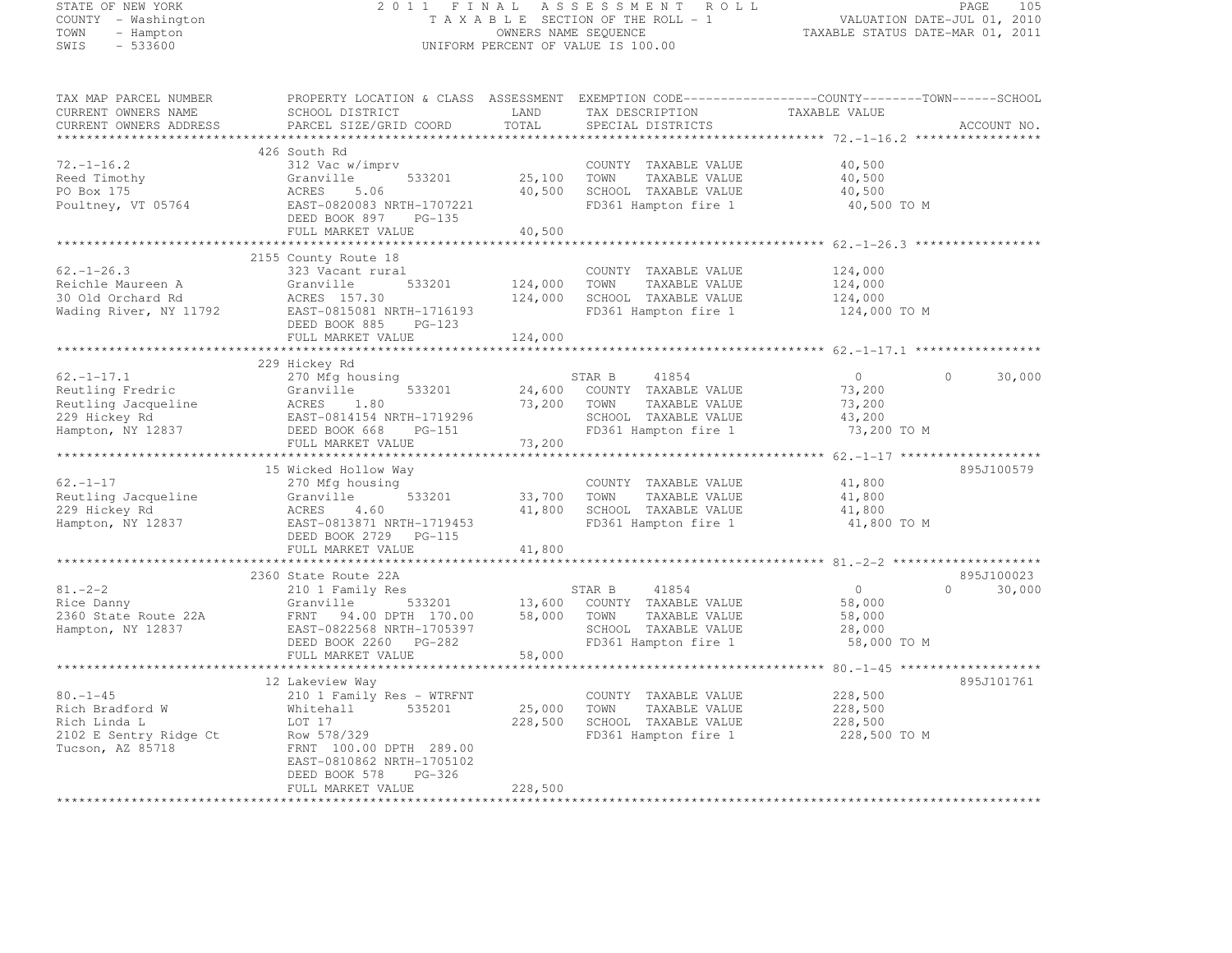# STATE OF NEW YORK 2 0 1 1 F I N A L A S S E S S M E N T R O L L PAGE <sup>106</sup> COUNTY - Washington T A X A B L E SECTION OF THE ROLL - 1 VALUATION DATE-JUL 01, 2010 TOWN - Hampton OWNERS NAME SEQUENCE TAXABLE STATUS DATE-MAR 01, 2011 SWIS - 533600 UNIFORM PERCENT OF VALUE IS 100.00

| TAX MAP PARCEL NUMBER<br>CURRENT OWNERS NAME<br>CURRENT OWNERS ADDRESS                                                      | PROPERTY LOCATION & CLASS ASSESSMENT EXEMPTION CODE----------------COUNTY-------TOWN-----SCHOOL<br>SCHOOL DISTRICT<br>PARCEL SIZE/GRID COORD                           | LAND<br>TOTAL                       | TAX DESCRIPTION<br>SPECIAL DISTRICTS                                                                         | TAXABLE VALUE                                                   | ACCOUNT NO.        |
|-----------------------------------------------------------------------------------------------------------------------------|------------------------------------------------------------------------------------------------------------------------------------------------------------------------|-------------------------------------|--------------------------------------------------------------------------------------------------------------|-----------------------------------------------------------------|--------------------|
|                                                                                                                             |                                                                                                                                                                        |                                     |                                                                                                              |                                                                 |                    |
| $72, -2 - 7, 4$<br>Richards Timothy<br>Richards Eileen<br>43 Greenfield Ln<br>Hampton, NY 12837                             | 43 Greenfield Ln<br>240 Rural res<br>533201<br>Granville<br>LOT 3 - 713/155 Hwy Appro<br>ACRES 18.23<br>EAST-0823743 NRTH-1710620<br>DEED BOOK 672 PG-155              | 176,700 TOWN                        | STAR B 41854<br>48,200 COUNTY TAXABLE VALUE<br>TAXABLE VALUE<br>SCHOOL TAXABLE VALUE<br>FD361 Hampton fire 1 | $\overline{0}$<br>176,700<br>176,700<br>146,700<br>176,700 TO M | $\Omega$<br>30,000 |
|                                                                                                                             | FULL MARKET VALUE                                                                                                                                                      | 176,700                             |                                                                                                              |                                                                 |                    |
|                                                                                                                             |                                                                                                                                                                        |                                     |                                                                                                              |                                                                 |                    |
| $71, -1 - 15.3$<br>Ritchie Michael<br>Ritchie Annette<br>167 Hills Pond Rd EAST-0815822 NRTH-1705901<br>Whitehall, NY 12887 | Hills Pond Rd<br>311 Res vac land<br>Granville 533201<br>FRNT 125.00 DPTH 470.00<br>DEED BOOK 668<br>PG-148<br>FULL MARKET VALUE                                       | 533201 1,000 TOWN<br>1,000<br>1,000 | COUNTY TAXABLE VALUE<br>TAXABLE VALUE<br>SCHOOL TAXABLE VALUE<br>FD361 Hampton fire 1                        | 1,000<br>1,000<br>1,000<br>1,000 TO M                           |                    |
|                                                                                                                             |                                                                                                                                                                        |                                     |                                                                                                              |                                                                 |                    |
| $71. - 1 - 15.6$<br>Ritchie Michael<br>Ritchie Annette D<br>167 Hills Pond Rd<br>Whitehall, NY 12887                        | 176 Hills Pond Rd<br>270 Mfg housing<br>533201<br>Granville<br>Subdiv Lot E<br>ACRES 23.00<br>EAST-0816921 NRTH-1705798<br>DEED BOOK 770<br>PG-56<br>FULL MARKET VALUE | 43,000 TOWN<br>78,400               | COUNTY TAXABLE VALUE<br>TAXABLE VALUE<br>78,400 SCHOOL TAXABLE VALUE<br>FD361 Hampton fire 1                 | 78,400<br>78,400<br>78,400<br>78,400 TO M                       |                    |
|                                                                                                                             | 175 Hills Pond Rd                                                                                                                                                      |                                     |                                                                                                              |                                                                 | 895J100700         |
| $71. - 1 - 16.1$<br>Ritchie Michael<br>Whitehall, NY 12887                                                                  | 270 Mfg housing<br>Granville<br>DEED BOOK 705 PG-342                                                                                                                   | 533201 22,800<br>30,900             | COUNTY TAXABLE VALUE<br>TOWN<br>TAXABLE VALUE<br>SCHOOL TAXABLE VALUE<br>FD361 Hampton fire 1                | 30,900<br>30,900<br>30,900<br>30,900 TO M                       |                    |
|                                                                                                                             | FULL MARKET VALUE                                                                                                                                                      | 30,900                              |                                                                                                              |                                                                 |                    |
| $71. - 1 - 15$<br>Ritchie Michael D<br>Ritchie Annette D<br>167 Hills Pond Rd<br>Whitehall, NY 12887                        | Hills Pond Rd<br>322 Rural vac>10<br>533201<br>Granville<br>Subdiv Lot F<br>ACRES 15.03<br>EAST-0817054 NRTH-1706507<br>DEED BOOK 868<br>$PG-40$                       | 37,000<br>37,000                    | COUNTY TAXABLE VALUE<br>TOWN<br>TAXABLE VALUE<br>SCHOOL TAXABLE VALUE<br>FD361 Hampton fire 1                | 37,000<br>37,000<br>37,000<br>37,000 TO M                       | 895J100229         |
|                                                                                                                             | FULL MARKET VALUE                                                                                                                                                      | 37,000                              |                                                                                                              |                                                                 |                    |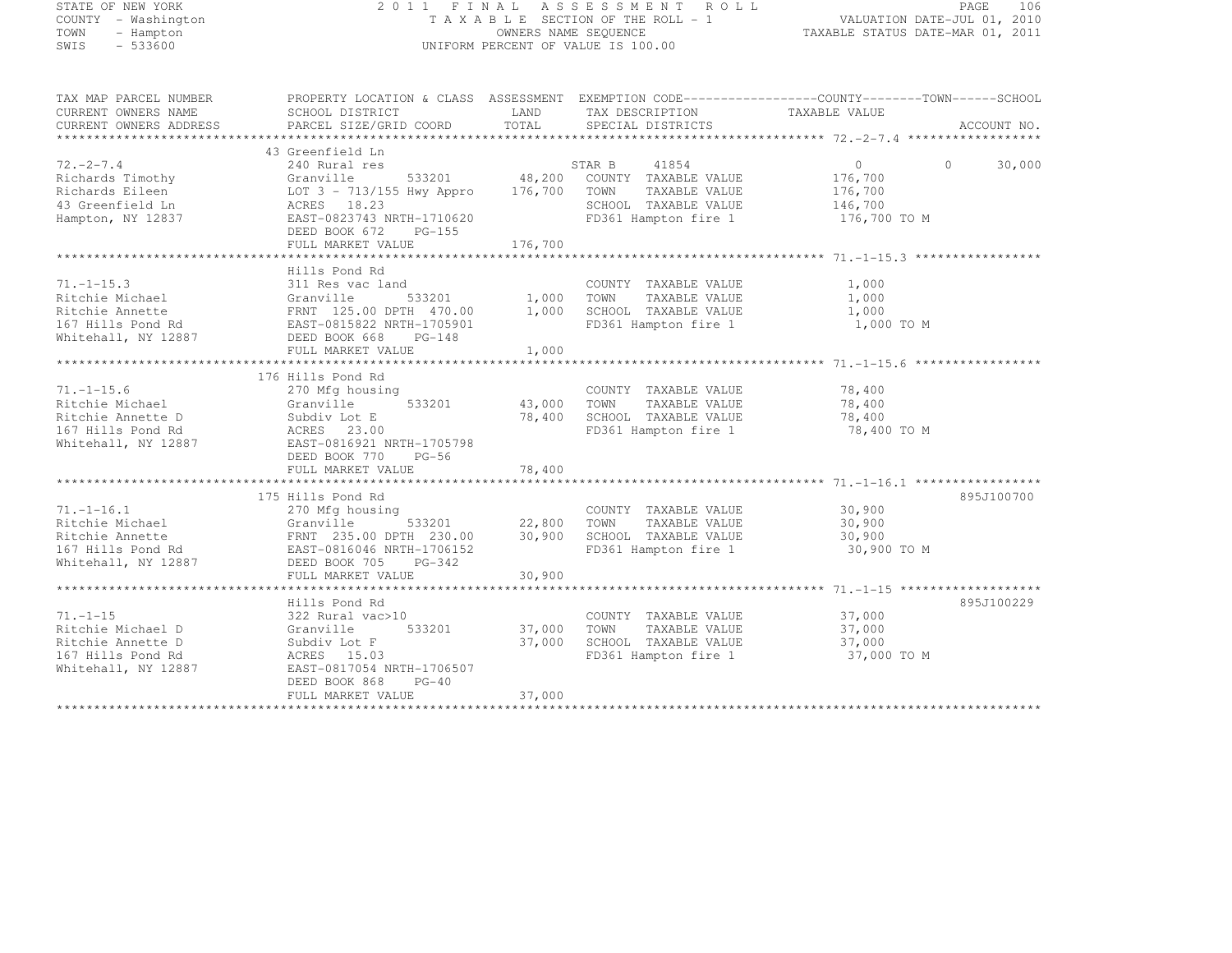#### STATE OF NEW YORK 2 0 1 1 F I N A L A S S E S S M E N T R O L L PAGE <sup>107</sup> COUNTY - Washington T A X A B L E SECTION OF THE ROLL - 1 VALUATION DATE-JUL 01, 2010 TOWN - Hampton OWNERS NAME SEQUENCE TAXABLE STATUS DATE-MAR 01, 2011 SWIS - 533600 UNIFORM PERCENT OF VALUE IS 100.00

| TAX MAP PARCEL NUMBER<br>CURRENT OWNERS NAME<br>CURRENT OWNERS ADDRESS                                                                    | PROPERTY LOCATION & CLASS ASSESSMENT EXEMPTION CODE----------------COUNTY-------TOWN------SCHOOL<br>SCHOOL DISTRICT<br>PARCEL SIZE/GRID COORD                                                                | LAND<br>TOTAL                     | TAX DESCRIPTION<br>SPECIAL DISTRICTS                                                                                  | TAXABLE VALUE                                               | ACCOUNT NO.                      |
|-------------------------------------------------------------------------------------------------------------------------------------------|--------------------------------------------------------------------------------------------------------------------------------------------------------------------------------------------------------------|-----------------------------------|-----------------------------------------------------------------------------------------------------------------------|-------------------------------------------------------------|----------------------------------|
|                                                                                                                                           |                                                                                                                                                                                                              |                                   |                                                                                                                       |                                                             |                                  |
| $71. - 1 - 16$<br>Ritchie Michael D<br>Ritchie Annette D<br>167 Hills Pond Rd<br>Whitehall, NY 12887                                      | 167 Hills Pond Rd<br>210 1 Family Res<br>Granville<br>533201<br>Ex & Res In 453/706<br>650/227<br>FRNT 310.00 DPTH 365.00<br>EAST-0815933 NRTH-1705966<br>DEED BOOK 644<br>PG-236<br>FULL MARKET VALUE       | 80,800 TOWN<br>80,800             | STAR B 41854<br>25,600 COUNTY TAXABLE VALUE<br>TAXABLE VALUE<br>SCHOOL TAXABLE VALUE<br>FD361 Hampton fire 1          | $\overline{0}$<br>80,800<br>80,800<br>50,800<br>80,800 TO M | 895J100573<br>$\Omega$<br>30,000 |
|                                                                                                                                           | 35 Greenfield Ln                                                                                                                                                                                             |                                   |                                                                                                                       |                                                             | 895J100223                       |
| $72. - 2 - 5$<br>Rivers Thomas A Sr-LE-<br>Hampton, NY 12837                                                                              | 210 1 Family Res<br>Granville<br>533201<br>DEED BOOK 2189 PG-180<br>FULL MARKET VALUE                                                                                                                        | 23,000 TOWN<br>79,800             | COUNTY TAXABLE VALUE<br>TAXABLE VALUE<br>26 79,800 SCHOOL TAXABLE VALUE<br>FD361 Hampton fire 1                       | 79,800<br>79,800<br>79,800<br>79,800 TO M                   |                                  |
|                                                                                                                                           | State Route 22A                                                                                                                                                                                              |                                   |                                                                                                                       |                                                             | 895J100173                       |
| $81. - 2 - 23$<br>RJF-VNCS Real Estate LLC<br>29 Armory Rd<br>Milford, NH 03055<br>MAY BE SUBJECT TO PAYMENT<br>UNDER AGDIST LAW TIL 2015 | 322 Rural vac>10<br>Granville<br>615/78 ROW 696/318<br>May be subject to ag pena<br>until 2015<br>ACRES 35.90<br>EAST-0823424 NRTH-1699806<br>DEED BOOK 2860 PG-200<br>FULL MARKET VALUE                     | 533201 59,000 TOWN<br>59,000      | COUNTY TAXABLE VALUE<br>TAXABLE VALUE<br>59,000 SCHOOL TAXABLE VALUE<br>CA001 Cons agri dst 1<br>FD361 Hampton fire 1 | 59,000<br>59,000<br>59,000<br>59,000 TO<br>59,000 TO M      |                                  |
|                                                                                                                                           |                                                                                                                                                                                                              |                                   |                                                                                                                       |                                                             |                                  |
| $81. - 2 - 23.3$<br>RJF-VNCS Real Estate LLC<br>29 Armory Rd<br>Milford, NH 03055                                                         | State Route 22A W/off<br>322 Rural vac>10<br>533201<br>Granville<br>May be subject to ag pena 61,300 SCHOOL TAXABLE VALUE<br>until 2015<br>ACRES 50.90<br>EAST-0820528 NRTH-1699675<br>DEED BOOK 2860 PG-206 | 61,300 TOWN                       | COUNTY TAXABLE VALUE<br>TAXABLE VALUE<br>FD361 Hampton fire 1                                                         | 61,300<br>61,300<br>61,300<br>61,300 TO M                   |                                  |
|                                                                                                                                           | FULL MARKET VALUE                                                                                                                                                                                            | 61,300                            |                                                                                                                       |                                                             |                                  |
|                                                                                                                                           |                                                                                                                                                                                                              |                                   |                                                                                                                       |                                                             |                                  |
| $72. - 1 - 13.1$<br>Roberts Kathleen<br>Shortsleeve Phillip<br>Box 155<br>Hampton, NY 12837                                               | 459 South Rd<br>314 Rural vac<10<br>Granville<br>ACRES 1.73<br>EAST-0819877 NRTH-1708133<br>DEED BOOK 765<br>PG-178<br>FULL MARKET VALUE                                                                     | 533201 12,000<br>12,000<br>12,000 | COUNTY TAXABLE VALUE<br>TOWN<br>TAXABLE VALUE<br>SCHOOL TAXABLE VALUE<br>FD361 Hampton fire 1                         | 12,000<br>12,000<br>12,000<br>12,000 TO M                   |                                  |
|                                                                                                                                           |                                                                                                                                                                                                              |                                   |                                                                                                                       |                                                             |                                  |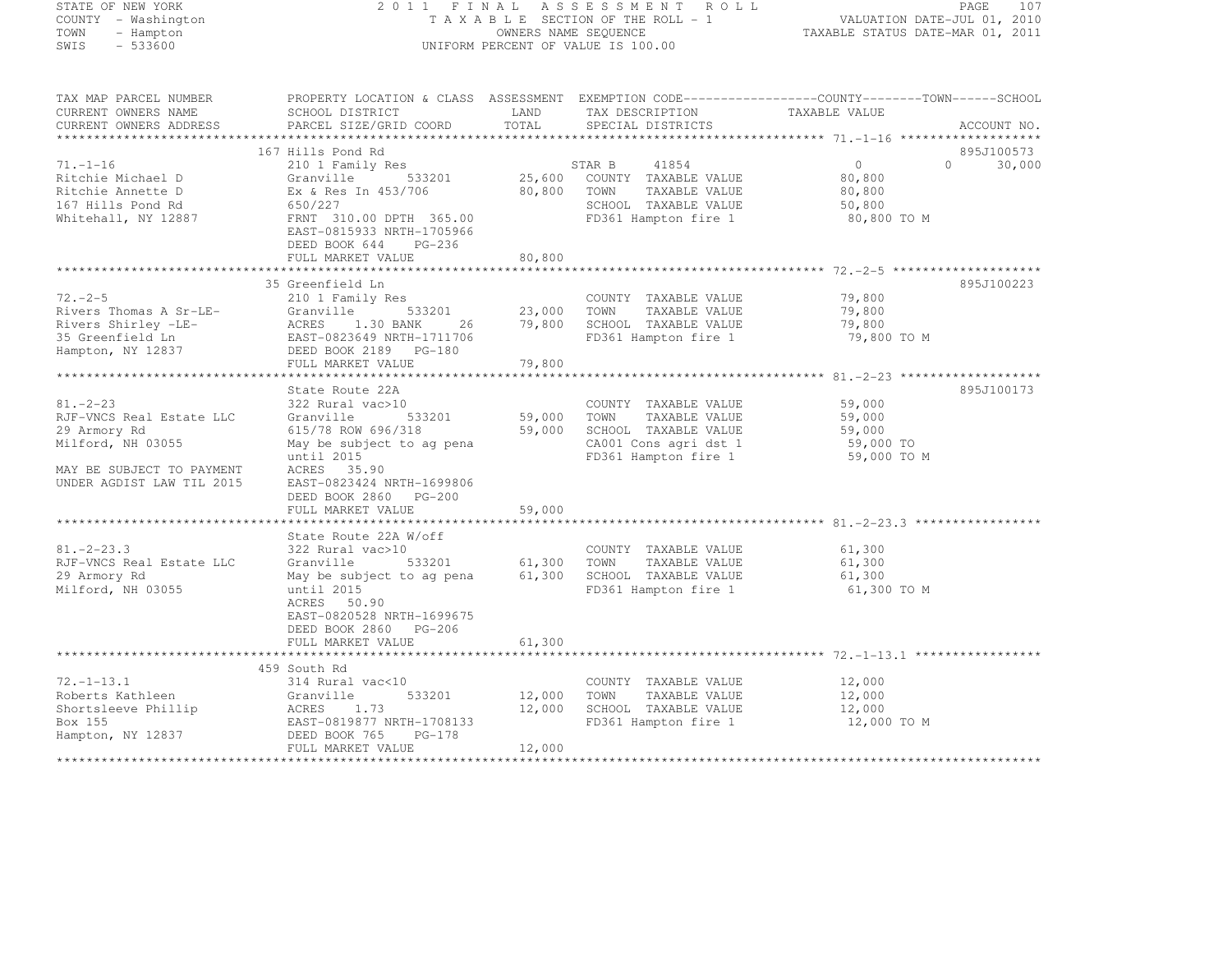## STATE OF NEW YORK 2 0 1 1 F I N A L A S S E S S M E N T R O L L PAGE <sup>108</sup> COUNTY - Washington T A X A B L E SECTION OF THE ROLL - 1 VALUATION DATE-JUL 01, 2010 TOWN - Hampton OWNERS NAME SEQUENCE TAXABLE STATUS DATE-MAR 01, 2011 SWIS - 533600 UNIFORM PERCENT OF VALUE IS 100.00

| LAND<br>TAXABLE VALUE<br>CURRENT OWNERS NAME<br>SCHOOL DISTRICT<br>TAX DESCRIPTION<br>TOTAL<br>CURRENT OWNERS ADDRESS<br>PARCEL SIZE/GRID COORD<br>SPECIAL DISTRICTS<br>ACCOUNT NO.<br>465 South Rd<br>895J100232<br>3<br>533201 23,000 COUNTY TAXABLE VALUE<br>$\overline{0}$<br>$\Omega$ and $\Omega$<br>30,000<br>$72. - 1 - 13$<br>210 1 Family Res<br>Roberts Kathleen J<br>64,600<br>Granville<br>FRNT 130.00 DPTH 240.00 64,600 TOWN<br>Cardiff Alta J<br>TAXABLE VALUE<br>64,600<br>FRNT 130.00 DE111 -<br>EAST-0819971 NRTH-1708305<br>Andre 222 - PG-189<br>SCHOOL TAXABLE VALUE<br>PO Box 155<br>34,600<br>Hampton, NY 12837 DEED BOOK 922<br>FD361 Hampton fire 1 64,600 TO M<br>64,600<br>FULL MARKET VALUE<br>50 Camp Way<br>895J100611<br>68,900<br>$53. - 1 - 18$<br>260 Seasonal res<br>COUNTY TAXABLE VALUE<br>533201 30,200<br>Roberts Ronald J<br>Granville<br>TOWN<br>TAXABLE VALUE<br>68,900<br>68,900<br>Roberts Karen<br>PO Box 46<br>Middle Granville, NY 12849<br>DEED BOOK 553 PG-127<br>SCHOOL TAXABLE VALUE<br>68,900<br>FD361 Hampton fire 1<br>68,900 TO M<br>FULL MARKET VALUE<br>68,900<br>895J100152<br>County Route 21<br>COUNTY TAXABLE VALUE 38,500<br>$80. - 1 - 2.2$<br>322 Rural vac>10<br>533201 38,500 TOWN<br>Robillard Linda M<br>TAXABLE VALUE<br>38,500<br>Granville<br>38,500 SCHOOL TAXABLE VALUE<br>Robillard Maurice J<br>LOT 4<br>38,500<br>FD361 Hampton fire 1<br>ACRES 24.80<br>38,500 TO M<br>PO Box 176<br>Hampton, NY 12837<br>EAST-0814504 NRTH-1702321<br>DEED BOOK 762 PG-149 |
|-------------------------------------------------------------------------------------------------------------------------------------------------------------------------------------------------------------------------------------------------------------------------------------------------------------------------------------------------------------------------------------------------------------------------------------------------------------------------------------------------------------------------------------------------------------------------------------------------------------------------------------------------------------------------------------------------------------------------------------------------------------------------------------------------------------------------------------------------------------------------------------------------------------------------------------------------------------------------------------------------------------------------------------------------------------------------------------------------------------------------------------------------------------------------------------------------------------------------------------------------------------------------------------------------------------------------------------------------------------------------------------------------------------------------------------------------------------------------------------------------------------------------------------------|
|                                                                                                                                                                                                                                                                                                                                                                                                                                                                                                                                                                                                                                                                                                                                                                                                                                                                                                                                                                                                                                                                                                                                                                                                                                                                                                                                                                                                                                                                                                                                           |
|                                                                                                                                                                                                                                                                                                                                                                                                                                                                                                                                                                                                                                                                                                                                                                                                                                                                                                                                                                                                                                                                                                                                                                                                                                                                                                                                                                                                                                                                                                                                           |
|                                                                                                                                                                                                                                                                                                                                                                                                                                                                                                                                                                                                                                                                                                                                                                                                                                                                                                                                                                                                                                                                                                                                                                                                                                                                                                                                                                                                                                                                                                                                           |
|                                                                                                                                                                                                                                                                                                                                                                                                                                                                                                                                                                                                                                                                                                                                                                                                                                                                                                                                                                                                                                                                                                                                                                                                                                                                                                                                                                                                                                                                                                                                           |
|                                                                                                                                                                                                                                                                                                                                                                                                                                                                                                                                                                                                                                                                                                                                                                                                                                                                                                                                                                                                                                                                                                                                                                                                                                                                                                                                                                                                                                                                                                                                           |
|                                                                                                                                                                                                                                                                                                                                                                                                                                                                                                                                                                                                                                                                                                                                                                                                                                                                                                                                                                                                                                                                                                                                                                                                                                                                                                                                                                                                                                                                                                                                           |
|                                                                                                                                                                                                                                                                                                                                                                                                                                                                                                                                                                                                                                                                                                                                                                                                                                                                                                                                                                                                                                                                                                                                                                                                                                                                                                                                                                                                                                                                                                                                           |
|                                                                                                                                                                                                                                                                                                                                                                                                                                                                                                                                                                                                                                                                                                                                                                                                                                                                                                                                                                                                                                                                                                                                                                                                                                                                                                                                                                                                                                                                                                                                           |
|                                                                                                                                                                                                                                                                                                                                                                                                                                                                                                                                                                                                                                                                                                                                                                                                                                                                                                                                                                                                                                                                                                                                                                                                                                                                                                                                                                                                                                                                                                                                           |
|                                                                                                                                                                                                                                                                                                                                                                                                                                                                                                                                                                                                                                                                                                                                                                                                                                                                                                                                                                                                                                                                                                                                                                                                                                                                                                                                                                                                                                                                                                                                           |
|                                                                                                                                                                                                                                                                                                                                                                                                                                                                                                                                                                                                                                                                                                                                                                                                                                                                                                                                                                                                                                                                                                                                                                                                                                                                                                                                                                                                                                                                                                                                           |
|                                                                                                                                                                                                                                                                                                                                                                                                                                                                                                                                                                                                                                                                                                                                                                                                                                                                                                                                                                                                                                                                                                                                                                                                                                                                                                                                                                                                                                                                                                                                           |
|                                                                                                                                                                                                                                                                                                                                                                                                                                                                                                                                                                                                                                                                                                                                                                                                                                                                                                                                                                                                                                                                                                                                                                                                                                                                                                                                                                                                                                                                                                                                           |
|                                                                                                                                                                                                                                                                                                                                                                                                                                                                                                                                                                                                                                                                                                                                                                                                                                                                                                                                                                                                                                                                                                                                                                                                                                                                                                                                                                                                                                                                                                                                           |
|                                                                                                                                                                                                                                                                                                                                                                                                                                                                                                                                                                                                                                                                                                                                                                                                                                                                                                                                                                                                                                                                                                                                                                                                                                                                                                                                                                                                                                                                                                                                           |
|                                                                                                                                                                                                                                                                                                                                                                                                                                                                                                                                                                                                                                                                                                                                                                                                                                                                                                                                                                                                                                                                                                                                                                                                                                                                                                                                                                                                                                                                                                                                           |
|                                                                                                                                                                                                                                                                                                                                                                                                                                                                                                                                                                                                                                                                                                                                                                                                                                                                                                                                                                                                                                                                                                                                                                                                                                                                                                                                                                                                                                                                                                                                           |
|                                                                                                                                                                                                                                                                                                                                                                                                                                                                                                                                                                                                                                                                                                                                                                                                                                                                                                                                                                                                                                                                                                                                                                                                                                                                                                                                                                                                                                                                                                                                           |
|                                                                                                                                                                                                                                                                                                                                                                                                                                                                                                                                                                                                                                                                                                                                                                                                                                                                                                                                                                                                                                                                                                                                                                                                                                                                                                                                                                                                                                                                                                                                           |
|                                                                                                                                                                                                                                                                                                                                                                                                                                                                                                                                                                                                                                                                                                                                                                                                                                                                                                                                                                                                                                                                                                                                                                                                                                                                                                                                                                                                                                                                                                                                           |
|                                                                                                                                                                                                                                                                                                                                                                                                                                                                                                                                                                                                                                                                                                                                                                                                                                                                                                                                                                                                                                                                                                                                                                                                                                                                                                                                                                                                                                                                                                                                           |
|                                                                                                                                                                                                                                                                                                                                                                                                                                                                                                                                                                                                                                                                                                                                                                                                                                                                                                                                                                                                                                                                                                                                                                                                                                                                                                                                                                                                                                                                                                                                           |
|                                                                                                                                                                                                                                                                                                                                                                                                                                                                                                                                                                                                                                                                                                                                                                                                                                                                                                                                                                                                                                                                                                                                                                                                                                                                                                                                                                                                                                                                                                                                           |
|                                                                                                                                                                                                                                                                                                                                                                                                                                                                                                                                                                                                                                                                                                                                                                                                                                                                                                                                                                                                                                                                                                                                                                                                                                                                                                                                                                                                                                                                                                                                           |
|                                                                                                                                                                                                                                                                                                                                                                                                                                                                                                                                                                                                                                                                                                                                                                                                                                                                                                                                                                                                                                                                                                                                                                                                                                                                                                                                                                                                                                                                                                                                           |
|                                                                                                                                                                                                                                                                                                                                                                                                                                                                                                                                                                                                                                                                                                                                                                                                                                                                                                                                                                                                                                                                                                                                                                                                                                                                                                                                                                                                                                                                                                                                           |
|                                                                                                                                                                                                                                                                                                                                                                                                                                                                                                                                                                                                                                                                                                                                                                                                                                                                                                                                                                                                                                                                                                                                                                                                                                                                                                                                                                                                                                                                                                                                           |
| 895J100105<br>71 South Rd                                                                                                                                                                                                                                                                                                                                                                                                                                                                                                                                                                                                                                                                                                                                                                                                                                                                                                                                                                                                                                                                                                                                                                                                                                                                                                                                                                                                                                                                                                                 |
| $80 - 1 - 4$<br>CBT VET/TC 41131<br>35,975<br>35,975<br>$\bigcirc$<br>210 1 Family Res                                                                                                                                                                                                                                                                                                                                                                                                                                                                                                                                                                                                                                                                                                                                                                                                                                                                                                                                                                                                                                                                                                                                                                                                                                                                                                                                                                                                                                                    |
| $533201$ 35,000 STAR B 41854<br>Robillard Maurice<br>$\sim$ 0<br>30,000<br>Granville<br>$\Omega$                                                                                                                                                                                                                                                                                                                                                                                                                                                                                                                                                                                                                                                                                                                                                                                                                                                                                                                                                                                                                                                                                                                                                                                                                                                                                                                                                                                                                                          |
| 143,900 COUNTY TAXABLE VALUE<br>107,925                                                                                                                                                                                                                                                                                                                                                                                                                                                                                                                                                                                                                                                                                                                                                                                                                                                                                                                                                                                                                                                                                                                                                                                                                                                                                                                                                                                                                                                                                                   |
| Robillard Linda<br>PO Box 176<br>Hampton, NY 12837<br>Hampton, NY 12837<br>CEED BOOK 491<br>DEED BOOK 491<br>PG-1056<br>TOWN<br>TAXABLE VALUE<br>107,925                                                                                                                                                                                                                                                                                                                                                                                                                                                                                                                                                                                                                                                                                                                                                                                                                                                                                                                                                                                                                                                                                                                                                                                                                                                                                                                                                                                  |
| 113,900<br>SCHOOL TAXABLE VALUE                                                                                                                                                                                                                                                                                                                                                                                                                                                                                                                                                                                                                                                                                                                                                                                                                                                                                                                                                                                                                                                                                                                                                                                                                                                                                                                                                                                                                                                                                                           |
| 143,900 FD361 Hampton fire 1<br>FULL MARKET VALUE<br>143,900 TO M                                                                                                                                                                                                                                                                                                                                                                                                                                                                                                                                                                                                                                                                                                                                                                                                                                                                                                                                                                                                                                                                                                                                                                                                                                                                                                                                                                                                                                                                         |
|                                                                                                                                                                                                                                                                                                                                                                                                                                                                                                                                                                                                                                                                                                                                                                                                                                                                                                                                                                                                                                                                                                                                                                                                                                                                                                                                                                                                                                                                                                                                           |
| 895J100269<br>1080 West Way                                                                                                                                                                                                                                                                                                                                                                                                                                                                                                                                                                                                                                                                                                                                                                                                                                                                                                                                                                                                                                                                                                                                                                                                                                                                                                                                                                                                                                                                                                               |
| $71.4 - 2 - 2$<br>260 Seasonal res - WTRFNT<br>$\overline{0}$<br>$\Omega$<br>30,000<br>41854<br>STAR B                                                                                                                                                                                                                                                                                                                                                                                                                                                                                                                                                                                                                                                                                                                                                                                                                                                                                                                                                                                                                                                                                                                                                                                                                                                                                                                                                                                                                                    |
| 29,700 COUNTY TAXABLE VALUE<br>225,100<br>Robinson Deborah T<br>Granville<br>533201                                                                                                                                                                                                                                                                                                                                                                                                                                                                                                                                                                                                                                                                                                                                                                                                                                                                                                                                                                                                                                                                                                                                                                                                                                                                                                                                                                                                                                                       |
| 225,100<br>PO Box 17<br>TOWN<br>225,100<br>Lot 17<br>TAXABLE VALUE                                                                                                                                                                                                                                                                                                                                                                                                                                                                                                                                                                                                                                                                                                                                                                                                                                                                                                                                                                                                                                                                                                                                                                                                                                                                                                                                                                                                                                                                        |
| $71. - 2 - 2$<br>SCHOOL TAXABLE VALUE<br>195,100<br>Poultney, VT 05764                                                                                                                                                                                                                                                                                                                                                                                                                                                                                                                                                                                                                                                                                                                                                                                                                                                                                                                                                                                                                                                                                                                                                                                                                                                                                                                                                                                                                                                                    |
| FD361 Hampton fire 1<br>ACRES<br>2.40<br>225,100 TO M                                                                                                                                                                                                                                                                                                                                                                                                                                                                                                                                                                                                                                                                                                                                                                                                                                                                                                                                                                                                                                                                                                                                                                                                                                                                                                                                                                                                                                                                                     |
| EAST-0815003 NRTH-1707919                                                                                                                                                                                                                                                                                                                                                                                                                                                                                                                                                                                                                                                                                                                                                                                                                                                                                                                                                                                                                                                                                                                                                                                                                                                                                                                                                                                                                                                                                                                 |
| DEED BOOK 829<br>PG-280                                                                                                                                                                                                                                                                                                                                                                                                                                                                                                                                                                                                                                                                                                                                                                                                                                                                                                                                                                                                                                                                                                                                                                                                                                                                                                                                                                                                                                                                                                                   |
| 225,100<br>FULL MARKET VALUE                                                                                                                                                                                                                                                                                                                                                                                                                                                                                                                                                                                                                                                                                                                                                                                                                                                                                                                                                                                                                                                                                                                                                                                                                                                                                                                                                                                                                                                                                                              |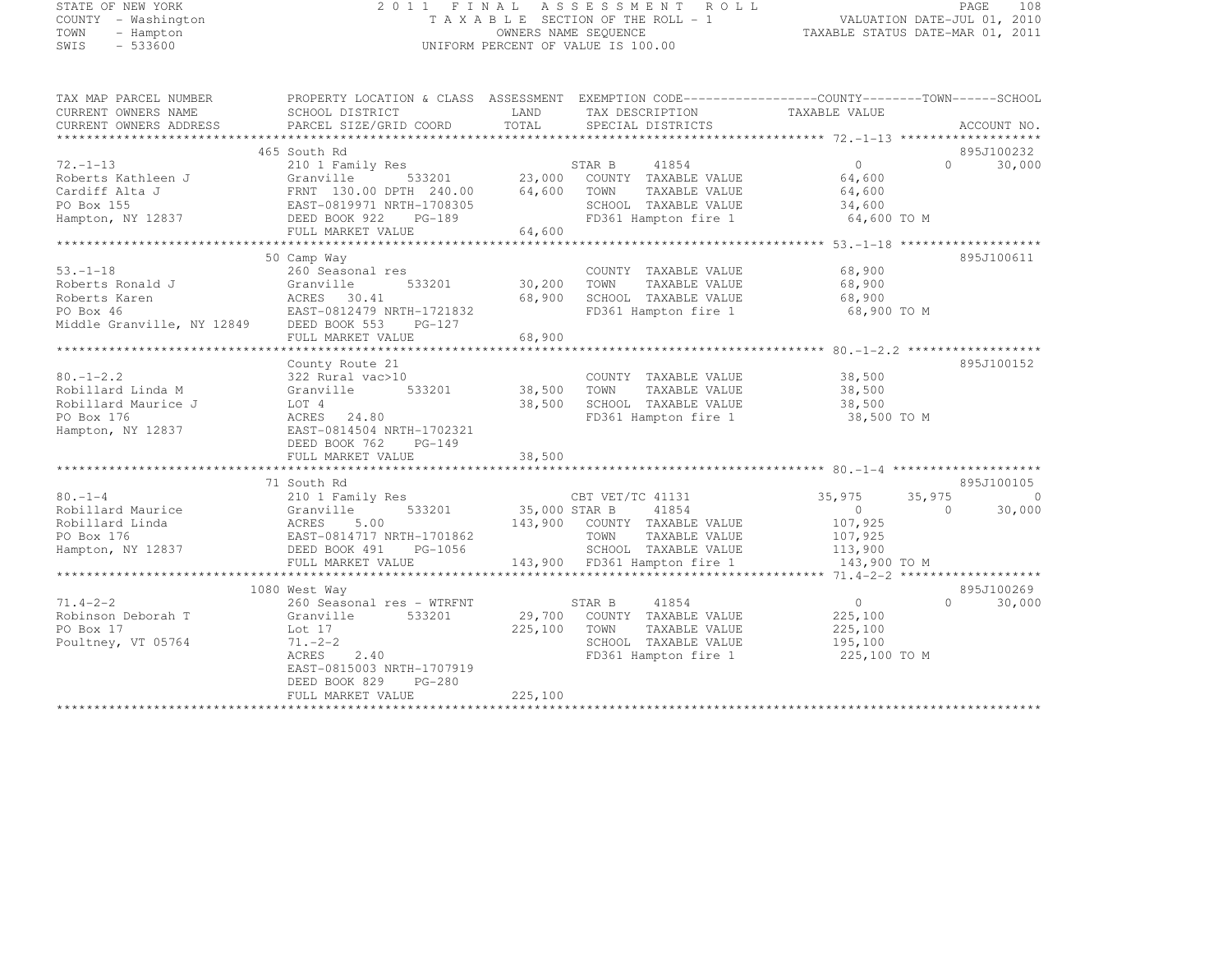| STATE OF NEW YORK                             |                                                                                                                                                                                   |                | 2011 FINAL ASSESSMENT ROLL                              |                                                                 | PAGE<br>109                |
|-----------------------------------------------|-----------------------------------------------------------------------------------------------------------------------------------------------------------------------------------|----------------|---------------------------------------------------------|-----------------------------------------------------------------|----------------------------|
| COUNTY - Washington<br>TOWN<br>- Hampton      |                                                                                                                                                                                   |                | TAXABLE SECTION OF THE ROLL - 1<br>OWNERS NAME SEQUENCE | VALUATION DATE-JUL 01, 2010<br>TAXABLE STATUS DATE-MAR 01, 2011 |                            |
| $-533600$<br>SWIS                             |                                                                                                                                                                                   |                | UNIFORM PERCENT OF VALUE IS 100.00                      |                                                                 |                            |
| TAX MAP PARCEL NUMBER                         | PROPERTY LOCATION & CLASS ASSESSMENT EXEMPTION CODE----------------COUNTY-------TOWN------SCHOOL                                                                                  |                |                                                         |                                                                 |                            |
| CURRENT OWNERS NAME<br>CURRENT OWNERS ADDRESS | SCHOOL DISTRICT<br>PARCEL SIZE/GRID COORD                                                                                                                                         | LAND<br>TOTAL  | TAX DESCRIPTION<br>SPECIAL DISTRICTS                    | TAXABLE VALUE                                                   | ACCOUNT NO.                |
|                                               |                                                                                                                                                                                   |                |                                                         |                                                                 |                            |
|                                               | Carlton Rd                                                                                                                                                                        |                |                                                         |                                                                 | 895J101808                 |
|                                               |                                                                                                                                                                                   |                | COUNTY TAXABLE VALUE                                    | 300                                                             |                            |
|                                               |                                                                                                                                                                                   | 300            | TOWN<br>TAXABLE VALUE                                   | 300                                                             |                            |
|                                               |                                                                                                                                                                                   | 300            | SCHOOL TAXABLE VALUE                                    | 300                                                             |                            |
|                                               |                                                                                                                                                                                   |                | FD362 Hampton fire 2                                    | 300 TO M                                                        |                            |
|                                               | 15.-1-5.1<br>800800 Lance<br>800800 Anita<br>800800 Anita<br>700 W Center St Unit 7<br>700 W Center St Unit 7<br>800804084 NRTH-1734580<br>80080 2836 PG-124<br>80080 2836 PG-124 | 300            |                                                         |                                                                 |                            |
|                                               |                                                                                                                                                                                   |                |                                                         |                                                                 |                            |
|                                               | Carlton Rd                                                                                                                                                                        |                |                                                         |                                                                 |                            |
| $45. - 1 - 5.7$                               | 314 Rural vac<10                                                                                                                                                                  |                | COUNTY TAXABLE VALUE                                    | 19,000                                                          |                            |
| Robson Lance                                  | Whitehall<br>Whitehall<br>Sub Lot 6<br>535201                                                                                                                                     | 19,000         | TAXABLE VALUE<br>TOWN                                   | 19,000                                                          |                            |
| Robson Anita                                  |                                                                                                                                                                                   | 19,000         | SCHOOL TAXABLE VALUE                                    | 19,000                                                          |                            |
|                                               | NODSON ANLLA<br>700 W Center St Unit 7 MORES 2.84<br>W Bridgewater, MA 02379       EAST-0804700 NRTH-1734797                                                                      |                | FD362 Hampton fire 2                                    | 19,000 TO M                                                     |                            |
|                                               |                                                                                                                                                                                   |                |                                                         |                                                                 |                            |
|                                               | DEED BOOK 2836    PG-124                                                                                                                                                          |                |                                                         |                                                                 |                            |
|                                               | FULL MARKET VALUE                                                                                                                                                                 | 19,000         |                                                         |                                                                 |                            |
|                                               | 11975 State Route 4                                                                                                                                                               |                |                                                         |                                                                 | 895J100419                 |
| $45. - 1 - 9$                                 | 210 1 Family Res                                                                                                                                                                  |                | WAR VET/C 41122                                         | 13,470                                                          | $\overline{0}$<br>$\Omega$ |
| Rogers Donald S                               | 535201<br>Whitehall                                                                                                                                                               |                | 35,900 WAR VET/T 41123                                  | $\overline{0}$<br>13,470                                        | $\overline{0}$             |
| 11975 State Route 4                           | nnigen<br>ACRES<br>5.90                                                                                                                                                           | 89,800 STAR EN | 41834                                                   | $\overline{0}$                                                  | 60,100<br>$\circ$          |
| Whitehall, NY 12887                           | EAST-0807450 NRTH-1731559                                                                                                                                                         |                | COUNTY TAXABLE VALUE                                    | 76,330                                                          |                            |
|                                               | DEED BOOK 944<br>PG-154                                                                                                                                                           |                | TOWN<br>TAXABLE VALUE                                   | 76,330                                                          |                            |
|                                               | FULL MARKET VALUE                                                                                                                                                                 |                | 89,800 SCHOOL TAXABLE VALUE                             | 29,700                                                          |                            |
|                                               |                                                                                                                                                                                   |                | FD361 Hampton fire 1                                    | 89,800 TO M                                                     |                            |
|                                               |                                                                                                                                                                                   |                |                                                         |                                                                 |                            |
| $81. - 1 - 34$                                | 43 Rainbow Way<br>260 Seasonal res                                                                                                                                                |                | COUNTY TAXABLE VALUE                                    | 86,000                                                          | 895J100547                 |
| Rohrman Paulette A                            | 533201                                                                                                                                                                            | 31,800         | TOWN<br>TAXABLE VALUE                                   | 86,000                                                          |                            |
| 18 Highland Ave                               | Granville<br>Granville<br>ACRES 4.00                                                                                                                                              | 86,000         | SCHOOL TAXABLE VALUE                                    | 86,000                                                          |                            |
| Chappaqua, NY 10514                           | EAST-0818110 NRTH-1701888                                                                                                                                                         |                | FD361 Hampton fire 1                                    | 86,000 TO M                                                     |                            |
|                                               | DEED BOOK 2931 PG-81                                                                                                                                                              |                |                                                         |                                                                 |                            |
|                                               | FULL MARKET VALUE                                                                                                                                                                 | 86,000         |                                                         |                                                                 |                            |
|                                               |                                                                                                                                                                                   |                |                                                         |                                                                 |                            |
|                                               | 1702 County Route 21                                                                                                                                                              |                |                                                         |                                                                 | 875J101783                 |
| $80. - 1 - 48$                                | 210 1 Family Res - WTRFNT                                                                                                                                                         |                | COUNTY TAXABLE VALUE                                    | 195,200                                                         |                            |
| Roncone Dominick                              | Whitehall 535201<br>Sect 2 Lot 10A<br>FRNT 156.00 DPTH 309.00<br>EAST-0810991 NRTH-1704799                                                                                        | 25,000         | TOWN<br>TAXABLE VALUE                                   | 195,200                                                         |                            |
| Roncone Diane<br>11 Red Creek Cir             |                                                                                                                                                                                   | 195,200        | SCHOOL TAXABLE VALUE<br>FD361 Hampton fire 1            | 195,200<br>195,200 TO M                                         |                            |
| Hampton Bays, NY 11946                        |                                                                                                                                                                                   |                |                                                         |                                                                 |                            |
|                                               | DEED BOOK 2576 PG-266                                                                                                                                                             |                |                                                         |                                                                 |                            |
|                                               | FULL MARKET VALUE                                                                                                                                                                 | 195,200        |                                                         |                                                                 |                            |
|                                               |                                                                                                                                                                                   |                |                                                         |                                                                 |                            |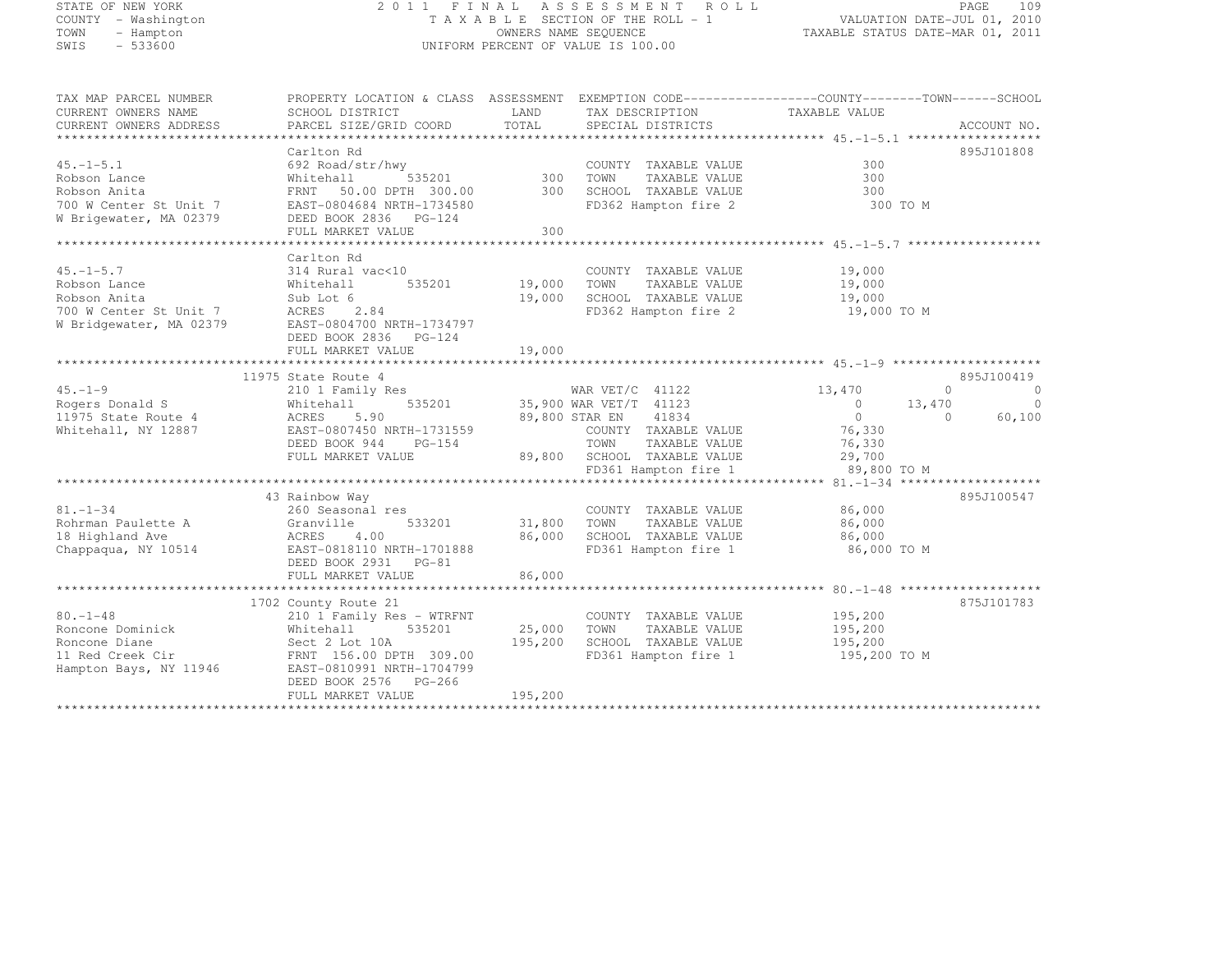# STATE OF NEW YORK 2 0 1 1 F I N A L A S S E S S M E N T R O L L PAGE <sup>110</sup> COUNTY - Washington T A X A B L E SECTION OF THE ROLL - 1 VALUATION DATE-JUL 01, 2010 TOWN - Hampton OWNERS NAME SEQUENCE TAXABLE STATUS DATE-MAR 01, 2011 SWIS - 533600 UNIFORM PERCENT OF VALUE IS 100.00

TAX MAP PARCEL NUMBER PROPERTY LOCATION & CLASS ASSESSMENT EXEMPTION CODE------------------COUNTY--------TOWN------SCHOOL

| CURRENT OWNERS NAME       | SCHOOL DISTRICT                                       | LAND    | TAX DESCRIPTION                              | TAXABLE VALUE                                 |                                        |
|---------------------------|-------------------------------------------------------|---------|----------------------------------------------|-----------------------------------------------|----------------------------------------|
| CURRENT OWNERS ADDRESS    | PARCEL SIZE/GRID COORD                                | TOTAL   | SPECIAL DISTRICTS                            |                                               | ACCOUNT NO.                            |
| ***************           |                                                       |         |                                              |                                               |                                        |
|                           | Hickey Rd                                             |         |                                              |                                               | 895J100238                             |
| $63 - 1 - 1$              | 314 Rural vac<10                                      |         | COUNTY TAXABLE VALUE                         | 14,500                                        |                                        |
| Roof Priscilla A          | Granville<br>533201                                   | 14,500  | TOWN<br>TAXABLE VALUE                        | 14,500                                        |                                        |
| 474 Hickey Rd             | 1.55<br>ACRES                                         | 14,500  | SCHOOL TAXABLE VALUE                         | 14,500                                        |                                        |
| Hampton, NY 12837         | EAST-0818573 NRTH-1720980                             |         | FD361 Hampton fire 1                         | 14,500 TO M                                   |                                        |
|                           | DEED BOOK 683<br>$PG-315$                             |         |                                              |                                               |                                        |
|                           | FULL MARKET VALUE                                     | 14,500  |                                              |                                               |                                        |
|                           |                                                       |         |                                              |                                               |                                        |
|                           | 474 Hickey Rd                                         |         |                                              | $\Omega$                                      | 895J100414<br>$\Omega$                 |
| $63. - 1 - 14$            | 240 Rural res                                         |         | STAR B<br>41854                              |                                               | 30,000                                 |
| Roof Priscilla A          | 533201<br>Granville                                   |         | 130,300 FOR 480A<br>47460                    | 78,988                                        | 78,988<br>78,988                       |
| Holmes Naomi R            | Forest 2508/232                                       | 357,200 | COUNTY TAXABLE VALUE                         | 278,212                                       |                                        |
| 474 Hickey Rd             | ACRES 204.80                                          |         | TOWN<br>TAXABLE VALUE                        | 278, 212                                      |                                        |
| Hampton, NY 12837         | EAST-0818600 NRTH-1719418                             |         | SCHOOL TAXABLE VALUE                         | 248,212                                       |                                        |
|                           | DEED BOOK 773<br>PG-297                               |         | CA001 Cons agri dst 1                        | 357,200 TO                                    |                                        |
| MAY BE SUBJECT TO PAYMENT | FULL MARKET VALUE                                     |         | 357,200 FD361 Hampton fire 1                 | 357,200 TO M                                  |                                        |
| UNDER RPTL480A UNTIL 2020 |                                                       |         |                                              |                                               |                                        |
|                           |                                                       |         |                                              | ************** 62. -1-32.3 ****************** |                                        |
|                           | 175 Hickey Rd                                         |         |                                              |                                               | 895J100712<br>$\cap$                   |
| $62 - 1 - 32.3$           | 270 Mfg housing                                       |         | STAR B<br>41854                              | $\Omega$                                      | 30,000                                 |
| Root Joseph               | 533201<br>Granville                                   | 35,000  | COUNTY TAXABLE VALUE                         | 72,200                                        |                                        |
| Root Mary Lou             | 5.00<br>ACRES                                         | 72,200  | TOWN<br>TAXABLE VALUE                        | 72,200                                        |                                        |
| 175 Hickey Rd             | EAST-0813718 NRTH-1718283                             |         | SCHOOL TAXABLE VALUE                         | 42,200                                        |                                        |
| Hampton, NY 12837         | DEED BOOK 600<br>$PG-54$                              |         | FD361 Hampton fire 1                         | 72,200 TO M                                   |                                        |
|                           | FULL MARKET VALUE                                     | 72,200  |                                              |                                               |                                        |
|                           |                                                       |         |                                              |                                               | 895J100586                             |
|                           | 11 Hampton Heights Way                                |         |                                              |                                               | $\overline{0}$                         |
| $80. - 1 - 12$            | 210 1 Family Res                                      |         | WAR VET/TC 41121                             | 21,165                                        | 21,165<br>$\Omega$<br>$\Omega$         |
| Ross John A               | Granville<br>533201                                   |         | 35,000 AGED-CO<br>41802                      | 59,968<br>$\circ$                             |                                        |
| Ross Lillian E            | ACRES<br>5.01                                         |         | 141,100 AGE-TN/SCH 41806<br>41834<br>STAR EN | $\circ$                                       | 41,977<br>49,385<br>60,100<br>$\Omega$ |
| PO Box 8                  | EAST-0811905 NRTH-1701855<br>DEED BOOK 553<br>$PG-95$ |         | COUNTY TAXABLE VALUE                         | 59,967                                        |                                        |
| Hampton, NY 12837         | FULL MARKET VALUE                                     | 141,100 | TAXABLE VALUE<br>TOWN                        | 77,958                                        |                                        |
|                           |                                                       |         |                                              |                                               |                                        |
|                           |                                                       |         | SCHOOL TAXABLE VALUE<br>FD361 Hampton fire 1 | 31,615<br>141,100 TO M                        |                                        |
|                           |                                                       |         |                                              |                                               |                                        |
|                           | 271 Hills Pond Rd                                     |         |                                              |                                               |                                        |
| $71. - 1 - 14.92$         | 314 Rural vac<10 - WTRFNT                             |         | COUNTY TAXABLE VALUE                         | 19,800                                        |                                        |
| Rountree Charles R        | 533201<br>Granville                                   | 19,800  | TOWN<br>TAXABLE VALUE                        | 19,800                                        |                                        |
| Roundtree Renee D         | LF 66'                                                | 19,800  | SCHOOL TAXABLE VALUE                         | 19,800                                        |                                        |
| 17 Leominster St          | Filed Subdivision 27A-71                              |         | FD361 Hampton fire 1                         | 19,800 TO M                                   |                                        |
| Westminster, MA 01473     | FRNT 205.00 DPTH                                      |         |                                              |                                               |                                        |
|                           | ACRES<br>1.23                                         |         |                                              |                                               |                                        |
|                           | EAST-0816203 NRTH-1708048                             |         |                                              |                                               |                                        |
|                           | DEED BOOK 2884<br>$PG-313$                            |         |                                              |                                               |                                        |
|                           | FULL MARKET VALUE                                     | 19,800  |                                              |                                               |                                        |
|                           |                                                       |         |                                              |                                               |                                        |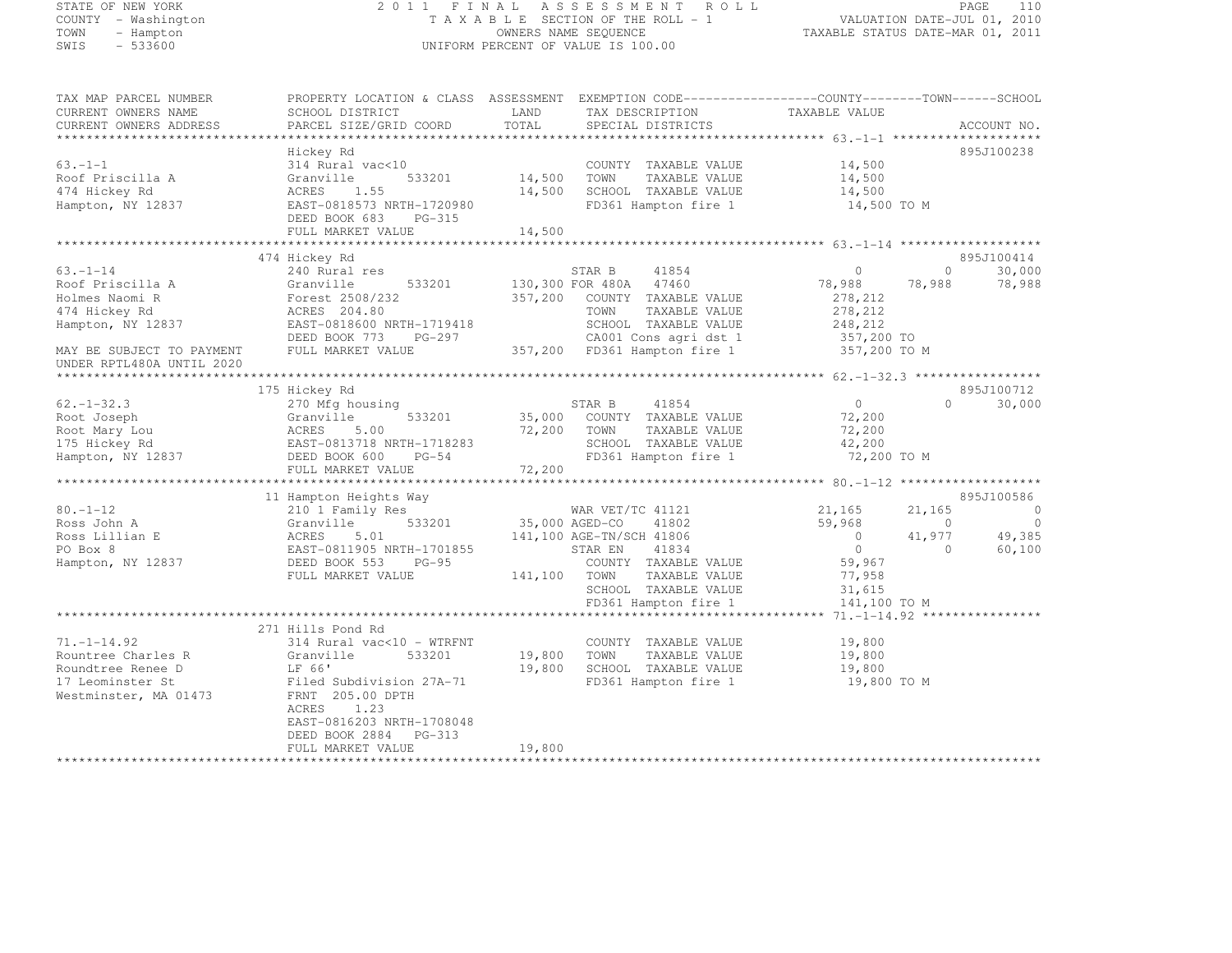# STATE OF NEW YORK 2 0 1 1 F I N A L A S S E S S M E N T R O L L PAGE <sup>111</sup> COUNTY - Washington T A X A B L E SECTION OF THE ROLL - 1 VALUATION DATE-JUL 01, 2010 TOWN - Hampton OWNERS NAME SEQUENCE TAXABLE STATUS DATE-MAR 01, 2011 SWIS - 533600 UNIFORM PERCENT OF VALUE IS 100.00

| ACCOUNT NO.<br>895J101756<br>1731 County Route 21<br>$\circ$<br>$80. - 1 - 37$<br>$\bigcap$<br>30,000<br>210 1 Family Res<br>STAR B<br>41854<br>19,700<br>535201<br>Ruest Kellie R<br>Whitehall<br>COUNTY TAXABLE VALUE<br>149,600<br>149,600<br>1731 County Route 21<br>LOT 9<br>TOWN<br>TAXABLE VALUE<br>149,600<br>Whitehall, NY 12887<br>FRNT 160.00 DPTH 202.00<br>SCHOOL TAXABLE VALUE<br>119,600<br>EAST-0810232 NRTH-1705211<br>FD361 Hampton fire 1<br>149,600 TO M<br>DEED BOOK 2804 PG-339<br>149,600<br>FULL MARKET VALUE<br>2935 State Route 22A<br>$63. -1 - 4.4$<br>AG DIST<br>41720<br>112 Dairy farm<br>105,938<br>105,938<br>105,938<br>533201<br>41854<br>Ruigrok Daniel<br>187,500 STAR B<br>$\Omega$<br>30,000<br>Granville<br>$\Omega$<br>Ruigrok Deborah<br>ACRES 142.40<br>352,000 SILO EXMP 42100<br>51,800<br>51,800<br>51,800<br>2935 State Route 22A<br>EAST-0822556 NRTH-1720361<br>COUNTY TAXABLE VALUE<br>194,262<br>Hampton, NY 12837<br>DEED BOOK 916<br>PG-61<br>TOWN<br>TAXABLE VALUE<br>194,262<br>FULL MARKET VALUE<br>352,000<br>SCHOOL TAXABLE VALUE<br>164,262<br>MAY BE SUBJECT TO PAYMENT<br>CA001 Cons agri dst 1<br>194,262 TO<br>UNDER AGDIST LAW TIL 2015<br>157,738 EX<br>FD361 Hampton fire 1<br>300,200 TO M<br>51,800 EX<br>895J100543<br>1132 East Way<br>$71.4 - 3 - 3$<br>260 Seasonal res - WTRFNT<br>131,600<br>COUNTY TAXABLE VALUE<br>RWS Living Trust<br>Granville<br>27,000<br>533201<br>TOWN<br>TAXABLE VALUE<br>131,600<br>4 Hemingway Dr<br>$71. - 3 - 3$<br>131,600<br>SCHOOL TAXABLE VALUE<br>131,600<br>Savannah, GA 31411<br>FRNT 100.00 DPTH 145.00<br>FD361 Hampton fire 1<br>131,600 TO M<br>EAST-0815598 NRTH-1708394<br>DEED BOOK 2432 PG-49<br>131,600<br>FULL MARKET VALUE<br>895J100400<br>2175 County Route 18<br>41854<br>30,000<br>$63. - 1 - 13.1$<br>240 Rural res<br>STAR B<br>$\circ$<br>$\Omega$<br>40,500<br>Sabo Mark<br>533201<br>COUNTY TAXABLE VALUE<br>146,000<br>Granville<br>146,000<br>2175 County Route 18<br>448/1001-457/793<br>TAXABLE VALUE<br>146,000<br>TOWN<br>Whitehall, NY 12887<br>SCHOOL TAXABLE VALUE<br>Sub Div Lot 1<br>116,000<br>ACRES 10.00<br>CA001 Cons agri dst 1<br>146,000 TO<br>EAST-0816259 NRTH-1713898<br>FD361 Hampton fire 1<br>146,000 TO M<br>DEED BOOK 2722 PG-120<br>146,000<br>FULL MARKET VALUE<br>875J101723<br>54 Hickey Rd<br>$62, -1 - 27.1$<br>STAR B<br>41854<br>$\overline{0}$<br>$\Omega$<br>30,000<br>270 Mfg housing<br>Sady Donald A<br>533201<br>25,800<br>69,800<br>Granville<br>COUNTY TAXABLE VALUE<br>Sady Darlene J<br>2461/200<br>69,800<br>TOWN<br>TAXABLE VALUE<br>69,800<br>54 Hickey Rd<br>ACRES<br>1.00<br>SCHOOL TAXABLE VALUE<br>39,800<br>Hampton, NY 12837<br>EAST-0813671 NRTH-1714946<br>FD361 Hampton fire 1<br>69,800 TO M<br>DEED BOOK 558<br>PG-166<br>FULL MARKET VALUE<br>69,800 | TAX MAP PARCEL NUMBER<br>CURRENT OWNERS NAME | PROPERTY LOCATION & CLASS ASSESSMENT EXEMPTION CODE----------------COUNTY-------TOWN------SCHOOL<br>SCHOOL DISTRICT | LAND  | TAX DESCRIPTION   | TAXABLE VALUE |  |
|---------------------------------------------------------------------------------------------------------------------------------------------------------------------------------------------------------------------------------------------------------------------------------------------------------------------------------------------------------------------------------------------------------------------------------------------------------------------------------------------------------------------------------------------------------------------------------------------------------------------------------------------------------------------------------------------------------------------------------------------------------------------------------------------------------------------------------------------------------------------------------------------------------------------------------------------------------------------------------------------------------------------------------------------------------------------------------------------------------------------------------------------------------------------------------------------------------------------------------------------------------------------------------------------------------------------------------------------------------------------------------------------------------------------------------------------------------------------------------------------------------------------------------------------------------------------------------------------------------------------------------------------------------------------------------------------------------------------------------------------------------------------------------------------------------------------------------------------------------------------------------------------------------------------------------------------------------------------------------------------------------------------------------------------------------------------------------------------------------------------------------------------------------------------------------------------------------------------------------------------------------------------------------------------------------------------------------------------------------------------------------------------------------------------------------------------------------------------------------------------------------------------------------------------------------------------------------------------------------------------------------------------------------------------------------------------------------------------------------------------------------------------------------------------------------------------------------------------------|----------------------------------------------|---------------------------------------------------------------------------------------------------------------------|-------|-------------------|---------------|--|
|                                                                                                                                                                                                                                                                                                                                                                                                                                                                                                                                                                                                                                                                                                                                                                                                                                                                                                                                                                                                                                                                                                                                                                                                                                                                                                                                                                                                                                                                                                                                                                                                                                                                                                                                                                                                                                                                                                                                                                                                                                                                                                                                                                                                                                                                                                                                                                                                                                                                                                                                                                                                                                                                                                                                                                                                                                                   | CURRENT OWNERS ADDRESS                       | PARCEL SIZE/GRID COORD                                                                                              | TOTAL | SPECIAL DISTRICTS |               |  |
|                                                                                                                                                                                                                                                                                                                                                                                                                                                                                                                                                                                                                                                                                                                                                                                                                                                                                                                                                                                                                                                                                                                                                                                                                                                                                                                                                                                                                                                                                                                                                                                                                                                                                                                                                                                                                                                                                                                                                                                                                                                                                                                                                                                                                                                                                                                                                                                                                                                                                                                                                                                                                                                                                                                                                                                                                                                   |                                              |                                                                                                                     |       |                   |               |  |
|                                                                                                                                                                                                                                                                                                                                                                                                                                                                                                                                                                                                                                                                                                                                                                                                                                                                                                                                                                                                                                                                                                                                                                                                                                                                                                                                                                                                                                                                                                                                                                                                                                                                                                                                                                                                                                                                                                                                                                                                                                                                                                                                                                                                                                                                                                                                                                                                                                                                                                                                                                                                                                                                                                                                                                                                                                                   |                                              |                                                                                                                     |       |                   |               |  |
|                                                                                                                                                                                                                                                                                                                                                                                                                                                                                                                                                                                                                                                                                                                                                                                                                                                                                                                                                                                                                                                                                                                                                                                                                                                                                                                                                                                                                                                                                                                                                                                                                                                                                                                                                                                                                                                                                                                                                                                                                                                                                                                                                                                                                                                                                                                                                                                                                                                                                                                                                                                                                                                                                                                                                                                                                                                   |                                              |                                                                                                                     |       |                   |               |  |
|                                                                                                                                                                                                                                                                                                                                                                                                                                                                                                                                                                                                                                                                                                                                                                                                                                                                                                                                                                                                                                                                                                                                                                                                                                                                                                                                                                                                                                                                                                                                                                                                                                                                                                                                                                                                                                                                                                                                                                                                                                                                                                                                                                                                                                                                                                                                                                                                                                                                                                                                                                                                                                                                                                                                                                                                                                                   |                                              |                                                                                                                     |       |                   |               |  |
|                                                                                                                                                                                                                                                                                                                                                                                                                                                                                                                                                                                                                                                                                                                                                                                                                                                                                                                                                                                                                                                                                                                                                                                                                                                                                                                                                                                                                                                                                                                                                                                                                                                                                                                                                                                                                                                                                                                                                                                                                                                                                                                                                                                                                                                                                                                                                                                                                                                                                                                                                                                                                                                                                                                                                                                                                                                   |                                              |                                                                                                                     |       |                   |               |  |
|                                                                                                                                                                                                                                                                                                                                                                                                                                                                                                                                                                                                                                                                                                                                                                                                                                                                                                                                                                                                                                                                                                                                                                                                                                                                                                                                                                                                                                                                                                                                                                                                                                                                                                                                                                                                                                                                                                                                                                                                                                                                                                                                                                                                                                                                                                                                                                                                                                                                                                                                                                                                                                                                                                                                                                                                                                                   |                                              |                                                                                                                     |       |                   |               |  |
|                                                                                                                                                                                                                                                                                                                                                                                                                                                                                                                                                                                                                                                                                                                                                                                                                                                                                                                                                                                                                                                                                                                                                                                                                                                                                                                                                                                                                                                                                                                                                                                                                                                                                                                                                                                                                                                                                                                                                                                                                                                                                                                                                                                                                                                                                                                                                                                                                                                                                                                                                                                                                                                                                                                                                                                                                                                   |                                              |                                                                                                                     |       |                   |               |  |
|                                                                                                                                                                                                                                                                                                                                                                                                                                                                                                                                                                                                                                                                                                                                                                                                                                                                                                                                                                                                                                                                                                                                                                                                                                                                                                                                                                                                                                                                                                                                                                                                                                                                                                                                                                                                                                                                                                                                                                                                                                                                                                                                                                                                                                                                                                                                                                                                                                                                                                                                                                                                                                                                                                                                                                                                                                                   |                                              |                                                                                                                     |       |                   |               |  |
|                                                                                                                                                                                                                                                                                                                                                                                                                                                                                                                                                                                                                                                                                                                                                                                                                                                                                                                                                                                                                                                                                                                                                                                                                                                                                                                                                                                                                                                                                                                                                                                                                                                                                                                                                                                                                                                                                                                                                                                                                                                                                                                                                                                                                                                                                                                                                                                                                                                                                                                                                                                                                                                                                                                                                                                                                                                   |                                              |                                                                                                                     |       |                   |               |  |
|                                                                                                                                                                                                                                                                                                                                                                                                                                                                                                                                                                                                                                                                                                                                                                                                                                                                                                                                                                                                                                                                                                                                                                                                                                                                                                                                                                                                                                                                                                                                                                                                                                                                                                                                                                                                                                                                                                                                                                                                                                                                                                                                                                                                                                                                                                                                                                                                                                                                                                                                                                                                                                                                                                                                                                                                                                                   |                                              |                                                                                                                     |       |                   |               |  |
|                                                                                                                                                                                                                                                                                                                                                                                                                                                                                                                                                                                                                                                                                                                                                                                                                                                                                                                                                                                                                                                                                                                                                                                                                                                                                                                                                                                                                                                                                                                                                                                                                                                                                                                                                                                                                                                                                                                                                                                                                                                                                                                                                                                                                                                                                                                                                                                                                                                                                                                                                                                                                                                                                                                                                                                                                                                   |                                              |                                                                                                                     |       |                   |               |  |
|                                                                                                                                                                                                                                                                                                                                                                                                                                                                                                                                                                                                                                                                                                                                                                                                                                                                                                                                                                                                                                                                                                                                                                                                                                                                                                                                                                                                                                                                                                                                                                                                                                                                                                                                                                                                                                                                                                                                                                                                                                                                                                                                                                                                                                                                                                                                                                                                                                                                                                                                                                                                                                                                                                                                                                                                                                                   |                                              |                                                                                                                     |       |                   |               |  |
|                                                                                                                                                                                                                                                                                                                                                                                                                                                                                                                                                                                                                                                                                                                                                                                                                                                                                                                                                                                                                                                                                                                                                                                                                                                                                                                                                                                                                                                                                                                                                                                                                                                                                                                                                                                                                                                                                                                                                                                                                                                                                                                                                                                                                                                                                                                                                                                                                                                                                                                                                                                                                                                                                                                                                                                                                                                   |                                              |                                                                                                                     |       |                   |               |  |
|                                                                                                                                                                                                                                                                                                                                                                                                                                                                                                                                                                                                                                                                                                                                                                                                                                                                                                                                                                                                                                                                                                                                                                                                                                                                                                                                                                                                                                                                                                                                                                                                                                                                                                                                                                                                                                                                                                                                                                                                                                                                                                                                                                                                                                                                                                                                                                                                                                                                                                                                                                                                                                                                                                                                                                                                                                                   |                                              |                                                                                                                     |       |                   |               |  |
|                                                                                                                                                                                                                                                                                                                                                                                                                                                                                                                                                                                                                                                                                                                                                                                                                                                                                                                                                                                                                                                                                                                                                                                                                                                                                                                                                                                                                                                                                                                                                                                                                                                                                                                                                                                                                                                                                                                                                                                                                                                                                                                                                                                                                                                                                                                                                                                                                                                                                                                                                                                                                                                                                                                                                                                                                                                   |                                              |                                                                                                                     |       |                   |               |  |
|                                                                                                                                                                                                                                                                                                                                                                                                                                                                                                                                                                                                                                                                                                                                                                                                                                                                                                                                                                                                                                                                                                                                                                                                                                                                                                                                                                                                                                                                                                                                                                                                                                                                                                                                                                                                                                                                                                                                                                                                                                                                                                                                                                                                                                                                                                                                                                                                                                                                                                                                                                                                                                                                                                                                                                                                                                                   |                                              |                                                                                                                     |       |                   |               |  |
|                                                                                                                                                                                                                                                                                                                                                                                                                                                                                                                                                                                                                                                                                                                                                                                                                                                                                                                                                                                                                                                                                                                                                                                                                                                                                                                                                                                                                                                                                                                                                                                                                                                                                                                                                                                                                                                                                                                                                                                                                                                                                                                                                                                                                                                                                                                                                                                                                                                                                                                                                                                                                                                                                                                                                                                                                                                   |                                              |                                                                                                                     |       |                   |               |  |
|                                                                                                                                                                                                                                                                                                                                                                                                                                                                                                                                                                                                                                                                                                                                                                                                                                                                                                                                                                                                                                                                                                                                                                                                                                                                                                                                                                                                                                                                                                                                                                                                                                                                                                                                                                                                                                                                                                                                                                                                                                                                                                                                                                                                                                                                                                                                                                                                                                                                                                                                                                                                                                                                                                                                                                                                                                                   |                                              |                                                                                                                     |       |                   |               |  |
|                                                                                                                                                                                                                                                                                                                                                                                                                                                                                                                                                                                                                                                                                                                                                                                                                                                                                                                                                                                                                                                                                                                                                                                                                                                                                                                                                                                                                                                                                                                                                                                                                                                                                                                                                                                                                                                                                                                                                                                                                                                                                                                                                                                                                                                                                                                                                                                                                                                                                                                                                                                                                                                                                                                                                                                                                                                   |                                              |                                                                                                                     |       |                   |               |  |
|                                                                                                                                                                                                                                                                                                                                                                                                                                                                                                                                                                                                                                                                                                                                                                                                                                                                                                                                                                                                                                                                                                                                                                                                                                                                                                                                                                                                                                                                                                                                                                                                                                                                                                                                                                                                                                                                                                                                                                                                                                                                                                                                                                                                                                                                                                                                                                                                                                                                                                                                                                                                                                                                                                                                                                                                                                                   |                                              |                                                                                                                     |       |                   |               |  |
|                                                                                                                                                                                                                                                                                                                                                                                                                                                                                                                                                                                                                                                                                                                                                                                                                                                                                                                                                                                                                                                                                                                                                                                                                                                                                                                                                                                                                                                                                                                                                                                                                                                                                                                                                                                                                                                                                                                                                                                                                                                                                                                                                                                                                                                                                                                                                                                                                                                                                                                                                                                                                                                                                                                                                                                                                                                   |                                              |                                                                                                                     |       |                   |               |  |
|                                                                                                                                                                                                                                                                                                                                                                                                                                                                                                                                                                                                                                                                                                                                                                                                                                                                                                                                                                                                                                                                                                                                                                                                                                                                                                                                                                                                                                                                                                                                                                                                                                                                                                                                                                                                                                                                                                                                                                                                                                                                                                                                                                                                                                                                                                                                                                                                                                                                                                                                                                                                                                                                                                                                                                                                                                                   |                                              |                                                                                                                     |       |                   |               |  |
|                                                                                                                                                                                                                                                                                                                                                                                                                                                                                                                                                                                                                                                                                                                                                                                                                                                                                                                                                                                                                                                                                                                                                                                                                                                                                                                                                                                                                                                                                                                                                                                                                                                                                                                                                                                                                                                                                                                                                                                                                                                                                                                                                                                                                                                                                                                                                                                                                                                                                                                                                                                                                                                                                                                                                                                                                                                   |                                              |                                                                                                                     |       |                   |               |  |
|                                                                                                                                                                                                                                                                                                                                                                                                                                                                                                                                                                                                                                                                                                                                                                                                                                                                                                                                                                                                                                                                                                                                                                                                                                                                                                                                                                                                                                                                                                                                                                                                                                                                                                                                                                                                                                                                                                                                                                                                                                                                                                                                                                                                                                                                                                                                                                                                                                                                                                                                                                                                                                                                                                                                                                                                                                                   |                                              |                                                                                                                     |       |                   |               |  |
|                                                                                                                                                                                                                                                                                                                                                                                                                                                                                                                                                                                                                                                                                                                                                                                                                                                                                                                                                                                                                                                                                                                                                                                                                                                                                                                                                                                                                                                                                                                                                                                                                                                                                                                                                                                                                                                                                                                                                                                                                                                                                                                                                                                                                                                                                                                                                                                                                                                                                                                                                                                                                                                                                                                                                                                                                                                   |                                              |                                                                                                                     |       |                   |               |  |
|                                                                                                                                                                                                                                                                                                                                                                                                                                                                                                                                                                                                                                                                                                                                                                                                                                                                                                                                                                                                                                                                                                                                                                                                                                                                                                                                                                                                                                                                                                                                                                                                                                                                                                                                                                                                                                                                                                                                                                                                                                                                                                                                                                                                                                                                                                                                                                                                                                                                                                                                                                                                                                                                                                                                                                                                                                                   |                                              |                                                                                                                     |       |                   |               |  |
|                                                                                                                                                                                                                                                                                                                                                                                                                                                                                                                                                                                                                                                                                                                                                                                                                                                                                                                                                                                                                                                                                                                                                                                                                                                                                                                                                                                                                                                                                                                                                                                                                                                                                                                                                                                                                                                                                                                                                                                                                                                                                                                                                                                                                                                                                                                                                                                                                                                                                                                                                                                                                                                                                                                                                                                                                                                   |                                              |                                                                                                                     |       |                   |               |  |
|                                                                                                                                                                                                                                                                                                                                                                                                                                                                                                                                                                                                                                                                                                                                                                                                                                                                                                                                                                                                                                                                                                                                                                                                                                                                                                                                                                                                                                                                                                                                                                                                                                                                                                                                                                                                                                                                                                                                                                                                                                                                                                                                                                                                                                                                                                                                                                                                                                                                                                                                                                                                                                                                                                                                                                                                                                                   |                                              |                                                                                                                     |       |                   |               |  |
|                                                                                                                                                                                                                                                                                                                                                                                                                                                                                                                                                                                                                                                                                                                                                                                                                                                                                                                                                                                                                                                                                                                                                                                                                                                                                                                                                                                                                                                                                                                                                                                                                                                                                                                                                                                                                                                                                                                                                                                                                                                                                                                                                                                                                                                                                                                                                                                                                                                                                                                                                                                                                                                                                                                                                                                                                                                   |                                              |                                                                                                                     |       |                   |               |  |
|                                                                                                                                                                                                                                                                                                                                                                                                                                                                                                                                                                                                                                                                                                                                                                                                                                                                                                                                                                                                                                                                                                                                                                                                                                                                                                                                                                                                                                                                                                                                                                                                                                                                                                                                                                                                                                                                                                                                                                                                                                                                                                                                                                                                                                                                                                                                                                                                                                                                                                                                                                                                                                                                                                                                                                                                                                                   |                                              |                                                                                                                     |       |                   |               |  |
|                                                                                                                                                                                                                                                                                                                                                                                                                                                                                                                                                                                                                                                                                                                                                                                                                                                                                                                                                                                                                                                                                                                                                                                                                                                                                                                                                                                                                                                                                                                                                                                                                                                                                                                                                                                                                                                                                                                                                                                                                                                                                                                                                                                                                                                                                                                                                                                                                                                                                                                                                                                                                                                                                                                                                                                                                                                   |                                              |                                                                                                                     |       |                   |               |  |
|                                                                                                                                                                                                                                                                                                                                                                                                                                                                                                                                                                                                                                                                                                                                                                                                                                                                                                                                                                                                                                                                                                                                                                                                                                                                                                                                                                                                                                                                                                                                                                                                                                                                                                                                                                                                                                                                                                                                                                                                                                                                                                                                                                                                                                                                                                                                                                                                                                                                                                                                                                                                                                                                                                                                                                                                                                                   |                                              |                                                                                                                     |       |                   |               |  |
|                                                                                                                                                                                                                                                                                                                                                                                                                                                                                                                                                                                                                                                                                                                                                                                                                                                                                                                                                                                                                                                                                                                                                                                                                                                                                                                                                                                                                                                                                                                                                                                                                                                                                                                                                                                                                                                                                                                                                                                                                                                                                                                                                                                                                                                                                                                                                                                                                                                                                                                                                                                                                                                                                                                                                                                                                                                   |                                              |                                                                                                                     |       |                   |               |  |
|                                                                                                                                                                                                                                                                                                                                                                                                                                                                                                                                                                                                                                                                                                                                                                                                                                                                                                                                                                                                                                                                                                                                                                                                                                                                                                                                                                                                                                                                                                                                                                                                                                                                                                                                                                                                                                                                                                                                                                                                                                                                                                                                                                                                                                                                                                                                                                                                                                                                                                                                                                                                                                                                                                                                                                                                                                                   |                                              |                                                                                                                     |       |                   |               |  |
|                                                                                                                                                                                                                                                                                                                                                                                                                                                                                                                                                                                                                                                                                                                                                                                                                                                                                                                                                                                                                                                                                                                                                                                                                                                                                                                                                                                                                                                                                                                                                                                                                                                                                                                                                                                                                                                                                                                                                                                                                                                                                                                                                                                                                                                                                                                                                                                                                                                                                                                                                                                                                                                                                                                                                                                                                                                   |                                              |                                                                                                                     |       |                   |               |  |
|                                                                                                                                                                                                                                                                                                                                                                                                                                                                                                                                                                                                                                                                                                                                                                                                                                                                                                                                                                                                                                                                                                                                                                                                                                                                                                                                                                                                                                                                                                                                                                                                                                                                                                                                                                                                                                                                                                                                                                                                                                                                                                                                                                                                                                                                                                                                                                                                                                                                                                                                                                                                                                                                                                                                                                                                                                                   |                                              |                                                                                                                     |       |                   |               |  |
|                                                                                                                                                                                                                                                                                                                                                                                                                                                                                                                                                                                                                                                                                                                                                                                                                                                                                                                                                                                                                                                                                                                                                                                                                                                                                                                                                                                                                                                                                                                                                                                                                                                                                                                                                                                                                                                                                                                                                                                                                                                                                                                                                                                                                                                                                                                                                                                                                                                                                                                                                                                                                                                                                                                                                                                                                                                   |                                              |                                                                                                                     |       |                   |               |  |
|                                                                                                                                                                                                                                                                                                                                                                                                                                                                                                                                                                                                                                                                                                                                                                                                                                                                                                                                                                                                                                                                                                                                                                                                                                                                                                                                                                                                                                                                                                                                                                                                                                                                                                                                                                                                                                                                                                                                                                                                                                                                                                                                                                                                                                                                                                                                                                                                                                                                                                                                                                                                                                                                                                                                                                                                                                                   |                                              |                                                                                                                     |       |                   |               |  |
|                                                                                                                                                                                                                                                                                                                                                                                                                                                                                                                                                                                                                                                                                                                                                                                                                                                                                                                                                                                                                                                                                                                                                                                                                                                                                                                                                                                                                                                                                                                                                                                                                                                                                                                                                                                                                                                                                                                                                                                                                                                                                                                                                                                                                                                                                                                                                                                                                                                                                                                                                                                                                                                                                                                                                                                                                                                   |                                              |                                                                                                                     |       |                   |               |  |
|                                                                                                                                                                                                                                                                                                                                                                                                                                                                                                                                                                                                                                                                                                                                                                                                                                                                                                                                                                                                                                                                                                                                                                                                                                                                                                                                                                                                                                                                                                                                                                                                                                                                                                                                                                                                                                                                                                                                                                                                                                                                                                                                                                                                                                                                                                                                                                                                                                                                                                                                                                                                                                                                                                                                                                                                                                                   |                                              |                                                                                                                     |       |                   |               |  |
|                                                                                                                                                                                                                                                                                                                                                                                                                                                                                                                                                                                                                                                                                                                                                                                                                                                                                                                                                                                                                                                                                                                                                                                                                                                                                                                                                                                                                                                                                                                                                                                                                                                                                                                                                                                                                                                                                                                                                                                                                                                                                                                                                                                                                                                                                                                                                                                                                                                                                                                                                                                                                                                                                                                                                                                                                                                   |                                              |                                                                                                                     |       |                   |               |  |
|                                                                                                                                                                                                                                                                                                                                                                                                                                                                                                                                                                                                                                                                                                                                                                                                                                                                                                                                                                                                                                                                                                                                                                                                                                                                                                                                                                                                                                                                                                                                                                                                                                                                                                                                                                                                                                                                                                                                                                                                                                                                                                                                                                                                                                                                                                                                                                                                                                                                                                                                                                                                                                                                                                                                                                                                                                                   |                                              |                                                                                                                     |       |                   |               |  |
|                                                                                                                                                                                                                                                                                                                                                                                                                                                                                                                                                                                                                                                                                                                                                                                                                                                                                                                                                                                                                                                                                                                                                                                                                                                                                                                                                                                                                                                                                                                                                                                                                                                                                                                                                                                                                                                                                                                                                                                                                                                                                                                                                                                                                                                                                                                                                                                                                                                                                                                                                                                                                                                                                                                                                                                                                                                   |                                              |                                                                                                                     |       |                   |               |  |
|                                                                                                                                                                                                                                                                                                                                                                                                                                                                                                                                                                                                                                                                                                                                                                                                                                                                                                                                                                                                                                                                                                                                                                                                                                                                                                                                                                                                                                                                                                                                                                                                                                                                                                                                                                                                                                                                                                                                                                                                                                                                                                                                                                                                                                                                                                                                                                                                                                                                                                                                                                                                                                                                                                                                                                                                                                                   |                                              |                                                                                                                     |       |                   |               |  |
|                                                                                                                                                                                                                                                                                                                                                                                                                                                                                                                                                                                                                                                                                                                                                                                                                                                                                                                                                                                                                                                                                                                                                                                                                                                                                                                                                                                                                                                                                                                                                                                                                                                                                                                                                                                                                                                                                                                                                                                                                                                                                                                                                                                                                                                                                                                                                                                                                                                                                                                                                                                                                                                                                                                                                                                                                                                   |                                              |                                                                                                                     |       |                   |               |  |
|                                                                                                                                                                                                                                                                                                                                                                                                                                                                                                                                                                                                                                                                                                                                                                                                                                                                                                                                                                                                                                                                                                                                                                                                                                                                                                                                                                                                                                                                                                                                                                                                                                                                                                                                                                                                                                                                                                                                                                                                                                                                                                                                                                                                                                                                                                                                                                                                                                                                                                                                                                                                                                                                                                                                                                                                                                                   |                                              |                                                                                                                     |       |                   |               |  |
|                                                                                                                                                                                                                                                                                                                                                                                                                                                                                                                                                                                                                                                                                                                                                                                                                                                                                                                                                                                                                                                                                                                                                                                                                                                                                                                                                                                                                                                                                                                                                                                                                                                                                                                                                                                                                                                                                                                                                                                                                                                                                                                                                                                                                                                                                                                                                                                                                                                                                                                                                                                                                                                                                                                                                                                                                                                   |                                              |                                                                                                                     |       |                   |               |  |
|                                                                                                                                                                                                                                                                                                                                                                                                                                                                                                                                                                                                                                                                                                                                                                                                                                                                                                                                                                                                                                                                                                                                                                                                                                                                                                                                                                                                                                                                                                                                                                                                                                                                                                                                                                                                                                                                                                                                                                                                                                                                                                                                                                                                                                                                                                                                                                                                                                                                                                                                                                                                                                                                                                                                                                                                                                                   |                                              |                                                                                                                     |       |                   |               |  |
|                                                                                                                                                                                                                                                                                                                                                                                                                                                                                                                                                                                                                                                                                                                                                                                                                                                                                                                                                                                                                                                                                                                                                                                                                                                                                                                                                                                                                                                                                                                                                                                                                                                                                                                                                                                                                                                                                                                                                                                                                                                                                                                                                                                                                                                                                                                                                                                                                                                                                                                                                                                                                                                                                                                                                                                                                                                   |                                              |                                                                                                                     |       |                   |               |  |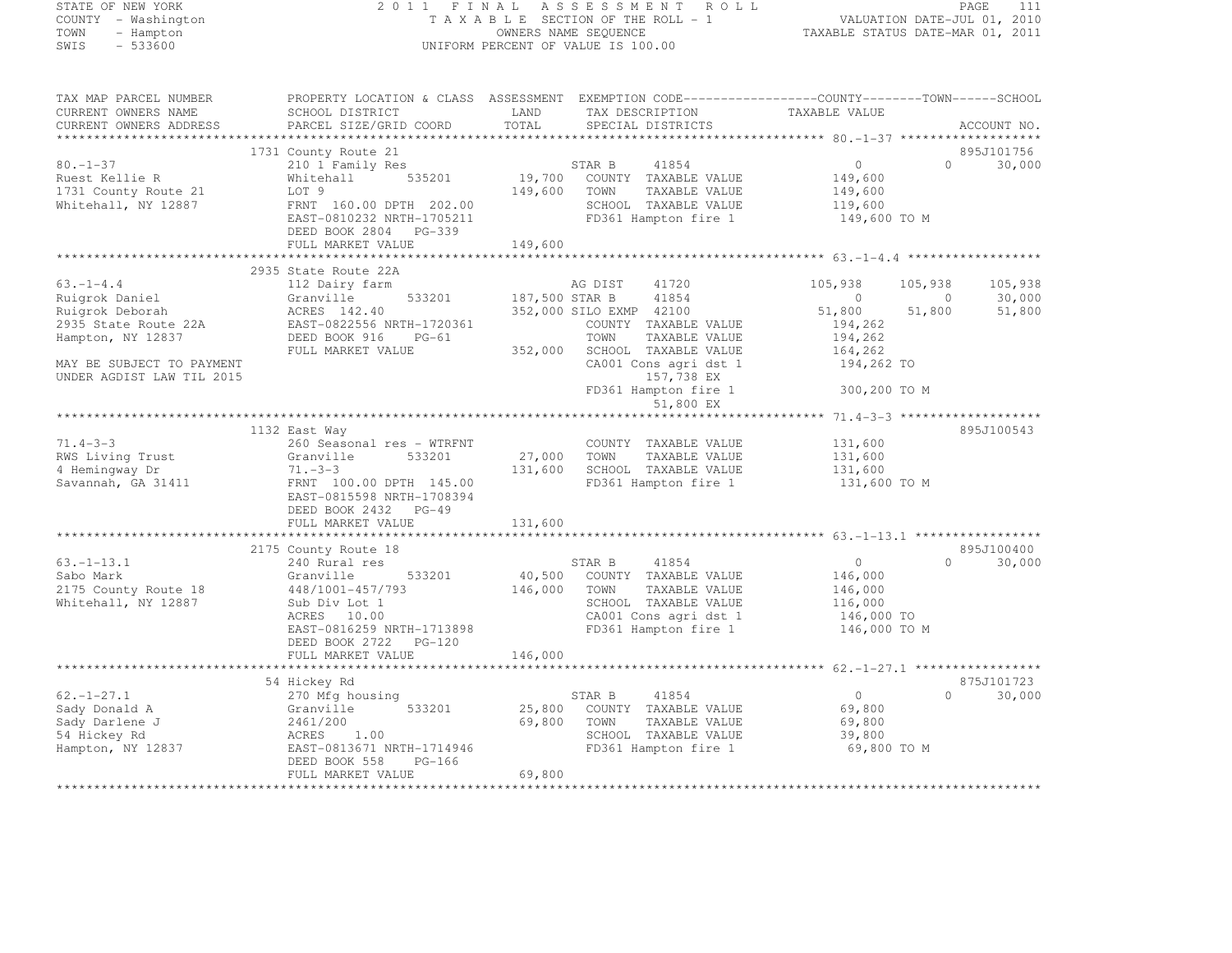#### STATE OF NEW YORK 2 0 1 1 F I N A L A S S E S S M E N T R O L L PAGE <sup>112</sup> COUNTY - Washington T A X A B L E SECTION OF THE ROLL - 1 VALUATION DATE-JUL 01, 2010 TOWN - Hampton OWNERS NAME SEQUENCE TAXABLE STATUS DATE-MAR 01, 2011 SWIS - 533600 UNIFORM PERCENT OF VALUE IS 100.00

| TAX MAP PARCEL NUMBER                                                                                                                                                                                                          | PROPERTY LOCATION & CLASS ASSESSMENT EXEMPTION CODE----------------COUNTY-------TOWN------SCHOOL |             |                                                                           |                |          |                      |
|--------------------------------------------------------------------------------------------------------------------------------------------------------------------------------------------------------------------------------|--------------------------------------------------------------------------------------------------|-------------|---------------------------------------------------------------------------|----------------|----------|----------------------|
| CURRENT OWNERS NAME                                                                                                                                                                                                            | SCHOOL DISTRICT                                                                                  | LAND        | TAX DESCRIPTION                                                           | TAXABLE VALUE  |          |                      |
| CURRENT OWNERS ADDRESS                                                                                                                                                                                                         | PARCEL SIZE/GRID COORD                                                                           | TOTAL       | SPECIAL DISTRICTS                                                         |                |          | ACCOUNT NO.          |
|                                                                                                                                                                                                                                |                                                                                                  |             |                                                                           |                |          |                      |
|                                                                                                                                                                                                                                | 371 Hills Pond Rd                                                                                |             |                                                                           |                |          |                      |
| $71. - 1 - 23.7$                                                                                                                                                                                                               | 270 Mfg housing                                                                                  |             | STAR B<br>41854                                                           | $\bigcirc$     | $\Omega$ | 30,000               |
| Sady Herbert Jr                                                                                                                                                                                                                | Granville                                                                                        |             | 533201 22,300 COUNTY TAXABLE VALUE<br>TH 477.00 68,400 TOWN TAXABLE VALUE | 68,400         |          |                      |
|                                                                                                                                                                                                                                | FRNT 100.00 DPTH 477.00                                                                          | 68,400      | TOWN<br>TAXABLE VALUE                                                     | 68,400         |          |                      |
|                                                                                                                                                                                                                                | EAST-0814899 NRTH-1710272                                                                        |             | SCHOOL TAXABLE VALUE                                                      | 38,400         |          |                      |
| saqy Sneily<br>371 Hills Pond Rd<br>Whitehall, NY 12887                                                                                                                                                                        | DEED BOOK 688<br>$PG-18$                                                                         |             | FD361 Hampton fire 1                                                      | 68,400 TO M    |          |                      |
|                                                                                                                                                                                                                                | FULL MARKET VALUE                                                                                | 68,400      |                                                                           |                |          |                      |
|                                                                                                                                                                                                                                |                                                                                                  |             |                                                                           |                |          |                      |
| $71. - 1 - 23.4$                                                                                                                                                                                                               | 365 Hills Pond Rd                                                                                |             |                                                                           | 59,850         | 59,850   | 895J101774<br>59,850 |
|                                                                                                                                                                                                                                | 210 1 Family Res<br>533201                                                                       |             | AGED-ALL<br>41800<br>41834                                                | $\overline{0}$ | $\Omega$ |                      |
| Sady Herbert R -LE-                                                                                                                                                                                                            | Granville<br>ACRES 1.00                                                                          |             | $22,000$ STAR EN                                                          | 59,850         |          | 59,850               |
|                                                                                                                                                                                                                                | EAST-0815001 NRTH-1710100                                                                        |             | 119,700 COUNTY TAXABLE VALUE<br>TOWN                                      | 59,850         |          |                      |
|                                                                                                                                                                                                                                |                                                                                                  |             | TAXABLE VALUE<br>SCHOOL TAXABLE VALUE                                     | $\sim$ 0       |          |                      |
|                                                                                                                                                                                                                                | DEED BOOK 2622 PG-240<br>FULL MARKET VALUE                                                       |             |                                                                           | 119,700 TO M   |          |                      |
| UNITED THE STATE OF THE STATE OF THE STATE OF THE STATE OF THE STATE OF THE STATE OF THE STATE OF THE STATE OF THE STATE OF THE STATE OF THE STATE OF THE STATE OF THE STATE OF THE STATE OF THE STATE OF THE STATE OF THE STA |                                                                                                  |             |                                                                           |                |          |                      |
|                                                                                                                                                                                                                                | Hills Pond Rd                                                                                    |             |                                                                           |                |          | 895J101775           |
| $71, -1 - 23, 5$                                                                                                                                                                                                               | 314 Rural vac<10                                                                                 |             | COUNTY TAXABLE VALUE                                                      | 16,000         |          |                      |
| Sady Herbert R -LE-                                                                                                                                                                                                            | 533201<br>Granville                                                                              | 16,000 TOWN | TAXABLE VALUE                                                             | 16,000         |          |                      |
| Sady Steven R ETAL                                                                                                                                                                                                             | ACRES<br>2.00                                                                                    |             | 16,000 SCHOOL TAXABLE VALUE                                               | 16,000         |          |                      |
| 365 Hills Pond Rd                                                                                                                                                                                                              | EAST-0815072 NRTH-1709966                                                                        |             | FD361 Hampton fire 1                                                      | 16,000 TO M    |          |                      |
| Whitehall, NY 12837                                                                                                                                                                                                            | DEED BOOK 2622 PG-243                                                                            |             |                                                                           |                |          |                      |
|                                                                                                                                                                                                                                | FULL MARKET VALUE                                                                                | 16,000      |                                                                           |                |          |                      |
|                                                                                                                                                                                                                                |                                                                                                  |             |                                                                           |                |          |                      |
|                                                                                                                                                                                                                                | Hills Pond Rd                                                                                    |             |                                                                           |                |          | 895J101806           |
| $71. - 1 - 23.6$                                                                                                                                                                                                               | 314 Rural vac<10                                                                                 |             | COUNTY TAXABLE VALUE                                                      | 12,500         |          |                      |
| Sady Herbert R SR-LE-                                                                                                                                                                                                          | Granville<br>533201                                                                              | 12,500 TOWN | TAXABLE VALUE                                                             | 12,500         |          |                      |
| Sady Herbert R JR                                                                                                                                                                                                              | ACRES 1.00                                                                                       | 12,500      | SCHOOL TAXABLE VALUE                                                      | 12,500         |          |                      |
| 371 Hills Pond Rd                                                                                                                                                                                                              | EAST-0814957 NRTH-1710188                                                                        |             | FD361 Hampton fire 1                                                      | 12,500 TO M    |          |                      |
| Whitehall, NY 12887                                                                                                                                                                                                            | DEED BOOK 886 PG-312                                                                             |             |                                                                           |                |          |                      |
|                                                                                                                                                                                                                                | FULL MARKET VALUE                                                                                | 12,500      |                                                                           |                |          |                      |
|                                                                                                                                                                                                                                |                                                                                                  |             |                                                                           |                |          |                      |
|                                                                                                                                                                                                                                | 76 County Route 20                                                                               |             |                                                                           |                |          | 895J100175           |
| $81 - 2 - 8$                                                                                                                                                                                                                   | 220 2 Family Res                                                                                 |             | STAR B<br>41854                                                           | $\overline{0}$ | $\Omega$ | 30,000               |
| Saltis John J                                                                                                                                                                                                                  | Granville<br>533201                                                                              |             | 26,600 COUNTY TAXABLE VALUE                                               | 78,400         |          |                      |
| 76 County Route 20                                                                                                                                                                                                             | ACRES<br>2.40                                                                                    |             | 78,400 TOWN<br>TAXABLE VALUE                                              | 78,400         |          |                      |
| Hampton, NY 12837                                                                                                                                                                                                              | EAST-0824313 NRTH-1705186                                                                        |             | SCHOOL TAXABLE VALUE                                                      | 48,400         |          |                      |
|                                                                                                                                                                                                                                | DEED BOOK 904<br>PG-307                                                                          |             | FD361 Hampton fire 1                                                      | 78,400 TO M    |          |                      |
|                                                                                                                                                                                                                                | FULL MARKET VALUE                                                                                | 78,400      |                                                                           |                |          |                      |
|                                                                                                                                                                                                                                |                                                                                                  |             |                                                                           |                |          |                      |
|                                                                                                                                                                                                                                | County Route 20 OFF                                                                              |             |                                                                           |                |          |                      |
| $81. -2 - 9.1$                                                                                                                                                                                                                 | 314 Rural vac<10                                                                                 |             | COUNTY TAXABLE VALUE                                                      | 3,800          |          |                      |
| Saltis John J                                                                                                                                                                                                                  | 533201<br>Granville                                                                              | 3,800       | TOWN<br>TAXABLE VALUE                                                     | 3,800          |          |                      |
| 76 County Route 20                                                                                                                                                                                                             | 2685/150                                                                                         | 3,800       | SCHOOL TAXABLE VALUE                                                      | 3,800          |          |                      |
| Hampton, NY 12837                                                                                                                                                                                                              | 1.12<br>ACRES                                                                                    |             | FD361 Hampton fire 1                                                      | 3,800 TO M     |          |                      |
|                                                                                                                                                                                                                                | EAST-0824429 NRTH-1704582                                                                        |             |                                                                           |                |          |                      |
|                                                                                                                                                                                                                                | DEED BOOK 2685 PG-150                                                                            |             |                                                                           |                |          |                      |
| ************************                                                                                                                                                                                                       | FULL MARKET VALUE                                                                                | 3,800       |                                                                           |                |          |                      |
|                                                                                                                                                                                                                                |                                                                                                  |             |                                                                           |                |          |                      |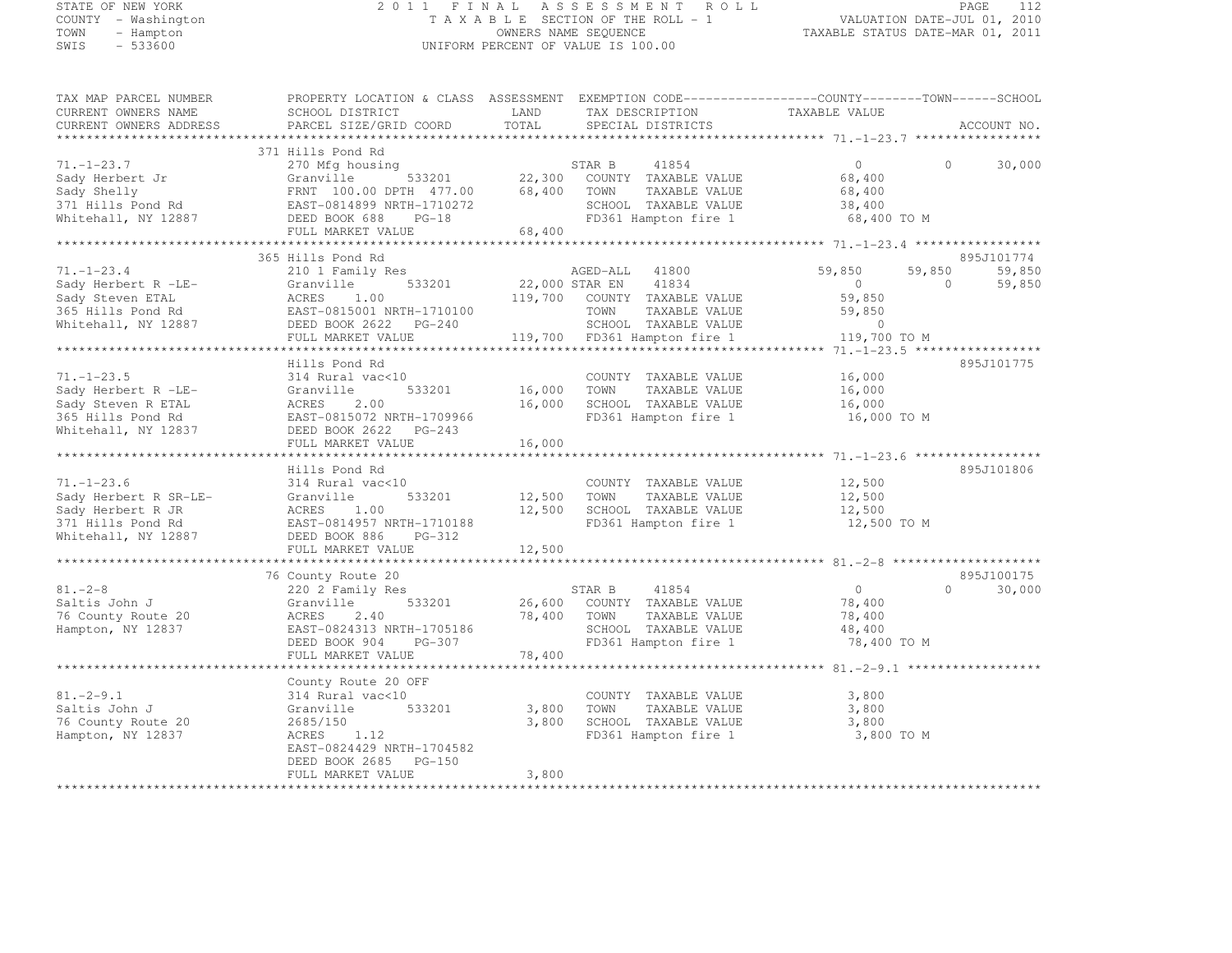#### STATE OF NEW YORK 2 0 1 1 F I N A L A S S E S S M E N T R O L L PAGE <sup>113</sup> COUNTY - Washington T A X A B L E SECTION OF THE ROLL - 1 VALUATION DATE-JUL 01, 2010 TOWN - Hampton OWNERS NAME SEQUENCE TAXABLE STATUS DATE-MAR 01, 2011 SWIS - 533600 UNIFORM PERCENT OF VALUE IS 100.00

| TAX MAP PARCEL NUMBER  | PROPERTY LOCATION & CLASS ASSESSMENT EXEMPTION CODE----------------COUNTY-------TOWN------SCHOOL |         |                                              |                        |                    |
|------------------------|--------------------------------------------------------------------------------------------------|---------|----------------------------------------------|------------------------|--------------------|
| CURRENT OWNERS NAME    | SCHOOL DISTRICT                                                                                  | LAND    | TAX DESCRIPTION                              | TAXABLE VALUE          |                    |
| CURRENT OWNERS ADDRESS | PARCEL SIZE/GRID COORD                                                                           | TOTAL   | SPECIAL DISTRICTS                            |                        | ACCOUNT NO.        |
|                        |                                                                                                  |         |                                              |                        |                    |
|                        | 36 By The Way                                                                                    |         |                                              |                        |                    |
| $53. -1 - 7.19$        | 210 1 Family Res                                                                                 |         | COUNTY TAXABLE VALUE                         | 24,700                 |                    |
| Saunders Charles E     | Granville<br>533201                                                                              | 22,000  | TOWN<br>TAXABLE VALUE                        | 24,700                 |                    |
| Saunders Beulah M      | FRNT 208.00 DPTH 208.00                                                                          | 24,700  | SCHOOL TAXABLE VALUE                         | 24,700                 |                    |
| PO Box 89              | EAST-0814242 NRTH-1720733                                                                        |         | FD361 Hampton fire 1                         | 24,700 TO M            |                    |
| Cherry Plain, NY 12040 | DEED BOOK 2201    PG-311                                                                         |         |                                              |                        |                    |
|                        | FULL MARKET VALUE                                                                                | 24,700  |                                              |                        |                    |
|                        |                                                                                                  |         |                                              |                        |                    |
|                        | Hickey Rd OFF                                                                                    |         |                                              |                        | 895J100043         |
| $53. - 1 - 7.1$        | 314 Rural vac<10                                                                                 |         | COUNTY TAXABLE VALUE                         | 2,500                  |                    |
| Saunders Charles E Jr  | 533201<br>Granville                                                                              | 2,500   | TAXABLE VALUE<br>TOWN                        | 2,500                  |                    |
| Saunders Beulah        | ACRES<br>3.70                                                                                    | 2,500   | SCHOOL TAXABLE VALUE                         | 2,500                  |                    |
| PO Box 89              | EAST-0814038 NRTH-1720916                                                                        |         | FD361 Hampton fire 1                         | 2,500 TO M             |                    |
| Cherry Plain, NY 12040 | DEED BOOK 858<br>$PG-282$                                                                        |         |                                              |                        |                    |
|                        | FULL MARKET VALUE                                                                                | 2,500   |                                              |                        |                    |
|                        |                                                                                                  |         |                                              |                        |                    |
|                        | 1533 County Route 11                                                                             |         |                                              |                        | 895J100149         |
| $38. - 1 - 17$         | 240 Rural res                                                                                    |         | STAR B<br>41854                              | $\Omega$               | 30,000<br>$\cap$   |
| Sawin Living Trust     | 535201<br>Whitehall                                                                              | 67,700  | COUNTY TAXABLE VALUE                         | 192,400                |                    |
| 556 Route 4A East      | ACRES 38.30                                                                                      | 192,400 | TOWN<br>TAXABLE VALUE                        | 192,400                |                    |
| Fair Haven, VT 05743   | EAST-0805136 NRTH-1737470                                                                        |         | SCHOOL TAXABLE VALUE                         | 162,400                |                    |
|                        | DEED BOOK 2101    PG-177                                                                         |         | FD362 Hampton fire 2                         | 192,400 TO M           |                    |
|                        | FULL MARKET VALUE                                                                                | 192,400 |                                              |                        |                    |
|                        |                                                                                                  |         |                                              |                        |                    |
|                        | South Rd                                                                                         |         |                                              |                        | 895J100595         |
| $81. - 1 - 29$         | 314 Rural vac<10                                                                                 |         | COUNTY TAXABLE VALUE                         | 22,500                 |                    |
| Saxton Susan           | 533201<br>Granville                                                                              | 22,500  | TOWN<br>TAXABLE VALUE                        | 22,500                 |                    |
| PO Box 78              | ACRES<br>4.00                                                                                    | 22,500  | SCHOOL TAXABLE VALUE                         | 22,500                 |                    |
| Hampton, NY 12837      | EAST-0817923 NRTH-1703231                                                                        |         | FD361 Hampton fire 1                         | 22,500 TO M            |                    |
|                        | DEED BOOK 2459 PG-14                                                                             |         |                                              |                        |                    |
|                        | FULL MARKET VALUE                                                                                | 22,500  |                                              |                        |                    |
|                        |                                                                                                  |         |                                              |                        |                    |
|                        | 142 South Rd                                                                                     |         |                                              |                        | 895J100569         |
| $81. - 1 - 44$         | 210 1 Family Res                                                                                 |         | STAR B<br>41854                              | $\overline{0}$         | 30,000<br>$\Omega$ |
| Saxton Susan           | 533201<br>Granville                                                                              | 31,800  | COUNTY TAXABLE VALUE                         | 77,400                 |                    |
| 142 South Rd           | 4.00<br>ACRES                                                                                    | 77,400  | TOWN<br>TAXABLE VALUE                        | 77,400                 |                    |
| PO Box 78              | EAST-0816622 NRTH-1702514                                                                        |         | SCHOOL TAXABLE VALUE                         | 47,400                 |                    |
| Hampton, NY 12837      | DEED BOOK 665<br><b>PG-200</b>                                                                   |         | FD361 Hampton fire 1                         | 77,400 TO M            |                    |
|                        | FULL MARKET VALUE                                                                                | 77,400  |                                              |                        |                    |
|                        |                                                                                                  |         |                                              |                        |                    |
|                        |                                                                                                  |         |                                              |                        | 895J101814         |
| $45. - 1 - 25.5$       | 12022 State Route 4                                                                              |         | 41854                                        | $\circ$                | $\Omega$           |
|                        | 210 1 Family Res                                                                                 |         | STAR B                                       |                        | 30,000             |
| Sbardella Dennis P     | 535201<br>Whitehall                                                                              | 25,300  | COUNTY TAXABLE VALUE                         | 113,500                |                    |
| Sbardella Patricia     | ACRES<br>2.00                                                                                    | 113,500 | TAXABLE VALUE<br>TOWN                        | 113,500                |                    |
| 12022 State Route 4    | EAST-0808399 NRTH-1731958<br>DEED BOOK 628<br>$PG-23$                                            |         | SCHOOL TAXABLE VALUE<br>FD362 Hampton fire 2 | 83,500<br>113,500 TO M |                    |
| Whitehall, NY 12887    | FULL MARKET VALUE                                                                                |         |                                              |                        |                    |
|                        |                                                                                                  | 113,500 |                                              |                        |                    |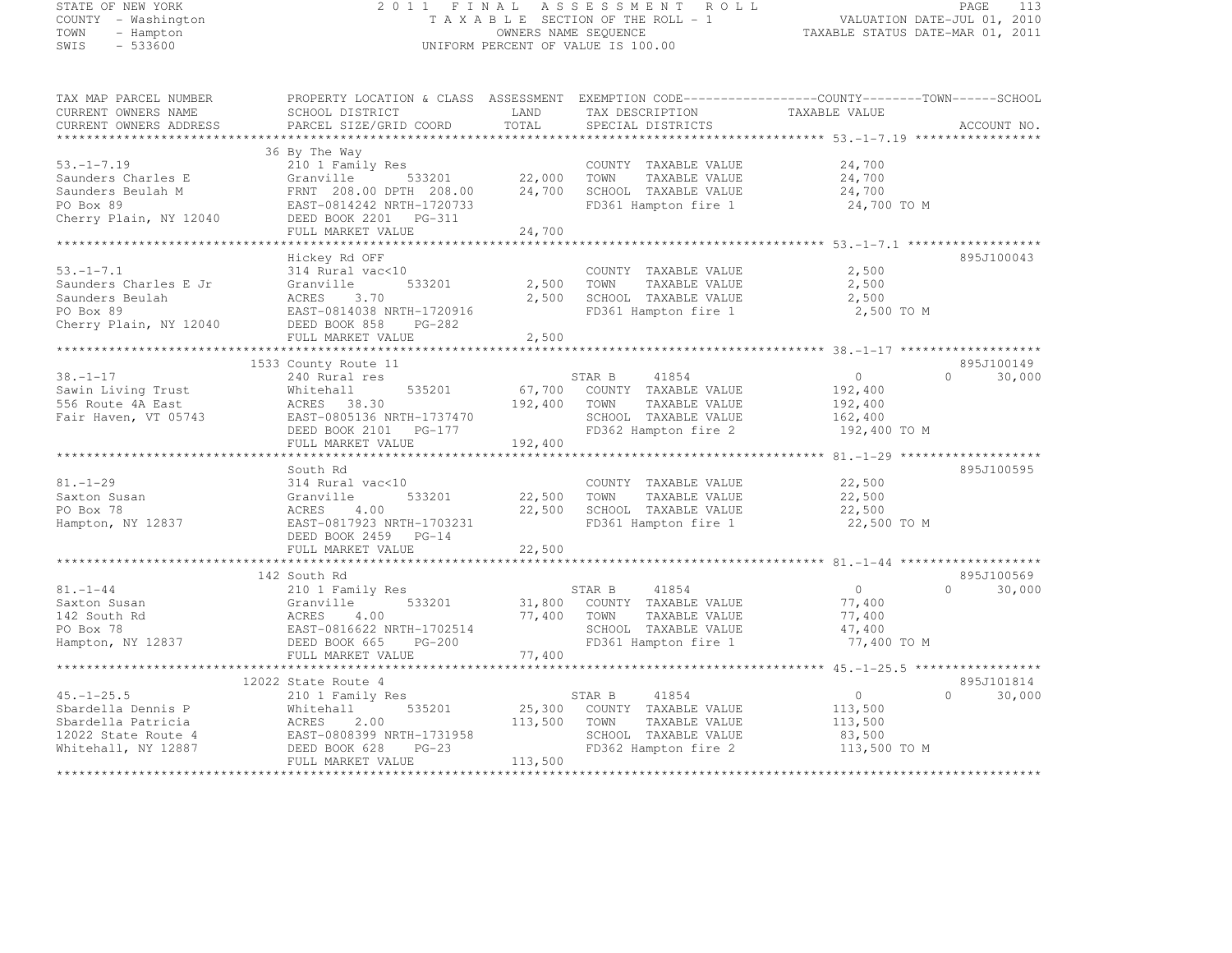# STATE OF NEW YORK 2 0 1 1 F I N A L A S S E S S M E N T R O L L PAGE <sup>114</sup> COUNTY - Washington T A X A B L E SECTION OF THE ROLL - 1 VALUATION DATE-JUL 01, 2010 TOWN - Hampton OWNERS NAME SEQUENCE TAXABLE STATUS DATE-MAR 01, 2011 SWIS - 533600 UNIFORM PERCENT OF VALUE IS 100.00

| TAX MAP PARCEL NUMBER<br>CURRENT OWNERS NAME         | PROPERTY LOCATION & CLASS ASSESSMENT EXEMPTION CODE----------------COUNTY-------TOWN------SCHOOL<br>SCHOOL DISTRICT | LAND    | TAX DESCRIPTION              | TAXABLE VALUE  |          |             |
|------------------------------------------------------|---------------------------------------------------------------------------------------------------------------------|---------|------------------------------|----------------|----------|-------------|
| CURRENT OWNERS ADDRESS                               | PARCEL SIZE/GRID COORD                                                                                              | TOTAL   | SPECIAL DISTRICTS            |                |          | ACCOUNT NO. |
|                                                      | 12092 State Route 4                                                                                                 |         |                              |                |          | 895J100247  |
| $45. - 1 - 25.1$                                     | 240 Rural res                                                                                                       |         | AG BUILD 41700               | 7,500          | 7,500    | 7,500       |
|                                                      | 535201<br>Whitehall                                                                                                 |         | 91,100 AG DIST<br>41720      | 44,527         | 44,527   | 44,527      |
| Sbardella Dominic V -LE-<br>Sbardella Dolores P -LE- | ACRES<br>84.20                                                                                                      |         | 222,300 STAR EN<br>41834     | $\overline{0}$ | $\Omega$ | 60,100      |
| 12092 State Route 4                                  | EAST-0808990 NRTH-1731770                                                                                           |         | COUNTY TAXABLE VALUE         | 170,273        |          |             |
| Whitehall, NY 12887                                  | DEED BOOK 2459 PG-334                                                                                               |         | TOWN<br>TAXABLE VALUE        | 170,273        |          |             |
|                                                      | FULL MARKET VALUE                                                                                                   | 222,300 | SCHOOL TAXABLE VALUE         | 110,173        |          |             |
| MAY BE SUBJECT TO PAYMENT                            |                                                                                                                     |         | CA001 Cons agri dst 1        | 177,773 TO     |          |             |
| UNDER AGDIST LAW TIL 2015                            |                                                                                                                     |         | 44,527 EX                    |                |          |             |
|                                                      |                                                                                                                     |         | FD362 Hampton fire 2         | 222,300 TO M   |          |             |
|                                                      |                                                                                                                     |         |                              |                |          |             |
|                                                      | 141 Manchester Rd                                                                                                   |         |                              |                |          | 895J100205  |
| $38. - 1 - 5$                                        | 240 Rural res                                                                                                       |         | 41720<br>AG DIST             | 49,868         | 49,868   | 49,868      |
| Sbardella Karl                                       | 535201<br>Whitehall                                                                                                 | 141,000 | COUNTY TAXABLE VALUE         | 509,732        |          |             |
| Sbardella Donna                                      | ROW 942/144                                                                                                         | 559,600 | TOWN<br>TAXABLE VALUE        | 509,732        |          |             |
| PO Box 127                                           | ACRES 180.40                                                                                                        |         | SCHOOL TAXABLE VALUE         | 509,732        |          |             |
| Fair Haven, VT 05743                                 | EAST-0808728 NRTH-1741120                                                                                           |         | CA001 Cons agri dst 1        | 509,732 TO     |          |             |
|                                                      | DEED BOOK 1966<br>$PG-1$                                                                                            |         | 49,868 EX                    |                |          |             |
| MAY BE SUBJECT TO PAYMENT                            | FULL MARKET VALUE                                                                                                   |         | 559,600 FD362 Hampton fire 2 | 559,600 TO M   |          |             |
| UNDER AGDIST LAW TIL 2015                            |                                                                                                                     |         |                              |                |          |             |
|                                                      |                                                                                                                     |         |                              |                |          |             |
|                                                      | 1419 Carvers Falls Ln                                                                                               |         |                              |                |          | 895J101714  |
| $31. - 1 - 10$                                       | 210 1 Family Res                                                                                                    |         | STAR EN<br>41834             | $\overline{0}$ | $\Omega$ | 60,100      |
| Schaff Edward J                                      | 535201<br>Whitehall                                                                                                 | 35,100  | COUNTY TAXABLE VALUE         | 90,200         |          |             |
| Coburn Jane W                                        | ACRES<br>5.08                                                                                                       | 90,200  | TOWN<br>TAXABLE VALUE        | 90,200         |          |             |
| 1419 Carvers Falls Ln                                | EAST-0808128 NRTH-1746737                                                                                           |         | SCHOOL TAXABLE VALUE         | 30,100         |          |             |
| Whitehall, NY 12887                                  | DEED BOOK 881<br>PG-308                                                                                             |         | FD362 Hampton fire 2         | 90,200 TO M    |          |             |
|                                                      | FULL MARKET VALUE                                                                                                   | 90,200  |                              |                |          |             |
|                                                      | 1123 East Way                                                                                                       |         |                              |                |          | 895J101729  |
| $71, -1 - 14.32$                                     | 260 Seasonal res - WTRFNT                                                                                           |         | COUNTY TAXABLE VALUE         | 230,800        |          |             |
| Schiavo Salvatore                                    | Granville<br>533201                                                                                                 | 47,600  | TOWN<br>TAXABLE VALUE        | 230,800        |          |             |
| Mccarthy Keith                                       | 599/88                                                                                                              | 230,800 | SCHOOL TAXABLE VALUE         | 230,800        |          |             |
| 28 Kenaware Ave                                      | ACRES<br>6.03                                                                                                       |         | FD361 Hampton fire 1         | 230,800 TO M   |          |             |
| Delmar, NY 12054                                     | EAST-0815781 NRTH-1708583                                                                                           |         |                              |                |          |             |
|                                                      | DEED BOOK 841<br>$PG-5$                                                                                             |         |                              |                |          |             |
|                                                      | FULL MARKET VALUE                                                                                                   | 230,800 |                              |                |          |             |
|                                                      |                                                                                                                     |         |                              |                |          |             |
|                                                      | 246 South Rd                                                                                                        |         |                              |                |          | 895J100536  |
| $81. - 1 - 28$                                       | 210 1 Family Res                                                                                                    |         | COUNTY TAXABLE VALUE         | 121,600        |          |             |
| Schubart Barbara K                                   | Granville<br>533201                                                                                                 | 36,700  | TOWN<br>TAXABLE VALUE        | 121,600        |          |             |
| 44 Merrick Rd                                        | ACRES<br>6.65                                                                                                       | 121,600 | SCHOOL TAXABLE VALUE         | 121,600        |          |             |
| Amityville, NY 11701                                 | EAST-0818287 NRTH-1703525                                                                                           |         | FD361 Hampton fire 1         | 121,600 TO M   |          |             |
|                                                      | DEED BOOK 935<br>$PG-282$                                                                                           |         |                              |                |          |             |
|                                                      | FULL MARKET VALUE                                                                                                   | 121,600 |                              |                |          |             |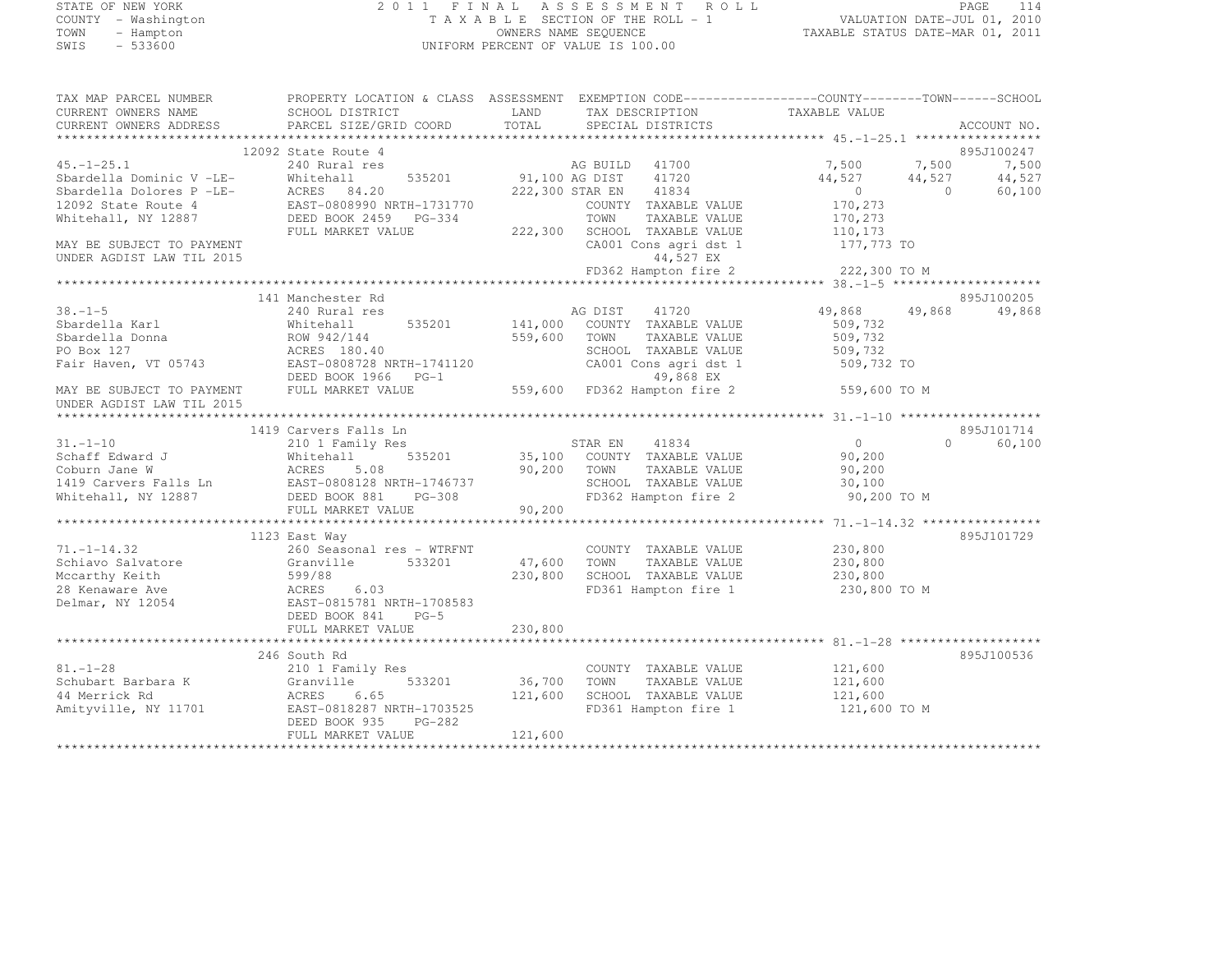# STATE OF NEW YORK 2 0 1 1 F I N A L A S S E S S M E N T R O L L PAGE <sup>115</sup> COUNTY - Washington T A X A B L E SECTION OF THE ROLL - 1 VALUATION DATE-JUL 01, 2010 TOWN - Hampton OWNERS NAME SEQUENCE TAXABLE STATUS DATE-MAR 01, 2011 SWIS - 533600 UNIFORM PERCENT OF VALUE IS 100.00

| TAX MAP PARCEL NUMBER  | PROPERTY LOCATION & CLASS ASSESSMENT EXEMPTION CODE----------------COUNTY-------TOWN------SCHOOL |             |                             |                |                    |
|------------------------|--------------------------------------------------------------------------------------------------|-------------|-----------------------------|----------------|--------------------|
| CURRENT OWNERS NAME    | SCHOOL DISTRICT                                                                                  | LAND        | TAX DESCRIPTION             | TAXABLE VALUE  |                    |
| CURRENT OWNERS ADDRESS | PARCEL SIZE/GRID COORD                                                                           | TOTAL       | SPECIAL DISTRICTS           |                | ACCOUNT NO.        |
|                        |                                                                                                  |             |                             |                |                    |
|                        | Ridgecrest Way                                                                                   |             |                             |                | 875J101785         |
| $80. - 1 - 50$         | 311 Res vac land                                                                                 |             | COUNTY TAXABLE VALUE        | 9,500          |                    |
| Schwarz John M         | 535201<br>Whitehall                                                                              | 9,500       | TOWN<br>TAXABLE VALUE       | 9,500          |                    |
| Schwarz Theresa A      | Lot 1A                                                                                           | 9,500       | SCHOOL TAXABLE VALUE        | 9,500          |                    |
| PO Box 9               | FRNT 150.00 DPTH 221.00                                                                          |             | FD361 Hampton fire 1        | 9,500 TO M     |                    |
| Hampton, NY 12837      | EAST-0809873 NRTH-1705227                                                                        |             |                             |                |                    |
|                        | DEED BOOK 952<br>$PG-314$                                                                        |             |                             |                |                    |
|                        | FULL MARKET VALUE                                                                                | 9,500       |                             |                |                    |
|                        |                                                                                                  |             |                             |                |                    |
|                        | 53 Ridgecrest Way                                                                                |             |                             |                | 895J101786         |
| $80. - 1 - 51$         | 240 Rural res                                                                                    |             | 41854<br>STAR B             | 0              | 30,000<br>$\Omega$ |
| Schwarz John M         | Whitehall<br>535201                                                                              | 44,800      | COUNTY TAXABLE VALUE        | 275,500        |                    |
| Schwarz Theresa        | 787-314                                                                                          | 275,500     | TOWN<br>TAXABLE VALUE       | 275,500        |                    |
| PO Box 9               | 786-203 786-206                                                                                  |             | SCHOOL TAXABLE VALUE        | 245,500        |                    |
|                        |                                                                                                  |             |                             |                |                    |
| Hampton, NY 12837      | ACRES 14.82                                                                                      |             | FD361 Hampton fire 1        | 275,500 TO M   |                    |
|                        | EAST-0809477 NRTH-1705468                                                                        |             |                             |                |                    |
|                        | DEED BOOK 617<br>$PG-163$                                                                        |             |                             |                |                    |
|                        | FULL MARKET VALUE                                                                                | 275,500     |                             |                |                    |
|                        |                                                                                                  |             |                             |                |                    |
|                        | 1164 North Quivey Hill Ln                                                                        |             |                             |                | 895J100532         |
| $81. - 1 - 4$          | 210 1 Family Res                                                                                 |             | STAR B<br>41854             | $\overline{0}$ | 30,000<br>$\cap$   |
| Scory Anthony          | Granville<br>533201                                                                              |             | 36,100 COUNTY TAXABLE VALUE | 110,200        |                    |
| Panebianco Patricia    | ACRES<br>6.14                                                                                    | 110,200     | TOWN<br>TAXABLE VALUE       | 110,200        |                    |
| PO Box 92              | EAST-0819330 NRTH-1703481                                                                        |             | SCHOOL TAXABLE VALUE        | 80,200         |                    |
| Hampton, NY 12837      | DEED BOOK 945 PG-101                                                                             |             | FD361 Hampton fire 1        | 110,200 TO M   |                    |
|                        | FULL MARKET VALUE                                                                                | 110,200     |                             |                |                    |
|                        |                                                                                                  |             |                             |                |                    |
|                        | 333 South Rd                                                                                     |             |                             |                | 895J100001         |
| $81. - 1 - 2$          | 270 Mfg housing                                                                                  |             | COUNTY TAXABLE VALUE        | 42,800         |                    |
| Scory Anthony P        | 533201<br>Granville                                                                              | 34,300 TOWN | TAXABLE VALUE               | 42,800         |                    |
| Panebianco Patricia    | ACRES 14.30                                                                                      | 42,800      | SCHOOL TAXABLE VALUE        | 42,800         |                    |
| PO Box 92              | EAST-0818936 NRTH-1705030                                                                        |             | FD361 Hampton fire 1        | 42,800 TO M    |                    |
| Hampton, NY 12837      | DEED BOOK 1700 PG-258                                                                            |             |                             |                |                    |
|                        | FULL MARKET VALUE                                                                                | 42,800      |                             |                |                    |
|                        |                                                                                                  |             |                             |                |                    |
|                        | Wicked Hollow Way                                                                                |             |                             |                | 895J100581         |
| $62. -1 - 6$           | 322 Rural vac>10                                                                                 |             | COUNTY TAXABLE VALUE        | 22,000         |                    |
| Sharon Gary C          | Granville<br>533201                                                                              | 22,000      | TOWN<br>TAXABLE VALUE       | 22,000         |                    |
| Sharon Cecilia A       | ACRES 10.10                                                                                      | 22,000      | SCHOOL TAXABLE VALUE        | 22,000         |                    |
| 4005 Vermont Route 31  | EAST-0811784 NRTH-1719646                                                                        |             | FD361 Hampton fire 1        | 22,000 TO M    |                    |
| Poultney, VT 05764     | DEED BOOK 468<br>PG-999                                                                          |             |                             |                |                    |
|                        | FULL MARKET VALUE                                                                                | 22,000      |                             |                |                    |
|                        |                                                                                                  |             |                             |                |                    |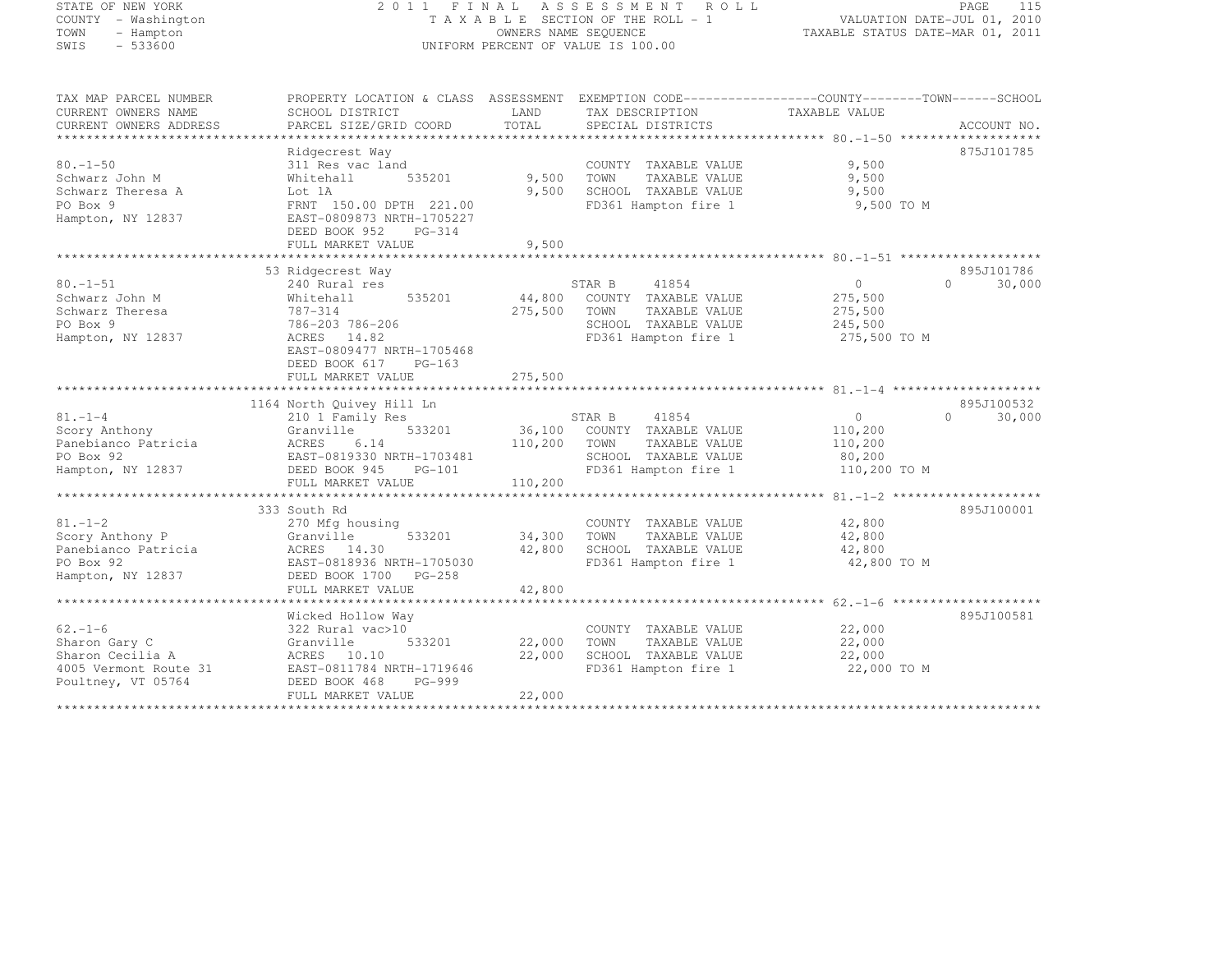#### STATE OF NEW YORK 2 0 1 1 F I N A L A S S E S S M E N T R O L L PAGE <sup>116</sup> COUNTY - Washington T A X A B L E SECTION OF THE ROLL - 1 VALUATION DATE-JUL 01, 2010 TOWN - Hampton OWNERS NAME SEQUENCE TAXABLE STATUS DATE-MAR 01, 2011 SWIS - 533600 UNIFORM PERCENT OF VALUE IS 100.00

| 30 Greenfield Ln<br>895J100018<br>$72.2 - 3 - 14$<br>64,600<br>210 1 Family Res<br>COUNTY TAXABLE VALUE<br>9,200<br>64,600<br>Shaw Judith C<br>Granville<br>533201<br>TOWN<br>TAXABLE VALUE<br>$72 - 3 - 14$<br>64,600<br>30 Greenfield Ln<br>SCHOOL TAXABLE VALUE<br>64,600<br>FRNT 64.00 DPTH 175.00<br>FD361 Hampton fire 1<br>Hampton, NY 12837<br>64,600 TO M<br>EAST-0823738 NRTH-1712083<br>DEED BOOK 2086    PG-205<br>64,600<br>FULL MARKET VALUE<br>895J100251<br>2118 County Route 18<br>WAR VET/TC 41121<br>$71. - 1 - 5.1$<br>210 1 Family Res<br>13,830<br>13,830<br>$\circ$<br>533201 14,600 STAR B<br>41854<br>$\overline{0}$<br>30,000<br>Shaw Robert D<br>Granville<br>$\Omega$<br>PO Box 153<br>92,200 COUNTY TAXABLE VALUE<br>78,370<br>611/268,795/345<br>Hampton, NY 12837<br>ACRES<br>2.10<br>TOWN<br>TAXABLE VALUE<br>78,370<br>EAST-0814538 NRTH-1713407<br>SCHOOL TAXABLE VALUE<br>62,200<br>FD361 Hampton fire 1<br>92,200 TO M<br>DEED BOOK 456<br>PG-749<br>92,200<br>FULL MARKET VALUE<br>895J100253<br>Hills Pond Rd<br>$80. - 1 - 3$<br>114,800<br>720 Mine/quarry<br>COUNTY TAXABLE VALUE<br>Sheldon Slate Products<br>533201<br>114,800<br>Granville<br>TOWN<br>TAXABLE VALUE<br>114,800<br>114,800<br>SCHOOL TAXABLE VALUE<br>Tatko Bros Slate Co<br>444/461<br>114,800<br>PO Box 199<br>FD361 Hampton fire 1<br>ACRES 255.10<br>114,800 TO M<br>Middle Granville, NY 12849<br>EAST-0814640 NRTH-1704417<br>DEED BOOK 432<br>PG-612<br>114,800<br>FULL MARKET VALUE<br>Hickey Rd OFF<br>895J100638<br>$62. - 1 - 10$<br>322 Rural vac>10<br>4,500<br>COUNTY TAXABLE VALUE<br>Sherman Doris<br>533201<br>4,500<br>TAXABLE VALUE<br>4,500<br>Granville<br>TOWN<br>4,500<br>SCHOOL TAXABLE VALUE<br>4,500<br>Sherman Randy<br>502/98<br>2574 Avenida DeIsidro<br>FD361 Hampton fire 1<br>ACRES 10.01<br>4,500 TO M<br>Sante Fe, NM 87505<br>EAST-0812193 NRTH-1718909<br>DEED BOOK 502<br>PG-842<br>4,500<br>FULL MARKET VALUE<br>895J101746<br>1975 County Route 18<br>$62. - 1 - 39.2$<br>$\Omega$<br>30,000<br>270 Mfg housing<br>STAR B<br>41854<br>$\overline{0}$<br>Sherwood Sherry<br>535201<br>10,700<br>Whitehall<br>COUNTY TAXABLE VALUE<br>46,000<br>46,000<br>1975 County Route 18<br>FRNT 200.00 DPTH 200.00<br>TOWN<br>TAXABLE VALUE<br>46,000<br>EAST-0810870 NRTH-1714274<br>SCHOOL TAXABLE VALUE<br>Whitehall, NY 12887<br>16,000<br>FD361 Hampton fire 1<br>46,000 TO M<br>PG-197<br>DEED BOOK 900<br>FULL MARKET VALUE<br>46,000 | TAX MAP PARCEL NUMBER<br>CURRENT OWNERS NAME<br>CURRENT OWNERS ADDRESS | SCHOOL DISTRICT<br>PARCEL SIZE/GRID COORD | LAND<br>TOTAL | TAX DESCRIPTION<br>SPECIAL DISTRICTS | PROPERTY LOCATION & CLASS ASSESSMENT EXEMPTION CODE----------------COUNTY-------TOWN-----SCHOOL<br>TAXABLE VALUE | ACCOUNT NO. |
|-------------------------------------------------------------------------------------------------------------------------------------------------------------------------------------------------------------------------------------------------------------------------------------------------------------------------------------------------------------------------------------------------------------------------------------------------------------------------------------------------------------------------------------------------------------------------------------------------------------------------------------------------------------------------------------------------------------------------------------------------------------------------------------------------------------------------------------------------------------------------------------------------------------------------------------------------------------------------------------------------------------------------------------------------------------------------------------------------------------------------------------------------------------------------------------------------------------------------------------------------------------------------------------------------------------------------------------------------------------------------------------------------------------------------------------------------------------------------------------------------------------------------------------------------------------------------------------------------------------------------------------------------------------------------------------------------------------------------------------------------------------------------------------------------------------------------------------------------------------------------------------------------------------------------------------------------------------------------------------------------------------------------------------------------------------------------------------------------------------------------------------------------------------------------------------------------------------------------------------------------------------------------------------------------------------------------------------------------------------------------------------------------------------------------------------------------------------------------------------|------------------------------------------------------------------------|-------------------------------------------|---------------|--------------------------------------|------------------------------------------------------------------------------------------------------------------|-------------|
|                                                                                                                                                                                                                                                                                                                                                                                                                                                                                                                                                                                                                                                                                                                                                                                                                                                                                                                                                                                                                                                                                                                                                                                                                                                                                                                                                                                                                                                                                                                                                                                                                                                                                                                                                                                                                                                                                                                                                                                                                                                                                                                                                                                                                                                                                                                                                                                                                                                                                     |                                                                        |                                           |               |                                      |                                                                                                                  |             |
|                                                                                                                                                                                                                                                                                                                                                                                                                                                                                                                                                                                                                                                                                                                                                                                                                                                                                                                                                                                                                                                                                                                                                                                                                                                                                                                                                                                                                                                                                                                                                                                                                                                                                                                                                                                                                                                                                                                                                                                                                                                                                                                                                                                                                                                                                                                                                                                                                                                                                     |                                                                        |                                           |               |                                      |                                                                                                                  |             |
|                                                                                                                                                                                                                                                                                                                                                                                                                                                                                                                                                                                                                                                                                                                                                                                                                                                                                                                                                                                                                                                                                                                                                                                                                                                                                                                                                                                                                                                                                                                                                                                                                                                                                                                                                                                                                                                                                                                                                                                                                                                                                                                                                                                                                                                                                                                                                                                                                                                                                     |                                                                        |                                           |               |                                      |                                                                                                                  |             |
|                                                                                                                                                                                                                                                                                                                                                                                                                                                                                                                                                                                                                                                                                                                                                                                                                                                                                                                                                                                                                                                                                                                                                                                                                                                                                                                                                                                                                                                                                                                                                                                                                                                                                                                                                                                                                                                                                                                                                                                                                                                                                                                                                                                                                                                                                                                                                                                                                                                                                     |                                                                        |                                           |               |                                      |                                                                                                                  |             |
|                                                                                                                                                                                                                                                                                                                                                                                                                                                                                                                                                                                                                                                                                                                                                                                                                                                                                                                                                                                                                                                                                                                                                                                                                                                                                                                                                                                                                                                                                                                                                                                                                                                                                                                                                                                                                                                                                                                                                                                                                                                                                                                                                                                                                                                                                                                                                                                                                                                                                     |                                                                        |                                           |               |                                      |                                                                                                                  |             |
|                                                                                                                                                                                                                                                                                                                                                                                                                                                                                                                                                                                                                                                                                                                                                                                                                                                                                                                                                                                                                                                                                                                                                                                                                                                                                                                                                                                                                                                                                                                                                                                                                                                                                                                                                                                                                                                                                                                                                                                                                                                                                                                                                                                                                                                                                                                                                                                                                                                                                     |                                                                        |                                           |               |                                      |                                                                                                                  |             |
|                                                                                                                                                                                                                                                                                                                                                                                                                                                                                                                                                                                                                                                                                                                                                                                                                                                                                                                                                                                                                                                                                                                                                                                                                                                                                                                                                                                                                                                                                                                                                                                                                                                                                                                                                                                                                                                                                                                                                                                                                                                                                                                                                                                                                                                                                                                                                                                                                                                                                     |                                                                        |                                           |               |                                      |                                                                                                                  |             |
|                                                                                                                                                                                                                                                                                                                                                                                                                                                                                                                                                                                                                                                                                                                                                                                                                                                                                                                                                                                                                                                                                                                                                                                                                                                                                                                                                                                                                                                                                                                                                                                                                                                                                                                                                                                                                                                                                                                                                                                                                                                                                                                                                                                                                                                                                                                                                                                                                                                                                     |                                                                        |                                           |               |                                      |                                                                                                                  |             |
|                                                                                                                                                                                                                                                                                                                                                                                                                                                                                                                                                                                                                                                                                                                                                                                                                                                                                                                                                                                                                                                                                                                                                                                                                                                                                                                                                                                                                                                                                                                                                                                                                                                                                                                                                                                                                                                                                                                                                                                                                                                                                                                                                                                                                                                                                                                                                                                                                                                                                     |                                                                        |                                           |               |                                      |                                                                                                                  |             |
|                                                                                                                                                                                                                                                                                                                                                                                                                                                                                                                                                                                                                                                                                                                                                                                                                                                                                                                                                                                                                                                                                                                                                                                                                                                                                                                                                                                                                                                                                                                                                                                                                                                                                                                                                                                                                                                                                                                                                                                                                                                                                                                                                                                                                                                                                                                                                                                                                                                                                     |                                                                        |                                           |               |                                      |                                                                                                                  |             |
|                                                                                                                                                                                                                                                                                                                                                                                                                                                                                                                                                                                                                                                                                                                                                                                                                                                                                                                                                                                                                                                                                                                                                                                                                                                                                                                                                                                                                                                                                                                                                                                                                                                                                                                                                                                                                                                                                                                                                                                                                                                                                                                                                                                                                                                                                                                                                                                                                                                                                     |                                                                        |                                           |               |                                      |                                                                                                                  |             |
|                                                                                                                                                                                                                                                                                                                                                                                                                                                                                                                                                                                                                                                                                                                                                                                                                                                                                                                                                                                                                                                                                                                                                                                                                                                                                                                                                                                                                                                                                                                                                                                                                                                                                                                                                                                                                                                                                                                                                                                                                                                                                                                                                                                                                                                                                                                                                                                                                                                                                     |                                                                        |                                           |               |                                      |                                                                                                                  |             |
|                                                                                                                                                                                                                                                                                                                                                                                                                                                                                                                                                                                                                                                                                                                                                                                                                                                                                                                                                                                                                                                                                                                                                                                                                                                                                                                                                                                                                                                                                                                                                                                                                                                                                                                                                                                                                                                                                                                                                                                                                                                                                                                                                                                                                                                                                                                                                                                                                                                                                     |                                                                        |                                           |               |                                      |                                                                                                                  |             |
|                                                                                                                                                                                                                                                                                                                                                                                                                                                                                                                                                                                                                                                                                                                                                                                                                                                                                                                                                                                                                                                                                                                                                                                                                                                                                                                                                                                                                                                                                                                                                                                                                                                                                                                                                                                                                                                                                                                                                                                                                                                                                                                                                                                                                                                                                                                                                                                                                                                                                     |                                                                        |                                           |               |                                      |                                                                                                                  |             |
|                                                                                                                                                                                                                                                                                                                                                                                                                                                                                                                                                                                                                                                                                                                                                                                                                                                                                                                                                                                                                                                                                                                                                                                                                                                                                                                                                                                                                                                                                                                                                                                                                                                                                                                                                                                                                                                                                                                                                                                                                                                                                                                                                                                                                                                                                                                                                                                                                                                                                     |                                                                        |                                           |               |                                      |                                                                                                                  |             |
|                                                                                                                                                                                                                                                                                                                                                                                                                                                                                                                                                                                                                                                                                                                                                                                                                                                                                                                                                                                                                                                                                                                                                                                                                                                                                                                                                                                                                                                                                                                                                                                                                                                                                                                                                                                                                                                                                                                                                                                                                                                                                                                                                                                                                                                                                                                                                                                                                                                                                     |                                                                        |                                           |               |                                      |                                                                                                                  |             |
|                                                                                                                                                                                                                                                                                                                                                                                                                                                                                                                                                                                                                                                                                                                                                                                                                                                                                                                                                                                                                                                                                                                                                                                                                                                                                                                                                                                                                                                                                                                                                                                                                                                                                                                                                                                                                                                                                                                                                                                                                                                                                                                                                                                                                                                                                                                                                                                                                                                                                     |                                                                        |                                           |               |                                      |                                                                                                                  |             |
|                                                                                                                                                                                                                                                                                                                                                                                                                                                                                                                                                                                                                                                                                                                                                                                                                                                                                                                                                                                                                                                                                                                                                                                                                                                                                                                                                                                                                                                                                                                                                                                                                                                                                                                                                                                                                                                                                                                                                                                                                                                                                                                                                                                                                                                                                                                                                                                                                                                                                     |                                                                        |                                           |               |                                      |                                                                                                                  |             |
|                                                                                                                                                                                                                                                                                                                                                                                                                                                                                                                                                                                                                                                                                                                                                                                                                                                                                                                                                                                                                                                                                                                                                                                                                                                                                                                                                                                                                                                                                                                                                                                                                                                                                                                                                                                                                                                                                                                                                                                                                                                                                                                                                                                                                                                                                                                                                                                                                                                                                     |                                                                        |                                           |               |                                      |                                                                                                                  |             |
|                                                                                                                                                                                                                                                                                                                                                                                                                                                                                                                                                                                                                                                                                                                                                                                                                                                                                                                                                                                                                                                                                                                                                                                                                                                                                                                                                                                                                                                                                                                                                                                                                                                                                                                                                                                                                                                                                                                                                                                                                                                                                                                                                                                                                                                                                                                                                                                                                                                                                     |                                                                        |                                           |               |                                      |                                                                                                                  |             |
|                                                                                                                                                                                                                                                                                                                                                                                                                                                                                                                                                                                                                                                                                                                                                                                                                                                                                                                                                                                                                                                                                                                                                                                                                                                                                                                                                                                                                                                                                                                                                                                                                                                                                                                                                                                                                                                                                                                                                                                                                                                                                                                                                                                                                                                                                                                                                                                                                                                                                     |                                                                        |                                           |               |                                      |                                                                                                                  |             |
|                                                                                                                                                                                                                                                                                                                                                                                                                                                                                                                                                                                                                                                                                                                                                                                                                                                                                                                                                                                                                                                                                                                                                                                                                                                                                                                                                                                                                                                                                                                                                                                                                                                                                                                                                                                                                                                                                                                                                                                                                                                                                                                                                                                                                                                                                                                                                                                                                                                                                     |                                                                        |                                           |               |                                      |                                                                                                                  |             |
|                                                                                                                                                                                                                                                                                                                                                                                                                                                                                                                                                                                                                                                                                                                                                                                                                                                                                                                                                                                                                                                                                                                                                                                                                                                                                                                                                                                                                                                                                                                                                                                                                                                                                                                                                                                                                                                                                                                                                                                                                                                                                                                                                                                                                                                                                                                                                                                                                                                                                     |                                                                        |                                           |               |                                      |                                                                                                                  |             |
|                                                                                                                                                                                                                                                                                                                                                                                                                                                                                                                                                                                                                                                                                                                                                                                                                                                                                                                                                                                                                                                                                                                                                                                                                                                                                                                                                                                                                                                                                                                                                                                                                                                                                                                                                                                                                                                                                                                                                                                                                                                                                                                                                                                                                                                                                                                                                                                                                                                                                     |                                                                        |                                           |               |                                      |                                                                                                                  |             |
|                                                                                                                                                                                                                                                                                                                                                                                                                                                                                                                                                                                                                                                                                                                                                                                                                                                                                                                                                                                                                                                                                                                                                                                                                                                                                                                                                                                                                                                                                                                                                                                                                                                                                                                                                                                                                                                                                                                                                                                                                                                                                                                                                                                                                                                                                                                                                                                                                                                                                     |                                                                        |                                           |               |                                      |                                                                                                                  |             |
|                                                                                                                                                                                                                                                                                                                                                                                                                                                                                                                                                                                                                                                                                                                                                                                                                                                                                                                                                                                                                                                                                                                                                                                                                                                                                                                                                                                                                                                                                                                                                                                                                                                                                                                                                                                                                                                                                                                                                                                                                                                                                                                                                                                                                                                                                                                                                                                                                                                                                     |                                                                        |                                           |               |                                      |                                                                                                                  |             |
|                                                                                                                                                                                                                                                                                                                                                                                                                                                                                                                                                                                                                                                                                                                                                                                                                                                                                                                                                                                                                                                                                                                                                                                                                                                                                                                                                                                                                                                                                                                                                                                                                                                                                                                                                                                                                                                                                                                                                                                                                                                                                                                                                                                                                                                                                                                                                                                                                                                                                     |                                                                        |                                           |               |                                      |                                                                                                                  |             |
|                                                                                                                                                                                                                                                                                                                                                                                                                                                                                                                                                                                                                                                                                                                                                                                                                                                                                                                                                                                                                                                                                                                                                                                                                                                                                                                                                                                                                                                                                                                                                                                                                                                                                                                                                                                                                                                                                                                                                                                                                                                                                                                                                                                                                                                                                                                                                                                                                                                                                     |                                                                        |                                           |               |                                      |                                                                                                                  |             |
|                                                                                                                                                                                                                                                                                                                                                                                                                                                                                                                                                                                                                                                                                                                                                                                                                                                                                                                                                                                                                                                                                                                                                                                                                                                                                                                                                                                                                                                                                                                                                                                                                                                                                                                                                                                                                                                                                                                                                                                                                                                                                                                                                                                                                                                                                                                                                                                                                                                                                     |                                                                        |                                           |               |                                      |                                                                                                                  |             |
|                                                                                                                                                                                                                                                                                                                                                                                                                                                                                                                                                                                                                                                                                                                                                                                                                                                                                                                                                                                                                                                                                                                                                                                                                                                                                                                                                                                                                                                                                                                                                                                                                                                                                                                                                                                                                                                                                                                                                                                                                                                                                                                                                                                                                                                                                                                                                                                                                                                                                     |                                                                        |                                           |               |                                      |                                                                                                                  |             |
|                                                                                                                                                                                                                                                                                                                                                                                                                                                                                                                                                                                                                                                                                                                                                                                                                                                                                                                                                                                                                                                                                                                                                                                                                                                                                                                                                                                                                                                                                                                                                                                                                                                                                                                                                                                                                                                                                                                                                                                                                                                                                                                                                                                                                                                                                                                                                                                                                                                                                     |                                                                        |                                           |               |                                      |                                                                                                                  |             |
|                                                                                                                                                                                                                                                                                                                                                                                                                                                                                                                                                                                                                                                                                                                                                                                                                                                                                                                                                                                                                                                                                                                                                                                                                                                                                                                                                                                                                                                                                                                                                                                                                                                                                                                                                                                                                                                                                                                                                                                                                                                                                                                                                                                                                                                                                                                                                                                                                                                                                     |                                                                        |                                           |               |                                      |                                                                                                                  |             |
|                                                                                                                                                                                                                                                                                                                                                                                                                                                                                                                                                                                                                                                                                                                                                                                                                                                                                                                                                                                                                                                                                                                                                                                                                                                                                                                                                                                                                                                                                                                                                                                                                                                                                                                                                                                                                                                                                                                                                                                                                                                                                                                                                                                                                                                                                                                                                                                                                                                                                     |                                                                        |                                           |               |                                      |                                                                                                                  |             |
|                                                                                                                                                                                                                                                                                                                                                                                                                                                                                                                                                                                                                                                                                                                                                                                                                                                                                                                                                                                                                                                                                                                                                                                                                                                                                                                                                                                                                                                                                                                                                                                                                                                                                                                                                                                                                                                                                                                                                                                                                                                                                                                                                                                                                                                                                                                                                                                                                                                                                     |                                                                        |                                           |               |                                      |                                                                                                                  |             |
|                                                                                                                                                                                                                                                                                                                                                                                                                                                                                                                                                                                                                                                                                                                                                                                                                                                                                                                                                                                                                                                                                                                                                                                                                                                                                                                                                                                                                                                                                                                                                                                                                                                                                                                                                                                                                                                                                                                                                                                                                                                                                                                                                                                                                                                                                                                                                                                                                                                                                     |                                                                        |                                           |               |                                      |                                                                                                                  |             |
|                                                                                                                                                                                                                                                                                                                                                                                                                                                                                                                                                                                                                                                                                                                                                                                                                                                                                                                                                                                                                                                                                                                                                                                                                                                                                                                                                                                                                                                                                                                                                                                                                                                                                                                                                                                                                                                                                                                                                                                                                                                                                                                                                                                                                                                                                                                                                                                                                                                                                     |                                                                        |                                           |               |                                      |                                                                                                                  |             |
|                                                                                                                                                                                                                                                                                                                                                                                                                                                                                                                                                                                                                                                                                                                                                                                                                                                                                                                                                                                                                                                                                                                                                                                                                                                                                                                                                                                                                                                                                                                                                                                                                                                                                                                                                                                                                                                                                                                                                                                                                                                                                                                                                                                                                                                                                                                                                                                                                                                                                     |                                                                        |                                           |               |                                      |                                                                                                                  |             |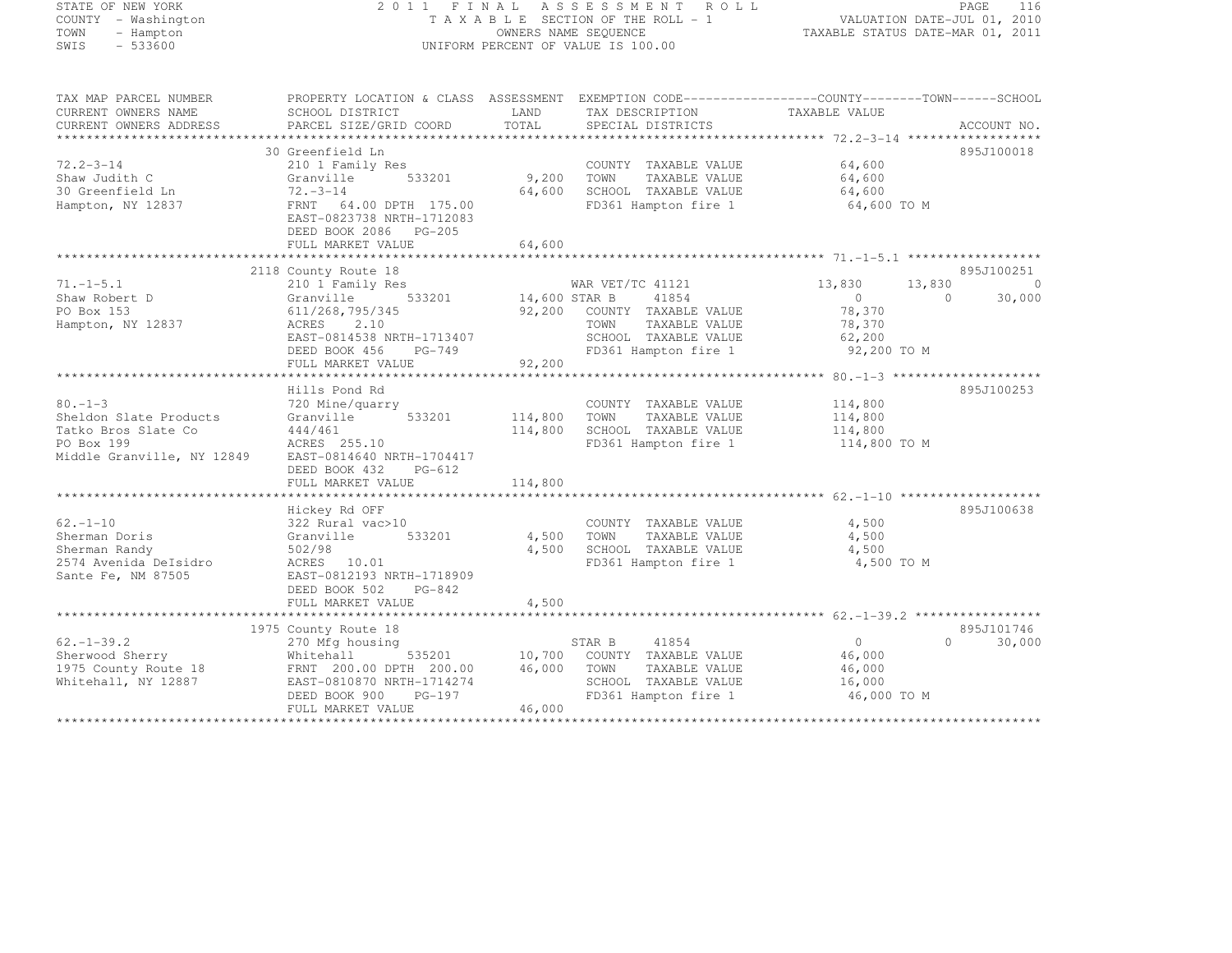# STATE OF NEW YORK 2 0 1 1 F I N A L A S S E S S M E N T R O L L PAGE <sup>117</sup> COUNTY - Washington T A X A B L E SECTION OF THE ROLL - 1 VALUATION DATE-JUL 01, 2010 TOWN - Hampton OWNERS NAME SEQUENCE TAXABLE STATUS DATE-MAR 01, 2011 SWIS - 533600 UNIFORM PERCENT OF VALUE IS 100.00

| TAX MAP PARCEL NUMBER<br>CURRENT OWNERS NAME<br>CURRENT OWNERS ADDRESS | PROPERTY LOCATION & CLASS ASSESSMENT EXEMPTION CODE-----------------COUNTY-------TOWN------SCHOOL<br>SCHOOL DISTRICT<br>PARCEL SIZE/GRID COORD | LAND<br>TOTAL | TAX DESCRIPTION<br>SPECIAL DISTRICTS          | TAXABLE VALUE         | ACCOUNT NO.        |
|------------------------------------------------------------------------|------------------------------------------------------------------------------------------------------------------------------------------------|---------------|-----------------------------------------------|-----------------------|--------------------|
|                                                                        |                                                                                                                                                |               |                                               |                       |                    |
| $38. - 1 - 4$<br>Short Evan Michael                                    | 267 Manchester Rd<br>210 1 Family Res<br>Whitehall                                                                                             | 535201 13,000 | COUNTY TAXABLE VALUE<br>TOWN<br>TAXABLE VALUE | 63,600<br>63,600      | 895J100255         |
| Short Joanne<br>267 Manchester Rd<br>Whitehall, NY 12887               | FRNT 100.00 DPTH 150.00<br>EAST-0808219 NRTH-1743347<br>DEED BOOK 2637 PG-18                                                                   | 63,600        | SCHOOL TAXABLE VALUE<br>FD362 Hampton fire 2  | 63,600<br>63,600 TO M |                    |
|                                                                        | FULL MARKET VALUE                                                                                                                              | 63,600        |                                               |                       |                    |
|                                                                        |                                                                                                                                                |               |                                               |                       |                    |
|                                                                        | 212 Vladyka Woods Rd                                                                                                                           |               |                                               |                       | 895J100704         |
| $38. - 1 - 3.1$                                                        | 210 1 Family Res                                                                                                                               |               | STAR B<br>41854                               | $\overline{0}$        | $\Omega$<br>30,000 |
| Short Robert M                                                         | Whitehall                                                                                                                                      |               | 535201 16,800 COUNTY TAXABLE VALUE            | 90,700                |                    |
| 212 Vladyka Woods Rd                                                   | FRNT 150.00 DPTH 150.00 90,700                                                                                                                 |               | TOWN<br>TAXABLE VALUE                         | 90,700                |                    |
| Whitehall, NY 12887                                                    | EAST-0807598 NRTH-1742026                                                                                                                      |               | SCHOOL TAXABLE VALUE                          | 60,700                |                    |
|                                                                        | DEED BOOK 634<br>PG-88                                                                                                                         |               | FD362 Hampton fire 2                          | 90,700 TO M           |                    |
|                                                                        | FULL MARKET VALUE                                                                                                                              | 90,700        |                                               |                       |                    |
|                                                                        |                                                                                                                                                |               |                                               |                       |                    |
|                                                                        | 269 Manchester Rd                                                                                                                              |               |                                               |                       | 895J100274         |
| $38. - 1 - 3$                                                          | 240 Rural res                                                                                                                                  |               | AG DIST<br>41720                              | 64,585<br>64,585      | 64,585             |
| Short William H                                                        | 535201<br>Whitehall                                                                                                                            | 120,200       | COUNTY TAXABLE VALUE                          | 135, 415              |                    |
| Short Robert M                                                         | will 2636/299                                                                                                                                  | 200,000       | TOWN<br>TAXABLE VALUE                         | 135,415               |                    |
| 244 Vladyka Woods Rd                                                   | ACRES 154.50                                                                                                                                   |               | SCHOOL TAXABLE VALUE                          | 135,415               |                    |
| Whitehall, NY 12887                                                    | EAST-0808139 NRTH-1743703<br>DEED BOOK 2736<br>$PG-135$                                                                                        |               | CA001 Cons agri dst 1<br>64,585 EX            | 135,415 TO            |                    |
| MAY BE SUBJECT TO PAYMENT                                              | FULL MARKET VALUE                                                                                                                              | 200,000       | FD362 Hampton fire 2                          | 200,000 TO M          |                    |
| UNDER AGDIST LAW TIL 2015                                              |                                                                                                                                                |               |                                               |                       |                    |
|                                                                        |                                                                                                                                                |               |                                               |                       |                    |
|                                                                        | 244 Vladyka Woods Rd                                                                                                                           |               |                                               |                       | 895J101715         |
| $38. - 1 - 3.2$                                                        | 270 Mfg housing                                                                                                                                |               | 41854<br>STAR B                               | $\overline{0}$        | $\Omega$<br>30,000 |
| Short William H                                                        | Whitehall                                                                                                                                      |               |                                               | 33,200                |                    |
| Short Becky                                                            | FRNT 150.00 DPTH 150.00                                                                                                                        |               | TAXABLE VALUE                                 | 33,200                |                    |
| 244 Vladyka Woods Rd                                                   | EAST-0807941 NRTH-1742604                                                                                                                      |               | SCHOOL TAXABLE VALUE                          | 3,200                 |                    |
| Whitehall, NY 12887                                                    | DEED BOOK 536 PG-210                                                                                                                           |               | FD362 Hampton fire 2                          | 33,200 TO M           |                    |
|                                                                        | FULL MARKET VALUE                                                                                                                              | 33,200        |                                               |                       |                    |
|                                                                        |                                                                                                                                                |               |                                               |                       |                    |
|                                                                        | Manchester Rd                                                                                                                                  |               |                                               |                       |                    |
| $38. - 1 - 6.2$                                                        | 322 Rural vac>10                                                                                                                               |               | COUNTY TAXABLE VALUE                          | 35,000                |                    |
| Sirjane Christopher -LE-                                               | 535201<br>Whitehall                                                                                                                            | 35,000        | TOWN<br>TAXABLE VALUE                         | 35,000                |                    |
| Sirjane Bruce                                                          | Sub Div Lot 2                                                                                                                                  | 35,000        | SCHOOL TAXABLE VALUE                          | 35,000                |                    |
| c/o Bruce Sirjane                                                      | ACRES 12.60                                                                                                                                    |               | FD362 Hampton fire 2                          | 35,000 TO M           |                    |
| 114 Kelley Hill Rd                                                     | EAST-0811125 NRTH-1740191                                                                                                                      |               |                                               |                       |                    |
| Pawlet, VT 05761                                                       | DEED BOOK 2747 PG-11                                                                                                                           |               |                                               |                       |                    |
|                                                                        | FULL MARKET VALUE                                                                                                                              | 35,000        |                                               |                       |                    |
| PRIOR OWNER ON 3/01/2011                                               |                                                                                                                                                |               |                                               |                       |                    |
| Sirjane Christopher -LE-                                               |                                                                                                                                                |               |                                               |                       |                    |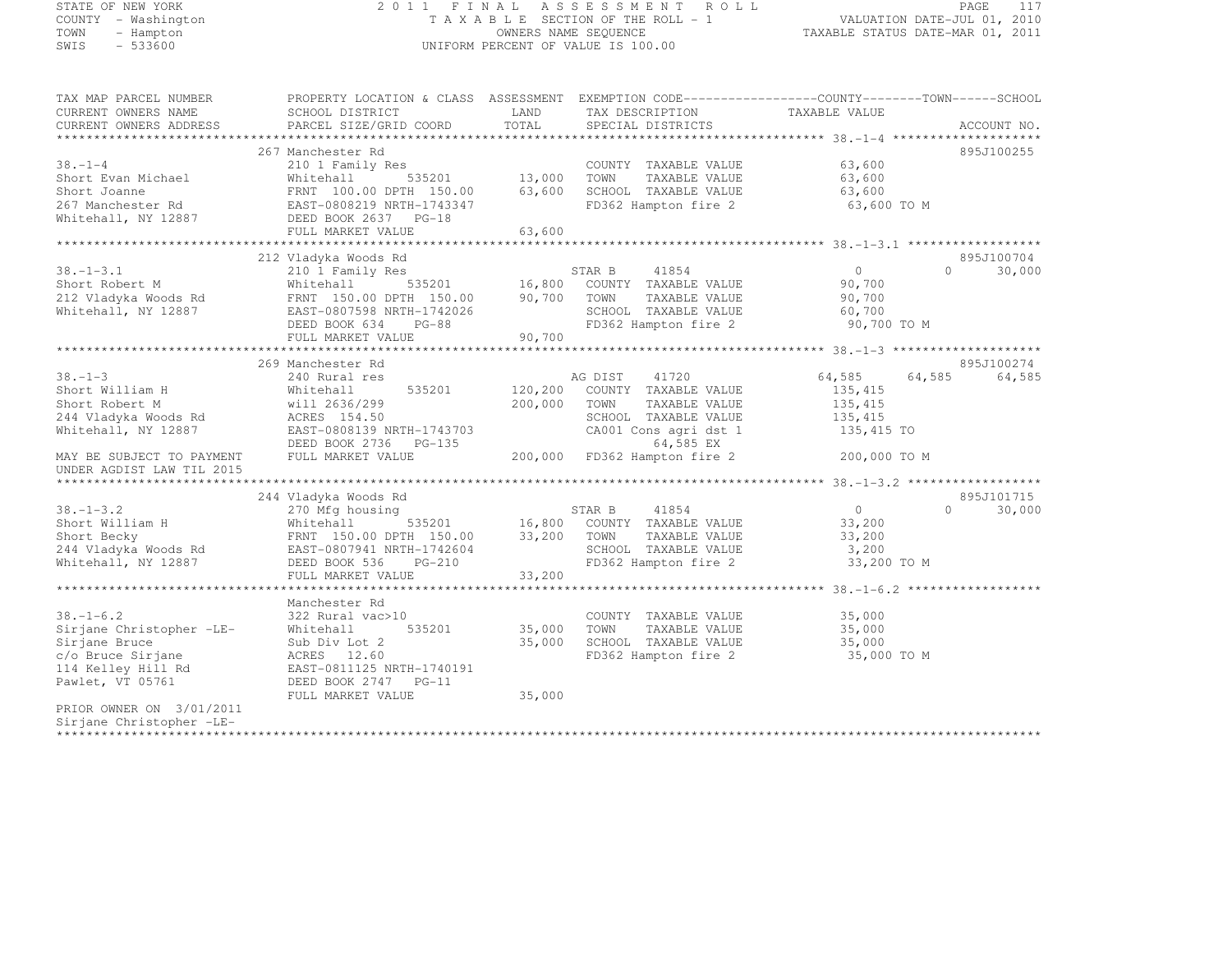STATE OF NEW YORK 2 0 1 1 F I N A L A S S E S S M E N T R O L L PAGE <sup>118</sup> COUNTY - Washington T A X A B L E SECTION OF THE ROLL - 1 VALUATION DATE-JUL 01, 2010 TOWN - Hampton OWNERS NAME SEQUENCE TAXABLE STATUS DATE-MAR 01, 2011 SWIS - 533600 UNIFORM PERCENT OF VALUE IS 100.00 TAX MAP PARCEL NUMBER PROPERTY LOCATION & CLASS ASSESSMENT EXEMPTION CODE------------------COUNTY--------TOWN------SCHOOL CURRENT OWNERS NAME SCHOOL DISTRICT LAND TAX DESCRIPTION TAXABLE VALUE<br>CURRENT OWNERS ADDRESS PARCEL SIZE/GRID COORD TOTAL SPECIAL DISTRICTS ACCOUNT NO. \*\*\*\*\*\*\*\*\*\*\*\*\*\*\*\*\*\*\*\*\*\*\*\*\*\*\*\*\*\*\*\*\*\*\*\*\*\*\*\*\*\*\*\*\*\*\*\*\*\*\*\*\*\*\*\*\*\*\*\*\*\*\*\*\*\*\*\*\*\*\*\*\*\*\*\*\*\*\*\*\*\*\*\*\*\*\*\*\*\*\*\*\*\*\*\*\*\*\*\*\*\*\* 38.-1-6.3 \*\*\*\*\*\*\*\*\*\*\*\*\*\*\*\*\*\* Manchester Rd 38.-1-6.3 322 Rural vac>10 COUNTY TAXABLE VALUE 38,500 Sirjane Christopher -LE- Whitehall 535201 38,500 TOWN TAXABLE VALUE 38,500 Sirjane CW Sub Div Lot 3 38,500 SCHOOL TAXABLE VALUE 38,500 SCHOOL TAXABLE VALUE 21 Sirjane Rd ACRES 15.70 FD362 Hampton fire 2 38,500 TO M Whitehall, NY 12887 EAST-0810926 NRTH-1740969 DEED BOOK 2747 PG-6 FULL MARKET VALUE 38,500 \*\*\*\*\*\*\*\*\*\*\*\*\*\*\*\*\*\*\*\*\*\*\*\*\*\*\*\*\*\*\*\*\*\*\*\*\*\*\*\*\*\*\*\*\*\*\*\*\*\*\*\*\*\*\*\*\*\*\*\*\*\*\*\*\*\*\*\*\*\*\*\*\*\*\*\*\*\*\*\*\*\*\*\*\*\*\*\*\*\*\*\*\*\*\*\*\*\*\*\*\*\*\* 38.-1-6 \*\*\*\*\*\*\*\*\*\*\*\*\*\*\*\*\*\*\*\* 21 Sirjane Ln 895J100287<br>21 Sirjane Ln 895J100287<br>21 District Annual Strategy Res Campion Campion Campion 21,825 31,825 31,825 000 Sirjane Christopher W Whitehall 535201 27,500 STAR B 41854 0 0 30,000 30,000 Sub Div Lot 1 127,300 COUNTY TAXABLE VALUE 95,475 (State of the Sub Div Lot 1 127,300 COUNTY TAXABLE VALUE 21 Sirjane Ln bndy agmt 2747/19 TOWN TAXABLE VALUE 95,475 Whitehall, NY 12887 ACRES 2.68 SCHOOL TAXABLE VALUE 97,300 EAST-0811353 NRTH-1739899 FD362 Hampton fire 2 127,300 TO M DEED BOOK 2747 PG-1 FULL MARKET VALUE 127,300 \*\*\*\*\*\*\*\*\*\*\*\*\*\*\*\*\*\*\*\*\*\*\*\*\*\*\*\*\*\*\*\*\*\*\*\*\*\*\*\*\*\*\*\*\*\*\*\*\*\*\*\*\*\*\*\*\*\*\*\*\*\*\*\*\*\*\*\*\*\*\*\*\*\*\*\*\*\*\*\*\*\*\*\*\*\*\*\*\*\*\*\*\*\*\*\*\*\*\*\*\*\*\* 38.-1-7.1 \*\*\*\*\*\*\*\*\*\*\*\*\*\*\*\*\*\*33 Sirjane Ln 895J100705<br>33 Sirjane Ln 895J100705 (STAR EN MH 41844 0 895J100705 0 60,100<br>32 Martin 200 Second Control 200 Second Control 200 Second Control 200 Second Control 200 Second Control 200 S Sirjane Nadine Whitehall 535201 49,300 COUNTY TAXABLE VALUE 75,000 Sirjane CW 507-808;1779/309 Esmt2747 75,000 TOWN TAXABLE VALUE 75,000 33 Sirjane Ln bndy agmnt 2747/19 SCHOOL TAXABLE VALUE 14,900 Whitehall, NY 12887 ACRES 18.00 FD362 Hampton fire 2 75,000 TO M EAST-0811301 NRTH-1739428 DEED BOOK 2747 PG-19 FULL MARKET VALUE 75,000 \*\*\*\*\*\*\*\*\*\*\*\*\*\*\*\*\*\*\*\*\*\*\*\*\*\*\*\*\*\*\*\*\*\*\*\*\*\*\*\*\*\*\*\*\*\*\*\*\*\*\*\*\*\*\*\*\*\*\*\*\*\*\*\*\*\*\*\*\*\*\*\*\*\*\*\*\*\*\*\*\*\*\*\*\*\*\*\*\*\*\*\*\*\*\*\*\*\*\*\*\*\*\* 71.-1-14.2 \*\*\*\*\*\*\*\*\*\*\*\*\*\*\*\*\*316 Hills Pond Rd 83 PCT OF VALUE USED FOR EXEMPTION PURPOSES 31 222 895J100652 71.-1-14.2 240 Rural res WAR VET/TC 41121 27,029 27,000 <sup>0</sup> Six Wayne Granville 533201 53,600 STAR EN 41834 0 0 60,100<br>Six Wayne 9 0 60,100 Six Patricia ACRES 23.62 217,100 COUNTY TAXABLE VALUE 190,071 PO Box 84 EAST-0816819 NRTH-1709201 TOWN TAXABLE VALUE 190,100 Hampton, NY 12837 DEED BOOK 501 PG-836 SCHOOL TAXABLE VALUE 157,000 FULL MARKET VALUE 217,100 FD361 Hampton fire 1 217,100 TO M \*\*\*\*\*\*\*\*\*\*\*\*\*\*\*\*\*\*\*\*\*\*\*\*\*\*\*\*\*\*\*\*\*\*\*\*\*\*\*\*\*\*\*\*\*\*\*\*\*\*\*\*\*\*\*\*\*\*\*\*\*\*\*\*\*\*\*\*\*\*\*\*\*\*\*\*\*\*\*\*\*\*\*\*\*\*\*\*\*\*\*\*\*\*\*\*\*\*\*\*\*\*\* 72.-2-7.1 \*\*\*\*\*\*\*\*\*\*\*\*\*\*\*\*\*\*895.T100159 State Route 22A 895J10015972.-2-7.1 322 Rural vac>10 COUNTY TAXABLE VALUE 35,500 Slade Lloyd W Granville 533201 35,500 TOWN TAXABLE VALUE 35,500 Slade Hope W Lot 2 713/158 Hwy Approp 35,500 SCHOOL TAXABLE VALUE 35,500<br>Slade Hope W Lot 2 713/158 Hwy Approp 35,500 SCHOOL TAXABLE VALUE 277 Endless Brook Rd ACRES 13.72 FD361 Hampton fire 1 35,500 TO M Poultney, VT 05764-4400 EAST-0823266 NRTH-1710647 DEED BOOK 672 PG-35 FULL MARKET VALUE 35,500 \*\*\*\*\*\*\*\*\*\*\*\*\*\*\*\*\*\*\*\*\*\*\*\*\*\*\*\*\*\*\*\*\*\*\*\*\*\*\*\*\*\*\*\*\*\*\*\*\*\*\*\*\*\*\*\*\*\*\*\*\*\*\*\*\*\*\*\*\*\*\*\*\*\*\*\*\*\*\*\*\*\*\*\*\*\*\*\*\*\*\*\*\*\*\*\*\*\*\*\*\*\*\*\*\*\*\*\*\*\*\*\*\*\*\*\*\*\*\*\*\*\*\*\*\*\*\*\*\*\*\*\*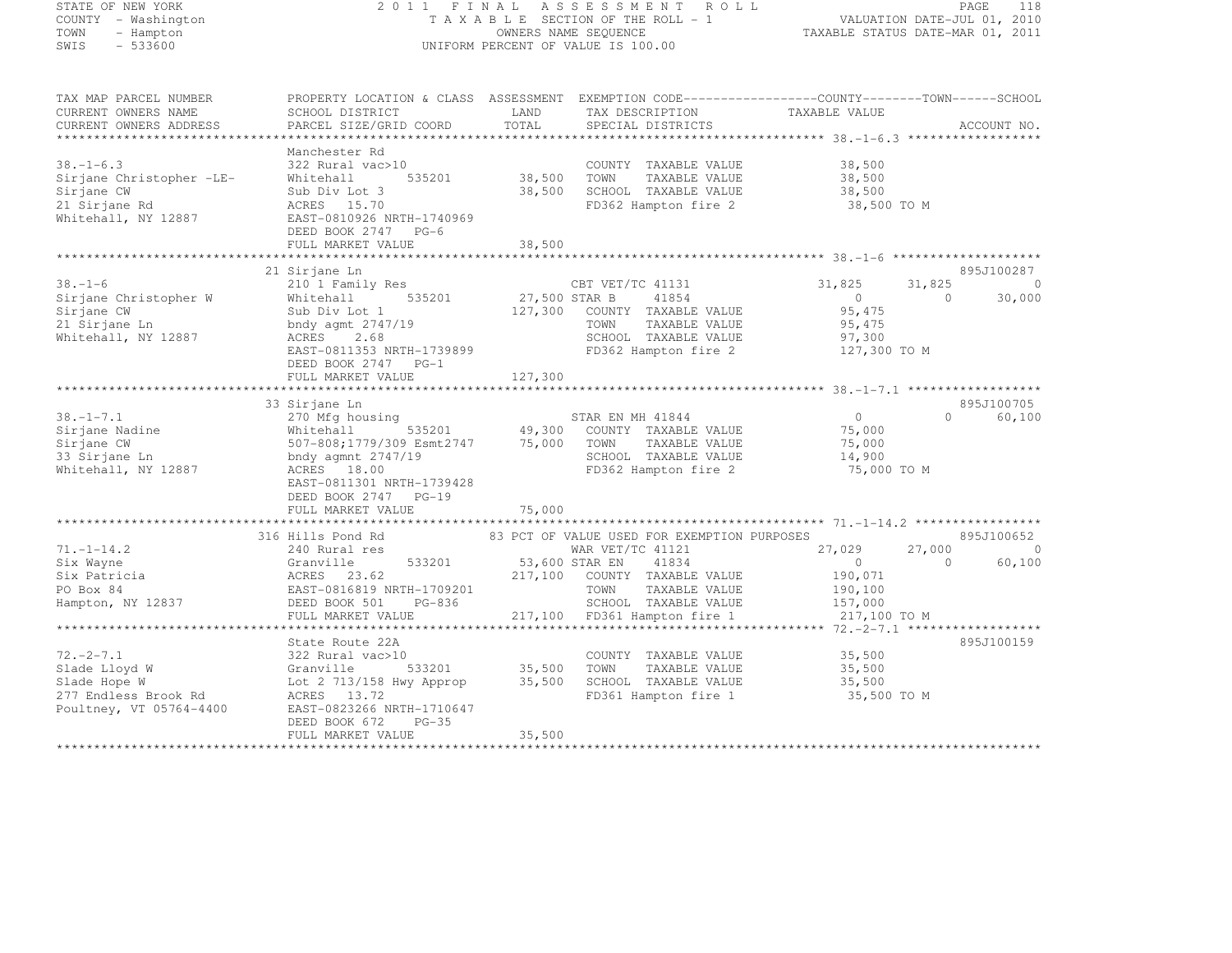# STATE OF NEW YORK 2 0 1 1 F I N A L A S S E S S M E N T R O L L PAGE <sup>119</sup> COUNTY - Washington T A X A B L E SECTION OF THE ROLL - 1 VALUATION DATE-JUL 01, 2010 TOWN - Hampton OWNERS NAME SEQUENCE TAXABLE STATUS DATE-MAR 01, 2011 SWIS - 533600 UNIFORM PERCENT OF VALUE IS 100.00

| TAX MAP PARCEL NUMBER<br>CURRENT OWNERS NAME<br>CURRENT OWNERS ADDRESS | PROPERTY LOCATION & CLASS ASSESSMENT EXEMPTION CODE----------------COUNTY-------TOWN-----SCHOOL<br>SCHOOL DISTRICT<br>PARCEL SIZE/GRID COORD | LAND<br>TOTAL | TAX DESCRIPTION<br>SPECIAL DISTRICTS | TAXABLE VALUE     | ACCOUNT NO.        |
|------------------------------------------------------------------------|----------------------------------------------------------------------------------------------------------------------------------------------|---------------|--------------------------------------|-------------------|--------------------|
|                                                                        |                                                                                                                                              |               |                                      |                   |                    |
|                                                                        | 1729 County Route 21                                                                                                                         |               |                                      |                   | 895J101736         |
| $80. - 1 - 38$                                                         | 210 1 Family Res                                                                                                                             |               | 41854<br>STAR B                      | $0 \qquad \qquad$ | 30,000<br>$\Omega$ |
| Slichko Evan T                                                         | 535201<br>Whitehall                                                                                                                          |               | 23,200 COUNTY TAXABLE VALUE          | 173,500           |                    |
| 1729 County Route 21                                                   | LOT 10                                                                                                                                       | 173,500       | TOWN<br>TAXABLE VALUE                | 173,500           |                    |
| Whitehall, NY 12887                                                    | ACRES 1.38                                                                                                                                   |               | SCHOOL TAXABLE VALUE                 | 143,500           |                    |
|                                                                        | EAST-0810334 NRTH-1705021                                                                                                                    |               | FD361 Hampton fire 1                 | 173,500 TO M      |                    |
|                                                                        | DEED BOOK 952<br>$PG-148$                                                                                                                    |               |                                      |                   |                    |
|                                                                        | FULL MARKET VALUE                                                                                                                            | 173,500       |                                      |                   |                    |
|                                                                        |                                                                                                                                              |               |                                      |                   |                    |
|                                                                        | 16 Greenfield Ln                                                                                                                             |               |                                      |                   | 895J100017         |
| $72.2 - 3 - 8$                                                         | 210 1 Family Res                                                                                                                             |               | COUNTY TAXABLE VALUE                 | 88,400            |                    |
| Smith Cheryl N                                                         | 533201<br>Granville                                                                                                                          | 11,400        | TOWN TAXABLE VALUE                   | 88,400            |                    |
| 167 Palfrey St                                                         | $72 - 3 - 8$                                                                                                                                 | 88,400        | SCHOOL TAXABLE VALUE                 | 88,400            |                    |
| Watertown, MA 02472                                                    | FRNT 41.00 DPTH 244.00                                                                                                                       |               | FD361 Hampton fire 1                 | 88,400 TO M       |                    |
|                                                                        | EAST-0824034 NRTH-1712235                                                                                                                    |               |                                      |                   |                    |
|                                                                        | DEED BOOK 2001 PG-89                                                                                                                         |               |                                      |                   |                    |
|                                                                        | FULL MARKET VALUE                                                                                                                            | 88,400        |                                      |                   |                    |
|                                                                        |                                                                                                                                              |               |                                      |                   |                    |
|                                                                        | 218 South Rd                                                                                                                                 |               |                                      |                   | 895J100435         |
| $81. - 1 - 30$                                                         | 210 1 Family Res                                                                                                                             |               | COUNTY TAXABLE VALUE                 | 102,100           |                    |
| Smith Ellen L                                                          | 533201<br>Granville                                                                                                                          |               | 31,800 TOWN TAXABLE VALUE            | 102,100           |                    |
| 218 South Rd                                                           | ACRES<br>4.00                                                                                                                                | 102,100       | SCHOOL TAXABLE VALUE                 | 102,100           |                    |
| Whitehall, NY 12887                                                    | EAST-0817714 NRTH-1703203                                                                                                                    |               | FD361 Hampton fire 1                 | 102,100 TO M      |                    |
|                                                                        | DEED BOOK 2838 PG-323                                                                                                                        |               |                                      |                   |                    |
|                                                                        | FULL MARKET VALUE                                                                                                                            | 102,100       |                                      |                   |                    |
|                                                                        |                                                                                                                                              |               |                                      |                   |                    |
|                                                                        | 13 Krall Rd                                                                                                                                  |               |                                      |                   |                    |
| $54, -1 - 14.5$                                                        | 170 Nursery                                                                                                                                  |               | STAR B<br>41854                      | $\overline{0}$    | 30,000<br>$\Omega$ |
| Smith Janice                                                           | Granville<br>533201                                                                                                                          |               | 37,300 COUNTY TAXABLE VALUE          | 158,900           |                    |
| 13 Krall Rd                                                            | 878-344 RELINQUISH ROW                                                                                                                       | 158,900       | TOWN<br>TAXABLE VALUE                | 158,900           |                    |
| Hampton, NY 12837                                                      | Sub DIv Lot 1                                                                                                                                |               | SCHOOL TAXABLE VALUE                 | 128,900           |                    |
|                                                                        | ACRES 12.33                                                                                                                                  |               | CA001 Cons agri dst 1                | 158,900 TO        |                    |
| MAY BE SUBJECT TO PAYMENT                                              | EAST-0820282 NRTH-1724741                                                                                                                    |               | FD361 Hampton fire 1                 | 158,900 TO M      |                    |
| UNDER AGDIST LAW TIL 2013                                              | DEED BOOK 867 PG-54                                                                                                                          |               |                                      |                   |                    |
|                                                                        | FULL MARKET VALUE                                                                                                                            | 158,900       |                                      |                   |                    |
|                                                                        |                                                                                                                                              |               |                                      |                   |                    |
|                                                                        | Hills Pond Rd OFF                                                                                                                            |               |                                      |                   | 895J100031         |
| $71. - 1 - 21$                                                         | 314 Rural vac<10                                                                                                                             |               | COUNTY TAXABLE VALUE                 | 3,000             |                    |
| Smith Leroy                                                            | Granville<br>533201                                                                                                                          | 3,000         | TOWN<br>TAXABLE VALUE                | 3,000             |                    |
| Smith Linda                                                            | 698/36                                                                                                                                       | 3,000         | SCHOOL TAXABLE VALUE                 | 3,000             |                    |
| 81 Dresden Rd                                                          | ACRES<br>6.00                                                                                                                                |               | FD361 Hampton fire 1                 | 3,000 TO M        |                    |
| Whitehall, NY 12887                                                    | EAST-0814321 NRTH-1707392                                                                                                                    |               |                                      |                   |                    |
|                                                                        | DEED BOOK 713 PG-301                                                                                                                         |               |                                      |                   |                    |
|                                                                        | FULL MARKET VALUE                                                                                                                            | 3,000         |                                      |                   |                    |
|                                                                        |                                                                                                                                              |               |                                      |                   |                    |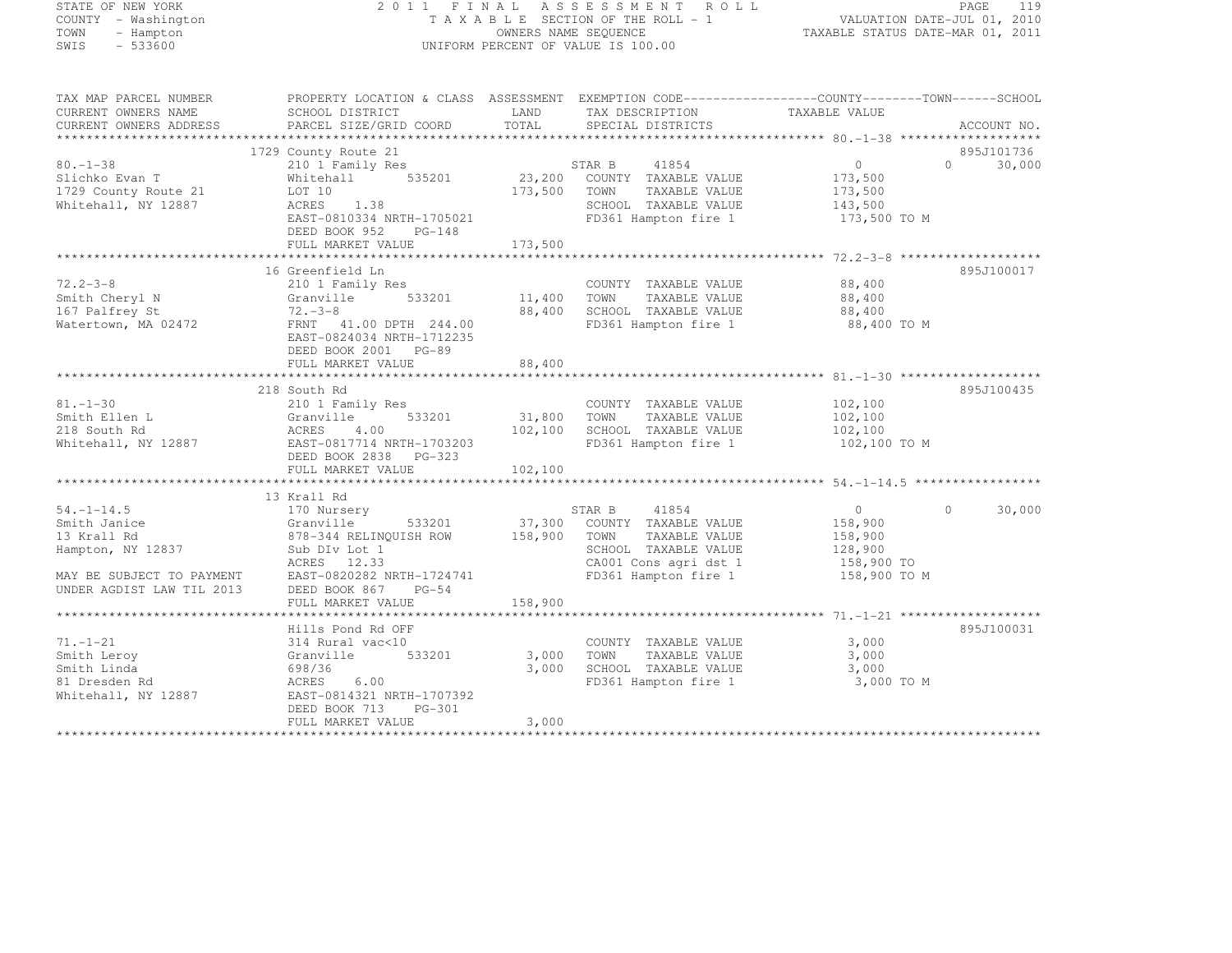#### STATE OF NEW YORK 2 0 1 1 F I N A L A S S E S S M E N T R O L L PAGE <sup>120</sup> COUNTY - Washington T A X A B L E SECTION OF THE ROLL - 1 VALUATION DATE-JUL 01, 2010 TOWN - Hampton OWNERS NAME SEQUENCE TAXABLE STATUS DATE-MAR 01, 2011 SWIS - 533600 UNIFORM PERCENT OF VALUE IS 100.00

| TAX MAP PARCEL NUMBER  | PROPERTY LOCATION & CLASS ASSESSMENT EXEMPTION CODE-----------------COUNTY-------TOWN------SCHOOL |               |                                              |                |                                  |
|------------------------|---------------------------------------------------------------------------------------------------|---------------|----------------------------------------------|----------------|----------------------------------|
| CURRENT OWNERS NAME    | SCHOOL DISTRICT                                                                                   | LAND          | TAX DESCRIPTION                              | TAXABLE VALUE  |                                  |
| CURRENT OWNERS ADDRESS | PARCEL SIZE/GRID COORD                                                                            | TOTAL         | SPECIAL DISTRICTS                            |                | ACCOUNT NO.                      |
|                        |                                                                                                   |               |                                              |                |                                  |
|                        | 11977 State Route 4                                                                               |               |                                              |                | 895J100260                       |
| $45. - 1 - 10$         | 260 Seasonal res                                                                                  |               | COUNTY TAXABLE VALUE                         | 25,600         |                                  |
| Smith Robert W         | Whitehall                                                                                         | 535201 17,900 | TOWN<br>TAXABLE VALUE                        | 25,600         |                                  |
| PO Box 756             | 456/400                                                                                           | 25,600        | SCHOOL TAXABLE VALUE                         | 25,600         |                                  |
| Broadalbin, NY 12025   | ACRES<br>2.80                                                                                     |               | FD362 Hampton fire 2                         | 25,600 TO M    |                                  |
|                        | EAST-0807750 NRTH-1731715                                                                         |               |                                              |                |                                  |
|                        | DEED BOOK 456<br>PG-396                                                                           |               |                                              |                |                                  |
|                        |                                                                                                   |               |                                              |                |                                  |
|                        |                                                                                                   |               |                                              |                |                                  |
|                        | Hills Pond Rd OFF                                                                                 |               |                                              |                | 895J100259                       |
| $71. - 1 - 13$         | 314 Rural vac<10                                                                                  |               | COUNTY TAXABLE VALUE                         | 4,000          |                                  |
| Smith Romaine J -LE-   | Granville<br>533201                                                                               | 4,000         | TOWN<br>TAXABLE VALUE                        | 4,000          |                                  |
| Smith Dorothy W -LE-   | ACRES<br>5.40                                                                                     | 4,000         | SCHOOL TAXABLE VALUE                         | 4,000          |                                  |
| 2402 County Route 18   | EAST-0816532 NRTH-1710165                                                                         |               | FD361 Hampton fire 1                         | 4,000 TO M     |                                  |
| Whitehall, NY 12887    | DEED BOOK 2517 PG-306                                                                             |               |                                              |                |                                  |
|                        | FULL MARKET VALUE                                                                                 | 4,000         |                                              |                |                                  |
|                        |                                                                                                   |               |                                              |                |                                  |
|                        | 2402 County Route 18                                                                              |               |                                              |                | 895J100258                       |
| $72, -1 - 20$          |                                                                                                   |               | CBT VET/TC 41131                             | 14,000         | 14,000<br>$\overline{0}$         |
| Smith Romaine J -LE-   | 210 1 Family Res<br>Granville<br>533201                                                           |               | 12,100 AGED-CO<br>41802                      | 21,000         | $\overline{0}$<br>$\overline{0}$ |
| Smith Dorothy W -LE-   | FRNT 85.00 DPTH 152.00                                                                            |               | 56,000 AGE-TN/SCH 41806                      | $\overline{0}$ | 16,800<br>12,600                 |
|                        |                                                                                                   |               |                                              | $\overline{0}$ | $\overline{0}$                   |
| 2402 County Route 18   | EAST-0820237 NRTH-1711037                                                                         |               | STAR EN<br>41834                             |                | 39,200                           |
| Whitehall, NY 12887    | DEED BOOK 2517 PG-306                                                                             |               | COUNTY TAXABLE VALUE                         | 21,000         |                                  |
|                        | FULL MARKET VALUE                                                                                 | 56,000 TOWN   | TAXABLE VALUE                                | 29,400         |                                  |
|                        |                                                                                                   |               | SCHOOL TAXABLE VALUE<br>FD361 Hampton fire 1 | $\bigcirc$     |                                  |
|                        |                                                                                                   |               |                                              | 56,000 TO M    |                                  |
|                        |                                                                                                   |               |                                              |                |                                  |
|                        | 208 Roberts Ln                                                                                    |               |                                              |                | 895J100140                       |
| $53. - 1 - 5$          | 240 Rural res                                                                                     |               | STAR EN<br>41834                             | $\overline{0}$ | $\Omega$<br>60,100               |
| Sofia Dianne           | Granville<br>533201                                                                               |               | 72,000 COUNTY TAXABLE VALUE                  | 394,400        |                                  |
| PO Box 132             | ACRES 41.92                                                                                       | 394,400       | TAXABLE VALUE<br>TOWN                        | 394,400        |                                  |
| Poultney, VT 05741     | EAST-0815280 NRTH-1724357                                                                         |               | SCHOOL TAXABLE VALUE                         | 334,300        |                                  |
|                        | DEED BOOK 2380 PG-220                                                                             |               | FD361 Hampton fire 1                         | 394,400 TO M   |                                  |
|                        | FULL MARKET VALUE                                                                                 | 394,400       |                                              |                |                                  |
|                        |                                                                                                   |               |                                              |                |                                  |
|                        | 42 Wicked Hollow Way                                                                              |               |                                              |                | 895J101769                       |
| $62, -1 - 15, 1$       | 210 1 Family Res                                                                                  |               | 41854<br>STAR B                              | 0              | 30,000<br>$\Omega$               |
| Spaulding Peter ETAL   | 533201<br>Granville                                                                               | 31,300        | COUNTY TAXABLE VALUE                         | 79,800         |                                  |
| Spaulding Karen ETAL   | ACRES<br>3.87 BANK<br>185                                                                         | 79,800        | TOWN<br>TAXABLE VALUE                        | 79,800         |                                  |
| 42 Wicked Hollow Way   | EAST-0813696 NRTH-1720451                                                                         |               | SCHOOL TAXABLE VALUE                         | 49,800         |                                  |
| Hampton, NY 12837      | DEED BOOK 704<br>PG-131                                                                           |               | FD361 Hampton fire 1                         | 79,800 TO M    |                                  |
|                        | FULL MARKET VALUE                                                                                 | 79,800        |                                              |                |                                  |
|                        |                                                                                                   |               |                                              |                |                                  |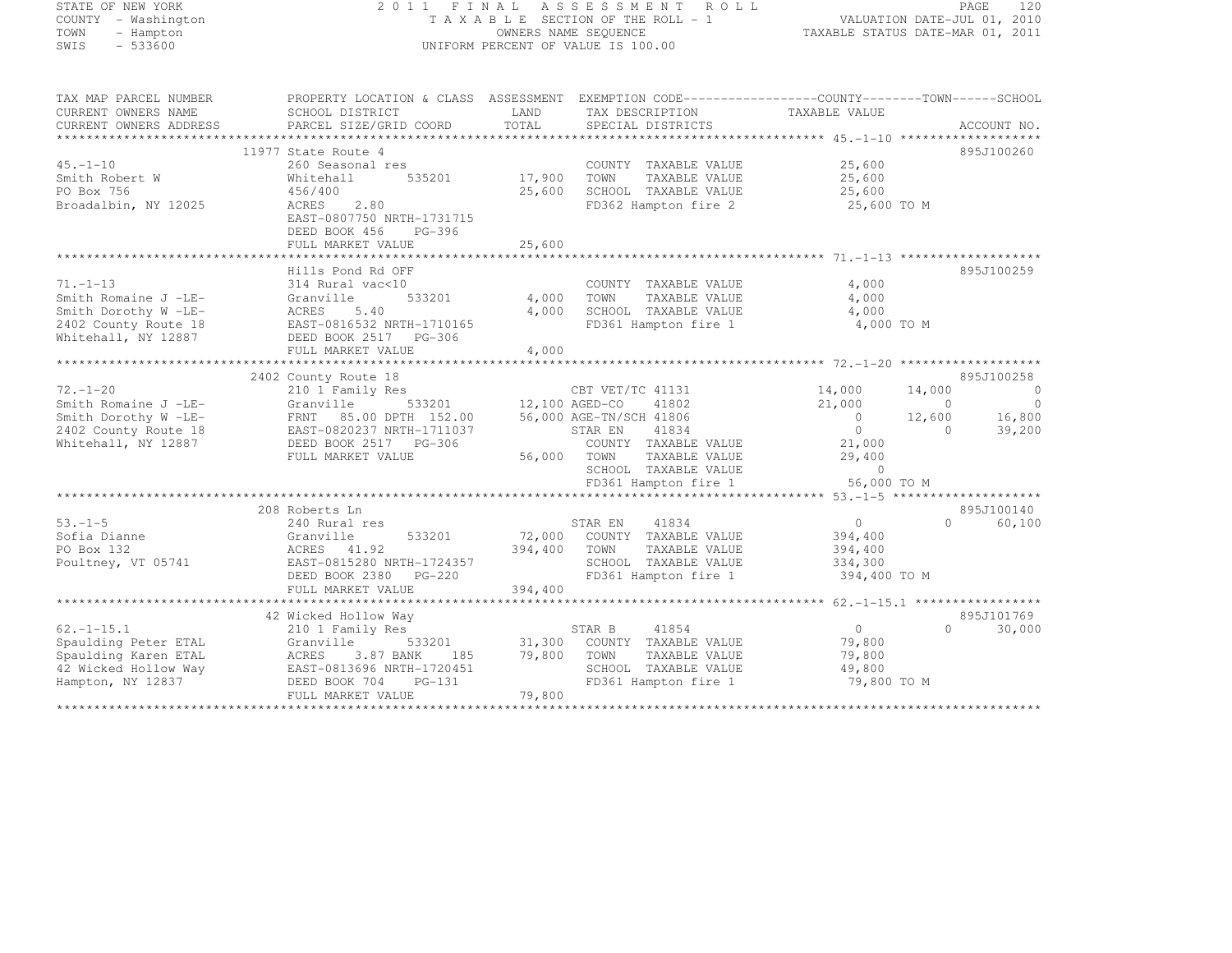#### STATE OF NEW YORK 2 0 1 1 F I N A L A S S E S S M E N T R O L L PAGE <sup>121</sup> COUNTY - Washington T A X A B L E SECTION OF THE ROLL - 1 VALUATION DATE-JUL 01, 2010 TOWN - Hampton OWNERS NAME SEQUENCE TAXABLE STATUS DATE-MAR 01, 2011 SWIS - 533600 UNIFORM PERCENT OF VALUE IS 100.00

| TAX MAP PARCEL NUMBER             | PROPERTY LOCATION & CLASS ASSESSMENT EXEMPTION CODE----------------COUNTY-------TOWN------SCHOOL |         |                             |                |                     |
|-----------------------------------|--------------------------------------------------------------------------------------------------|---------|-----------------------------|----------------|---------------------|
| CURRENT OWNERS NAME               | SCHOOL DISTRICT                                                                                  | LAND    | TAX DESCRIPTION             | TAXABLE VALUE  |                     |
| CURRENT OWNERS ADDRESS            | PARCEL SIZE/GRID COORD                                                                           | TOTAL   | SPECIAL DISTRICTS           |                | ACCOUNT NO.         |
|                                   |                                                                                                  |         |                             |                |                     |
|                                   | 66 Golf Course Rd                                                                                |         |                             |                | 895J100698          |
| $45. - 1 - 22.2$                  | 270 Mfg housing                                                                                  |         | COUNTY TAXABLE VALUE        | 16,000         |                     |
| Stannard Patricia                 | 535201<br>Whitehall                                                                              | 13,000  | TOWN<br>TAXABLE VALUE       | 16,000         |                     |
| 3 Vt Rt 22A                       | FRNT 100.00 DPTH 150.00                                                                          | 16,000  | SCHOOL TAXABLE VALUE        | 16,000         |                     |
| Fair Haven, VT 05743              | EAST-0810414 NRTH-1735442                                                                        |         | FD362 Hampton fire 2        | 16,000 TO M    |                     |
|                                   | DEED BOOK 736<br>$PG-75$                                                                         |         |                             |                |                     |
|                                   | FULL MARKET VALUE                                                                                | 16,000  |                             |                |                     |
|                                   |                                                                                                  |         |                             |                |                     |
|                                   | Golf Course Rd                                                                                   |         |                             |                |                     |
| $45. - 1 - 22.3$                  | 311 Res vac land                                                                                 |         | COUNTY TAXABLE VALUE        | 2,000          |                     |
| Stannard Patricia                 | Whitehall<br>535201                                                                              | 2,000   | TAXABLE VALUE<br>TOWN       | 2,000          |                     |
| 3 Vt Rt 22A                       | FRNT 100.00 DPTH 200.00                                                                          | 2,000   | SCHOOL TAXABLE VALUE        | 2,000          |                     |
| Fair Haven, VT 05743              | EAST-0810580 NRTH-1735564                                                                        |         | FD362 Hampton fire 2        | 2,000 TO M     |                     |
|                                   | DEED BOOK 953<br>$PG-6$                                                                          |         |                             |                |                     |
|                                   | FULL MARKET VALUE                                                                                | 2,000   |                             |                |                     |
|                                   |                                                                                                  |         |                             |                |                     |
|                                   | Golf Course Rd                                                                                   |         |                             |                |                     |
| $45. - 1 - 22.4$                  | 311 Res vac land                                                                                 |         | COUNTY TAXABLE VALUE        | 2,000          |                     |
| Stannard Patricia                 | Whitehall<br>535201                                                                              | 2,000   | TOWN<br>TAXABLE VALUE       | 2,000          |                     |
| 3 Vt Rt 22A                       | FRNT 120.00 DPTH 200.00                                                                          | 2,000   | SCHOOL TAXABLE VALUE        | 2,000          |                     |
| Fair Haven, VT 05743              | EAST-0810574 NRTH-1735446                                                                        |         | FD362 Hampton fire 2        | 2,000 TO M     |                     |
|                                   | DEED BOOK 736<br>$PG-72$                                                                         |         |                             |                |                     |
|                                   | FULL MARKET VALUE                                                                                | 2,000   |                             |                |                     |
|                                   |                                                                                                  |         |                             |                |                     |
|                                   | 2145 State Route 22A                                                                             |         |                             |                | 895J100264          |
| $81 - 2 - 21$                     | 210 1 Family Res                                                                                 |         | COUNTY TAXABLE VALUE        | 71,700         |                     |
| Stark Richard                     | 533201 18,500<br>Granville                                                                       |         | TOWN<br>TAXABLE VALUE       | 71,700         |                     |
| Stark Frances                     |                                                                                                  | 71,700  | SCHOOL TAXABLE VALUE        | 71,700         |                     |
| 5 Ballard Rd<br>Hampton, NY 12837 | FRNT 140.00 DPTH 200.00<br>EAST-0822642 NRTH-1701501<br>DEED BOOK 942 PG-324                     |         | FD361 Hampton fire 1        | 71,700 TO M    |                     |
|                                   | DEED BOOK 942 PG-324                                                                             |         |                             |                |                     |
|                                   | FULL MARKET VALUE                                                                                | 71,700  |                             |                |                     |
|                                   |                                                                                                  |         |                             |                |                     |
|                                   | 5 Ballard Rd                                                                                     |         |                             |                | 895J100423          |
| $72. - 2 - 21$                    | 210 1 Family Res                                                                                 |         | 41834<br>STAR EN            | $\overline{0}$ | $\bigcap$<br>60,100 |
| Stark Richard E                   | 533201<br>Granville                                                                              |         | 26,600 COUNTY TAXABLE VALUE | 105,000        |                     |
| Stark Frances                     | ACRES<br>2.40                                                                                    | 105,000 | TOWN<br>TAXABLE VALUE       | 105,000        |                     |
| 5 Ballard Rd                      | EAST-0821951 NRTH-1710328                                                                        |         | SCHOOL TAXABLE VALUE        | 44,900         |                     |
| Hampton, NY 12837                 | PG-1073<br>DEED BOOK 443                                                                         |         | FD361 Hampton fire 1        | 105,000 TO M   |                     |
|                                   | FULL MARKET VALUE                                                                                | 105,000 |                             |                |                     |
|                                   |                                                                                                  |         |                             |                |                     |
|                                   | 2015 County Route 18                                                                             |         |                             |                | 895J100256          |
| $62 - 1 - 38$                     | 240 Rural res                                                                                    |         | 41854<br>STAR B             | $\overline{0}$ | 30,000<br>$\circ$   |
| Stark Roscoe                      | 533201<br>Granville                                                                              | 77,800  | COUNTY TAXABLE VALUE        | 181,000        |                     |
| Stark June                        | ACRES 47.81                                                                                      | 181,000 | TOWN<br>TAXABLE VALUE       | 181,000        |                     |
| 2015 County Route 18              | EAST-0811987 NRTH-1714852                                                                        |         | SCHOOL TAXABLE VALUE        | 151,000        |                     |
| Whitehall, NY 12887               | DEED BOOK 627<br>PG-171                                                                          |         | FD361 Hampton fire 1        | 181,000 TO M   |                     |
|                                   | FULL MARKET VALUE                                                                                | 181,000 |                             |                |                     |
|                                   |                                                                                                  |         |                             |                |                     |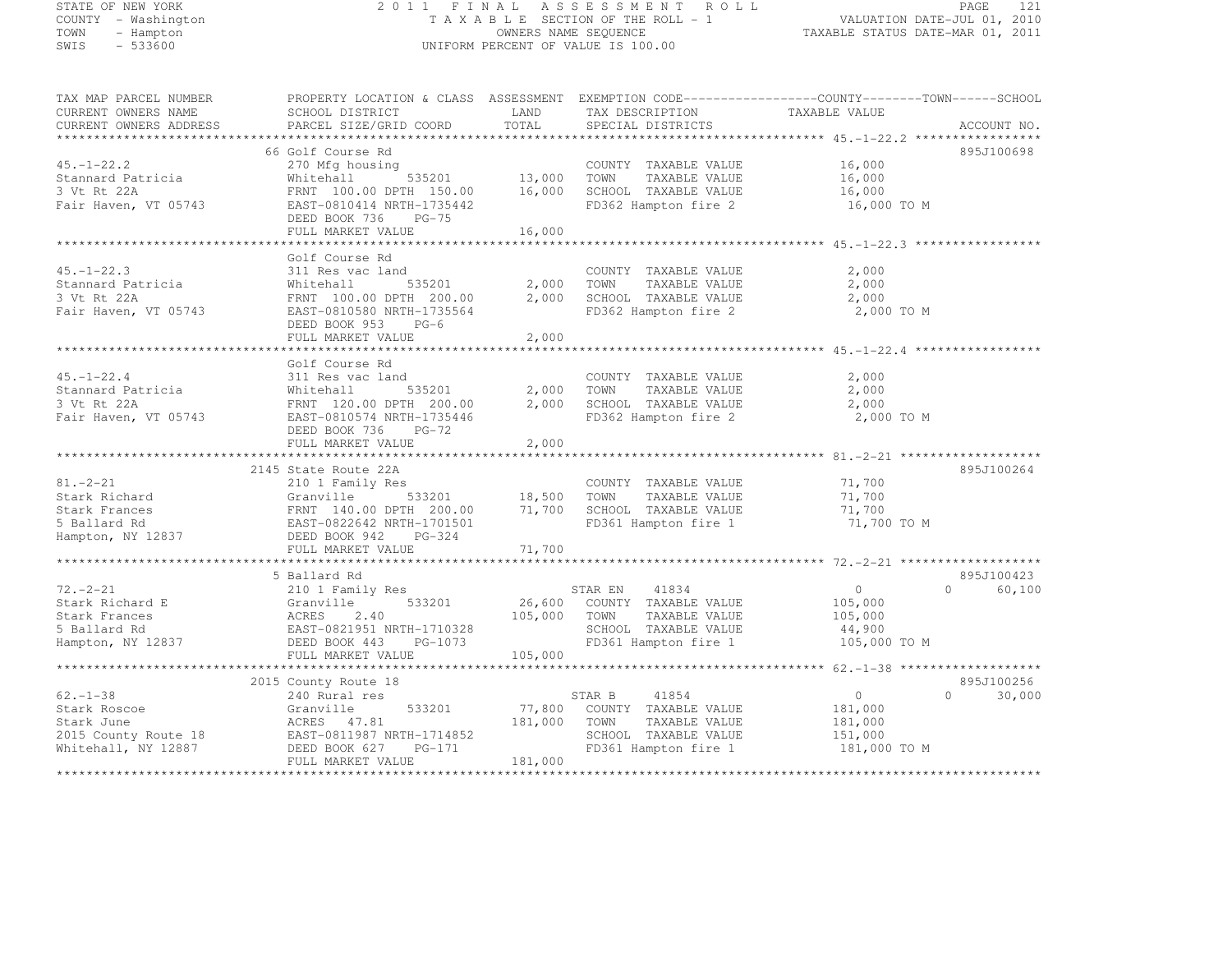# STATE OF NEW YORK 2 0 1 1 F I N A L A S S E S S M E N T R O L L PAGE <sup>122</sup> COUNTY - Washington T A X A B L E SECTION OF THE ROLL - 1 VALUATION DATE-JUL 01, 2010 TOWN - Hampton OWNERS NAME SEQUENCE TAXABLE STATUS DATE-MAR 01, 2011 SWIS - 533600 UNIFORM PERCENT OF VALUE IS 100.00

| TAX MAP PARCEL NUMBER             | PROPERTY LOCATION & CLASS ASSESSMENT EXEMPTION CODE-----------------COUNTY-------TOWN------SCHOOL                  |                    |                                    |                                              |                    |
|-----------------------------------|--------------------------------------------------------------------------------------------------------------------|--------------------|------------------------------------|----------------------------------------------|--------------------|
| CURRENT OWNERS NAME               | SCHOOL DISTRICT                                                                                                    | LAND               | TAX DESCRIPTION                    | TAXABLE VALUE                                |                    |
| CURRENT OWNERS ADDRESS            | PARCEL SIZE/GRID COORD                                                                                             | TOTAL              | SPECIAL DISTRICTS                  |                                              | ACCOUNT NO.        |
|                                   |                                                                                                                    |                    |                                    |                                              |                    |
|                                   | 19 Mirror Lake Way                                                                                                 |                    |                                    |                                              | 895J101789         |
| $80. -1 - 55$                     | 210 1 Family Res - WTRFNT                                                                                          |                    | COUNTY TAXABLE VALUE               | 180,500                                      |                    |
| Stec Gregory A                    | Whitehall<br>535201                                                                                                | 25,000             | TOWN<br>TAXABLE VALUE              | 180,500                                      |                    |
|                                   | $P/O$ Lot $6A$                                                                                                     | 180,500            | SCHOOL TAXABLE VALUE               | 180,500<br>FD361 Hampton fire 1 180,500 TO M |                    |
| Stec Lisa F<br>19 Mirror Lake Way | FRNT 201.00 DPTH 324.00<br>EAST-0810693 NRTH-1705676                                                               |                    |                                    |                                              |                    |
| Hampton, NY 12837                 | DEED BOOK 635 PG-296                                                                                               |                    |                                    |                                              |                    |
|                                   | FULL MARKET VALUE                                                                                                  | 180,500            |                                    |                                              |                    |
|                                   |                                                                                                                    |                    |                                    |                                              |                    |
|                                   | 1549 County Route 21                                                                                               |                    |                                    |                                              | 895J100658         |
| $80. -1 - 8$                      | County Route 21<br>210 1 Family Res                                                                                |                    | STAR B<br>41854                    | $\overline{0}$                               | $\Omega$<br>30,000 |
| Stevens Sheila                    | Granville 533201 28,500 COUNTY TAXABLE VALUE                                                                       |                    |                                    | 63,600                                       |                    |
| 1549 County Route 21              | 866-187                                                                                                            | 63,600 TOWN        | TAXABLE VALUE                      | 63,600                                       |                    |
| Whitehall, NY 12887               | 3.00<br>ACRES                                                                                                      |                    | SCHOOL TAXABLE VALUE               | 33,600                                       |                    |
|                                   | EAST-0812895 NRTH-1701476                                                                                          |                    | FD361 Hampton fire 1               | 63,600 TO M                                  |                    |
|                                   | DEED BOOK 477 PG-658                                                                                               |                    |                                    |                                              |                    |
|                                   | FULL MARKET VALUE                                                                                                  | 63,600             |                                    |                                              |                    |
|                                   |                                                                                                                    |                    |                                    |                                              |                    |
|                                   | 200 Wicked Hollow Way                                                                                              |                    |                                    |                                              | 895J100628         |
| $62. - 1 - 4$                     | 240 Rural res                                                                                                      |                    | COUNTY TAXABLE VALUE               | 327,300<br>327,300                           |                    |
| StJohn Alan B                     | Granville                                                                                                          | 533201 51,100 TOWN | TAXABLE VALUE                      |                                              |                    |
|                                   | 327,300                                                                                                            |                    | SCHOOL TAXABLE VALUE               | 327,300                                      |                    |
|                                   | StJohn Reuben L<br>5454 South Rome St<br>26.5454 South Rome St<br>26.5457 EAST-0811039 NRTH-1720871<br>26.57 EG-25 |                    | FD361 Hampton fire 1               | 327,300 TO M                                 |                    |
|                                   |                                                                                                                    |                    |                                    |                                              |                    |
|                                   | FULL MARKET VALUE                                                                                                  | 327,300            |                                    |                                              |                    |
|                                   | 18 Greenfield Ln                                                                                                   |                    |                                    |                                              | 895J100127         |
| $72.2 - 3 - 9$                    | 210 1 Family Res                                                                                                   |                    | STAR B<br>41854                    | $\overline{0}$                               | $\Omega$<br>30,000 |
| Stoddard George                   | Granville                                                                                                          |                    | 533201 15,400 COUNTY TAXABLE VALUE | 64,600                                       |                    |
| Stoddard Sherry                   | $72 - 3 - 9$                                                                                                       | 64,600             | TOWN<br>TAXABLE VALUE              | 64,600                                       |                    |
| 18 Greenfield Ln                  | FRNT 48.00 DPTH 244.00                                                                                             |                    | SCHOOL TAXABLE VALUE               | 34,600                                       |                    |
| Hampton, NY 12837                 | EAST-0823960 NRTH-1712245                                                                                          |                    | FD361 Hampton fire 1               | 64,600 TO M                                  |                    |
|                                   | DEED BOOK 1865 PG-79                                                                                               |                    |                                    |                                              |                    |
|                                   | FULL MARKET VALUE                                                                                                  | 64,600             |                                    |                                              |                    |
|                                   |                                                                                                                    |                    |                                    |                                              |                    |
|                                   | 27 Hampton Heights Way                                                                                             |                    |                                    |                                              | 895J100621         |
| $80. - 1 - 17$                    | 210 1 Family Res                                                                                                   |                    | STAR B<br>41854                    | $\overline{0}$                               | $\Omega$<br>30,000 |
| Stratton Helene                   | Granville 533201                                                                                                   | 35,000             | COUNTY TAXABLE VALUE               | 127,800                                      |                    |
| 27 Hampton Heights Way            | LOT 10                                                                                                             | 127,800            | TOWN<br>TAXABLE VALUE              | 127,800                                      |                    |
| Whitehall, NY 12837               | 5.01<br>ACRES                                                                                                      |                    | SCHOOL TAXABLE VALUE               | 97,800                                       |                    |
|                                   | EAST-0811543 NRTH-1701465                                                                                          |                    |                                    | FD361 Hampton fire 1 127,800 TO M            |                    |
|                                   | DEED BOOK 2143 PG-102                                                                                              |                    |                                    |                                              |                    |
|                                   | FULL MARKET VALUE                                                                                                  | 127,800            |                                    |                                              |                    |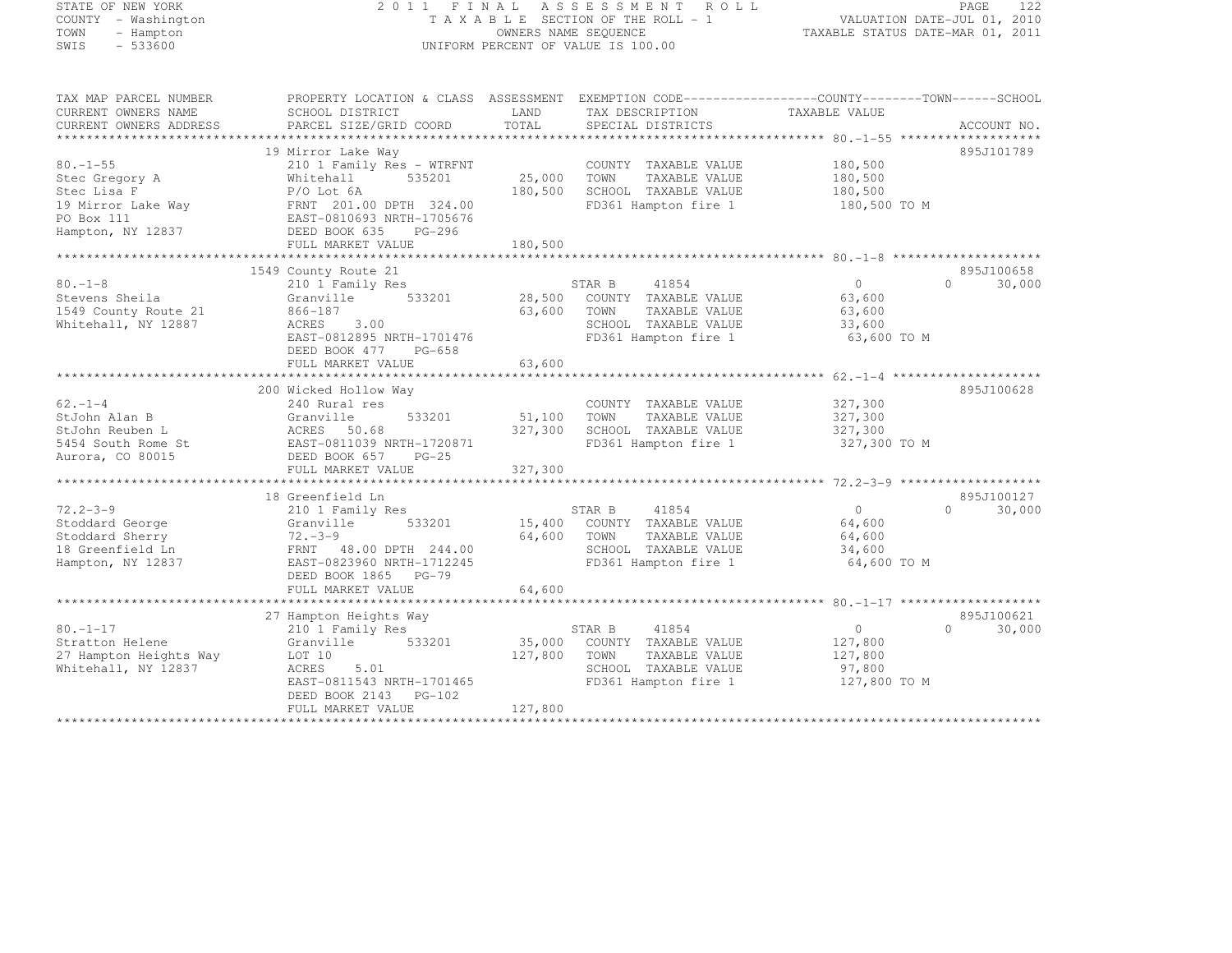| STATE OF NEW YORK<br>COUNTY - Washington           | 2011 FINAL ASSESSMENT ROLL<br>T A X A B L E SECTION OF THE ROLL TA X A B L E SECTION OF THE ROLL - 1<br>OWNERS NAME SEQUENCE TA XABLE STATUS DATE-MAR 01, 2010                                                                                                         |                                   |                                                                                                                            | PAGE<br>123                                                                                                                                                         |            |
|----------------------------------------------------|------------------------------------------------------------------------------------------------------------------------------------------------------------------------------------------------------------------------------------------------------------------------|-----------------------------------|----------------------------------------------------------------------------------------------------------------------------|---------------------------------------------------------------------------------------------------------------------------------------------------------------------|------------|
| TOWN<br>- Hampton<br>SWIS<br>$-533600$             |                                                                                                                                                                                                                                                                        |                                   | UNIFORM PERCENT OF VALUE IS 100.00                                                                                         |                                                                                                                                                                     |            |
| CURRENT OWNERS NAME                                | SCHOOL DISTRICT                                                                                                                                                                                                                                                        | LAND                              | TAX DESCRIPTION                                                                                                            | TAX MAP PARCEL NUMBER<br>CURRING ONLY A SUBSEX AND RESERTY LOCATION & CLASS ASSESSMENT EXEMPTION CODE---------------COUNTY--------TOWN------SCHOOL<br>TAXABLE VALUE |            |
|                                                    |                                                                                                                                                                                                                                                                        |                                   |                                                                                                                            |                                                                                                                                                                     |            |
|                                                    | 152 Rainbow Way                                                                                                                                                                                                                                                        |                                   |                                                                                                                            |                                                                                                                                                                     | 895J100660 |
|                                                    | 260 Seasonal res<br>81.-1-17 200 Seasonal 100<br>Strickland Living Trust Granville 533201 16,700<br>75 West Point Ter ACRES 4.50 83,600<br>75 West Hartford Conn, 06107 EAST-0816754 NRTH-1700641<br>23,600<br>23,600<br>23,600<br>533201 16,700 TOWN                  |                                   | COUNTY TAXABLE VALUE<br>TAXABLE VALUE<br>83,600 SCHOOL TAXABLE VALUE<br>FD361 Hampton fire 1                               | 83,600<br>83,600<br>83,600<br>83,600 TO M                                                                                                                           |            |
|                                                    |                                                                                                                                                                                                                                                                        |                                   |                                                                                                                            |                                                                                                                                                                     |            |
|                                                    |                                                                                                                                                                                                                                                                        |                                   |                                                                                                                            |                                                                                                                                                                     |            |
|                                                    | County Route 21 OFF<br>Strutz Paul (1997)<br>Strutz John W Jr (1997)<br>Strutz John W Jr (1998)<br>PO Box 265<br>East Wallingford, VT 05742<br>FRANT 196.00 DPTH 234.00<br>FANT 196.00 DPTH 234.00<br>EAST-0809877 NRTH-1706858                                        |                                   | COUNTY TAXABLE VALUE<br>26,000 TOWN<br>TAXABLE VALUE<br>26,000 SCHOOL TAXABLE VALUE<br>FD361 Hampton fire 1                | 26,000<br>26,000<br>26,000<br>26,000 TO M                                                                                                                           |            |
|                                                    | DEED BOOK 807 PG-263<br>FULL MARKET VALUE                                                                                                                                                                                                                              | 26,000                            |                                                                                                                            |                                                                                                                                                                     |            |
|                                                    |                                                                                                                                                                                                                                                                        |                                   |                                                                                                                            |                                                                                                                                                                     |            |
| $31.-1-3.10$<br>Sweeney Daniel T<br>Sweeney Andrea | 1386 Carvers Falls Ln<br>210 1 Family Res<br>Whitehall<br>710/193<br>DEED BOOK 644 PG-227<br>FULL MARKET VALUE                                                                                                                                                         | 130,600<br>130,600                | STAR B 41854<br>535201 24,300 COUNTY TAXABLE VALUE<br>TOWN TAXABLE VALUE<br>SCHOOL TAXABLE VALUE<br>FD361 Hampton fire 1   | $\overline{0}$<br>$\Omega$<br>130,600<br>130,600<br>100,600<br>130,600 TO M                                                                                         | 30,000     |
|                                                    |                                                                                                                                                                                                                                                                        |                                   |                                                                                                                            |                                                                                                                                                                     |            |
|                                                    | 215 Carvers Falls Rd<br>31.-1-1<br>Sweeney Frank A<br>Central Vill (260 Seasonal res<br>Central Vill (260 Seasonal res<br>Central Vill (2790 EAST-0804096 NRTH-1746683<br>Westport, MA 02790 DEED BOOK 828 PG-338<br>THE MARKET VALUE<br>THE MARKET VALUE<br>THE MARKE |                                   | COUNTY TAXABLE VALUE<br>94,400 TOWN TAXABLE VALUE<br>156,300 SCHOOL TAXABLE VALUE<br>FD362 Hampton fire 2                  | 156,300<br>156,300<br>156,300<br>156,300 TO M                                                                                                                       | 895J100091 |
|                                                    |                                                                                                                                                                                                                                                                        | 156,300                           |                                                                                                                            |                                                                                                                                                                     |            |
|                                                    |                                                                                                                                                                                                                                                                        |                                   |                                                                                                                            |                                                                                                                                                                     |            |
|                                                    | Carvers Falls Rd<br>Sweeney Frank A<br>PO Box 3296<br>Westport, MA 02790<br>Westport, MA 02790<br>PO Box 3296<br>Westport, MA 02790<br>PO BOX 8003572 NRTH-1744619<br>DEED BOOK 800<br>PG-136<br>FULL MARKET VALUE                                                     | 535201 19,000<br>19,000<br>19,000 | COUNTY TAXABLE VALUE 19,000<br>TOWN TAXABLE VALUE<br>SCHOOL TAXABLE VALUE<br>CA001 Cons agri dst 1<br>FD362 Hampton fire 2 | 19,000<br>19,000<br>19,000 TO<br>19,000 TO M                                                                                                                        |            |
|                                                    |                                                                                                                                                                                                                                                                        |                                   |                                                                                                                            |                                                                                                                                                                     |            |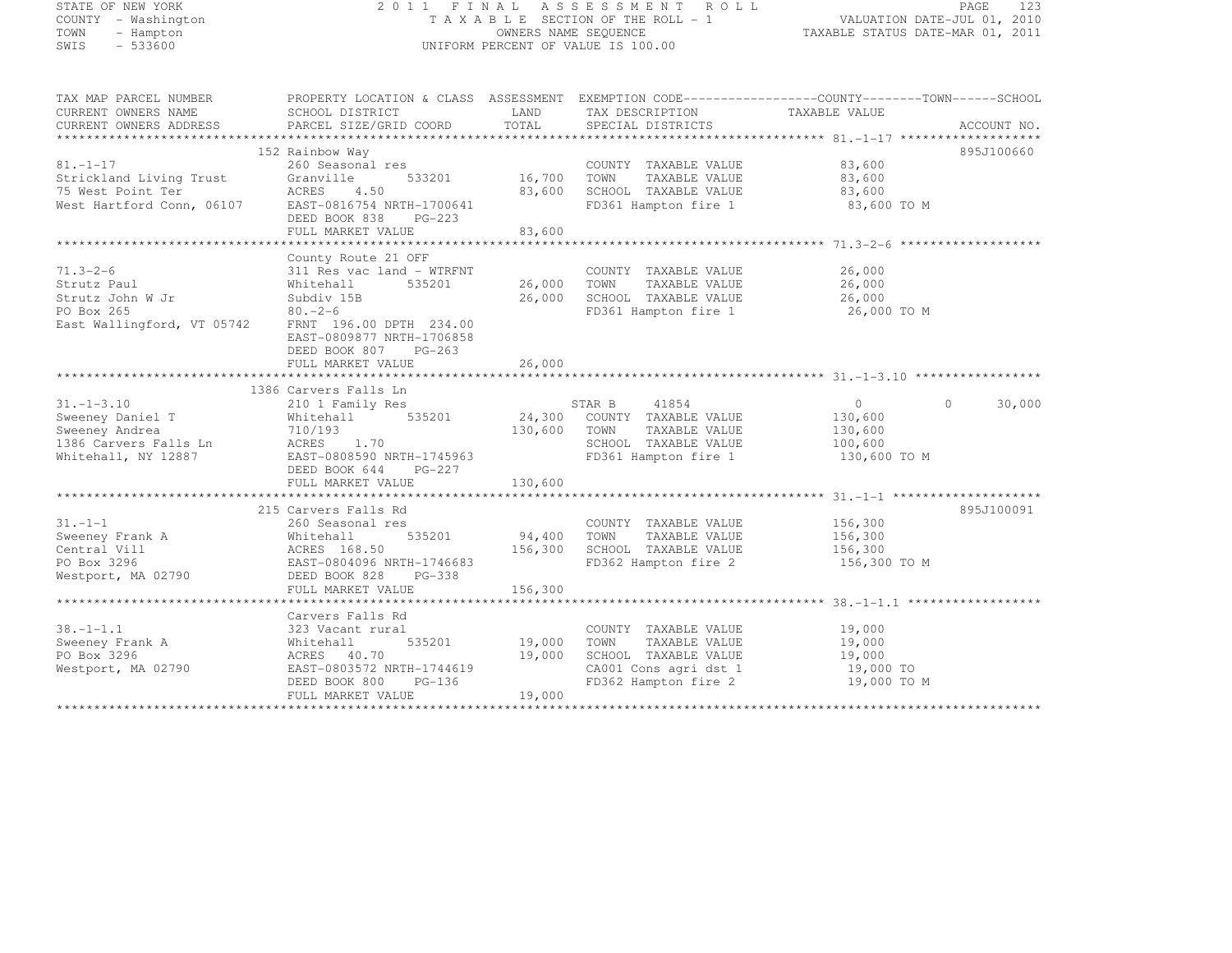| STATE OF NEW YORK<br>COUNTY - Washington      |                                                                                                  |                      | 2011 FINAL ASSESSMENT ROLL<br>TAXABLE SECTION OF THE ROLL - 1 | VALUATION DATE-JUL 01, 2010      | PAGE     | 124         |
|-----------------------------------------------|--------------------------------------------------------------------------------------------------|----------------------|---------------------------------------------------------------|----------------------------------|----------|-------------|
| TOWN<br>- Hampton<br>SWIS<br>$-533600$        |                                                                                                  | OWNERS NAME SEQUENCE | UNIFORM PERCENT OF VALUE IS 100.00                            | TAXABLE STATUS DATE-MAR 01, 2011 |          |             |
|                                               |                                                                                                  |                      |                                                               |                                  |          |             |
| TAX MAP PARCEL NUMBER                         | PROPERTY LOCATION & CLASS ASSESSMENT EXEMPTION CODE----------------COUNTY-------TOWN------SCHOOL |                      |                                                               |                                  |          |             |
| CURRENT OWNERS NAME<br>CURRENT OWNERS ADDRESS | SCHOOL DISTRICT<br>PARCEL SIZE/GRID COORD                                                        | LAND<br>TOTAL        | TAX DESCRIPTION TAXABLE VALUE<br>SPECIAL DISTRICTS            |                                  |          | ACCOUNT NO. |
|                                               |                                                                                                  |                      |                                                               |                                  |          |             |
|                                               | 244 Hills Pond Rd                                                                                |                      |                                                               |                                  |          |             |
| $71. - 1 - 14.51$                             | 210 1 Family Res                                                                                 |                      | COUNTY TAXABLE VALUE                                          | 153,900                          |          |             |
| Taran Christopher John                        | 533201<br>Granville                                                                              | 39,400 TOWN          | TAXABLE VALUE                                                 | 153,900                          |          |             |
| 244 Hills Pond Rd                             | ACRES 9.36                                                                                       | 153,900              | SCHOOL TAXABLE VALUE                                          | 153,900                          |          |             |
| Hampton, NY 12837                             | EAST-0817141 NRTH-1707834<br>DEED BOOK 2212 PG-35                                                |                      | FD361 Hampton fire 1                                          | 153,900 TO M                     |          |             |
|                                               | FULL MARKET VALUE                                                                                | 153,900              |                                                               |                                  |          |             |
|                                               |                                                                                                  |                      |                                                               |                                  |          |             |
|                                               | 494 South Rd                                                                                     |                      |                                                               |                                  |          |             |
| 72.–1–19.1                                    | 210 1 Family Res                                                                                 |                      | STAR B<br>41854                                               | $\overline{0}$                   | $\Omega$ | 30,000      |
|                                               | 533201                                                                                           |                      | 34,100 COUNTY TAXABLE VALUE                                   | 295,900                          |          |             |
|                                               |                                                                                                  | 295,900              | TAXABLE VALUE<br>TOWN                                         | 295,900                          |          |             |
|                                               |                                                                                                  |                      | SCHOOL TAXABLE VALUE                                          | 265,900                          |          |             |
|                                               | FULL MARKET VALUE                                                                                | 295,900              | FD361 Hampton fire 1                                          | 295,900 TO M                     |          |             |
|                                               |                                                                                                  |                      |                                                               |                                  |          |             |
|                                               | 485 South Rd                                                                                     |                      |                                                               |                                  |          | 895J100267  |
| $72. - 1 - 19$                                | 240 Rural res                                                                                    |                      | COUNTY TAXABLE VALUE                                          | 118,300                          |          |             |
|                                               |                                                                                                  | 89,700               | TOWN<br>TAXABLE VALUE                                         | 118,300                          |          |             |
|                                               |                                                                                                  | 118,300              | SCHOOL TAXABLE VALUE                                          | 118,300                          |          |             |
|                                               |                                                                                                  |                      | FD361 Hampton fire 1                                          | 118,300 TO M                     |          |             |
|                                               |                                                                                                  |                      |                                                               |                                  |          |             |
|                                               | FULL MARKET VALUE                                                                                | 118,300              |                                                               |                                  |          |             |
|                                               | State Route 22A OFF                                                                              |                      |                                                               |                                  |          | 895J100208  |
| 72.-2-14                                      | 720 Mine/quarry                                                                                  |                      | COUNTY TAXABLE VALUE                                          | 27,000                           |          |             |
| Taran Stephen J                               | 533201<br>Granville                                                                              | 27,000               | TOWN<br>TAXABLE VALUE                                         | 27,000                           |          |             |
| Taran Gretel                                  | 719/148                                                                                          | 27,000               | SCHOOL TAXABLE VALUE                                          | 27,000                           |          |             |
| 2522 Route 30N                                | ACRES 17.00                                                                                      |                      | FD361 Hampton fire 1                                          | 27,000 TO M                      |          |             |
| Poultney, VT 05764-9685                       | EAST-0823238 NRTH-1706339                                                                        |                      |                                                               |                                  |          |             |
|                                               | DEED BOOK 719<br>$PG-151$                                                                        |                      |                                                               |                                  |          |             |
|                                               | FULL MARKET VALUE                                                                                | 27,000               |                                                               |                                  |          |             |
|                                               |                                                                                                  |                      |                                                               |                                  |          |             |
| $72. - 1 - 22.1$                              | County Route 18 OFF<br>720 Mine/quarry                                                           |                      | COUNTY TAXABLE VALUE                                          | 7,500                            |          | 895J100696  |
| Tatko Raymond S                               | 533201<br>Granville                                                                              | 7,500                | TOWN<br>TAXABLE VALUE                                         | 7,500                            |          |             |
| Box 76                                        | 556/241                                                                                          | 7,500                | SCHOOL TAXABLE VALUE                                          | 7,500                            |          |             |
| Middle Granville, NY 12849                    | ACRES 10.17                                                                                      |                      | CA001 Cons agri dst 1                                         | 7,500 TO                         |          |             |
|                                               | EAST-0819474 NRTH-1710773                                                                        |                      | FD361 Hampton fire 1                                          | 7,500 TO M                       |          |             |
|                                               | DEED BOOK 502<br>PG-204                                                                          |                      |                                                               |                                  |          |             |
|                                               |                                                                                                  | $   -$               |                                                               |                                  |          |             |

FULL MARKET VALUE 7,500 \*\*\*\*\*\*\*\*\*\*\*\*\*\*\*\*\*\*\*\*\*\*\*\*\*\*\*\*\*\*\*\*\*\*\*\*\*\*\*\*\*\*\*\*\*\*\*\*\*\*\*\*\*\*\*\*\*\*\*\*\*\*\*\*\*\*\*\*\*\*\*\*\*\*\*\*\*\*\*\*\*\*\*\*\*\*\*\*\*\*\*\*\*\*\*\*\*\*\*\*\*\*\*\*\*\*\*\*\*\*\*\*\*\*\*\*\*\*\*\*\*\*\*\*\*\*\*\*\*\*\*\*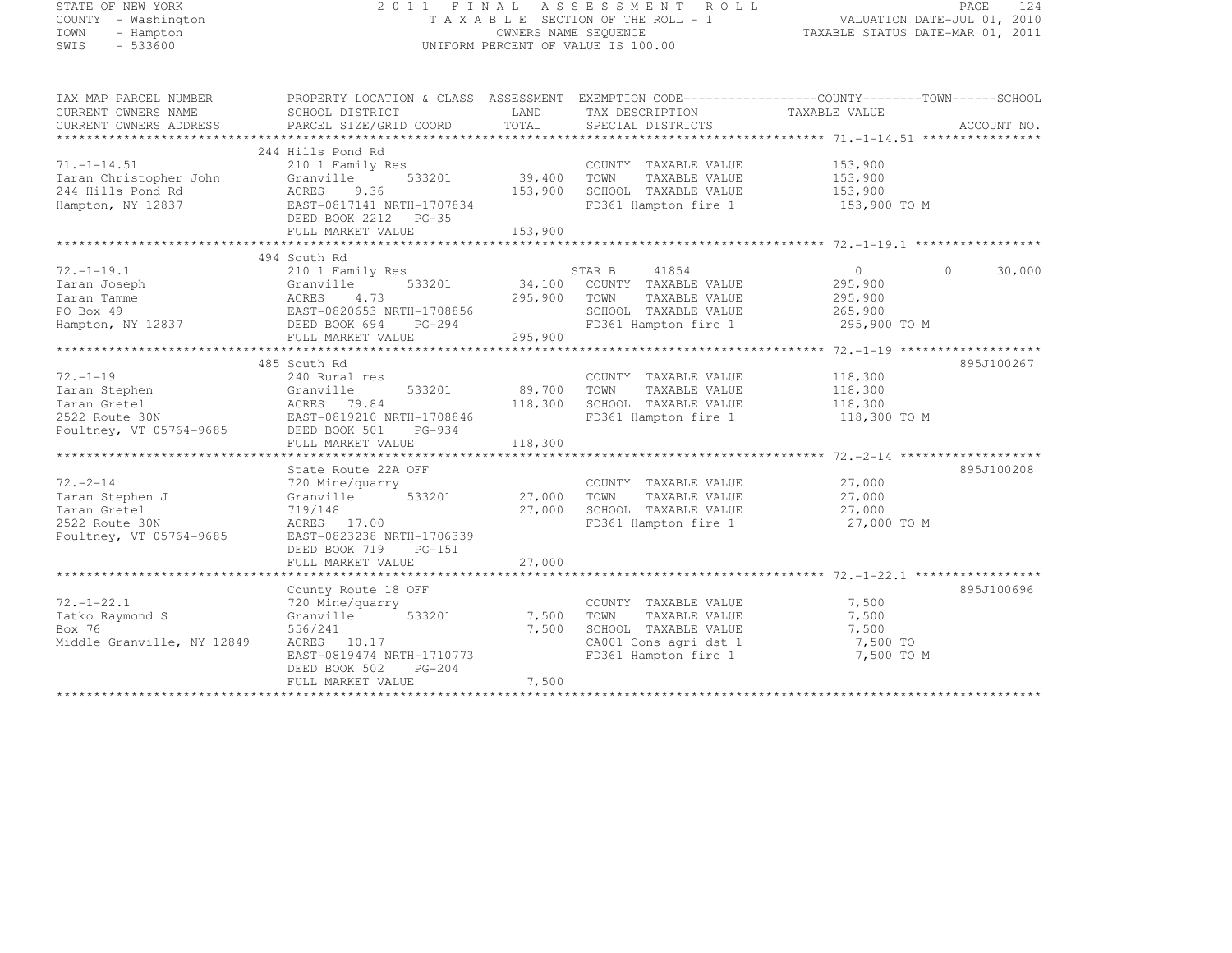# STATE OF NEW YORK 2 0 1 1 F I N A L A S S E S S M E N T R O L L PAGE <sup>125</sup> COUNTY - Washington T A X A B L E SECTION OF THE ROLL - 1 VALUATION DATE-JUL 01, 2010 TOWN - Hampton OWNERS NAME SEQUENCE TAXABLE STATUS DATE-MAR 01, 2011 SWIS - 533600 UNIFORM PERCENT OF VALUE IS 100.00

| TAX MAP PARCEL NUMBER<br>CURRENT OWNERS NAME<br>CURRENT OWNERS ADDRESS | PROPERTY LOCATION & CLASS ASSESSMENT<br>SCHOOL DISTRICT<br>PARCEL SIZE/GRID COORD | LAND<br>TOTAL | EXEMPTION CODE-----------------COUNTY-------TOWN------SCHOOL<br>TAX DESCRIPTION<br>SPECIAL DISTRICTS | TAXABLE VALUE | ACCOUNT NO.        |
|------------------------------------------------------------------------|-----------------------------------------------------------------------------------|---------------|------------------------------------------------------------------------------------------------------|---------------|--------------------|
|                                                                        |                                                                                   |               |                                                                                                      |               |                    |
|                                                                        | 39 Smith Way                                                                      |               |                                                                                                      |               | 895J100623         |
| $80. - 1 - 10$                                                         | 210 1 Family Res                                                                  |               | STAR B<br>41854                                                                                      | $\Omega$      | $\cap$<br>30,000   |
| Taylor Lawrence                                                        | Granville<br>533201                                                               | 36,000        | COUNTY TAXABLE VALUE                                                                                 | 75,000        |                    |
| 39 Smith Way                                                           | 6.00 BANK<br>ACRES<br>40                                                          | 75,000        | TOWN<br>TAXABLE VALUE                                                                                | 75,000        |                    |
| Whitehall, NY 12887                                                    | EAST-0812248 NRTH-1701367                                                         |               | SCHOOL TAXABLE VALUE                                                                                 | 45,000        |                    |
|                                                                        | DEED BOOK 2104 PG-339                                                             |               | FD361 Hampton fire 1                                                                                 | 75,000 TO M   |                    |
|                                                                        | FULL MARKET VALUE                                                                 | 75,000        |                                                                                                      |               |                    |
|                                                                        |                                                                                   |               |                                                                                                      |               |                    |
|                                                                        | West Way                                                                          |               |                                                                                                      |               | 895J100268         |
| $71.4 - 2 - 10$                                                        | 311 Res vac land - WTRFNT                                                         |               | COUNTY TAXABLE VALUE                                                                                 | 25,500        |                    |
| Tedeschi James A                                                       | Granville<br>533201                                                               | 25,500        | TOWN<br>TAXABLE VALUE                                                                                | 25,500        |                    |
| Tedeschi James A Jr                                                    | LOT 8                                                                             | 25,500        | SCHOOL TAXABLE VALUE                                                                                 | 25,500        |                    |
| 532 Long Beach Rd                                                      | $71. - 2 - 10$                                                                    |               | FD361 Hampton fire 1                                                                                 | 25,500 TO M   |                    |
| St James L I, NY 11780                                                 | FRNT 102.00 DPTH 241.00                                                           |               |                                                                                                      |               |                    |
|                                                                        | EAST-0815553 NRTH-1707324                                                         |               |                                                                                                      |               |                    |
|                                                                        | DEED BOOK 667<br>PG-107                                                           |               |                                                                                                      |               |                    |
|                                                                        | FULL MARKET VALUE                                                                 | 25,500        |                                                                                                      |               |                    |
|                                                                        |                                                                                   |               |                                                                                                      |               |                    |
|                                                                        | 1051 North Quivey Hill Ln                                                         |               |                                                                                                      |               | 895J100430         |
| $81. - 1 - 15$                                                         | 314 Rural vac<10                                                                  |               | COUNTY TAXABLE VALUE                                                                                 | 23,000        |                    |
| Terrio James                                                           | 533201<br>Granville                                                               | 23,000        | TOWN<br>TAXABLE VALUE                                                                                | 23,000        |                    |
| Terrio Kathleen                                                        | ACRES<br>4.00                                                                     | 23,000        | SCHOOL TAXABLE VALUE                                                                                 | 23,000        |                    |
| 49 East Main St                                                        | EAST-0817654 NRTH-1700465                                                         |               | FD361 Hampton fire 1                                                                                 | 23,000 TO M   |                    |
| Granville, NY 12832                                                    | DEED BOOK 719<br>$PG-325$                                                         |               |                                                                                                      |               |                    |
|                                                                        | FULL MARKET VALUE                                                                 | 23,000        |                                                                                                      |               |                    |
|                                                                        |                                                                                   |               |                                                                                                      |               |                    |
|                                                                        | 207 South Rd                                                                      |               |                                                                                                      |               | 895J100680         |
| $81. - 1 - 1.2$                                                        | 260 Seasonal res                                                                  |               | COUNTY TAXABLE VALUE                                                                                 | 51,800        |                    |
| Theys Margaret A                                                       | Granville<br>533201                                                               | 23,000        | TOWN<br>TAXABLE VALUE                                                                                | 51,800        |                    |
| PO Box 503                                                             | ACRES<br>7.00                                                                     | 51,800        | SCHOOL TAXABLE VALUE                                                                                 | 51,800        |                    |
| Easton, PA 18044                                                       | EAST-0817400 NRTH-1704486                                                         |               | FD361 Hampton fire 1                                                                                 | 51,800 TO M   |                    |
|                                                                        | DEED BOOK 2948 PG-117                                                             |               |                                                                                                      |               |                    |
| PRIOR OWNER ON 3/01/2011                                               | FULL MARKET VALUE                                                                 | 51,800        |                                                                                                      |               |                    |
| Theys Thomas J                                                         |                                                                                   |               |                                                                                                      |               |                    |
| ********************                                                   |                                                                                   |               |                                                                                                      |               |                    |
|                                                                        | 320 Hills Pond Rd                                                                 |               |                                                                                                      |               | 895J100300         |
| $71. - 1 - 14.1$                                                       | 240 Rural res                                                                     |               | STAR B<br>41854                                                                                      | $\circ$       | $\Omega$<br>30,000 |
| Thomas John C                                                          | 533201<br>Granville                                                               | 51,900        | COUNTY TAXABLE VALUE                                                                                 | 154,800       |                    |
| PO Box 133                                                             | 740/199                                                                           | 154,800       | TAXABLE VALUE<br>TOWN                                                                                | 154,800       |                    |
| Hampton, NY 12837                                                      | ACRES 31.90                                                                       |               | SCHOOL TAXABLE VALUE                                                                                 | 124,800       |                    |
|                                                                        | EAST-0817015 NRTH-1709702                                                         |               | FD361 Hampton fire 1                                                                                 | 154,800 TO M  |                    |
|                                                                        | DEED BOOK 763<br>$PG-156$                                                         |               |                                                                                                      |               |                    |
|                                                                        | FULL MARKET VALUE                                                                 | 154,800       |                                                                                                      |               |                    |
|                                                                        |                                                                                   |               |                                                                                                      |               |                    |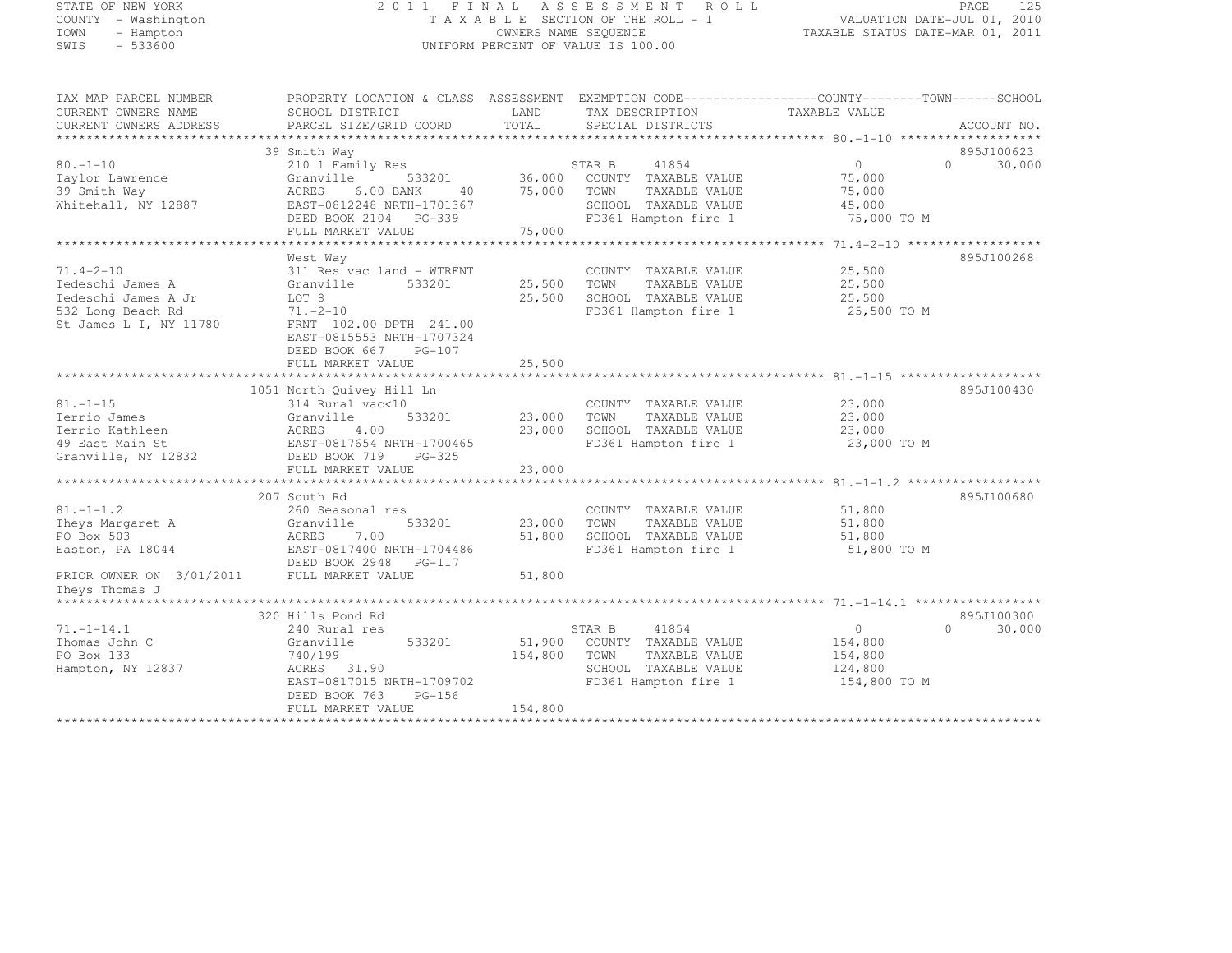# STATE OF NEW YORK 2 0 1 1 F I N A L A S S E S S M E N T R O L L PAGE <sup>126</sup> COUNTY - Washington T A X A B L E SECTION OF THE ROLL - 1 VALUATION DATE-JUL 01, 2010 TOWN - Hampton OWNERS NAME SEQUENCE TAXABLE STATUS DATE-MAR 01, 2011 SWIS - 533600 UNIFORM PERCENT OF VALUE IS 100.00

| TAX MAP PARCEL NUMBER     | PROPERTY LOCATION & CLASS ASSESSMENT EXEMPTION CODE----------------COUNTY-------TOWN-----SCHOOL |                       |                                    |                          |                                  |
|---------------------------|-------------------------------------------------------------------------------------------------|-----------------------|------------------------------------|--------------------------|----------------------------------|
| CURRENT OWNERS NAME       | SCHOOL DISTRICT                                                                                 | LAND                  | TAX DESCRIPTION                    | TAXABLE VALUE            |                                  |
| CURRENT OWNERS ADDRESS    | PARCEL SIZE/GRID COORD                                                                          | TOTAL                 | SPECIAL DISTRICTS                  |                          | ACCOUNT NO.                      |
|                           |                                                                                                 |                       |                                    |                          |                                  |
|                           | 11 Dewey Rd                                                                                     |                       |                                    |                          | 895J100263                       |
| $45. - 1 - 12$            | 210 1 Family Res                                                                                |                       | COUNTY TAXABLE VALUE               | 71,200                   |                                  |
| Thomas Leslie E           | Whitehall                                                                                       | 25,300 TOWN           | TAXABLE VALUE                      | 71,200                   |                                  |
| 11 Dewey Rd               | ACRES<br>2.00                                                                                   |                       | 71,200 SCHOOL TAXABLE VALUE        | 71,200                   |                                  |
| Whitehall, NY 12887       | EAST-0808077 NRTH-1732129                                                                       |                       | FD362 Hampton fire 2               | 71,200 TO M              |                                  |
|                           | DEED BOOK 695 PG-77                                                                             |                       |                                    |                          |                                  |
|                           |                                                                                                 |                       |                                    |                          |                                  |
|                           |                                                                                                 |                       |                                    |                          |                                  |
|                           | Chapman Rd                                                                                      |                       |                                    |                          | 895J100682                       |
| $45. - 1 - 25.4$          | 314 Rural vac<10                                                                                |                       | COUNTY TAXABLE VALUE               | 14,000                   |                                  |
| Thomas Leslie E           | 535201<br>Whitehall                                                                             | COUNTY<br>14,000 TOWN | TAXABLE VALUE                      | 14,000                   |                                  |
| 11 Dewey Rd               | 6.50<br>ACRES                                                                                   |                       | 14,000 SCHOOL TAXABLE VALUE 14,000 |                          |                                  |
| Whitehall, NY 12887       | EAST-0807780 NRTH-1732415                                                                       |                       | FD361 Hampton fire 1               | 14,000 TO M              |                                  |
|                           | DEED BOOK 881 PG-54                                                                             |                       |                                    |                          |                                  |
|                           | FULL MARKET VALUE                                                                               | 14,000                |                                    |                          |                                  |
|                           |                                                                                                 |                       |                                    |                          |                                  |
|                           | 20 Manor Ln                                                                                     |                       |                                    |                          | 895J100079                       |
| $54. - 1 - 6$             | 449 Other Storag                                                                                |                       | COUNTY TAXABLE VALUE               | 115,000                  |                                  |
| 54.-1-V<br>Thomas Matthew | 533201<br>Granville                                                                             | 9,700 TOWN            | TAXABLE VALUE                      |                          |                                  |
| PO Box 626                | ACRES<br>4.70                                                                                   | 115,000               | SCHOOL TAXABLE VALUE               | 115,000<br>115,000       |                                  |
| Bomoseen, VT 05732        | EAST-0820830 NRTH-1725255                                                                       |                       | FD361 Hampton fire 1 115,000 TO M  |                          |                                  |
|                           | DEED BOOK 1778 PG-273                                                                           |                       |                                    |                          |                                  |
|                           | FULL MARKET VALUE                                                                               | 115,000               |                                    |                          |                                  |
|                           |                                                                                                 |                       |                                    |                          |                                  |
|                           | 137 Hills Pond Rd                                                                               |                       |                                    |                          |                                  |
| $71. - 1 - 15.5$          | 210 1 Family Res                                                                                |                       | CBT VET/C $41132$                  | 40,975                   | $\overline{0}$<br>$\overline{0}$ |
| Thomson Gareth            | 533201<br>Granville                                                                             |                       | 35,100 CBT VET/T 41133             | $\overline{0}$<br>40,975 | $\overline{0}$                   |
| 137 Hills Pond Rd         | ACRES 5.05                                                                                      |                       | 163,900 STAR B 41854               | $\overline{0}$           | $\Omega$<br>30,000               |
| Whitehall, NY 12887       | EAST-0815408 NRTH-1705532                                                                       |                       | COUNTY TAXABLE VALUE               | 122,925                  |                                  |
|                           | DEED BOOK 2769 PG-136                                                                           |                       | TOWN<br>TAXABLE VALUE              |                          |                                  |
|                           |                                                                                                 |                       |                                    | 122,925<br>133,900       |                                  |
|                           | FULL MARKET VALUE                                                                               |                       | 163,900 SCHOOL TAXABLE VALUE       |                          |                                  |
|                           |                                                                                                 |                       | FD361 Hampton fire 1               | 163,900 TO M             |                                  |
|                           |                                                                                                 |                       |                                    |                          |                                  |
|                           | 41 Ridgecrest Way                                                                               |                       |                                    |                          | 895J101754                       |
| $80. - 1 - 35$            | 210 1 Family Res                                                                                |                       | COUNTY TAXABLE VALUE               | 143,400                  |                                  |
| Tiernan Charles E         | Whitehall 535201                                                                                | 22,000 TOWN           | TAXABLE VALUE                      | 143,400                  |                                  |
| Tiernan Claire K          | $P/O$ 7                                                                                         | 143,400               | SCHOOL TAXABLE VALUE               | 143,400                  |                                  |
| PO Box 516                | ACRES<br>1.00                                                                                   |                       | FD361 Hampton fire 1 143,400 TO M  |                          |                                  |
| Ivoryton, CT 06442-0516   | EAST-0809928 NRTH-1705050                                                                       |                       |                                    |                          |                                  |
|                           | DEED BOOK 582<br>$PG-194$                                                                       |                       |                                    |                          |                                  |
|                           | FULL MARKET VALUE                                                                               | 143,400               |                                    |                          |                                  |
|                           |                                                                                                 |                       |                                    |                          |                                  |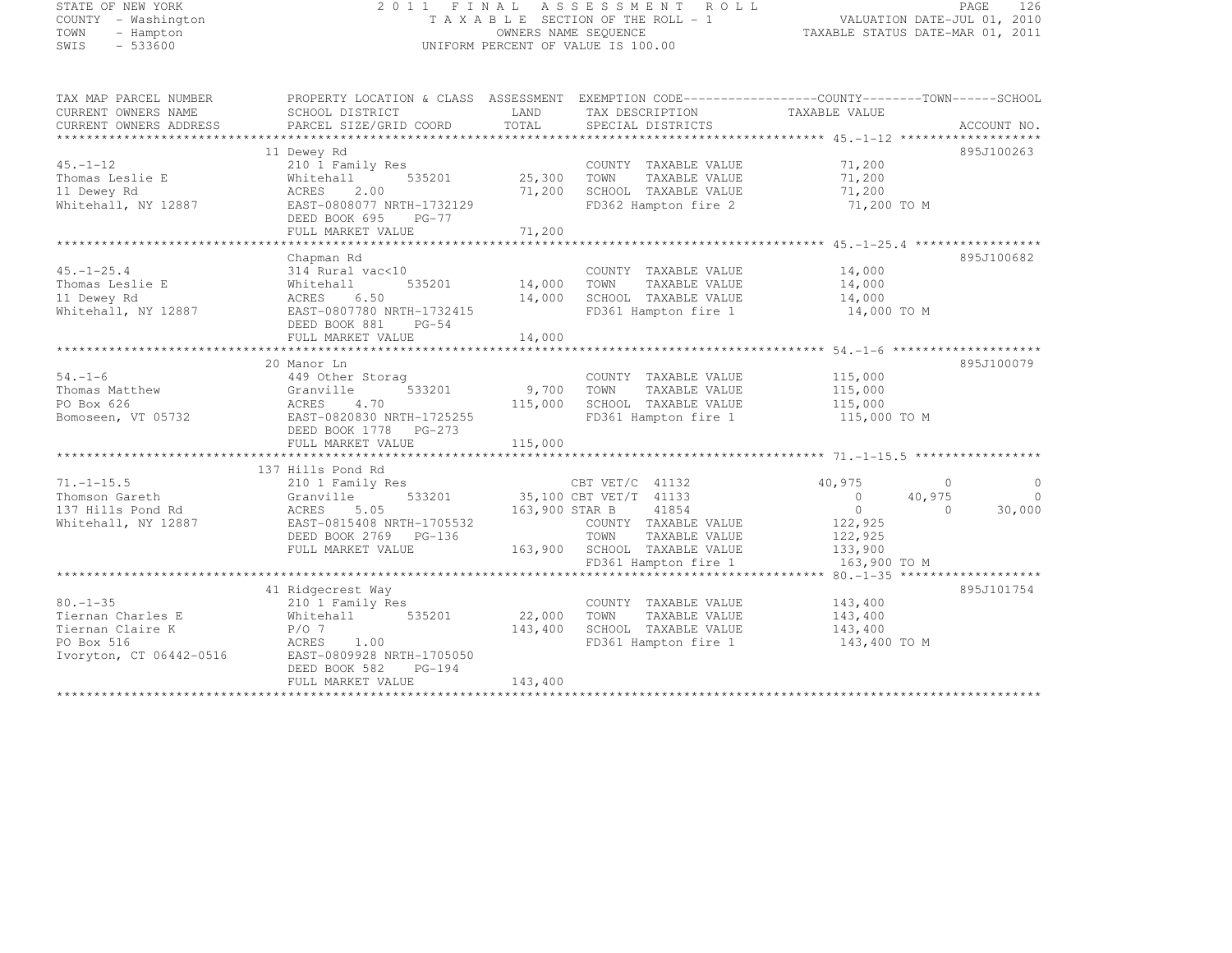#### STATE OF NEW YORK 2 0 1 1 F I N A L A S S E S S M E N T R O L L PAGE <sup>127</sup> COUNTY - Washington T A X A B L E SECTION OF THE ROLL - 1 VALUATION DATE-JUL 01, 2010 TOWN - Hampton OWNERS NAME SEQUENCE TAXABLE STATUS DATE-MAR 01, 2011 SWIS - 533600 UNIFORM PERCENT OF VALUE IS 100.00

| TAX MAP PARCEL NUMBER                     | PROPERTY LOCATION & CLASS ASSESSMENT          |                | EXEMPTION CODE-----------------COUNTY--------TOWN------SCHOOL |                       |        |                |
|-------------------------------------------|-----------------------------------------------|----------------|---------------------------------------------------------------|-----------------------|--------|----------------|
| CURRENT OWNERS NAME                       | SCHOOL DISTRICT                               | LAND           | TAX DESCRIPTION                                               | TAXABLE VALUE         |        |                |
| CURRENT OWNERS ADDRESS                    | PARCEL SIZE/GRID COORD                        | TOTAL          | SPECIAL DISTRICTS                                             |                       |        | ACCOUNT NO.    |
|                                           |                                               |                |                                                               |                       |        |                |
|                                           | LOT 8 Faesh Pat                               |                |                                                               |                       |        | 895J100695     |
| $71. - 1 - 24$                            | 314 Rural vac<10                              |                | COUNTY TAXABLE VALUE                                          | 2,500                 |        |                |
| Towne Karen                               | Granville<br>533201                           | 2,500          | TOWN<br>TAXABLE VALUE                                         | 2,500                 |        |                |
| 26 Windigo Ln                             | 5.50<br>ACRES                                 | 2,500          | SCHOOL TAXABLE VALUE                                          | 2,500                 |        |                |
| Farmington, NY 14425                      | EAST-0813601 NRTH-1709217                     |                | FD361 Hampton fire 1                                          | 2,500 TO M            |        |                |
|                                           | DEED BOOK 500<br>PG-1094                      |                |                                                               |                       |        |                |
|                                           | FULL MARKET VALUE                             | 2,500          |                                                               |                       |        |                |
|                                           |                                               |                |                                                               |                       |        |                |
|                                           | 86 Golf Course Rd                             |                |                                                               |                       |        | 895J100270     |
| $45. - 1 - 19$                            | 210 1 Family Res                              |                | WAR VET/TC 41121                                              | 8,130                 | 8,130  | $\overline{0}$ |
| Townsend Sandra -LE-                      | 535201<br>Whitehall                           | 13,400 STAR EN | 41834                                                         | $\Omega$              | $\cap$ | 54,200         |
| Townsend Robert E                         | FRNT 125.00 DPTH 125.00                       |                | 54,200 COUNTY TAXABLE VALUE                                   | 46,070                |        |                |
| 86 Golf Course Rd                         | EAST-0810319 NRTH-1735896                     |                | TOWN<br>TAXABLE VALUE                                         | 46,070                |        |                |
| Whitehall, NY 12887                       | DEED BOOK 908<br>$PG-193$                     |                | SCHOOL TAXABLE VALUE                                          | $\Omega$              |        |                |
|                                           | FULL MARKET VALUE                             |                | 54,200 FD362 Hampton fire 2                                   | 54,200 TO M           |        |                |
|                                           |                                               |                |                                                               |                       |        |                |
|                                           | 117 Campbell Ln                               |                |                                                               |                       |        | 895J100222     |
| $72 - 2 - 33$                             | 449 Other Storag                              |                | COUNTY TAXABLE VALUE                                          | 33,700                |        |                |
| Trombley John A                           | Granville<br>533201                           | 6,000          | TOWN<br>TAXABLE VALUE                                         | 33,700                |        |                |
| Trombley John A Jr<br>1549 Pencil Mill Rd | 713/143 Hwy Approp<br>FRNT 152.00 DPTH 213.00 | 33,700         | SCHOOL TAXABLE VALUE<br>FD361 Hampton fire 1                  | 33,700<br>33,700 TO M |        |                |
| Castleton, VT 05735                       | EAST-0824354 NRTH-1712652                     |                |                                                               |                       |        |                |
|                                           | DEED BOOK 928<br>$PG-322$                     |                |                                                               |                       |        |                |
|                                           | FULL MARKET VALUE                             | 33,700         |                                                               |                       |        |                |
|                                           |                                               |                |                                                               |                       |        |                |
|                                           | 137 Chapman Rd                                |                |                                                               |                       |        | 895J100059     |
| $45. - 1 - 13$                            | 220 2 Family Res                              |                | COUNTY TAXABLE VALUE                                          | 153,400               |        |                |
| Troutman William L                        | Whitehall<br>535201                           | 34,200         | TOWN<br>TAXABLE VALUE                                         | 153,400               |        |                |
| 137 Chapman Rd                            | ACRES<br>4.75                                 | 153,400        | SCHOOL TAXABLE VALUE                                          | 153,400               |        |                |
| Whitehall, NY 12887                       | EAST-0808489 NRTH-1733214                     |                | FD362 Hampton fire 2                                          | 153,400 TO M          |        |                |
|                                           | DEED BOOK 897<br>$PG-114$                     |                |                                                               |                       |        |                |
|                                           | FULL MARKET VALUE                             | 153,400        |                                                               |                       |        |                |
|                                           |                                               |                |                                                               |                       |        |                |
|                                           | LOT 1&2 Taylor Pat                            |                |                                                               |                       |        | 895J100093     |
| $53. - 1 - 1$                             | 323 Vacant rural                              |                | COUNTY TAXABLE VALUE                                          | 108,000               |        |                |
| Troutman William L ETAL                   | 535201<br>Whitehall                           | 108,000        | TOWN<br>TAXABLE VALUE                                         | 108,000               |        |                |
| Troutman Sandra L ETAL                    | ACRES 145.80                                  | 108,000        | SCHOOL TAXABLE VALUE                                          | 108,000               |        |                |
| 15 Douglas Way                            | EAST-0808672 NRTH-1725896                     |                | CA001 Cons agri dst 1                                         | 108,000 TO            |        |                |
| Whitehall, NY 12887                       | DEED BOOK 797<br>PG-326                       |                | FD362 Hampton fire 2                                          | 108,000 TO M          |        |                |
|                                           | FULL MARKET VALUE                             | 108,000        |                                                               |                       |        |                |
|                                           |                                               |                |                                                               |                       |        |                |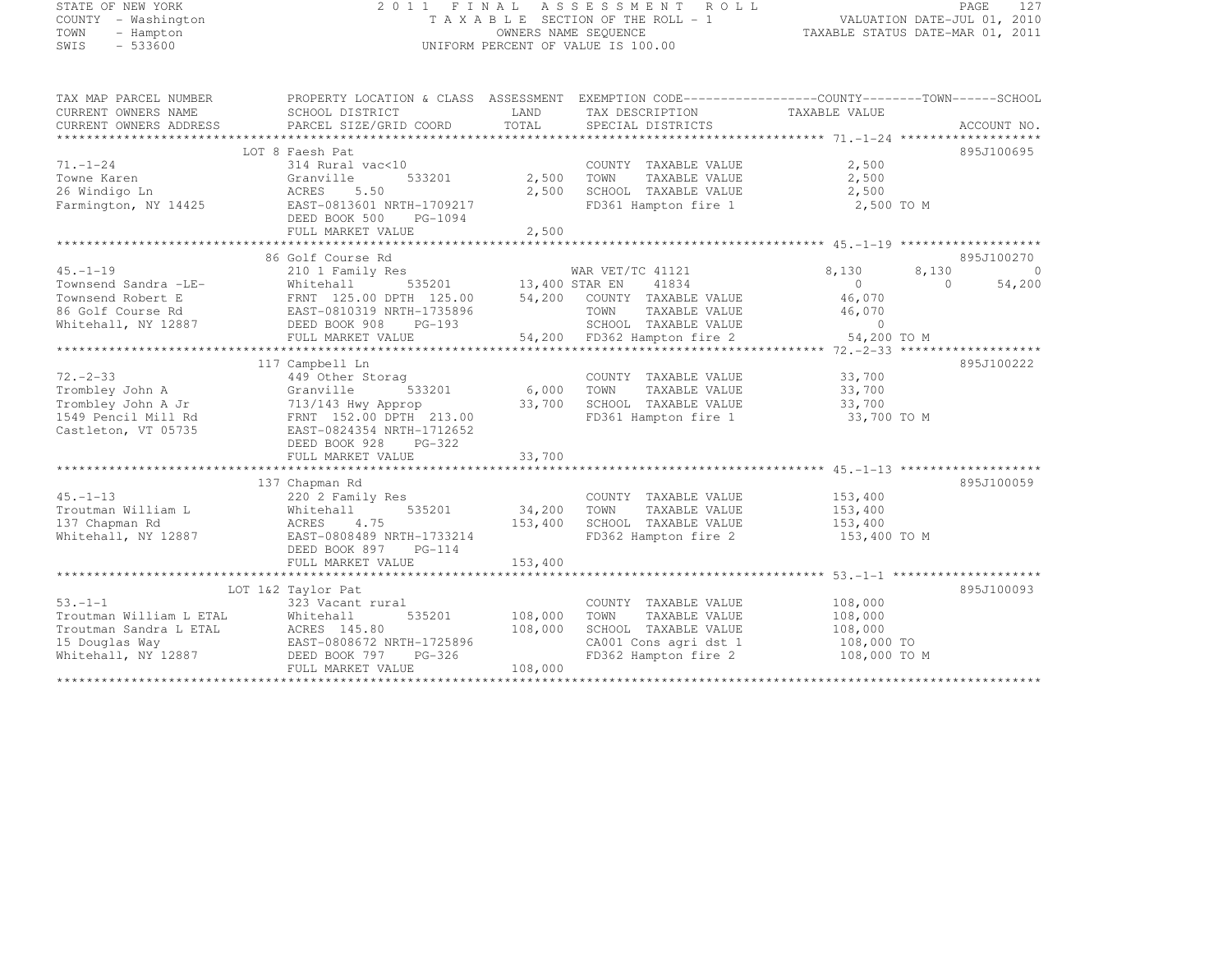# STATE OF NEW YORK 2 0 1 1 F I N A L A S S E S S M E N T R O L L PAGE <sup>128</sup> COUNTY - Washington T A X A B L E SECTION OF THE ROLL - 1 VALUATION DATE-JUL 01, 2010 TOWN - Hampton OWNERS NAME SEQUENCE TAXABLE STATUS DATE-MAR 01, 2011 SWIS - 533600 UNIFORM PERCENT OF VALUE IS 100.00

| TAX MAP PARCEL NUMBER<br>CURRENT OWNERS NAME<br>CURRENT OWNERS ADDRESS | PROPERTY LOCATION & CLASS ASSESSMENT EXEMPTION CODE-----------------COUNTY-------TOWN------SCHOOL<br>SCHOOL DISTRICT<br>PARCEL SIZE/GRID COORD                                                                                                                                                                                                                                                                                   | LAND<br>TOTAL         | TAX DESCRIPTION<br>SPECIAL DISTRICTS                                             | TAXABLE VALUE  | ACCOUNT NO.              |
|------------------------------------------------------------------------|----------------------------------------------------------------------------------------------------------------------------------------------------------------------------------------------------------------------------------------------------------------------------------------------------------------------------------------------------------------------------------------------------------------------------------|-----------------------|----------------------------------------------------------------------------------|----------------|--------------------------|
|                                                                        |                                                                                                                                                                                                                                                                                                                                                                                                                                  |                       |                                                                                  |                |                          |
|                                                                        | 15 Douglas Way                                                                                                                                                                                                                                                                                                                                                                                                                   |                       | 21 PCT OF VALUE USED FOR EXEMPTION PURPOSES                                      |                | 895J100706               |
| $53. - 1 - 1.1$                                                        | 151 Fruit crop                                                                                                                                                                                                                                                                                                                                                                                                                   |                       | CBT VET/TC 41131                                                                 | 13,319         | 13,319<br>$\bigcirc$     |
| Troutman William L ETAL                                                | Whitehall                                                                                                                                                                                                                                                                                                                                                                                                                        | 535201 134,400 STAR B | 41854                                                                            | $\overline{0}$ | $\overline{a}$<br>30,000 |
| Troutman Sandra ETAL                                                   | ACRES 177.70                                                                                                                                                                                                                                                                                                                                                                                                                     | 253,700               | COUNTY TAXABLE VALUE                                                             | 240,381        |                          |
| 15 Douglas Way                                                         | EAST-0806985 NRTH-1726991                                                                                                                                                                                                                                                                                                                                                                                                        |                       | TOWN<br>TAXABLE VALUE                                                            | 240,381        |                          |
| Whitehall, NY 12887                                                    | DEED BOOK 797<br>PG-326                                                                                                                                                                                                                                                                                                                                                                                                          |                       | SCHOOL TAXABLE VALUE                                                             | 223,700        |                          |
|                                                                        | FULL MARKET VALUE                                                                                                                                                                                                                                                                                                                                                                                                                |                       |                                                                                  |                |                          |
|                                                                        |                                                                                                                                                                                                                                                                                                                                                                                                                                  |                       | 253,700 CA001 Cons agri dst 1 253,700 TO<br>EZ015 Empire Zone-Site 15 253,700 TO |                |                          |
|                                                                        |                                                                                                                                                                                                                                                                                                                                                                                                                                  |                       |                                                                                  |                |                          |
|                                                                        |                                                                                                                                                                                                                                                                                                                                                                                                                                  |                       |                                                                                  |                |                          |
|                                                                        | Hills Pond Rd                                                                                                                                                                                                                                                                                                                                                                                                                    |                       |                                                                                  |                |                          |
|                                                                        |                                                                                                                                                                                                                                                                                                                                                                                                                                  |                       |                                                                                  |                |                          |
| $71. - 1 - 14.11$                                                      | 314 Rural vac<10                                                                                                                                                                                                                                                                                                                                                                                                                 |                       | COUNTY TAXABLE VALUE                                                             | 13,000         |                          |
| Turunen Peter J Jr                                                     | 533201                                                                                                                                                                                                                                                                                                                                                                                                                           | 13,000 TOWN           | TAXABLE VALUE                                                                    | 13,000         |                          |
| Turunen Betsy                                                          |                                                                                                                                                                                                                                                                                                                                                                                                                                  |                       | 13,000 SCHOOL TAXABLE VALUE                                                      | 13,000         |                          |
| 724 Morse Hollow Rd                                                    | EAST-0815582 NRTH-1709866                                                                                                                                                                                                                                                                                                                                                                                                        |                       | FD361 Hampton fire 1                                                             | 13,000 TO M    |                          |
| Poultney, VT 05764                                                     | PG-290                                                                                                                                                                                                                                                                                                                                                                                                                           |                       |                                                                                  |                |                          |
|                                                                        | FULL MARKET VALUE                                                                                                                                                                                                                                                                                                                                                                                                                | 13,000                |                                                                                  |                |                          |
|                                                                        | $\begin{tabular}{ll} \multicolumn{2}{c}{\begin{tabular}{l} \bf $5F$ \\ \bf $F$ \\ \bf $F$ \\ \bf $F$ \\ \bf $F$ \\ \bf $F$ \\ \bf $F$ \\ \bf $F$ \\ \bf $F$ \\ \bf $F$ \\ \bf $F$ \\ \bf $F$ \\ \bf $F$ \\ \bf $F$ \\ \bf $F$ \\ \bf $F$ \\ \bf $F$ \\ \bf $F$ \\ \bf $F$ \\ \bf $F$ \\ \bf $F$ \\ \bf $F$ \\ \bf $F$ \\ \bf $F$ \\ \bf $F$ \\ \bf $F$ \\ \bf $F$ \\ \bf $F$ \\ \bf $F$ \\ \bf $F$ \\ \bf $F$ \\ \bf $F$ \\ \bf$ |                       |                                                                                  |                |                          |
|                                                                        | 1137 East Way                                                                                                                                                                                                                                                                                                                                                                                                                    |                       |                                                                                  |                | 895J100272               |
| $71.4 - 3 - 5$                                                         | 210 1 Family Res - WTRFNT                                                                                                                                                                                                                                                                                                                                                                                                        |                       | 41834<br>STAR EN                                                                 | $\overline{0}$ | $\Omega$<br>60,100       |
| Vandeusen John M Jr                                                    | Granville                                                                                                                                                                                                                                                                                                                                                                                                                        |                       | 533201 18,900 COUNTY TAXABLE VALUE                                               | 208,500        |                          |
| Vandeusen Brenda                                                       | $71. - 3 - 5$                                                                                                                                                                                                                                                                                                                                                                                                                    | 208,500 TOWN          | TAXABLE VALUE                                                                    | 208,500        |                          |
| PO Box 88                                                              | FRNT 70.00 DPTH 140.00                                                                                                                                                                                                                                                                                                                                                                                                           |                       | SCHOOL TAXABLE VALUE                                                             | 148,400        |                          |
| Hampton, NY 12837                                                      | EAST-0815654 NRTH-1708324                                                                                                                                                                                                                                                                                                                                                                                                        |                       | FD361 Hampton fire 1 208,500 TO M                                                |                |                          |
|                                                                        | DEED BOOK 433 PG-1044                                                                                                                                                                                                                                                                                                                                                                                                            |                       |                                                                                  |                |                          |
|                                                                        | FULL MARKET VALUE                                                                                                                                                                                                                                                                                                                                                                                                                | 208,500               |                                                                                  |                |                          |
|                                                                        |                                                                                                                                                                                                                                                                                                                                                                                                                                  |                       |                                                                                  |                |                          |
|                                                                        | 21 County Route 20                                                                                                                                                                                                                                                                                                                                                                                                               |                       |                                                                                  |                | 895J100060               |
| $81. - 2 - 10$                                                         | 210 1 Family Res                                                                                                                                                                                                                                                                                                                                                                                                                 |                       | WAR VET/TC 41121                                                                 | 21,450         | 21,450<br>$\Omega$       |
| Vladyka Bernard                                                        | 533201<br>Granville                                                                                                                                                                                                                                                                                                                                                                                                              | 34,400 STAR EN        | 41834                                                                            | $\overline{0}$ | 60,100<br>$\Omega$       |
| Vladyka Joan                                                           | ACRES<br>4.80                                                                                                                                                                                                                                                                                                                                                                                                                    |                       | 143,000 COUNTY TAXABLE VALUE                                                     | 121,550        |                          |
|                                                                        |                                                                                                                                                                                                                                                                                                                                                                                                                                  |                       |                                                                                  |                |                          |
| 21 County Route 20                                                     | EAST-0823631 NRTH-1703999                                                                                                                                                                                                                                                                                                                                                                                                        |                       | TOWN<br>TAXABLE VALUE                                                            | 121,550        |                          |
| Hampton, NY 12837                                                      | DEED BOOK 789<br>PG-331                                                                                                                                                                                                                                                                                                                                                                                                          |                       | S-331 SCHOOL TAXABLE VALUE<br>143,000 FD361 Hampton fire 1                       | 82,900         |                          |
|                                                                        | FULL MARKET VALUE                                                                                                                                                                                                                                                                                                                                                                                                                |                       |                                                                                  | 143,000 TO M   |                          |
|                                                                        |                                                                                                                                                                                                                                                                                                                                                                                                                                  |                       |                                                                                  |                |                          |
|                                                                        | County Route 18 OFF                                                                                                                                                                                                                                                                                                                                                                                                              |                       |                                                                                  |                | 895J100225               |
| $62 - 1 - 1$                                                           | 910 Priv forest                                                                                                                                                                                                                                                                                                                                                                                                                  |                       | COUNTY TAXABLE VALUE                                                             | 52,400         |                          |
| Vladyka Richard C                                                      | 535201<br>Whitehall                                                                                                                                                                                                                                                                                                                                                                                                              | 52,400 TOWN           | TAXABLE VALUE                                                                    | 52,400         |                          |
| PO Box 73                                                              | ACRES 179.00                                                                                                                                                                                                                                                                                                                                                                                                                     | 52,400                | SCHOOL TAXABLE VALUE 52,400                                                      |                |                          |
| North Granville, NY 12854                                              | EAST-0809613 NRTH-1719165                                                                                                                                                                                                                                                                                                                                                                                                        |                       | FD361 Hampton fire 1                                                             | 52,400 TO M    |                          |
|                                                                        | PG-292<br>DEED BOOK 916                                                                                                                                                                                                                                                                                                                                                                                                          |                       |                                                                                  |                |                          |
|                                                                        | FULL MARKET VALUE                                                                                                                                                                                                                                                                                                                                                                                                                | 52,400                |                                                                                  |                |                          |
| *********************                                                  |                                                                                                                                                                                                                                                                                                                                                                                                                                  |                       |                                                                                  |                |                          |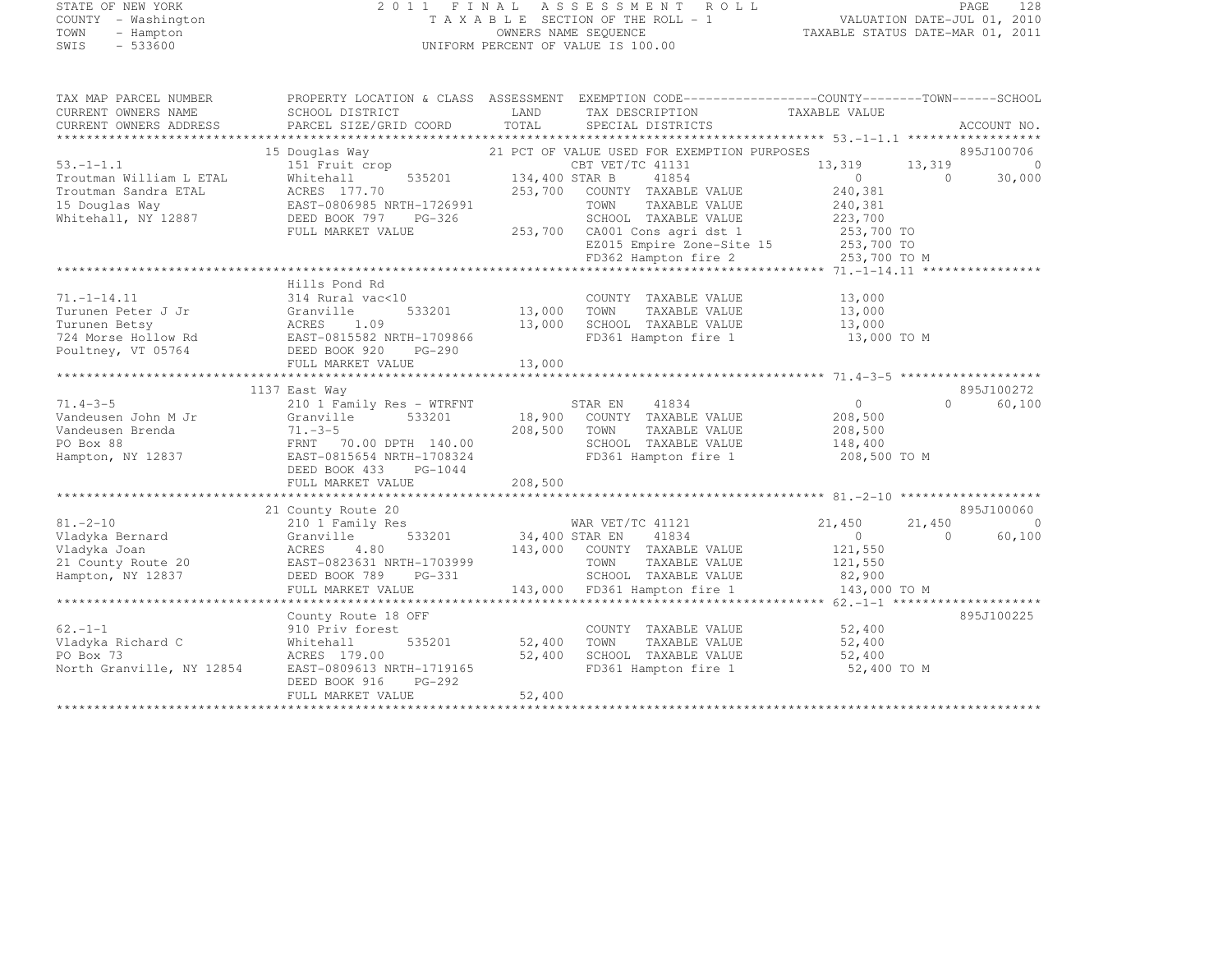# STATE OF NEW YORK 2 0 1 1 F I N A L A S S E S S M E N T R O L L PAGE <sup>129</sup> COUNTY - Washington T A X A B L E SECTION OF THE ROLL - 1 VALUATION DATE-JUL 01, 2010 TOWN - Hampton OWNERS NAME SEQUENCE TAXABLE STATUS DATE-MAR 01, 2011 SWIS - 533600 UNIFORM PERCENT OF VALUE IS 100.00

| TAX MAP PARCEL NUMBER<br>CURRENT OWNERS NAME<br>CURRENT OWNERS ADDRESS                                          | PROPERTY LOCATION & CLASS ASSESSMENT EXEMPTION CODE----------------COUNTY-------TOWN-----SCHOOL<br>SCHOOL DISTRICT<br>PARCEL SIZE/GRID COORD | LAND<br>TOTAL | TAX DESCRIPTION TAXABLE VALUE<br>SPECIAL DISTRICTS |                | ACCOUNT NO.         |
|-----------------------------------------------------------------------------------------------------------------|----------------------------------------------------------------------------------------------------------------------------------------------|---------------|----------------------------------------------------|----------------|---------------------|
|                                                                                                                 |                                                                                                                                              |               |                                                    |                |                     |
| $62. - 1 - 50$                                                                                                  | 1855 County Route 18<br>314 Rural vac<10                                                                                                     |               | COUNTY TAXABLE VALUE                               | 19,000         | 895J100224          |
| Vladyka Richard C                                                                                               | 535201<br>Whitehall                                                                                                                          | 19,000        | TOWN<br>TAXABLE VALUE                              | 19,000         |                     |
|                                                                                                                 |                                                                                                                                              |               |                                                    |                |                     |
| PO Box 73                                                                                                       | ACRES<br>8.70                                                                                                                                | 19,000        | SCHOOL TAXABLE VALUE                               | 19,000         |                     |
| North Granville, NY 12854                                                                                       | EAST-0808891 NRTH-1716478<br>DEED BOOK 916<br>PG-292                                                                                         |               | FD361 Hampton fire 1                               | 19,000 TO M    |                     |
|                                                                                                                 | FULL MARKET VALUE                                                                                                                            | 19,000        |                                                    |                |                     |
|                                                                                                                 |                                                                                                                                              |               |                                                    |                |                     |
|                                                                                                                 | 1026 West Way                                                                                                                                |               |                                                    |                | 895J100016          |
| $71.4 - 2 - 15$                                                                                                 | 260 Seasonal res - WTRFNT                                                                                                                    |               | COUNTY TAXABLE VALUE                               | 110,200        |                     |
| Vollhardt Philip ETAL                                                                                           | Granville<br>533201                                                                                                                          | 20,300        | TOWN<br>TAXABLE VALUE                              | 110,200        |                     |
| Vollhardt Charles ETAL                                                                                          | $1/2$ LOT 3                                                                                                                                  | 110,200       | SCHOOL TAXABLE VALUE                               | 110,200        |                     |
| 25423 Walkers Landing Ct                                                                                        | $71. -2 - 15$                                                                                                                                |               | FD361 Hampton fire 1                               | 110,200 TO M   |                     |
| Petersburg, VA 23803                                                                                            | FRNT 75.00 DPTH 410.00<br>EAST-0815878 NRTH-1706961<br>DEED BOOK 814<br>PG-318                                                               |               |                                                    |                |                     |
|                                                                                                                 | FULL MARKET VALUE                                                                                                                            | 110,200       |                                                    |                |                     |
|                                                                                                                 |                                                                                                                                              |               |                                                    |                |                     |
|                                                                                                                 | 2881 State Route 22A                                                                                                                         |               |                                                    |                | 895J100617          |
| $63, -1 - 10, 2$                                                                                                | 270 Mfg housing                                                                                                                              |               | STAR B<br>41854                                    | 0<br>$\Omega$  | 30,000              |
| Wade Frederick M                                                                                                | 533201<br>Granville                                                                                                                          |               | 22,300 COUNTY TAXABLE VALUE                        | 31,800         |                     |
| Wade Daphane A                                                                                                  | ACRES 1.10                                                                                                                                   | 31,800        | TOWN<br>TAXABLE VALUE                              | 31,800         |                     |
| Wade Daphane A                     ACRES     1.10<br>2881 State Route 22A             EAST-0822227 NRTH-1718038 |                                                                                                                                              |               | SCHOOL TAXABLE VALUE                               | 1,800          |                     |
| Hampton, NY 12837                                                                                               | DEED BOOK 476<br>$PG-283$                                                                                                                    |               | FD361 Hampton fire 1                               | 31,800 TO M    |                     |
|                                                                                                                 | FULL MARKET VALUE                                                                                                                            | 31,800        |                                                    |                |                     |
|                                                                                                                 |                                                                                                                                              |               |                                                    |                |                     |
|                                                                                                                 | 14 Wicked Hollow Way                                                                                                                         |               |                                                    |                | 895J100642          |
| $62. - 1 - 18$                                                                                                  | 210 1 Family Res                                                                                                                             |               | STAR B<br>41854                                    | $\overline{0}$ | $\bigcap$<br>30,000 |
| Waite Eugene T                                                                                                  | Granville<br>533201                                                                                                                          |               | 35,500 COUNTY TAXABLE VALUE                        | 55,100         |                     |
| Waite Eileen                                                                                                    | 5.48<br>ACRES                                                                                                                                | 55,100        | TOWN<br>TAXABLE VALUE                              | 55,100         |                     |
| 14 Wicked Hollow Way                                                                                            | ACRES 5.48<br>EAST-0814197 NRTH-1719738                                                                                                      |               | SCHOOL TAXABLE VALUE                               | 25,100         |                     |
| PO Box 159                                                                                                      | DEED BOOK 806<br>$PG-213$                                                                                                                    |               | FD361 Hampton fire 1                               | 55,100 TO M    |                     |
| Hampton, NY 12837                                                                                               | FULL MARKET VALUE                                                                                                                            | 55,100        |                                                    |                |                     |
|                                                                                                                 |                                                                                                                                              |               |                                                    |                |                     |
|                                                                                                                 | 37 County Route 20                                                                                                                           |               |                                                    |                | 895J100099          |
|                                                                                                                 |                                                                                                                                              |               |                                                    |                |                     |
| $81. - 2 - 6$                                                                                                   | 210 1 Family Res                                                                                                                             |               | COUNTY TAXABLE VALUE                               | 208,000        |                     |
| Walker Burke                                                                                                    | Granville<br>533201                                                                                                                          | 39,600        | TAXABLE VALUE<br>TOWN                              | 208,000        |                     |
| Walker Patrice                                                                                                  | ACRES<br>9.60                                                                                                                                | 208,000       | SCHOOL TAXABLE VALUE                               | 208,000        |                     |
| 30 Great Rd                                                                                                     | EAST-0823574 NRTH-1704959                                                                                                                    |               | FD361 Hampton fire 1                               | 208,000 TO M   |                     |
| Acton, MA 01720-5684                                                                                            | DEED BOOK 1794 PG-90                                                                                                                         |               |                                                    |                |                     |
|                                                                                                                 | FULL MARKET VALUE                                                                                                                            | 208,000       |                                                    |                |                     |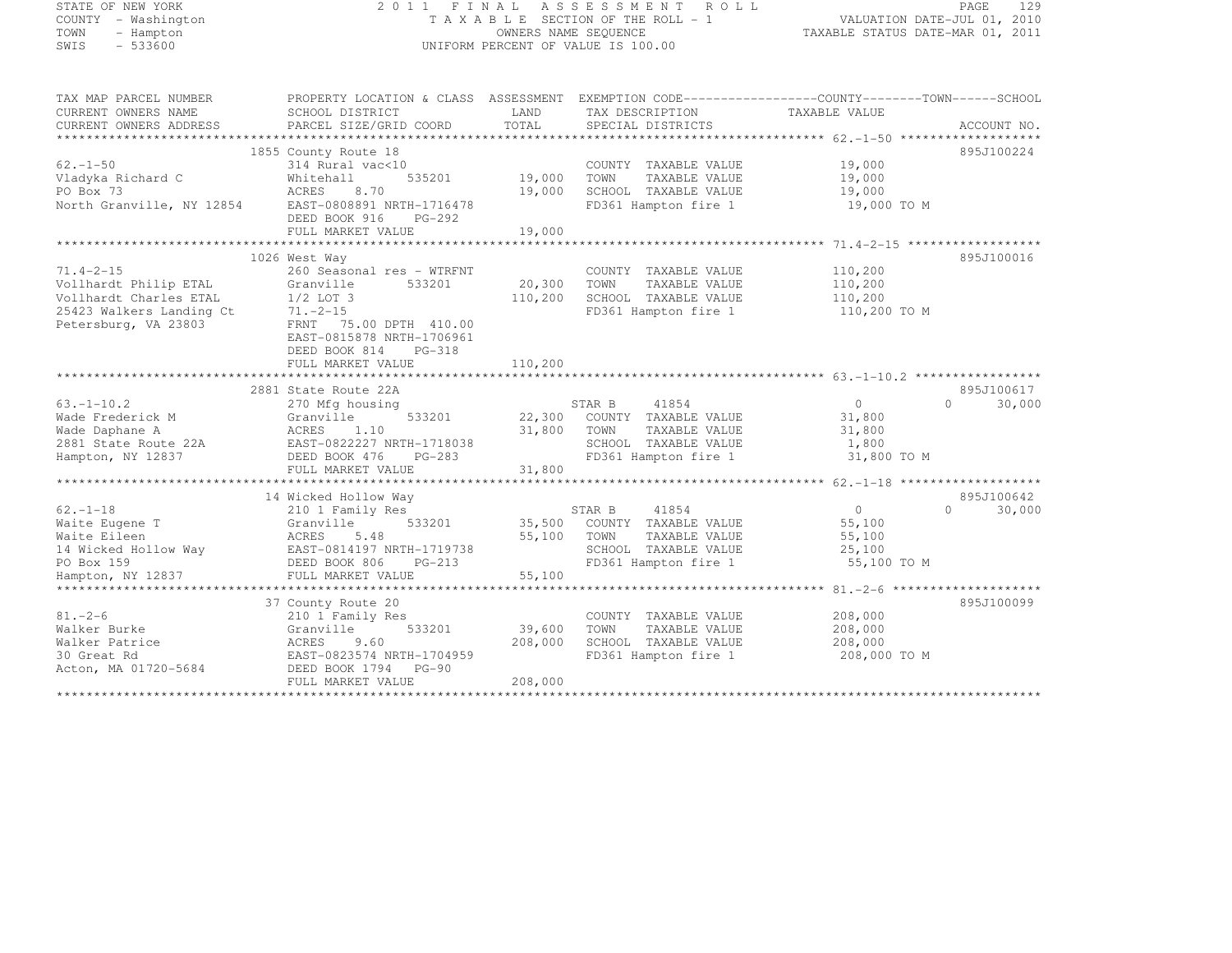#### STATE OF NEW YORK 2 0 1 1 F I N A L A S S E S S M E N T R O L L PAGE <sup>130</sup> COUNTY - Washington T A X A B L E SECTION OF THE ROLL - 1 VALUATION DATE-JUL 01, 2010 TOWN - Hampton OWNERS NAME SEQUENCE TAXABLE STATUS DATE-MAR 01, 2011 SWIS - 533600 UNIFORM PERCENT OF VALUE IS 100.00

| TAX MAP PARCEL NUMBER   | PROPERTY LOCATION & CLASS ASSESSMENT EXEMPTION CODE----------------COUNTY-------TOWN-----SCHOOL |         |                       |               |                    |
|-------------------------|-------------------------------------------------------------------------------------------------|---------|-----------------------|---------------|--------------------|
| CURRENT OWNERS NAME     | SCHOOL DISTRICT                                                                                 | LAND    | TAX DESCRIPTION       | TAXABLE VALUE |                    |
| CURRENT OWNERS ADDRESS  | PARCEL SIZE/GRID COORD                                                                          | TOTAL   | SPECIAL DISTRICTS     |               | ACCOUNT NO.        |
|                         |                                                                                                 |         |                       |               |                    |
|                         | 40 Camp Way                                                                                     |         |                       |               | 895J100635         |
| $53. - 1 - 17$          | 322 Rural vac>10                                                                                |         | COUNTY TAXABLE VALUE  | 14,500        |                    |
| Wamboldt Gordon ESTATE  | 533201<br>Granville                                                                             | 14,500  | TOWN<br>TAXABLE VALUE | 14,500        |                    |
| Wamboldt Bridget ESTATE | ACRES 18.86                                                                                     | 14,500  | SCHOOL TAXABLE VALUE  | 14,500        |                    |
| Kathryn W Burgess       | EAST-0813168 NRTH-1722659                                                                       |         | FD361 Hampton fire 1  | 14,500 TO M   |                    |
| 79 Hinkle Dr            | DEED BOOK 503<br>PG-252                                                                         |         |                       |               |                    |
| Bordentown, NJ 08505    | FULL MARKET VALUE                                                                               | 14,500  |                       |               |                    |
|                         |                                                                                                 |         |                       |               |                    |
|                         | Ecuver Pat                                                                                      |         |                       |               | 895J100612         |
| $53. - 1 - 19$          | 910 Priv forest                                                                                 |         | COUNTY TAXABLE VALUE  | 14,100        |                    |
| Wamboldt Gordon ESTATE  | 533201<br>Granville                                                                             | 14,100  | TOWN<br>TAXABLE VALUE | 14,100        |                    |
| Wamboldt Bridget ESTATE | ACRES 31.38                                                                                     | 14,100  | SCHOOL TAXABLE VALUE  | 14,100        |                    |
| Kathryn W Burgess       | EAST-0812022 NRTH-1722659                                                                       |         | FD361 Hampton fire 1  | 14,100 TO M   |                    |
| 79 Hinkle Dr            | DEED BOOK 473<br>PG-854                                                                         |         |                       |               |                    |
| Bordentown, NJ 08505    | FULL MARKET VALUE                                                                               | 14,100  |                       |               |                    |
|                         |                                                                                                 |         |                       |               |                    |
|                         | 440 South Rd                                                                                    |         |                       |               | 895J101777         |
| $72. - 1 - 18.2$        | 270 Mfg housing                                                                                 |         | 41854<br>STAR B       | $\circ$       | $\Omega$<br>30,000 |
| Wanamaker Ronald        | Granville<br>533201                                                                             | 23,600  | COUNTY TAXABLE VALUE  | 86,400        |                    |
| Wanamaker Carlyle E     | 584/304:2763/133                                                                                | 86,400  | TOWN<br>TAXABLE VALUE | 86,400        |                    |
| 440 South Rd            | 1.49<br>ACRES                                                                                   |         | SCHOOL TAXABLE VALUE  | 56,400        |                    |
| PO Box 105              | EAST-0820064 NRTH-1707559                                                                       |         | FD361 Hampton fire 1  | 86,400 TO M   |                    |
| Hampton, NY 12837       | DEED BOOK 2763 PG-133                                                                           |         |                       |               |                    |
|                         | FULL MARKET VALUE                                                                               | 86,400  |                       |               |                    |
|                         |                                                                                                 |         |                       |               |                    |
|                         | 192 South Rd                                                                                    |         |                       |               | 895J100562         |
| $81. - 1 - 50.2$        | 210 1 Family Res                                                                                |         | STAR EN<br>41834      | $\circ$       | $\cap$<br>60,100   |
| Wananaker Carlyle       | 533201<br>Granville                                                                             | 36,100  | COUNTY TAXABLE VALUE  | 198,100       |                    |
| Wanamaker Alice         | ACRES<br>6.10                                                                                   | 198,100 | TOWN<br>TAXABLE VALUE | 198,100       |                    |
| 192 South Rd            | EAST-0817124 NRTH-1703159                                                                       |         | SCHOOL TAXABLE VALUE  | 138,000       |                    |
| PO Box 38               | DEED BOOK 717 PG-148                                                                            |         | FD361 Hampton fire 1  | 198,100 TO M  |                    |
| Hampton, NY 12837       | FULL MARKET VALUE                                                                               | 198,100 |                       |               |                    |
|                         |                                                                                                 |         |                       |               |                    |
|                         | 1089 North Quivey Hill Ln                                                                       |         |                       |               | 895J100434         |
| $81. - 1 - 21$          | 210 1 Family Res                                                                                |         | 41854<br>STAR B       | $\circ$       | $\cap$<br>30,000   |
| Watkins Joseph W        | Granville<br>533201                                                                             | 36,800  | COUNTY TAXABLE VALUE  | 270,300       |                    |
| Watkins Margaret E      | 6.80<br>ACRES                                                                                   | 270,300 | TOWN<br>TAXABLE VALUE | 270,300       |                    |
| 1089 Quivey Hill Rd     | EAST-0818572 NRTH-1701264                                                                       |         | SCHOOL TAXABLE VALUE  | 240,300       |                    |
| Whitehall, NY 12887     | DEED BOOK 455<br>PG-999                                                                         |         | FD361 Hampton fire 1  | 270,300 TO M  |                    |
|                         | FULL MARKET VALUE                                                                               | 270,300 |                       |               |                    |
|                         |                                                                                                 |         |                       |               |                    |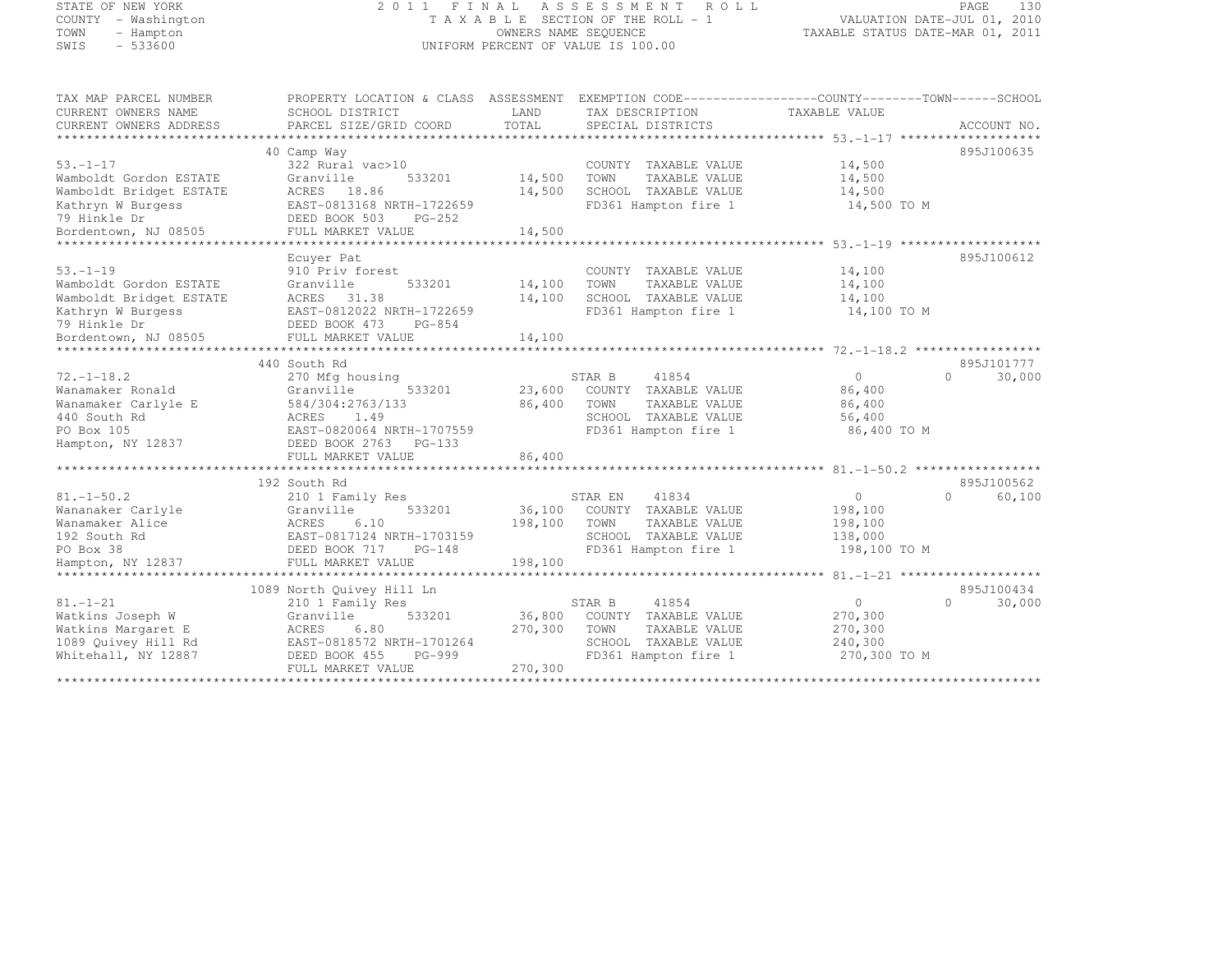#### STATE OF NEW YORK 2 0 1 1 F I N A L A S S E S S M E N T R O L L PAGE <sup>131</sup> COUNTY - Washington T A X A B L E SECTION OF THE ROLL - 1 VALUATION DATE-JUL 01, 2010 TOWN - Hampton OWNERS NAME SEQUENCE TAXABLE STATUS DATE-MAR 01, 2011 STATE OF NEW YORK <br>
COUNTY – Washington <br>
TAXABLE SECTION OF THE ROLL –<br>
TOWN – Hampton – OWNERS NAME SEQUENCE<br>
SWIS – 533600 UNIFORM PERCENT OF VALUE IS 100.00

TAX MAP PARCEL NUMBER PROPERTY LOCATION & CLASS ASSESSMENT EXEMPTION CODE------------------COUNTY--------TOWN------SCHOOL

| CURRENT OWNERS NAME                      | SCHOOL DISTRICT                       | LAND           | TAX DESCRIPTION       | TAXABLE VALUE        |             |
|------------------------------------------|---------------------------------------|----------------|-----------------------|----------------------|-------------|
| CURRENT OWNERS ADDRESS                   | PARCEL SIZE/GRID COORD                | TOTAL          | SPECIAL DISTRICTS     |                      | ACCOUNT NO. |
|                                          |                                       |                |                       |                      |             |
|                                          | 120 Campbell Ln                       |                |                       |                      | 895J100201  |
| $72. -2 - 1$                             | 240 Rural res                         |                | COUNTY TAXABLE VALUE  | 144,900              |             |
| Weeden Roger                             | 533201<br>Granville                   | 45,200         | TOWN<br>TAXABLE VALUE | 144,900              |             |
| Weeden Heather                           | ACRES 15.20                           | 144,900        | SCHOOL TAXABLE VALUE  | 144,900              |             |
| 120 Campbell Ln                          | EAST-0825114 NRTH-1713087             |                | CA001 Cons agri dst 1 | 144,900 TO           |             |
| Hampton, NY 12837                        | DEED BOOK 2054 PG-58                  |                | FD361 Hampton fire 1  | 144,900 TO M         |             |
|                                          | FULL MARKET VALUE                     | 144,900        |                       |                      |             |
|                                          |                                       |                |                       |                      |             |
|                                          | 451 Hickey Rd                         |                |                       |                      |             |
| $54. - 1 - 13.3$                         | 314 Rural vac<10                      |                | COUNTY TAXABLE VALUE  | 19,500               |             |
| Weeden Roger Jr                          | Granville<br>533201                   | 19,500         | TOWN<br>TAXABLE VALUE | 19,500               |             |
| Weeden Heather                           | 3.02<br>ACRES                         | 19,500         | SCHOOL TAXABLE VALUE  | 19,500               |             |
|                                          |                                       |                |                       |                      |             |
| 120 Campbell Ln                          | EAST-0818301 NRTH-1721271<br>$PG-115$ |                | FD361 Hampton fire 1  | 19,500 TO M          |             |
| Hampton, NY 12837                        | DEED BOOK 863                         |                |                       |                      |             |
|                                          | FULL MARKET VALUE                     | 19,500         |                       |                      |             |
|                                          |                                       |                |                       |                      |             |
|                                          | 1049 North Ouivey Hill Ln             |                |                       |                      | 895J100538  |
| $81. - 1 - 38$                           | 260 Seasonal res                      |                | COUNTY TAXABLE VALUE  | 83,600               |             |
| Welsh Rebecca A                          | Granville<br>533201                   | 40,000         | TOWN<br>TAXABLE VALUE | 83,600               |             |
| PO Box 201                               | ACRES 10.00                           | 83,600         | SCHOOL TAXABLE VALUE  | 83,600               |             |
| Sharon, CT 05059-0201                    | EAST-0817568 NRTH-1701270             |                | FD361 Hampton fire 1  | 83,600 TO M          |             |
|                                          | DEED BOOK 1953 PG-300                 |                |                       |                      |             |
|                                          | FULL MARKET VALUE                     | 83,600         |                       |                      |             |
|                                          |                                       |                |                       |                      |             |
|                                          | 22 Greenfield Ln                      |                |                       |                      | 895J100289  |
| $72.2 - 3 - 11$                          | 220 2 Family Res                      |                | CBT VET/TC 41131      | 21,150<br>21,150     | $\Omega$    |
| West Don                                 | 533201<br>Granville                   | 16,100 STAR EN | 41834                 | $\Omega$<br>$\Omega$ | 60,100      |
| West June                                | 403/253                               | 84,600         | COUNTY TAXABLE VALUE  | 63,450               |             |
| 22 Greenfield Ln                         | $72 - -3 - 11$                        |                | TOWN<br>TAXABLE VALUE | 63,450               |             |
| Hampton, NY 12837                        | FRNT 124.00 DPTH 190.00               |                | SCHOOL TAXABLE VALUE  | 24,500               |             |
|                                          | EAST-0823868 NRTH-1712143             |                | FD361 Hampton fire 1  | 84,600 TO M          |             |
|                                          | DEED BOOK 402<br>$PG-665$             |                |                       |                      |             |
|                                          | FULL MARKET VALUE                     | 84,600         |                       |                      |             |
|                                          |                                       |                |                       |                      |             |
|                                          | Hills Pond Rd                         |                |                       |                      | 8979900006  |
| $71.4 - 2 - 23$                          | 692 Road/str/hwy                      |                | COUNTY TAXABLE VALUE  | 2,300                |             |
| West Side Rd Council Of Hmpton Granville | 533201                                | 2,300          | TOWN<br>TAXABLE VALUE | 2,300                |             |
| Attn: David Bridges                      | Private Road                          | 2,300          | SCHOOL TAXABLE VALUE  | 2,300                |             |
| PO Box 62                                | $71. - 2 - 23$                        |                | FD361 Hampton fire 1  | 2,300 TO M           |             |
| Hampton, NY 12837                        | ACRES<br>2.30                         |                |                       |                      |             |
|                                          | EAST-0815601 NRTH-1707379             |                |                       |                      |             |
|                                          | $PG-187$                              |                |                       |                      |             |
|                                          | DEED BOOK 613                         |                |                       |                      |             |
|                                          | FULL MARKET VALUE                     | 2,300          |                       |                      |             |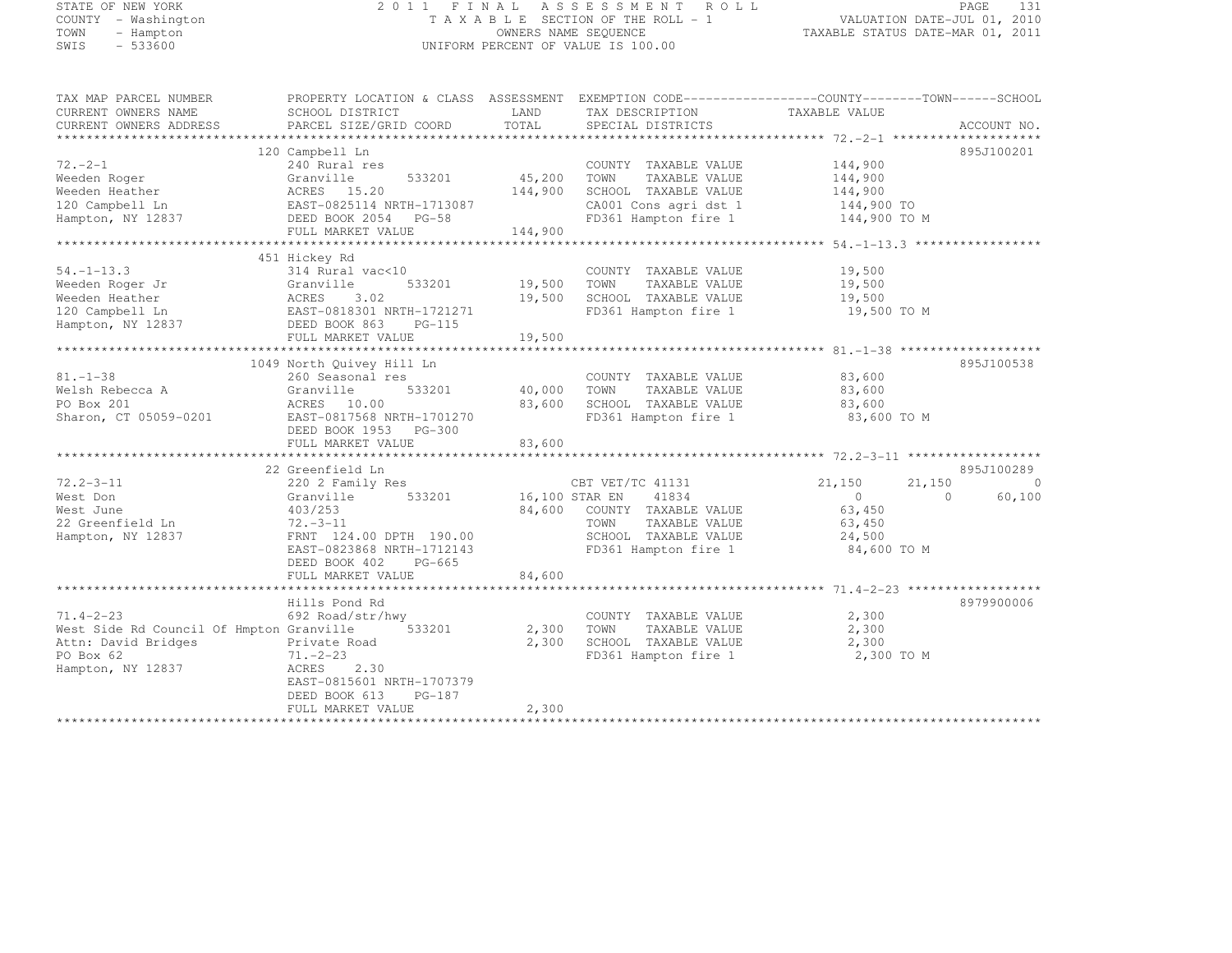# STATE OF NEW YORK 2 0 1 1 F I N A L A S S E S S M E N T R O L L PAGE <sup>132</sup> COUNTY - Washington T A X A B L E SECTION OF THE ROLL - 1 VALUATION DATE-JUL 01, 2010 TOWN - Hampton OWNERS NAME SEQUENCE TAXABLE STATUS DATE-MAR 01, 2011 SWIS - 533600 UNIFORM PERCENT OF VALUE IS 100.00

TAX MAP PARCEL NUMBER PROPERTY LOCATION & CLASS ASSESSMENT EXEMPTION CODE------------------COUNTY--------TOWN------SCHOOL

| CURRENT OWNERS NAME    | SCHOOL DISTRICT               | LAND       | TAX DESCRIPTION                                                 | TAXABLE VALUE                       |                    |
|------------------------|-------------------------------|------------|-----------------------------------------------------------------|-------------------------------------|--------------------|
| CURRENT OWNERS ADDRESS | PARCEL SIZE/GRID COORD        | TOTAL      | SPECIAL DISTRICTS                                               |                                     | ACCOUNT NO.        |
|                        |                               |            |                                                                 | ***************** 62.-1-32.6        |                    |
|                        | 46 Rough Way                  |            |                                                                 |                                     | 895J101725         |
| $62, -1 - 32.6$        | 270 Mfg housing               |            | COUNTY TAXABLE VALUE                                            | 16,200                              |                    |
| White Barry            | 533201<br>Granville           | 13,100     | TOWN<br>TAXABLE VALUE                                           | 16,200                              |                    |
| 78 Rough Way           | ACRES<br>4.49                 | 16,200     | SCHOOL TAXABLE VALUE                                            | 16,200                              |                    |
| PO Box 14              | EAST-0812846 NRTH-1718948     |            | FD361 Hampton fire 1                                            | 16,200 TO M                         |                    |
| Hampton, NY 12837      | DEED BOOK 1736<br>$PG-226$    |            |                                                                 |                                     |                    |
|                        | FULL MARKET VALUE             | 16,200     |                                                                 |                                     |                    |
|                        |                               |            |                                                                 |                                     |                    |
|                        | Hickey Rd OFF                 |            |                                                                 |                                     | 895J100608         |
| $62 - 1 - 32$          | 322 Rural vac>10              |            | COUNTY TAXABLE VALUE                                            | 12,500                              |                    |
| White Barry R          | Granville<br>533201           | 12,500     | TOWN<br>TAXABLE VALUE                                           | 12,500                              |                    |
| White Nita M           | 15.07<br>ACRES                | 12,500     | SCHOOL TAXABLE VALUE                                            | 12,500                              |                    |
| PO Box 14              | EAST-0812465 NRTH-1718021     |            | FD361 Hampton fire 1                                            | 12,500 TO M                         |                    |
| Hampton, NY 12837      | DEED BOOK 870<br>$PG-30$      |            |                                                                 |                                     |                    |
|                        | FULL MARKET VALUE             | 12,500     |                                                                 |                                     |                    |
|                        |                               | ********** | ********************************** 62.-1-32.4 ***************** |                                     |                    |
|                        | 25 Rough Way                  |            |                                                                 |                                     | 895J100712         |
| $62. - 1 - 32.4$       | 240 Rural res                 |            | COUNTY TAXABLE VALUE                                            | 83,600                              |                    |
| White Barry R          | 533201<br>Granville           | 40,600     | TOWN<br>TAXABLE VALUE                                           | 83,600                              |                    |
| White Nita M           | ACRES 10.63                   | 83,600     | SCHOOL TAXABLE VALUE                                            | 83,600                              |                    |
| PO Box 14              | EAST-0813042 NRTH-1717893     |            | FD361 Hampton fire 1                                            | 83,600 TO M                         |                    |
| Hampton, NY 12837      | DEED BOOK 879<br>$PG-315$     |            |                                                                 |                                     |                    |
|                        | FULL MARKET VALUE             | 83,600     |                                                                 |                                     |                    |
|                        |                               | ********   |                                                                 | *********** 62.-1-32.7 ************ |                    |
|                        | 78 Rough Way                  |            |                                                                 |                                     | 895J101726         |
| $62. - 1 - 32.7$       | 210 1 Family Res              |            | 41854<br>STAR B                                                 | $\circ$                             | 30,000<br>$\Omega$ |
| White Nita M           | 533201<br>Granville           | 29,000     | COUNTY TAXABLE VALUE                                            | 138,200                             |                    |
| PO Box 14              | ACRES<br>5.96                 | 138,200    | TOWN<br>TAXABLE VALUE                                           | 138,200                             |                    |
| Hampton, NY 12837      | EAST-0812800 NRTH-1718621     |            | SCHOOL TAXABLE VALUE                                            | 108,200                             |                    |
|                        | DEED BOOK 674<br>$PG-235$     |            | FD361 Hampton fire 1                                            | 138,200 TO M                        |                    |
|                        | FULL MARKET VALUE             | 138,200    |                                                                 |                                     |                    |
|                        |                               |            |                                                                 |                                     |                    |
|                        | 256 Hickey Rd                 |            |                                                                 |                                     | 895J100665         |
| $53, -1 - 7, 16$       | 314 Rural vac<10              |            | COUNTY TAXABLE VALUE                                            | 18,500                              |                    |
| Whittemore Ralph       | 533201<br>Granville           | 18,500     | TOWN<br>TAXABLE VALUE                                           | 18,500                              |                    |
| Bennett Beverly        | 5.02<br>ACRES                 | 18,500     | SCHOOL TAXABLE VALUE                                            | 18,500                              |                    |
| RD 1 Box 37            | EAST-0814945 NRTH-1719805     |            | FD361 Hampton fire 1                                            | 18,500 TO M                         |                    |
| Hampton, NY 12837      | DEED BOOK 487<br>$PG-714$     |            |                                                                 |                                     |                    |
|                        | FULL MARKET VALUE             | 18,500     |                                                                 |                                     |                    |
|                        | ***************************** |            |                                                                 |                                     |                    |
|                        | 236 Hickey Rd                 |            |                                                                 |                                     | 895J100566         |
| $62. - 1 - 19$         | 210 1 Family Res              |            | 41854<br>STAR B                                                 | $\circ$                             | $\Omega$<br>30,000 |
| Whittemore Ralph       | Granville<br>533201           | 35,000     | COUNTY TAXABLE VALUE                                            | 72,200                              |                    |
| Bennett Beverly        | ACRES<br>5.00                 | 72,200     | TOWN<br>TAXABLE VALUE                                           | 72,200                              |                    |
| 236 Hickey Rd          | EAST-0814422 NRTH-1719197     |            | SCHOOL TAXABLE VALUE                                            | 42,200                              |                    |
| Hampton, NY 12837      | DEED BOOK 483<br>$PG-420$     |            | FD361 Hampton fire 1                                            | 72,200 TO M                         |                    |
|                        | FULL MARKET VALUE             | 72,200     |                                                                 |                                     |                    |
|                        | **************************    |            |                                                                 |                                     |                    |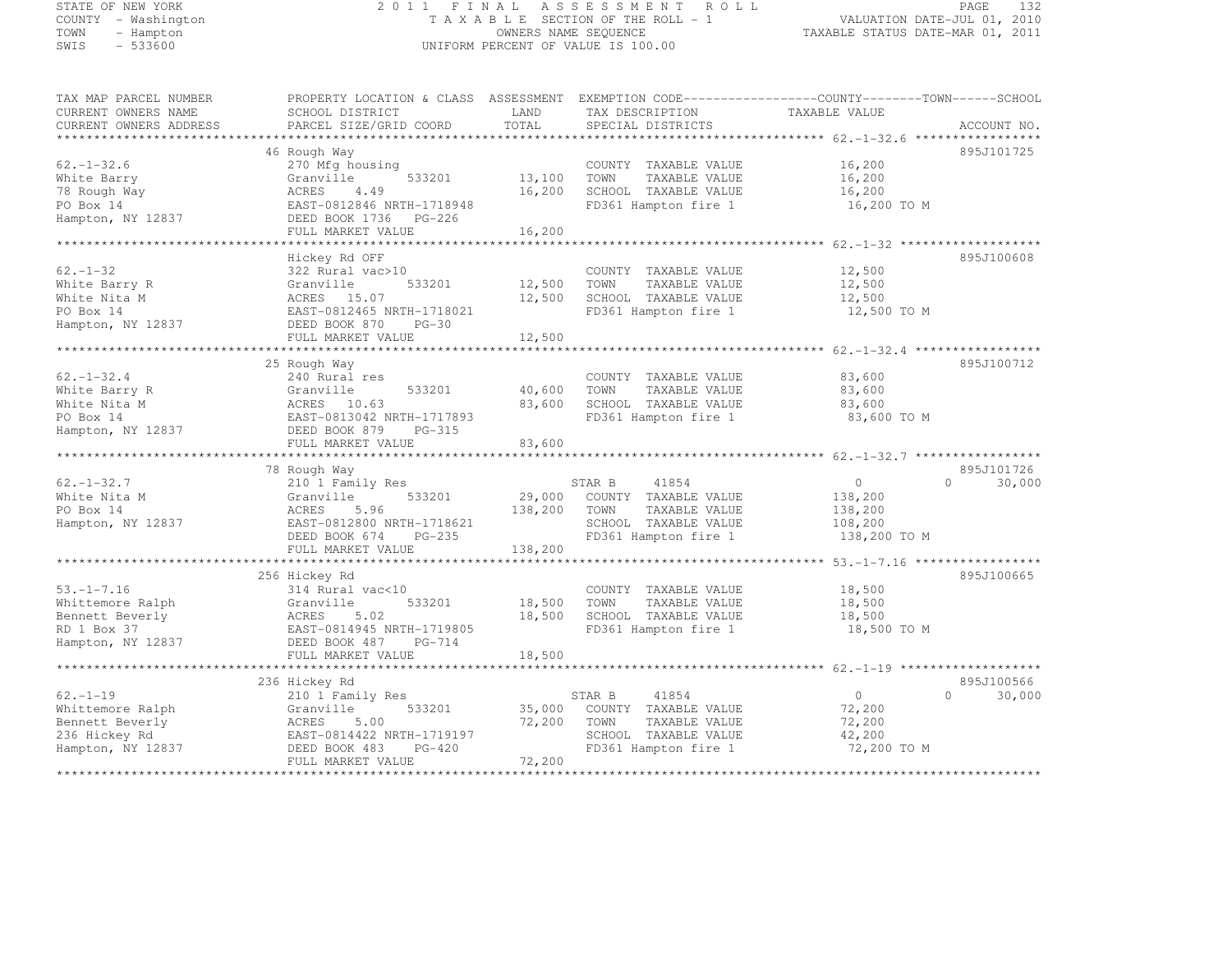| STATE OF NEW YORK |           |                     |  |
|-------------------|-----------|---------------------|--|
|                   |           | COUNTY - Washington |  |
| TOWN              |           | - Hampton           |  |
| SMTS              | $-533600$ |                     |  |

#### STATE OF NEW YORK 2 0 1 1 F I N A L A S S E S S M E N T R O L L PAGE <sup>133</sup> COUNTY - Washington T A X A B L E SECTION OF THE ROLL - 1 VALUATION DATE-JUL 01, 2010 TOWN - Hampton OWNERS NAME SEQUENCE TAXABLE STATUS DATE-MAR 01, 2011 SWIS - 533600 CONTROL CONTROL CONTROL UNIFORM PERCENT OF VALUE IS 100.00

| TAX MAP PARCEL NUMBER  | PROPERTY LOCATION & CLASS ASSESSMENT EXEMPTION CODE-----------------COUNTY-------TOWN------SCHOOL |             |                             |                |                     |
|------------------------|---------------------------------------------------------------------------------------------------|-------------|-----------------------------|----------------|---------------------|
| CURRENT OWNERS NAME    | SCHOOL DISTRICT                                                                                   | LAND        | TAX DESCRIPTION             | TAXABLE VALUE  |                     |
| CURRENT OWNERS ADDRESS | PARCEL SIZE/GRID COORD                                                                            | TOTAL       | SPECIAL DISTRICTS           |                | ACCOUNT NO.         |
|                        |                                                                                                   |             |                             |                |                     |
|                        | 272 Hickey Rd                                                                                     |             |                             |                | A95J100664          |
| $53. - 1 - 7.15$       | 312 Vac w/imprv                                                                                   |             | COUNTY TAXABLE VALUE        | 15,900         |                     |
| Whittemore Ralph F     | 533201<br>Granville                                                                               | 15,300      | TAXABLE VALUE<br>TOWN       | 15,900         |                     |
| 272 Hickey Rd          | ACRES<br>5.46                                                                                     | 15,900      | SCHOOL TAXABLE VALUE        | 15,900         |                     |
| Hampton, NY 12837      | EAST-0814899 NRTH-1720138                                                                         |             | FD361 Hampton fire 1        | 15,900 TO M    |                     |
|                        | DEED BOOK 782<br>$PG-59$                                                                          |             |                             |                |                     |
|                        | FULL MARKET VALUE                                                                                 | 15,900      |                             |                |                     |
|                        |                                                                                                   |             |                             |                |                     |
|                        | 1396 Carvers Falls Ln                                                                             |             |                             |                | 895J100686          |
| $31. - 1 - 3.6$        | 270 Mfg housing                                                                                   |             | COUNTY TAXABLE VALUE        | 46,100         |                     |
| Wilbur Jack R Sr       | 535201<br>Whitehall                                                                               | 25,300 TOWN | TAXABLE VALUE               | 46,100         |                     |
| Wilbur Jack R Jr       | ACRES<br>2.00                                                                                     | 46,100      | SCHOOL TAXABLE VALUE        | 46,100         |                     |
| PO Box 296             | EAST-0808592 NRTH-1746218                                                                         |             | FD361 Hampton fire 1        | 46,100 TO M    |                     |
| Fort Ann, NY 12827     | DEED BOOK 2845 PG-290                                                                             |             |                             |                |                     |
|                        | FULL MARKET VALUE                                                                                 | 46,100      |                             |                |                     |
|                        |                                                                                                   |             |                             |                |                     |
|                        | 1052 West Way                                                                                     |             |                             |                | 895J100114          |
| $71.4 - 2 - 8$         | 260 Seasonal res - WTRFNT                                                                         |             | COUNTY TAXABLE VALUE        | 172,400        |                     |
| Wilkinson Robert       | Granville<br>533201                                                                               | 27,200      | TAXABLE VALUE<br>TOWN       | 172,400        |                     |
| Wilkinson Patricia     | LOT 10                                                                                            | 172,400     | SCHOOL TAXABLE VALUE        | 172,400        |                     |
| 372 Madigan Rd         | $71. - 2 - 8$                                                                                     |             | FD361 Hampton fire 1        | 172,400 TO M   |                     |
| Schaghticoke, NY 12154 | FRNT 103.00 DPTH 273.00                                                                           |             |                             |                |                     |
|                        | EAST-0815420 NRTH-1707475                                                                         |             |                             |                |                     |
|                        | DEED BOOK 2233 PG-310                                                                             |             |                             |                |                     |
|                        | FULL MARKET VALUE                                                                                 | 172,400     |                             |                |                     |
|                        |                                                                                                   |             |                             |                |                     |
|                        | 230 Carvers Falls Rd                                                                              |             |                             |                | 895J101762          |
| $38. - 1 - 2.1$        | 210 1 Family Res                                                                                  |             | 41854<br>STAR B             | $\circ$        | $\bigcap$<br>30,000 |
| Williams Albert V Jr   | 535201<br>Whitehall                                                                               | 29,000      | COUNTY TAXABLE VALUE        | 131,600        |                     |
| Christy Marjorie E     | ACRES<br>3.14                                                                                     | 131,600     | TOWN<br>TAXABLE VALUE       | 131,600        |                     |
| 230 Carvers Falls Rd   | AURES J.I.<br>EAST-0805521 NRTH-1744853                                                           |             | SCHOOL TAXABLE VALUE        | 101,600        |                     |
| Whitehall, NY 12887    | DEED BOOK 945<br>$PG-87$                                                                          |             | FD362 Hampton fire 2        | 131,600 TO M   |                     |
|                        | FULL MARKET VALUE                                                                                 | 131,600     |                             |                |                     |
|                        |                                                                                                   |             |                             |                |                     |
|                        | 2611 State Route 22A                                                                              |             |                             |                | 895J100190          |
| $72 - 2 - 30$          | 270 Mfg housing                                                                                   |             | STAR B<br>41854             | $\overline{0}$ | $\cap$<br>15,200    |
| Williams Colin         | Granville<br>533201                                                                               |             | 11,000 COUNTY TAXABLE VALUE | 15,200         |                     |
| PO Box 53              | FRNT 210.00 DPTH 210.00                                                                           | 15,200      | TOWN<br>TAXABLE VALUE       | 15,200         |                     |
| Hampton, NY 12837      | EAST-0823218 NRTH-1712076                                                                         |             | SCHOOL TAXABLE VALUE        | $\Omega$       |                     |
|                        | DEED BOOK 921<br>$PG-96$                                                                          |             | FD361 Hampton fire 1        | 15,200 TO M    |                     |
|                        | FULL MARKET VALUE                                                                                 | 15,200      |                             |                |                     |
|                        |                                                                                                   |             |                             |                |                     |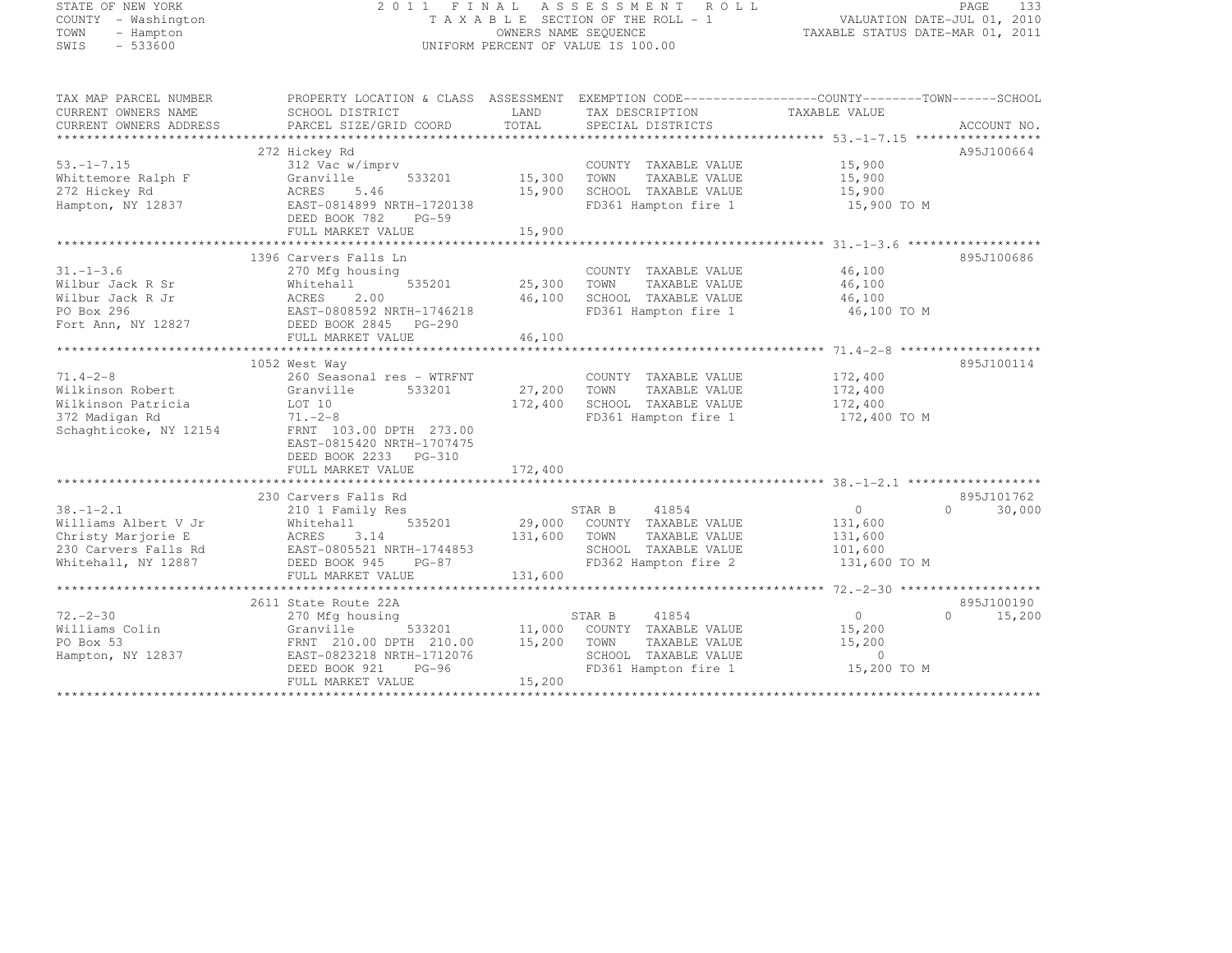# STATE OF NEW YORK 2 0 1 1 F I N A L A S S E S S M E N T R O L L PAGE <sup>134</sup> COUNTY - Washington T A X A B L E SECTION OF THE ROLL - 1 VALUATION DATE-JUL 01, 2010 TOWN - Hampton OWNERS NAME SEQUENCE TAXABLE STATUS DATE-MAR 01, 2011 SWIS - 533600 UNIFORM PERCENT OF VALUE IS 100.00

| TAX MAP PARCEL NUMBER                         | PROPERTY LOCATION & CLASS ASSESSMENT EXEMPTION CODE----------------COUNTY-------TOWN-----SCHOOL |                |                                      |               |          |             |
|-----------------------------------------------|-------------------------------------------------------------------------------------------------|----------------|--------------------------------------|---------------|----------|-------------|
| CURRENT OWNERS NAME<br>CURRENT OWNERS ADDRESS | SCHOOL DISTRICT<br>PARCEL SIZE/GRID COORD                                                       | LAND<br>TOTAL  | TAX DESCRIPTION<br>SPECIAL DISTRICTS | TAXABLE VALUE |          | ACCOUNT NO. |
|                                               |                                                                                                 |                |                                      |               |          |             |
|                                               | 2471 County Route 18                                                                            |                |                                      |               |          | 895J100088  |
| $72. - 1 - 9$                                 | 210 1 Family Res                                                                                |                | STAR B<br>41854                      | $\circ$       | $\Omega$ | 30,000      |
| Williams James B Jr                           | Granville                                                                                       | 533201 17,600  | COUNTY TAXABLE VALUE                 | 130,200       |          |             |
| Wyman Celena S                                | FRNT 228.00 DPTH 110.00                                                                         | 130,200        | TOWN<br>TAXABLE VALUE                | 130,200       |          |             |
| PO Box 36                                     | EAST-0821507 NRTH-1710479                                                                       |                | SCHOOL TAXABLE VALUE                 | 100,200       |          |             |
| Hampton, NY 12837                             | DEED BOOK 2542 PG-94                                                                            |                | FD361 Hampton fire 1                 | 130,200 TO M  |          |             |
|                                               | FULL MARKET VALUE                                                                               | 130,200        |                                      |               |          |             |
|                                               |                                                                                                 |                |                                      |               |          |             |
|                                               | 29 Wicked Hollow Way                                                                            |                |                                      |               |          | 895J100648  |
| $62. - 1 - 16$                                | 270 Mfg housing                                                                                 |                | COUNTY TAXABLE VALUE                 | 60,300        |          |             |
| Williams Joseph                               | 533201<br>Granville                                                                             | 36,900         | TOWN<br>TAXABLE VALUE                | 60,300        |          |             |
| Williams Pamela                               | ROW 587/211                                                                                     | 60,300         | SCHOOL TAXABLE VALUE                 | 60,300        |          |             |
| PO Box 80                                     | 6.87<br>ACRES                                                                                   |                | FD361 Hampton fire 1                 | 60,300 TO M   |          |             |
| Poultney, VT 05764                            | EAST-0813497 NRTH-1719570                                                                       |                |                                      |               |          |             |
|                                               | DEED BOOK 1956 PG-313                                                                           |                |                                      |               |          |             |
|                                               | FULL MARKET VALUE                                                                               | 60,300         |                                      |               |          |             |
|                                               |                                                                                                 | ************** |                                      |               |          |             |
|                                               | 162 Hickey Rd                                                                                   |                |                                      |               |          | 895J101815  |
| $62. - 1 - 25.1$                              | 270 Mfg housing                                                                                 |                | COUNTY TAXABLE VALUE                 | 39,000        |          |             |
| Williams Joseph                               | Granville                                                                                       | 533201 18,300  | TOWN<br>TAXABLE VALUE                | 39,000        |          |             |
| Williams Pamela                               | FRNT 235.00 DPTH 110.00                                                                         | 39,000         | SCHOOL TAXABLE VALUE                 | 39,000        |          |             |
| PO Box 80                                     | EAST-0814091 NRTH-1717553                                                                       |                | FD361 Hampton fire 1                 | 39,000 TO M   |          |             |
| Poultney, VT 05764                            | DEED BOOK 2491 PG-130                                                                           |                |                                      |               |          |             |
|                                               | FULL MARKET VALUE                                                                               | 39,000         |                                      |               |          |             |
|                                               |                                                                                                 |                |                                      |               |          |             |
|                                               | 236 Hills Pond Rd                                                                               |                |                                      |               |          |             |
| $71. - 1 - 14.101$                            | 270 Mfg housing                                                                                 |                | COUNTY TAXABLE VALUE                 | 34,700        |          |             |
| Williams Joseph                               | 533201<br>Granville                                                                             | 20,000         | TAXABLE VALUE<br>TOWN                | 34,700        |          |             |
| Williams Pamela                               | ACRES<br>9.36                                                                                   | 34,700         | SCHOOL TAXABLE VALUE                 | 34,700        |          |             |
| PO Box 80                                     | EAST-0817255 NRTH-1707487                                                                       |                | FD361 Hampton fire 1                 | 34,700 TO M   |          |             |
| Poultney, VT 05764                            | DEED BOOK 852<br>PG-111                                                                         |                |                                      |               |          |             |
|                                               | FULL MARKET VALUE                                                                               | 34,700         |                                      |               |          |             |
|                                               |                                                                                                 |                |                                      |               |          |             |
|                                               | South Rd                                                                                        |                |                                      |               |          |             |
| $72. - 1 - 16.5$                              | 314 Rural vac<10                                                                                |                | COUNTY TAXABLE VALUE                 | 6,100         |          |             |
| Williams Joseph                               | 533201<br>Granville                                                                             | 6,100          | TOWN<br>TAXABLE VALUE                | 6,100         |          |             |
| Williams Pamela                               | ACRES<br>1.04                                                                                   | 6,100          | SCHOOL TAXABLE VALUE                 | 6,100         |          |             |
| 203 Hickey Rd                                 | EAST-0819451 NRTH-1706701                                                                       |                | FD361 Hampton fire 1                 | 6,100 TO M    |          |             |
| Hampton, NY 12837                             | DEED BOOK 2650 PG-20                                                                            |                |                                      |               |          |             |
|                                               | FULL MARKET VALUE                                                                               | 6,100          |                                      |               |          |             |
|                                               | Hickey Rd                                                                                       |                |                                      |               |          | 895J100549  |
| $53. - 1 - 7.2$                               | 314 Rural vac<10                                                                                |                | COUNTY TAXABLE VALUE                 | 27,000        |          |             |
| Williams Joseph A                             | Granville<br>533201                                                                             | 27,000         | TOWN<br>TAXABLE VALUE                | 27,000        |          |             |
| Williams Pamela A                             | ACRES<br>5.71                                                                                   | 27,000         | SCHOOL TAXABLE VALUE                 | 27,000        |          |             |
| PO Box 10                                     | EAST-0814562 NRTH-1720899                                                                       |                | FD361 Hampton fire 1                 | 27,000 TO M   |          |             |
| Poultney, VT 05764                            | DEED BOOK 2898 PG-53                                                                            |                |                                      |               |          |             |
|                                               | FULL MARKET VALUE                                                                               | 27,000         |                                      |               |          |             |
|                                               |                                                                                                 |                |                                      |               |          |             |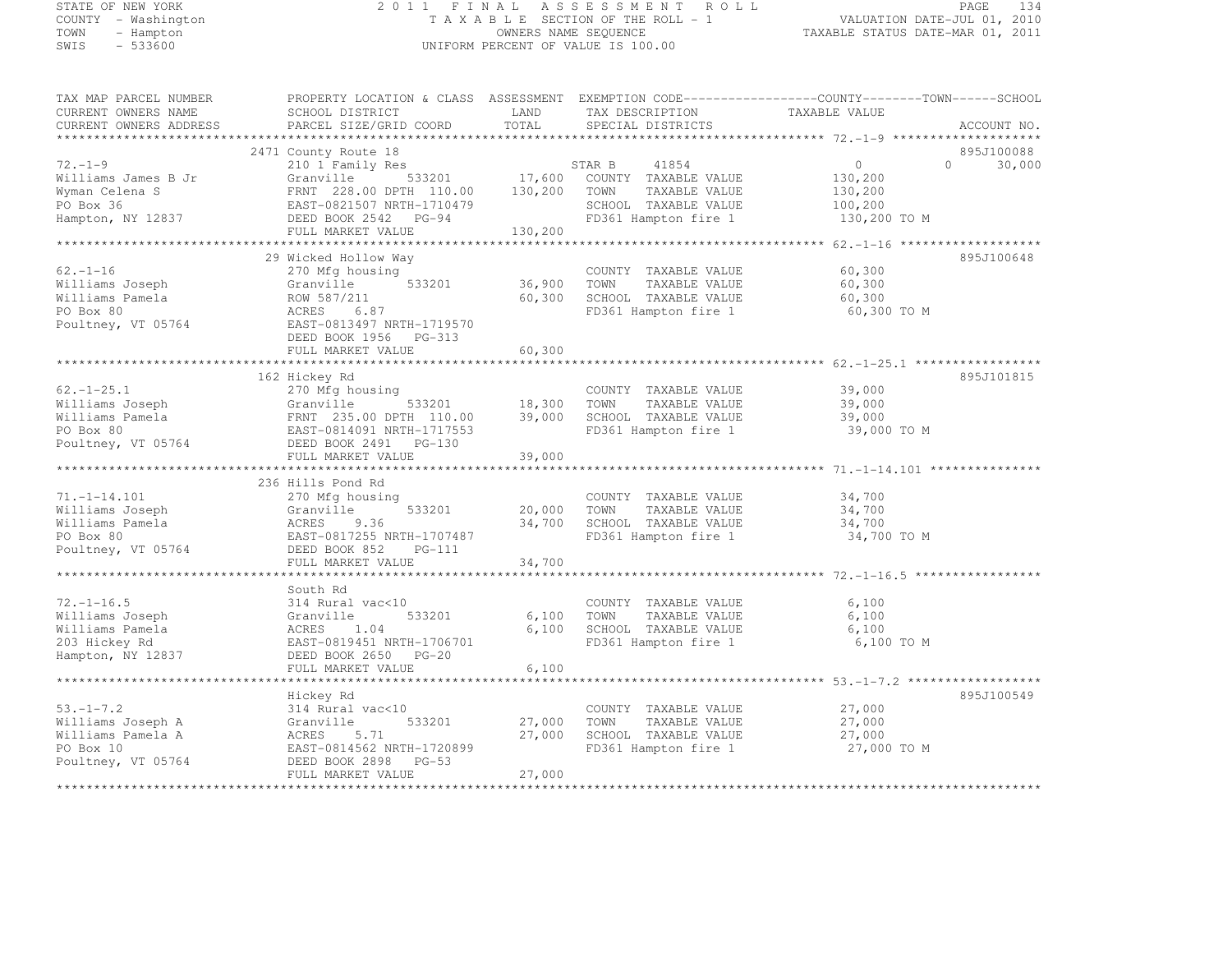# STATE OF NEW YORK 2 0 1 1 F I N A L A S S E S S M E N T R O L L PAGE <sup>135</sup> COUNTY - Washington T A X A B L E SECTION OF THE ROLL - 1 VALUATION DATE-JUL 01, 2010 TOWN - Hampton OWNERS NAME SEQUENCE TAXABLE STATUS DATE-MAR 01, 2011 SWIS - 533600 UNIFORM PERCENT OF VALUE IS 100.00

TAX MAP PARCEL NUMBER PROPERTY LOCATION & CLASS ASSESSMENT EXEMPTION CODE------------------COUNTY--------TOWN------SCHOOL

| CURRENT OWNERS NAME<br>CURRENT OWNERS ADDRESS | SCHOOL DISTRICT<br>PARCEL SIZE/GRID COORD | LAND<br>TOTAL | TAX DESCRIPTION<br>SPECIAL DISTRICTS | TAXABLE VALUE                                    | ACCOUNT NO.        |
|-----------------------------------------------|-------------------------------------------|---------------|--------------------------------------|--------------------------------------------------|--------------------|
|                                               |                                           |               |                                      |                                                  |                    |
|                                               | 211 Hickey Rd                             |               |                                      |                                                  | 895J100582         |
| $62 - 1 - 20$                                 | 210 1 Family Res                          |               | COUNTY TAXABLE VALUE                 | 47,000                                           |                    |
| Williams Joseph A                             | 533201<br>Granville                       | 35,000        | TOWN<br>TAXABLE VALUE                | 47,000                                           |                    |
| Williams Pamela A                             | ACRES<br>5.04                             | 47,000        | SCHOOL TAXABLE VALUE                 | 47,000                                           |                    |
| PO Box 80                                     | EAST-0813862 NRTH-1719024                 |               | FD361 Hampton fire 1                 | 47,000 TO M                                      |                    |
| Poultney, VT 05764                            | DEED BOOK 875<br>$PG-63$                  |               |                                      |                                                  |                    |
|                                               | FULL MARKET VALUE                         | 47,000        |                                      |                                                  |                    |
|                                               |                                           | ************  |                                      | *********************** 62.-1-21 *************** |                    |
|                                               | 203 Hickey Rd                             |               |                                      |                                                  | 895J100649         |
| $62. - 1 - 21$                                | 210 1 Family Res                          |               | STAR B<br>41854                      | $\overline{0}$                                   | 30,000<br>$\Omega$ |
| Williams Joseph A                             | 533201<br>Granville                       | 35,800        | COUNTY TAXABLE VALUE                 | 182,400                                          |                    |
| Williams Pamela A                             | ACRES<br>5.76                             | 182,400       | TAXABLE VALUE<br>TOWN                | 182,400                                          |                    |
| PO Box 80                                     | EAST-0813829 NRTH-1718624                 |               | SCHOOL TAXABLE VALUE                 | 152,400                                          |                    |
| Poultney, VT 05764                            | DEED BOOK 718 PG-96                       |               | FD361 Hampton fire 1                 | 182,400 TO M                                     |                    |
|                                               | FULL MARKET VALUE                         | 182,400       |                                      |                                                  |                    |
|                                               |                                           |               |                                      |                                                  |                    |
|                                               | 212 Hickey Rd                             |               |                                      |                                                  | 895J100683         |
| $62. - 1 - 22$                                | 314 Rural vac<10                          |               | COUNTY TAXABLE VALUE                 | 9,000                                            |                    |
| Williams Joseph A                             | Granville<br>533201                       | 9,000         | TOWN<br>TAXABLE VALUE                | 9,000                                            |                    |
| Williams Pamela                               | ACRES<br>2.80                             | 9,000         | SCHOOL TAXABLE VALUE                 | 9,000                                            |                    |
| PO Box 80                                     | EAST-0814324 NRTH-1718670                 |               | FD361 Hampton fire 1                 | 9,000 TO M                                       |                    |
| Poultney, VT 05764                            | DEED BOOK 829<br>PG-232                   |               |                                      |                                                  |                    |
|                                               | FULL MARKET VALUE                         | 9,000         |                                      |                                                  |                    |
|                                               |                                           |               |                                      |                                                  |                    |
|                                               | 119 Hickey Rd                             |               |                                      |                                                  | 895J100643         |
| $62. - 1 - 31$                                | 314 Rural vac<10                          |               | COUNTY TAXABLE VALUE                 | 14,500                                           |                    |
| Williams Joseph A                             | 533201<br>Granville                       | 14,500        | TOWN<br>TAXABLE VALUE                | 14,500                                           |                    |
| Williams Pamela A                             | ACRES<br>9.96                             | 14,500        | SCHOOL TAXABLE VALUE                 | 14,500                                           |                    |
| 203 Hickey Rd                                 | EAST-0813347 NRTH-1717275                 |               | FD361 Hampton fire 1                 | 14,500 TO M                                      |                    |
| Hampton, NY 12837                             | DEED BOOK 2156 PG-242                     |               |                                      |                                                  |                    |
|                                               | FULL MARKET VALUE                         | 14,500        |                                      |                                                  |                    |
|                                               |                                           |               |                                      |                                                  |                    |
|                                               | County Route 18                           |               |                                      |                                                  | 895J100291         |
| $71. - 1 - 1.1$                               | 322 Rural vac>10                          |               | COUNTY TAXABLE VALUE                 | 31,500                                           |                    |
| Williams Joseph A                             | Granville<br>533201                       | 31,500        | TOWN<br>TAXABLE VALUE                | 31,500                                           |                    |
| Williams Pamela A                             | ACRES 11.10                               | 31,500        | SCHOOL TAXABLE VALUE                 | 31,500                                           |                    |
| PO Box 80                                     | EAST-0811731 NRTH-1713812                 |               | FD361 Hampton fire 1                 | 31,500 TO M                                      |                    |
| Poultney, VT 05764                            | DEED BOOK 2132 PG-149                     |               |                                      |                                                  |                    |
|                                               | FULL MARKET VALUE                         | 31,500        |                                      |                                                  |                    |
|                                               |                                           |               |                                      |                                                  |                    |
|                                               | 1574 County Route 21                      |               |                                      |                                                  |                    |
| $80. - 1 - 2.9$                               | 270 Mfg housing                           |               | STAR B<br>41854                      | $\overline{0}$                                   | $\Omega$<br>30,000 |
| Willson Scott                                 | 533201<br>Granville                       | 40,900        | COUNTY TAXABLE VALUE                 | 98,800                                           |                    |
| 1574 County Route 21                          | LOT 2                                     | 98,800        | TOWN<br>TAXABLE VALUE                | 98,800                                           |                    |
| Whitehall, NY 12887                           | ACRES<br>10.93                            |               | SCHOOL TAXABLE VALUE                 | 68,800                                           |                    |
|                                               | EAST-0813063 NRTH-1702480                 |               | FD361 Hampton fire 1                 | 98,800 TO M                                      |                    |
|                                               | $PG-128$<br>DEED BOOK 948                 |               |                                      |                                                  |                    |
|                                               | FULL MARKET VALUE                         | 98,800        |                                      |                                                  |                    |
| *************************                     |                                           |               |                                      |                                                  |                    |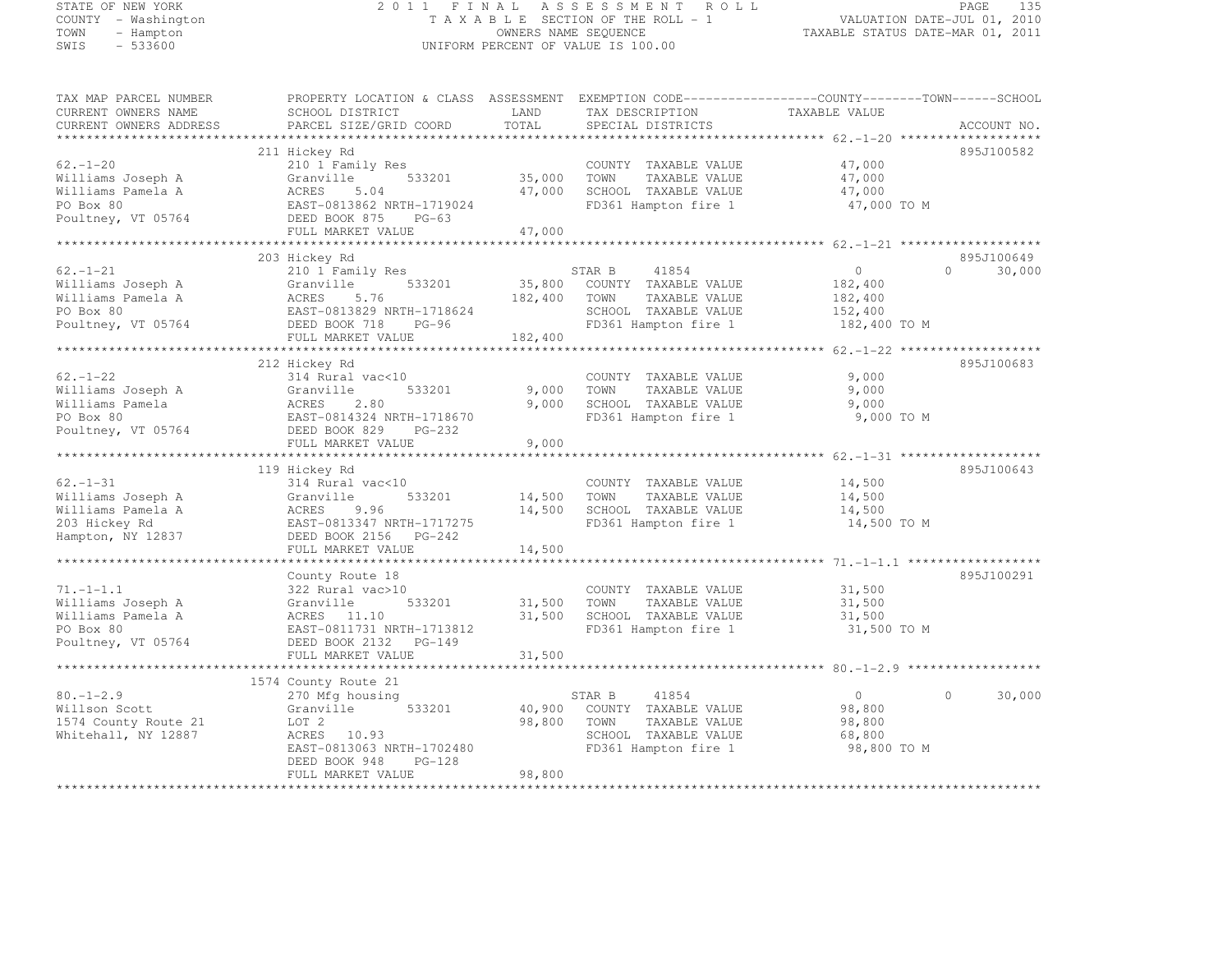STATE OF NEW YORK 2 0 1 1 F I N A L A S S E S S M E N T R O L L PAGE <sup>136</sup> COUNTY - Washington T A X A B L E SECTION OF THE ROLL - 1 VALUATION DATE-JUL 01, 2010 TOWN - Hampton OWNERS NAME SEQUENCE TAXABLE STATUS DATE-MAR 01, 2011 SIALE OF NEW JOAN<br>
COUNTY – Washington<br>
TAXABLE SECTION OF THE ROLL –<br>
TAXABLE SECTION OF THE ROLL –<br>
OWNERS NAME SEQUENCE<br>
SWIS – 533600 TAX MAP PARCEL NUMBER PROPERTY LOCATION & CLASS ASSESSMENT EXEMPTION CODE------------------COUNTY--------TOWN------SCHOOL CURRENT OWNERS NAME SCHOOL DISTRICT LAND TAX DESCRIPTION TAXABLE VALUE<br>
PARCEL SIZE/GRID COORD TOTAL SPECIAL DISTRICTS ACCOUNT NO.<br>
PARCEL SIZE/GRID COORD TOTAL SPECIAL DISTRICTS AND RESERVE ACCOUNT NO. \*\*\*\*\*\*\*\*\*\*\*\*\*\*\*\*\*\*\*\*\*\*\*\*\*\*\*\*\*\*\*\*\*\*\*\*\*\*\*\*\*\*\*\*\*\*\*\*\*\*\*\*\*\*\*\*\*\*\*\*\*\*\*\*\*\*\*\*\*\*\*\*\*\*\*\*\*\*\*\*\*\*\*\*\*\*\*\*\*\*\*\*\*\*\*\*\*\*\*\*\*\*\* 81.-2-23.1 \*\*\*\*\*\*\*\*\*\*\*\*\*\*\*\*\* 101 Prouty Rd 81.-2-23.1 322 Rural vac>10 COUNTY TAXABLE VALUE 30,700 Winter Dave Granville 533201 30,700 TOWN TAXABLE VALUE 30,700 Winter Beth May be subject to ag pena 30,700 SCHOOL TAXABLE VALUE 30,700 50 Furnace St until 2015 CA001 Cons agri dst 1 30,700 TO Poultney, VT 05764 ACRES 20.09 FD361 Hampton fire 1 30,700 TO M EAST-0821872 NRTH-1699790

| Poultney, VT 05764               | ACRES 20.09<br>EAST-0821872 NRTH-1699790<br>DEED BOOK 2859 PG-311<br>FULL MARKET VALUE | 30,700  | FD361 Hampton fire 1                          | 30,700 TO M      |            |
|----------------------------------|----------------------------------------------------------------------------------------|---------|-----------------------------------------------|------------------|------------|
|                                  |                                                                                        |         |                                               |                  |            |
|                                  | County Route 21 OFF                                                                    |         |                                               |                  | 895J100078 |
| $71. - 1 - 31$                   | 910 Priv forest                                                                        |         | COUNTY TAXABLE VALUE                          | 85,100           |            |
| Wood Timothy                     | 535201<br>Whitehall                                                                    | 85,100  | TOWN<br>TAXABLE VALUE                         | 85,100           |            |
| 18 Louis Dr                      | ROW 837-315                                                                            | 85,100  | SCHOOL TAXABLE VALUE                          | 85,100           |            |
| Katonah, NY 10536                | ACRES 189.10<br>EAST-0808989 NRTH-1711176<br>DEED BOOK 2587 PG-101                     |         | FD361 Hampton fire 1                          | 85,100 TO M      |            |
|                                  | FULL MARKET VALUE                                                                      | 85,100  |                                               |                  |            |
|                                  |                                                                                        |         |                                               |                  |            |
|                                  | LOT 6 Faesh Pat                                                                        |         |                                               |                  | 895J100077 |
| $71. - 1 - 32$                   | 910 Priv forest                                                                        |         | COUNTY TAXABLE VALUE                          | 38,400           |            |
| Wood Timothy                     | 533201<br>Granville                                                                    | 38,400  | TOWN<br>TAXABLE VALUE                         | 38,400           |            |
| 18 Louis Dr                      | ROW 837-315                                                                            | 38,400  | SCHOOL TAXABLE VALUE                          | 38,400           |            |
| Katonah, NY 10536                | ACRES 85.30<br>EAST-0810777 NRTH-1710240<br>DEED BOOK 2587 PG-101<br>FULL MARKET VALUE | 38,400  | FD361 Hampton fire 1                          | 38,400 TO M      |            |
|                                  |                                                                                        |         |                                               |                  |            |
|                                  | Hickey Rd                                                                              |         |                                               |                  | 895J100644 |
| $62 - 1 - 28$<br>Woodbury Edward | 314 Rural vac<10<br>533201                                                             | 16,000  | COUNTY TAXABLE VALUE<br>TOWN<br>TAXABLE VALUE | 16,000           |            |
| 2287 Route 30 N                  | Granville<br>ACRES 1.98                                                                | 16,000  | SCHOOL TAXABLE VALUE                          | 16,000<br>16,000 |            |
| Bomoseen, VT 05732               | EAST-0813964 NRTH-1716885                                                              |         | FD361 Hampton fire 1                          | 16,000 TO M      |            |
|                                  | DEED BOOK 1855 PG-11                                                                   |         |                                               |                  |            |
|                                  | FULL MARKET VALUE                                                                      | 16,000  |                                               |                  |            |
|                                  |                                                                                        |         |                                               |                  |            |
|                                  | 106 Hickey Rd                                                                          |         |                                               |                  |            |
| $62, -1 - 28.2$                  | 210 1 Family Res                                                                       |         | COUNTY TAXABLE VALUE                          | 115,900          |            |
| Woodbury Edward J                | 533201<br>Granville                                                                    | 25,500  | TOWN<br>TAXABLE VALUE                         | 115,900          |            |
| 2287 Route 30 N                  | 2.08 BANK<br>ACRES<br>26                                                               | 115,900 | SCHOOL TAXABLE VALUE                          | 115,900          |            |
| Bomoseen, VT 05732               | EAST-0813893 NRTH-1716431                                                              |         | FD361 Hampton fire 1                          | 115,900 TO M     |            |
|                                  | DEED BOOK 1682 PG-344<br>FULL MARKET VALUE                                             | 115,900 |                                               |                  |            |
|                                  |                                                                                        |         |                                               |                  |            |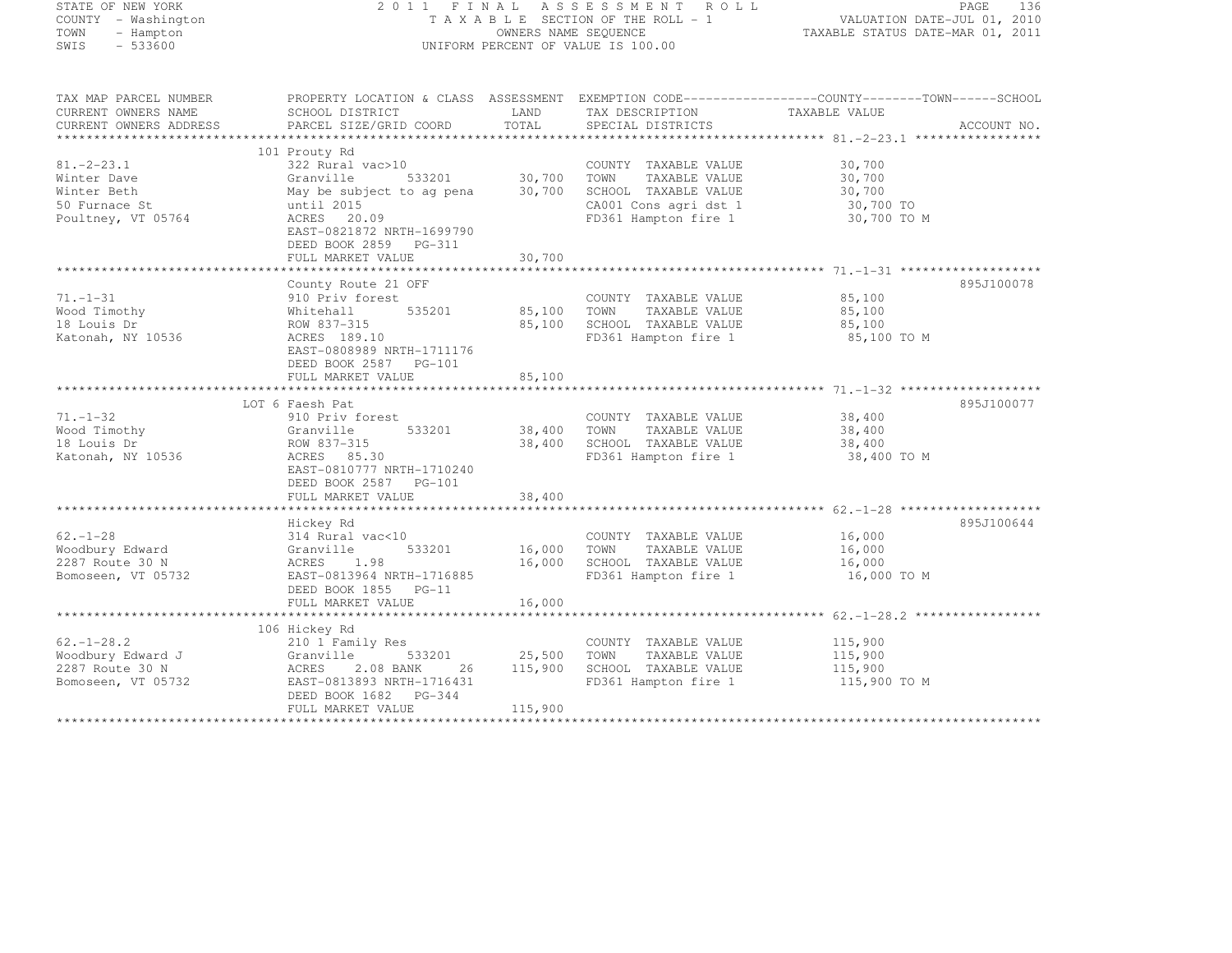#### STATE OF NEW YORK 2 0 1 1 F I N A L A S S E S S M E N T R O L L PAGE <sup>137</sup> COUNTY - Washington T A X A B L E SECTION OF THE ROLL - 1 VALUATION DATE-JUL 01, 2010 TOWN - Hampton OWNERS NAME SEQUENCE TAXABLE STATUS DATE-MAR 01, 2011 SWIS - 533600 UNIFORM PERCENT OF VALUE IS 100.00

| TAX MAP PARCEL NUMBER                                                                                                                                                                                                                   | PROPERTY LOCATION & CLASS ASSESSMENT EXEMPTION CODE-----------------COUNTY-------TOWN------SCHOOL                                                                                                                                                                                                                                                                                                                                                                                                                             |        |                                                           |                                                                                                                            |               |
|-----------------------------------------------------------------------------------------------------------------------------------------------------------------------------------------------------------------------------------------|-------------------------------------------------------------------------------------------------------------------------------------------------------------------------------------------------------------------------------------------------------------------------------------------------------------------------------------------------------------------------------------------------------------------------------------------------------------------------------------------------------------------------------|--------|-----------------------------------------------------------|----------------------------------------------------------------------------------------------------------------------------|---------------|
| CURRENT OWNERS NAME                                                                                                                                                                                                                     | SCHOOL DISTRICT                     LAND        TAX DESCRIPTION                  TAXABLE VALUE                                                                                                                                                                                                                                                                                                                                                                                                                                | TOTAL  |                                                           |                                                                                                                            | ACCOUNT NO.   |
| CURRENT OWNERS ADDRESS                                                                                                                                                                                                                  | PARCEL SIZE/GRID COORD                                                                                                                                                                                                                                                                                                                                                                                                                                                                                                        |        | SPECIAL DISTRICTS                                         |                                                                                                                            |               |
|                                                                                                                                                                                                                                         | 145 Campbell Ln                                                                                                                                                                                                                                                                                                                                                                                                                                                                                                               |        |                                                           |                                                                                                                            | 895J100297    |
| $72. -2 - 36$                                                                                                                                                                                                                           | Campbell Ln<br>210 1 Family Res<br>210 1 25,600 COUNTY TAXABLE VALUE<br>713/145 Hwy Approp 42,800 TOWN TAXABLE VALUE<br>ACRES 2.10 27,800 SCHOOL TAXABLE VALUE 42,800<br>EAST-0824096 NRTH-1713445<br>FD361 Hampton fire 1 42,800 TO M<br>FD                                                                                                                                                                                                                                                                                  |        |                                                           |                                                                                                                            | $0 \t 30,000$ |
|                                                                                                                                                                                                                                         |                                                                                                                                                                                                                                                                                                                                                                                                                                                                                                                               |        |                                                           |                                                                                                                            |               |
| Woods Robert W<br>145 Campbell Ln                                                                                                                                                                                                       |                                                                                                                                                                                                                                                                                                                                                                                                                                                                                                                               |        |                                                           |                                                                                                                            |               |
| Hampton, NY 12837                                                                                                                                                                                                                       |                                                                                                                                                                                                                                                                                                                                                                                                                                                                                                                               |        |                                                           |                                                                                                                            |               |
|                                                                                                                                                                                                                                         |                                                                                                                                                                                                                                                                                                                                                                                                                                                                                                                               |        |                                                           |                                                                                                                            |               |
|                                                                                                                                                                                                                                         | DEED BOOK 656 PG-113                                                                                                                                                                                                                                                                                                                                                                                                                                                                                                          |        |                                                           |                                                                                                                            |               |
|                                                                                                                                                                                                                                         | FULL MARKET VALUE                                                                                                                                                                                                                                                                                                                                                                                                                                                                                                             | 42,800 |                                                           |                                                                                                                            |               |
|                                                                                                                                                                                                                                         |                                                                                                                                                                                                                                                                                                                                                                                                                                                                                                                               |        |                                                           |                                                                                                                            |               |
|                                                                                                                                                                                                                                         | 2809 State Route 22A                                                                                                                                                                                                                                                                                                                                                                                                                                                                                                          |        |                                                           |                                                                                                                            | 895J100198    |
| $63, -1 - 10, 1$                                                                                                                                                                                                                        | 112 Dairy farm MG DIST 41720<br>Granville 533201 263,700 STAR B 41854                                                                                                                                                                                                                                                                                                                                                                                                                                                         |        |                                                           | $\begin{array}{cccc} 54,043 & 54,043 & 54,043 \\ 0 & 0 & 30,000 \\ 0 & 0 & 30,000 \\ 42,200 & 42,200 & 42,200 \end{array}$ |               |
| Yorkmont Farm Inc                                                                                                                                                                                                                       |                                                                                                                                                                                                                                                                                                                                                                                                                                                                                                                               |        |                                                           |                                                                                                                            |               |
| 2809 State Route 22A                                                                                                                                                                                                                    |                                                                                                                                                                                                                                                                                                                                                                                                                                                                                                                               |        |                                                           |                                                                                                                            |               |
| Hampton, NY 12837                                                                                                                                                                                                                       | Inc Farm-2 STAR exemption $651,900$ STAR B $41854$<br>713/147 Hwy Apporp 51,900 STAR B 41854<br>ACRES 521.70 COUNTY TAXABLE VALUE                                                                                                                                                                                                                                                                                                                                                                                             |        |                                                           |                                                                                                                            |               |
|                                                                                                                                                                                                                                         |                                                                                                                                                                                                                                                                                                                                                                                                                                                                                                                               |        |                                                           | 555,657<br>555,657                                                                                                         |               |
| MAY BE SUBJECT TO PAYMENT                                                                                                                                                                                                               | $\begin{tabular}{lllllllllll} $\begin{array}{l} & $\cdots$ & $\cdots$ & $\cdots$ & $\cdots$ \\ \multicolumn{3}{l}{\small{2.5\textwidth}}\end{array}$ & $\begin{array}{l} & $\cdots$ & $\cdots$ & $\cdots$ \\ \multicolumn{3}{l}{\small{2.5\textwidth}}\end{array}$ & $\begin{array}{l} & $\cdots$ & $\cdots$ & $\cdots$ \\ \multicolumn{3}{l}{\small{2.5\textwidth}}\end{array}$ & $\begin{array}{l} & $\cdots$ & $\cdots$ & $\cdots$ \\ \multicolumn{3}{l}{\small{2.5\textwidth}}\end{array}$ & $\begin{array}{l} & $\cdots$ |        |                                                           |                                                                                                                            |               |
| UNDER AGDIST LAW TIL 2015                                                                                                                                                                                                               |                                                                                                                                                                                                                                                                                                                                                                                                                                                                                                                               |        |                                                           |                                                                                                                            |               |
|                                                                                                                                                                                                                                         |                                                                                                                                                                                                                                                                                                                                                                                                                                                                                                                               |        |                                                           |                                                                                                                            |               |
|                                                                                                                                                                                                                                         | DEED BOOK 463 PG-579 SCHOOL TAXABLE VALUE 495,657<br>FULL MARKET VALUE 651,900 CA001 Cons agri dst 1 555,657 TO<br>FULL MARKET VALUE 651,900 CA001 Cons agri dst 1 555,657 TO<br>PG-243 EX<br>FD361 Hampton fire 1 609,700 TO M                                                                                                                                                                                                                                                                                               |        |                                                           |                                                                                                                            |               |
|                                                                                                                                                                                                                                         |                                                                                                                                                                                                                                                                                                                                                                                                                                                                                                                               |        | 42,200 EX                                                 |                                                                                                                            |               |
|                                                                                                                                                                                                                                         |                                                                                                                                                                                                                                                                                                                                                                                                                                                                                                                               |        |                                                           |                                                                                                                            |               |
|                                                                                                                                                                                                                                         | State Route 22A OFF                                                                                                                                                                                                                                                                                                                                                                                                                                                                                                           |        |                                                           |                                                                                                                            | 895J100567    |
|                                                                                                                                                                                                                                         |                                                                                                                                                                                                                                                                                                                                                                                                                                                                                                                               |        |                                                           |                                                                                                                            |               |
|                                                                                                                                                                                                                                         |                                                                                                                                                                                                                                                                                                                                                                                                                                                                                                                               |        |                                                           |                                                                                                                            |               |
|                                                                                                                                                                                                                                         |                                                                                                                                                                                                                                                                                                                                                                                                                                                                                                                               |        |                                                           |                                                                                                                            |               |
|                                                                                                                                                                                                                                         |                                                                                                                                                                                                                                                                                                                                                                                                                                                                                                                               |        |                                                           |                                                                                                                            |               |
| 72.-2-39<br>Yorkmont Farms Inc 322 Rural vac>10<br>ATT:Kevin Perry ACRES 11.20<br>2809 State Route 22A EAST-0822853 NRTH-1712848<br>Hampton, NY 12837 DEED BOOK 2145 PG-246 TONG TAXABLE VALUE 12,500 TOMN TAXABLE VALUE<br>Hampton, NY |                                                                                                                                                                                                                                                                                                                                                                                                                                                                                                                               |        |                                                           |                                                                                                                            |               |
|                                                                                                                                                                                                                                         |                                                                                                                                                                                                                                                                                                                                                                                                                                                                                                                               |        |                                                           |                                                                                                                            |               |
|                                                                                                                                                                                                                                         |                                                                                                                                                                                                                                                                                                                                                                                                                                                                                                                               |        |                                                           |                                                                                                                            |               |
|                                                                                                                                                                                                                                         | Perry Heights Way                                                                                                                                                                                                                                                                                                                                                                                                                                                                                                             |        |                                                           |                                                                                                                            |               |
| $72. -2 - 39.1$                                                                                                                                                                                                                         | $\frac{1}{2}$ $\frac{1}{2}$ $\frac{533201}{20}$ $\frac{500}{20}$<br>692 Road/str/hwy                                                                                                                                                                                                                                                                                                                                                                                                                                          |        | COUNTY TAXABLE VALUE                                      | 500                                                                                                                        |               |
|                                                                                                                                                                                                                                         |                                                                                                                                                                                                                                                                                                                                                                                                                                                                                                                               |        | TOWN                                                      | TAXABLE VALUE 500                                                                                                          |               |
|                                                                                                                                                                                                                                         |                                                                                                                                                                                                                                                                                                                                                                                                                                                                                                                               |        | 500 SCHOOL TAXABLE VALUE<br>FD361 Hampton fire 1 500 TO M | 500                                                                                                                        |               |
| Vorkmont Farms Inc (1922 Noad/Str/NWY<br>193201 500<br>ATT:Kevin Perry FRNT 50.00 DPTH 690.00 500<br>2809 State Route 22A EAST-0822760 NRTH-1711937<br>Hampton, NY 12837 DEED BOOK 2145 PG-246                                          |                                                                                                                                                                                                                                                                                                                                                                                                                                                                                                                               |        |                                                           |                                                                                                                            |               |
|                                                                                                                                                                                                                                         | FULL MARKET VALUE                                                                                                                                                                                                                                                                                                                                                                                                                                                                                                             | 500    |                                                           |                                                                                                                            |               |
|                                                                                                                                                                                                                                         |                                                                                                                                                                                                                                                                                                                                                                                                                                                                                                                               |        |                                                           |                                                                                                                            |               |
|                                                                                                                                                                                                                                         | Carvers Falls Ln                                                                                                                                                                                                                                                                                                                                                                                                                                                                                                              |        |                                                           |                                                                                                                            | 895J100561    |
| $31. - 1 - 3.3$                                                                                                                                                                                                                         | 311 Res vac land                                                                                                                                                                                                                                                                                                                                                                                                                                                                                                              |        | COUNTY TAXABLE VALUE 2,300                                |                                                                                                                            |               |
|                                                                                                                                                                                                                                         |                                                                                                                                                                                                                                                                                                                                                                                                                                                                                                                               |        | TAXABLE VALUE 2,300                                       |                                                                                                                            |               |
|                                                                                                                                                                                                                                         |                                                                                                                                                                                                                                                                                                                                                                                                                                                                                                                               |        | 2,300 SCHOOL TAXABLE VALUE                                | 2,300                                                                                                                      |               |
|                                                                                                                                                                                                                                         |                                                                                                                                                                                                                                                                                                                                                                                                                                                                                                                               |        | FD362 Hampton fire 2 2,300 TO M                           |                                                                                                                            |               |
| 31.-1-3.3 311 Res vac land COUNT!<br>Young James P Mhitehall 535201 2,300 TOWN<br>Young Maureen L FRNT 131.00 DPTH 236.00 2,300 SCHOOI<br>1462 Carvers Falls Ln EAST-0808805 NRTH-1747544 FD362<br>Whitehall, NY 12887 DEED MOOK 461 P  |                                                                                                                                                                                                                                                                                                                                                                                                                                                                                                                               |        |                                                           |                                                                                                                            |               |
|                                                                                                                                                                                                                                         | FULL MARKET VALUE                                                                                                                                                                                                                                                                                                                                                                                                                                                                                                             | 2,300  |                                                           |                                                                                                                            |               |
|                                                                                                                                                                                                                                         |                                                                                                                                                                                                                                                                                                                                                                                                                                                                                                                               |        |                                                           |                                                                                                                            |               |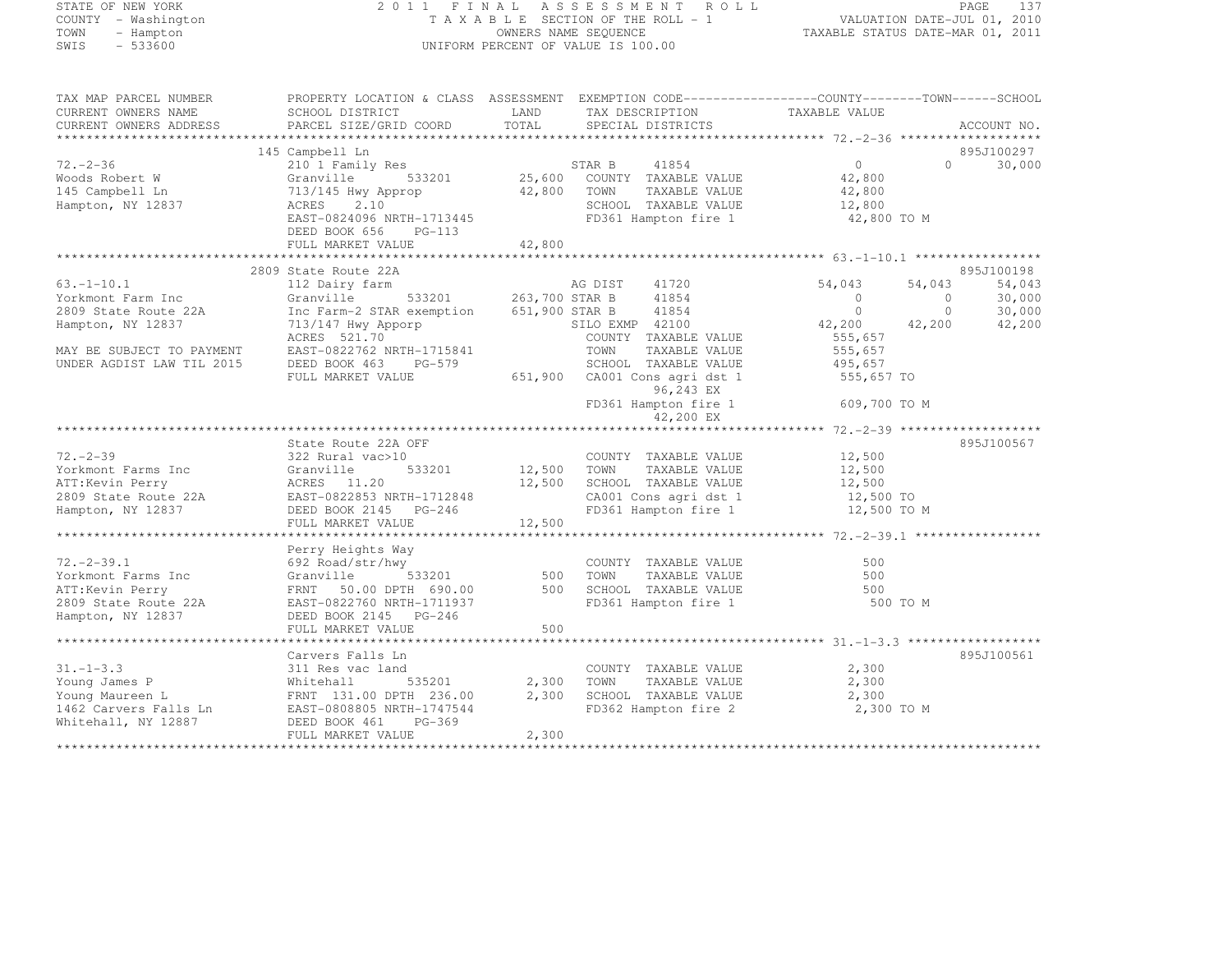# STATE OF NEW YORK 2 0 1 1 F I N A L A S S E S S M E N T R O L L PAGE <sup>138</sup> COUNTY - Washington T A X A B L E SECTION OF THE ROLL - 1 VALUATION DATE-JUL 01, 2010 TOWN - Hampton OWNERS NAME SEQUENCE TAXABLE STATUS DATE-MAR 01, 2011 SWIS - 533600 UNIFORM PERCENT OF VALUE IS 100.00

| TAX MAP PARCEL NUMBER  | PROPERTY LOCATION & CLASS ASSESSMENT EXEMPTION CODE----------------COUNTY-------TOWN-----SCHOOL |                |                             |                |          |             |
|------------------------|-------------------------------------------------------------------------------------------------|----------------|-----------------------------|----------------|----------|-------------|
| CURRENT OWNERS NAME    | SCHOOL DISTRICT                                                                                 | LAND           | TAX DESCRIPTION             | TAXABLE VALUE  |          |             |
| CURRENT OWNERS ADDRESS | PARCEL SIZE/GRID COORD                                                                          | TOTAL          | SPECIAL DISTRICTS           |                |          | ACCOUNT NO. |
|                        |                                                                                                 |                |                             |                |          |             |
|                        | 1462 Carvers Falls Rd                                                                           |                |                             |                |          | 895J100560  |
| $31. - 1 - 3.4$        | 210 1 Family Res                                                                                |                | STAR B<br>41854             | $\Omega$       | $\Omega$ | 30,000      |
| Young James P          | 535201<br>Whitehall                                                                             |                | 33,500 COUNTY TAXABLE VALUE | 134,900        |          |             |
| Young Maureen L        | 4.55<br>ACRES                                                                                   | 134,900        | TOWN<br>TAXABLE VALUE       | 134,900        |          |             |
| 1462 Carvers Falls Ln  | EAST-0808510 NRTH-1747677                                                                       |                | SCHOOL TAXABLE VALUE        | 104,900        |          |             |
| Whitehall, NY 12887    | DEED BOOK 461<br>PG-366                                                                         |                | FD362 Hampton fire 2        | 134,900 TO M   |          |             |
|                        | FULL MARKET VALUE                                                                               | 134,900        |                             |                |          |             |
|                        |                                                                                                 |                |                             |                |          |             |
|                        | 17 Dailey Way                                                                                   |                |                             |                |          | 895J100421  |
| $72. - 1 - 7$          | 210 1 Family Res                                                                                |                | STAR EN<br>41834            | $\overline{0}$ | $\Omega$ | 60,100      |
| Yurchak Andrew Jr      | 533201<br>Granville                                                                             | 29,500         | COUNTY TAXABLE VALUE        | 134,900        |          |             |
| PO Box 97              | ACRES<br>3.30                                                                                   | 134,900        | TOWN<br>TAXABLE VALUE       | 134,900        |          |             |
| Hampton, NY 12837      | EAST-0821775 NRTH-1710853                                                                       |                | SCHOOL TAXABLE VALUE        | 74,800         |          |             |
|                        | DEED BOOK 1747 PG-130                                                                           |                | FD361 Hampton fire 1        | 134,900 TO M   |          |             |
|                        | FULL MARKET VALUE                                                                               | 134,900        |                             |                |          |             |
|                        |                                                                                                 |                |                             |                |          |             |
|                        | 2116 County Route 18                                                                            |                |                             |                |          | 895J100299  |
| $71. - 1 - 6$          | 210 1 Family Res                                                                                |                | WAR VET/TC 41121            | 20,445         | 20,445   | $\Omega$    |
| Zeimet Richard A       | Granville<br>533201                                                                             | 22,700 STAR EN | 41834                       | $\bigcap$      | $\Omega$ | 60,100      |
| Zeimet Rose M          | 583/37                                                                                          | 136,300        | COUNTY TAXABLE VALUE        | 115,855        |          |             |
| PO Box 18              | 1.20<br>ACRES                                                                                   |                | TOWN<br>TAXABLE VALUE       | 115,855        |          |             |
| Hampton, NY 12837      | EAST-0814565 NRTH-1713639                                                                       |                | SCHOOL TAXABLE VALUE        | 76,200         |          |             |
|                        | DEED BOOK 467<br>$PG-605$                                                                       |                | FD361 Hampton fire 1        | 136,300 TO M   |          |             |
|                        | FULL MARKET VALUE                                                                               | 136,300        |                             |                |          |             |
|                        |                                                                                                 |                |                             |                |          |             |
|                        | 56 Hickey Rd                                                                                    |                |                             |                |          |             |
| $62. - 1 - 27.3$       | 270 Mfg housing                                                                                 |                | STAR B<br>41854             | $\Omega$       | $\Omega$ | 30,000      |
| Zekus Steven           | Granville<br>533201                                                                             | 22,000         | COUNTY TAXABLE VALUE        | 91,900         |          |             |
| Sady Cristen           | ACRES<br>1.12                                                                                   | 91,900         | TOWN<br>TAXABLE VALUE       | 91,900         |          |             |
| 54 Hickey Rd           | EAST-0813654 NRTH-1715110                                                                       |                | SCHOOL TAXABLE VALUE        | 61,900         |          |             |
| Hampton, NY 12837      | DEED BOOK 2694<br>PG-303                                                                        |                | FD361 Hampton fire 1        | 91,900 TO M    |          |             |
|                        | FULL MARKET VALUE                                                                               | 91,900         |                             |                |          |             |
|                        |                                                                                                 |                |                             |                |          |             |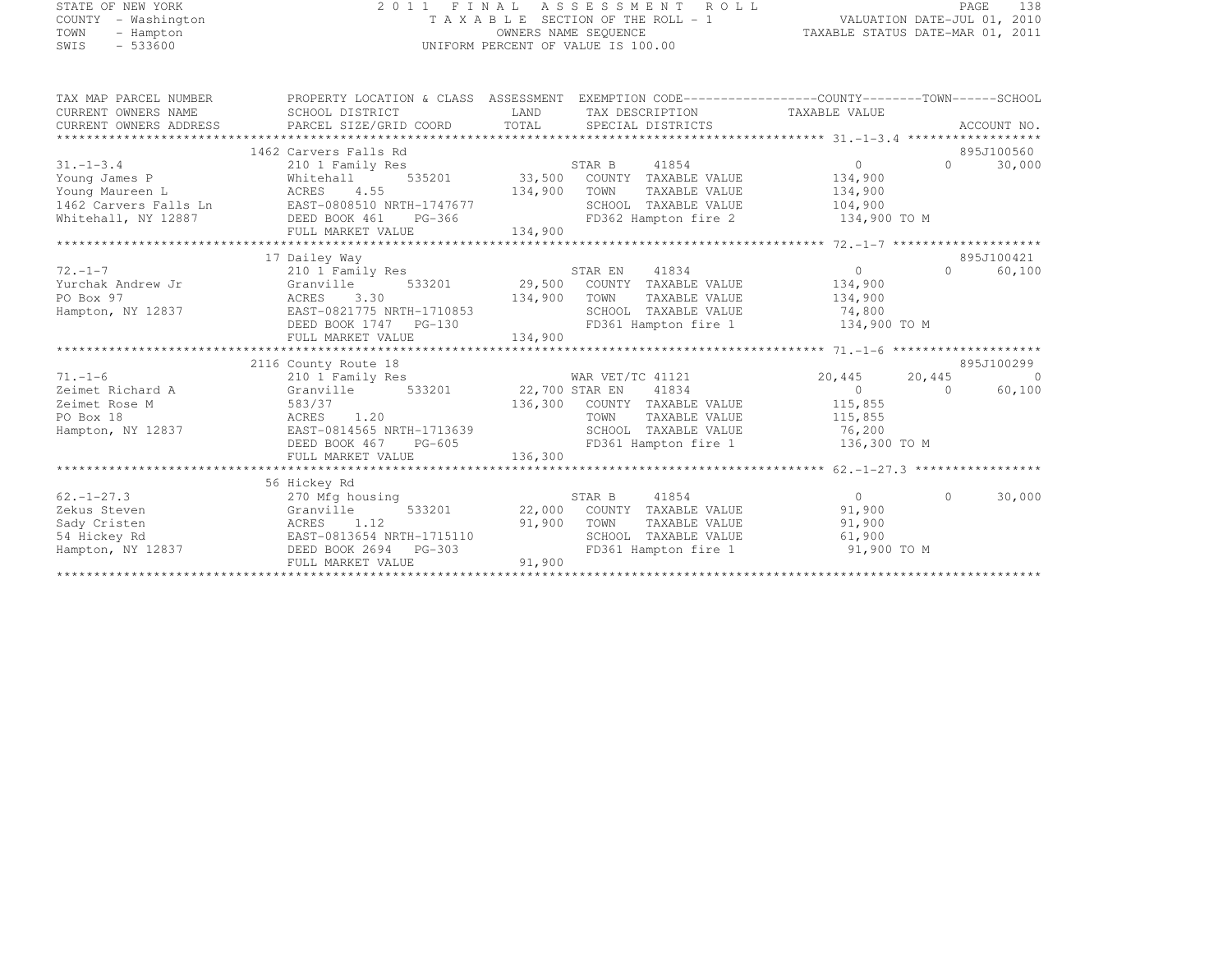STATE OF NEW YORK 2 0 1 1 F I N A L A S S E S S M E N T R O L L PAGE <sup>139</sup>

COUNTY - Washington T A X A B L E SECTION OF THE ROLL - 1 VALUATION DATE-JUL 01, 2010 TOWN - Hampton - The State of the State of the State of the Taxable Status Date-Mar 01, 2011<br>Town - Hampton - The State of the State of the State of the State of the State of the State of the State of th SWIS - 533600 RPS150/V04/L015 UNIFORM PERCENT OF VALUE IS 100.00 CURRENT DATE 6/16/2011

ROLL SUB SECTION- - TOTALS

# \*\*\* S P E C I A L D I S T R I C T S U M M A R Y \*\*\*

| DISTRICT NAME<br>CODE. | TOTAL<br>PARCELS | EXTENSION<br>TYPE | EXTENSION<br>VALUE | AD VALOREM<br>VALUE | EXEMPT<br>AMOUNT | TAXABLE<br>VALUE |
|------------------------|------------------|-------------------|--------------------|---------------------|------------------|------------------|
| EZ005 Empire Zone 5    |                  | 1 TOTAL           |                    | 268,500             |                  | 268,500          |
| TE533 Trans exmt rep   |                  | 3 MOVTAX          |                    |                     |                  |                  |
| CA001 Cons agri dst    |                  | 69 TOTAL          |                    | 12615,800           | 1252,451         | 11363,349        |
| EZ015 Empire Zone-Si   |                  | 2 TOTAL           |                    | 349,700             |                  | 349,700          |
| FD361 Hampton fire 1   |                  | 589 TOTAL M       |                    | 54181,600           | 164,500          | 54017,100        |
| FD362 Hampton fire 2   |                  | 118 TOTAL M       |                    | 12749,300           | 15,000           | 12734,300        |

# \*\*\* S C H O O L D I S T R I C T S U M M A R Y \*\*\*

| CODE             | DISTRICT NAME          | TOTAL<br>PARCELS | ASSESSED<br>LAND      | ASSESSED<br>TOTAL      | <b>EXEMPT</b><br>AMOUNT | TOTAL<br>TAXABLE       | STAR<br>AMOUNT       | STAR<br>TAXABLE        |
|------------------|------------------------|------------------|-----------------------|------------------------|-------------------------|------------------------|----------------------|------------------------|
| 533201<br>535201 | Granville<br>Whitehall | 498<br>209       | 15502,000<br>7087,600 | 46577,100<br>20353,800 | 1323,941<br>830,580     | 45253,159<br>19523,220 | 6968,950<br>2763,755 | 38284,209<br>16759,465 |
|                  | SUB-TOTAL              | 707              | 22589,600             | 66930,900              | 2154,521                | 64776.379              | 9732,705             | 55043,674              |
|                  | TOTAL                  | 707              | 22589,600             | 66930,900              | 2154,521                | 64776,379              | 9732,705             | 55043,674              |

#### \*\*\* S Y S T E M C O D E S S U M M A R Y \*\*\*

#### NO SYSTEM EXEMPTIONS AT THIS LEVEL

#### \*\*\* E X E M P T I O N S U M M A R Y \*\*\*

| CODE  | DESCRIPTION | TOTAL<br>PARCELS | COUNTY  | TOWN    | SCHOOL |
|-------|-------------|------------------|---------|---------|--------|
| 41121 | WAR VET/TC  | 16               | 279,837 | 279,598 |        |
| 41122 | WAR VET/C   |                  | 59,318  |         |        |
| 41123 | WAR VET/T   |                  |         | 59,318  |        |
| 41131 | CBT VET/TC  | 15               | 428,944 | 418,944 |        |
| 41132 | CBT VET/C   |                  | 201,175 |         |        |
| 41133 | CBT VET/T   |                  |         | 201,175 |        |
| 41141 | DIS VET/TC  |                  | 152,480 | 152,480 |        |
| 41142 | DIS VET/C   |                  | 106,550 |         |        |
|       |             |                  |         |         |        |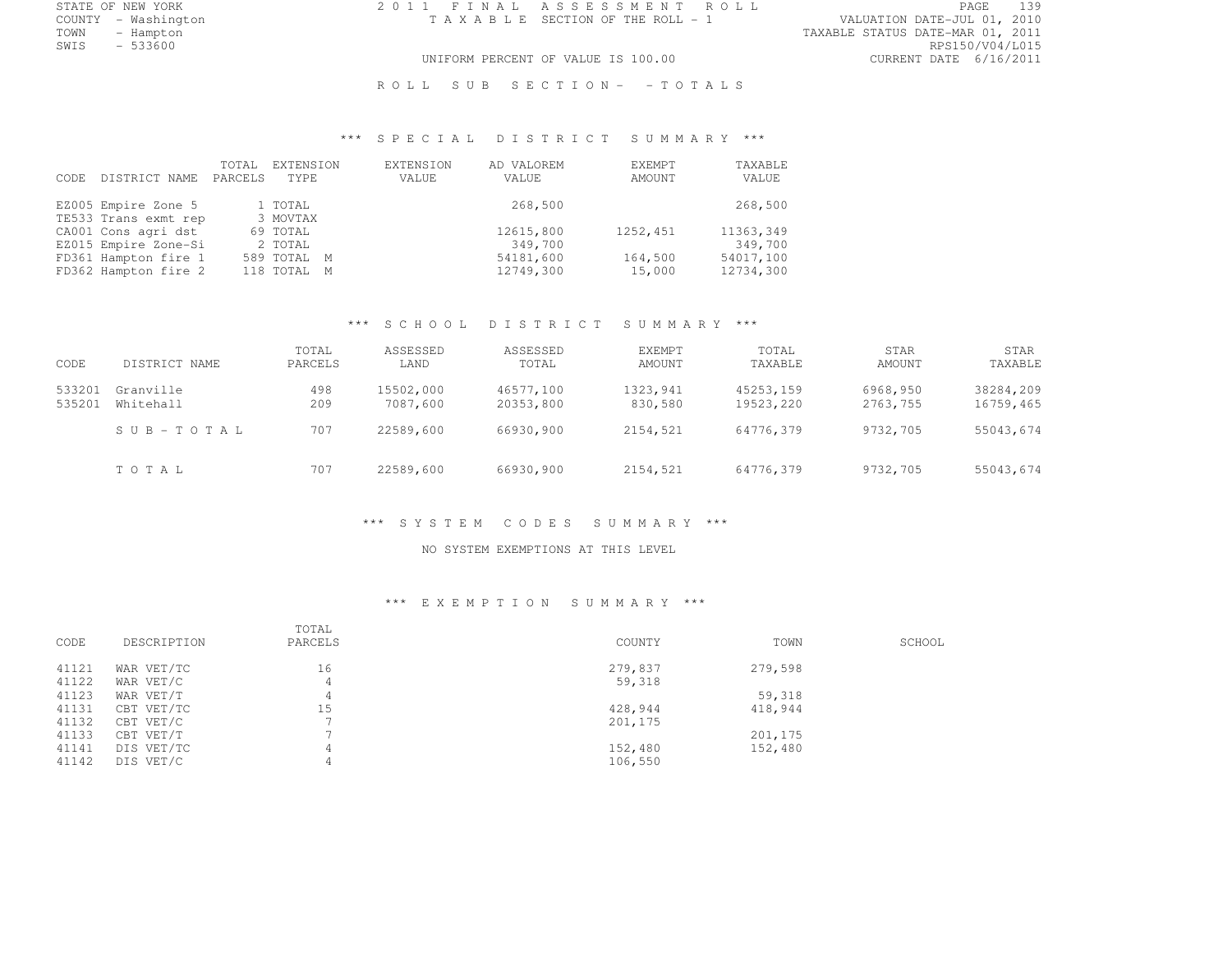STATE OF NEW YORK 2 0 1 1 F I N A L A S S E S S M E N T R O L L PAGE <sup>140</sup>

COUNTY - Washington T A X A B L E SECTION OF THE ROLL - 1 VALUATION DATE-JUL 01, 2010 TOWN - Hampton - The State of the State of the State of the Taxable Status Date-Mar 01, 2011<br>Town - Hampton - The State of the State of the State of the State of the State of the State of the State of th SWIS - 533600 RPS150/V04/L015 UNIFORM PERCENT OF VALUE IS 100.00 CURRENT DATE 6/16/2011

R O L L S U B S E C T I O N - - T O T A L S

# \*\*\* E X E M P T I O N S U M M A R Y \*\*\*

|       |              | TOTAL          |          |          |           |
|-------|--------------|----------------|----------|----------|-----------|
| CODE  | DESCRIPTION  | PARCELS        | COUNTY   | TOWN     | SCHOOL    |
| 41143 | DIS VET/T    | 4              |          | 106,550  |           |
| 41151 | $CW_10_VET/$ | 2              | 14,740   | 14,740   |           |
| 41700 | AG BUILD     | $\overline{2}$ | 17,500   | 17,500   | 17,500    |
| 41720 | AG DIST      | 25             | 1072,951 | 1072,951 | 1072,951  |
| 41730 | AGRI-D IND   |                | 35,117   | 35,117   | 35,117    |
| 41800 | AGED-ALL     | 8              | 332,995  | 332,995  | 390,200   |
| 41802 | AGED-CO      | 5              | 160,800  |          |           |
| 41803 | AGED-TOWN    | $\overline{2}$ |          | 60,592   |           |
| 41804 | AGED-SCH     |                |          |          | 44,050    |
| 41805 | AGE-CO/SCH   | $\overline{2}$ | 69,719   |          | 82,022    |
| 41806 | AGE-TN/SCH   | 4              |          | 84,736   | 96,344    |
| 41834 | STAR EN      | 61             |          |          | 3448,605  |
| 41844 | STAR EN MH   | 3              |          |          | 100,500   |
| 41854 | STAR B       | 204            |          |          | 6135,200  |
| 41864 | STAR B MH    | 2              |          |          | 48,400    |
| 41931 | DISAB-C/T    | $\overline{2}$ | 49,840   | 49,840   |           |
| 41932 | DISAB-CO     | $\mathfrak{Z}$ | 84,492   |          |           |
| 41933 | DISAB-TOWN   | 3              |          | 51,743   |           |
| 42100 | SILO EXMP    | 4              | 179,500  | 179,500  | 179,500   |
| 47460 | FOR 480A     | 4              | 236,837  | 236,837  | 236,837   |
|       | TOTAL        | 403            | 3482,795 | 3354,616 | 11887,226 |

#### \*\*\* G R A N D T O T A L S \*\*\*

| ROLL       |             | TOTAL   | ASSESSED  | ASSESSED  | TAXABLE   | TAXABLE   | TAXABLE   | <b>STAR</b> |
|------------|-------------|---------|-----------|-----------|-----------|-----------|-----------|-------------|
| <b>SEC</b> | DESCRIPTION | PARCELS | LAND      | TOTAL     | COUNTY    | TOWN      | SCHOOL    | TAXABLE     |
|            | TAXABLE     |         | 22589,600 | 66930,900 | 63448.105 | 63576.284 | 64776.379 | 55043,674   |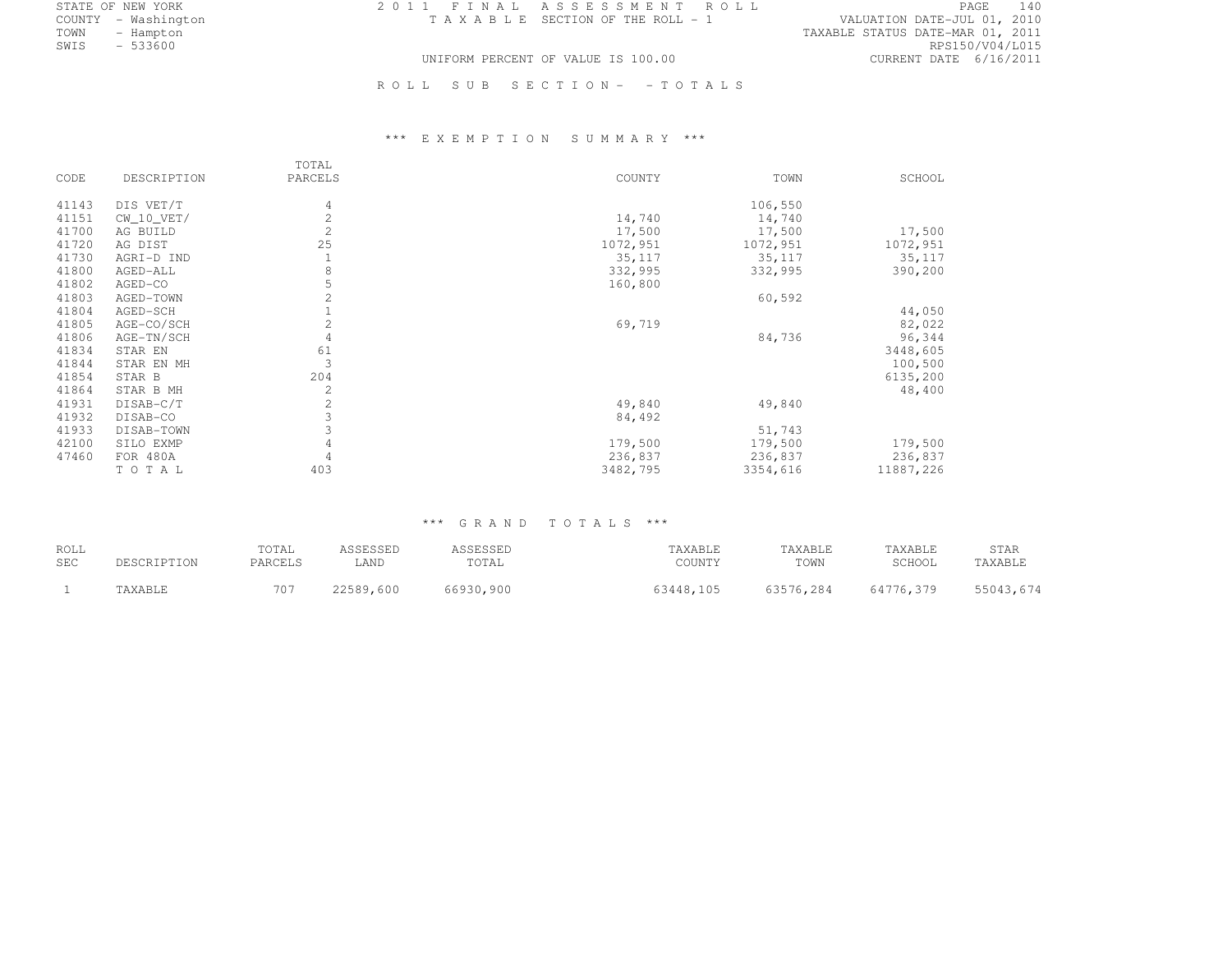COUNTY - Washington T A X A B L E SECTION OF THE ROLL - 1<br>TOWN - Hampton

STATE OF NEW YORK 2 0 1 1 F I N A L A S S E S S M E N T R O L L PAGE <sup>141</sup>

TOWN - Hampton TAXABLE STATUS DATE-MAR 01, 2011 CURRENT DATE 6/16/2011

# UNIFORM PERCENT OF VALUE IS 100.00

### ROLL SECTION TOTALS

# \*\*\* S P E C I A L D I S T R I C T S U M M A R Y \*\*\*

| DISTRICT NAME<br>CODE. | TOTAL<br>PARCELS | EXTENSION<br>TYPE. | EXTENSION<br>VALUE | AD VALOREM<br>VALUE | EXEMPT<br>AMOUNT | TAXABLE<br>VALUE |
|------------------------|------------------|--------------------|--------------------|---------------------|------------------|------------------|
| EZ005 Empire Zone 5    |                  | 1 TOTAL            |                    | 268,500             |                  | 268,500          |
| TE533 Trans exmt rep   |                  | 3 MOVTAX           |                    |                     |                  |                  |
| CA001 Cons agri dst    |                  | 69 TOTAL           |                    | 12615,800           | 1252,451         | 11363,349        |
| EZ015 Empire Zone-Si   |                  | 2 TOTAL            |                    | 349,700             |                  | 349,700          |
| FD361 Hampton fire 1   |                  | 589 TOTAL M        |                    | 54181,600           | 164,500          | 54017,100        |
| FD362 Hampton fire 2   |                  | 118 TOTAL M        |                    | 12749,300           | 15,000           | 12734,300        |

# \*\*\* S C H O O L D I S T R I C T S U M M A R Y \*\*\*

| CODE             | DISTRICT NAME          | TOTAL<br>PARCELS | ASSESSED<br>LAND      | ASSESSED<br>TOTAL      | EXEMPT<br>AMOUNT    | TOTAL<br>TAXABLE       | <b>STAR</b><br>AMOUNT | STAR<br>TAXABLE        |
|------------------|------------------------|------------------|-----------------------|------------------------|---------------------|------------------------|-----------------------|------------------------|
| 533201<br>535201 | Granville<br>Whitehall | 498<br>209       | 15502,000<br>7087,600 | 46577,100<br>20353,800 | 1323,941<br>830,580 | 45253.159<br>19523.220 | 6968,950<br>2763,755  | 38284,209<br>16759,465 |
|                  | SUB-TOTAL              | 707              | 22589,600             | 66930,900              | 2154,521            | 64776.379              | 9732,705              | 55043,674              |
|                  | TOTAL                  | 707              | 22589,600             | 66930,900              | 2154,521            | 64776,379              | 9732,705              | 55043,674              |

#### \*\*\* S Y S T E M C O D E S S U M M A R Y \*\*\*

#### NO SYSTEM EXEMPTIONS AT THIS LEVEL

#### \*\*\* E X E M P T I O N S U M M A R Y \*\*\*

| CODE  | DESCRIPTION | TOTAL<br>PARCELS | COUNTY  | TOWN    | SCHOOL |
|-------|-------------|------------------|---------|---------|--------|
| 41121 | WAR VET/TC  | 16               | 279,837 | 279,598 |        |
| 41122 | WAR VET/C   |                  | 59,318  |         |        |
| 41123 | WAR VET/T   |                  |         | 59,318  |        |
| 41131 | CBT VET/TC  | 15               | 428,944 | 418,944 |        |
| 41132 | CBT VET/C   |                  | 201,175 |         |        |
| 41133 | CBT VET/T   |                  |         | 201,175 |        |
| 41141 | DIS VET/TC  |                  | 152,480 | 152,480 |        |
| 41142 | DIS VET/C   |                  | 106,550 |         |        |
|       |             |                  |         |         |        |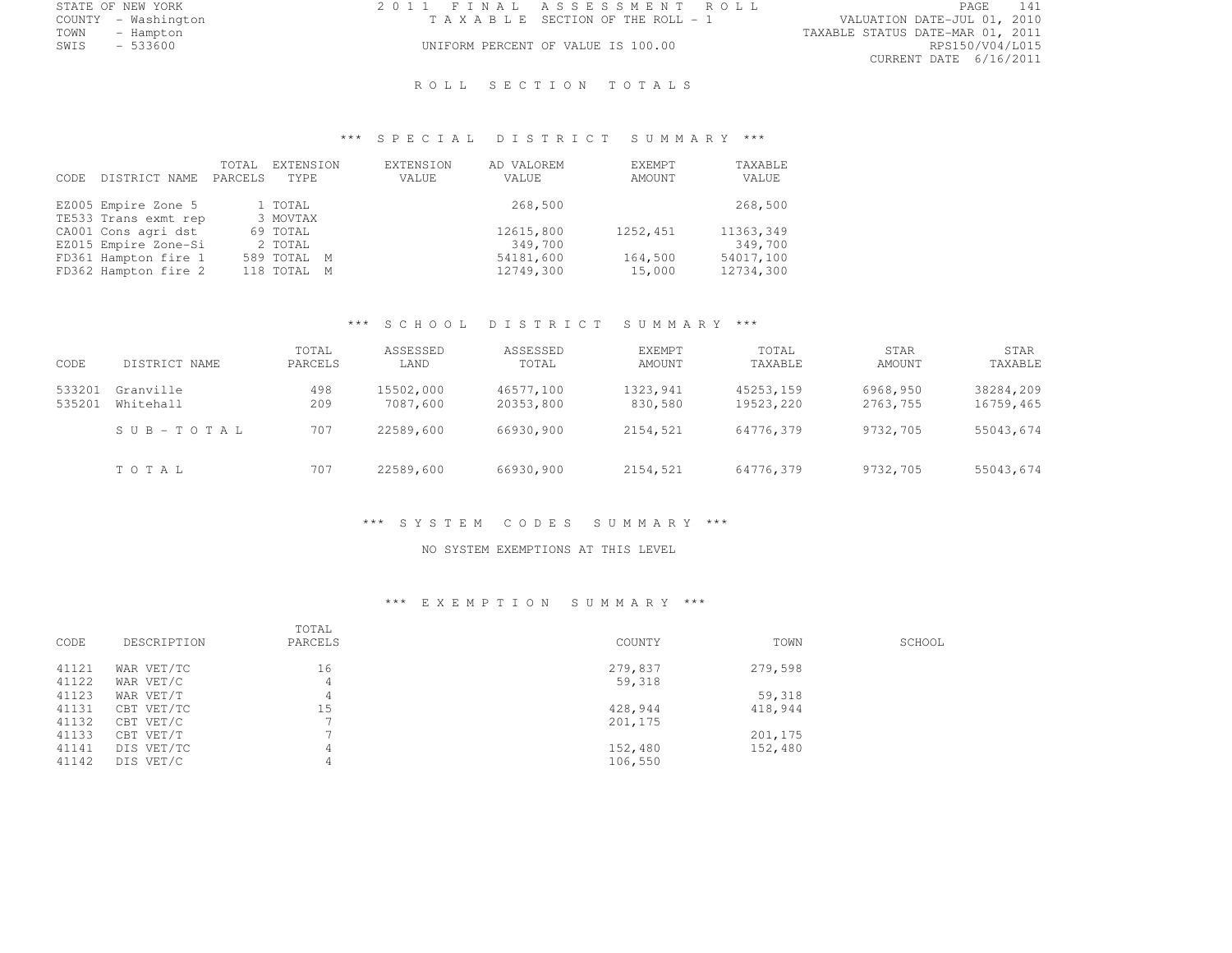| STATE OF NEW YORK   | 2011 FINAL ASSESSMENT ROLL         |                                 | 142<br>PAGE                      |
|---------------------|------------------------------------|---------------------------------|----------------------------------|
| COUNTY - Washington |                                    | TAXABLE SECTION OF THE ROLL - 1 | VALUATION DATE-JUL 01, 2010      |
| TOWN<br>- Hampton   |                                    |                                 | TAXABLE STATUS DATE-MAR 01, 2011 |
| SWIS<br>- 533600    | UNIFORM PERCENT OF VALUE IS 100.00 |                                 | RPS150/V04/L015                  |
|                     |                                    |                                 | CURRENT DATE 6/16/2011           |

# ROLL SECTION TOTALS

# \*\*\* E X E M P T I O N S U M M A R Y \*\*\*

| CODE  | DESCRIPTION  | TOTAL<br>PARCELS | COUNTY   | TOWN     | SCHOOL    |
|-------|--------------|------------------|----------|----------|-----------|
| 41143 | DIS VET/T    | 4                |          | 106,550  |           |
| 41151 | $CW_10_VET/$ | 2                | 14,740   | 14,740   |           |
| 41700 | AG BUILD     | 2                | 17,500   | 17,500   | 17,500    |
| 41720 | AG DIST      | 25               | 1072,951 | 1072,951 | 1072,951  |
| 41730 | AGRI-D IND   |                  | 35,117   | 35,117   | 35,117    |
| 41800 | AGED-ALL     | $\,8\,$          | 332,995  | 332,995  | 390,200   |
| 41802 | AGED-CO      | 5                | 160,800  |          |           |
| 41803 | AGED-TOWN    | 2                |          | 60,592   |           |
| 41804 | AGED-SCH     |                  |          |          | 44,050    |
| 41805 | AGE-CO/SCH   | $\overline{c}$   | 69,719   |          | 82,022    |
| 41806 | AGE-TN/SCH   | 4                |          | 84,736   | 96,344    |
| 41834 | STAR EN      | 61               |          |          | 3448,605  |
| 41844 | STAR EN MH   | 3                |          |          | 100,500   |
| 41854 | STAR B       | 204              |          |          | 6135,200  |
| 41864 | STAR B MH    | 2                |          |          | 48,400    |
| 41931 | DISAB-C/T    | $\sqrt{2}$       | 49,840   | 49,840   |           |
| 41932 | DISAB-CO     | 3                | 84,492   |          |           |
| 41933 | DISAB-TOWN   | 3                |          | 51,743   |           |
| 42100 | SILO EXMP    | 4                | 179,500  | 179,500  | 179,500   |
| 47460 | FOR 480A     |                  | 236,837  | 236,837  | 236,837   |
|       | TOTAL        | 403              | 3482,795 | 3354,616 | 11887,226 |

# \*\*\* G R A N D T O T A L S \*\*\*

| ROLL       | DESCRIPTION | TOTAL   | ASSESSED  | ASSESSED  | TAXABLE   | TAXABLE   | TAXABLE   | STAR      |
|------------|-------------|---------|-----------|-----------|-----------|-----------|-----------|-----------|
| <b>SEC</b> |             | PARCELS | LAND      | TOTAL     | COUNTY    | TOWN      | SCHOOL    | TAXABLE   |
|            | TAXABLE     |         | 22589,600 | 66930,900 | 63448,105 | 63576.284 | 64776.379 | 55043,674 |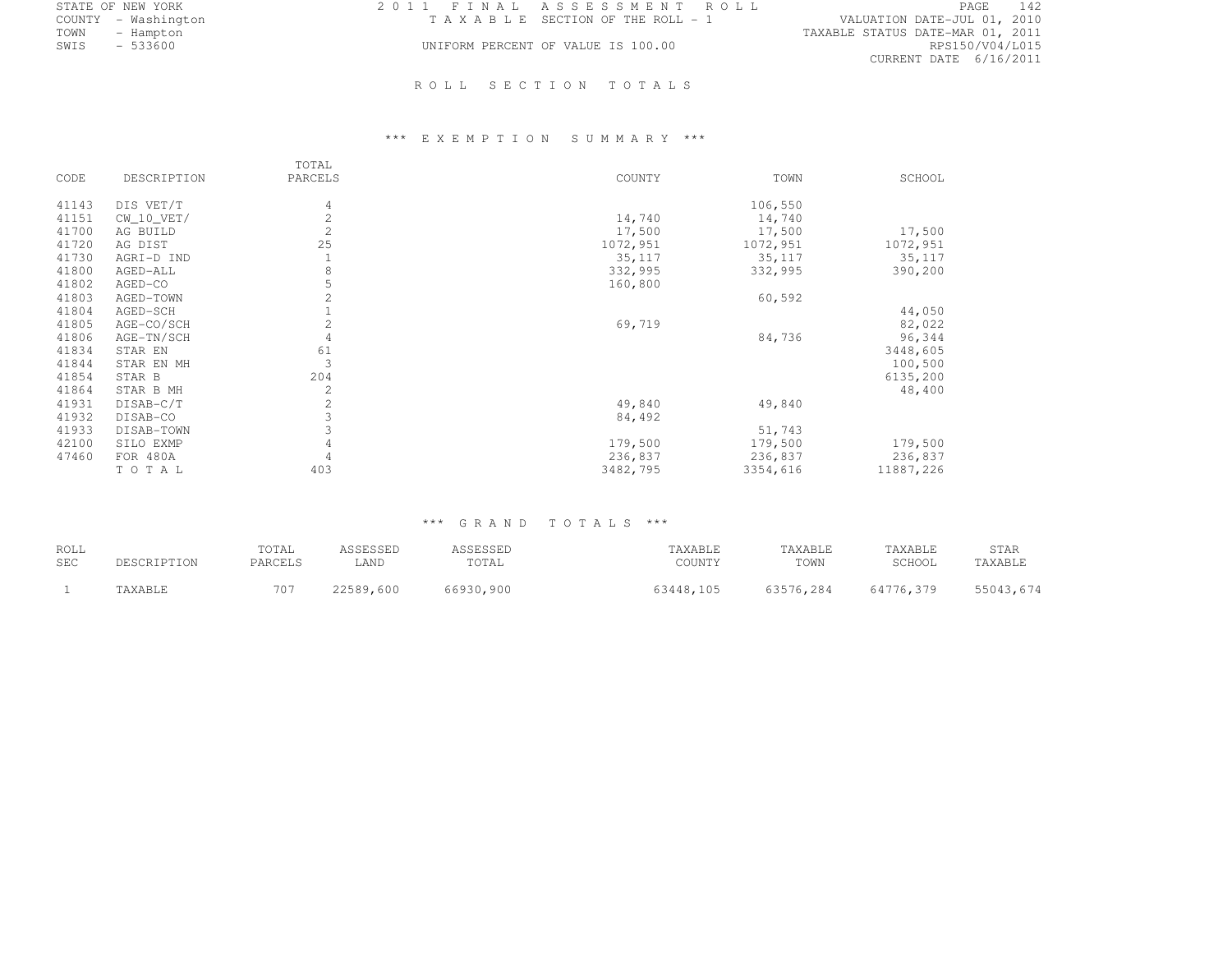### STATE OF NEW YORK 2 0 1 1 F I N A L A S S E S S M E N T R O L L PAGE <sup>143</sup> COUNTY - Washington SPECIAL FRANCHISE SECTION OF THE ROLL - 5 VALUATION DATE-JUL 01, 2010 TOWN - Hampton OWNERS NAME SEQUENCE TAXABLE STATUS DATE-MAR 01, 2011 SWIS - 533600 UNIFORM PERCENT OF VALUE IS 100.00

| TAX MAP PARCEL NUMBER   | PROPERTY LOCATION & CLASS ASSESSMENT EXEMPTION CODE----------------COUNTY-------TOWN------SCHOOL |                            |                              |                                         |             |
|-------------------------|--------------------------------------------------------------------------------------------------|----------------------------|------------------------------|-----------------------------------------|-------------|
| CURRENT OWNERS NAME     | SCHOOL DISTRICT                                                                                  |                            | LAND TAX DESCRIPTION         | TAXABLE VALUE                           |             |
| CURRENT OWNERS ADDRESS  | PARCEL SIZE/GRID COORD TOTAL SPECIAL DISTRICTS                                                   |                            |                              |                                         | ACCOUNT NO. |
|                         |                                                                                                  |                            |                              |                                         |             |
|                         | Special Franchise Town                                                                           |                            |                              |                                         | 8950300322  |
| $500 - 15 - 3 - 1$      | 861 Elec & gas                                                                                   |                            | COUNTY TAXABLE VALUE         | 481,671                                 |             |
| National Grid           | Granville 533201                                                                                 | $\Omega$                   | TAXABLE VALUE<br>TOWN        | 481,671                                 |             |
| Real Estate Tax Dept    | Apport For Sch 52%                                                                               |                            | 481,671 SCHOOL TAXABLE VALUE | 481,671                                 |             |
| 300 Erie Boulevard West | Parcel 1 Of 2                                                                                    |                            | FD361 Hampton fire 1         | 303,453 TO M                            |             |
| Syracuse, NY 13202      | FULL MARKET VALUE 481,671 FD362 Hampton fire 2 178,218 TO M                                      |                            |                              |                                         |             |
|                         |                                                                                                  |                            |                              |                                         |             |
|                         | Special Franchise Town                                                                           |                            |                              |                                         | 8976300505  |
| $500 - 15 - 3 - 2$      | 861 Elec & gas                                                                                   |                            | COUNTY TAXABLE VALUE         | 444,621                                 |             |
| National Grid           | Whitehall 535201                                                                                 | 0 TOWN                     | TAXABLE VALUE                | 444,621                                 |             |
| Real Estate Tax Dept    | Apport For Sch 48% 444,621 SCHOOL TAXABLE VALUE                                                  |                            |                              | 444,621                                 |             |
| 300 Erie Boulevard West | Parcel 2 Of 2                                                                                    |                            |                              | FD361 Hampton fire 1 280,111 TO M       |             |
| Syarcuse, NY 13202      | FULL MARKET VALUE 444,621 FD362 Hampton fire 2 164,510 TO M                                      |                            |                              |                                         |             |
|                         |                                                                                                  |                            |                              |                                         |             |
|                         | Special Franchise Town                                                                           |                            |                              |                                         | 8950300321  |
| $500. -60 - 3. -1$      | 866 Telephone                                                                                    |                            | COUNTY TAXABLE VALUE         | 110,401                                 |             |
| Verizon New York Inc    | Granville 533201                                                                                 | $\sim$ 0                   | TOWN<br>TAXABLE VALUE        | 110,401                                 |             |
| PO Box 152206           | Apport For Sch 64% 110,401 SCHOOL TAXABLE VALUE                                                  |                            |                              | 110,401                                 |             |
| Irving, TX 75015-2206   | Parcel 1 Of 2                                                                                    |                            |                              | FD361 Hampton fire 1 69,553 TO M        |             |
|                         | FULL MARKET VALUE                                                                                |                            | 110,401 FD362 Hampton fire 2 | 40,848 TO M                             |             |
|                         |                                                                                                  |                            |                              |                                         |             |
|                         | Special Franchise Town                                                                           |                            |                              |                                         | 8976300515  |
| $500 - 60 - 3 - 2$      | 866 Telephone                                                                                    |                            | COUNTY TAXABLE VALUE         | 62,101                                  |             |
| Verizon New York Inc    | 535201<br>Whitehall                                                                              | <b>CONSERVANCE OF TOWN</b> | TAXABLE VALUE                | 62,101                                  |             |
| PO Box 152206           | Apport For Sch 36%                                                                               |                            | 62,101 SCHOOL TAXABLE VALUE  | 62,101                                  |             |
| Irving, TX 75015-2206   | Parcel 2 Of 2                                                                                    |                            | FD361 Hampton fire 1         | 39,124 TO M                             |             |
|                         | FULL MARKET VALUE                                                                                |                            |                              | 62,101 FD362 Hampton fire 2 22,977 TO M |             |
|                         |                                                                                                  |                            |                              |                                         |             |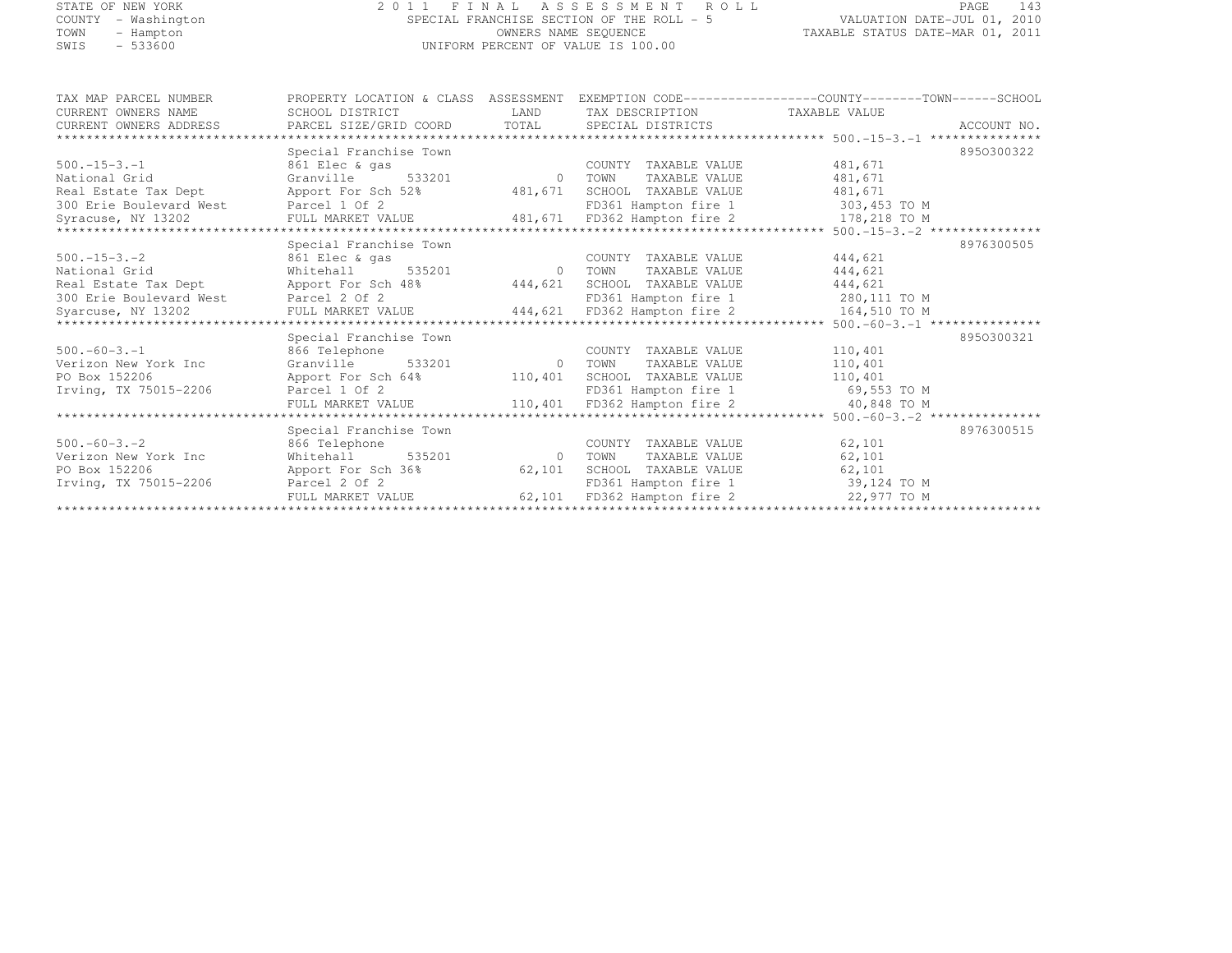STATE OF NEW YORK 2 0 1 1 F I N A L A S S E S S M E N T R O L L PAGE <sup>144</sup> COUNTY - Washington SPECIAL FRANCHISE SECTION OF THE ROLL - 5<br>TOWN - Hampton TOWN - Hampton TAXABLE STATUS DATE-MAR 01, 2011 SWIS - 533600 RPS150/V04/L015 UNIFORM PERCENT OF VALUE IS 100.00 CURRENT DATE 6/16/2011

R O L L S U B S E C T I O N - - T O T A L S

# \*\*\* S P E C I A L D I S T R I C T S U M M A R Y \*\*\*

|                                              | CODE DISTRICT NAME PARCELS TYPE | TOTAL EXTENSION        | <b>EXTENSION</b><br>VALUE. | AD VALOREM<br>VALUE |                    | <b>F.XFMPT</b><br>AMOUNT | TAXABLE<br>VALUE   |
|----------------------------------------------|---------------------------------|------------------------|----------------------------|---------------------|--------------------|--------------------------|--------------------|
| FD361 Hampton fire 1<br>FD362 Hampton fire 2 |                                 | 4 TOTAL M<br>4 TOTAL M |                            |                     | 692,241<br>406,553 |                          | 692,241<br>406,553 |

#### \*\*\* S C H O O L D I S T R I C T S U M M A R Y \*\*\*

| CODE             | DISTRICT NAME          | TOTAL<br>PARCELS | ASSESSED<br>LAND | ASSESSED<br>TOTAL  | EXEMPT<br>AMOUNT | TOTAL<br>TAXABLE   | STAR<br>AMOUNT | STAR<br>TAXABLE    |
|------------------|------------------------|------------------|------------------|--------------------|------------------|--------------------|----------------|--------------------|
| 533201<br>535201 | Granville<br>Whitehall | ∠                |                  | 592,072<br>506,722 |                  | 592,072<br>506,722 |                | 592,072<br>506,722 |
|                  | SUB-TOTAL              | 4                |                  | 1098,794           |                  | 1098,794           |                | 1098,794           |
|                  | TOTAL                  | 4                |                  | 1098,794           |                  | 1098,794           |                | 1098,794           |

#### \*\*\* S Y S T E M C O D E S S U M M A R Y \*\*\*

NO SYSTEM EXEMPTIONS AT THIS LEVEL

#### \*\*\* E X E M P T I O N S U M M A R Y \*\*\*

#### NO EXEMPTIONS AT THIS LEVEL

#### \*\*\* G R A N D T O T A L S \*\*\*

| ROLL       |                   | TOTAL   | ASSESSED | \SSESSED | TAXABLE  | TAXABLE  | TAXABLE  | STAR     |
|------------|-------------------|---------|----------|----------|----------|----------|----------|----------|
| <b>SEC</b> | DESCRIPTION       | PARCELS | LAND     | TOTAL    | COUNTY   | TOWN     | SCHOOL   | TAXABLE  |
|            | SPECIAL FRANCHISE |         |          | 1098,794 | 1098,794 | 1098,794 | 1098,794 | 1098,794 |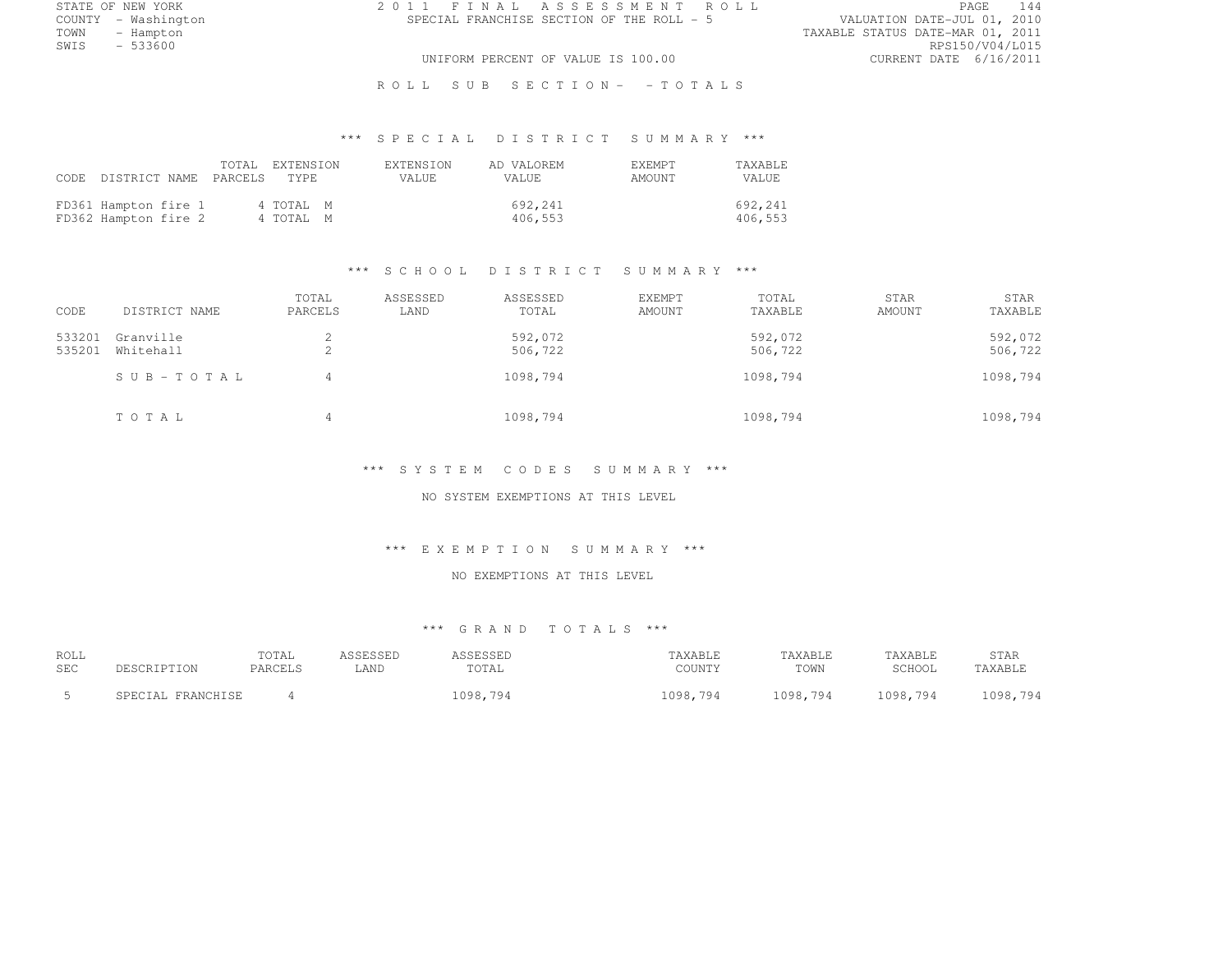|      | STATE OF NEW YORK   | 2011 FINAL ASSESSMENT ROLL |                                           |                                  |                        | PAGE | 145 |
|------|---------------------|----------------------------|-------------------------------------------|----------------------------------|------------------------|------|-----|
|      | COUNTY - Washington |                            | SPECIAL FRANCHISE SECTION OF THE ROLL - 5 | VALUATION DATE-JUL 01, 2010      |                        |      |     |
| TOWN | - Hampton           |                            |                                           | TAXABLE STATUS DATE-MAR 01, 2011 |                        |      |     |
| SWIS | - 533600            |                            | UNIFORM PERCENT OF VALUE IS 100.00        |                                  | RPS150/V04/L015        |      |     |
|      |                     |                            |                                           |                                  | CURRENT DATE 6/16/2011 |      |     |

### R O L L S E C T I O N T O T A L S

# \*\*\* S P E C I A L D I S T R I C T S U M M A R Y \*\*\*

|                                              | CODE DISTRICT NAME PARCELS TYPE | TOTAL EXTENSION        | <b>EXTENSION</b><br>VALUE. | AD VALOREM<br>VALUE. | <b>F.XFMPT</b><br>AMOUNT | TAXABLE<br>VALUE   |
|----------------------------------------------|---------------------------------|------------------------|----------------------------|----------------------|--------------------------|--------------------|
| FD361 Hampton fire 1<br>FD362 Hampton fire 2 |                                 | 4 TOTAL M<br>4 TOTAL M |                            | 692,241<br>406,553   |                          | 692,241<br>406,553 |

### \*\*\* S C H O O L D I S T R I C T S U M M A R Y \*\*\*

| CODE             | DISTRICT NAME          | TOTAL<br>PARCELS | ASSESSED<br>LAND | ASSESSED<br>TOTAL  | <b>EXEMPT</b><br>AMOUNT | TOTAL<br>TAXABLE   | STAR<br>AMOUNT | STAR<br>TAXABLE    |
|------------------|------------------------|------------------|------------------|--------------------|-------------------------|--------------------|----------------|--------------------|
| 533201<br>535201 | Granville<br>Whitehall | ∠<br>▵           |                  | 592,072<br>506,722 |                         | 592,072<br>506,722 |                | 592,072<br>506,722 |
|                  | $SUB - TO T AL$        | 4                |                  | 1098,794           |                         | 1098,794           |                | 1098,794           |
|                  | TOTAL                  | 4                |                  | 1098,794           |                         | 1098,794           |                | 1098,794           |

#### \*\*\* S Y S T E M C O D E S S U M M A R Y \*\*\*

### NO SYSTEM EXEMPTIONS AT THIS LEVEL

#### \*\*\* E X E M P T I O N S U M M A R Y \*\*\*

### NO EXEMPTIONS AT THIS LEVEL

| ROLL       |                   | TOTAL   | ASSESSED | <i><b>\SSESSED</b></i> | TAXABLE  | TAXABLE  | TAXABLE  | STAR     |
|------------|-------------------|---------|----------|------------------------|----------|----------|----------|----------|
| <b>SEC</b> | DESCRIPTION       | PARCELS | LAND     | TOTAL                  | COUNTY   | TOWN     | SCHOOL   | TAXABLE  |
|            | SPECIAL FRANCHISE |         |          | 1098,794               | 1098,794 | 1098,794 | 1098,794 | 1098,794 |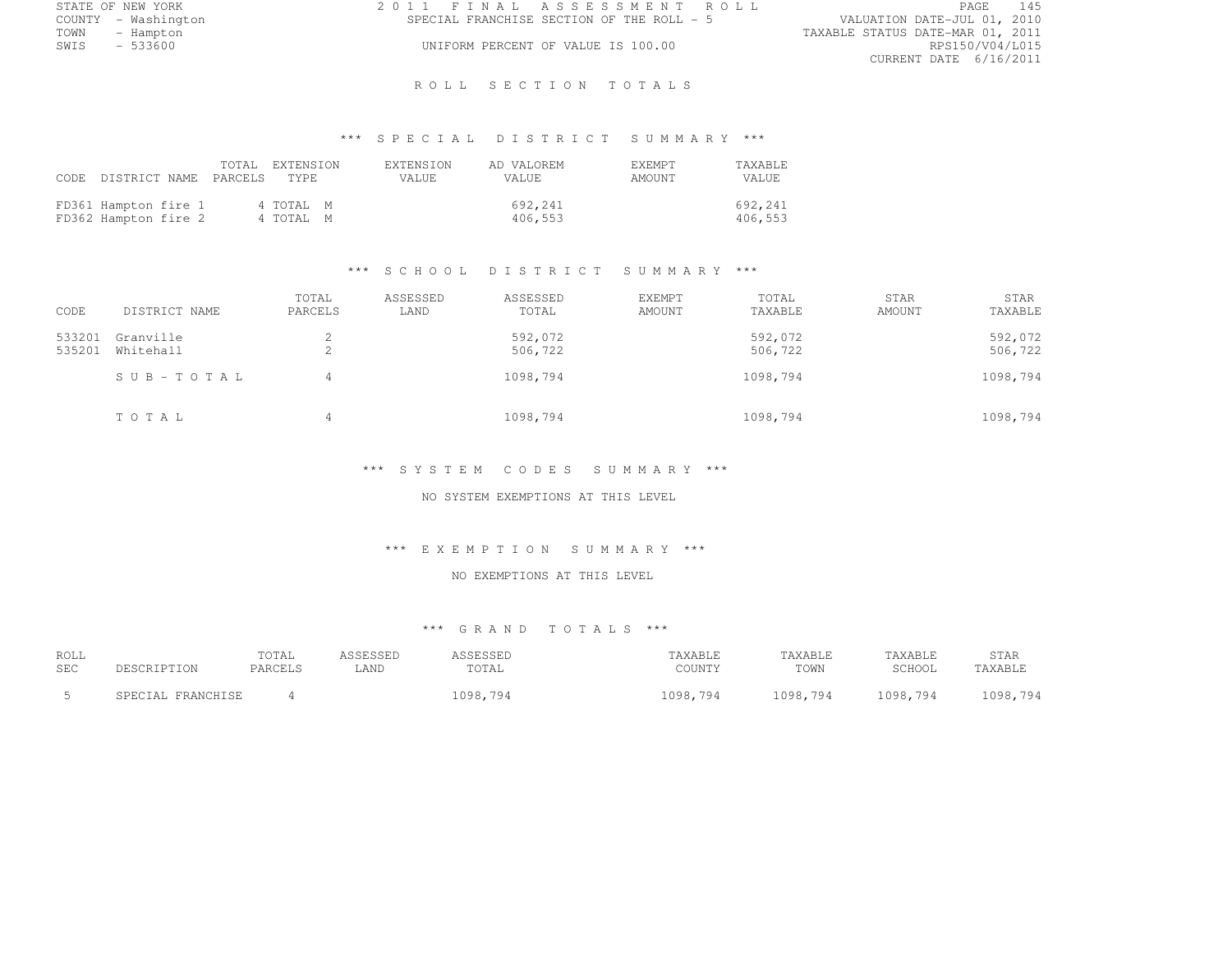| STATE OF NEW YORK |           |              |  |
|-------------------|-----------|--------------|--|
| COUNTY            |           | - Washington |  |
| TOWN              |           | - Hampton    |  |
| <b>CMTC</b>       | $-533600$ |              |  |

### STATE OF NEW YORK 2 0 1 1 F I N A L A S S E S S M E N T R O L L PAGE <sup>146</sup> COUNTY - Washington UTILITY & R.R. SECTION OF THE ROLL - 6 VALUATION DATE-JUL 01, 2010 TOWN - Hampton OWNERS NAME SEQUENCE TAXABLE STATUS DATE-MAR 01, 2011 SWIS - 533600 UNIFORM PERCENT OF VALUE IS 100.00

| TAX MAP PARCEL NUMBER                                 | PROPERTY LOCATION & CLASS ASSESSMENT EXEMPTION CODE----------------COUNTY-------TOWN------SCHOOL |          |                                              |                       |             |
|-------------------------------------------------------|--------------------------------------------------------------------------------------------------|----------|----------------------------------------------|-----------------------|-------------|
| CURRENT OWNERS NAME                                   | SCHOOL DISTRICT                                                                                  | LAND     | TAX DESCRIPTION                              | TAXABLE VALUE         |             |
| CURRENT OWNERS ADDRESS                                | PARCEL SIZE/GRID COORD                                                                           | TOTAL    | SPECIAL DISTRICTS                            |                       | ACCOUNT NO. |
|                                                       |                                                                                                  |          |                                              |                       |             |
|                                                       | County Route 21                                                                                  |          |                                              |                       | 895N200604  |
| $71. - 1 - 30.2$                                      | 831 Tele Comm                                                                                    | 12,200   | COUNTY TAXABLE VALUE                         | 40,800                |             |
| Armadillo Holdings Corporation Whitehall              | 535201                                                                                           |          | TOWN<br>TAXABLE VALUE                        | 40,800                |             |
| 1150 Airport Dr Ste 105<br>South Burlington, VT 05403 | App. Factor 1.00<br>ACRES<br>1.55                                                                | 40,800   | SCHOOL TAXABLE VALUE<br>FD361 Hampton fire 1 | 40,800<br>40,800 TO M |             |
|                                                       | EAST-0809204 NRTH-1707227                                                                        |          |                                              |                       |             |
|                                                       | DEED BOOK 2485 PG-330                                                                            |          |                                              |                       |             |
|                                                       | FULL MARKET VALUE                                                                                | 40,800   |                                              |                       |             |
|                                                       |                                                                                                  |          |                                              |                       |             |
|                                                       | 1487 Carvers Falls Ln                                                                            |          |                                              |                       | 895N200305  |
| $31. - 1 - 6$                                         | 874 Elec-hydro                                                                                   |          | COUNTY TAXABLE VALUE                         | 86,800                |             |
| Central Vt Pub Ser Corp                               | 535201<br>Whitehall                                                                              | 48,500   | TOWN<br>TAXABLE VALUE                        | 86,800                |             |
| Attn: Company Code 108000                             | App. Factor 1.00                                                                                 | 86,800   | SCHOOL TAXABLE VALUE                         | 86,800                |             |
| 77 Grove St                                           | Modular @ 38300                                                                                  |          | FD362 Hampton fire 2                         | 86,800 TO M           |             |
| Rutland, VT 05701                                     | ACRES 80.70                                                                                      |          |                                              |                       |             |
|                                                       | EAST-0808744 NRTH-1746215                                                                        |          |                                              |                       |             |
|                                                       | DEED BOOK 199<br>$PG-185$                                                                        |          |                                              |                       |             |
|                                                       | FULL MARKET VALUE                                                                                | 86,800   |                                              |                       |             |
|                                                       |                                                                                                  |          |                                              |                       |             |
|                                                       | Manchester Rd OFF                                                                                |          |                                              |                       | 895J101811  |
| $38. - 1 - 6.1$                                       | 380 Pub Util Vac                                                                                 |          | COUNTY TAXABLE VALUE                         | 15,000                |             |
| Central Vt Pub Ser Corp                               | 535201<br>Whitehall                                                                              | 15,000   | TOWN<br>TAXABLE VALUE                        | 15,000                |             |
| Company Code 108000                                   | App. Factor 1.00                                                                                 | 15,000   | SCHOOL TAXABLE VALUE                         | 15,000                |             |
| 77 Grove St                                           | 7.00<br>ACRES                                                                                    |          | FD362 Hampton fire 2                         | 15,000 TO M           |             |
| Rutland, VT 05701                                     | EAST-0811628 NRTH-1740394                                                                        |          |                                              |                       |             |
|                                                       | DEED BOOK 199<br>$PG-185$                                                                        | 15,000   |                                              |                       |             |
|                                                       | FULL MARKET VALUE                                                                                |          |                                              |                       |             |
|                                                       | Electric Transmission                                                                            |          |                                              |                       | 895N200304  |
| $636. -9999 - 108. - 1027$                            | 882 Elec Trans Imp                                                                               |          | COUNTY TAXABLE VALUE                         | 146,200               |             |
| Central Vt Pub Ser Corp                               | 535201<br>Whitehall                                                                              | $\circ$  | TOWN<br>TAXABLE VALUE                        | 146,200               |             |
| Company Code 108000                                   | 888888                                                                                           | 146,200  | SCHOOL TAXABLE VALUE                         | 146,200               |             |
| 77 Grove St                                           | App. Factor 1.00                                                                                 |          | FD362 Hampton fire 2                         | 146,200 TO M          |             |
| Rutland, VT 05701                                     | Crvs Flls Strt To Vt Line                                                                        |          |                                              |                       |             |
|                                                       | FULL MARKET VALUE                                                                                | 146,200  |                                              |                       |             |
|                                                       |                                                                                                  |          |                                              |                       |             |
|                                                       | Outside Plant                                                                                    |          |                                              |                       | 895N200302  |
| $636. -9999 - 108. - 1887$                            | 874 Elec-hydro                                                                                   |          | COUNTY TAXABLE VALUE                         | 2400,100              |             |
| Central Vt Pub Ser Corp                               | 535201<br>Whitehall                                                                              | $\circ$  | TOWN<br>TAXABLE VALUE                        | 2400,100              |             |
| Company Code 108000                                   | 888888                                                                                           | 2400,100 | SCHOOL TAXABLE VALUE                         | 2400,100              |             |
| 77 Grove St                                           | App. Factor 1.00                                                                                 |          | FD362 Hampton fire 2                         | 2400,100 TO M         |             |
| Rutland, VT 05701                                     | Dam/pwr St/pnstock/gen Eq                                                                        |          |                                              |                       |             |
|                                                       | FULL MARKET VALUE                                                                                | 2400,100 |                                              |                       |             |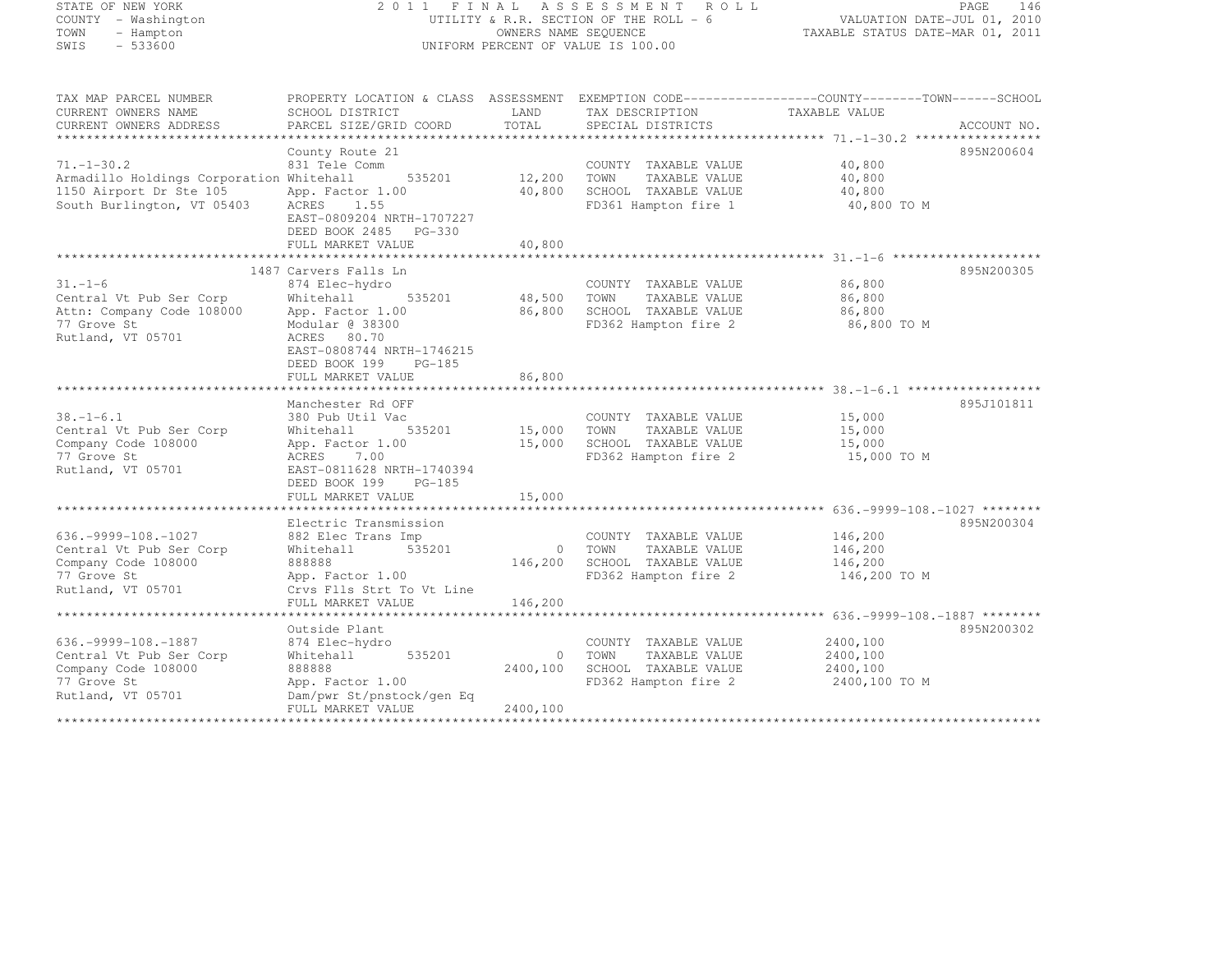### STATE OF NEW YORK 2 0 1 1 F I N A L A S S E S S M E N T R O L L PAGE <sup>147</sup> COUNTY - Washington UTILITY & R.R. SECTION OF THE ROLL - 6 VALUATION DATE-JUL 01, 2010 TOWN - Hampton OWNERS NAME SEQUENCE TAXABLE STATUS DATE-MAR 01, 2011 SWIS - 533600 UNIFORM PERCENT OF VALUE IS 100.00

| TAX MAP PARCEL NUMBER<br>CURRENT OWNERS NAME<br>CURRENT OWNERS ADDRESS | PROPERTY LOCATION & CLASS ASSESSMENT EXEMPTION CODE----------------COUNTY-------TOWN-----SCHOOL<br>SCHOOL DISTRICT<br>PARCEL SIZE/GRID COORD | LAND<br>TOTAL  | TAX DESCRIPTION<br>SPECIAL DISTRICTS | TAXABLE VALUE | ACCOUNT NO. |
|------------------------------------------------------------------------|----------------------------------------------------------------------------------------------------------------------------------------------|----------------|--------------------------------------|---------------|-------------|
| ******************************                                         | ********************                                                                                                                         |                |                                      |               |             |
|                                                                        | Whitehall/north Rutland                                                                                                                      |                |                                      |               | 895N200311  |
| $53. - 1 - 3$                                                          | 882 Elec Trans Imp                                                                                                                           |                | COUNTY TAXABLE VALUE                 | 232,567       |             |
| National Grid                                                          | 535201<br>Whitehall                                                                                                                          | 191,400        | TOWN<br>TAXABLE VALUE                | 232,567       |             |
| Company Code 132350                                                    | 912296                                                                                                                                       | 232,567        | SCHOOL TAXABLE VALUE                 | 232,567       |             |
| Real Estate Tax                                                        | App. Factor 1.0000                                                                                                                           |                | FD361 Hampton fire 1                 | 232,567 TO M  |             |
| 300 Erie Boulevard West                                                | Trans Line                                                                                                                                   |                |                                      |               |             |
| Syracuse, NY 13202-4718                                                | ACRES 33.10                                                                                                                                  |                |                                      |               |             |
|                                                                        | EAST-0812810 NRTH-1725721                                                                                                                    |                |                                      |               |             |
|                                                                        | FULL MARKET VALUE                                                                                                                            | 232,567        |                                      |               |             |
|                                                                        |                                                                                                                                              |                |                                      |               |             |
|                                                                        | Outside Plant                                                                                                                                |                |                                      |               | 895N200310  |
| 636. - 9999 - 132. 350 - 1886                                          | 884 Elec Dist Out                                                                                                                            |                | COUNTY TAXABLE VALUE                 | 207,801       |             |
| National Grid                                                          | Granville<br>533201                                                                                                                          | $\circ$        | TOWN<br>TAXABLE VALUE                | 207,801       |             |
| Company Code 132350                                                    | 888888                                                                                                                                       | 207,801        | SCHOOL TAXABLE VALUE                 | 207,801       |             |
| Real Estate Tax                                                        | App. Factor .4500                                                                                                                            |                | FD362 Hampton fire 2                 | 207,801 TO M  |             |
| 300 Erie Boulevard West                                                | Poles Wires Etc                                                                                                                              |                |                                      |               |             |
| Syracuse, NY 13202-4718                                                | FULL MARKET VALUE                                                                                                                            | 207,801        |                                      |               |             |
|                                                                        |                                                                                                                                              |                |                                      |               |             |
|                                                                        | Outside Plant                                                                                                                                |                |                                      |               | 8975200515  |
| 636. - 9999 - 132. 350 - 1887                                          | 884 Elec Dist Out                                                                                                                            |                | COUNTY TAXABLE VALUE                 | 253,978       |             |
| National Grid                                                          | Whitehall<br>535201                                                                                                                          |                | 0 TOWN<br>TAXABLE VALUE              | 253,978       |             |
| Company Code 132350                                                    | 888888                                                                                                                                       | 253,978        | SCHOOL TAXABLE VALUE                 | 253,978       |             |
| Real Estate Tax                                                        | App. Factor .5500                                                                                                                            |                | FD362 Hampton fire 2                 | 253,978 TO M  |             |
| 300 Erie Boulevard West                                                | Poles Wires Etc                                                                                                                              |                |                                      |               |             |
| Syracuse, NY 13202-4718                                                | FULL MARKET VALUE                                                                                                                            | 253,978        |                                      |               |             |
|                                                                        |                                                                                                                                              |                |                                      |               |             |
|                                                                        | South Rd OFF                                                                                                                                 |                |                                      |               | 895N200313  |
| $72. - 1 - 12$                                                         | 822 Water supply                                                                                                                             |                | COUNTY TAXABLE VALUE                 | 900           |             |
| Poultney Water Works                                                   | Granville<br>533201                                                                                                                          | 900            | TOWN<br>TAXABLE VALUE                | 900           |             |
| Poultney, VT 05764                                                     | EAST-0818145 NRTH-1708525                                                                                                                    | 900            | SCHOOL TAXABLE VALUE                 | 900           |             |
|                                                                        | FULL MARKET VALUE                                                                                                                            | 900            | FD361 Hampton fire 1                 | 900 TO M      |             |
|                                                                        |                                                                                                                                              |                |                                      |               |             |
|                                                                        | Public Service Town So Rd                                                                                                                    |                |                                      |               | 895N200314  |
| $600 - 22 - 1$                                                         | 822 Water supply                                                                                                                             |                | COUNTY TAXABLE VALUE                 | 1,800         |             |
| Poultney Water Works                                                   | Granville<br>533201                                                                                                                          |                | 0 TOWN<br>TAXABLE VALUE              | 1,800         |             |
| Poultney, VT 05764                                                     | Dam                                                                                                                                          | 1,800          | SCHOOL TAXABLE VALUE                 | 1,800         |             |
|                                                                        | FULL MARKET VALUE                                                                                                                            | 1,800          | FD361 Hampton fire 1                 | 1,800 TO M    |             |
|                                                                        |                                                                                                                                              |                |                                      |               |             |
|                                                                        | Public Service Town So Rd                                                                                                                    |                |                                      |               | 895N200315  |
| $600 - 22 - 2$                                                         | 822 Water supply                                                                                                                             |                | COUNTY TAXABLE VALUE                 | 1,800         |             |
| Poultney Water Works                                                   | 533201<br>Granville                                                                                                                          | $\overline{0}$ | TOWN<br>TAXABLE VALUE                | 1,800         |             |
| Poultney, VT 05764                                                     | Pipe Line                                                                                                                                    | 1,800          | SCHOOL TAXABLE VALUE                 | 1,800         |             |
|                                                                        | FULL MARKET VALUE                                                                                                                            | 1,800          | FD361 Hampton fire 1                 | 1,800 TO M    |             |
|                                                                        |                                                                                                                                              |                |                                      |               |             |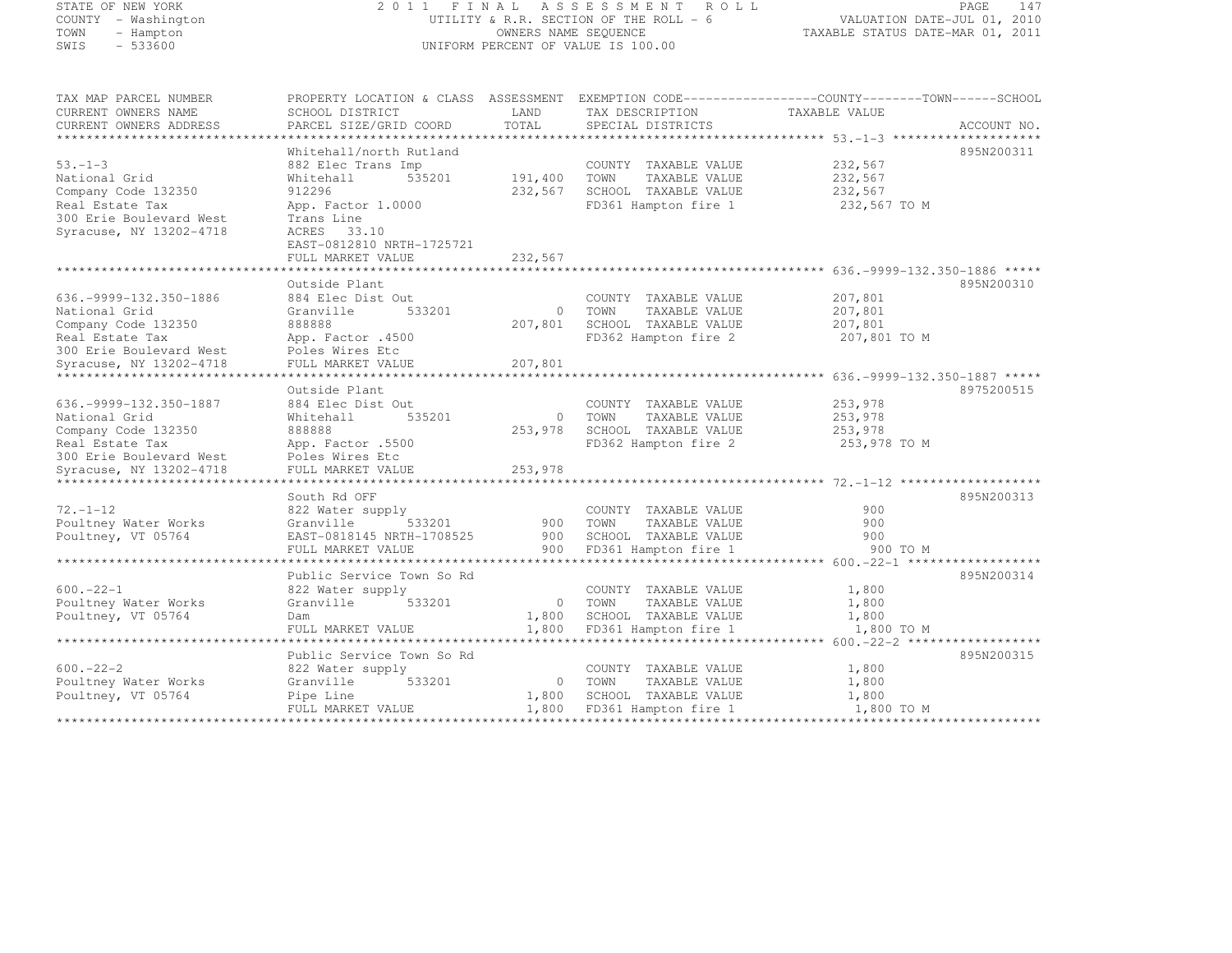### STATE OF NEW YORK 2 0 1 1 F I N A L A S S E S S M E N T R O L L PAGE <sup>148</sup> COUNTY - Washington UTILITY & R.R. SECTION OF THE ROLL - 6 VALUATION DATE-JUL 01, 2010 TOWN - Hampton OWNERS NAME SEQUENCE TAXABLE STATUS DATE-MAR 01, 2011 SWIS - 533600 UNIFORM PERCENT OF VALUE IS 100.00

| TAX MAP PARCEL NUMBER         | PROPERTY LOCATION & CLASS ASSESSMENT EXEMPTION CODE---------------COUNTY-------TOWN------SCHOOL |         |                                                               |                     |            |
|-------------------------------|-------------------------------------------------------------------------------------------------|---------|---------------------------------------------------------------|---------------------|------------|
| CURRENT OWNERS NAME           | SCHOOL DISTRICT                                                                                 |         | LAND TAX DESCRIPTION TAXABLE VALUE                            |                     |            |
| CURRENT OWNERS ADDRESS        |                                                                                                 |         |                                                               |                     |            |
|                               |                                                                                                 |         |                                                               |                     |            |
|                               | Public Service Town So Rd                                                                       |         |                                                               |                     | 895N200316 |
| $600 - 22 - 3$                | 822 Water supply                                                                                |         |                                                               | 1,800               |            |
| Poultney Water Works          | Granville 533201                                                                                |         | COUNTY TAXABLE VALUE<br>0 TOWN TAXABLE VALUE<br>TAXABLE VALUE | 1,800               |            |
| Poultney, VT 05764            |                                                                                                 |         |                                                               |                     |            |
|                               |                                                                                                 |         |                                                               |                     |            |
|                               |                                                                                                 |         |                                                               |                     |            |
|                               | Public Service Town Hl                                                                          |         |                                                               |                     | 895N200318 |
| $600 - 22 - 5$                | 822 Water supply                                                                                |         | COUNTY TAXABLE VALUE 1,800                                    |                     |            |
| Poultney Water Works          | $-1$ <sup>---1</sup> 533201 0 TOWN<br>Granville                                                 |         |                                                               | TAXABLE VALUE 1,800 |            |
| Poultney, VT 05764            | Water Rights 1,800 SCHOOL TAXABLE VALUE 1,800                                                   |         |                                                               |                     |            |
|                               | FULL MARKET VALUE 1,800 FD361 Hampton fire 1 1,800 TO M                                         |         |                                                               |                     |            |
|                               |                                                                                                 |         |                                                               |                     |            |
|                               | Outside Plant                                                                                   |         |                                                               |                     | 895N200317 |
| 636. - 9999 - 237. 500 - 1036 | 826 Water Transm                                                                                |         | COUNTY TAXABLE VALUE                                          | 900                 |            |
| Poultney Water Works          | 533201<br>Granville                                                                             |         | TAXABLE VALUE<br>0 TOWN                                       | 900                 |            |
| Company Code 237500           | 888888                                                                                          |         | 900 SCHOOL TAXABLE VALUE                                      | 900                 |            |
| Poultney, VT 05764            | App. Factor 1.0000                                                                              |         | FD361 Hampton fire 1 900 TO M                                 |                     |            |
|                               | Pipe Line/town Hill                                                                             |         |                                                               |                     |            |
|                               |                                                                                                 |         |                                                               |                     |            |
|                               |                                                                                                 |         |                                                               |                     |            |
|                               | Outside Plant                                                                                   |         |                                                               |                     | 8975200525 |
| 636. - 9999 - 631. 900 - 1886 | 836 Telecom. eq.                                                                                |         | COUNTY TAXABLE VALUE 27,419                                   |                     |            |
| Verizon New York Inc          | 533201<br>Granville                                                                             |         | 0 TOWN<br>TAXABLE VALUE                                       | 27,419              |            |
| Attn: Company Code 631900     | 888888                                                                                          |         | 27,419 SCHOOL TAXABLE VALUE 27,419                            |                     |            |
| PO Box 152206                 | App. Factor .6300                                                                               |         | FD361 Hampton fire 1                                          | 27,419 TO M         |            |
| Irving, TX 75015-2206         | Poles Wires Etc                                                                                 |         |                                                               |                     |            |
|                               | FULL MARKET VALUE                                                                               | 27,419  |                                                               |                     |            |
|                               |                                                                                                 |         |                                                               |                     |            |
|                               | Outside Plant                                                                                   |         |                                                               |                     | 895N200312 |
| 636. - 9999 - 631. 900 - 1887 | 836 Telecom. eq.                                                                                |         | COUNTY TAXABLE VALUE 16,103                                   |                     |            |
| Verizon New York Inc          | 535201<br>Whitehall                                                                             | 0 TOWN  | TAXABLE VALUE                                                 | 16, 103             |            |
| Attn: Company Code 631900     | 888888                                                                                          |         | 16,103 SCHOOL TAXABLE VALUE 16,103                            |                     |            |
| PO Box 152206                 | App. Factor .3700                                                                               |         | FD361 Hampton fire 1 16,103 TO M                              |                     |            |
| Irving, TX 75015-2206         | Poles Wires Etc                                                                                 |         |                                                               |                     |            |
|                               | FULL MARKET VALUE                                                                               | 16, 103 |                                                               |                     |            |
|                               |                                                                                                 |         |                                                               |                     |            |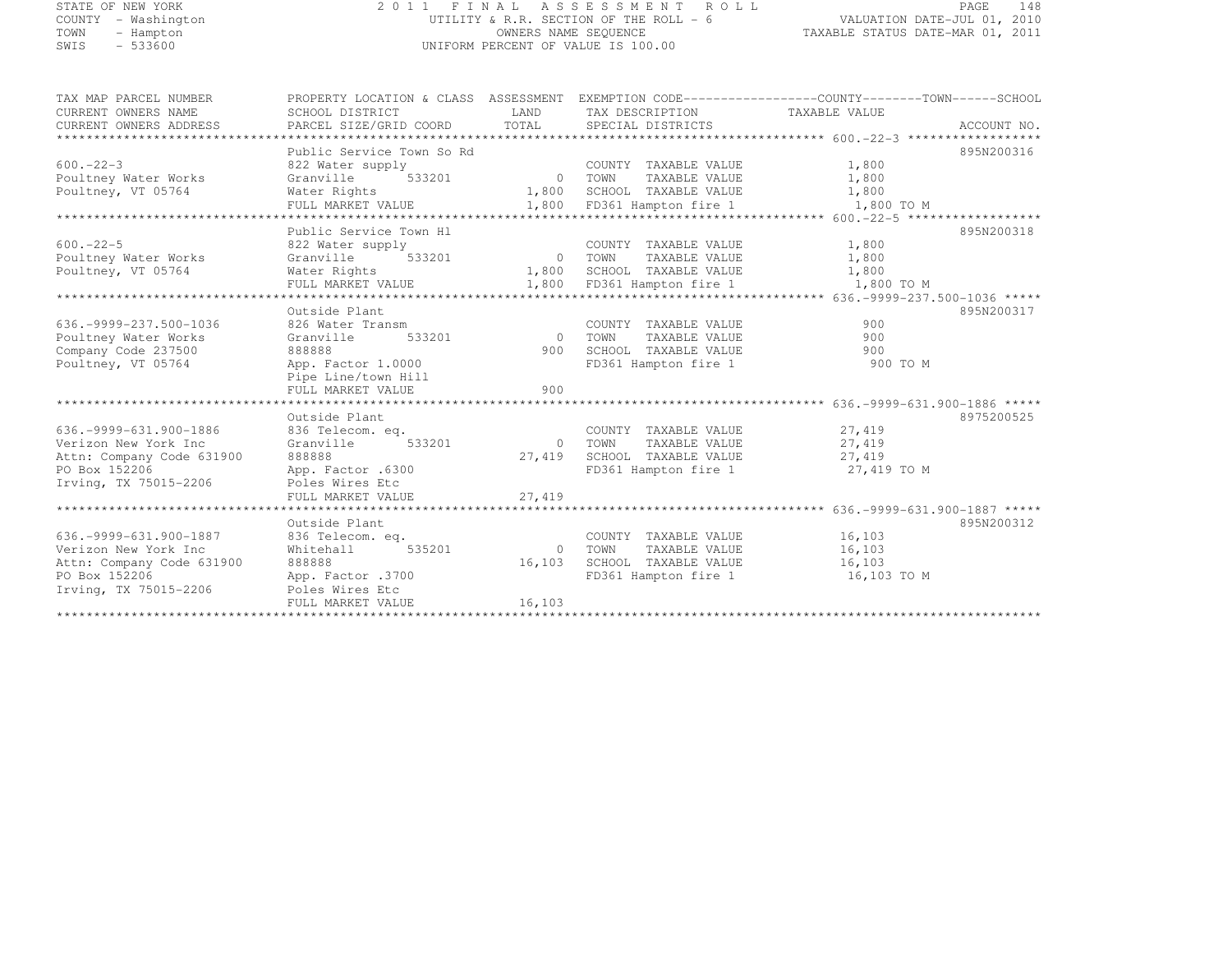STATE OF NEW YORK 2 0 1 1 F I N A L A S S E S S M E N T R O L L PAGE <sup>149</sup>

COUNTY - Washington UTILITY & R.R. SECTION OF THE ROLL - 6 VALUATION DATE-JUL 01, 2010 TOWN - Hampton - The State of the State of the State of the Taxable Status Date-Mar 01, 2011<br>Town - Hampton - The State of the State of the State of the State of the State of the State of the State of th SWIS - 533600 RPS150/V04/L015 UNIFORM PERCENT OF VALUE IS 100.00 CURRENT DATE 6/16/2011

R O L L S U B S E C T I O N - - T O T A L S

# \*\*\* S P E C I A L D I S T R I C T S U M M A R Y \*\*\*

|                                              | CODE DISTRICT NAME PARCELS TYPE | TOTAL EXTENSION         | <b>EXTENSION</b><br>VALUE. | AD VALOREM<br>VALUE. | <b>F.XEMPT</b><br>AMOUNT | TAXABLE<br>VALUE    |
|----------------------------------------------|---------------------------------|-------------------------|----------------------------|----------------------|--------------------------|---------------------|
| FD361 Hampton fire 1<br>FD362 Hampton fire 2 |                                 | 10 TOTAL M<br>6 TOTAL M |                            | 325,889<br>3109,879  |                          | 325,889<br>3109,879 |

#### \*\*\* S C H O O L D I S T R I C T S U M M A R Y \*\*\*

| CODE             | DISTRICT NAME          | TOTAL<br>PARCELS | ASSESSED<br>LAND | ASSESSED<br>TOTAL   | EXEMPT<br>AMOUNT | TOTAL<br>TAXABLE    | STAR<br>AMOUNT | STAR<br>TAXABLE     |
|------------------|------------------------|------------------|------------------|---------------------|------------------|---------------------|----------------|---------------------|
| 533201<br>535201 | Granville<br>Whitehall | 8<br>8           | 900<br>267,100   | 244,220<br>3191,548 |                  | 244,220<br>3191,548 |                | 244,220<br>3191,548 |
|                  | SUB-TOTAL              | 16               | 268,000          | 3435,768            |                  | 3435,768            |                | 3435,768            |
|                  | TOTAL                  | 16               | 268,000          | 3435,768            |                  | 3435,768            |                | 3435,768            |

#### \*\*\* S Y S T E M C O D E S S U M M A R Y \*\*\*

NO SYSTEM EXEMPTIONS AT THIS LEVEL

#### \*\*\* E X E M P T I O N S U M M A R Y \*\*\*

#### NO EXEMPTIONS AT THIS LEVEL

| ROLL<br>SEC | DESCRIPTION      | TOTAL<br>PARCELS | ASSESSED<br>LAND | ASSESSED<br>TOTAL | TAXABLE<br>COUNTY | TAXABLE<br>TOWN | TAXABLE<br>SCHOOL | STAR<br>TAXABLE |
|-------------|------------------|------------------|------------------|-------------------|-------------------|-----------------|-------------------|-----------------|
|             | UTILITIES & N.C. | 16               | 268,000          | 3435,768          | 3435,768          | 3435,768        | 3435,768          | 3435,768        |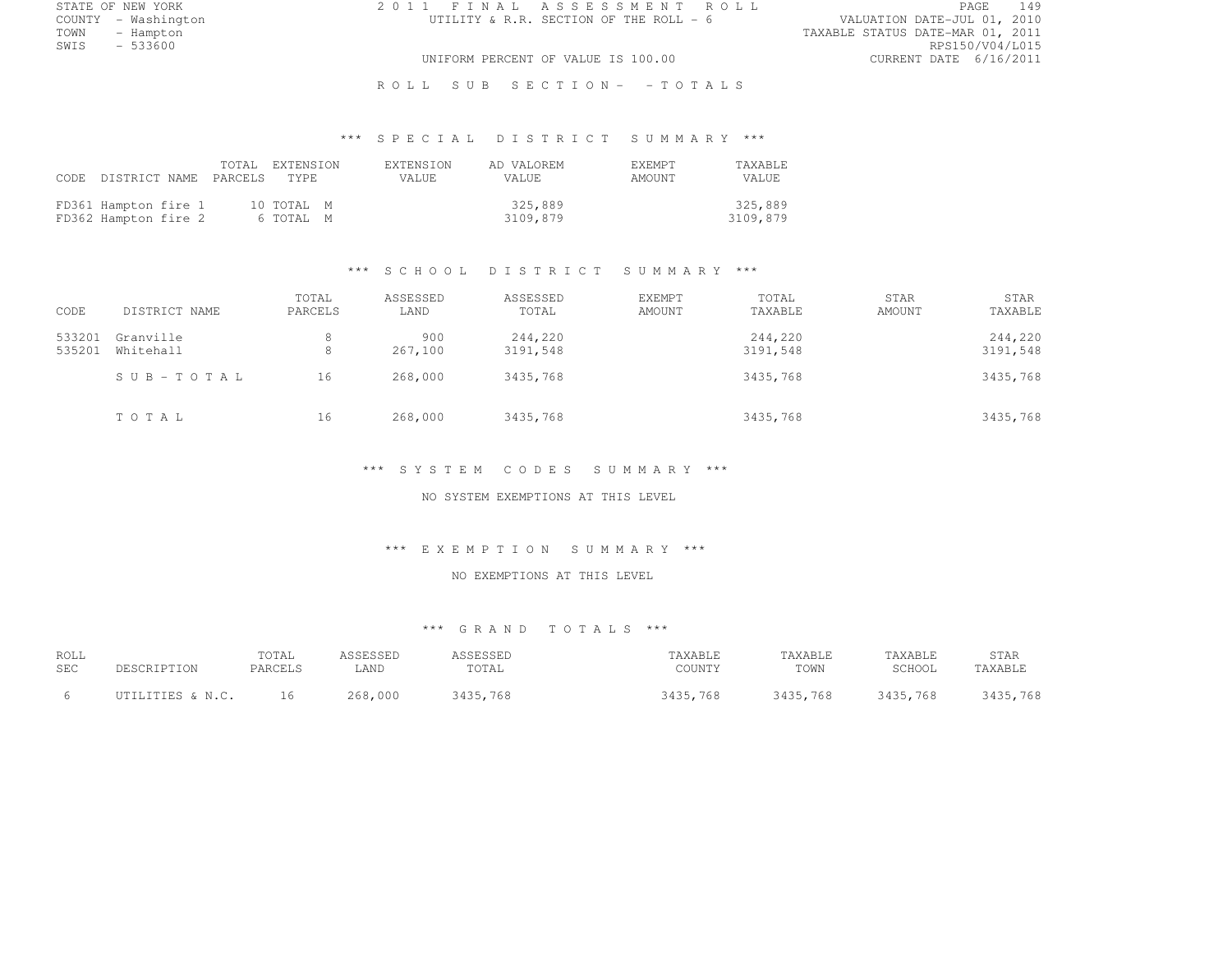|      | STATE OF NEW YORK   | 2011 FINAL ASSESSMENT ROLL             | 150<br>PAGE                      |
|------|---------------------|----------------------------------------|----------------------------------|
|      | COUNTY - Washington | UTILITY & R.R. SECTION OF THE ROLL - 6 | VALUATION DATE-JUL 01, 2010      |
| TOWN | - Hampton           |                                        | TAXABLE STATUS DATE-MAR 01, 2011 |
| SWIS | - 533600            | UNIFORM PERCENT OF VALUE IS 100.00     | RPS150/V04/L015                  |
|      |                     |                                        | CURRENT DATE 6/16/2011           |

### ROLL SECTION TOTALS

# \*\*\* S P E C I A L D I S T R I C T S U M M A R Y \*\*\*

|                                              | CODE DISTRICT NAME PARCELS TYPE | TOTAL EXTENSION         | <b>EXTENSION</b><br>VALUE. | AD VALOREM<br>VALUE. | <b>EXEMPT</b><br>AMOUNT | TAXABLE<br>VALUE    |
|----------------------------------------------|---------------------------------|-------------------------|----------------------------|----------------------|-------------------------|---------------------|
| FD361 Hampton fire 1<br>FD362 Hampton fire 2 |                                 | 10 TOTAL M<br>6 TOTAL M |                            | 325,889<br>3109,879  |                         | 325,889<br>3109,879 |

### \*\*\* S C H O O L D I S T R I C T S U M M A R Y \*\*\*

| CODE             | DISTRICT NAME          | TOTAL<br>PARCELS | ASSESSED<br>LAND | ASSESSED<br>TOTAL   | EXEMPT<br>AMOUNT | TOTAL<br>TAXABLE    | STAR<br>AMOUNT | STAR<br>TAXABLE     |
|------------------|------------------------|------------------|------------------|---------------------|------------------|---------------------|----------------|---------------------|
| 533201<br>535201 | Granville<br>Whitehall | 8<br>8           | 900<br>267,100   | 244,220<br>3191,548 |                  | 244,220<br>3191,548 |                | 244,220<br>3191,548 |
|                  | SUB-TOTAL              | 16               | 268,000          | 3435,768            |                  | 3435,768            |                | 3435,768            |
|                  | TOTAL                  | 16               | 268,000          | 3435,768            |                  | 3435,768            |                | 3435,768            |

#### \*\*\* S Y S T E M C O D E S S U M M A R Y \*\*\*

NO SYSTEM EXEMPTIONS AT THIS LEVEL

#### \*\*\* E X E M P T I O N S U M M A R Y \*\*\*

### NO EXEMPTIONS AT THIS LEVEL

| ROLL       |                  | TOTAL   | ASSESSED | ASSESSED | TAXABLE  | TAXABLE  | TAXABLE  | STAR     |
|------------|------------------|---------|----------|----------|----------|----------|----------|----------|
| <b>SEC</b> | DESCRIPTION      | PARCELS | LAND     | TOTAL    | COUNTY   | TOWN     | SCHOOL   | TAXABLE  |
|            | UTILITIES & N.C. | 16      | 268,000  | 3435,768 | 3435,768 | 3435,768 | 3435,768 | 3435,768 |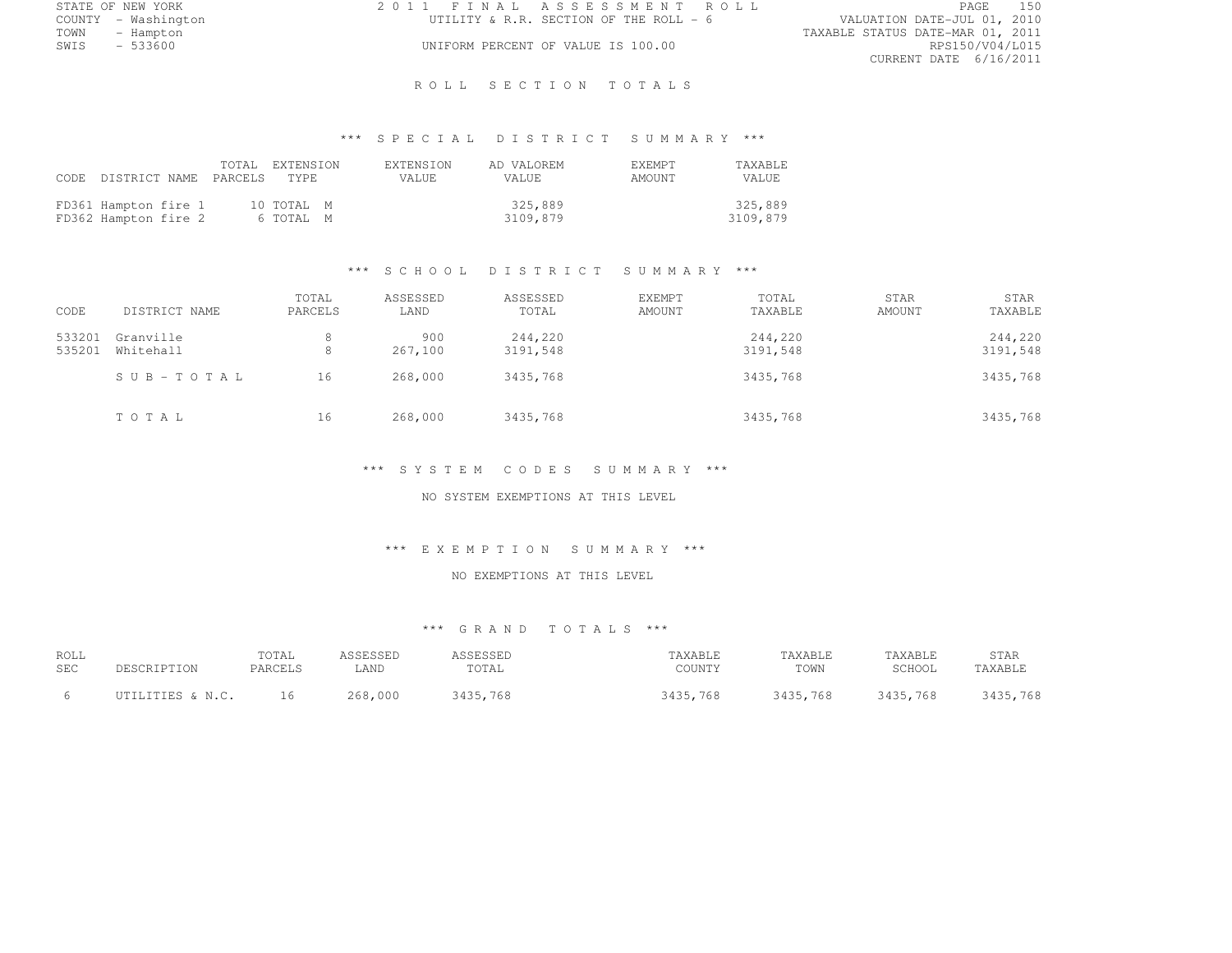| STATE OF NEW YORK        |                                                                                       |         | 2011 FINAL ASSESSMENT ROLL               | PAGE<br>151                                                   |
|--------------------------|---------------------------------------------------------------------------------------|---------|------------------------------------------|---------------------------------------------------------------|
| COUNTY<br>- Washington   |                                                                                       |         | CEILING RAILROAD SECTION OF THE ROLL - 7 | VALUATION DATE-JUL 01, 2010                                   |
| TOWN<br>- Hampton        |                                                                                       |         | OWNERS NAME SEQUENCE                     | TAXABLE STATUS DATE-MAR 01, 2011                              |
| $-533600$<br>SWIS        |                                                                                       |         | UNIFORM PERCENT OF VALUE IS 100.00       |                                                               |
| TAX MAP PARCEL NUMBER    | PROPERTY LOCATION & CLASS ASSESSMENT                                                  |         |                                          | EXEMPTION CODE-----------------COUNTY--------TOWN------SCHOOL |
| CURRENT OWNERS NAME      | SCHOOL DISTRICT                                                                       | LAND    | TAX DESCRIPTION                          | TAXABLE VALUE                                                 |
| CURRENT OWNERS ADDRESS   | PARCEL SIZE/GRID COORD                                                                | TOTAL   | SPECIAL DISTRICTS                        | ACCOUNT NO.                                                   |
|                          |                                                                                       |         |                                          |                                                               |
|                          | Public Service Town                                                                   |         |                                          | 895N200301                                                    |
| $45. - 1 - 15$           | 842 Ceiling rr                                                                        |         | COUNTY<br>TAXABLE VALUE                  | 140,837                                                       |
| Clarendon & Pittsford Rr | Whitehall<br>535201                                                                   | 21,700  | TOWN<br>TAXABLE VALUE                    | 140,837                                                       |
| One Railway Ln           | Trans-Parcel 1 of 2                                                                   | 140,837 | SCHOOL<br>TAXABLE VALUE                  | 140,837                                                       |
| Burlington, VT 05401     | Apport For Sch 93%<br>$45. - 1 - 15. - 1$<br>ACRES 11.66<br>EAST-0807654 NRTH-1734493 |         | FD362 Hampton fire 2                     | 140,837 TO M                                                  |
|                          | DEED BOOK 498<br>$PG-841$<br>FULL MARKET VALUE                                        | 140,837 |                                          |                                                               |
|                          |                                                                                       |         |                                          |                                                               |
|                          | Public Service Town                                                                   |         |                                          | 8975200505                                                    |
| $45. -1 - 15. -2$        | 842 Ceiling rr                                                                        |         | TAXABLE VALUE<br>COUNTY                  | 10,601                                                        |
| Clarendon & Pittsford Rr | Granville<br>533201                                                                   | 1,600   | TAXABLE VALUE<br>TOWN                    | 10,601                                                        |
| One Railway Ln           | Apportioned For School 7%                                                             | 10,601  | SCHOOL<br>TAXABLE VALUE                  | 10,601                                                        |
| Burlington, VT 05401     | Parcel 2 Of 2<br>EAST-0771680 NRTH-1309190                                            |         | FD362 Hampton fire 2                     | 10,601 TO M                                                   |

FULL MARKET VALUE 10,601 \*\*\*\*\*\*\*\*\*\*\*\*\*\*\*\*\*\*\*\*\*\*\*\*\*\*\*\*\*\*\*\*\*\*\*\*\*\*\*\*\*\*\*\*\*\*\*\*\*\*\*\*\*\*\*\*\*\*\*\*\*\*\*\*\*\*\*\*\*\*\*\*\*\*\*\*\*\*\*\*\*\*\*\*\*\*\*\*\*\*\*\*\*\*\*\*\*\*\*\*\*\*\*\*\*\*\*\*\*\*\*\*\*\*\*\*\*\*\*\*\*\*\*\*\*\*\*\*\*\*\*\*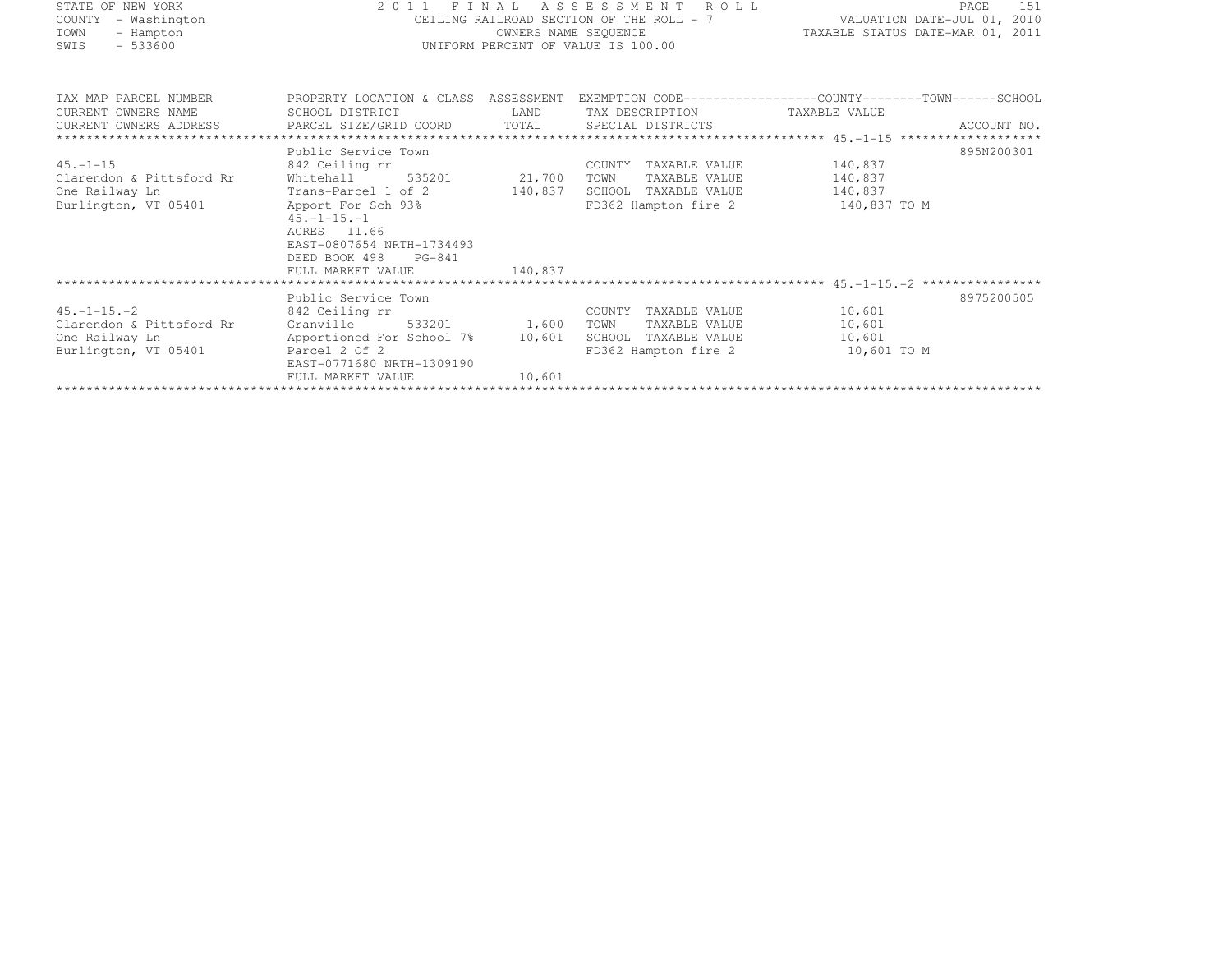| STATE OF NEW YORK   | 2011 FINAL ASSESSMENT ROLL               | PAGE                             |
|---------------------|------------------------------------------|----------------------------------|
| COUNTY - Washington | CEILING RAILROAD SECTION OF THE ROLL - 7 | VALUATION DATE-JUL 01, 2010      |
| TOWN<br>- Hampton   |                                          | TAXABLE STATUS DATE-MAR 01, 2011 |
| $-533600$<br>SWIS   |                                          | RPS150/V04/L015                  |
|                     | UNIFORM PERCENT OF VALUE IS 100.00       | CURRENT DATE 6/16/2011           |
|                     |                                          |                                  |

R O L L S U B S E C T I O N - - T O T A L S

# \*\*\* S P E C I A L D I S T R I C T S U M M A R Y \*\*\*

| CODE DISTRICT NAME PARCELS TYPE |  | TOTAL EXTENSION | <b>EXTENSION</b><br>VALUE. | AD VALOREM<br>VALUE. | <b>F.XF.MPT</b><br>AMOUNT | <b>TAXABLE</b><br>VALUE |
|---------------------------------|--|-----------------|----------------------------|----------------------|---------------------------|-------------------------|
| FD362 Hampton fire 2            |  | 2 TOTAL M       |                            | 151,438              |                           | 151,438                 |

### \*\*\* S C H O O L D I S T R I C T S U M M A R Y \*\*\*

| CODE             | DISTRICT NAME          | TOTAL<br>PARCELS | ASSESSED<br>LAND | ASSESSED<br>TOTAL | EXEMPT<br><b>AMOUNT</b> | TOTAL<br>TAXABLE  | <b>STAR</b><br>AMOUNT | STAR<br>TAXABLE   |
|------------------|------------------------|------------------|------------------|-------------------|-------------------------|-------------------|-----------------------|-------------------|
|                  |                        |                  |                  |                   |                         |                   |                       |                   |
| 533201<br>535201 | Granville<br>Whitehall |                  | 1,600<br>21,700  | 10,601<br>140,837 |                         | 10,601<br>140,837 |                       | 10,601<br>140,837 |
|                  |                        |                  |                  |                   |                         |                   |                       |                   |
|                  | SUB-TOTAL              | 2                | 23,300           | 151,438           |                         | 151,438           |                       | 151,438           |
|                  |                        |                  |                  |                   |                         |                   |                       |                   |
|                  | TOTAL                  | 2                | 23,300           | 151,438           |                         | 151,438           |                       | 151,438           |
|                  |                        |                  |                  |                   |                         |                   |                       |                   |

### \*\*\* S Y S T E M C O D E S S U M M A R Y \*\*\*

NO SYSTEM EXEMPTIONS AT THIS LEVEL

#### \*\*\* E X E M P T I O N S U M M A R Y \*\*\*

### NO EXEMPTIONS AT THIS LEVEL

| ROLL<br><b>SEC</b> | DESCRIPTION       | TOTAL<br>PARCELS | ASSESSED<br>LAND | ASSESSED<br>TOTAL | TAXABLE<br>COUNTY | TAXABLE<br>TOWN | TAXABLE<br>SCHOOL | STAR<br>TAXABLE |
|--------------------|-------------------|------------------|------------------|-------------------|-------------------|-----------------|-------------------|-----------------|
|                    | CEILING RAILROADS |                  | 23,300           | 151,438           | 151.438           | 151,438         | 151,438           | 151,438         |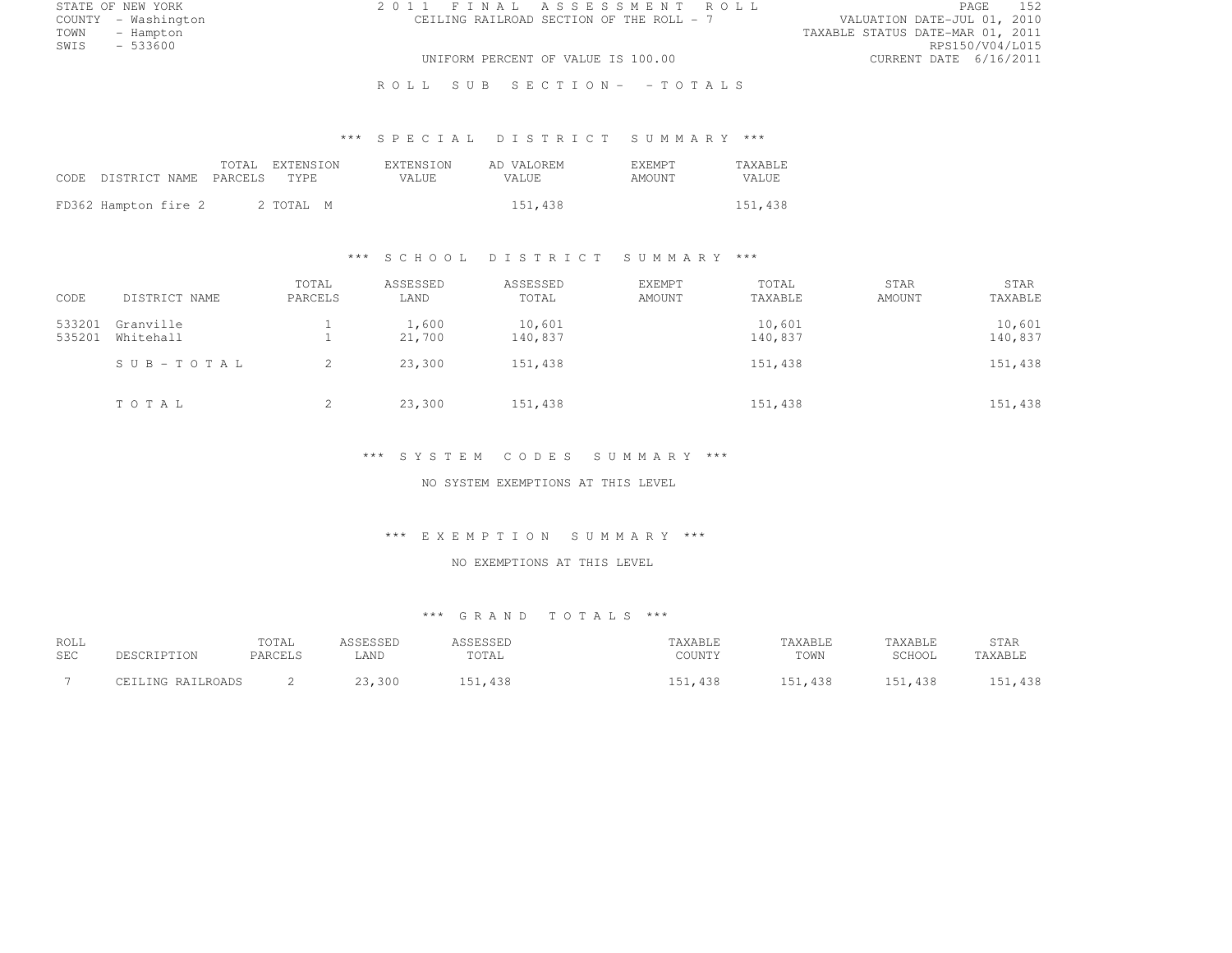|      | STATE OF NEW YORK   | 2011 FINAL ASSESSMENT ROLL |                                          |                                  | PAGE                   | 153 |
|------|---------------------|----------------------------|------------------------------------------|----------------------------------|------------------------|-----|
|      | COUNTY - Washington |                            | CEILING RAILROAD SECTION OF THE ROLL - 7 | VALUATION DATE-JUL 01, 2010      |                        |     |
| TOWN | - Hampton           |                            |                                          | TAXABLE STATUS DATE-MAR 01, 2011 |                        |     |
| SWIS | - 533600            |                            | UNIFORM PERCENT OF VALUE IS 100.00       |                                  | RPS150/V04/L015        |     |
|      |                     |                            |                                          |                                  | CURRENT DATE 6/16/2011 |     |

### ROLL SECTION TOTALS

# \*\*\* S P E C I A L D I S T R I C T S U M M A R Y \*\*\*

| CODE DISTRICT NAME PARCELS TYPE |  | TOTAL EXTENSION | <b>EXTENSION</b><br>VALUE. | AD VALOREM<br>VALUE. | <b>F.XEMPT</b><br>AMOUNT | <b>TAXABLE</b><br>VALUE. |
|---------------------------------|--|-----------------|----------------------------|----------------------|--------------------------|--------------------------|
| FD362 Hampton fire 2            |  | 2 TOTAL M       |                            | 151,438              |                          | 151,438                  |

#### \*\*\* S C H O O L D I S T R I C T S U M M A R Y \*\*\*

| CODE             | DISTRICT NAME          | TOTAL<br>PARCELS | ASSESSED<br>LAND | ASSESSED<br>TOTAL | EXEMPT<br>AMOUNT | TOTAL<br>TAXABLE  | <b>STAR</b><br>AMOUNT | STAR<br>TAXABLE   |
|------------------|------------------------|------------------|------------------|-------------------|------------------|-------------------|-----------------------|-------------------|
| 533201<br>535201 | Granville<br>Whitehall |                  | 1,600<br>21,700  | 10,601<br>140,837 |                  | 10,601<br>140,837 |                       | 10,601<br>140,837 |
|                  | SUB-TOTAL              |                  | 23,300           | 151,438           |                  | 151,438           |                       | 151,438           |
|                  | TOTAL                  | 2                | 23,300           | 151,438           |                  | 151,438           |                       | 151,438           |

### \*\*\* S Y S T E M C O D E S S U M M A R Y \*\*\*

NO SYSTEM EXEMPTIONS AT THIS LEVEL

#### \*\*\* E X E M P T I O N S U M M A R Y \*\*\*

### NO EXEMPTIONS AT THIS LEVEL

| ROLL       |                   | TOTAL   | ASSESSED | ASSESSED | TAXABLE | TAXABLE     | TAXABLE        | STAR    |
|------------|-------------------|---------|----------|----------|---------|-------------|----------------|---------|
| <b>SEC</b> | DESCRIPTION       | PARCELS | LAND     | TOTAL    | COUNTY  | TOWN        | SCHOOL         | TAXABLE |
|            | CEILING RAILROADS |         | 23,300   | 151,438  | , 438   | 151<br>.438 | 151<br>151,438 | 151,438 |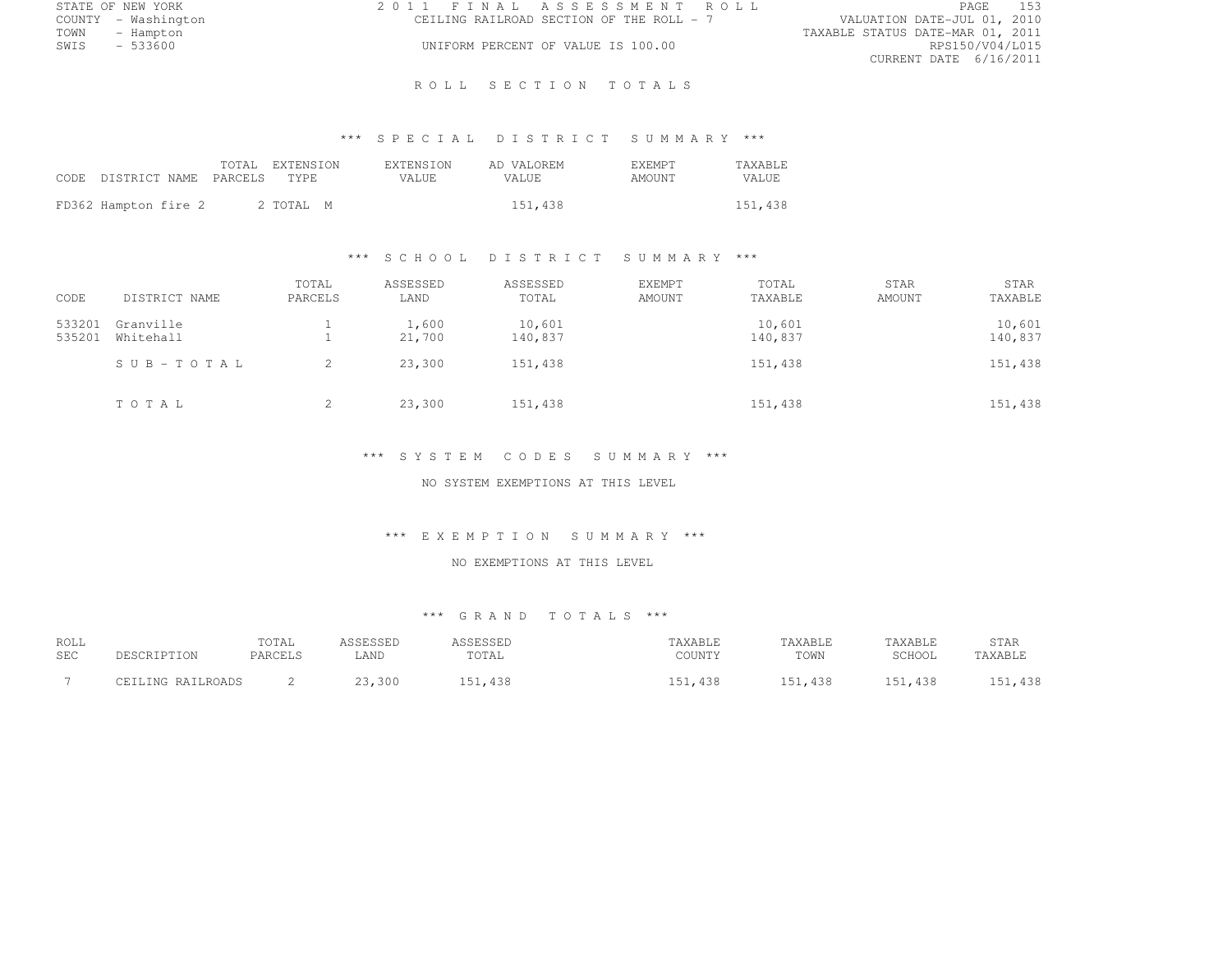### STATE OF NEW YORK 2 0 1 1 F I N A L A S S E S S M E N T R O L L PAGE <sup>154</sup> COUNTY - Washington WHOLLY EXEMPT SECTION OF THE ROLL - 8 VALUATION DATE-JUL 01, 2010 TOWN - Hampton OWNERS NAME SEQUENCE TAXABLE STATUS DATE-MAR 01, 2011 SWIS - 533600 UNIFORM PERCENT OF VALUE IS 100.00

| TAX MAP PARCEL NUMBER   | PROPERTY LOCATION & CLASS ASSESSMENT  |         | EXEMPTION CODE-----------------COUNTY-------TOWN------SCHOOL |               |         |             |
|-------------------------|---------------------------------------|---------|--------------------------------------------------------------|---------------|---------|-------------|
| CURRENT OWNERS NAME     | SCHOOL DISTRICT                       | LAND    | TAX DESCRIPTION                                              | TAXABLE VALUE |         |             |
| CURRENT OWNERS ADDRESS  | PARCEL SIZE/GRID COORD                | TOTAL   | SPECIAL DISTRICTS                                            |               |         | ACCOUNT NO. |
|                         |                                       |         |                                                              |               |         |             |
|                         | 1592 County Route 11                  |         |                                                              |               |         | 8979900332  |
| $38 - 1 - 14$           | 620 Religious                         |         | NON-PR REL 25110                                             | 66,000        | 66,000  | 66,000      |
| Advent Church Soc       | 535201<br>Whitehall                   | 7,000   | COUNTY TAXABLE VALUE                                         | $\Omega$      |         |             |
| Hampton, NY 12837       | FRNT 213.00 DPTH 112.00               | 66,000  | TOWN<br>TAXABLE VALUE                                        | $\Omega$      |         |             |
|                         | EAST-0806766 NRTH-1737151             |         | SCHOOL TAXABLE VALUE                                         | $\Omega$      |         |             |
|                         | DEED BOOK 211<br>$PG-422$             |         | FD362 Hampton fire 2                                         |               | 0 TO M  |             |
|                         | FULL MARKET VALUE                     | 66,000  | 66,000 EX                                                    |               |         |             |
|                         |                                       |         |                                                              |               |         |             |
|                         | 1614 County Route 11                  |         |                                                              |               |         | 895J100692  |
| $38. - 1 - 13.1$        | 620 Religious                         |         | NON-PR REL 25110                                             | 172,500       | 172,500 | 172,500     |
| Adventist Historic Prop | Whitehall<br>535201                   | 55,000  | COUNTY TAXABLE VALUE                                         | 0             |         |             |
| William Miller Home     | ACRES 25.00                           | 172,500 | TAXABLE VALUE<br>TOWN                                        | $\cap$        |         |             |
| 1614 County Route 11    | EAST-0806948 NRTH-1737040             |         | SCHOOL TAXABLE VALUE                                         |               |         |             |
| Whitehall, NY 12887     | DEED BOOK 502<br>PG-818               |         | FD362 Hampton fire 2                                         |               | 0 TO M  |             |
|                         | FULL MARKET VALUE                     | 172,500 | 172,500 EX                                                   |               |         |             |
|                         |                                       |         |                                                              |               |         |             |
|                         | State Route 22A OFF                   |         |                                                              |               |         | 8979900333  |
| $54. - 1 - 11$          | 695 Cemetery                          |         | TN CEM<br>13510                                              | 6,000         | 6,000   | 6,000       |
| Cemetery                | 533201<br>Granville                   | 6,000   | COUNTY TAXABLE VALUE                                         | $\Omega$      |         |             |
| Hampton, NY 12837       | FRNT 168.00 DPTH 200.00               | 6,000   | TOWN<br>TAXABLE VALUE                                        | $\cap$        |         |             |
|                         | EAST-0821590 NRTH-1722777             |         | SCHOOL TAXABLE VALUE                                         | <sup>n</sup>  |         |             |
|                         | FULL MARKET VALUE                     |         | 6,000 FD361 Hampton fire 1                                   |               | 0 TO M  |             |
|                         |                                       |         | 6,000 EX                                                     |               |         |             |
|                         |                                       |         |                                                              |               |         |             |
|                         | Pratt Rd                              |         |                                                              |               |         | 8979900336  |
| $72. - 1 - 8$           | 695 Cemetery                          |         | TN CEM<br>13510                                              | 6,000         | 6,000   | 6,000       |
| Cemetery                | Granville<br>533201                   | 6,000   | COUNTY TAXABLE VALUE                                         | $\Omega$      |         |             |
| Hampton, NY 12837       | FRNT 195.00 DPTH 170.00               | 6,000   | TOWN<br>TAXABLE VALUE                                        | $\cap$        |         |             |
|                         | EAST-0821623 NRTH-1710644             |         | SCHOOL TAXABLE VALUE                                         |               |         |             |
|                         | FULL MARKET VALUE                     | 6,000   | FD361 Hampton fire 1                                         |               | 0 TO M  |             |
|                         |                                       |         | 6,000 EX                                                     |               |         |             |
|                         |                                       |         |                                                              |               |         |             |
|                         | State Route 22A                       |         |                                                              |               |         | 8979900338  |
| $63. - 1 - 6$           | 720 Mine/quarry                       |         | OTHER TOWN 13500                                             | 6,000         | 6,000   | 6,000       |
| Hampton Town Of         | 533201<br>Granville                   | 6,000   | COUNTY TAXABLE VALUE                                         | $\Omega$      |         |             |
| Hampton, NY 12837       | ACRES<br>2.20                         | 6,000   | TOWN<br>TAXABLE VALUE                                        |               |         |             |
|                         | EAST-0823856 NRTH-1714641             |         | SCHOOL TAXABLE VALUE                                         |               |         |             |
|                         | FULL MARKET VALUE                     | 6,000   | FD361 Hampton fire 1                                         |               | 0 TO M  |             |
|                         |                                       |         | 6,000 EX                                                     |               |         |             |
|                         | ************************************* |         | **********************                                       |               |         |             |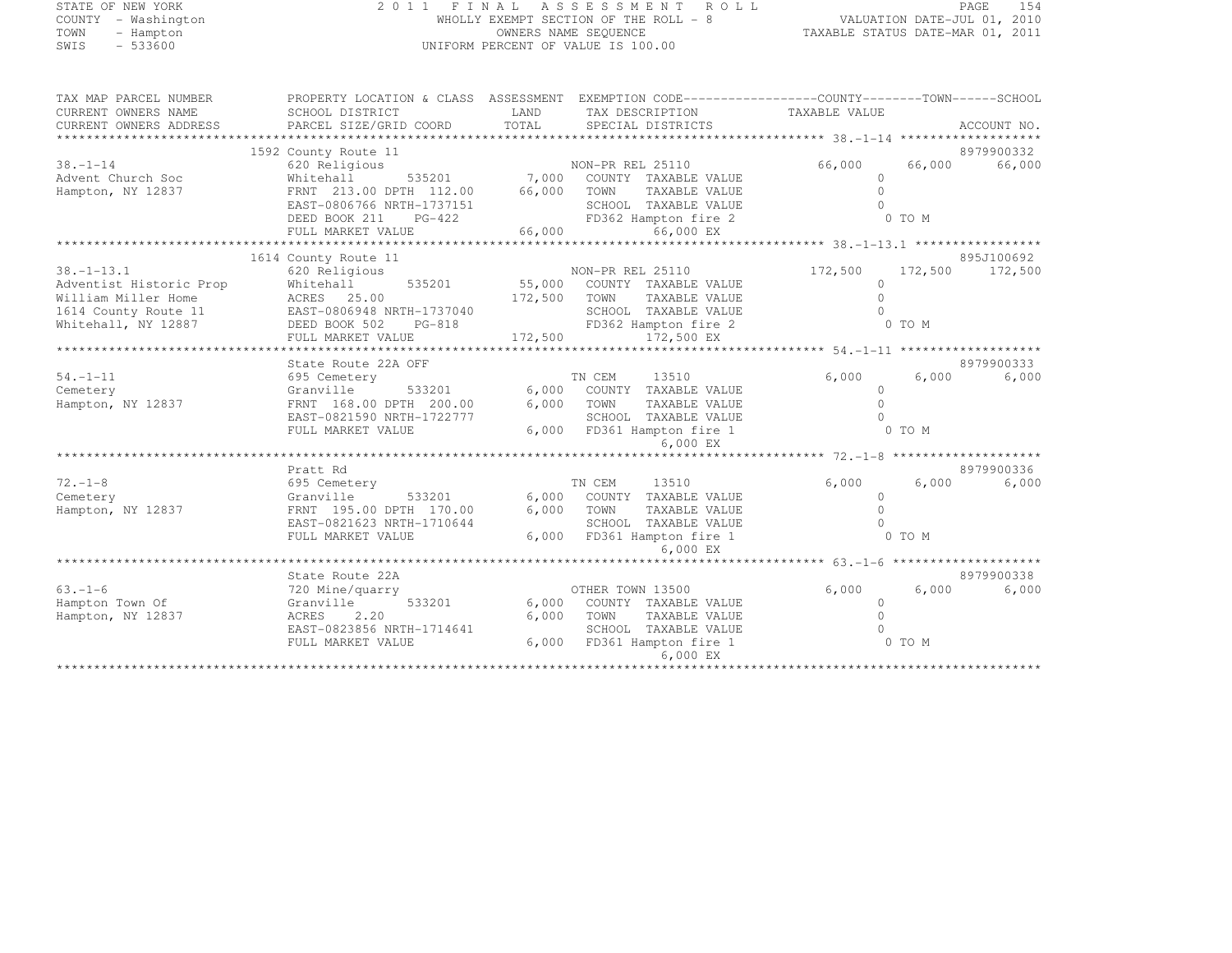### STATE OF NEW YORK 2 0 1 1 F I N A L A S S E S S M E N T R O L L PAGE <sup>155</sup> COUNTY - Washington WHOLLY EXEMPT SECTION OF THE ROLL - 8 VALUATION DATE-JUL 01, 2010 TOWN - Hampton OWNERS NAME SEQUENCE TAXABLE STATUS DATE-MAR 01, 2011 SWIS - 533600 UNIFORM PERCENT OF VALUE IS 100.00

| 2520 County Route 18<br>8979900340<br>$72 - 2 - 24$<br>76,100<br>76,100<br>662 Police/fire<br>VOL FIRE<br>26400<br>76,100<br>6,000 COUNTY TAXABLE VALUE<br>Hampton Town Of<br>533201<br>$\Omega$<br>Granville<br>Hampton, NY 12837<br>76,100<br>TAXABLE VALUE<br>$\Omega$<br>Firehouse<br>TOWN<br>Postal Lease 755/139<br>SCHOOL TAXABLE VALUE<br>$\cap$<br>FD361 Hampton fire 1<br>ACRES<br>1.00<br>0 TO M<br>EAST-0822663 NRTH-1711242<br>76,100 EX<br>DEED BOOK 395<br>$PG-840$<br>76,100<br>FULL MARKET VALUE<br>2629+2631 State Route 22A<br>8979900339<br>$72. - 2 - 32$<br>92,600<br>92,600<br>OTHER TOWN 13500<br>92,600<br>651 Highway gar<br>Hampton Town Of<br>6,000<br>Granville<br>533201<br>COUNTY TAXABLE VALUE<br>$\Omega$<br>92,600<br>$\Omega$<br>Hampton, NY 12837<br>Town Hall<br>TOWN<br>TAXABLE VALUE<br>$\cap$ |
|---------------------------------------------------------------------------------------------------------------------------------------------------------------------------------------------------------------------------------------------------------------------------------------------------------------------------------------------------------------------------------------------------------------------------------------------------------------------------------------------------------------------------------------------------------------------------------------------------------------------------------------------------------------------------------------------------------------------------------------------------------------------------------------------------------------------------------------|
|                                                                                                                                                                                                                                                                                                                                                                                                                                                                                                                                                                                                                                                                                                                                                                                                                                       |
|                                                                                                                                                                                                                                                                                                                                                                                                                                                                                                                                                                                                                                                                                                                                                                                                                                       |
|                                                                                                                                                                                                                                                                                                                                                                                                                                                                                                                                                                                                                                                                                                                                                                                                                                       |
|                                                                                                                                                                                                                                                                                                                                                                                                                                                                                                                                                                                                                                                                                                                                                                                                                                       |
|                                                                                                                                                                                                                                                                                                                                                                                                                                                                                                                                                                                                                                                                                                                                                                                                                                       |
|                                                                                                                                                                                                                                                                                                                                                                                                                                                                                                                                                                                                                                                                                                                                                                                                                                       |
|                                                                                                                                                                                                                                                                                                                                                                                                                                                                                                                                                                                                                                                                                                                                                                                                                                       |
|                                                                                                                                                                                                                                                                                                                                                                                                                                                                                                                                                                                                                                                                                                                                                                                                                                       |
|                                                                                                                                                                                                                                                                                                                                                                                                                                                                                                                                                                                                                                                                                                                                                                                                                                       |
| 713/149 Hwy Approp<br>SCHOOL TAXABLE VALUE                                                                                                                                                                                                                                                                                                                                                                                                                                                                                                                                                                                                                                                                                                                                                                                            |
| FD361 Hampton fire 1<br>0 TO M<br>ACRES<br>1.00                                                                                                                                                                                                                                                                                                                                                                                                                                                                                                                                                                                                                                                                                                                                                                                       |
| EAST-0823341 NRTH-1712486<br>92,600 EX                                                                                                                                                                                                                                                                                                                                                                                                                                                                                                                                                                                                                                                                                                                                                                                                |
| 92,600<br>FULL MARKET VALUE                                                                                                                                                                                                                                                                                                                                                                                                                                                                                                                                                                                                                                                                                                                                                                                                           |
|                                                                                                                                                                                                                                                                                                                                                                                                                                                                                                                                                                                                                                                                                                                                                                                                                                       |
| 8979900335<br>State Route 22A OFF<br>$81. - 2 - 11$<br>TN CEM<br>13510<br>6,000<br>6,000<br>6,000<br>695 Cemetery                                                                                                                                                                                                                                                                                                                                                                                                                                                                                                                                                                                                                                                                                                                     |
| Hooker Cemetery<br>6,000<br>533201<br>COUNTY TAXABLE VALUE<br>Granville<br>$\circ$                                                                                                                                                                                                                                                                                                                                                                                                                                                                                                                                                                                                                                                                                                                                                    |
| $\Omega$<br>Hampton, NY 12837<br>FRNT 96.00 DPTH 90.00<br>6,000<br>TOWN<br>TAXABLE VALUE                                                                                                                                                                                                                                                                                                                                                                                                                                                                                                                                                                                                                                                                                                                                              |
| EAST-0823001 NRTH-1704055<br>SCHOOL TAXABLE VALUE                                                                                                                                                                                                                                                                                                                                                                                                                                                                                                                                                                                                                                                                                                                                                                                     |
| 6,000 FD361 Hampton fire 1<br>0 TO M<br>FULL MARKET VALUE                                                                                                                                                                                                                                                                                                                                                                                                                                                                                                                                                                                                                                                                                                                                                                             |
| 6,000 EX                                                                                                                                                                                                                                                                                                                                                                                                                                                                                                                                                                                                                                                                                                                                                                                                                              |
|                                                                                                                                                                                                                                                                                                                                                                                                                                                                                                                                                                                                                                                                                                                                                                                                                                       |
| 8979900337<br>Golf Course Rd                                                                                                                                                                                                                                                                                                                                                                                                                                                                                                                                                                                                                                                                                                                                                                                                          |
| $38. - 1 - 9$<br>TN CEM<br>13510<br>7,000<br>7,000<br>7,000<br>695 Cemetery                                                                                                                                                                                                                                                                                                                                                                                                                                                                                                                                                                                                                                                                                                                                                           |
| Miller Cemetery<br>7,000 COUNTY TAXABLE VALUE<br>Whitehall<br>535201<br>$\circ$                                                                                                                                                                                                                                                                                                                                                                                                                                                                                                                                                                                                                                                                                                                                                       |
| 7,000<br>TAXABLE VALUE<br>$\Omega$<br>Hampton, NY 12837<br>FRNT 215.00 DPTH 93.00<br>TOWN                                                                                                                                                                                                                                                                                                                                                                                                                                                                                                                                                                                                                                                                                                                                             |
| EAST-0810057 NRTH-1737109<br>SCHOOL TAXABLE VALUE<br>$\Omega$                                                                                                                                                                                                                                                                                                                                                                                                                                                                                                                                                                                                                                                                                                                                                                         |
| 0 TO M<br>FULL MARKET VALUE<br>7,000 FD362 Hampton fire 2                                                                                                                                                                                                                                                                                                                                                                                                                                                                                                                                                                                                                                                                                                                                                                             |
| 7,000 EX                                                                                                                                                                                                                                                                                                                                                                                                                                                                                                                                                                                                                                                                                                                                                                                                                              |
| Carvers Falls Rd                                                                                                                                                                                                                                                                                                                                                                                                                                                                                                                                                                                                                                                                                                                                                                                                                      |
| $31. - 1 - 1.1$<br>18,900<br>910 Priv forest<br>NON-PR EDU 25120<br>18,900<br>18,900                                                                                                                                                                                                                                                                                                                                                                                                                                                                                                                                                                                                                                                                                                                                                  |
| Nature Conservancy<br>18,900<br>Whitehall<br>535201<br>COUNTY TAXABLE VALUE<br>$\Omega$                                                                                                                                                                                                                                                                                                                                                                                                                                                                                                                                                                                                                                                                                                                                               |
| 195 New Karner Rd Ste 200<br>18,900<br>$\Omega$<br>ACRES 41.90<br>TOWN<br>TAXABLE VALUE                                                                                                                                                                                                                                                                                                                                                                                                                                                                                                                                                                                                                                                                                                                                               |
| SCHOOL TAXABLE VALUE<br>Albany, NY 12205<br>EAST-0803918 NRTH-1748479                                                                                                                                                                                                                                                                                                                                                                                                                                                                                                                                                                                                                                                                                                                                                                 |
| 0 TO M<br>DEED BOOK 825<br>$PG-18$<br>FD362 Hampton fire 2                                                                                                                                                                                                                                                                                                                                                                                                                                                                                                                                                                                                                                                                                                                                                                            |
| 18,900<br>FULL MARKET VALUE<br>18,900 EX                                                                                                                                                                                                                                                                                                                                                                                                                                                                                                                                                                                                                                                                                                                                                                                              |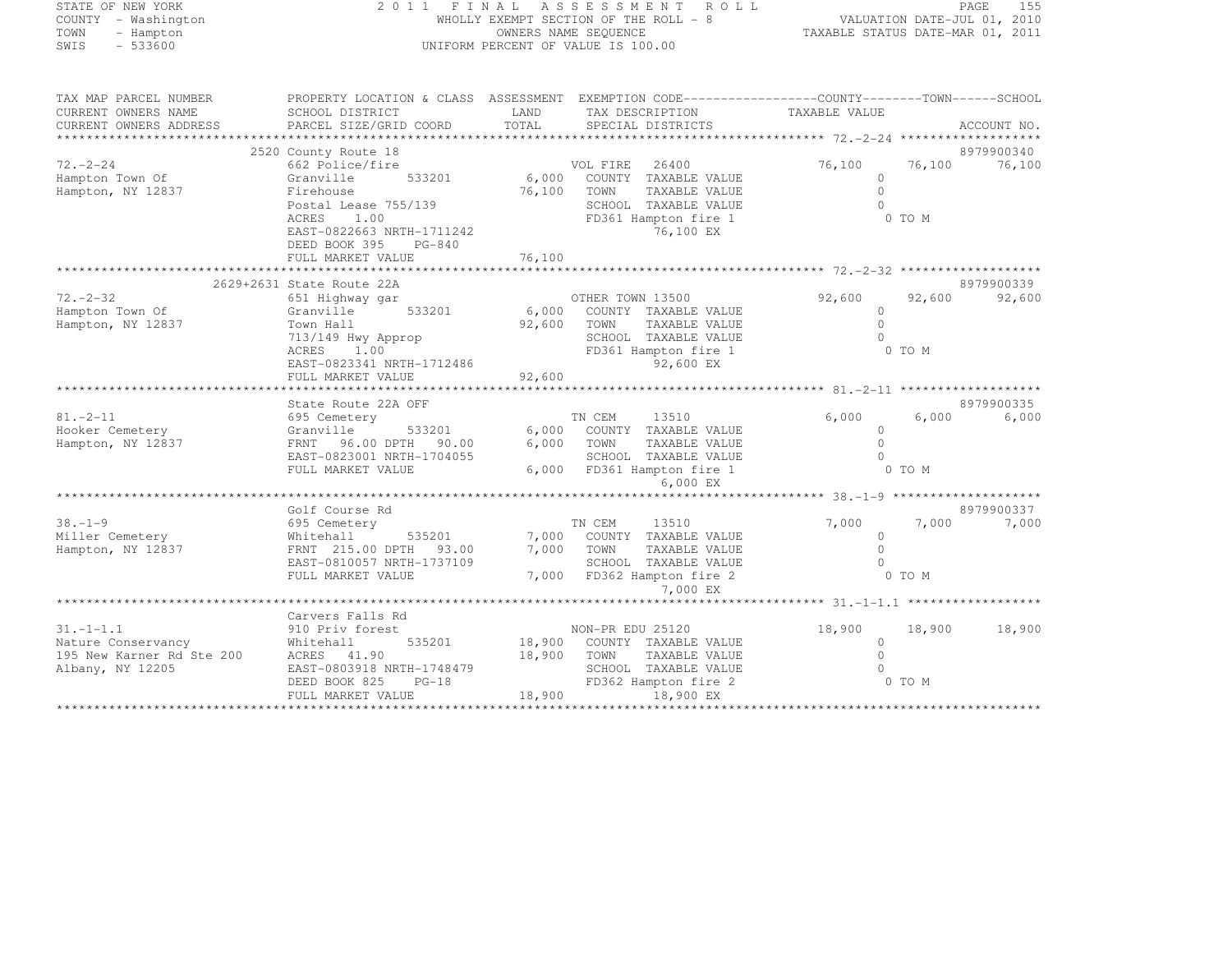| STATE OF NEW YORK   | 2011 FINAL ASSESSMENT ROLL            | 156<br>PAGE                      |
|---------------------|---------------------------------------|----------------------------------|
| COUNTY - Washington | WHOLLY EXEMPT SECTION OF THE ROLL - 8 | VALUATION DATE-JUL 01, 2010      |
| TOWN<br>- Hampton   | OWNERS NAME SEOUENCE                  | TAXABLE STATUS DATE-MAR 01, 2011 |
| $-533600$<br>SWIS   | UNIFORM PERCENT OF VALUE IS 100.00    |                                  |
|                     |                                       |                                  |
|                     |                                       |                                  |

| TAX MAP PARCEL NUMBER<br>CURRENT OWNERS NAME                          | PROPERTY LOCATION & CLASS<br>SCHOOL DISTRICT | ASSESSMENT<br>LAND | TAX DESCRIPTION         | EXEMPTION CODE-----------------COUNTY--------TOWN------SCHOOL<br>TAXABLE VALUE |        |             |  |  |
|-----------------------------------------------------------------------|----------------------------------------------|--------------------|-------------------------|--------------------------------------------------------------------------------|--------|-------------|--|--|
| CURRENT OWNERS ADDRESS FARCEL SIZE/GRID COORD TOTAL SPECIAL DISTRICTS |                                              |                    |                         |                                                                                |        | ACCOUNT NO. |  |  |
|                                                                       |                                              |                    |                         |                                                                                |        |             |  |  |
|                                                                       | 2243 State Route 22A                         |                    |                         |                                                                                |        | 895J100098  |  |  |
| $81. -2 - 12$                                                         | 614 Spec. school NY STATE                    |                    | 12100                   | 116,000 116,000                                                                |        | 116,000     |  |  |
| New York State of Granville 533201 12,100                             |                                              |                    | COUNTY<br>TAXABLE VALUE |                                                                                |        |             |  |  |
| Suny Plaza Albany Campus ACRES 8.73                                   | 116,000                                      |                    | TOWN<br>TAXABLE VALUE   |                                                                                |        |             |  |  |
| Albany, NY 12207                                                      | EAST-0822760 NRTH-1703580                    |                    | SCHOOL<br>TAXABLE VALUE |                                                                                |        |             |  |  |
|                                                                       | DEED BOOK 603<br>$PG-29$                     |                    | FD361 Hampton fire 1    |                                                                                | 0 TO M |             |  |  |
|                                                                       | FULL MARKET VALUE                            |                    | 116,000 116,000 EX      |                                                                                |        |             |  |  |
|                                                                       |                                              |                    |                         |                                                                                |        |             |  |  |
|                                                                       | State Route 22A OFF                          |                    |                         |                                                                                |        | 895N200689  |  |  |
| 81. – 2–22                                                            | 682 Rec facility                             | NY STATE           | 12100                   | 7,800                                                                          | 7,800  | 7,800       |  |  |
| NYS Office Of Parks                                                   | Granville                                    | 533201 7,800       | COUNTY<br>TAXABLE VALUE |                                                                                |        |             |  |  |
| Attn: Rec & Historic Presytn                                          | 1.30<br>ACRES                                | 7,800              | TOWN<br>TAXABLE VALUE   |                                                                                |        |             |  |  |
| Empire State Plz Bldg 1                                               | EAST-0824293 NRTH-1699738                    |                    | SCHOOL<br>TAXABLE VALUE |                                                                                |        |             |  |  |
| Albany, NY 12238                                                      | DEED BOOK 638<br>PG-232                      |                    | FD362 Hampton fire 2    |                                                                                | 0 TO M |             |  |  |
|                                                                       | FULL MARKET VALUE                            | 7,800              | 7,800 EX                |                                                                                |        |             |  |  |
|                                                                       |                                              |                    |                         |                                                                                |        |             |  |  |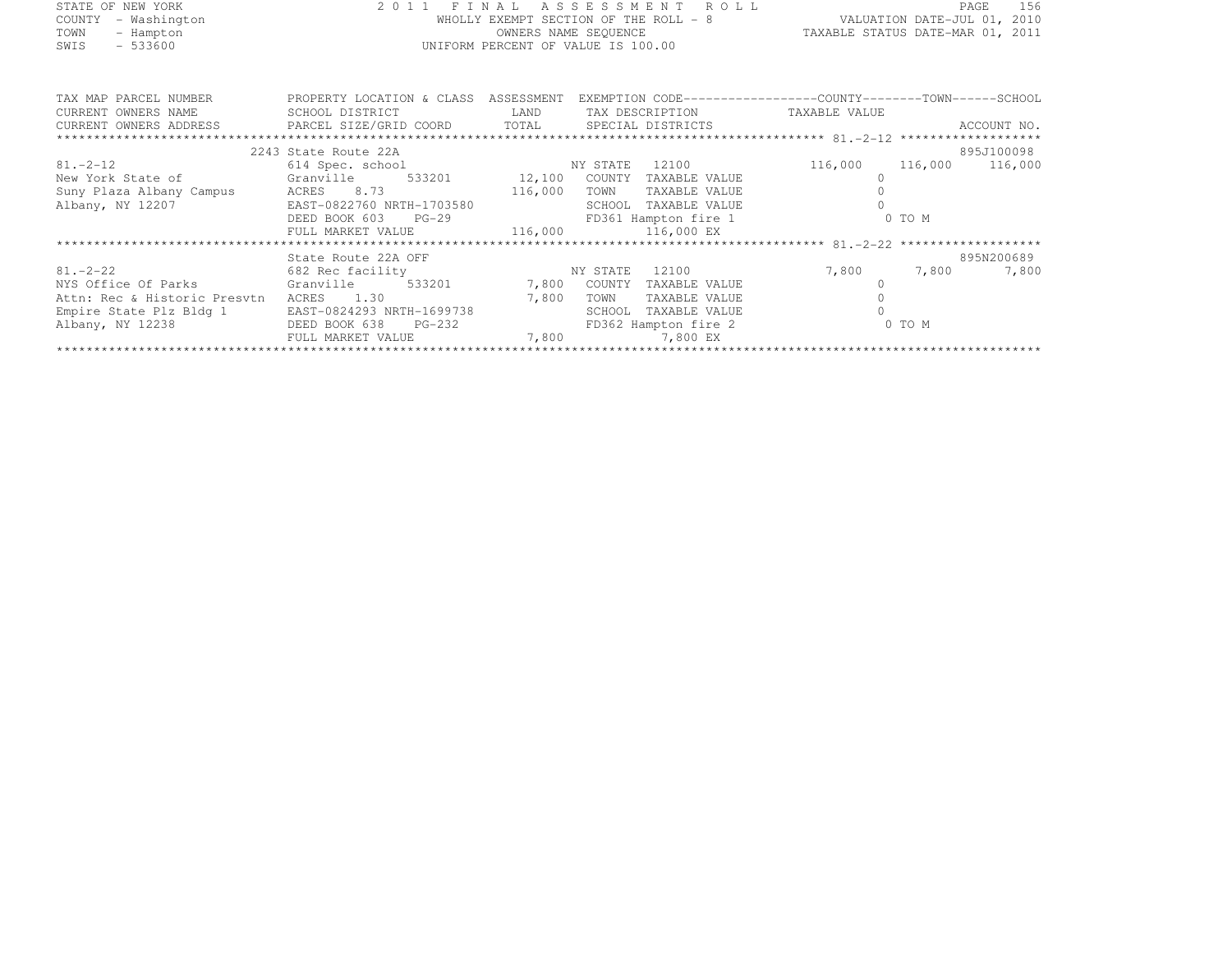STATE OF NEW YORK 2 0 1 1 F I N A L A S S E S S M E N T R O L L PAGE <sup>157</sup>

COUNTY - Washington WHOLLY EXEMPT SECTION OF THE ROLL - 8 VALUATION DATE-JUL 01, 2010 TOWN - Hampton - The State of the State of the State of the Taxable Status Date-Mar 01, 2011<br>Town - Hampton - The State of the State of the State of the State of the State of the State of the State of th SWIS - 533600 RPS150/V04/L015 UNIFORM PERCENT OF VALUE IS 100.00 CURRENT DATE 6/16/2011

R O L L S U B S E C T I O N - - T O T A L S

# \*\*\* S P E C I A L D I S T R I C T S U M M A R Y \*\*\*

|                                              | CODE DISTRICT NAME PARCELS TYPE | TOTAL EXTENSION        | <b>EXTENSION</b><br>VALUE. | AD VALOREM<br>VALUE. | <b>F.XFMPT</b><br>AMOUNT | <b>TAXABLE</b><br>VALUE |
|----------------------------------------------|---------------------------------|------------------------|----------------------------|----------------------|--------------------------|-------------------------|
| FD361 Hampton fire 1<br>FD362 Hampton fire 2 |                                 | 7 TOTAL M<br>5 TOTAL M |                            | 308,700<br>272,200   | 308,700<br>272,200       |                         |

#### \*\*\* S C H O O L D I S T R I C T S U M M A R Y \*\*\*

| CODE             | DISTRICT NAME          | TOTAL<br>PARCELS | ASSESSED<br>LAND | ASSESSED<br>TOTAL  | EXEMPT<br><b>AMOUNT</b> | TOTAL<br>TAXABLE | <b>STAR</b><br><b>AMOUNT</b> | STAR<br>TAXABLE |
|------------------|------------------------|------------------|------------------|--------------------|-------------------------|------------------|------------------------------|-----------------|
| 533201<br>535201 | Granville<br>Whitehall | 8<br>4           | 55,900<br>87,900 | 316,500<br>264,400 | 316,500<br>264,400      |                  |                              |                 |
|                  | SUB-TOTAL              | 12               | 143,800          | 580,900            | 580,900                 |                  |                              |                 |
|                  | TOTAL                  | 12               | 143,800          | 580,900            | 580,900                 |                  |                              |                 |

#### \*\*\* S Y S T E M C O D E S S U M M A R Y \*\*\*

### NO SYSTEM EXEMPTIONS AT THIS LEVEL

| CODE  | DESCRIPTION | TOTAL<br>PARCELS | COUNTY  | TOWN    | SCHOOL  |
|-------|-------------|------------------|---------|---------|---------|
| 12100 | NY STATE    |                  | 123,800 | 123,800 | 123,800 |
| 13500 | OTHER TOWN  |                  | 98,600  | 98,600  | 98,600  |
| 13510 | TN CEM      | 4                | 25,000  | 25,000  | 25,000  |
| 25110 | NON-PR REL  |                  | 238,500 | 238,500 | 238,500 |
| 25120 | NON-PR EDU  |                  | 18,900  | 18,900  | 18,900  |
| 26400 | VOL FIRE    |                  | 76,100  | 76,100  | 76,100  |
|       | TOTAL       | 12               | 580,900 | 580,900 | 580,900 |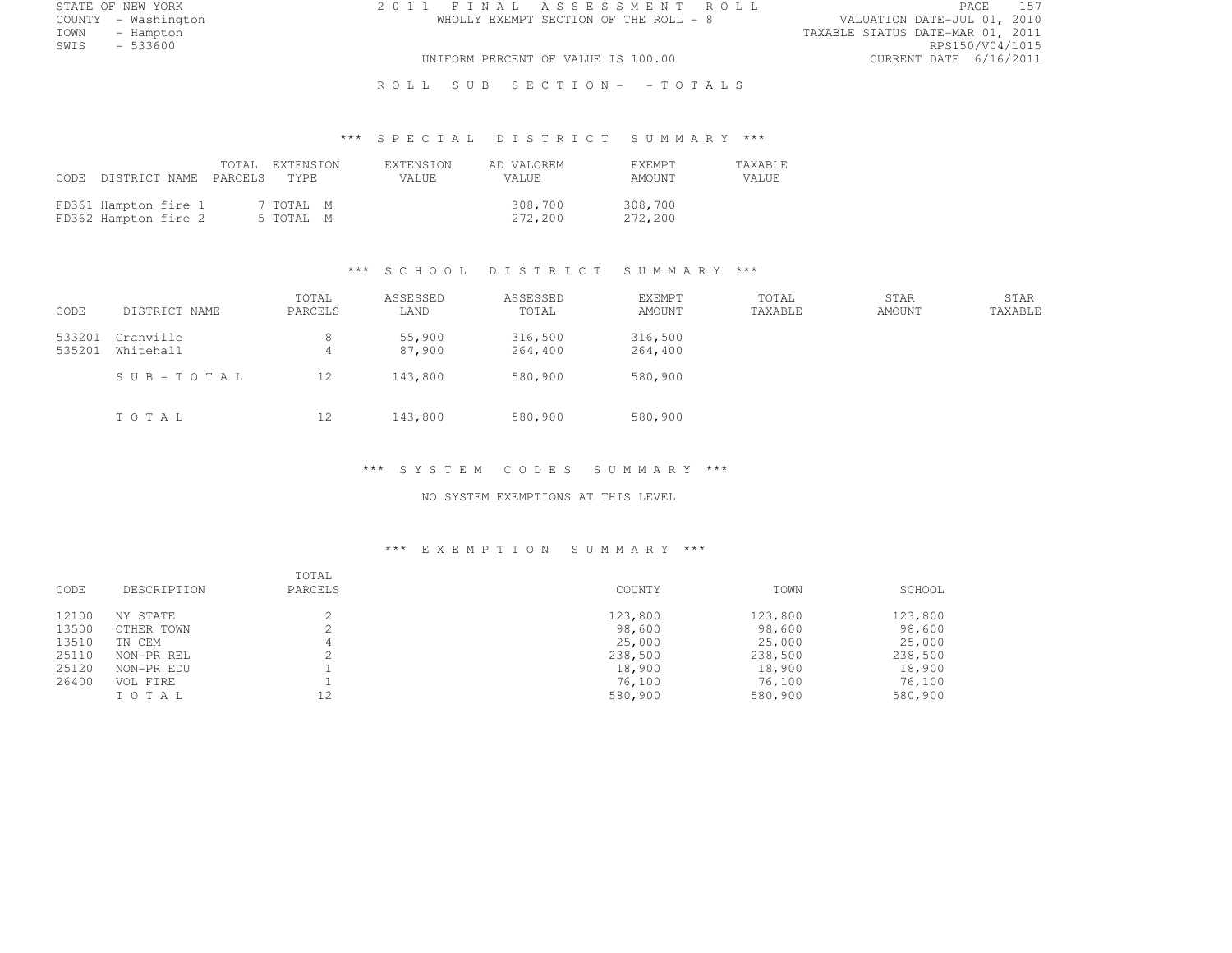| STATE OF NEW YORK   | 2011 FINAL ASSESSMENT ROLL            | 158<br>PAGE                      |
|---------------------|---------------------------------------|----------------------------------|
| COUNTY - Washington | WHOLLY EXEMPT SECTION OF THE ROLL - 8 | VALUATION DATE-JUL 01, 2010      |
| TOWN<br>- Hampton   |                                       | TAXABLE STATUS DATE-MAR 01, 2011 |
| SWIS<br>$-533600$   |                                       | RPS150/V04/L015                  |
|                     | UNIFORM PERCENT OF VALUE IS 100.00    | CURRENT DATE 6/16/2011           |
|                     | ROLL SUB SECTION- - TOTALS            |                                  |

| ROLL<br>SEC | 0.207709701   | TOTAL<br>PARCELS | LAND | <b><i>ASSESSEL</i></b><br>TOTAL | TAXABLE<br>$C$ $C$ $T$ $N$ $T$ $V$<br>JUUN 1. 1 | TAXABLE<br>TOWN | TAXABLE<br>SCHOOL | STAR<br>TAXABLE |
|-------------|---------------|------------------|------|---------------------------------|-------------------------------------------------|-----------------|-------------------|-----------------|
|             | WHOLLY EXEMPT | $\sim$<br>ᅩᄼ     | ,800 | 580,900                         |                                                 |                 |                   |                 |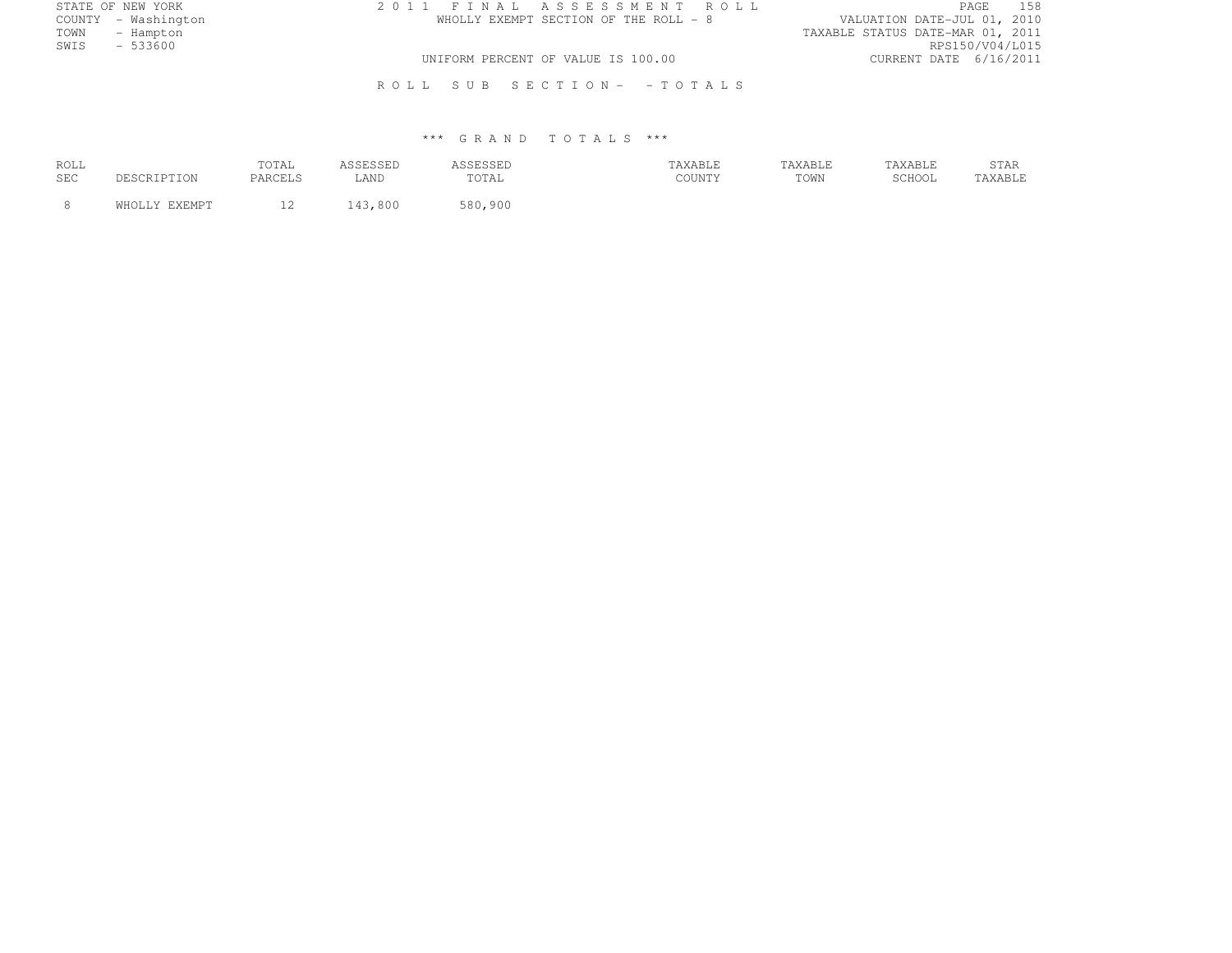| STATE OF NEW YORK   | 2011 FINAL ASSESSMENT ROLL            | 159<br>PAGE                      |
|---------------------|---------------------------------------|----------------------------------|
| COUNTY - Washington | WHOLLY EXEMPT SECTION OF THE ROLL - 8 | VALUATION DATE-JUL 01, 2010      |
| TOWN<br>- Hampton   |                                       | TAXABLE STATUS DATE-MAR 01, 2011 |
| $-533600$<br>SWIS   | UNIFORM PERCENT OF VALUE IS 100.00    | RPS150/V04/L015                  |
|                     |                                       | CURRENT DATE 6/16/2011           |

ROLL SECTION TOTALS

# \*\*\* S P E C I A L D I S T R I C T S U M M A R Y \*\*\*

| CODE DISTRICT NAME PARCELS TYPE              |  | TOTAL EXTENSION        | EXTENSION<br><b>VALUE</b> | AD VALOREM<br>VALUE | <b>F.XF.MPT</b><br>AMOUNT | TAXABLE<br>VALUE |
|----------------------------------------------|--|------------------------|---------------------------|---------------------|---------------------------|------------------|
| FD361 Hampton fire 1<br>FD362 Hampton fire 2 |  | 7 TOTAL M<br>5 TOTAL M |                           | 308,700<br>272,200  | 308,700<br>272,200        |                  |

### \*\*\* S C H O O L D I S T R I C T S U M M A R Y \*\*\*

| CODE             | DISTRICT NAME          | TOTAL<br>PARCELS | ASSESSED<br>LAND | ASSESSED<br>TOTAL  | EXEMPT<br>AMOUNT   | TOTAL<br>TAXABLE | <b>STAR</b><br>AMOUNT | STAR<br>TAXABLE |
|------------------|------------------------|------------------|------------------|--------------------|--------------------|------------------|-----------------------|-----------------|
| 533201<br>535201 | Granville<br>Whitehall | 4                | 55,900<br>87,900 | 316,500<br>264,400 | 316,500<br>264,400 |                  |                       |                 |
|                  | SUB-TOTAL              | 12               | 143,800          | 580,900            | 580,900            |                  |                       |                 |
|                  | TOTAL                  | 12               | 143,800          | 580,900            | 580,900            |                  |                       |                 |

#### \*\*\* S Y S T E M C O D E S S U M M A R Y \*\*\*

### NO SYSTEM EXEMPTIONS AT THIS LEVEL

| CODE  | DESCRIPTION | TOTAL<br>PARCELS | COUNTY  | TOWN    | SCHOOL  |
|-------|-------------|------------------|---------|---------|---------|
| 12100 | NY STATE    |                  | 123,800 | 123,800 | 123,800 |
| 13500 | OTHER TOWN  |                  | 98,600  | 98,600  | 98,600  |
| 13510 | TN CEM      |                  | 25,000  | 25,000  | 25,000  |
| 25110 | NON-PR REL  |                  | 238,500 | 238,500 | 238,500 |
| 25120 | NON-PR EDU  |                  | 18,900  | 18,900  | 18,900  |
| 26400 | VOL FIRE    |                  | 76,100  | 76,100  | 76,100  |
|       | TOTAL       | 12               | 580,900 | 580,900 | 580,900 |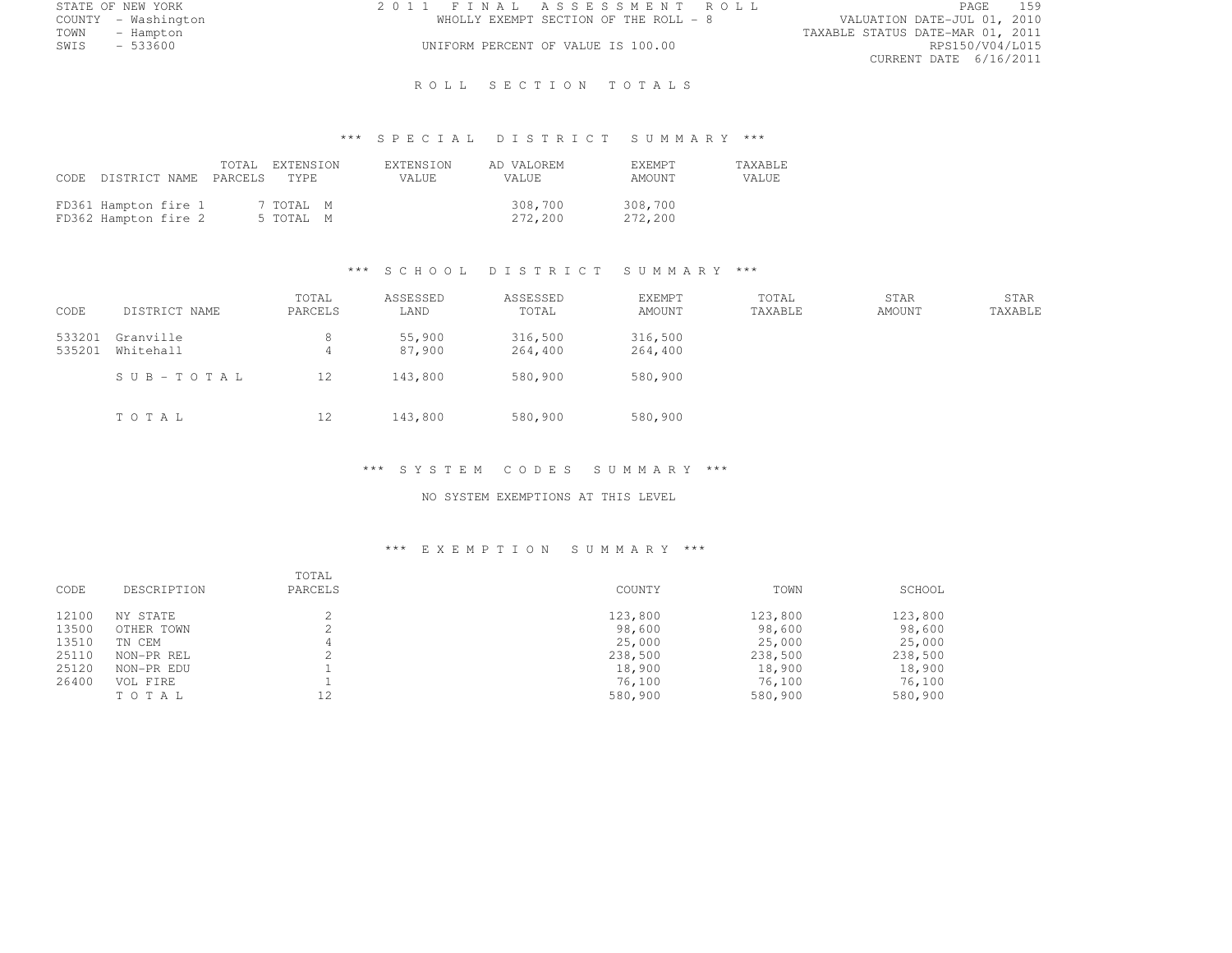| STATE OF NEW YORK   |           | 2011 FINAL ASSESSMENT ROLL |                                    |                                       |                                  | PAGE | 160 |
|---------------------|-----------|----------------------------|------------------------------------|---------------------------------------|----------------------------------|------|-----|
| COUNTY - Washington |           |                            |                                    | WHOLLY EXEMPT SECTION OF THE ROLL - 8 | VALUATION DATE-JUL 01, 2010      |      |     |
| TOWN                | - Hampton |                            |                                    |                                       | TAXABLE STATUS DATE-MAR 01, 2011 |      |     |
| SWIS                | $-533600$ |                            | UNIFORM PERCENT OF VALUE IS 100.00 |                                       | RPS150/V04/L015                  |      |     |
|                     |           |                            |                                    |                                       | CURRENT DATE 6/16/2011           |      |     |
|                     |           |                            |                                    |                                       |                                  |      |     |
|                     |           |                            |                                    | ROLL SECTION TOTALS                   |                                  |      |     |
|                     |           |                            |                                    |                                       |                                  |      |     |

| ROLL<br>SEC |               | TOTAL<br>PARCELS | LAND | SSESSED<br>TOTAL | TAXABLE<br>COUNTY | TAXABLE<br>TOWN | TAXABLE<br>$CCTI$ $\bigcap$ $T$<br>JUITUL | STAR<br>TAXABLE |
|-------------|---------------|------------------|------|------------------|-------------------|-----------------|-------------------------------------------|-----------------|
|             | WHOLLY EXEMPT | $\sim$<br>∸∸     | ,800 | 580,900          |                   |                 |                                           |                 |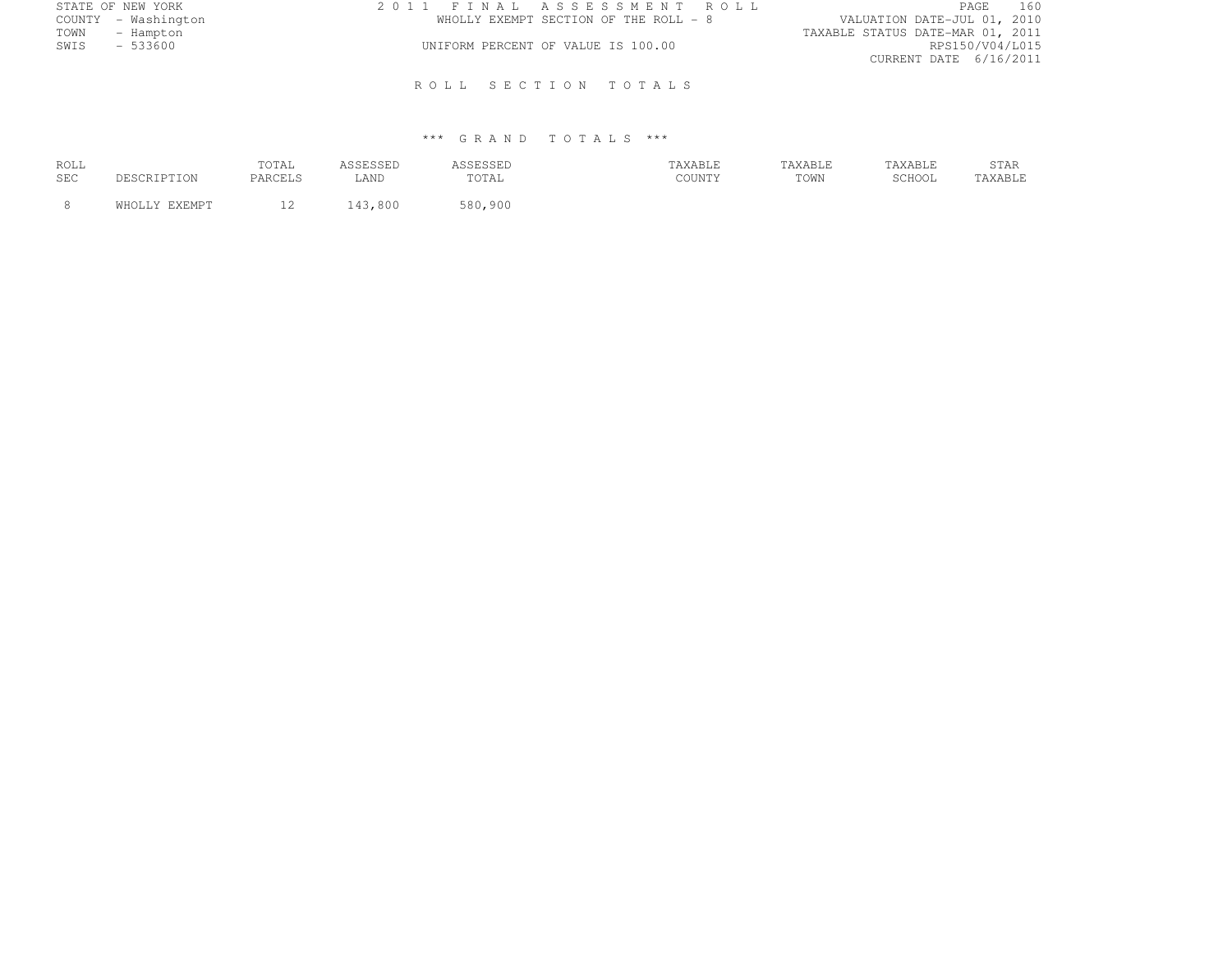| STATE OF NEW YORK                              |  | 2011 FINAL ASSESSMENT ROLL |  |  |
|------------------------------------------------|--|----------------------------|--|--|
| .<br>$\sim$ $\sim$ $\sim$ $\sim$ $\sim$ $\sim$ |  |                            |  |  |

TOWN - Hampton S W I S T O T A L S TAXABLE STATUS DATE-MAR 01, 2011 UNIFORM PERCENT OF VALUE IS 100.00

COUNTY - Washington VALUATION DATE-JUL 01, 2010 CURRENT DATE 6/16/2011

# \*\*\* S P E C I A L D I S T R I C T S U M M A R Y \*\*\*

| CODE. | DISTRICT NAME        | TOTAL<br>PARCELS | EXTENSION<br>TYPF. | EXTENSION<br>VALUE | AD VALOREM<br>VALUE | EXEMPT<br>AMOUNT | TAXABLE<br>VALUE |
|-------|----------------------|------------------|--------------------|--------------------|---------------------|------------------|------------------|
|       | EZ005 Empire Zone 5  |                  | 1 TOTAL            |                    | 268,500             |                  | 268,500          |
|       | TE533 Trans exmt rep |                  | 3 MOVTAX           |                    |                     |                  |                  |
|       | CA001 Cons agri dst  |                  | 69 TOTAL           |                    | 12615,800           | 1252,451         | 11363,349        |
|       | EZ015 Empire Zone-Si |                  | 2 TOTAL            |                    | 349,700             |                  | 349,700          |
|       | FD361 Hampton fire 1 |                  | 610 TOTAL M        |                    | 55508,430           | 473,200          | 55035,230        |
|       | FD362 Hampton fire 2 |                  | 135 TOTAL M        |                    | 16689,370           | 287,200          | 16402,170        |
|       |                      |                  |                    |                    |                     |                  |                  |

#### \*\*\* S C H O O L D I S T R I C T S U M M A R Y \*\*\*

| CODE             | DISTRICT NAME          | TOTAL<br>PARCELS | ASSESSED<br>LAND      | ASSESSED<br>TOTAL      | EXEMPT<br>AMOUNT     | TOTAL<br>TAXABLE       | STAR<br>AMOUNT       | STAR<br>TAXABLE        |
|------------------|------------------------|------------------|-----------------------|------------------------|----------------------|------------------------|----------------------|------------------------|
| 533201<br>535201 | Granville<br>Whitehall | 517<br>224       | 15560,400<br>7464,300 | 47740,493<br>24457,307 | 1640,441<br>1094,980 | 46100,052<br>23362,327 | 6968,950<br>2763,755 | 39131,102<br>20598,572 |
|                  | SUB-TOTAL              | 741              | 23024,700             | 72197,800              | 2735,421             | 69462.379              | 9732,705             | 59729,674              |
|                  | TOTAL                  | 741              | 23024,700             | 72197,800              | 2735,421             | 69462,379              | 9732,705             | 59729,674              |

\*\*\* S Y S T E M C O D E S S U M M A R Y \*\*\*

NO SYSTEM EXEMPTIONS AT THIS LEVEL

| CODE  | DESCRIPTION | TOTAL<br>PARCELS | COUNTY  | TOWN    | SCHOOL  |
|-------|-------------|------------------|---------|---------|---------|
| 12100 | NY STATE    |                  | 123,800 | 123,800 | 123,800 |
| 13500 | OTHER TOWN  | ∠                | 98,600  | 98,600  | 98,600  |
| 13510 | TN CEM      | 4                | 25,000  | 25,000  | 25,000  |
| 25110 | NON-PR REL  |                  | 238,500 | 238,500 | 238,500 |
| 25120 | NON-PR EDU  |                  | 18,900  | 18,900  | 18,900  |
| 26400 | VOL FIRE    |                  | 76,100  | 76,100  | 76,100  |
| 41121 | WAR VET/TC  | 16               | 279,837 | 279,598 |         |
| 41122 | WAR VET/C   | 4                | 59,318  |         |         |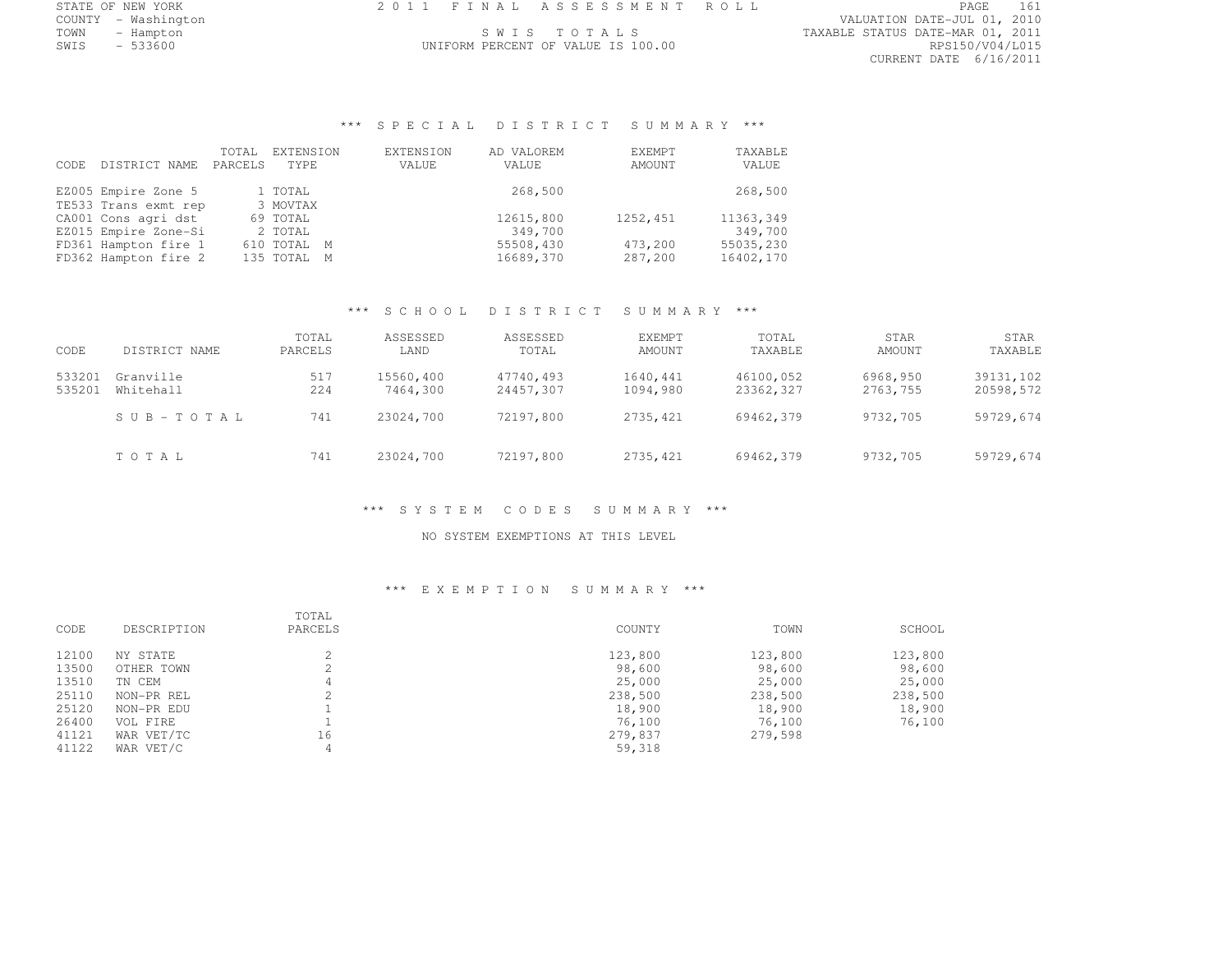|      | STATE OF NEW YORK   |  | 2011 FINAL ASSESSMENT ROLL         |                                  | PAGE                        | 162 |
|------|---------------------|--|------------------------------------|----------------------------------|-----------------------------|-----|
|      | COUNTY - Washington |  |                                    |                                  | VALUATION DATE-JUL 01, 2010 |     |
| TOWN | - Hampton           |  | SWIS TOTALS                        | TAXABLE STATUS DATE-MAR 01, 2011 |                             |     |
| SWIS | $-533600$           |  | UNIFORM PERCENT OF VALUE IS 100.00 |                                  | RPS150/V04/L015             |     |

|       |                | TOTAL          |          |          |           |
|-------|----------------|----------------|----------|----------|-----------|
| CODE  | DESCRIPTION    | PARCELS        | COUNTY   | TOWN     | SCHOOL    |
| 41123 | WAR VET/T      | 4              |          | 59,318   |           |
| 41131 | CBT VET/TC     | 15             | 428,944  | 418,944  |           |
| 41132 | CBT VET/C      |                | 201,175  |          |           |
| 41133 | CBT VET/T      |                |          | 201,175  |           |
| 41141 | DIS VET/TC     | 4              | 152,480  | 152,480  |           |
| 41142 | DIS VET/C      | 4              | 106,550  |          |           |
| 41143 | DIS VET/T      | 4              |          | 106,550  |           |
| 41151 | $CW$ 10 $VET/$ | $\overline{2}$ | 14,740   | 14,740   |           |
| 41700 | AG BUILD       | $\overline{2}$ | 17,500   | 17,500   | 17,500    |
| 41720 | AG DIST        | 25             | 1072,951 | 1072,951 | 1072,951  |
| 41730 | AGRI-D IND     |                | 35,117   | 35,117   | 35,117    |
| 41800 | AGED-ALL       | 8              | 332,995  | 332,995  | 390,200   |
| 41802 | AGED-CO        | 5              | 160,800  |          |           |
| 41803 | AGED-TOWN      | $\overline{c}$ |          | 60,592   |           |
| 41804 | AGED-SCH       | $\mathbf{1}$   |          |          | 44,050    |
| 41805 | AGE-CO/SCH     | $\overline{2}$ | 69,719   |          | 82,022    |
| 41806 | AGE-TN/SCH     | $\overline{4}$ |          | 84,736   | 96,344    |
| 41834 | STAR EN        | 61             |          |          | 3448,605  |
| 41844 | STAR EN MH     | 3              |          |          | 100,500   |
| 41854 | STAR B         | 204            |          |          | 6135,200  |
| 41864 | STAR B MH      | 2              |          |          | 48,400    |
| 41931 | DISAB-C/T      | $\overline{c}$ | 49,840   | 49,840   |           |
| 41932 | DISAB-CO       | $\mathsf 3$    | 84,492   |          |           |
| 41933 | DISAB-TOWN     | $\overline{3}$ |          | 51,743   |           |
| 42100 | SILO EXMP      | $\overline{4}$ | 179,500  | 179,500  | 179,500   |
| 47460 | FOR 480A       | 4              | 236,837  | 236,837  | 236,837   |
|       | TOTAL          | 415            | 4063,695 | 3935,516 | 12468,126 |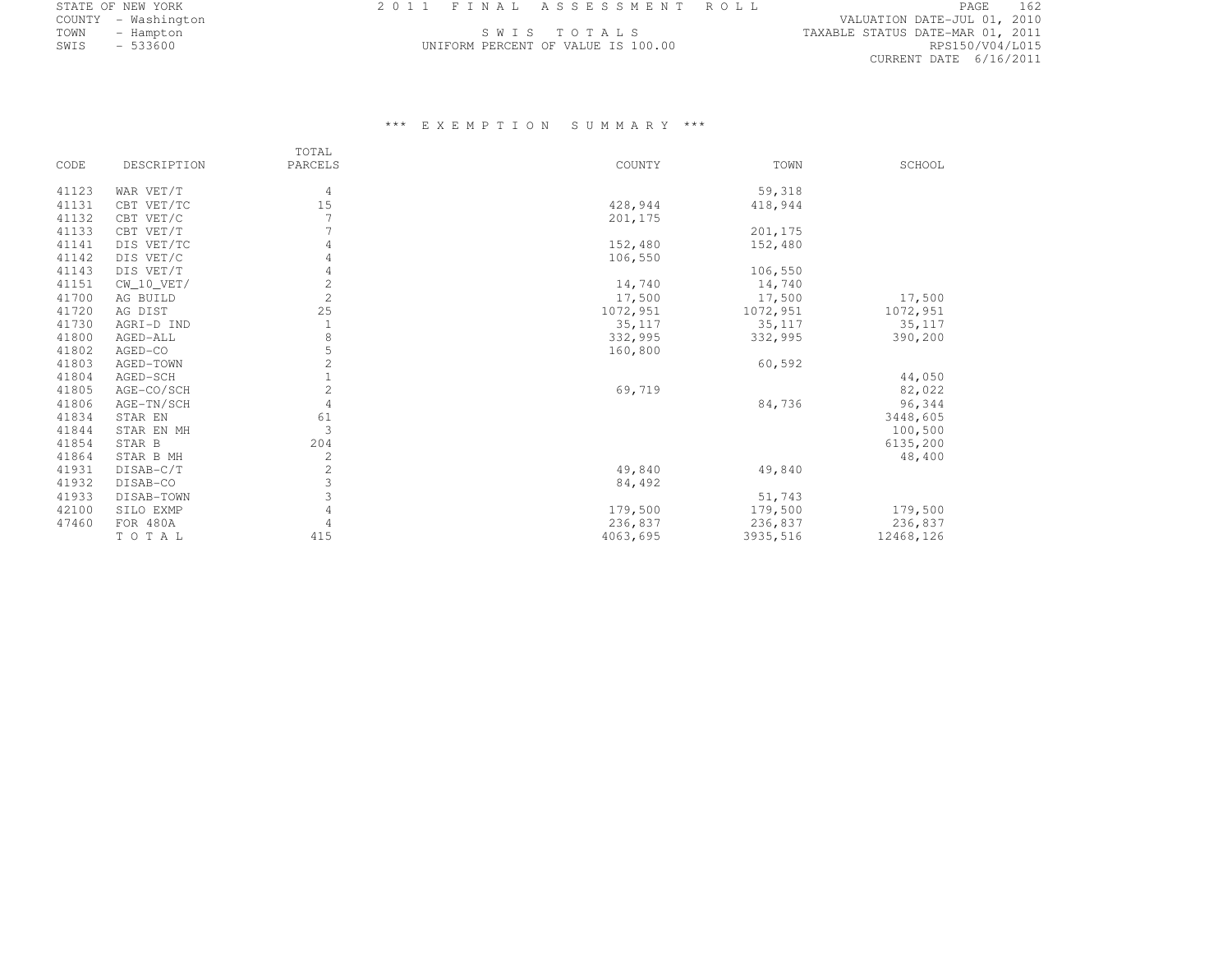|      | STATE OF NEW YORK   | 2011 FINAL ASSESSMENT ROLL         |                                  | PAGE            | 163 |
|------|---------------------|------------------------------------|----------------------------------|-----------------|-----|
|      | COUNTY - Washington |                                    | VALUATION DATE-JUL 01, 2010      |                 |     |
| TOWN | - Hampton           | SWIS TOTALS                        | TAXABLE STATUS DATE-MAR 01, 2011 |                 |     |
| SWIS | $-533600$           | UNIFORM PERCENT OF VALUE IS 100.00 |                                  | RPS150/V04/L015 |     |
|      |                     |                                    | CURRENT DATE 6/16/2011           |                 |     |

| ROLL<br>SEC  | DESCRIPTION         | TOTAL<br>PARCELS | ASSESSED<br>LAND | ASSESSED<br>TOTAL | TAXABLE<br>COUNTY | TAXABLE<br>TOWN | TAXABLE<br>SCHOOL | <b>STAR</b><br>TAXABLE |
|--------------|---------------------|------------------|------------------|-------------------|-------------------|-----------------|-------------------|------------------------|
|              | TAXABLE             | 707              | 22589,600        | 66930,900         | 63448,105         | 63576,284       | 64776,379         | 55043,674              |
| 5.           | SPECIAL FRANCHISE   | 4                |                  | 1098,794          | 1098,794          | 1098,794        | 1098,794          | 1098,794               |
| 6            | UTILITIES & N.C.    | 16               | 268,000          | 3435,768          | 3435,768          | 3435,768        | 3435,768          | 3435,768               |
|              | CEILING RAILROADS   | $\overline{2}$   | 23,300           | 151,438           | 151,438           | 151,438         | 151,438           | 151,438                |
| 8            | WHOLLY EXEMPT       | 12               | 143,800          | 580,900           |                   |                 |                   |                        |
| $\star$      | TOTAL<br><b>SUB</b> | 741              | 23024,700        | 72197,800         | 68134,105         | 68262,284       | 69462,379         | 59729,674              |
| $\star\star$ | GRAND TOTAL         | 741              | 23024,700        | 72197,800         | 68134,105         | 68262,284       | 69462,379         | 59729,674              |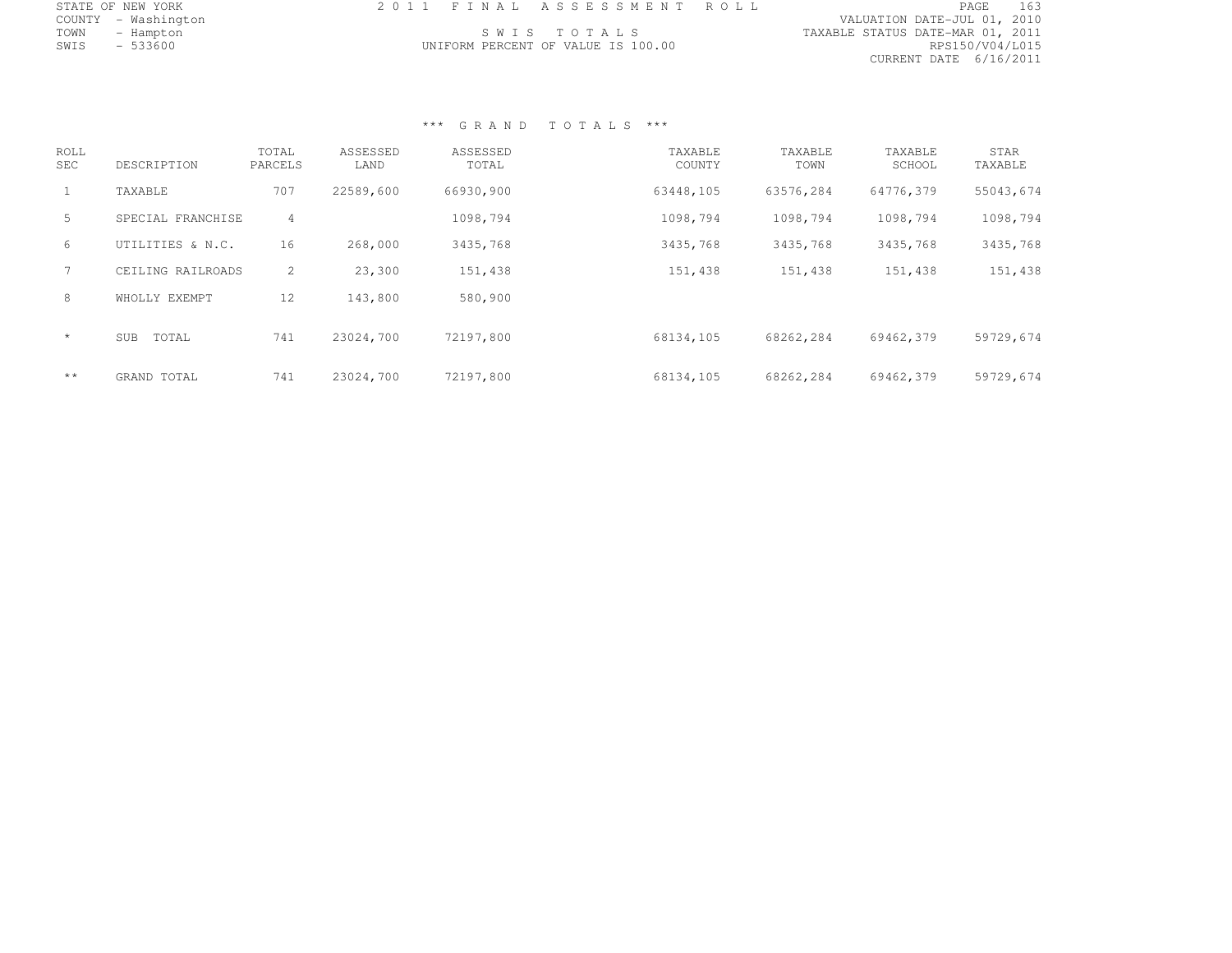|      | STATE OF NEW YORK   | 2011 FINAL ASSESSMENT ROLL         | PAGE                             | 164 |
|------|---------------------|------------------------------------|----------------------------------|-----|
|      | COUNTY - Washington | TOWN TOTALS                        | VALUATION DATE-JUL 01, 2010      |     |
| TOWN | – Hampton           |                                    | TAXABLE STATUS DATE-MAR 01, 2011 |     |
| SWIS | - 5336              | UNIFORM PERCENT OF VALUE IS 100.00 | RPS150/V04/L015                  |     |
|      |                     |                                    | $-1000$                          |     |

COUNTY - WASHINGTON TO THE PARTY OF THE PARTY OF THE PARTY OF THE PARTY OF THE PARTY OF THE PARTY OF THE PARTY OF TH<br>COUNTY OF THE PARTY OF THE PARTY OF THE PARTY OF THE PARTY OF THE PARTY OF THE PARTY OF THE PARTY OF THE CURRENT DATE 6/16/2011

# \*\*\* S P E C I A L D I S T R I C T S U M M A R Y \*\*\*

| CODE. | DISTRICT NAME        | TOTAL<br>PARCELS | EXTENSION<br>TYPE. | <b>EXTENSION</b><br>VALUE | AD VALOREM<br>VALUE | EXEMPT<br>AMOUNT | TAXABLE<br>VALUE |
|-------|----------------------|------------------|--------------------|---------------------------|---------------------|------------------|------------------|
|       | EZ005 Empire Zone 5  |                  | 1 TOTAL            |                           | 268,500             |                  | 268,500          |
|       | TE533 Trans exmt rep |                  | 3 MOVTAX           |                           |                     |                  |                  |
|       | CA001 Cons agri dst  |                  | 69 TOTAL           |                           | 12615,800           | 1252,451         | 11363,349        |
|       | EZ015 Empire Zone-Si |                  | 2 TOTAL            |                           | 349,700             |                  | 349,700          |
|       | FD361 Hampton fire 1 |                  | 610 TOTAL M        |                           | 55508,430           | 473,200          | 55035,230        |
|       | FD362 Hampton fire 2 |                  | 135 TOTAL M        |                           | 16689,370           | 287,200          | 16402,170        |
|       |                      |                  |                    |                           |                     |                  |                  |

### \*\*\* S C H O O L D I S T R I C T S U M M A R Y \*\*\*

| CODE             | DISTRICT NAME          | TOTAL<br>PARCELS | ASSESSED<br>LAND      | ASSESSED<br>TOTAL      | <b>EXEMPT</b><br>AMOUNT | TOTAL<br>TAXABLE       | STAR<br>AMOUNT       | STAR<br>TAXABLE        |
|------------------|------------------------|------------------|-----------------------|------------------------|-------------------------|------------------------|----------------------|------------------------|
| 533201<br>535201 | Granville<br>Whitehall | 517<br>224       | 15560,400<br>7464,300 | 47740,493<br>24457,307 | 1640,441<br>1094,980    | 46100,052<br>23362,327 | 6968,950<br>2763,755 | 39131,102<br>20598,572 |
|                  | $S \cup B - TO T A L$  | 741              | 23024,700             | 72197,800              | 2735,421                | 69462.379              | 9732,705             | 59729,674              |
|                  | TOTAL                  | 741              | 23024,700             | 72197,800              | 2735,421                | 69462,379              | 9732,705             | 59729,674              |

\*\*\* S Y S T E M C O D E S S U M M A R Y \*\*\*

NO SYSTEM EXEMPTIONS AT THIS LEVEL

| CODE  | DESCRIPTION | TOTAL<br>PARCELS | COUNTY  | TOWN    | SCHOOL  |
|-------|-------------|------------------|---------|---------|---------|
| 12100 | NY STATE    |                  | 123,800 | 123,800 | 123,800 |
| 13500 | OTHER TOWN  | ∠                | 98,600  | 98,600  | 98,600  |
| 13510 | TN CEM      | 4                | 25,000  | 25,000  | 25,000  |
| 25110 | NON-PR REL  |                  | 238,500 | 238,500 | 238,500 |
| 25120 | NON-PR EDU  |                  | 18,900  | 18,900  | 18,900  |
| 26400 | VOL FIRE    |                  | 76,100  | 76,100  | 76,100  |
| 41121 | WAR VET/TC  | 16               | 279,837 | 279,598 |         |
| 41122 | WAR VET/C   | 4                | 59,318  |         |         |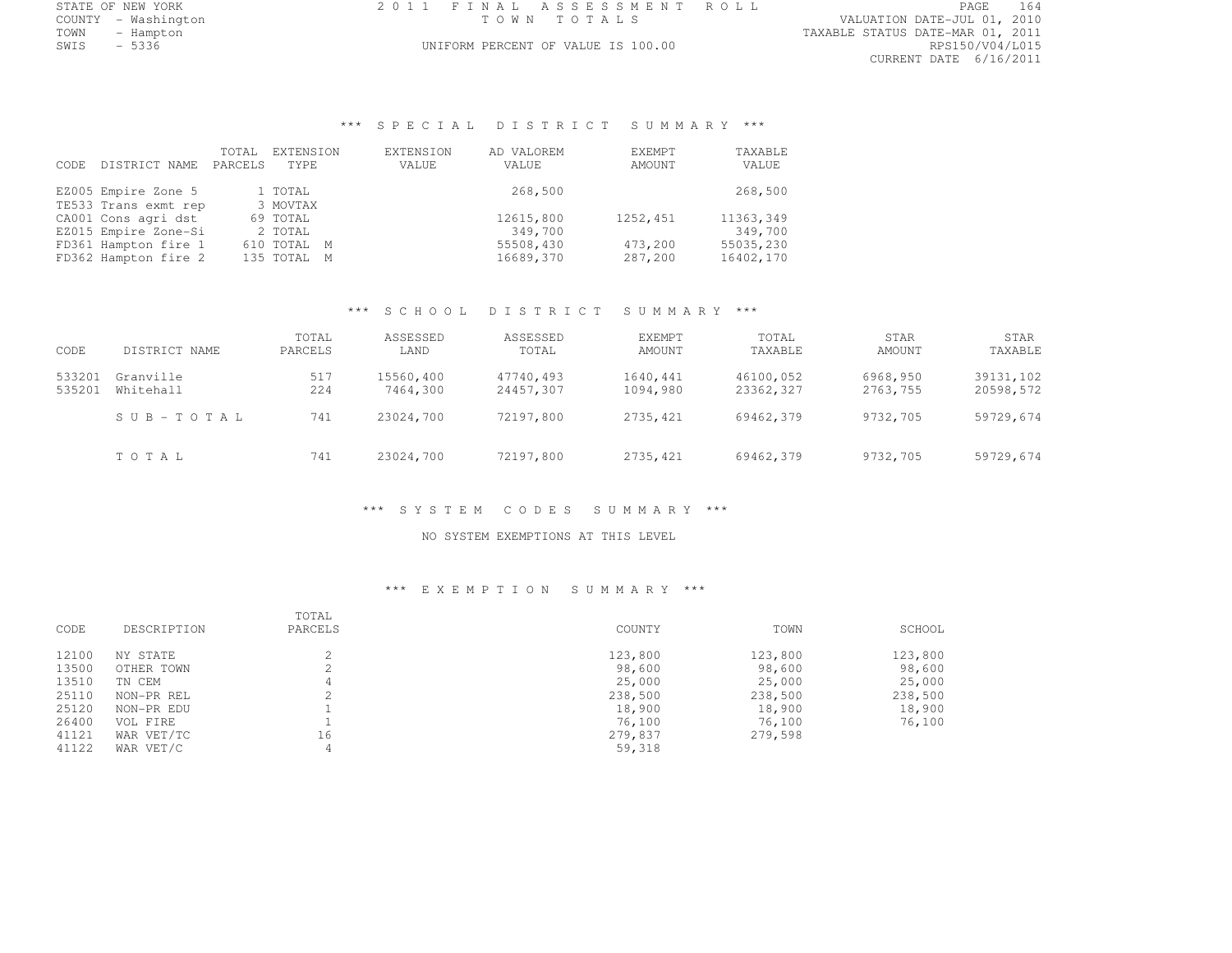| STATE OF NEW YORK                        | 2011 FINAL ASSESSMENT ROLL         | 165<br>PAGE                      |
|------------------------------------------|------------------------------------|----------------------------------|
| COUNTY - Washington                      | TOWN TOTALS                        | VALUATION DATE-JUL 01, 2010      |
| TOWN<br>- Hampton                        |                                    | TAXABLE STATUS DATE-MAR 01, 2011 |
| 5336<br>SWIS<br>$\overline{\phantom{0}}$ | UNIFORM PERCENT OF VALUE IS 100.00 | RPS150/V04/L015                  |

### UNIFORM PERCENT OF VALUE IS 100.00

TAXABLE STATUS DATE-MAR 01, 2011<br>RPS150/V04/L015 CURRENT DATE 6/16/2011

|       |                | TOTAL          |          |          |           |
|-------|----------------|----------------|----------|----------|-----------|
| CODE  | DESCRIPTION    | PARCELS        | COUNTY   | TOWN     | SCHOOL    |
| 41123 | WAR VET/T      | 4              |          | 59,318   |           |
| 41131 | CBT VET/TC     | 15             | 428,944  | 418,944  |           |
| 41132 | CBT VET/C      |                | 201,175  |          |           |
| 41133 | CBT VET/T      |                |          | 201,175  |           |
| 41141 | DIS VET/TC     | 4              | 152,480  | 152,480  |           |
| 41142 | DIS VET/C      | 4              | 106,550  |          |           |
| 41143 | DIS VET/T      |                |          | 106,550  |           |
| 41151 | $CW$ 10 $VET/$ | $\overline{2}$ | 14,740   | 14,740   |           |
| 41700 | AG BUILD       | 2              | 17,500   | 17,500   | 17,500    |
| 41720 | AG DIST        | 25             | 1072,951 | 1072,951 | 1072,951  |
| 41730 | AGRI-D IND     |                | 35, 117  | 35,117   | 35,117    |
| 41800 | AGED-ALL       | 8              | 332,995  | 332,995  | 390,200   |
| 41802 | AGED-CO        | 5              | 160,800  |          |           |
| 41803 | AGED-TOWN      | $\mathbf 2$    |          | 60,592   |           |
| 41804 | AGED-SCH       | $\mathbf{1}$   |          |          | 44,050    |
| 41805 | AGE-CO/SCH     | $\overline{2}$ | 69,719   |          | 82,022    |
| 41806 | AGE-TN/SCH     | 4              |          | 84,736   | 96,344    |
| 41834 | STAR EN        | 61             |          |          | 3448,605  |
| 41844 | STAR EN MH     | 3              |          |          | 100,500   |
| 41854 | STAR B         | 204            |          |          | 6135,200  |
| 41864 | STAR B MH      | $\overline{c}$ |          |          | 48,400    |
| 41931 | DISAB-C/T      | $\sqrt{2}$     | 49,840   | 49,840   |           |
| 41932 | DISAB-CO       | $\mathfrak{Z}$ | 84,492   |          |           |
| 41933 | DISAB-TOWN     | 3              |          | 51,743   |           |
| 42100 | SILO EXMP      | 4              | 179,500  | 179,500  | 179,500   |
| 47460 | FOR 480A       | 4              | 236,837  | 236,837  | 236,837   |
|       | TOTAL          | 415            | 4063,695 | 3935,516 | 12468,126 |